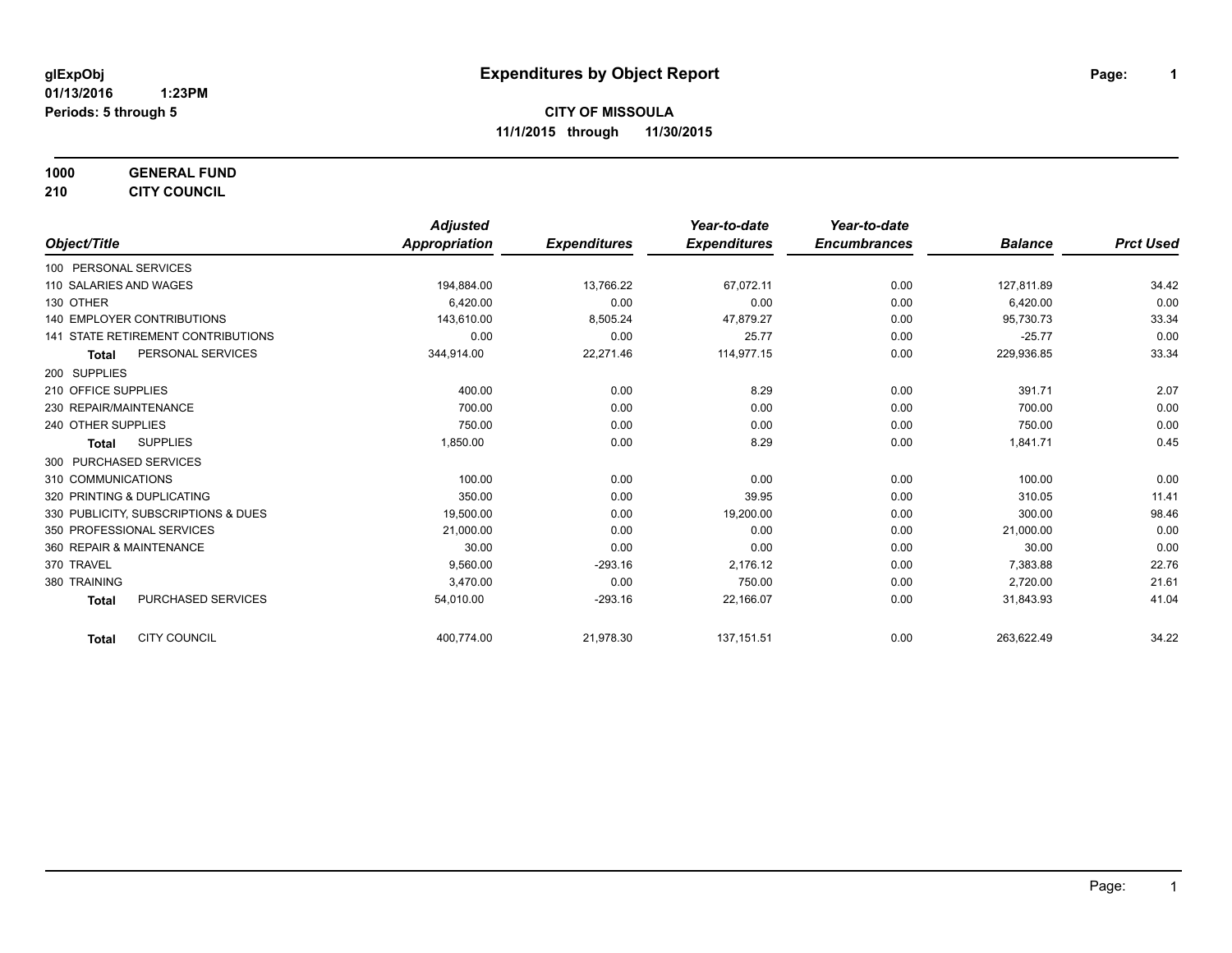**1000 GENERAL FUND**

**220 MAYOR**

|                                           | <b>Adjusted</b> |                     | Year-to-date        | Year-to-date        |                |                  |
|-------------------------------------------|-----------------|---------------------|---------------------|---------------------|----------------|------------------|
| Object/Title                              | Appropriation   | <b>Expenditures</b> | <b>Expenditures</b> | <b>Encumbrances</b> | <b>Balance</b> | <b>Prct Used</b> |
| 100 PERSONAL SERVICES                     |                 |                     |                     |                     |                |                  |
| 110 SALARIES AND WAGES                    | 380,467.00      | 29,743.48           | 145,716.78          | 0.00                | 234,750.22     | 38.30            |
| 120 OVERTIME/TERMINATION                  | 500.00          | 0.00                | 0.00                | 0.00                | 500.00         | 0.00             |
| 130 OTHER                                 | 6.600.00        | 0.00                | 0.00                | 0.00                | 6,600.00       | 0.00             |
| <b>140 EMPLOYER CONTRIBUTIONS</b>         | 111,004.00      | 9,066.92            | 48.391.74           | 0.00                | 62,612.26      | 43.59            |
| <b>141 STATE RETIREMENT CONTRIBUTIONS</b> | 0.00            | 0.00                | 56.49               | 0.00                | $-56.49$       | 0.00             |
| PERSONAL SERVICES<br><b>Total</b>         | 498,571.00      | 38,810.40           | 194,165.01          | 0.00                | 304,405.99     | 38.94            |
| 200 SUPPLIES                              |                 |                     |                     |                     |                |                  |
| 210 OFFICE SUPPLIES                       | 1,004.00        | 0.00                | 165.43              | 0.00                | 838.57         | 16.48            |
| 220 OPERATING SUPPLIES                    | 1,120.00        | 0.00                | 79.90               | 0.00                | 1,040.10       | 7.13             |
| 230 REPAIR/MAINTENANCE                    | 100.00          | 0.00                | 0.00                | 0.00                | 100.00         | 0.00             |
| 231 GASOLINE                              | 108.00          | 0.00                | 50.49               | 0.00                | 57.51          | 46.75            |
| 240 OTHER SUPPLIES                        | 400.00          | 0.00                | 0.00                | 0.00                | 400.00         | 0.00             |
| <b>SUPPLIES</b><br>Total                  | 2,732.00        | 0.00                | 295.82              | 0.00                | 2,436.18       | 10.83            |
| 300 PURCHASED SERVICES                    |                 |                     |                     |                     |                |                  |
| 310 COMMUNICATIONS                        | 890.00          | 16.15               | 409.24              | 0.00                | 480.76         | 45.98            |
| 320 PRINTING & DUPLICATING                | 3,056.00        | 0.00                | 0.00                | 0.00                | 3,056.00       | 0.00             |
| 330 PUBLICITY, SUBSCRIPTIONS & DUES       | 10,196.00       | 16.00               | 7,022.00            | 0.00                | 3,174.00       | 68.87            |
| 344 TELEPHONE SERVICE                     | 6.076.00        | 313.41              | 928.28              | 0.00                | 5,147.72       | 15.28            |
| 350 PROFESSIONAL SERVICES                 | 3,307.00        | 0.00                | 271.08              | 0.00                | 3,035.92       | 8.20             |
| 360 REPAIR & MAINTENANCE                  | 1,405.00        | 0.00                | 149.47              | 0.00                | 1,255.53       | 10.64            |
| 370 TRAVEL                                | 2,008.00        | 290.36              | 623.62              | 0.00                | 1,384.38       | 31.06            |
| 380 TRAINING                              | 2,020.00        | 0.00                | 550.00              | 0.00                | 1,470.00       | 27.23            |
| 390 OTHER PURCHASED SERVICES              | 1,250.00        | 28.80               | 50.70               | 0.00                | 1,199.30       | 4.06             |
| PURCHASED SERVICES<br><b>Total</b>        | 30,208.00       | 664.72              | 10,004.39           | 0.00                | 20,203.61      | 33.12            |
| <b>MAYOR</b><br><b>Total</b>              | 531,511.00      | 39,475.12           | 204,465.22          | 0.00                | 327,045.78     | 38.47            |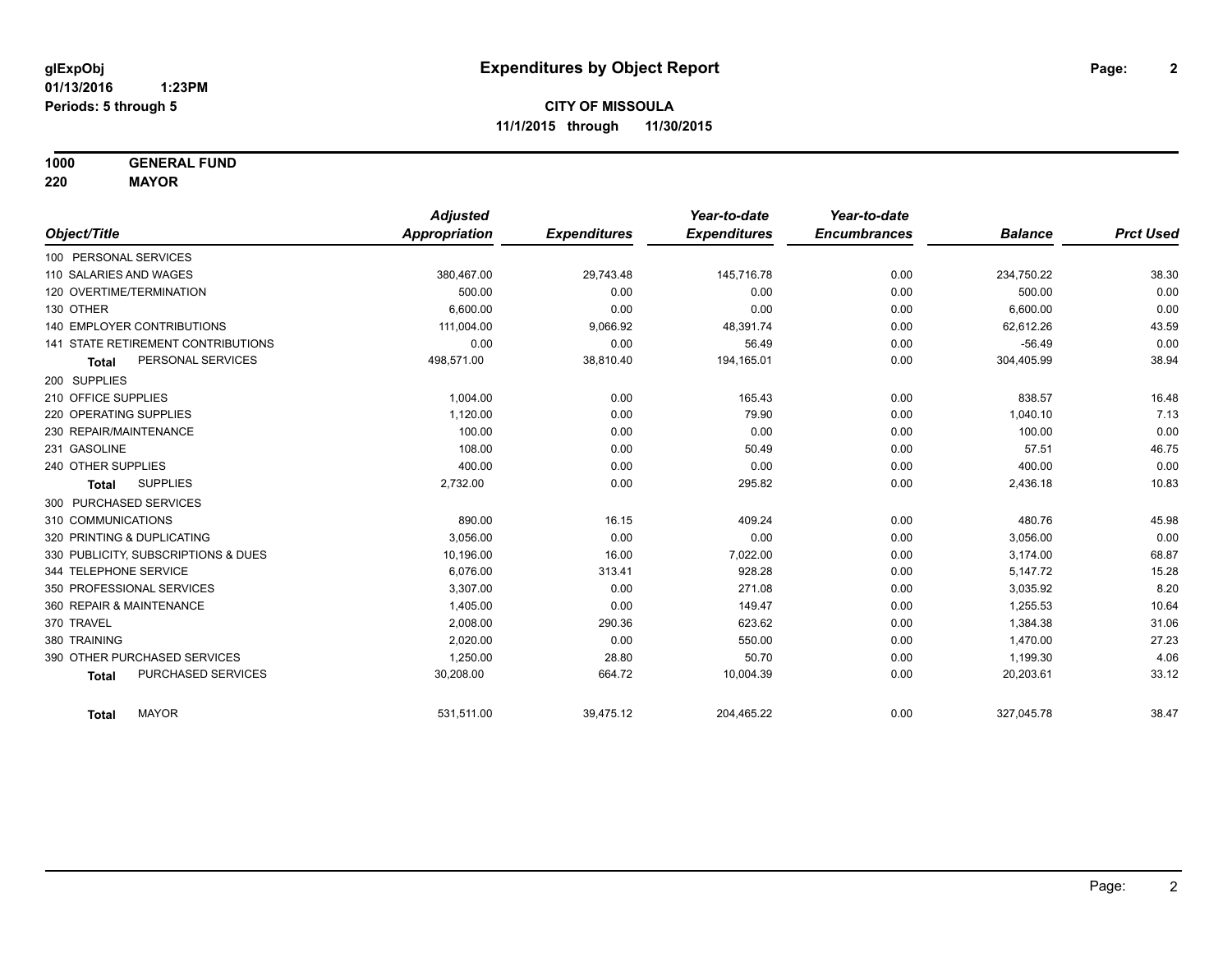## **1000 GENERAL FUND**

**221 HUMAN RESOURCES**

|                              |                                           | <b>Adjusted</b>      |                     | Year-to-date        | Year-to-date        |                |                  |
|------------------------------|-------------------------------------------|----------------------|---------------------|---------------------|---------------------|----------------|------------------|
| Object/Title                 |                                           | <b>Appropriation</b> | <b>Expenditures</b> | <b>Expenditures</b> | <b>Encumbrances</b> | <b>Balance</b> | <b>Prct Used</b> |
| 100 PERSONAL SERVICES        |                                           |                      |                     |                     |                     |                |                  |
| 110 SALARIES AND WAGES       |                                           | 195,905.00           | 14,998.83           | 73,462.32           | 0.00                | 122,442.68     | 37.50            |
| 140 EMPLOYER CONTRIBUTIONS   |                                           | 69.917.00            | 5,518.98            | 29,050.63           | 0.00                | 40,866.37      | 41.55            |
|                              | <b>141 STATE RETIREMENT CONTRIBUTIONS</b> | 0.00                 | 0.00                | 28.47               | 0.00                | $-28.47$       | 0.00             |
| <b>Total</b>                 | PERSONAL SERVICES                         | 265,822.00           | 20,517.81           | 102,541.42          | 0.00                | 163,280.58     | 38.58            |
| 200 SUPPLIES                 |                                           |                      |                     |                     |                     |                |                  |
| 210 OFFICE SUPPLIES          |                                           | 3,115.00             | 0.00                | 213.27              | 0.00                | 2,901.73       | 6.85             |
| 220 OPERATING SUPPLIES       |                                           | 0.00                 | 0.00                | 0.00                | 0.00                | 0.00           | 0.00             |
| <b>Total</b>                 | <b>SUPPLIES</b>                           | 3,115.00             | 0.00                | 213.27              | 0.00                | 2,901.73       | 6.85             |
| 300 PURCHASED SERVICES       |                                           |                      |                     |                     |                     |                |                  |
| 310 COMMUNICATIONS           |                                           | 450.00               | 63.86               | 176.57              | 0.00                | 273.43         | 39.24            |
| 320 PRINTING & DUPLICATING   |                                           | 1,632.00             | 0.00                | 422.23              | 0.00                | 1,209.77       | 25.87            |
|                              | 330 PUBLICITY, SUBSCRIPTIONS & DUES       | 2,091.00             | 0.00                | 1,109.69            | 0.00                | 981.31         | 53.07            |
| 344 TELEPHONE SERVICE        |                                           | 190.00               | 8.16                | 31.60               | 0.00                | 158.40         | 16.63            |
| 350 PROFESSIONAL SERVICES    |                                           | 11,000.00            | 1,026.25            | 1,740.75            | 0.00                | 9,259.25       | 15.83            |
| 360 REPAIR & MAINTENANCE     |                                           | 3,992.00             | 0.00                | 0.00                | 0.00                | 3,992.00       | 0.00             |
| 370 TRAVEL                   |                                           | 3,088.00             | 0.00                | 504.08              | 0.00                | 2,583.92       | 16.32            |
| 380 TRAINING                 |                                           | 3.050.00             | 0.00                | 537.00              | 0.00                | 2,513.00       | 17.61            |
| 390 OTHER PURCHASED SERVICES |                                           | 17,490.00            | 0.00                | 584.99              | 0.00                | 16,905.01      | 3.34             |
| <b>Total</b>                 | PURCHASED SERVICES                        | 42,983.00            | 1,098.27            | 5,106.91            | 0.00                | 37,876.09      | 11.88            |
| 900 CAPITAL OUTLAY           |                                           |                      |                     |                     |                     |                |                  |
| 940 MACHINERY & EQUIPMENT    |                                           | 0.00                 | 0.00                | 0.00                | 0.00                | 0.00           | 0.00             |
| <b>Total</b>                 | <b>CAPITAL OUTLAY</b>                     | 0.00                 | 0.00                | 0.00                | 0.00                | 0.00           | 0.00             |
|                              |                                           |                      |                     |                     |                     |                |                  |
| <b>Total</b>                 | <b>HUMAN RESOURCES</b>                    | 311,920.00           | 21,616.08           | 107,861.60          | 0.00                | 204,058.40     | 34.58            |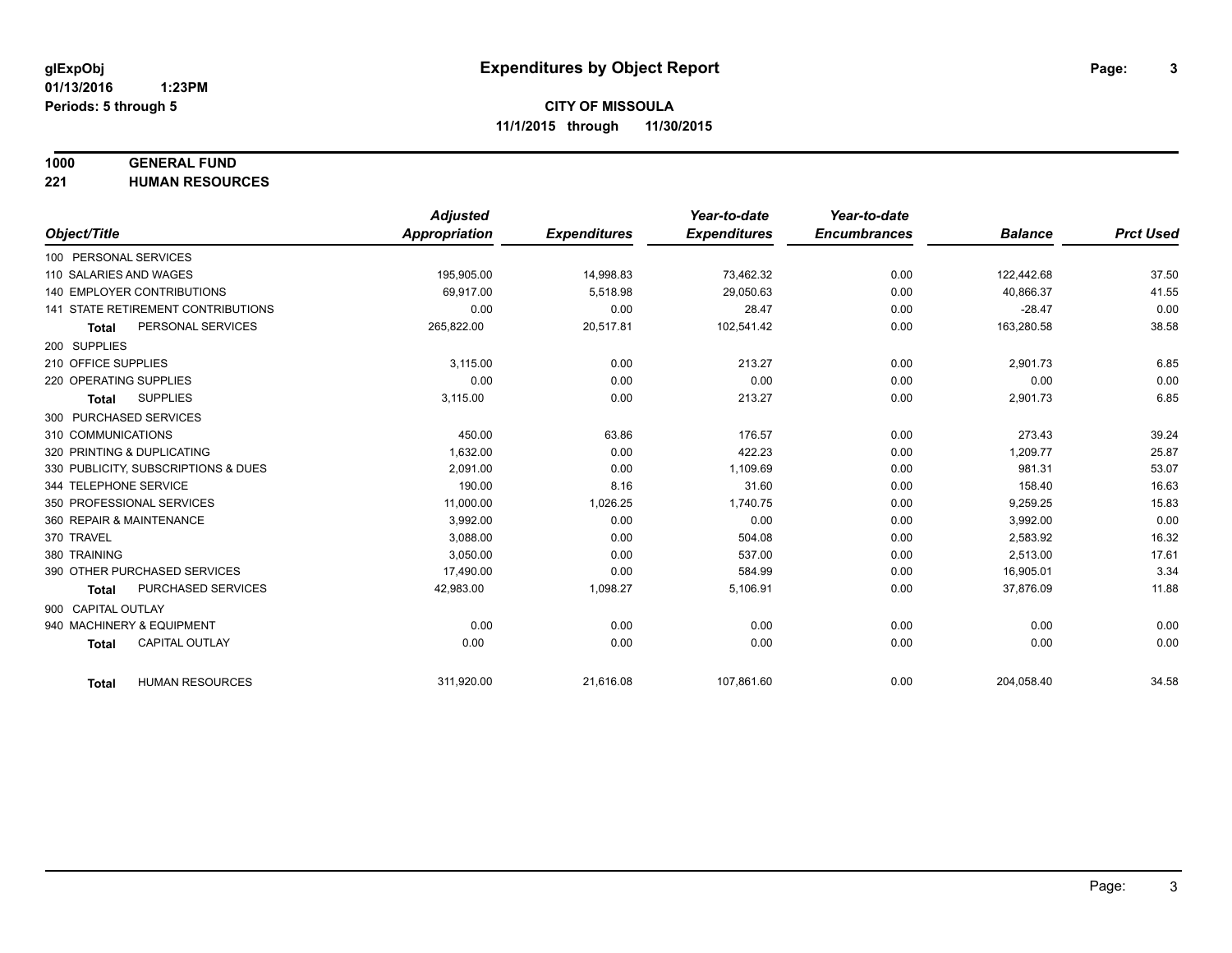#### **1000 GENERAL FUND**

**223 CITY CLERK**

|                                            | <b>Adjusted</b>      |                     | Year-to-date        | Year-to-date        |                |                  |
|--------------------------------------------|----------------------|---------------------|---------------------|---------------------|----------------|------------------|
| Object/Title                               | <b>Appropriation</b> | <b>Expenditures</b> | <b>Expenditures</b> | <b>Encumbrances</b> | <b>Balance</b> | <b>Prct Used</b> |
| 100 PERSONAL SERVICES                      |                      |                     |                     |                     |                |                  |
| 110 SALARIES AND WAGES                     | 216,739.00           | 16,543.89           | 80,999.01           | 0.00                | 135,739.99     | 37.37            |
| 120 OVERTIME/TERMINATION                   | 0.00                 | 0.00                | 0.00                | 0.00                | 0.00           | 0.00             |
| 140 EMPLOYER CONTRIBUTIONS                 | 83,566.00            | 6,651.16            | 36,042.76           | 0.00                | 47,523.24      | 43.13            |
| 141 STATE RETIREMENT CONTRIBUTIONS         | 0.00                 | 0.00                | 31.38               | 0.00                | $-31.38$       | 0.00             |
| PERSONAL SERVICES<br>Total                 | 300,305.00           | 23,195.05           | 117,073.15          | 0.00                | 183,231.85     | 38.98            |
| 200 SUPPLIES                               |                      |                     |                     |                     |                |                  |
| 210 OFFICE SUPPLIES                        | 2,700.00             | 252.82              | 511.30              | 0.00                | 2,188.70       | 18.94            |
| 220 OPERATING SUPPLIES                     | 250.00               | 0.00                | 16.25               | 0.00                | 233.75         | 6.50             |
| 230 REPAIR/MAINTENANCE                     | 0.00                 | 0.00                | 0.00                | 0.00                | 0.00           | 0.00             |
| 231 GASOLINE                               | 250.00               | 0.00                | 44.55               | 0.00                | 205.45         | 17.82            |
| 240 OTHER SUPPLIES                         | 225.00               | 0.00                | 0.00                | 0.00                | 225.00         | 0.00             |
| <b>SUPPLIES</b><br><b>Total</b>            | 3,425.00             | 252.82              | 572.10              | 0.00                | 2,852.90       | 16.70            |
| 300 PURCHASED SERVICES                     |                      |                     |                     |                     |                |                  |
| 310 COMMUNICATIONS                         | 19,338.00            | 888.69              | 8,106.29            | 0.00                | 11,231.71      | 41.92            |
| 320 PRINTING & DUPLICATING                 | 700.00               | 0.00                | 39.95               | 0.00                | 660.05         | 5.71             |
| 330 PUBLICITY, SUBSCRIPTIONS & DUES        | 1,925.00             | 111.00              | 455.00              | 0.00                | 1,470.00       | 23.64            |
| 344 TELEPHONE SERVICE                      | 200.00               | 3.53                | 13.60               | 0.00                | 186.40         | 6.80             |
| 350 PROFESSIONAL SERVICES                  | 62,300.00            | 9,103.39            | 10,961.64           | 0.00                | 51,338.36      | 17.59            |
| 360 REPAIR & MAINTENANCE                   | 1,100.00             | 109.83              | 292.93              | 0.00                | 807.07         | 26.63            |
| 370 TRAVEL                                 | 5,150.00             | 0.00                | 443.32              | 0.00                | 4,706.68       | 8.61             |
| 380 TRAINING                               | 6,320.00             | 0.00                | 648.00              | 0.00                | 5,672.00       | 10.25            |
| 390 OTHER PURCHASED SERVICES               | 3,500.00             | 0.00                | 119.00              | 0.00                | 3,381.00       | 3.40             |
| PURCHASED SERVICES<br><b>Total</b>         | 100,533.00           | 10,216.44           | 21,079.73           | 0.00                | 79,453.27      | 20.97            |
| 500 FIXED CHARGES                          |                      |                     |                     |                     |                |                  |
| 500 FIXED CHARGES                          | 0.00                 | 0.00                | 0.00                | 0.00                | 0.00           | 0.00             |
| <b>FIXED CHARGES</b><br><b>Total</b>       | 0.00                 | 0.00                | 0.00                | 0.00                | 0.00           | 0.00             |
| 700 GRANTS & CONTRIBUTIONS                 |                      |                     |                     |                     |                |                  |
| 700 GRANTS & CONTRIBUTIONS                 | 67,939.06            | 3,858.79            | 10,853.72           | 0.00                | 57,085.34      | 15.98            |
| <b>GRANTS &amp; CONTRIBUTIONS</b><br>Total | 67,939.06            | 3,858.79            | 10,853.72           | 0.00                | 57,085.34      | 15.98            |
| 800 OTHER OBJECTS                          |                      |                     |                     |                     |                |                  |
| 845 CONTINGENCY                            | 0.00                 | 0.00                | 0.00                | 0.00                | 0.00           | 0.00             |
| OTHER OBJECTS<br><b>Total</b>              | 0.00                 | 0.00                | 0.00                | 0.00                | 0.00           | 0.00             |
|                                            |                      |                     |                     |                     |                |                  |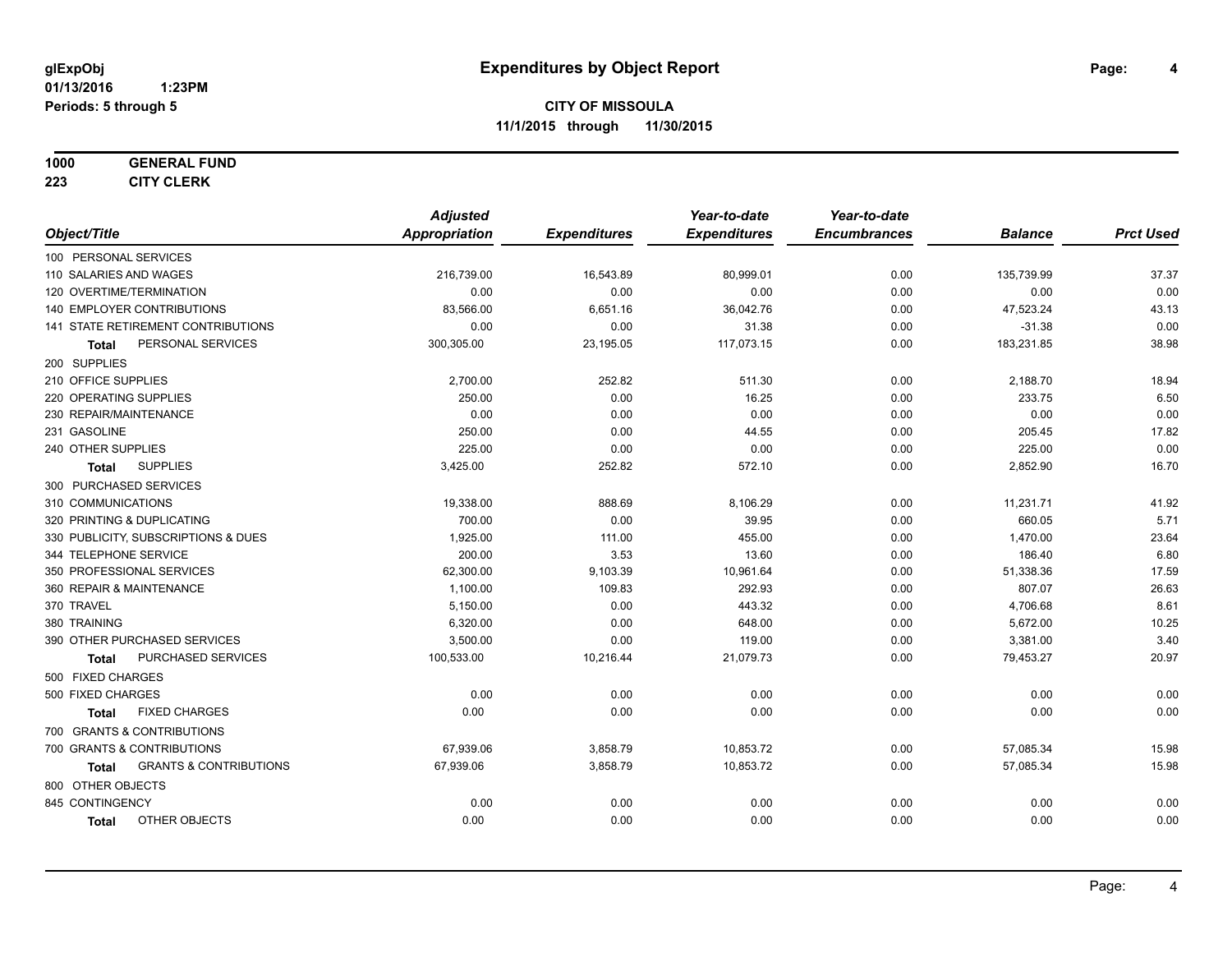#### **01/13/2016 1:23PM Periods: 5 through 5**

## **CITY OF MISSOULA 11/1/2015 through 11/30/2015**

# **1000 GENERAL FUND**

**223 CITY CLERK**

| Object/Title                          | <b>Adjusted</b><br>Appropriation | <b>Expenditures</b> | Year-to-date<br><b>Expenditures</b> | Year-to-date<br><b>Encumbrances</b> | <b>Balance</b> | <b>Prct Used</b> |
|---------------------------------------|----------------------------------|---------------------|-------------------------------------|-------------------------------------|----------------|------------------|
| 900 CAPITAL OUTLAY                    |                                  |                     |                                     |                                     |                |                  |
| 930 IMPROVEMENTS                      | 0.00                             | 0.00                | 0.00                                | 0.00                                | 0.00           | 0.00             |
| 940 MACHINERY & EQUIPMENT             | 0.00                             | 0.00                | 17.931.00                           | 0.00                                | $-17.931.00$   | 0.00             |
| <b>CAPITAL OUTLAY</b><br><b>Total</b> | 0.00                             | 0.00                | 17.931.00                           | 0.00                                | $-17.931.00$   | 0.00             |
| <b>CITY CLERK</b><br>Total            | 472,202.06                       | 37,523.10           | 167,509.70                          | 0.00                                | 304,692.36     | 35.47            |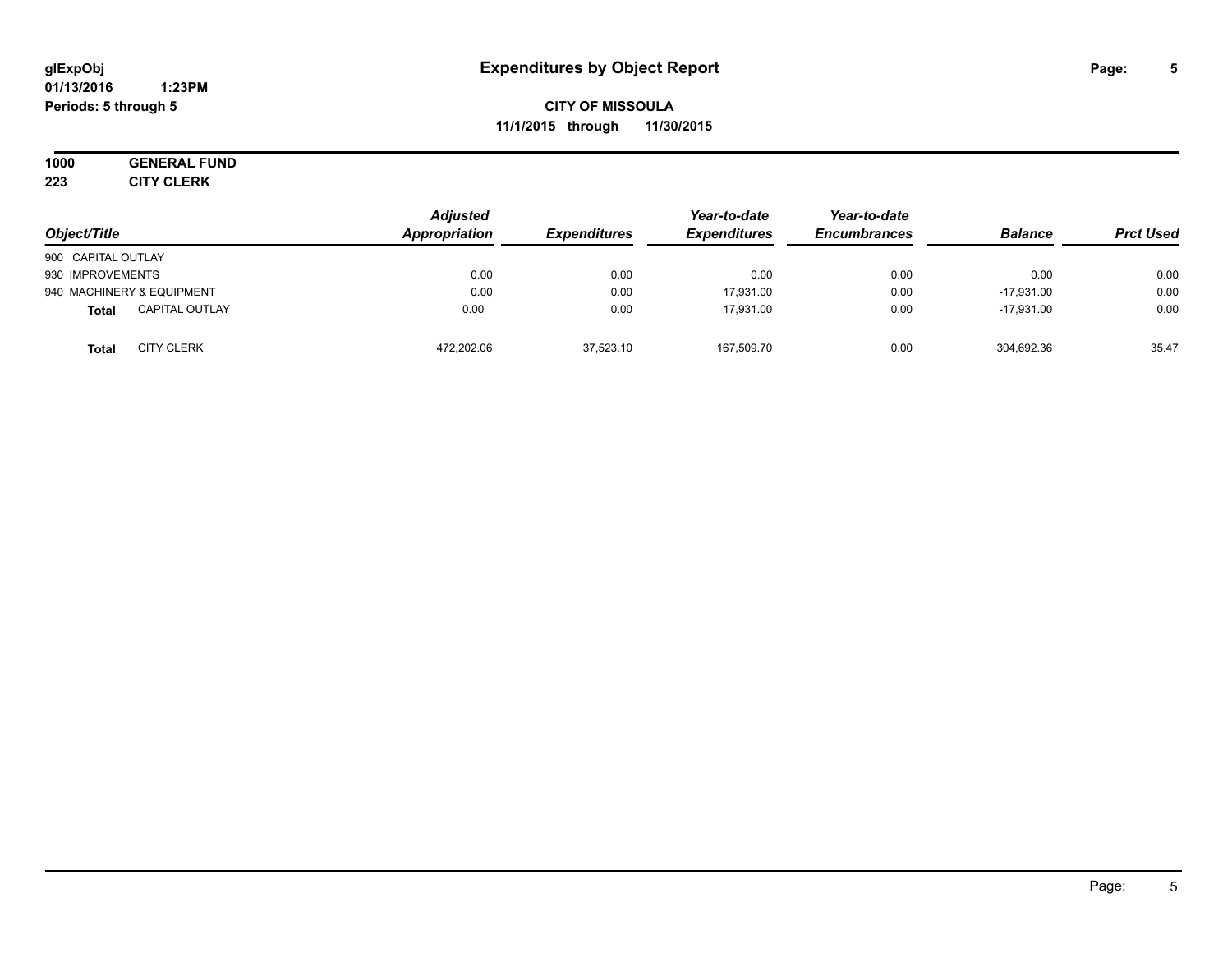#### **1000 GENERAL FUND**

**224 INFORMATION SERVICES**

|                                       | <b>Adjusted</b>      |                     | Year-to-date        | Year-to-date        |                |                  |
|---------------------------------------|----------------------|---------------------|---------------------|---------------------|----------------|------------------|
| Object/Title                          | <b>Appropriation</b> | <b>Expenditures</b> | <b>Expenditures</b> | <b>Encumbrances</b> | <b>Balance</b> | <b>Prct Used</b> |
| 100 PERSONAL SERVICES                 |                      |                     |                     |                     |                |                  |
| 110 SALARIES AND WAGES                | 436,622.00           | 33,954.77           | 165,702.37          | 0.00                | 270,919.63     | 37.95            |
| 120 OVERTIME/TERMINATION              | 0.00                 | 0.00                | 0.00                | 0.00                | 0.00           | 0.00             |
| 130 OTHER                             | 5,400.00             | 0.00                | 0.00                | 0.00                | 5,400.00       | 0.00             |
| 140 EMPLOYER CONTRIBUTIONS            | 150,586.00           | 12,133.95           | 64,881.49           | 0.00                | 85,704.51      | 43.09            |
| 141 STATE RETIREMENT CONTRIBUTIONS    | 0.00                 | 0.00                | 64.08               | 0.00                | $-64.08$       | 0.00             |
| PERSONAL SERVICES<br>Total            | 592,608.00           | 46,088.72           | 230,647.94          | 0.00                | 361,960.06     | 38.92            |
| 200 SUPPLIES                          |                      |                     |                     |                     |                |                  |
| 210 OFFICE SUPPLIES                   | 4,200.00             | 0.00                | 577.09              | 0.00                | 3,622.91       | 13.74            |
| 220 OPERATING SUPPLIES                | 10,709.00            | 475.71              | 2,577.47            | 0.00                | 8,131.53       | 24.07            |
| 230 REPAIR/MAINTENANCE                | 4,140.00             | 0.00                | 0.00                | 0.00                | 4,140.00       | 0.00             |
| 231 GASOLINE                          | 750.00               | 0.00                | 33.38               | 0.00                | 716.62         | 4.45             |
| 240 OTHER SUPPLIES                    | 2,900.00             | 0.00                | 77.92               | 0.00                | 2,822.08       | 2.69             |
| <b>SUPPLIES</b><br><b>Total</b>       | 22,699.00            | 475.71              | 3,265.86            | 0.00                | 19,433.14      | 14.39            |
| 300 PURCHASED SERVICES                |                      |                     |                     |                     |                |                  |
| 310 COMMUNICATIONS                    | 600.00               | 1.93                | 9.77                | 0.00                | 590.23         | 1.63             |
| 320 PRINTING & DUPLICATING            | 350.00               | 0.00                | 0.00                | 0.00                | 350.00         | 0.00             |
| 330 PUBLICITY, SUBSCRIPTIONS & DUES   | 0.00                 | 0.00                | 0.00                | 0.00                | 0.00           | 0.00             |
| 344 TELEPHONE SERVICE                 | 137,700.00           | 11,276.20           | 46,318.32           | 0.00                | 91,381.68      | 33.64            |
| 350 PROFESSIONAL SERVICES             | 4,380.00             | 0.00                | 46.80               | 0.00                | 4,333.20       | 1.07             |
| 360 REPAIR & MAINTENANCE              | 414,449.00           | 0.00                | 298,251.84          | 0.00                | 116,197.16     | 71.96            |
| 370 TRAVEL                            | 7,080.00             | 111.32              | 3,143.90            | 0.00                | 3,936.10       | 44.41            |
| 380 TRAINING                          | 14,406.00            | 0.00                | 3,579.18            | 0.00                | 10,826.82      | 24.85            |
| 390 OTHER PURCHASED SERVICES          | 3,700.00             | 149.47              | 149.47              | 0.00                | 3,550.53       | 4.04             |
| PURCHASED SERVICES<br><b>Total</b>    | 582,665.00           | 11,538.92           | 351,499.28          | 0.00                | 231, 165.72    | 60.33            |
| 500 FIXED CHARGES                     |                      |                     |                     |                     |                |                  |
| 500 FIXED CHARGES                     | 0.00                 | 0.00                | 0.00                | 0.00                | 0.00           | 0.00             |
| <b>FIXED CHARGES</b><br>Total         | 0.00                 | 0.00                | 0.00                | 0.00                | 0.00           | 0.00             |
| 900 CAPITAL OUTLAY                    |                      |                     |                     |                     |                |                  |
| 940 MACHINERY & EQUIPMENT             | 0.00                 | 0.00                | 0.00                | 0.00                | 0.00           | 0.00             |
| <b>CAPITAL OUTLAY</b><br><b>Total</b> | 0.00                 | 0.00                | 0.00                | 0.00                | 0.00           | 0.00             |
|                                       |                      |                     |                     |                     |                |                  |
| <b>INFORMATION SERVICES</b><br>Total  | 1,197,972.00         | 58,103.35           | 585,413.08          | 0.00                | 612,558.92     | 48.87            |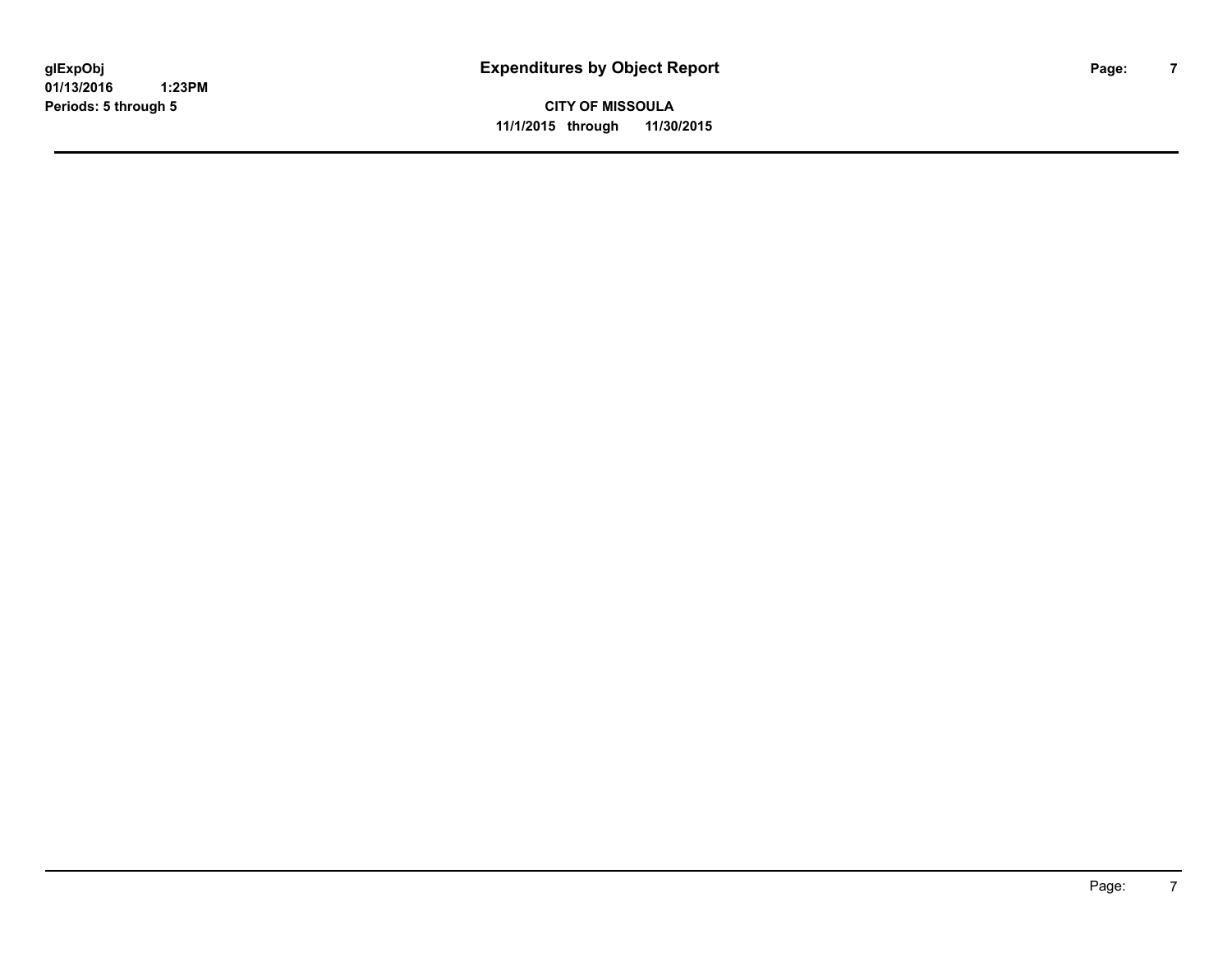## **1000 GENERAL FUND**

**230 MUNICIPAL COURT**

|                                           | <b>Adjusted</b> |                     | Year-to-date        | Year-to-date        |                |                  |
|-------------------------------------------|-----------------|---------------------|---------------------|---------------------|----------------|------------------|
| Object/Title                              | Appropriation   | <b>Expenditures</b> | <b>Expenditures</b> | <b>Encumbrances</b> | <b>Balance</b> | <b>Prct Used</b> |
| 100 PERSONAL SERVICES                     |                 |                     |                     |                     |                |                  |
| 110 SALARIES AND WAGES                    | 787,986.00      | 56,555.39           | 267,432.35          | 0.00                | 520,553.65     | 33.94            |
| 120 OVERTIME/TERMINATION                  | 5,000.00        | 799.13              | 2,857.13            | 0.00                | 2,142.87       | 57.14            |
| 140 EMPLOYER CONTRIBUTIONS                | 306,300.00      | 21,971.82           | 118,995.03          | 0.00                | 187,304.97     | 38.85            |
| <b>141 STATE RETIREMENT CONTRIBUTIONS</b> | 0.00            | 0.00                | 103.23              | 0.00                | $-103.23$      | 0.00             |
| PERSONAL SERVICES<br><b>Total</b>         | 1,099,286.00    | 79,326.34           | 389,387.74          | 0.00                | 709,898.26     | 35.42            |
| 200 SUPPLIES                              |                 |                     |                     |                     |                |                  |
| 210 OFFICE SUPPLIES                       | 4,756.00        | 135.28              | 1,542.87            | 0.00                | 3,213.13       | 32.44            |
| 220 OPERATING SUPPLIES                    | 4,973.00        | 0.00                | 582.39              | 0.00                | 4,390.61       | 11.71            |
| 230 REPAIR/MAINTENANCE                    | 0.00            | 0.00                | 0.00                | 0.00                | 0.00           | 0.00             |
| 240 OTHER SUPPLIES                        | 3,540.00        | 0.00                | 180.00              | 0.00                | 3,360.00       | 5.08             |
| <b>SUPPLIES</b><br><b>Total</b>           | 13,269.00       | 135.28              | 2,305.26            | 0.00                | 10,963.74      | 17.37            |
| 300 PURCHASED SERVICES                    |                 |                     |                     |                     |                |                  |
| 310 COMMUNICATIONS                        | 11,500.00       | 803.21              | 5,971.05            | 0.00                | 5,528.95       | 51.92            |
| 320 PRINTING & DUPLICATING                | 1,187.00        | 0.00                | 0.00                | 0.00                | 1,187.00       | 0.00             |
| 330 PUBLICITY, SUBSCRIPTIONS & DUES       | 10.196.00       | 472.00              | 3,018.00            | 0.00                | 7,178.00       | 29.60            |
| 344 TELEPHONE SERVICE                     | 1,584.00        | 127.32              | 412.89              | 0.00                | 1,171.11       | 26.07            |
| 350 PROFESSIONAL SERVICES                 | 217,662.00      | 1,223.01            | 10,586.54           | 0.00                | 207,075.46     | 4.86             |
| 360 REPAIR & MAINTENANCE                  | 3,790.00        | 0.00                | 0.00                | 0.00                | 3,790.00       | 0.00             |
| 370 TRAVEL                                | 5,174.00        | 1,117.38            | 4,705.62            | 0.00                | 468.38         | 90.95            |
| 380 TRAINING                              | 9,000.00        | $-375.00$           | 3,350.00            | 0.00                | 5,650.00       | 37.22            |
| 390 OTHER PURCHASED SERVICES              | 74,663.00       | 347.00              | 976.46              | 0.00                | 73,686.54      | 1.31             |
| <b>PURCHASED SERVICES</b><br><b>Total</b> | 334,756.00      | 3,714.92            | 29,020.56           | 0.00                | 305,735.44     | 8.67             |
| 500 FIXED CHARGES                         |                 |                     |                     |                     |                |                  |
| 500 FIXED CHARGES                         | 0.00            | 0.00                | 0.00                | 0.00                | 0.00           | 0.00             |
| <b>FIXED CHARGES</b><br><b>Total</b>      | 0.00            | 0.00                | 0.00                | 0.00                | 0.00           | 0.00             |
| 900 CAPITAL OUTLAY                        |                 |                     |                     |                     |                |                  |
| 940 MACHINERY & EQUIPMENT                 | 0.00            | 0.00                | 0.00                | 0.00                | 0.00           | 0.00             |
| <b>CAPITAL OUTLAY</b><br><b>Total</b>     | 0.00            | 0.00                | 0.00                | 0.00                | 0.00           | 0.00             |
| MUNICIPAL COURT<br><b>Total</b>           | 1,447,311.00    | 83,176.54           | 420,713.56          | 0.00                | 1,026,597.44   | 29.07            |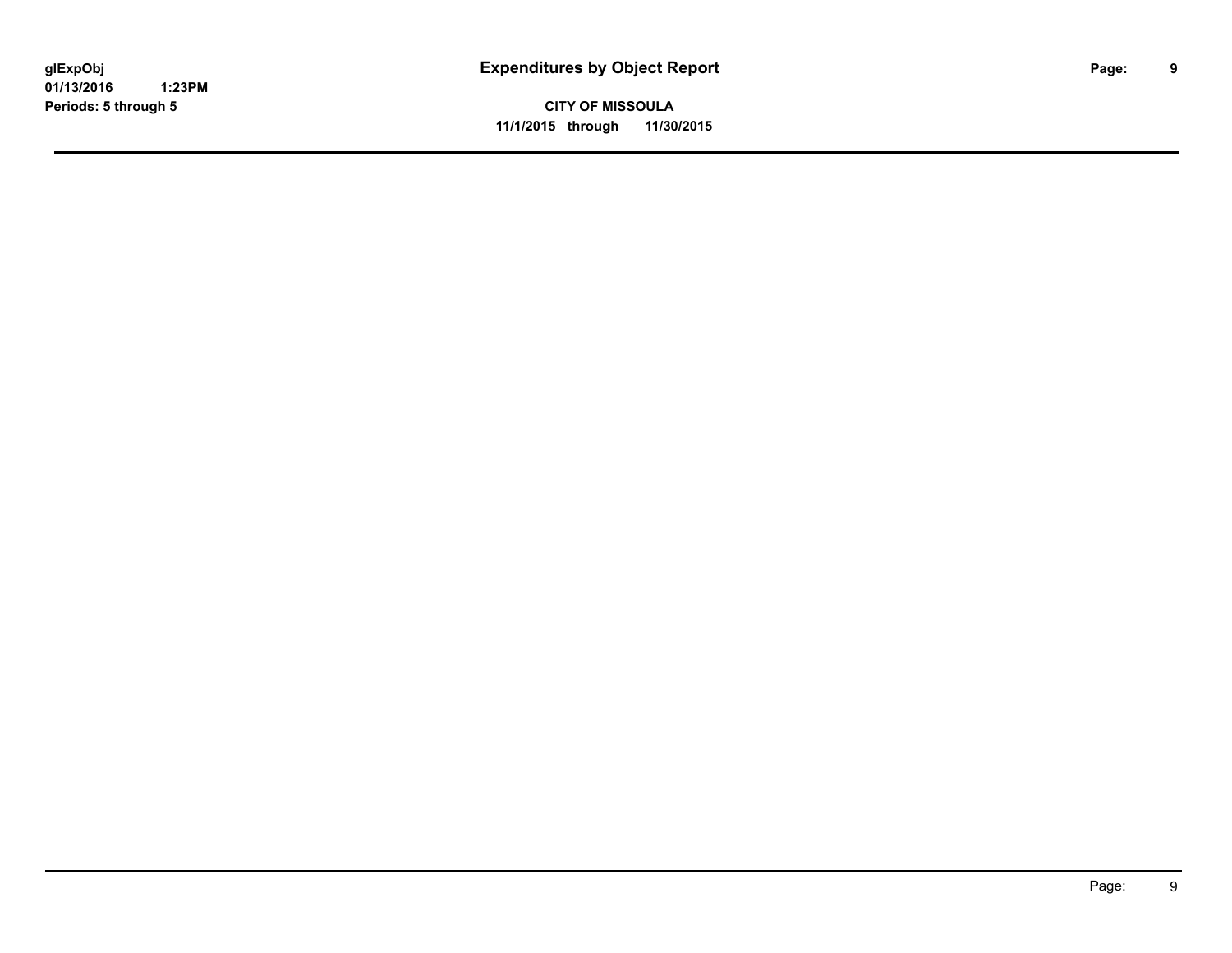**1000 GENERAL FUND**

**240 FINANCE**

|                        |                                     | <b>Adjusted</b>      |                     | Year-to-date        | Year-to-date        |                |                  |
|------------------------|-------------------------------------|----------------------|---------------------|---------------------|---------------------|----------------|------------------|
| Object/Title           |                                     | <b>Appropriation</b> | <b>Expenditures</b> | <b>Expenditures</b> | <b>Encumbrances</b> | <b>Balance</b> | <b>Prct Used</b> |
| 100 PERSONAL SERVICES  |                                     |                      |                     |                     |                     |                |                  |
| 110 SALARIES AND WAGES |                                     | 668,260.00           | 48,436.17           | 223,198.04          | 0.00                | 445,061.96     | 33.40            |
|                        | 120 OVERTIME/TERMINATION            | 1,000.00             | 0.00                | 1,338.66            | 0.00                | $-338.66$      | 133.87           |
|                        | 140 EMPLOYER CONTRIBUTIONS          | 244,608.00           | 18,899.09           | 93,510.16           | 0.00                | 151,097.84     | 38.23            |
|                        | 141 STATE RETIREMENT CONTRIBUTIONS  | 0.00                 | 0.00                | 83.05               | 0.00                | $-83.05$       | 0.00             |
| Total                  | PERSONAL SERVICES                   | 913,868.00           | 67,335.26           | 318,129.91          | 0.00                | 595,738.09     | 34.81            |
| 200 SUPPLIES           |                                     |                      |                     |                     |                     |                |                  |
| 210 OFFICE SUPPLIES    |                                     | 3,965.00             | 39.12               | 3,179.43            | 0.00                | 785.57         | 80.19            |
| 220 OPERATING SUPPLIES |                                     | 1,904.00             | 32.50               | 405.57              | 0.00                | 1,498.43       | 21.30            |
| 230 REPAIR/MAINTENANCE |                                     | 300.00               | 0.00                | 0.00                | 0.00                | 300.00         | 0.00             |
| 231 GASOLINE           |                                     | 91.00                | 0.00                | 0.00                | 0.00                | 91.00          | 0.00             |
| 240 OTHER SUPPLIES     |                                     | 500.00               | 0.00                | 0.00                | 0.00                | 500.00         | 0.00             |
| <b>Total</b>           | <b>SUPPLIES</b>                     | 6,760.00             | 71.62               | 3,585.00            | 0.00                | 3,175.00       | 53.03            |
|                        | 300 PURCHASED SERVICES              |                      |                     |                     |                     |                |                  |
| 310 COMMUNICATIONS     |                                     | 42,109.00            | 14,479.54           | 33,325.27           | 0.00                | 8,783.73       | 79.14            |
|                        | 320 PRINTING & DUPLICATING          | 5,480.00             | 238.49              | 1,678.67            | 0.00                | 3,801.33       | 30.63            |
|                        | 330 PUBLICITY, SUBSCRIPTIONS & DUES | 3,410.00             | 0.00                | 253.56              | 0.00                | 3,156.44       | 7.44             |
| 344 TELEPHONE SERVICE  |                                     | 1,225.00             | 6.64                | 92.73               | 0.00                | 1,132.27       | 7.57             |
|                        | 350 PROFESSIONAL SERVICES           | 158,354.00           | 16,674.00           | 24,528.40           | 0.00                | 133,825.60     | 15.49            |
|                        | 360 REPAIR & MAINTENANCE            | 200.00               | 0.00                | 0.00                | 0.00                | 200.00         | 0.00             |
| 370 TRAVEL             |                                     | 8,245.00             | 0.00                | 381.74              | 0.00                | 7,863.26       | 4.63             |
| 380 TRAINING           |                                     | 7,330.00             | 0.00                | 490.00              | 0.00                | 6,840.00       | 6.68             |
|                        | 390 OTHER PURCHASED SERVICES        | 0.00                 | 0.00                | 0.00                | 0.00                | 0.00           | 0.00             |
| Total                  | PURCHASED SERVICES                  | 226,353.00           | 31,398.67           | 60,750.37           | 0.00                | 165,602.63     | 26.84            |
| 500 FIXED CHARGES      |                                     |                      |                     |                     |                     |                |                  |
| 500 FIXED CHARGES      |                                     | 500.00               | 0.00                | 0.00                | 0.00                | 500.00         | 0.00             |
| Total                  | <b>FIXED CHARGES</b>                | 500.00               | 0.00                | 0.00                | 0.00                | 500.00         | 0.00             |
| 900 CAPITAL OUTLAY     |                                     |                      |                     |                     |                     |                |                  |
|                        | 940 MACHINERY & EQUIPMENT           | 0.00                 | 0.00                | 0.00                | 0.00                | 0.00           | 0.00             |
| <b>Total</b>           | <b>CAPITAL OUTLAY</b>               | 0.00                 | 0.00                | 0.00                | 0.00                | 0.00           | 0.00             |
| Total                  | <b>FINANCE</b>                      | 1,147,481.00         | 98,805.55           | 382,465.28          | 0.00                | 765,015.72     | 33.33            |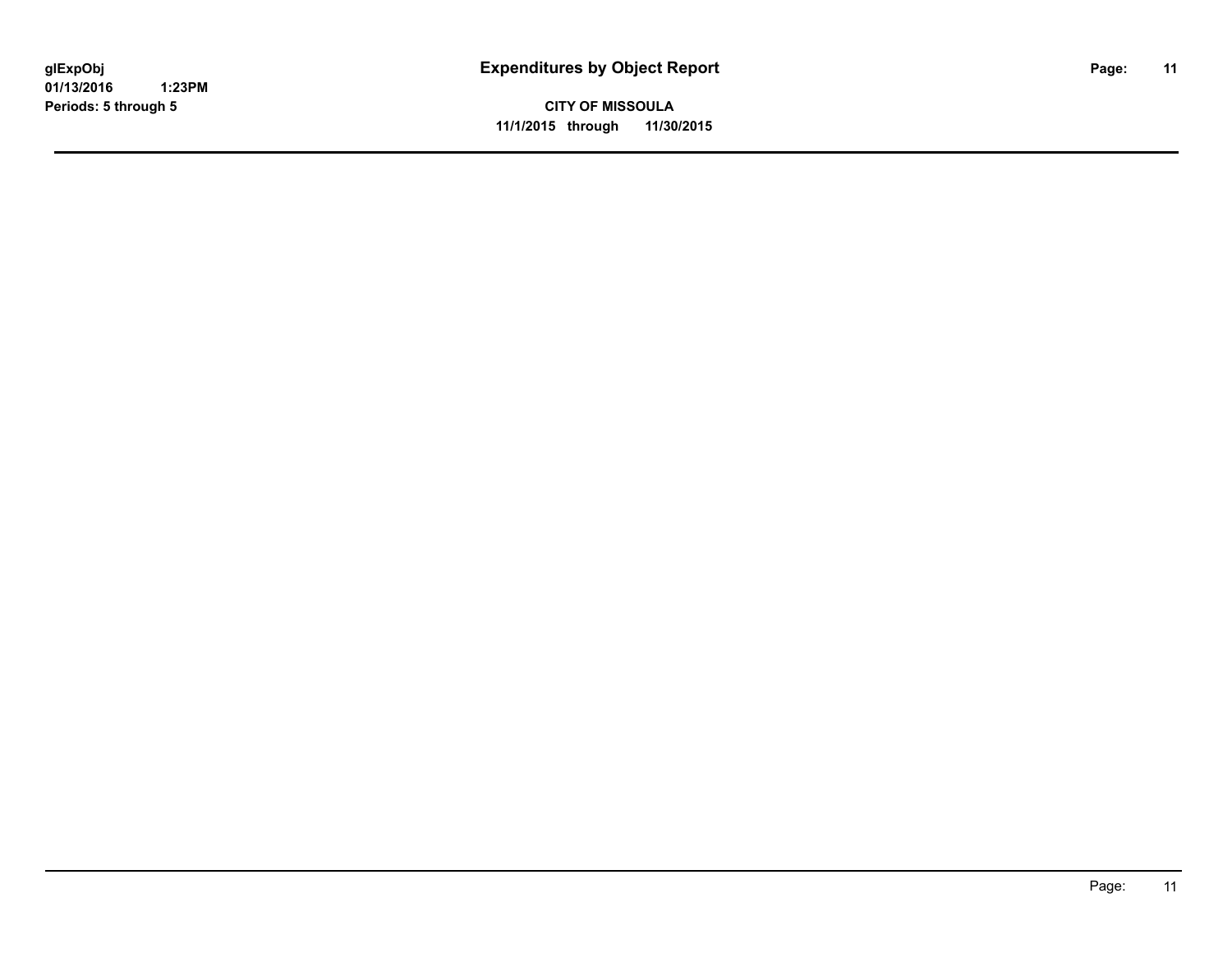#### **1000 GENERAL FUND**

**245 CENTRALIZED SERVICES**

|                                                   | <b>Adjusted</b>      |                     | Year-to-date        | Year-to-date        |                |                  |
|---------------------------------------------------|----------------------|---------------------|---------------------|---------------------|----------------|------------------|
| Object/Title                                      | <b>Appropriation</b> | <b>Expenditures</b> | <b>Expenditures</b> | <b>Encumbrances</b> | <b>Balance</b> | <b>Prct Used</b> |
| 100 PERSONAL SERVICES                             |                      |                     |                     |                     |                |                  |
| 110 SALARIES AND WAGES                            | 259,353.00           | 19,782.49           | 96,908.59           | 0.00                | 162,444.41     | 37.37            |
| 140 EMPLOYER CONTRIBUTIONS                        | 76,798.00            | 5,943.29            | 34,953.09           | 0.00                | 41,844.91      | 45.51            |
| 141 STATE RETIREMENT CONTRIBUTIONS                | 0.00                 | 0.00                | 37.57               | 0.00                | $-37.57$       | 0.00             |
| PERSONAL SERVICES<br><b>Total</b>                 | 336,151.00           | 25,725.78           | 131,899.25          | 0.00                | 204,251.75     | 39.24            |
| 200 SUPPLIES                                      |                      |                     |                     |                     |                |                  |
| 210 OFFICE SUPPLIES                               | 1,200.00             | 0.00                | 110.10              | 0.00                | 1,089.90       | 9.18             |
| 220 OPERATING SUPPLIES                            | 1.000.00             | 0.00                | 0.00                | 0.00                | 1,000.00       | 0.00             |
| 231 GASOLINE                                      | 522.00               | 0.00                | 0.00                | 0.00                | 522.00         | 0.00             |
| <b>SUPPLIES</b><br><b>Total</b>                   | 2,722.00             | 0.00                | 110.10              | 0.00                | 2,611.90       | 4.04             |
| 300 PURCHASED SERVICES                            |                      |                     |                     |                     |                |                  |
| 310 COMMUNICATIONS                                | 400.00               | 0.00                | 0.00                | 0.00                | 400.00         | 0.00             |
| 320 PRINTING & DUPLICATING                        | 550.00               | 0.00                | 3.42                | 0.00                | 546.58         | 0.62             |
| 330 PUBLICITY, SUBSCRIPTIONS & DUES               | 550.00               | 0.00                | 850.00              | 0.00                | $-300.00$      | 154.55           |
| 344 TELEPHONE SERVICE                             | 845.00               | 64.70               | 219.89              | 0.00                | 625.11         | 26.02            |
| 350 PROFESSIONAL SERVICES                         | 0.00                 | 0.00                | 0.00                | 0.00                | 0.00           | 0.00             |
| 370 TRAVEL                                        | 2,000.00             | 93.50               | 93.50               | 0.00                | 1,906.50       | 4.68             |
| 380 TRAINING                                      | 3,000.00             | 0.00                | 0.00                | 0.00                | 3,000.00       | 0.00             |
| 390 OTHER PURCHASED SERVICES                      | 0.00                 | 0.00                | 0.00                | 0.00                | 0.00           | 0.00             |
| <b>PURCHASED SERVICES</b><br><b>Total</b>         | 7,345.00             | 158.20              | 1,166.81            | 0.00                | 6,178.19       | 15.89            |
| 700 GRANTS & CONTRIBUTIONS                        |                      |                     |                     |                     |                |                  |
| 700 GRANTS & CONTRIBUTIONS                        | 5,000.00             | 0.00                | 0.00                | 0.00                | 5,000.00       | 0.00             |
| <b>GRANTS &amp; CONTRIBUTIONS</b><br><b>Total</b> | 5,000.00             | 0.00                | 0.00                | 0.00                | 5,000.00       | 0.00             |
|                                                   |                      |                     |                     |                     |                |                  |
| <b>CENTRALIZED SERVICES</b><br><b>Total</b>       | 351,218.00           | 25,883.98           | 133,176.16          | 0.00                | 218,041.84     | 37.92            |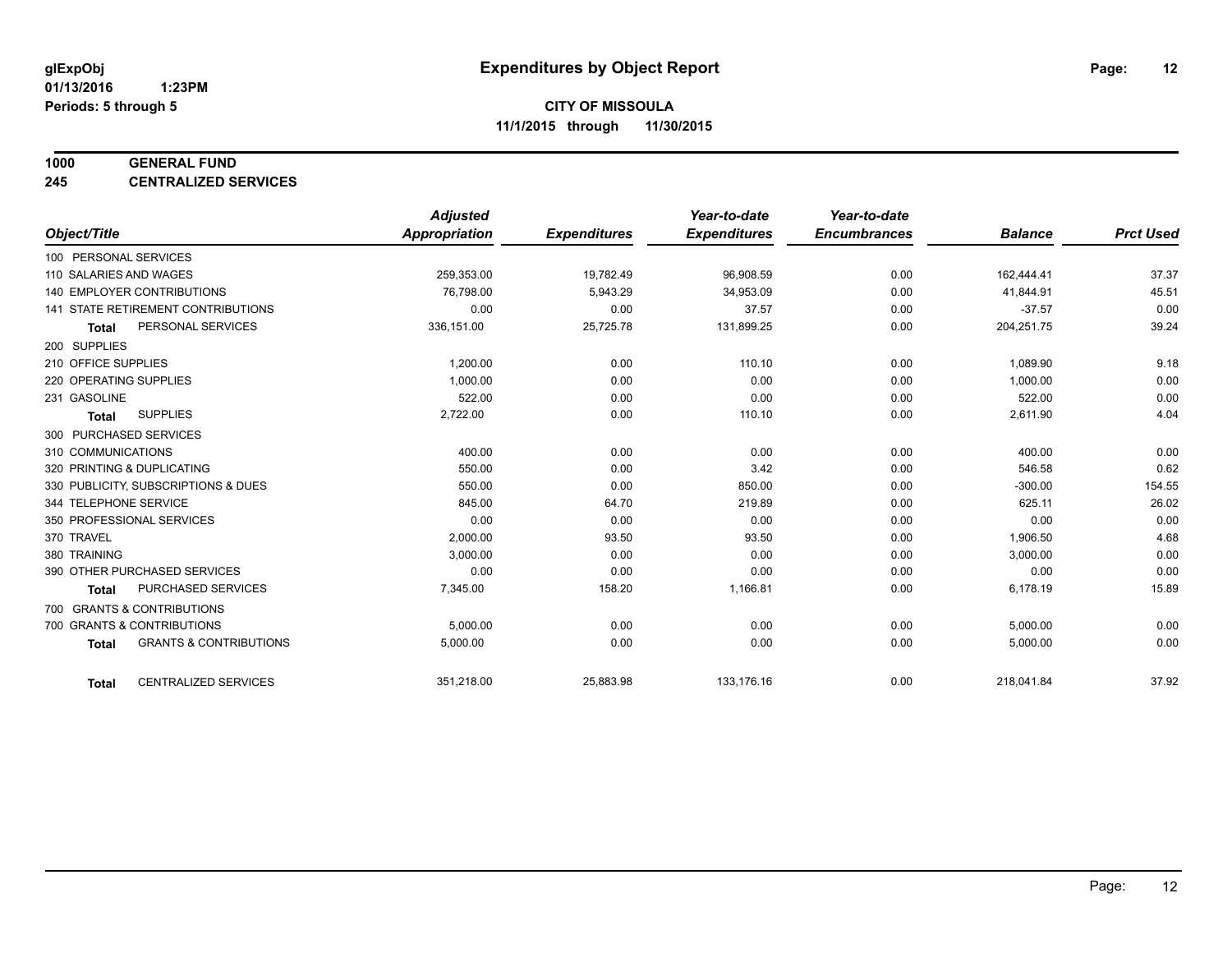#### **1000 GENERAL FUND**

**250 DEVELOPMENT SERVICES**

|                                      | <b>Adjusted</b>      |                     | Year-to-date        | Year-to-date        |                |                  |
|--------------------------------------|----------------------|---------------------|---------------------|---------------------|----------------|------------------|
| Object/Title                         | <b>Appropriation</b> | <b>Expenditures</b> | <b>Expenditures</b> | <b>Encumbrances</b> | <b>Balance</b> | <b>Prct Used</b> |
| 100 PERSONAL SERVICES                |                      |                     |                     |                     |                |                  |
| 110 SALARIES AND WAGES               | 1,252,634.00         | 52,772.39           | 469,452.65          | 0.00                | 783,181.35     | 37.48            |
| 120 OVERTIME/TERMINATION             | 4,276.00             | 0.00                | 0.00                | 0.00                | 4,276.00       | 0.00             |
| 130 OTHER                            | 0.00                 | 0.00                | 0.00                | 0.00                | 0.00           | 0.00             |
| 140 EMPLOYER CONTRIBUTIONS           | 424,509.00           | 20,041.13           | 187,072.35          | 0.00                | 237,436.65     | 44.07            |
| 141 STATE RETIREMENT CONTRIBUTIONS   | 0.00                 | 0.00                | 203.60              | 0.00                | $-203.60$      | 0.00             |
| PERSONAL SERVICES<br><b>Total</b>    | 1,681,419.00         | 72,813.52           | 656,728.60          | 0.00                | 1,024,690.40   | 39.06            |
| 200 SUPPLIES                         |                      |                     |                     |                     |                |                  |
| 210 OFFICE SUPPLIES                  | 13,621.00            | 955.41              | 6,149.18            | 0.00                | 7,471.82       | 45.14            |
| 220 OPERATING SUPPLIES               | 1,406.00             | 0.00                | 797.70              | 0.00                | 608.30         | 56.74            |
| 230 REPAIR/MAINTENANCE               | 3,000.00             | 48.29               | 882.67              | 0.00                | 2,117.33       | 29.42            |
| 231 GASOLINE                         | 10,900.00            | 0.00                | 2,477.24            | 0.00                | 8,422.76       | 22.73            |
| 240 OTHER SUPPLIES                   | 1,255.00             | 0.00                | 510.30              | 0.00                | 744.70         | 40.66            |
| <b>SUPPLIES</b><br><b>Total</b>      | 30,182.00            | 1,003.70            | 10,817.09           | 0.00                | 19,364.91      | 35.84            |
| 300 PURCHASED SERVICES               |                      |                     |                     |                     |                |                  |
| 310 COMMUNICATIONS                   | 9,800.00             | 131.29              | 2,087.31            | 0.00                | 7,712.69       | 21.30            |
| 320 PRINTING & DUPLICATING           | 7,904.00             | 0.00                | 264.56              | 0.00                | 7,639.44       | 3.35             |
| 330 PUBLICITY, SUBSCRIPTIONS & DUES  | 11,017.00            | 0.00                | 1,052.04            | 0.00                | 9,964.96       | 9.55             |
| 341 ELECTRICITY & NATURAL GAS        | 0.00                 | 0.00                | 0.00                | 0.00                | 0.00           | 0.00             |
| 344 TELEPHONE SERVICE                | 9,045.00             | 1,246.90            | 3,899.35            | 0.00                | 5,145.65       | 43.11            |
| 350 PROFESSIONAL SERVICES            | 88,936.00            | 204.68              | 21,656.03           | 0.00                | 67,279.97      | 24.35            |
| 360 REPAIR & MAINTENANCE             | 2,655.00             | 0.00                | 84.11               | 0.00                | 2,570.89       | 3.17             |
| 370 TRAVEL                           | 13,723.00            | 705.31              | 3,979.54            | 0.00                | 9,743.46       | 29.00            |
| 380 TRAINING                         | 12,239.00            | 500.00              | 1,480.00            | 0.00                | 10,759.00      | 12.09            |
| 390 OTHER PURCHASED SERVICES         | 166,504.00           | 0.00                | 0.00                | 0.00                | 166,504.00     | 0.00             |
| PURCHASED SERVICES<br><b>Total</b>   | 321,823.00           | 2,788.18            | 34,502.94           | 0.00                | 287,320.06     | 10.72            |
| 500 FIXED CHARGES                    |                      |                     |                     |                     |                |                  |
| 500 FIXED CHARGES                    | 0.00                 | 0.00                | 0.00                | 0.00                | 0.00           | 0.00             |
| 550 MERCHANT SERVICE FEES            | 0.00                 | 957.38              | 3,220.34            | 0.00                | $-3,220.34$    | 0.00             |
| <b>FIXED CHARGES</b><br><b>Total</b> | 0.00                 | 957.38              | 3,220.34            | 0.00                | $-3,220.34$    | 0.00             |
| 700 GRANTS & CONTRIBUTIONS           |                      |                     |                     |                     |                |                  |
| 700 GRANTS & CONTRIBUTIONS           | 20,680.00            | 0.00                | 0.00                | 0.00                | 20,680.00      | 0.00             |
| 780 INTERGOVERNMENTAL TRANSFER       | 0.00                 | 0.00                | 0.00                | 0.00                | 0.00           | 0.00             |
|                                      |                      |                     |                     |                     |                |                  |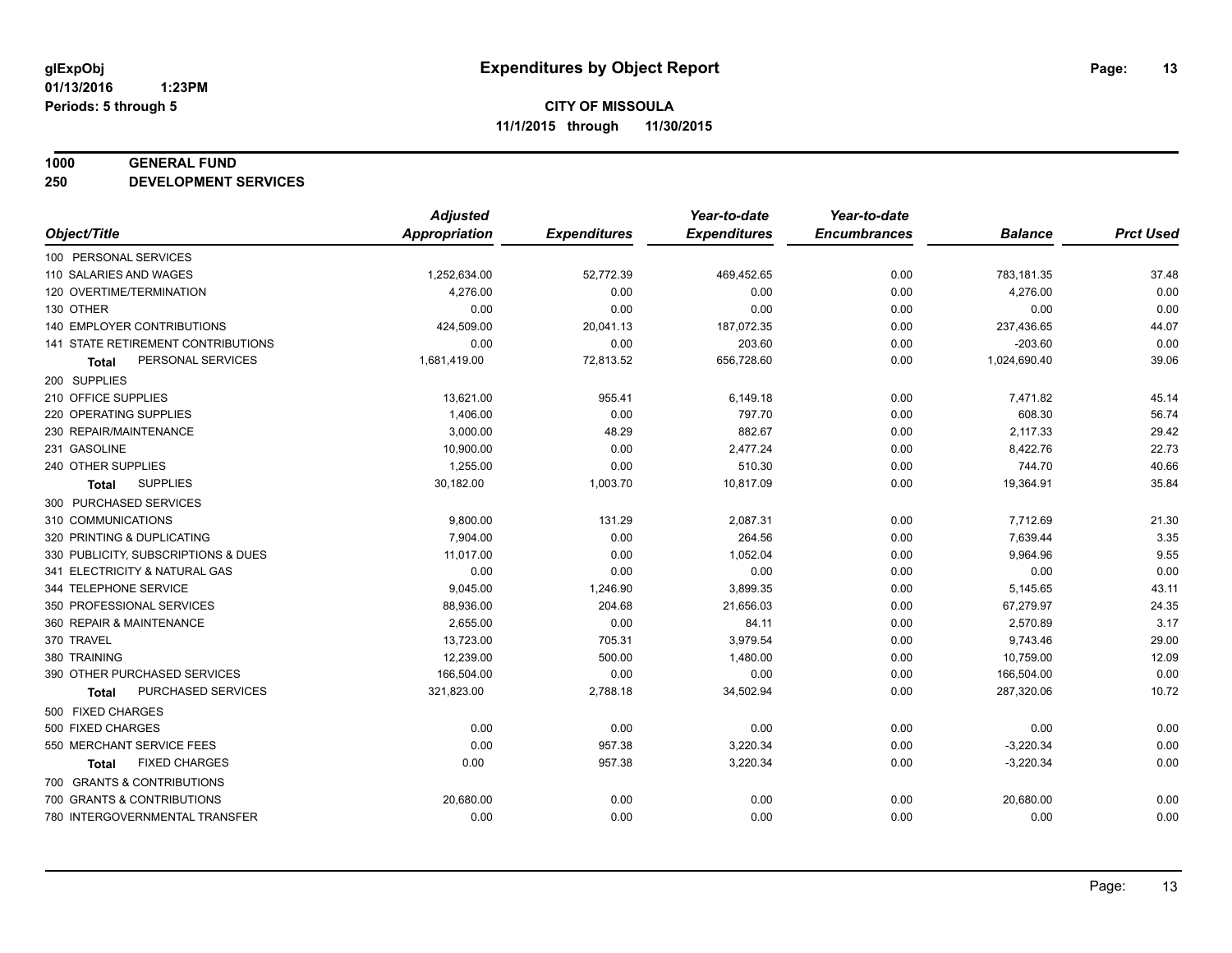#### **1000 GENERAL FUND**

**250 DEVELOPMENT SERVICES**

|                    |                                   | <b>Adjusted</b> |                     | Year-to-date        | Year-to-date        |                |                  |
|--------------------|-----------------------------------|-----------------|---------------------|---------------------|---------------------|----------------|------------------|
| Object/Title       |                                   | Appropriation   | <b>Expenditures</b> | <b>Expenditures</b> | <b>Encumbrances</b> | <b>Balance</b> | <b>Prct Used</b> |
| <b>Total</b>       | <b>GRANTS &amp; CONTRIBUTIONS</b> | 20,680.00       | 0.00                | 0.00                | 0.00                | 20.680.00      | 0.00             |
| 800 OTHER OBJECTS  |                                   |                 |                     |                     |                     |                |                  |
|                    | 820 TRANSFERS TO OTHER FUNDS      | 165.820.00      | 0.00                | 9,900.00            | 0.00                | 155.920.00     | 5.97             |
| 845 CONTINGENCY    |                                   | 0.00            | 0.00                | 0.00                | 0.00                | 0.00           | 0.00             |
| <b>Total</b>       | OTHER OBJECTS                     | 165,820.00      | 0.00                | 9,900.00            | 0.00                | 155,920.00     | 5.97             |
| 900 CAPITAL OUTLAY |                                   |                 |                     |                     |                     |                |                  |
|                    | 940 MACHINERY & EQUIPMENT         | 0.00            | 0.00                | 0.00                | 0.00                | 0.00           | 0.00             |
| <b>Total</b>       | <b>CAPITAL OUTLAY</b>             | 0.00            | 0.00                | 0.00                | 0.00                | 0.00           | 0.00             |
| <b>Total</b>       | DEVELOPMENT SERVICES              | 2.219.924.00    | 77.562.78           | 715.168.97          | 0.00                | 1.504.755.03   | 32.22            |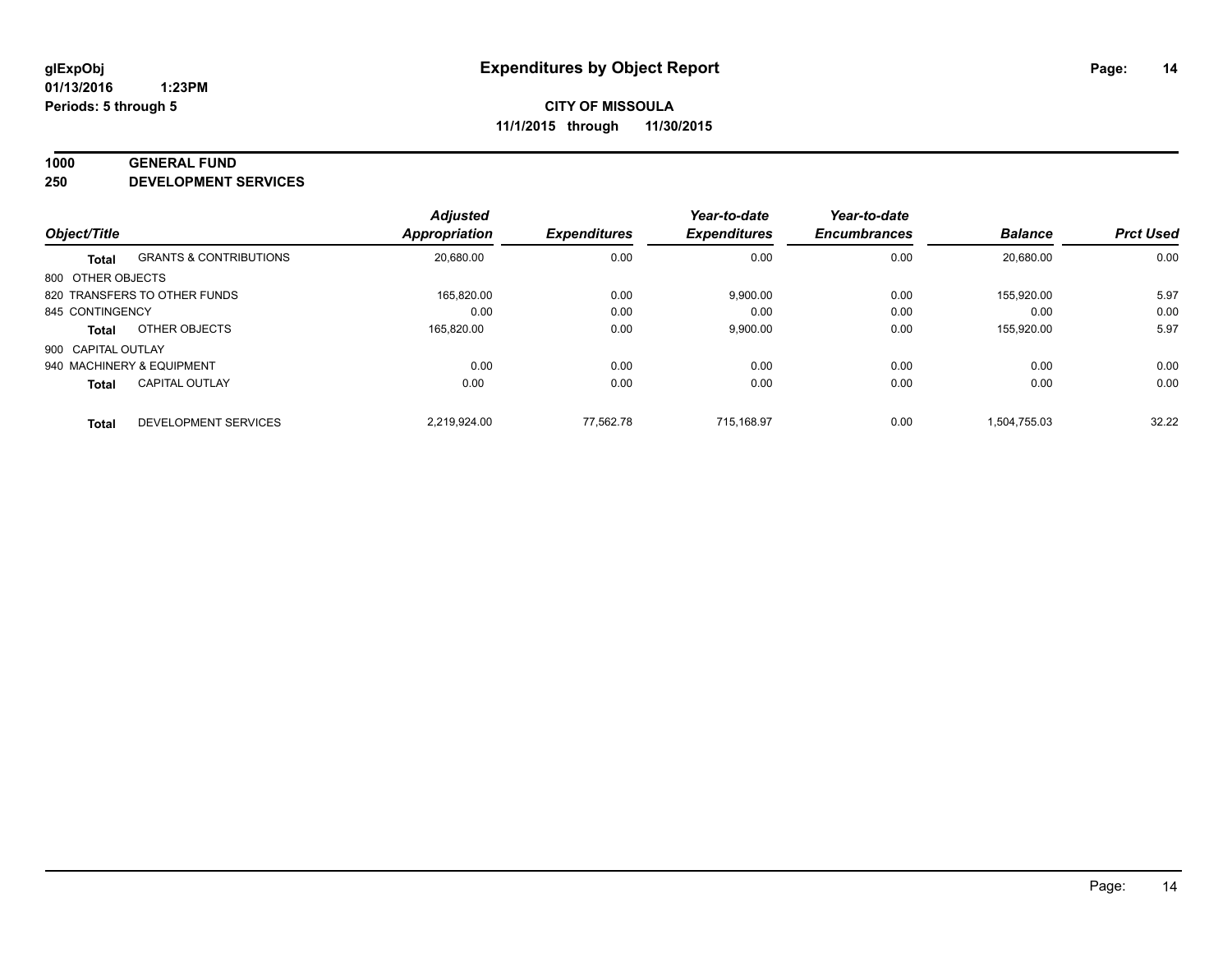| 1000    | <b>GENERAL FUND</b> |
|---------|---------------------|
| $- - -$ |                     |

**260 GIS SERVICES**

|                                           | <b>Adjusted</b>      |                     | Year-to-date        | Year-to-date        |                |                  |
|-------------------------------------------|----------------------|---------------------|---------------------|---------------------|----------------|------------------|
| Object/Title                              | <b>Appropriation</b> | <b>Expenditures</b> | <b>Expenditures</b> | <b>Encumbrances</b> | <b>Balance</b> | <b>Prct Used</b> |
| 100 PERSONAL SERVICES                     |                      |                     |                     |                     |                |                  |
| 110 SALARIES AND WAGES                    | 0.00                 | 0.00                | 0.00                | 0.00                | 0.00           | 0.00             |
| 120 OVERTIME/TERMINATION                  | 0.00                 | 0.00                | 0.00                | 0.00                | 0.00           | 0.00             |
| 140 EMPLOYER CONTRIBUTIONS                | 0.00                 | 0.00                | 0.00                | 0.00                | 0.00           | 0.00             |
| 141 STATE RETIREMENT CONTRIBUTIONS        | 0.00                 | 0.00                | 0.00                | 0.00                | 0.00           | 0.00             |
| PERSONAL SERVICES<br><b>Total</b>         | 0.00                 | 0.00                | 0.00                | 0.00                | 0.00           | 0.00             |
| 200 SUPPLIES                              |                      |                     |                     |                     |                |                  |
| 210 OFFICE SUPPLIES                       | 0.00                 | 0.00                | 0.00                | 0.00                | 0.00           | 0.00             |
| 220 OPERATING SUPPLIES                    | 0.00                 | 0.00                | 0.00                | 0.00                | 0.00           | 0.00             |
| 230 REPAIR/MAINTENANCE                    | 0.00                 | 0.00                | 0.00                | 0.00                | 0.00           | 0.00             |
| 231 GASOLINE                              | 0.00                 | 0.00                | 0.00                | 0.00                | 0.00           | 0.00             |
| 240 OTHER SUPPLIES                        | 0.00                 | 0.00                | 0.00                | 0.00                | 0.00           | 0.00             |
| <b>SUPPLIES</b><br><b>Total</b>           | 0.00                 | 0.00                | 0.00                | 0.00                | 0.00           | 0.00             |
| 300 PURCHASED SERVICES                    |                      |                     |                     |                     |                |                  |
| 310 COMMUNICATIONS                        | 0.00                 | 0.00                | 0.00                | 0.00                | 0.00           | 0.00             |
| 330 PUBLICITY, SUBSCRIPTIONS & DUES       | 0.00                 | 0.00                | 0.00                | 0.00                | 0.00           | 0.00             |
| 344 TELEPHONE SERVICE                     | 0.00                 | 0.00                | 0.00                | 0.00                | 0.00           | 0.00             |
| 350 PROFESSIONAL SERVICES                 | 0.00                 | 0.00                | 0.00                | 0.00                | 0.00           | 0.00             |
| 360 REPAIR & MAINTENANCE                  | 0.00                 | 0.00                | 0.00                | 0.00                | 0.00           | 0.00             |
| 370 TRAVEL                                | 0.00                 | 0.00                | 0.00                | 0.00                | 0.00           | 0.00             |
| 380 TRAINING                              | 0.00                 | 0.00                | 0.00                | 0.00                | 0.00           | 0.00             |
| 390 OTHER PURCHASED SERVICES              | 0.00                 | 0.00                | 0.00                | 0.00                | 0.00           | 0.00             |
| <b>PURCHASED SERVICES</b><br><b>Total</b> | 0.00                 | 0.00                | 0.00                | 0.00                | 0.00           | 0.00             |
|                                           |                      |                     |                     |                     |                |                  |
| <b>GIS SERVICES</b><br><b>Total</b>       | 0.00                 | 0.00                | 0.00                | 0.00                | 0.00           | 0.00             |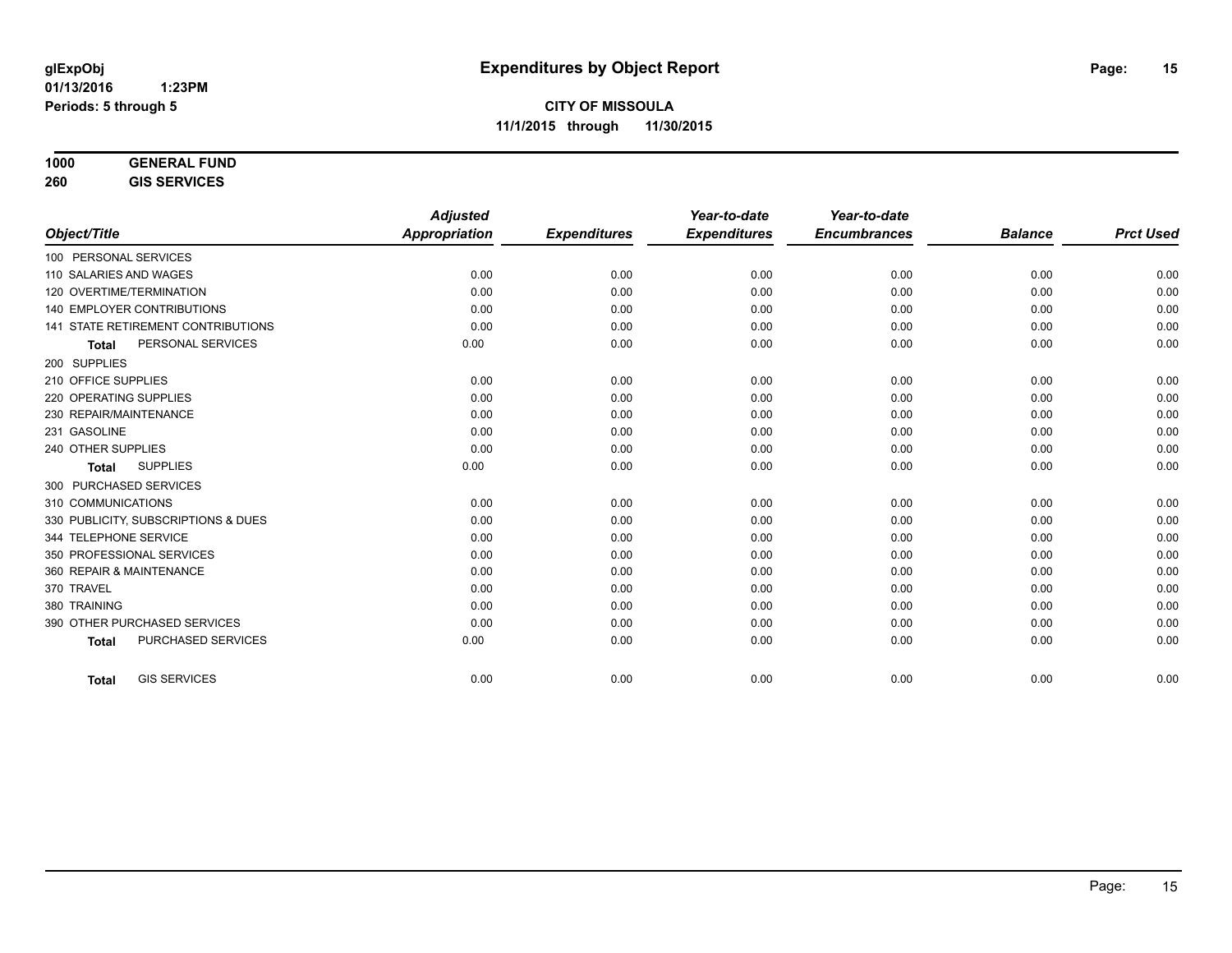#### **1000 GENERAL FUND 270 CITY ATTORNEY**

|               |                                                   | <b>Adjusted</b> |                     | Year-to-date        | Year-to-date        |                |                  |
|---------------|---------------------------------------------------|-----------------|---------------------|---------------------|---------------------|----------------|------------------|
| Object/Title  |                                                   | Appropriation   | <b>Expenditures</b> | <b>Expenditures</b> | <b>Encumbrances</b> | <b>Balance</b> | <b>Prct Used</b> |
|               | 100 PERSONAL SERVICES                             |                 |                     |                     |                     |                |                  |
|               | 110 SALARIES AND WAGES                            | 956,043.00      | 70,263.91           | 345,732.93          | 0.00                | 610,310.07     | 36.16            |
|               | 120 OVERTIME/TERMINATION                          | 2,270.00        | 0.00                | 2,050.77            | 0.00                | 219.23         | 90.34            |
|               | <b>140 EMPLOYER CONTRIBUTIONS</b>                 | 314,286.00      | 23,898.77           | 128,710.96          | 0.00                | 185,575.04     | 40.95            |
|               | 141 STATE RETIREMENT CONTRIBUTIONS                | 0.00            | 0.00                | 134.14              | 0.00                | $-134.14$      | 0.00             |
|               | PERSONAL SERVICES<br>Total                        | 1,272,599.00    | 94,162.68           | 476,628.80          | 0.00                | 795,970.20     | 37.45            |
| 200 SUPPLIES  |                                                   |                 |                     |                     |                     |                |                  |
|               | 210 OFFICE SUPPLIES                               | 5,618.00        | 105.06              | 1,155.23            | 0.00                | 4,462.77       | 20.56            |
|               | 220 OPERATING SUPPLIES                            | 1,250.00        | 0.00                | 2,059.98            | 0.00                | $-809.98$      | 164.80           |
| 231 GASOLINE  |                                                   | 263.00          | 0.00                | 19.45               | 0.00                | 243.55         | 7.40             |
|               | <b>SUPPLIES</b><br><b>Total</b>                   | 7,131.00        | 105.06              | 3,234.66            | 0.00                | 3,896.34       | 45.36            |
|               | 300 PURCHASED SERVICES                            |                 |                     |                     |                     |                |                  |
|               | 310 COMMUNICATIONS                                | 1,350.00        | 75.43               | 356.15              | 0.00                | 993.85         | 26.38            |
|               | 320 PRINTING & DUPLICATING                        | 550.00          | 238.00              | 238.00              | 0.00                | 312.00         | 43.27            |
|               | 330 PUBLICITY, SUBSCRIPTIONS & DUES               | 16,000.00       | 491.78              | 2,340.34            | 0.00                | 13,659.66      | 14.63            |
|               | 344 TELEPHONE SERVICE                             | 264.00          | 9.80                | 37.55               | 0.00                | 226.45         | 14.22            |
|               | 350 PROFESSIONAL SERVICES                         | 12,915.00       | 3.00                | 286.50              | 0.00                | 12,628.50      | 2.22             |
|               | 360 REPAIR & MAINTENANCE                          | 19,447.00       | 0.00                | 9,847.80            | 0.00                | 9,599.20       | 50.64            |
| 370 TRAVEL    |                                                   | 4,500.00        | 513.05              | 2,323.05            | 0.00                | 2,176.95       | 51.62            |
| 380 TRAINING  |                                                   | 8,000.00        | 0.00                | 3,184.00            | 0.00                | 4,816.00       | 39.80            |
|               | PURCHASED SERVICES<br><b>Total</b>                | 63,026.00       | 1,331.06            | 18,613.39           | 0.00                | 44,412.61      | 29.53            |
|               | 500 FIXED CHARGES                                 |                 |                     |                     |                     |                |                  |
|               | 500 FIXED CHARGES                                 | 0.00            | 0.00                | 0.00                | 0.00                | 0.00           | 0.00             |
|               | <b>FIXED CHARGES</b><br><b>Total</b>              | 0.00            | 0.00                | 0.00                | 0.00                | 0.00           | 0.00             |
|               | 700 GRANTS & CONTRIBUTIONS                        |                 |                     |                     |                     |                |                  |
|               | 700 GRANTS & CONTRIBUTIONS                        | 63,875.00       | 0.00                | 7,200.00            | 0.00                | 56,675.00      | 11.27            |
|               | <b>GRANTS &amp; CONTRIBUTIONS</b><br><b>Total</b> | 63,875.00       | 0.00                | 7,200.00            | 0.00                | 56,675.00      | 11.27            |
|               | 800 OTHER OBJECTS                                 |                 |                     |                     |                     |                |                  |
|               | 845 CONTINGENCY                                   | 0.00            | 0.00                | 0.00                | 0.00                | 0.00           | 0.00             |
|               | OTHER OBJECTS<br><b>Total</b>                     | 0.00            | 0.00                | 0.00                | 0.00                | 0.00           | 0.00             |
|               | 900 CAPITAL OUTLAY                                |                 |                     |                     |                     |                |                  |
| 920 BUILDINGS |                                                   | 0.00            | 0.00                | 0.00                | 0.00                | 0.00           | 0.00             |
|               | 940 MACHINERY & EQUIPMENT                         | 0.00            | 0.00                | 0.00                | 0.00                | 0.00           | 0.00             |
|               |                                                   |                 |                     |                     |                     |                |                  |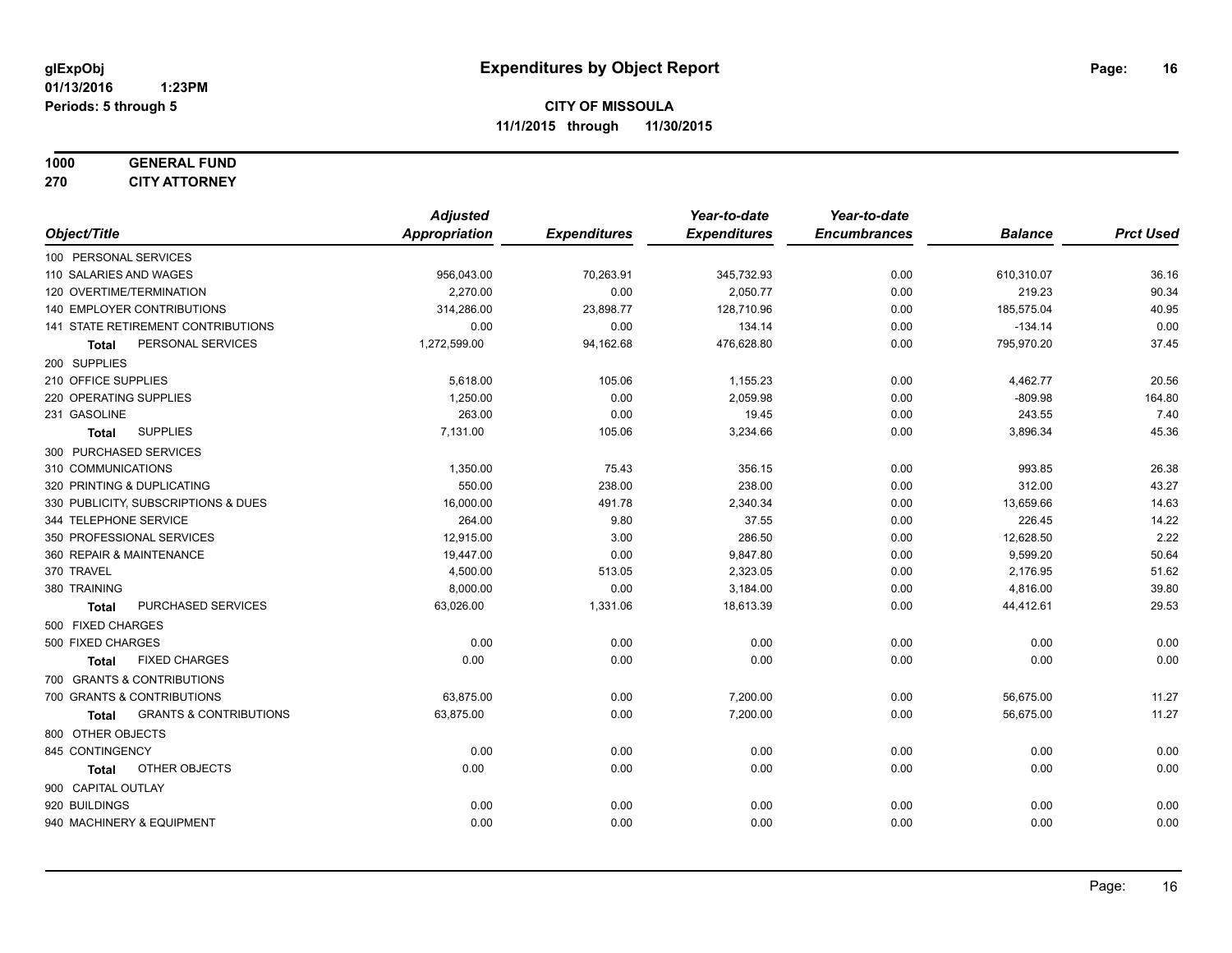#### **01/13/2016 1:23PM Periods: 5 through 5**

**CITY OF MISSOULA 11/1/2015 through 11/30/2015**

|              |                       | <b>Adjusted</b>      | <b>Expenditures</b> | Year-to-date        | Year-to-date<br><b>Encumbrances</b> |                |                  |
|--------------|-----------------------|----------------------|---------------------|---------------------|-------------------------------------|----------------|------------------|
| Object/Title |                       | <b>Appropriation</b> |                     | <b>Expenditures</b> |                                     | <b>Balance</b> | <b>Prct Used</b> |
| <b>Total</b> | <b>CAPITAL OUTLAY</b> | 0.00                 | 0.00                | 0.00                | 0.00                                | 0.00           | 0.00             |
| <b>Total</b> | <b>CITY ATTORNEY</b>  | 406,631.00           | 95,598.80           | 505,676.85          | 0.00                                | 900,954.15     | 35.95            |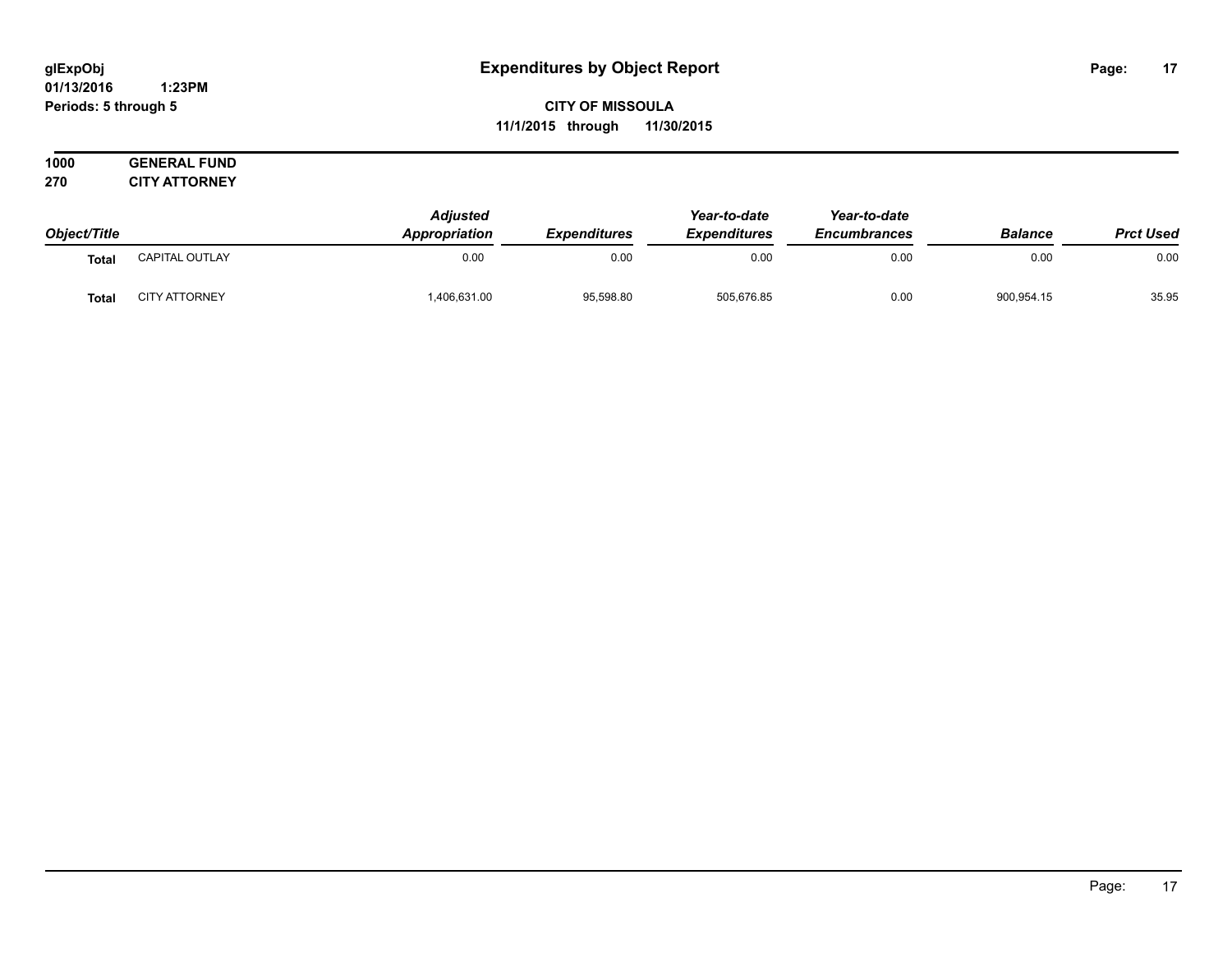#### **1000 GENERAL FUND**

**280 PUBLIC WORKS OPERATIONS**

| <b>Appropriation</b><br>Object/Title<br><b>Expenditures</b><br><b>Expenditures</b><br><b>Encumbrances</b><br><b>Balance</b> | <b>Prct Used</b> |
|-----------------------------------------------------------------------------------------------------------------------------|------------------|
|                                                                                                                             |                  |
| 100 PERSONAL SERVICES                                                                                                       |                  |
| 0.00<br>110 SALARIES AND WAGES<br>486,612.00<br>38,856.85<br>193,358.44<br>293,253.56                                       | 39.74            |
| 120 OVERTIME/TERMINATION<br>2.235.00<br>0.00<br>0.00<br>0.00<br>2,235.00                                                    | 0.00             |
| 130 OTHER<br>17,900.00<br>0.00<br>0.00<br>0.00<br>17,900.00                                                                 | 0.00             |
| <b>140 EMPLOYER CONTRIBUTIONS</b><br>218,935.00<br>15,980.18<br>86,100.29<br>0.00<br>132,834.71                             | 39.33            |
| 141 STATE RETIREMENT CONTRIBUTIONS<br>0.00<br>0.00<br>77.18<br>0.00                                                         | 0.00<br>$-77.18$ |
| 54,837.03<br>446,146.09<br>PERSONAL SERVICES<br>725,682.00<br>279,535.91<br>0.00<br>Total                                   | 38.52            |
| 200 SUPPLIES                                                                                                                |                  |
| 210 OFFICE SUPPLIES<br>950.00<br>39.98<br>370.48<br>0.00                                                                    | 579.52<br>39.00  |
| 220 OPERATING SUPPLIES<br>1,935.00<br>0.00<br>693.49<br>0.00<br>1,241.51                                                    | 35.84            |
| 59,860.00<br>230 REPAIR/MAINTENANCE<br>29.02<br>3,027.46<br>0.00<br>56,832.54                                               | 5.06             |
| 231 GASOLINE<br>9,280.00<br>0.00<br>2,039.59<br>0.00<br>7,240.41                                                            | 21.98            |
| 31,090.00<br>16,524.24<br>240 OTHER SUPPLIES<br>4,462.36<br>14,565.76<br>0.00                                               | 46.85            |
| <b>SUPPLIES</b><br>103,115.00<br>4,531.36<br>20,696.78<br>0.00<br>82,418.22<br>Total                                        | 20.07            |
| 300 PURCHASED SERVICES                                                                                                      |                  |
| 500.00<br>1.93<br>310 COMMUNICATIONS<br>20.13<br>0.00                                                                       | 4.03<br>479.87   |
| 200.00<br>0.00<br>0.00<br>320 PRINTING & DUPLICATING<br>0.00                                                                | 0.00<br>200.00   |
| 0.00<br>330 PUBLICITY, SUBSCRIPTIONS & DUES<br>1,100.00<br>474.92<br>0.00                                                   | 43.17<br>625.08  |
| 341 ELECTRICITY & NATURAL GAS<br>135,778.00<br>11,441.27<br>43,676.26<br>0.00<br>92,101.74                                  | 32.17            |
| 256.37<br>344 TELEPHONE SERVICE<br>1,804.00<br>983.30<br>0.00                                                               | 54.51<br>820.70  |
| 457.00<br>0.00<br>345 GARBAGE<br>62.40<br>0.00                                                                              | 13.65<br>394.60  |
| 350 PROFESSIONAL SERVICES<br>870.00<br>2,650.50<br>5,654.40<br>0.00<br>$-4,784.40$                                          | 649.93           |
| 360 REPAIR & MAINTENANCE<br>15,900.00<br>10,973.96<br>26,224.08<br>0.00<br>$-10,324.08$                                     | 164.93           |
| 370 TRAVEL<br>1,550.00<br>0.00<br>0.00<br>0.00<br>1,550.00                                                                  | 0.00             |
| 380 TRAINING<br>2,200.00<br>0.00<br>0.00<br>0.00<br>2,200.00                                                                | 0.00             |
| PURCHASED SERVICES<br>160,359.00<br>83,263.51<br>25,324.03<br>77,095.49<br>0.00<br><b>Total</b>                             | 48.08            |
| 500 FIXED CHARGES                                                                                                           |                  |
| 0.00<br>500 FIXED CHARGES<br>0.00<br>0.00<br>0.00                                                                           | 0.00<br>0.00     |
| <b>FIXED CHARGES</b><br>0.00<br>0.00<br>0.00<br>0.00<br>Total                                                               | 0.00<br>0.00     |
| 800 OTHER OBJECTS                                                                                                           |                  |
| 850 SALARY SAVINGS<br>$-5,411.00$<br>0.00<br>0.00<br>0.00<br>$-5,411.00$                                                    | 0.00             |
| OTHER OBJECTS<br>0.00<br>0.00<br>0.00<br>$-5,411.00$<br>$-5,411.00$<br>Total                                                | 0.00             |
| 900 CAPITAL OUTLAY                                                                                                          |                  |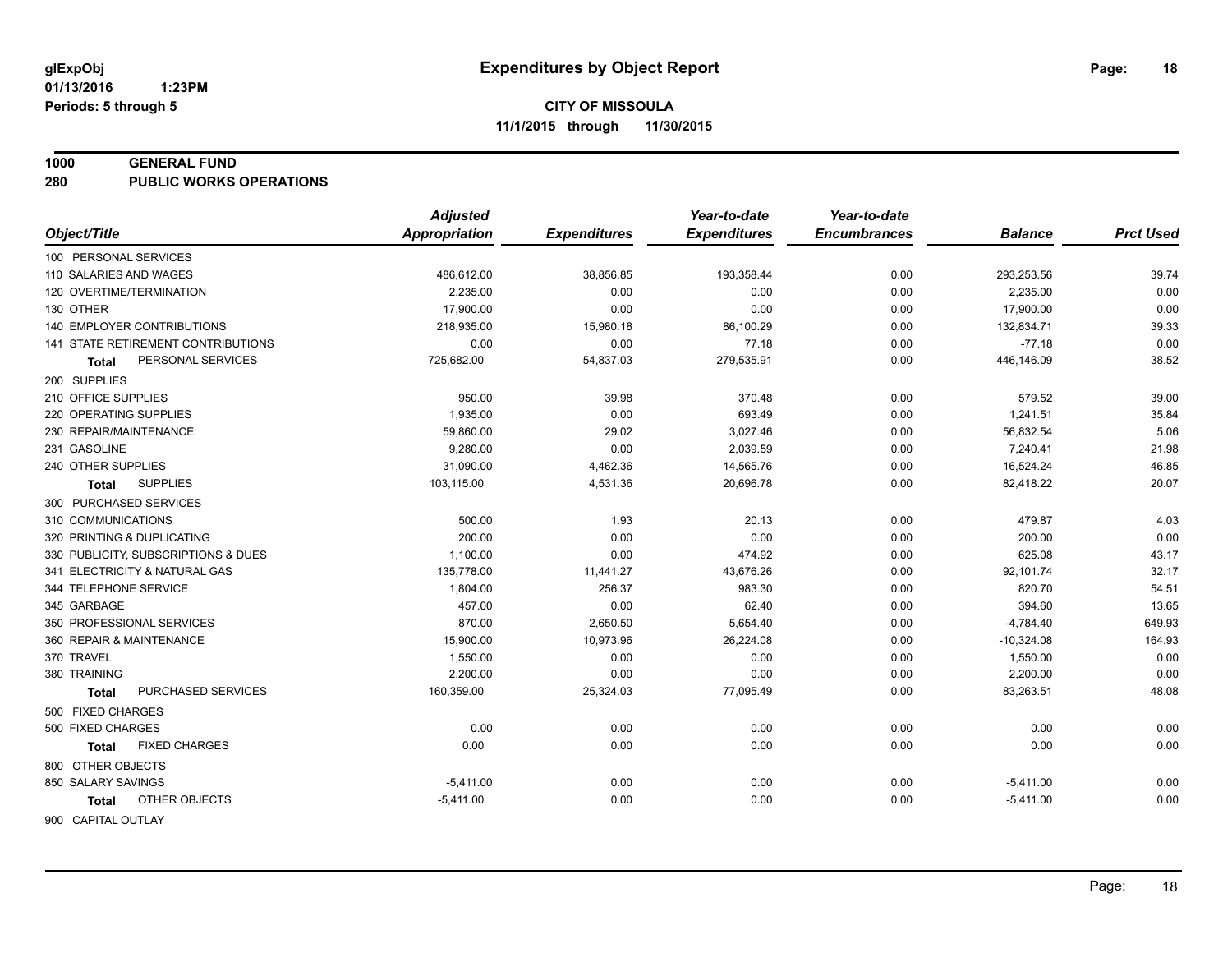## **1000 GENERAL FUND**

**280 PUBLIC WORKS OPERATIONS**

| Object/Title |                           | <b>Adjusted</b><br>Appropriation<br><i><b>Expenditures</b></i> | Year-to-date<br><b>Expenditures</b> | Year-to-date<br><b>Encumbrances</b> | <b>Balance</b> | <b>Prct Used</b> |       |
|--------------|---------------------------|----------------------------------------------------------------|-------------------------------------|-------------------------------------|----------------|------------------|-------|
|              | 940 MACHINERY & EQUIPMENT | 0.00                                                           | 0.00                                | 0.00                                | 0.00           | 0.00             | 0.00  |
| Total        | <b>CAPITAL OUTLAY</b>     | 0.00                                                           | 0.00                                | 0.00                                | 0.00           | 0.00             | 0.00  |
| <b>Total</b> | PUBLIC WORKS OPERATIONS   | 983,745.00                                                     | 84,692.42                           | 377.328.18                          | 0.00           | 606.416.82       | 38.36 |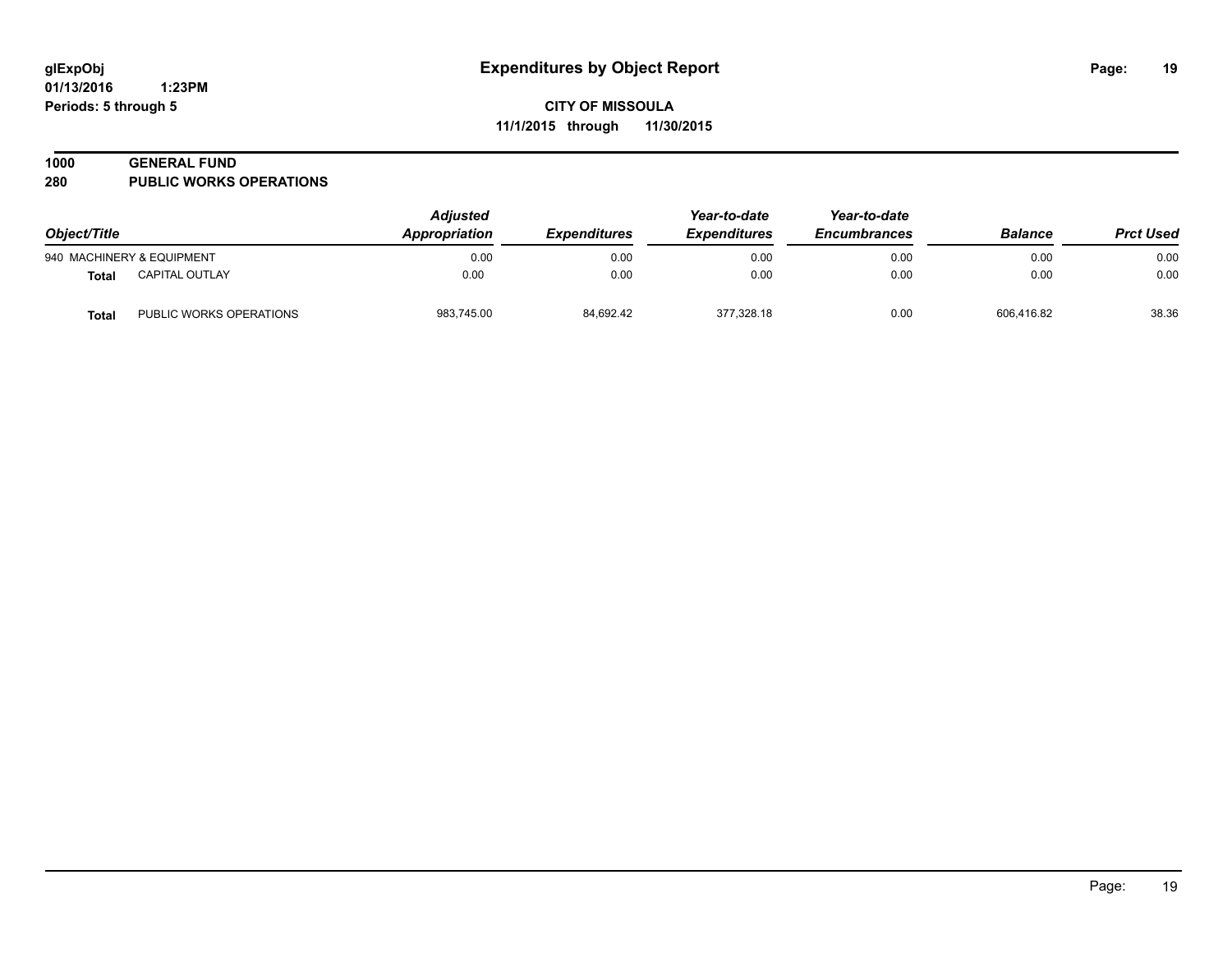**1000 GENERAL FUND**

**290 POLICE**

|                                       | <b>Adjusted</b>      |                     | Year-to-date        | Year-to-date        |                |                  |
|---------------------------------------|----------------------|---------------------|---------------------|---------------------|----------------|------------------|
| Object/Title                          | <b>Appropriation</b> | <b>Expenditures</b> | <b>Expenditures</b> | <b>Encumbrances</b> | <b>Balance</b> | <b>Prct Used</b> |
| 100 PERSONAL SERVICES                 |                      |                     |                     |                     |                |                  |
| 110 SALARIES AND WAGES                | 8,777,445.00         | 596,006.73          | 2,867,396.91        | 0.00                | 5,910,048.09   | 32.67            |
| 115 SALARIES/HEALTH INSURANCE BENEFIT | 0.00                 | 57,570.00           | 250,686.00          | 0.00                | $-250,686.00$  | 0.00             |
| 120 OVERTIME/TERMINATION              | 244,408.00           | 22,646.05           | 99,694.31           | 0.00                | 144,713.69     | 40.79            |
| 121 OUTSIDE HIRE OVERTIME             | 75,000.00            | 4,135.72            | 73,194.68           | 0.00                | 1,805.32       | 97.59            |
| 122 COURT OVERTIME                    | 2.675.00             | 1,420.57            | 5.277.66            | 0.00                | $-2,602.66$    | 197.30           |
| 130 OTHER                             | 67,307.00            | 0.00                | 65,409.61           | 0.00                | 1,897.39       | 97.18            |
| 133 EDUCATION COMPENSATION            | 0.00                 | 0.00                | 0.00                | 0.00                | 0.00           | 0.00             |
| <b>140 EMPLOYER CONTRIBUTIONS</b>     | 4,622,353.00         | 175,239.82          | 879,542.31          | 0.00                | 3,742,810.69   | 19.03            |
| 141 STATE RETIREMENT CONTRIBUTIONS    | 85,477.00            | 0.00                | 306,721.59          | 0.00                | $-221,244.59$  | 358.84           |
| PERSONAL SERVICES<br><b>Total</b>     | 13,874,665.00        | 857,018.89          | 4,547,923.07        | 0.00                | 9,326,741.93   | 32.78            |
| 200 SUPPLIES                          |                      |                     |                     |                     |                |                  |
| 210 OFFICE SUPPLIES                   | 19,874.00            | 803.37              | 4,137.78            | 0.00                | 15,736.22      | 20.82            |
| 220 OPERATING SUPPLIES                | 80,296.00            | 8,620.42            | 39,641.48           | 0.00                | 40,654.52      | 49.37            |
| 230 REPAIR/MAINTENANCE                | 45,735.00            | 4,754.83            | 18,517.35           | 0.00                | 27,217.65      | 40.49            |
| 231 GASOLINE                          | 172,872.00           | 24,403.22           | 52,039.51           | 0.00                | 120,832.49     | 30.10            |
| <b>SUPPLIES</b><br><b>Total</b>       | 318,777.00           | 38,581.84           | 114,336.12          | 0.00                | 204,440.88     | 35.87            |
| 300 PURCHASED SERVICES                |                      |                     |                     |                     |                |                  |
| 310 COMMUNICATIONS                    | 14,396.00            | 387.22              | 14,506.03           | 0.00                | $-110.03$      | 100.76           |
| 320 PRINTING & DUPLICATING            | 10,824.00            | 297.12              | 2,294.70            | 0.00                | 8,529.30       | 21.20            |
| 330 PUBLICITY, SUBSCRIPTIONS & DUES   | 14,938.00            | 341.00              | 10,209.05           | 0.00                | 4,728.95       | 68.34            |
| 344 TELEPHONE SERVICE                 | 47,693.00            | 158.68              | 11,530.73           | 0.00                | 36,162.27      | 24.18            |
| 350 PROFESSIONAL SERVICES             | 62,899.00            | 2,903.90            | 18,427.32           | 0.00                | 44,471.68      | 29.30            |
| 360 REPAIR & MAINTENANCE              | 33,245.00            | $-9,258.36$         | 20,797.98           | 0.00                | 12,447.02      | 62.56            |
| 370 TRAVEL                            | 26,000.00            | 6,452.67            | 23,607.58           | 0.00                | 2,392.42       | 90.80            |
| 380 TRAINING                          | 31,300.00            | 2,901.55            | 19,115.55           | 0.00                | 12,184.45      | 61.07            |
| 390 OTHER PURCHASED SERVICES          | 25,000.00            | 409.00              | 11,010.45           | 0.00                | 13,989.55      | 44.04            |
| PURCHASED SERVICES<br><b>Total</b>    | 266,295.00           | 4,592.78            | 131,499.39          | 0.00                | 134,795.61     | 49.38            |
| 500 FIXED CHARGES                     |                      |                     |                     |                     |                |                  |
| 500 FIXED CHARGES                     | 91,462.00            | 5,732.98            | 34,971.18           | 0.00                | 56,490.82      | 38.24            |
| <b>FIXED CHARGES</b><br>Total         | 91,462.00            | 5,732.98            | 34,971.18           | 0.00                | 56,490.82      | 38.24            |
| 700 GRANTS & CONTRIBUTIONS            |                      |                     |                     |                     |                |                  |
| 700 GRANTS & CONTRIBUTIONS            | 4,000.00             | 0.00                | 0.00                | 0.00                | 4,000.00       | 0.00             |
|                                       |                      |                     |                     |                     |                |                  |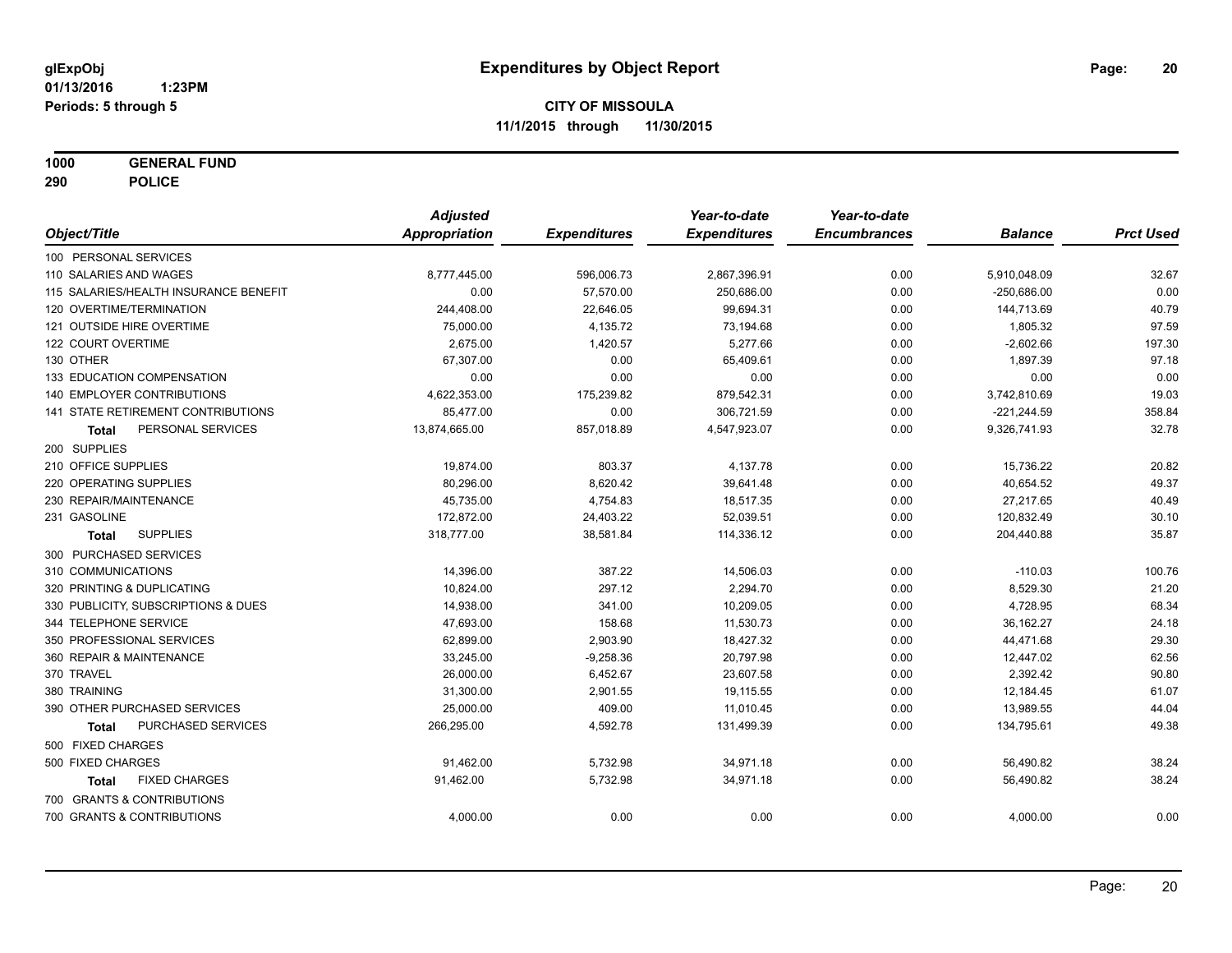**1000 GENERAL FUND 290 POLICE**

| Object/Title       |                                   | <b>Adjusted</b><br><b>Appropriation</b> | <b>Expenditures</b> | Year-to-date<br><b>Expenditures</b> | Year-to-date<br><b>Encumbrances</b> | <b>Balance</b> | <b>Prct Used</b> |
|--------------------|-----------------------------------|-----------------------------------------|---------------------|-------------------------------------|-------------------------------------|----------------|------------------|
|                    |                                   |                                         |                     |                                     |                                     |                |                  |
| <b>Total</b>       | <b>GRANTS &amp; CONTRIBUTIONS</b> | 4,000.00                                | 0.00                | 0.00                                | 0.00                                | 4,000.00       | 0.00             |
| 800 OTHER OBJECTS  |                                   |                                         |                     |                                     |                                     |                |                  |
|                    | 820 TRANSFERS TO OTHER FUNDS      | 0.00                                    | 0.00                | 0.00                                | 0.00                                | 0.00           | 0.00             |
| 850 SALARY SAVINGS |                                   | $-79.245.00$                            | 0.00                | 0.00                                | 0.00                                | $-79.245.00$   | 0.00             |
| <b>Total</b>       | OTHER OBJECTS                     | -79.245.00                              | 0.00                | 0.00                                | 0.00                                | $-79,245.00$   | 0.00             |
| 900 CAPITAL OUTLAY |                                   |                                         |                     |                                     |                                     |                |                  |
|                    | 940 MACHINERY & EQUIPMENT         | 0.00                                    | 0.00                | 0.00                                | 0.00                                | 0.00           | 0.00             |
| <b>Total</b>       | <b>CAPITAL OUTLAY</b>             | 0.00                                    | 0.00                | 0.00                                | 0.00                                | 0.00           | 0.00             |
| <b>Total</b>       | <b>POLICE</b>                     | 14.475.954.00                           | 905.926.49          | 4.828.729.76                        | 0.00                                | 9.647.224.24   | 33.36            |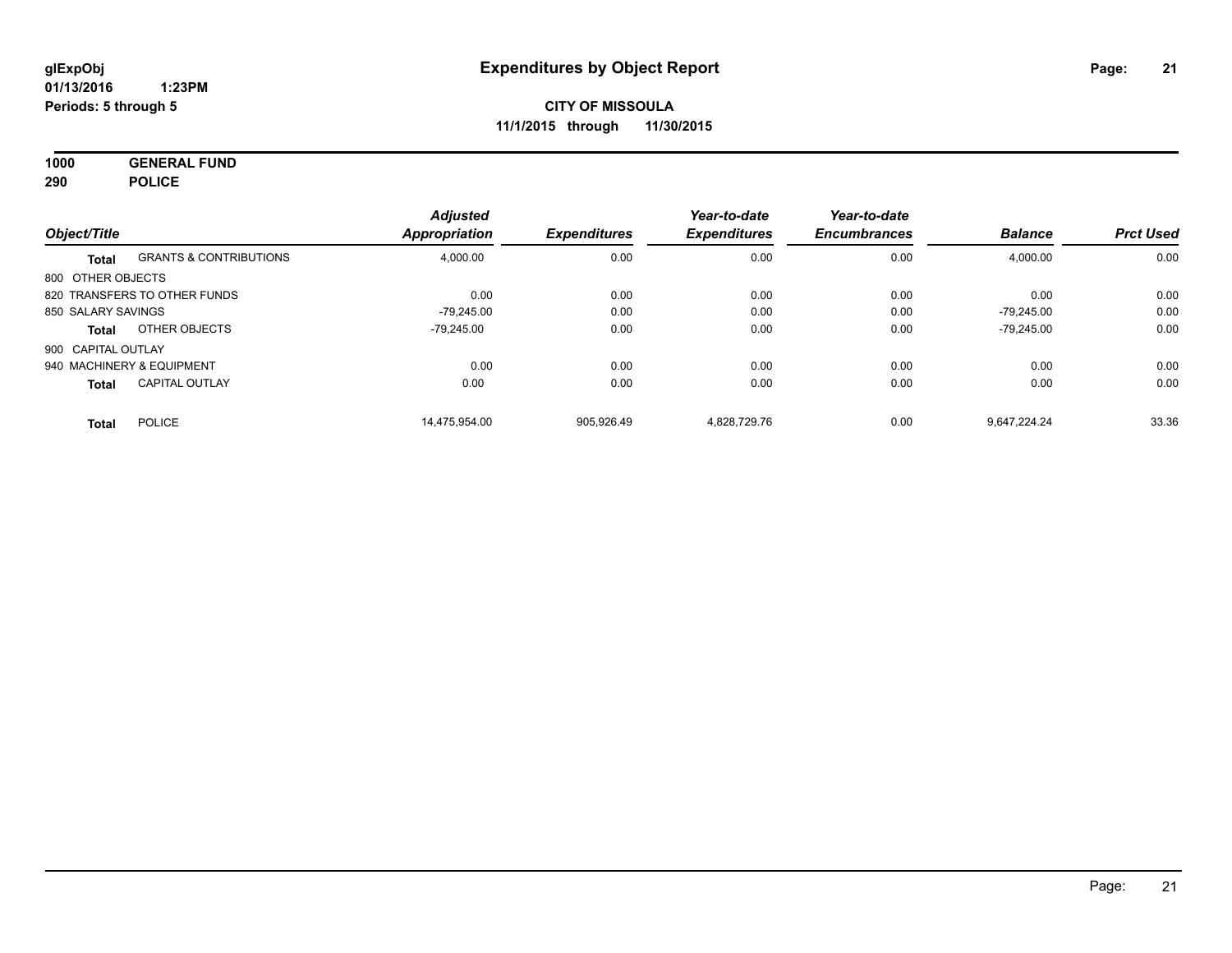**1000 GENERAL FUND 300 FIRE**

|                                       | <b>Adjusted</b>      |                     | Year-to-date        | Year-to-date        |                |                  |
|---------------------------------------|----------------------|---------------------|---------------------|---------------------|----------------|------------------|
| Object/Title                          | <b>Appropriation</b> | <b>Expenditures</b> | <b>Expenditures</b> | <b>Encumbrances</b> | <b>Balance</b> | <b>Prct Used</b> |
| 100 PERSONAL SERVICES                 |                      |                     |                     |                     |                |                  |
| 110 SALARIES AND WAGES                | 6,581,809.00         | 484,270.38          | 2,432,176.23        | 0.00                | 4,149,632.77   | 36.95            |
| 115 SALARIES/HEALTH INSURANCE BENEFIT | 608,760.00           | 51,870.00           | 228,969.00          | 0.00                | 379,791.00     | 37.61            |
| 120 OVERTIME/TERMINATION              | 320,544.00           | 23,567.00           | 573,492.93          | 0.00                | $-252,948.93$  | 178.91           |
| 130 OTHER                             | 81,324.00            | 0.00                | 53,361.10           | 0.00                | 27,962.90      | 65.62            |
| 140 EMPLOYER CONTRIBUTIONS            | 2,267,057.00         | 127,951.27          | 680,387.27          | 0.00                | 1,586,669.73   | 30.01            |
| 141 STATE RETIREMENT CONTRIBUTIONS    | 1,688,849.00         | 0.00                | 336,159.35          | 0.00                | 1,352,689.65   | 19.90            |
| PERSONAL SERVICES<br>Total            | 11,548,343.00        | 687,658.65          | 4,304,545.88        | 0.00                | 7,243,797.12   | 37.27            |
| 200 SUPPLIES                          |                      |                     |                     |                     |                |                  |
| 210 OFFICE SUPPLIES                   | 16,004.00            | 245.05              | 2,740.82            | 0.00                | 13,263.18      | 17.13            |
| 220 OPERATING SUPPLIES                | 112,744.00           | 4,304.42            | 54,635.73           | 0.00                | 58,108.27      | 48.46            |
| 230 REPAIR/MAINTENANCE                | 61,500.00            | 3,152.95            | 23,113.30           | 0.00                | 38,386.70      | 37.58            |
| 231 GASOLINE                          | 61,827.00            | 1,607.57            | 14,411.65           | 0.00                | 47,415.35      | 23.31            |
| 240 OTHER SUPPLIES                    | 2,848.00             | 0.00                | 0.00                | 0.00                | 2,848.00       | 0.00             |
| <b>SUPPLIES</b><br>Total              | 254,923.00           | 9,309.99            | 94,901.50           | 0.00                | 160,021.50     | 37.23            |
| 300 PURCHASED SERVICES                |                      |                     |                     |                     |                |                  |
| 310 COMMUNICATIONS                    | 577.00               | 58.04               | 106.83              | 0.00                | 470.17         | 18.51            |
| 320 PRINTING & DUPLICATING            | 1,488.00             | 0.00                | 333.69              | 0.00                | 1,154.31       | 22.43            |
| 330 PUBLICITY, SUBSCRIPTIONS & DUES   | 9,863.00             | 0.00                | 3,281.50            | 0.00                | 6,581.50       | 33.27            |
| 340 SEWER                             | 1,394.00             | 0.00                | 551.58              | 0.00                | 842.42         | 39.57            |
| 341 ELECTRICITY & NATURAL GAS         | 66,891.00            | 4,593.22            | 19,450.90           | 0.00                | 47,440.10      | 29.08            |
| 343 WATER CHARGES                     | 14,677.00            | 925.64              | 5,825.26            | 0.00                | 8,851.74       | 39.69            |
| 344 TELEPHONE SERVICE                 | 20,484.00            | 957.71              | 5,114.57            | 0.00                | 15,369.43      | 24.97            |
| 345 GARBAGE                           | 5,462.00             | 0.00                | 1,765.40            | 0.00                | 3,696.60       | 32.32            |
| 350 PROFESSIONAL SERVICES             | 24,272.00            | 0.00                | 1,492.00            | 0.00                | 22,780.00      | 6.15             |
| 360 REPAIR & MAINTENANCE              | 51,983.00            | 6,291.65            | 21,449.11           | 0.00                | 30,533.89      | 41.26            |
| 370 TRAVEL                            | 20,017.00            | 586.20              | 1,407.14            | 0.00                | 18,609.86      | 7.03             |
| 380 TRAINING                          | 13,416.00            | 150.00              | 275.50              | 0.00                | 13,140.50      | 2.05             |
| 390 OTHER PURCHASED SERVICES          | 11,580.00            | 0.00                | 1,347.56            | 0.00                | 10,232.44      | 11.64            |
| PURCHASED SERVICES<br><b>Total</b>    | 242,104.00           | 13,562.46           | 62,401.04           | 0.00                | 179,702.96     | 25.77            |
| 500 FIXED CHARGES                     |                      |                     |                     |                     |                |                  |
| 500 FIXED CHARGES                     | 0.00                 | 0.00                | 0.00                | 0.00                | 0.00           | 0.00             |
| 530 EQUIPMENT RENTAL                  | 226.00               | 0.00                | 0.00                | 0.00                | 226.00         | 0.00             |
| <b>FIXED CHARGES</b><br>Total         | 226.00               | 0.00                | 0.00                | 0.00                | 226.00         | 0.00             |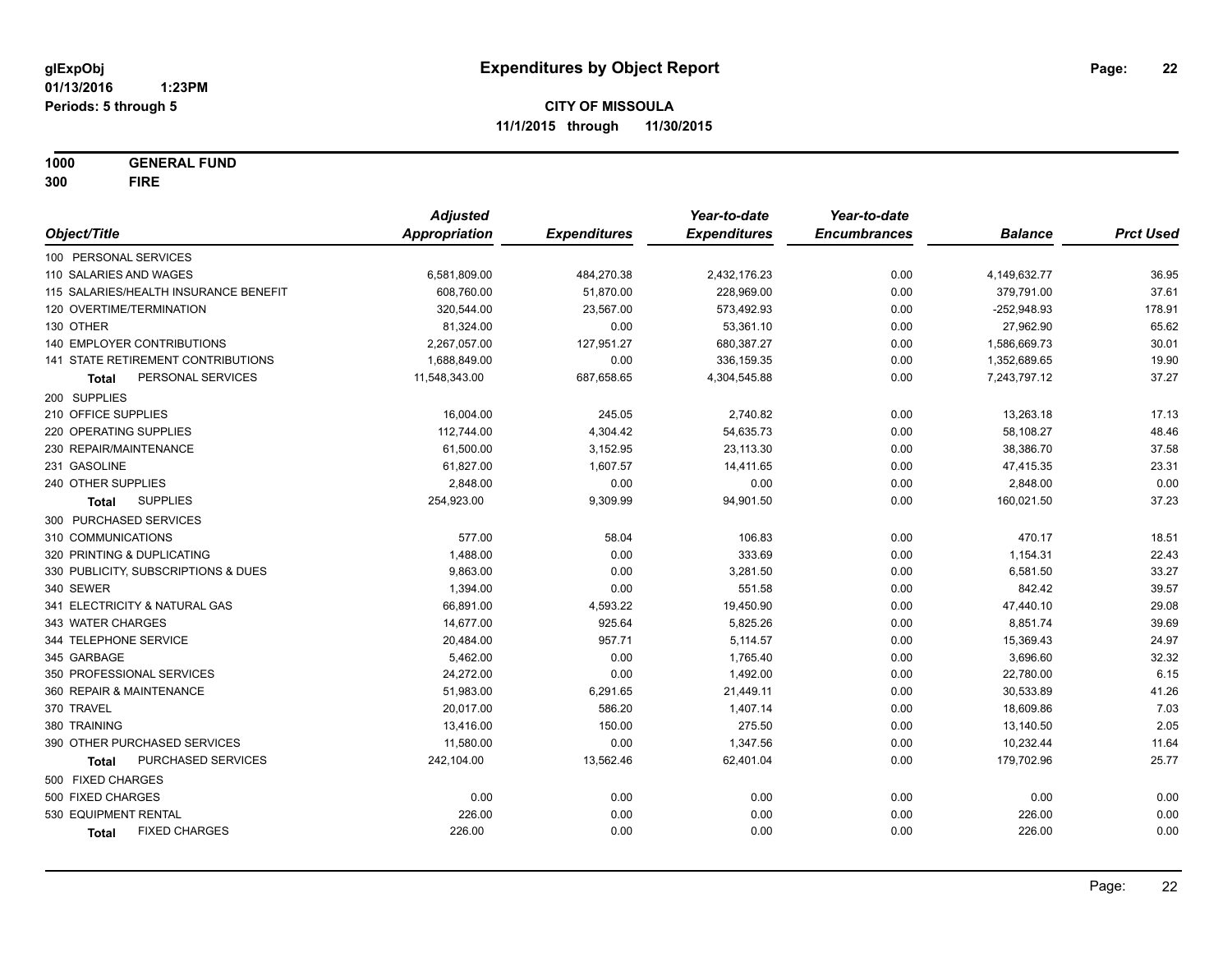**1000 GENERAL FUND 300 FIRE**

| Object/Title       |                                   | <b>Adjusted</b><br><b>Appropriation</b> | <b>Expenditures</b> | Year-to-date<br><b>Expenditures</b> | Year-to-date<br><b>Encumbrances</b> | <b>Balance</b> | <b>Prct Used</b> |
|--------------------|-----------------------------------|-----------------------------------------|---------------------|-------------------------------------|-------------------------------------|----------------|------------------|
|                    | 700 GRANTS & CONTRIBUTIONS        |                                         |                     |                                     |                                     |                |                  |
|                    | 700 GRANTS & CONTRIBUTIONS        | 2,700.00                                | 0.00                | 0.00                                | 0.00                                | 2,700.00       | 0.00             |
| <b>Total</b>       | <b>GRANTS &amp; CONTRIBUTIONS</b> | 2.700.00                                | 0.00                | 0.00                                | 0.00                                | 2,700.00       | 0.00             |
| 800 OTHER OBJECTS  |                                   |                                         |                     |                                     |                                     |                |                  |
|                    | 820 TRANSFERS TO OTHER FUNDS      | 0.00                                    | 2,700.00            | 2,700.00                            | 0.00                                | $-2,700.00$    | 0.00             |
| 850 SALARY SAVINGS |                                   | $-65,888.00$                            | 0.00                | 0.00                                | 0.00                                | $-65.888.00$   | 0.00             |
| Total              | OTHER OBJECTS                     | $-65.888.00$                            | 2,700.00            | 2,700.00                            | 0.00                                | $-68,588.00$   | $-4.10$          |
| 900 CAPITAL OUTLAY |                                   |                                         |                     |                                     |                                     |                |                  |
|                    | 940 MACHINERY & EQUIPMENT         | 0.00                                    | 0.00                | 0.00                                | 0.00                                | 0.00           | 0.00             |
| <b>Total</b>       | <b>CAPITAL OUTLAY</b>             | 0.00                                    | 0.00                | 0.00                                | 0.00                                | 0.00           | 0.00             |
| <b>Total</b>       | <b>FIRE</b>                       | 11.982.408.00                           | 713.231.10          | 4.464.548.42                        | 0.00                                | 7.517.859.58   | 37.26            |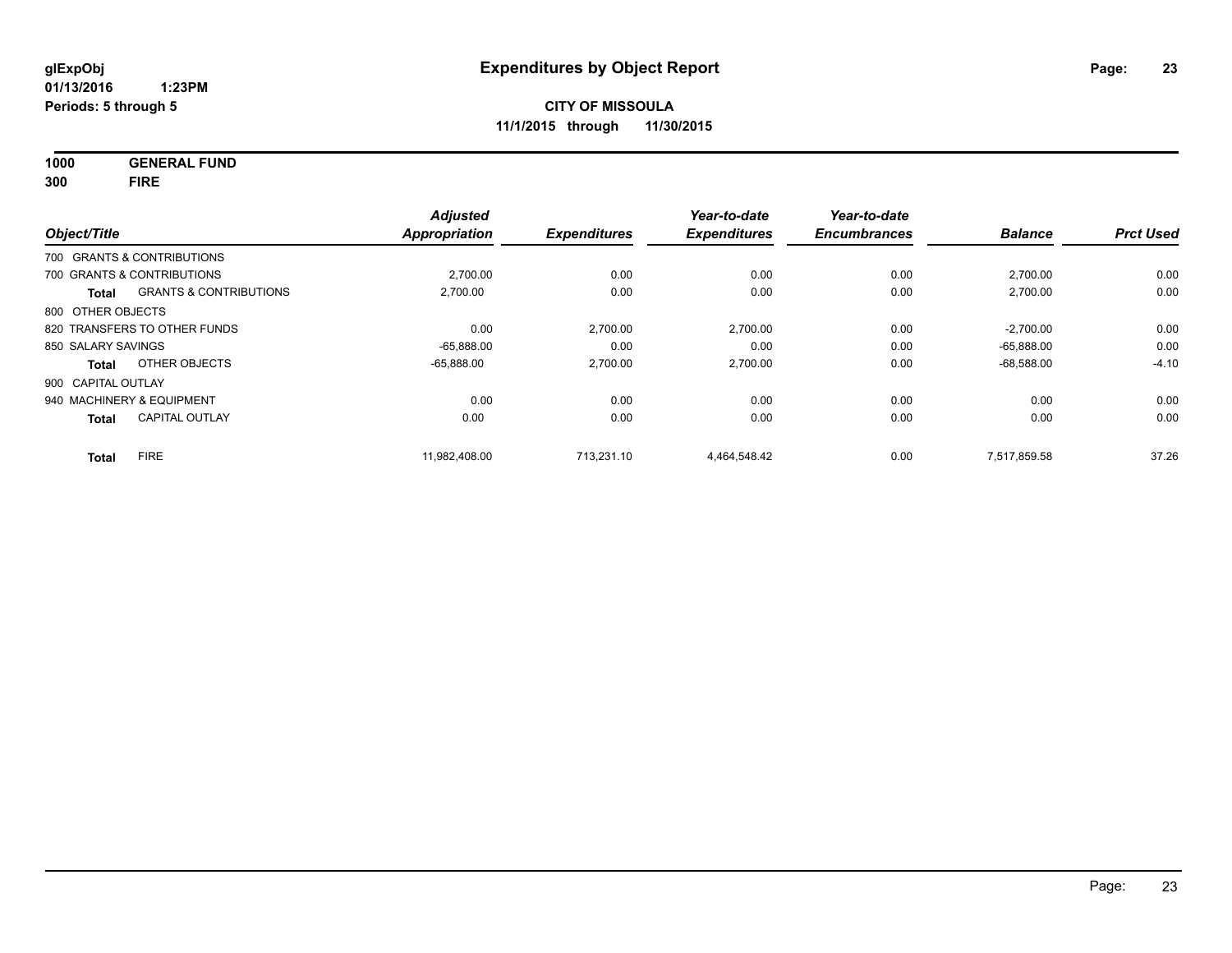#### **1000 GENERAL FUND**

**320 STREET MAINTENANCE**

|                                     | <b>Adjusted</b>      |                     | Year-to-date        | Year-to-date        |                |                  |
|-------------------------------------|----------------------|---------------------|---------------------|---------------------|----------------|------------------|
| Object/Title                        | <b>Appropriation</b> | <b>Expenditures</b> | <b>Expenditures</b> | <b>Encumbrances</b> | <b>Balance</b> | <b>Prct Used</b> |
| 100 PERSONAL SERVICES               |                      |                     |                     |                     |                |                  |
| 110 SALARIES AND WAGES              | 1,345,337.00         | 112,301.97          | 522,732.38          | 0.00                | 822,604.62     | 38.86            |
| 120 OVERTIME/TERMINATION            | 15,000.00            | 400.79              | 6,716.75            | 0.00                | 8,283.25       | 44.78            |
| 130 OTHER                           | 6,000.00             | 0.00                | 0.00                | 0.00                | 6,000.00       | 0.00             |
| 140 EMPLOYER CONTRIBUTIONS          | 732,217.00           | 62,361.76           | 310,425.80          | 0.00                | 421,791.20     | 42.40            |
| 141 STATE RETIREMENT CONTRIBUTIONS  | 0.00                 | 0.00                | 197.95              | 0.00                | $-197.95$      | 0.00             |
| PERSONAL SERVICES<br>Total          | 2,098,554.00         | 175,064.52          | 840,072.88          | 0.00                | 1,258,481.12   | 40.03            |
| 200 SUPPLIES                        |                      |                     |                     |                     |                |                  |
| 210 OFFICE SUPPLIES                 | 1,600.00             | 0.00                | 0.00                | 0.00                | 1,600.00       | 0.00             |
| 220 OPERATING SUPPLIES              | 170,318.00           | 729.43              | 2,993.14            | 0.00                | 167,324.86     | 1.76             |
| 230 REPAIR/MAINTENANCE              | 84,215.00            | $-3.99$             | $-7.23$             | 0.00                | 84,222.23      | $-0.01$          |
| 231 GASOLINE                        | 218,604.00           | 197.44              | 39,466.59           | 0.00                | 179,137.41     | 18.05            |
| 240 OTHER SUPPLIES                  | 0.00                 | 0.00                | 0.00                | 0.00                | 0.00           | 0.00             |
| 250 SUPPLIES FOR RESALE             | 0.00                 | 0.00                | 0.00                | 0.00                | 0.00           | 0.00             |
| <b>SUPPLIES</b><br><b>Total</b>     | 474,737.00           | 922.88              | 42,452.50           | 0.00                | 432,284.50     | 8.94             |
| 300 PURCHASED SERVICES              |                      |                     |                     |                     |                |                  |
| 310 COMMUNICATIONS                  | 0.00                 | 0.00                | 0.00                | 0.00                | 0.00           | 0.00             |
| 320 PRINTING & DUPLICATING          | 7,000.00             | 0.00                | 0.00                | 0.00                | 7,000.00       | 0.00             |
| 330 PUBLICITY, SUBSCRIPTIONS & DUES | 3,000.00             | 722.30              | 1,323.22            | 0.00                | 1,676.78       | 44.11            |
| 341 ELECTRICITY & NATURAL GAS       | 0.00                 | 0.00                | 0.00                | 0.00                | 0.00           | 0.00             |
| 343 WATER CHARGES                   | 7,000.00             | 1,524.27            | 5,920.82            | 0.00                | 1,079.18       | 84.58            |
| 344 TELEPHONE SERVICE               | 1,822.00             | 169.07              | 825.41              | 0.00                | 996.59         | 45.30            |
| 345 GARBAGE                         | 7,280.00             | 272.01              | 825.91              | 0.00                | 6,454.09       | 11.34            |
| 350 PROFESSIONAL SERVICES           | 5,150.00             | 0.00                | 961.75              | 0.00                | 4,188.25       | 18.67            |
| 360 REPAIR & MAINTENANCE            | 21,000.00            | 0.00                | 608.80              | 0.00                | 20,391.20      | 2.90             |
| 370 TRAVEL                          | 2,300.00             | 0.00                | 800.41              | 0.00                | 1,499.59       | 34.80            |
| 380 TRAINING                        | 1,500.00             | 0.00                | 500.00              | 0.00                | 1,000.00       | 33.33            |
| PURCHASED SERVICES<br><b>Total</b>  | 56,052.00            | 2,687.65            | 11,766.32           | 0.00                | 44,285.68      | 20.99            |
| 400 BUILDING MATERIALS              |                      |                     |                     |                     |                |                  |
| 400 BUILDING MATERIALS              | 46,285.00            | 0.00                | 0.00                | 0.00                | 46,285.00      | 0.00             |
| <b>BUILDING MATERIALS</b><br>Total  | 46,285.00            | 0.00                | 0.00                | 0.00                | 46,285.00      | 0.00             |
| 500 FIXED CHARGES                   |                      |                     |                     |                     |                |                  |
| 500 FIXED CHARGES                   | 30,500.00            | 138.00              | 2,536.50            | 0.00                | 27,963.50      | 8.32             |
|                                     |                      |                     |                     |                     |                |                  |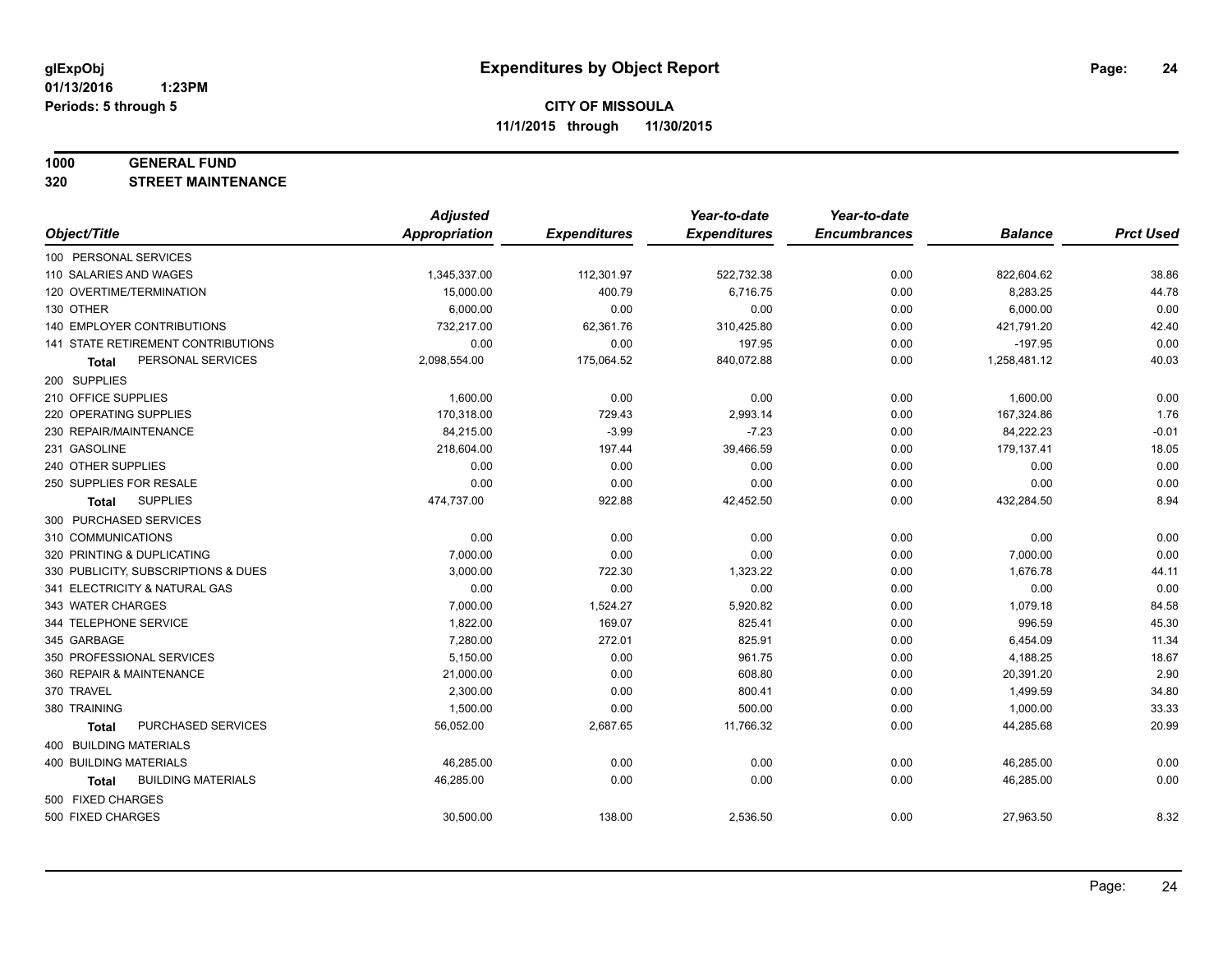#### **1000 GENERAL FUND**

**320 STREET MAINTENANCE**

|                    |                             | <b>Adjusted</b> |                     | Year-to-date        | Year-to-date        |                |                  |
|--------------------|-----------------------------|-----------------|---------------------|---------------------|---------------------|----------------|------------------|
| Object/Title       |                             | Appropriation   | <b>Expenditures</b> | <b>Expenditures</b> | <b>Encumbrances</b> | <b>Balance</b> | <b>Prct Used</b> |
| <b>Total</b>       | <b>FIXED CHARGES</b>        | 30,500.00       | 138.00              | 2,536.50            | 0.00                | 27,963.50      | 8.32             |
| 600 DEBT SERVICE   |                             |                 |                     |                     |                     |                |                  |
| 610 PRINCIPAL      |                             | 0.00            | 0.00                | 0.00                | 0.00                | 0.00           | 0.00             |
|                    | 620 INTEREST / SERVICE FEES | 0.00            | 0.00                | 0.00                | 0.00                | 0.00           | 0.00             |
| Total              | <b>DEBT SERVICE</b>         | 0.00            | 0.00                | 0.00                | 0.00                | 0.00           | 0.00             |
| 900 CAPITAL OUTLAY |                             |                 |                     |                     |                     |                |                  |
| 930 IMPROVEMENTS   |                             | 197,705.00      | 0.00                | 34,949.43           | 0.00                | 162.755.57     | 17.68            |
|                    | 940 MACHINERY & EQUIPMENT   | 0.00            | 0.00                | 0.00                | 0.00                | 0.00           | 0.00             |
| <b>Total</b>       | <b>CAPITAL OUTLAY</b>       | 197,705.00      | 0.00                | 34,949.43           | 0.00                | 162.755.57     | 17.68            |
| <b>Total</b>       | <b>STREET MAINTENANCE</b>   | 2,903,833.00    | 178.813.05          | 931.777.63          | 0.00                | 1.972.055.37   | 32.09            |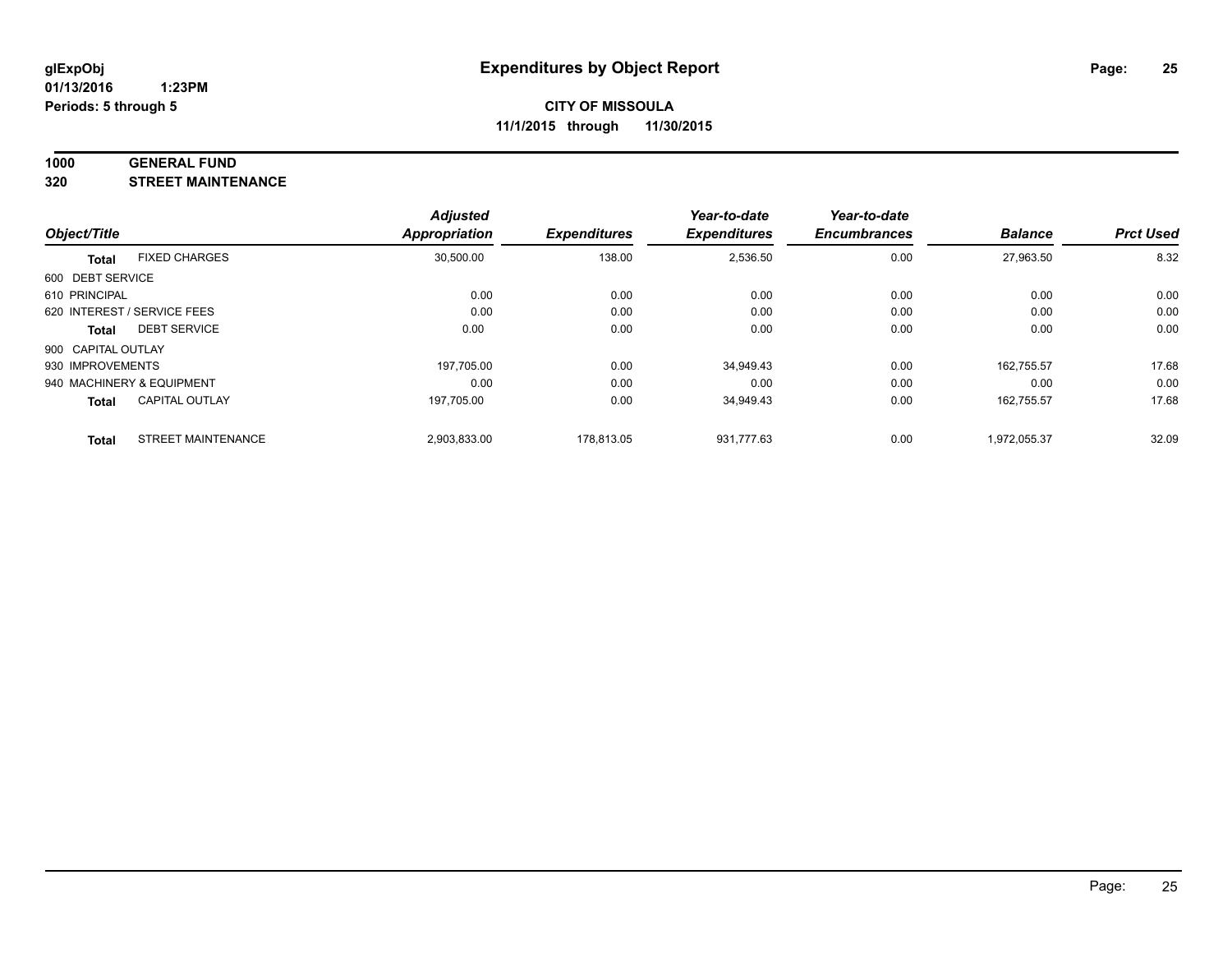#### **1000 GENERAL FUND**

**321 VEHICLE MAINTENANCE**

|                                           | <b>Adjusted</b> |                     | Year-to-date        | Year-to-date        |                |                  |
|-------------------------------------------|-----------------|---------------------|---------------------|---------------------|----------------|------------------|
| Object/Title                              | Appropriation   | <b>Expenditures</b> | <b>Expenditures</b> | <b>Encumbrances</b> | <b>Balance</b> | <b>Prct Used</b> |
| 100 PERSONAL SERVICES                     |                 |                     |                     |                     |                |                  |
| 110 SALARIES AND WAGES                    | 535,134.00      | 45,387.64           | 218,097.18          | 0.00                | 317,036.82     | 40.76            |
| 120 OVERTIME/TERMINATION                  | 2,000.00        | 0.00                | 3.63                | 0.00                | 1,996.37       | 0.18             |
| 130 OTHER                                 | 81,744.00       | 0.00                | 0.00                | 0.00                | 81,744.00      | 0.00             |
| <b>140 EMPLOYER CONTRIBUTIONS</b>         | 245,352.00      | 18,913.79           | 97,612.78           | 0.00                | 147,739.22     | 39.78            |
| <b>141 STATE RETIREMENT CONTRIBUTIONS</b> | 0.00            | 0.00                | 87.51               | 0.00                | $-87.51$       | 0.00             |
| PERSONAL SERVICES<br>Total                | 864,230.00      | 64,301.43           | 315,801.10          | 0.00                | 548,428.90     | 36.54            |
| 200 SUPPLIES                              |                 |                     |                     |                     |                |                  |
| 210 OFFICE SUPPLIES                       | 1,000.00        | 17.62               | 63.87               | 0.00                | 936.13         | 6.39             |
| 220 OPERATING SUPPLIES                    | 28,351.00       | 212.88              | 2,788.36            | 0.00                | 25,562.64      | 9.84             |
| 230 REPAIR/MAINTENANCE                    | 37,355.00       | 517.43              | 13,963.16           | 0.00                | 23,391.84      | 37.38            |
| 231 GASOLINE                              | 4,813.00        | 0.00                | 518.67              | 0.00                | 4,294.33       | 10.78            |
| 240 OTHER SUPPLIES                        | 11,010.00       | 342.85              | 816.67              | 0.00                | 10,193.33      | 7.42             |
| <b>SUPPLIES</b><br>Total                  | 82,529.00       | 1,090.78            | 18,150.73           | 0.00                | 64,378.27      | 21.99            |
| 300 PURCHASED SERVICES                    |                 |                     |                     |                     |                |                  |
| 310 COMMUNICATIONS                        | 150.00          | 0.00                | 0.00                | 0.00                | 150.00         | 0.00             |
| 320 PRINTING & DUPLICATING                | 350.00          | 0.00                | 0.00                | 0.00                | 350.00         | 0.00             |
| 330 PUBLICITY, SUBSCRIPTIONS & DUES       | 230.00          | 0.00                | 0.00                | 0.00                | 230.00         | 0.00             |
| 340 SEWER                                 | 2,729.00        | 0.00                | 674.21              | 0.00                | 2,054.79       | 24.71            |
| 341 ELECTRICITY & NATURAL GAS             | 200,943.00      | 13,627.58           | 52,495.54           | 0.00                | 148,447.46     | 26.12            |
| 343 WATER CHARGES                         | 12,356.00       | 599.92              | 2,364.73            | 0.00                | 9,991.27       | 19.14            |
| 344 TELEPHONE SERVICE                     | 2,589.00        | 1.06                | 497.89              | 0.00                | 2,091.11       | 19.23            |
| 345 GARBAGE                               | 10,443.00       | 0.00                | 2,556.89            | 0.00                | 7,886.11       | 24.48            |
| 350 PROFESSIONAL SERVICES                 | 14,395.00       | 0.00                | 3,869.25            | 0.00                | 10,525.75      | 26.88            |
| 360 REPAIR & MAINTENANCE                  | 276,527.00      | 263.84              | 59,264.85           | 0.00                | 217,262.15     | 21.43            |
| 370 TRAVEL                                | 1,050.00        | 0.00                | 0.00                | 0.00                | 1,050.00       | 0.00             |
| 380 TRAINING                              | 850.00          | 0.00                | 0.00                | 0.00                | 850.00         | 0.00             |
| 390 OTHER PURCHASED SERVICES              | 0.00            | 0.00                | 0.00                | 0.00                | 0.00           | 0.00             |
| PURCHASED SERVICES<br>Total               | 522,612.00      | 14,492.40           | 121,723.36          | 0.00                | 400,888.64     | 23.29            |
| 800 OTHER OBJECTS                         |                 |                     |                     |                     |                |                  |
| 845 CONTINGENCY                           | 0.00            | 0.00                | 0.00                | 0.00                | 0.00           | 0.00             |
| OTHER OBJECTS<br>Total                    | 0.00            | 0.00                | 0.00                | 0.00                | 0.00           | 0.00             |
| 900 CAPITAL OUTLAY                        |                 |                     |                     |                     |                |                  |
| 940 MACHINERY & EQUIPMENT                 | 0.00            | 0.00                | 0.00                | 0.00                | 0.00           | 0.00             |
|                                           |                 |                     |                     |                     |                |                  |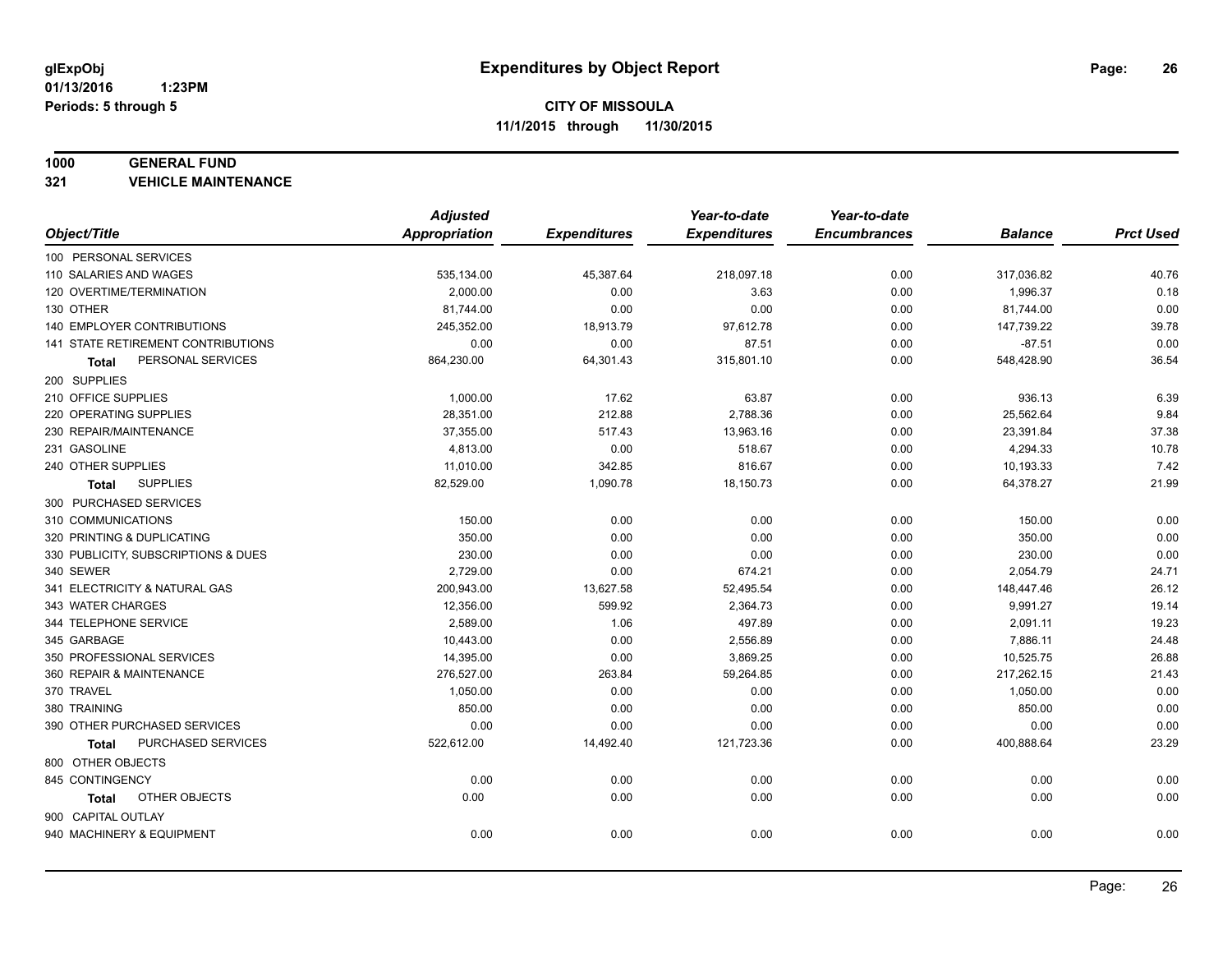#### **01/13/2016 1:23PM Periods: 5 through 5**

**CITY OF MISSOULA 11/1/2015 through 11/30/2015**

# **1000 GENERAL FUND**

**321 VEHICLE MAINTENANCE**

| Object/Title |                            | <b>Adjusted</b><br>Appropriation |           | Year-to-date<br><b>Expenditures</b><br><b>Expenditures</b> | Year-to-date<br><b>Encumbrances</b> | <b>Balance</b> | <b>Prct Used</b> |
|--------------|----------------------------|----------------------------------|-----------|------------------------------------------------------------|-------------------------------------|----------------|------------------|
|              |                            |                                  |           |                                                            |                                     |                |                  |
| Total        | CAPITAL OUTLAY             | 0.00                             | 0.00      | 0.00                                                       | 0.00                                | 0.00           | 0.00             |
| <b>Total</b> | <b>VEHICLE MAINTENANCE</b> | 1,469,371.00                     | 79,884.61 | 455,675.19                                                 | 0.00                                | 1,013,695.81   | 31.01            |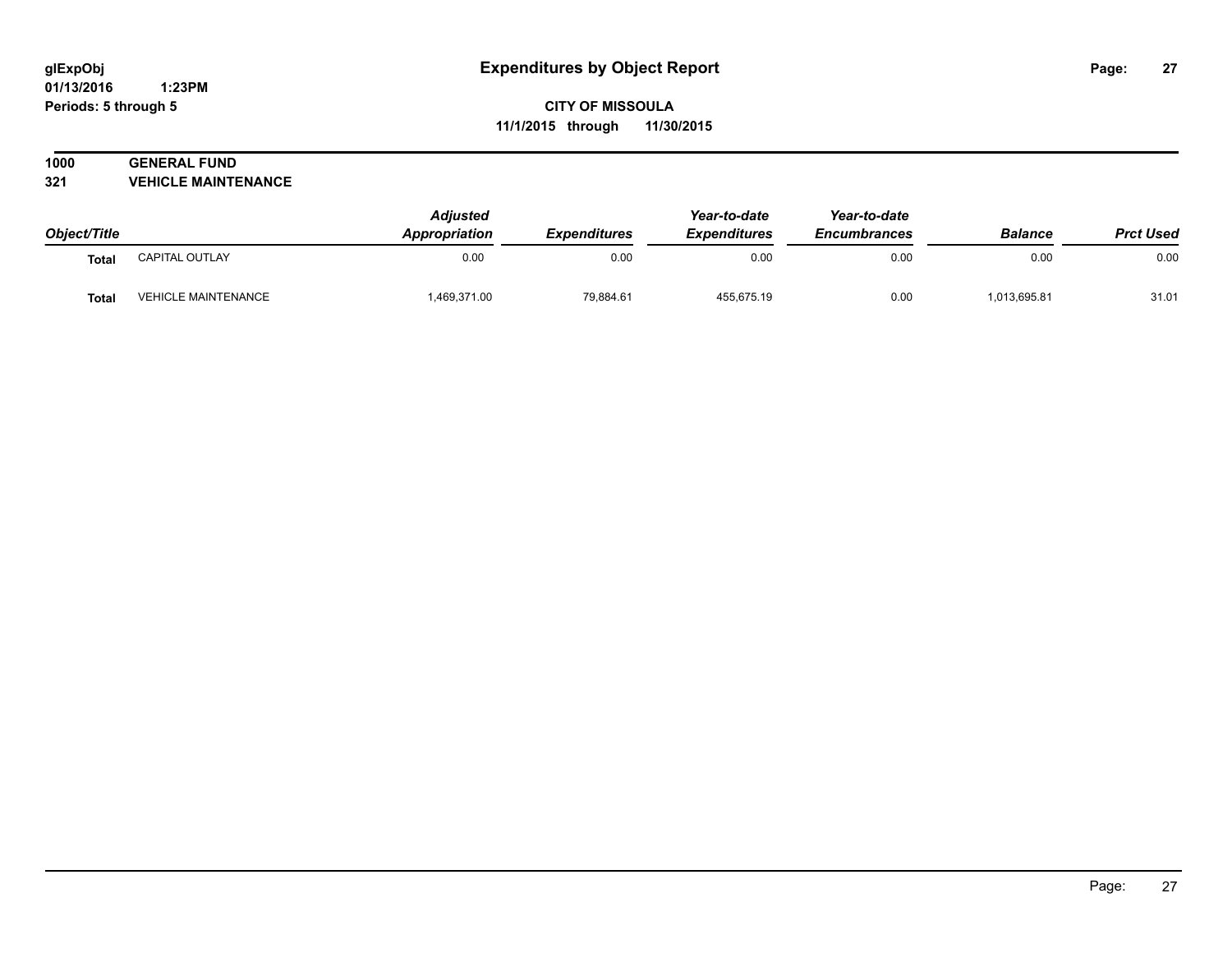# **1000 GENERAL FUND**

**340 CEMETERY**

|                                           | <b>Adjusted</b>      |                     | Year-to-date        | Year-to-date        |                |                  |
|-------------------------------------------|----------------------|---------------------|---------------------|---------------------|----------------|------------------|
| Object/Title                              | <b>Appropriation</b> | <b>Expenditures</b> | <b>Expenditures</b> | <b>Encumbrances</b> | <b>Balance</b> | <b>Prct Used</b> |
| 100 PERSONAL SERVICES                     |                      |                     |                     |                     |                |                  |
| 110 SALARIES AND WAGES                    | 356,031.00           | 30,529.45           | 144,673.22          | 0.00                | 211,357.78     | 40.64            |
| 120 OVERTIME/TERMINATION                  | 5,000.00             | 1,478.16            | 2,553.28            | 0.00                | 2,446.72       | 51.07            |
| <b>140 EMPLOYER CONTRIBUTIONS</b>         | 158,798.00           | 13,462.73           | 69,849.62           | 0.00                | 88,948.38      | 43.99            |
| 141 STATE RETIREMENT CONTRIBUTIONS        | 0.00                 | 0.00                | 55.82               | 0.00                | $-55.82$       | 0.00             |
| PERSONAL SERVICES<br>Total                | 519,829.00           | 45,470.34           | 217,131.94          | 0.00                | 302,697.06     | 41.77            |
| 200 SUPPLIES                              |                      |                     |                     |                     |                |                  |
| 210 OFFICE SUPPLIES                       | 2,770.00             | 0.00                | 402.08              | 0.00                | 2,367.92       | 14.52            |
| 220 OPERATING SUPPLIES                    | 35,802.00            | 204.68              | 3,978.90            | 0.00                | 31,823.10      | 11.11            |
| 230 REPAIR/MAINTENANCE                    | 20,120.00            | 1,463.68            | 11,596.63           | 0.00                | 8,523.37       | 57.64            |
| 231 GASOLINE                              | 14,398.00            | 1,101.51            | 4,262.06            | 0.00                | 10,135.94      | 29.60            |
| 240 OTHER SUPPLIES                        | 0.00                 | 0.00                | 0.00                | 0.00                | 0.00           | 0.00             |
| 250 SUPPLIES FOR RESALE                   | 0.00                 | 0.00                | 0.00                | 0.00                | 0.00           | 0.00             |
| <b>SUPPLIES</b><br>Total                  | 73,090.00            | 2,769.87            | 20,239.67           | 0.00                | 52,850.33      | 27.69            |
| 300 PURCHASED SERVICES                    |                      |                     |                     |                     |                |                  |
| 310 COMMUNICATIONS                        | 1,933.00             | 46.44               | 370.46              | 0.00                | 1,562.54       | 19.17            |
| 320 PRINTING & DUPLICATING                | 775.00               | 0.00                | 0.00                | 0.00                | 775.00         | 0.00             |
| 330 PUBLICITY, SUBSCRIPTIONS & DUES       | 813.00               | 0.00                | 248.74              | 0.00                | 564.26         | 30.60            |
| 341 ELECTRICITY & NATURAL GAS             | 17,865.00            | 1,220.22            | 6,244.46            | 0.00                | 11,620.54      | 34.95            |
| 343 WATER CHARGES                         | 1,082.00             | 76.97               | 321.13              | 0.00                | 760.87         | 29.68            |
| 344 TELEPHONE SERVICE                     | 2,400.00             | 150.11              | 600.89              | 0.00                | 1,799.11       | 25.04            |
| 345 GARBAGE                               | 1,070.00             | 86.62               | 401.82              | 0.00                | 668.18         | 37.55            |
| 350 PROFESSIONAL SERVICES                 | 1,000.00             | 0.00                | 0.00                | 0.00                | 1,000.00       | 0.00             |
| 360 REPAIR & MAINTENANCE                  | 3,700.00             | 101.98              | 1,655.13            | 0.00                | 2,044.87       | 44.73            |
| 370 TRAVEL                                | 500.00               | 0.00                | 0.00                | 0.00                | 500.00         | 0.00             |
| 380 TRAINING                              | 1,006.00             | 0.00                | 117.33              | 0.00                | 888.67         | 11.66            |
| 390 OTHER PURCHASED SERVICES              | 3,342.00             | 183.75              | 1,110.71            | 0.00                | 2,231.29       | 33.23            |
| <b>PURCHASED SERVICES</b><br>Total        | 35,486.00            | 1,866.09            | 11,070.67           | 0.00                | 24,415.33      | 31.20            |
| <b>400 BUILDING MATERIALS</b>             |                      |                     |                     |                     |                |                  |
| <b>400 BUILDING MATERIALS</b>             | 0.00                 | 0.00                | 0.00                | 0.00                | 0.00           | 0.00             |
| <b>BUILDING MATERIALS</b><br><b>Total</b> | 0.00                 | 0.00                | 0.00                | 0.00                | 0.00           | 0.00             |
| 500 FIXED CHARGES                         |                      |                     |                     |                     |                |                  |
| 500 FIXED CHARGES                         | 0.00                 | 0.00                | 0.00                | 0.00                | 0.00           | 0.00             |
| 530 EQUIPMENT RENTAL                      | 500.00               | 115.50              | 277.00              | 0.00                | 223.00         | 55.40            |
|                                           |                      |                     |                     |                     |                |                  |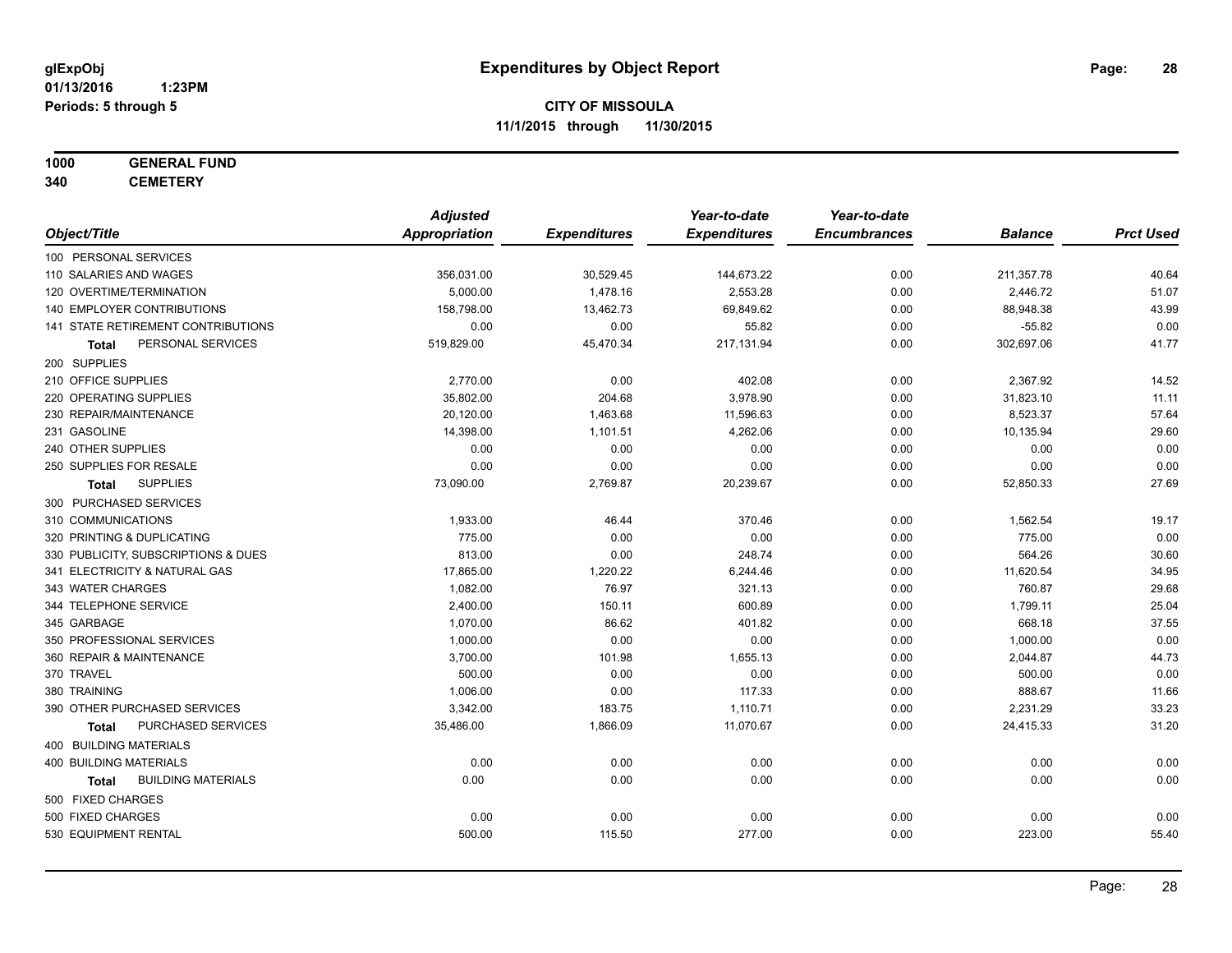#### **1000 GENERAL FUND 340 CEMETERY**

|                           |                       | <b>Adjusted</b>      |                     | Year-to-date        | Year-to-date        |                |                  |
|---------------------------|-----------------------|----------------------|---------------------|---------------------|---------------------|----------------|------------------|
| Object/Title              |                       | <b>Appropriation</b> | <b>Expenditures</b> | <b>Expenditures</b> | <b>Encumbrances</b> | <b>Balance</b> | <b>Prct Used</b> |
| <b>Total</b>              | <b>FIXED CHARGES</b>  | 500.00               | 115.50              | 277.00              | 0.00                | 223.00         | 55.40            |
| 800 OTHER OBJECTS         |                       |                      |                     |                     |                     |                |                  |
| 845 CONTINGENCY           |                       | 8,185.00             | 0.00                | 1,448.00            | 0.00                | 6,737.00       | 17.69            |
| 850 SALARY SAVINGS        |                       | $-3,479.00$          | 0.00                | 0.00                | 0.00                | $-3,479.00$    | 0.00             |
| <b>Total</b>              | OTHER OBJECTS         | 4,706.00             | 0.00                | 1,448.00            | 0.00                | 3,258.00       | 30.77            |
| 900 CAPITAL OUTLAY        |                       |                      |                     |                     |                     |                |                  |
| 920 BUILDINGS             |                       | 0.00                 | 0.00                | 0.00                | 0.00                | 0.00           | 0.00             |
| 930 IMPROVEMENTS          |                       | 0.00                 | 0.00                | 0.00                | 0.00                | 0.00           | 0.00             |
| 940 MACHINERY & EQUIPMENT |                       | 0.00                 | 0.00                | 0.00                | 0.00                | 0.00           | 0.00             |
| <b>Total</b>              | <b>CAPITAL OUTLAY</b> | 0.00                 | 0.00                | 0.00                | 0.00                | 0.00           | 0.00             |
| <b>Total</b>              | <b>CEMETERY</b>       | 633,611.00           | 50,221.80           | 250,167.28          | 0.00                | 383,443.72     | 39.48            |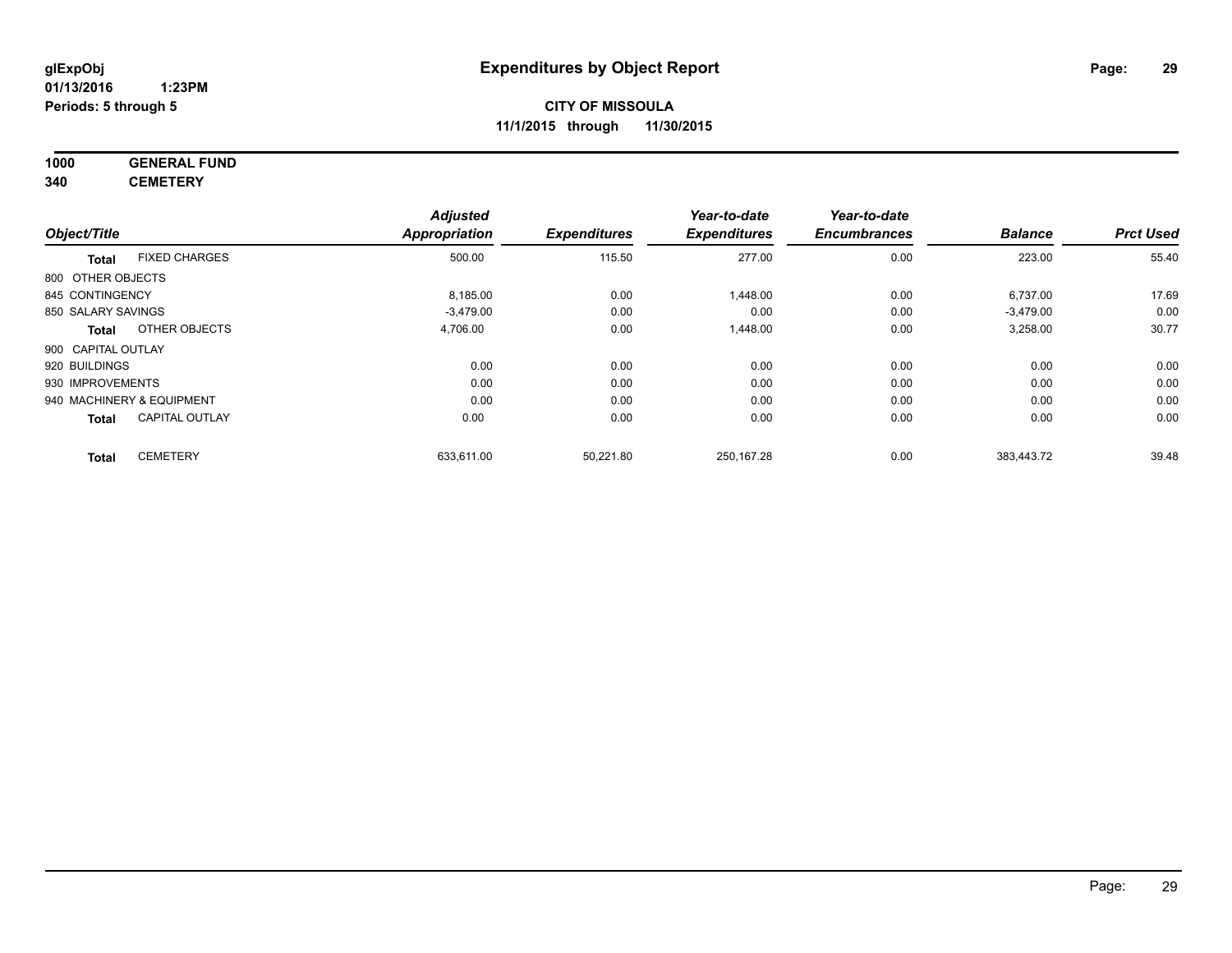#### **1000 GENERAL FUND**

**370 PARKS & RECREATION**

|                                     | <b>Adjusted</b>      |                     | Year-to-date        | Year-to-date        |                |                  |
|-------------------------------------|----------------------|---------------------|---------------------|---------------------|----------------|------------------|
| Object/Title                        | <b>Appropriation</b> | <b>Expenditures</b> | <b>Expenditures</b> | <b>Encumbrances</b> | <b>Balance</b> | <b>Prct Used</b> |
| 100 PERSONAL SERVICES               |                      |                     |                     |                     |                |                  |
| 110 SALARIES AND WAGES              | 2,150,552.00         | 163,079.08          | 885,897.81          | 0.00                | 1,264,654.19   | 41.19            |
| 120 OVERTIME/TERMINATION            | 7,000.00             | 0.00                | 13,453.30           | 0.00                | $-6,453.30$    | 192.19           |
| 130 OTHER                           | 12,760.00            | 0.00                | 0.00                | 0.00                | 12,760.00      | 0.00             |
| 140 EMPLOYER CONTRIBUTIONS          | 779,687.00           | 62,036.66           | 344,619.74          | 0.00                | 435,067.26     | 44.20            |
| 141 STATE RETIREMENT CONTRIBUTIONS  | 0.00                 | 0.00                | 384.93              | 0.00                | $-384.93$      | 0.00             |
| PERSONAL SERVICES<br>Total          | 2,949,999.00         | 225, 115.74         | 1,244,355.78        | 0.00                | 1,705,643.22   | 42.18            |
| 200 SUPPLIES                        |                      |                     |                     |                     |                |                  |
| 210 OFFICE SUPPLIES                 | 5,465.00             | 226.84              | 1,285.70            | 0.00                | 4,179.30       | 23.53            |
| 220 OPERATING SUPPLIES              | 87,106.00            | 3,275.10            | 40,426.61           | 0.00                | 46,679.39      | 46.41            |
| 230 REPAIR/MAINTENANCE              | 68,649.00            | 1,319.86            | 20,182.15           | 0.00                | 48,466.85      | 29.40            |
| 231 GASOLINE                        | 79,836.00            | 6,011.56            | 23,565.48           | 0.00                | 56,270.52      | 29.52            |
| 240 OTHER SUPPLIES                  | 0.00                 | 0.00                | 0.00                | 0.00                | 0.00           | 0.00             |
| <b>SUPPLIES</b><br><b>Total</b>     | 241,056.00           | 10,833.36           | 85,459.94           | 0.00                | 155,596.06     | 35.45            |
| 300 PURCHASED SERVICES              |                      |                     |                     |                     |                |                  |
| 310 COMMUNICATIONS                  | 4,368.00             | 252.97              | 1,246.95            | 0.00                | 3,121.05       | 28.55            |
| 320 PRINTING & DUPLICATING          | 8,700.00             | 0.00                | 846.34              | 0.00                | 7,853.66       | 9.73             |
| 330 PUBLICITY, SUBSCRIPTIONS & DUES | 9,140.00             | 163.60              | 757.63              | 0.00                | 8,382.37       | 8.29             |
| 340 SEWER                           | 2,154.00             | 0.00                | 983.50              | 0.00                | 1,170.50       | 45.66            |
| 341 ELECTRICITY & NATURAL GAS       | 105,462.00           | 7,622.43            | 15,359.36           | 0.00                | 90,102.64      | 14.56            |
| 343 WATER CHARGES                   | 156,800.00           | 14,742.98           | 143,762.47          | 0.00                | 13,037.53      | 91.69            |
| 344 TELEPHONE SERVICE               | 20,021.00            | 968.17              | 5,813.71            | 0.00                | 14,207.29      | 29.04            |
| 345 GARBAGE                         | 28,283.00            | 0.00                | 19,191.02           | 0.00                | 9,091.98       | 67.85            |
| 350 PROFESSIONAL SERVICES           | 52,761.00            | 484.79              | 6,843.60            | 0.00                | 45,917.40      | 12.97            |
| 360 REPAIR & MAINTENANCE            | 43,516.00            | 475.00              | 7,591.45            | 0.00                | 35,924.55      | 17.45            |
| 370 TRAVEL                          | 6,194.00             | 697.02              | 1,236.64            | 0.00                | 4,957.36       | 19.97            |
| 380 TRAINING                        | 5,236.00             | 2,370.00            | 5,098.45            | 0.00                | 137.55         | 97.37            |
| 390 OTHER PURCHASED SERVICES        | 23,499.00            | 86.00               | 9,994.64            | 0.00                | 13,504.36      | 42.53            |
| PURCHASED SERVICES<br><b>Total</b>  | 466,134.00           | 27,862.96           | 218,725.76          | 0.00                | 247,408.24     | 46.92            |
| 800 OTHER OBJECTS                   |                      |                     |                     |                     |                |                  |
| 820 TRANSFERS TO OTHER FUNDS        | 10,000.00            | 0.00                | 0.00                | 0.00                | 10,000.00      | 0.00             |
| OTHER OBJECTS<br><b>Total</b>       | 10,000.00            | 0.00                | 0.00                | 0.00                | 10,000.00      | 0.00             |
| 900 CAPITAL OUTLAY                  |                      |                     |                     |                     |                |                  |
| 930 IMPROVEMENTS                    | 0.00                 | 0.00                | 0.00                | 0.00                | 0.00           | 0.00             |
|                                     |                      |                     |                     |                     |                |                  |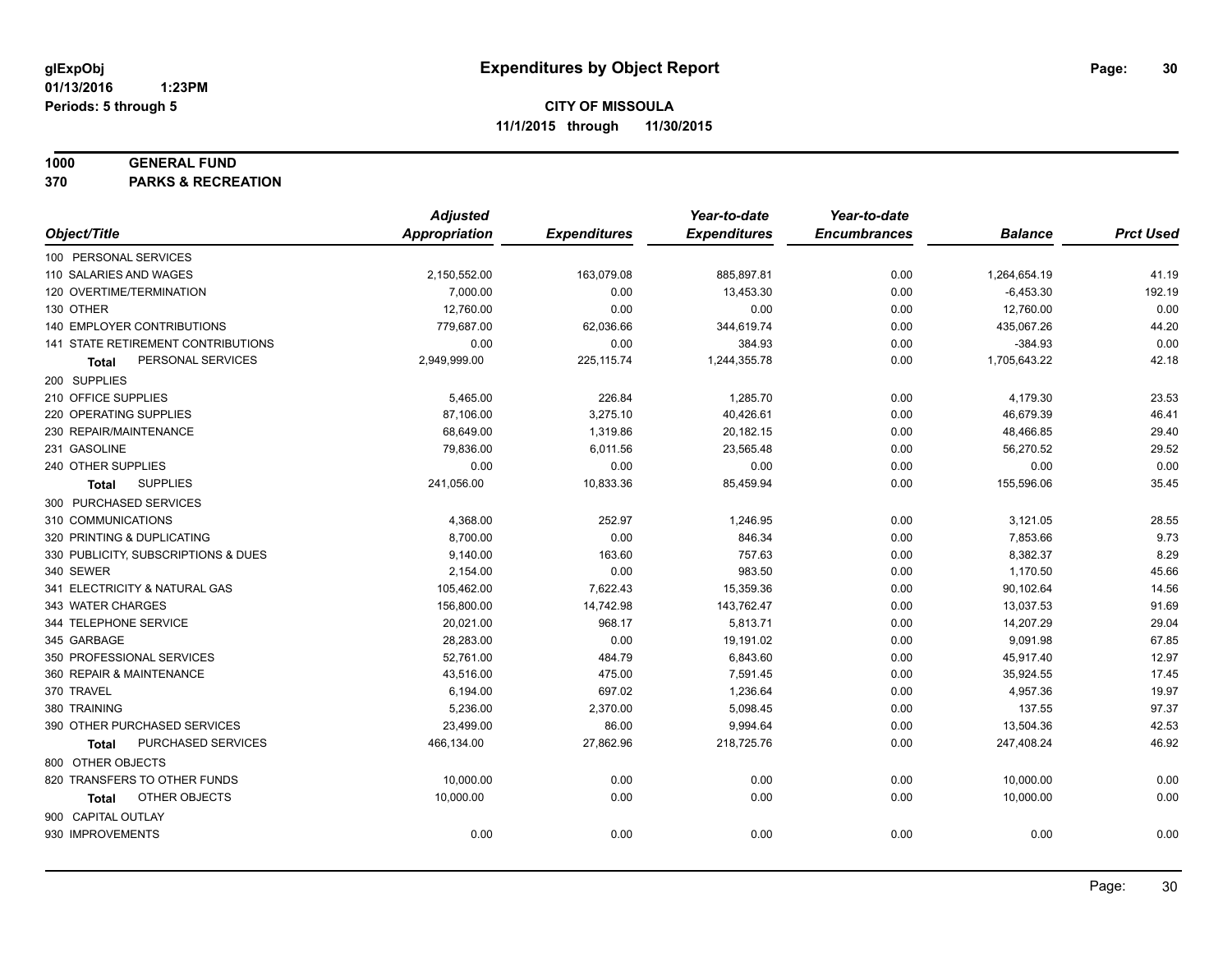#### **01/13/2016 1:23PM Periods: 5 through 5**

## **CITY OF MISSOULA 11/1/2015 through 11/30/2015**

## **1000 GENERAL FUND**

**370 PARKS & RECREATION**

| Object/Title |                           | <b>Adjusted</b><br>Appropriation | <i><b>Expenditures</b></i> | Year-to-date<br><b>Expenditures</b> | Year-to-date<br><b>Encumbrances</b> | <b>Balance</b> | <b>Prct Used</b> |
|--------------|---------------------------|----------------------------------|----------------------------|-------------------------------------|-------------------------------------|----------------|------------------|
|              | 940 MACHINERY & EQUIPMENT | 0.00                             | 0.00                       | 0.00                                | 0.00                                | 0.00           | 0.00             |
| <b>Total</b> | <b>CAPITAL OUTLAY</b>     | 0.00                             | 0.00                       | 0.00                                | 0.00                                | 0.00           | 0.00             |
| <b>Total</b> | PARKS & RECREATION        | 3,667,189.00                     | 263,812.06                 | 1,548,541.48                        | 0.00                                | 2,118,647.52   | 42.23            |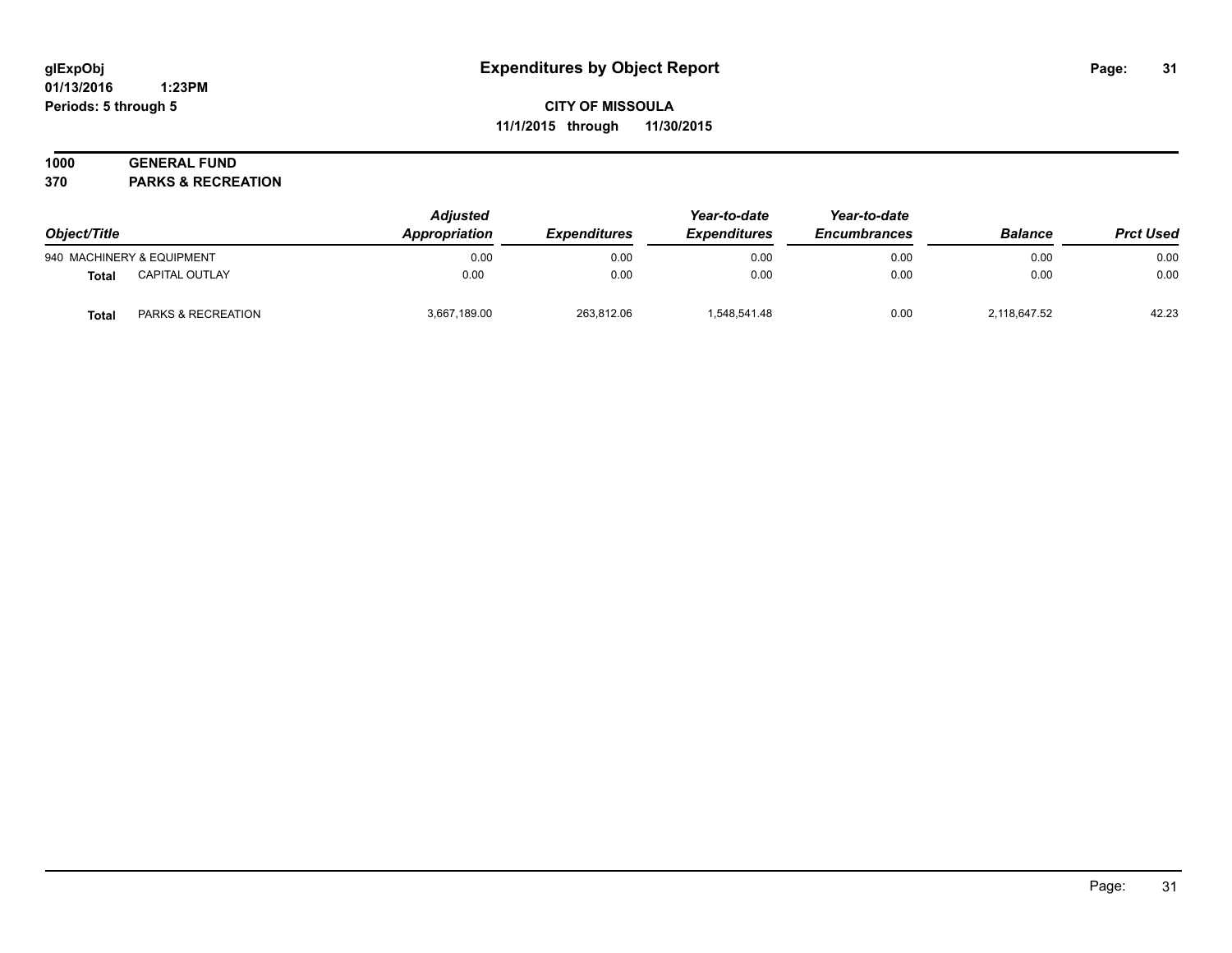#### **1000 GENERAL FUND**

**390 NON-DEPARTMENTAL**

|                                      | <b>Adjusted</b> |                     | Year-to-date        | Year-to-date        |                |                  |
|--------------------------------------|-----------------|---------------------|---------------------|---------------------|----------------|------------------|
| Object/Title                         | Appropriation   | <b>Expenditures</b> | <b>Expenditures</b> | <b>Encumbrances</b> | <b>Balance</b> | <b>Prct Used</b> |
| 100 PERSONAL SERVICES                |                 |                     |                     |                     |                |                  |
| 110 SALARIES AND WAGES               | 337,171.00      | 0.00                | 0.00                | 0.00                | 337,171.00     | 0.00             |
| 120 OVERTIME/TERMINATION             | 25,000.00       | 0.00                | 0.00                | 0.00                | 25,000.00      | 0.00             |
| 130 OTHER                            | 12,000.00       | 0.00                | 0.00                | 0.00                | 12,000.00      | 0.00             |
| 140 EMPLOYER CONTRIBUTIONS           | $-104,213.00$   | $-2.45$             | $-12.35$            | 0.00                | $-104,200.65$  | 0.01             |
| PERSONAL SERVICES<br><b>Total</b>    | 269,958.00      | $-2.45$             | $-12.35$            | 0.00                | 269,970.35     | 0.00             |
| 200 SUPPLIES                         |                 |                     |                     |                     |                |                  |
| 220 OPERATING SUPPLIES               | 0.00            | 0.00                | 0.00                | 0.00                | 0.00           | 0.00             |
| 230 REPAIR/MAINTENANCE               | 50,000.00       | 0.00                | 0.00                | 0.00                | 50,000.00      | 0.00             |
| 231 GASOLINE                         | 0.00            | 0.00                | 0.00                | 0.00                | 0.00           | 0.00             |
| 240 OTHER SUPPLIES                   | 37,625.00       | 0.00                | 5,600.75            | 0.00                | 32,024.25      | 14.89            |
| <b>SUPPLIES</b><br>Total             | 87,625.00       | 0.00                | 5,600.75            | 0.00                | 82,024.25      | 6.39             |
| 300 PURCHASED SERVICES               |                 |                     |                     |                     |                |                  |
| 310 COMMUNICATIONS                   | 0.00            | 0.00                | 0.00                | 0.00                | 0.00           | 0.00             |
| 330 PUBLICITY, SUBSCRIPTIONS & DUES  | 0.00            | 0.00                | 0.00                | 0.00                | 0.00           | 0.00             |
| 341 ELECTRICITY & NATURAL GAS        | 0.00            | 0.00                | 0.00                | 0.00                | 0.00           | 0.00             |
| 350 PROFESSIONAL SERVICES            | 0.00            | 0.00                | 0.00                | 0.00                | 0.00           | 0.00             |
| 360 REPAIR & MAINTENANCE             | 0.00            | 99.95               | 99.95               | 0.00                | $-99.95$       | 0.00             |
| 390 OTHER PURCHASED SERVICES         | 0.00            | 3,420.00            | 3,852.35            | 0.00                | $-3,852.35$    | 0.00             |
| PURCHASED SERVICES<br>Total          | 0.00            | 3,519.95            | 3,952.30            | 0.00                | $-3,952.30$    | 0.00             |
| 400 BUILDING MATERIALS               |                 |                     |                     |                     |                |                  |
| 400 BUILDING MATERIALS               | 0.00            | 0.00                | 0.00                | 0.00                | 0.00           | 0.00             |
| <b>BUILDING MATERIALS</b><br>Total   | 0.00            | 0.00                | 0.00                | 0.00                | 0.00           | 0.00             |
| 500 FIXED CHARGES                    |                 |                     |                     |                     |                |                  |
| 500 FIXED CHARGES                    | 1,029,863.00    | 2,608.35            | 657,790.86          | 0.00                | 372,072.14     | 63.87            |
| 550 MERCHANT SERVICE FEES            | 29,700.00       | 0.00                | 0.00                | 0.00                | 29,700.00      | 0.00             |
| <b>FIXED CHARGES</b><br><b>Total</b> | 1,059,563.00    | 2,608.35            | 657,790.86          | 0.00                | 401,772.14     | 62.08            |
| 600 DEBT SERVICE                     |                 |                     |                     |                     |                |                  |
| 610 PRINCIPAL                        | 516,327.00      | 0.00                | 251,369.56          | 0.00                | 264,957.44     | 48.68            |
| 620 INTEREST / SERVICE FEES          | 18,247.00       | 0.00                | 7,562.10            | 0.00                | 10,684.90      | 41.44            |
| <b>DEBT SERVICE</b><br><b>Total</b>  | 534,574.00      | 0.00                | 258,931.66          | 0.00                | 275,642.34     | 48.44            |
| 700 GRANTS & CONTRIBUTIONS           |                 |                     |                     |                     |                |                  |
| 700 GRANTS & CONTRIBUTIONS           | 2,339,325.00    | 0.00                | 201,284.70          | 0.00                | 2,138,040.30   | 8.60             |
|                                      |                 |                     |                     |                     |                |                  |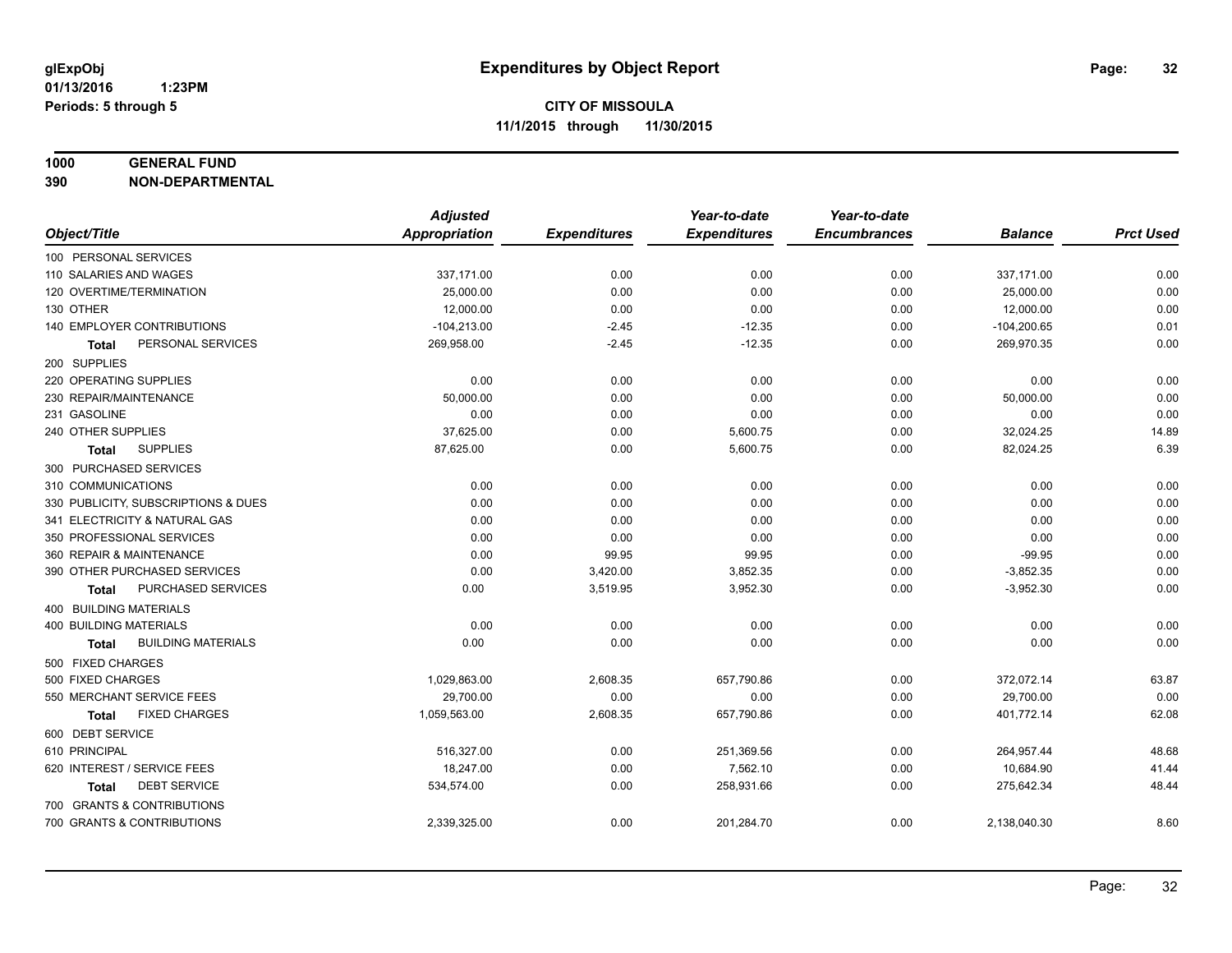## **1000 GENERAL FUND**

**390 NON-DEPARTMENTAL**

| Object/Title       |                                   | <b>Adjusted</b><br><b>Appropriation</b> | <b>Expenditures</b> | Year-to-date<br><b>Expenditures</b> | Year-to-date<br><b>Encumbrances</b> | <b>Balance</b> | <b>Prct Used</b> |
|--------------------|-----------------------------------|-----------------------------------------|---------------------|-------------------------------------|-------------------------------------|----------------|------------------|
|                    |                                   |                                         |                     |                                     |                                     |                |                  |
| <b>Total</b>       | <b>GRANTS &amp; CONTRIBUTIONS</b> | 2,339,325.00                            | 0.00                | 201,284.70                          | 0.00                                | 2,138,040.30   | 8.60             |
| 800 OTHER OBJECTS  |                                   |                                         |                     |                                     |                                     |                |                  |
|                    | 820 TRANSFERS TO OTHER FUNDS      | 1.735.565.00                            | 49,430.80           | 228.492.69                          | 0.00                                | 1.507.072.31   | 13.17            |
| 845 CONTINGENCY    |                                   | 47.363.00                               | 0.00                | 0.00                                | 0.00                                | 47.363.00      | 0.00             |
| <b>Total</b>       | OTHER OBJECTS                     | 1.782.928.00                            | 49.430.80           | 228.492.69                          | 0.00                                | 1,554,435.31   | 12.82            |
| 900 CAPITAL OUTLAY |                                   |                                         |                     |                                     |                                     |                |                  |
|                    | 940 MACHINERY & EQUIPMENT         | 0.00                                    | 0.00                | 0.00                                | 0.00                                | 0.00           | 0.00             |
| <b>Total</b>       | <b>CAPITAL OUTLAY</b>             | 0.00                                    | 0.00                | 0.00                                | 0.00                                | 0.00           | 0.00             |
| <b>Total</b>       | NON-DEPARTMENTAL                  | 6.073.973.00                            | 55.556.65           | 1.356.040.61                        | 0.00                                | 4.717.932.39   | 22.33            |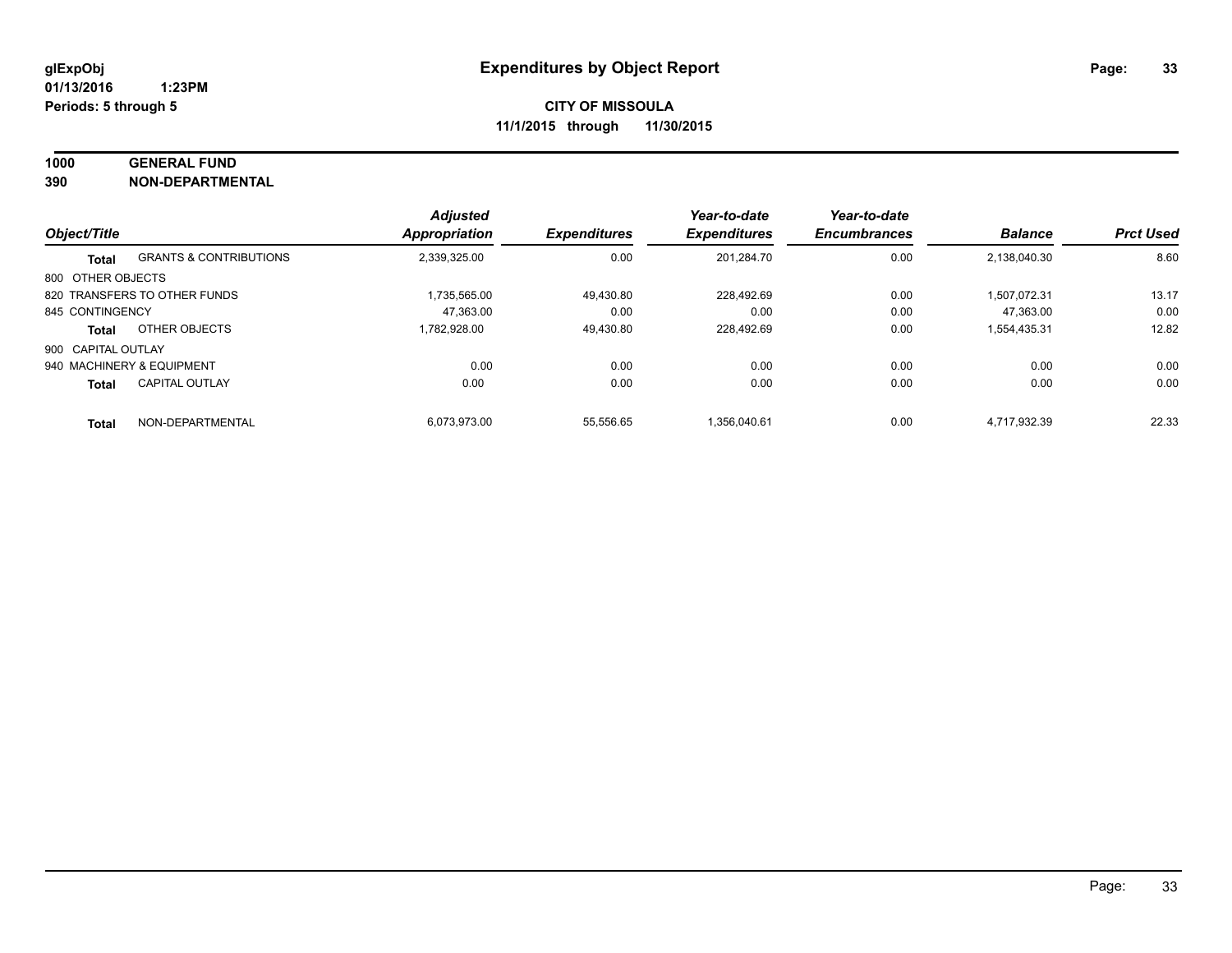**1000 GENERAL FUND**

|                                           | <b>Adjusted</b> |                     | Year-to-date        | Year-to-date        |                |                  |
|-------------------------------------------|-----------------|---------------------|---------------------|---------------------|----------------|------------------|
| Object/Title                              | Appropriation   | <b>Expenditures</b> | <b>Expenditures</b> | <b>Encumbrances</b> | <b>Balance</b> | <b>Prct Used</b> |
| 100 PERSONAL SERVICES                     |                 |                     |                     |                     |                |                  |
| 110 SALARIES AND WAGES                    | 25,918,984.00   | 1,827,249.64        | 9,200,009.32        | 0.00                | 16,718,974.68  | 35.50            |
| 115 SALARIES/HEALTH INSURANCE BENEFIT     | 608,760.00      | 109,440.00          | 479,655.00          | 0.00                | 129,105.00     | 78.79            |
| 120 OVERTIME/TERMINATION                  | 634,233.00      | 48,891.13           | 702,160.76          | 0.00                | $-67,927.76$   | 110.71           |
| 121 OUTSIDE HIRE OVERTIME                 | 75,000.00       | 4,135.72            | 73,194.68           | 0.00                | 1,805.32       | 97.59            |
| 122 COURT OVERTIME                        | 2,675.00        | 1,420.57            | 5,277.66            | 0.00                | $-2,602.66$    | 197.30           |
| 130 OTHER                                 | 297,455.00      | 0.00                | 118,770.71          | 0.00                | 178,684.29     | 39.93            |
| 133 EDUCATION COMPENSATION                | 0.00            | 0.00                | 0.00                | 0.00                | 0.00           | 0.00             |
| <b>140 EMPLOYER CONTRIBUTIONS</b>         | 10,845,370.00   | 608,574.11          | 3,258,012.94        | 0.00                | 7,587,357.06   | 30.04            |
| <b>141 STATE RETIREMENT CONTRIBUTIONS</b> | 1,774,326.00    | 0.00                | 644,452.11          | 0.00                | 1,129,873.89   | 36.32            |
| PERSONAL SERVICES<br><b>Total</b>         | 40,156,803.00   | 2,599,711.17        | 14,481,533.18       | 0.00                | 25,675,269.82  | 36.06            |
| 200 SUPPLIES                              |                 |                     |                     |                     |                |                  |
| 210 OFFICE SUPPLIES                       | 88,242.00       | 2,820.55            | 22,612.92           | 0.00                | 65,629.08      | 25.63            |
| 220 OPERATING SUPPLIES                    | 539,164.00      | 17,855.14           | 151,676.97          | 0.00                | 387,487.03     | 28.13            |
| 230 REPAIR/MAINTENANCE                    | 435,674.00      | 11,282.07           | 91,275.49           | 0.00                | 344,398.51     | 20.95            |
| 231 GASOLINE                              | 574,514.00      | 33,321.30           | 138,928.66          | 0.00                | 435,585.34     | 24.18            |
| 240 OTHER SUPPLIES                        | 92,143.00       | 4,805.21            | 21,751.40           | 0.00                | 70,391.60      | 23.61            |
| 250 SUPPLIES FOR RESALE                   | 0.00            | 0.00                | 0.00                | 0.00                | 0.00           | 0.00             |
| <b>SUPPLIES</b><br><b>Total</b>           | 1,729,737.00    | 70,084.27           | 426,245.44          | 0.00                | 1,303,491.56   | 24.64            |
| 300 PURCHASED SERVICES                    |                 |                     |                     |                     |                |                  |
| 310 COMMUNICATIONS                        | 108,461.00      | 17,206.70           | 66,692.05           | 0.00                | 41,768.95      | 61.49            |
| 320 PRINTING & DUPLICATING                | 51,096.00       | 773.61              | 6,161.51            | 0.00                | 44,934.49      | 12.06            |
| 330 PUBLICITY, SUBSCRIPTIONS & DUES       | 113,969.00      | 2,317.68            | 51,595.69           | 0.00                | 62,373.31      | 45.27            |
| 340 SEWER                                 | 6,277.00        | 0.00                | 2,209.29            | 0.00                | 4,067.71       | 35.20            |
| 341 ELECTRICITY & NATURAL GAS             | 526,939.00      | 38,504.72           | 137,226.52          | 0.00                | 389,712.48     | 26.04            |
| 343 WATER CHARGES                         | 191,915.00      | 17,869.78           | 158,194.41          | 0.00                | 33,720.59      | 82.43            |
| 344 TELEPHONE SERVICE                     | 253,942.00      | 15,717.83           | 77,320.71           | 0.00                | 176,621.29     | 30.45            |
| 345 GARBAGE                               | 52,995.00       | 358.63              | 24,803.44           | 0.00                | 28,191.56      | 46.80            |
| 350 PROFESSIONAL SERVICES                 | 741,201.00      | 34,273.52           | 107,326.06          | 0.00                | 633,874.94     | 14.48            |
| 360 REPAIR & MAINTENANCE                  | 892,939.00      | 9,057.85            | 446,317.50          | 0.00                | 446,621.50     | 49.98            |
| 370 TRAVEL                                | 118,139.00      | 10,273.65           | 45,426.26           | 0.00                | 72,712.74      | 38.45            |
| 380 TRAINING                              | 124,343.00      | 5,546.55            | 39,675.01           | 0.00                | 84,667.99      | 31.91            |
| 390 OTHER PURCHASED SERVICES              | 330,528.00      | 4,624.02            | 29,196.33           | 0.00                | 301,331.67     | 8.83             |
| PURCHASED SERVICES<br><b>Total</b>        | 3,512,744.00    | 156,524.54          | 1,192,144.78        | 0.00                | 2,320,599.22   | 33.94            |
|                                           |                 |                     |                     |                     |                |                  |

400 BUILDING MATERIALS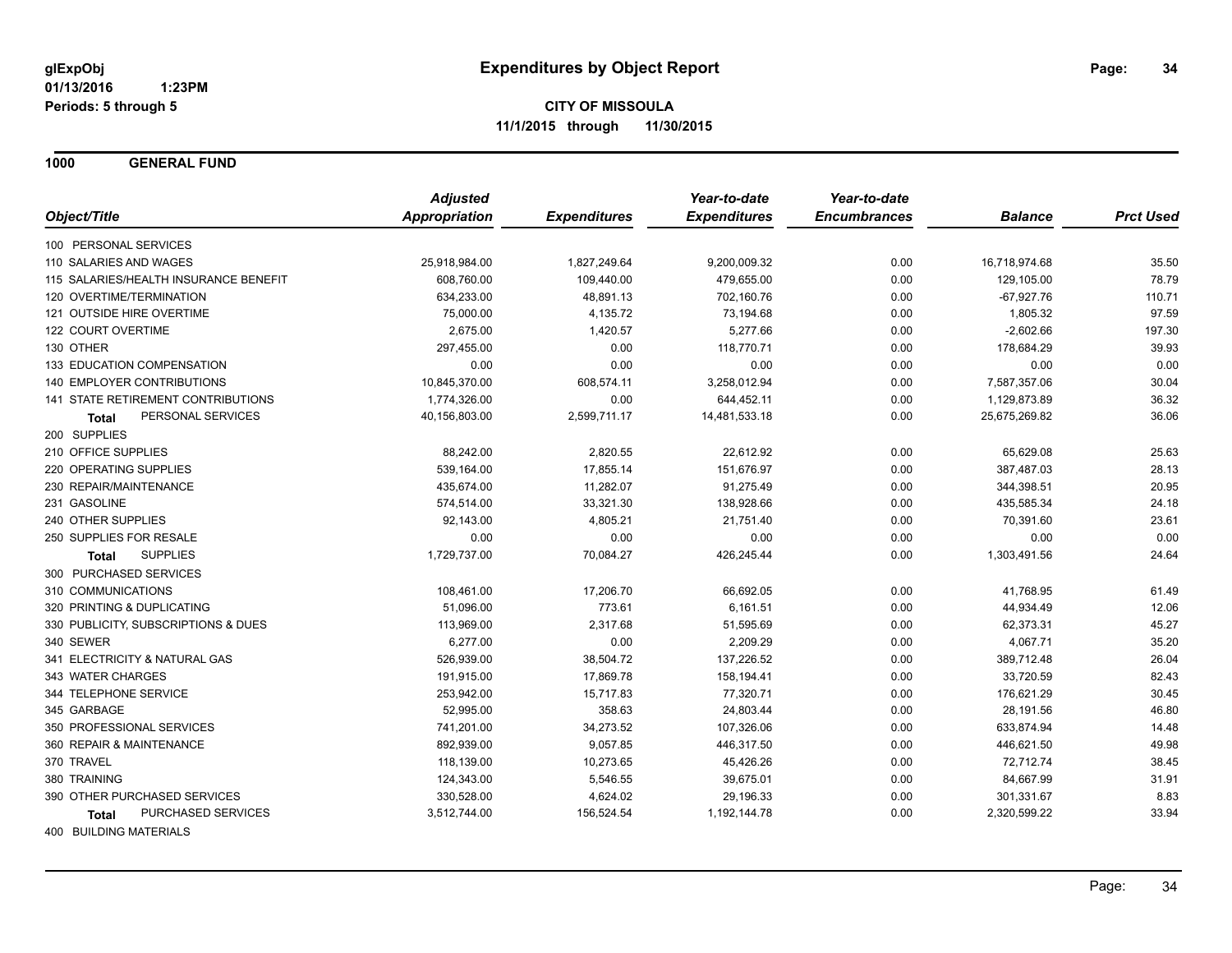**1000 GENERAL FUND**

|                                                   | <b>Adjusted</b>      |                     | Year-to-date        | Year-to-date        |                 |                  |
|---------------------------------------------------|----------------------|---------------------|---------------------|---------------------|-----------------|------------------|
| Object/Title                                      | <b>Appropriation</b> | <b>Expenditures</b> | <b>Expenditures</b> | <b>Encumbrances</b> | <b>Balance</b>  | <b>Prct Used</b> |
| <b>400 BUILDING MATERIALS</b>                     | 46,285.00            | 0.00                | 0.00                | 0.00                | 46,285.00       | 0.00             |
| <b>BUILDING MATERIALS</b><br><b>Total</b>         | 46,285.00            | 0.00                | 0.00                | 0.00                | 46,285.00       | 0.00             |
| 500 FIXED CHARGES                                 |                      |                     |                     |                     |                 |                  |
| 500 FIXED CHARGES                                 | 1,152,325.00         | 8,479.33            | 695,298.54          | 0.00                | 457.026.46      | 60.34            |
| 530 EQUIPMENT RENTAL                              | 726.00               | 115.50              | 277.00              | 0.00                | 449.00          | 38.15            |
| 550 MERCHANT SERVICE FEES                         | 29,700.00            | 957.38              | 3,220.34            | 0.00                | 26,479.66       | 10.84            |
| <b>FIXED CHARGES</b><br><b>Total</b>              | 1,182,751.00         | 9,552.21            | 698,795.88          | 0.00                | 483,955.12      | 59.08            |
| 600 DEBT SERVICE                                  |                      |                     |                     |                     |                 |                  |
| 610 PRINCIPAL                                     | 516,327.00           | 0.00                | 251,369.56          | 0.00                | 264,957.44      | 48.68            |
| 620 INTEREST / SERVICE FEES                       | 18,247.00            | 0.00                | 7,562.10            | 0.00                | 10,684.90       | 41.44            |
| <b>DEBT SERVICE</b><br><b>Total</b>               | 534,574.00           | 0.00                | 258,931.66          | 0.00                | 275,642.34      | 48.44            |
| 700 GRANTS & CONTRIBUTIONS                        |                      |                     |                     |                     |                 |                  |
| 700 GRANTS & CONTRIBUTIONS                        | 2,503,519.06         | 3,858.79            | 219,338.42          | 0.00                | 2,284,180.64    | 8.76             |
| 780 INTERGOVERNMENTAL TRANSFER                    | 0.00                 | 0.00                | 0.00                | 0.00                | 0.00            | 0.00             |
| <b>GRANTS &amp; CONTRIBUTIONS</b><br><b>Total</b> | 2,503,519.06         | 3,858.79            | 219,338.42          | 0.00                | 2,284,180.64    | 8.76             |
| 800 OTHER OBJECTS                                 |                      |                     |                     |                     |                 |                  |
| 820 TRANSFERS TO OTHER FUNDS                      | 1,911,385.00         | 52,130.80           | 241,092.69          | 0.00                | 1,670,292.31    | 12.61            |
| 845 CONTINGENCY                                   | 55,548.00            | 0.00                | 1,448.00            | 0.00                | 54,100.00       | 2.61             |
| 850 SALARY SAVINGS                                | $-154,023.00$        | 0.00                | 0.00                | 0.00                | $-154,023.00$   | 0.00             |
| <b>OTHER OBJECTS</b><br><b>Total</b>              | 1,812,910.00         | 52,130.80           | 242,540.69          | 0.00                | 1,570,369.31    | 13.38            |
| 900 CAPITAL OUTLAY                                |                      |                     |                     |                     |                 |                  |
| 920 BUILDINGS                                     | 0.00                 | 0.00                | 0.00                | 0.00                | 0.00            | 0.00             |
| 930 IMPROVEMENTS                                  | 197,705.00           | 0.00                | 34,949.43           | 0.00                | 162,755.57      | 17.68            |
| 940 MACHINERY & EQUIPMENT                         | 0.00                 | 0.00                | 17,931.00           | 0.00                | $-17,931.00$    | 0.00             |
| CAPITAL OUTLAY<br><b>Total</b>                    | 197,705.00           | 0.00                | 52,880.43           | 0.00                | 144,824.57      | 26.75            |
| <b>GENERAL FUND</b><br><b>Total</b>               | 51,677,028.06        | 2,891,861.78        | 17,572,410.48       | 0.00                | 34, 104, 617.58 | 34.00            |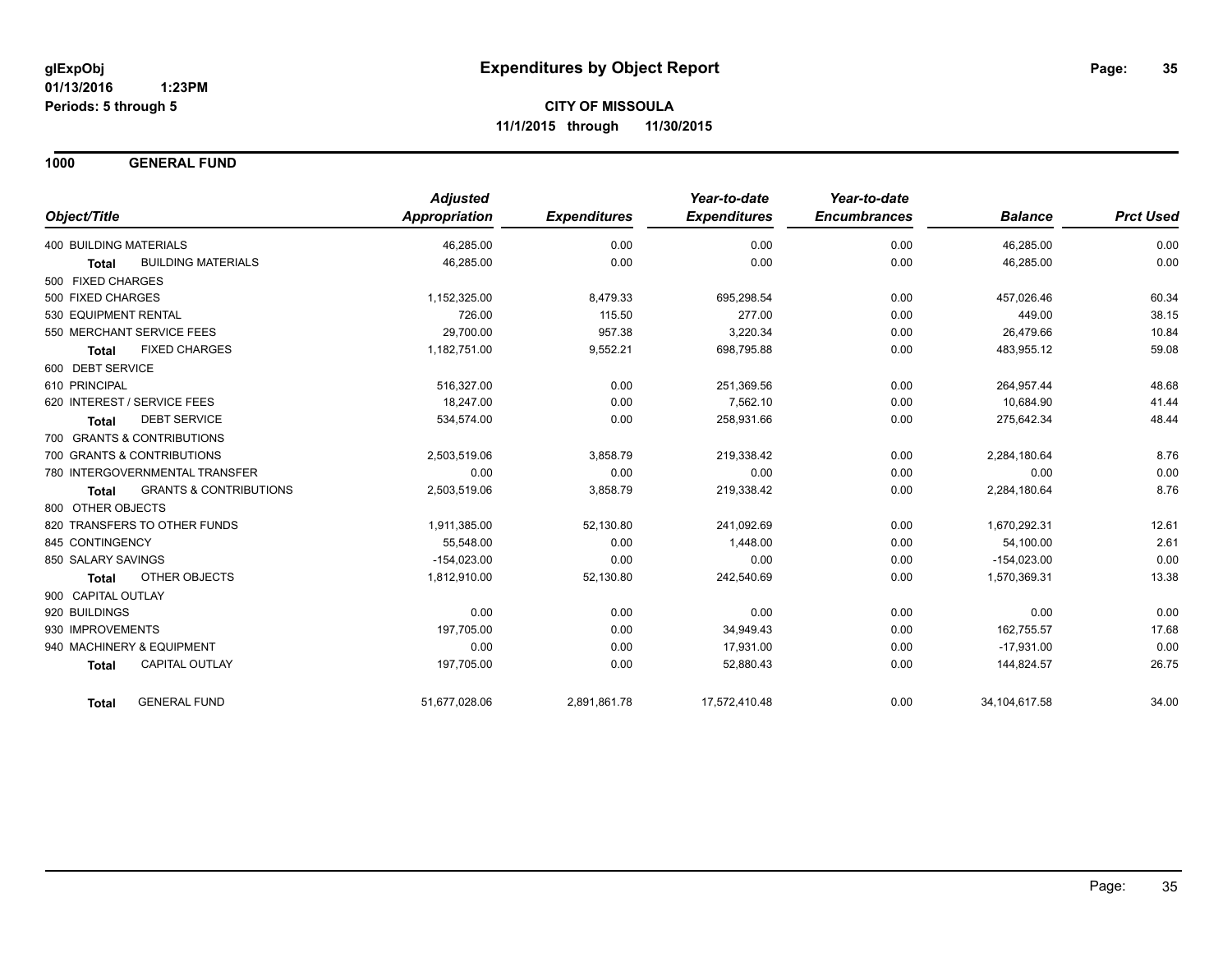#### **01/13/2016 1:23PM Periods: 5 through 5**

#### **CITY OF MISSOULA 11/1/2015 through 11/30/2015**

#### **1211 PARK ACQUISITION & DEVELOPMENT**

**370 PARKS & RECREATION**

|                    |                              | <b>Adjusted</b>      |                     | Year-to-date        | Year-to-date        |                |                  |
|--------------------|------------------------------|----------------------|---------------------|---------------------|---------------------|----------------|------------------|
| Object/Title       |                              | <b>Appropriation</b> | <b>Expenditures</b> | <b>Expenditures</b> | <b>Encumbrances</b> | <b>Balance</b> | <b>Prct Used</b> |
| 200 SUPPLIES       |                              |                      |                     |                     |                     |                |                  |
|                    | 220 OPERATING SUPPLIES       | 10,000.00            | 0.00                | 0.00                | 0.00                | 10,000.00      | 0.00             |
| <b>Total</b>       | <b>SUPPLIES</b>              | 10,000.00            | 0.00                | 0.00                | 0.00                | 10,000.00      | 0.00             |
|                    | 300 PURCHASED SERVICES       |                      |                     |                     |                     |                |                  |
|                    | 350 PROFESSIONAL SERVICES    | 25,000.00            | 0.00                | 0.00                | 0.00                | 25,000.00      | 0.00             |
|                    | 360 REPAIR & MAINTENANCE     | 0.00                 | 0.00                | 0.00                | 0.00                | 0.00           | 0.00             |
|                    | 390 OTHER PURCHASED SERVICES | 10,000.00            | 0.00                | 0.00                | 0.00                | 10,000.00      | 0.00             |
| <b>Total</b>       | PURCHASED SERVICES           | 35,000.00            | 0.00                | 0.00                | 0.00                | 35,000.00      | 0.00             |
| 500 FIXED CHARGES  |                              |                      |                     |                     |                     |                |                  |
|                    | 550 MERCHANT SERVICE FEES    | 0.00                 | 0.00                | 0.00                | 0.00                | 0.00           | 0.00             |
| <b>Total</b>       | <b>FIXED CHARGES</b>         | 0.00                 | 0.00                | 0.00                | 0.00                | 0.00           | 0.00             |
| 800 OTHER OBJECTS  |                              |                      |                     |                     |                     |                |                  |
|                    | 820 TRANSFERS TO OTHER FUNDS | 0.00                 | 0.00                | 0.00                | 0.00                | 0.00           | 0.00             |
| Total              | OTHER OBJECTS                | 0.00                 | 0.00                | 0.00                | 0.00                | 0.00           | 0.00             |
| 900 CAPITAL OUTLAY |                              |                      |                     |                     |                     |                |                  |
| 930 IMPROVEMENTS   |                              | 168,578.00           | 0.00                | 0.00                | 0.00                | 168,578.00     | 0.00             |
| <b>Total</b>       | <b>CAPITAL OUTLAY</b>        | 168,578.00           | 0.00                | 0.00                | 0.00                | 168,578.00     | 0.00             |
| <b>Total</b>       | PARKS & RECREATION           | 213,578.00           | 0.00                | 0.00                | 0.00                | 213,578.00     | 0.00             |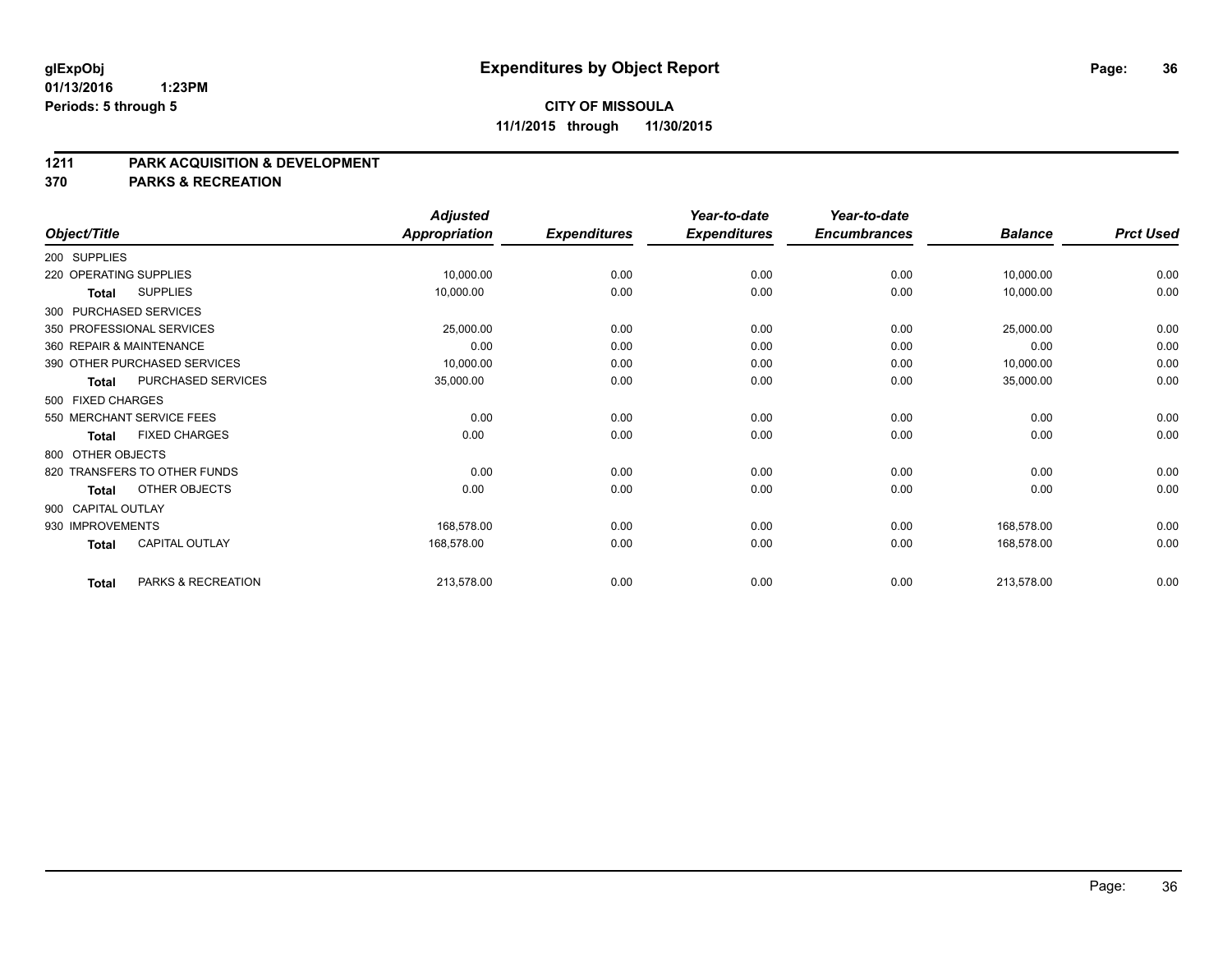### **1211 PARK ACQUISITION & DEVELOPMENT**

| Object/Title           |                                | <b>Adjusted</b><br><b>Appropriation</b> | <b>Expenditures</b> | Year-to-date<br><b>Expenditures</b> | Year-to-date<br><b>Encumbrances</b> | <b>Balance</b> | <b>Prct Used</b> |
|------------------------|--------------------------------|-----------------------------------------|---------------------|-------------------------------------|-------------------------------------|----------------|------------------|
|                        |                                |                                         |                     |                                     |                                     |                |                  |
| 200 SUPPLIES           |                                |                                         |                     |                                     |                                     |                |                  |
| 220 OPERATING SUPPLIES |                                | 10,000.00                               | 0.00                | 0.00                                | 0.00                                | 10,000.00      | 0.00             |
| Total                  | <b>SUPPLIES</b>                | 10,000.00                               | 0.00                | 0.00                                | 0.00                                | 10,000.00      | 0.00             |
|                        | 300 PURCHASED SERVICES         |                                         |                     |                                     |                                     |                |                  |
|                        | 350 PROFESSIONAL SERVICES      | 25,000.00                               | 0.00                | 0.00                                | 0.00                                | 25,000.00      | 0.00             |
|                        | 360 REPAIR & MAINTENANCE       | 0.00                                    | 0.00                | 0.00                                | 0.00                                | 0.00           | 0.00             |
|                        | 390 OTHER PURCHASED SERVICES   | 10,000.00                               | 0.00                | 0.00                                | 0.00                                | 10,000.00      | 0.00             |
| <b>Total</b>           | PURCHASED SERVICES             | 35,000.00                               | 0.00                | 0.00                                | 0.00                                | 35,000.00      | 0.00             |
| 500 FIXED CHARGES      |                                |                                         |                     |                                     |                                     |                |                  |
|                        | 550 MERCHANT SERVICE FEES      | 0.00                                    | 0.00                | 0.00                                | 0.00                                | 0.00           | 0.00             |
| <b>Total</b>           | <b>FIXED CHARGES</b>           | 0.00                                    | 0.00                | 0.00                                | 0.00                                | 0.00           | 0.00             |
| 800 OTHER OBJECTS      |                                |                                         |                     |                                     |                                     |                |                  |
|                        | 820 TRANSFERS TO OTHER FUNDS   | 0.00                                    | 0.00                | 0.00                                | 0.00                                | 0.00           | 0.00             |
| <b>Total</b>           | OTHER OBJECTS                  | 0.00                                    | 0.00                | 0.00                                | 0.00                                | 0.00           | 0.00             |
| 900 CAPITAL OUTLAY     |                                |                                         |                     |                                     |                                     |                |                  |
| 930 IMPROVEMENTS       |                                | 168,578.00                              | 0.00                | 0.00                                | 0.00                                | 168,578.00     | 0.00             |
| <b>Total</b>           | <b>CAPITAL OUTLAY</b>          | 168,578.00                              | 0.00                | 0.00                                | 0.00                                | 168,578.00     | 0.00             |
| <b>Total</b>           | PARK ACQUISITION & DEVELOPMENT | 213,578.00                              | 0.00                | 0.00                                | 0.00                                | 213,578.00     | 0.00             |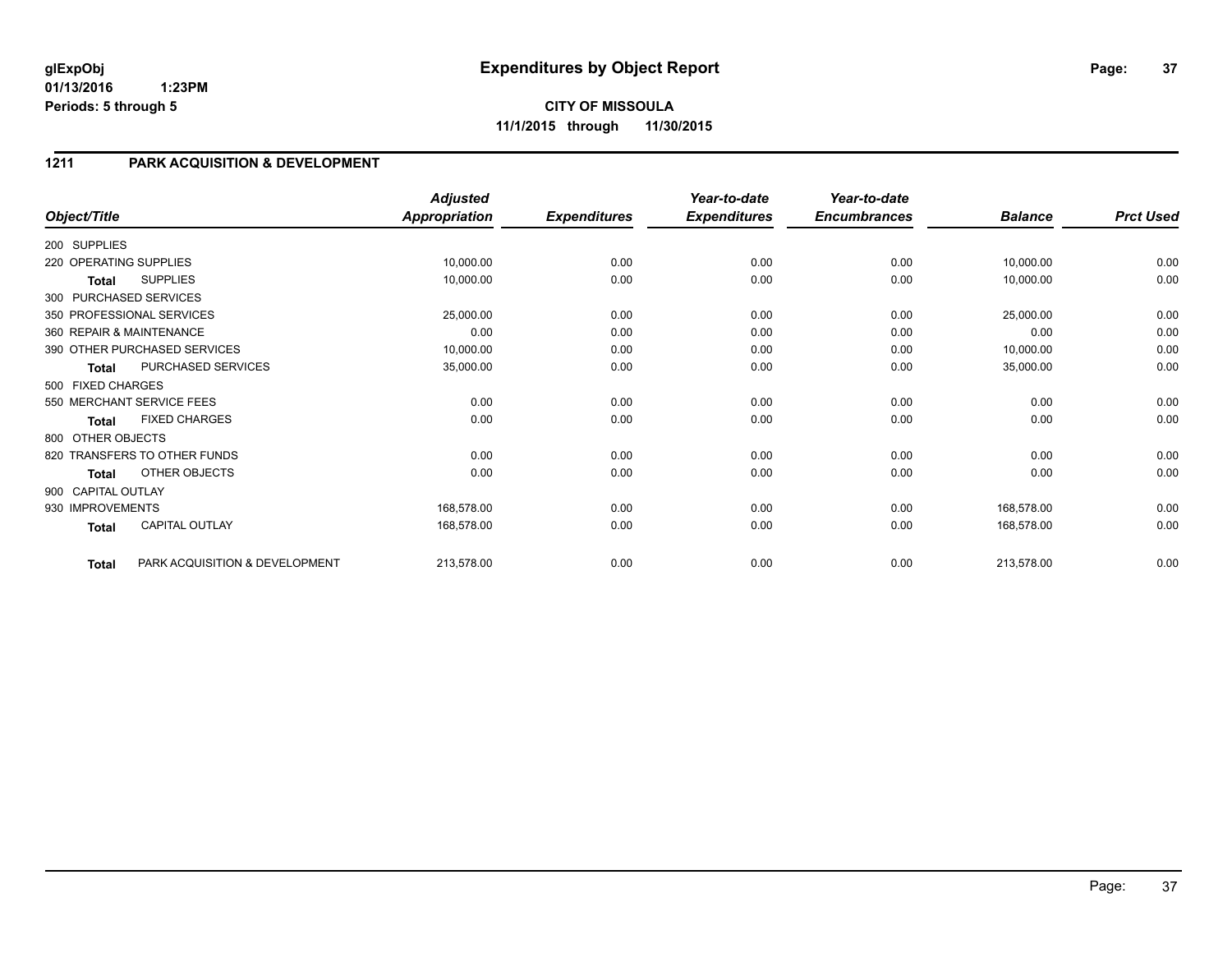#### **1212 PARK ENTERPRISE FUND**

**370 PARKS & RECREATION**

|                                       | <b>Adjusted</b> |                     | Year-to-date        | Year-to-date        |                |                  |
|---------------------------------------|-----------------|---------------------|---------------------|---------------------|----------------|------------------|
| Object/Title                          | Appropriation   | <b>Expenditures</b> | <b>Expenditures</b> | <b>Encumbrances</b> | <b>Balance</b> | <b>Prct Used</b> |
| 200 SUPPLIES                          |                 |                     |                     |                     |                |                  |
| 210 OFFICE SUPPLIES                   | 0.00            | 0.00                | 0.00                | 0.00                | 0.00           | 0.00             |
| 220 OPERATING SUPPLIES                | 35,000.00       | 0.00                | 0.00                | 0.00                | 35,000.00      | 0.00             |
| 230 REPAIR/MAINTENANCE                | 0.00            | 0.00                | 0.00                | 0.00                | 0.00           | 0.00             |
| 240 OTHER SUPPLIES                    | 0.00            | 0.00                | 0.00                | 0.00                | 0.00           | 0.00             |
| <b>SUPPLIES</b><br><b>Total</b>       | 35,000.00       | 0.00                | 0.00                | 0.00                | 35,000.00      | 0.00             |
| 300 PURCHASED SERVICES                |                 |                     |                     |                     |                |                  |
| 350 PROFESSIONAL SERVICES             | 10,000.00       | 0.00                | 0.00                | 0.00                | 10,000.00      | 0.00             |
| 360 REPAIR & MAINTENANCE              | 0.00            | 0.00                | 0.00                | 0.00                | 0.00           | 0.00             |
| 390 OTHER PURCHASED SERVICES          | 20,000.00       | 0.00                | 1,900.00            | 0.00                | 18,100.00      | 9.50             |
| PURCHASED SERVICES<br><b>Total</b>    | 30,000.00       | 0.00                | 1,900.00            | 0.00                | 28,100.00      | 6.33             |
| 500 FIXED CHARGES                     |                 |                     |                     |                     |                |                  |
| 550 MERCHANT SERVICE FEES             | 0.00            | 0.00                | 0.00                | 0.00                | 0.00           | 0.00             |
| <b>FIXED CHARGES</b><br><b>Total</b>  | 0.00            | 0.00                | 0.00                | 0.00                | 0.00           | 0.00             |
| 800 OTHER OBJECTS                     |                 |                     |                     |                     |                |                  |
| 820 TRANSFERS TO OTHER FUNDS          | 0.00            | 0.00                | 0.00                | 0.00                | 0.00           | 0.00             |
| OTHER OBJECTS<br><b>Total</b>         | 0.00            | 0.00                | 0.00                | 0.00                | 0.00           | 0.00             |
| 900 CAPITAL OUTLAY                    |                 |                     |                     |                     |                |                  |
| 930 IMPROVEMENTS                      | 180.150.00      | 0.00                | 0.00                | 0.00                | 180.150.00     | 0.00             |
| 940 MACHINERY & EQUIPMENT             | 30,000.00       | 0.00                | 0.00                | 0.00                | 30,000.00      | 0.00             |
| <b>CAPITAL OUTLAY</b><br><b>Total</b> | 210,150.00      | 0.00                | 0.00                | 0.00                | 210,150.00     | 0.00             |
|                                       |                 |                     |                     |                     |                |                  |
| PARKS & RECREATION<br><b>Total</b>    | 275,150.00      | 0.00                | 1,900.00            | 0.00                | 273,250.00     | 0.69             |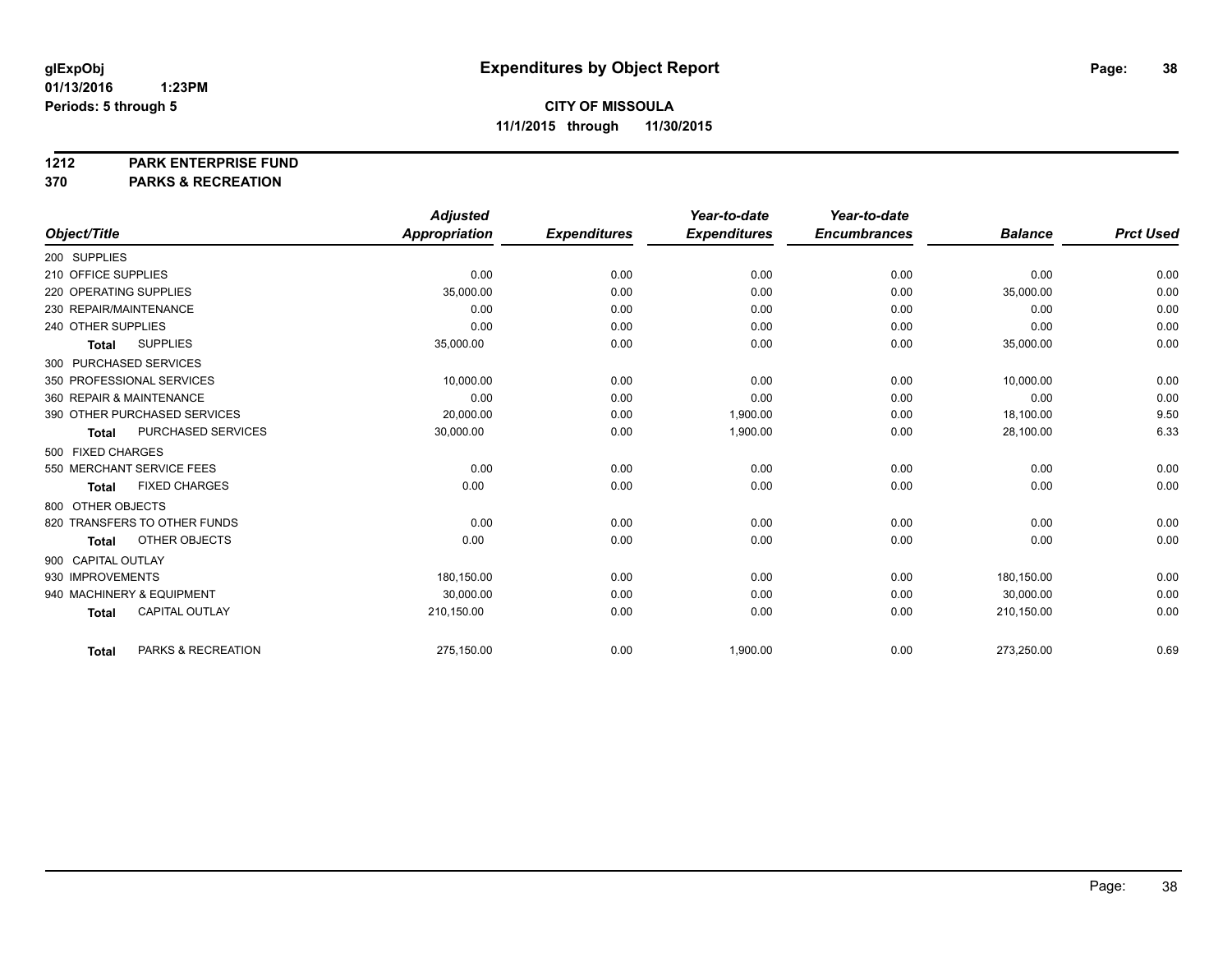**CITY OF MISSOULA 11/1/2015 through 11/30/2015**

### **1212 PARK ENTERPRISE FUND**

|                                       | <b>Adjusted</b>      |                     | Year-to-date        | Year-to-date        |                |                  |
|---------------------------------------|----------------------|---------------------|---------------------|---------------------|----------------|------------------|
| Object/Title                          | <b>Appropriation</b> | <b>Expenditures</b> | <b>Expenditures</b> | <b>Encumbrances</b> | <b>Balance</b> | <b>Prct Used</b> |
| 200 SUPPLIES                          |                      |                     |                     |                     |                |                  |
| 210 OFFICE SUPPLIES                   | 0.00                 | 0.00                | 0.00                | 0.00                | 0.00           | 0.00             |
| 220 OPERATING SUPPLIES                | 35,000.00            | 0.00                | 0.00                | 0.00                | 35,000.00      | 0.00             |
| 230 REPAIR/MAINTENANCE                | 0.00                 | 0.00                | 0.00                | 0.00                | 0.00           | 0.00             |
| 240 OTHER SUPPLIES                    | 0.00                 | 0.00                | 0.00                | 0.00                | 0.00           | 0.00             |
| <b>SUPPLIES</b><br><b>Total</b>       | 35,000.00            | 0.00                | 0.00                | 0.00                | 35,000.00      | 0.00             |
| 300 PURCHASED SERVICES                |                      |                     |                     |                     |                |                  |
| 350 PROFESSIONAL SERVICES             | 10,000.00            | 0.00                | 0.00                | 0.00                | 10,000.00      | 0.00             |
| 360 REPAIR & MAINTENANCE              | 0.00                 | 0.00                | 0.00                | 0.00                | 0.00           | 0.00             |
| 390 OTHER PURCHASED SERVICES          | 20,000.00            | 0.00                | 1,900.00            | 0.00                | 18,100.00      | 9.50             |
| PURCHASED SERVICES<br><b>Total</b>    | 30,000.00            | 0.00                | 1,900.00            | 0.00                | 28,100.00      | 6.33             |
| 500 FIXED CHARGES                     |                      |                     |                     |                     |                |                  |
| 550 MERCHANT SERVICE FEES             | 0.00                 | 0.00                | 0.00                | 0.00                | 0.00           | 0.00             |
| <b>FIXED CHARGES</b><br><b>Total</b>  | 0.00                 | 0.00                | 0.00                | 0.00                | 0.00           | 0.00             |
| 800 OTHER OBJECTS                     |                      |                     |                     |                     |                |                  |
| 820 TRANSFERS TO OTHER FUNDS          | 0.00                 | 0.00                | 0.00                | 0.00                | 0.00           | 0.00             |
| OTHER OBJECTS<br><b>Total</b>         | 0.00                 | 0.00                | 0.00                | 0.00                | 0.00           | 0.00             |
| 900 CAPITAL OUTLAY                    |                      |                     |                     |                     |                |                  |
| 930 IMPROVEMENTS                      | 180,150.00           | 0.00                | 0.00                | 0.00                | 180,150.00     | 0.00             |
| 940 MACHINERY & EQUIPMENT             | 30.000.00            | 0.00                | 0.00                | 0.00                | 30,000.00      | 0.00             |
| <b>CAPITAL OUTLAY</b><br><b>Total</b> | 210,150.00           | 0.00                | 0.00                | 0.00                | 210,150.00     | 0.00             |
| PARK ENTERPRISE FUND<br><b>Total</b>  | 275,150.00           | 0.00                | 1,900.00            | 0.00                | 273,250.00     | 0.69             |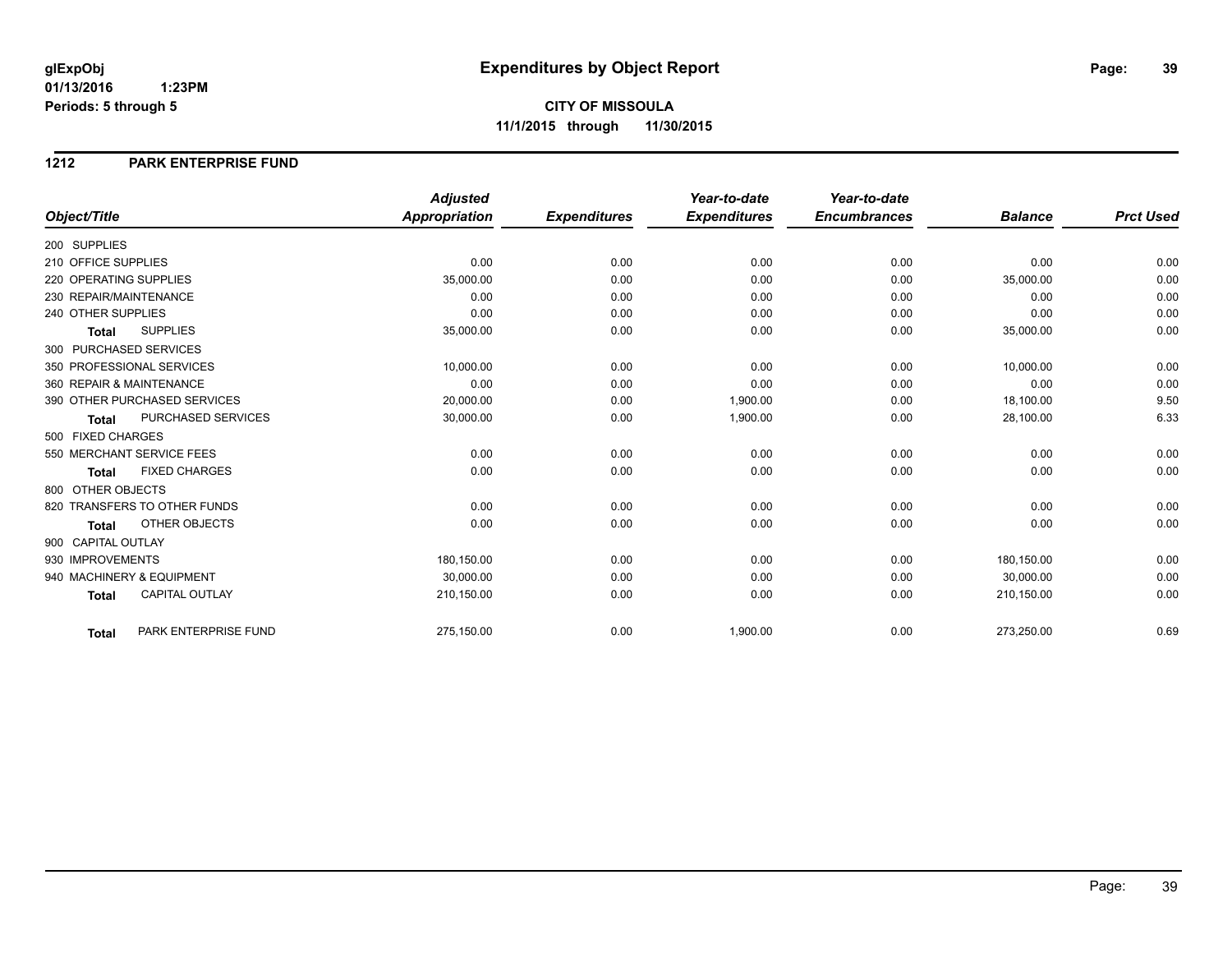**1216 PARKS & REC TRAILS, DEV**

**370 PARKS & RECREATION**

|                                            | <b>Adjusted</b>      |                     | Year-to-date        | Year-to-date        |                |                  |
|--------------------------------------------|----------------------|---------------------|---------------------|---------------------|----------------|------------------|
| Object/Title                               | <b>Appropriation</b> | <b>Expenditures</b> | <b>Expenditures</b> | <b>Encumbrances</b> | <b>Balance</b> | <b>Prct Used</b> |
| 100 PERSONAL SERVICES                      |                      |                     |                     |                     |                |                  |
| 110 SALARIES AND WAGES                     | 11,291.00            | 255.46              | 5,072.55            | 0.00                | 6,218.45       | 44.93            |
| 120 OVERTIME/TERMINATION                   | 0.00                 | 0.00                | 0.00                | 0.00                | 0.00           | 0.00             |
| 130 OTHER                                  | 0.00                 | 0.00                | 0.00                | 0.00                | 0.00           | 0.00             |
| 140 EMPLOYER CONTRIBUTIONS                 | 1,909.00             | 56.59               | 1,003.05            | 0.00                | 905.95         | 52.54            |
| 141 STATE RETIREMENT CONTRIBUTIONS         | 0.00                 | 0.00                | 3.79                | 0.00                | $-3.79$        | 0.00             |
| PERSONAL SERVICES<br>Total                 | 13,200.00            | 312.05              | 6,079.39            | 0.00                | 7,120.61       | 46.06            |
| 200 SUPPLIES                               |                      |                     |                     |                     |                |                  |
| 210 OFFICE SUPPLIES                        | 0.00                 | 0.00                | 0.00                | 0.00                | 0.00           | 0.00             |
| 220 OPERATING SUPPLIES                     | 67,000.00            | 835.41              | 12,276.60           | 0.00                | 54,723.40      | 18.32            |
| 230 REPAIR/MAINTENANCE                     | 35,000.00            | 71.10               | 71.10               | 0.00                | 34,928.90      | 0.20             |
| 240 OTHER SUPPLIES                         | 1,100.00             | 0.00                | 0.00                | 0.00                | 1,100.00       | 0.00             |
| <b>SUPPLIES</b><br>Total                   | 103,100.00           | 906.51              | 12,347.70           | 0.00                | 90,752.30      | 11.98            |
| 300 PURCHASED SERVICES                     |                      |                     |                     |                     |                |                  |
| 330 PUBLICITY, SUBSCRIPTIONS & DUES        | 0.00                 | 0.00                | 0.00                | 0.00                | 0.00           | 0.00             |
| 341 ELECTRICITY & NATURAL GAS              | 0.00                 | 0.00                | 0.00                | 0.00                | 0.00           | 0.00             |
| 350 PROFESSIONAL SERVICES                  | 146,700.00           | 0.00                | 4,957.95            | 0.00                | 141,742.05     | 3.38             |
| 360 REPAIR & MAINTENANCE                   | 10,000.00            | 0.00                | 0.00                | 0.00                | 10,000.00      | 0.00             |
| 370 TRAVEL                                 | 150.00               | 0.00                | 0.00                | 0.00                | 150.00         | 0.00             |
| 380 TRAINING                               | 150.00               | 0.00                | 0.00                | 0.00                | 150.00         | 0.00             |
| 390 OTHER PURCHASED SERVICES               | 100,000.00           | 0.00                | 0.00                | 0.00                | 100,000.00     | 0.00             |
| PURCHASED SERVICES<br>Total                | 257,000.00           | 0.00                | 4,957.95            | 0.00                | 252,042.05     | 1.93             |
| 500 FIXED CHARGES                          |                      |                     |                     |                     |                |                  |
| 550 MERCHANT SERVICE FEES                  | 0.00                 | 0.00                | 0.00                | 0.00                | 0.00           | 0.00             |
| <b>FIXED CHARGES</b><br>Total              | 0.00                 | 0.00                | 0.00                | 0.00                | 0.00           | 0.00             |
| 700 GRANTS & CONTRIBUTIONS                 |                      |                     |                     |                     |                |                  |
| 700 GRANTS & CONTRIBUTIONS                 | 0.00                 | 0.00                | 0.00                | 0.00                | 0.00           | 0.00             |
| 751 RECREATION SCHOLARSHIPS                | 0.00                 | 0.00                | 0.00                | 0.00                | 0.00           | 0.00             |
| <b>GRANTS &amp; CONTRIBUTIONS</b><br>Total | 0.00                 | 0.00                | 0.00                | 0.00                | 0.00           | 0.00             |
| 800 OTHER OBJECTS                          |                      |                     |                     |                     |                |                  |
| 820 TRANSFERS TO OTHER FUNDS               | 50,000.00            | 0.00                | 0.00                | 0.00                | 50,000.00      | 0.00             |
| 845 CONTINGENCY                            | 25,000.00            | 0.00                | 0.00                | 0.00                | 25,000.00      | 0.00             |
| OTHER OBJECTS<br><b>Total</b>              | 75,000.00            | 0.00                | 0.00                | 0.00                | 75,000.00      | 0.00             |
|                                            |                      |                     |                     |                     |                |                  |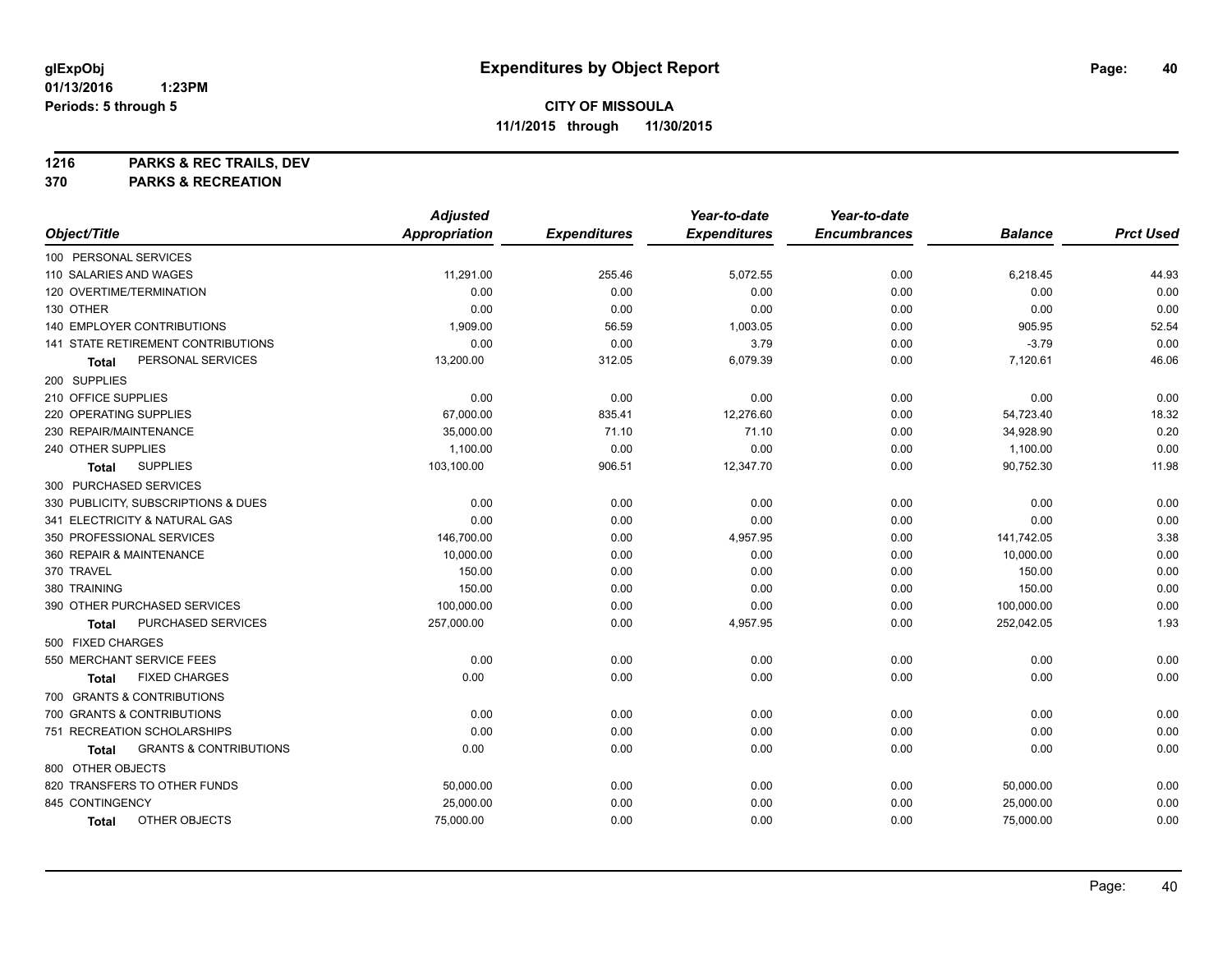**1216 PARKS & REC TRAILS, DEV**

**370 PARKS & RECREATION**

|                    |                           | <b>Adjusted</b> |                     | Year-to-date        | Year-to-date        |                |                  |
|--------------------|---------------------------|-----------------|---------------------|---------------------|---------------------|----------------|------------------|
| Object/Title       |                           | Appropriation   | <b>Expenditures</b> | <b>Expenditures</b> | <b>Encumbrances</b> | <b>Balance</b> | <b>Prct Used</b> |
| 900 CAPITAL OUTLAY |                           |                 |                     |                     |                     |                |                  |
| 920 BUILDINGS      |                           | 100,000.00      | 0.00                | 0.00                | 0.00                | 100.000.00     | 0.00             |
| 930 IMPROVEMENTS   |                           | 346.620.00      | 0.00                | 2.592.74            | 0.00                | 344.027.26     | 0.75             |
|                    | 940 MACHINERY & EQUIPMENT | 50,000.00       | 0.00                | 9,450.00            | 0.00                | 40,550.00      | 18.90            |
| <b>Total</b>       | <b>CAPITAL OUTLAY</b>     | 496.620.00      | 0.00                | 12.042.74           | 0.00                | 484,577.26     | 2.42             |
| Total              | PARKS & RECREATION        | 944,920.00      | 1.218.56            | 35.427.78           | 0.00                | 909.492.22     | 3.75             |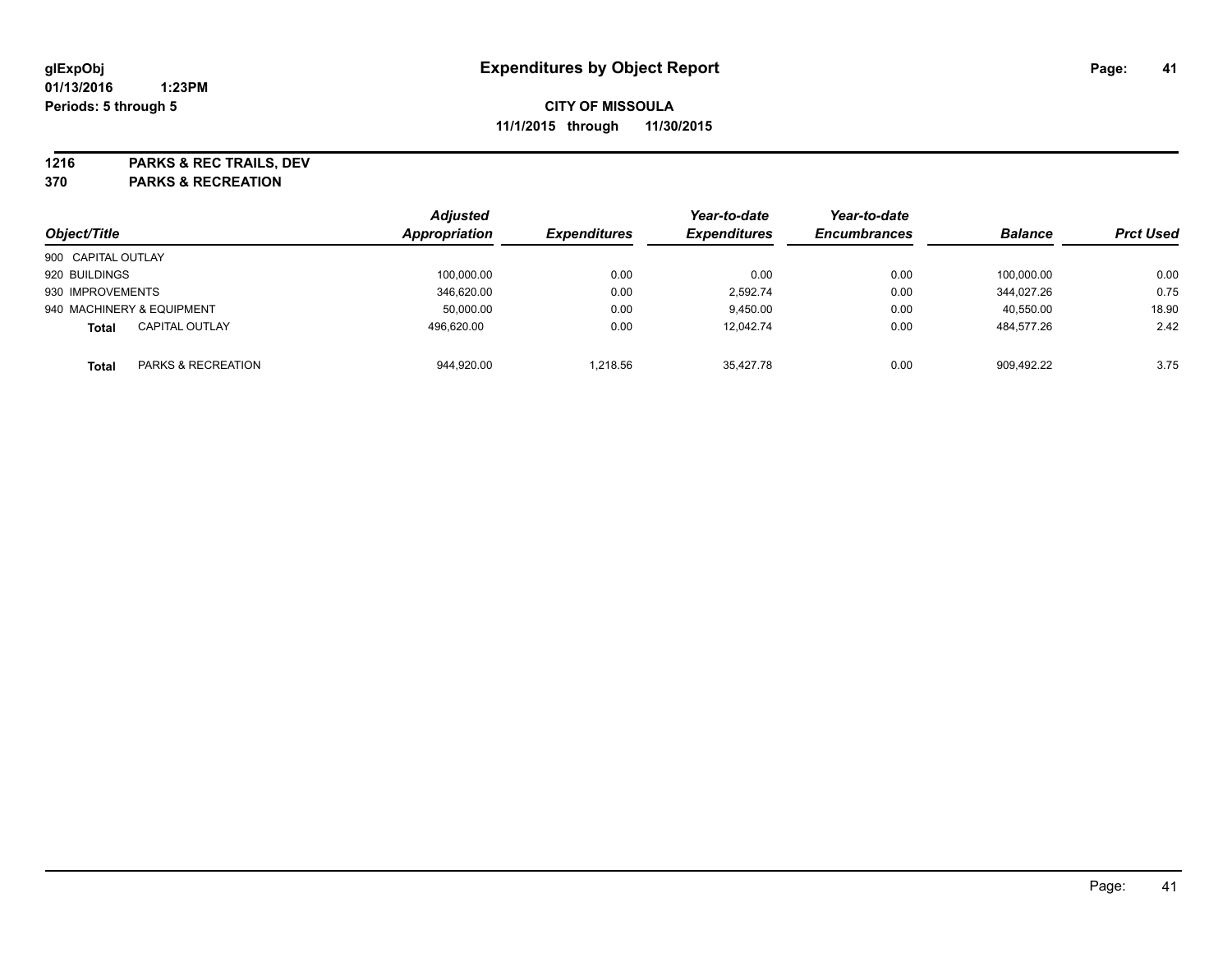### **1216 PARKS & REC TRAILS, DEV**

|                                            | <b>Adjusted</b>      |                     | Year-to-date        | Year-to-date        |                |                  |
|--------------------------------------------|----------------------|---------------------|---------------------|---------------------|----------------|------------------|
| Object/Title                               | <b>Appropriation</b> | <b>Expenditures</b> | <b>Expenditures</b> | <b>Encumbrances</b> | <b>Balance</b> | <b>Prct Used</b> |
| 100 PERSONAL SERVICES                      |                      |                     |                     |                     |                |                  |
| 110 SALARIES AND WAGES                     | 11,291.00            | 255.46              | 5,072.55            | 0.00                | 6,218.45       | 44.93            |
| 120 OVERTIME/TERMINATION                   | 0.00                 | 0.00                | 0.00                | 0.00                | 0.00           | 0.00             |
| 130 OTHER                                  | 0.00                 | 0.00                | 0.00                | 0.00                | 0.00           | 0.00             |
| 140 EMPLOYER CONTRIBUTIONS                 | 1,909.00             | 56.59               | 1,003.05            | 0.00                | 905.95         | 52.54            |
| 141 STATE RETIREMENT CONTRIBUTIONS         | 0.00                 | 0.00                | 3.79                | 0.00                | $-3.79$        | 0.00             |
| PERSONAL SERVICES<br><b>Total</b>          | 13,200.00            | 312.05              | 6,079.39            | 0.00                | 7,120.61       | 46.06            |
| 200 SUPPLIES                               |                      |                     |                     |                     |                |                  |
| 210 OFFICE SUPPLIES                        | 0.00                 | 0.00                | 0.00                | 0.00                | 0.00           | 0.00             |
| 220 OPERATING SUPPLIES                     | 67,000.00            | 835.41              | 12,276.60           | 0.00                | 54,723.40      | 18.32            |
| 230 REPAIR/MAINTENANCE                     | 35,000.00            | 71.10               | 71.10               | 0.00                | 34,928.90      | 0.20             |
| 240 OTHER SUPPLIES                         | 1,100.00             | 0.00                | 0.00                | 0.00                | 1,100.00       | 0.00             |
| <b>SUPPLIES</b><br><b>Total</b>            | 103,100.00           | 906.51              | 12,347.70           | 0.00                | 90,752.30      | 11.98            |
| 300 PURCHASED SERVICES                     |                      |                     |                     |                     |                |                  |
| 330 PUBLICITY, SUBSCRIPTIONS & DUES        | 0.00                 | 0.00                | 0.00                | 0.00                | 0.00           | 0.00             |
| 341 ELECTRICITY & NATURAL GAS              | 0.00                 | 0.00                | 0.00                | 0.00                | 0.00           | 0.00             |
| 350 PROFESSIONAL SERVICES                  | 146,700.00           | 0.00                | 4,957.95            | 0.00                | 141,742.05     | 3.38             |
| 360 REPAIR & MAINTENANCE                   | 10,000.00            | 0.00                | 0.00                | 0.00                | 10,000.00      | 0.00             |
| 370 TRAVEL                                 | 150.00               | 0.00                | 0.00                | 0.00                | 150.00         | 0.00             |
| 380 TRAINING                               | 150.00               | 0.00                | 0.00                | 0.00                | 150.00         | 0.00             |
| 390 OTHER PURCHASED SERVICES               | 100,000.00           | 0.00                | 0.00                | 0.00                | 100,000.00     | 0.00             |
| <b>PURCHASED SERVICES</b><br>Total         | 257,000.00           | 0.00                | 4,957.95            | 0.00                | 252,042.05     | 1.93             |
| 500 FIXED CHARGES                          |                      |                     |                     |                     |                |                  |
| 550 MERCHANT SERVICE FEES                  | 0.00                 | 0.00                | 0.00                | 0.00                | 0.00           | 0.00             |
| <b>FIXED CHARGES</b><br><b>Total</b>       | 0.00                 | 0.00                | 0.00                | 0.00                | 0.00           | 0.00             |
| 700 GRANTS & CONTRIBUTIONS                 |                      |                     |                     |                     |                |                  |
| 700 GRANTS & CONTRIBUTIONS                 | 0.00                 | 0.00                | 0.00                | 0.00                | 0.00           | 0.00             |
| 751 RECREATION SCHOLARSHIPS                | 0.00                 | 0.00                | 0.00                | 0.00                | 0.00           | 0.00             |
| <b>GRANTS &amp; CONTRIBUTIONS</b><br>Total | 0.00                 | 0.00                | 0.00                | 0.00                | 0.00           | 0.00             |
| 800 OTHER OBJECTS                          |                      |                     |                     |                     |                |                  |
| 820 TRANSFERS TO OTHER FUNDS               | 50,000.00            | 0.00                | 0.00                | 0.00                | 50,000.00      | 0.00             |
| 845 CONTINGENCY                            | 25,000.00            | 0.00                | 0.00                | 0.00                | 25,000.00      | 0.00             |
| OTHER OBJECTS<br><b>Total</b>              | 75,000.00            | 0.00                | 0.00                | 0.00                | 75,000.00      | 0.00             |
| 900 CAPITAL OUTLAY                         |                      |                     |                     |                     |                |                  |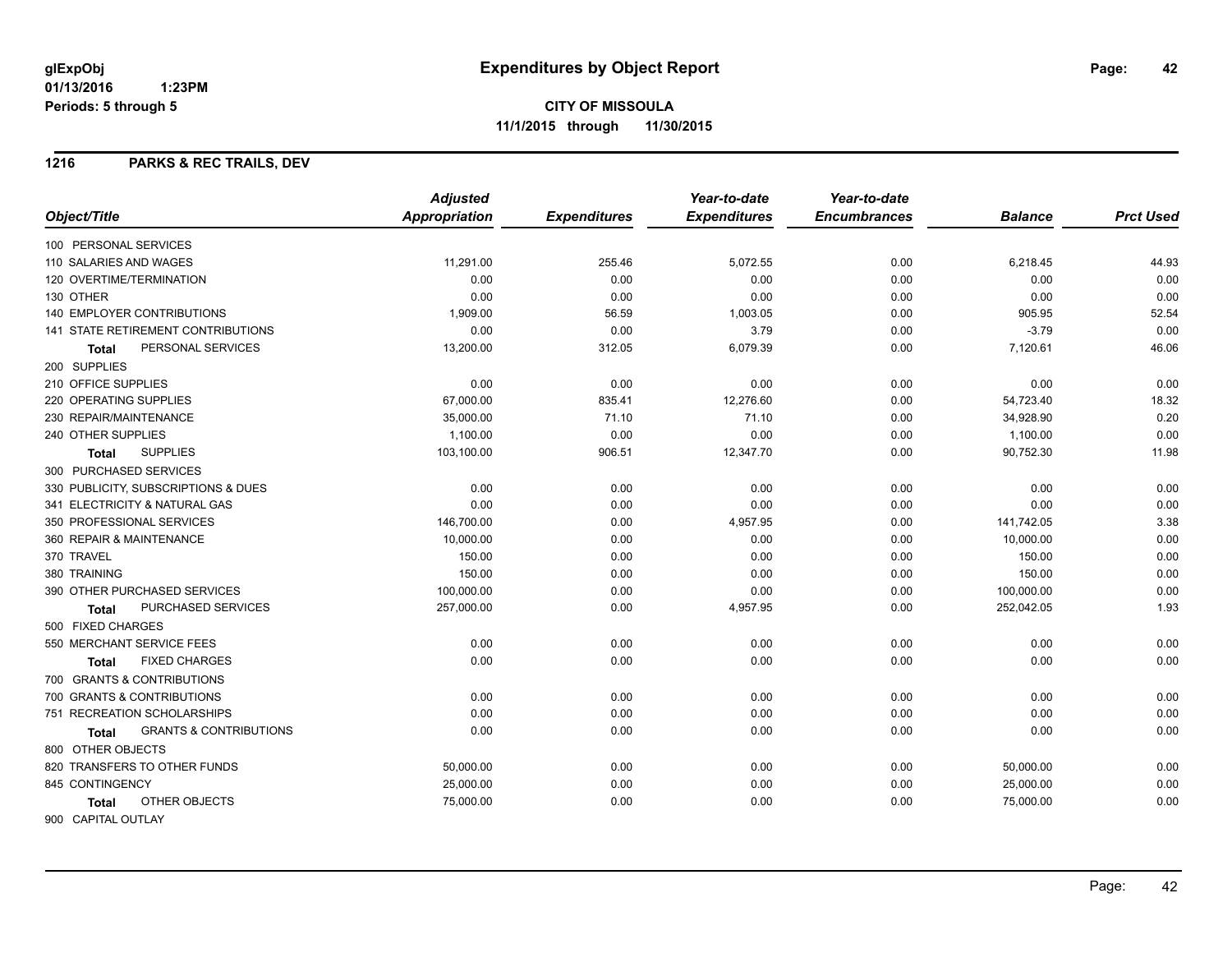**CITY OF MISSOULA 11/1/2015 through 11/30/2015**

### **1216 PARKS & REC TRAILS, DEV**

| Object/Title                            | <b>Adjusted</b><br>Appropriation | <b>Expenditures</b> | Year-to-date<br><b>Expenditures</b> | Year-to-date<br><b>Encumbrances</b> | <b>Balance</b> | <b>Prct Used</b> |
|-----------------------------------------|----------------------------------|---------------------|-------------------------------------|-------------------------------------|----------------|------------------|
| 920 BUILDINGS                           | 100,000.00                       | 0.00                | 0.00                                | 0.00                                | 100.000.00     | 0.00             |
| 930 IMPROVEMENTS                        | 346.620.00                       | 0.00                | 2.592.74                            | 0.00                                | 344.027.26     | 0.75             |
| 940 MACHINERY & EQUIPMENT               | 50,000.00                        | 0.00                | 9,450.00                            | 0.00                                | 40,550.00      | 18.90            |
| <b>CAPITAL OUTLAY</b><br><b>Total</b>   | 496,620.00                       | 0.00                | 12,042.74                           | 0.00                                | 484,577.26     | 2.42             |
| PARKS & REC TRAILS, DEV<br><b>Total</b> | 944,920.00                       | 1.218.56            | 35.427.78                           | 0.00                                | 909.492.22     | 3.75             |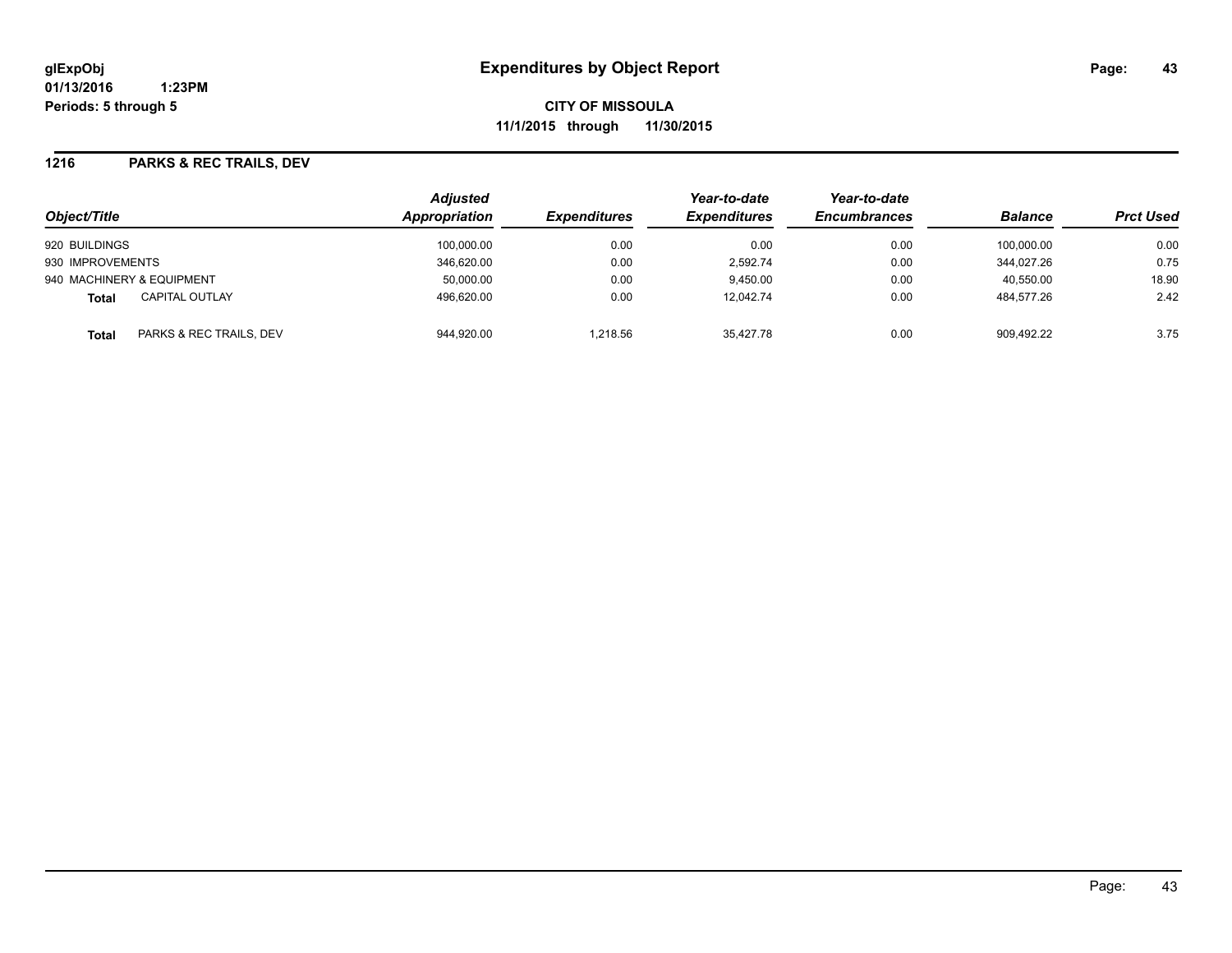# **1217 PARKS CITY LIFE GYM LEASE**

## **370 PARKS & RECREATION**

|                                           | <b>Adjusted</b>      |                     | Year-to-date        | Year-to-date        |                |                  |
|-------------------------------------------|----------------------|---------------------|---------------------|---------------------|----------------|------------------|
| Object/Title                              | <b>Appropriation</b> | <b>Expenditures</b> | <b>Expenditures</b> | <b>Encumbrances</b> | <b>Balance</b> | <b>Prct Used</b> |
| 100 PERSONAL SERVICES                     |                      |                     |                     |                     |                |                  |
| 110 SALARIES AND WAGES                    | 12,000.00            | 0.00                | 0.00                | 0.00                | 12,000.00      | 0.00             |
| 120 OVERTIME/TERMINATION                  | 0.00                 | 0.00                | 0.00                | 0.00                | 0.00           | 0.00             |
| <b>140 EMPLOYER CONTRIBUTIONS</b>         | 0.00                 | 0.00                | 0.00                | 0.00                | 0.00           | 0.00             |
| <b>141 STATE RETIREMENT CONTRIBUTIONS</b> | 0.00                 | 0.00                | 0.00                | 0.00                | 0.00           | 0.00             |
| PERSONAL SERVICES<br><b>Total</b>         | 12,000.00            | 0.00                | 0.00                | 0.00                | 12,000.00      | 0.00             |
| 200 SUPPLIES                              |                      |                     |                     |                     |                |                  |
| 210 OFFICE SUPPLIES                       | 0.00                 | 0.00                | 0.00                | 0.00                | 0.00           | 0.00             |
| 220 OPERATING SUPPLIES                    | 2,500.00             | 49.98               | 75.14               | 0.00                | 2,424.86       | 3.01             |
| 230 REPAIR/MAINTENANCE                    | 2,500.00             | 0.00                | 1,936.00            | 0.00                | 564.00         | 77.44            |
| <b>SUPPLIES</b><br><b>Total</b>           | 5,000.00             | 49.98               | 2,011.14            | 0.00                | 2,988.86       | 40.22            |
| 300 PURCHASED SERVICES                    |                      |                     |                     |                     |                |                  |
| 320 PRINTING & DUPLICATING                | 1,000.00             | 0.00                | 0.00                | 0.00                | 1,000.00       | 0.00             |
| 330 PUBLICITY, SUBSCRIPTIONS & DUES       | 1,000.00             | 0.00                | 0.00                | 0.00                | 1,000.00       | 0.00             |
| <b>PURCHASED SERVICES</b><br><b>Total</b> | 2,000.00             | 0.00                | 0.00                | 0.00                | 2,000.00       | 0.00             |
| 500 FIXED CHARGES                         |                      |                     |                     |                     |                |                  |
| 500 FIXED CHARGES                         | 24,000.00            | 2.000.00            | 10,000.00           | 0.00                | 14.000.00      | 41.67            |
| 550 MERCHANT SERVICE FEES                 | 0.00                 | 0.00                | 0.00                | 0.00                | 0.00           | 0.00             |
| <b>FIXED CHARGES</b><br><b>Total</b>      | 24,000.00            | 2,000.00            | 10,000.00           | 0.00                | 14,000.00      | 41.67            |
| PARKS & RECREATION<br><b>Total</b>        | 43,000.00            | 2,049.98            | 12,011.14           | 0.00                | 30,988.86      | 27.93            |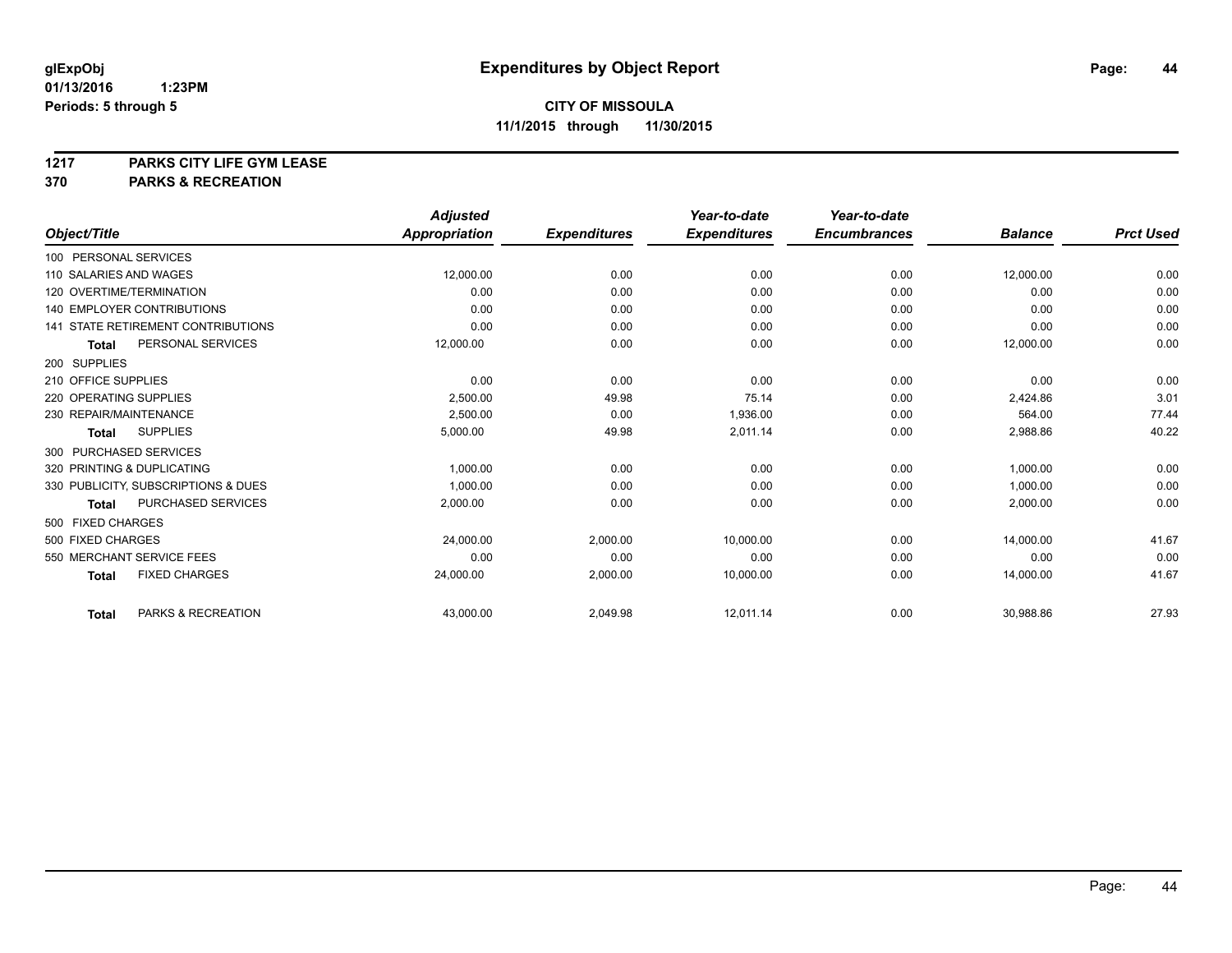### **1217 PARKS CITY LIFE GYM LEASE**

|                                           | <b>Adjusted</b> |                     | Year-to-date        | Year-to-date        |                |                  |
|-------------------------------------------|-----------------|---------------------|---------------------|---------------------|----------------|------------------|
| Object/Title                              | Appropriation   | <b>Expenditures</b> | <b>Expenditures</b> | <b>Encumbrances</b> | <b>Balance</b> | <b>Prct Used</b> |
| 100 PERSONAL SERVICES                     |                 |                     |                     |                     |                |                  |
| 110 SALARIES AND WAGES                    | 12,000.00       | 0.00                | 0.00                | 0.00                | 12,000.00      | 0.00             |
| 120 OVERTIME/TERMINATION                  | 0.00            | 0.00                | 0.00                | 0.00                | 0.00           | 0.00             |
| <b>140 EMPLOYER CONTRIBUTIONS</b>         | 0.00            | 0.00                | 0.00                | 0.00                | 0.00           | 0.00             |
| <b>141 STATE RETIREMENT CONTRIBUTIONS</b> | 0.00            | 0.00                | 0.00                | 0.00                | 0.00           | 0.00             |
| PERSONAL SERVICES<br><b>Total</b>         | 12,000.00       | 0.00                | 0.00                | 0.00                | 12,000.00      | 0.00             |
| 200 SUPPLIES                              |                 |                     |                     |                     |                |                  |
| 210 OFFICE SUPPLIES                       | 0.00            | 0.00                | 0.00                | 0.00                | 0.00           | 0.00             |
| 220 OPERATING SUPPLIES                    | 2.500.00        | 49.98               | 75.14               | 0.00                | 2,424.86       | 3.01             |
| 230 REPAIR/MAINTENANCE                    | 2.500.00        | 0.00                | 1.936.00            | 0.00                | 564.00         | 77.44            |
| <b>SUPPLIES</b><br><b>Total</b>           | 5,000.00        | 49.98               | 2,011.14            | 0.00                | 2,988.86       | 40.22            |
| 300 PURCHASED SERVICES                    |                 |                     |                     |                     |                |                  |
| 320 PRINTING & DUPLICATING                | 1,000.00        | 0.00                | 0.00                | 0.00                | 1,000.00       | 0.00             |
| 330 PUBLICITY, SUBSCRIPTIONS & DUES       | 1,000.00        | 0.00                | 0.00                | 0.00                | 1,000.00       | 0.00             |
| <b>PURCHASED SERVICES</b><br><b>Total</b> | 2,000.00        | 0.00                | 0.00                | 0.00                | 2,000.00       | 0.00             |
| 500 FIXED CHARGES                         |                 |                     |                     |                     |                |                  |
| 500 FIXED CHARGES                         | 24,000.00       | 2,000.00            | 10.000.00           | 0.00                | 14.000.00      | 41.67            |
| 550 MERCHANT SERVICE FEES                 | 0.00            | 0.00                | 0.00                | 0.00                | 0.00           | 0.00             |
| <b>FIXED CHARGES</b><br><b>Total</b>      | 24,000.00       | 2,000.00            | 10,000.00           | 0.00                | 14,000.00      | 41.67            |
| PARKS CITY LIFE GYM LEASE<br><b>Total</b> | 43,000.00       | 2,049.98            | 12,011.14           | 0.00                | 30,988.86      | 27.93            |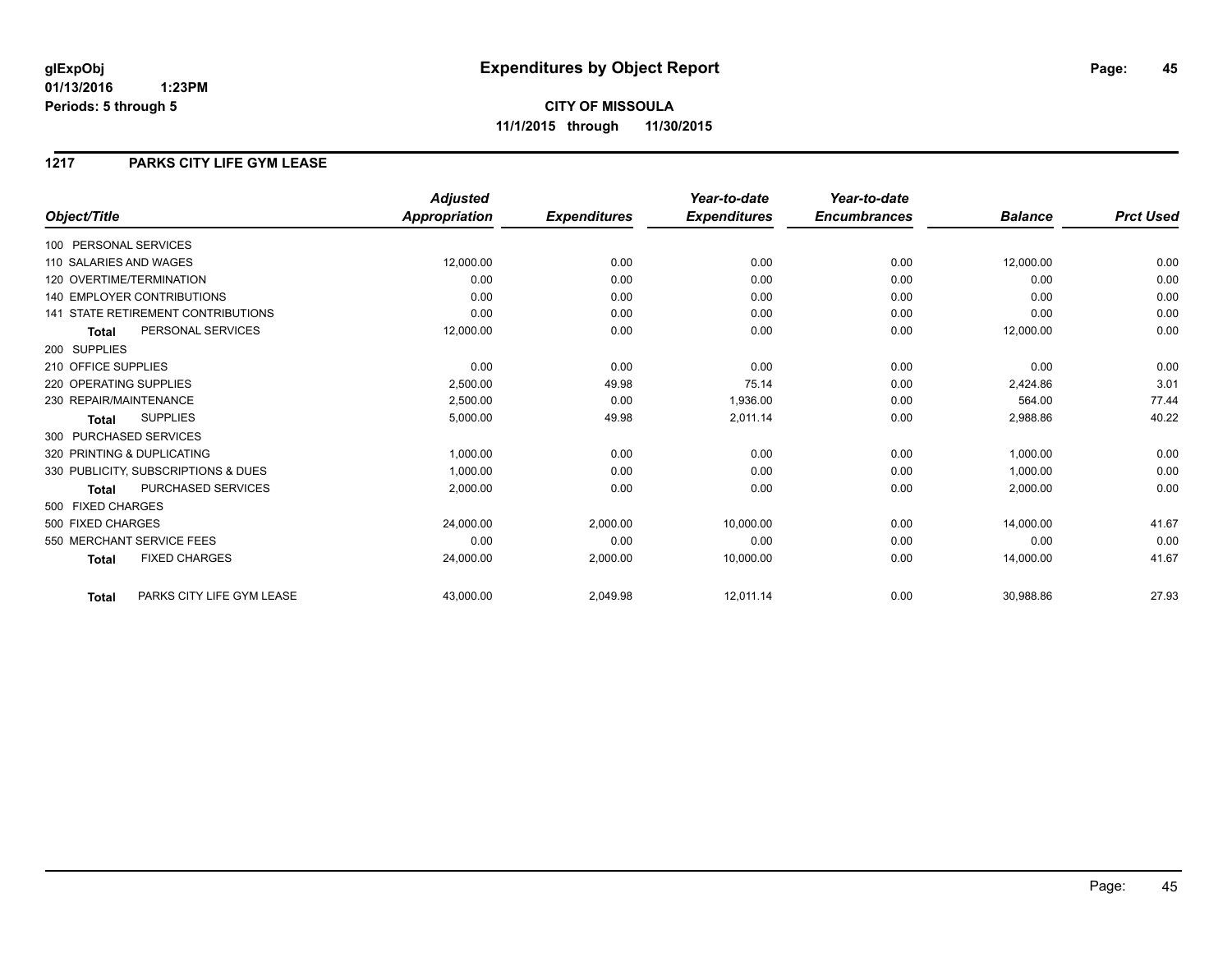**1218 ALL ABILITIES PLAYGROUND**

**370 PARKS & RECREATION**

|                          |                           | <b>Adjusted</b>      |                     | Year-to-date        | Year-to-date        |                |                  |
|--------------------------|---------------------------|----------------------|---------------------|---------------------|---------------------|----------------|------------------|
| Object/Title             |                           | <b>Appropriation</b> | <b>Expenditures</b> | <b>Expenditures</b> | <b>Encumbrances</b> | <b>Balance</b> | <b>Prct Used</b> |
| 300 PURCHASED SERVICES   |                           |                      |                     |                     |                     |                |                  |
|                          | 350 PROFESSIONAL SERVICES | 50,000.00            | 0.00                | 438.10              | 0.00                | 49.561.90      | 0.88             |
| 360 REPAIR & MAINTENANCE |                           | 0.00                 | 0.00                | 0.00                | 0.00                | 0.00           | 0.00             |
| <b>Total</b>             | <b>PURCHASED SERVICES</b> | 50,000.00            | 0.00                | 438.10              | 0.00                | 49,561.90      | 0.88             |
| 500 FIXED CHARGES        |                           |                      |                     |                     |                     |                |                  |
|                          | 550 MERCHANT SERVICE FEES | 0.00                 | 0.00                | 0.00                | 0.00                | 0.00           | 0.00             |
| <b>Total</b>             | <b>FIXED CHARGES</b>      | 0.00                 | 0.00                | 0.00                | 0.00                | 0.00           | 0.00             |
| 900 CAPITAL OUTLAY       |                           |                      |                     |                     |                     |                |                  |
| 930 IMPROVEMENTS         |                           | 478,000.00           | 0.00                | 0.00                | 0.00                | 478,000.00     | 0.00             |
| <b>Total</b>             | <b>CAPITAL OUTLAY</b>     | 478,000.00           | 0.00                | 0.00                | 0.00                | 478,000.00     | 0.00             |
|                          |                           |                      |                     |                     |                     |                |                  |
| <b>Total</b>             | PARKS & RECREATION        | 528,000.00           | 0.00                | 438.10              | 0.00                | 527,561.90     | 0.08             |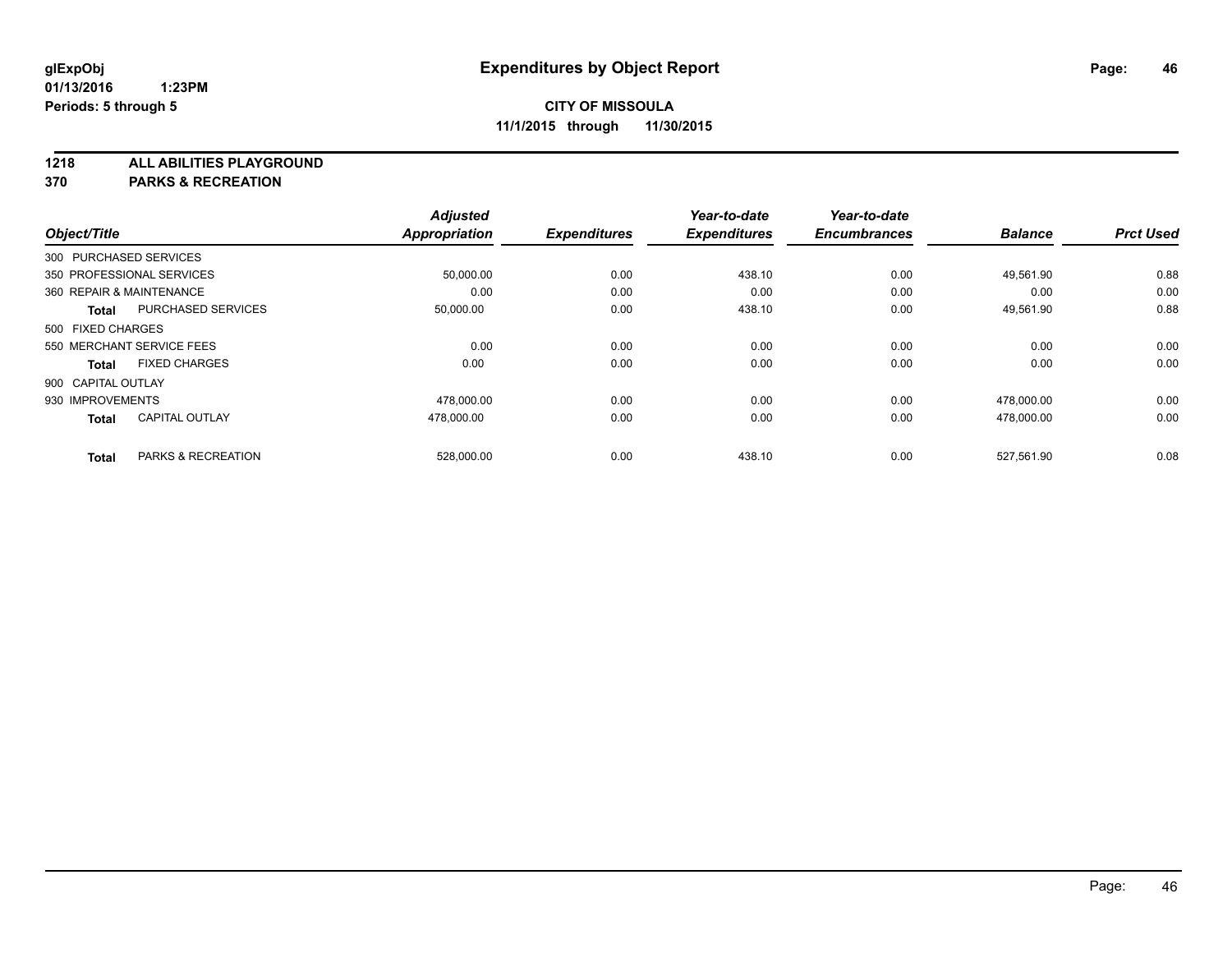### **1218 ALL ABILITIES PLAYGROUND**

| Object/Title                             | <b>Adjusted</b><br><b>Appropriation</b> | <b>Expenditures</b> | Year-to-date<br><b>Expenditures</b> | Year-to-date<br><b>Encumbrances</b> | <b>Balance</b> | <b>Prct Used</b> |
|------------------------------------------|-----------------------------------------|---------------------|-------------------------------------|-------------------------------------|----------------|------------------|
| 300 PURCHASED SERVICES                   |                                         |                     |                                     |                                     |                |                  |
| 350 PROFESSIONAL SERVICES                | 50,000.00                               | 0.00                | 438.10                              | 0.00                                | 49,561.90      | 0.88             |
| 360 REPAIR & MAINTENANCE                 | 0.00                                    | 0.00                | 0.00                                | 0.00                                | 0.00           | 0.00             |
| PURCHASED SERVICES<br><b>Total</b>       | 50,000.00                               | 0.00                | 438.10                              | 0.00                                | 49,561.90      | 0.88             |
| 500 FIXED CHARGES                        |                                         |                     |                                     |                                     |                |                  |
| 550 MERCHANT SERVICE FEES                | 0.00                                    | 0.00                | 0.00                                | 0.00                                | 0.00           | 0.00             |
| <b>FIXED CHARGES</b><br><b>Total</b>     | 0.00                                    | 0.00                | 0.00                                | 0.00                                | 0.00           | 0.00             |
| 900 CAPITAL OUTLAY                       |                                         |                     |                                     |                                     |                |                  |
| 930 IMPROVEMENTS                         | 478.000.00                              | 0.00                | 0.00                                | 0.00                                | 478.000.00     | 0.00             |
| <b>CAPITAL OUTLAY</b><br><b>Total</b>    | 478,000.00                              | 0.00                | 0.00                                | 0.00                                | 478,000.00     | 0.00             |
| ALL ABILITIES PLAYGROUND<br><b>Total</b> | 528,000.00                              | 0.00                | 438.10                              | 0.00                                | 527,561.90     | 0.08             |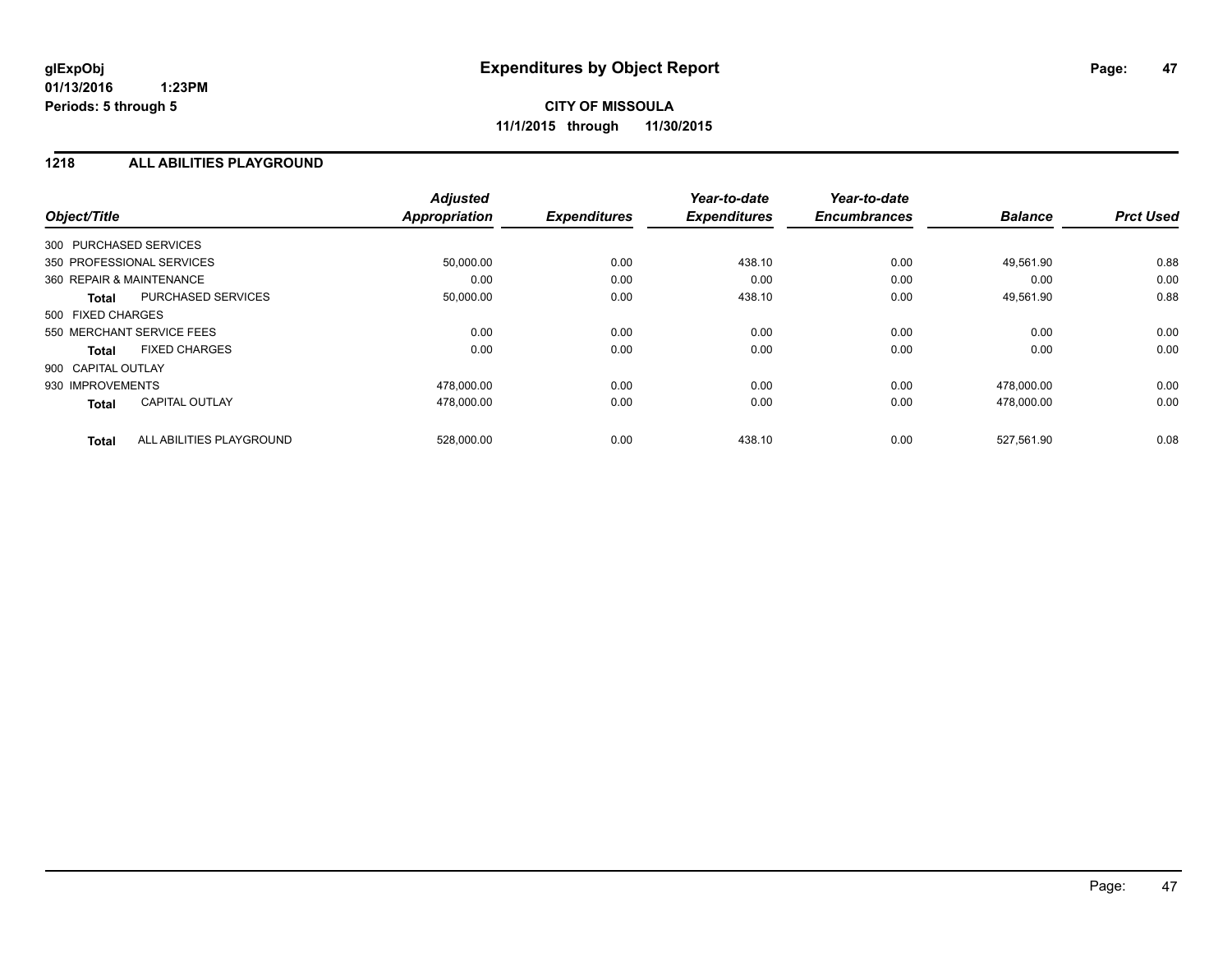#### **1219 FY14 PARK & TRAIL BOND**

**370 PARKS & RECREATION**

| Object/Title           |                               | <b>Adjusted</b><br><b>Appropriation</b> | <b>Expenditures</b> | Year-to-date<br><b>Expenditures</b> | Year-to-date<br><b>Encumbrances</b> | <b>Balance</b> | <b>Prct Used</b> |
|------------------------|-------------------------------|-----------------------------------------|---------------------|-------------------------------------|-------------------------------------|----------------|------------------|
|                        |                               |                                         |                     |                                     |                                     |                |                  |
| 200 SUPPLIES           |                               |                                         |                     |                                     |                                     |                |                  |
| 220 OPERATING SUPPLIES |                               | 0.00                                    | 0.00                | 0.00                                | 0.00                                | 0.00           | 0.00             |
| <b>Total</b>           | <b>SUPPLIES</b>               | 0.00                                    | 0.00                | 0.00                                | 0.00                                | 0.00           | 0.00             |
| 300 PURCHASED SERVICES |                               |                                         |                     |                                     |                                     |                |                  |
|                        | 350 PROFESSIONAL SERVICES     | 0.00                                    | 0.00                | 4,458.76                            | 0.00                                | $-4,458.76$    | 0.00             |
| <b>Total</b>           | PURCHASED SERVICES            | 0.00                                    | 0.00                | 4,458.76                            | 0.00                                | $-4,458.76$    | 0.00             |
| 500 FIXED CHARGES      |                               |                                         |                     |                                     |                                     |                |                  |
|                        | 550 MERCHANT SERVICE FEES     | 0.00                                    | 0.00                | 0.00                                | 0.00                                | 0.00           | 0.00             |
| <b>Total</b>           | <b>FIXED CHARGES</b>          | 0.00                                    | 0.00                | 0.00                                | 0.00                                | 0.00           | 0.00             |
| 900 CAPITAL OUTLAY     |                               |                                         |                     |                                     |                                     |                |                  |
|                        | 940 MACHINERY & EQUIPMENT     | 0.00                                    | 0.00                | 30.676.10                           | 0.00                                | $-30.676.10$   | 0.00             |
| <b>Total</b>           | <b>CAPITAL OUTLAY</b>         | 0.00                                    | 0.00                | 30,676.10                           | 0.00                                | $-30,676.10$   | 0.00             |
| <b>Total</b>           | <b>PARKS &amp; RECREATION</b> | 0.00                                    | 0.00                | 35,134.86                           | 0.00                                | $-35,134.86$   | 0.00             |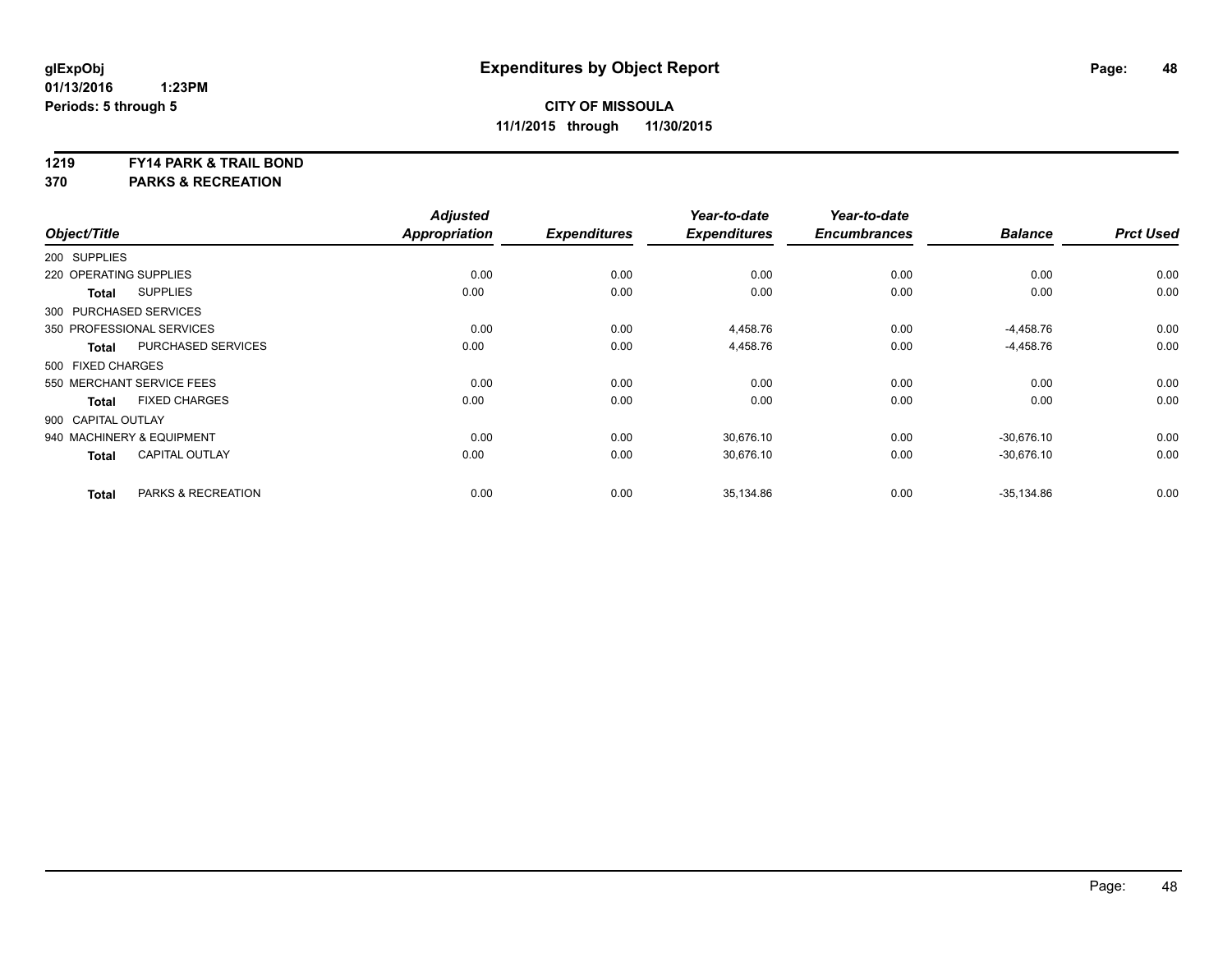### **1219 FY14 PARK & TRAIL BOND**

|                        |                                   | <b>Adjusted</b>      |                     | Year-to-date        | Year-to-date        |                |                  |
|------------------------|-----------------------------------|----------------------|---------------------|---------------------|---------------------|----------------|------------------|
| Object/Title           |                                   | <b>Appropriation</b> | <b>Expenditures</b> | <b>Expenditures</b> | <b>Encumbrances</b> | <b>Balance</b> | <b>Prct Used</b> |
| 200 SUPPLIES           |                                   |                      |                     |                     |                     |                |                  |
| 220 OPERATING SUPPLIES |                                   | 0.00                 | 0.00                | 0.00                | 0.00                | 0.00           | 0.00             |
| <b>Total</b>           | <b>SUPPLIES</b>                   | 0.00                 | 0.00                | 0.00                | 0.00                | 0.00           | 0.00             |
| 300 PURCHASED SERVICES |                                   |                      |                     |                     |                     |                |                  |
|                        | 350 PROFESSIONAL SERVICES         | 0.00                 | 0.00                | 4,458.76            | 0.00                | $-4,458.76$    | 0.00             |
| <b>Total</b>           | PURCHASED SERVICES                | 0.00                 | 0.00                | 4,458.76            | 0.00                | $-4,458.76$    | 0.00             |
| 500 FIXED CHARGES      |                                   |                      |                     |                     |                     |                |                  |
|                        | 550 MERCHANT SERVICE FEES         | 0.00                 | 0.00                | 0.00                | 0.00                | 0.00           | 0.00             |
| <b>Total</b>           | <b>FIXED CHARGES</b>              | 0.00                 | 0.00                | 0.00                | 0.00                | 0.00           | 0.00             |
| 900 CAPITAL OUTLAY     |                                   |                      |                     |                     |                     |                |                  |
|                        | 940 MACHINERY & EQUIPMENT         | 0.00                 | 0.00                | 30,676.10           | 0.00                | $-30,676.10$   | 0.00             |
| <b>Total</b>           | <b>CAPITAL OUTLAY</b>             | 0.00                 | 0.00                | 30,676.10           | 0.00                | $-30,676.10$   | 0.00             |
| <b>Total</b>           | <b>FY14 PARK &amp; TRAIL BOND</b> | 0.00                 | 0.00                | 35,134.86           | 0.00                | $-35,134.86$   | 0.00             |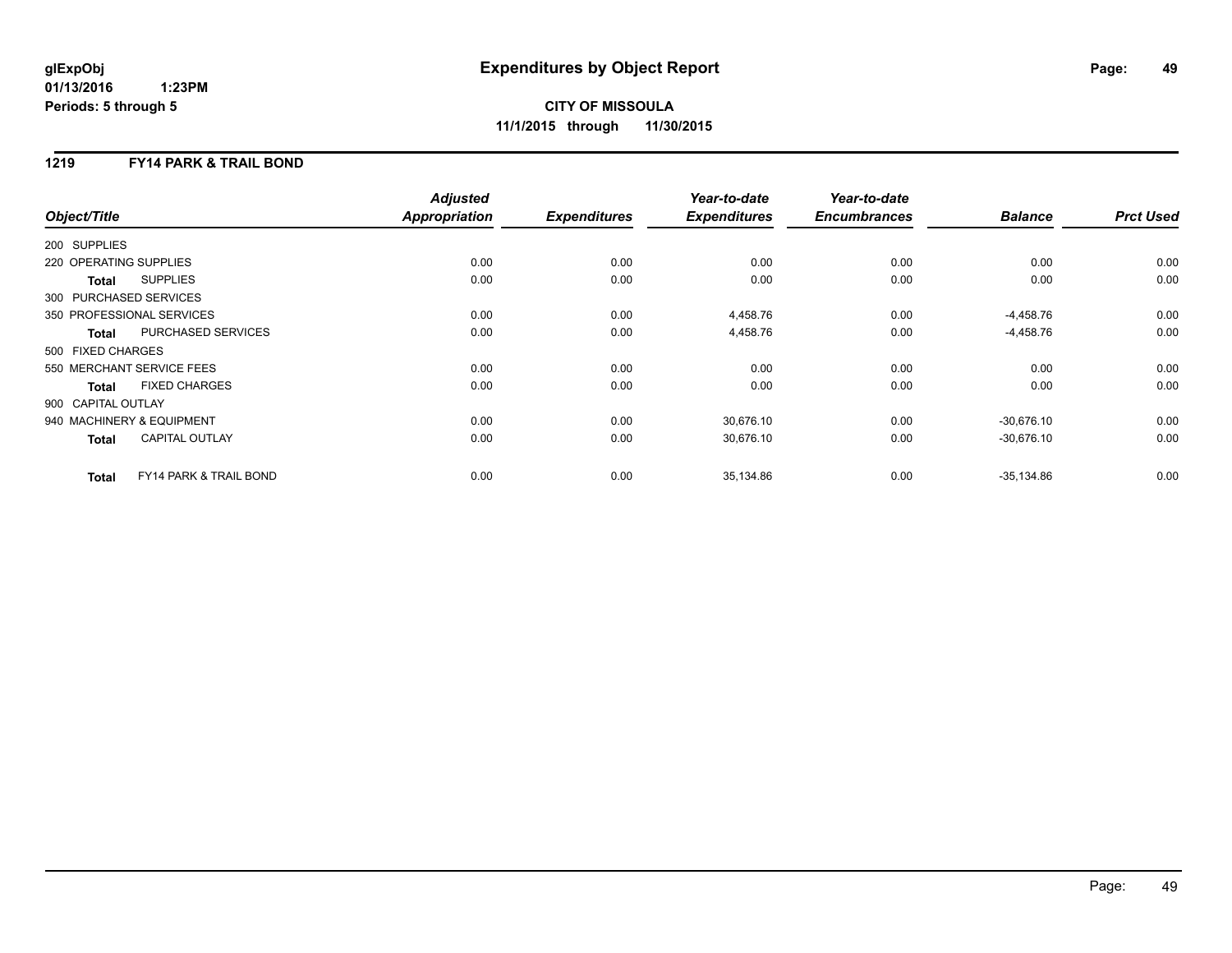## **CITY OF MISSOULA 11/1/2015 through 11/30/2015**

### **1241 CREMAIN WALL & CEMETERY DONATIONS FUND**

**340 CEMETERY**

| Object/Title                          | <b>Adjusted</b><br><b>Appropriation</b> | <b>Expenditures</b> | Year-to-date<br><b>Expenditures</b> | Year-to-date<br><b>Encumbrances</b> | <b>Balance</b> | <b>Prct Used</b> |
|---------------------------------------|-----------------------------------------|---------------------|-------------------------------------|-------------------------------------|----------------|------------------|
| 500 FIXED CHARGES                     |                                         |                     |                                     |                                     |                |                  |
| 550 MERCHANT SERVICE FEES             | 0.00                                    | 0.00                | 0.00                                | 0.00                                | 0.00           | 0.00             |
| <b>FIXED CHARGES</b><br><b>Total</b>  | 0.00                                    | 0.00                | 0.00                                | 0.00                                | 0.00           | 0.00             |
| 900 CAPITAL OUTLAY                    |                                         |                     |                                     |                                     |                |                  |
| 930 IMPROVEMENTS                      | 2.500.00                                | 200.00              | 673.00                              | 0.00                                | 1.827.00       | 26.92            |
| <b>CAPITAL OUTLAY</b><br><b>Total</b> | 2,500.00                                | 200.00              | 673.00                              | 0.00                                | 1.827.00       | 26.92            |
| <b>CEMETERY</b><br><b>Total</b>       | 2.500.00                                | 200.00              | 673.00                              | 0.00                                | 1.827.00       | 26.92            |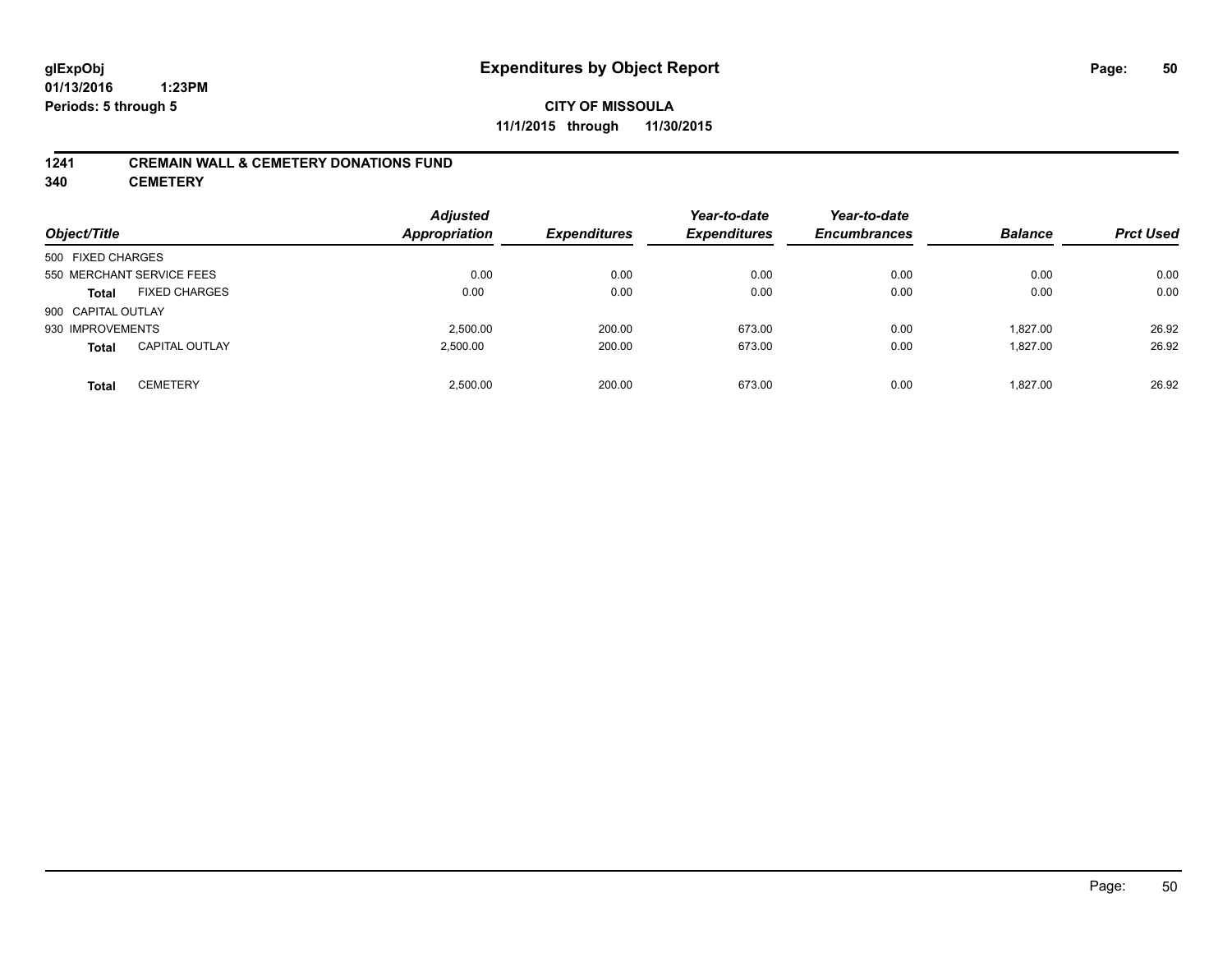**CITY OF MISSOULA 11/1/2015 through 11/30/2015**

### **1241 CREMAIN WALL & CEMETERY DONATIONS FUND**

| Object/Title       |                                             | <b>Adjusted</b><br>Appropriation | <b>Expenditures</b> | Year-to-date<br><b>Expenditures</b> | Year-to-date<br><b>Encumbrances</b> | <b>Balance</b> | <b>Prct Used</b> |
|--------------------|---------------------------------------------|----------------------------------|---------------------|-------------------------------------|-------------------------------------|----------------|------------------|
| 500 FIXED CHARGES  |                                             |                                  |                     |                                     |                                     |                |                  |
|                    | 550 MERCHANT SERVICE FEES                   | 0.00                             | 0.00                | 0.00                                | 0.00                                | 0.00           | 0.00             |
| <b>Total</b>       | <b>FIXED CHARGES</b>                        | 0.00                             | 0.00                | 0.00                                | 0.00                                | 0.00           | 0.00             |
| 900 CAPITAL OUTLAY |                                             |                                  |                     |                                     |                                     |                |                  |
| 930 IMPROVEMENTS   |                                             | 2.500.00                         | 200.00              | 673.00                              | 0.00                                | 1.827.00       | 26.92            |
| <b>Total</b>       | <b>CAPITAL OUTLAY</b>                       | 2,500.00                         | 200.00              | 673.00                              | 0.00                                | 1.827.00       | 26.92            |
| <b>Total</b>       | <b>CREMAIN WALL &amp; CEMETERY DONATION</b> | 2.500.00                         | 200.00              | 673.00                              | 0.00                                | 1.827.00       | 26.92            |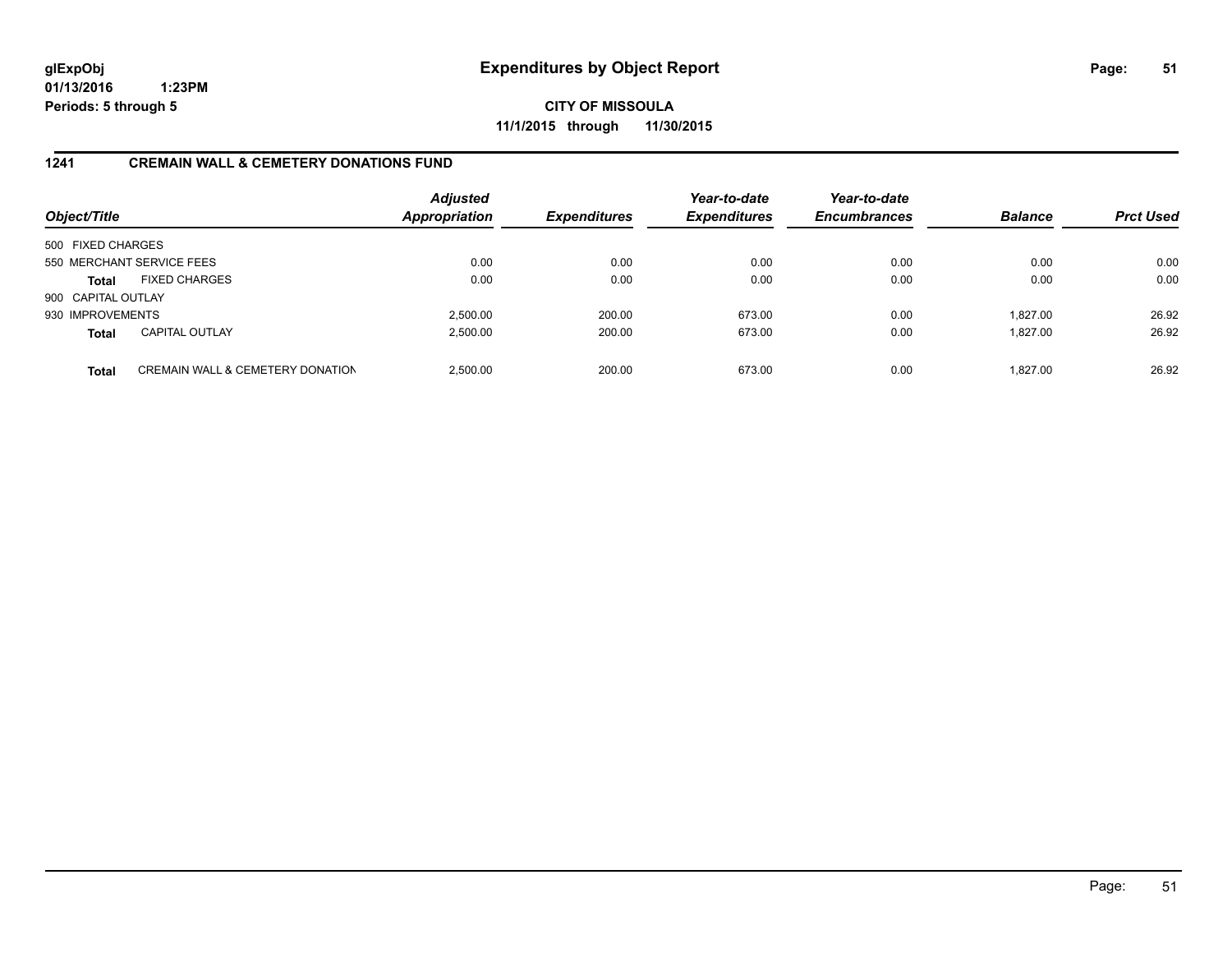## **1242 CEMETERY CARE FUND**

**340 CEMETERY**

|                    |                              | <b>Adjusted</b> |                     | Year-to-date        | Year-to-date        |                |                  |
|--------------------|------------------------------|-----------------|---------------------|---------------------|---------------------|----------------|------------------|
| Object/Title       |                              | Appropriation   | <b>Expenditures</b> | <b>Expenditures</b> | <b>Encumbrances</b> | <b>Balance</b> | <b>Prct Used</b> |
| 500 FIXED CHARGES  |                              |                 |                     |                     |                     |                |                  |
|                    | 550 MERCHANT SERVICE FEES    | 0.00            | 0.00                | 0.00                | 0.00                | 0.00           | 0.00             |
| <b>Total</b>       | <b>FIXED CHARGES</b>         | 0.00            | 0.00                | 0.00                | 0.00                | 0.00           | 0.00             |
| 800 OTHER OBJECTS  |                              |                 |                     |                     |                     |                |                  |
|                    | 820 TRANSFERS TO OTHER FUNDS | 9,545.00        | 0.00                | 0.00                | 0.00                | 9,545.00       | 0.00             |
| 845 CONTINGENCY    |                              | 10,000.00       | 0.00                | 0.00                | 0.00                | 10,000.00      | 0.00             |
| <b>Total</b>       | OTHER OBJECTS                | 19,545.00       | 0.00                | 0.00                | 0.00                | 19,545.00      | 0.00             |
| 900 CAPITAL OUTLAY |                              |                 |                     |                     |                     |                |                  |
| 930 IMPROVEMENTS   |                              | 0.00            | 0.00                | 5,895.00            | 0.00                | $-5,895.00$    | 0.00             |
|                    | 940 MACHINERY & EQUIPMENT    | 153,500.00      | 0.00                | 0.00                | 0.00                | 153,500.00     | 0.00             |
| <b>Total</b>       | <b>CAPITAL OUTLAY</b>        | 153,500.00      | 0.00                | 5,895.00            | 0.00                | 147,605.00     | 3.84             |
| <b>Total</b>       | <b>CEMETERY</b>              | 173,045.00      | 0.00                | 5,895.00            | 0.00                | 167,150.00     | 3.41             |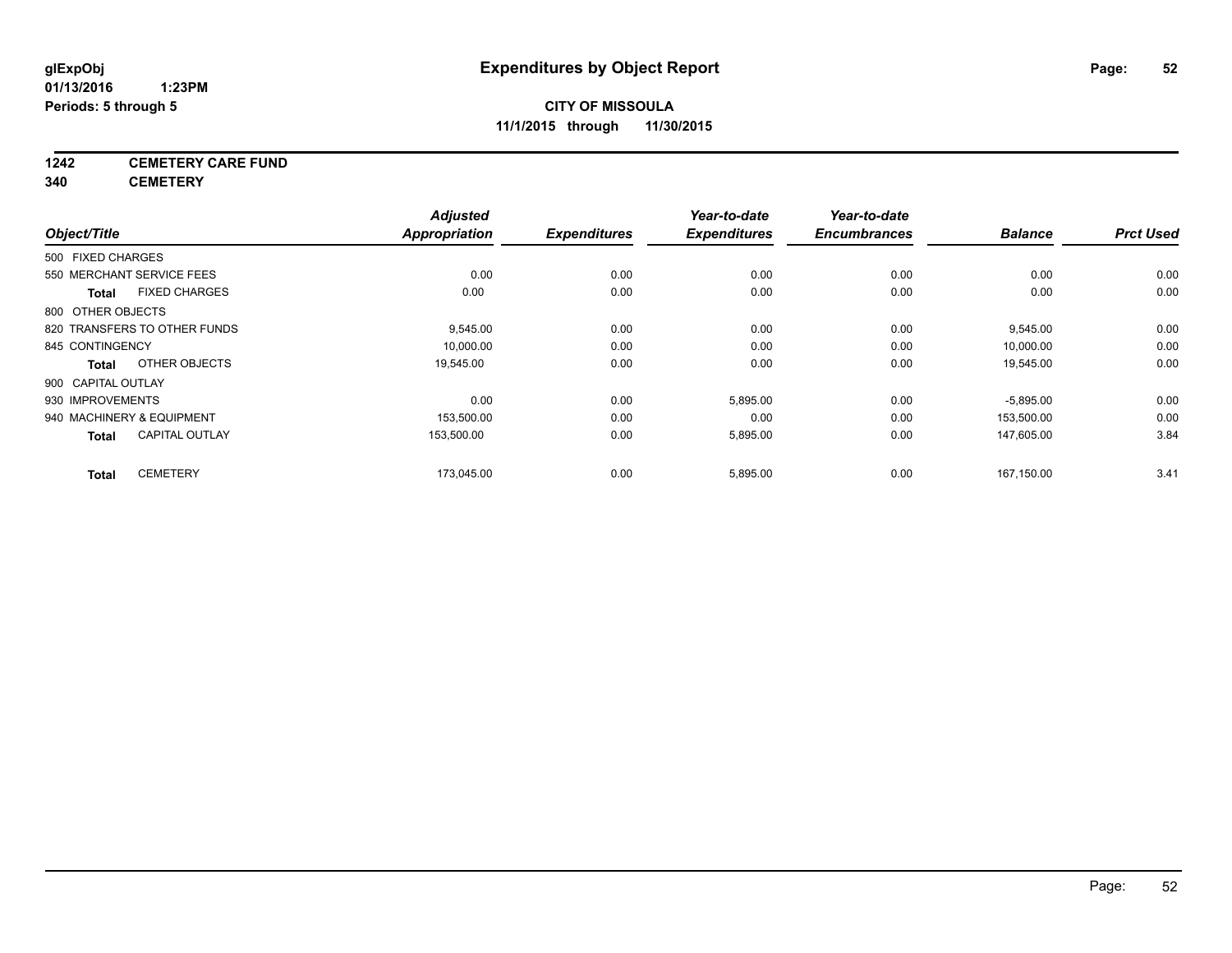### **1242 CEMETERY CARE FUND**

|                    |                              | <b>Adjusted</b>      |                     | Year-to-date        | Year-to-date        |                |                  |
|--------------------|------------------------------|----------------------|---------------------|---------------------|---------------------|----------------|------------------|
| Object/Title       |                              | <b>Appropriation</b> | <b>Expenditures</b> | <b>Expenditures</b> | <b>Encumbrances</b> | <b>Balance</b> | <b>Prct Used</b> |
| 500 FIXED CHARGES  |                              |                      |                     |                     |                     |                |                  |
|                    | 550 MERCHANT SERVICE FEES    | 0.00                 | 0.00                | 0.00                | 0.00                | 0.00           | 0.00             |
| <b>Total</b>       | <b>FIXED CHARGES</b>         | 0.00                 | 0.00                | 0.00                | 0.00                | 0.00           | 0.00             |
| 800 OTHER OBJECTS  |                              |                      |                     |                     |                     |                |                  |
|                    | 820 TRANSFERS TO OTHER FUNDS | 9,545.00             | 0.00                | 0.00                | 0.00                | 9,545.00       | 0.00             |
| 845 CONTINGENCY    |                              | 10,000.00            | 0.00                | 0.00                | 0.00                | 10,000.00      | 0.00             |
| Total              | OTHER OBJECTS                | 19,545.00            | 0.00                | 0.00                | 0.00                | 19,545.00      | 0.00             |
| 900 CAPITAL OUTLAY |                              |                      |                     |                     |                     |                |                  |
| 930 IMPROVEMENTS   |                              | 0.00                 | 0.00                | 5,895.00            | 0.00                | $-5,895.00$    | 0.00             |
|                    | 940 MACHINERY & EQUIPMENT    | 153,500.00           | 0.00                | 0.00                | 0.00                | 153,500.00     | 0.00             |
| Total              | <b>CAPITAL OUTLAY</b>        | 153,500.00           | 0.00                | 5,895.00            | 0.00                | 147,605.00     | 3.84             |
| <b>Total</b>       | <b>CEMETERY CARE FUND</b>    | 173,045.00           | 0.00                | 5,895.00            | 0.00                | 167.150.00     | 3.41             |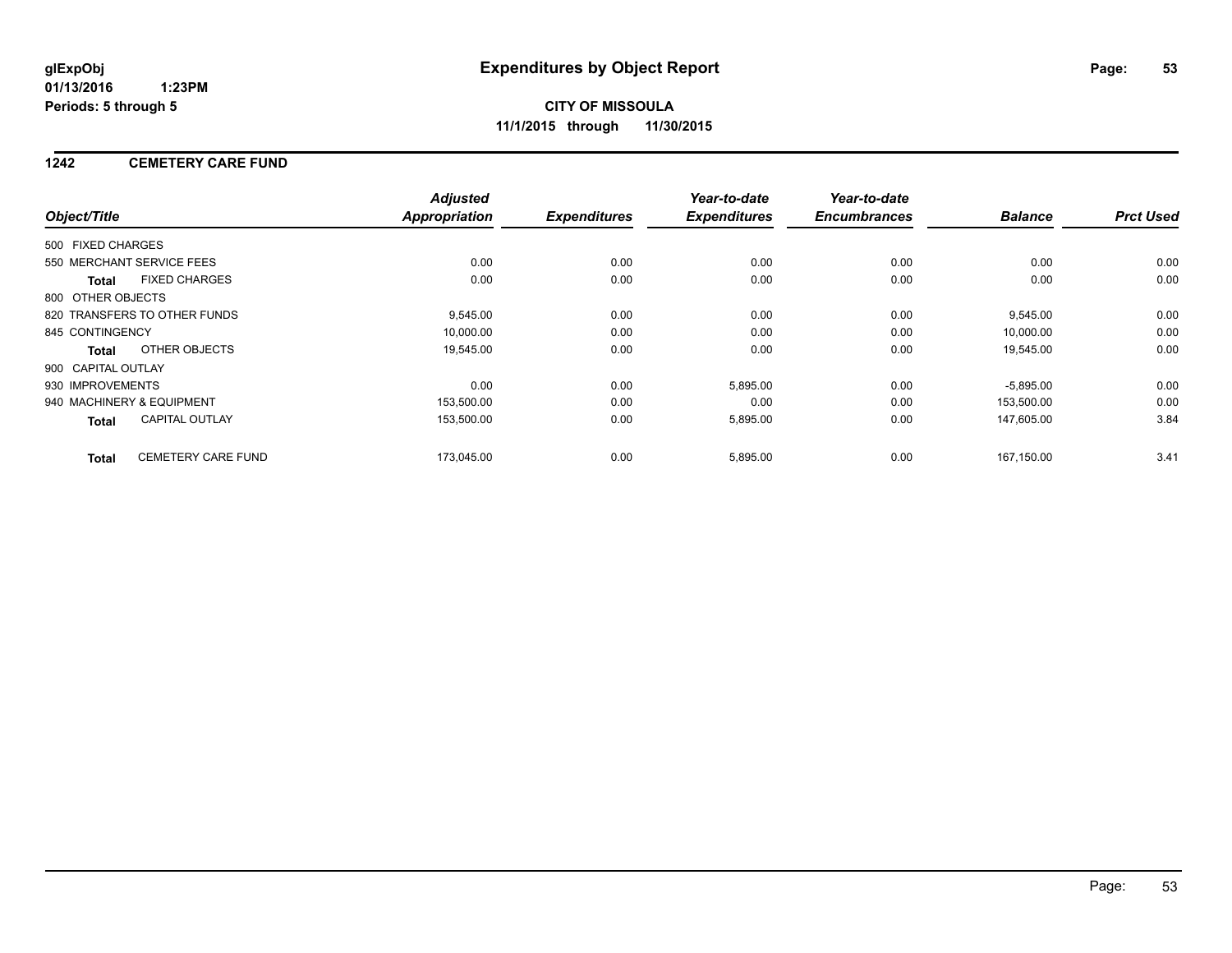### **1243 CEMETERY MEMORIAL FUND**

**340 CEMETERY**

| Object/Title       |                           | <b>Adjusted</b><br>Appropriation | <b>Expenditures</b> | Year-to-date<br><b>Expenditures</b> | Year-to-date<br><b>Encumbrances</b> | <b>Balance</b> | <b>Prct Used</b> |
|--------------------|---------------------------|----------------------------------|---------------------|-------------------------------------|-------------------------------------|----------------|------------------|
|                    |                           |                                  |                     |                                     |                                     |                |                  |
| 500 FIXED CHARGES  |                           |                                  |                     |                                     |                                     |                |                  |
|                    | 550 MERCHANT SERVICE FEES | 0.00                             | 0.00                | 0.00                                | 0.00                                | 0.00           | 0.00             |
| <b>Total</b>       | <b>FIXED CHARGES</b>      | 0.00                             | 0.00                | 0.00                                | 0.00                                | 0.00           | 0.00             |
| 900 CAPITAL OUTLAY |                           |                                  |                     |                                     |                                     |                |                  |
| 930 IMPROVEMENTS   |                           | 500.00                           | 0.00                | 2.998.11                            | 0.00                                | $-2.498.11$    | 599.62           |
| <b>Total</b>       | <b>CAPITAL OUTLAY</b>     | 500.00                           | 0.00                | 2,998.11                            | 0.00                                | $-2,498.11$    | 599.62           |
| <b>Total</b>       | <b>CEMETERY</b>           | 500.00                           | 0.00                | 2.998.11                            | 0.00                                | $-2.498.11$    | 599.62           |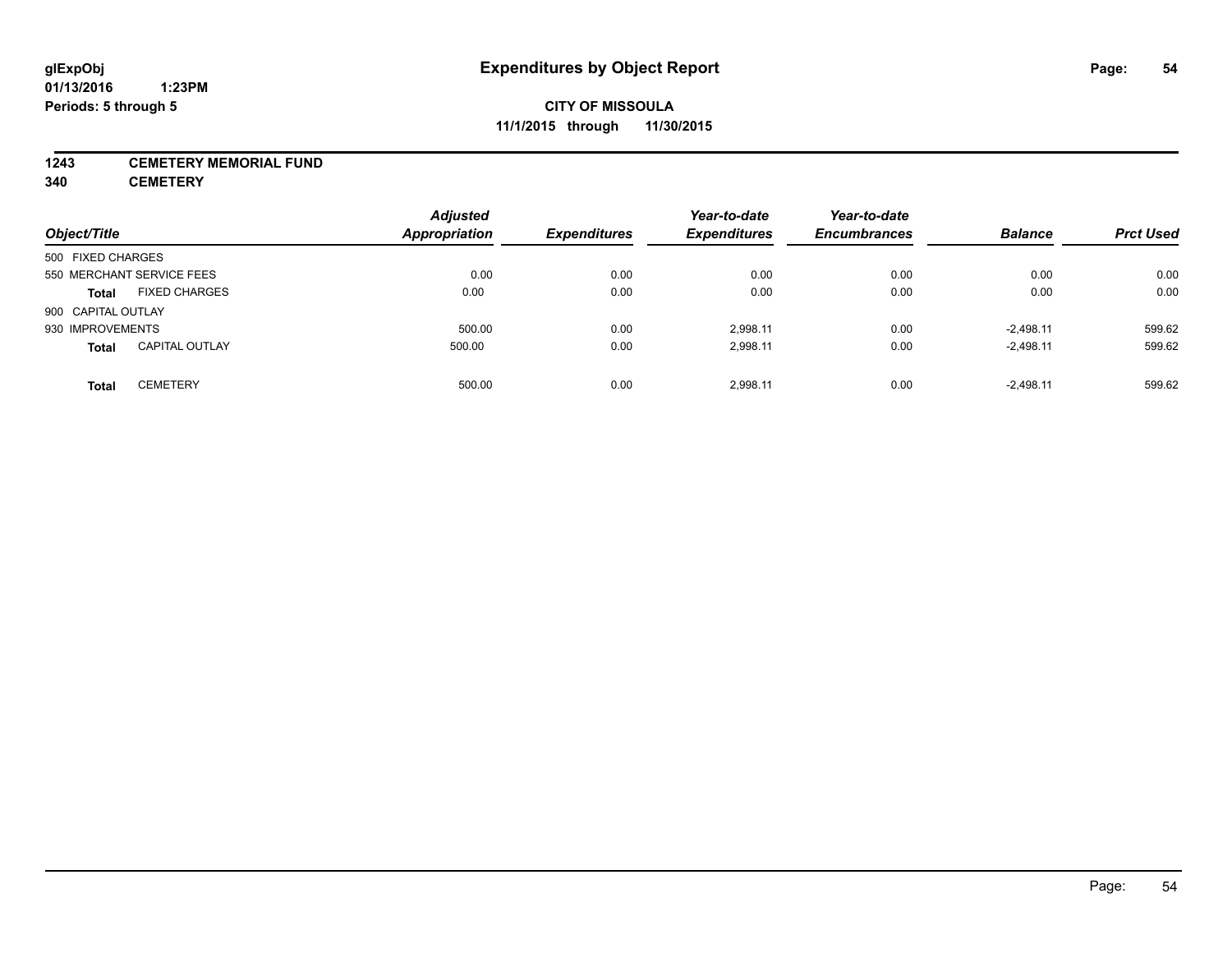### **1243 CEMETERY MEMORIAL FUND**

| Object/Title              |                               | <b>Adjusted</b><br><b>Appropriation</b> | <b>Expenditures</b> | Year-to-date<br><b>Expenditures</b> | Year-to-date<br><b>Encumbrances</b> | <b>Balance</b> | <b>Prct Used</b> |
|---------------------------|-------------------------------|-----------------------------------------|---------------------|-------------------------------------|-------------------------------------|----------------|------------------|
| 500 FIXED CHARGES         |                               |                                         |                     |                                     |                                     |                |                  |
| 550 MERCHANT SERVICE FEES |                               | 0.00                                    | 0.00                | 0.00                                | 0.00                                | 0.00           | 0.00             |
| <b>Total</b>              | <b>FIXED CHARGES</b>          | 0.00                                    | 0.00                | 0.00                                | 0.00                                | 0.00           | 0.00             |
| 900 CAPITAL OUTLAY        |                               |                                         |                     |                                     |                                     |                |                  |
| 930 IMPROVEMENTS          |                               | 500.00                                  | 0.00                | 2.998.11                            | 0.00                                | $-2.498.11$    | 599.62           |
| <b>Total</b>              | <b>CAPITAL OUTLAY</b>         | 500.00                                  | 0.00                | 2,998.11                            | 0.00                                | $-2,498.11$    | 599.62           |
| <b>Total</b>              | <b>CEMETERY MEMORIAL FUND</b> | 500.00                                  | 0.00                | 2.998.11                            | 0.00                                | $-2.498.11$    | 599.62           |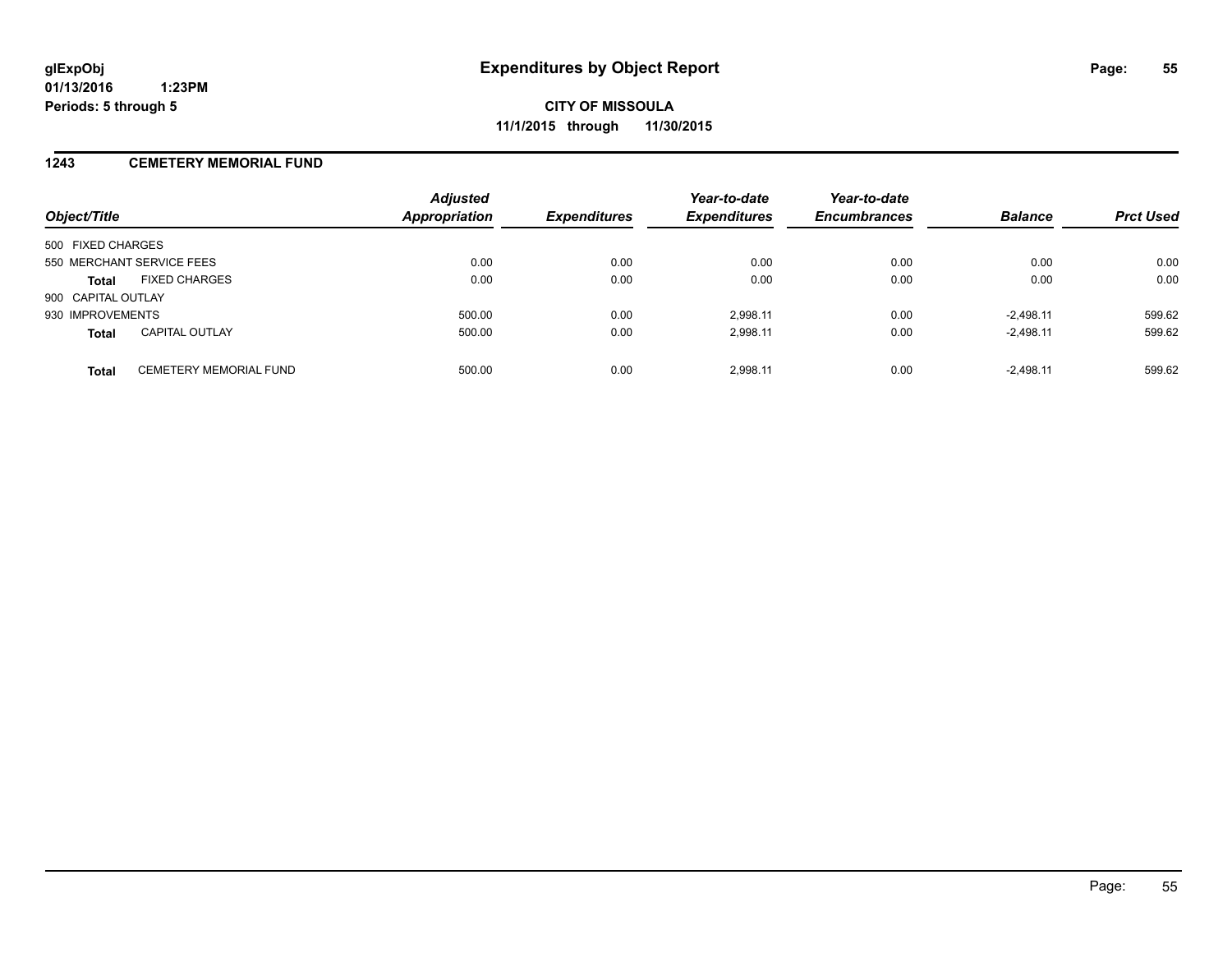### **1265 TITLE 1 PROJECTS FUND**

**240 FINANCE**

|                                      |                                   | <b>Adjusted</b>      |                     | Year-to-date        | Year-to-date        |                |                  |
|--------------------------------------|-----------------------------------|----------------------|---------------------|---------------------|---------------------|----------------|------------------|
| Object/Title                         |                                   | <b>Appropriation</b> | <b>Expenditures</b> | <b>Expenditures</b> | <b>Encumbrances</b> | <b>Balance</b> | <b>Prct Used</b> |
| 500 FIXED CHARGES                    |                                   |                      |                     |                     |                     |                |                  |
| 500 FIXED CHARGES                    |                                   | 0.00                 | 3,706.00            | 3,706.00            | 0.00                | $-3,706.00$    | 0.00             |
| 550 MERCHANT SERVICE FEES            |                                   | 0.00                 | 0.00                | 0.00                | 0.00                | 0.00           | 0.00             |
| <b>FIXED CHARGES</b><br><b>Total</b> |                                   | 0.00                 | 3,706.00            | 3,706.00            | 0.00                | $-3,706.00$    | 0.00             |
| 700 GRANTS & CONTRIBUTIONS           |                                   |                      |                     |                     |                     |                |                  |
| 700 GRANTS & CONTRIBUTIONS           |                                   | 136.000.00           | 0.00                | 0.00                | 0.00                | 136,000.00     | 0.00             |
| <b>Total</b>                         | <b>GRANTS &amp; CONTRIBUTIONS</b> | 136,000.00           | 0.00                | 0.00                | 0.00                | 136,000.00     | 0.00             |
| 800 OTHER OBJECTS                    |                                   |                      |                     |                     |                     |                |                  |
| 820 TRANSFERS TO OTHER FUNDS         |                                   | 0.00                 | 0.00                | 0.00                | 0.00                | 0.00           | 0.00             |
| 845 CONTINGENCY                      |                                   | 0.00                 | 0.00                | 0.00                | 0.00                | 0.00           | 0.00             |
| OTHER OBJECTS<br><b>Total</b>        |                                   | 0.00                 | 0.00                | 0.00                | 0.00                | 0.00           | 0.00             |
| <b>FINANCE</b><br><b>Total</b>       |                                   | 136.000.00           | 3,706.00            | 3.706.00            | 0.00                | 132.294.00     | 2.73             |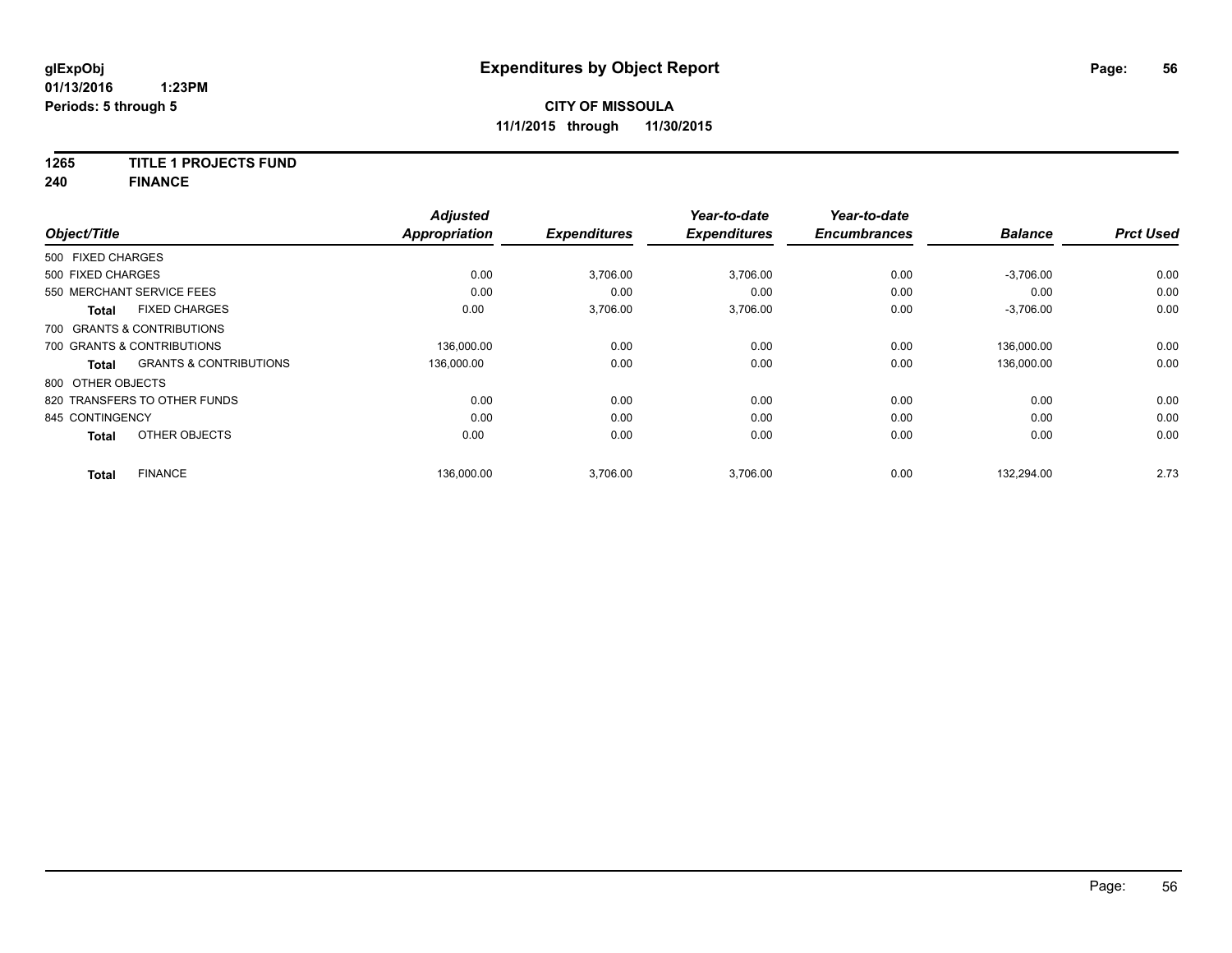## **CITY OF MISSOULA 11/1/2015 through 11/30/2015**

### **1265 TITLE 1 PROJECTS FUND**

|                              |                                   | <b>Adjusted</b>      |                     | Year-to-date        | Year-to-date        |                |                  |
|------------------------------|-----------------------------------|----------------------|---------------------|---------------------|---------------------|----------------|------------------|
| Object/Title                 |                                   | <b>Appropriation</b> | <b>Expenditures</b> | <b>Expenditures</b> | <b>Encumbrances</b> | <b>Balance</b> | <b>Prct Used</b> |
| 500 FIXED CHARGES            |                                   |                      |                     |                     |                     |                |                  |
| 500 FIXED CHARGES            |                                   | 0.00                 | 3,706.00            | 3,706.00            | 0.00                | $-3,706.00$    | 0.00             |
| 550 MERCHANT SERVICE FEES    |                                   | 0.00                 | 0.00                | 0.00                | 0.00                | 0.00           | 0.00             |
| <b>Total</b>                 | <b>FIXED CHARGES</b>              | 0.00                 | 3,706.00            | 3,706.00            | 0.00                | $-3,706.00$    | 0.00             |
| 700 GRANTS & CONTRIBUTIONS   |                                   |                      |                     |                     |                     |                |                  |
| 700 GRANTS & CONTRIBUTIONS   |                                   | 136,000.00           | 0.00                | 0.00                | 0.00                | 136.000.00     | 0.00             |
| Total                        | <b>GRANTS &amp; CONTRIBUTIONS</b> | 136,000.00           | 0.00                | 0.00                | 0.00                | 136,000.00     | 0.00             |
| 800 OTHER OBJECTS            |                                   |                      |                     |                     |                     |                |                  |
| 820 TRANSFERS TO OTHER FUNDS |                                   | 0.00                 | 0.00                | 0.00                | 0.00                | 0.00           | 0.00             |
| 845 CONTINGENCY              |                                   | 0.00                 | 0.00                | 0.00                | 0.00                | 0.00           | 0.00             |
| <b>Total</b>                 | OTHER OBJECTS                     | 0.00                 | 0.00                | 0.00                | 0.00                | 0.00           | 0.00             |
| <b>Total</b>                 | TITLE 1 PROJECTS FUND             | 136,000.00           | 3,706.00            | 3,706.00            | 0.00                | 132.294.00     | 2.73             |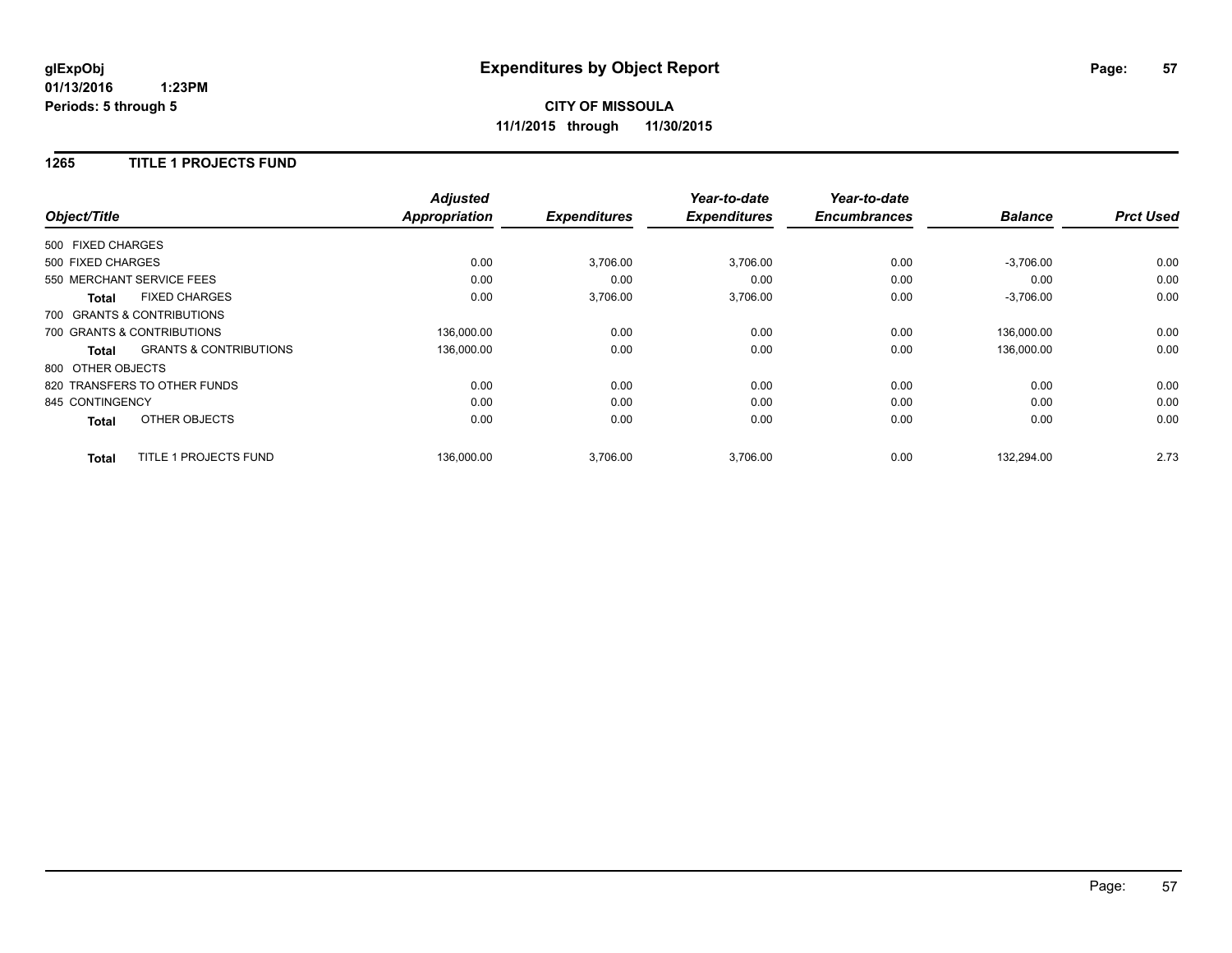### **1396 PROGRAM INCOME REVOLVING LOAN PROGRAM**

**390 NON-DEPARTMENTAL**

| Object/Title      |                                   | <b>Adjusted</b><br><b>Appropriation</b> | <b>Expenditures</b> | Year-to-date<br><b>Expenditures</b> | Year-to-date<br><b>Encumbrances</b> | <b>Balance</b> | <b>Prct Used</b> |
|-------------------|-----------------------------------|-----------------------------------------|---------------------|-------------------------------------|-------------------------------------|----------------|------------------|
|                   |                                   |                                         |                     |                                     |                                     |                |                  |
|                   | 300 PURCHASED SERVICES            |                                         |                     |                                     |                                     |                |                  |
|                   | 350 PROFESSIONAL SERVICES         | 0.00                                    | 0.00                | 0.00                                | 0.00                                | 0.00           | 0.00             |
| <b>Total</b>      | <b>PURCHASED SERVICES</b>         | 0.00                                    | 0.00                | 0.00                                | 0.00                                | 0.00           | 0.00             |
| 500 FIXED CHARGES |                                   |                                         |                     |                                     |                                     |                |                  |
|                   | 550 MERCHANT SERVICE FEES         | 0.00                                    | 0.00                | 0.00                                | 0.00                                | 0.00           | 0.00             |
| <b>Total</b>      | <b>FIXED CHARGES</b>              | 0.00                                    | 0.00                | 0.00                                | 0.00                                | 0.00           | 0.00             |
|                   | 700 GRANTS & CONTRIBUTIONS        |                                         |                     |                                     |                                     |                |                  |
|                   | 700 GRANTS & CONTRIBUTIONS        | 38.472.00                               | 0.00                | 0.00                                | 0.00                                | 38.472.00      | 0.00             |
| <b>Total</b>      | <b>GRANTS &amp; CONTRIBUTIONS</b> | 38,472.00                               | 0.00                | 0.00                                | 0.00                                | 38,472.00      | 0.00             |
| <b>Total</b>      | NON-DEPARTMENTAL                  | 38.472.00                               | 0.00                | 0.00                                | 0.00                                | 38.472.00      | 0.00             |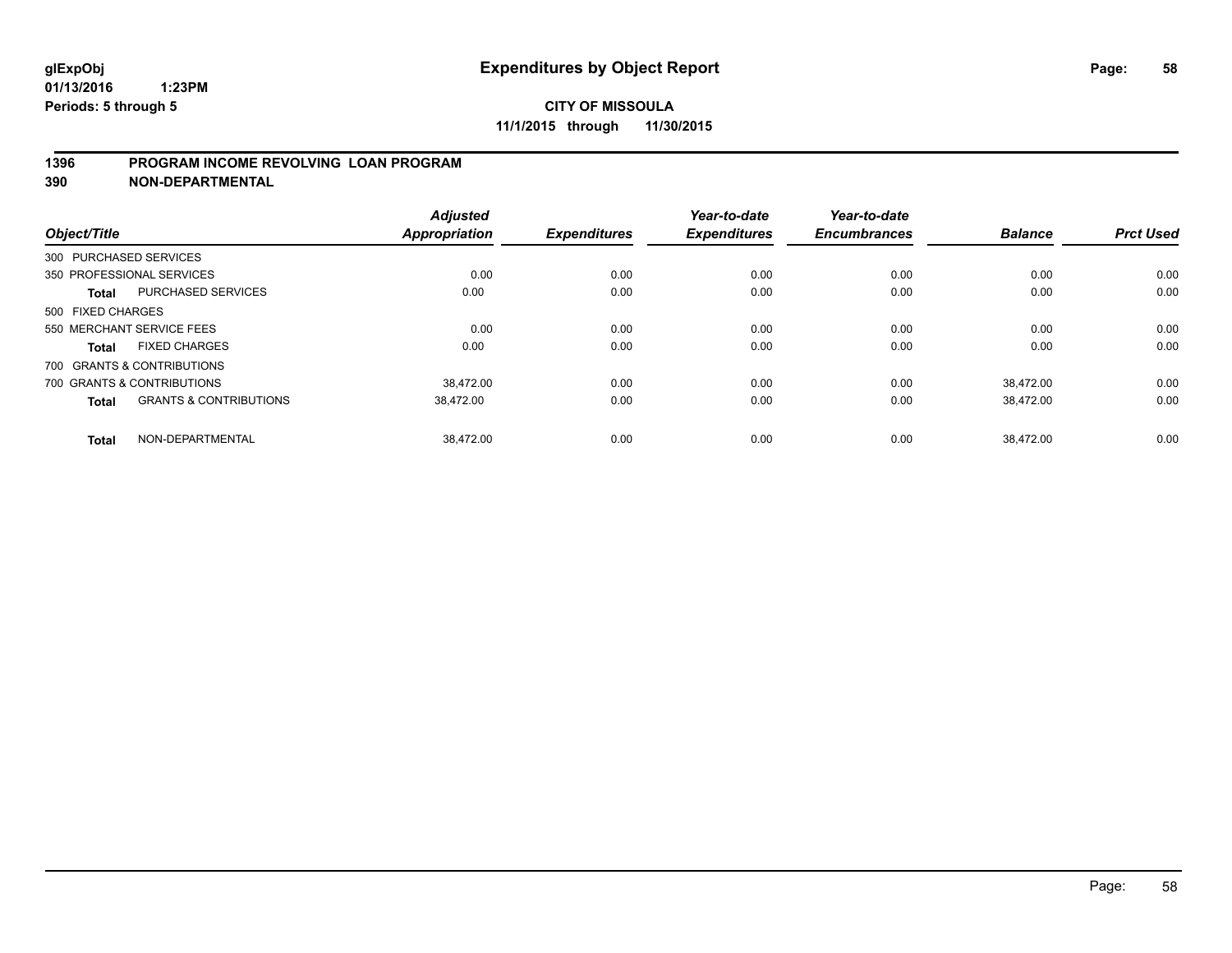**CITY OF MISSOULA 11/1/2015 through 11/30/2015**

### **1396 PROGRAM INCOME REVOLVING LOAN PROGRAM**

| Object/Title           |                                   | <b>Adjusted</b><br><b>Appropriation</b> | <b>Expenditures</b> | Year-to-date<br><b>Expenditures</b> | Year-to-date<br><b>Encumbrances</b> | <b>Balance</b> | <b>Prct Used</b> |
|------------------------|-----------------------------------|-----------------------------------------|---------------------|-------------------------------------|-------------------------------------|----------------|------------------|
| 300 PURCHASED SERVICES |                                   |                                         |                     |                                     |                                     |                |                  |
|                        | 350 PROFESSIONAL SERVICES         | 0.00                                    | 0.00                | 0.00                                | 0.00                                | 0.00           | 0.00             |
| <b>Total</b>           | PURCHASED SERVICES                | 0.00                                    | 0.00                | 0.00                                | 0.00                                | 0.00           | 0.00             |
| 500 FIXED CHARGES      |                                   |                                         |                     |                                     |                                     |                |                  |
|                        | 550 MERCHANT SERVICE FEES         | 0.00                                    | 0.00                | 0.00                                | 0.00                                | 0.00           | 0.00             |
| <b>Total</b>           | <b>FIXED CHARGES</b>              | 0.00                                    | 0.00                | 0.00                                | 0.00                                | 0.00           | 0.00             |
|                        | 700 GRANTS & CONTRIBUTIONS        |                                         |                     |                                     |                                     |                |                  |
|                        | 700 GRANTS & CONTRIBUTIONS        | 38.472.00                               | 0.00                | 0.00                                | 0.00                                | 38.472.00      | 0.00             |
| <b>Total</b>           | <b>GRANTS &amp; CONTRIBUTIONS</b> | 38.472.00                               | 0.00                | 0.00                                | 0.00                                | 38.472.00      | 0.00             |
| <b>Total</b>           | PROGRAM INCOME REVOLVING LOAN P   | 38.472.00                               | 0.00                | 0.00                                | 0.00                                | 38.472.00      | 0.00             |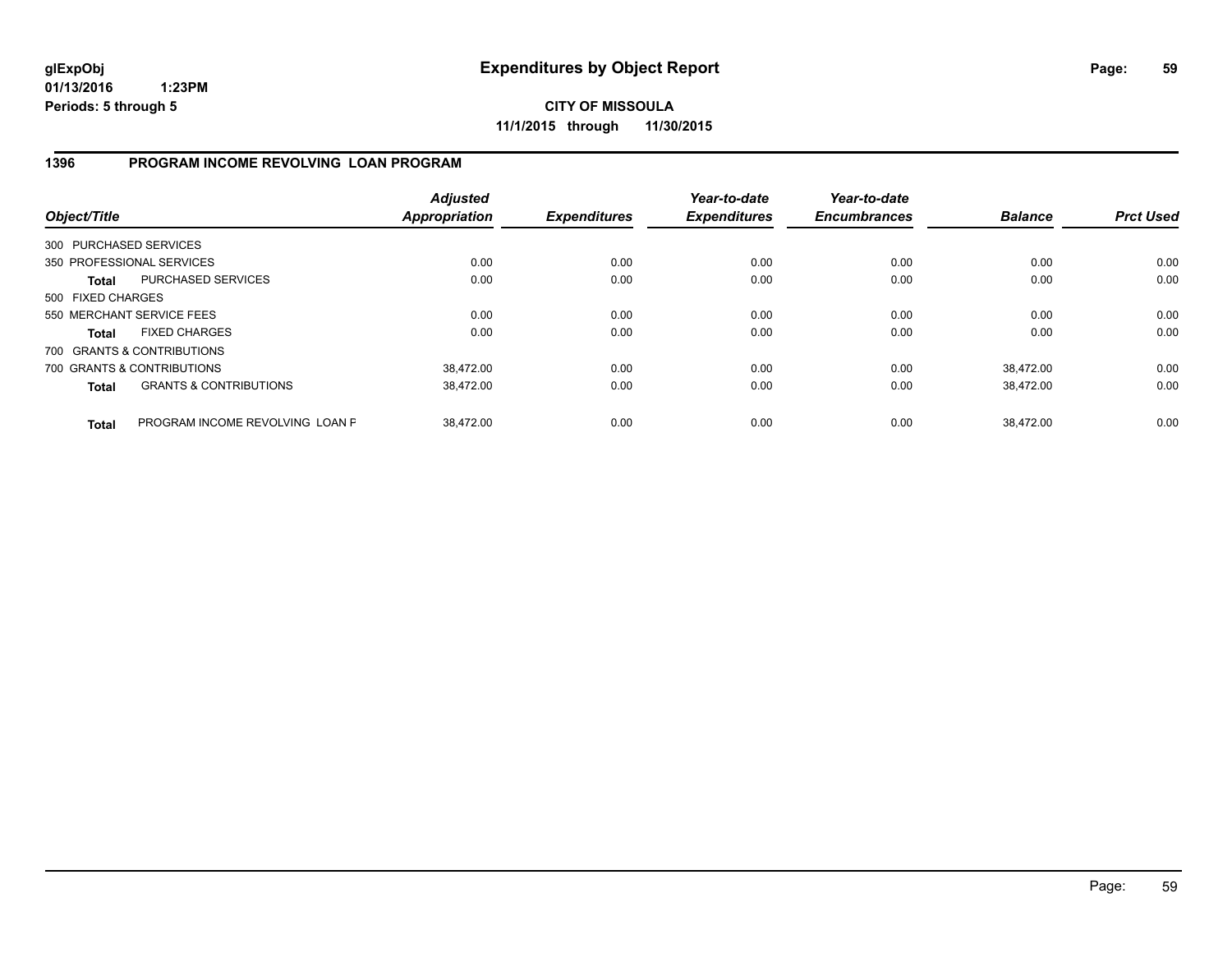#### **1397 STATE HOME PROGRAM INCOME**

**390 NON-DEPARTMENTAL**

|                                           | <b>Adjusted</b> |                     | Year-to-date        | Year-to-date        |                |                  |
|-------------------------------------------|-----------------|---------------------|---------------------|---------------------|----------------|------------------|
| Object/Title                              | Appropriation   | <b>Expenditures</b> | <b>Expenditures</b> | <b>Encumbrances</b> | <b>Balance</b> | <b>Prct Used</b> |
| 300 PURCHASED SERVICES                    |                 |                     |                     |                     |                |                  |
| 350 PROFESSIONAL SERVICES                 | 600.000.00      | 0.00                | 0.00                | 0.00                | 600.000.00     | 0.00             |
| <b>PURCHASED SERVICES</b><br><b>Total</b> | 600,000.00      | 0.00                | 0.00                | 0.00                | 600.000.00     | 0.00             |
| 500 FIXED CHARGES                         |                 |                     |                     |                     |                |                  |
| 550 MERCHANT SERVICE FEES                 | 0.00            | 0.00                | 0.00                | 0.00                | 0.00           | 0.00             |
| <b>FIXED CHARGES</b><br><b>Total</b>      | 0.00            | 0.00                | 0.00                | 0.00                | 0.00           | 0.00             |
| NON-DEPARTMENTAL<br><b>Total</b>          | 600,000.00      | 0.00                | 0.00                | 0.00                | 600,000.00     | 0.00             |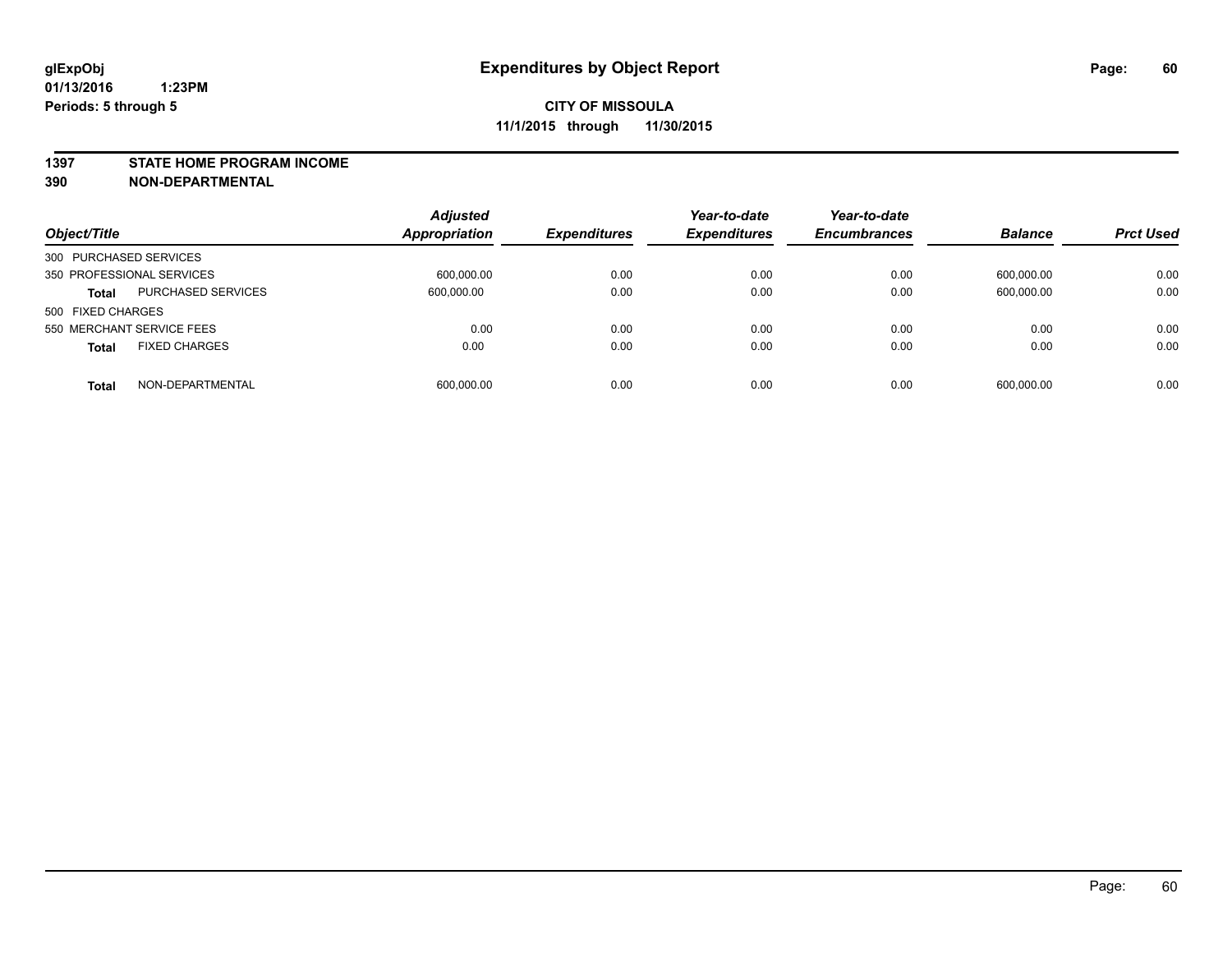### **1397 STATE HOME PROGRAM INCOME**

| Object/Title                              | <b>Adjusted</b><br><b>Appropriation</b> | <b>Expenditures</b> | Year-to-date<br><b>Expenditures</b> | Year-to-date<br><b>Encumbrances</b> | <b>Balance</b> | <b>Prct Used</b> |
|-------------------------------------------|-----------------------------------------|---------------------|-------------------------------------|-------------------------------------|----------------|------------------|
| 300 PURCHASED SERVICES                    |                                         |                     |                                     |                                     |                |                  |
| 350 PROFESSIONAL SERVICES                 | 600,000.00                              | 0.00                | 0.00                                | 0.00                                | 600.000.00     | 0.00             |
| PURCHASED SERVICES<br><b>Total</b>        | 600.000.00                              | 0.00                | 0.00                                | 0.00                                | 600.000.00     | 0.00             |
| 500 FIXED CHARGES                         |                                         |                     |                                     |                                     |                |                  |
| 550 MERCHANT SERVICE FEES                 | 0.00                                    | 0.00                | 0.00                                | 0.00                                | 0.00           | 0.00             |
| <b>FIXED CHARGES</b><br><b>Total</b>      | 0.00                                    | 0.00                | 0.00                                | 0.00                                | 0.00           | 0.00             |
| STATE HOME PROGRAM INCOME<br><b>Total</b> | 600.000.00                              | 0.00                | 0.00                                | 0.00                                | 600.000.00     | 0.00             |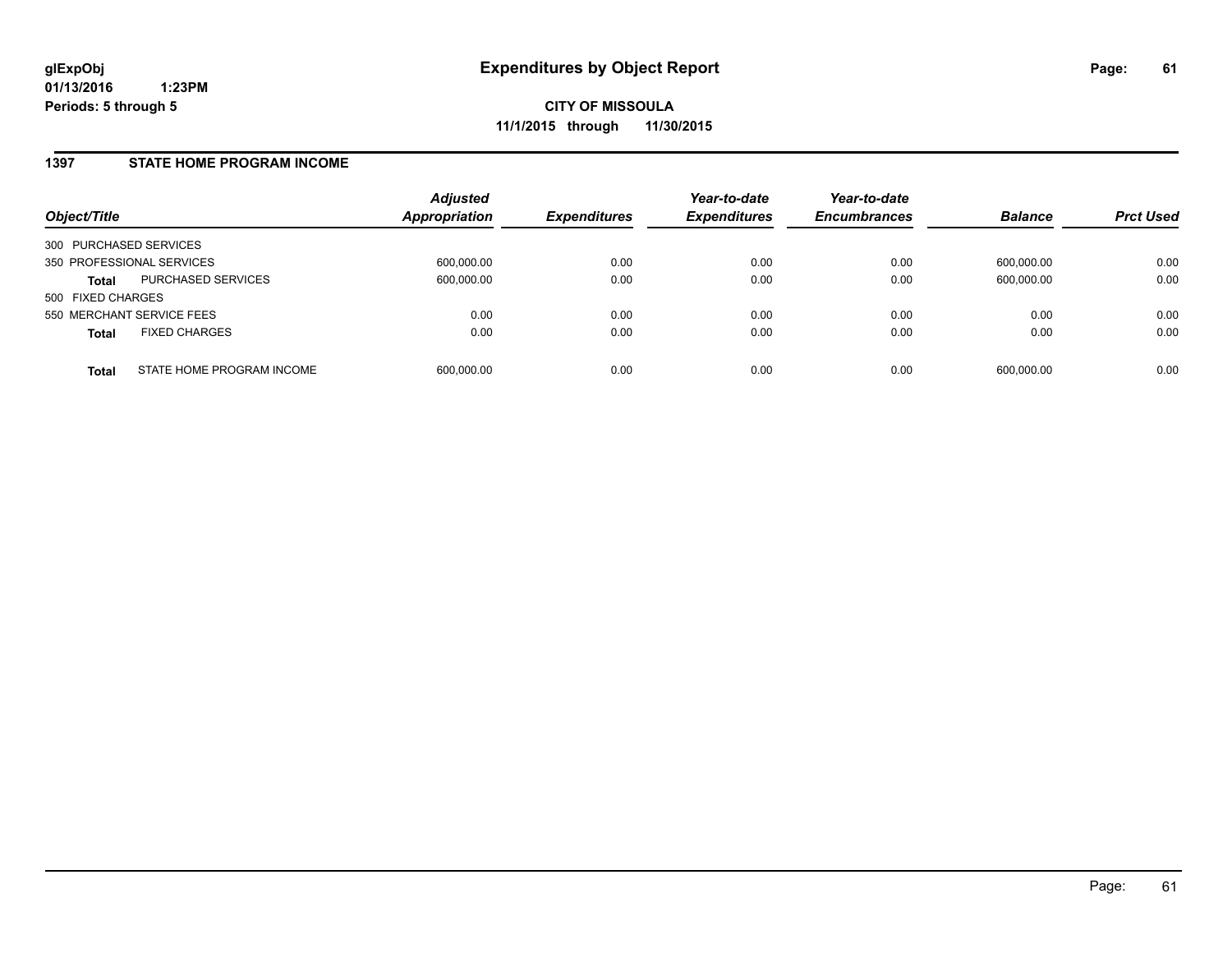#### **2250 PLANNING FUND**

**250 DEVELOPMENT SERVICES**

|                                           | <b>Adjusted</b>      |                     | Year-to-date        | Year-to-date        |                |                  |
|-------------------------------------------|----------------------|---------------------|---------------------|---------------------|----------------|------------------|
| Object/Title                              | <b>Appropriation</b> | <b>Expenditures</b> | <b>Expenditures</b> | <b>Encumbrances</b> | <b>Balance</b> | <b>Prct Used</b> |
| 100 PERSONAL SERVICES                     |                      |                     |                     |                     |                |                  |
| 110 SALARIES AND WAGES                    | 262,841.00           | 19,789.74           | 93,758.64           | 0.00                | 169,082.36     | 35.67            |
| <b>140 EMPLOYER CONTRIBUTIONS</b>         | 83,643.00            | 7,257.71            | 36,238.80           | 0.00                | 47,404.20      | 43.33            |
| <b>141 STATE RETIREMENT CONTRIBUTIONS</b> | 0.00                 | 0.00                | 33.86               | 0.00                | $-33.86$       | 0.00             |
| PERSONAL SERVICES<br><b>Total</b>         | 346,484.00           | 27,047.45           | 130,031.30          | 0.00                | 216,452.70     | 37.53            |
| 200 SUPPLIES                              |                      |                     |                     |                     |                |                  |
| 210 OFFICE SUPPLIES                       | 2,550.00             | 0.00                | 575.80              | 0.00                | 1,974.20       | 22.58            |
| 220 OPERATING SUPPLIES                    | 900.00               | 0.00                | 0.00                | 0.00                | 900.00         | 0.00             |
| 231 GASOLINE                              | 0.00                 | 0.00                | 28.10               | 0.00                | $-28.10$       | 0.00             |
| 240 OTHER SUPPLIES                        | 400.00               | 15.48               | 64.44               | 0.00                | 335.56         | 16.11            |
| <b>SUPPLIES</b><br>Total                  | 3,850.00             | 15.48               | 668.34              | 0.00                | 3,181.66       | 17.36            |
| 300 PURCHASED SERVICES                    |                      |                     |                     |                     |                |                  |
| 310 COMMUNICATIONS                        | 1,100.00             | 0.67                | 13.32               | 0.00                | 1,086.68       | 1.21             |
| 320 PRINTING & DUPLICATING                | 8,000.00             | 1,369.06            | 2,766.04            | 0.00                | 5,233.96       | 34.58            |
| 330 PUBLICITY, SUBSCRIPTIONS & DUES       | 4,005.00             | 40.00               | 1,158.05            | 0.00                | 2,846.95       | 28.92            |
| 344 TELEPHONE SERVICE                     | 125.00               | 8.43                | 10.86               | 0.00                | 114.14         | 8.69             |
| 350 PROFESSIONAL SERVICES                 | 50,000.00            | 0.00                | 319.00              | 0.00                | 49,681.00      | 0.64             |
| 360 REPAIR & MAINTENANCE                  | 1,540.00             | 0.00                | 0.00                | 0.00                | 1,540.00       | 0.00             |
| 370 TRAVEL                                | 5,185.00             | 0.00                | 218.95              | 0.00                | 4,966.05       | 4.22             |
| 380 TRAINING                              | 4,595.00             | 0.00                | 2,024.00            | 0.00                | 2,571.00       | 44.05            |
| 390 OTHER PURCHASED SERVICES              | 3,750.00             | 0.00                | 0.00                | 0.00                | 3,750.00       | 0.00             |
| <b>PURCHASED SERVICES</b><br><b>Total</b> | 78,300.00            | 1,418.16            | 6,510.22            | 0.00                | 71,789.78      | 8.31             |
| 500 FIXED CHARGES                         |                      |                     |                     |                     |                |                  |
| 500 FIXED CHARGES                         | 24,000.00            | 0.00                | 0.00                | 0.00                | 24,000.00      | 0.00             |
| 550 MERCHANT SERVICE FEES                 | 0.00                 | 0.00                | 0.00                | 0.00                | 0.00           | 0.00             |
| <b>FIXED CHARGES</b><br><b>Total</b>      | 24,000.00            | 0.00                | 0.00                | 0.00                | 24,000.00      | 0.00             |
| 800 OTHER OBJECTS                         |                      |                     |                     |                     |                |                  |
| 820 TRANSFERS TO OTHER FUNDS              | 0.00                 | 0.00                | 0.00                | 0.00                | 0.00           | 0.00             |
| 845 CONTINGENCY                           | 0.00                 | 0.00                | 0.00                | 0.00                | 0.00           | 0.00             |
| OTHER OBJECTS<br><b>Total</b>             | 0.00                 | 0.00                | 0.00                | 0.00                | 0.00           | 0.00             |
| DEVELOPMENT SERVICES<br><b>Total</b>      | 452,634.00           | 28,481.09           | 137,209.86          | 0.00                | 315,424.14     | 30.31            |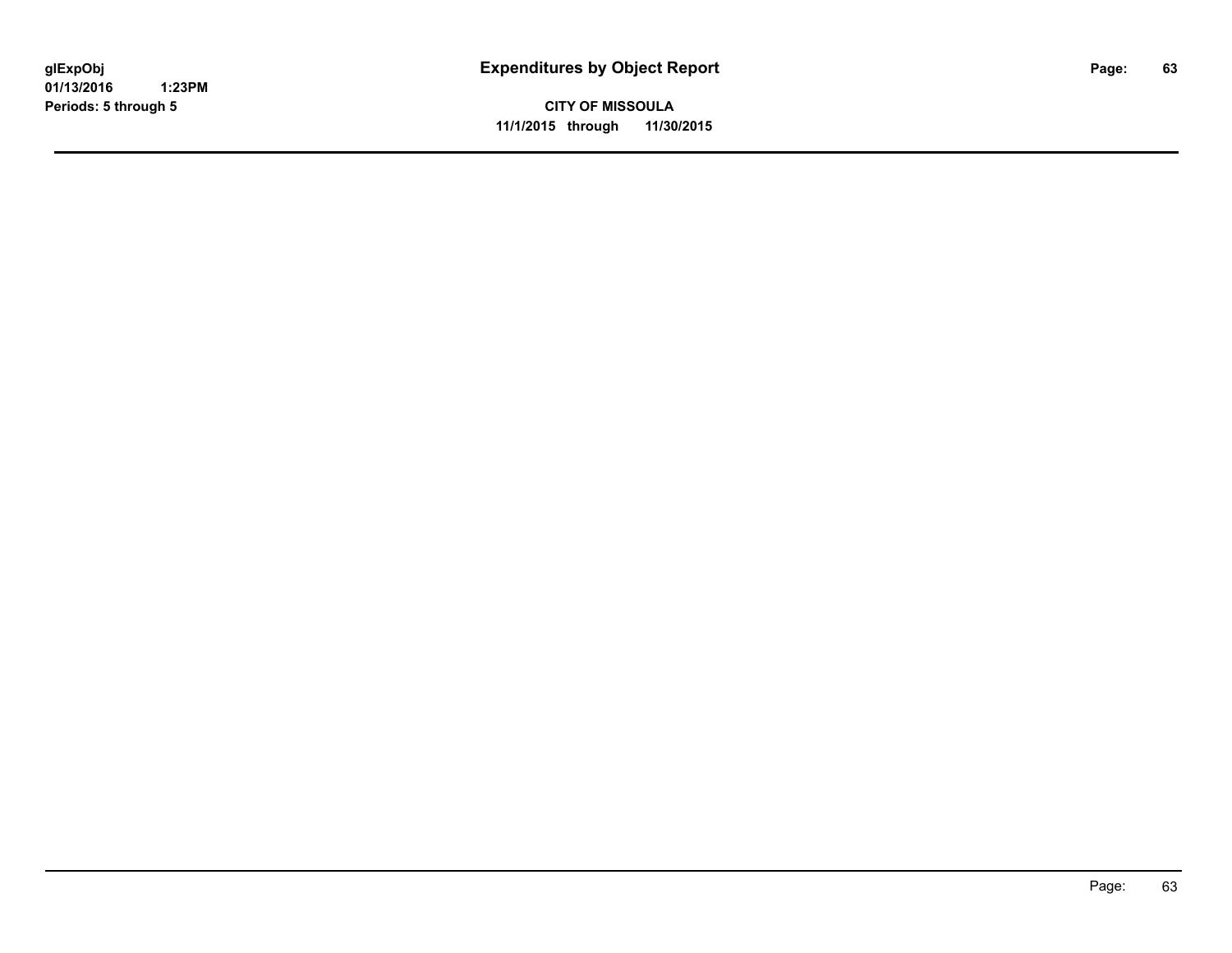**2250 PLANNING FUND**

|                                      | <b>Adjusted</b>      |                     | Year-to-date        | Year-to-date        |                |                  |
|--------------------------------------|----------------------|---------------------|---------------------|---------------------|----------------|------------------|
| Object/Title                         | <b>Appropriation</b> | <b>Expenditures</b> | <b>Expenditures</b> | <b>Encumbrances</b> | <b>Balance</b> | <b>Prct Used</b> |
| 100 PERSONAL SERVICES                |                      |                     |                     |                     |                |                  |
| 110 SALARIES AND WAGES               | 262,841.00           | 19,789.74           | 93,758.64           | 0.00                | 169,082.36     | 35.67            |
| 140 EMPLOYER CONTRIBUTIONS           | 83,643.00            | 7,257.71            | 36,238.80           | 0.00                | 47,404.20      | 43.33            |
| 141 STATE RETIREMENT CONTRIBUTIONS   | 0.00                 | 0.00                | 33.86               | 0.00                | $-33.86$       | 0.00             |
| PERSONAL SERVICES<br><b>Total</b>    | 346,484.00           | 27,047.45           | 130,031.30          | 0.00                | 216,452.70     | 37.53            |
| 200 SUPPLIES                         |                      |                     |                     |                     |                |                  |
| 210 OFFICE SUPPLIES                  | 2,550.00             | 0.00                | 575.80              | 0.00                | 1,974.20       | 22.58            |
| 220 OPERATING SUPPLIES               | 900.00               | 0.00                | 0.00                | 0.00                | 900.00         | 0.00             |
| 231 GASOLINE                         | 0.00                 | 0.00                | 28.10               | 0.00                | $-28.10$       | 0.00             |
| 240 OTHER SUPPLIES                   | 400.00               | 15.48               | 64.44               | 0.00                | 335.56         | 16.11            |
| <b>SUPPLIES</b><br><b>Total</b>      | 3,850.00             | 15.48               | 668.34              | 0.00                | 3,181.66       | 17.36            |
| 300 PURCHASED SERVICES               |                      |                     |                     |                     |                |                  |
| 310 COMMUNICATIONS                   | 1,100.00             | 0.67                | 13.32               | 0.00                | 1,086.68       | 1.21             |
| 320 PRINTING & DUPLICATING           | 8,000.00             | 1,369.06            | 2,766.04            | 0.00                | 5,233.96       | 34.58            |
| 330 PUBLICITY, SUBSCRIPTIONS & DUES  | 4,005.00             | 40.00               | 1,158.05            | 0.00                | 2,846.95       | 28.92            |
| 344 TELEPHONE SERVICE                | 125.00               | 8.43                | 10.86               | 0.00                | 114.14         | 8.69             |
| 350 PROFESSIONAL SERVICES            | 50,000.00            | 0.00                | 319.00              | 0.00                | 49,681.00      | 0.64             |
| 360 REPAIR & MAINTENANCE             | 1,540.00             | 0.00                | 0.00                | 0.00                | 1,540.00       | 0.00             |
| 370 TRAVEL                           | 5,185.00             | 0.00                | 218.95              | 0.00                | 4,966.05       | 4.22             |
| 380 TRAINING                         | 4,595.00             | 0.00                | 2,024.00            | 0.00                | 2,571.00       | 44.05            |
| 390 OTHER PURCHASED SERVICES         | 3,750.00             | 0.00                | 0.00                | 0.00                | 3,750.00       | 0.00             |
| PURCHASED SERVICES<br><b>Total</b>   | 78,300.00            | 1,418.16            | 6,510.22            | 0.00                | 71,789.78      | 8.31             |
| 500 FIXED CHARGES                    |                      |                     |                     |                     |                |                  |
| 500 FIXED CHARGES                    | 24,000.00            | 0.00                | 0.00                | 0.00                | 24,000.00      | 0.00             |
| 550 MERCHANT SERVICE FEES            | 0.00                 | 0.00                | 0.00                | 0.00                | 0.00           | 0.00             |
| <b>FIXED CHARGES</b><br><b>Total</b> | 24,000.00            | 0.00                | 0.00                | 0.00                | 24,000.00      | 0.00             |
| 800 OTHER OBJECTS                    |                      |                     |                     |                     |                |                  |
| 820 TRANSFERS TO OTHER FUNDS         | 0.00                 | 0.00                | 0.00                | 0.00                | 0.00           | 0.00             |
| 845 CONTINGENCY                      | 0.00                 | 0.00                | 0.00                | 0.00                | 0.00           | 0.00             |
| OTHER OBJECTS<br><b>Total</b>        | 0.00                 | 0.00                | 0.00                | 0.00                | 0.00           | 0.00             |
| <b>PLANNING FUND</b><br><b>Total</b> | 452,634.00           | 28,481.09           | 137,209.86          | 0.00                | 315,424.14     | 30.31            |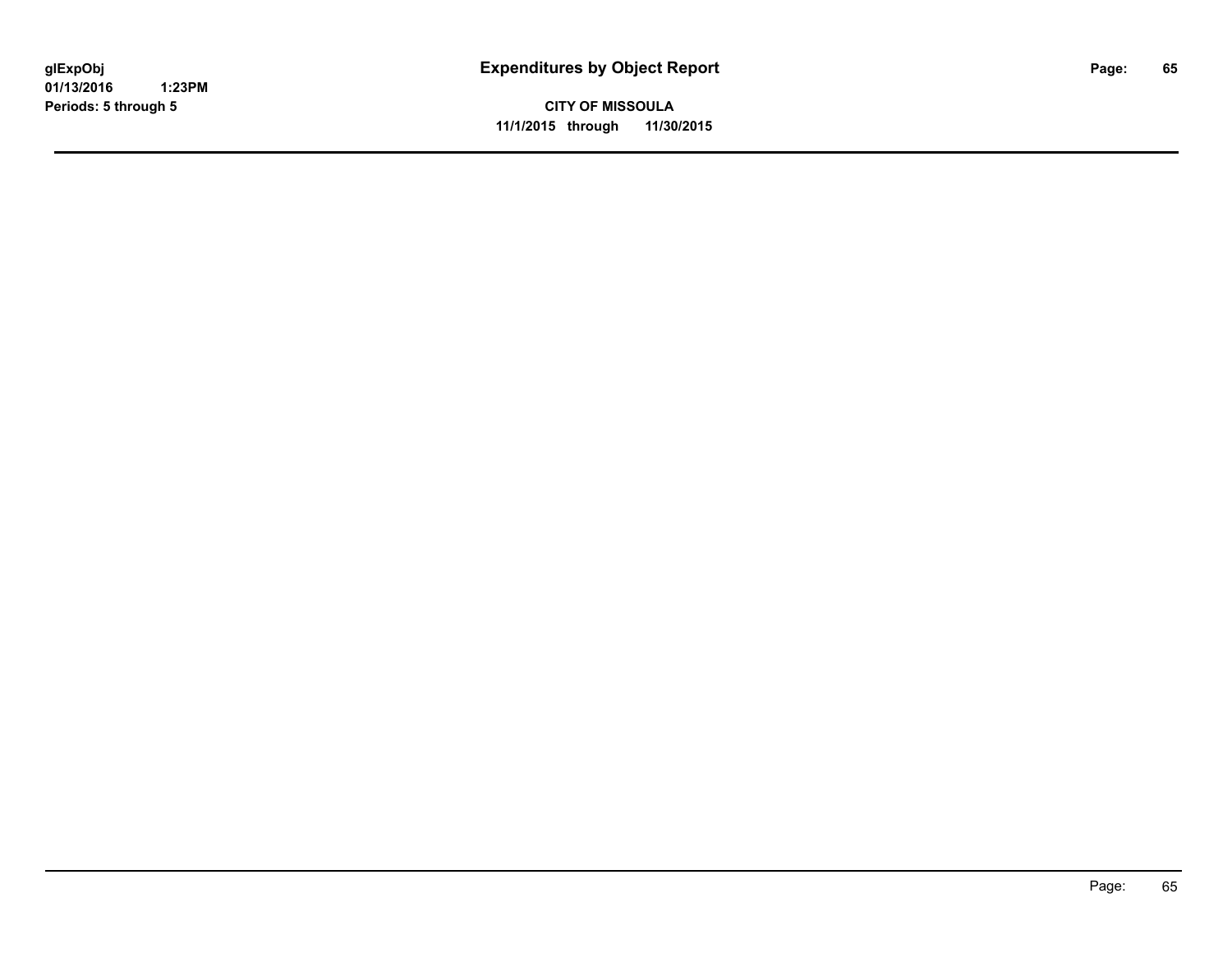#### **2310 PUBLIC SAFETY INFORMATION SYSTEMS**

**310 BUILDING INSPECTION**

| Object/Title              |                            | <b>Adjusted</b><br>Appropriation | <b>Expenditures</b> | Year-to-date<br><b>Expenditures</b> | Year-to-date<br><b>Encumbrances</b> | <b>Balance</b> | <b>Prct Used</b> |
|---------------------------|----------------------------|----------------------------------|---------------------|-------------------------------------|-------------------------------------|----------------|------------------|
| 500 FIXED CHARGES         |                            |                                  |                     |                                     |                                     |                |                  |
| 550 MERCHANT SERVICE FEES |                            | 0.00                             | 0.00                | 0.00                                | 0.00                                | 0.00           | 0.00             |
| <b>Total</b>              | <b>FIXED CHARGES</b>       | 0.00                             | 0.00                | 0.00                                | 0.00                                | 0.00           | 0.00             |
| 800 OTHER OBJECTS         |                            |                                  |                     |                                     |                                     |                |                  |
| 845 CONTINGENCY           |                            | 0.00                             | 0.00                | 0.00                                | 0.00                                | 0.00           | 0.00             |
| <b>Total</b>              | OTHER OBJECTS              | 0.00                             | 0.00                | 0.00                                | 0.00                                | 0.00           | 0.00             |
| <b>Total</b>              | <b>BUILDING INSPECTION</b> | 0.00                             | 0.00                | 0.00                                | 0.00                                | 0.00           | 0.00             |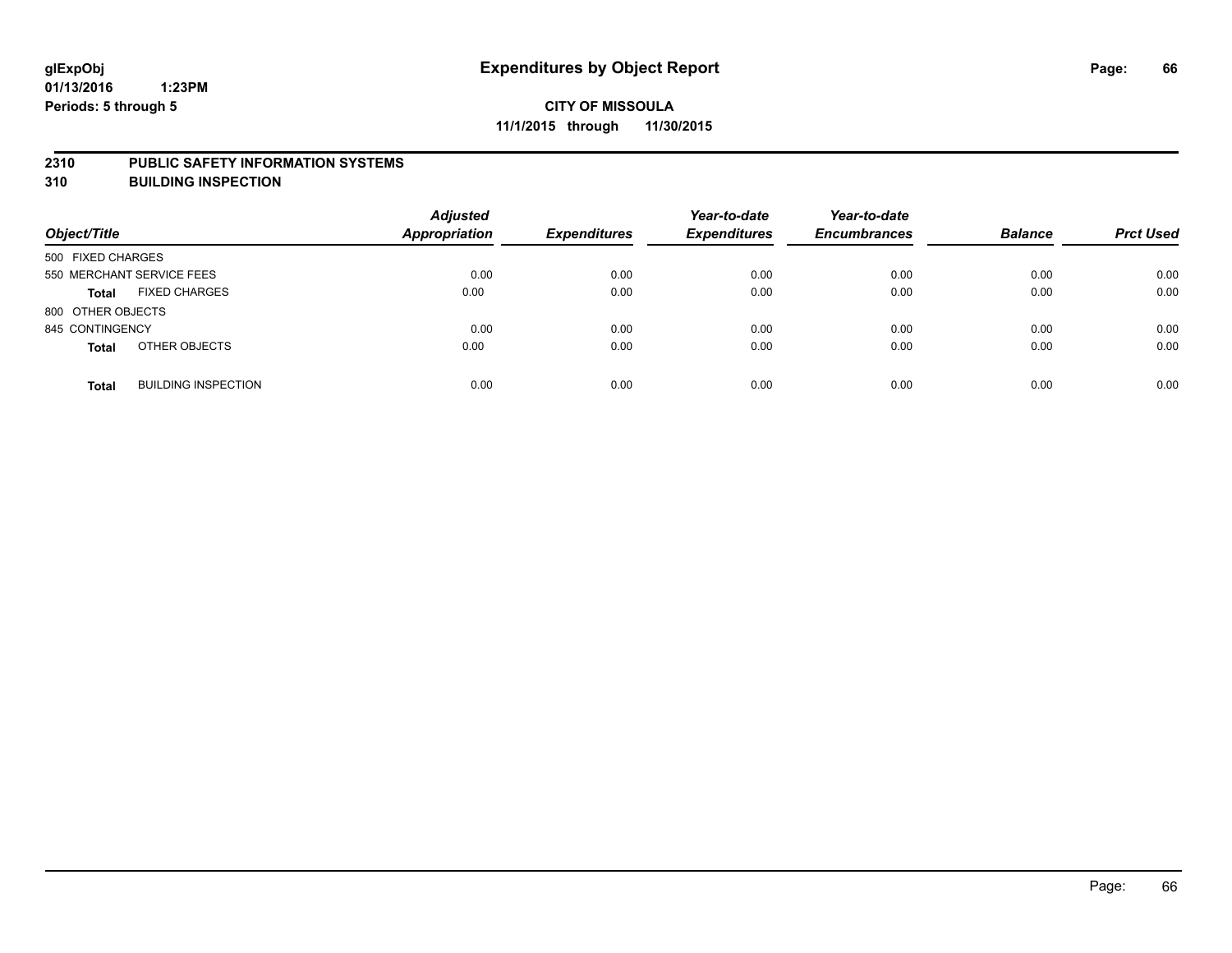**CITY OF MISSOULA 11/1/2015 through 11/30/2015**

### **2310 PUBLIC SAFETY INFORMATION SYSTEMS**

| Object/Title      |                                   | <b>Adjusted</b><br><b>Appropriation</b> | <b>Expenditures</b> | Year-to-date<br><b>Expenditures</b> | Year-to-date<br><b>Encumbrances</b> | <b>Balance</b> | <b>Prct Used</b> |
|-------------------|-----------------------------------|-----------------------------------------|---------------------|-------------------------------------|-------------------------------------|----------------|------------------|
| 500 FIXED CHARGES |                                   |                                         |                     |                                     |                                     |                |                  |
|                   | 550 MERCHANT SERVICE FEES         | 0.00                                    | 0.00                | 0.00                                | 0.00                                | 0.00           | 0.00             |
| <b>Total</b>      | <b>FIXED CHARGES</b>              | 0.00                                    | 0.00                | 0.00                                | 0.00                                | 0.00           | 0.00             |
| 800 OTHER OBJECTS |                                   |                                         |                     |                                     |                                     |                |                  |
| 845 CONTINGENCY   |                                   | 0.00                                    | 0.00                | 0.00                                | 0.00                                | 0.00           | 0.00             |
| <b>Total</b>      | OTHER OBJECTS                     | 0.00                                    | 0.00                | 0.00                                | 0.00                                | 0.00           | 0.00             |
| <b>Total</b>      | PUBLIC SAFETY INFORMATION SYSTEM! | 0.00                                    | 0.00                | 0.00                                | 0.00                                | 0.00           | 0.00             |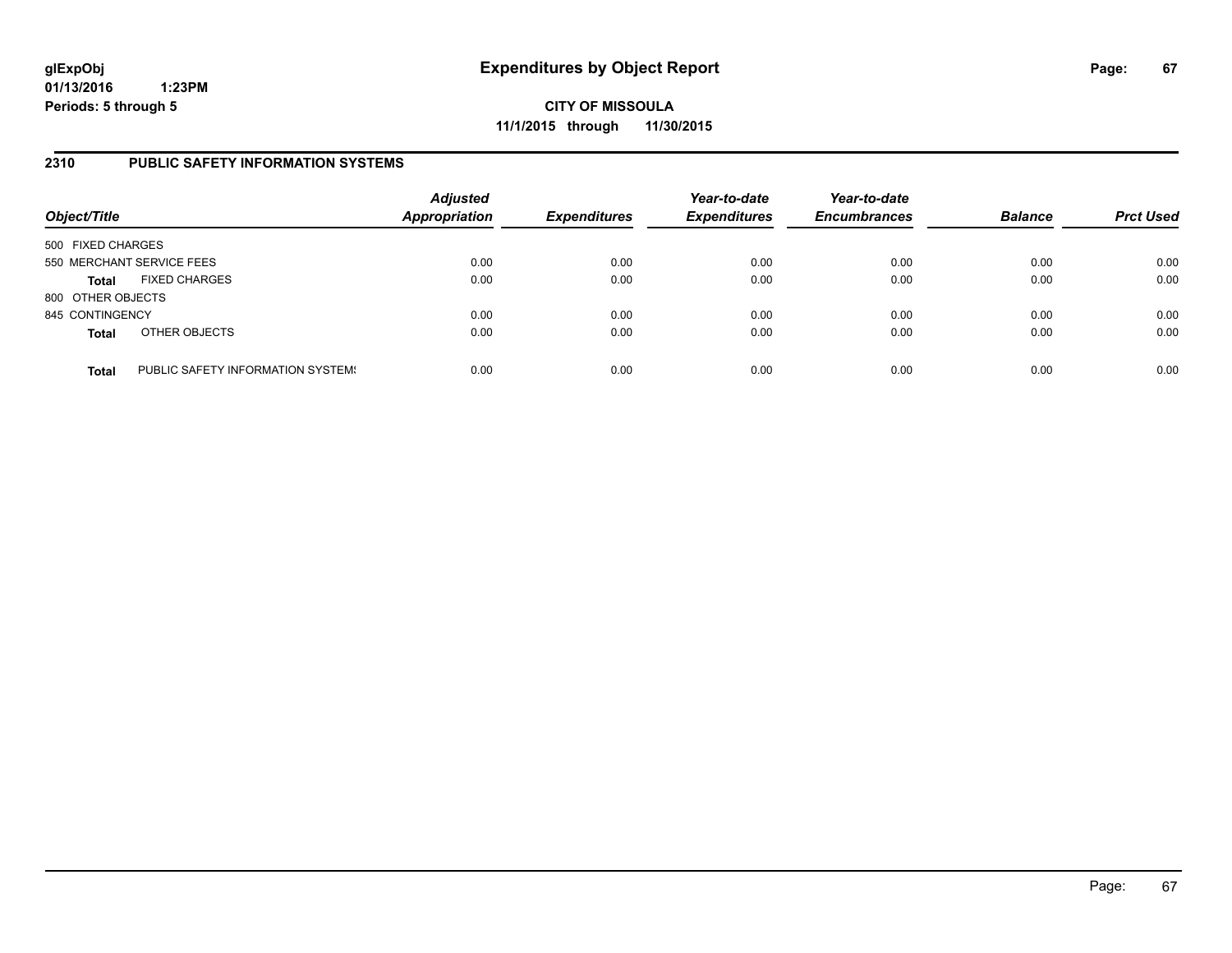#### **2321 IMPACT FEE FUND**

**390 NON-DEPARTMENTAL**

|                        |                                   | <b>Adjusted</b>      |                     | Year-to-date        | Year-to-date        |                |                  |
|------------------------|-----------------------------------|----------------------|---------------------|---------------------|---------------------|----------------|------------------|
| Object/Title           |                                   | <b>Appropriation</b> | <b>Expenditures</b> | <b>Expenditures</b> | <b>Encumbrances</b> | <b>Balance</b> | <b>Prct Used</b> |
| 100 PERSONAL SERVICES  |                                   |                      |                     |                     |                     |                |                  |
| 110 SALARIES AND WAGES |                                   | 0.00                 | 0.00                | 0.00                | 0.00                | 0.00           | 0.00             |
|                        | <b>140 EMPLOYER CONTRIBUTIONS</b> | 0.00                 | 0.00                | 0.00                | 0.00                | 0.00           | 0.00             |
| <b>Total</b>           | PERSONAL SERVICES                 | 0.00                 | 0.00                | 0.00                | 0.00                | 0.00           | 0.00             |
| 300 PURCHASED SERVICES |                                   |                      |                     |                     |                     |                |                  |
|                        | 350 PROFESSIONAL SERVICES         | 0.00                 | 0.00                | 0.00                | 0.00                | 0.00           | 0.00             |
|                        | 390 OTHER PURCHASED SERVICES      | 0.00                 | 0.00                | 0.00                | 0.00                | 0.00           | 0.00             |
| Total                  | PURCHASED SERVICES                | 0.00                 | 0.00                | 0.00                | 0.00                | 0.00           | 0.00             |
| 500 FIXED CHARGES      |                                   |                      |                     |                     |                     |                |                  |
|                        | 550 MERCHANT SERVICE FEES         | 0.00                 | 0.00                | 0.00                | 0.00                | 0.00           | 0.00             |
| <b>Total</b>           | <b>FIXED CHARGES</b>              | 0.00                 | 0.00                | 0.00                | 0.00                | 0.00           | 0.00             |
| 800 OTHER OBJECTS      |                                   |                      |                     |                     |                     |                |                  |
|                        | 820 TRANSFERS TO OTHER FUNDS      | 0.00                 | 0.00                | 0.00                | 0.00                | 0.00           | 0.00             |
| Total                  | OTHER OBJECTS                     | 0.00                 | 0.00                | 0.00                | 0.00                | 0.00           | 0.00             |
| 900 CAPITAL OUTLAY     |                                   |                      |                     |                     |                     |                |                  |
| 930 IMPROVEMENTS       |                                   | 2,400,000.00         | 18,438.49           | 244,877.62          | 0.00                | 2,155,122.38   | 10.20            |
| <b>Total</b>           | CAPITAL OUTLAY                    | 2,400,000.00         | 18,438.49           | 244,877.62          | 0.00                | 2,155,122.38   | 10.20            |
| <b>Total</b>           | NON-DEPARTMENTAL                  | 2,400,000.00         | 18,438.49           | 244,877.62          | 0.00                | 2,155,122.38   | 10.20            |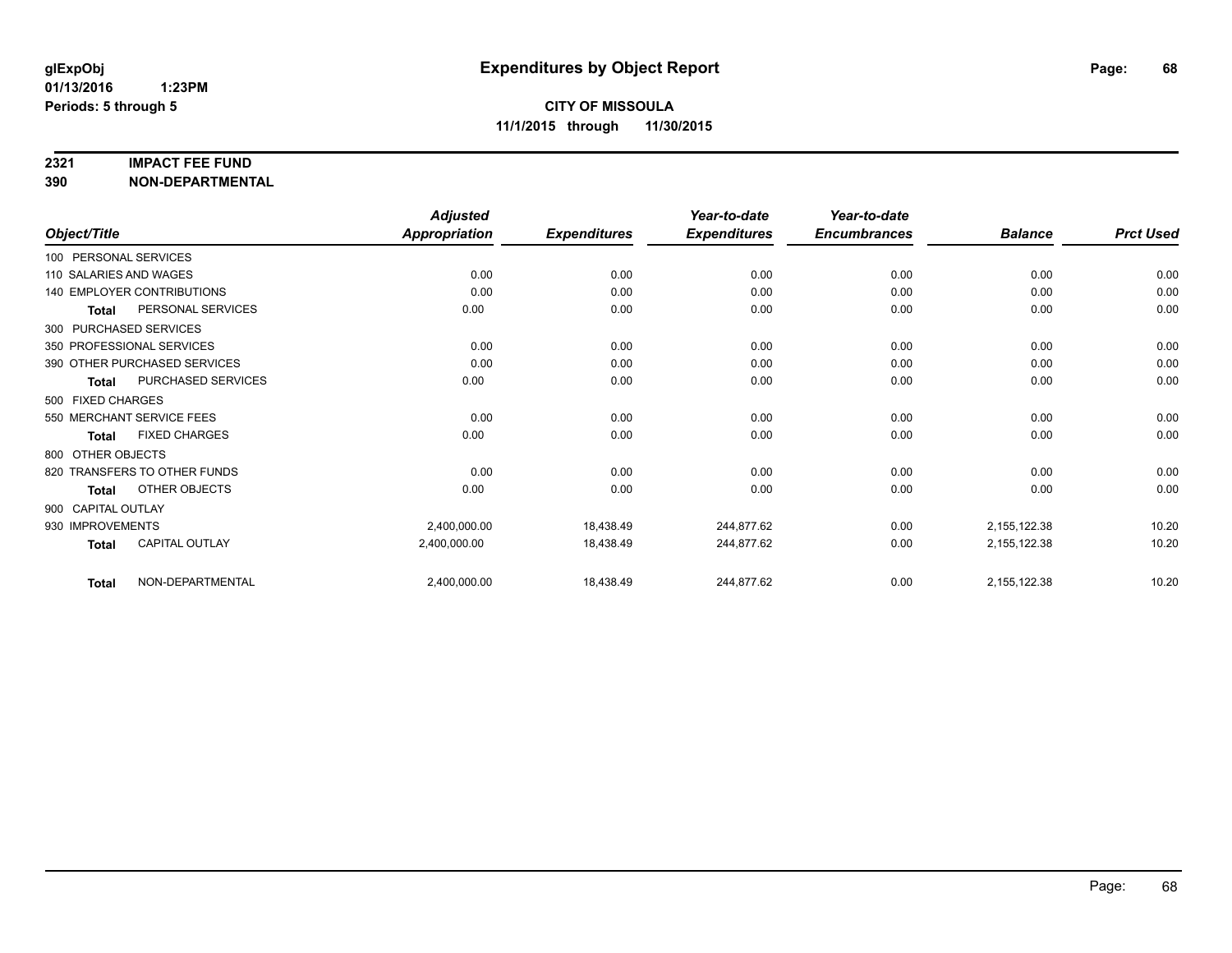**2321 IMPACT FEE FUND**

|                                        | <b>Adjusted</b>      |                     | Year-to-date        | Year-to-date        |                |                  |
|----------------------------------------|----------------------|---------------------|---------------------|---------------------|----------------|------------------|
| Object/Title                           | <b>Appropriation</b> | <b>Expenditures</b> | <b>Expenditures</b> | <b>Encumbrances</b> | <b>Balance</b> | <b>Prct Used</b> |
| 100 PERSONAL SERVICES                  |                      |                     |                     |                     |                |                  |
| 110 SALARIES AND WAGES                 | 0.00                 | 0.00                | 0.00                | 0.00                | 0.00           | 0.00             |
| 140 EMPLOYER CONTRIBUTIONS             | 0.00                 | 0.00                | 0.00                | 0.00                | 0.00           | 0.00             |
| PERSONAL SERVICES<br><b>Total</b>      | 0.00                 | 0.00                | 0.00                | 0.00                | 0.00           | 0.00             |
| 300 PURCHASED SERVICES                 |                      |                     |                     |                     |                |                  |
| 350 PROFESSIONAL SERVICES              | 0.00                 | 0.00                | 0.00                | 0.00                | 0.00           | 0.00             |
| 390 OTHER PURCHASED SERVICES           | 0.00                 | 0.00                | 0.00                | 0.00                | 0.00           | 0.00             |
| PURCHASED SERVICES<br><b>Total</b>     | 0.00                 | 0.00                | 0.00                | 0.00                | 0.00           | 0.00             |
| 500 FIXED CHARGES                      |                      |                     |                     |                     |                |                  |
| 550 MERCHANT SERVICE FEES              | 0.00                 | 0.00                | 0.00                | 0.00                | 0.00           | 0.00             |
| <b>FIXED CHARGES</b><br>Total          | 0.00                 | 0.00                | 0.00                | 0.00                | 0.00           | 0.00             |
| 800 OTHER OBJECTS                      |                      |                     |                     |                     |                |                  |
| 820 TRANSFERS TO OTHER FUNDS           | 0.00                 | 0.00                | 0.00                | 0.00                | 0.00           | 0.00             |
| <b>OTHER OBJECTS</b><br><b>Total</b>   | 0.00                 | 0.00                | 0.00                | 0.00                | 0.00           | 0.00             |
| 900 CAPITAL OUTLAY                     |                      |                     |                     |                     |                |                  |
| 930 IMPROVEMENTS                       | 2,400,000.00         | 18,438.49           | 244,877.62          | 0.00                | 2,155,122.38   | 10.20            |
| CAPITAL OUTLAY<br><b>Total</b>         | 2,400,000.00         | 18,438.49           | 244,877.62          | 0.00                | 2,155,122.38   | 10.20            |
| <b>IMPACT FEE FUND</b><br><b>Total</b> | 2,400,000.00         | 18,438.49           | 244,877.62          | 0.00                | 2,155,122.38   | 10.20            |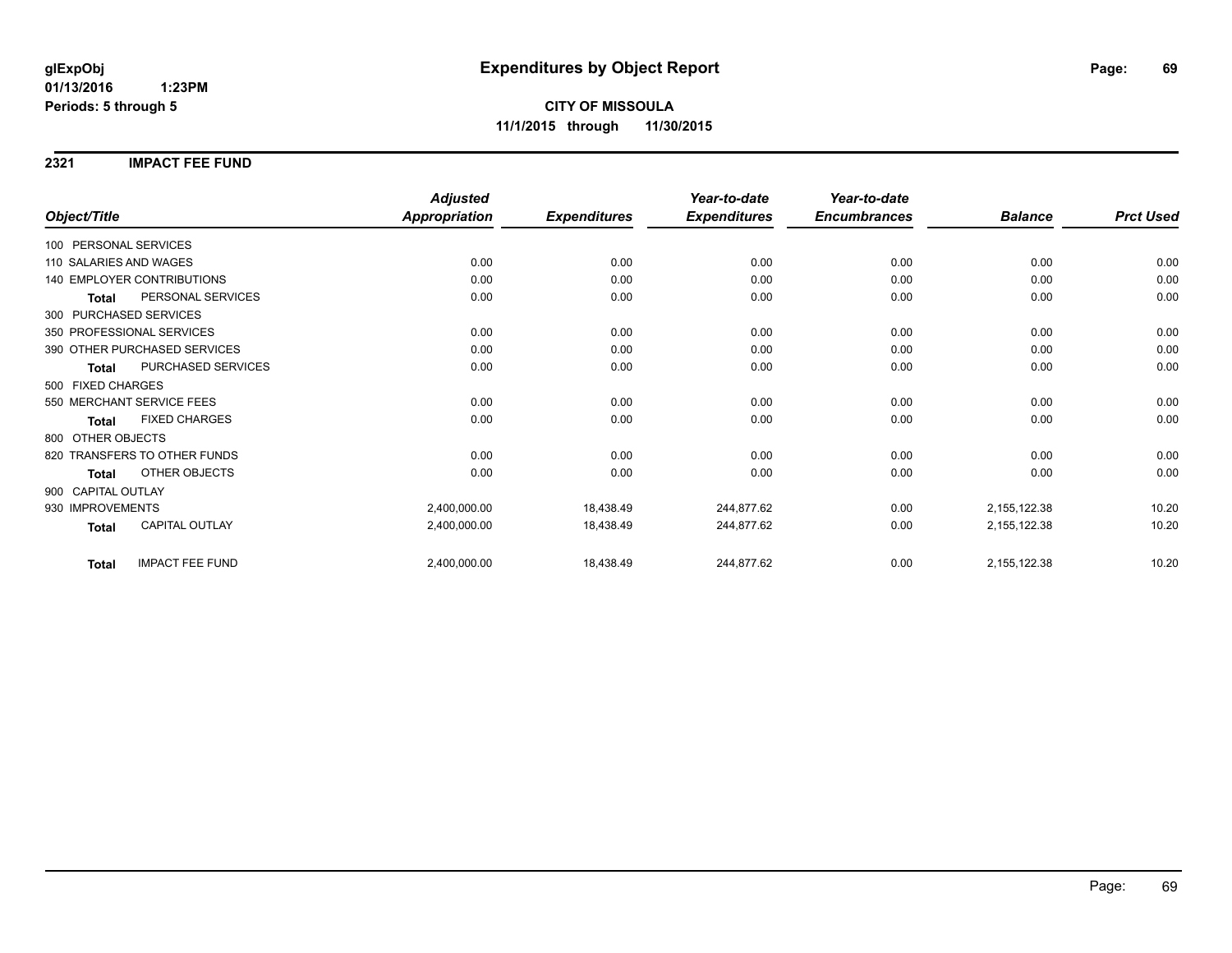#### **2322 GEORGE ELMER/CATTLE DR INTERSECTION**

**390 NON-DEPARTMENTAL**

| Object/Title       |                              | <b>Adjusted</b><br><b>Appropriation</b> | <b>Expenditures</b> | Year-to-date<br><b>Expenditures</b> | Year-to-date<br><b>Encumbrances</b> | <b>Balance</b> | <b>Prct Used</b> |
|--------------------|------------------------------|-----------------------------------------|---------------------|-------------------------------------|-------------------------------------|----------------|------------------|
|                    | 300 PURCHASED SERVICES       |                                         |                     |                                     |                                     |                |                  |
|                    | 350 PROFESSIONAL SERVICES    | 15,000.00                               | 0.00                | 0.00                                | 0.00                                | 15,000.00      | 0.00             |
| <b>Total</b>       | <b>PURCHASED SERVICES</b>    | 15,000.00                               | 0.00                | 0.00                                | 0.00                                | 15,000.00      | 0.00             |
| 500 FIXED CHARGES  |                              |                                         |                     |                                     |                                     |                |                  |
|                    | 550 MERCHANT SERVICE FEES    | 0.00                                    | 0.00                | 0.00                                | 0.00                                | 0.00           | 0.00             |
| <b>Total</b>       | <b>FIXED CHARGES</b>         | 0.00                                    | 0.00                | 0.00                                | 0.00                                | 0.00           | 0.00             |
| 800 OTHER OBJECTS  |                              |                                         |                     |                                     |                                     |                |                  |
|                    | 820 TRANSFERS TO OTHER FUNDS | 0.00                                    | 0.00                | 0.00                                | 0.00                                | 0.00           | 0.00             |
| <b>Total</b>       | OTHER OBJECTS                | 0.00                                    | 0.00                | 0.00                                | 0.00                                | 0.00           | 0.00             |
| 900 CAPITAL OUTLAY |                              |                                         |                     |                                     |                                     |                |                  |
| 930 IMPROVEMENTS   |                              | 0.00                                    | 0.00                | 0.00                                | 0.00                                | 0.00           | 0.00             |
| <b>Total</b>       | <b>CAPITAL OUTLAY</b>        | 0.00                                    | 0.00                | 0.00                                | 0.00                                | 0.00           | 0.00             |
| <b>Total</b>       | NON-DEPARTMENTAL             | 15,000.00                               | 0.00                | 0.00                                | 0.00                                | 15,000.00      | 0.00             |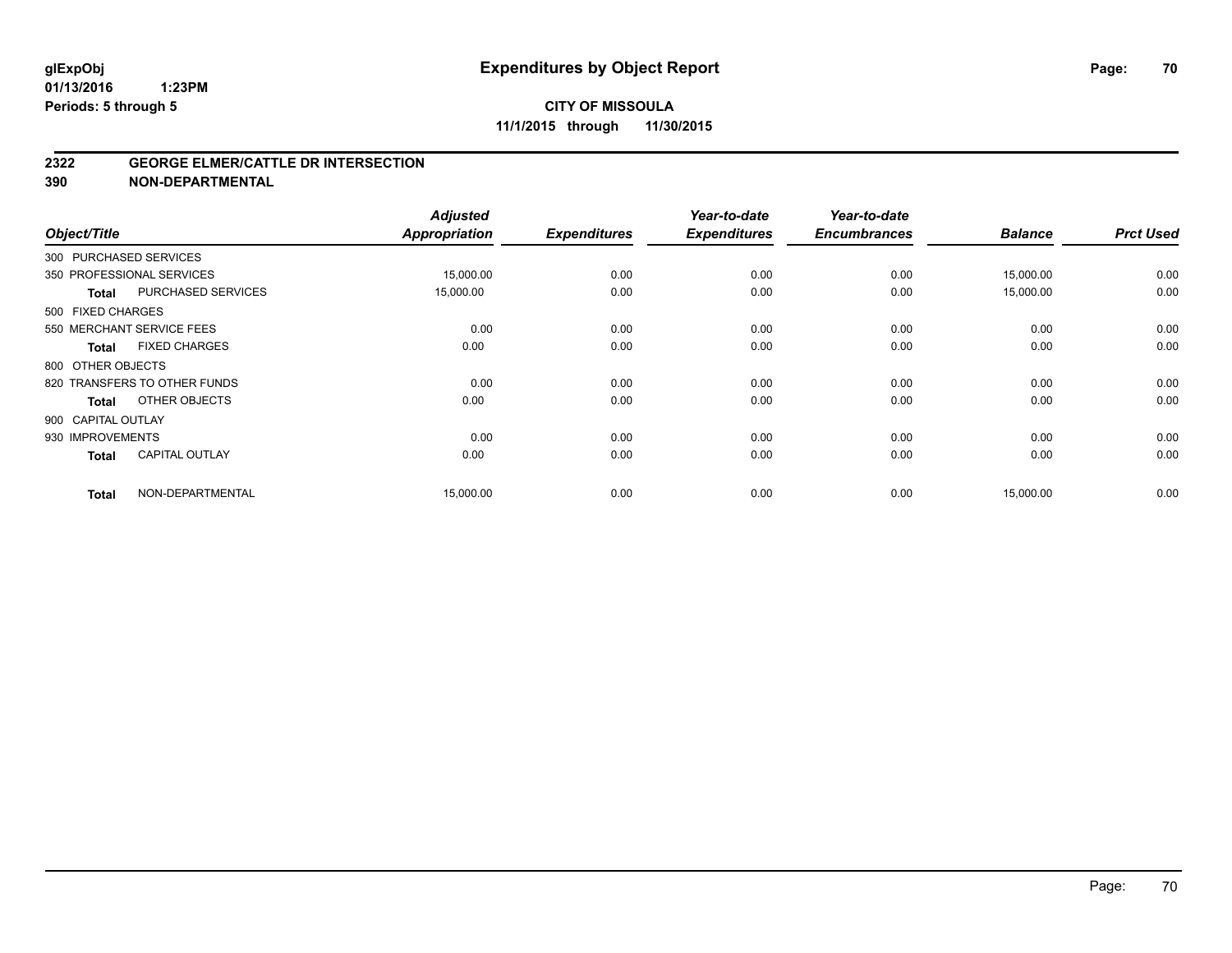**CITY OF MISSOULA 11/1/2015 through 11/30/2015**

## **2322 GEORGE ELMER/CATTLE DR INTERSECTION**

| Object/Title           |                                         | <b>Adjusted</b><br><b>Appropriation</b> | <b>Expenditures</b> | Year-to-date<br><b>Expenditures</b> | Year-to-date<br><b>Encumbrances</b> | <b>Balance</b> | <b>Prct Used</b> |
|------------------------|-----------------------------------------|-----------------------------------------|---------------------|-------------------------------------|-------------------------------------|----------------|------------------|
| 300 PURCHASED SERVICES |                                         |                                         |                     |                                     |                                     |                |                  |
|                        | 350 PROFESSIONAL SERVICES               | 15,000.00                               | 0.00                | 0.00                                | 0.00                                | 15,000.00      | 0.00             |
| Total                  | PURCHASED SERVICES                      | 15,000.00                               | 0.00                | 0.00                                | 0.00                                | 15,000.00      | 0.00             |
| 500 FIXED CHARGES      |                                         |                                         |                     |                                     |                                     |                |                  |
|                        | 550 MERCHANT SERVICE FEES               | 0.00                                    | 0.00                | 0.00                                | 0.00                                | 0.00           | 0.00             |
| <b>Total</b>           | <b>FIXED CHARGES</b>                    | 0.00                                    | 0.00                | 0.00                                | 0.00                                | 0.00           | 0.00             |
| 800 OTHER OBJECTS      |                                         |                                         |                     |                                     |                                     |                |                  |
|                        | 820 TRANSFERS TO OTHER FUNDS            | 0.00                                    | 0.00                | 0.00                                | 0.00                                | 0.00           | 0.00             |
| Total                  | OTHER OBJECTS                           | 0.00                                    | 0.00                | 0.00                                | 0.00                                | 0.00           | 0.00             |
| 900 CAPITAL OUTLAY     |                                         |                                         |                     |                                     |                                     |                |                  |
| 930 IMPROVEMENTS       |                                         | 0.00                                    | 0.00                | 0.00                                | 0.00                                | 0.00           | 0.00             |
| <b>Total</b>           | <b>CAPITAL OUTLAY</b>                   | 0.00                                    | 0.00                | 0.00                                | 0.00                                | 0.00           | 0.00             |
| <b>Total</b>           | <b>GEORGE ELMER/CATTLE DR INTERSECT</b> | 15,000.00                               | 0.00                | 0.00                                | 0.00                                | 15,000.00      | 0.00             |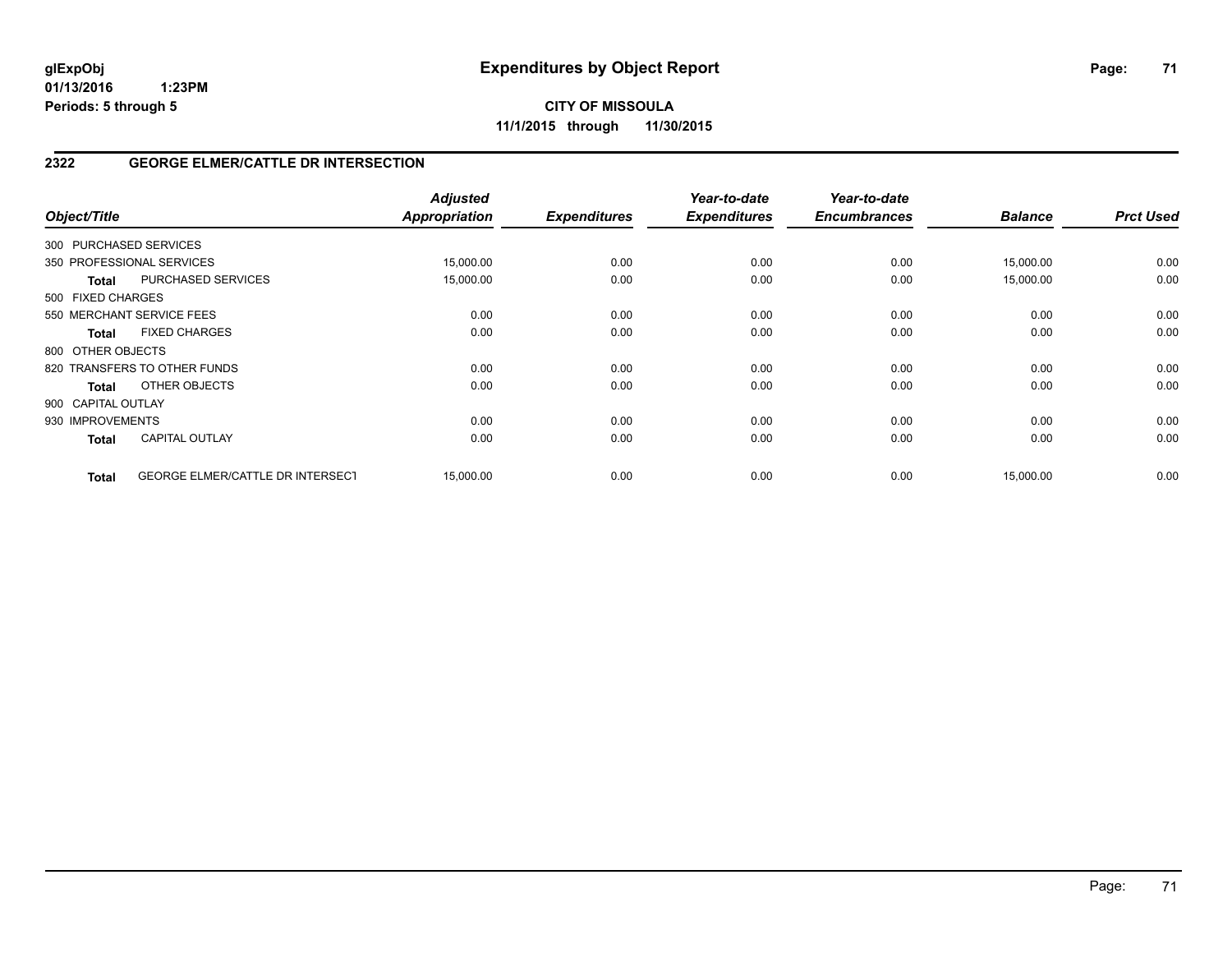**2365 PUBLIC ART FUND**

**220 MAYOR**

|                        |                           | <b>Adjusted</b>      |                     | Year-to-date        | Year-to-date        |                |                  |
|------------------------|---------------------------|----------------------|---------------------|---------------------|---------------------|----------------|------------------|
| Object/Title           |                           | <b>Appropriation</b> | <b>Expenditures</b> | <b>Expenditures</b> | <b>Encumbrances</b> | <b>Balance</b> | <b>Prct Used</b> |
| 300 PURCHASED SERVICES |                           |                      |                     |                     |                     |                |                  |
|                        | 350 PROFESSIONAL SERVICES | 7,350.00             | 68.09               | 6,603.09            | 0.00                | 746.91         | 89.84            |
| <b>Total</b>           | <b>PURCHASED SERVICES</b> | 7,350.00             | 68.09               | 6,603.09            | 0.00                | 746.91         | 89.84            |
| 500 FIXED CHARGES      |                           |                      |                     |                     |                     |                |                  |
|                        | 550 MERCHANT SERVICE FEES | 0.00                 | 0.00                | 0.00                | 0.00                | 0.00           | 0.00             |
| <b>Total</b>           | <b>FIXED CHARGES</b>      | 0.00                 | 0.00                | 0.00                | 0.00                | 0.00           | 0.00             |
| 800 OTHER OBJECTS      |                           |                      |                     |                     |                     |                |                  |
| 845 CONTINGENCY        |                           | 0.00                 | 0.00                | 0.00                | 0.00                | 0.00           | 0.00             |
| <b>Total</b>           | OTHER OBJECTS             | 0.00                 | 0.00                | 0.00                | 0.00                | 0.00           | 0.00             |
| 900 CAPITAL OUTLAY     |                           |                      |                     |                     |                     |                |                  |
| 930 IMPROVEMENTS       |                           | 5,615.00             | 0.00                | 20,400.00           | 0.00                | $-14,785.00$   | 363.31           |
| <b>Total</b>           | <b>CAPITAL OUTLAY</b>     | 5,615.00             | 0.00                | 20,400.00           | 0.00                | $-14,785.00$   | 363.31           |
| <b>Total</b>           | <b>MAYOR</b>              | 12,965.00            | 68.09               | 27,003.09           | 0.00                | $-14,038.09$   | 208.28           |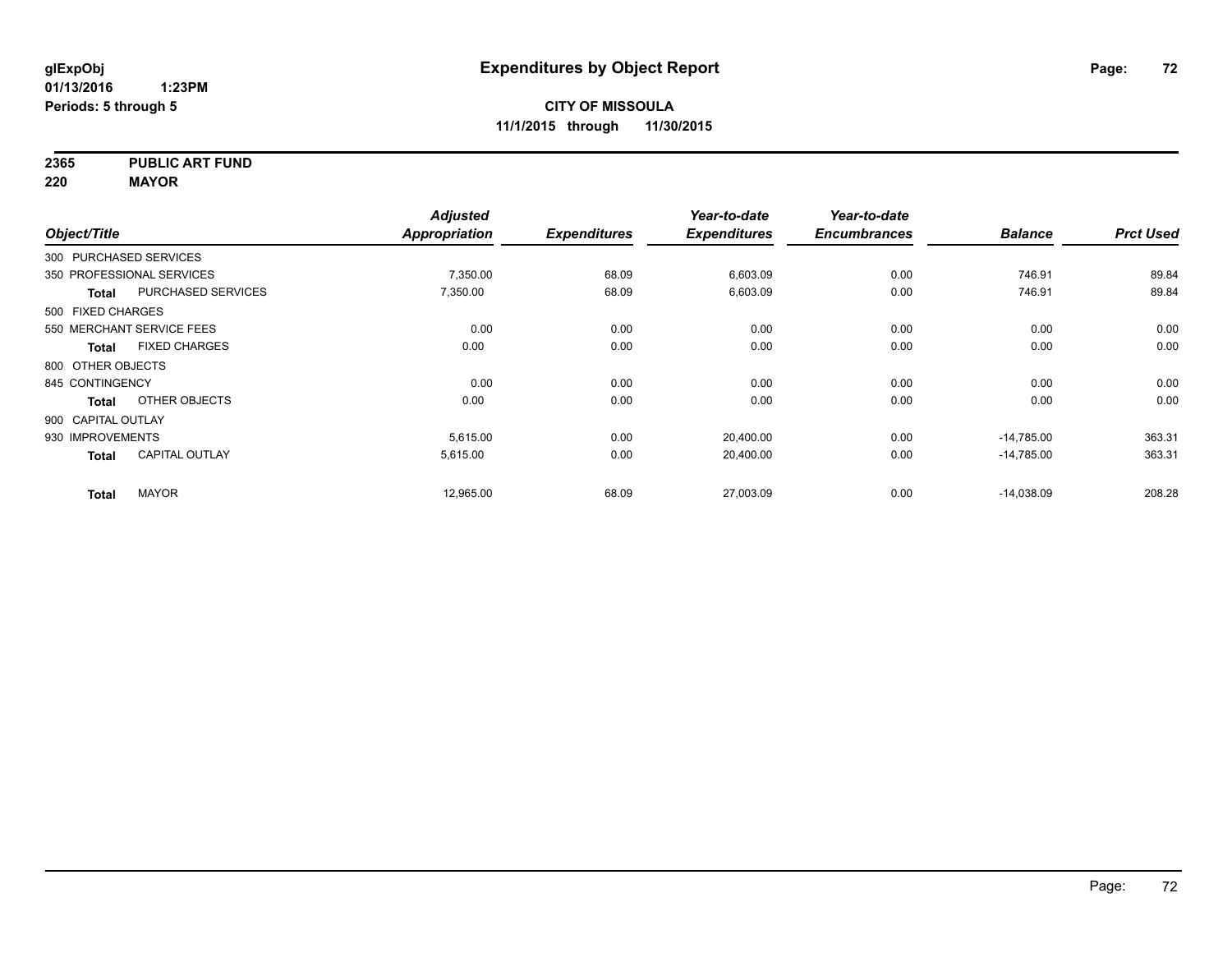#### **2365 PUBLIC ART FUND**

| Object/Title           |                           | <b>Adjusted</b><br>Appropriation | <b>Expenditures</b> | Year-to-date<br><b>Expenditures</b> | Year-to-date<br><b>Encumbrances</b> | <b>Balance</b> | <b>Prct Used</b> |
|------------------------|---------------------------|----------------------------------|---------------------|-------------------------------------|-------------------------------------|----------------|------------------|
| 300 PURCHASED SERVICES |                           |                                  |                     |                                     |                                     |                |                  |
|                        | 350 PROFESSIONAL SERVICES | 7,350.00                         | 68.09               | 6,603.09                            | 0.00                                | 746.91         | 89.84            |
| <b>Total</b>           | PURCHASED SERVICES        | 7,350.00                         | 68.09               | 6,603.09                            | 0.00                                | 746.91         | 89.84            |
| 500 FIXED CHARGES      |                           |                                  |                     |                                     |                                     |                |                  |
|                        | 550 MERCHANT SERVICE FEES | 0.00                             | 0.00                | 0.00                                | 0.00                                | 0.00           | 0.00             |
| <b>Total</b>           | <b>FIXED CHARGES</b>      | 0.00                             | 0.00                | 0.00                                | 0.00                                | 0.00           | 0.00             |
| 800 OTHER OBJECTS      |                           |                                  |                     |                                     |                                     |                |                  |
| 845 CONTINGENCY        |                           | 0.00                             | 0.00                | 0.00                                | 0.00                                | 0.00           | 0.00             |
| Total                  | OTHER OBJECTS             | 0.00                             | 0.00                | 0.00                                | 0.00                                | 0.00           | 0.00             |
| 900 CAPITAL OUTLAY     |                           |                                  |                     |                                     |                                     |                |                  |
| 930 IMPROVEMENTS       |                           | 5,615.00                         | 0.00                | 20,400.00                           | 0.00                                | $-14,785.00$   | 363.31           |
| <b>Total</b>           | CAPITAL OUTLAY            | 5,615.00                         | 0.00                | 20,400.00                           | 0.00                                | $-14,785.00$   | 363.31           |
| <b>Total</b>           | PUBLIC ART FUND           | 12,965.00                        | 68.09               | 27,003.09                           | 0.00                                | $-14,038.09$   | 208.28           |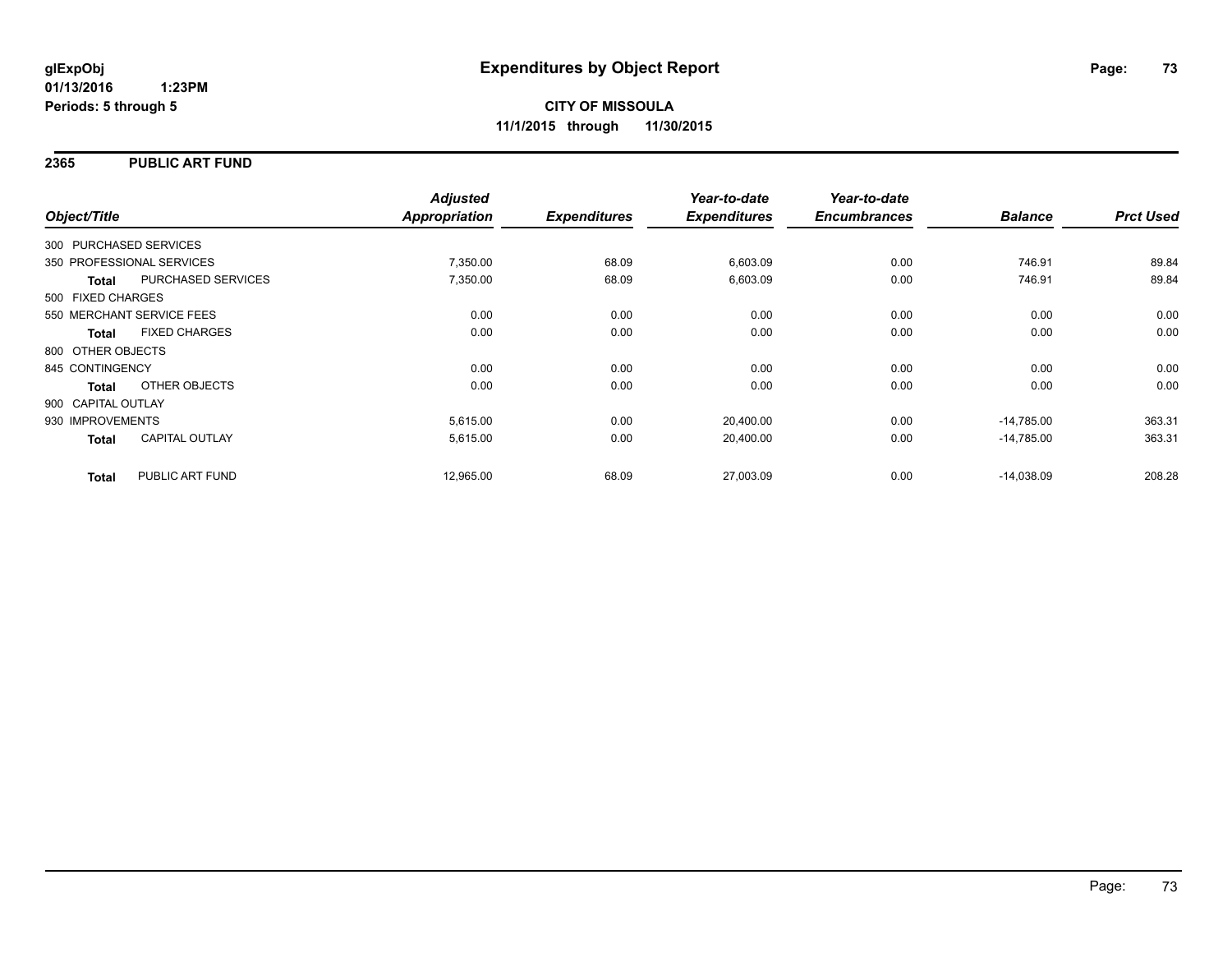#### **2371 EMPLOYEE HEALTH INSURANCE LEVY FUND**

**390 NON-DEPARTMENTAL**

| Object/Title                         | <b>Adjusted</b><br>Appropriation | <b>Expenditures</b> | Year-to-date<br><b>Expenditures</b> | Year-to-date<br><b>Encumbrances</b> | <b>Balance</b> | <b>Prct Used</b> |
|--------------------------------------|----------------------------------|---------------------|-------------------------------------|-------------------------------------|----------------|------------------|
| 500 FIXED CHARGES                    |                                  |                     |                                     |                                     |                |                  |
| 550 MERCHANT SERVICE FEES            | 0.00                             | 0.00                | 0.00                                | 0.00                                | 0.00           | 0.00             |
| <b>FIXED CHARGES</b><br><b>Total</b> | 0.00                             | 0.00                | 0.00                                | 0.00                                | 0.00           | 0.00             |
| 800 OTHER OBJECTS                    |                                  |                     |                                     |                                     |                |                  |
| 820 TRANSFERS TO OTHER FUNDS         | 4.462.00                         | 0.00                | 0.00                                | 0.00                                | 4.462.00       | 0.00             |
| OTHER OBJECTS<br><b>Total</b>        | 4.462.00                         | 0.00                | 0.00                                | 0.00                                | 4.462.00       | 0.00             |
| NON-DEPARTMENTAL<br><b>Total</b>     | 4.462.00                         | 0.00                | 0.00                                | 0.00                                | 4.462.00       | 0.00             |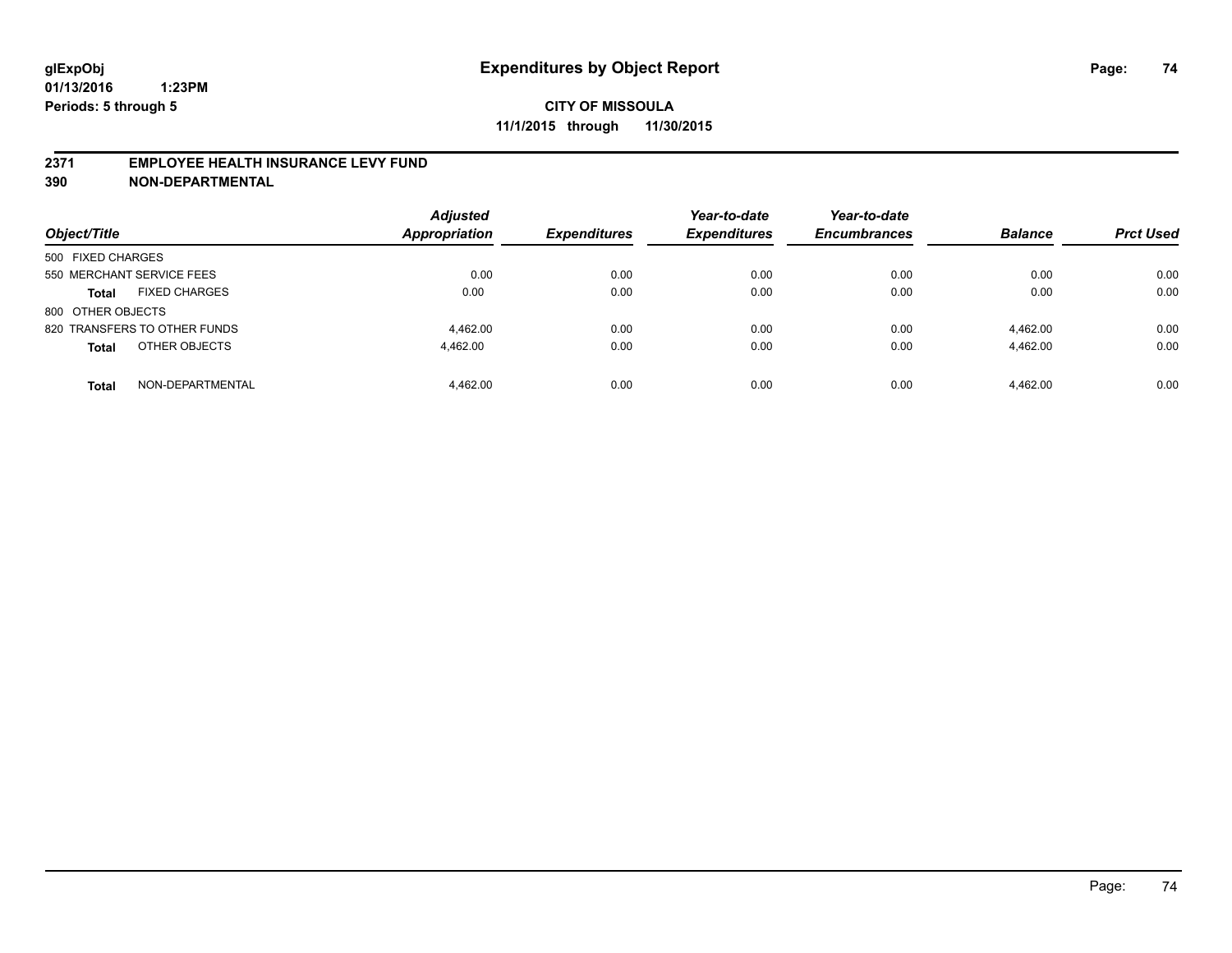**CITY OF MISSOULA 11/1/2015 through 11/30/2015**

#### **2371 EMPLOYEE HEALTH INSURANCE LEVY FUND**

| Object/Title              |                                  | <b>Adjusted</b><br>Appropriation | <b>Expenditures</b> | Year-to-date<br><b>Expenditures</b> | Year-to-date<br><b>Encumbrances</b> | <b>Balance</b> | <b>Prct Used</b> |
|---------------------------|----------------------------------|----------------------------------|---------------------|-------------------------------------|-------------------------------------|----------------|------------------|
| 500 FIXED CHARGES         |                                  |                                  |                     |                                     |                                     |                |                  |
| 550 MERCHANT SERVICE FEES |                                  | 0.00                             | 0.00                | 0.00                                | 0.00                                | 0.00           | 0.00             |
| <b>Total</b>              | <b>FIXED CHARGES</b>             | 0.00                             | 0.00                | 0.00                                | 0.00                                | 0.00           | 0.00             |
| 800 OTHER OBJECTS         |                                  |                                  |                     |                                     |                                     |                |                  |
|                           | 820 TRANSFERS TO OTHER FUNDS     | 4.462.00                         | 0.00                | 0.00                                | 0.00                                | 4.462.00       | 0.00             |
| <b>Total</b>              | OTHER OBJECTS                    | 4,462.00                         | 0.00                | 0.00                                | 0.00                                | 4,462.00       | 0.00             |
| <b>Total</b>              | EMPLOYEE HEALTH INSURANCE LEVY F | 4.462.00                         | 0.00                | 0.00                                | 0.00                                | 4,462.00       | 0.00             |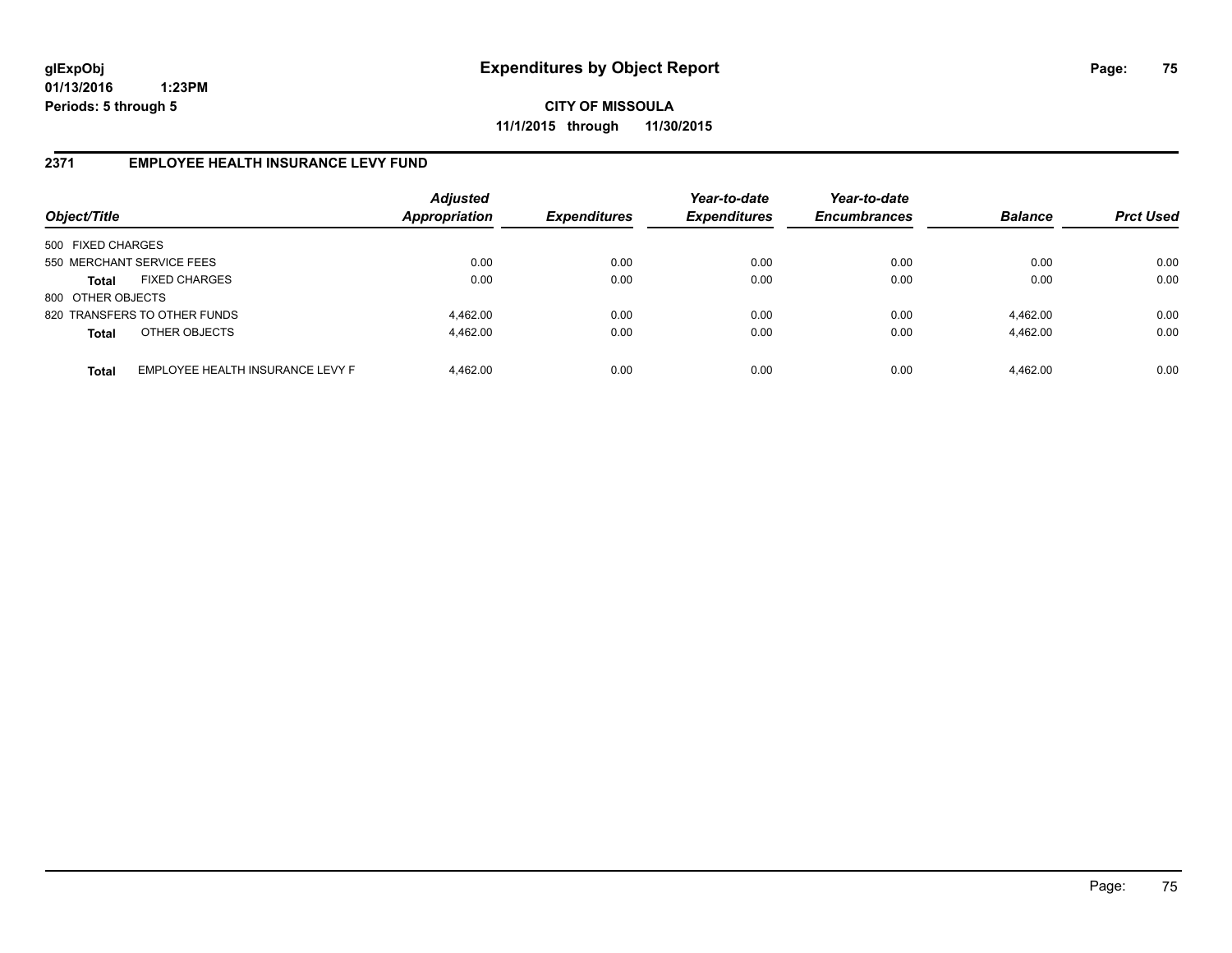**2372 PERMISSIVE MEDICAL LEVY**

**390 NON-DEPARTMENTAL**

| Object/Title                         | <b>Adjusted</b><br>Appropriation | <b>Expenditures</b> | Year-to-date<br><b>Expenditures</b> | Year-to-date<br><b>Encumbrances</b> | <b>Balance</b> | <b>Prct Used</b> |
|--------------------------------------|----------------------------------|---------------------|-------------------------------------|-------------------------------------|----------------|------------------|
|                                      |                                  |                     |                                     |                                     |                |                  |
| 500 FIXED CHARGES                    |                                  |                     |                                     |                                     |                |                  |
| 550 MERCHANT SERVICE FEES            | 0.00                             | 0.00                | 0.00                                | 0.00                                | 0.00           | 0.00             |
| <b>FIXED CHARGES</b><br><b>Total</b> | 0.00                             | 0.00                | 0.00                                | 0.00                                | 0.00           | 0.00             |
| 800 OTHER OBJECTS                    |                                  |                     |                                     |                                     |                |                  |
| 820 TRANSFERS TO OTHER FUNDS         | 4.405.445.00                     | 0.00                | 0.00                                | 0.00                                | 4,405,445.00   | 0.00             |
| OTHER OBJECTS<br><b>Total</b>        | 4,405,445.00                     | 0.00                | 0.00                                | 0.00                                | 4,405,445.00   | 0.00             |
| NON-DEPARTMENTAL<br><b>Total</b>     | 4.405.445.00                     | 0.00                | 0.00                                | 0.00                                | 4.405.445.00   | 0.00             |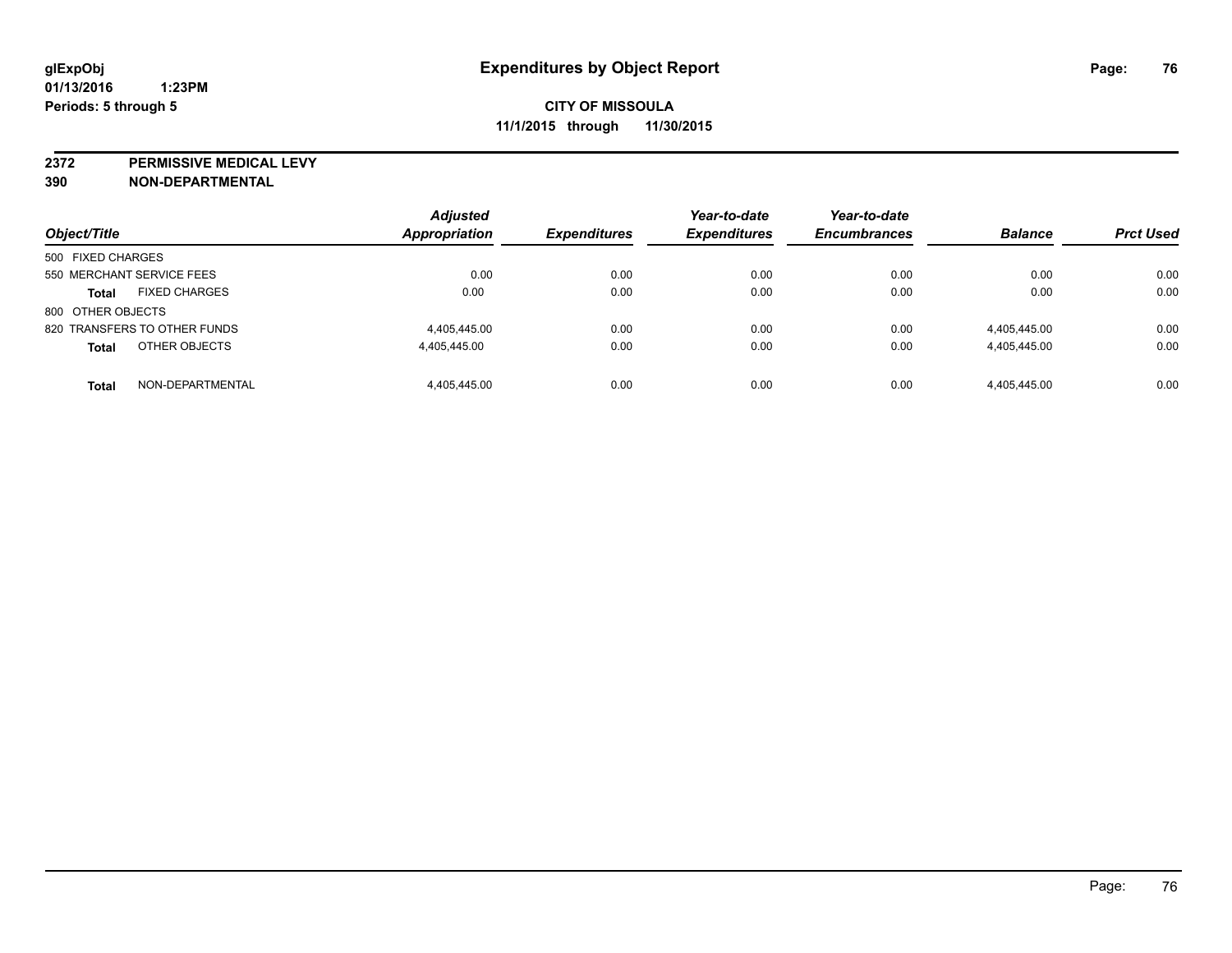#### **2372 PERMISSIVE MEDICAL LEVY**

| Object/Title                         |                         | <b>Adjusted</b><br>Appropriation | <b>Expenditures</b> | Year-to-date<br><b>Expenditures</b> | Year-to-date<br><b>Encumbrances</b> | <b>Balance</b> | <b>Prct Used</b> |
|--------------------------------------|-------------------------|----------------------------------|---------------------|-------------------------------------|-------------------------------------|----------------|------------------|
| 500 FIXED CHARGES                    |                         |                                  |                     |                                     |                                     |                |                  |
| 550 MERCHANT SERVICE FEES            |                         | 0.00                             | 0.00                | 0.00                                | 0.00                                | 0.00           | 0.00             |
| <b>FIXED CHARGES</b><br><b>Total</b> |                         | 0.00                             | 0.00                | 0.00                                | 0.00                                | 0.00           | 0.00             |
| 800 OTHER OBJECTS                    |                         |                                  |                     |                                     |                                     |                |                  |
| 820 TRANSFERS TO OTHER FUNDS         |                         | 4,405,445.00                     | 0.00                | 0.00                                | 0.00                                | 4,405,445.00   | 0.00             |
| OTHER OBJECTS<br><b>Total</b>        |                         | 4.405.445.00                     | 0.00                | 0.00                                | 0.00                                | 4,405,445.00   | 0.00             |
| <b>Total</b>                         | PERMISSIVE MEDICAL LEVY | 4.405.445.00                     | 0.00                | 0.00                                | 0.00                                | 4.405.445.00   | 0.00             |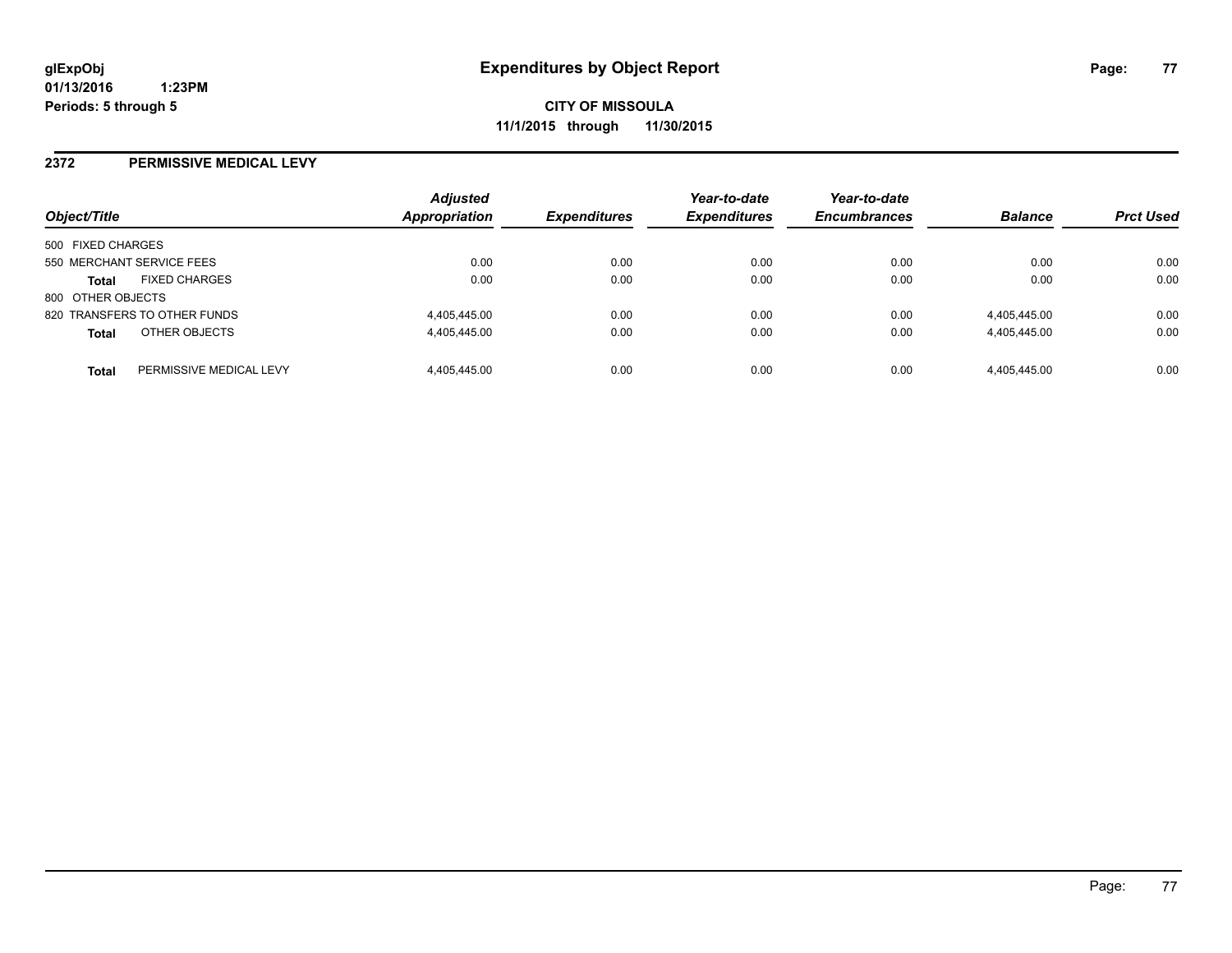#### **2389 CABLE TELEVISION FRANCHISE FUND**

**390 NON-DEPARTMENTAL**

|                    |                                     | <b>Adjusted</b>      |                     | Year-to-date        | Year-to-date        |                |                  |
|--------------------|-------------------------------------|----------------------|---------------------|---------------------|---------------------|----------------|------------------|
| Object/Title       |                                     | <b>Appropriation</b> | <b>Expenditures</b> | <b>Expenditures</b> | <b>Encumbrances</b> | <b>Balance</b> | <b>Prct Used</b> |
|                    | 300 PURCHASED SERVICES              |                      |                     |                     |                     |                |                  |
|                    | 330 PUBLICITY, SUBSCRIPTIONS & DUES | 0.00                 | 0.00                | 0.00                | 0.00                | 0.00           | 0.00             |
|                    | 350 PROFESSIONAL SERVICES           | 5,000.00             | 11,409.90           | 11,409.90           | 0.00                | $-6,409.90$    | 228.20           |
|                    | 360 REPAIR & MAINTENANCE            | 0.00                 | 0.00                | 0.00                | 0.00                | 0.00           | 0.00             |
| 370 TRAVEL         |                                     | 1,000.00             | 0.00                | 0.00                | 0.00                | 1,000.00       | 0.00             |
| 380 TRAINING       |                                     | 1.000.00             | 0.00                | 0.00                | 0.00                | 1,000.00       | 0.00             |
| <b>Total</b>       | PURCHASED SERVICES                  | 7,000.00             | 11,409.90           | 11,409.90           | 0.00                | $-4,409.90$    | 163.00           |
| 500 FIXED CHARGES  |                                     |                      |                     |                     |                     |                |                  |
|                    | 550 MERCHANT SERVICE FEES           | 0.00                 | 0.00                | 0.00                | 0.00                | 0.00           | 0.00             |
| <b>Total</b>       | <b>FIXED CHARGES</b>                | 0.00                 | 0.00                | 0.00                | 0.00                | 0.00           | 0.00             |
|                    | 700 GRANTS & CONTRIBUTIONS          |                      |                     |                     |                     |                |                  |
|                    | 700 GRANTS & CONTRIBUTIONS          | 440.000.00           | 135.274.26          | 135.274.26          | 0.00                | 304.725.74     | 30.74            |
| <b>Total</b>       | <b>GRANTS &amp; CONTRIBUTIONS</b>   | 440,000.00           | 135,274.26          | 135,274.26          | 0.00                | 304,725.74     | 30.74            |
| 800 OTHER OBJECTS  |                                     |                      |                     |                     |                     |                |                  |
|                    | 820 TRANSFERS TO OTHER FUNDS        | 251,433.00           | 0.00                | 0.00                | 0.00                | 251,433.00     | 0.00             |
| 845 CONTINGENCY    |                                     | 0.00                 | 0.00                | 0.00                | 0.00                | 0.00           | 0.00             |
| Total              | OTHER OBJECTS                       | 251,433.00           | 0.00                | 0.00                | 0.00                | 251,433.00     | 0.00             |
| 900 CAPITAL OUTLAY |                                     |                      |                     |                     |                     |                |                  |
|                    | 940 MACHINERY & EQUIPMENT           | 37.567.00            | 0.00                | 9,847.82            | 0.00                | 27,719.18      | 26.21            |
| <b>Total</b>       | <b>CAPITAL OUTLAY</b>               | 37,567.00            | 0.00                | 9,847.82            | 0.00                | 27,719.18      | 26.21            |
| <b>Total</b>       | NON-DEPARTMENTAL                    | 736,000.00           | 146,684.16          | 156,531.98          | 0.00                | 579,468.02     | 21.27            |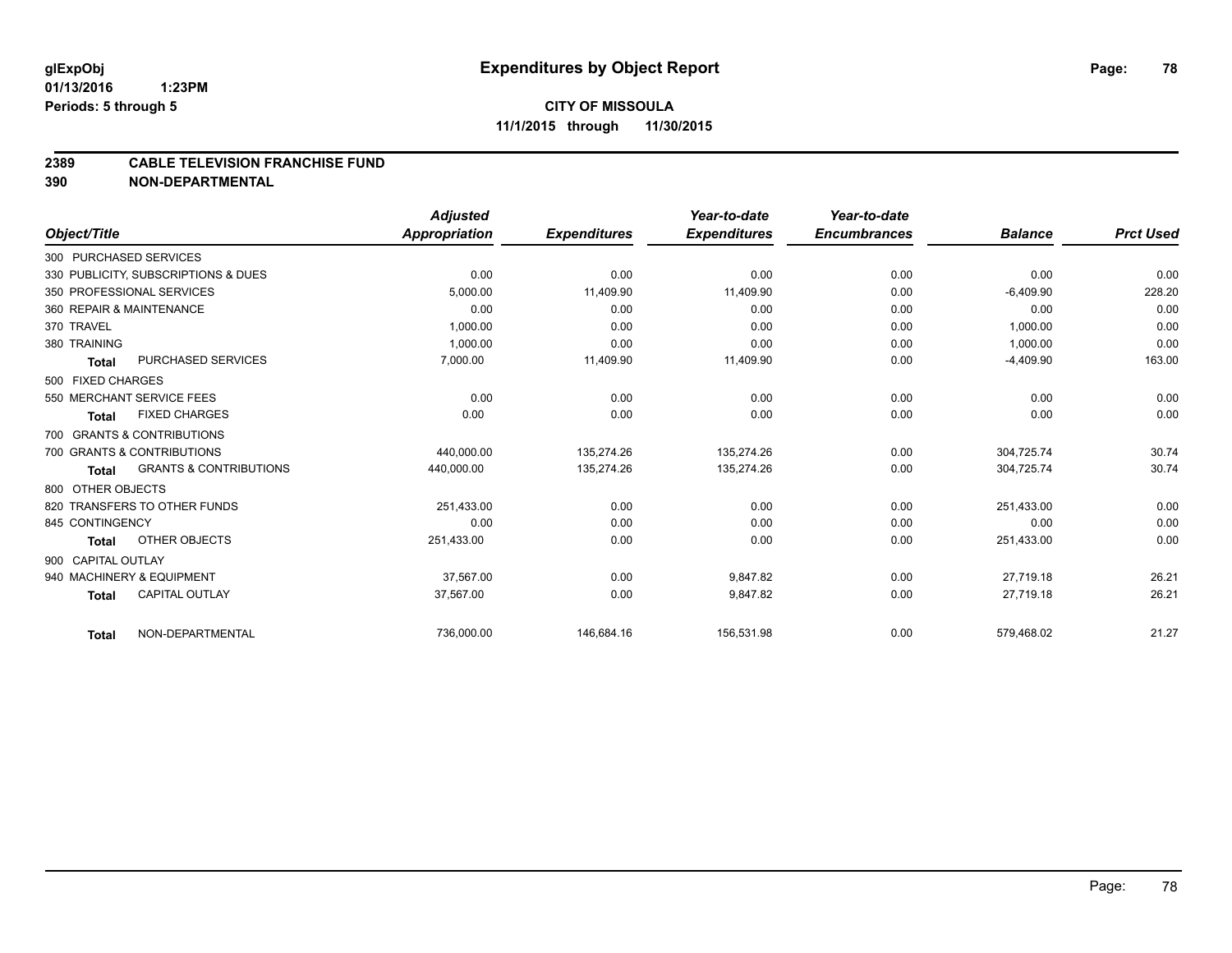**CITY OF MISSOULA 11/1/2015 through 11/30/2015**

# **2389 CABLE TELEVISION FRANCHISE FUND**

|                          |                                     | <b>Adjusted</b> |                     | Year-to-date        | Year-to-date        |                |                  |
|--------------------------|-------------------------------------|-----------------|---------------------|---------------------|---------------------|----------------|------------------|
| Object/Title             |                                     | Appropriation   | <b>Expenditures</b> | <b>Expenditures</b> | <b>Encumbrances</b> | <b>Balance</b> | <b>Prct Used</b> |
| 300 PURCHASED SERVICES   |                                     |                 |                     |                     |                     |                |                  |
|                          | 330 PUBLICITY, SUBSCRIPTIONS & DUES | 0.00            | 0.00                | 0.00                | 0.00                | 0.00           | 0.00             |
|                          | 350 PROFESSIONAL SERVICES           | 5,000.00        | 11,409.90           | 11,409.90           | 0.00                | $-6,409.90$    | 228.20           |
| 360 REPAIR & MAINTENANCE |                                     | 0.00            | 0.00                | 0.00                | 0.00                | 0.00           | 0.00             |
| 370 TRAVEL               |                                     | 1.000.00        | 0.00                | 0.00                | 0.00                | 1.000.00       | 0.00             |
| 380 TRAINING             |                                     | 1,000.00        | 0.00                | 0.00                | 0.00                | 1,000.00       | 0.00             |
| <b>Total</b>             | <b>PURCHASED SERVICES</b>           | 7,000.00        | 11,409.90           | 11,409.90           | 0.00                | $-4,409.90$    | 163.00           |
| 500 FIXED CHARGES        |                                     |                 |                     |                     |                     |                |                  |
|                          | 550 MERCHANT SERVICE FEES           | 0.00            | 0.00                | 0.00                | 0.00                | 0.00           | 0.00             |
| <b>Total</b>             | <b>FIXED CHARGES</b>                | 0.00            | 0.00                | 0.00                | 0.00                | 0.00           | 0.00             |
|                          | 700 GRANTS & CONTRIBUTIONS          |                 |                     |                     |                     |                |                  |
|                          | 700 GRANTS & CONTRIBUTIONS          | 440,000.00      | 135,274.26          | 135.274.26          | 0.00                | 304.725.74     | 30.74            |
| <b>Total</b>             | <b>GRANTS &amp; CONTRIBUTIONS</b>   | 440,000.00      | 135,274.26          | 135,274.26          | 0.00                | 304,725.74     | 30.74            |
| 800 OTHER OBJECTS        |                                     |                 |                     |                     |                     |                |                  |
|                          | 820 TRANSFERS TO OTHER FUNDS        | 251,433.00      | 0.00                | 0.00                | 0.00                | 251,433.00     | 0.00             |
| 845 CONTINGENCY          |                                     | 0.00            | 0.00                | 0.00                | 0.00                | 0.00           | 0.00             |
| <b>Total</b>             | <b>OTHER OBJECTS</b>                | 251,433.00      | 0.00                | 0.00                | 0.00                | 251,433.00     | 0.00             |
| 900 CAPITAL OUTLAY       |                                     |                 |                     |                     |                     |                |                  |
|                          | 940 MACHINERY & EQUIPMENT           | 37.567.00       | 0.00                | 9.847.82            | 0.00                | 27.719.18      | 26.21            |
| <b>Total</b>             | <b>CAPITAL OUTLAY</b>               | 37,567.00       | 0.00                | 9,847.82            | 0.00                | 27,719.18      | 26.21            |
| <b>Total</b>             | CABLE TELEVISION FRANCHISE FUND     | 736,000.00      | 146,684.16          | 156,531.98          | 0.00                | 579,468.02     | 21.27            |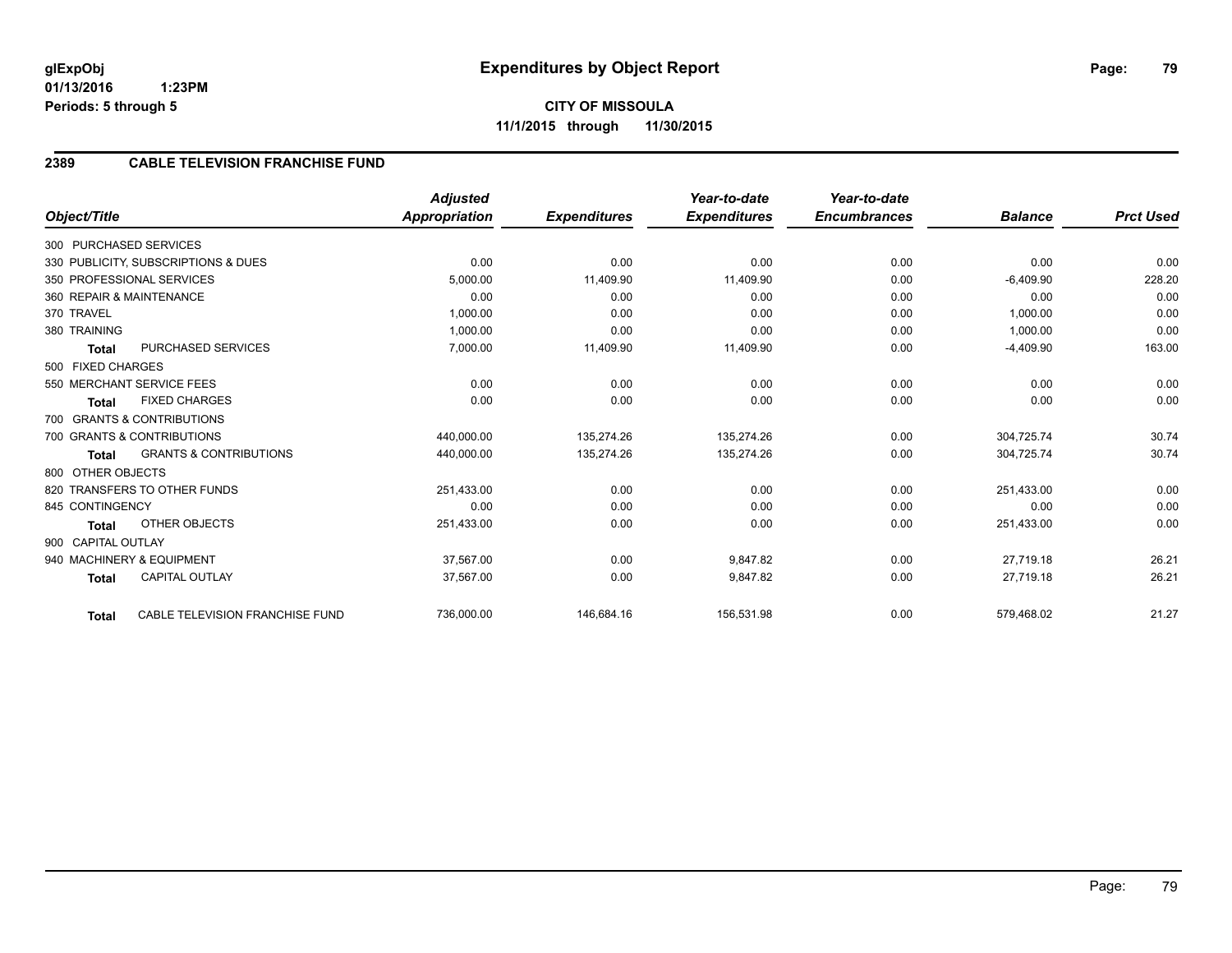# **2390 DRUG FORFEITURE FUND**

**290 POLICE**

|                                                   | <b>Adjusted</b>      |                     | Year-to-date        | Year-to-date        |                |                  |
|---------------------------------------------------|----------------------|---------------------|---------------------|---------------------|----------------|------------------|
| Object/Title                                      | <b>Appropriation</b> | <b>Expenditures</b> | <b>Expenditures</b> | <b>Encumbrances</b> | <b>Balance</b> | <b>Prct Used</b> |
| 100 PERSONAL SERVICES                             |                      |                     |                     |                     |                |                  |
| 110 SALARIES AND WAGES                            | 0.00                 | 0.00                | 0.00                | 0.00                | 0.00           | 0.00             |
| 120 OVERTIME/TERMINATION                          | 0.00                 | 0.00                | 0.00                | 0.00                | 0.00           | 0.00             |
| 140 EMPLOYER CONTRIBUTIONS                        | 0.00                 | 0.00                | 0.00                | 0.00                | 0.00           | 0.00             |
| PERSONAL SERVICES<br>Total                        | 0.00                 | 0.00                | 0.00                | 0.00                | 0.00           | 0.00             |
| 200 SUPPLIES                                      |                      |                     |                     |                     |                |                  |
| 210 OFFICE SUPPLIES                               | 0.00                 | 0.00                | 0.00                | 0.00                | 0.00           | 0.00             |
| 220 OPERATING SUPPLIES                            | 3,000.00             | 25.00               | 2,368.82            | 0.00                | 631.18         | 78.96            |
| 230 REPAIR/MAINTENANCE                            | 3,000.00             | 0.00                | 0.00                | 0.00                | 3,000.00       | 0.00             |
| 231 GASOLINE                                      | 500.00               | 0.00                | 0.00                | 0.00                | 500.00         | 0.00             |
| 240 OTHER SUPPLIES                                | 0.00                 | 0.00                | 0.00                | 0.00                | 0.00           | 0.00             |
| <b>SUPPLIES</b><br>Total                          | 6,500.00             | 25.00               | 2,368.82            | 0.00                | 4,131.18       | 36.44            |
| 300 PURCHASED SERVICES                            |                      |                     |                     |                     |                |                  |
| 310 COMMUNICATIONS                                | 500.00               | 0.00                | 0.00                | 0.00                | 500.00         | 0.00             |
| 320 PRINTING & DUPLICATING                        | 300.00               | 0.00                | 0.00                | 0.00                | 300.00         | 0.00             |
| 330 PUBLICITY, SUBSCRIPTIONS & DUES               | 0.00                 | 0.00                | 0.00                | 0.00                | 0.00           | 0.00             |
| 344 TELEPHONE SERVICE                             | 0.00                 | 0.00                | 0.00                | 0.00                | 0.00           | 0.00             |
| 350 PROFESSIONAL SERVICES                         | 0.00                 | 0.00                | 0.00                | 0.00                | 0.00           | 0.00             |
| 360 REPAIR & MAINTENANCE                          | 1,000.00             | 392.00              | 392.00              | 0.00                | 608.00         | 39.20            |
| 370 TRAVEL                                        | 4,000.00             | 181.25              | 181.25              | 0.00                | 3,818.75       | 4.53             |
| 380 TRAINING                                      | 2.000.00             | 0.00                | 0.00                | 0.00                | 2,000.00       | 0.00             |
| 390 OTHER PURCHASED SERVICES                      | 500.00               | 0.00                | 0.00                | 0.00                | 500.00         | 0.00             |
| PURCHASED SERVICES<br><b>Total</b>                | 8,300.00             | 573.25              | 573.25              | 0.00                | 7,726.75       | 6.91             |
| 500 FIXED CHARGES                                 |                      |                     |                     |                     |                |                  |
| 500 FIXED CHARGES                                 | 1,000.00             | 0.00                | 0.00                | 0.00                | 1,000.00       | 0.00             |
| 550 MERCHANT SERVICE FEES                         | 0.00                 | 0.00                | 0.00                | 0.00                | 0.00           | 0.00             |
| <b>FIXED CHARGES</b><br><b>Total</b>              | 1,000.00             | 0.00                | 0.00                | 0.00                | 1,000.00       | 0.00             |
| 700 GRANTS & CONTRIBUTIONS                        |                      |                     |                     |                     |                |                  |
| 700 GRANTS & CONTRIBUTIONS                        | 0.00                 | 0.00                | 0.00                | 0.00                | 0.00           | 0.00             |
| <b>GRANTS &amp; CONTRIBUTIONS</b><br><b>Total</b> | 0.00                 | 0.00                | 0.00                | 0.00                | 0.00           | 0.00             |
| 800 OTHER OBJECTS                                 |                      |                     |                     |                     |                |                  |
| 820 TRANSFERS TO OTHER FUNDS                      | 0.00                 | 0.00                | 0.00                | 0.00                | 0.00           | 0.00             |
| 845 CONTINGENCY                                   | 0.00                 | 0.00                | 0.00                | 0.00                | 0.00           | 0.00             |
|                                                   |                      |                     |                     |                     |                |                  |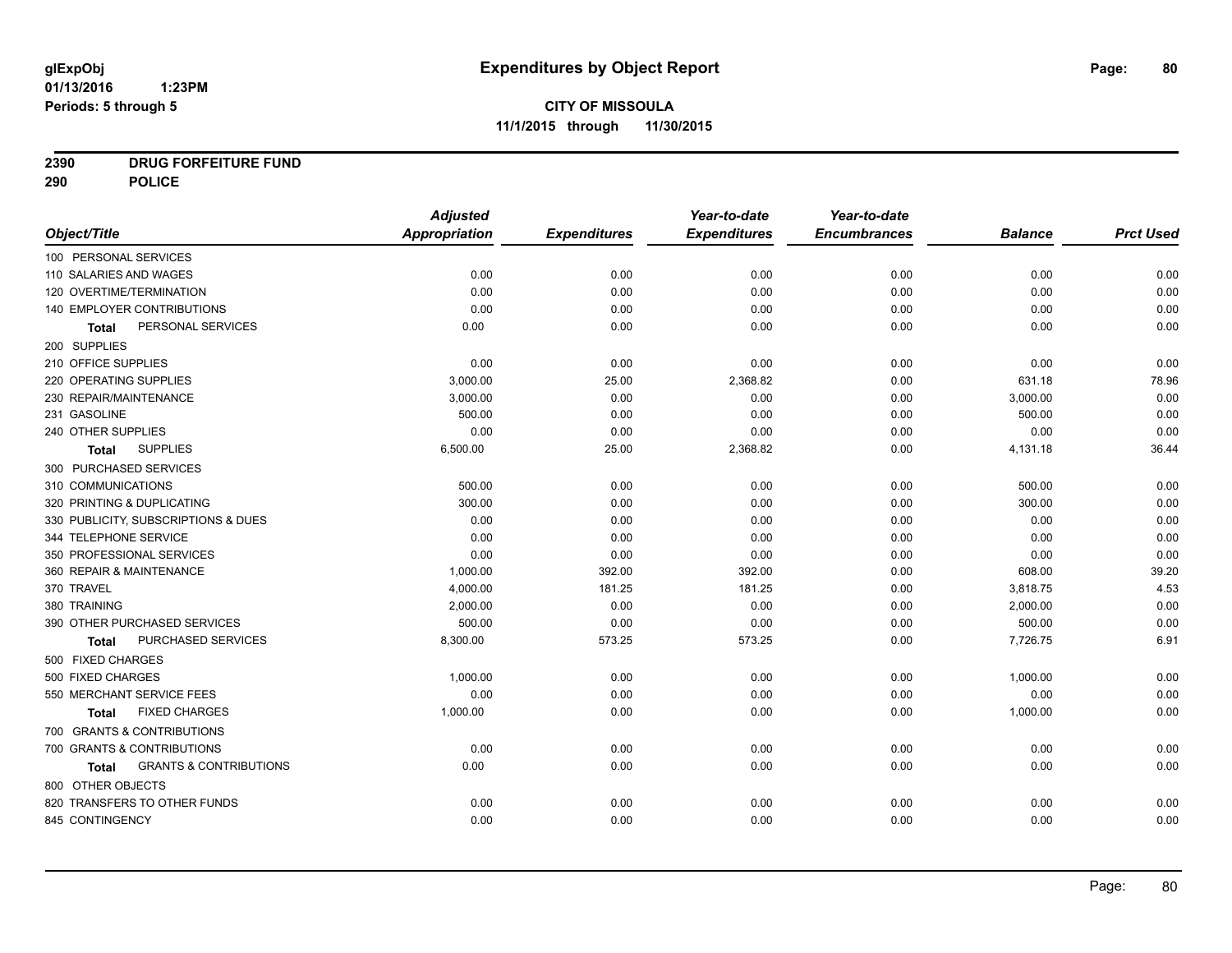# **CITY OF MISSOULA 11/1/2015 through 11/30/2015**

# **2390 DRUG FORFEITURE FUND**

**290 POLICE**

| Object/Title       |                           | <b>Adjusted</b><br>Appropriation | <b>Expenditures</b> | Year-to-date<br><b>Expenditures</b> | Year-to-date<br><b>Encumbrances</b> | <b>Balance</b> | <b>Prct Used</b> |
|--------------------|---------------------------|----------------------------------|---------------------|-------------------------------------|-------------------------------------|----------------|------------------|
| <b>Total</b>       | OTHER OBJECTS             | 0.00                             | 0.00                | 0.00                                | 0.00                                | 0.00           | 0.00             |
| 900 CAPITAL OUTLAY |                           |                                  |                     |                                     |                                     |                |                  |
| 930 IMPROVEMENTS   |                           | 0.00                             | 0.00                | 0.00                                | 0.00                                | 0.00           | 0.00             |
|                    | 940 MACHINERY & EQUIPMENT | 12,000.00                        | 0.00                | 0.00                                | 0.00                                | 12,000.00      | 0.00             |
| <b>Total</b>       | <b>CAPITAL OUTLAY</b>     | 12,000.00                        | 0.00                | 0.00                                | 0.00                                | 12,000.00      | 0.00             |
| <b>Total</b>       | <b>POLICE</b>             | 27,800.00                        | 598.25              | 2,942.07                            | 0.00                                | 24,857.93      | 10.58            |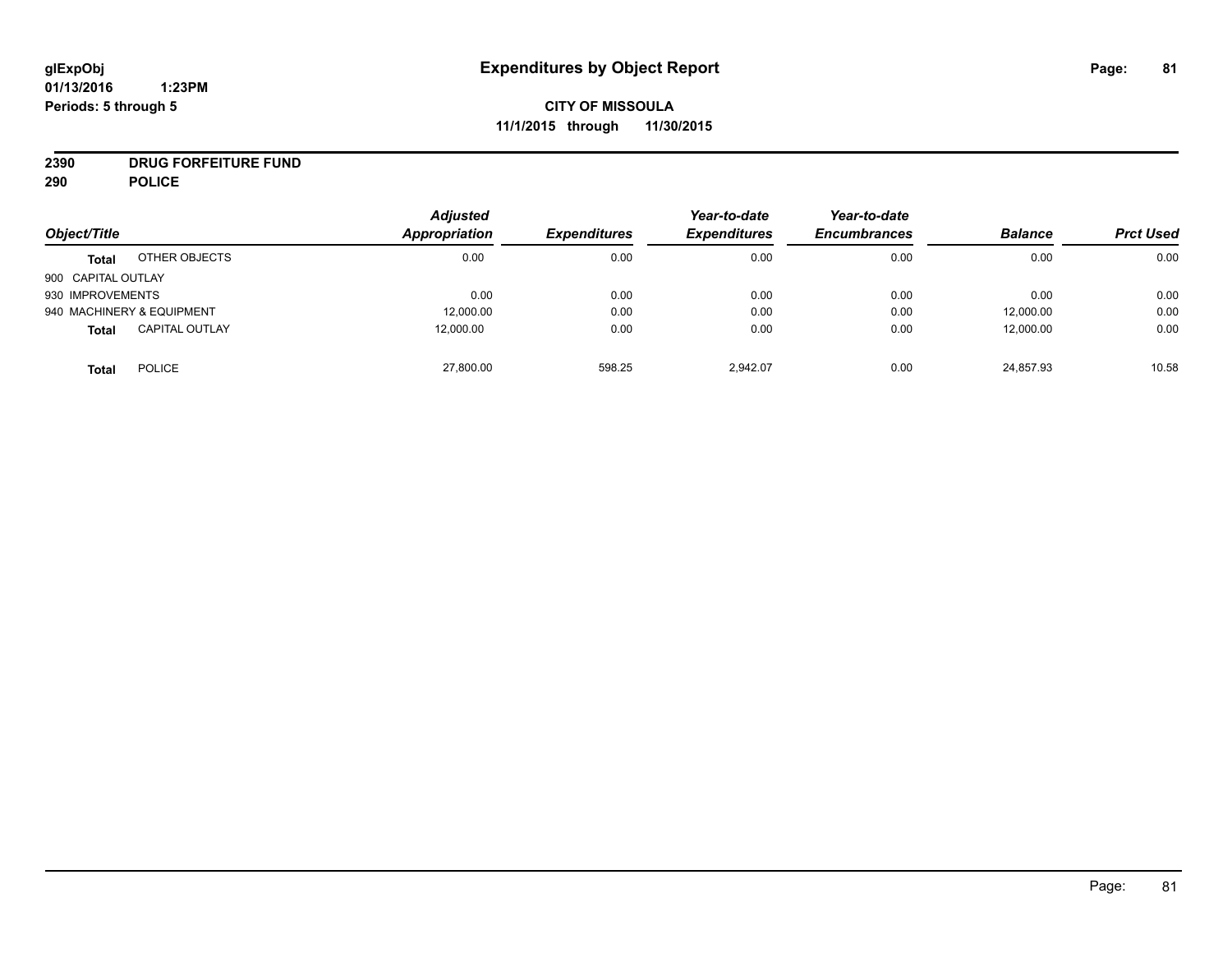#### **2390 DRUG FORFEITURE FUND**

|                                            | <b>Adjusted</b> |                     | Year-to-date        | Year-to-date        |                |                  |
|--------------------------------------------|-----------------|---------------------|---------------------|---------------------|----------------|------------------|
| Object/Title                               | Appropriation   | <b>Expenditures</b> | <b>Expenditures</b> | <b>Encumbrances</b> | <b>Balance</b> | <b>Prct Used</b> |
| 100 PERSONAL SERVICES                      |                 |                     |                     |                     |                |                  |
| 110 SALARIES AND WAGES                     | 0.00            | 0.00                | 0.00                | 0.00                | 0.00           | 0.00             |
| 120 OVERTIME/TERMINATION                   | 0.00            | 0.00                | 0.00                | 0.00                | 0.00           | 0.00             |
| <b>140 EMPLOYER CONTRIBUTIONS</b>          | 0.00            | 0.00                | 0.00                | 0.00                | 0.00           | 0.00             |
| PERSONAL SERVICES<br>Total                 | 0.00            | 0.00                | 0.00                | 0.00                | 0.00           | 0.00             |
| 200 SUPPLIES                               |                 |                     |                     |                     |                |                  |
| 210 OFFICE SUPPLIES                        | 0.00            | 0.00                | 0.00                | 0.00                | 0.00           | 0.00             |
| 220 OPERATING SUPPLIES                     | 3,000.00        | 25.00               | 2,368.82            | 0.00                | 631.18         | 78.96            |
| 230 REPAIR/MAINTENANCE                     | 3,000.00        | 0.00                | 0.00                | 0.00                | 3,000.00       | 0.00             |
| 231 GASOLINE                               | 500.00          | 0.00                | 0.00                | 0.00                | 500.00         | 0.00             |
| 240 OTHER SUPPLIES                         | 0.00            | 0.00                | 0.00                | 0.00                | 0.00           | 0.00             |
| <b>SUPPLIES</b><br><b>Total</b>            | 6,500.00        | 25.00               | 2,368.82            | 0.00                | 4,131.18       | 36.44            |
| 300 PURCHASED SERVICES                     |                 |                     |                     |                     |                |                  |
| 310 COMMUNICATIONS                         | 500.00          | 0.00                | 0.00                | 0.00                | 500.00         | 0.00             |
| 320 PRINTING & DUPLICATING                 | 300.00          | 0.00                | 0.00                | 0.00                | 300.00         | 0.00             |
| 330 PUBLICITY, SUBSCRIPTIONS & DUES        | 0.00            | 0.00                | 0.00                | 0.00                | 0.00           | 0.00             |
| 344 TELEPHONE SERVICE                      | 0.00            | 0.00                | 0.00                | 0.00                | 0.00           | 0.00             |
| 350 PROFESSIONAL SERVICES                  | 0.00            | 0.00                | 0.00                | 0.00                | 0.00           | 0.00             |
| 360 REPAIR & MAINTENANCE                   | 1,000.00        | 392.00              | 392.00              | 0.00                | 608.00         | 39.20            |
| 370 TRAVEL                                 | 4,000.00        | 181.25              | 181.25              | 0.00                | 3,818.75       | 4.53             |
| 380 TRAINING                               | 2,000.00        | 0.00                | 0.00                | 0.00                | 2,000.00       | 0.00             |
| 390 OTHER PURCHASED SERVICES               | 500.00          | 0.00                | 0.00                | 0.00                | 500.00         | 0.00             |
| PURCHASED SERVICES<br><b>Total</b>         | 8,300.00        | 573.25              | 573.25              | 0.00                | 7,726.75       | 6.91             |
| 500 FIXED CHARGES                          |                 |                     |                     |                     |                |                  |
| 500 FIXED CHARGES                          | 1,000.00        | 0.00                | 0.00                | 0.00                | 1,000.00       | 0.00             |
| 550 MERCHANT SERVICE FEES                  | 0.00            | 0.00                | 0.00                | 0.00                | 0.00           | 0.00             |
| <b>FIXED CHARGES</b><br><b>Total</b>       | 1,000.00        | 0.00                | 0.00                | 0.00                | 1,000.00       | 0.00             |
| 700 GRANTS & CONTRIBUTIONS                 |                 |                     |                     |                     |                |                  |
| 700 GRANTS & CONTRIBUTIONS                 | 0.00            | 0.00                | 0.00                | 0.00                | 0.00           | 0.00             |
| <b>GRANTS &amp; CONTRIBUTIONS</b><br>Total | 0.00            | 0.00                | 0.00                | 0.00                | 0.00           | 0.00             |
| 800 OTHER OBJECTS                          |                 |                     |                     |                     |                |                  |
| 820 TRANSFERS TO OTHER FUNDS               | 0.00            | 0.00                | 0.00                | 0.00                | 0.00           | 0.00             |
| 845 CONTINGENCY                            | 0.00            | 0.00                | 0.00                | 0.00                | 0.00           | 0.00             |
| OTHER OBJECTS<br><b>Total</b>              | 0.00            | 0.00                | 0.00                | 0.00                | 0.00           | 0.00             |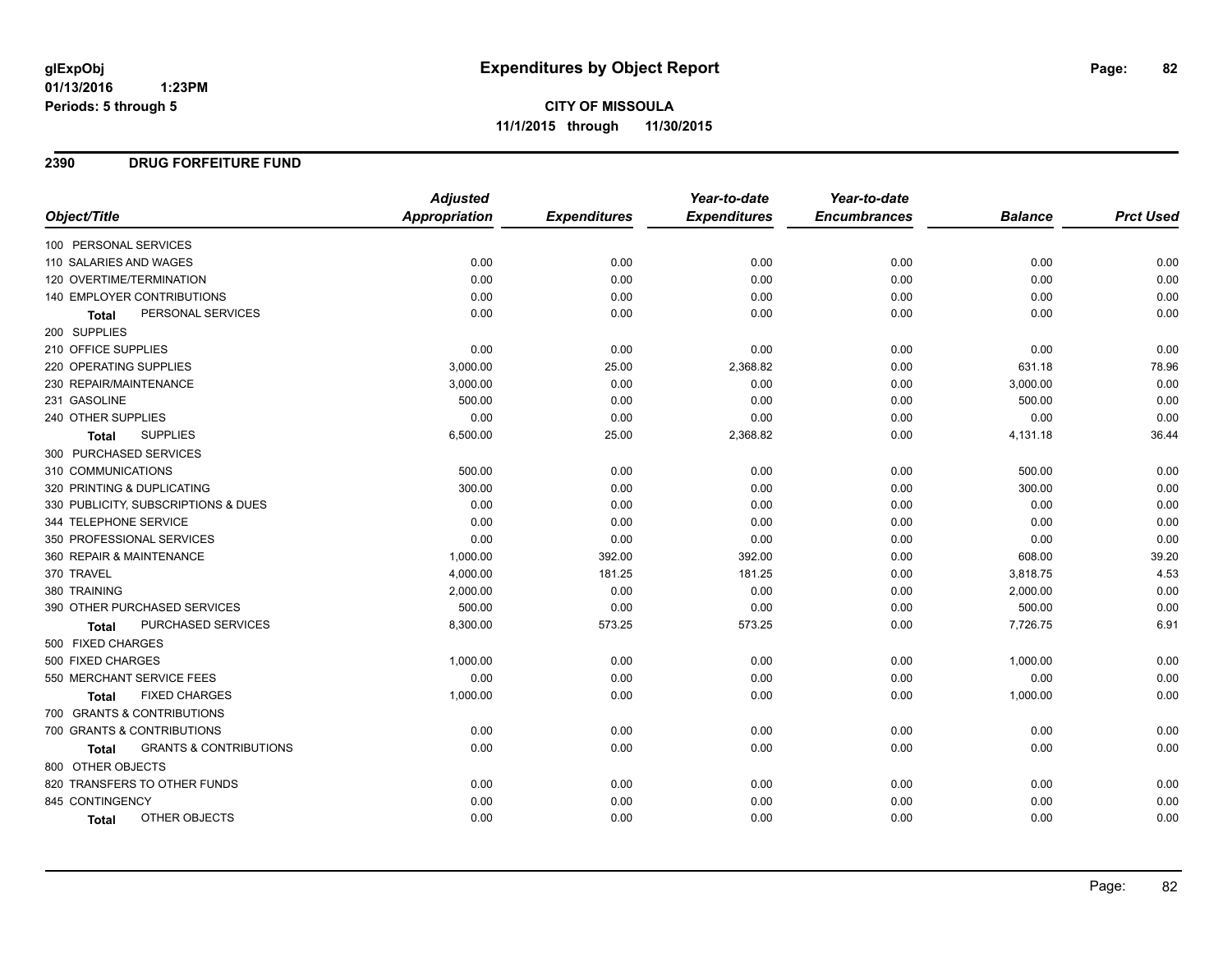**CITY OF MISSOULA 11/1/2015 through 11/30/2015**

#### **2390 DRUG FORFEITURE FUND**

| Object/Title                   | <b>Adjusted</b><br>Appropriation | <b>Expenditures</b> | Year-to-date<br><b>Expenditures</b> | Year-to-date<br><b>Encumbrances</b> | <b>Balance</b> | <b>Prct Used</b> |
|--------------------------------|----------------------------------|---------------------|-------------------------------------|-------------------------------------|----------------|------------------|
| 900 CAPITAL OUTLAY             |                                  |                     |                                     |                                     |                |                  |
| 930 IMPROVEMENTS               | 0.00                             | 0.00                | 0.00                                | 0.00                                | 0.00           | 0.00             |
| 940 MACHINERY & EQUIPMENT      | 12,000.00                        | 0.00                | 0.00                                | 0.00                                | 12,000.00      | 0.00             |
| <b>CAPITAL OUTLAY</b><br>Total | 12,000.00                        | 0.00                | 0.00                                | 0.00                                | 12,000.00      | 0.00             |
| DRUG FORFEITURE FUND<br>Total  | 27,800.00                        | 598.25              | 2.942.07                            | 0.00                                | 24,857.93      | 10.58            |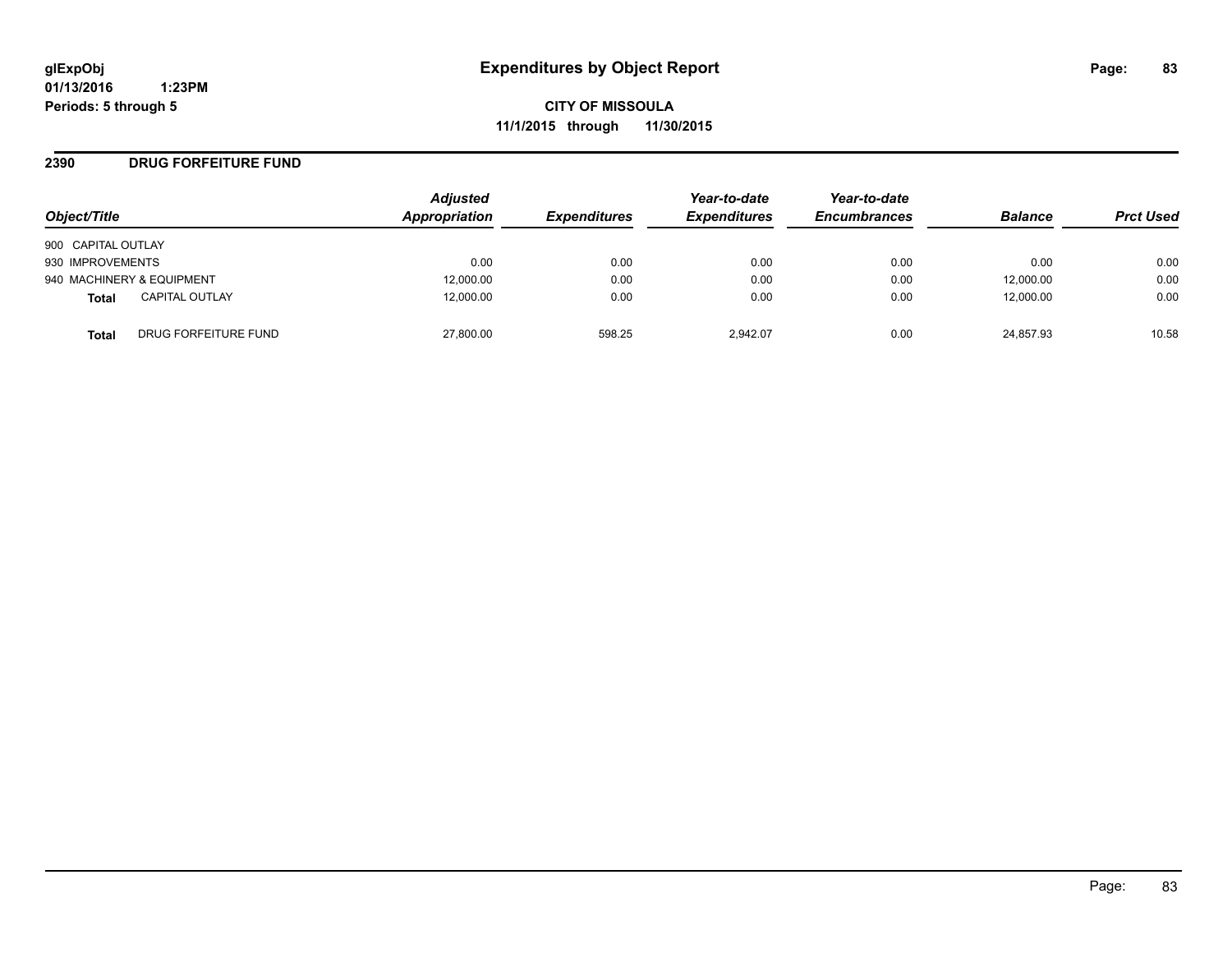**2394 BUILDING INSPECTION FUND**

**310 BUILDING INSPECTION**

|                                       | <b>Adjusted</b>      |                     | Year-to-date        | Year-to-date        |                |                  |
|---------------------------------------|----------------------|---------------------|---------------------|---------------------|----------------|------------------|
| Object/Title                          | <b>Appropriation</b> | <b>Expenditures</b> | <b>Expenditures</b> | <b>Encumbrances</b> | <b>Balance</b> | <b>Prct Used</b> |
| 100 PERSONAL SERVICES                 |                      |                     |                     |                     |                |                  |
| 110 SALARIES AND WAGES                | 628,525.00           | 91,575.99           | 237,540.81          | 0.00                | 390,984.19     | 37.79            |
| 115 SALARIES/HEALTH INSURANCE BENEFIT | 0.00                 | 0.00                | 0.00                | 0.00                | 0.00           | 0.00             |
| 120 OVERTIME/TERMINATION              | 500.00               | 0.00                | 0.00                | 0.00                | 500.00         | 0.00             |
| 130 OTHER                             | 19,912.00            | 0.00                | 0.00                | 0.00                | 19,912.00      | 0.00             |
| 140 EMPLOYER CONTRIBUTIONS            | 214,330.00           | 32,183.67           | 92,331.86           | 0.00                | 121,998.14     | 43.08            |
| 141 STATE RETIREMENT CONTRIBUTIONS    | 0.00                 | 0.00                | 71.46               | 0.00                | $-71.46$       | 0.00             |
| PERSONAL SERVICES<br><b>Total</b>     | 863,267.00           | 123,759.66          | 329,944.13          | 0.00                | 533,322.87     | 38.22            |
| 200 SUPPLIES                          |                      |                     |                     |                     |                |                  |
| 210 OFFICE SUPPLIES                   | 2,200.00             | 150.04              | 11,749.25           | 0.00                | $-9,549.25$    | 534.06           |
| 220 OPERATING SUPPLIES                | 5.500.00             | $-43.92$            | 1,584.11            | 0.00                | 3,915.89       | 28.80            |
| 230 REPAIR/MAINTENANCE                | 3.000.00             | 0.00                | 83.92               | 0.00                | 2,916.08       | 2.80             |
| 231 GASOLINE                          | 11,475.00            | 0.00                | 1,828.32            | 0.00                | 9,646.68       | 15.93            |
| 250 SUPPLIES FOR RESALE               | 500.00               | 0.00                | 0.00                | 0.00                | 500.00         | 0.00             |
| <b>SUPPLIES</b><br>Total              | 22,675.00            | 106.12              | 15,245.60           | 0.00                | 7,429.40       | 67.24            |
| 300 PURCHASED SERVICES                |                      |                     |                     |                     |                |                  |
| 310 COMMUNICATIONS                    | 1,000.00             | 0.66                | 23.78               | 0.00                | 976.22         | 2.38             |
| 320 PRINTING & DUPLICATING            | 7,600.00             | 0.00                | 757.11              | 0.00                | 6,842.89       | 9.96             |
| 330 PUBLICITY, SUBSCRIPTIONS & DUES   | 2,100.00             | 0.00                | 22,464.95           | 0.00                | $-20,364.95$   | 1,069.76         |
| 344 TELEPHONE SERVICE                 | 13,549.00            | 1,491.51            | 4,475.90            | 0.00                | 9,073.10       | 33.03            |
| 350 PROFESSIONAL SERVICES             | 14,600.00            | 999.37              | 14,331.60           | 0.00                | 268.40         | 98.16            |
| 360 REPAIR & MAINTENANCE              | 33,378.00            | 0.00                | 0.00                | 0.00                | 33,378.00      | 0.00             |
| 370 TRAVEL                            | 5,025.00             | 434.46              | 4,629.07            | 0.00                | 395.93         | 92.12            |
| 380 TRAINING                          | 6,500.00             | 142.00              | 3,707.00            | 0.00                | 2,793.00       | 57.03            |
| PURCHASED SERVICES<br><b>Total</b>    | 83,752.00            | 3,068.00            | 50,389.41           | 0.00                | 33,362.59      | 60.17            |
| 500 FIXED CHARGES                     |                      |                     |                     |                     |                |                  |
| 500 FIXED CHARGES                     | 310,310.00           | 0.00                | 3,198.79            | 0.00                | 307, 111.21    | 1.03             |
| 550 MERCHANT SERVICE FEES             | 15,400.00            | 1,610.17            | 5,005.26            | 0.00                | 10,394.74      | 32.50            |
| <b>FIXED CHARGES</b><br><b>Total</b>  | 325,710.00           | 1,610.17            | 8,204.05            | 0.00                | 317,505.95     | 2.52             |
| 600 DEBT SERVICE                      |                      |                     |                     |                     |                |                  |
| 620 INTEREST / SERVICE FEES           | 0.00                 | 0.00                | 0.00                | 0.00                | 0.00           | 0.00             |
| <b>DEBT SERVICE</b><br><b>Total</b>   | 0.00                 | 0.00                | 0.00                | 0.00                | 0.00           | 0.00             |
| <b>GOO CADITAL OUTLAV</b>             |                      |                     |                     |                     |                |                  |

900 CAPITAL OUTLAY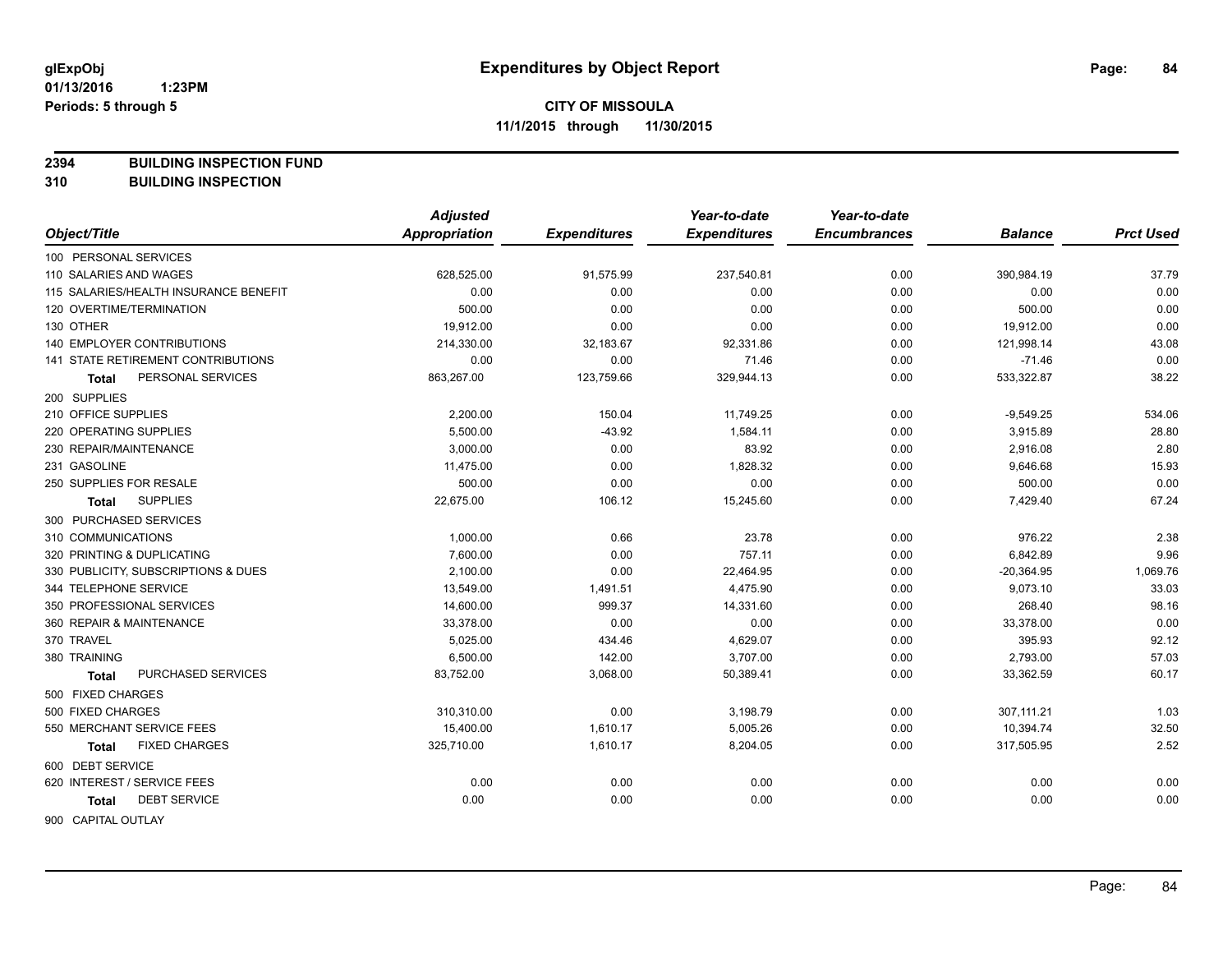**2394 BUILDING INSPECTION FUND**

**310 BUILDING INSPECTION**

| Object/Title |                            | <b>Adjusted</b><br><b>Appropriation</b><br><b>Expenditures</b> | Year-to-date<br><b>Expenditures</b> | Year-to-date<br><b>Encumbrances</b> | <b>Balance</b> | <b>Prct Used</b> |       |
|--------------|----------------------------|----------------------------------------------------------------|-------------------------------------|-------------------------------------|----------------|------------------|-------|
|              | 940 MACHINERY & EQUIPMENT  | 0.00                                                           | 0.00                                | 0.00                                | 0.00           | 0.00             | 0.00  |
| <b>Total</b> | <b>CAPITAL OUTLAY</b>      | 0.00                                                           | 0.00                                | 0.00                                | 0.00           | 0.00             | 0.00  |
| <b>Total</b> | <b>BUILDING INSPECTION</b> | ,295,404.00                                                    | 128,543.95                          | 403,783.19                          | 0.00           | 891.620.81       | 31.17 |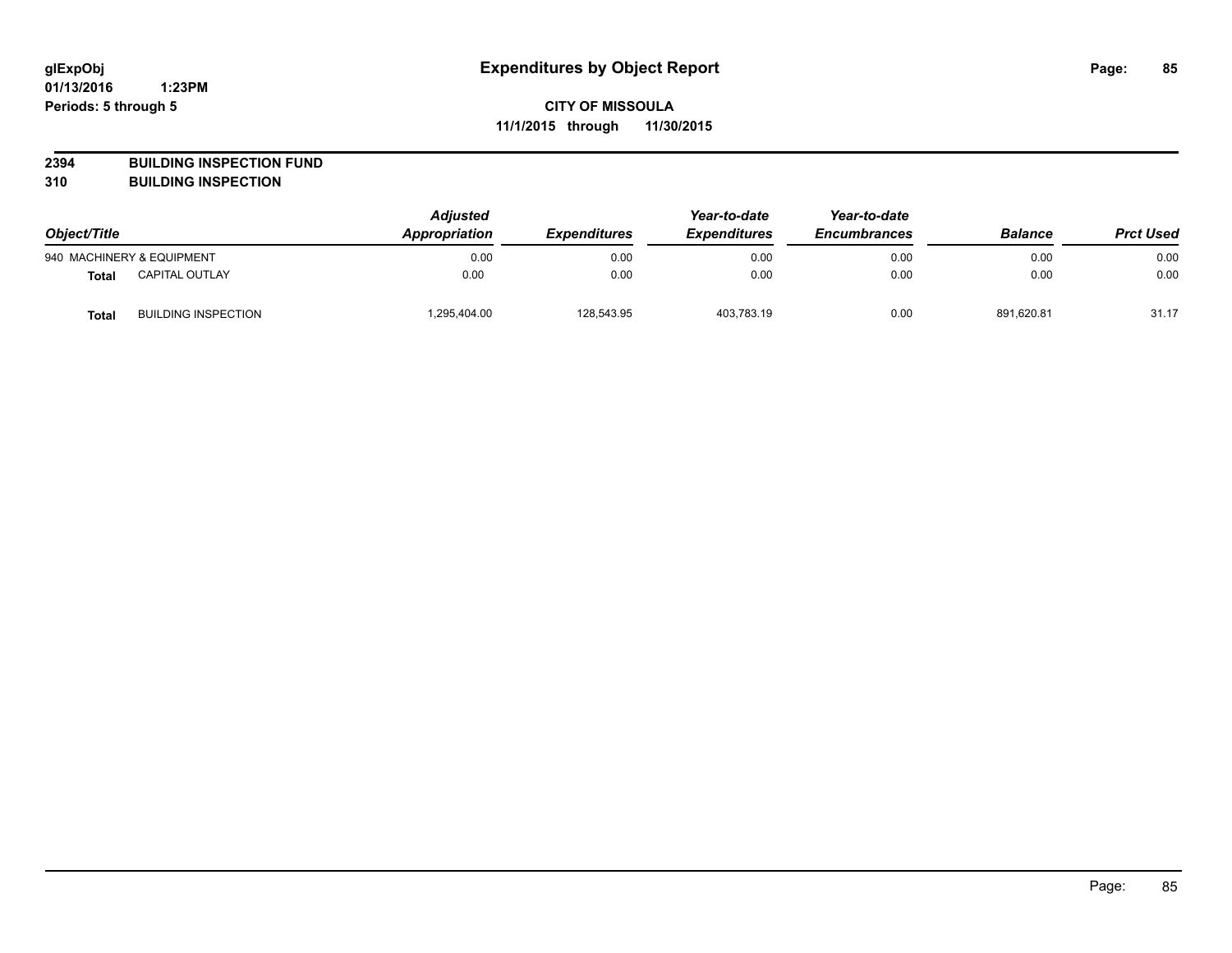#### **2394 BUILDING INSPECTION FUND**

|                                       | <b>Adjusted</b>      |                     | Year-to-date        | Year-to-date        |                |                  |
|---------------------------------------|----------------------|---------------------|---------------------|---------------------|----------------|------------------|
| Object/Title                          | <b>Appropriation</b> | <b>Expenditures</b> | <b>Expenditures</b> | <b>Encumbrances</b> | <b>Balance</b> | <b>Prct Used</b> |
| 100 PERSONAL SERVICES                 |                      |                     |                     |                     |                |                  |
| 110 SALARIES AND WAGES                | 628,525.00           | 91,575.99           | 237,540.81          | 0.00                | 390,984.19     | 37.79            |
| 115 SALARIES/HEALTH INSURANCE BENEFIT | 0.00                 | 0.00                | 0.00                | 0.00                | 0.00           | 0.00             |
| 120 OVERTIME/TERMINATION              | 500.00               | 0.00                | 0.00                | 0.00                | 500.00         | 0.00             |
| 130 OTHER                             | 19,912.00            | 0.00                | 0.00                | 0.00                | 19,912.00      | 0.00             |
| <b>140 EMPLOYER CONTRIBUTIONS</b>     | 214,330.00           | 32,183.67           | 92,331.86           | 0.00                | 121,998.14     | 43.08            |
| 141 STATE RETIREMENT CONTRIBUTIONS    | 0.00                 | 0.00                | 71.46               | 0.00                | $-71.46$       | 0.00             |
| PERSONAL SERVICES<br><b>Total</b>     | 863,267.00           | 123,759.66          | 329,944.13          | 0.00                | 533,322.87     | 38.22            |
| 200 SUPPLIES                          |                      |                     |                     |                     |                |                  |
| 210 OFFICE SUPPLIES                   | 2,200.00             | 150.04              | 11,749.25           | 0.00                | $-9,549.25$    | 534.06           |
| 220 OPERATING SUPPLIES                | 5,500.00             | $-43.92$            | 1,584.11            | 0.00                | 3,915.89       | 28.80            |
| 230 REPAIR/MAINTENANCE                | 3,000.00             | 0.00                | 83.92               | 0.00                | 2,916.08       | 2.80             |
| 231 GASOLINE                          | 11,475.00            | 0.00                | 1,828.32            | 0.00                | 9,646.68       | 15.93            |
| 250 SUPPLIES FOR RESALE               | 500.00               | 0.00                | 0.00                | 0.00                | 500.00         | 0.00             |
| <b>SUPPLIES</b><br><b>Total</b>       | 22,675.00            | 106.12              | 15,245.60           | 0.00                | 7,429.40       | 67.24            |
| 300 PURCHASED SERVICES                |                      |                     |                     |                     |                |                  |
| 310 COMMUNICATIONS                    | 1,000.00             | 0.66                | 23.78               | 0.00                | 976.22         | 2.38             |
| 320 PRINTING & DUPLICATING            | 7,600.00             | 0.00                | 757.11              | 0.00                | 6,842.89       | 9.96             |
| 330 PUBLICITY, SUBSCRIPTIONS & DUES   | 2,100.00             | 0.00                | 22,464.95           | 0.00                | $-20,364.95$   | 1,069.76         |
| 344 TELEPHONE SERVICE                 | 13,549.00            | 1,491.51            | 4,475.90            | 0.00                | 9,073.10       | 33.03            |
| 350 PROFESSIONAL SERVICES             | 14,600.00            | 999.37              | 14,331.60           | 0.00                | 268.40         | 98.16            |
| 360 REPAIR & MAINTENANCE              | 33,378.00            | 0.00                | 0.00                | 0.00                | 33,378.00      | 0.00             |
| 370 TRAVEL                            | 5,025.00             | 434.46              | 4,629.07            | 0.00                | 395.93         | 92.12            |
| 380 TRAINING                          | 6,500.00             | 142.00              | 3,707.00            | 0.00                | 2,793.00       | 57.03            |
| PURCHASED SERVICES<br><b>Total</b>    | 83,752.00            | 3,068.00            | 50,389.41           | 0.00                | 33,362.59      | 60.17            |
| 500 FIXED CHARGES                     |                      |                     |                     |                     |                |                  |
| 500 FIXED CHARGES                     | 310,310.00           | 0.00                | 3,198.79            | 0.00                | 307,111.21     | 1.03             |
| 550 MERCHANT SERVICE FEES             | 15,400.00            | 1,610.17            | 5,005.26            | 0.00                | 10,394.74      | 32.50            |
| <b>FIXED CHARGES</b><br><b>Total</b>  | 325,710.00           | 1,610.17            | 8,204.05            | 0.00                | 317,505.95     | 2.52             |
| 600 DEBT SERVICE                      |                      |                     |                     |                     |                |                  |
| 620 INTEREST / SERVICE FEES           | 0.00                 | 0.00                | 0.00                | 0.00                | 0.00           | 0.00             |
| <b>DEBT SERVICE</b><br><b>Total</b>   | 0.00                 | 0.00                | 0.00                | 0.00                | 0.00           | 0.00             |
| 900 CAPITAL OUTLAY                    |                      |                     |                     |                     |                |                  |
| 940 MACHINERY & EQUIPMENT             | 0.00                 | 0.00                | 0.00                | 0.00                | 0.00           | 0.00             |
|                                       |                      |                     |                     |                     |                |                  |

Page: 86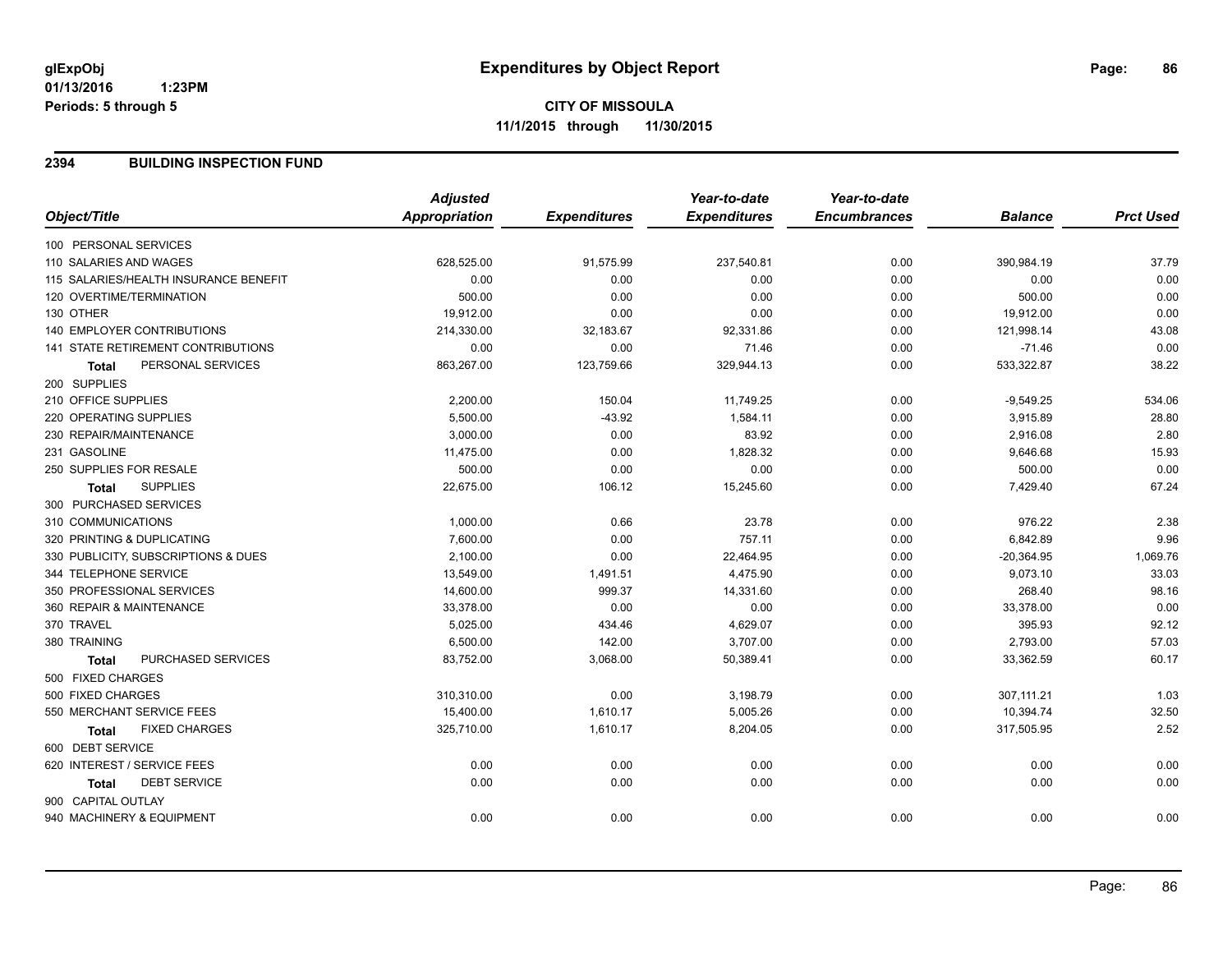**CITY OF MISSOULA 11/1/2015 through 11/30/2015**

#### **2394 BUILDING INSPECTION FUND**

| Object/Title |                                 | <b>Adiusted</b><br><b>Appropriation</b> | <b>Expenditures</b> | Year-to-date<br><b>Expenditures</b> | Year-to-date<br><b>Encumbrances</b> | <b>Balance</b> | <b>Prct Used</b> |
|--------------|---------------------------------|-----------------------------------------|---------------------|-------------------------------------|-------------------------------------|----------------|------------------|
| <b>Total</b> | CAPITAL OUTLAY                  | 0.00                                    | 0.00                | 0.00                                | 0.00                                | 0.00           | 0.00             |
| Total        | <b>BUILDING INSPECTION FUND</b> | ,295,404.00                             | 128,543.95          | 403,783.19                          | 0.00                                | 891,620.81     | 31.17            |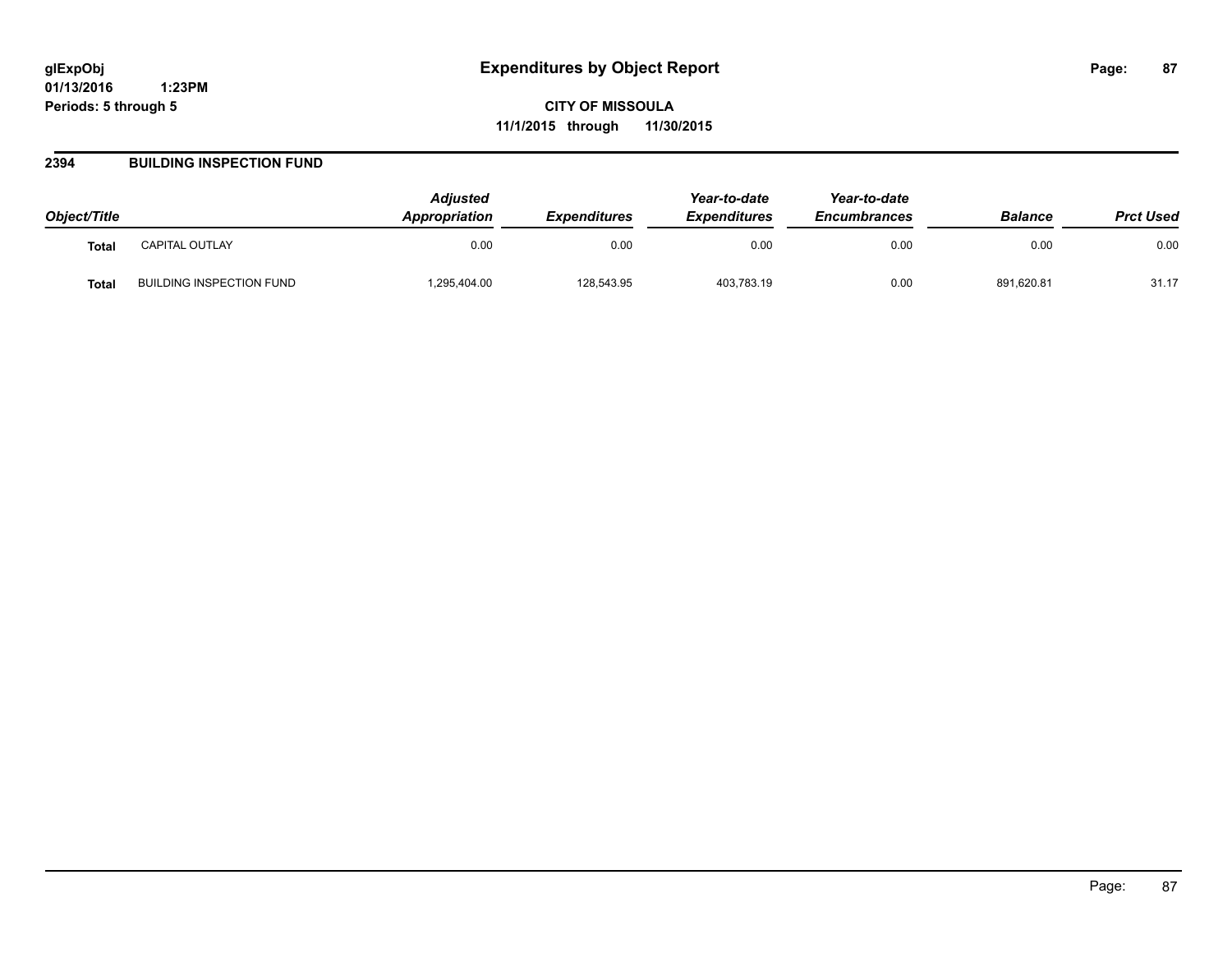#### **2395 CITY GRANTS & PROGRAM INCOME FUND**

**390 NON-DEPARTMENTAL**

| Object/Title           |                                   | <b>Adjusted</b><br>Appropriation | <b>Expenditures</b> | Year-to-date<br><b>Expenditures</b> | Year-to-date<br><b>Encumbrances</b> | <b>Balance</b> | <b>Prct Used</b> |
|------------------------|-----------------------------------|----------------------------------|---------------------|-------------------------------------|-------------------------------------|----------------|------------------|
| 300 PURCHASED SERVICES |                                   |                                  |                     |                                     |                                     |                |                  |
|                        | 350 PROFESSIONAL SERVICES         | 250.00                           | 0.00                | 0.00                                | 0.00                                | 250.00         | 0.00             |
| <b>Total</b>           | <b>PURCHASED SERVICES</b>         | 250.00                           | 0.00                | 0.00                                | 0.00                                | 250.00         | 0.00             |
| 500 FIXED CHARGES      |                                   |                                  |                     |                                     |                                     |                |                  |
|                        | 550 MERCHANT SERVICE FEES         | 0.00                             | 0.00                | 0.00                                | 0.00                                | 0.00           | 0.00             |
| <b>Total</b>           | <b>FIXED CHARGES</b>              | 0.00                             | 0.00                | 0.00                                | 0.00                                | 0.00           | 0.00             |
|                        | 700 GRANTS & CONTRIBUTIONS        |                                  |                     |                                     |                                     |                |                  |
|                        | 700 GRANTS & CONTRIBUTIONS        | 0.00                             | 0.00                | 0.00                                | 0.00                                | 0.00           | 0.00             |
| <b>Total</b>           | <b>GRANTS &amp; CONTRIBUTIONS</b> | 0.00                             | 0.00                | 0.00                                | 0.00                                | 0.00           | 0.00             |
| 800 OTHER OBJECTS      |                                   |                                  |                     |                                     |                                     |                |                  |
|                        | 820 TRANSFERS TO OTHER FUNDS      | 0.00                             | 0.00                | 0.00                                | 0.00                                | 0.00           | 0.00             |
| 845 CONTINGENCY        |                                   | 0.00                             | 0.00                | 0.00                                | 0.00                                | 0.00           | 0.00             |
| <b>Total</b>           | OTHER OBJECTS                     | 0.00                             | 0.00                | 0.00                                | 0.00                                | 0.00           | 0.00             |
| <b>Total</b>           | NON-DEPARTMENTAL                  | 250.00                           | 0.00                | 0.00                                | 0.00                                | 250.00         | 0.00             |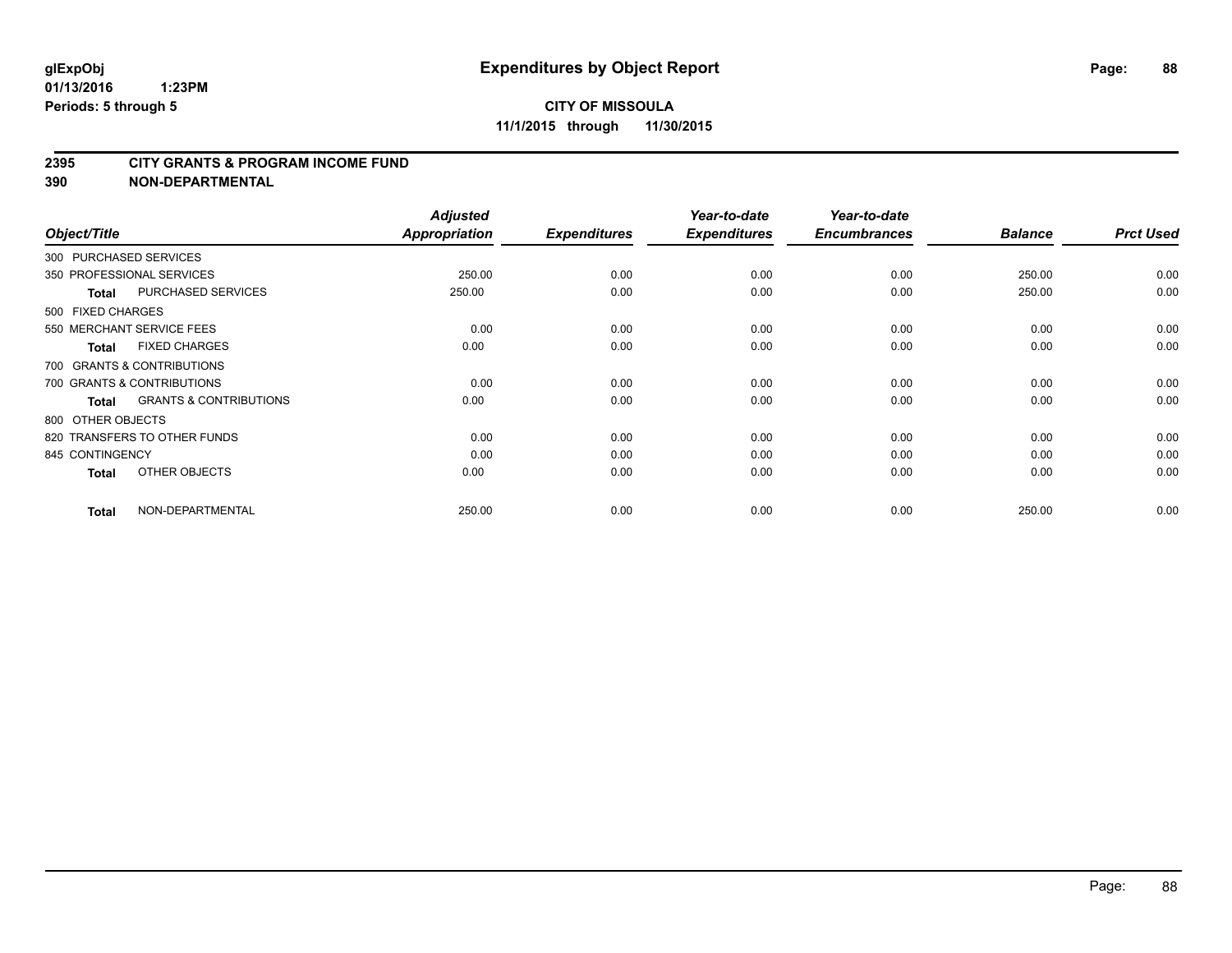**CITY OF MISSOULA 11/1/2015 through 11/30/2015**

# **2395 CITY GRANTS & PROGRAM INCOME FUND**

| Object/Title      |                                   | <b>Adjusted</b><br><b>Appropriation</b> | <b>Expenditures</b> | Year-to-date<br><b>Expenditures</b> | Year-to-date<br><b>Encumbrances</b> | <b>Balance</b> | <b>Prct Used</b> |
|-------------------|-----------------------------------|-----------------------------------------|---------------------|-------------------------------------|-------------------------------------|----------------|------------------|
|                   | 300 PURCHASED SERVICES            |                                         |                     |                                     |                                     |                |                  |
|                   | 350 PROFESSIONAL SERVICES         | 250.00                                  | 0.00                | 0.00                                | 0.00                                | 250.00         | 0.00             |
| <b>Total</b>      | <b>PURCHASED SERVICES</b>         | 250.00                                  | 0.00                | 0.00                                | 0.00                                | 250.00         | 0.00             |
| 500 FIXED CHARGES |                                   |                                         |                     |                                     |                                     |                |                  |
|                   | 550 MERCHANT SERVICE FEES         | 0.00                                    | 0.00                | 0.00                                | 0.00                                | 0.00           | 0.00             |
| <b>Total</b>      | <b>FIXED CHARGES</b>              | 0.00                                    | 0.00                | 0.00                                | 0.00                                | 0.00           | 0.00             |
|                   | 700 GRANTS & CONTRIBUTIONS        |                                         |                     |                                     |                                     |                |                  |
|                   | 700 GRANTS & CONTRIBUTIONS        | 0.00                                    | 0.00                | 0.00                                | 0.00                                | 0.00           | 0.00             |
| <b>Total</b>      | <b>GRANTS &amp; CONTRIBUTIONS</b> | 0.00                                    | 0.00                | 0.00                                | 0.00                                | 0.00           | 0.00             |
| 800 OTHER OBJECTS |                                   |                                         |                     |                                     |                                     |                |                  |
|                   | 820 TRANSFERS TO OTHER FUNDS      | 0.00                                    | 0.00                | 0.00                                | 0.00                                | 0.00           | 0.00             |
| 845 CONTINGENCY   |                                   | 0.00                                    | 0.00                | 0.00                                | 0.00                                | 0.00           | 0.00             |
| <b>Total</b>      | OTHER OBJECTS                     | 0.00                                    | 0.00                | 0.00                                | 0.00                                | 0.00           | 0.00             |
| Total             | CITY GRANTS & PROGRAM INCOME FUN  | 250.00                                  | 0.00                | 0.00                                | 0.00                                | 250.00         | 0.00             |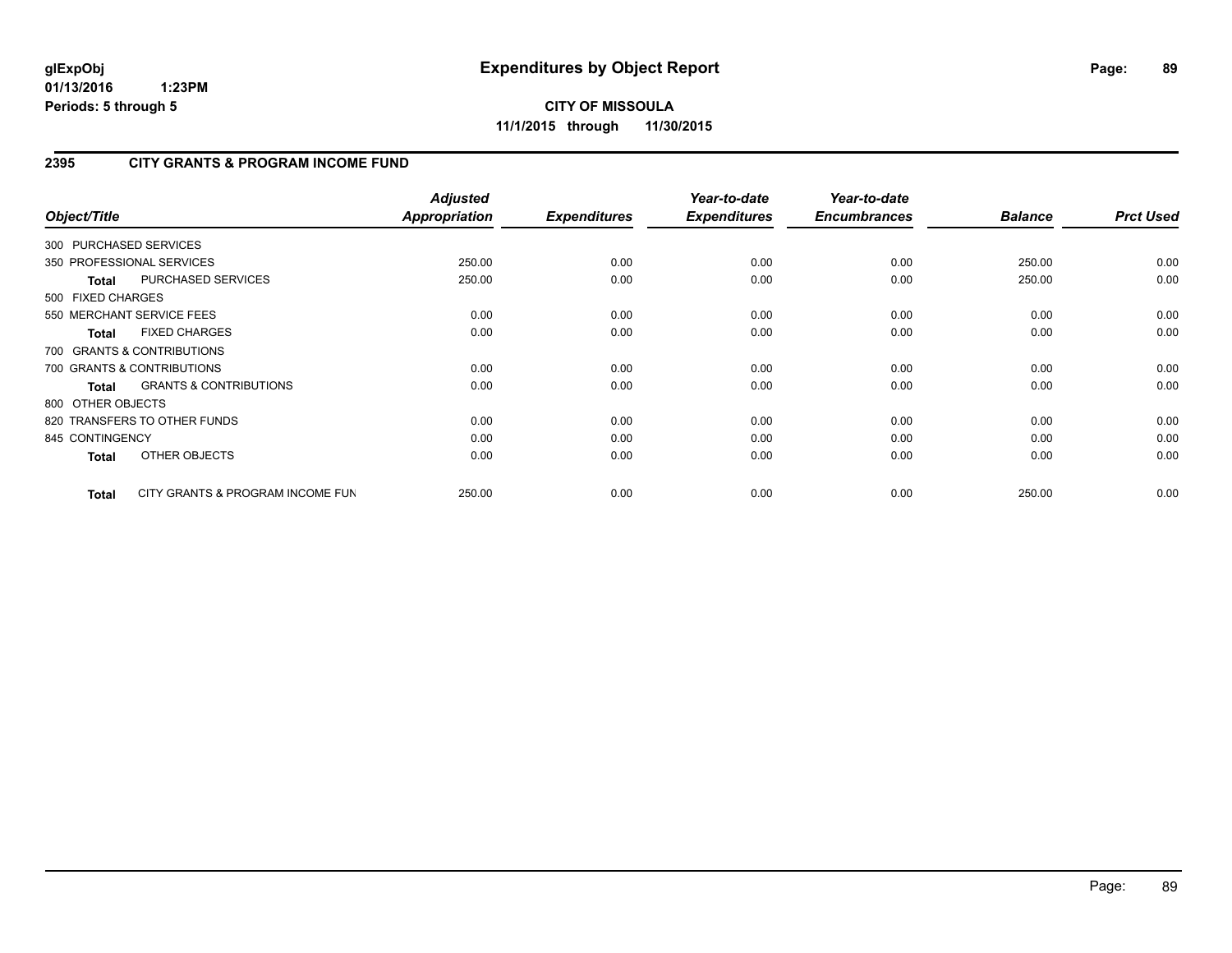#### **2396 ENERGY EFFICIENCY REVOLVING LOAN FUND**

**390 NON-DEPARTMENTAL**

| Object/Title |                                   | <b>Adjusted</b><br>Appropriation | <b>Expenditures</b> | Year-to-date<br><b>Expenditures</b> | Year-to-date<br><b>Encumbrances</b> | <b>Balance</b> | <b>Prct Used</b> |
|--------------|-----------------------------------|----------------------------------|---------------------|-------------------------------------|-------------------------------------|----------------|------------------|
|              | 700 GRANTS & CONTRIBUTIONS        |                                  |                     |                                     |                                     |                |                  |
|              | 700 GRANTS & CONTRIBUTIONS        | 0.00                             | 0.00                | 0.00                                | 0.00                                | 0.00           | 0.00             |
| <b>Total</b> | <b>GRANTS &amp; CONTRIBUTIONS</b> | 0.00                             | 0.00                | 0.00                                | 0.00                                | 0.00           | 0.00             |
| <b>Total</b> | NON-DEPARTMENTAL                  | 0.00                             | 0.00                | 0.00                                | 0.00                                | 0.00           | 0.00             |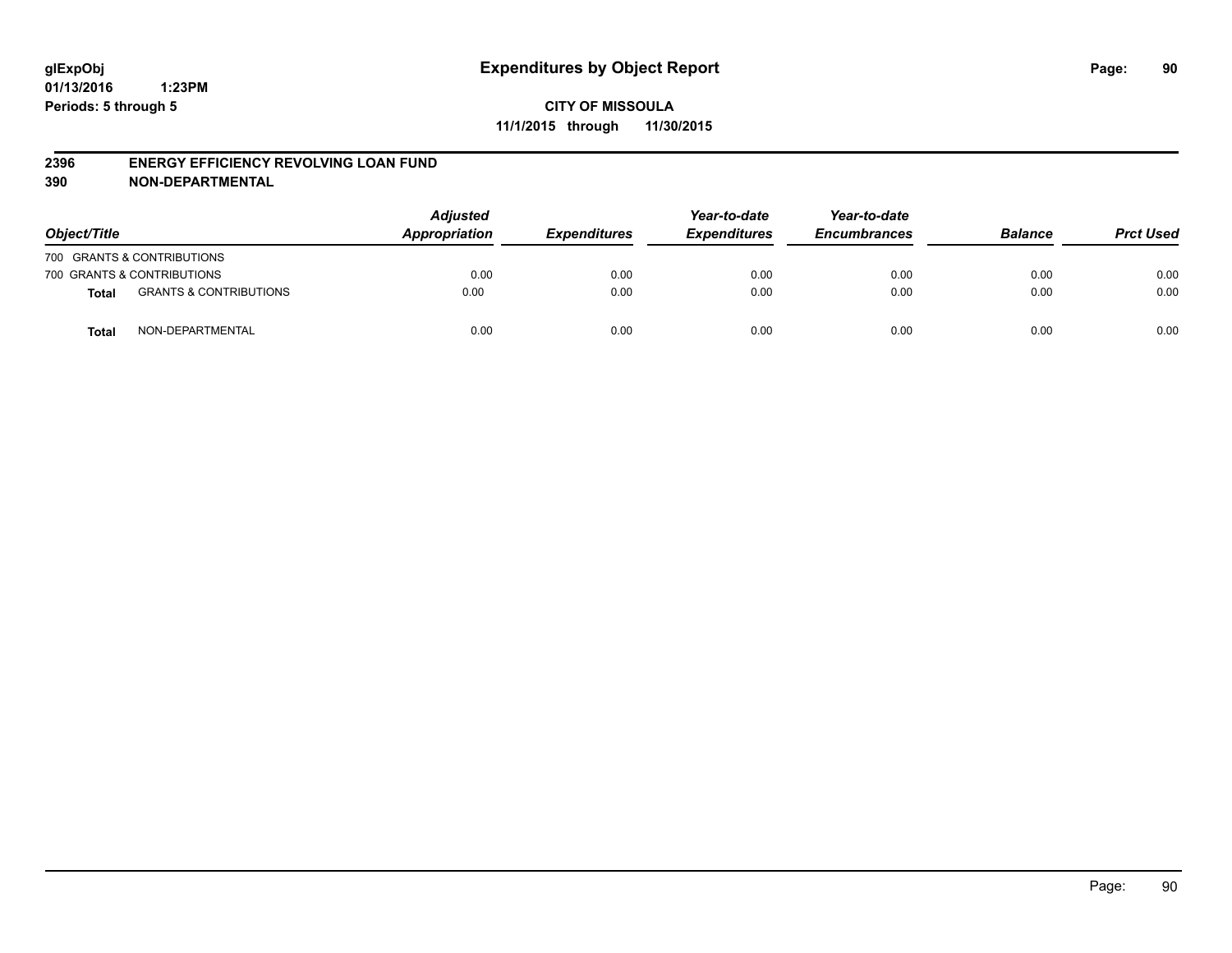**CITY OF MISSOULA 11/1/2015 through 11/30/2015**

#### **2396 ENERGY EFFICIENCY REVOLVING LOAN FUND**

| Object/Title                                      | <b>Adjusted</b><br>Appropriation | <b>Expenditures</b> | Year-to-date<br><b>Expenditures</b> | Year-to-date<br><b>Encumbrances</b> | <b>Balance</b> | <b>Prct Used</b> |
|---------------------------------------------------|----------------------------------|---------------------|-------------------------------------|-------------------------------------|----------------|------------------|
| 700 GRANTS & CONTRIBUTIONS                        |                                  |                     |                                     |                                     |                |                  |
| 700 GRANTS & CONTRIBUTIONS                        | 0.00                             | 0.00                | 0.00                                | 0.00                                | 0.00           | 0.00             |
| <b>GRANTS &amp; CONTRIBUTIONS</b><br><b>Total</b> | 0.00                             | 0.00                | 0.00                                | 0.00                                | 0.00           | 0.00             |
| ENERGY EFFICIENCY REVOLVING LOAN<br><b>Total</b>  | 0.00                             | 0.00                | 0.00                                | 0.00                                | 0.00           | 0.00             |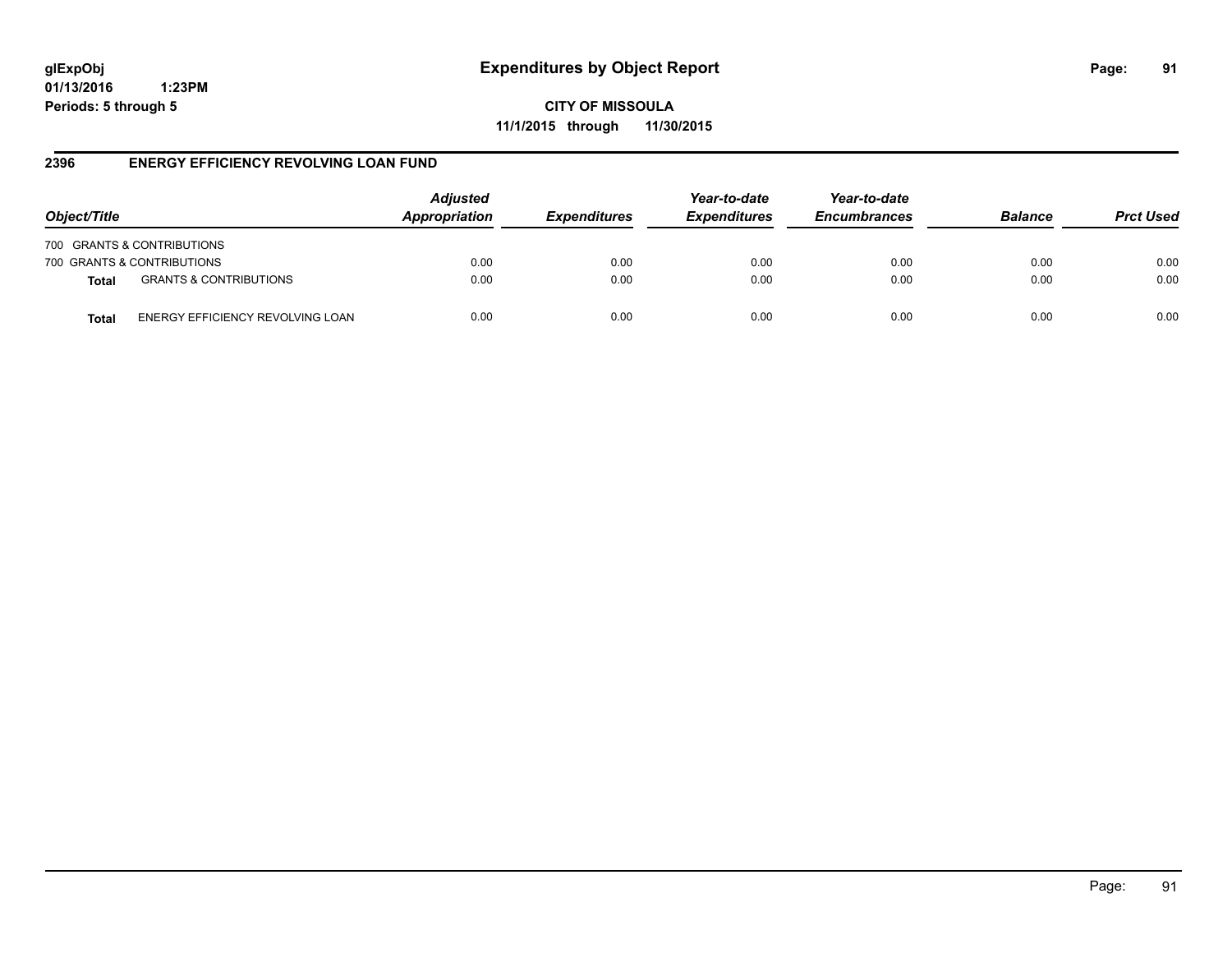#### **2399 DANGEROUS BUILDING DEMOLITION & REPAIR F**

**310 BUILDING INSPECTION**

| Object/Title      |                            | <b>Adjusted</b><br><b>Appropriation</b> | <b>Expenditures</b> | Year-to-date<br><b>Expenditures</b> | Year-to-date<br><b>Encumbrances</b> | <b>Balance</b> | <b>Prct Used</b> |
|-------------------|----------------------------|-----------------------------------------|---------------------|-------------------------------------|-------------------------------------|----------------|------------------|
| 500 FIXED CHARGES |                            |                                         |                     |                                     |                                     |                |                  |
|                   | 550 MERCHANT SERVICE FEES  | 0.00                                    | 0.00                | 0.00                                | 0.00                                | 0.00           | 0.00             |
| <b>Total</b>      | <b>FIXED CHARGES</b>       | 0.00                                    | 0.00                | 0.00                                | 0.00                                | 0.00           | 0.00             |
| 800 OTHER OBJECTS |                            |                                         |                     |                                     |                                     |                |                  |
| 845 CONTINGENCY   |                            | 15,000.00                               | 0.00                | 0.00                                | 0.00                                | 15.000.00      | 0.00             |
| <b>Total</b>      | OTHER OBJECTS              | 15,000.00                               | 0.00                | 0.00                                | 0.00                                | 15,000.00      | 0.00             |
| <b>Total</b>      | <b>BUILDING INSPECTION</b> | 15,000.00                               | 0.00                | 0.00                                | 0.00                                | 15,000.00      | 0.00             |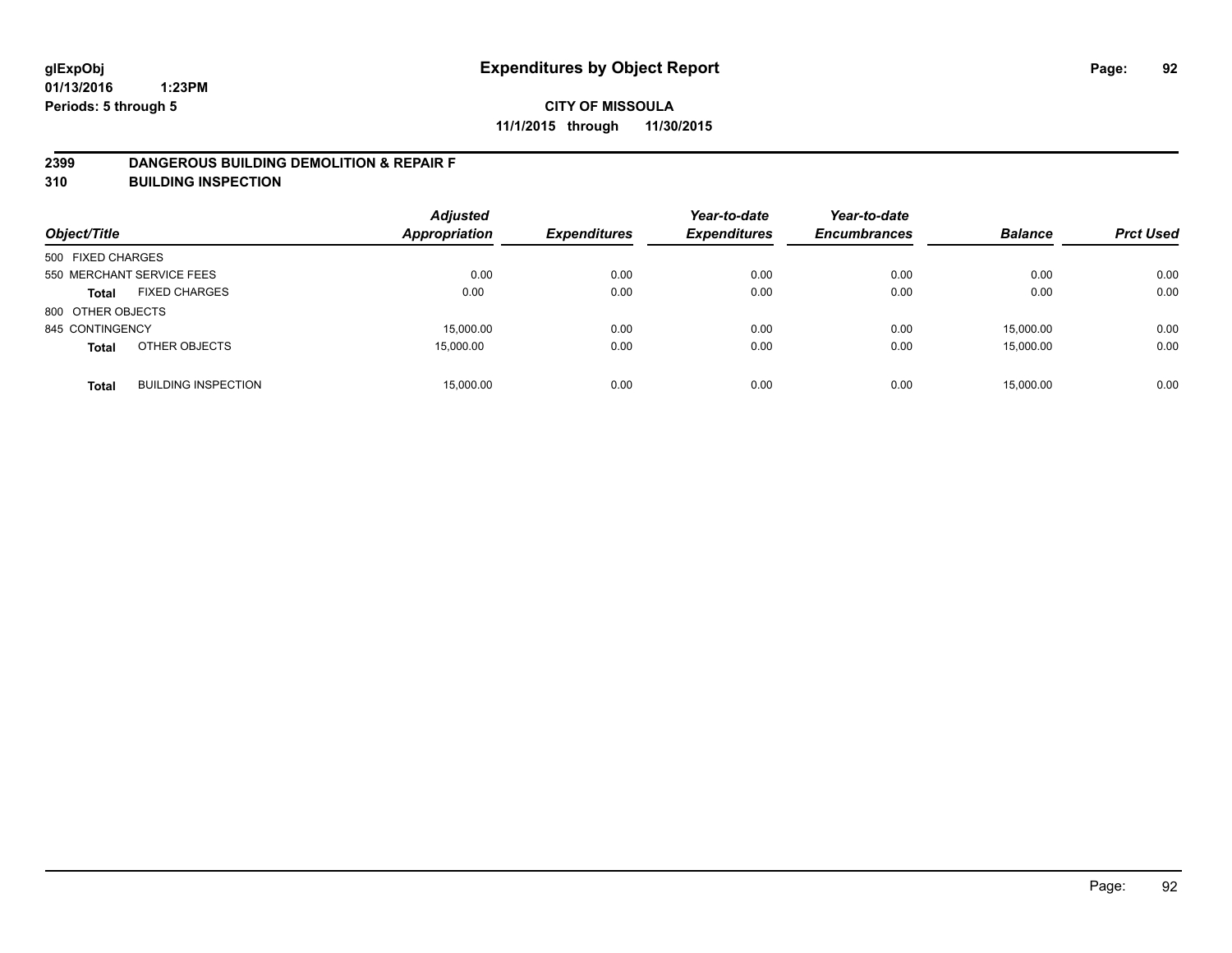**CITY OF MISSOULA 11/1/2015 through 11/30/2015**

### **2399 DANGEROUS BUILDING DEMOLITION & REPAIR F**

| Object/Title      |                                   | <b>Adjusted</b><br>Appropriation | <b>Expenditures</b> | Year-to-date<br><b>Expenditures</b> | Year-to-date<br><b>Encumbrances</b> | <b>Balance</b> | <b>Prct Used</b> |
|-------------------|-----------------------------------|----------------------------------|---------------------|-------------------------------------|-------------------------------------|----------------|------------------|
| 500 FIXED CHARGES |                                   |                                  |                     |                                     |                                     |                |                  |
|                   | 550 MERCHANT SERVICE FEES         | 0.00                             | 0.00                | 0.00                                | 0.00                                | 0.00           | 0.00             |
| <b>Total</b>      | <b>FIXED CHARGES</b>              | 0.00                             | 0.00                | 0.00                                | 0.00                                | 0.00           | 0.00             |
| 800 OTHER OBJECTS |                                   |                                  |                     |                                     |                                     |                |                  |
| 845 CONTINGENCY   |                                   | 15,000.00                        | 0.00                | 0.00                                | 0.00                                | 15,000.00      | 0.00             |
| <b>Total</b>      | OTHER OBJECTS                     | 15,000.00                        | 0.00                | 0.00                                | 0.00                                | 15,000.00      | 0.00             |
| <b>Total</b>      | DANGEROUS BUILDING DEMOLITION & F | 15,000.00                        | 0.00                | 0.00                                | 0.00                                | 15,000.00      | 0.00             |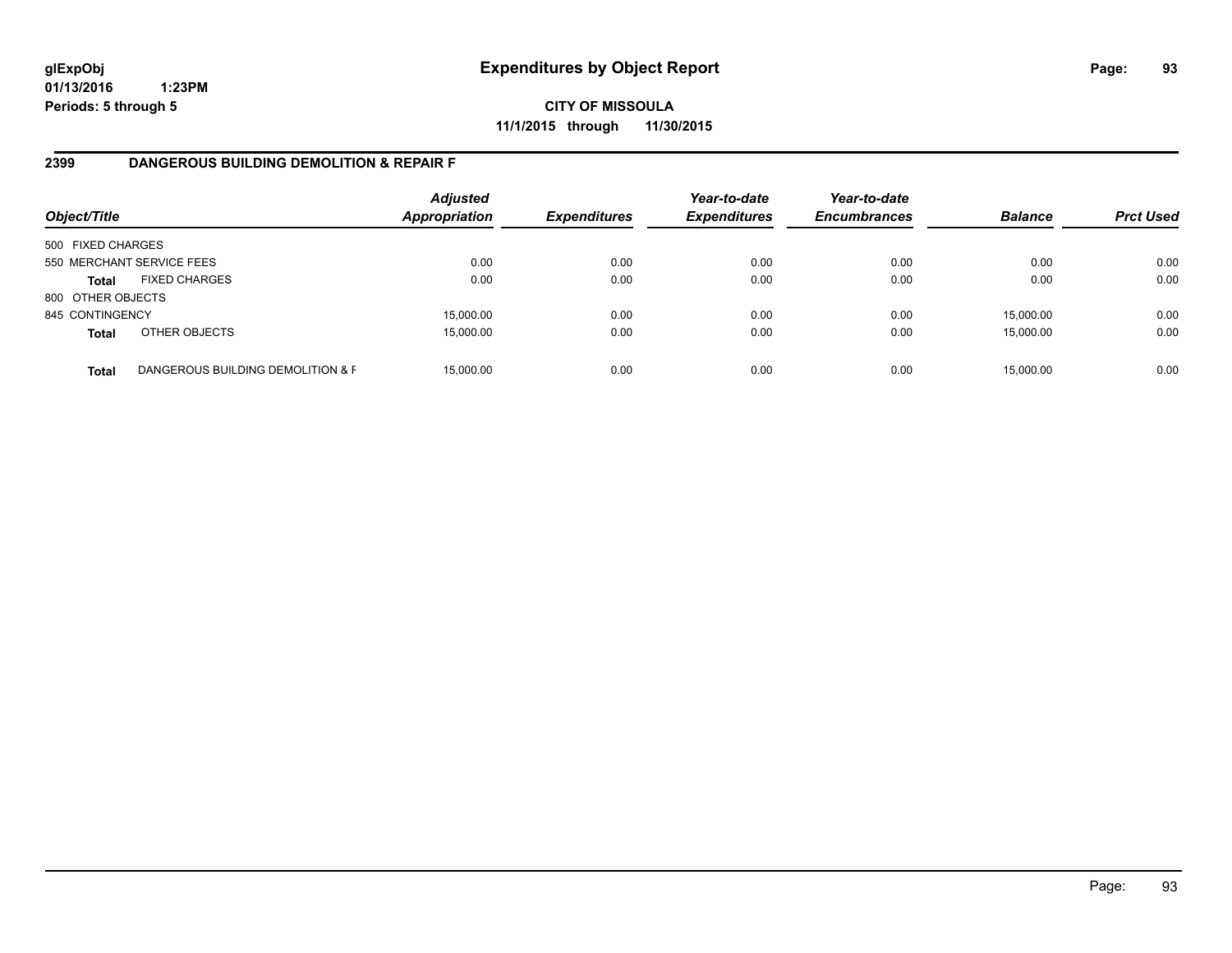#### **2400 STREET LIGHTING ASSESSMENTS FUND**

#### **280 PUBLIC WORKS OPERATIONS**

| Object/Title             |                               | <b>Adjusted</b><br>Appropriation | <b>Expenditures</b> | Year-to-date<br><b>Expenditures</b> | Year-to-date<br><b>Encumbrances</b> | <b>Balance</b> | <b>Prct Used</b> |
|--------------------------|-------------------------------|----------------------------------|---------------------|-------------------------------------|-------------------------------------|----------------|------------------|
| 300 PURCHASED SERVICES   |                               |                                  |                     |                                     |                                     |                |                  |
|                          | 341 ELECTRICITY & NATURAL GAS | 327.174.00                       | 26.974.89           | 107.713.82                          | 0.00                                | 219.460.18     | 32.92            |
|                          | 350 PROFESSIONAL SERVICES     | 22,902.00                        | 0.00                | 0.00                                | 0.00                                | 22.902.00      | 0.00             |
| 360 REPAIR & MAINTENANCE |                               | 0.00                             | 0.00                | 0.00                                | 0.00                                | 0.00           | 0.00             |
| <b>Total</b>             | <b>PURCHASED SERVICES</b>     | 350.076.00                       | 26.974.89           | 107.713.82                          | 0.00                                | 242.362.18     | 30.77            |
| 500 FIXED CHARGES        |                               |                                  |                     |                                     |                                     |                |                  |
|                          | 550 MERCHANT SERVICE FEES     | 0.00                             | 0.00                | 0.00                                | 0.00                                | 0.00           | 0.00             |
| <b>Total</b>             | <b>FIXED CHARGES</b>          | 0.00                             | 0.00                | 0.00                                | 0.00                                | 0.00           | 0.00             |
| <b>Total</b>             | PUBLIC WORKS OPERATIONS       | 350.076.00                       | 26.974.89           | 107.713.82                          | 0.00                                | 242.362.18     | 30.77            |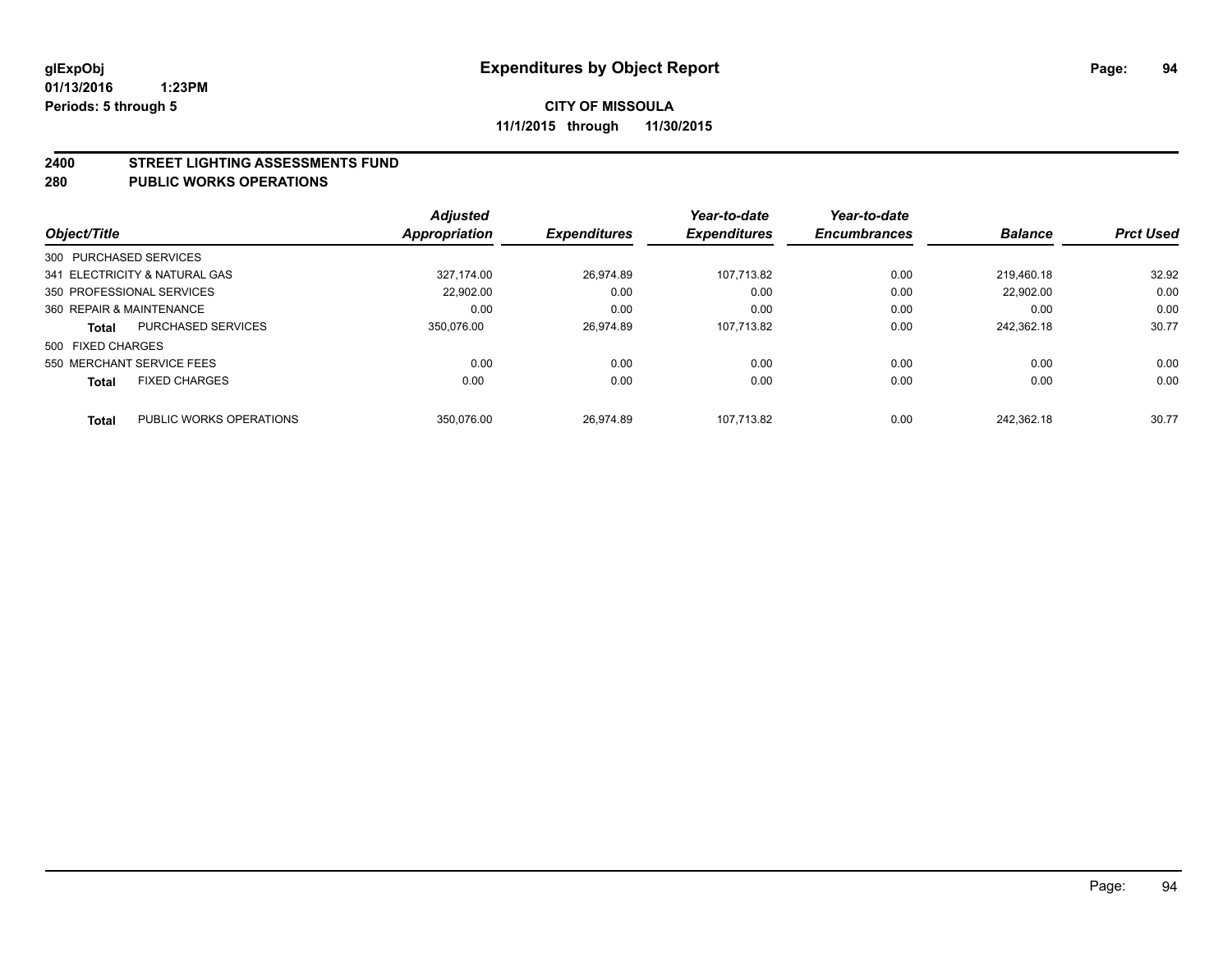**CITY OF MISSOULA 11/1/2015 through 11/30/2015**

#### **2400 STREET LIGHTING ASSESSMENTS FUND**

| Object/Title           |                                  | Adjusted<br><b>Appropriation</b> | <b>Expenditures</b> | Year-to-date<br><b>Expenditures</b> | Year-to-date<br><b>Encumbrances</b> | <b>Balance</b> | <b>Prct Used</b> |
|------------------------|----------------------------------|----------------------------------|---------------------|-------------------------------------|-------------------------------------|----------------|------------------|
| 300 PURCHASED SERVICES |                                  |                                  |                     |                                     |                                     |                |                  |
|                        | 341 ELECTRICITY & NATURAL GAS    | 327.174.00                       | 26.974.89           | 107.713.82                          | 0.00                                | 219.460.18     | 32.92            |
|                        | 350 PROFESSIONAL SERVICES        | 22.902.00                        | 0.00                | 0.00                                | 0.00                                | 22,902.00      | 0.00             |
|                        | 360 REPAIR & MAINTENANCE         | 0.00                             | 0.00                | 0.00                                | 0.00                                | 0.00           | 0.00             |
| <b>Total</b>           | <b>PURCHASED SERVICES</b>        | 350.076.00                       | 26.974.89           | 107.713.82                          | 0.00                                | 242.362.18     | 30.77            |
| 500 FIXED CHARGES      |                                  |                                  |                     |                                     |                                     |                |                  |
|                        | 550 MERCHANT SERVICE FEES        | 0.00                             | 0.00                | 0.00                                | 0.00                                | 0.00           | 0.00             |
| <b>Total</b>           | <b>FIXED CHARGES</b>             | 0.00                             | 0.00                | 0.00                                | 0.00                                | 0.00           | 0.00             |
| <b>Total</b>           | STREET LIGHTING ASSESSMENTS FUND | 350.076.00                       | 26.974.89           | 107.713.82                          | 0.00                                | 242.362.18     | 30.77            |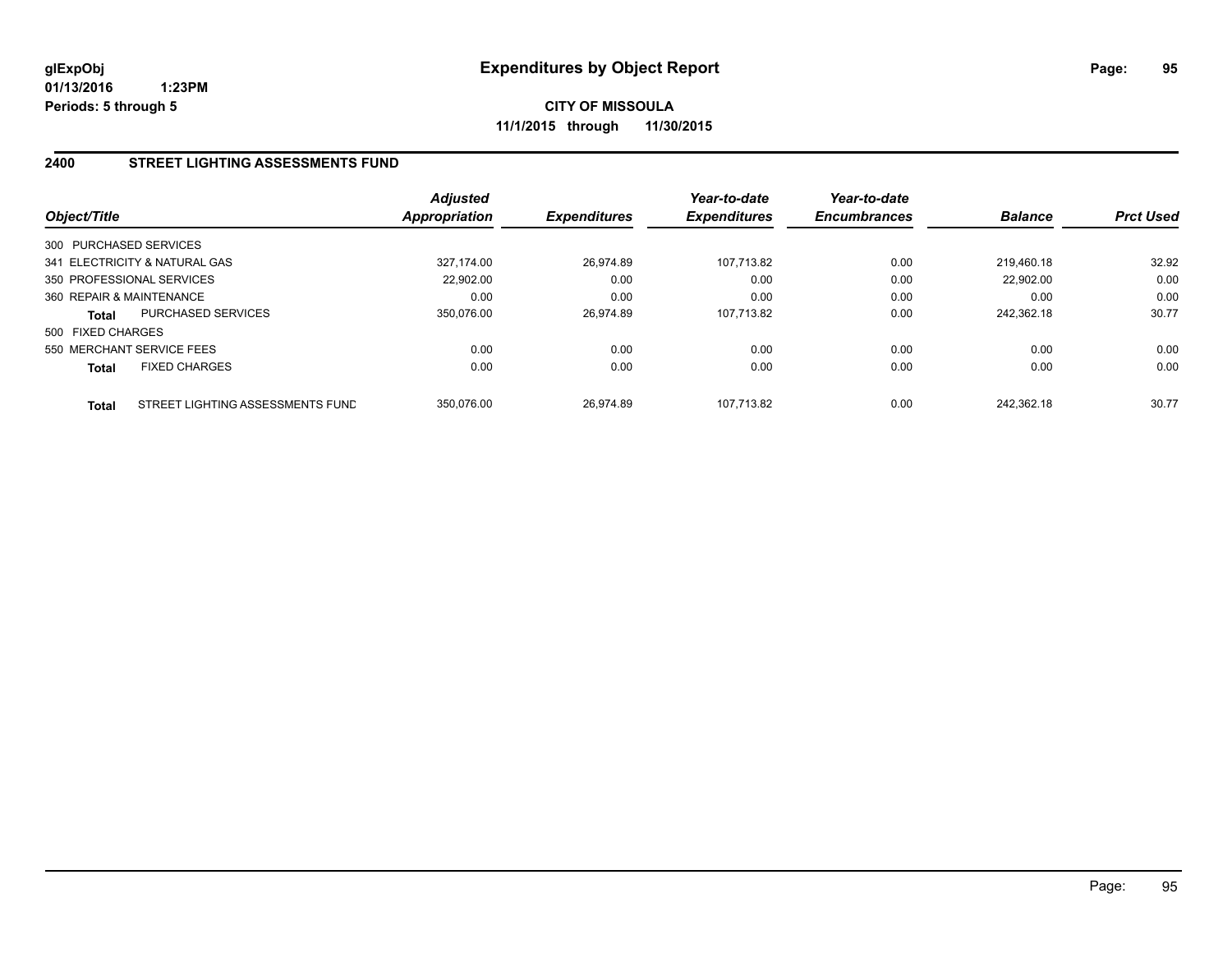#### **2500 STREET MAINTENANCE ASSESSMENT FUND**

**390 NON-DEPARTMENTAL**

| Object/Title      |                              | <b>Adjusted</b><br><b>Appropriation</b> | <b>Expenditures</b> | Year-to-date<br><b>Expenditures</b> | Year-to-date<br><b>Encumbrances</b> | <b>Balance</b> | <b>Prct Used</b> |
|-------------------|------------------------------|-----------------------------------------|---------------------|-------------------------------------|-------------------------------------|----------------|------------------|
|                   | 300 PURCHASED SERVICES       |                                         |                     |                                     |                                     |                |                  |
| 345 GARBAGE       |                              | 32.014.00                               | 1,332.59            | 9,379.67                            | 0.00                                | 22,634.33      | 29.30            |
| <b>Total</b>      | <b>PURCHASED SERVICES</b>    | 32,014.00                               | 1,332.59            | 9,379.67                            | 0.00                                | 22,634.33      | 29.30            |
| 500 FIXED CHARGES |                              |                                         |                     |                                     |                                     |                |                  |
|                   | 550 MERCHANT SERVICE FEES    | 0.00                                    | 0.00                | 0.00                                | 0.00                                | 0.00           | 0.00             |
| <b>Total</b>      | <b>FIXED CHARGES</b>         | 0.00                                    | 0.00                | 0.00                                | 0.00                                | 0.00           | 0.00             |
| 800 OTHER OBJECTS |                              |                                         |                     |                                     |                                     |                |                  |
|                   | 820 TRANSFERS TO OTHER FUNDS | 27.281.00                               | 0.00                | 0.00                                | 0.00                                | 27.281.00      | 0.00             |
| <b>Total</b>      | OTHER OBJECTS                | 27.281.00                               | 0.00                | 0.00                                | 0.00                                | 27.281.00      | 0.00             |
| <b>Total</b>      | NON-DEPARTMENTAL             | 59.295.00                               | 1.332.59            | 9.379.67                            | 0.00                                | 49.915.33      | 15.82            |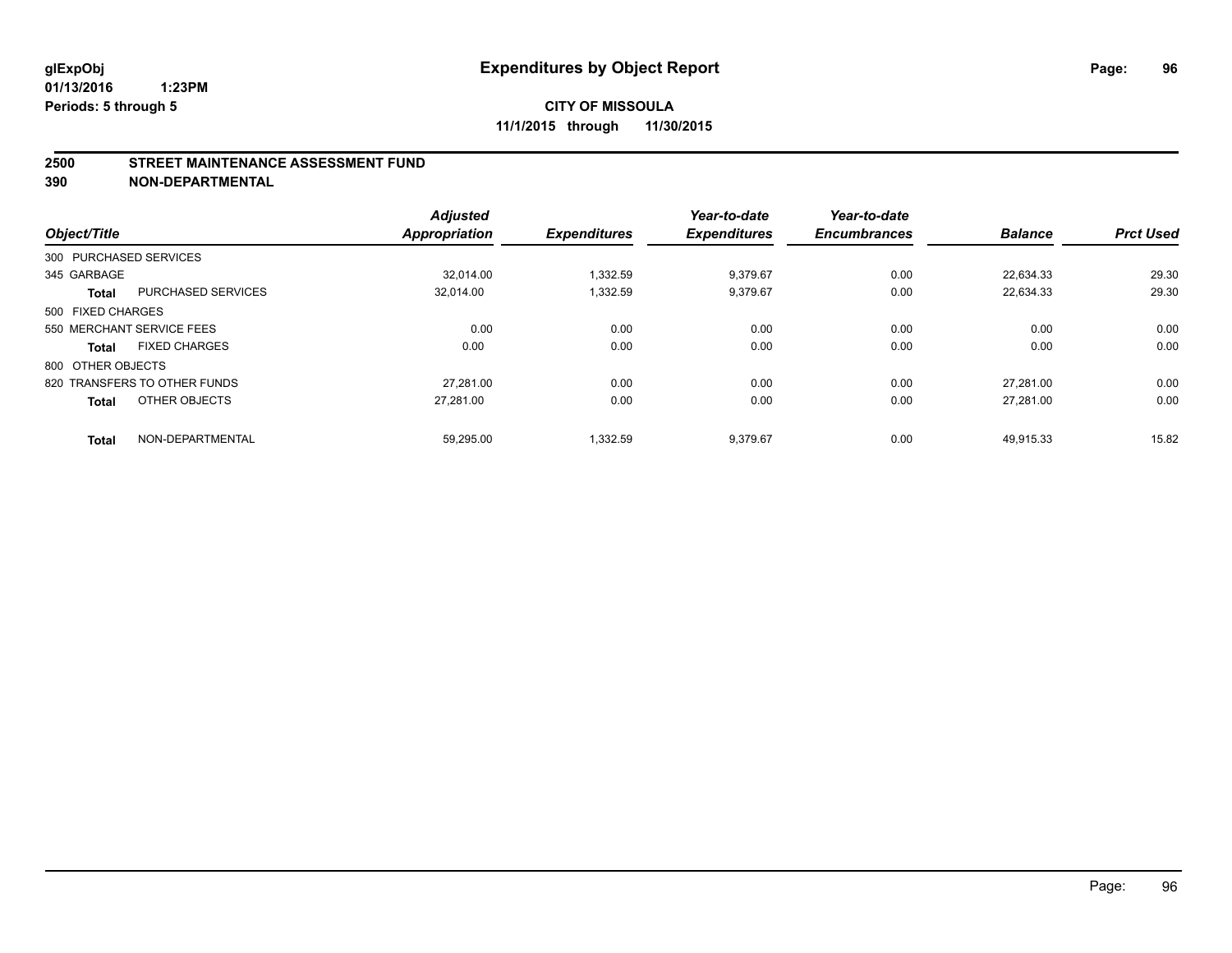**CITY OF MISSOULA 11/1/2015 through 11/30/2015**

#### **2500 STREET MAINTENANCE ASSESSMENT FUND**

| Object/Title           |                                  | <b>Adjusted</b><br><b>Appropriation</b> | <b>Expenditures</b> | Year-to-date<br><b>Expenditures</b> | Year-to-date<br><b>Encumbrances</b> | <b>Balance</b> | <b>Prct Used</b> |
|------------------------|----------------------------------|-----------------------------------------|---------------------|-------------------------------------|-------------------------------------|----------------|------------------|
| 300 PURCHASED SERVICES |                                  |                                         |                     |                                     |                                     |                |                  |
| 345 GARBAGE            |                                  | 32.014.00                               | 1,332.59            | 9,379.67                            | 0.00                                | 22.634.33      | 29.30            |
| <b>Total</b>           | PURCHASED SERVICES               | 32,014.00                               | 1,332.59            | 9,379.67                            | 0.00                                | 22,634.33      | 29.30            |
| 500 FIXED CHARGES      |                                  |                                         |                     |                                     |                                     |                |                  |
|                        | 550 MERCHANT SERVICE FEES        | 0.00                                    | 0.00                | 0.00                                | 0.00                                | 0.00           | 0.00             |
| <b>Total</b>           | <b>FIXED CHARGES</b>             | 0.00                                    | 0.00                | 0.00                                | 0.00                                | 0.00           | 0.00             |
| 800 OTHER OBJECTS      |                                  |                                         |                     |                                     |                                     |                |                  |
|                        | 820 TRANSFERS TO OTHER FUNDS     | 27.281.00                               | 0.00                | 0.00                                | 0.00                                | 27.281.00      | 0.00             |
| <b>Total</b>           | <b>OTHER OBJECTS</b>             | 27,281.00                               | 0.00                | 0.00                                | 0.00                                | 27.281.00      | 0.00             |
| <b>Total</b>           | STREET MAINTENANCE ASSESSMENT FI | 59.295.00                               | 1.332.59            | 9.379.67                            | 0.00                                | 49.915.33      | 15.82            |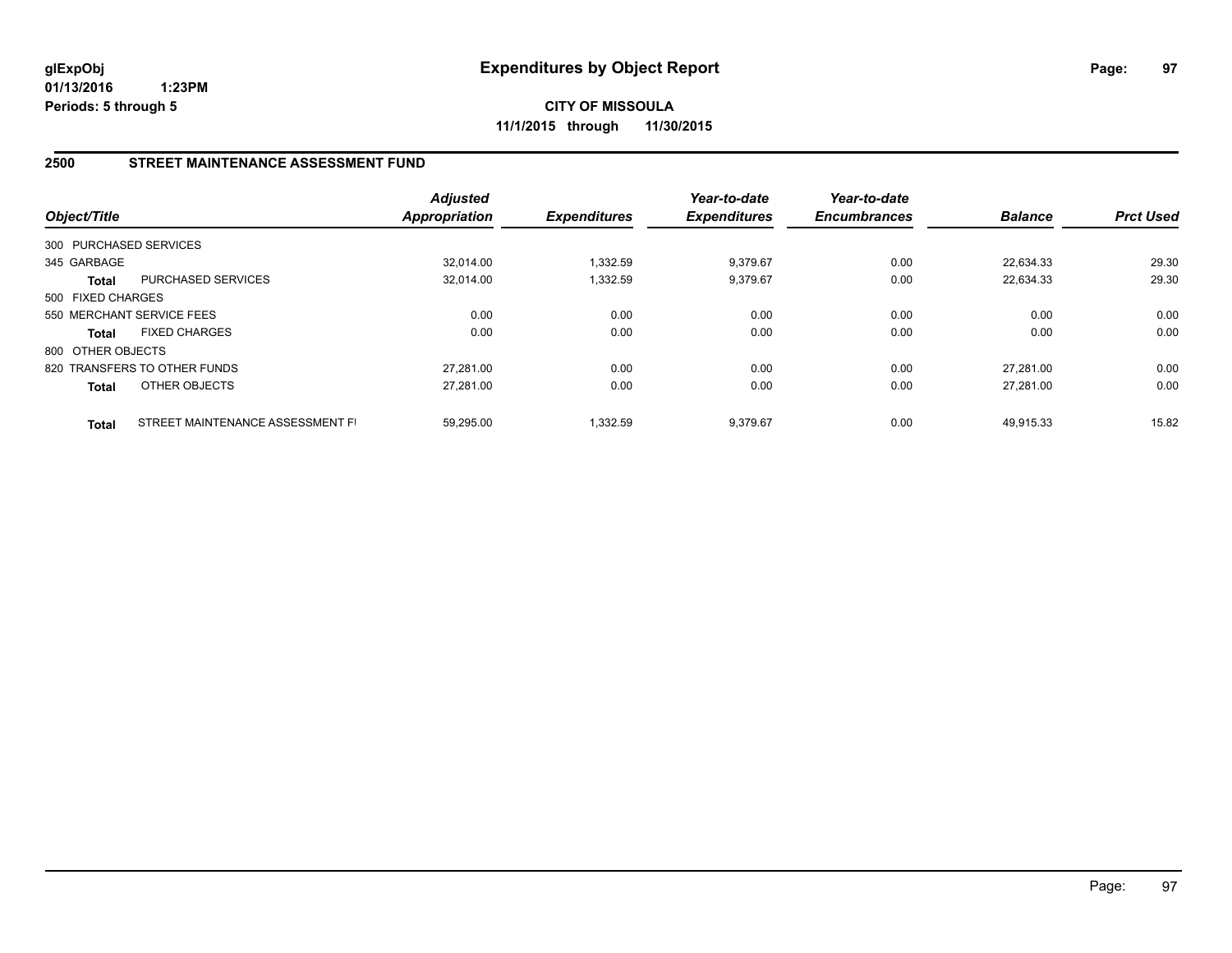### **2510 RUSSELL PARK MAINTENANCE ASSESSMENT FUND**

**370 PARKS & RECREATION**

| Object/Title                         | <b>Adjusted</b><br><b>Appropriation</b> | <b>Expenditures</b> | Year-to-date<br><b>Expenditures</b> | Year-to-date<br><b>Encumbrances</b> | <b>Balance</b> | <b>Prct Used</b> |
|--------------------------------------|-----------------------------------------|---------------------|-------------------------------------|-------------------------------------|----------------|------------------|
| 500 FIXED CHARGES                    |                                         |                     |                                     |                                     |                |                  |
| 550 MERCHANT SERVICE FEES            | 0.00                                    | 0.00                | 0.00                                | 0.00                                | 0.00           | 0.00             |
| <b>FIXED CHARGES</b><br><b>Total</b> | 0.00                                    | 0.00                | 0.00                                | 0.00                                | 0.00           | 0.00             |
| 800 OTHER OBJECTS                    |                                         |                     |                                     |                                     |                |                  |
| 820 TRANSFERS TO OTHER FUNDS         | 0.00                                    | 0.00                | 0.00                                | 0.00                                | 0.00           | 0.00             |
| OTHER OBJECTS<br><b>Total</b>        | 0.00                                    | 0.00                | 0.00                                | 0.00                                | 0.00           | 0.00             |
| PARKS & RECREATION<br><b>Total</b>   | 0.00                                    | 0.00                | 0.00                                | 0.00                                | 0.00           | 0.00             |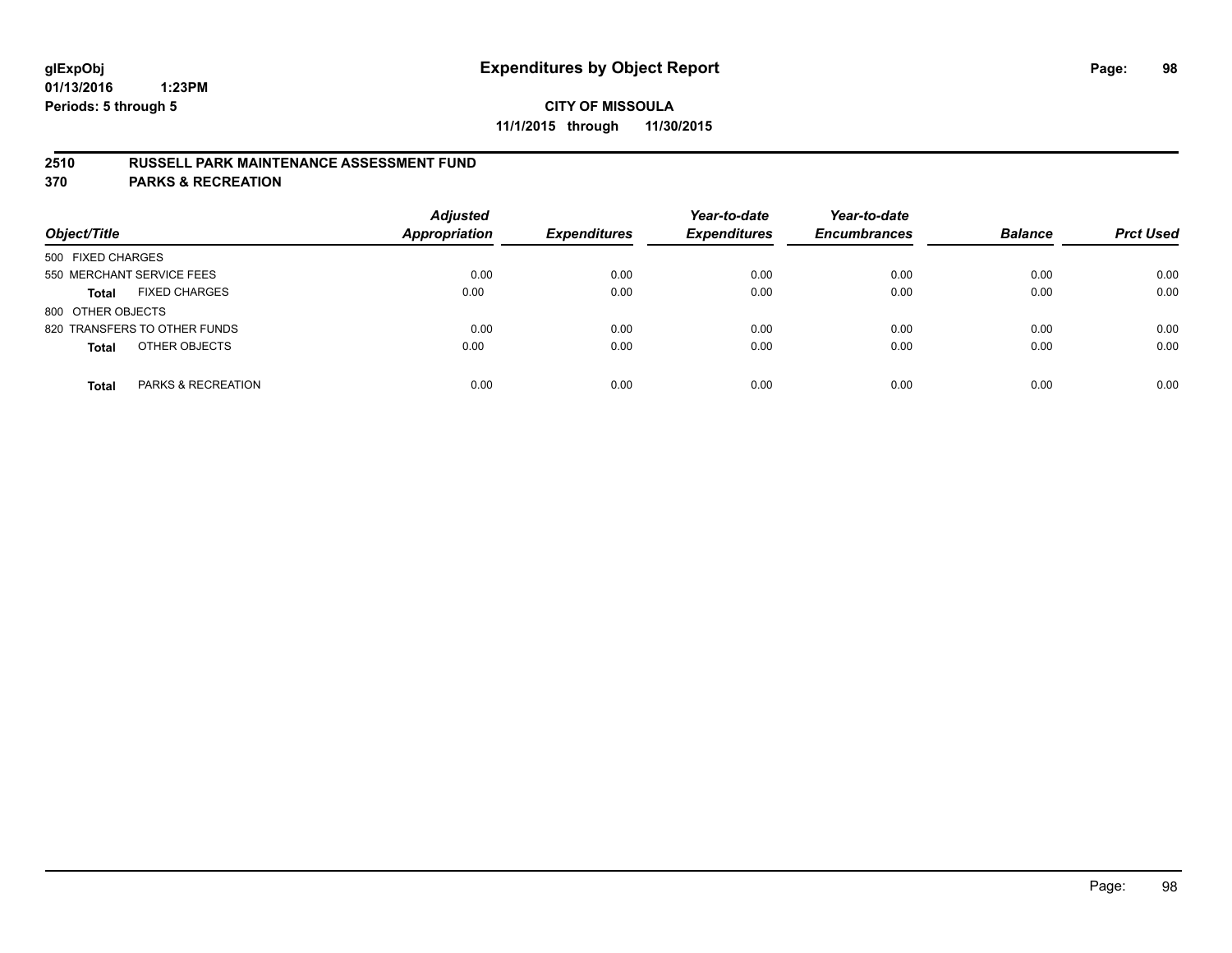**CITY OF MISSOULA 11/1/2015 through 11/30/2015**

#### **2510 RUSSELL PARK MAINTENANCE ASSESSMENT FUND**

| Object/Title              |                                  | <b>Adjusted</b><br><b>Appropriation</b> | <b>Expenditures</b> | Year-to-date<br><b>Expenditures</b> | Year-to-date<br><b>Encumbrances</b> | <b>Balance</b> | <b>Prct Used</b> |
|---------------------------|----------------------------------|-----------------------------------------|---------------------|-------------------------------------|-------------------------------------|----------------|------------------|
| 500 FIXED CHARGES         |                                  |                                         |                     |                                     |                                     |                |                  |
| 550 MERCHANT SERVICE FEES |                                  | 0.00                                    | 0.00                | 0.00                                | 0.00                                | 0.00           | 0.00             |
| <b>Total</b>              | <b>FIXED CHARGES</b>             | 0.00                                    | 0.00                | 0.00                                | 0.00                                | 0.00           | 0.00             |
| 800 OTHER OBJECTS         |                                  |                                         |                     |                                     |                                     |                |                  |
|                           | 820 TRANSFERS TO OTHER FUNDS     | 0.00                                    | 0.00                | 0.00                                | 0.00                                | 0.00           | 0.00             |
| <b>Total</b>              | OTHER OBJECTS                    | 0.00                                    | 0.00                | 0.00                                | 0.00                                | 0.00           | 0.00             |
| <b>Total</b>              | RUSSELL PARK MAINTENANCE ASSESSN | 0.00                                    | 0.00                | 0.00                                | 0.00                                | 0.00           | 0.00             |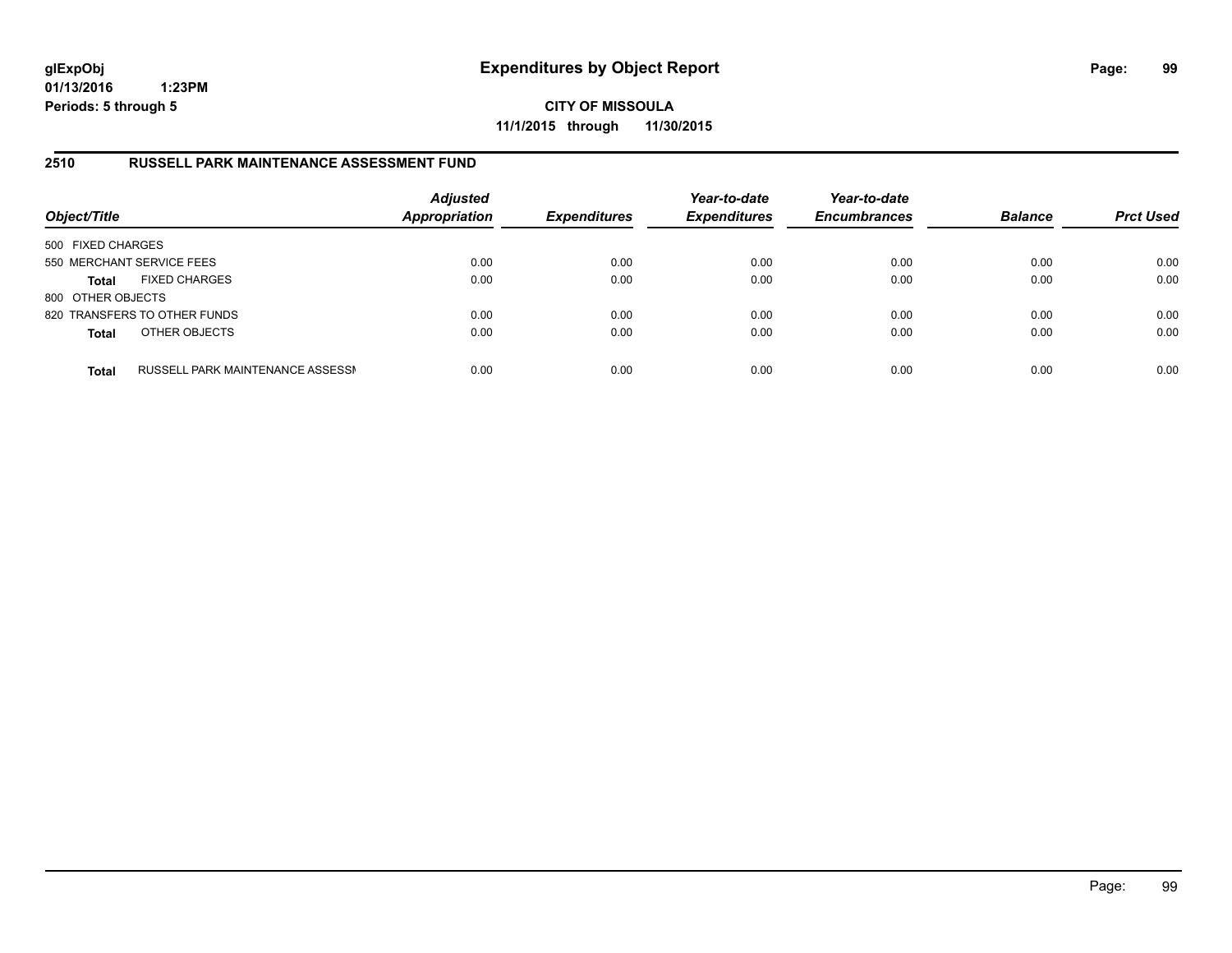# **2511 WILLOWWOOD PARK MAINTENANCE ASSESSMENT F**

**370 PARKS & RECREATION**

| Object/Title                |                               | <b>Adjusted</b><br><b>Appropriation</b> | <b>Expenditures</b> | Year-to-date<br><b>Expenditures</b> | Year-to-date<br><b>Encumbrances</b> | <b>Balance</b> | <b>Prct Used</b> |
|-----------------------------|-------------------------------|-----------------------------------------|---------------------|-------------------------------------|-------------------------------------|----------------|------------------|
| 500 FIXED CHARGES           |                               |                                         |                     |                                     |                                     |                |                  |
|                             | 550 MERCHANT SERVICE FEES     | 0.00                                    | 0.00                | 0.00                                | 0.00                                | 0.00           | 0.00             |
| <b>Total</b>                | <b>FIXED CHARGES</b>          | 0.00                                    | 0.00                | 0.00                                | 0.00                                | 0.00           | 0.00             |
| 600 DEBT SERVICE            |                               |                                         |                     |                                     |                                     |                |                  |
| 620 INTEREST / SERVICE FEES |                               | 0.00                                    | 0.00                | 0.00                                | 0.00                                | 0.00           | 0.00             |
| Total                       | <b>DEBT SERVICE</b>           | 0.00                                    | 0.00                | 0.00                                | 0.00                                | 0.00           | 0.00             |
| 800 OTHER OBJECTS           |                               |                                         |                     |                                     |                                     |                |                  |
|                             | 820 TRANSFERS TO OTHER FUNDS  | 0.00                                    | 0.00                | 0.00                                | 0.00                                | 0.00           | 0.00             |
| Total                       | OTHER OBJECTS                 | 0.00                                    | 0.00                | 0.00                                | 0.00                                | 0.00           | 0.00             |
|                             |                               |                                         |                     |                                     |                                     |                |                  |
| <b>Total</b>                | <b>PARKS &amp; RECREATION</b> | 0.00                                    | 0.00                | 0.00                                | 0.00                                | 0.00           | 0.00             |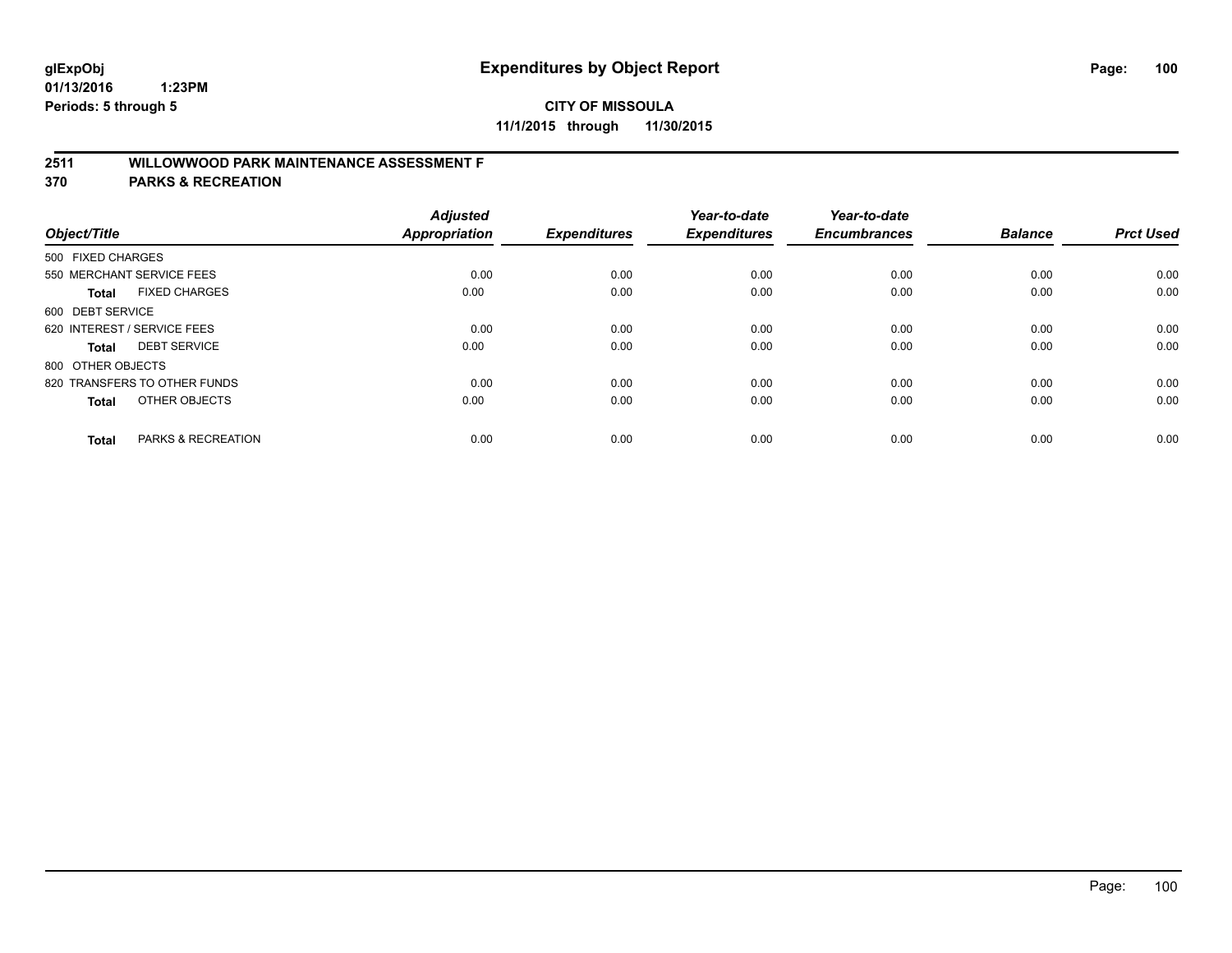**CITY OF MISSOULA 11/1/2015 through 11/30/2015**

# **2511 WILLOWWOOD PARK MAINTENANCE ASSESSMENT F**

| Object/Title                |                                 | <b>Adjusted</b><br><b>Appropriation</b> | <b>Expenditures</b> | Year-to-date<br><b>Expenditures</b> | Year-to-date<br><b>Encumbrances</b> | <b>Balance</b> | <b>Prct Used</b> |
|-----------------------------|---------------------------------|-----------------------------------------|---------------------|-------------------------------------|-------------------------------------|----------------|------------------|
| 500 FIXED CHARGES           |                                 |                                         |                     |                                     |                                     |                |                  |
|                             | 550 MERCHANT SERVICE FEES       | 0.00                                    | 0.00                | 0.00                                | 0.00                                | 0.00           | 0.00             |
| <b>Total</b>                | <b>FIXED CHARGES</b>            | 0.00                                    | 0.00                | 0.00                                | 0.00                                | 0.00           | 0.00             |
| 600 DEBT SERVICE            |                                 |                                         |                     |                                     |                                     |                |                  |
| 620 INTEREST / SERVICE FEES |                                 | 0.00                                    | 0.00                | 0.00                                | 0.00                                | 0.00           | 0.00             |
| <b>Total</b>                | <b>DEBT SERVICE</b>             | 0.00                                    | 0.00                | 0.00                                | 0.00                                | 0.00           | 0.00             |
| 800 OTHER OBJECTS           |                                 |                                         |                     |                                     |                                     |                |                  |
|                             | 820 TRANSFERS TO OTHER FUNDS    | 0.00                                    | 0.00                | 0.00                                | 0.00                                | 0.00           | 0.00             |
| <b>Total</b>                | OTHER OBJECTS                   | 0.00                                    | 0.00                | 0.00                                | 0.00                                | 0.00           | 0.00             |
| <b>Total</b>                | WILLOWWOOD PARK MAINTENANCE ASS | 0.00                                    | 0.00                | 0.00                                | 0.00                                | 0.00           | 0.00             |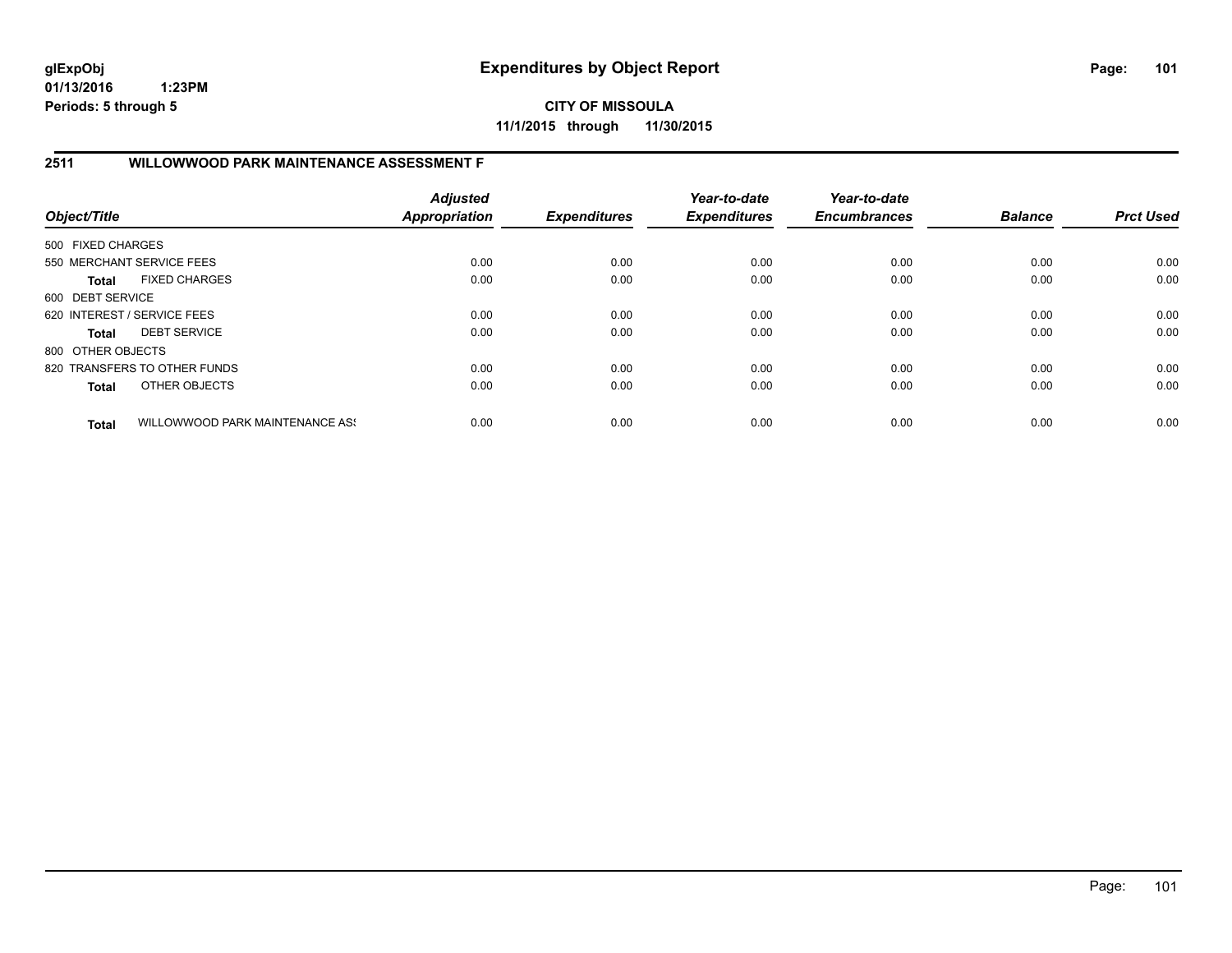#### **2512 ROAD DISTRICT #1**

**320 STREET MAINTENANCE**

|                                      | <b>Adjusted</b> |                     | Year-to-date        | Year-to-date        |                |                  |
|--------------------------------------|-----------------|---------------------|---------------------|---------------------|----------------|------------------|
| Object/Title                         | Appropriation   | <b>Expenditures</b> | <b>Expenditures</b> | <b>Encumbrances</b> | <b>Balance</b> | <b>Prct Used</b> |
| 100 PERSONAL SERVICES                |                 |                     |                     |                     |                |                  |
| 110 SALARIES AND WAGES               | 114,940.00      | 0.00                | 0.00                | 0.00                | 114,940.00     | 0.00             |
| 130 OTHER                            | 7,057.00        | 0.00                | 0.00                | 0.00                | 7,057.00       | 0.00             |
| 140 EMPLOYER CONTRIBUTIONS           | 37,790.00       | 0.00                | 767.00              | 0.00                | 37,023.00      | 2.03             |
| PERSONAL SERVICES<br><b>Total</b>    | 159,787.00      | 0.00                | 767.00              | 0.00                | 159,020.00     | 0.48             |
| 200 SUPPLIES                         |                 |                     |                     |                     |                |                  |
| 210 OFFICE SUPPLIES                  | 8,503.00        | 47.73               | 8,017.07            | 0.00                | 485.93         | 94.29            |
| 220 OPERATING SUPPLIES               | 91,014.00       | 303.88              | 15,522.10           | 0.00                | 75,491.90      | 17.05            |
| 230 REPAIR/MAINTENANCE               | 94,978.00       | 2,503.94            | 69,965.32           | 0.00                | 25,012.68      | 73.66            |
| 231 GASOLINE                         | 1,135.00        | 0.00                | 1,135.00            | 0.00                | 0.00           | 100.00           |
| 240 OTHER SUPPLIES                   | 400.00          | 0.00                | 0.00                | 0.00                | 400.00         | 0.00             |
| <b>SUPPLIES</b><br>Total             | 196,030.00      | 2,855.55            | 94,639.49           | 0.00                | 101,390.51     | 48.28            |
| 300 PURCHASED SERVICES               |                 |                     |                     |                     |                |                  |
| 310 COMMUNICATIONS                   | 1,000.00        | 0.00                | 0.00                | 0.00                | 1,000.00       | 0.00             |
| 330 PUBLICITY, SUBSCRIPTIONS & DUES  | 7,000.00        | 0.00                | 6,450.00            | 0.00                | 550.00         | 92.14            |
| 343 WATER CHARGES                    | 0.00            | 0.00                | 0.00                | 0.00                | 0.00           | 0.00             |
| 350 PROFESSIONAL SERVICES            | 89,500.00       | 3,545.00            | 3,545.00            | 0.00                | 85,955.00      | 3.96             |
| 370 TRAVEL                           | 1,450.00        | 100.55              | 490.23              | 0.00                | 959.77         | 33.81            |
| 380 TRAINING                         | 350.00          | 0.00                | 0.00                | 0.00                | 350.00         | 0.00             |
| PURCHASED SERVICES<br><b>Total</b>   | 99,300.00       | 3,645.55            | 10,485.23           | 0.00                | 88,814.77      | 10.56            |
| 400 BUILDING MATERIALS               |                 |                     |                     |                     |                |                  |
| <b>400 BUILDING MATERIALS</b>        | 275,201.00      | 14,353.21           | 85,700.78           | 0.00                | 189,500.22     | 31.14            |
| <b>BUILDING MATERIALS</b><br>Total   | 275,201.00      | 14,353.21           | 85,700.78           | 0.00                | 189,500.22     | 31.14            |
| 500 FIXED CHARGES                    |                 |                     |                     |                     |                |                  |
| 500 FIXED CHARGES                    | 10,000.00       | 0.00                | 10,000.00           | 0.00                | 0.00           | 100.00           |
| 550 MERCHANT SERVICE FEES            | 0.00            | 0.00                | 0.00                | 0.00                | 0.00           | 0.00             |
| <b>FIXED CHARGES</b><br><b>Total</b> | 10,000.00       | 0.00                | 10,000.00           | 0.00                | 0.00           | 100.00           |
| 600 DEBT SERVICE                     |                 |                     |                     |                     |                |                  |
| 610 PRINCIPAL                        | 418,252.00      | 0.00                | 151,130.64          | 0.00                | 267,121.36     | 36.13            |
| 620 INTEREST / SERVICE FEES          | 48,753.00       | 0.00                | 35,079.59           | 0.00                | 13,673.41      | 71.95            |
| <b>DEBT SERVICE</b><br>Total         | 467,005.00      | 0.00                | 186,210.23          | 0.00                | 280,794.77     | 39.87            |
| 800 OTHER OBJECTS                    |                 |                     |                     |                     |                |                  |
| 820 TRANSFERS TO OTHER FUNDS         | 0.00            | 0.00                | 0.00                | 0.00                | 0.00           | 0.00             |
|                                      |                 |                     |                     |                     |                |                  |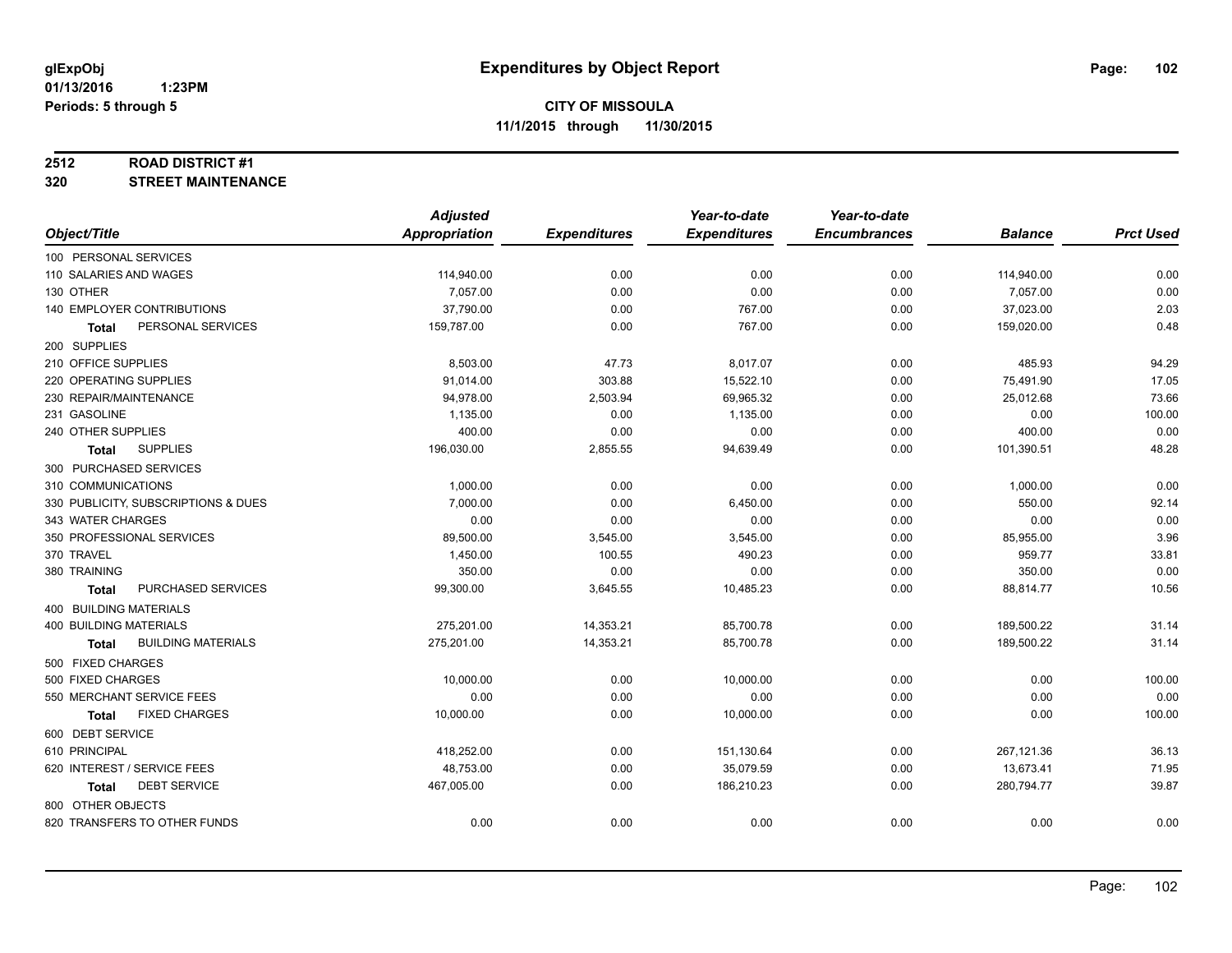#### **2512 ROAD DISTRICT #1**

**320 STREET MAINTENANCE**

|                    |                       | <b>Adjusted</b> |                     | Year-to-date        | Year-to-date        |                |                  |
|--------------------|-----------------------|-----------------|---------------------|---------------------|---------------------|----------------|------------------|
| Object/Title       |                       | Appropriation   | <b>Expenditures</b> | <b>Expenditures</b> | <b>Encumbrances</b> | <b>Balance</b> | <b>Prct Used</b> |
| 845 CONTINGENCY    |                       | 37,295.00       | 0.00                | 24,856.33           | 0.00                | 12.438.67      | 66.65            |
| <b>Total</b>       | OTHER OBJECTS         | 37.295.00       | 0.00                | 24,856.33           | 0.00                | 12.438.67      | 66.65            |
| 900 CAPITAL OUTLAY |                       |                 |                     |                     |                     |                |                  |
| 930 IMPROVEMENTS   |                       | 478.000.00      | 5.000.54            | 25.142.54           | 0.00                | 452.857.46     | 5.26             |
| <b>Total</b>       | <b>CAPITAL OUTLAY</b> | 478.000.00      | 5.000.54            | 25,142.54           | 0.00                | 452.857.46     | 5.26             |
| <b>Total</b>       | STREET MAINTENANCE    | 1.722.618.00    | 25,854.85           | 437,801.60          | 0.00                | 1,284,816.40   | 25.41            |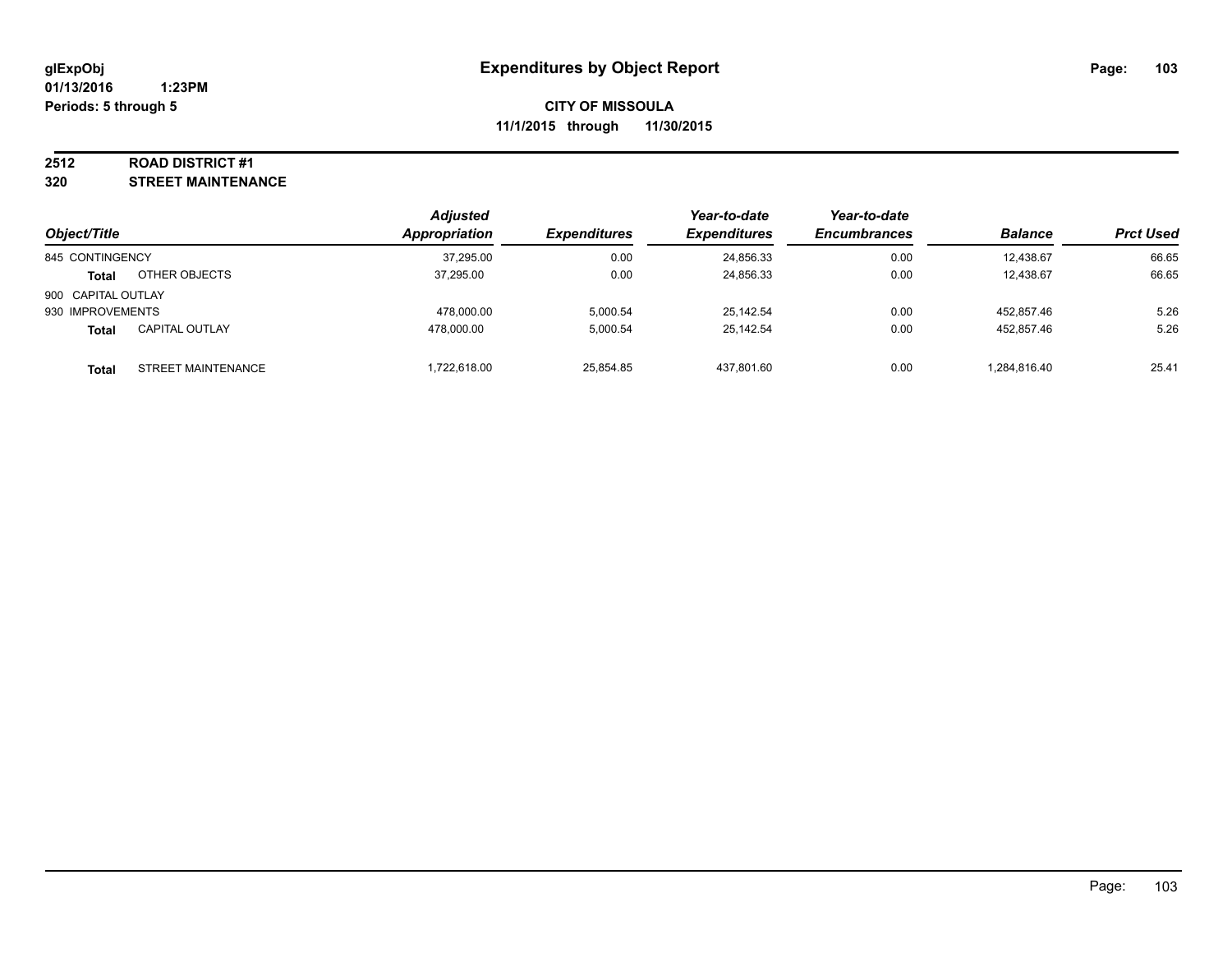#### **2512 ROAD DISTRICT #1**

|                               |                                     | <b>Adjusted</b> |                     | Year-to-date        | Year-to-date        |                |                  |
|-------------------------------|-------------------------------------|-----------------|---------------------|---------------------|---------------------|----------------|------------------|
| Object/Title                  |                                     | Appropriation   | <b>Expenditures</b> | <b>Expenditures</b> | <b>Encumbrances</b> | <b>Balance</b> | <b>Prct Used</b> |
| 100 PERSONAL SERVICES         |                                     |                 |                     |                     |                     |                |                  |
|                               | 110 SALARIES AND WAGES              | 114,940.00      | 0.00                | 0.00                | 0.00                | 114,940.00     | 0.00             |
| 130 OTHER                     |                                     | 7,057.00        | 0.00                | 0.00                | 0.00                | 7,057.00       | 0.00             |
|                               | <b>140 EMPLOYER CONTRIBUTIONS</b>   | 37,790.00       | 0.00                | 767.00              | 0.00                | 37,023.00      | 2.03             |
| <b>Total</b>                  | PERSONAL SERVICES                   | 159,787.00      | 0.00                | 767.00              | 0.00                | 159,020.00     | 0.48             |
| 200 SUPPLIES                  |                                     |                 |                     |                     |                     |                |                  |
| 210 OFFICE SUPPLIES           |                                     | 8,503.00        | 47.73               | 8,017.07            | 0.00                | 485.93         | 94.29            |
| 220 OPERATING SUPPLIES        |                                     | 91,014.00       | 303.88              | 15,522.10           | 0.00                | 75,491.90      | 17.05            |
|                               | 230 REPAIR/MAINTENANCE              | 94,978.00       | 2,503.94            | 69,965.32           | 0.00                | 25,012.68      | 73.66            |
| 231 GASOLINE                  |                                     | 1,135.00        | 0.00                | 1,135.00            | 0.00                | 0.00           | 100.00           |
| 240 OTHER SUPPLIES            |                                     | 400.00          | 0.00                | 0.00                | 0.00                | 400.00         | 0.00             |
| <b>Total</b>                  | <b>SUPPLIES</b>                     | 196,030.00      | 2,855.55            | 94,639.49           | 0.00                | 101,390.51     | 48.28            |
|                               | 300 PURCHASED SERVICES              |                 |                     |                     |                     |                |                  |
| 310 COMMUNICATIONS            |                                     | 1,000.00        | 0.00                | 0.00                | 0.00                | 1,000.00       | 0.00             |
|                               | 330 PUBLICITY, SUBSCRIPTIONS & DUES | 7,000.00        | 0.00                | 6,450.00            | 0.00                | 550.00         | 92.14            |
| 343 WATER CHARGES             |                                     | 0.00            | 0.00                | 0.00                | 0.00                | 0.00           | 0.00             |
|                               | 350 PROFESSIONAL SERVICES           | 89,500.00       | 3,545.00            | 3,545.00            | 0.00                | 85,955.00      | 3.96             |
| 370 TRAVEL                    |                                     | 1,450.00        | 100.55              | 490.23              | 0.00                | 959.77         | 33.81            |
| 380 TRAINING                  |                                     | 350.00          | 0.00                | 0.00                | 0.00                | 350.00         | 0.00             |
| Total                         | <b>PURCHASED SERVICES</b>           | 99,300.00       | 3,645.55            | 10,485.23           | 0.00                | 88,814.77      | 10.56            |
| <b>400 BUILDING MATERIALS</b> |                                     |                 |                     |                     |                     |                |                  |
| <b>400 BUILDING MATERIALS</b> |                                     | 275,201.00      | 14,353.21           | 85,700.78           | 0.00                | 189,500.22     | 31.14            |
| <b>Total</b>                  | <b>BUILDING MATERIALS</b>           | 275,201.00      | 14,353.21           | 85,700.78           | 0.00                | 189,500.22     | 31.14            |
| 500 FIXED CHARGES             |                                     |                 |                     |                     |                     |                |                  |
| 500 FIXED CHARGES             |                                     | 10,000.00       | 0.00                | 10,000.00           | 0.00                | 0.00           | 100.00           |
|                               | 550 MERCHANT SERVICE FEES           | 0.00            | 0.00                | 0.00                | 0.00                | 0.00           | 0.00             |
| Total                         | <b>FIXED CHARGES</b>                | 10,000.00       | 0.00                | 10,000.00           | 0.00                | 0.00           | 100.00           |
| 600 DEBT SERVICE              |                                     |                 |                     |                     |                     |                |                  |
| 610 PRINCIPAL                 |                                     | 418,252.00      | 0.00                | 151,130.64          | 0.00                | 267,121.36     | 36.13            |
|                               | 620 INTEREST / SERVICE FEES         | 48,753.00       | 0.00                | 35,079.59           | 0.00                | 13,673.41      | 71.95            |
| <b>Total</b>                  | <b>DEBT SERVICE</b>                 | 467,005.00      | 0.00                | 186,210.23          | 0.00                | 280,794.77     | 39.87            |
| 800 OTHER OBJECTS             |                                     |                 |                     |                     |                     |                |                  |
|                               | 820 TRANSFERS TO OTHER FUNDS        | 0.00            | 0.00                | 0.00                | 0.00                | 0.00           | 0.00             |
| 845 CONTINGENCY               |                                     | 37,295.00       | 0.00                | 24,856.33           | 0.00                | 12,438.67      | 66.65            |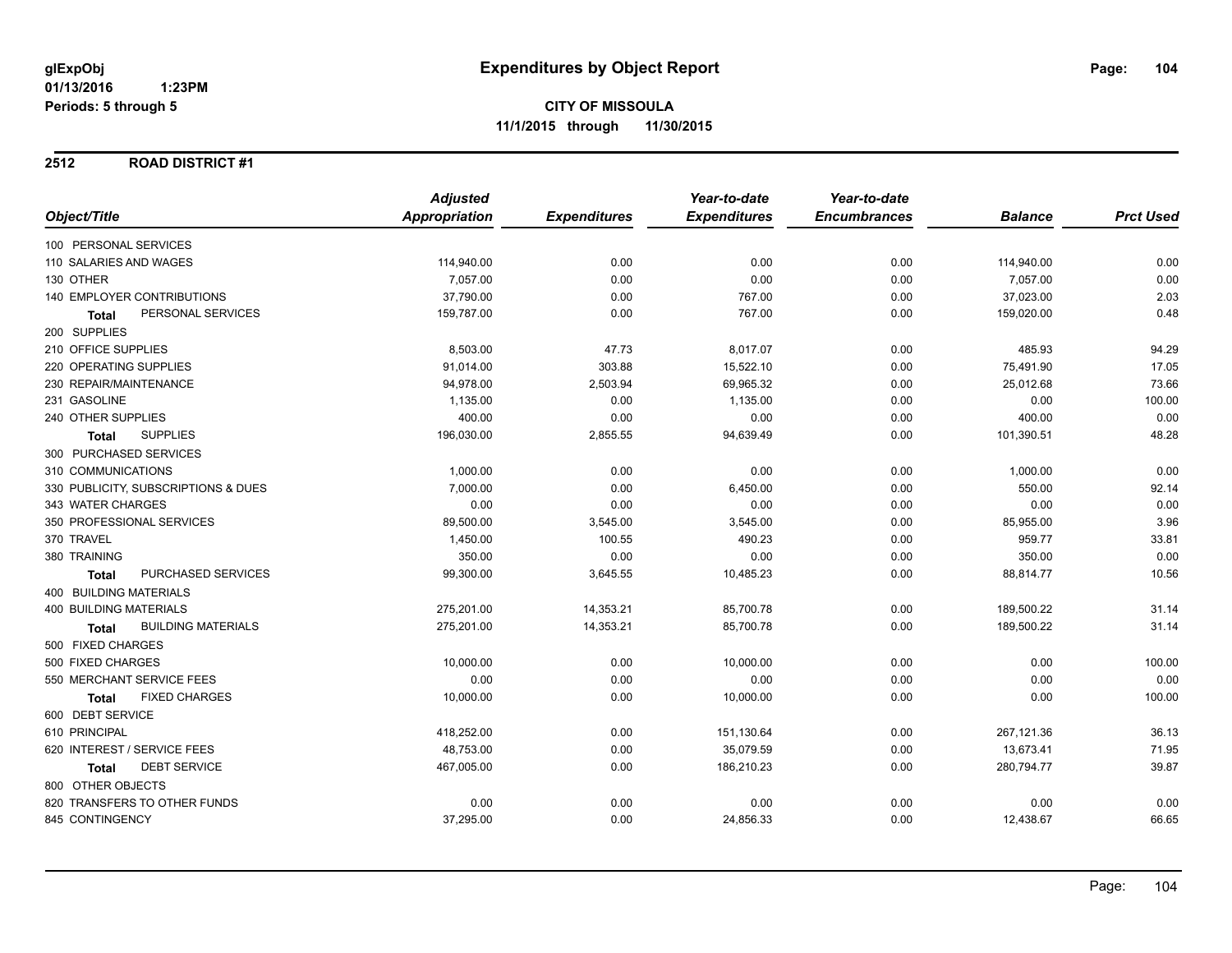**CITY OF MISSOULA 11/1/2015 through 11/30/2015**

#### **2512 ROAD DISTRICT #1**

| Object/Title       |                         | <b>Adjusted</b><br>Appropriation | <b>Expenditures</b> | Year-to-date<br><b>Expenditures</b> | Year-to-date<br><b>Encumbrances</b> | <b>Balance</b> | <b>Prct Used</b> |
|--------------------|-------------------------|----------------------------------|---------------------|-------------------------------------|-------------------------------------|----------------|------------------|
| <b>Total</b>       | OTHER OBJECTS           | 37,295.00                        | 0.00                | 24,856.33                           | 0.00                                | 12,438.67      | 66.65            |
| 900 CAPITAL OUTLAY |                         |                                  |                     |                                     |                                     |                |                  |
| 930 IMPROVEMENTS   |                         | 478.000.00                       | 5.000.54            | 25.142.54                           | 0.00                                | 452.857.46     | 5.26             |
| <b>Total</b>       | <b>CAPITAL OUTLAY</b>   | 478.000.00                       | 5.000.54            | 25.142.54                           | 0.00                                | 452.857.46     | 5.26             |
| Total              | <b>ROAD DISTRICT #1</b> | .722.618.00                      | 25.854.85           | 437.801.60                          | 0.00                                | 1,284,816.40   | 25.41            |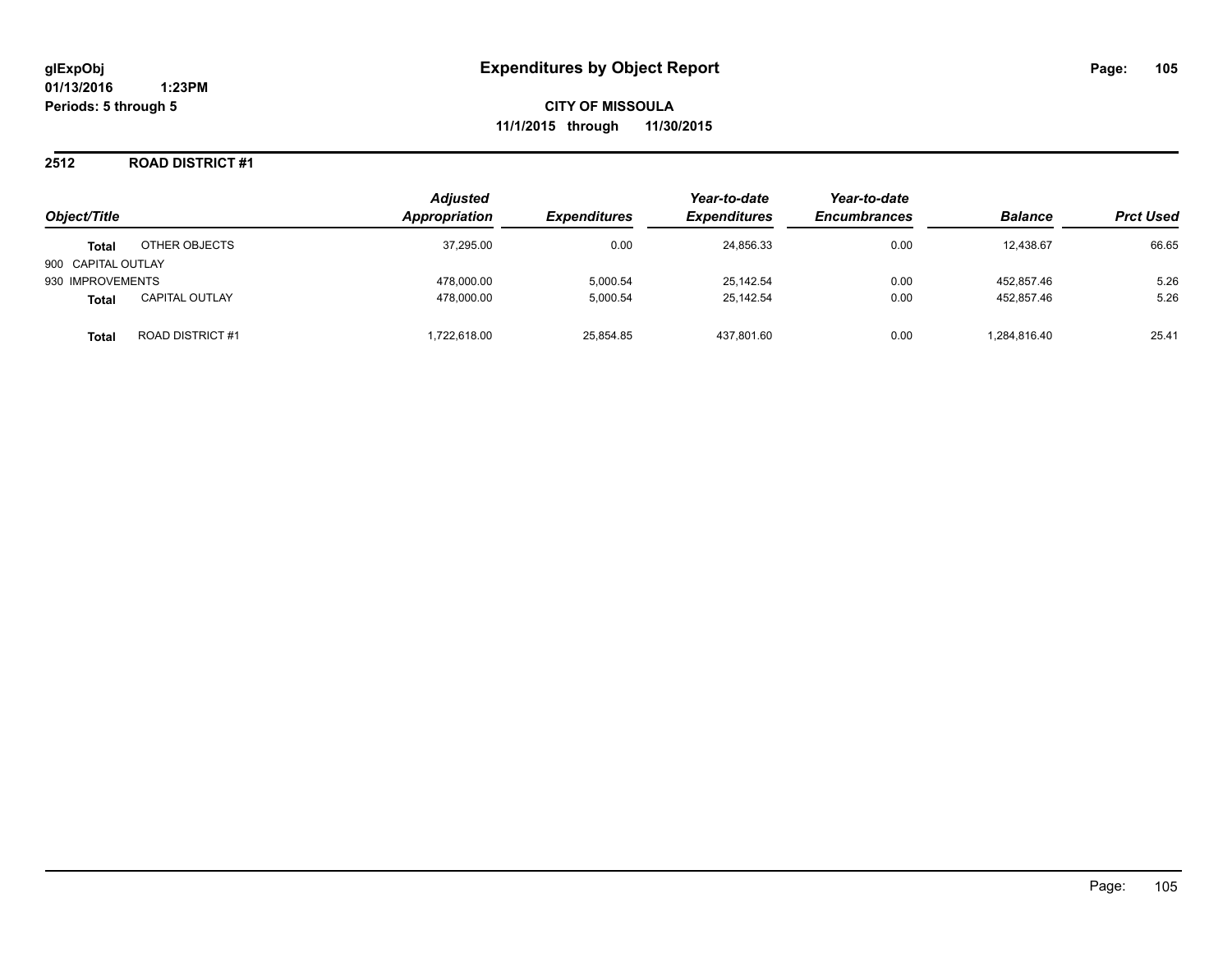#### **2513 PARK DISTRICT #1**

**370 PARKS & RECREATION**

|                                       | <b>Adjusted</b>      |                     | Year-to-date        | Year-to-date        |                |                  |
|---------------------------------------|----------------------|---------------------|---------------------|---------------------|----------------|------------------|
| Object/Title                          | <b>Appropriation</b> | <b>Expenditures</b> | <b>Expenditures</b> | <b>Encumbrances</b> | <b>Balance</b> | <b>Prct Used</b> |
| 100 PERSONAL SERVICES                 |                      |                     |                     |                     |                |                  |
| 110 SALARIES AND WAGES                | 157,892.00           | 10,878.30           | 38,929.48           | 0.00                | 118,962.52     | 24.66            |
| 120 OVERTIME/TERMINATION              | 0.00                 | 0.00                | 578.83              | 0.00                | $-578.83$      | 0.00             |
| <b>140 EMPLOYER CONTRIBUTIONS</b>     | 66,793.00            | 4,704.11            | 13,380.74           | 0.00                | 53,412.26      | 20.03            |
| 141 STATE RETIREMENT CONTRIBUTIONS    | 0.00                 | 0.00                | 12.41               | 0.00                | $-12.41$       | 0.00             |
| PERSONAL SERVICES<br>Total            | 224,685.00           | 15,582.41           | 52,901.46           | 0.00                | 171,783.54     | 23.54            |
| 200 SUPPLIES                          |                      |                     |                     |                     |                |                  |
| 220 OPERATING SUPPLIES                | 71,116.00            | 5,020.59            | 34,867.34           | 0.00                | 36,248.66      | 49.03            |
| 230 REPAIR/MAINTENANCE                | 93,267.00            | 1,765.17            | 48,323.90           | 0.00                | 44,943.10      | 51.81            |
| 231 GASOLINE                          | 10,144.00            | 0.00                | 10,144.00           | 0.00                | 0.00           | 100.00           |
| <b>SUPPLIES</b><br>Total              | 174,527.00           | 6,785.76            | 93,335.24           | 0.00                | 81,191.76      | 53.48            |
| 300 PURCHASED SERVICES                |                      |                     |                     |                     |                |                  |
| 320 PRINTING & DUPLICATING            | 0.00                 | 0.00                | 0.00                | 0.00                | 0.00           | 0.00             |
| 330 PUBLICITY, SUBSCRIPTIONS & DUES   | 2,500.00             | 0.00                | 0.00                | 0.00                | 2,500.00       | 0.00             |
| 341 ELECTRICITY & NATURAL GAS         | 28,622.00            | 94.71               | 26,436.39           | 0.00                | 2,185.61       | 92.36            |
| 343 WATER CHARGES                     | 7,685.00             | 0.00                | 7,319.07            | 0.00                | 365.93         | 95.24            |
| 344 TELEPHONE SERVICE                 | 360.00               | 0.00                | 0.00                | 0.00                | 360.00         | 0.00             |
| 345 GARBAGE                           | 3,090.00             | 518.25              | 1,981.60            | 0.00                | 1,108.40       | 64.13            |
| 350 PROFESSIONAL SERVICES             | 163,214.00           | 827.26              | 44,636.99           | 0.00                | 118,577.01     | 27.35            |
| 360 REPAIR & MAINTENANCE              | 150,090.00           | 2,831.40            | 57,128.71           | 0.00                | 92,961.29      | 38.06            |
| 370 TRAVEL                            | 0.00                 | 99.51               | 99.51               | 0.00                | $-99.51$       | 0.00             |
| 380 TRAINING                          | 295.00               | 489.50              | 489.50              | 0.00                | $-194.50$      | 165.93           |
| PURCHASED SERVICES<br><b>Total</b>    | 355,856.00           | 4,860.63            | 138,091.77          | 0.00                | 217,764.23     | 38.81            |
| 500 FIXED CHARGES                     |                      |                     |                     |                     |                |                  |
| 550 MERCHANT SERVICE FEES             | 0.00                 | 0.00                | 0.00                | 0.00                | 0.00           | 0.00             |
| <b>FIXED CHARGES</b><br><b>Total</b>  | 0.00                 | 0.00                | 0.00                | 0.00                | 0.00           | 0.00             |
| 600 DEBT SERVICE                      |                      |                     |                     |                     |                |                  |
| 610 PRINCIPAL                         | 218,119.00           | 0.00                | 104,154.72          | 0.00                | 113,964.28     | 47.75            |
| 620 INTEREST / SERVICE FEES           | 4,413.00             | 0.00                | 1,382.04            | 0.00                | 3,030.96       | 31.32            |
| <b>DEBT SERVICE</b><br><b>Total</b>   | 222,532.00           | 0.00                | 105,536.76          | 0.00                | 116,995.24     | 47.43            |
| 900 CAPITAL OUTLAY                    |                      |                     |                     |                     |                |                  |
| 930 IMPROVEMENTS                      | 137,720.00           | 2,354.00            | 12,811.00           | 0.00                | 124,909.00     | 9.30             |
| <b>CAPITAL OUTLAY</b><br><b>Total</b> | 137,720.00           | 2,354.00            | 12,811.00           | 0.00                | 124,909.00     | 9.30             |
|                                       |                      |                     |                     |                     |                |                  |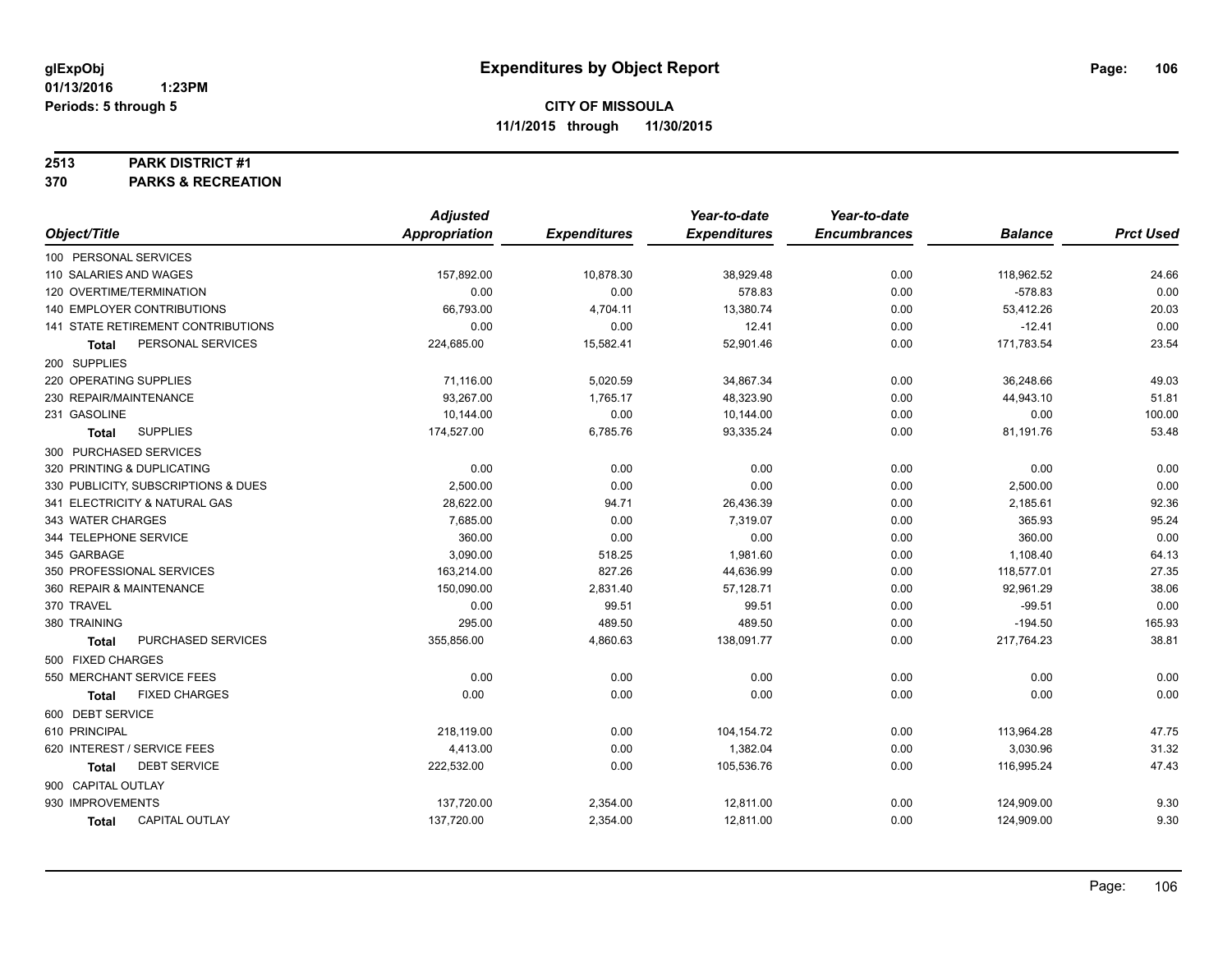| glExpObj<br>01/13/2016 | 1:23PM                  |                                                            | <b>Expenditures by Object Report</b> |            |      |            |  | 107   |
|------------------------|-------------------------|------------------------------------------------------------|--------------------------------------|------------|------|------------|--|-------|
| Periods: 5 through 5   |                         | <b>CITY OF MISSOULA</b><br>11/30/2015<br>11/1/2015 through |                                      |            |      |            |  |       |
| 2513                   | <b>PARK DISTRICT #1</b> |                                                            |                                      |            |      |            |  |       |
| <b>Total</b>           | PARKS & RECREATION      | 1,115,320.00                                               | 29,582.80                            | 402,676.23 | 0.00 | 712.643.77 |  | 36.10 |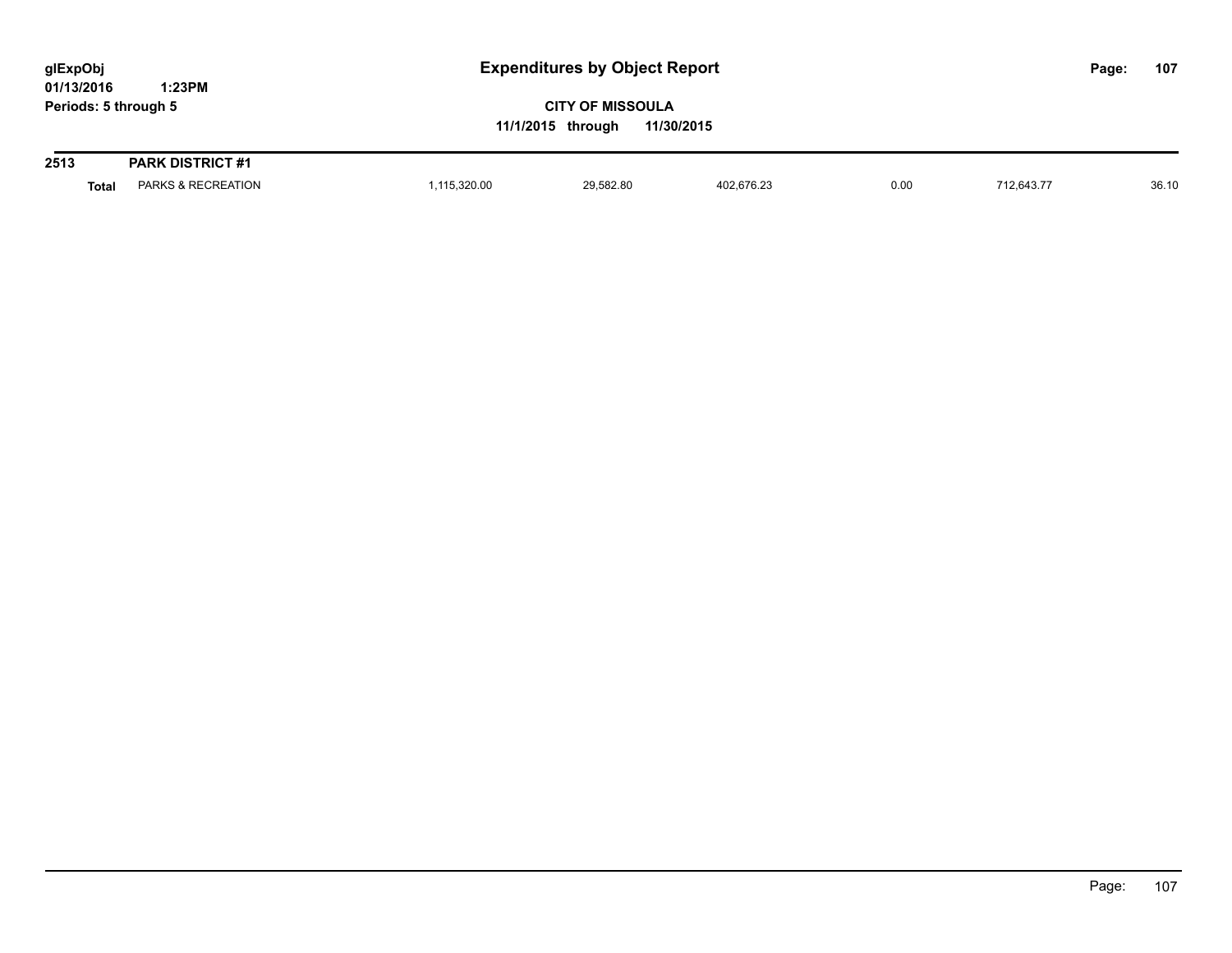#### **2513 PARK DISTRICT #1**

|                                           | <b>Adjusted</b> |                     | Year-to-date        | Year-to-date        |                |                  |
|-------------------------------------------|-----------------|---------------------|---------------------|---------------------|----------------|------------------|
| Object/Title                              | Appropriation   | <b>Expenditures</b> | <b>Expenditures</b> | <b>Encumbrances</b> | <b>Balance</b> | <b>Prct Used</b> |
| 100 PERSONAL SERVICES                     |                 |                     |                     |                     |                |                  |
| 110 SALARIES AND WAGES                    | 157,892.00      | 10,878.30           | 38,929.48           | 0.00                | 118,962.52     | 24.66            |
| 120 OVERTIME/TERMINATION                  | 0.00            | 0.00                | 578.83              | 0.00                | $-578.83$      | 0.00             |
| <b>140 EMPLOYER CONTRIBUTIONS</b>         | 66,793.00       | 4,704.11            | 13,380.74           | 0.00                | 53,412.26      | 20.03            |
| 141 STATE RETIREMENT CONTRIBUTIONS        | 0.00            | 0.00                | 12.41               | 0.00                | $-12.41$       | 0.00             |
| PERSONAL SERVICES<br>Total                | 224,685.00      | 15,582.41           | 52,901.46           | 0.00                | 171,783.54     | 23.54            |
| 200 SUPPLIES                              |                 |                     |                     |                     |                |                  |
| 220 OPERATING SUPPLIES                    | 71,116.00       | 5,020.59            | 34,867.34           | 0.00                | 36,248.66      | 49.03            |
| 230 REPAIR/MAINTENANCE                    | 93,267.00       | 1,765.17            | 48,323.90           | 0.00                | 44,943.10      | 51.81            |
| 231 GASOLINE                              | 10,144.00       | 0.00                | 10,144.00           | 0.00                | 0.00           | 100.00           |
| <b>SUPPLIES</b><br><b>Total</b>           | 174,527.00      | 6,785.76            | 93,335.24           | 0.00                | 81,191.76      | 53.48            |
| 300 PURCHASED SERVICES                    |                 |                     |                     |                     |                |                  |
| 320 PRINTING & DUPLICATING                | 0.00            | 0.00                | 0.00                | 0.00                | 0.00           | 0.00             |
| 330 PUBLICITY, SUBSCRIPTIONS & DUES       | 2,500.00        | 0.00                | 0.00                | 0.00                | 2,500.00       | 0.00             |
| 341 ELECTRICITY & NATURAL GAS             | 28,622.00       | 94.71               | 26,436.39           | 0.00                | 2,185.61       | 92.36            |
| 343 WATER CHARGES                         | 7,685.00        | 0.00                | 7,319.07            | 0.00                | 365.93         | 95.24            |
| 344 TELEPHONE SERVICE                     | 360.00          | 0.00                | 0.00                | 0.00                | 360.00         | 0.00             |
| 345 GARBAGE                               | 3,090.00        | 518.25              | 1,981.60            | 0.00                | 1,108.40       | 64.13            |
| 350 PROFESSIONAL SERVICES                 | 163,214.00      | 827.26              | 44,636.99           | 0.00                | 118,577.01     | 27.35            |
| 360 REPAIR & MAINTENANCE                  | 150,090.00      | 2,831.40            | 57,128.71           | 0.00                | 92,961.29      | 38.06            |
| 370 TRAVEL                                | 0.00            | 99.51               | 99.51               | 0.00                | $-99.51$       | 0.00             |
| 380 TRAINING                              | 295.00          | 489.50              | 489.50              | 0.00                | $-194.50$      | 165.93           |
| <b>PURCHASED SERVICES</b><br><b>Total</b> | 355,856.00      | 4,860.63            | 138,091.77          | 0.00                | 217,764.23     | 38.81            |
| 500 FIXED CHARGES                         |                 |                     |                     |                     |                |                  |
| 550 MERCHANT SERVICE FEES                 | 0.00            | 0.00                | 0.00                | 0.00                | 0.00           | 0.00             |
| <b>FIXED CHARGES</b><br><b>Total</b>      | 0.00            | 0.00                | 0.00                | 0.00                | 0.00           | 0.00             |
| 600 DEBT SERVICE                          |                 |                     |                     |                     |                |                  |
| 610 PRINCIPAL                             | 218,119.00      | 0.00                | 104,154.72          | 0.00                | 113,964.28     | 47.75            |
| 620 INTEREST / SERVICE FEES               | 4,413.00        | 0.00                | 1,382.04            | 0.00                | 3,030.96       | 31.32            |
| <b>DEBT SERVICE</b><br>Total              | 222,532.00      | 0.00                | 105,536.76          | 0.00                | 116,995.24     | 47.43            |
| 900 CAPITAL OUTLAY                        |                 |                     |                     |                     |                |                  |
| 930 IMPROVEMENTS                          | 137,720.00      | 2,354.00            | 12,811.00           | 0.00                | 124,909.00     | 9.30             |
| <b>CAPITAL OUTLAY</b><br>Total            | 137,720.00      | 2,354.00            | 12,811.00           | 0.00                | 124,909.00     | 9.30             |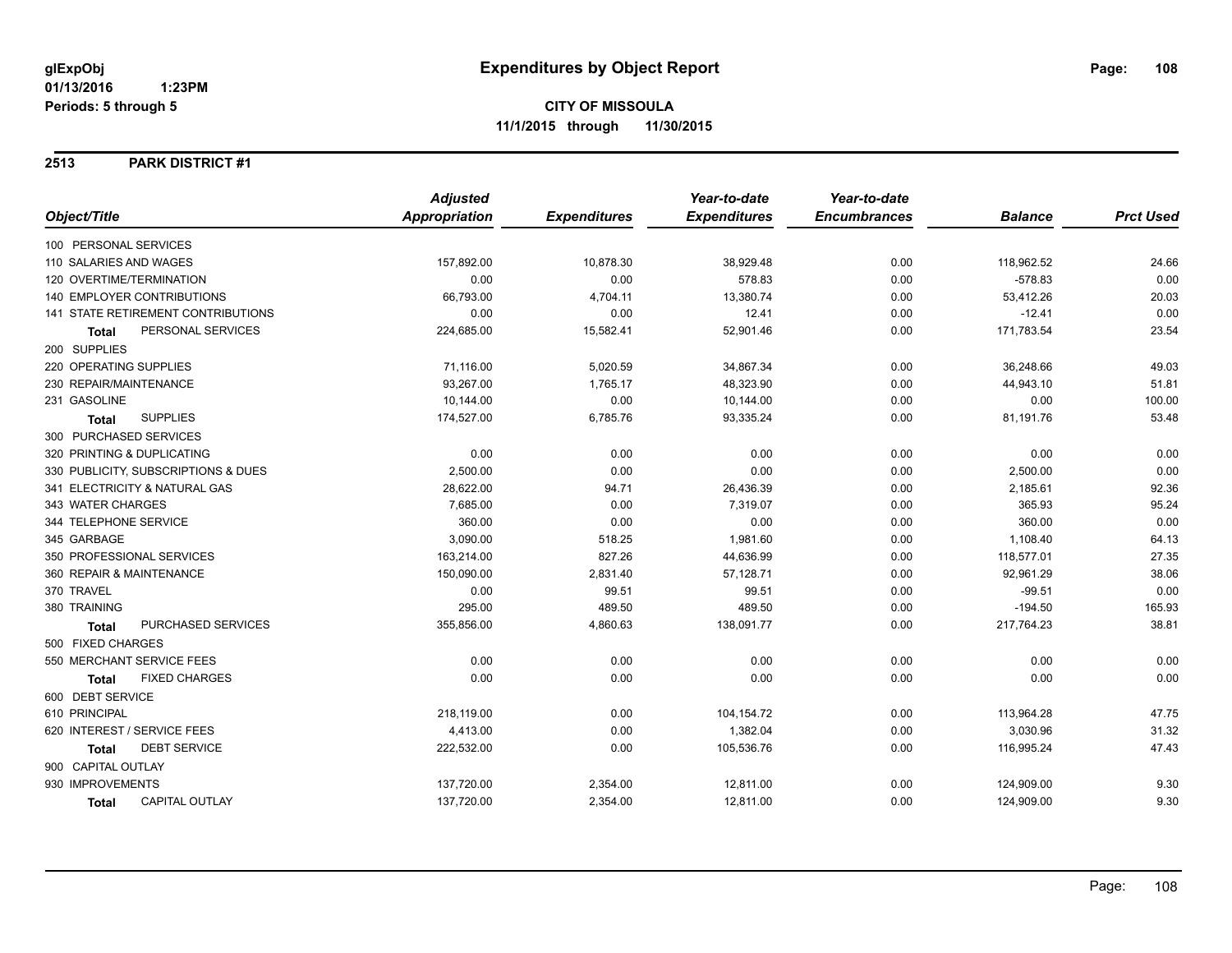**01/13/2016 1:23PM Periods: 5 through 5**

# **CITY OF MISSOULA 11/1/2015 through 11/30/2015**

**Total** PARK DISTRICT #1 1,115,320.00 1,115,320.00 29,582.80 402,676.23 0.00 712,643.77 36.10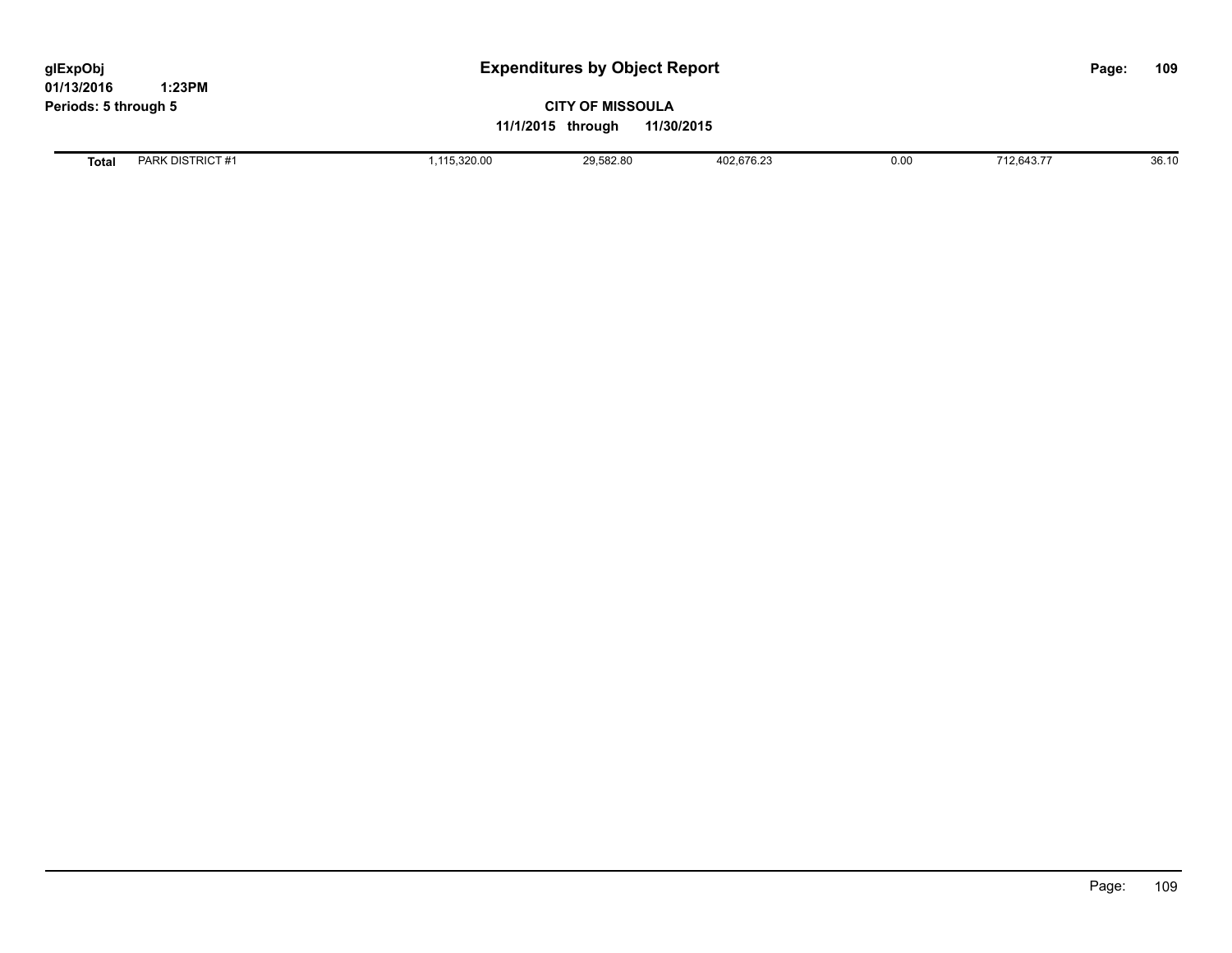### **2514 PUBLIC SAFETY & JUSTICE DISTRICT**

**297 PUBLIC SAFETY/JUSTICE**

| Object/Title                          | <b>Adjusted</b><br><b>Appropriation</b> | <b>Expenditures</b> | Year-to-date<br><b>Expenditures</b> | Year-to-date<br><b>Encumbrances</b> | <b>Balance</b> | <b>Prct Used</b> |
|---------------------------------------|-----------------------------------------|---------------------|-------------------------------------|-------------------------------------|----------------|------------------|
| 300 PURCHASED SERVICES                |                                         |                     |                                     |                                     |                |                  |
| 310 COMMUNICATIONS                    | 0.00                                    | 0.00                | 0.00                                | 0.00                                | 0.00           | 0.00             |
| PURCHASED SERVICES<br><b>Total</b>    | 0.00                                    | 0.00                | 0.00                                | 0.00                                | 0.00           | 0.00             |
| 500 FIXED CHARGES                     |                                         |                     |                                     |                                     |                |                  |
| 550 MERCHANT SERVICE FEES             | 0.00                                    | 0.00                | 0.00                                | 0.00                                | 0.00           | 0.00             |
| <b>FIXED CHARGES</b><br><b>Total</b>  | 0.00                                    | 0.00                | 0.00                                | 0.00                                | 0.00           | 0.00             |
| PUBLIC SAFETY/JUSTICE<br><b>Total</b> | 0.00                                    | 0.00                | 0.00                                | 0.00                                | 0.00           | 0.00             |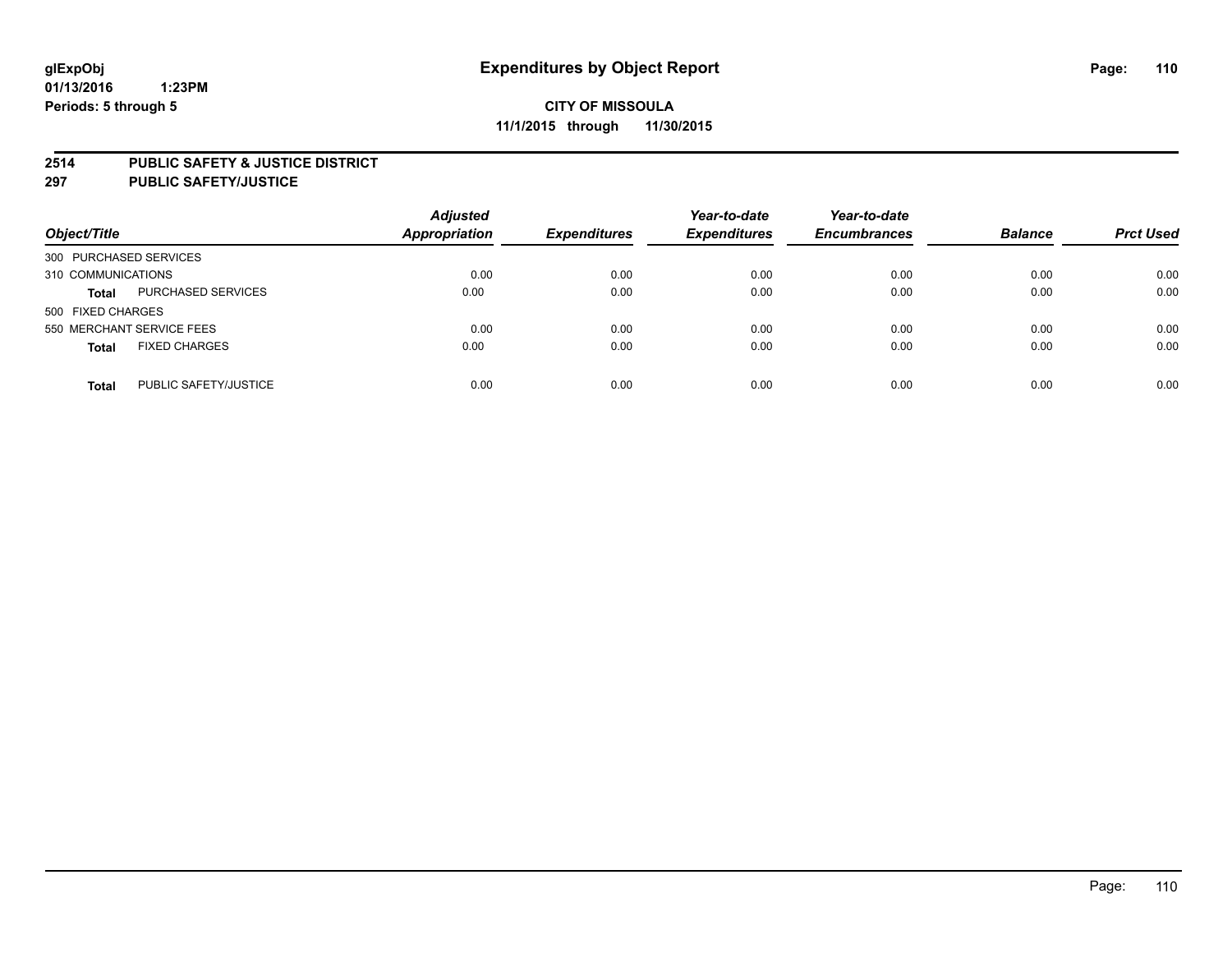### **2514 PUBLIC SAFETY & JUSTICE DISTRICT**

| Object/Title                                     | <b>Adjusted</b><br><b>Appropriation</b> | <b>Expenditures</b> | Year-to-date<br><b>Expenditures</b> | Year-to-date<br><b>Encumbrances</b> | <b>Balance</b> | <b>Prct Used</b> |
|--------------------------------------------------|-----------------------------------------|---------------------|-------------------------------------|-------------------------------------|----------------|------------------|
| 300 PURCHASED SERVICES                           |                                         |                     |                                     |                                     |                |                  |
| 310 COMMUNICATIONS                               | 0.00                                    | 0.00                | 0.00                                | 0.00                                | 0.00           | 0.00             |
| PURCHASED SERVICES<br><b>Total</b>               | 0.00                                    | 0.00                | 0.00                                | 0.00                                | 0.00           | 0.00             |
| 500 FIXED CHARGES                                |                                         |                     |                                     |                                     |                |                  |
| 550 MERCHANT SERVICE FEES                        | 0.00                                    | 0.00                | 0.00                                | 0.00                                | 0.00           | 0.00             |
| <b>FIXED CHARGES</b><br><b>Total</b>             | 0.00                                    | 0.00                | 0.00                                | 0.00                                | 0.00           | 0.00             |
| PUBLIC SAFETY & JUSTICE DISTRICT<br><b>Total</b> | 0.00                                    | 0.00                | 0.00                                | 0.00                                | 0.00           | 0.00             |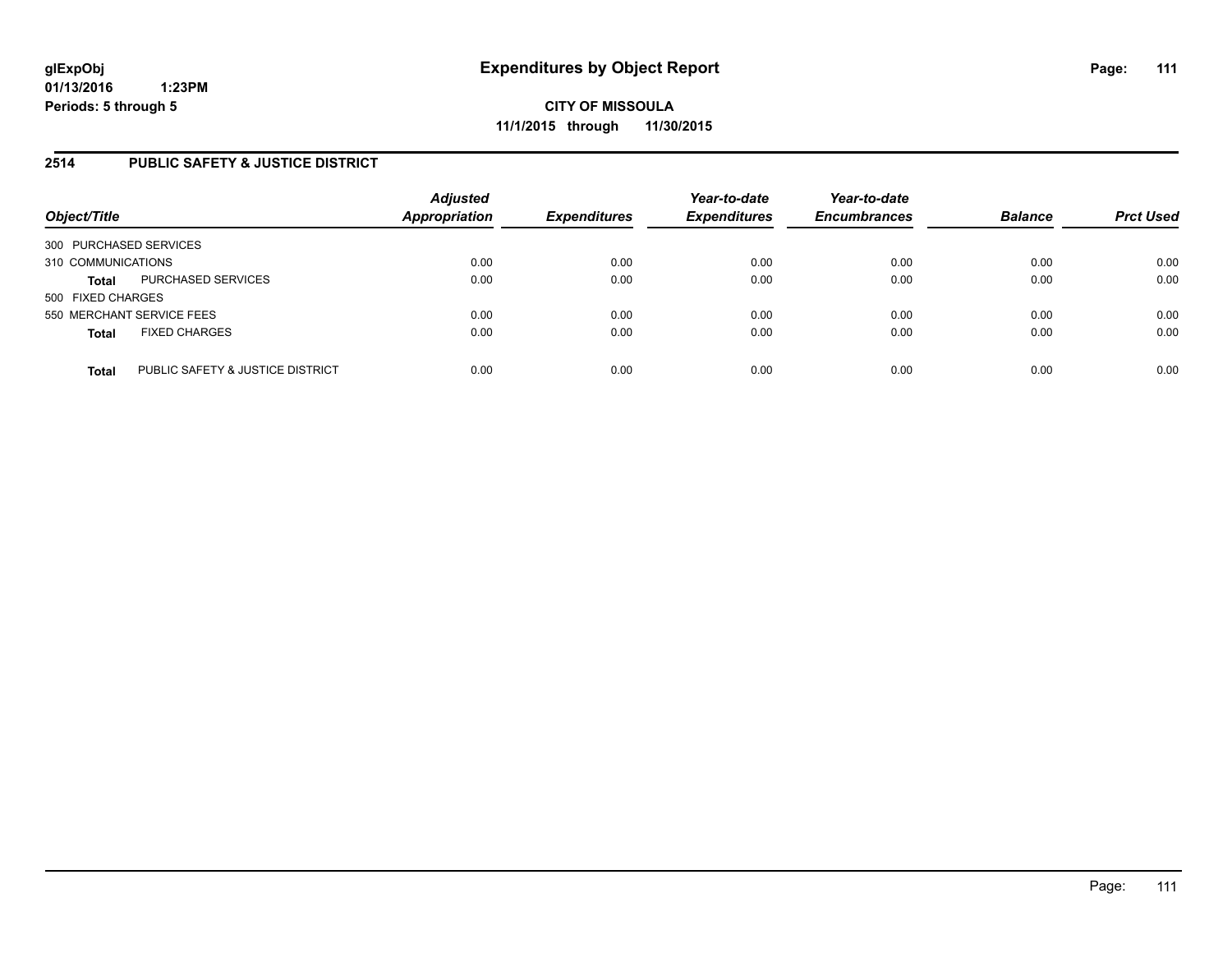#### **2820 STATE GAS TAX FUND**

**280 PUBLIC WORKS OPERATIONS**

|                    |                              | <b>Adjusted</b>      |                     | Year-to-date        | Year-to-date        |                |                  |
|--------------------|------------------------------|----------------------|---------------------|---------------------|---------------------|----------------|------------------|
| Object/Title       |                              | <b>Appropriation</b> | <b>Expenditures</b> | <b>Expenditures</b> | <b>Encumbrances</b> | <b>Balance</b> | <b>Prct Used</b> |
|                    | 300 PURCHASED SERVICES       |                      |                     |                     |                     |                |                  |
|                    | 350 PROFESSIONAL SERVICES    | 0.00                 | 0.00                | 0.00                | 0.00                | 0.00           | 0.00             |
| <b>Total</b>       | PURCHASED SERVICES           | 0.00                 | 0.00                | 0.00                | 0.00                | 0.00           | 0.00             |
| 500 FIXED CHARGES  |                              |                      |                     |                     |                     |                |                  |
| 500 FIXED CHARGES  |                              | 0.00                 | 0.00                | 0.00                | 0.00                | 0.00           | 0.00             |
|                    | 550 MERCHANT SERVICE FEES    | 0.00                 | 0.00                | 0.00                | 0.00                | 0.00           | 0.00             |
| Total              | <b>FIXED CHARGES</b>         | 0.00                 | 0.00                | 0.00                | 0.00                | 0.00           | 0.00             |
| 800 OTHER OBJECTS  |                              |                      |                     |                     |                     |                |                  |
|                    | 820 TRANSFERS TO OTHER FUNDS | 564.000.00           | 0.00                | 0.00                | 0.00                | 564,000.00     | 0.00             |
| <b>Total</b>       | OTHER OBJECTS                | 564,000.00           | 0.00                | 0.00                | 0.00                | 564,000.00     | 0.00             |
| 900 CAPITAL OUTLAY |                              |                      |                     |                     |                     |                |                  |
| 930 IMPROVEMENTS   |                              | 373,100.00           | 10,442.70           | 222,456.15          | 0.00                | 150,643.85     | 59.62            |
| <b>Total</b>       | <b>CAPITAL OUTLAY</b>        | 373,100.00           | 10,442.70           | 222,456.15          | 0.00                | 150,643.85     | 59.62            |
| <b>Total</b>       | PUBLIC WORKS OPERATIONS      | 937,100.00           | 10,442.70           | 222,456.15          | 0.00                | 714,643.85     | 23.74            |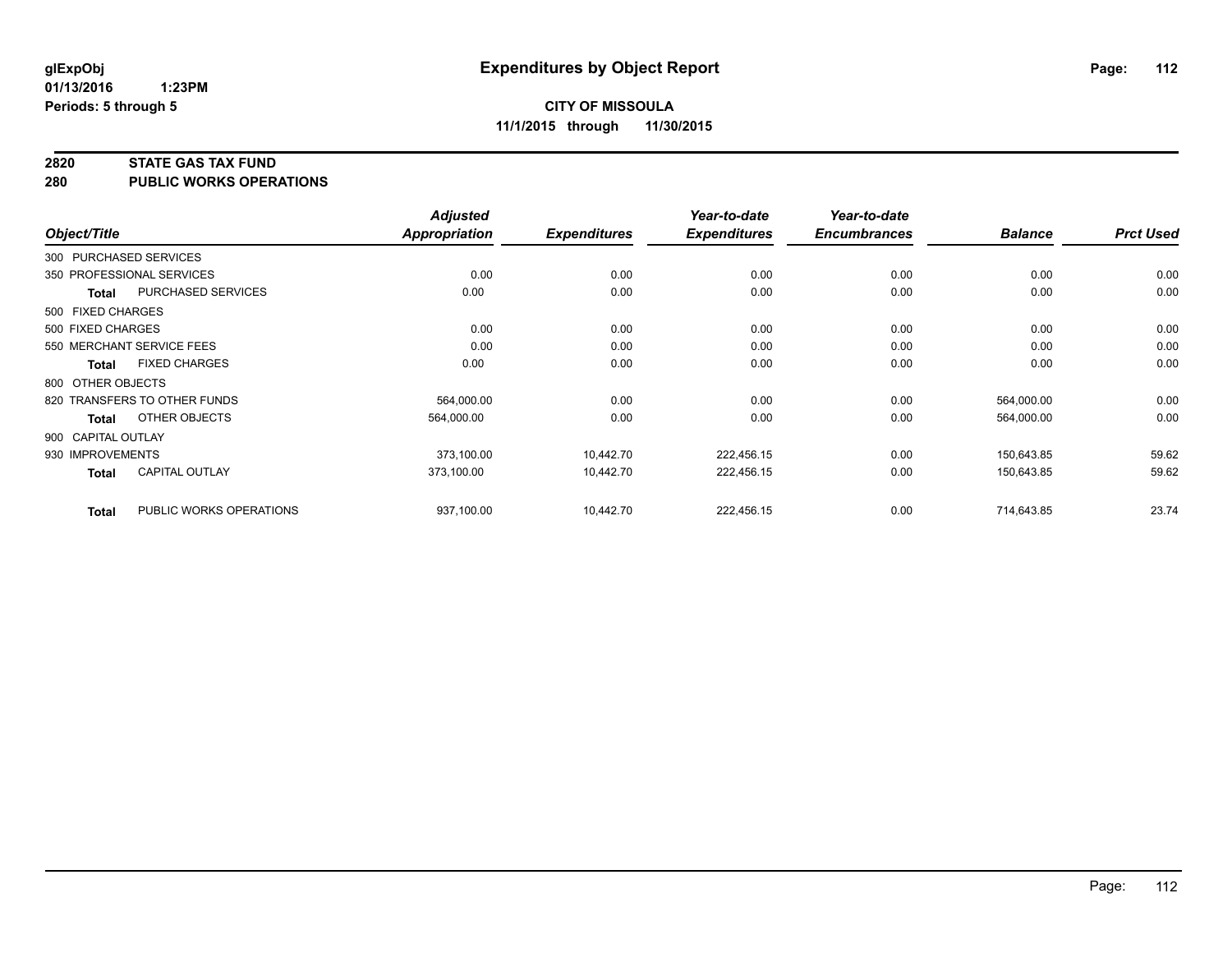### **2820 STATE GAS TAX FUND**

| Object/Title       |                              | <b>Adjusted</b><br><b>Appropriation</b> | <b>Expenditures</b> | Year-to-date<br><b>Expenditures</b> | Year-to-date<br><b>Encumbrances</b> | <b>Balance</b> | <b>Prct Used</b> |
|--------------------|------------------------------|-----------------------------------------|---------------------|-------------------------------------|-------------------------------------|----------------|------------------|
|                    |                              |                                         |                     |                                     |                                     |                |                  |
|                    | 300 PURCHASED SERVICES       |                                         |                     |                                     |                                     |                |                  |
|                    | 350 PROFESSIONAL SERVICES    | 0.00                                    | 0.00                | 0.00                                | 0.00                                | 0.00           | 0.00             |
| <b>Total</b>       | <b>PURCHASED SERVICES</b>    | 0.00                                    | 0.00                | 0.00                                | 0.00                                | 0.00           | 0.00             |
| 500 FIXED CHARGES  |                              |                                         |                     |                                     |                                     |                |                  |
| 500 FIXED CHARGES  |                              | 0.00                                    | 0.00                | 0.00                                | 0.00                                | 0.00           | 0.00             |
|                    | 550 MERCHANT SERVICE FEES    | 0.00                                    | 0.00                | 0.00                                | 0.00                                | 0.00           | 0.00             |
| <b>Total</b>       | <b>FIXED CHARGES</b>         | 0.00                                    | 0.00                | 0.00                                | 0.00                                | 0.00           | 0.00             |
| 800 OTHER OBJECTS  |                              |                                         |                     |                                     |                                     |                |                  |
|                    | 820 TRANSFERS TO OTHER FUNDS | 564,000.00                              | 0.00                | 0.00                                | 0.00                                | 564,000.00     | 0.00             |
| <b>Total</b>       | OTHER OBJECTS                | 564,000.00                              | 0.00                | 0.00                                | 0.00                                | 564,000.00     | 0.00             |
| 900 CAPITAL OUTLAY |                              |                                         |                     |                                     |                                     |                |                  |
| 930 IMPROVEMENTS   |                              | 373,100.00                              | 10,442.70           | 222,456.15                          | 0.00                                | 150,643.85     | 59.62            |
| <b>Total</b>       | <b>CAPITAL OUTLAY</b>        | 373,100.00                              | 10,442.70           | 222,456.15                          | 0.00                                | 150,643.85     | 59.62            |
| <b>Total</b>       | <b>STATE GAS TAX FUND</b>    | 937,100.00                              | 10,442.70           | 222,456.15                          | 0.00                                | 714,643.85     | 23.74            |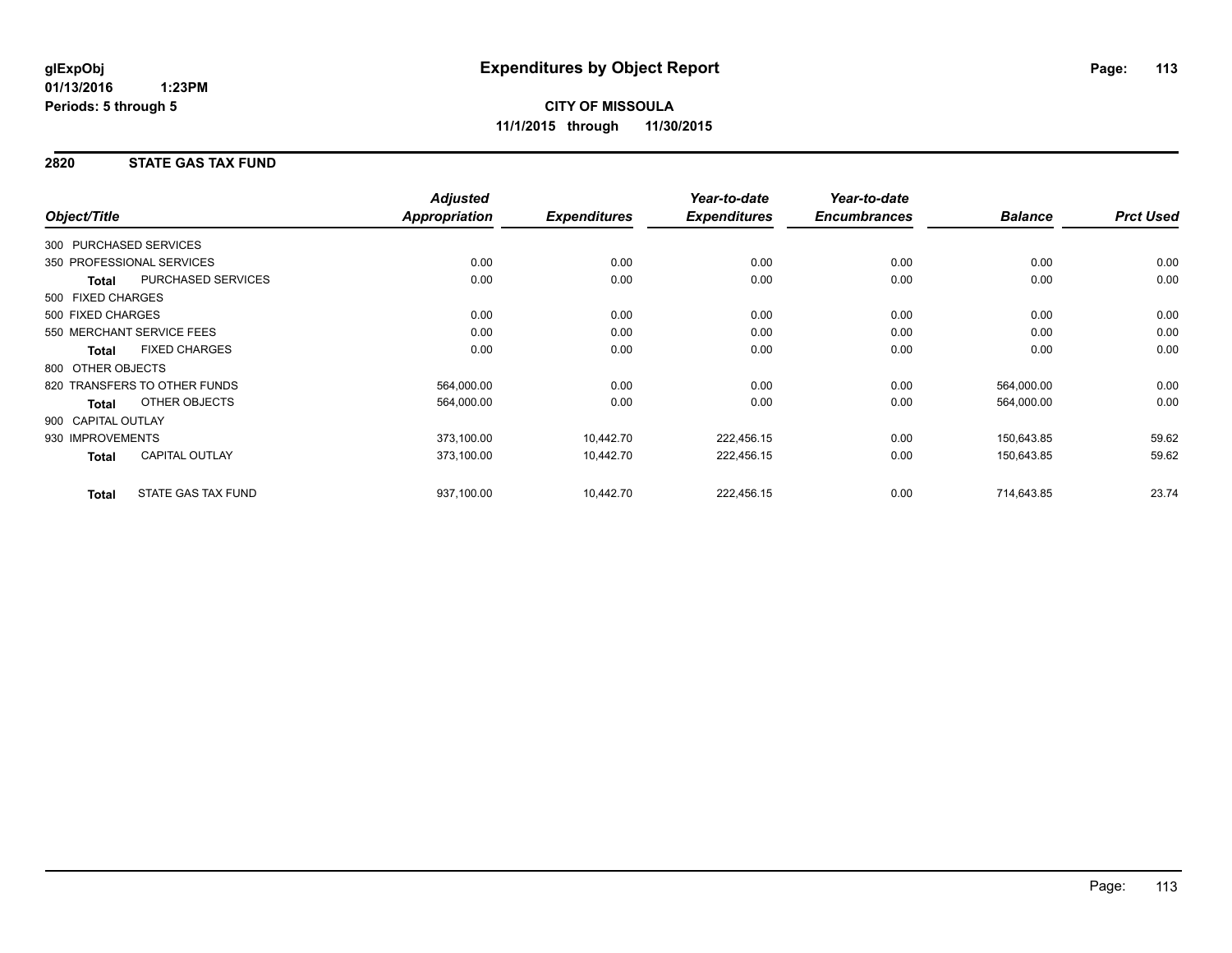**2917 CRIME VICTIM SURCHARGE**

**390 NON-DEPARTMENTAL**

| Object/Title                     | <b>Adjusted</b><br>Appropriation | <b>Expenditures</b> | Year-to-date<br><b>Expenditures</b> | Year-to-date<br><b>Encumbrances</b> | <b>Balance</b> | <b>Prct Used</b> |
|----------------------------------|----------------------------------|---------------------|-------------------------------------|-------------------------------------|----------------|------------------|
| 500 FIXED CHARGES                |                                  |                     |                                     |                                     |                |                  |
| 550 MERCHANT SERVICE FEES        | 0.00                             | 0.00                | 0.00                                | 0.00                                | 0.00           | 0.00             |
| <b>FIXED CHARGES</b><br>Total    | 0.00                             | 0.00                | 0.00                                | 0.00                                | 0.00           | 0.00             |
| NON-DEPARTMENTAL<br><b>Total</b> | 0.00                             | 0.00                | 0.00                                | 0.00                                | 0.00           | 0.00             |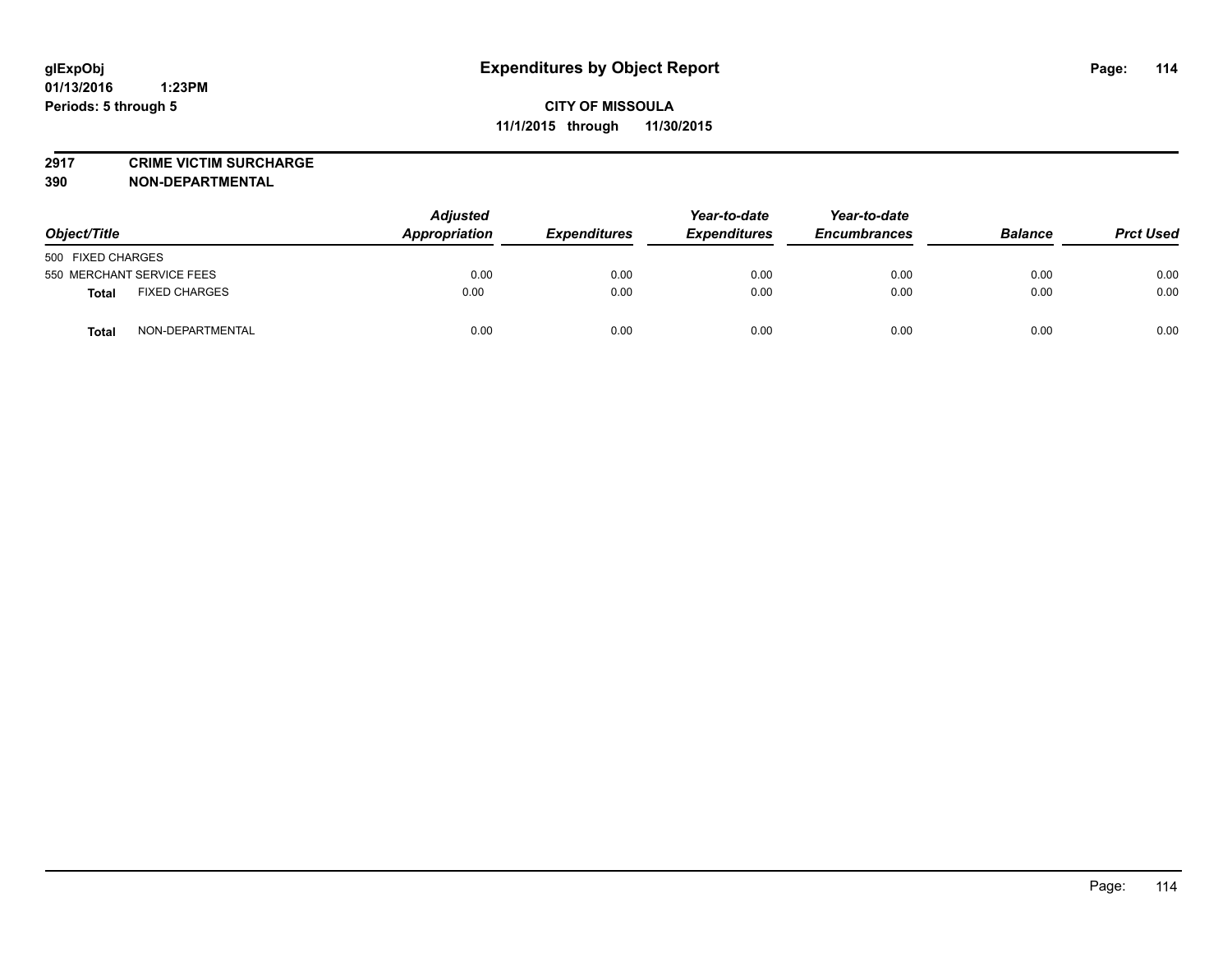### **2917 CRIME VICTIM SURCHARGE**

| Object/Title                           | <b>Adjusted</b><br>Appropriation | <b>Expenditures</b> | Year-to-date<br><b>Expenditures</b> | Year-to-date<br><b>Encumbrances</b> | <b>Balance</b> | <b>Prct Used</b> |
|----------------------------------------|----------------------------------|---------------------|-------------------------------------|-------------------------------------|----------------|------------------|
| 500 FIXED CHARGES                      |                                  |                     |                                     |                                     |                |                  |
| 550 MERCHANT SERVICE FEES              | 0.00                             | 0.00                | 0.00                                | 0.00                                | 0.00           | 0.00             |
| <b>FIXED CHARGES</b><br><b>Total</b>   | 0.00                             | 0.00                | 0.00                                | 0.00                                | 0.00           | 0.00             |
| <b>CRIME VICTIM SURCHARGE</b><br>Total | 0.00                             | 0.00                | 0.00                                | 0.00                                | 0.00           | 0.00             |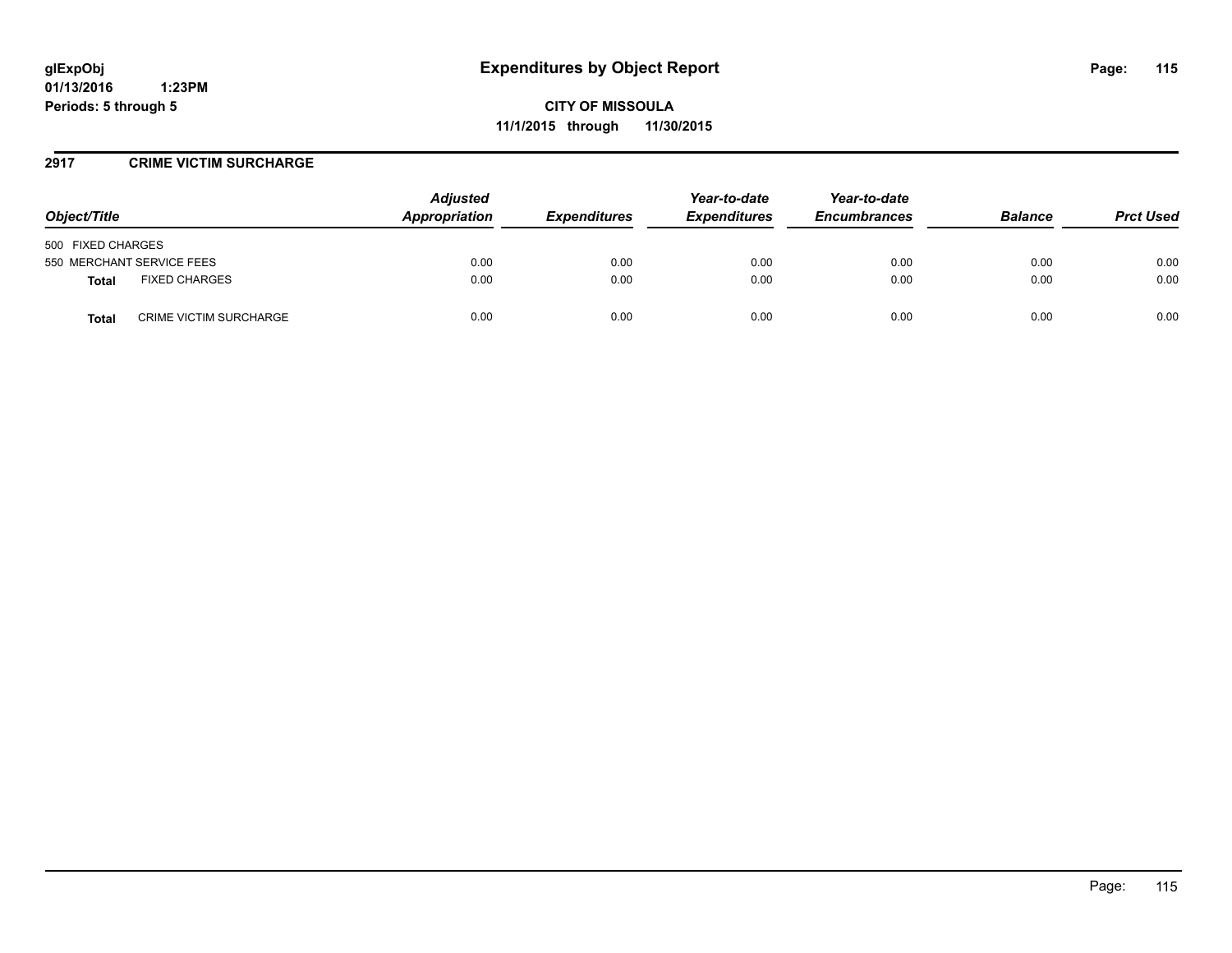#### **01/13/2016 1:23PM Periods: 5 through 5**

## **CITY OF MISSOULA 11/1/2015 through 11/30/2015**

### **2918 LAW ENFORCEMENT BLOCK GRANT FUND**

**290 POLICE**

| Object/Title               |                                       | <b>Adjusted</b><br><b>Appropriation</b> | <b>Expenditures</b> | Year-to-date<br><b>Expenditures</b> | Year-to-date<br><b>Encumbrances</b> | <b>Balance</b> | <b>Prct Used</b> |
|----------------------------|---------------------------------------|-----------------------------------------|---------------------|-------------------------------------|-------------------------------------|----------------|------------------|
| 100 PERSONAL SERVICES      |                                       |                                         |                     |                                     |                                     |                |                  |
| 110 SALARIES AND WAGES     |                                       | 30,390.00                               | 0.00                | 0.00                                | 0.00                                | 30,390.00      | 0.00             |
|                            | 115 SALARIES/HEALTH INSURANCE BENEFIT | 0.00                                    | 0.00                | 0.00                                | 0.00                                | 0.00           | 0.00             |
| 120 OVERTIME/TERMINATION   |                                       | 0.00                                    | 0.00                | 0.00                                | 0.00                                | 0.00           | 0.00             |
| 140 EMPLOYER CONTRIBUTIONS |                                       | 11,610.00                               | 0.00                | 0.00                                | 0.00                                | 11,610.00      | 0.00             |
|                            | 141 STATE RETIREMENT CONTRIBUTIONS    | 0.00                                    | 0.00                | 0.00                                | 0.00                                | 0.00           | 0.00             |
| <b>Total</b>               | PERSONAL SERVICES                     | 42,000.00                               | 0.00                | 0.00                                | 0.00                                | 42,000.00      | 0.00             |
| 200 SUPPLIES               |                                       |                                         |                     |                                     |                                     |                |                  |
| 210 OFFICE SUPPLIES        |                                       | 0.00                                    | 0.00                | 0.00                                | 0.00                                | 0.00           | 0.00             |
| 220 OPERATING SUPPLIES     |                                       | 0.00                                    | 0.00                | 0.00                                | 0.00                                | 0.00           | 0.00             |
| <b>Total</b>               | <b>SUPPLIES</b>                       | 0.00                                    | 0.00                | 0.00                                | 0.00                                | 0.00           | 0.00             |
| 300 PURCHASED SERVICES     |                                       |                                         |                     |                                     |                                     |                |                  |
| 320 PRINTING & DUPLICATING |                                       | 0.00                                    | 0.00                | 0.00                                | 0.00                                | 0.00           | 0.00             |
| 344 TELEPHONE SERVICE      |                                       | 0.00                                    | 0.00                | 0.00                                | 0.00                                | 0.00           | 0.00             |
| 350 PROFESSIONAL SERVICES  |                                       | 0.00                                    | 0.00                | 0.00                                | 0.00                                | 0.00           | 0.00             |
| 370 TRAVEL                 |                                       | 0.00                                    | 0.00                | 0.00                                | 0.00                                | 0.00           | 0.00             |
| 380 TRAINING               |                                       | 0.00                                    | 0.00                | 0.00                                | 0.00                                | 0.00           | 0.00             |
| <b>Total</b>               | PURCHASED SERVICES                    | 0.00                                    | 0.00                | 0.00                                | 0.00                                | 0.00           | 0.00             |
| 500 FIXED CHARGES          |                                       |                                         |                     |                                     |                                     |                |                  |
| 550 MERCHANT SERVICE FEES  |                                       | 0.00                                    | 0.00                | 0.00                                | 0.00                                | 0.00           | 0.00             |
| <b>Total</b>               | <b>FIXED CHARGES</b>                  | 0.00                                    | 0.00                | 0.00                                | 0.00                                | 0.00           | 0.00             |
| 700 GRANTS & CONTRIBUTIONS |                                       |                                         |                     |                                     |                                     |                |                  |
| 700 GRANTS & CONTRIBUTIONS |                                       | 24.590.00                               | 0.00                | 0.00                                | 0.00                                | 24,590.00      | 0.00             |
| <b>Total</b>               | <b>GRANTS &amp; CONTRIBUTIONS</b>     | 24,590.00                               | 0.00                | 0.00                                | 0.00                                | 24,590.00      | 0.00             |
| 900 CAPITAL OUTLAY         |                                       |                                         |                     |                                     |                                     |                |                  |
| 940 MACHINERY & EQUIPMENT  |                                       | 0.00                                    | 0.00                | 0.00                                | 0.00                                | 0.00           | 0.00             |
| <b>Total</b>               | <b>CAPITAL OUTLAY</b>                 | 0.00                                    | 0.00                | 0.00                                | 0.00                                | 0.00           | 0.00             |
| <b>Total</b>               | <b>POLICE</b>                         | 66,590.00                               | 0.00                | 0.00                                | 0.00                                | 66,590.00      | 0.00             |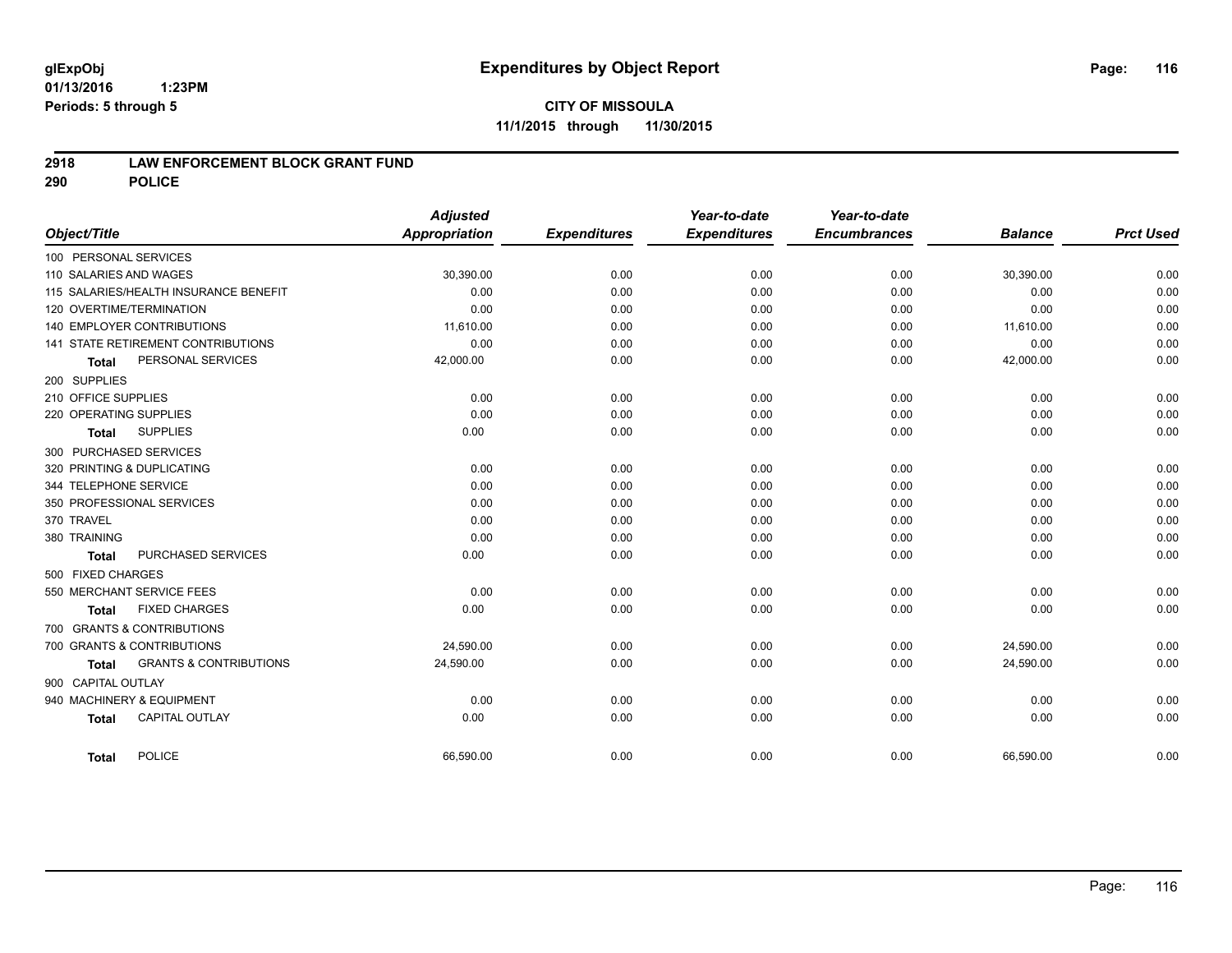#### **2918 LAW ENFORCEMENT BLOCK GRANT FUND**

**390 NON-DEPARTMENTAL**

|                           |                      | <b>Adjusted</b>      |                     | Year-to-date        | Year-to-date<br><b>Encumbrances</b> | <b>Balance</b> | <b>Prct Used</b> |
|---------------------------|----------------------|----------------------|---------------------|---------------------|-------------------------------------|----------------|------------------|
| Object/Title              |                      | <b>Appropriation</b> | <b>Expenditures</b> | <b>Expenditures</b> |                                     |                |                  |
| 300 PURCHASED SERVICES    |                      |                      |                     |                     |                                     |                |                  |
| 350 PROFESSIONAL SERVICES |                      | 0.00                 | 0.00                | 0.00                | 0.00                                | 0.00           | 0.00             |
| Total                     | PURCHASED SERVICES   | 0.00                 | 0.00                | 0.00                | 0.00                                | 0.00           | 0.00             |
| 500 FIXED CHARGES         |                      |                      |                     |                     |                                     |                |                  |
| 500 FIXED CHARGES         |                      | 0.00                 | 0.00                | 0.00                | 0.00                                | 0.00           | 0.00             |
| 550 MERCHANT SERVICE FEES |                      | 0.00                 | 0.00                | 0.00                | 0.00                                | 0.00           | 0.00             |
| <b>Total</b>              | <b>FIXED CHARGES</b> | 0.00                 | 0.00                | 0.00                | 0.00                                | 0.00           | 0.00             |
| <b>Total</b>              | NON-DEPARTMENTAL     | 0.00                 | 0.00                | 0.00                | 0.00                                | 0.00           | 0.00             |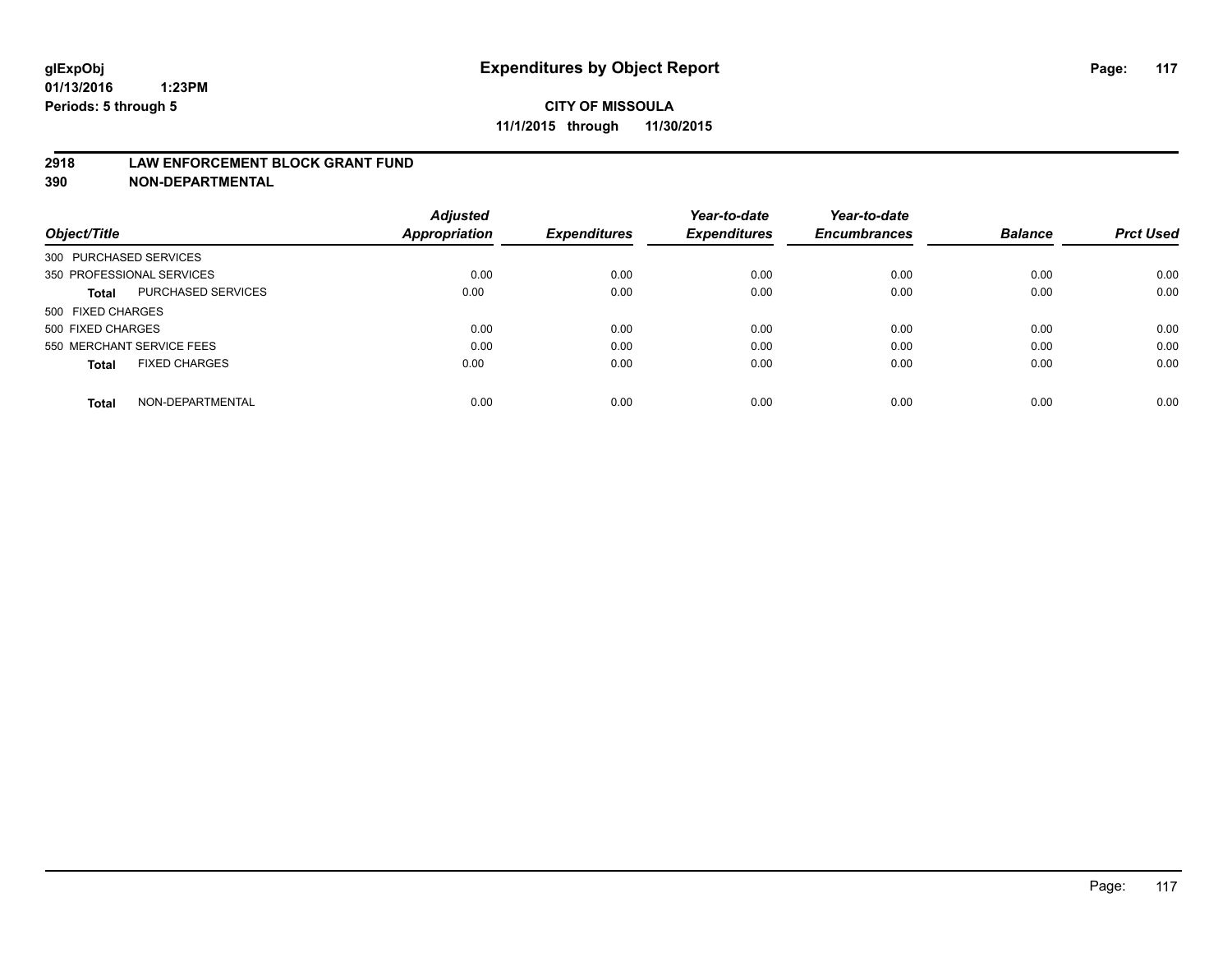**01/13/2016 1:23PM Periods: 5 through 5**

**CITY OF MISSOULA 11/1/2015 through 11/30/2015**

## **2918 LAW ENFORCEMENT BLOCK GRANT FUND**

|                        |                                           | <b>Adjusted</b>      |                     | Year-to-date        | Year-to-date        |                |                  |
|------------------------|-------------------------------------------|----------------------|---------------------|---------------------|---------------------|----------------|------------------|
| Object/Title           |                                           | <b>Appropriation</b> | <b>Expenditures</b> | <b>Expenditures</b> | <b>Encumbrances</b> | <b>Balance</b> | <b>Prct Used</b> |
| 100 PERSONAL SERVICES  |                                           |                      |                     |                     |                     |                |                  |
| 110 SALARIES AND WAGES |                                           | 30,390.00            | 0.00                | 0.00                | 0.00                | 30,390.00      | 0.00             |
|                        | 115 SALARIES/HEALTH INSURANCE BENEFIT     | 0.00                 | 0.00                | 0.00                | 0.00                | 0.00           | 0.00             |
|                        | 120 OVERTIME/TERMINATION                  | 0.00                 | 0.00                | 0.00                | 0.00                | 0.00           | 0.00             |
|                        | <b>140 EMPLOYER CONTRIBUTIONS</b>         | 11,610.00            | 0.00                | 0.00                | 0.00                | 11,610.00      | 0.00             |
|                        | <b>141 STATE RETIREMENT CONTRIBUTIONS</b> | 0.00                 | 0.00                | 0.00                | 0.00                | 0.00           | 0.00             |
| <b>Total</b>           | PERSONAL SERVICES                         | 42,000.00            | 0.00                | 0.00                | 0.00                | 42,000.00      | 0.00             |
| 200 SUPPLIES           |                                           |                      |                     |                     |                     |                |                  |
| 210 OFFICE SUPPLIES    |                                           | 0.00                 | 0.00                | 0.00                | 0.00                | 0.00           | 0.00             |
| 220 OPERATING SUPPLIES |                                           | 0.00                 | 0.00                | 0.00                | 0.00                | 0.00           | 0.00             |
| <b>Total</b>           | <b>SUPPLIES</b>                           | 0.00                 | 0.00                | 0.00                | 0.00                | 0.00           | 0.00             |
| 300 PURCHASED SERVICES |                                           |                      |                     |                     |                     |                |                  |
|                        | 320 PRINTING & DUPLICATING                | 0.00                 | 0.00                | 0.00                | 0.00                | 0.00           | 0.00             |
| 344 TELEPHONE SERVICE  |                                           | 0.00                 | 0.00                | 0.00                | 0.00                | 0.00           | 0.00             |
|                        | 350 PROFESSIONAL SERVICES                 | 0.00                 | 0.00                | 0.00                | 0.00                | 0.00           | 0.00             |
| 370 TRAVEL             |                                           | 0.00                 | 0.00                | 0.00                | 0.00                | 0.00           | 0.00             |
| 380 TRAINING           |                                           | 0.00                 | 0.00                | 0.00                | 0.00                | 0.00           | 0.00             |
| <b>Total</b>           | PURCHASED SERVICES                        | 0.00                 | 0.00                | 0.00                | 0.00                | 0.00           | 0.00             |
| 500 FIXED CHARGES      |                                           |                      |                     |                     |                     |                |                  |
| 500 FIXED CHARGES      |                                           | 0.00                 | 0.00                | 0.00                | 0.00                | 0.00           | 0.00             |
|                        | 550 MERCHANT SERVICE FEES                 | 0.00                 | 0.00                | 0.00                | 0.00                | 0.00           | 0.00             |
| <b>Total</b>           | <b>FIXED CHARGES</b>                      | 0.00                 | 0.00                | 0.00                | 0.00                | 0.00           | 0.00             |
|                        | 700 GRANTS & CONTRIBUTIONS                |                      |                     |                     |                     |                |                  |
|                        | 700 GRANTS & CONTRIBUTIONS                | 24,590.00            | 0.00                | 0.00                | 0.00                | 24,590.00      | 0.00             |
| <b>Total</b>           | <b>GRANTS &amp; CONTRIBUTIONS</b>         | 24,590.00            | 0.00                | 0.00                | 0.00                | 24,590.00      | 0.00             |
| 900 CAPITAL OUTLAY     |                                           |                      |                     |                     |                     |                |                  |
|                        | 940 MACHINERY & EQUIPMENT                 | 0.00                 | 0.00                | 0.00                | 0.00                | 0.00           | 0.00             |
| <b>Total</b>           | <b>CAPITAL OUTLAY</b>                     | 0.00                 | 0.00                | 0.00                | 0.00                | 0.00           | 0.00             |
| <b>Total</b>           | LAW ENFORCEMENT BLOCK GRANT FUN           | 66,590.00            | 0.00                | 0.00                | 0.00                | 66,590.00      | 0.00             |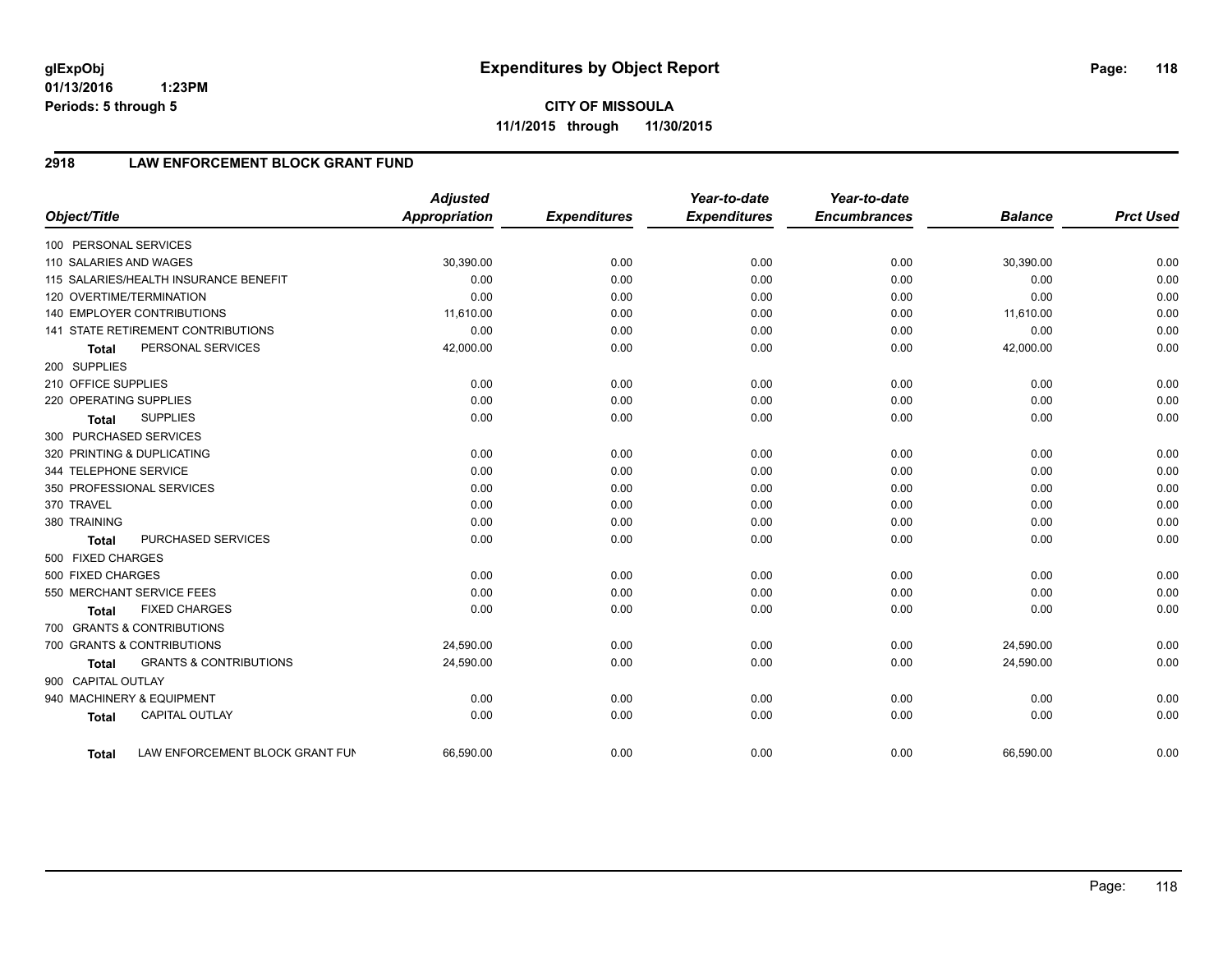### **2919 HIDTA FUND**

**290 POLICE**

|                                            | <b>Adjusted</b>      |                     | Year-to-date        | Year-to-date        |                |                  |
|--------------------------------------------|----------------------|---------------------|---------------------|---------------------|----------------|------------------|
| Object/Title                               | <b>Appropriation</b> | <b>Expenditures</b> | <b>Expenditures</b> | <b>Encumbrances</b> | <b>Balance</b> | <b>Prct Used</b> |
| 100 PERSONAL SERVICES                      |                      |                     |                     |                     |                |                  |
| 120 OVERTIME/TERMINATION                   | 15,000.00            | 0.00                | 0.00                | 0.00                | 15,000.00      | 0.00             |
| <b>140 EMPLOYER CONTRIBUTIONS</b>          | 1,350.00             | 0.00                | 0.00                | 0.00                | 1,350.00       | 0.00             |
| <b>141 STATE RETIREMENT CONTRIBUTIONS</b>  | 0.00                 | 0.00                | 0.00                | 0.00                | 0.00           | 0.00             |
| PERSONAL SERVICES<br><b>Total</b>          | 16,350.00            | 0.00                | 0.00                | 0.00                | 16,350.00      | 0.00             |
| 200 SUPPLIES                               |                      |                     |                     |                     |                |                  |
| 210 OFFICE SUPPLIES                        | 500.00               | 0.00                | 0.00                | 0.00                | 500.00         | 0.00             |
| 220 OPERATING SUPPLIES                     | 500.00               | 0.00                | 13,837.20           | 0.00                | $-13,337.20$   | 2,767.44         |
| <b>SUPPLIES</b><br><b>Total</b>            | 1,000.00             | 0.00                | 13,837.20           | 0.00                | $-12,837.20$   | 1,383.72         |
| 300 PURCHASED SERVICES                     |                      |                     |                     |                     |                |                  |
| 341 ELECTRICITY & NATURAL GAS              | 4,600.00             | 0.00                | 0.00                | 0.00                | 4,600.00       | 0.00             |
| 344 TELEPHONE SERVICE                      | 250.00               | 0.00                | 0.00                | 0.00                | 250.00         | 0.00             |
| 350 PROFESSIONAL SERVICES                  | 4,000.00             | 130.00              | 757.50              | 0.00                | 3,242.50       | 18.94            |
| 360 REPAIR & MAINTENANCE                   | 1,200.00             | 0.00                | 0.00                | 0.00                | 1,200.00       | 0.00             |
| 370 TRAVEL                                 | 1,500.00             | 0.00                | 0.00                | 0.00                | 1,500.00       | 0.00             |
| 380 TRAINING                               | 1,500.00             | 0.00                | 0.00                | 0.00                | 1,500.00       | 0.00             |
| 390 OTHER PURCHASED SERVICES               | 200.00               | 0.00                | 0.00                | 0.00                | 200.00         | 0.00             |
| PURCHASED SERVICES<br><b>Total</b>         | 13,250.00            | 130.00              | 757.50              | 0.00                | 12,492.50      | 5.72             |
| 500 FIXED CHARGES                          |                      |                     |                     |                     |                |                  |
| 500 FIXED CHARGES                          | 11,700.00            | 2,515.59            | 11,114.94           | 0.00                | 585.06         | 95.00            |
| 550 MERCHANT SERVICE FEES                  | 0.00                 | 0.00                | 0.00                | 0.00                | 0.00           | 0.00             |
| <b>FIXED CHARGES</b><br><b>Total</b>       | 11,700.00            | 2,515.59            | 11,114.94           | 0.00                | 585.06         | 95.00            |
| 700 GRANTS & CONTRIBUTIONS                 |                      |                     |                     |                     |                |                  |
| 700 GRANTS & CONTRIBUTIONS                 | 100,000.00           | 9,250.92            | 16,398.24           | 0.00                | 83,601.76      | 16.40            |
| <b>GRANTS &amp; CONTRIBUTIONS</b><br>Total | 100,000.00           | 9,250.92            | 16,398.24           | 0.00                | 83,601.76      | 16.40            |
| 900 CAPITAL OUTLAY                         |                      |                     |                     |                     |                |                  |
| 920 BUILDINGS                              | 50,000.00            | 0.00                | 0.00                | 0.00                | 50,000.00      | 0.00             |
| 940 MACHINERY & EQUIPMENT                  | 0.00                 | 0.00                | 8,918.00            | 0.00                | $-8,918.00$    | 0.00             |
| <b>CAPITAL OUTLAY</b><br><b>Total</b>      | 50,000.00            | 0.00                | 8,918.00            | 0.00                | 41,082.00      | 17.84            |
| <b>POLICE</b><br><b>Total</b>              | 192,300.00           | 11,896.51           | 51,025.88           | 0.00                | 141,274.12     | 26.53            |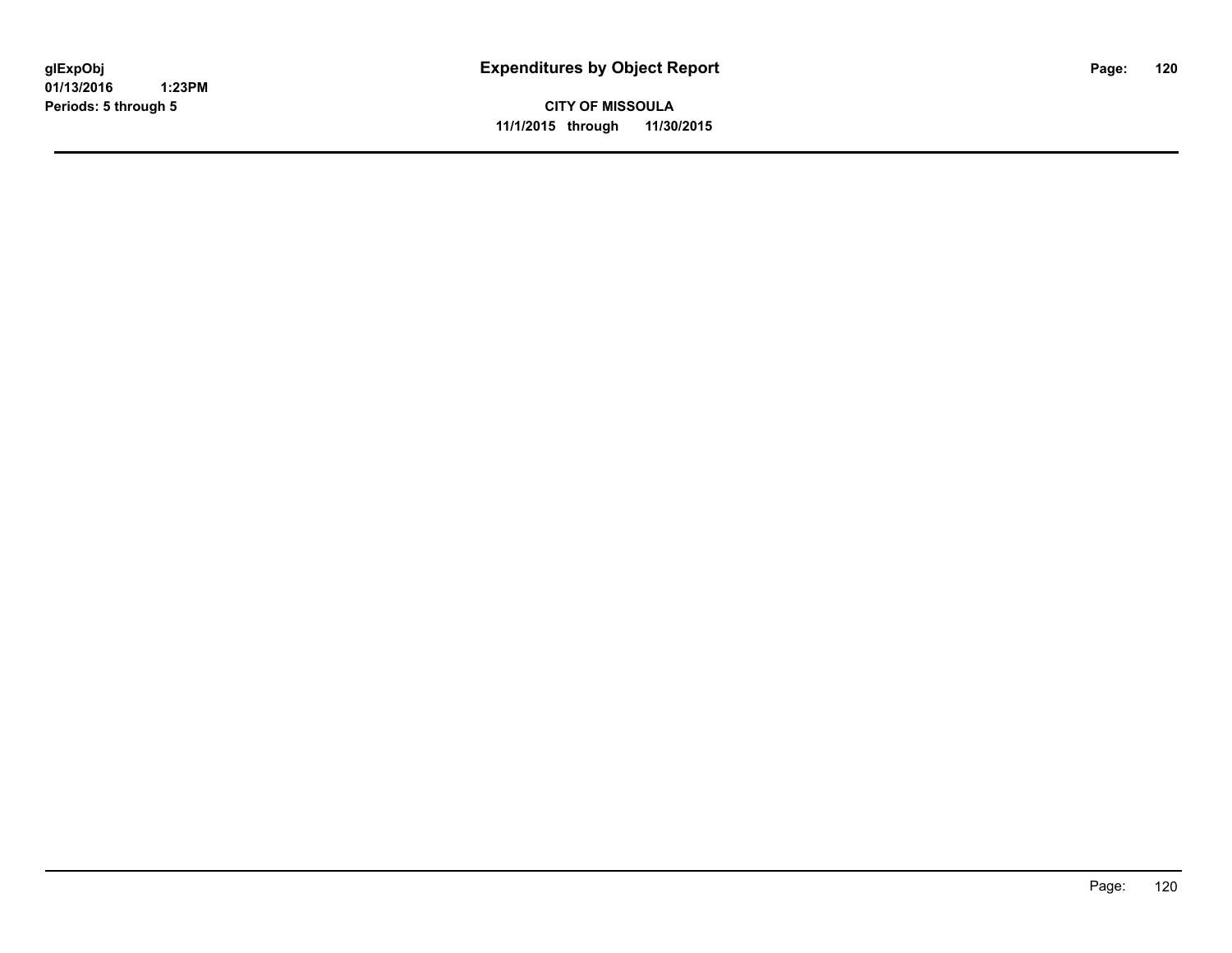**2919 HIDTA FUND**

|                                                   | <b>Adjusted</b>      |                     | Year-to-date        | Year-to-date        |                |                  |
|---------------------------------------------------|----------------------|---------------------|---------------------|---------------------|----------------|------------------|
| Object/Title                                      | <b>Appropriation</b> | <b>Expenditures</b> | <b>Expenditures</b> | <b>Encumbrances</b> | <b>Balance</b> | <b>Prct Used</b> |
| 100 PERSONAL SERVICES                             |                      |                     |                     |                     |                |                  |
| 120 OVERTIME/TERMINATION                          | 15,000.00            | 0.00                | 0.00                | 0.00                | 15,000.00      | 0.00             |
| <b>140 EMPLOYER CONTRIBUTIONS</b>                 | 1,350.00             | 0.00                | 0.00                | 0.00                | 1,350.00       | 0.00             |
| 141 STATE RETIREMENT CONTRIBUTIONS                | 0.00                 | 0.00                | 0.00                | 0.00                | 0.00           | 0.00             |
| PERSONAL SERVICES<br><b>Total</b>                 | 16,350.00            | 0.00                | 0.00                | 0.00                | 16,350.00      | 0.00             |
| 200 SUPPLIES                                      |                      |                     |                     |                     |                |                  |
| 210 OFFICE SUPPLIES                               | 500.00               | 0.00                | 0.00                | 0.00                | 500.00         | 0.00             |
| 220 OPERATING SUPPLIES                            | 500.00               | 0.00                | 13,837.20           | 0.00                | $-13,337.20$   | 2,767.44         |
| <b>SUPPLIES</b><br><b>Total</b>                   | 1,000.00             | 0.00                | 13,837.20           | 0.00                | $-12,837.20$   | 1,383.72         |
| 300 PURCHASED SERVICES                            |                      |                     |                     |                     |                |                  |
| 341 ELECTRICITY & NATURAL GAS                     | 4,600.00             | 0.00                | 0.00                | 0.00                | 4,600.00       | 0.00             |
| 344 TELEPHONE SERVICE                             | 250.00               | 0.00                | 0.00                | 0.00                | 250.00         | 0.00             |
| 350 PROFESSIONAL SERVICES                         | 4,000.00             | 130.00              | 757.50              | 0.00                | 3,242.50       | 18.94            |
| 360 REPAIR & MAINTENANCE                          | 1,200.00             | 0.00                | 0.00                | 0.00                | 1,200.00       | 0.00             |
| 370 TRAVEL                                        | 1,500.00             | 0.00                | 0.00                | 0.00                | 1,500.00       | 0.00             |
| 380 TRAINING                                      | 1,500.00             | 0.00                | 0.00                | 0.00                | 1,500.00       | 0.00             |
| 390 OTHER PURCHASED SERVICES                      | 200.00               | 0.00                | 0.00                | 0.00                | 200.00         | 0.00             |
| PURCHASED SERVICES<br><b>Total</b>                | 13,250.00            | 130.00              | 757.50              | 0.00                | 12,492.50      | 5.72             |
| 500 FIXED CHARGES                                 |                      |                     |                     |                     |                |                  |
| 500 FIXED CHARGES                                 | 11,700.00            | 2,515.59            | 11,114.94           | 0.00                | 585.06         | 95.00            |
| 550 MERCHANT SERVICE FEES                         | 0.00                 | 0.00                | 0.00                | 0.00                | 0.00           | 0.00             |
| <b>FIXED CHARGES</b><br><b>Total</b>              | 11,700.00            | 2,515.59            | 11,114.94           | 0.00                | 585.06         | 95.00            |
| 700 GRANTS & CONTRIBUTIONS                        |                      |                     |                     |                     |                |                  |
| 700 GRANTS & CONTRIBUTIONS                        | 100,000.00           | 9,250.92            | 16,398.24           | 0.00                | 83,601.76      | 16.40            |
| <b>GRANTS &amp; CONTRIBUTIONS</b><br><b>Total</b> | 100,000.00           | 9,250.92            | 16,398.24           | 0.00                | 83,601.76      | 16.40            |
| 900 CAPITAL OUTLAY                                |                      |                     |                     |                     |                |                  |
| 920 BUILDINGS                                     | 50,000.00            | 0.00                | 0.00                | 0.00                | 50,000.00      | 0.00             |
| 940 MACHINERY & EQUIPMENT                         | 0.00                 | 0.00                | 8,918.00            | 0.00                | $-8,918.00$    | 0.00             |
| <b>CAPITAL OUTLAY</b><br><b>Total</b>             | 50,000.00            | 0.00                | 8,918.00            | 0.00                | 41,082.00      | 17.84            |
| <b>HIDTA FUND</b><br><b>Total</b>                 | 192,300.00           | 11,896.51           | 51,025.88           | 0.00                | 141,274.12     | 26.53            |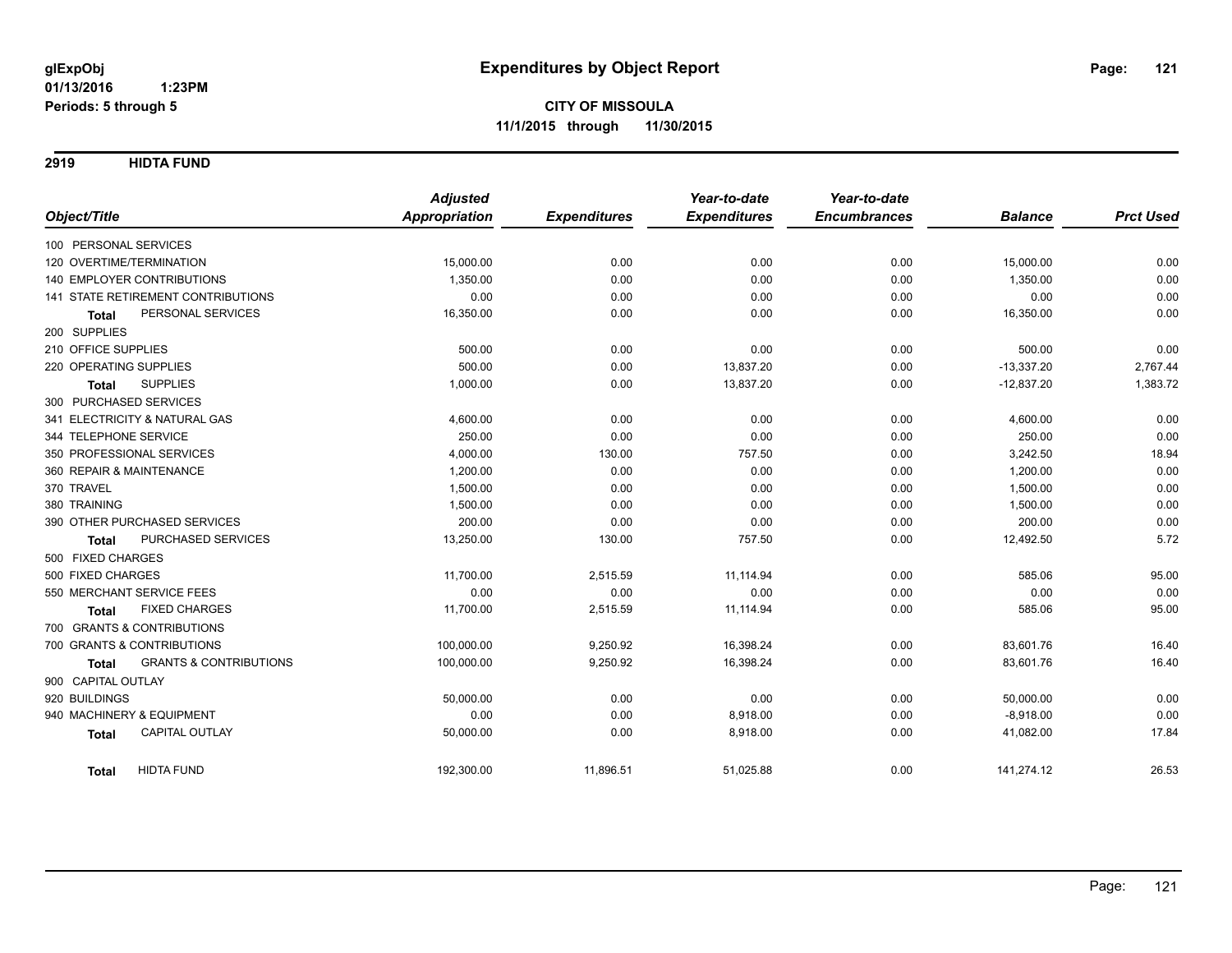#### **2939 CDBG PROGRAM INCOME ACCOUNT**

**400 ENTITLEMENT GRANTS**

|                   |                              | <b>Adjusted</b> |                     | Year-to-date        | Year-to-date        |                |                  |
|-------------------|------------------------------|-----------------|---------------------|---------------------|---------------------|----------------|------------------|
| Object/Title      |                              | Appropriation   | <b>Expenditures</b> | <b>Expenditures</b> | <b>Encumbrances</b> | <b>Balance</b> | <b>Prct Used</b> |
|                   | 300 PURCHASED SERVICES       |                 |                     |                     |                     |                |                  |
|                   | 350 PROFESSIONAL SERVICES    | 14,383.00       | 0.00                | 0.00                | 0.00                | 14,383.00      | 0.00             |
| <b>Total</b>      | <b>PURCHASED SERVICES</b>    | 14,383.00       | 0.00                | 0.00                | 0.00                | 14.383.00      | 0.00             |
| 500 FIXED CHARGES |                              |                 |                     |                     |                     |                |                  |
|                   | 550 MERCHANT SERVICE FEES    | 0.00            | 0.00                | 0.00                | 0.00                | 0.00           | 0.00             |
| <b>Total</b>      | <b>FIXED CHARGES</b>         | 0.00            | 0.00                | 0.00                | 0.00                | 0.00           | 0.00             |
| 800 OTHER OBJECTS |                              |                 |                     |                     |                     |                |                  |
|                   | 820 TRANSFERS TO OTHER FUNDS | 0.00            | 19.239.31           | 19.239.31           | 0.00                | $-19.239.31$   | 0.00             |
| <b>Total</b>      | OTHER OBJECTS                | 0.00            | 19,239.31           | 19,239.31           | 0.00                | $-19,239.31$   | 0.00             |
| <b>Total</b>      | <b>ENTITLEMENT GRANTS</b>    | 14.383.00       | 19,239.31           | 19.239.31           | 0.00                | $-4.856.31$    | 133.76           |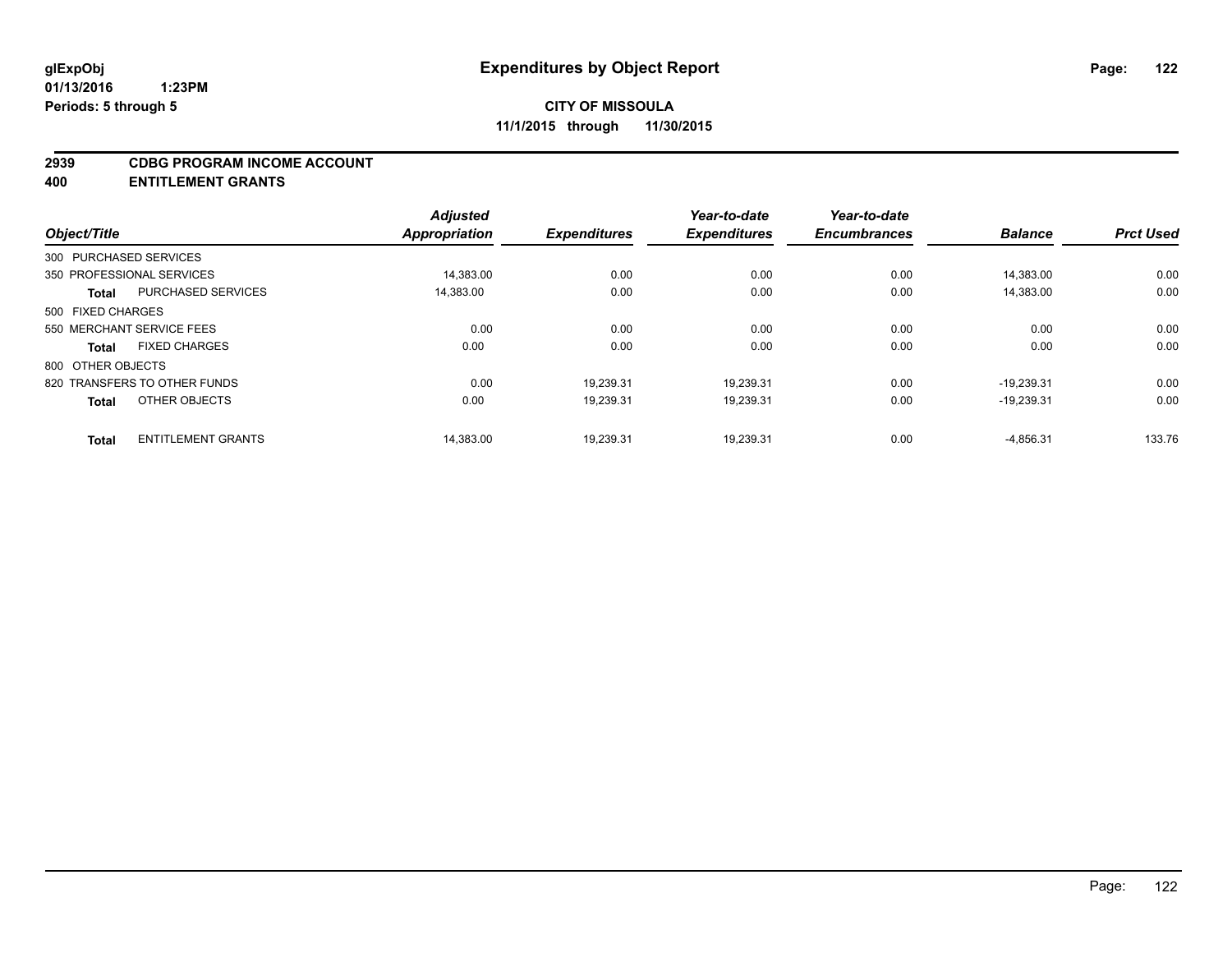### **2939 CDBG PROGRAM INCOME ACCOUNT**

| Object/Title      |                              | <b>Adjusted</b><br><b>Appropriation</b> | <b>Expenditures</b> | Year-to-date<br><b>Expenditures</b> | Year-to-date<br><b>Encumbrances</b> | <b>Balance</b> | <b>Prct Used</b> |
|-------------------|------------------------------|-----------------------------------------|---------------------|-------------------------------------|-------------------------------------|----------------|------------------|
|                   | 300 PURCHASED SERVICES       |                                         |                     |                                     |                                     |                |                  |
|                   | 350 PROFESSIONAL SERVICES    | 14.383.00                               | 0.00                | 0.00                                | 0.00                                | 14.383.00      | 0.00             |
| <b>Total</b>      | <b>PURCHASED SERVICES</b>    | 14,383.00                               | 0.00                | 0.00                                | 0.00                                | 14.383.00      | 0.00             |
| 500 FIXED CHARGES |                              |                                         |                     |                                     |                                     |                |                  |
|                   | 550 MERCHANT SERVICE FEES    | 0.00                                    | 0.00                | 0.00                                | 0.00                                | 0.00           | 0.00             |
| <b>Total</b>      | <b>FIXED CHARGES</b>         | 0.00                                    | 0.00                | 0.00                                | 0.00                                | 0.00           | 0.00             |
| 800 OTHER OBJECTS |                              |                                         |                     |                                     |                                     |                |                  |
|                   | 820 TRANSFERS TO OTHER FUNDS | 0.00                                    | 19.239.31           | 19.239.31                           | 0.00                                | $-19.239.31$   | 0.00             |
| <b>Total</b>      | OTHER OBJECTS                | 0.00                                    | 19,239.31           | 19,239.31                           | 0.00                                | $-19.239.31$   | 0.00             |
| <b>Total</b>      | CDBG PROGRAM INCOME ACCOUNT  | 14.383.00                               | 19.239.31           | 19.239.31                           | 0.00                                | $-4.856.31$    | 133.76           |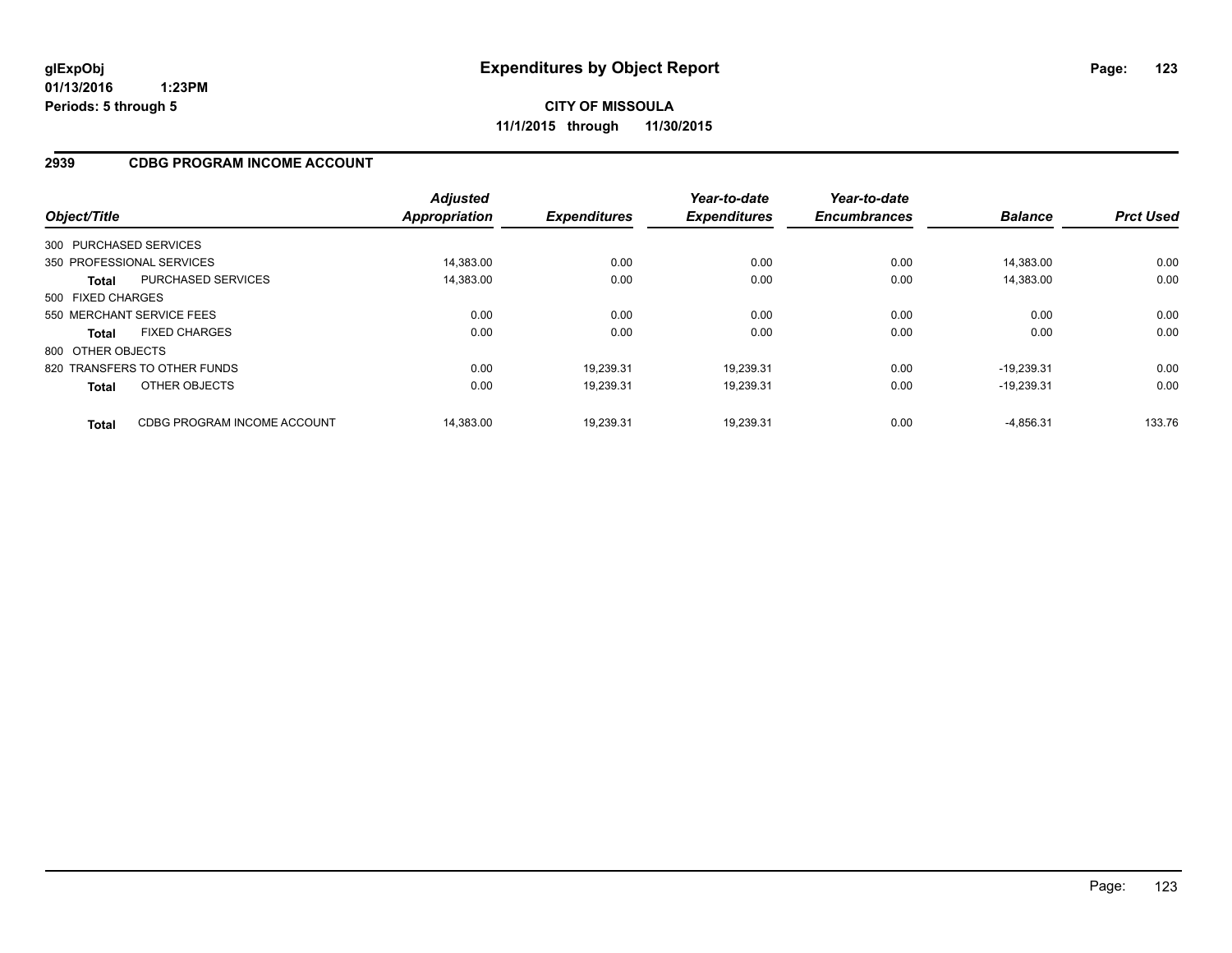# **2940 CDBG FUND**

**400 ENTITLEMENT GRANTS**

| Object/Title           |                                   | <b>Adjusted</b><br>Appropriation | <b>Expenditures</b> | Year-to-date<br><b>Expenditures</b> | Year-to-date<br><b>Encumbrances</b> | <b>Balance</b> | <b>Prct Used</b> |
|------------------------|-----------------------------------|----------------------------------|---------------------|-------------------------------------|-------------------------------------|----------------|------------------|
| 300 PURCHASED SERVICES |                                   |                                  |                     |                                     |                                     |                |                  |
|                        | 350 PROFESSIONAL SERVICES         | 106,591.00                       | 0.00                | 0.00                                | 0.00                                | 106,591.00     | 0.00             |
| <b>Total</b>           | PURCHASED SERVICES                | 106,591.00                       | 0.00                | 0.00                                | 0.00                                | 106,591.00     | 0.00             |
| 500 FIXED CHARGES      |                                   |                                  |                     |                                     |                                     |                |                  |
|                        | 550 MERCHANT SERVICE FEES         | 0.00                             | 0.00                | 0.00                                | 0.00                                | 0.00           | 0.00             |
| <b>Total</b>           | <b>FIXED CHARGES</b>              | 0.00                             | 0.00                | 0.00                                | 0.00                                | 0.00           | 0.00             |
|                        | 700 GRANTS & CONTRIBUTIONS        |                                  |                     |                                     |                                     |                |                  |
|                        | 700 GRANTS & CONTRIBUTIONS        | 457,664.00                       | 270,830.62          | 288,300.44                          | 0.00                                | 169,363.56     | 62.99            |
| <b>Total</b>           | <b>GRANTS &amp; CONTRIBUTIONS</b> | 457,664.00                       | 270,830.62          | 288,300.44                          | 0.00                                | 169,363.56     | 62.99            |
| 800 OTHER OBJECTS      |                                   |                                  |                     |                                     |                                     |                |                  |
|                        | 820 TRANSFERS TO OTHER FUNDS      | 0.00                             | 0.00                | 0.00                                | 0.00                                | 0.00           | 0.00             |
| <b>Total</b>           | OTHER OBJECTS                     | 0.00                             | 0.00                | 0.00                                | 0.00                                | 0.00           | 0.00             |
| <b>Total</b>           | <b>ENTITLEMENT GRANTS</b>         | 564,255.00                       | 270,830.62          | 288,300.44                          | 0.00                                | 275,954.56     | 51.09            |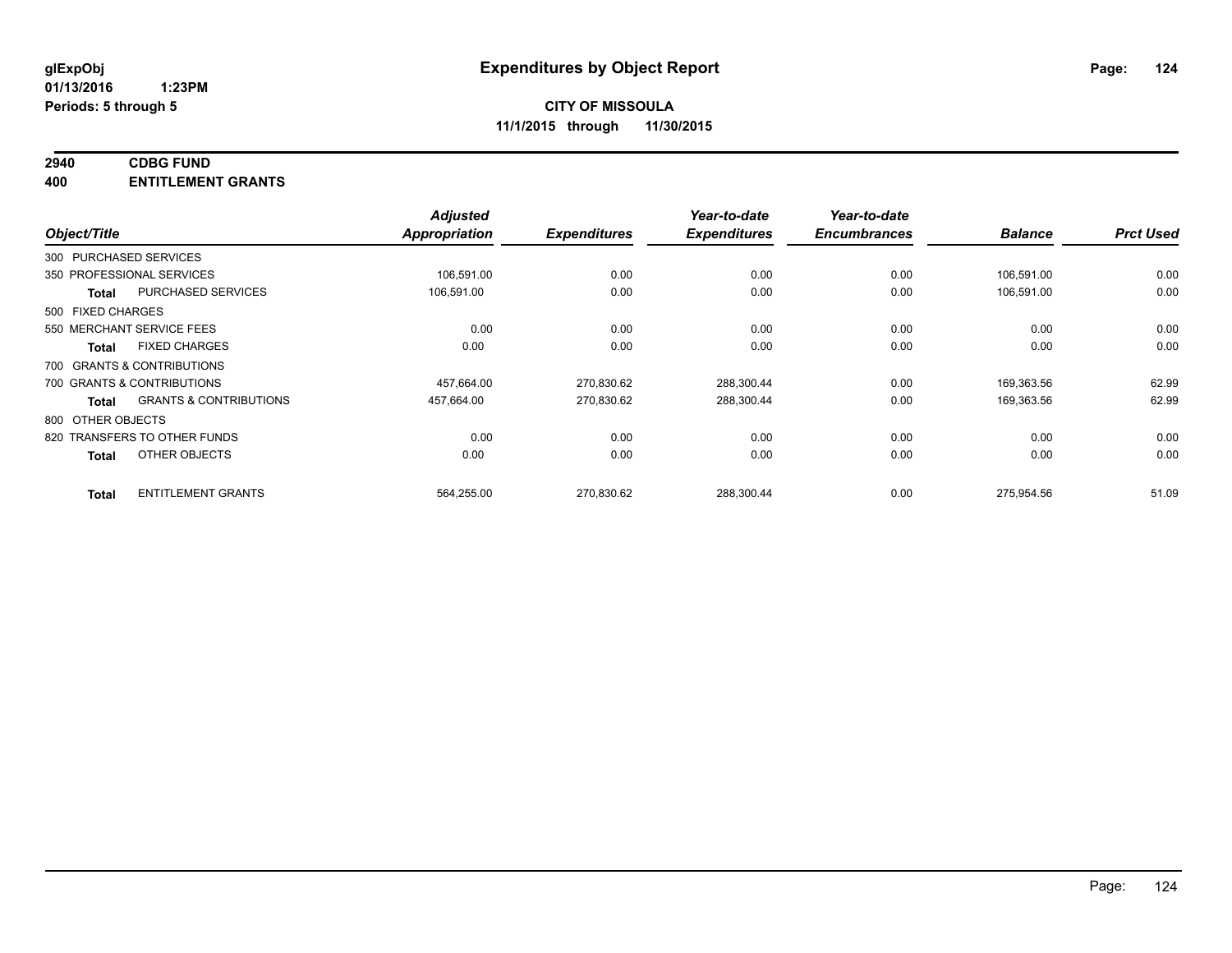**2940 CDBG FUND**

| Object/Title                 |                                   | <b>Adjusted</b><br><b>Appropriation</b> | <b>Expenditures</b> | Year-to-date<br><b>Expenditures</b> | Year-to-date<br><b>Encumbrances</b> | <b>Balance</b> | <b>Prct Used</b> |
|------------------------------|-----------------------------------|-----------------------------------------|---------------------|-------------------------------------|-------------------------------------|----------------|------------------|
| 300 PURCHASED SERVICES       |                                   |                                         |                     |                                     |                                     |                |                  |
| 350 PROFESSIONAL SERVICES    |                                   | 106.591.00                              | 0.00                | 0.00                                | 0.00                                | 106,591.00     | 0.00             |
| <b>Total</b>                 | PURCHASED SERVICES                | 106,591.00                              | 0.00                | 0.00                                | 0.00                                | 106,591.00     | 0.00             |
| 500 FIXED CHARGES            |                                   |                                         |                     |                                     |                                     |                |                  |
| 550 MERCHANT SERVICE FEES    |                                   | 0.00                                    | 0.00                | 0.00                                | 0.00                                | 0.00           | 0.00             |
| <b>Total</b>                 | <b>FIXED CHARGES</b>              | 0.00                                    | 0.00                | 0.00                                | 0.00                                | 0.00           | 0.00             |
| 700 GRANTS & CONTRIBUTIONS   |                                   |                                         |                     |                                     |                                     |                |                  |
| 700 GRANTS & CONTRIBUTIONS   |                                   | 457,664.00                              | 270,830.62          | 288,300.44                          | 0.00                                | 169,363.56     | 62.99            |
| <b>Total</b>                 | <b>GRANTS &amp; CONTRIBUTIONS</b> | 457,664.00                              | 270,830.62          | 288,300.44                          | 0.00                                | 169,363.56     | 62.99            |
| 800 OTHER OBJECTS            |                                   |                                         |                     |                                     |                                     |                |                  |
| 820 TRANSFERS TO OTHER FUNDS |                                   | 0.00                                    | 0.00                | 0.00                                | 0.00                                | 0.00           | 0.00             |
| <b>Total</b>                 | OTHER OBJECTS                     | 0.00                                    | 0.00                | 0.00                                | 0.00                                | 0.00           | 0.00             |
| <b>Total</b>                 | <b>CDBG FUND</b>                  | 564,255.00                              | 270,830.62          | 288,300.44                          | 0.00                                | 275,954.56     | 51.09            |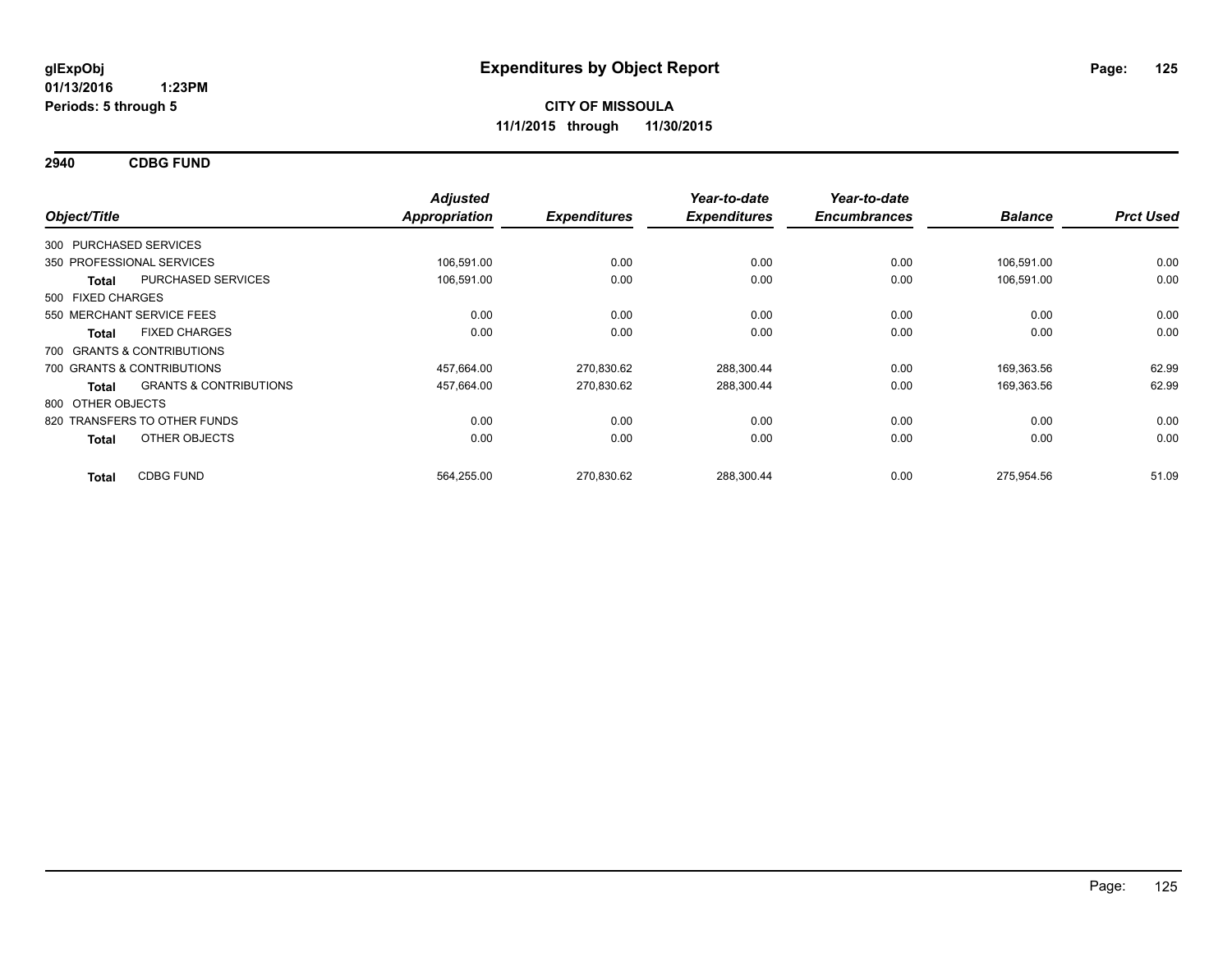### **2941 HOME FUND**

**400 ENTITLEMENT GRANTS**

| Object/Title           |                                   | <b>Adjusted</b><br>Appropriation | <b>Expenditures</b> | Year-to-date<br><b>Expenditures</b> | Year-to-date<br><b>Encumbrances</b> | <b>Balance</b> | <b>Prct Used</b> |
|------------------------|-----------------------------------|----------------------------------|---------------------|-------------------------------------|-------------------------------------|----------------|------------------|
|                        |                                   |                                  |                     |                                     |                                     |                |                  |
| 300 PURCHASED SERVICES |                                   |                                  |                     |                                     |                                     |                |                  |
|                        | 350 PROFESSIONAL SERVICES         | 57,921.00                        | 0.00                | 0.00                                | 0.00                                | 57,921.00      | 0.00             |
| <b>Total</b>           | <b>PURCHASED SERVICES</b>         | 57,921.00                        | 0.00                | 0.00                                | 0.00                                | 57,921.00      | 0.00             |
| 500 FIXED CHARGES      |                                   |                                  |                     |                                     |                                     |                |                  |
|                        | 550 MERCHANT SERVICE FEES         | 0.00                             | 0.00                | 0.00                                | 0.00                                | 0.00           | 0.00             |
| <b>Total</b>           | <b>FIXED CHARGES</b>              | 0.00                             | 0.00                | 0.00                                | 0.00                                | 0.00           | 0.00             |
|                        | 700 GRANTS & CONTRIBUTIONS        |                                  |                     |                                     |                                     |                |                  |
|                        | 700 GRANTS & CONTRIBUTIONS        | 335,666.00                       | 590.00              | 1,945.00                            | 0.00                                | 333.721.00     | 0.58             |
| <b>Total</b>           | <b>GRANTS &amp; CONTRIBUTIONS</b> | 335,666.00                       | 590.00              | 1,945.00                            | 0.00                                | 333,721.00     | 0.58             |
| 800 OTHER OBJECTS      |                                   |                                  |                     |                                     |                                     |                |                  |
|                        | 820 TRANSFERS TO OTHER FUNDS      | 0.00                             | 0.00                | 0.00                                | 0.00                                | 0.00           | 0.00             |
| 845 CONTINGENCY        |                                   | 0.00                             | 0.00                | 0.00                                | 0.00                                | 0.00           | 0.00             |
| <b>Total</b>           | OTHER OBJECTS                     | 0.00                             | 0.00                | 0.00                                | 0.00                                | 0.00           | 0.00             |
| <b>Total</b>           | <b>ENTITLEMENT GRANTS</b>         | 393,587.00                       | 590.00              | 1,945.00                            | 0.00                                | 391,642.00     | 0.49             |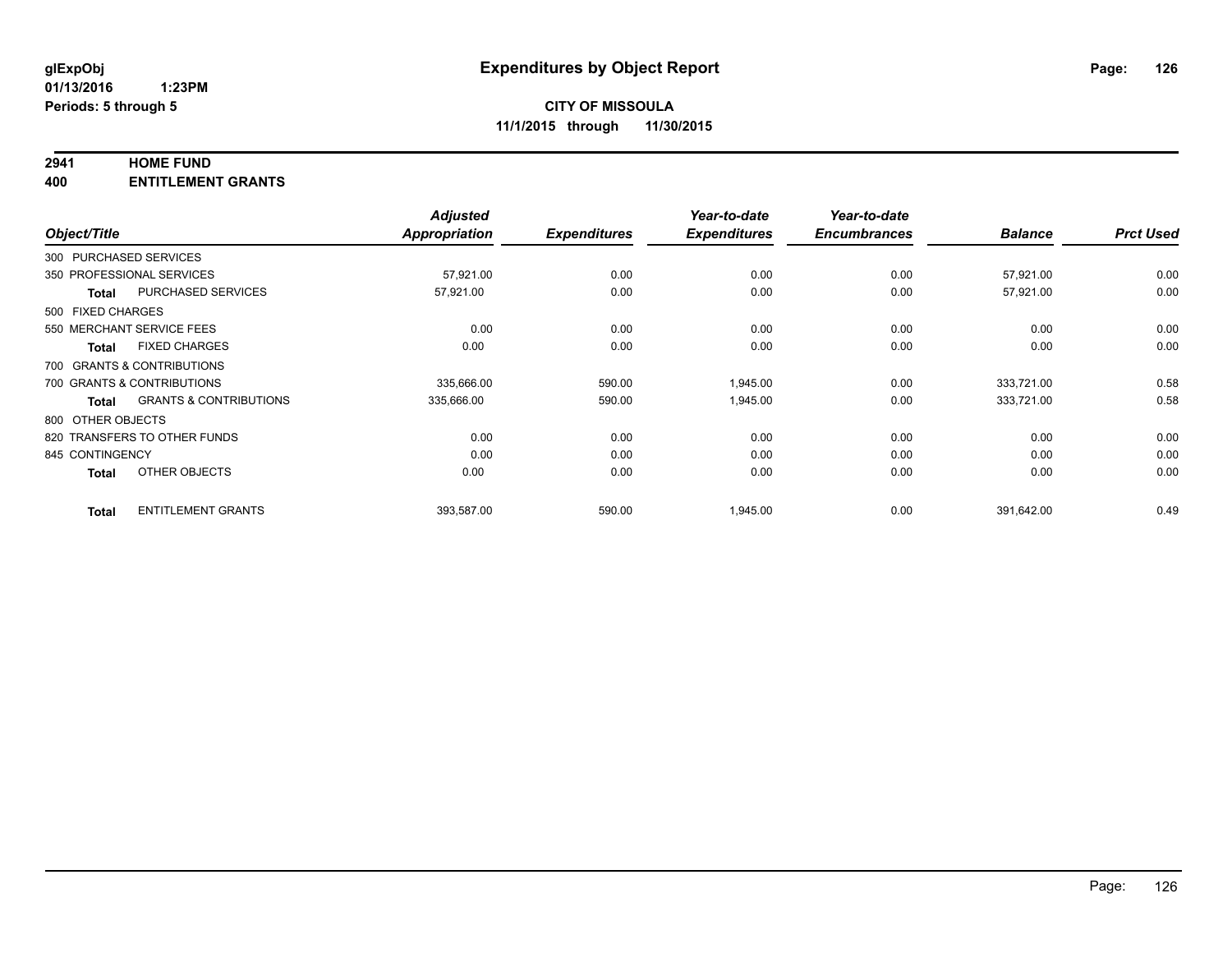**2941 HOME FUND**

| Object/Title      |              |                                   | <b>Adjusted</b><br><b>Appropriation</b> | <b>Expenditures</b> | Year-to-date<br><b>Expenditures</b> | Year-to-date<br><b>Encumbrances</b> | <b>Balance</b> | <b>Prct Used</b> |
|-------------------|--------------|-----------------------------------|-----------------------------------------|---------------------|-------------------------------------|-------------------------------------|----------------|------------------|
|                   |              |                                   |                                         |                     |                                     |                                     |                |                  |
|                   |              | 300 PURCHASED SERVICES            |                                         |                     |                                     |                                     |                |                  |
|                   |              | 350 PROFESSIONAL SERVICES         | 57,921.00                               | 0.00                | 0.00                                | 0.00                                | 57,921.00      | 0.00             |
|                   | <b>Total</b> | <b>PURCHASED SERVICES</b>         | 57,921.00                               | 0.00                | 0.00                                | 0.00                                | 57,921.00      | 0.00             |
| 500 FIXED CHARGES |              |                                   |                                         |                     |                                     |                                     |                |                  |
|                   |              | 550 MERCHANT SERVICE FEES         | 0.00                                    | 0.00                | 0.00                                | 0.00                                | 0.00           | 0.00             |
|                   | <b>Total</b> | <b>FIXED CHARGES</b>              | 0.00                                    | 0.00                | 0.00                                | 0.00                                | 0.00           | 0.00             |
|                   |              | 700 GRANTS & CONTRIBUTIONS        |                                         |                     |                                     |                                     |                |                  |
|                   |              | 700 GRANTS & CONTRIBUTIONS        | 335,666.00                              | 590.00              | 1,945.00                            | 0.00                                | 333,721.00     | 0.58             |
|                   | <b>Total</b> | <b>GRANTS &amp; CONTRIBUTIONS</b> | 335,666.00                              | 590.00              | 1,945.00                            | 0.00                                | 333,721.00     | 0.58             |
| 800 OTHER OBJECTS |              |                                   |                                         |                     |                                     |                                     |                |                  |
|                   |              | 820 TRANSFERS TO OTHER FUNDS      | 0.00                                    | 0.00                | 0.00                                | 0.00                                | 0.00           | 0.00             |
| 845 CONTINGENCY   |              |                                   | 0.00                                    | 0.00                | 0.00                                | 0.00                                | 0.00           | 0.00             |
|                   | <b>Total</b> | OTHER OBJECTS                     | 0.00                                    | 0.00                | 0.00                                | 0.00                                | 0.00           | 0.00             |
|                   | <b>Total</b> | <b>HOME FUND</b>                  | 393,587.00                              | 590.00              | 1,945.00                            | 0.00                                | 391,642.00     | 0.49             |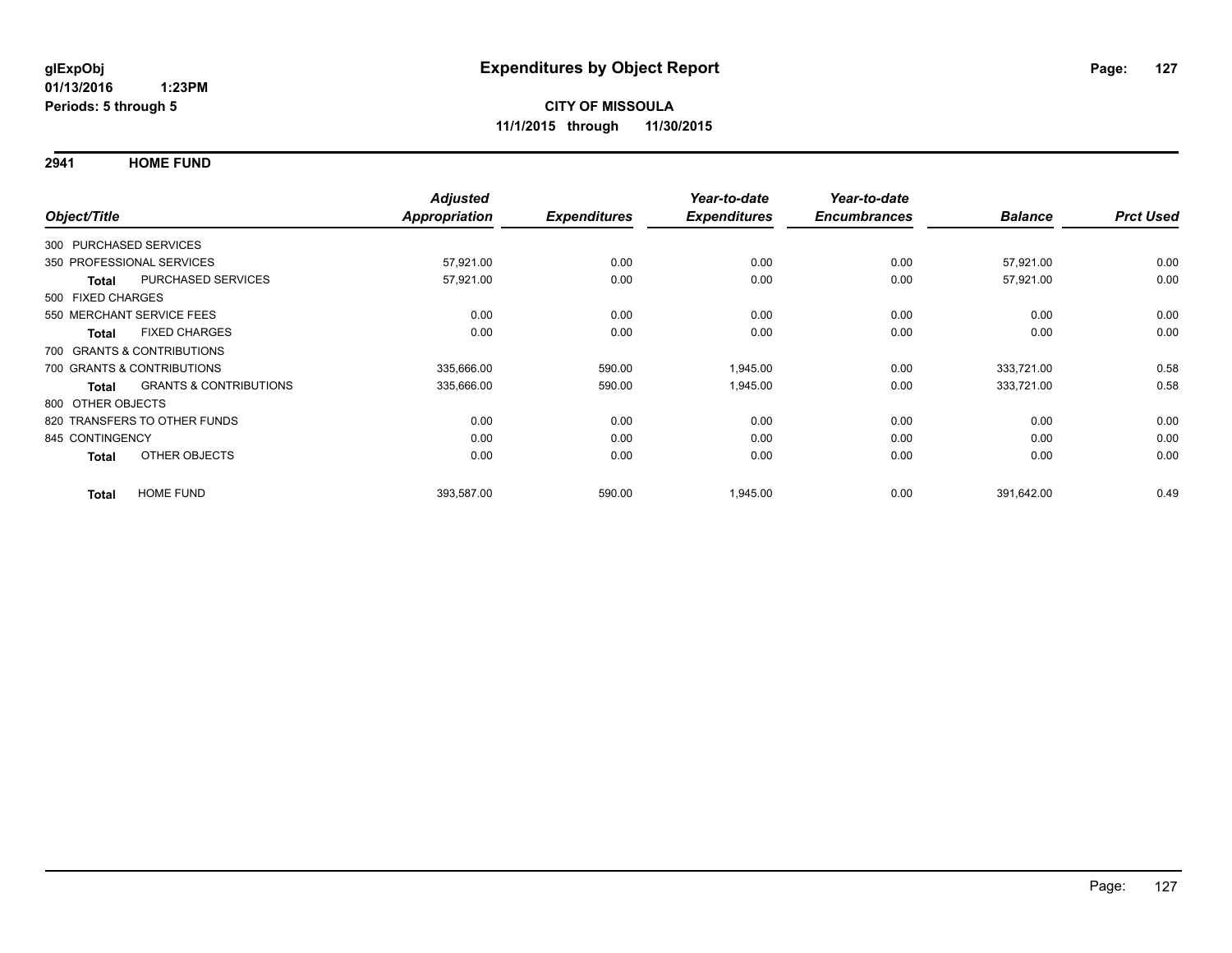#### **2942 ADDI PROGRAM**

**400 ENTITLEMENT GRANTS**

| Object/Title      |                                   | <b>Adjusted</b><br><b>Appropriation</b> | <b>Expenditures</b> | Year-to-date<br><b>Expenditures</b> | Year-to-date<br><b>Encumbrances</b> | <b>Balance</b> | <b>Prct Used</b> |
|-------------------|-----------------------------------|-----------------------------------------|---------------------|-------------------------------------|-------------------------------------|----------------|------------------|
|                   | 300 PURCHASED SERVICES            |                                         |                     |                                     |                                     |                |                  |
|                   | 350 PROFESSIONAL SERVICES         | 12,846.00                               | 0.00                | 0.00                                | 0.00                                | 12,846.00      | 0.00             |
| <b>Total</b>      | <b>PURCHASED SERVICES</b>         | 12.846.00                               | 0.00                | 0.00                                | 0.00                                | 12.846.00      | 0.00             |
| 500 FIXED CHARGES |                                   |                                         |                     |                                     |                                     |                |                  |
|                   | 550 MERCHANT SERVICE FEES         | 0.00                                    | 0.00                | 0.00                                | 0.00                                | 0.00           | 0.00             |
| <b>Total</b>      | <b>FIXED CHARGES</b>              | 0.00                                    | 0.00                | 0.00                                | 0.00                                | 0.00           | 0.00             |
|                   | 700 GRANTS & CONTRIBUTIONS        |                                         |                     |                                     |                                     |                |                  |
|                   | 700 GRANTS & CONTRIBUTIONS        | 0.00                                    | 0.00                | 0.00                                | 0.00                                | 0.00           | 0.00             |
| <b>Total</b>      | <b>GRANTS &amp; CONTRIBUTIONS</b> | 0.00                                    | 0.00                | 0.00                                | 0.00                                | 0.00           | 0.00             |
| <b>Total</b>      | <b>ENTITLEMENT GRANTS</b>         | 12,846.00                               | 0.00                | 0.00                                | 0.00                                | 12.846.00      | 0.00             |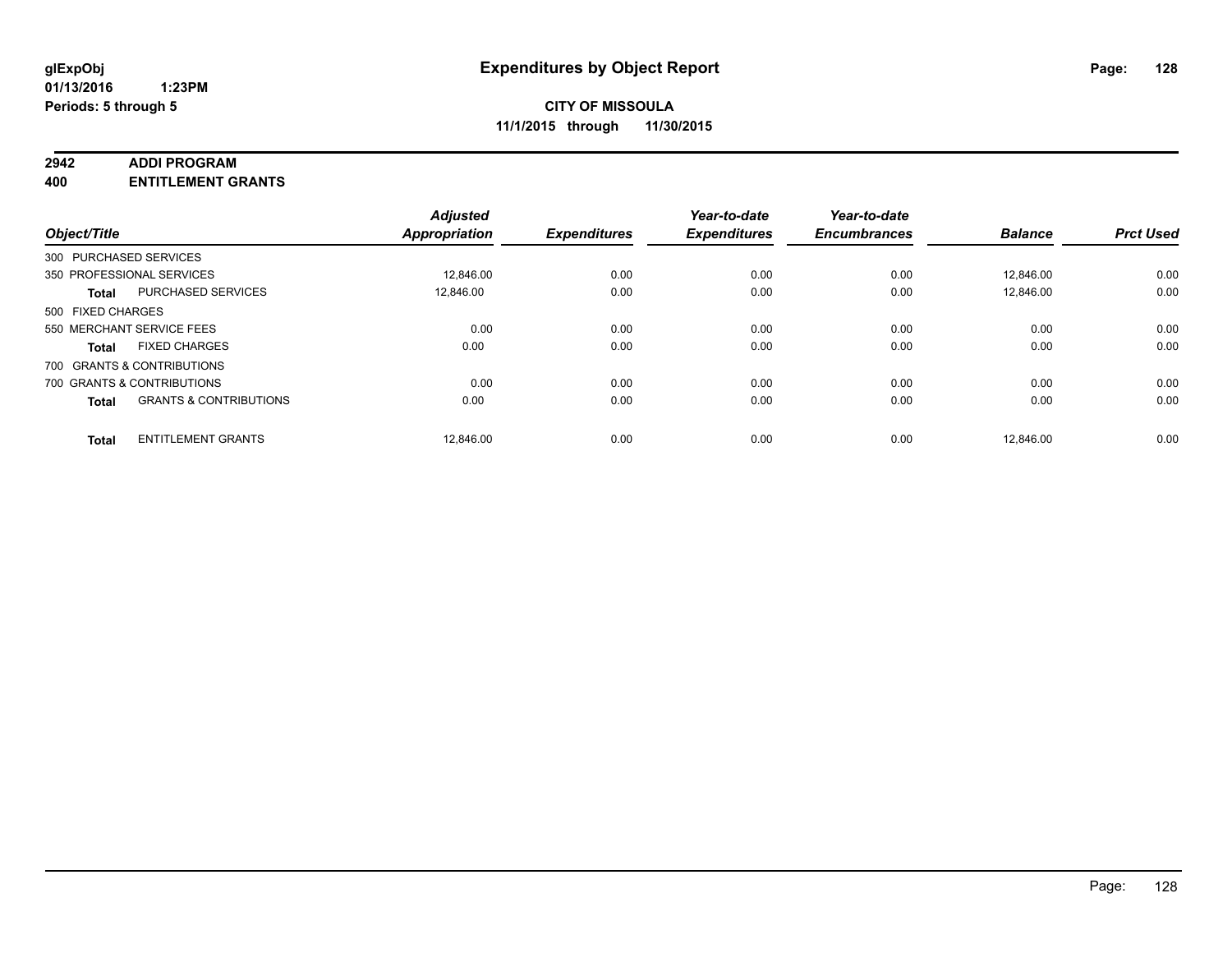### **2942 ADDI PROGRAM**

| Object/Title           |                                   | <b>Adjusted</b><br>Appropriation | <b>Expenditures</b> | Year-to-date<br><b>Expenditures</b> | Year-to-date<br><b>Encumbrances</b> | <b>Balance</b> | <b>Prct Used</b> |
|------------------------|-----------------------------------|----------------------------------|---------------------|-------------------------------------|-------------------------------------|----------------|------------------|
| 300 PURCHASED SERVICES |                                   |                                  |                     |                                     |                                     |                |                  |
|                        | 350 PROFESSIONAL SERVICES         | 12.846.00                        | 0.00                | 0.00                                | 0.00                                | 12.846.00      | 0.00             |
| <b>Total</b>           | <b>PURCHASED SERVICES</b>         | 12.846.00                        | 0.00                | 0.00                                | 0.00                                | 12.846.00      | 0.00             |
| 500 FIXED CHARGES      |                                   |                                  |                     |                                     |                                     |                |                  |
|                        | 550 MERCHANT SERVICE FEES         | 0.00                             | 0.00                | 0.00                                | 0.00                                | 0.00           | 0.00             |
| <b>Total</b>           | <b>FIXED CHARGES</b>              | 0.00                             | 0.00                | 0.00                                | 0.00                                | 0.00           | 0.00             |
|                        | 700 GRANTS & CONTRIBUTIONS        |                                  |                     |                                     |                                     |                |                  |
|                        | 700 GRANTS & CONTRIBUTIONS        | 0.00                             | 0.00                | 0.00                                | 0.00                                | 0.00           | 0.00             |
| <b>Total</b>           | <b>GRANTS &amp; CONTRIBUTIONS</b> | 0.00                             | 0.00                | 0.00                                | 0.00                                | 0.00           | 0.00             |
| <b>Total</b>           | <b>ADDI PROGRAM</b>               | 12.846.00                        | 0.00                | 0.00                                | 0.00                                | 12.846.00      | 0.00             |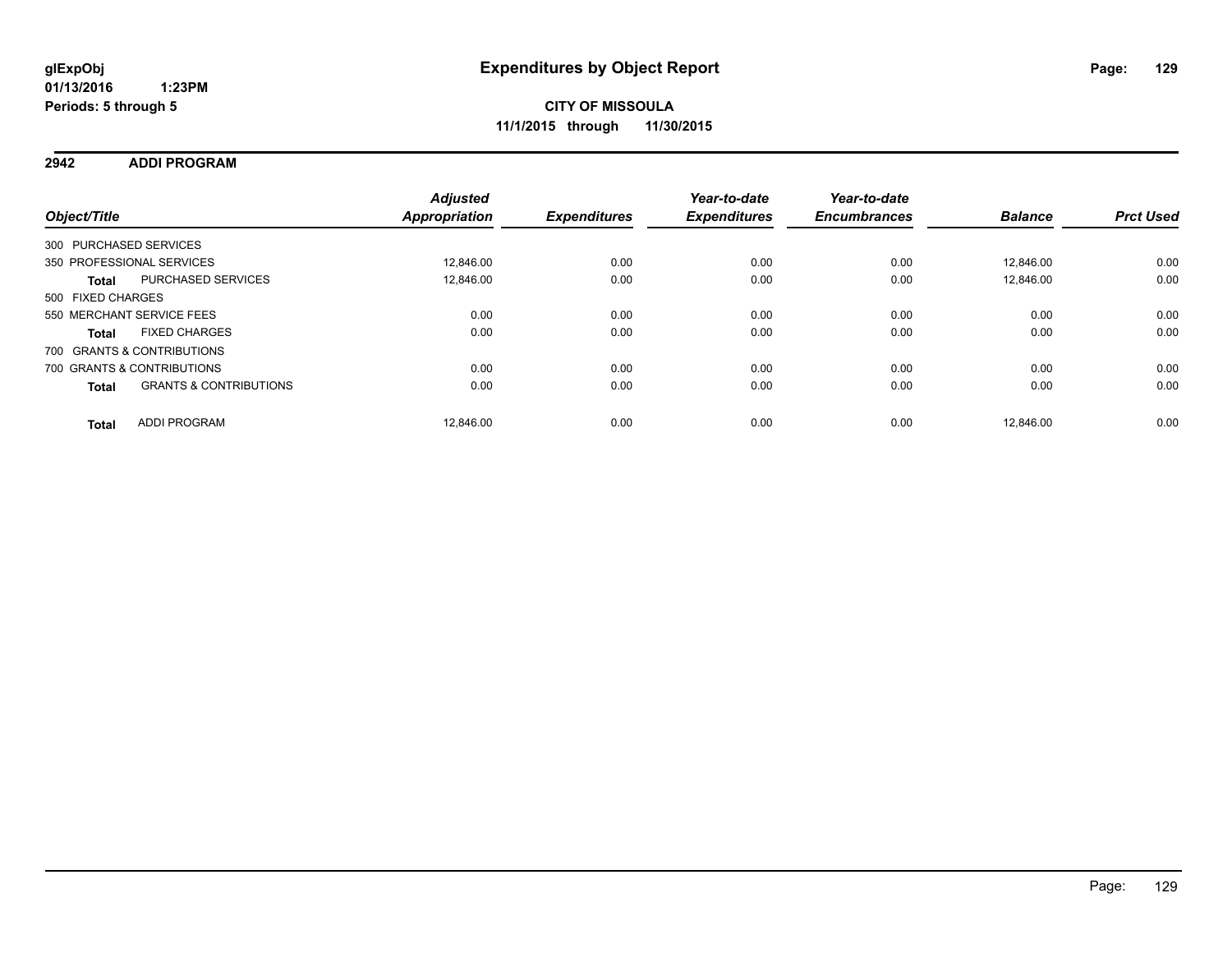#### **2943 CITY HOME PROGRAM INCOME**

**400 ENTITLEMENT GRANTS**

| Object/Title      |                                   | <b>Adjusted</b><br><b>Appropriation</b> | <b>Expenditures</b> | Year-to-date<br><b>Expenditures</b> | Year-to-date<br><b>Encumbrances</b> | <b>Balance</b> | <b>Prct Used</b> |
|-------------------|-----------------------------------|-----------------------------------------|---------------------|-------------------------------------|-------------------------------------|----------------|------------------|
|                   | 300 PURCHASED SERVICES            |                                         |                     |                                     |                                     |                |                  |
|                   | 350 PROFESSIONAL SERVICES         | 31,000.00                               | 0.00                | 0.00                                | 0.00                                | 31,000.00      | 0.00             |
|                   | 390 OTHER PURCHASED SERVICES      | 500.00                                  | 0.00                | 0.00                                | 0.00                                | 500.00         | 0.00             |
| <b>Total</b>      | PURCHASED SERVICES                | 31,500.00                               | 0.00                | 0.00                                | 0.00                                | 31.500.00      | 0.00             |
| 500 FIXED CHARGES |                                   |                                         |                     |                                     |                                     |                |                  |
|                   | 550 MERCHANT SERVICE FEES         | 0.00                                    | 0.00                | 0.00                                | 0.00                                | 0.00           | 0.00             |
| <b>Total</b>      | <b>FIXED CHARGES</b>              | 0.00                                    | 0.00                | 0.00                                | 0.00                                | 0.00           | 0.00             |
|                   | 700 GRANTS & CONTRIBUTIONS        |                                         |                     |                                     |                                     |                |                  |
|                   | 700 GRANTS & CONTRIBUTIONS        | 0.00                                    | 0.00                | 0.00                                | 0.00                                | 0.00           | 0.00             |
| <b>Total</b>      | <b>GRANTS &amp; CONTRIBUTIONS</b> | 0.00                                    | 0.00                | 0.00                                | 0.00                                | 0.00           | 0.00             |
| <b>Total</b>      | <b>ENTITLEMENT GRANTS</b>         | 31,500.00                               | 0.00                | 0.00                                | 0.00                                | 31,500.00      | 0.00             |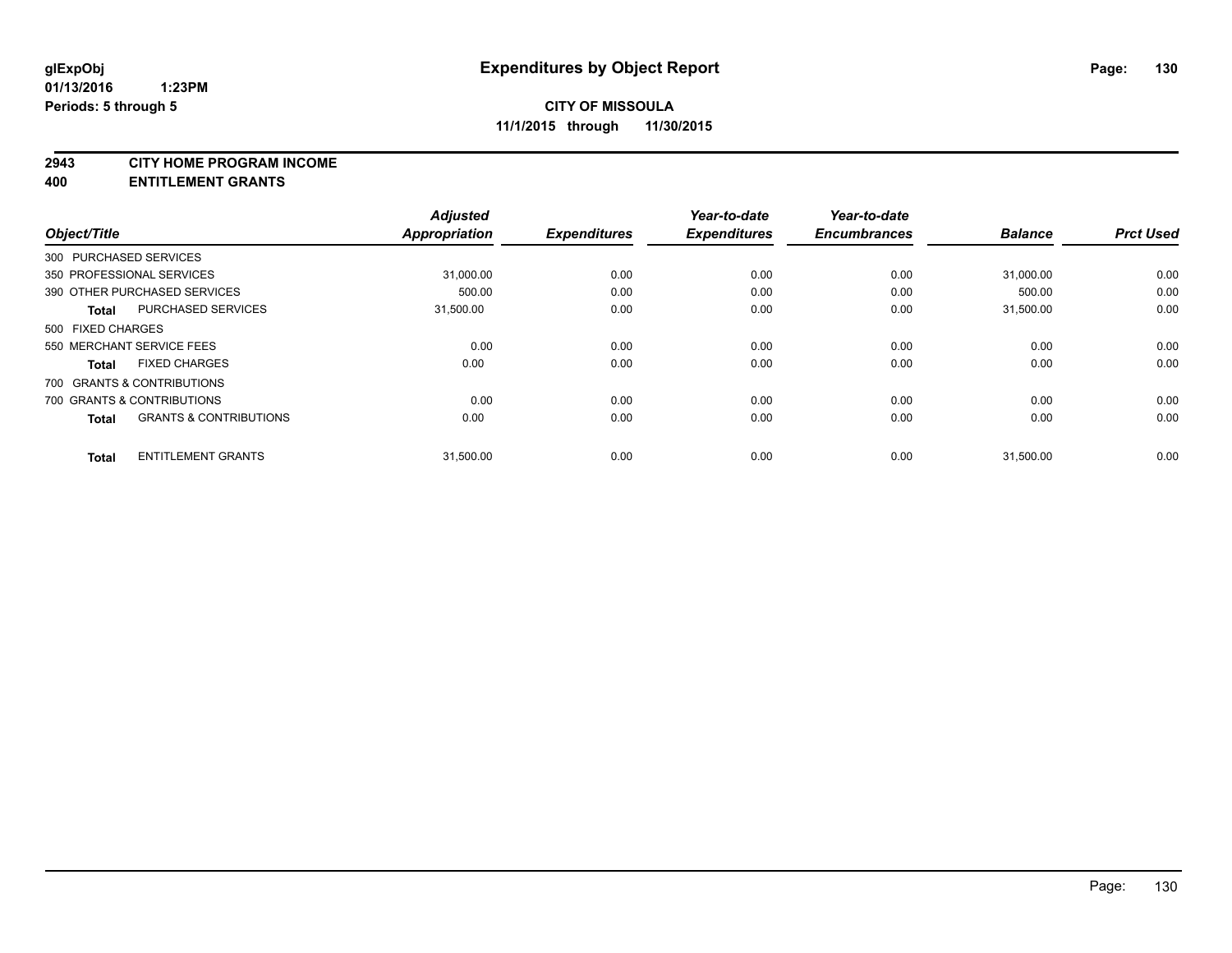### **2943 CITY HOME PROGRAM INCOME**

| Object/Title                                      | <b>Adjusted</b><br><b>Appropriation</b> | <b>Expenditures</b> | Year-to-date<br><b>Expenditures</b> | Year-to-date<br><b>Encumbrances</b> | <b>Balance</b> | <b>Prct Used</b> |
|---------------------------------------------------|-----------------------------------------|---------------------|-------------------------------------|-------------------------------------|----------------|------------------|
| 300 PURCHASED SERVICES                            |                                         |                     |                                     |                                     |                |                  |
| 350 PROFESSIONAL SERVICES                         | 31,000.00                               | 0.00                | 0.00                                | 0.00                                | 31,000.00      | 0.00             |
| 390 OTHER PURCHASED SERVICES                      | 500.00                                  | 0.00                | 0.00                                | 0.00                                | 500.00         | 0.00             |
| PURCHASED SERVICES<br>Total                       | 31,500.00                               | 0.00                | 0.00                                | 0.00                                | 31,500.00      | 0.00             |
| 500 FIXED CHARGES                                 |                                         |                     |                                     |                                     |                |                  |
| 550 MERCHANT SERVICE FEES                         | 0.00                                    | 0.00                | 0.00                                | 0.00                                | 0.00           | 0.00             |
| <b>FIXED CHARGES</b><br>Total                     | 0.00                                    | 0.00                | 0.00                                | 0.00                                | 0.00           | 0.00             |
| 700 GRANTS & CONTRIBUTIONS                        |                                         |                     |                                     |                                     |                |                  |
| 700 GRANTS & CONTRIBUTIONS                        | 0.00                                    | 0.00                | 0.00                                | 0.00                                | 0.00           | 0.00             |
| <b>GRANTS &amp; CONTRIBUTIONS</b><br><b>Total</b> | 0.00                                    | 0.00                | 0.00                                | 0.00                                | 0.00           | 0.00             |
| CITY HOME PROGRAM INCOME<br><b>Total</b>          | 31,500.00                               | 0.00                | 0.00                                | 0.00                                | 31,500.00      | 0.00             |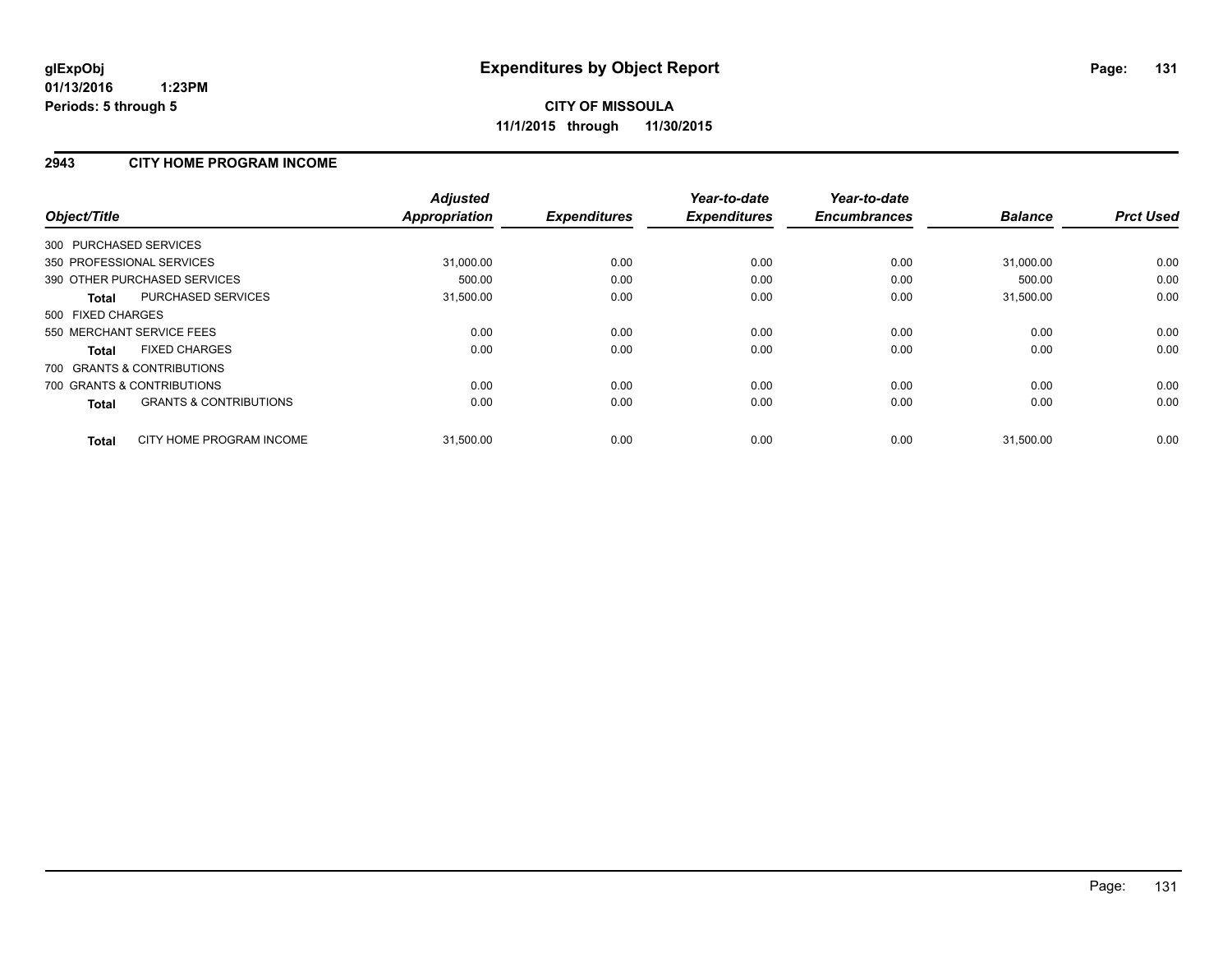#### **2944 NEIGHBORHOOD STABILIZATION PROGRAM**

**400 ENTITLEMENT GRANTS**

|                                           | <b>Adjusted</b> |                     | Year-to-date        | Year-to-date        |                |                  |
|-------------------------------------------|-----------------|---------------------|---------------------|---------------------|----------------|------------------|
| Object/Title                              | Appropriation   | <b>Expenditures</b> | <b>Expenditures</b> | <b>Encumbrances</b> | <b>Balance</b> | <b>Prct Used</b> |
| 300 PURCHASED SERVICES                    |                 |                     |                     |                     |                |                  |
| 350 PROFESSIONAL SERVICES                 | 0.00            | 0.00                | 0.00                | 0.00                | 0.00           | 0.00             |
| 390 OTHER PURCHASED SERVICES              | 0.00            | 0.00                | 0.00                | 0.00                | 0.00           | 0.00             |
| <b>PURCHASED SERVICES</b><br><b>Total</b> | 0.00            | 0.00                | 0.00                | 0.00                | 0.00           | 0.00             |
| 500 FIXED CHARGES                         |                 |                     |                     |                     |                |                  |
| 550 MERCHANT SERVICE FEES                 | 0.00            | 0.00                | 0.00                | 0.00                | 0.00           | 0.00             |
| <b>FIXED CHARGES</b><br><b>Total</b>      | 0.00            | 0.00                | 0.00                | 0.00                | 0.00           | 0.00             |
| <b>ENTITLEMENT GRANTS</b><br><b>Total</b> | 0.00            | 0.00                | 0.00                | 0.00                | 0.00           | 0.00             |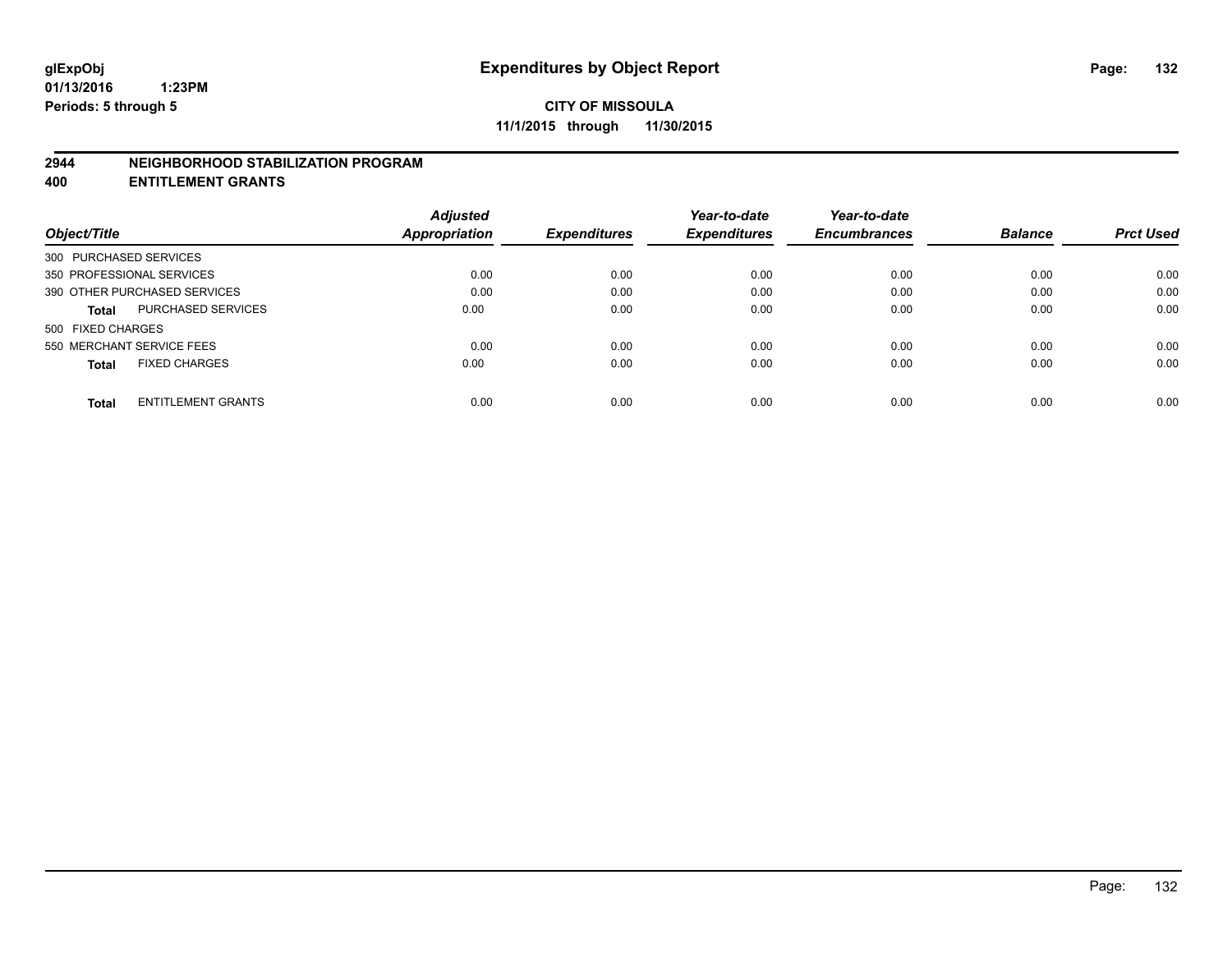### **2944 NEIGHBORHOOD STABILIZATION PROGRAM**

**401 MHA/SILVERTIP**

| Object/Title                              | <b>Adjusted</b><br><b>Appropriation</b> | <b>Expenditures</b> | Year-to-date<br><b>Expenditures</b> | Year-to-date<br><b>Encumbrances</b> | <b>Balance</b> | <b>Prct Used</b> |
|-------------------------------------------|-----------------------------------------|---------------------|-------------------------------------|-------------------------------------|----------------|------------------|
| 300 PURCHASED SERVICES                    |                                         |                     |                                     |                                     |                |                  |
| 350 PROFESSIONAL SERVICES                 | 0.00                                    | 0.00                | 0.00                                | 0.00                                | 0.00           | 0.00             |
| <b>PURCHASED SERVICES</b><br><b>Total</b> | 0.00                                    | 0.00                | 0.00                                | 0.00                                | 0.00           | 0.00             |
| 500 FIXED CHARGES                         |                                         |                     |                                     |                                     |                |                  |
| 550 MERCHANT SERVICE FEES                 | 0.00                                    | 0.00                | 0.00                                | 0.00                                | 0.00           | 0.00             |
| <b>FIXED CHARGES</b><br><b>Total</b>      | 0.00                                    | 0.00                | 0.00                                | 0.00                                | 0.00           | 0.00             |
| <b>MHA/SILVERTIP</b><br>Total             | 0.00                                    | 0.00                | 0.00                                | 0.00                                | 0.00           | 0.00             |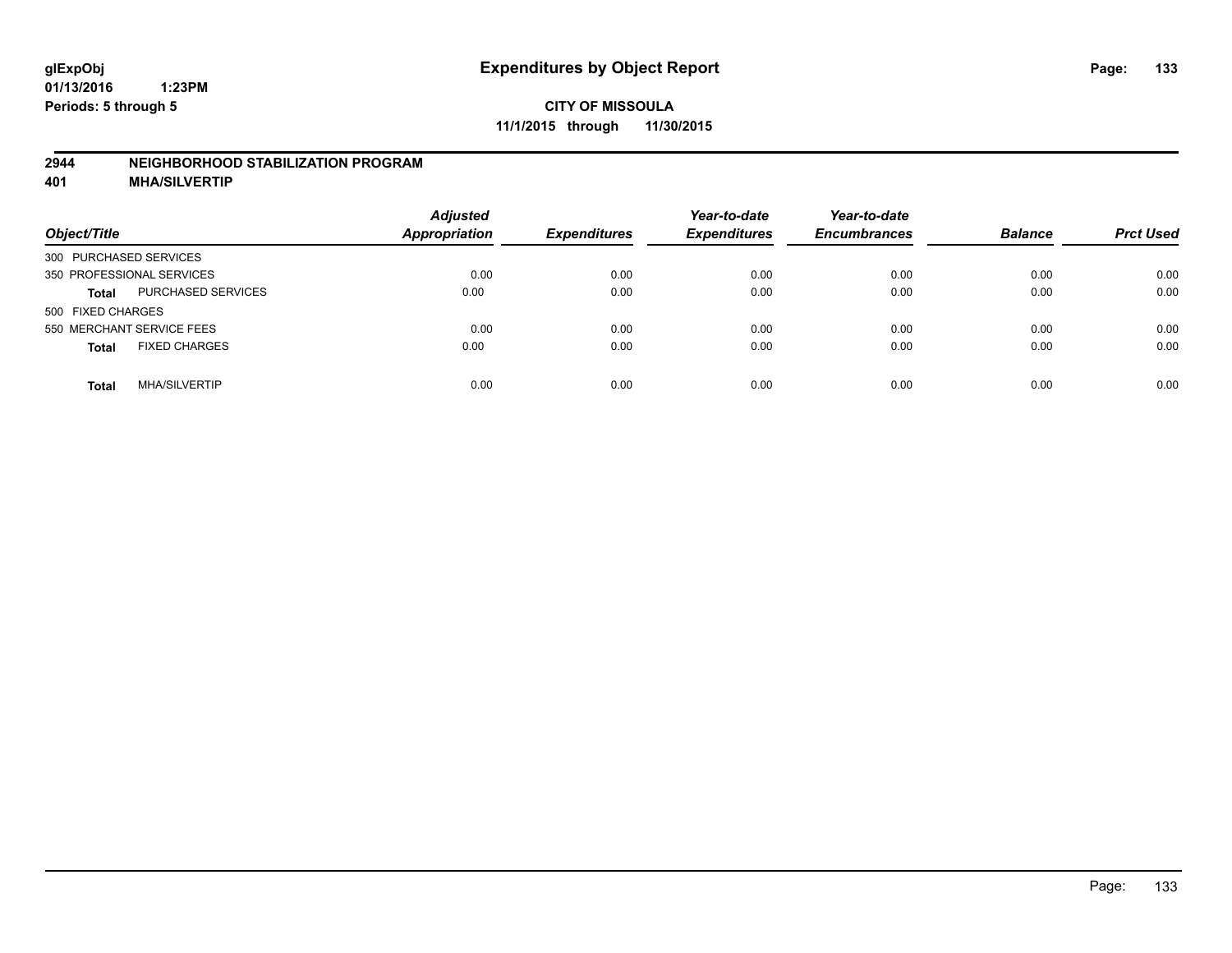### **2944 NEIGHBORHOOD STABILIZATION PROGRAM**

**402 HUD/SILVERTIP**

| <b>Adjusted</b> |                      | Year-to-date        | Year-to-date        |                     | <b>Prct Used</b> |
|-----------------|----------------------|---------------------|---------------------|---------------------|------------------|
|                 |                      |                     |                     |                     |                  |
|                 |                      |                     |                     |                     |                  |
| 0.00            | 0.00                 | 0.00                | 0.00                | 0.00                | 0.00             |
| 0.00            | 0.00                 | 0.00                | 0.00                | 0.00                | 0.00             |
| 0.00            | 0.00                 | 0.00                | 0.00                | 0.00                | 0.00             |
|                 |                      |                     |                     |                     |                  |
| 0.00            | 0.00                 | 0.00                | 0.00                | 0.00                | 0.00             |
| 0.00            | 0.00                 | 0.00                | 0.00                | 0.00                | 0.00             |
| 0.00            | 0.00                 | 0.00                | 0.00                | 0.00                | 0.00             |
|                 | <b>Appropriation</b> | <b>Expenditures</b> | <b>Expenditures</b> | <b>Encumbrances</b> | <b>Balance</b>   |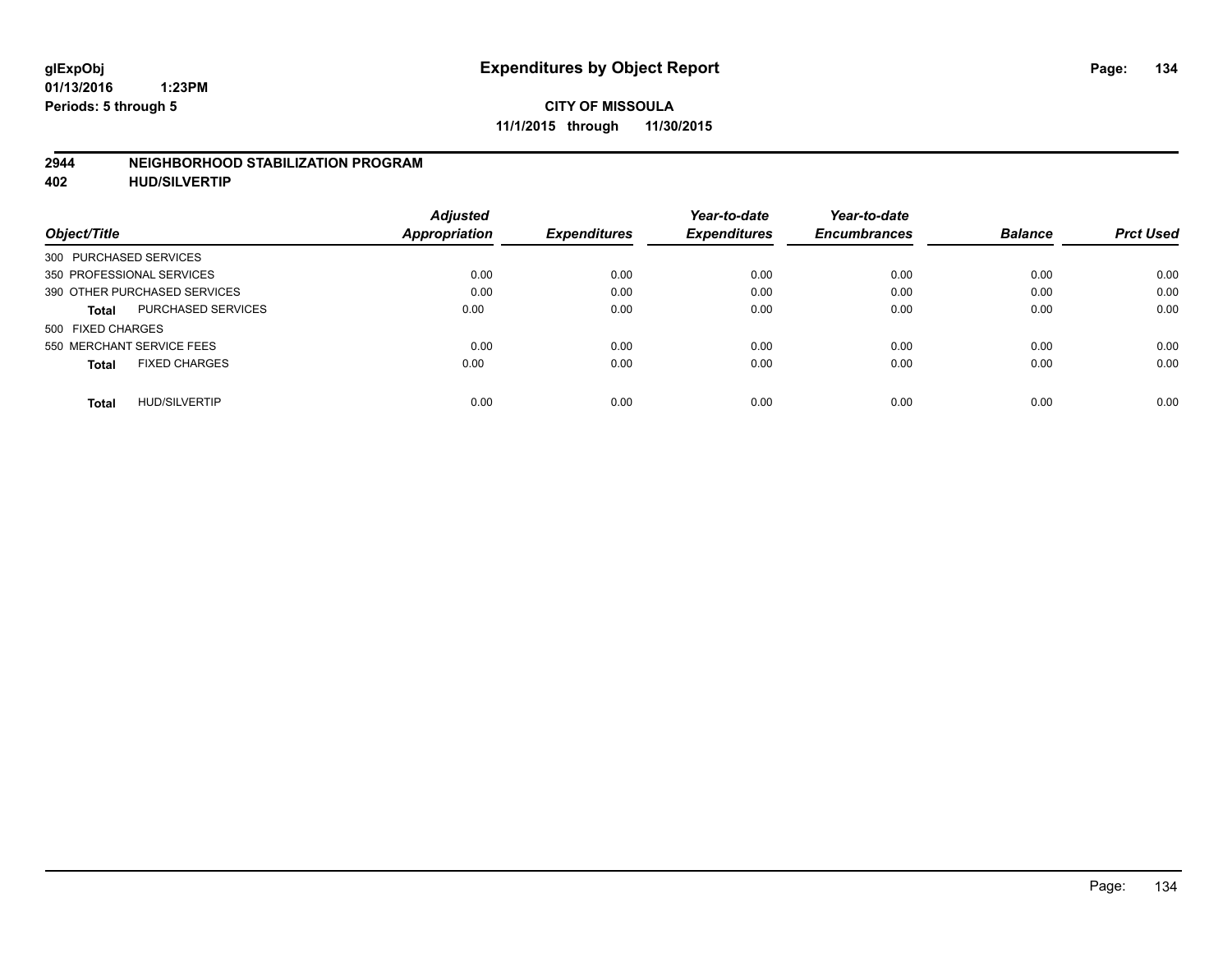**01/13/2016 1:23PM Periods: 5 through 5**

**CITY OF MISSOULA 11/1/2015 through 11/30/2015**

### **2944 NEIGHBORHOOD STABILIZATION PROGRAM**

| Object/Title           |                                  | <b>Adjusted</b><br><b>Appropriation</b> | <b>Expenditures</b> | Year-to-date<br><b>Expenditures</b> | Year-to-date<br><b>Encumbrances</b> | <b>Balance</b> | <b>Prct Used</b> |
|------------------------|----------------------------------|-----------------------------------------|---------------------|-------------------------------------|-------------------------------------|----------------|------------------|
| 300 PURCHASED SERVICES |                                  |                                         |                     |                                     |                                     |                |                  |
|                        | 350 PROFESSIONAL SERVICES        | 0.00                                    | 0.00                | 0.00                                | 0.00                                | 0.00           | 0.00             |
|                        | 390 OTHER PURCHASED SERVICES     | 0.00                                    | 0.00                | 0.00                                | 0.00                                | 0.00           | 0.00             |
| <b>Total</b>           | <b>PURCHASED SERVICES</b>        | 0.00                                    | 0.00                | 0.00                                | 0.00                                | 0.00           | 0.00             |
| 500 FIXED CHARGES      |                                  |                                         |                     |                                     |                                     |                |                  |
|                        | 550 MERCHANT SERVICE FEES        | 0.00                                    | 0.00                | 0.00                                | 0.00                                | 0.00           | 0.00             |
| <b>Total</b>           | <b>FIXED CHARGES</b>             | 0.00                                    | 0.00                | 0.00                                | 0.00                                | 0.00           | 0.00             |
| <b>Total</b>           | NEIGHBORHOOD STABILIZATION PROGF | 0.00                                    | 0.00                | 0.00                                | 0.00                                | 0.00           | 0.00             |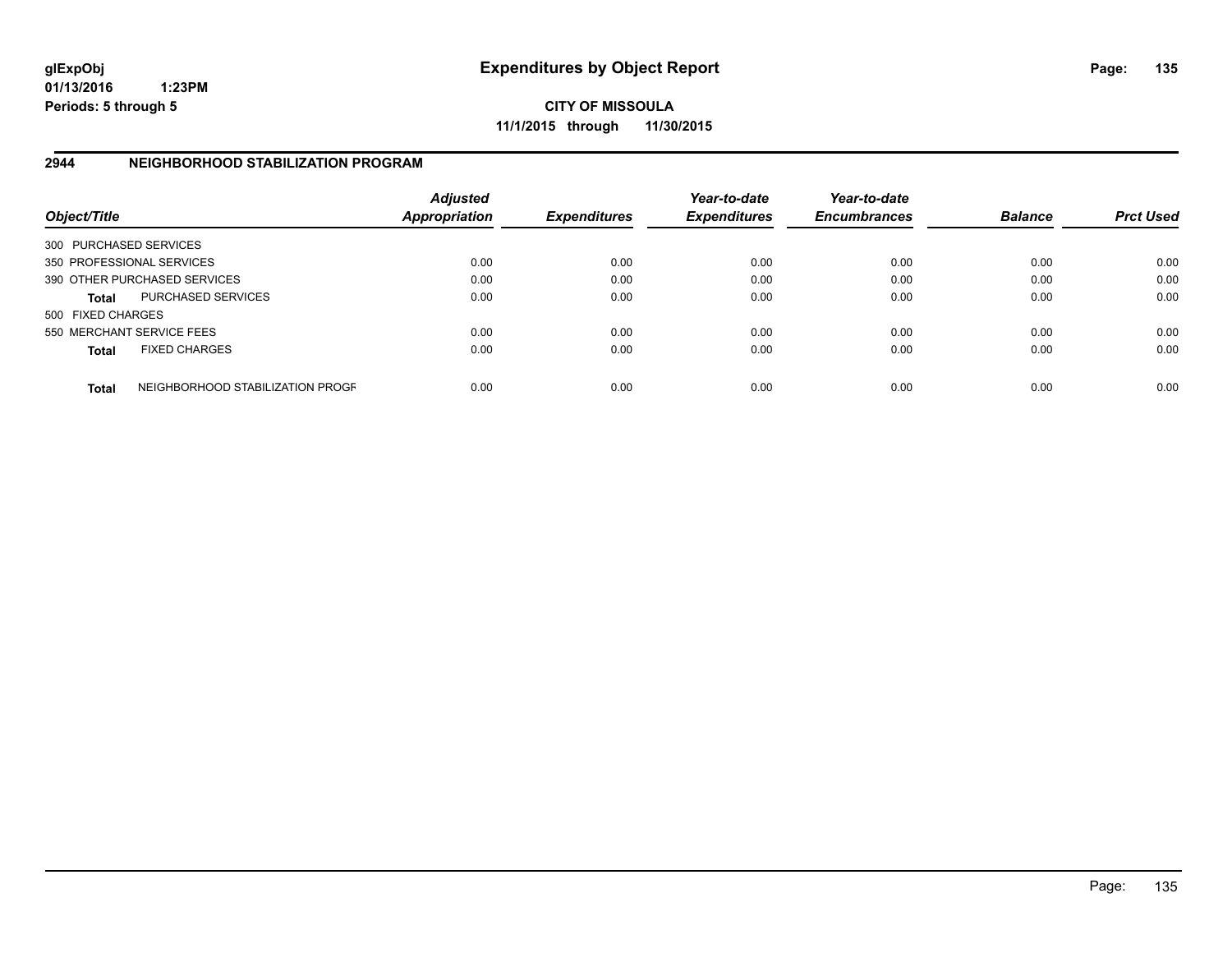#### **2955 TRANSPORTATION**

**250 DEVELOPMENT SERVICES**

|                                            | <b>Adjusted</b> |                     | Year-to-date        | Year-to-date        |                |                  |
|--------------------------------------------|-----------------|---------------------|---------------------|---------------------|----------------|------------------|
| Object/Title                               | Appropriation   | <b>Expenditures</b> | <b>Expenditures</b> | <b>Encumbrances</b> | <b>Balance</b> | <b>Prct Used</b> |
| 100 PERSONAL SERVICES                      |                 |                     |                     |                     |                |                  |
| 110 SALARIES AND WAGES                     | 444,693.00      | 29,862.03           | 157,349.69          | 0.00                | 287,343.31     | 35.38            |
| 120 OVERTIME/TERMINATION                   | 0.00            | 0.00                | 12.30               | 0.00                | $-12.30$       | 0.00             |
| <b>140 EMPLOYER CONTRIBUTIONS</b>          | 160,137.00      | 11,218.87           | 62,070.76           | 0.00                | 98,066.24      | 38.76            |
| 141 STATE RETIREMENT CONTRIBUTIONS         | 0.00            | 0.00                | 63.86               | 0.00                | $-63.86$       | 0.00             |
| PERSONAL SERVICES<br><b>Total</b>          | 604,830.00      | 41,080.90           | 219,496.61          | 0.00                | 385,333.39     | 36.29            |
| 200 SUPPLIES                               |                 |                     |                     |                     |                |                  |
| 210 OFFICE SUPPLIES                        | 6,770.00        | 173.45              | 877.42              | 0.00                | 5,892.58       | 12.96            |
| 220 OPERATING SUPPLIES                     | 35,457.00       | 1,675.72            | 25,314.27           | 0.00                | 10,142.73      | 71.39            |
| 230 REPAIR/MAINTENANCE                     | 0.00            | 0.00                | 0.00                | 0.00                | 0.00           | 0.00             |
| 231 GASOLINE                               | 0.00            | 0.00                | 0.00                | 0.00                | 0.00           | 0.00             |
| 240 OTHER SUPPLIES                         | 360.00          | 0.00                | 0.00                | 0.00                | 360.00         | 0.00             |
| <b>SUPPLIES</b><br>Total                   | 42,587.00       | 1,849.17            | 26,191.69           | 0.00                | 16,395.31      | 61.50            |
| 300 PURCHASED SERVICES                     |                 |                     |                     |                     |                |                  |
| 310 COMMUNICATIONS                         | 1,000.00        | 107.22              | 495.62              | 0.00                | 504.38         | 49.56            |
| 320 PRINTING & DUPLICATING                 | 8,755.00        | 0.00                | 6,381.91            | 0.00                | 2,373.09       | 72.89            |
| 330 PUBLICITY, SUBSCRIPTIONS & DUES        | 32,495.00       | 783.40              | 11,328.96           | 0.00                | 21,166.04      | 34.86            |
| 341 ELECTRICITY & NATURAL GAS              | 0.00            | 0.00                | 0.00                | 0.00                | 0.00           | 0.00             |
| 344 TELEPHONE SERVICE                      | 629.00          | 19.67               | 307.20              | 0.00                | 321.80         | 48.84            |
| 350 PROFESSIONAL SERVICES                  | 165,005.00      | 0.00                | 7,014.89            | 0.00                | 157,990.11     | 4.25             |
| 360 REPAIR & MAINTENANCE                   | 8,900.00        | 104.76              | 104.76              | 0.00                | 8,795.24       | 1.18             |
| 370 TRAVEL                                 | 13,200.00       | $-235.80$           | $-94.74$            | 0.00                | 13,294.74      | $-0.72$          |
| 380 TRAINING                               | 15,300.00       | 119.00              | 389.80              | 0.00                | 14,910.20      | 2.55             |
| 390 OTHER PURCHASED SERVICES               | 23,700.00       | 29,053.88           | 62,123.20           | 0.00                | $-38,423.20$   | 262.12           |
| PURCHASED SERVICES<br>Total                | 268,984.00      | 29,952.13           | 88,051.60           | 0.00                | 180,932.40     | 32.73            |
| 500 FIXED CHARGES                          |                 |                     |                     |                     |                |                  |
| 500 FIXED CHARGES                          | 38,592.00       | 0.00                | 0.00                | 0.00                | 38,592.00      | 0.00             |
| 550 MERCHANT SERVICE FEES                  | 0.00            | 0.00                | 0.00                | 0.00                | 0.00           | 0.00             |
| <b>FIXED CHARGES</b><br>Total              | 38,592.00       | 0.00                | 0.00                | 0.00                | 38,592.00      | 0.00             |
| 700 GRANTS & CONTRIBUTIONS                 |                 |                     |                     |                     |                |                  |
| 700 GRANTS & CONTRIBUTIONS                 | 142,802.00      | 0.00                | 0.00                | 0.00                | 142,802.00     | 0.00             |
| <b>GRANTS &amp; CONTRIBUTIONS</b><br>Total | 142,802.00      | 0.00                | 0.00                | 0.00                | 142,802.00     | 0.00             |
|                                            |                 |                     |                     |                     |                |                  |

800 OTHER OBJECTS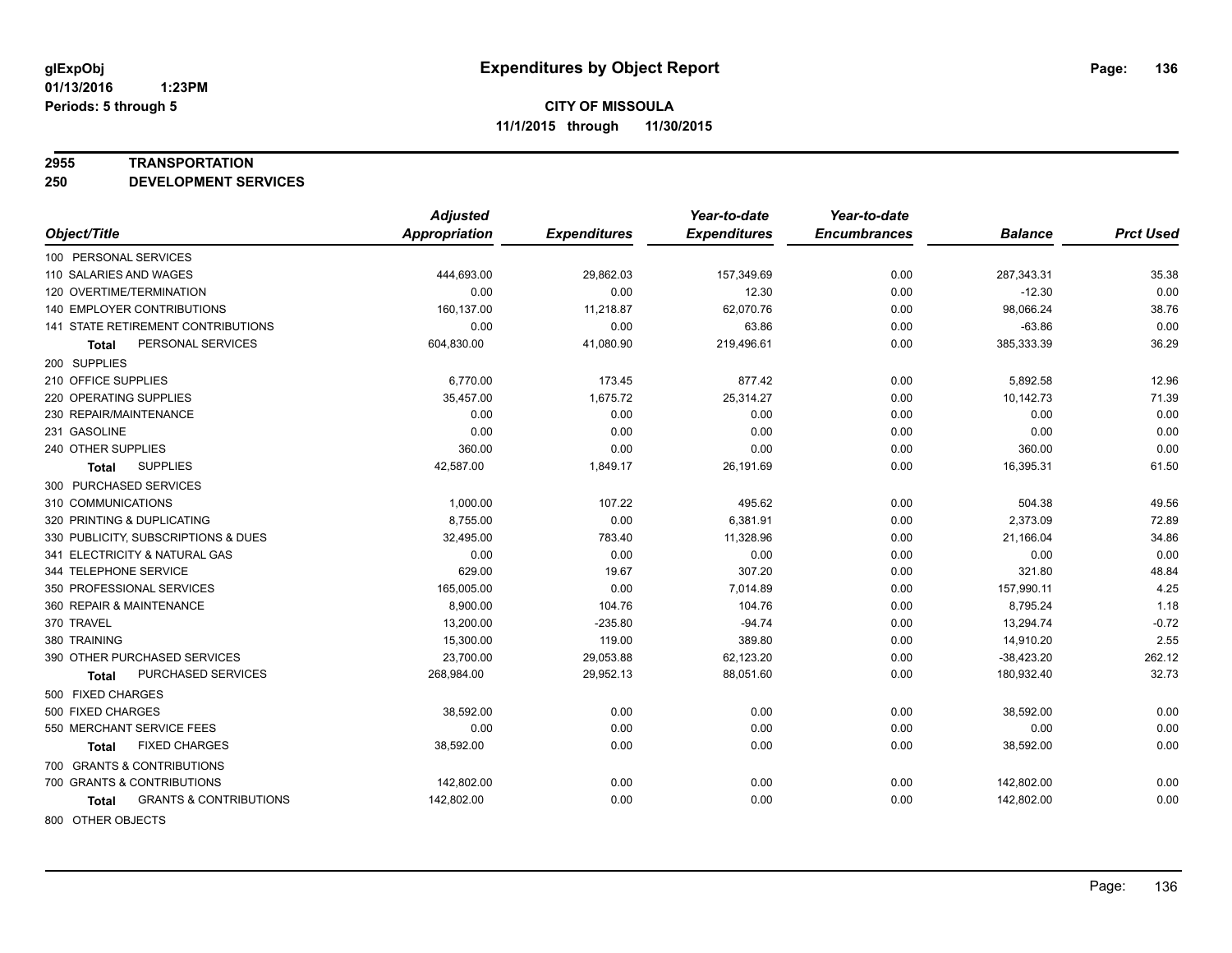#### **2955 TRANSPORTATION**

**250 DEVELOPMENT SERVICES**

| Object/Title                          | <b>Adjusted</b><br><b>Appropriation</b> | <b>Expenditures</b> | Year-to-date<br><b>Expenditures</b> | Year-to-date<br><b>Encumbrances</b> | <b>Balance</b> | <b>Prct Used</b> |
|---------------------------------------|-----------------------------------------|---------------------|-------------------------------------|-------------------------------------|----------------|------------------|
| 820 TRANSFERS TO OTHER FUNDS          | 0.00                                    | 0.00                | 0.00                                | 0.00                                | 0.00           | 0.00             |
| 845 CONTINGENCY                       | 127,295.00                              | 0.00                | 0.00                                | 0.00                                | 127,295.00     | 0.00             |
| OTHER OBJECTS<br><b>Total</b>         | 127.295.00                              | 0.00                | 0.00                                | 0.00                                | 127,295.00     | 0.00             |
| 900 CAPITAL OUTLAY                    |                                         |                     |                                     |                                     |                |                  |
| 940 MACHINERY & EQUIPMENT             | 0.00                                    | 0.00                | 0.00                                | 0.00                                | 0.00           | 0.00             |
| <b>CAPITAL OUTLAY</b><br><b>Total</b> | 0.00                                    | 0.00                | 0.00                                | 0.00                                | 0.00           | 0.00             |
| DEVELOPMENT SERVICES<br><b>Total</b>  | 1,225,090.00                            | 72.882.20           | 333,739.90                          | 0.00                                | 891.350.10     | 27.24            |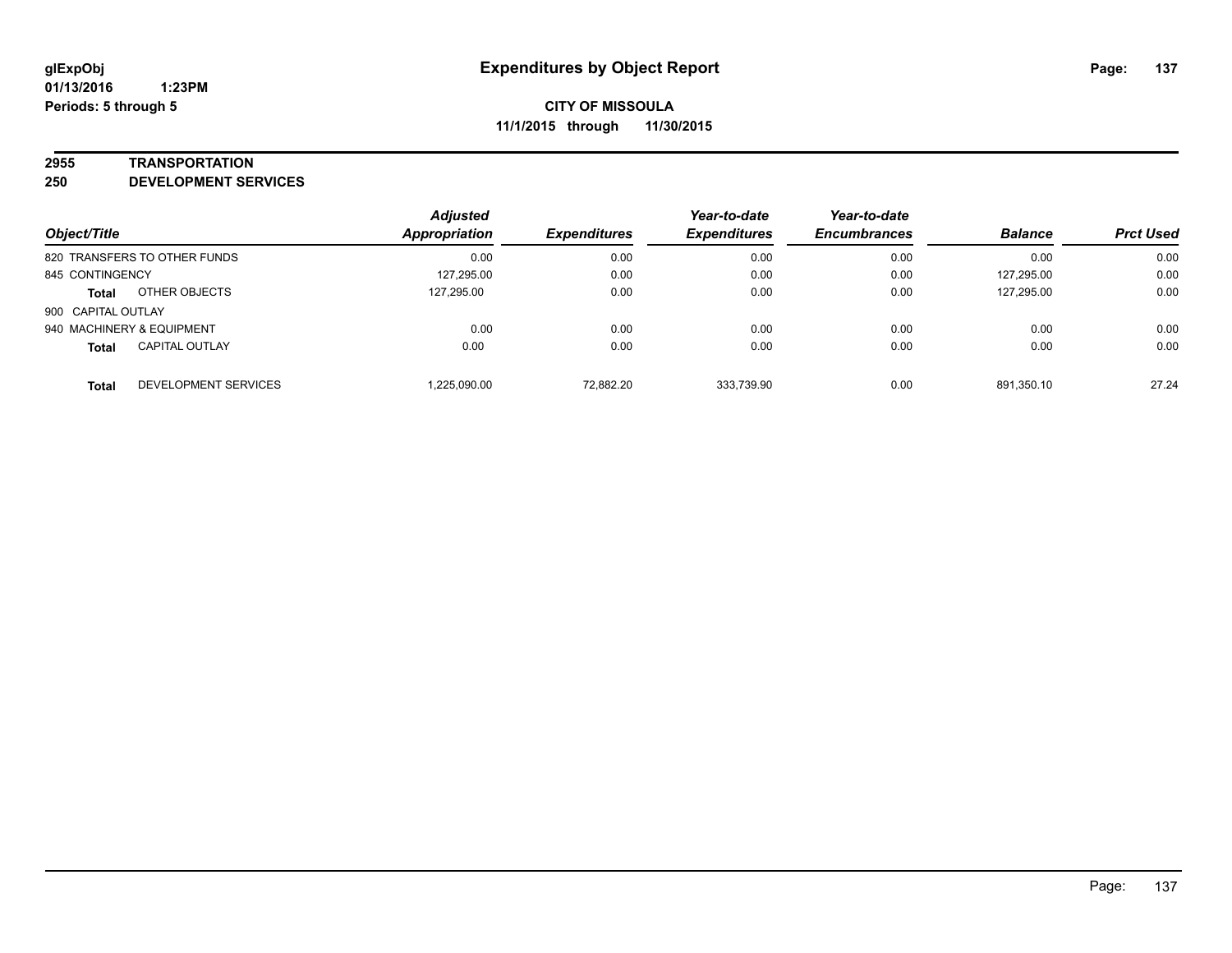### **2955 TRANSPORTATION**

|                                            | <b>Adjusted</b>      |                     | Year-to-date        | Year-to-date        |                |                  |
|--------------------------------------------|----------------------|---------------------|---------------------|---------------------|----------------|------------------|
| Object/Title                               | <b>Appropriation</b> | <b>Expenditures</b> | <b>Expenditures</b> | <b>Encumbrances</b> | <b>Balance</b> | <b>Prct Used</b> |
| 100 PERSONAL SERVICES                      |                      |                     |                     |                     |                |                  |
| 110 SALARIES AND WAGES                     | 444,693.00           | 29,862.03           | 157,349.69          | 0.00                | 287,343.31     | 35.38            |
| 120 OVERTIME/TERMINATION                   | 0.00                 | 0.00                | 12.30               | 0.00                | $-12.30$       | 0.00             |
| 140 EMPLOYER CONTRIBUTIONS                 | 160,137.00           | 11,218.87           | 62,070.76           | 0.00                | 98,066.24      | 38.76            |
| 141 STATE RETIREMENT CONTRIBUTIONS         | 0.00                 | 0.00                | 63.86               | 0.00                | $-63.86$       | 0.00             |
| PERSONAL SERVICES<br>Total                 | 604,830.00           | 41,080.90           | 219,496.61          | 0.00                | 385,333.39     | 36.29            |
| 200 SUPPLIES                               |                      |                     |                     |                     |                |                  |
| 210 OFFICE SUPPLIES                        | 6,770.00             | 173.45              | 877.42              | 0.00                | 5,892.58       | 12.96            |
| 220 OPERATING SUPPLIES                     | 35,457.00            | 1,675.72            | 25,314.27           | 0.00                | 10,142.73      | 71.39            |
| 230 REPAIR/MAINTENANCE                     | 0.00                 | 0.00                | 0.00                | 0.00                | 0.00           | 0.00             |
| 231 GASOLINE                               | 0.00                 | 0.00                | 0.00                | 0.00                | 0.00           | 0.00             |
| 240 OTHER SUPPLIES                         | 360.00               | 0.00                | 0.00                | 0.00                | 360.00         | 0.00             |
| <b>SUPPLIES</b><br>Total                   | 42,587.00            | 1,849.17            | 26,191.69           | 0.00                | 16,395.31      | 61.50            |
| 300 PURCHASED SERVICES                     |                      |                     |                     |                     |                |                  |
| 310 COMMUNICATIONS                         | 1,000.00             | 107.22              | 495.62              | 0.00                | 504.38         | 49.56            |
| 320 PRINTING & DUPLICATING                 | 8,755.00             | 0.00                | 6,381.91            | 0.00                | 2,373.09       | 72.89            |
| 330 PUBLICITY, SUBSCRIPTIONS & DUES        | 32,495.00            | 783.40              | 11,328.96           | 0.00                | 21,166.04      | 34.86            |
| 341 ELECTRICITY & NATURAL GAS              | 0.00                 | 0.00                | 0.00                | 0.00                | 0.00           | 0.00             |
| 344 TELEPHONE SERVICE                      | 629.00               | 19.67               | 307.20              | 0.00                | 321.80         | 48.84            |
| 350 PROFESSIONAL SERVICES                  | 165,005.00           | 0.00                | 7,014.89            | 0.00                | 157,990.11     | 4.25             |
| 360 REPAIR & MAINTENANCE                   | 8,900.00             | 104.76              | 104.76              | 0.00                | 8,795.24       | 1.18             |
| 370 TRAVEL                                 | 13,200.00            | $-235.80$           | $-94.74$            | 0.00                | 13,294.74      | $-0.72$          |
| 380 TRAINING                               | 15,300.00            | 119.00              | 389.80              | 0.00                | 14,910.20      | 2.55             |
| 390 OTHER PURCHASED SERVICES               | 23,700.00            | 29,053.88           | 62,123.20           | 0.00                | $-38,423.20$   | 262.12           |
| <b>PURCHASED SERVICES</b><br>Total         | 268,984.00           | 29,952.13           | 88,051.60           | 0.00                | 180,932.40     | 32.73            |
| 500 FIXED CHARGES                          |                      |                     |                     |                     |                |                  |
| 500 FIXED CHARGES                          | 38,592.00            | 0.00                | 0.00                | 0.00                | 38,592.00      | 0.00             |
| 550 MERCHANT SERVICE FEES                  | 0.00                 | 0.00                | 0.00                | 0.00                | 0.00           | 0.00             |
| <b>FIXED CHARGES</b><br>Total              | 38,592.00            | 0.00                | 0.00                | 0.00                | 38,592.00      | 0.00             |
| 700 GRANTS & CONTRIBUTIONS                 |                      |                     |                     |                     |                |                  |
| 700 GRANTS & CONTRIBUTIONS                 | 142,802.00           | 0.00                | 0.00                | 0.00                | 142,802.00     | 0.00             |
| <b>GRANTS &amp; CONTRIBUTIONS</b><br>Total | 142,802.00           | 0.00                | 0.00                | 0.00                | 142,802.00     | 0.00             |
| 800 OTHER OBJECTS                          |                      |                     |                     |                     |                |                  |
| 820 TRANSFERS TO OTHER FUNDS               | 0.00                 | 0.00                | 0.00                | 0.00                | 0.00           | 0.00             |
| 845 CONTINGENCY                            | 127,295.00           | 0.00                | 0.00                | 0.00                | 127,295.00     | 0.00             |
|                                            |                      |                     |                     |                     |                |                  |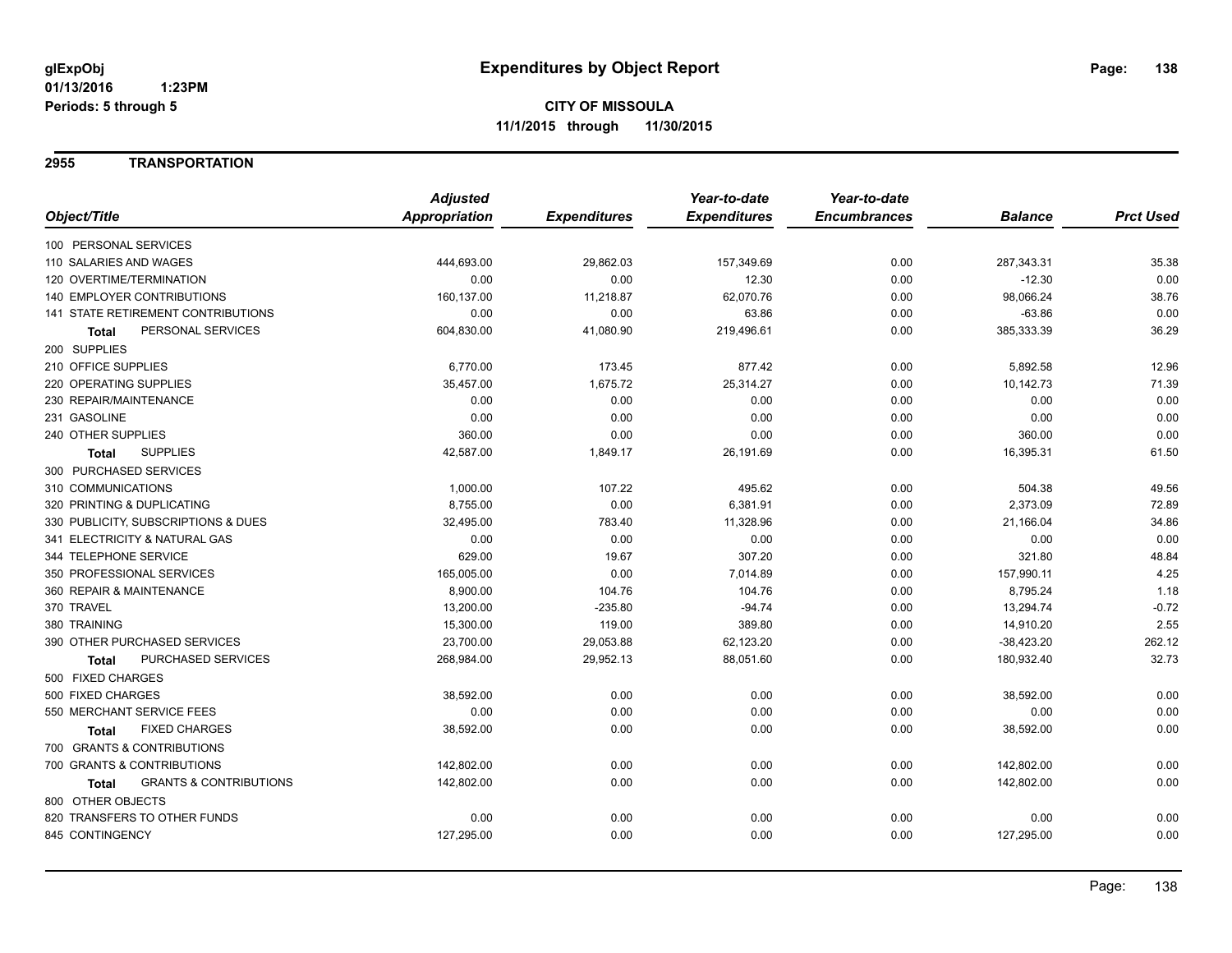**01/13/2016 1:23PM Periods: 5 through 5**

**CITY OF MISSOULA 11/1/2015 through 11/30/2015**

### **2955 TRANSPORTATION**

| Object/Title                          |                       | <b>Adjusted</b><br><b>Appropriation</b> | <i><b>Expenditures</b></i> | Year-to-date<br><b>Expenditures</b> | Year-to-date<br><b>Encumbrances</b> | <b>Balance</b> | <b>Prct Used</b> |
|---------------------------------------|-----------------------|-----------------------------------------|----------------------------|-------------------------------------|-------------------------------------|----------------|------------------|
| OTHER OBJECTS<br><b>Total</b>         |                       | 127.295.00                              | 0.00                       | 0.00                                | 0.00                                | 127.295.00     | 0.00             |
| 900 CAPITAL OUTLAY                    |                       |                                         |                            |                                     |                                     |                |                  |
| 940 MACHINERY & EQUIPMENT             |                       | 0.00                                    | 0.00                       | 0.00                                | 0.00                                | 0.00           | 0.00             |
| <b>CAPITAL OUTLAY</b><br><b>Total</b> |                       | 0.00                                    | 0.00                       | 0.00                                | 0.00                                | 0.00           | 0.00             |
| Total                                 | <b>TRANSPORTATION</b> | ,225,090.00                             | 72.882.20                  | 333.739.90                          | 0.00                                | 891.350.10     | 27.24            |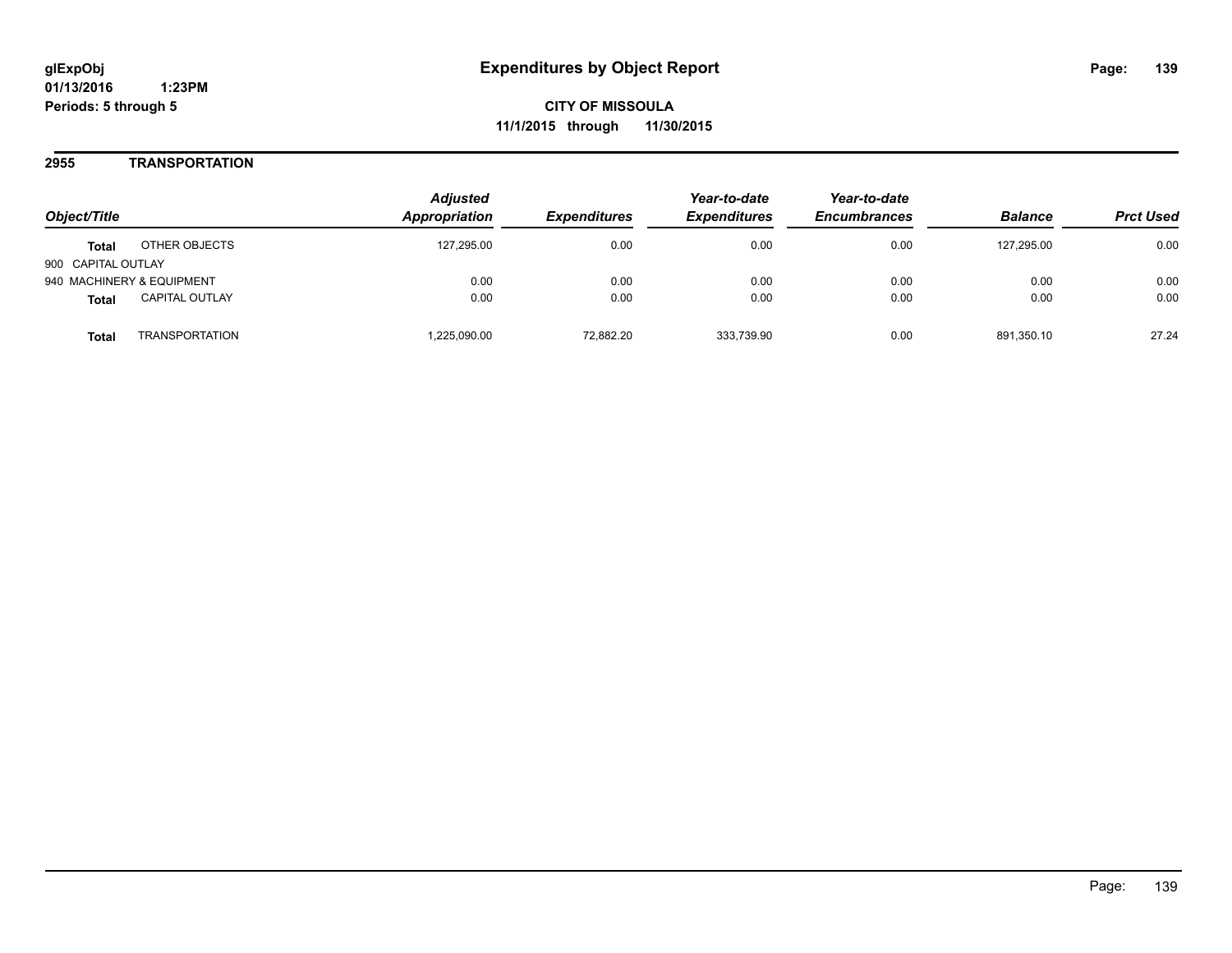#### **2987 FEDERAL TRANSPORTATION FUND**

**370 PARKS & RECREATION**

| Object/Title           |                                    | <b>Adjusted</b><br>Appropriation | <b>Expenditures</b> | Year-to-date<br><b>Expenditures</b> | Year-to-date<br><b>Encumbrances</b> | <b>Balance</b> | <b>Prct Used</b> |
|------------------------|------------------------------------|----------------------------------|---------------------|-------------------------------------|-------------------------------------|----------------|------------------|
| 100 PERSONAL SERVICES  |                                    |                                  |                     |                                     |                                     |                |                  |
| 110 SALARIES AND WAGES |                                    | 0.00                             | 0.00                | 530.84                              | 0.00                                | -530.84        | 0.00             |
|                        | <b>140 EMPLOYER CONTRIBUTIONS</b>  | 0.00                             | 0.00                | 118.12                              | 0.00                                | $-118.12$      | 0.00             |
|                        | 141 STATE RETIREMENT CONTRIBUTIONS | 0.00                             | 0.00                | 0.48                                | 0.00                                | $-0.48$        | 0.00             |
| <b>Total</b>           | PERSONAL SERVICES                  | 0.00                             | 0.00                | 649.44                              | 0.00                                | $-649.44$      | 0.00             |
| 500 FIXED CHARGES      |                                    |                                  |                     |                                     |                                     |                |                  |
|                        | 550 MERCHANT SERVICE FEES          | 0.00                             | 0.00                | 0.00                                | 0.00                                | 0.00           | 0.00             |
| <b>Total</b>           | <b>FIXED CHARGES</b>               | 0.00                             | 0.00                | 0.00                                | 0.00                                | 0.00           | 0.00             |
|                        |                                    |                                  |                     |                                     |                                     |                |                  |
| Total                  | PARKS & RECREATION                 | 0.00                             | 0.00                | 649.44                              | 0.00                                | $-649.44$      | 0.00             |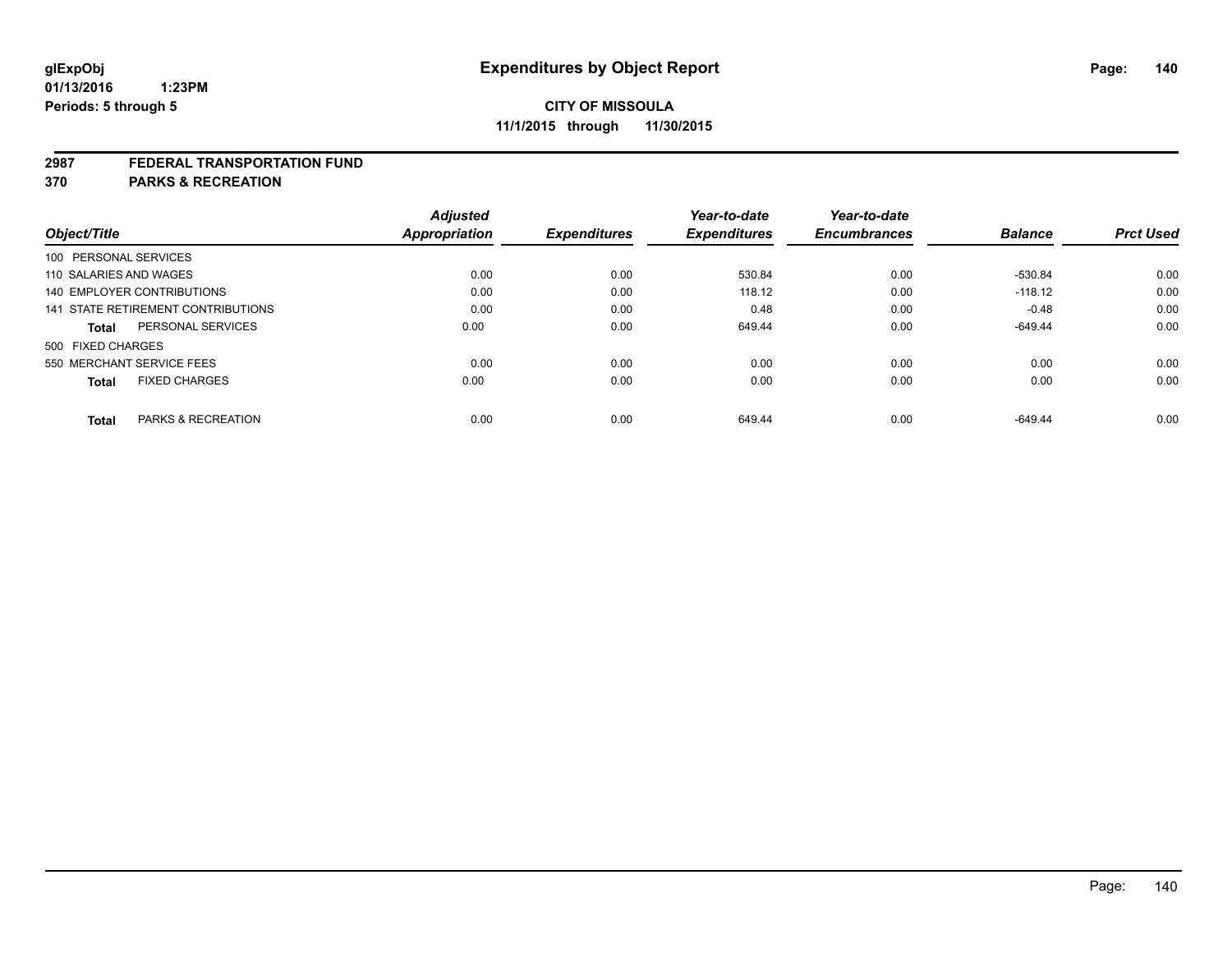#### **2987 FEDERAL TRANSPORTATION FUND**

**390 NON-DEPARTMENTAL**

| Object/Title       |                                   | <b>Adjusted</b><br>Appropriation | <b>Expenditures</b> | Year-to-date<br><b>Expenditures</b> | Year-to-date<br><b>Encumbrances</b> | <b>Balance</b> | <b>Prct Used</b> |
|--------------------|-----------------------------------|----------------------------------|---------------------|-------------------------------------|-------------------------------------|----------------|------------------|
|                    | 100 PERSONAL SERVICES             |                                  |                     |                                     |                                     |                |                  |
|                    | 110 SALARIES AND WAGES            | 0.00                             | 0.00                | 0.00                                | 0.00                                | 0.00           | 0.00             |
|                    | 120 OVERTIME/TERMINATION          | 0.00                             | 0.00                | 0.00                                | 0.00                                | 0.00           | 0.00             |
|                    | <b>140 EMPLOYER CONTRIBUTIONS</b> | 0.00                             | 0.00                | 0.00                                | 0.00                                | 0.00           | 0.00             |
| <b>Total</b>       | PERSONAL SERVICES                 | 0.00                             | 0.00                | 0.00                                | 0.00                                | 0.00           | 0.00             |
| 500 FIXED CHARGES  |                                   |                                  |                     |                                     |                                     |                |                  |
|                    | 550 MERCHANT SERVICE FEES         | 0.00                             | 0.00                | 0.00                                | 0.00                                | 0.00           | 0.00             |
| Total              | <b>FIXED CHARGES</b>              | 0.00                             | 0.00                | 0.00                                | 0.00                                | 0.00           | 0.00             |
| 800 OTHER OBJECTS  |                                   |                                  |                     |                                     |                                     |                |                  |
|                    | 820 TRANSFERS TO OTHER FUNDS      | 0.00                             | 0.00                | 0.00                                | 0.00                                | 0.00           | 0.00             |
| Total              | OTHER OBJECTS                     | 0.00                             | 0.00                | 0.00                                | 0.00                                | 0.00           | 0.00             |
| 900 CAPITAL OUTLAY |                                   |                                  |                     |                                     |                                     |                |                  |
| 930 IMPROVEMENTS   |                                   | 762,189.00                       | 7,147.89            | 30,146.97                           | 0.00                                | 732,042.03     | 3.96             |
| <b>Total</b>       | <b>CAPITAL OUTLAY</b>             | 762,189.00                       | 7,147.89            | 30,146.97                           | 0.00                                | 732,042.03     | 3.96             |
| <b>Total</b>       | NON-DEPARTMENTAL                  | 762,189.00                       | 7,147.89            | 30,146.97                           | 0.00                                | 732,042.03     | 3.96             |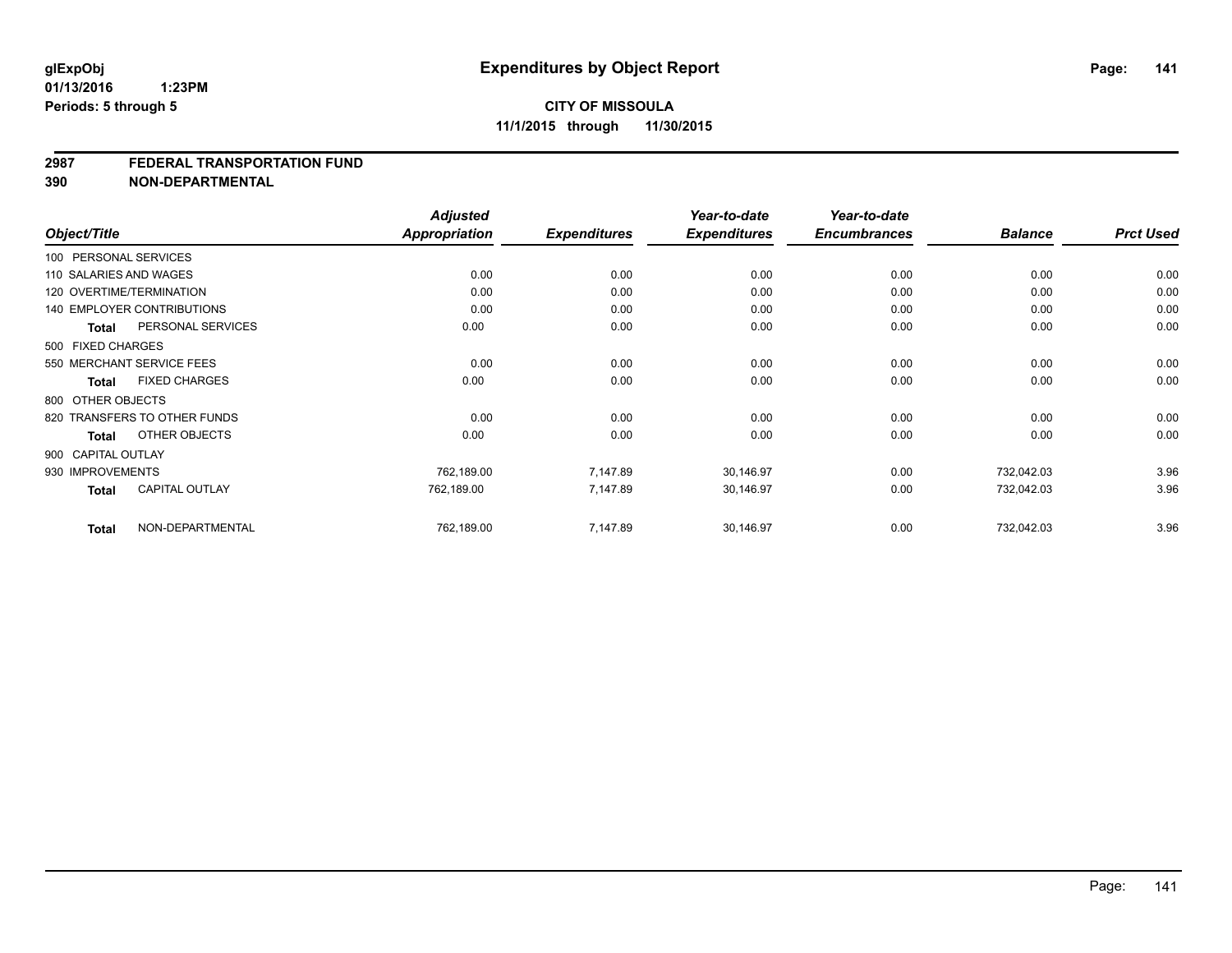**01/13/2016 1:23PM Periods: 5 through 5**

**CITY OF MISSOULA 11/1/2015 through 11/30/2015**

### **2987 FEDERAL TRANSPORTATION FUND**

|                        |                                    | <b>Adjusted</b>      |                     | Year-to-date        | Year-to-date        |                |                  |
|------------------------|------------------------------------|----------------------|---------------------|---------------------|---------------------|----------------|------------------|
| Object/Title           |                                    | <b>Appropriation</b> | <b>Expenditures</b> | <b>Expenditures</b> | <b>Encumbrances</b> | <b>Balance</b> | <b>Prct Used</b> |
| 100 PERSONAL SERVICES  |                                    |                      |                     |                     |                     |                |                  |
| 110 SALARIES AND WAGES |                                    | 0.00                 | 0.00                | 530.84              | 0.00                | $-530.84$      | 0.00             |
|                        | 120 OVERTIME/TERMINATION           | 0.00                 | 0.00                | 0.00                | 0.00                | 0.00           | 0.00             |
|                        | <b>140 EMPLOYER CONTRIBUTIONS</b>  | 0.00                 | 0.00                | 118.12              | 0.00                | $-118.12$      | 0.00             |
|                        | 141 STATE RETIREMENT CONTRIBUTIONS | 0.00                 | 0.00                | 0.48                | 0.00                | $-0.48$        | 0.00             |
| <b>Total</b>           | PERSONAL SERVICES                  | 0.00                 | 0.00                | 649.44              | 0.00                | $-649.44$      | 0.00             |
| 500 FIXED CHARGES      |                                    |                      |                     |                     |                     |                |                  |
|                        | 550 MERCHANT SERVICE FEES          | 0.00                 | 0.00                | 0.00                | 0.00                | 0.00           | 0.00             |
| <b>Total</b>           | <b>FIXED CHARGES</b>               | 0.00                 | 0.00                | 0.00                | 0.00                | 0.00           | 0.00             |
| 800 OTHER OBJECTS      |                                    |                      |                     |                     |                     |                |                  |
|                        | 820 TRANSFERS TO OTHER FUNDS       | 0.00                 | 0.00                | 0.00                | 0.00                | 0.00           | 0.00             |
| <b>Total</b>           | OTHER OBJECTS                      | 0.00                 | 0.00                | 0.00                | 0.00                | 0.00           | 0.00             |
| 900 CAPITAL OUTLAY     |                                    |                      |                     |                     |                     |                |                  |
| 930 IMPROVEMENTS       |                                    | 762,189.00           | 7,147.89            | 30,146.97           | 0.00                | 732,042.03     | 3.96             |
| <b>Total</b>           | <b>CAPITAL OUTLAY</b>              | 762,189.00           | 7,147.89            | 30,146.97           | 0.00                | 732,042.03     | 3.96             |
| <b>Total</b>           | FEDERAL TRANSPORTATION FUND        | 762,189.00           | 7,147.89            | 30,796.41           | 0.00                | 731,392.59     | 4.04             |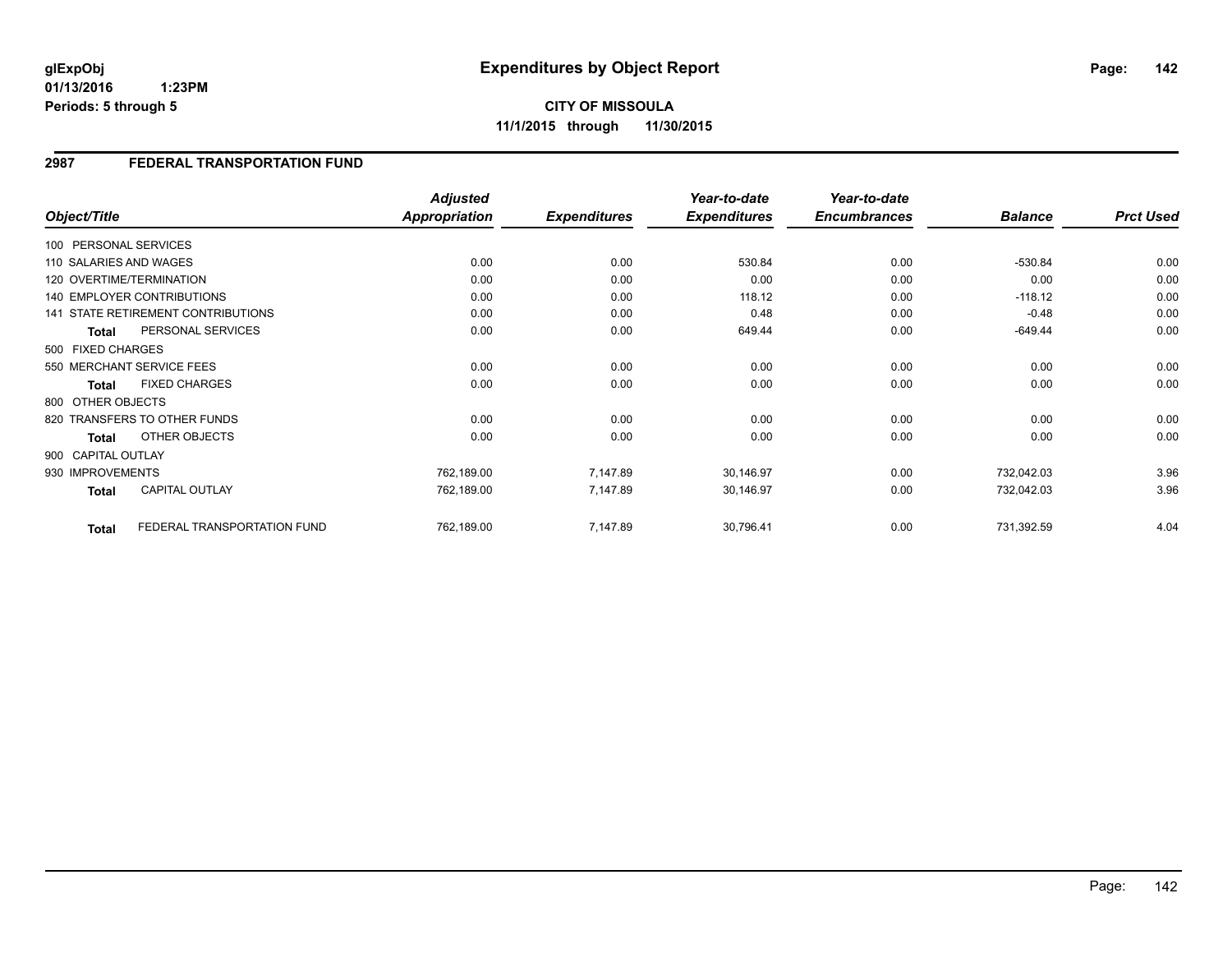#### **01/13/2016 1:23PM Periods: 5 through 5**

## **CITY OF MISSOULA 11/1/2015 through 11/30/2015**

### **2988 GRANTS & DONATIONS FUND**

**223 CITY CLERK**

| Object/Title                         | <b>Adjusted</b><br>Appropriation | <b>Expenditures</b> | Year-to-date<br><b>Expenditures</b> | Year-to-date<br><b>Encumbrances</b> | <b>Balance</b> | <b>Prct Used</b> |
|--------------------------------------|----------------------------------|---------------------|-------------------------------------|-------------------------------------|----------------|------------------|
| 200 SUPPLIES                         |                                  |                     |                                     |                                     |                |                  |
| 210 OFFICE SUPPLIES                  | 0.00                             | 0.00                | 0.00                                | 0.00                                | 0.00           | 0.00             |
| <b>SUPPLIES</b><br><b>Total</b>      | 0.00                             | 0.00                | 0.00                                | 0.00                                | 0.00           | 0.00             |
| 500 FIXED CHARGES                    |                                  |                     |                                     |                                     |                |                  |
| 550 MERCHANT SERVICE FEES            | 0.00                             | 0.00                | 0.00                                | 0.00                                | 0.00           | 0.00             |
| <b>FIXED CHARGES</b><br><b>Total</b> | 0.00                             | 0.00                | 0.00                                | 0.00                                | 0.00           | 0.00             |
| <b>CITY CLERK</b><br><b>Total</b>    | 0.00                             | 0.00                | 0.00                                | 0.00                                | 0.00           | 0.00             |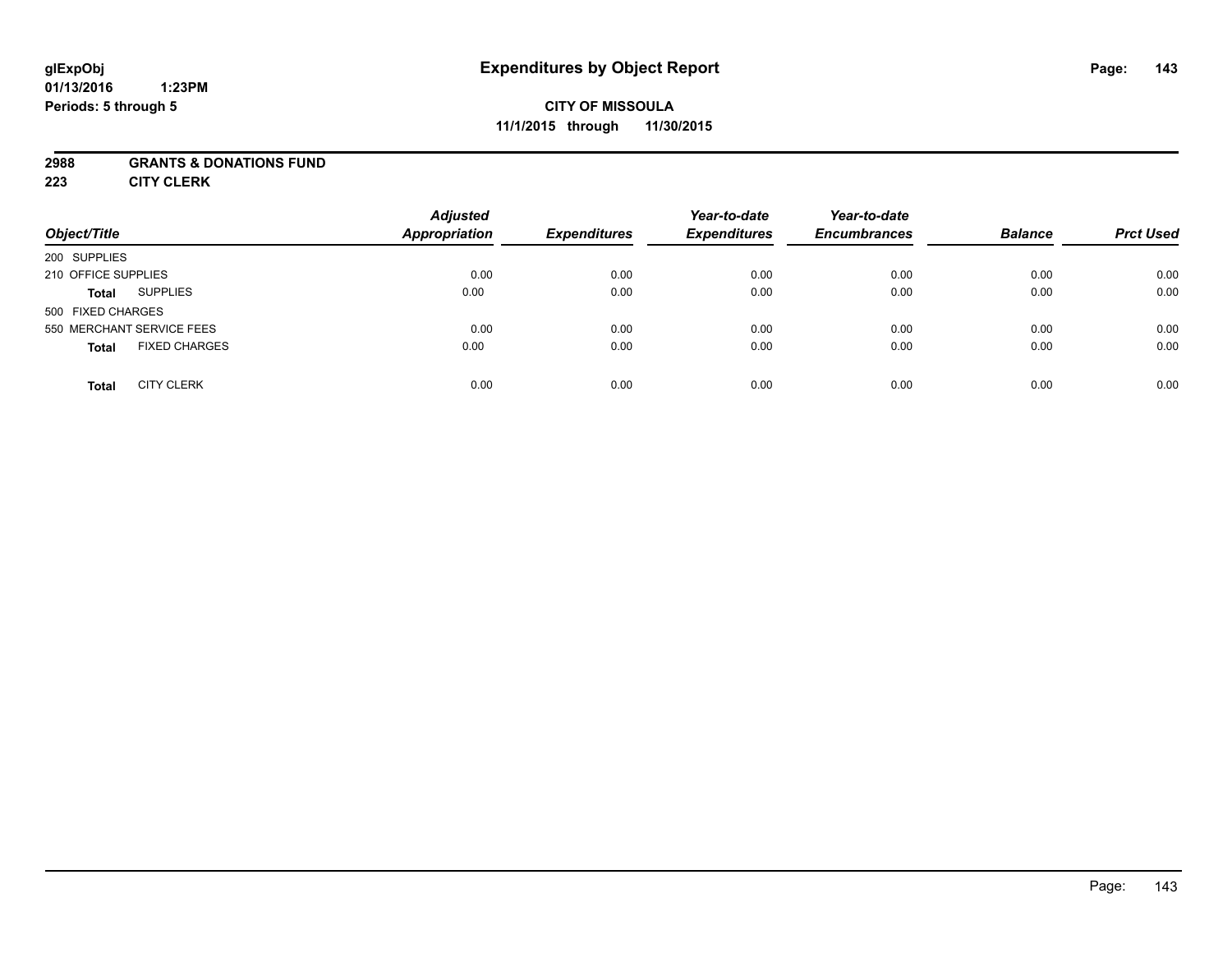#### **2988 GRANTS & DONATIONS FUND**

**270 CITY ATTORNEY**

|                                   |                                    | <b>Adjusted</b>      |                     | Year-to-date        | Year-to-date<br><b>Encumbrances</b> | <b>Balance</b> | <b>Prct Used</b> |
|-----------------------------------|------------------------------------|----------------------|---------------------|---------------------|-------------------------------------|----------------|------------------|
| Object/Title                      |                                    | <b>Appropriation</b> | <b>Expenditures</b> | <b>Expenditures</b> |                                     |                |                  |
| 100 PERSONAL SERVICES             |                                    |                      |                     |                     |                                     |                |                  |
| 110 SALARIES AND WAGES            |                                    | 0.00                 | 2,300.99            | 11,268.09           | 0.00                                | $-11,268.09$   | 0.00             |
| <b>140 EMPLOYER CONTRIBUTIONS</b> |                                    | 0.00                 | 742.60              | 4,169.32            | 0.00                                | $-4,169.32$    | 0.00             |
|                                   | 141 STATE RETIREMENT CONTRIBUTIONS | 0.00                 | 0.00                | 4.37                | 0.00                                | $-4.37$        | 0.00             |
| <b>Total</b>                      | PERSONAL SERVICES                  | 0.00                 | 3,043.59            | 15,441.78           | 0.00                                | $-15,441.78$   | 0.00             |
| 300 PURCHASED SERVICES            |                                    |                      |                     |                     |                                     |                |                  |
| 390 OTHER PURCHASED SERVICES      |                                    | 0.00                 | 0.00                | 0.00                | 0.00                                | 0.00           | 0.00             |
| <b>Total</b>                      | PURCHASED SERVICES                 | 0.00                 | 0.00                | 0.00                | 0.00                                | 0.00           | 0.00             |
| 500 FIXED CHARGES                 |                                    |                      |                     |                     |                                     |                |                  |
| 550 MERCHANT SERVICE FEES         |                                    | 0.00                 | 0.00                | 0.00                | 0.00                                | 0.00           | 0.00             |
| <b>Total</b>                      | <b>FIXED CHARGES</b>               | 0.00                 | 0.00                | 0.00                | 0.00                                | 0.00           | 0.00             |
| <b>Total</b>                      | <b>CITY ATTORNEY</b>               | 0.00                 | 3.043.59            | 15.441.78           | 0.00                                | $-15.441.78$   | 0.00             |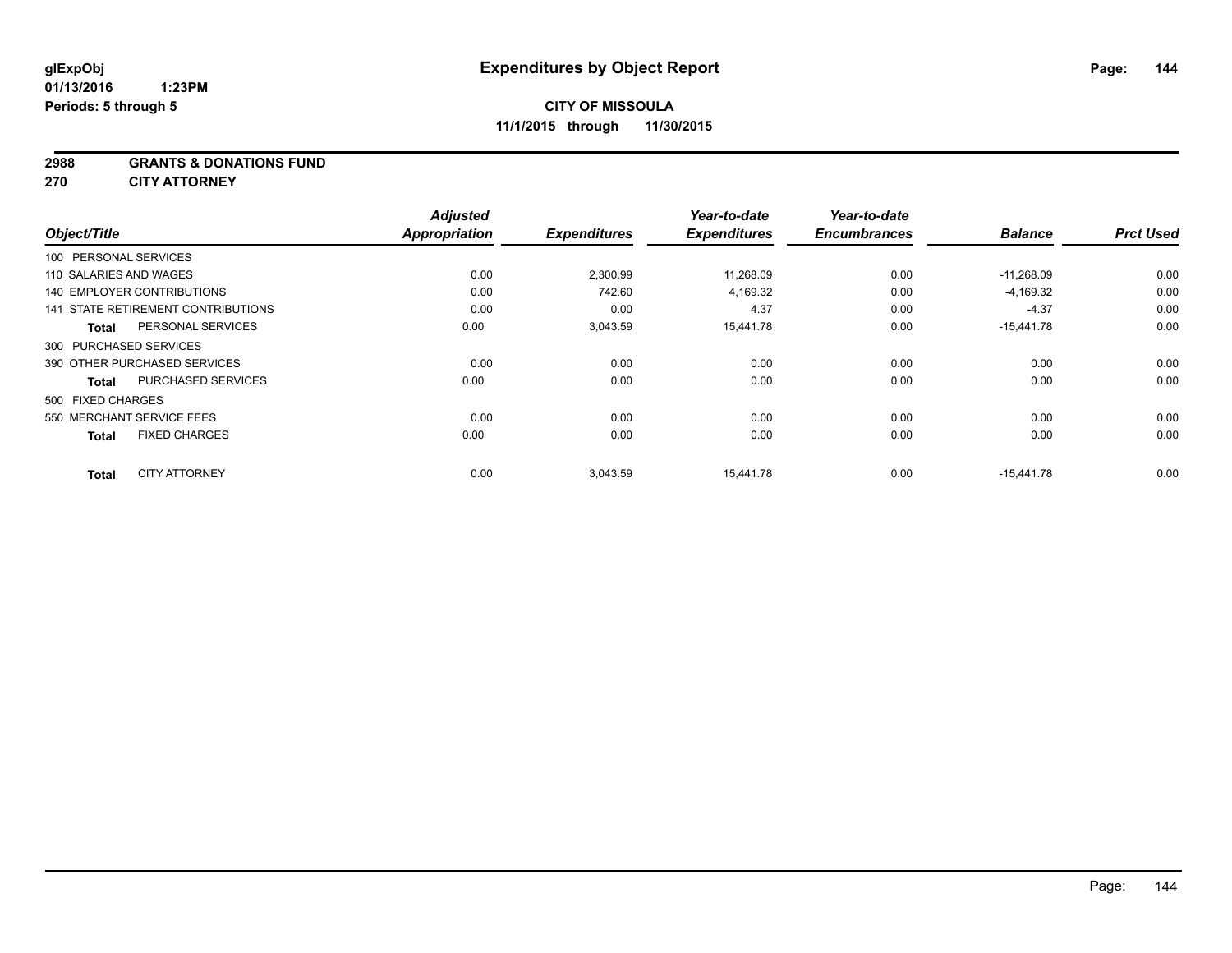## **2988 GRANTS & DONATIONS FUND**

**290 POLICE**

|                          |                           | <b>Adjusted</b>      |                     | Year-to-date        | Year-to-date        |                |                  |
|--------------------------|---------------------------|----------------------|---------------------|---------------------|---------------------|----------------|------------------|
| Object/Title             |                           | <b>Appropriation</b> | <b>Expenditures</b> | <b>Expenditures</b> | <b>Encumbrances</b> | <b>Balance</b> | <b>Prct Used</b> |
| 100 PERSONAL SERVICES    |                           |                      |                     |                     |                     |                |                  |
| 120 OVERTIME/TERMINATION |                           | 0.00                 | 0.00                | 0.00                | 0.00                | 0.00           | 0.00             |
| <b>Total</b>             | PERSONAL SERVICES         | 0.00                 | 0.00                | 0.00                | 0.00                | 0.00           | 0.00             |
| 200 SUPPLIES             |                           |                      |                     |                     |                     |                |                  |
| 210 OFFICE SUPPLIES      |                           | 0.00                 | 0.00                | 0.00                | 0.00                | 0.00           | 0.00             |
| Total                    | <b>SUPPLIES</b>           | 0.00                 | 0.00                | 0.00                | 0.00                | 0.00           | 0.00             |
| 300 PURCHASED SERVICES   |                           |                      |                     |                     |                     |                |                  |
|                          | 350 PROFESSIONAL SERVICES | 0.00                 | 0.00                | 0.00                | 0.00                | 0.00           | 0.00             |
| <b>Total</b>             | PURCHASED SERVICES        | 0.00                 | 0.00                | 0.00                | 0.00                | 0.00           | 0.00             |
| 900 CAPITAL OUTLAY       |                           |                      |                     |                     |                     |                |                  |
|                          | 940 MACHINERY & EQUIPMENT | 0.00                 | 0.00                | 0.00                | 0.00                | 0.00           | 0.00             |
| <b>Total</b>             | <b>CAPITAL OUTLAY</b>     | 0.00                 | 0.00                | 0.00                | 0.00                | 0.00           | 0.00             |
| <b>Total</b>             | <b>POLICE</b>             | 0.00                 | 0.00                | 0.00                | 0.00                | 0.00           | 0.00             |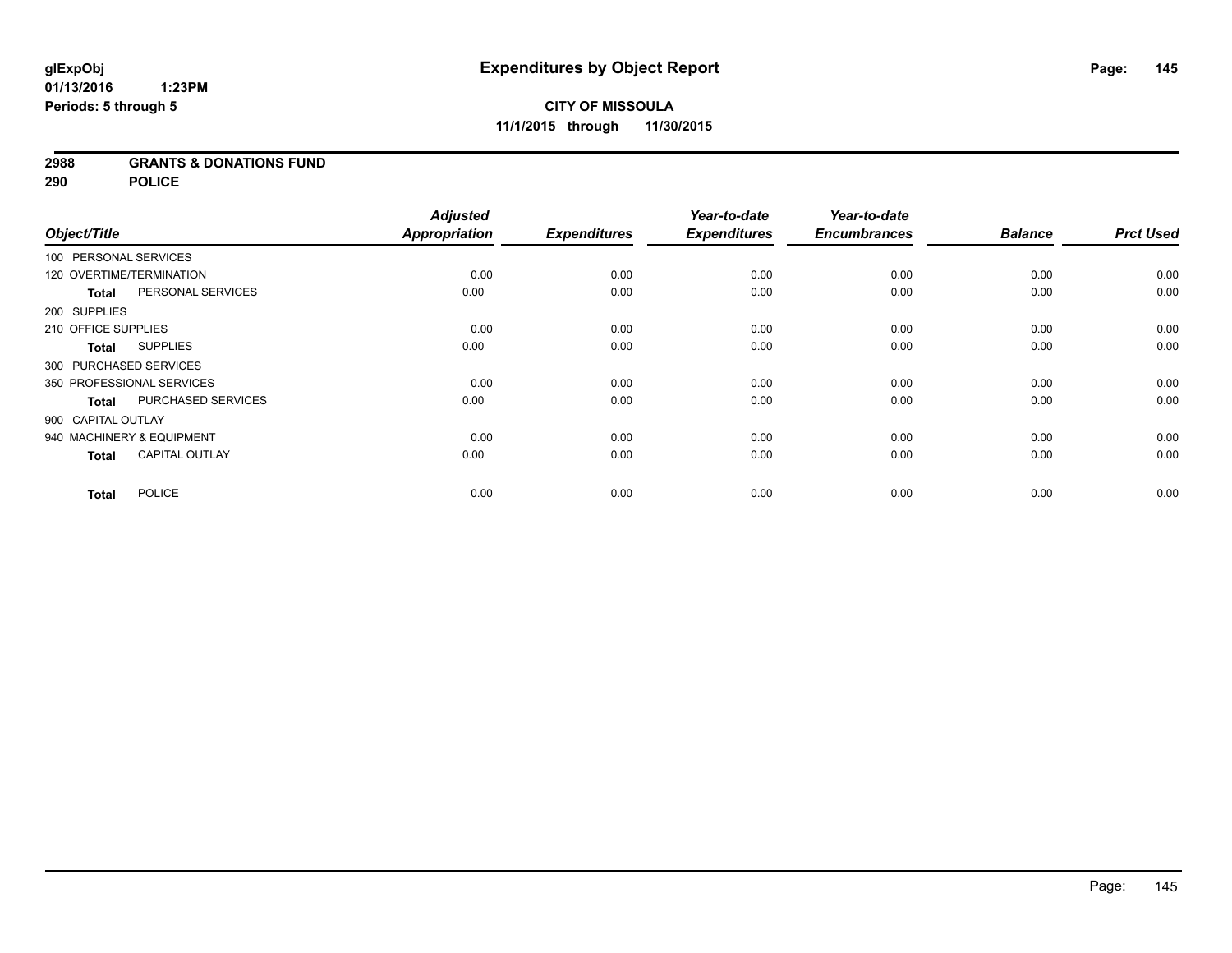## **CITY OF MISSOULA 11/1/2015 through 11/30/2015**

## **2988 GRANTS & DONATIONS FUND**

**300 FIRE**

| Object/Title       |                           | <b>Adjusted</b><br>Appropriation | <b>Expenditures</b> | Year-to-date<br><b>Expenditures</b> | Year-to-date<br><b>Encumbrances</b> | <b>Balance</b> | <b>Prct Used</b> |
|--------------------|---------------------------|----------------------------------|---------------------|-------------------------------------|-------------------------------------|----------------|------------------|
| 900 CAPITAL OUTLAY |                           |                                  |                     |                                     |                                     |                |                  |
|                    | 940 MACHINERY & EQUIPMENT | 0.00                             | 1,456.38            | 95.848.27                           | 0.00                                | $-95.848.27$   | 0.00             |
| <b>Total</b>       | <b>CAPITAL OUTLAY</b>     | 0.00                             | 1,456.38            | 95.848.27                           | 0.00                                | $-95.848.27$   | 0.00             |
| <b>Total</b>       | <b>FIRE</b>               | 0.00                             | 1,456.38            | 95,848.27                           | 0.00                                | $-95,848.27$   | 0.00             |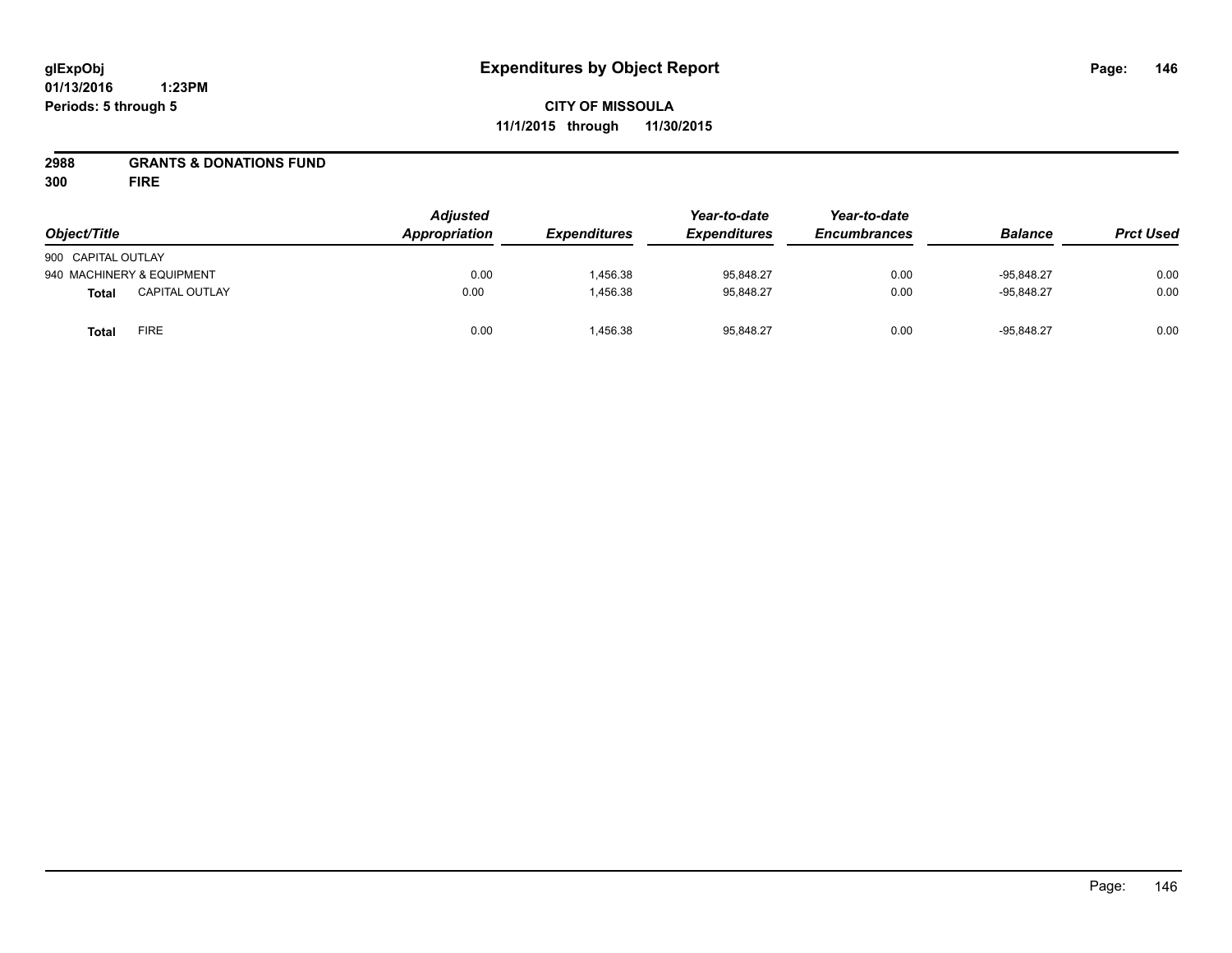**2988 GRANTS & DONATIONS FUND**

|                                           | <b>Adjusted</b> |                     | Year-to-date        | Year-to-date        |                |                  |
|-------------------------------------------|-----------------|---------------------|---------------------|---------------------|----------------|------------------|
| Object/Title                              | Appropriation   | <b>Expenditures</b> | <b>Expenditures</b> | <b>Encumbrances</b> | <b>Balance</b> | <b>Prct Used</b> |
| 100 PERSONAL SERVICES                     |                 |                     |                     |                     |                |                  |
| 110 SALARIES AND WAGES                    | 0.00            | 5,577.59            | 26,193.71           | 0.00                | $-26, 193.71$  | 0.00             |
| 115 SALARIES/HEALTH INSURANCE BENEFIT     | 0.00            | 570.00              | 2,508.00            | 0.00                | $-2,508.00$    | 0.00             |
| 120 OVERTIME/TERMINATION                  | 100,055.00      | 5,881.88            | 30,947.34           | 0.00                | 69,107.66      | 30.93            |
| 130 OTHER                                 | 0.00            | 0.00                | 673.09              | 0.00                | $-673.09$      | 0.00             |
| 133 EDUCATION COMPENSATION                | 0.00            | 0.00                | 0.00                | 0.00                | 0.00           | 0.00             |
| <b>140 EMPLOYER CONTRIBUTIONS</b>         | 43,953.00       | 1,804.80            | 8,875.07            | 0.00                | 35,077.93      | 20.19            |
| <b>141 STATE RETIREMENT CONTRIBUTIONS</b> | 700.00          | 0.00                | 2,669.86            | 0.00                | $-1,969.86$    | 381.41           |
| PERSONAL SERVICES<br>Total                | 144,708.00      | 13,834.27           | 71,867.07           | 0.00                | 72,840.93      | 49.66            |
| 200 SUPPLIES                              |                 |                     |                     |                     |                |                  |
| 210 OFFICE SUPPLIES                       | 7,838.00        | 0.00                | 236.18              | 0.00                | 7,601.82       | 3.01             |
| 220 OPERATING SUPPLIES                    | 69,986.00       | 0.00                | 11,393.70           | 0.00                | 58,592.30      | 16.28            |
| 230 REPAIR/MAINTENANCE                    | 0.00            | 0.00                | 0.00                | 0.00                | 0.00           | 0.00             |
| 231 GASOLINE                              | 0.00            | 0.00                | 0.00                | 0.00                | 0.00           | 0.00             |
| <b>SUPPLIES</b><br>Total                  | 77,824.00       | 0.00                | 11,629.88           | 0.00                | 66,194.12      | 14.94            |
| 300 PURCHASED SERVICES                    |                 |                     |                     |                     |                |                  |
| 310 COMMUNICATIONS                        | 0.00            | 0.00                | 0.00                | 0.00                | 0.00           | 0.00             |
| 341 ELECTRICITY & NATURAL GAS             | 750.00          | 0.00                | 0.00                | 0.00                | 750.00         | 0.00             |
| 344 TELEPHONE SERVICE                     | 2,400.00        | 265.54              | 1,297.13            | 0.00                | 1,102.87       | 54.05            |
| 350 PROFESSIONAL SERVICES                 | 106,715.00      | 30,302.03           | 33,969.26           | 0.00                | 72,745.74      | 31.83            |
| 353 ADMINISTRATION EXPENDITURES           | 0.00            | 0.00                | 0.00                | 0.00                | 0.00           | 0.00             |
| 360 REPAIR & MAINTENANCE                  | 2,000.00        | 0.00                | 0.00                | 0.00                | 2,000.00       | 0.00             |
| 370 TRAVEL                                | 9,196.00        | 658.43              | 1,127.13            | 0.00                | 8,068.87       | 12.26            |
| 380 TRAINING                              | 558.00          | 0.00                | 0.00                | 0.00                | 558.00         | 0.00             |
| 390 OTHER PURCHASED SERVICES              | 0.00            | 274.79              | 274.79              | 0.00                | $-274.79$      | 0.00             |
| PURCHASED SERVICES<br>Total               | 121,619.00      | 31,500.79           | 36,668.31           | 0.00                | 84,950.69      | 30.15            |
| 400 BUILDING MATERIALS                    |                 |                     |                     |                     |                |                  |
| <b>400 BUILDING MATERIALS</b>             | 0.00            | 0.00                | 0.00                | 0.00                | 0.00           | 0.00             |
| <b>BUILDING MATERIALS</b><br>Total        | 0.00            | 0.00                | 0.00                | 0.00                | 0.00           | 0.00             |
| 500 FIXED CHARGES                         |                 |                     |                     |                     |                |                  |
| 500 FIXED CHARGES                         | 81,280.00       | 4,811.34            | 32,846.64           | 0.00                | 48,433.36      | 40.41            |
| 550 MERCHANT SERVICE FEES                 | 0.00            | 0.00                | 0.00                | 0.00                | 0.00           | 0.00             |
| <b>FIXED CHARGES</b><br><b>Total</b>      | 81,280.00       | 4,811.34            | 32,846.64           | 0.00                | 48,433.36      | 40.41            |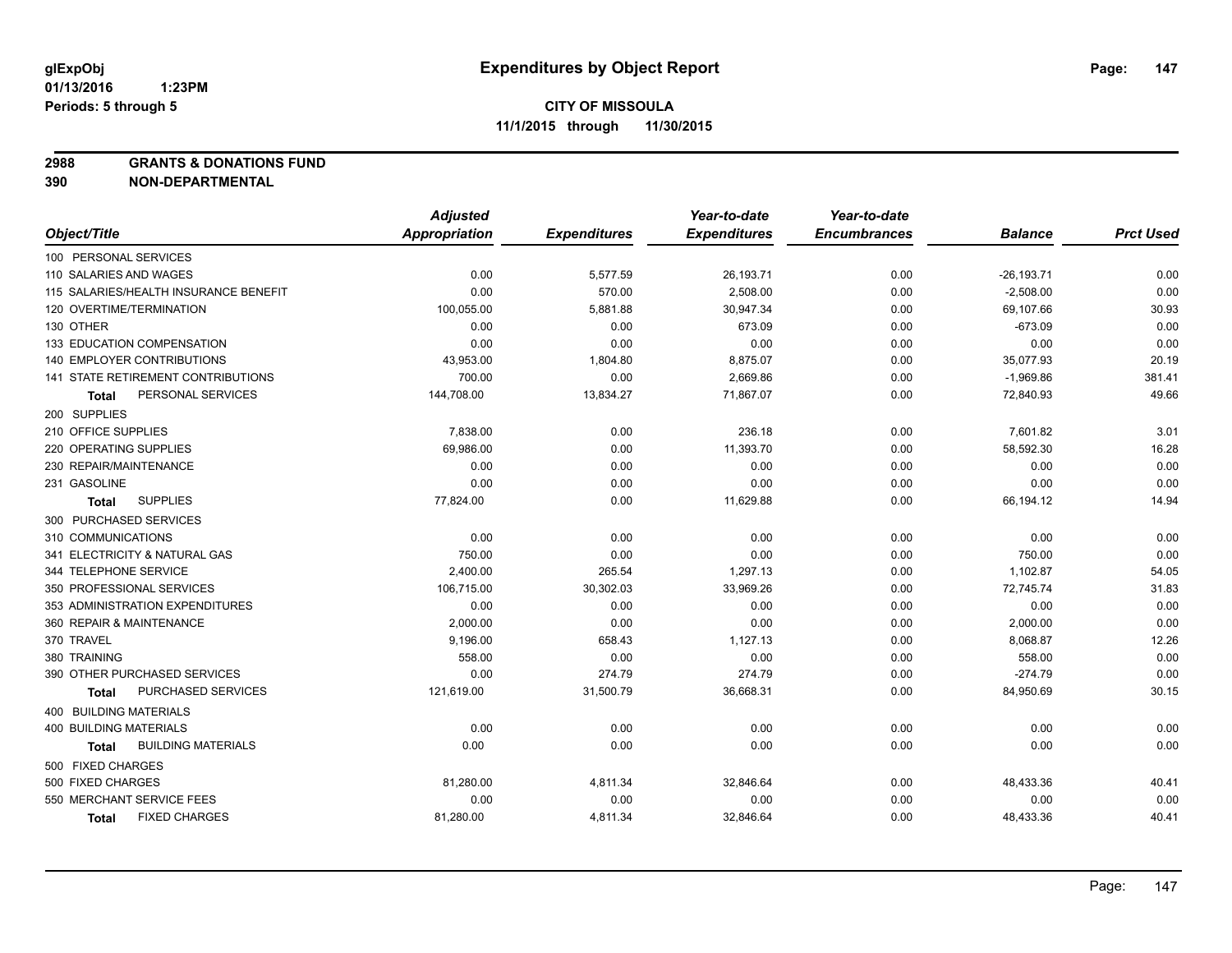**2988 GRANTS & DONATIONS FUND**

|                    |                                   | <b>Adjusted</b> |                     | Year-to-date        | Year-to-date        |                |                  |
|--------------------|-----------------------------------|-----------------|---------------------|---------------------|---------------------|----------------|------------------|
| Object/Title       |                                   | Appropriation   | <b>Expenditures</b> | <b>Expenditures</b> | <b>Encumbrances</b> | <b>Balance</b> | <b>Prct Used</b> |
|                    | 700 GRANTS & CONTRIBUTIONS        |                 |                     |                     |                     |                |                  |
|                    | 700 GRANTS & CONTRIBUTIONS        | 634,756.00      | 1,093.00            | 1,093.00            | 0.00                | 633,663.00     | 0.17             |
| Total              | <b>GRANTS &amp; CONTRIBUTIONS</b> | 634.756.00      | 1,093.00            | 1,093.00            | 0.00                | 633,663.00     | 0.17             |
| 800 OTHER OBJECTS  |                                   |                 |                     |                     |                     |                |                  |
|                    | 820 TRANSFERS TO OTHER FUNDS      | 0.00            | 0.00                | 0.00                | 0.00                | 0.00           | 0.00             |
| 845 CONTINGENCY    |                                   | 0.00            | 0.00                | 0.00                | 0.00                | 0.00           | 0.00             |
| Total              | OTHER OBJECTS                     | 0.00            | 0.00                | 0.00                | 0.00                | 0.00           | 0.00             |
| 900 CAPITAL OUTLAY |                                   |                 |                     |                     |                     |                |                  |
| 930 IMPROVEMENTS   |                                   | 24,822.00       | 0.00                | 0.00                | 0.00                | 24,822.00      | 0.00             |
|                    | 940 MACHINERY & EQUIPMENT         | 1,003,930.00    | 0.00                | 10,338.00           | 0.00                | 993,592.00     | 1.03             |
| <b>Total</b>       | <b>CAPITAL OUTLAY</b>             | 1,028,752.00    | 0.00                | 10,338.00           | 0.00                | 1,018,414.00   | 1.00             |
| <b>Total</b>       | NON-DEPARTMENTAL                  | 2,088,939.00    | 51,239.40           | 164.442.90          | 0.00                | 1,924,496.10   | 7.87             |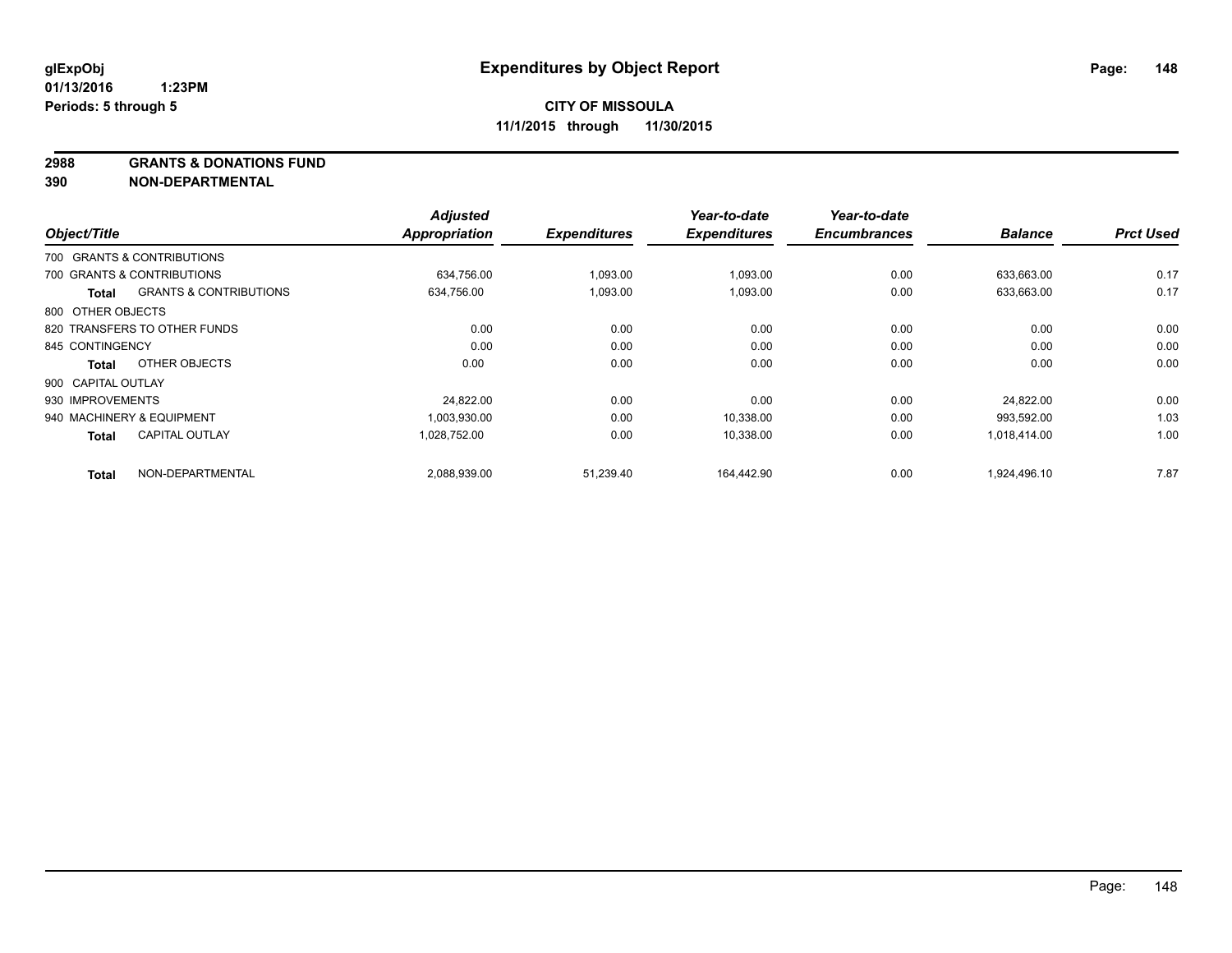**2988 GRANTS & DONATIONS FUND**

**400 ENTITLEMENT GRANTS**

| Object/Title                                      | <b>Adjusted</b><br><b>Appropriation</b> | <b>Expenditures</b> | Year-to-date<br><b>Expenditures</b> | Year-to-date<br><b>Encumbrances</b> | <b>Balance</b> | <b>Prct Used</b> |
|---------------------------------------------------|-----------------------------------------|---------------------|-------------------------------------|-------------------------------------|----------------|------------------|
| 500 FIXED CHARGES                                 |                                         |                     |                                     |                                     |                |                  |
| 550 MERCHANT SERVICE FEES                         | 0.00                                    | 0.00                | 0.00                                | 0.00                                | 0.00           | 0.00             |
| <b>FIXED CHARGES</b><br><b>Total</b>              | 0.00                                    | 0.00                | 0.00                                | 0.00                                | 0.00           | 0.00             |
| 700 GRANTS & CONTRIBUTIONS                        |                                         |                     |                                     |                                     |                |                  |
| 700 GRANTS & CONTRIBUTIONS                        | 0.00                                    | 0.00                | 0.00                                | 0.00                                | 0.00           | 0.00             |
| <b>GRANTS &amp; CONTRIBUTIONS</b><br><b>Total</b> | 0.00                                    | 0.00                | 0.00                                | 0.00                                | 0.00           | 0.00             |
| <b>ENTITLEMENT GRANTS</b><br><b>Total</b>         | 0.00                                    | 0.00                | 0.00                                | 0.00                                | 0.00           | 0.00             |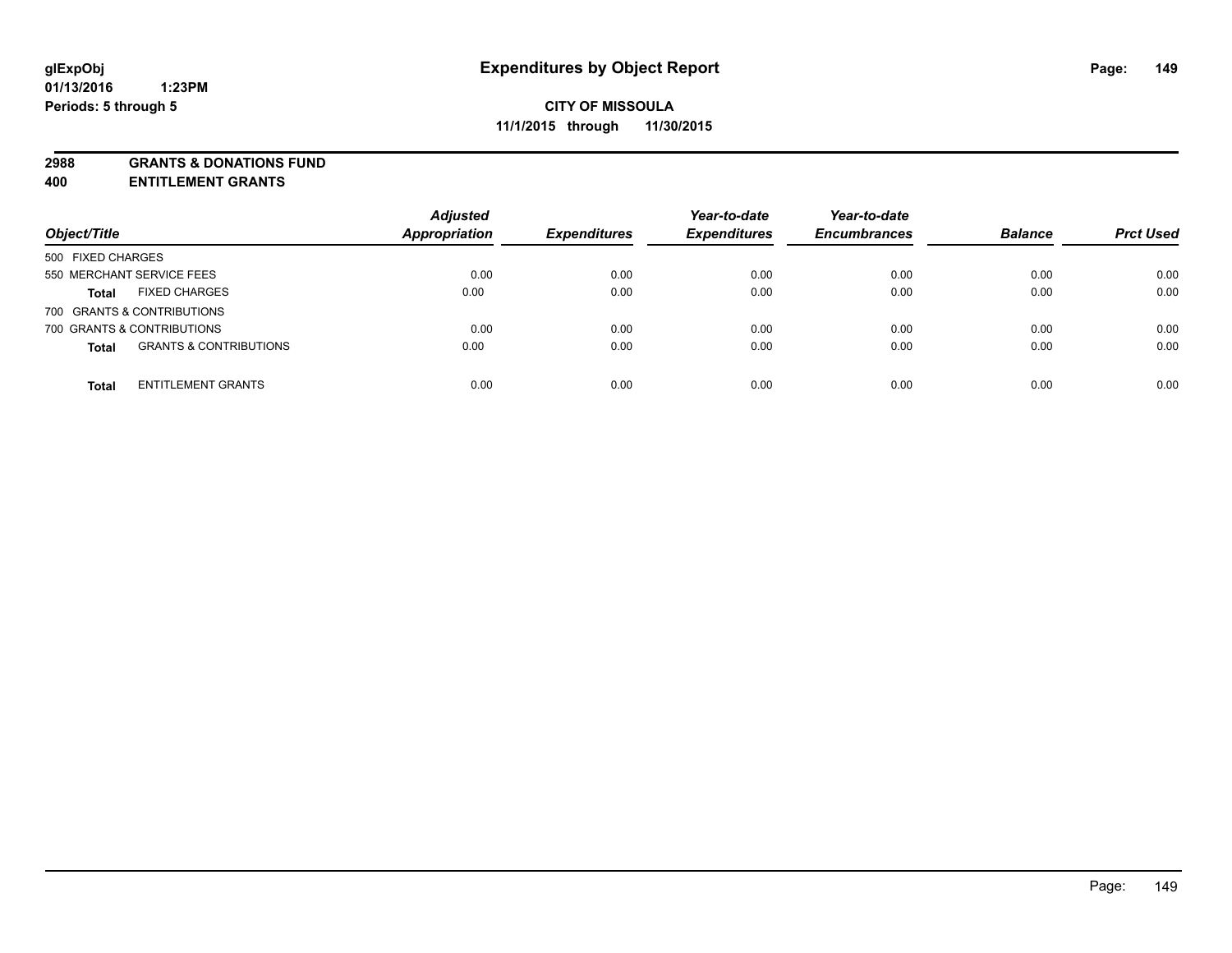# **CITY OF MISSOULA 11/1/2015 through 11/30/2015**

#### **2988 GRANTS & DONATIONS FUND**

|                                           | <b>Adjusted</b> |                     | Year-to-date        | Year-to-date        |                |                  |
|-------------------------------------------|-----------------|---------------------|---------------------|---------------------|----------------|------------------|
| Object/Title                              | Appropriation   | <b>Expenditures</b> | <b>Expenditures</b> | <b>Encumbrances</b> | <b>Balance</b> | <b>Prct Used</b> |
| 100 PERSONAL SERVICES                     |                 |                     |                     |                     |                |                  |
| 110 SALARIES AND WAGES                    | 0.00            | 7,878.58            | 37,461.80           | 0.00                | $-37,461.80$   | 0.00             |
| 115 SALARIES/HEALTH INSURANCE BENEFIT     | 0.00            | 570.00              | 2,508.00            | 0.00                | $-2,508.00$    | 0.00             |
| 120 OVERTIME/TERMINATION                  | 100,055.00      | 5,881.88            | 30,947.34           | 0.00                | 69,107.66      | 30.93            |
| 130 OTHER                                 | 0.00            | 0.00                | 673.09              | 0.00                | $-673.09$      | 0.00             |
| 133 EDUCATION COMPENSATION                | 0.00            | 0.00                | 0.00                | 0.00                | 0.00           | 0.00             |
| 140 EMPLOYER CONTRIBUTIONS                | 43,953.00       | 2,547.40            | 13,044.39           | 0.00                | 30,908.61      | 29.68            |
| 141 STATE RETIREMENT CONTRIBUTIONS        | 700.00          | 0.00                | 2,674.23            | 0.00                | $-1,974.23$    | 382.03           |
| PERSONAL SERVICES<br>Total                | 144,708.00      | 16,877.86           | 87,308.85           | 0.00                | 57,399.15      | 60.33            |
| 200 SUPPLIES                              |                 |                     |                     |                     |                |                  |
| 210 OFFICE SUPPLIES                       | 7,838.00        | 0.00                | 236.18              | 0.00                | 7,601.82       | 3.01             |
| 220 OPERATING SUPPLIES                    | 69,986.00       | 0.00                | 11,393.70           | 0.00                | 58,592.30      | 16.28            |
| 230 REPAIR/MAINTENANCE                    | 0.00            | 0.00                | 0.00                | 0.00                | 0.00           | 0.00             |
| 231 GASOLINE                              | 0.00            | 0.00                | 0.00                | 0.00                | 0.00           | 0.00             |
| <b>SUPPLIES</b><br><b>Total</b>           | 77,824.00       | 0.00                | 11,629.88           | 0.00                | 66,194.12      | 14.94            |
| 300 PURCHASED SERVICES                    |                 |                     |                     |                     |                |                  |
| 310 COMMUNICATIONS                        | 0.00            | 0.00                | 0.00                | 0.00                | 0.00           | 0.00             |
| 341 ELECTRICITY & NATURAL GAS             | 750.00          | 0.00                | 0.00                | 0.00                | 750.00         | 0.00             |
| 344 TELEPHONE SERVICE                     | 2,400.00        | 265.54              | 1,297.13            | 0.00                | 1,102.87       | 54.05            |
| 350 PROFESSIONAL SERVICES                 | 106,715.00      | 30,302.03           | 33,969.26           | 0.00                | 72,745.74      | 31.83            |
| 353 ADMINISTRATION EXPENDITURES           | 0.00            | 0.00                | 0.00                | 0.00                | 0.00           | 0.00             |
| 360 REPAIR & MAINTENANCE                  | 2,000.00        | 0.00                | 0.00                | 0.00                | 2,000.00       | 0.00             |
| 370 TRAVEL                                | 9,196.00        | 658.43              | 1,127.13            | 0.00                | 8,068.87       | 12.26            |
| 380 TRAINING                              | 558.00          | 0.00                | 0.00                | 0.00                | 558.00         | 0.00             |
| 390 OTHER PURCHASED SERVICES              | 0.00            | 274.79              | 274.79              | 0.00                | $-274.79$      | 0.00             |
| PURCHASED SERVICES<br>Total               | 121,619.00      | 31,500.79           | 36,668.31           | 0.00                | 84,950.69      | 30.15            |
| 400 BUILDING MATERIALS                    |                 |                     |                     |                     |                |                  |
| <b>400 BUILDING MATERIALS</b>             | 0.00            | 0.00                | 0.00                | 0.00                | 0.00           | 0.00             |
| <b>BUILDING MATERIALS</b><br><b>Total</b> | 0.00            | 0.00                | 0.00                | 0.00                | 0.00           | 0.00             |
| 500 FIXED CHARGES                         |                 |                     |                     |                     |                |                  |
| 500 FIXED CHARGES                         | 81,280.00       | 4,811.34            | 32,846.64           | 0.00                | 48,433.36      | 40.41            |
| 550 MERCHANT SERVICE FEES                 | 0.00            | 0.00                | 0.00                | 0.00                | 0.00           | 0.00             |
| <b>FIXED CHARGES</b><br><b>Total</b>      | 81,280.00       | 4,811.34            | 32,846.64           | 0.00                | 48,433.36      | 40.41            |
| 700 GRANTS & CONTRIBUTIONS                |                 |                     |                     |                     |                |                  |
| 700 GRANTS & CONTRIBUTIONS                | 634,756.00      | 1,093.00            | 1,093.00            | 0.00                | 633,663.00     | 0.17             |
|                                           |                 |                     |                     |                     |                |                  |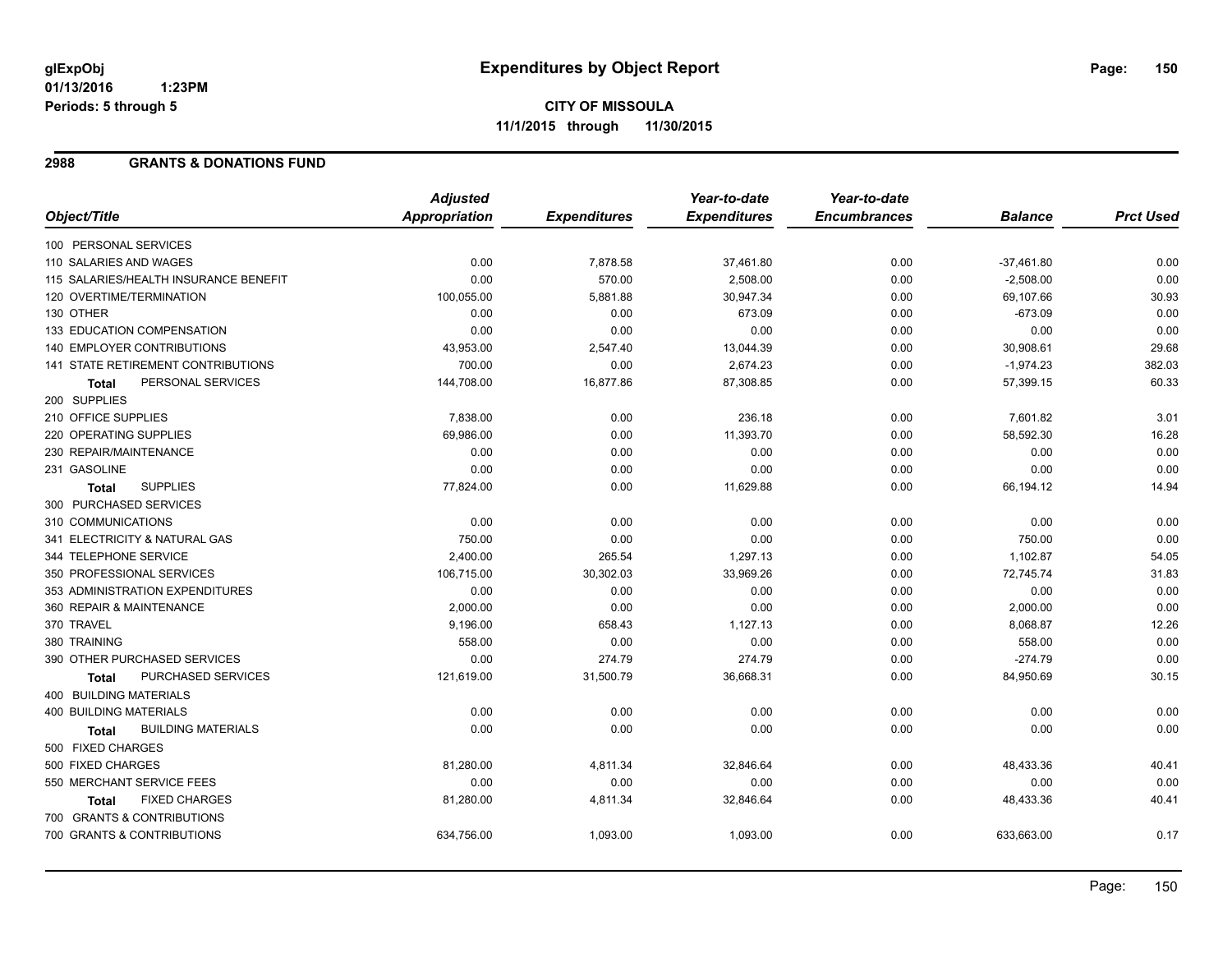## **2988 GRANTS & DONATIONS FUND**

| Object/Title       |                                    | <b>Adjusted</b><br>Appropriation | <b>Expenditures</b> | Year-to-date<br><b>Expenditures</b> | Year-to-date<br><b>Encumbrances</b> | <b>Balance</b> | <b>Prct Used</b> |
|--------------------|------------------------------------|----------------------------------|---------------------|-------------------------------------|-------------------------------------|----------------|------------------|
| <b>Total</b>       | <b>GRANTS &amp; CONTRIBUTIONS</b>  | 634,756.00                       | 1.093.00            | 1,093.00                            | 0.00                                | 633.663.00     | 0.17             |
| 800 OTHER OBJECTS  |                                    |                                  |                     |                                     |                                     |                |                  |
|                    | 820 TRANSFERS TO OTHER FUNDS       | 0.00                             | 0.00                | 0.00                                | 0.00                                | 0.00           | 0.00             |
| 845 CONTINGENCY    |                                    | 0.00                             | 0.00                | 0.00                                | 0.00                                | 0.00           | 0.00             |
| Total              | OTHER OBJECTS                      | 0.00                             | 0.00                | 0.00                                | 0.00                                | 0.00           | 0.00             |
| 900 CAPITAL OUTLAY |                                    |                                  |                     |                                     |                                     |                |                  |
| 930 IMPROVEMENTS   |                                    | 24,822.00                        | 0.00                | 0.00                                | 0.00                                | 24.822.00      | 0.00             |
|                    | 940 MACHINERY & EQUIPMENT          | 1.003.930.00                     | 1,456.38            | 106,186.27                          | 0.00                                | 897.743.73     | 10.58            |
| <b>Total</b>       | <b>CAPITAL OUTLAY</b>              | 1.028.752.00                     | 1,456.38            | 106.186.27                          | 0.00                                | 922.565.73     | 10.32            |
| <b>Total</b>       | <b>GRANTS &amp; DONATIONS FUND</b> | 2.088.939.00                     | 55.739.37           | 275.732.95                          | 0.00                                | 1.813.206.05   | 13.20            |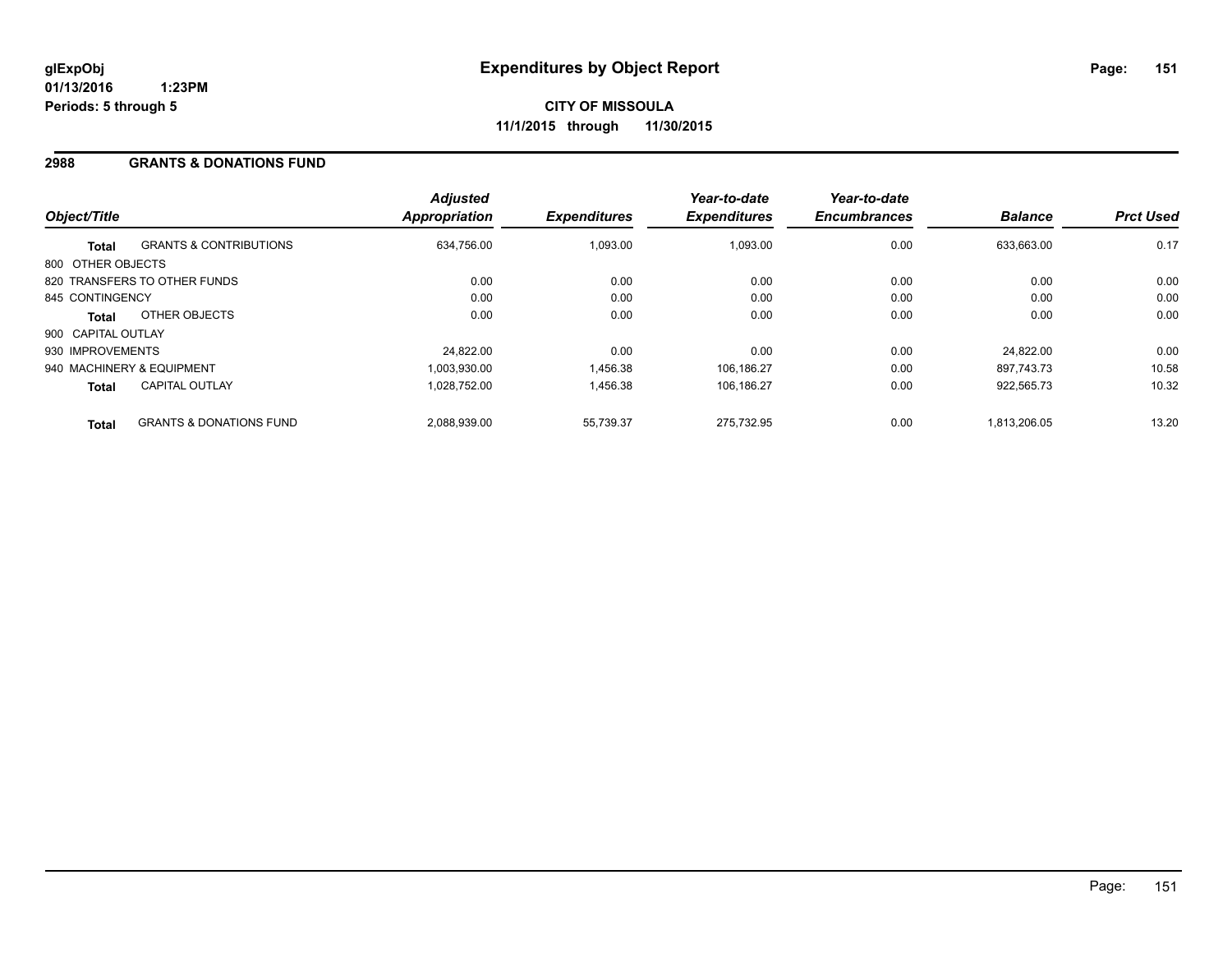# **3000 SID REVOLVING FUND**

| Object/Title                         | <b>Adjusted</b><br>Appropriation | <b>Expenditures</b> | Year-to-date<br><b>Expenditures</b> | Year-to-date<br><b>Encumbrances</b> | <b>Balance</b> | <b>Prct Used</b> |
|--------------------------------------|----------------------------------|---------------------|-------------------------------------|-------------------------------------|----------------|------------------|
| 500 FIXED CHARGES                    |                                  |                     |                                     |                                     |                |                  |
| 550 MERCHANT SERVICE FEES            | 0.00                             | 0.00                | 0.00                                | 0.00                                | 0.00           | 0.00             |
| <b>FIXED CHARGES</b><br><b>Total</b> | 0.00                             | 0.00                | 0.00                                | 0.00                                | 0.00           | 0.00             |
| 800 OTHER OBJECTS                    |                                  |                     |                                     |                                     |                |                  |
| 820 TRANSFERS TO OTHER FUNDS         | 100.000.00                       | 0.00                | 0.00                                | 0.00                                | 100.000.00     | 0.00             |
| OTHER OBJECTS<br><b>Total</b>        | 100,000.00                       | 0.00                | 0.00                                | 0.00                                | 100.000.00     | 0.00             |
| NON-DEPARTMENTAL<br><b>Total</b>     | 100.000.00                       | 0.00                | 0.00                                | 0.00                                | 100.000.00     | 0.00             |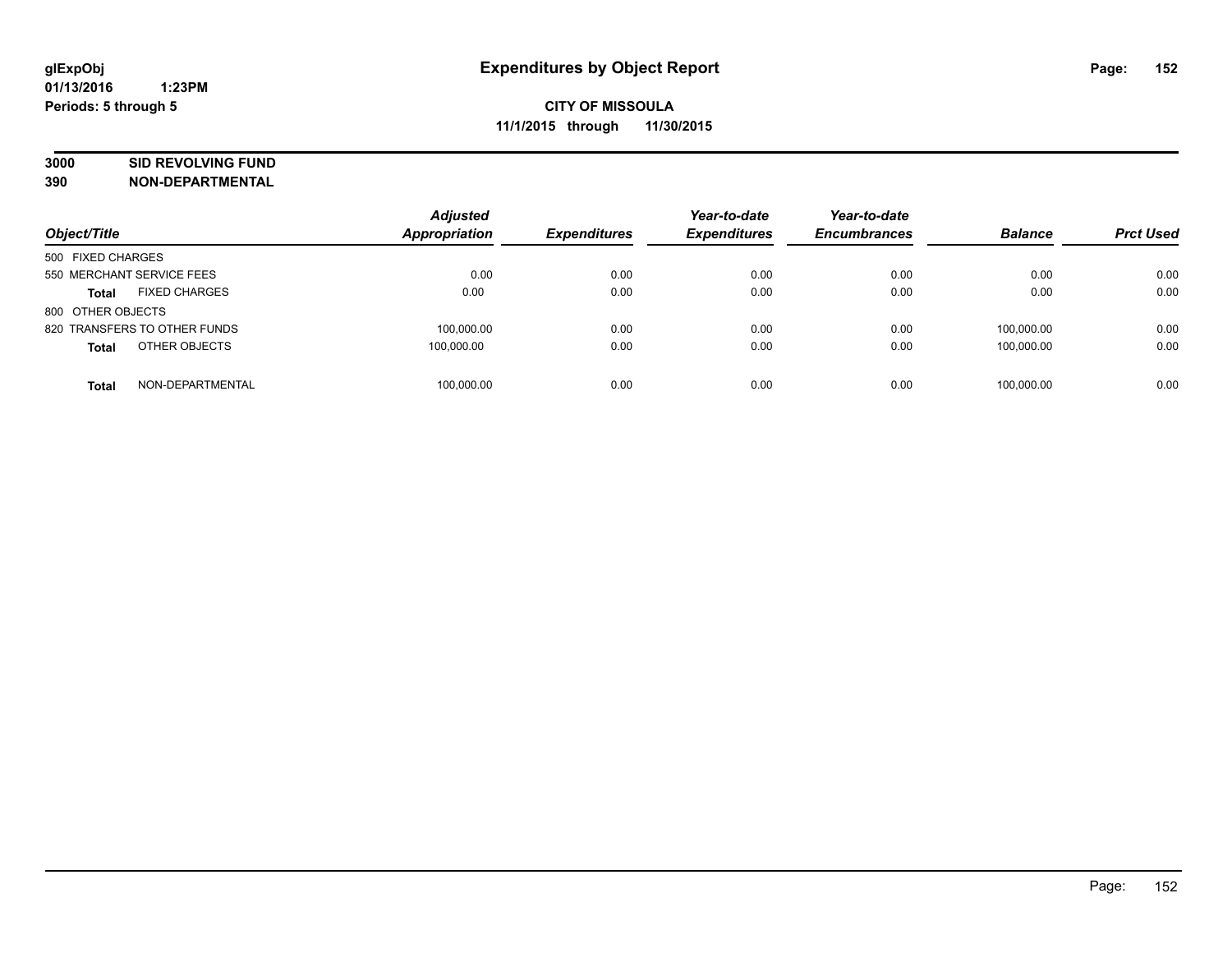**CITY OF MISSOULA 11/1/2015 through 11/30/2015**

## **3000 SID REVOLVING FUND**

| Object/Title                 |                      | <b>Adjusted</b><br><b>Appropriation</b> | <b>Expenditures</b> | Year-to-date<br><b>Expenditures</b> | Year-to-date<br><b>Encumbrances</b> | <b>Balance</b> | <b>Prct Used</b> |
|------------------------------|----------------------|-----------------------------------------|---------------------|-------------------------------------|-------------------------------------|----------------|------------------|
| 500 FIXED CHARGES            |                      |                                         |                     |                                     |                                     |                |                  |
| 550 MERCHANT SERVICE FEES    |                      | 0.00                                    | 0.00                | 0.00                                | 0.00                                | 0.00           | 0.00             |
| <b>Total</b>                 | <b>FIXED CHARGES</b> | 0.00                                    | 0.00                | 0.00                                | 0.00                                | 0.00           | 0.00             |
| 800 OTHER OBJECTS            |                      |                                         |                     |                                     |                                     |                |                  |
| 820 TRANSFERS TO OTHER FUNDS |                      | 100.000.00                              | 0.00                | 0.00                                | 0.00                                | 100.000.00     | 0.00             |
| <b>Total</b>                 | OTHER OBJECTS        | 100,000.00                              | 0.00                | 0.00                                | 0.00                                | 100.000.00     | 0.00             |
| <b>Total</b>                 | SID REVOLVING FUND   | 100,000.00                              | 0.00                | 0.00                                | 0.00                                | 100.000.00     | 0.00             |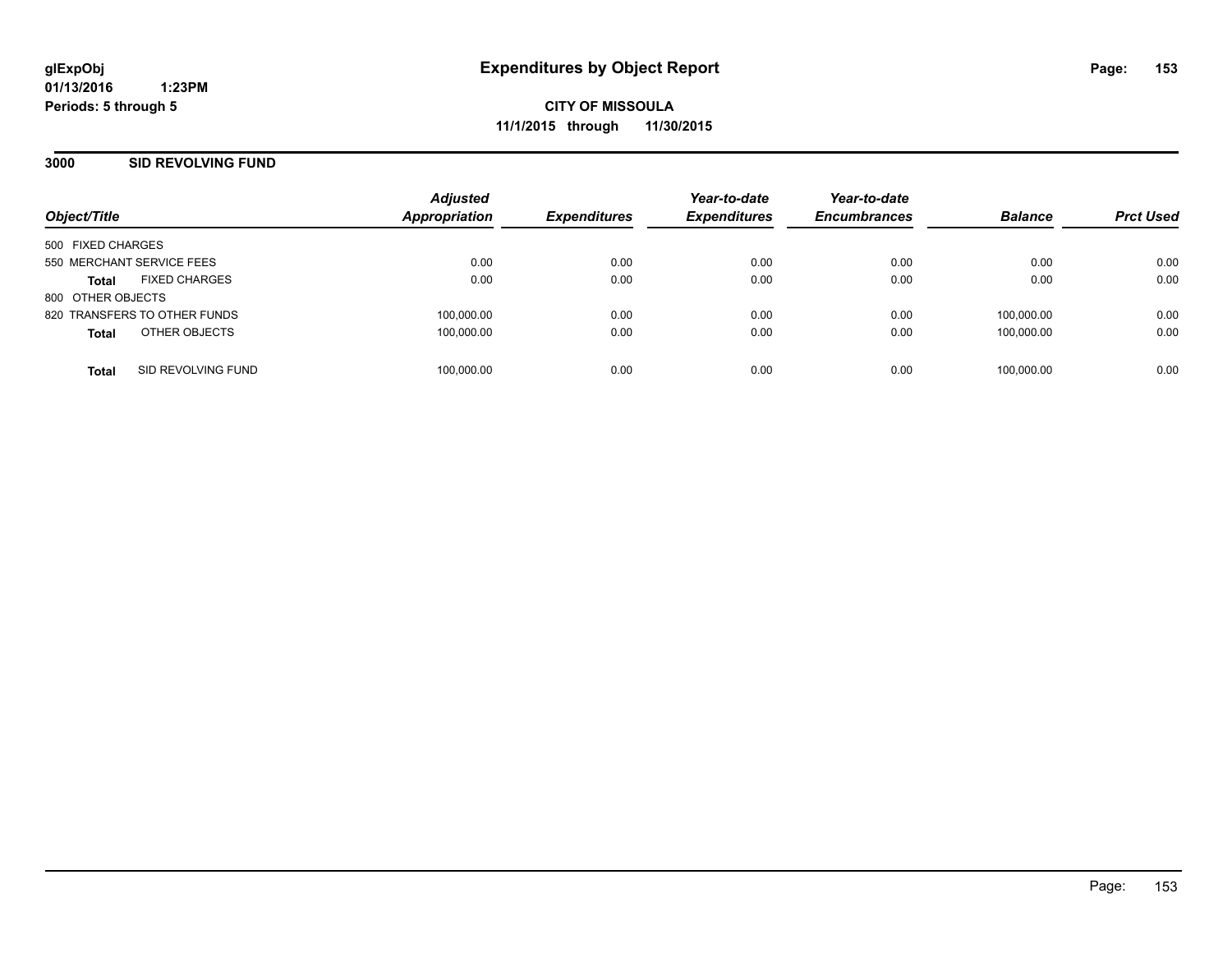# **3005 SID REBATES**

| Object/Title                     | <b>Adjusted</b><br>Appropriation | <b>Expenditures</b> | Year-to-date<br><b>Expenditures</b> | Year-to-date<br><b>Encumbrances</b> | <b>Balance</b> | <b>Prct Used</b> |
|----------------------------------|----------------------------------|---------------------|-------------------------------------|-------------------------------------|----------------|------------------|
| 500 FIXED CHARGES                |                                  |                     |                                     |                                     |                |                  |
| 550 MERCHANT SERVICE FEES        | 0.00                             | 0.00                | 0.00                                | 0.00                                | 0.00           | 0.00             |
| <b>FIXED CHARGES</b><br>Total    | 0.00                             | 0.00                | 0.00                                | 0.00                                | 0.00           | 0.00             |
| NON-DEPARTMENTAL<br><b>Total</b> | 0.00                             | 0.00                | 0.00                                | 0.00                                | 0.00           | 0.00             |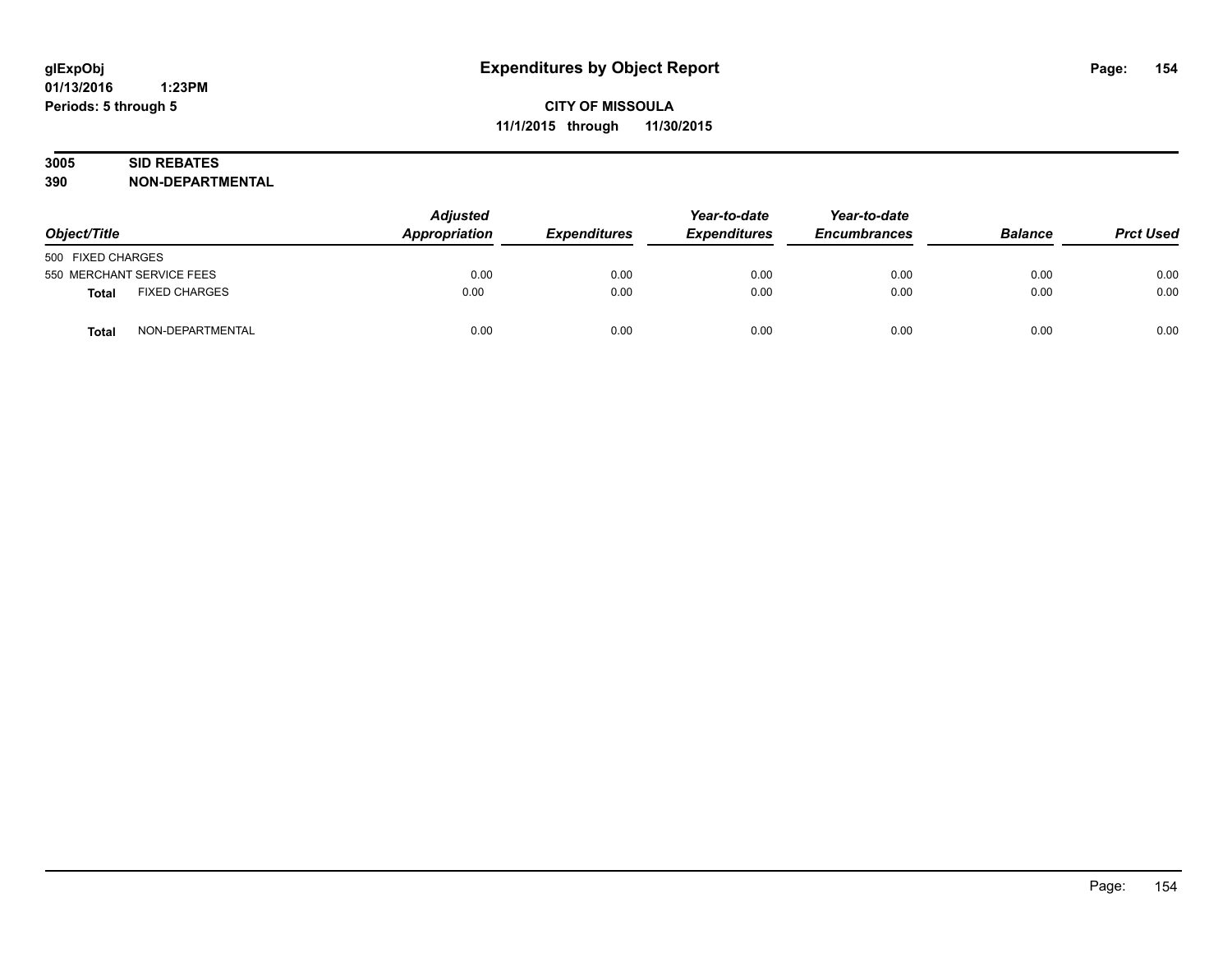**CITY OF MISSOULA 11/1/2015 through 11/30/2015**

**3005 SID REBATES**

| Object/Title                         | <b>Adjusted</b><br>Appropriation | <b>Expenditures</b> | Year-to-date<br><b>Expenditures</b> | Year-to-date<br><b>Encumbrances</b> | <b>Balance</b> | <b>Prct Used</b> |
|--------------------------------------|----------------------------------|---------------------|-------------------------------------|-------------------------------------|----------------|------------------|
| 500 FIXED CHARGES                    |                                  |                     |                                     |                                     |                |                  |
| 550 MERCHANT SERVICE FEES            | 0.00                             | 0.00                | 0.00                                | 0.00                                | 0.00           | 0.00             |
| <b>FIXED CHARGES</b><br><b>Total</b> | 0.00                             | 0.00                | 0.00                                | 0.00                                | 0.00           | 0.00             |
| SID REBATES<br><b>Total</b>          | 0.00                             | 0.00                | 0.00                                | 0.00                                | 0.00           | 0.00             |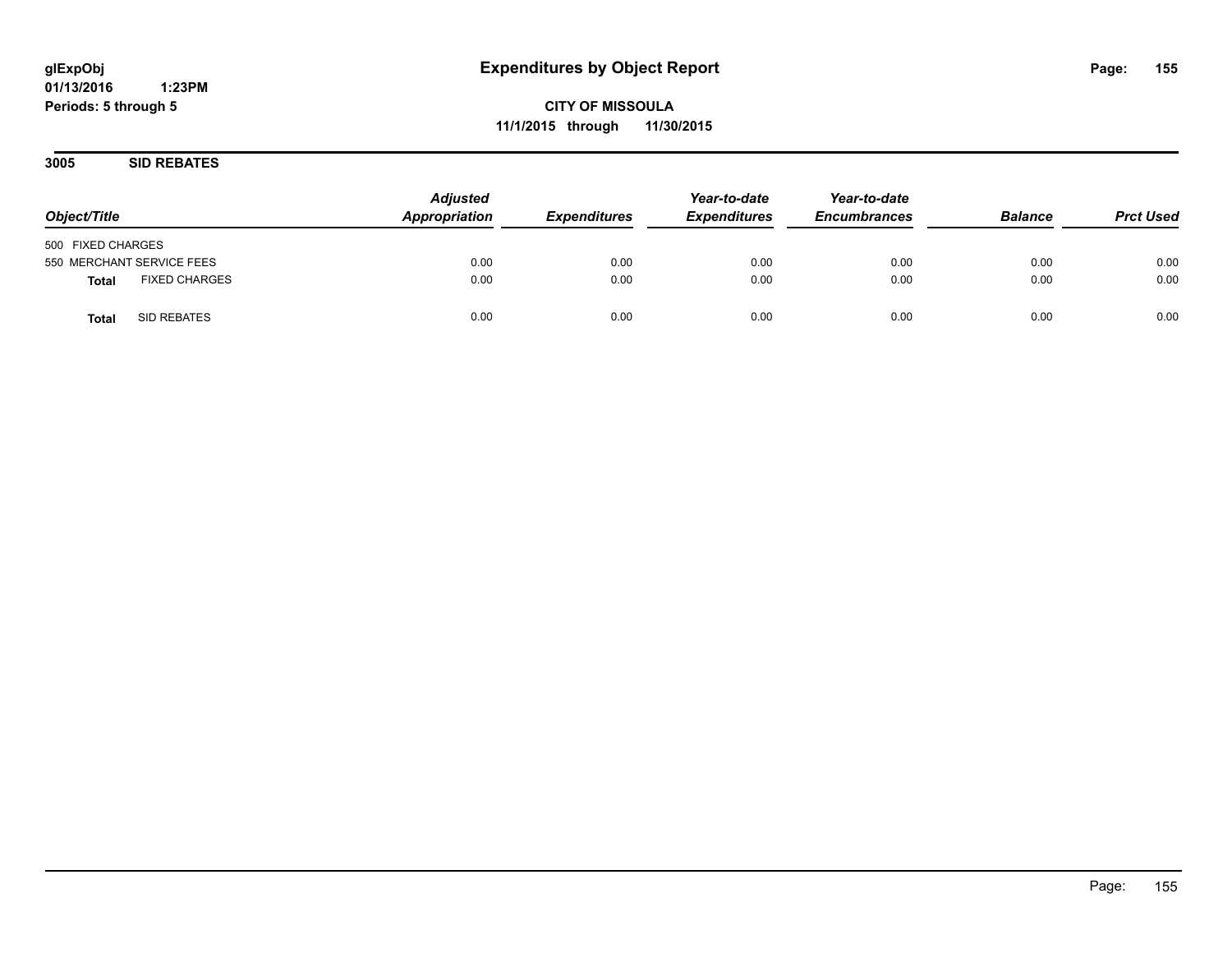# **glExpObj Expenditures by Object Report Page: 156**

# **CITY OF MISSOULA 11/1/2015 through 11/30/2015**

#### **3065 1998 PUBLIC SAFETY G O BONDS FUND**

**000 \*\*\* Title Not Found \*\*\***

| Object/Title                            | <b>Adjusted</b><br>Appropriation | <b>Expenditures</b> | Year-to-date<br><b>Expenditures</b> | Year-to-date<br><b>Encumbrances</b> | <b>Balance</b> | <b>Prct Used</b> |
|-----------------------------------------|----------------------------------|---------------------|-------------------------------------|-------------------------------------|----------------|------------------|
| 800 OTHER OBJECTS                       |                                  |                     |                                     |                                     |                |                  |
| 820 TRANSFERS TO OTHER FUNDS            | 0.00                             | 0.00                | 0.00                                | 0.00                                | 0.00           | 0.00             |
| OTHER OBJECTS<br><b>Total</b>           | 0.00                             | 0.00                | 0.00                                | 0.00                                | 0.00           | 0.00             |
| *** Title Not Found ***<br><b>Total</b> | 0.00                             | 0.00                | 0.00                                | 0.00                                | 0.00           | 0.00             |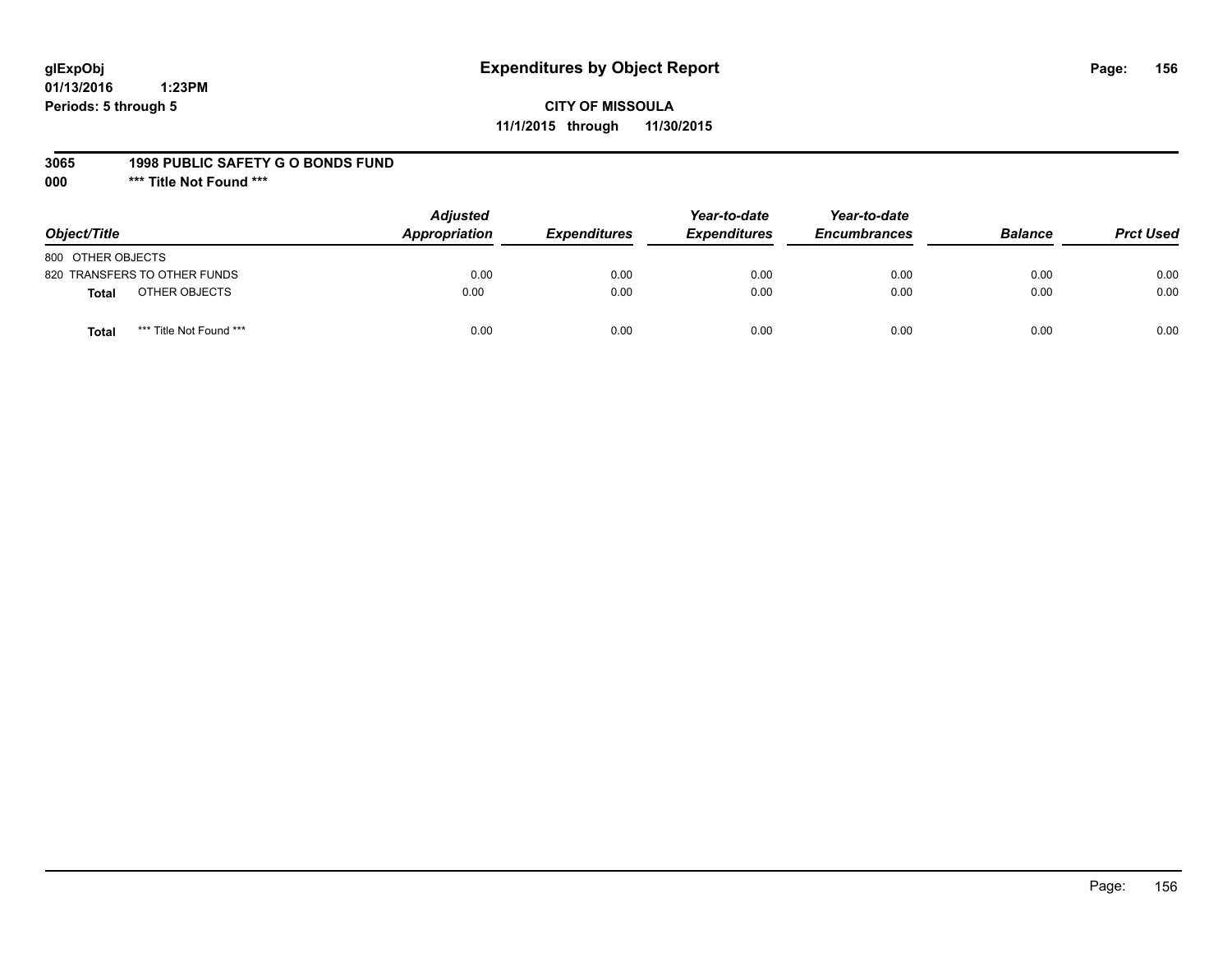#### **3065 1998 PUBLIC SAFETY G O BONDS FUND**

| Object/Title      |                           | <b>Adjusted</b><br>Appropriation | <b>Expenditures</b> | Year-to-date<br><b>Expenditures</b> | Year-to-date<br><b>Encumbrances</b> | <b>Balance</b> | <b>Prct Used</b> |
|-------------------|---------------------------|----------------------------------|---------------------|-------------------------------------|-------------------------------------|----------------|------------------|
| 500 FIXED CHARGES |                           |                                  |                     |                                     |                                     |                |                  |
|                   | 550 MERCHANT SERVICE FEES | 0.00                             | 0.00                | 0.00                                | 0.00                                | 0.00           | 0.00             |
| <b>Total</b>      | <b>FIXED CHARGES</b>      | 0.00                             | 0.00                | 0.00                                | 0.00                                | 0.00           | 0.00             |
| <b>Total</b>      | NON-DEPARTMENTAL          | 0.00                             | 0.00                | 0.00                                | 0.00                                | 0.00           | 0.00             |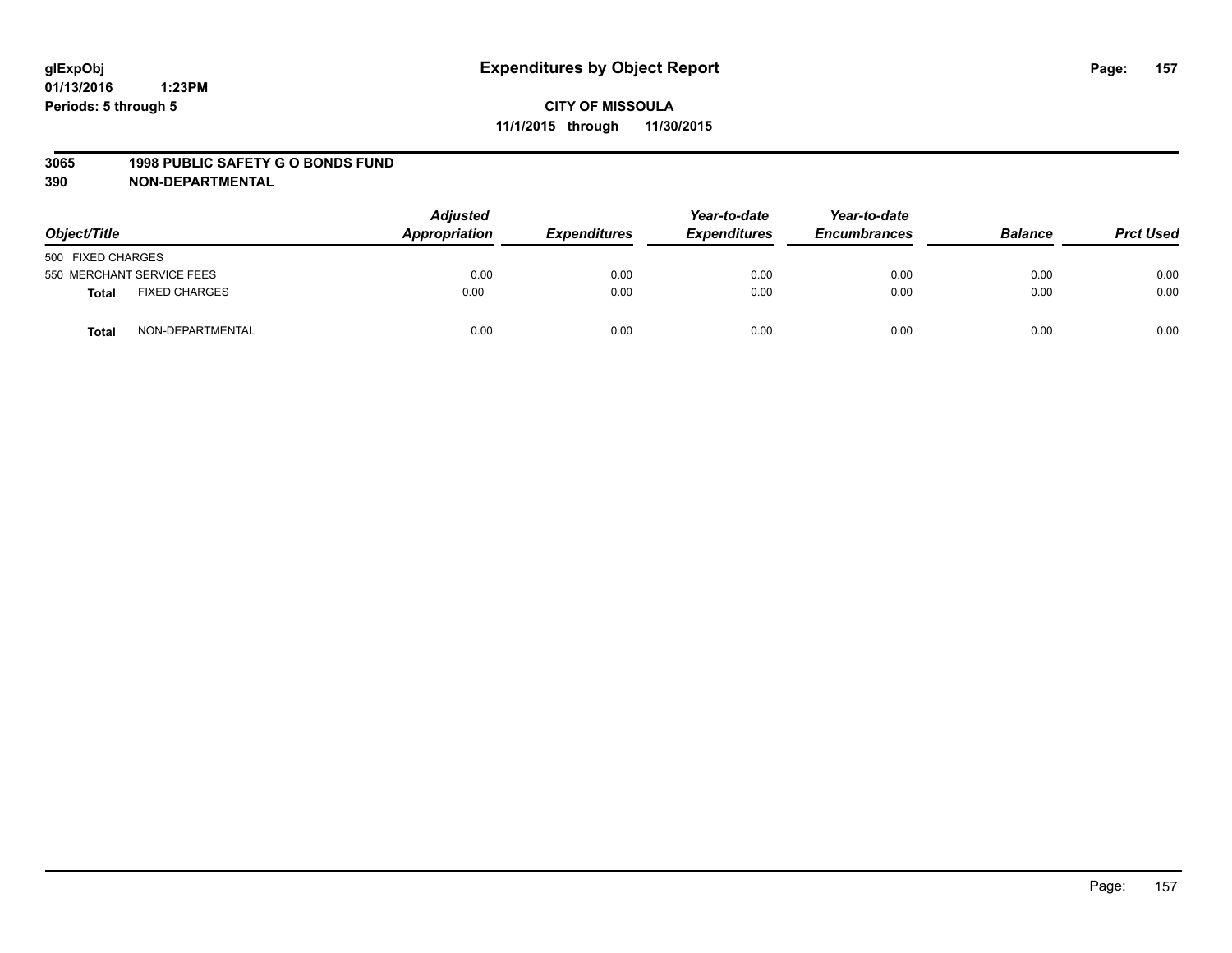**CITY OF MISSOULA 11/1/2015 through 11/30/2015**

## **3065 1998 PUBLIC SAFETY G O BONDS FUND**

| Object/Title              |                                   | <b>Adjusted</b><br><b>Appropriation</b> | <b>Expenditures</b> | Year-to-date<br><b>Expenditures</b> | Year-to-date<br><b>Encumbrances</b> | <b>Balance</b> | <b>Prct Used</b> |
|---------------------------|-----------------------------------|-----------------------------------------|---------------------|-------------------------------------|-------------------------------------|----------------|------------------|
| 500 FIXED CHARGES         |                                   |                                         |                     |                                     |                                     |                |                  |
| 550 MERCHANT SERVICE FEES |                                   | 0.00                                    | 0.00                | 0.00                                | 0.00                                | 0.00           | 0.00             |
| <b>Total</b>              | <b>FIXED CHARGES</b>              | 0.00                                    | 0.00                | 0.00                                | 0.00                                | 0.00           | 0.00             |
| 800 OTHER OBJECTS         |                                   |                                         |                     |                                     |                                     |                |                  |
|                           | 820 TRANSFERS TO OTHER FUNDS      | 0.00                                    | 0.00                | 0.00                                | 0.00                                | 0.00           | 0.00             |
| <b>Total</b>              | OTHER OBJECTS                     | 0.00                                    | 0.00                | 0.00                                | 0.00                                | 0.00           | 0.00             |
|                           |                                   |                                         |                     |                                     |                                     |                |                  |
| <b>Total</b>              | 1998 PUBLIC SAFETY G O BONDS FUND | 0.00                                    | 0.00                | 0.00                                | 0.00                                | 0.00           | 0.00             |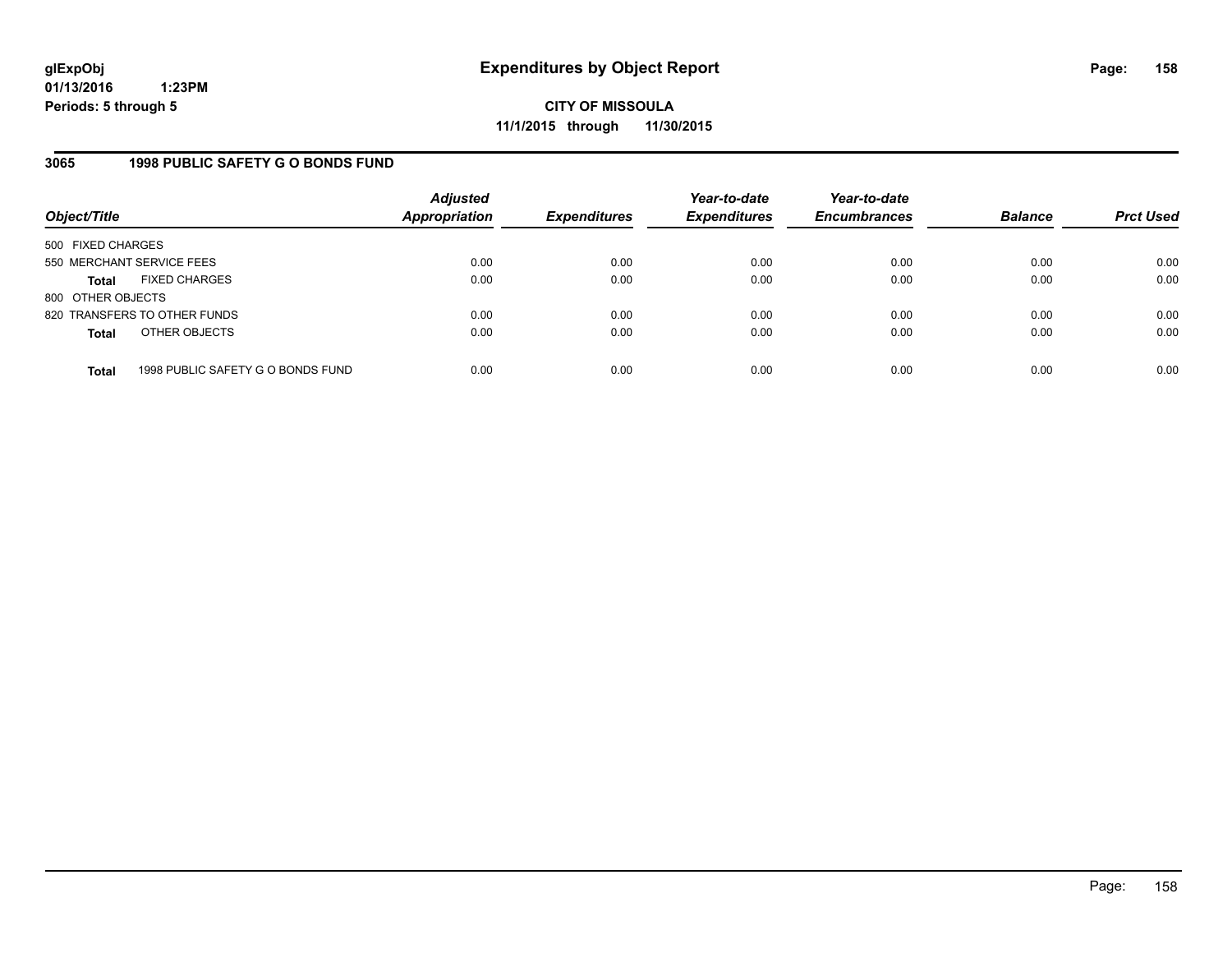## **3070 1996 OPEN SPACE GO BONDS**

| Object/Title                         | <b>Adjusted</b><br><b>Appropriation</b> | <b>Expenditures</b> | Year-to-date<br><b>Expenditures</b> | Year-to-date<br><b>Encumbrances</b> | <b>Balance</b> | <b>Prct Used</b> |
|--------------------------------------|-----------------------------------------|---------------------|-------------------------------------|-------------------------------------|----------------|------------------|
| 500 FIXED CHARGES                    |                                         |                     |                                     |                                     |                |                  |
| 550 MERCHANT SERVICE FEES            | 0.00                                    | 0.00                | 0.00                                | 0.00                                | 0.00           | 0.00             |
| <b>FIXED CHARGES</b><br><b>Total</b> | 0.00                                    | 0.00                | 0.00                                | 0.00                                | 0.00           | 0.00             |
| 800 OTHER OBJECTS                    |                                         |                     |                                     |                                     |                |                  |
| 820 TRANSFERS TO OTHER FUNDS         | 0.00                                    | 0.00                | 0.00                                | 0.00                                | 0.00           | 0.00             |
| OTHER OBJECTS<br><b>Total</b>        | 0.00                                    | 0.00                | 0.00                                | 0.00                                | 0.00           | 0.00             |
| NON-DEPARTMENTAL<br><b>Total</b>     | 0.00                                    | 0.00                | 0.00                                | 0.00                                | 0.00           | 0.00             |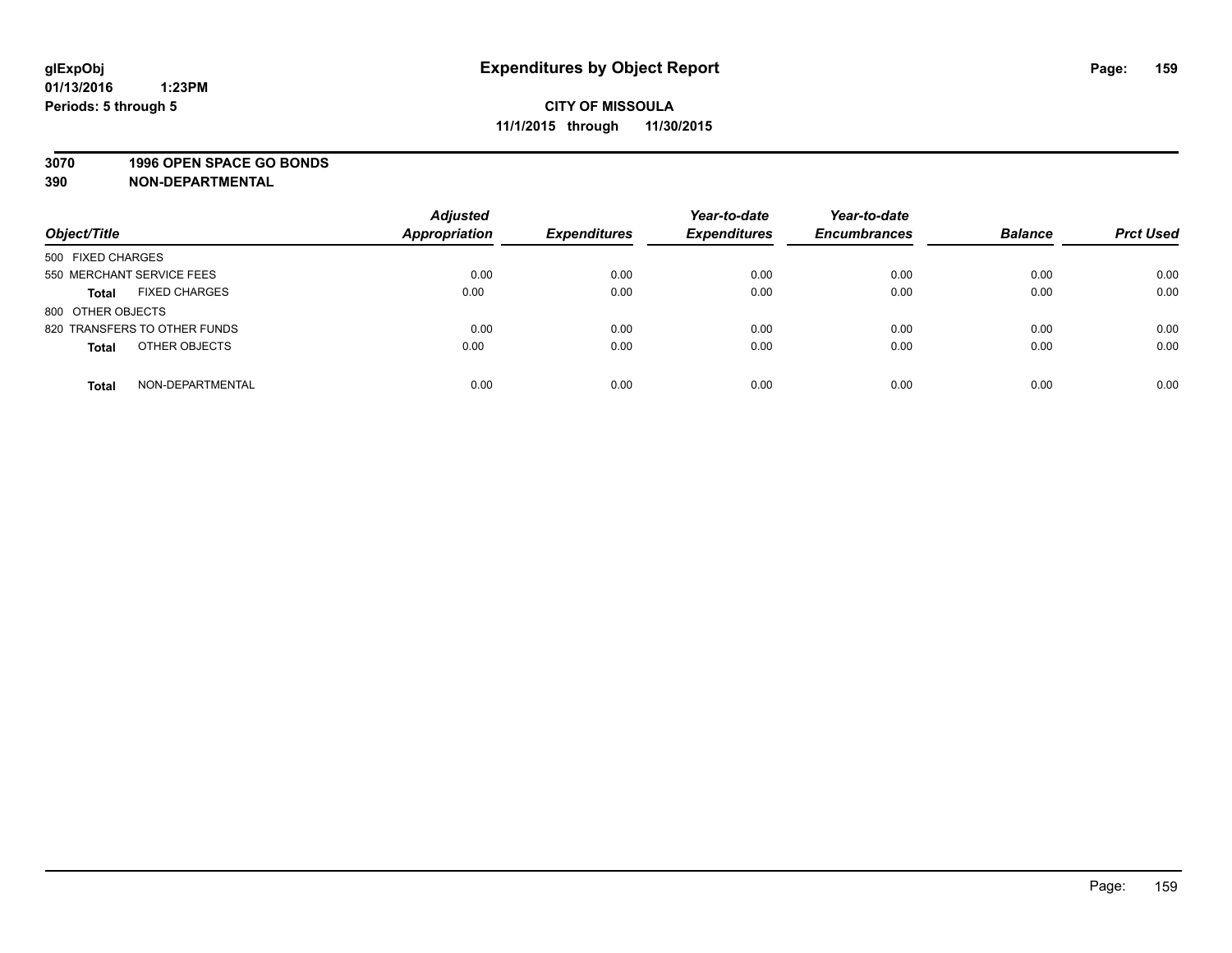## **3070 1996 OPEN SPACE GO BONDS**

| Object/Title              |                              | <b>Adjusted</b><br>Appropriation | <b>Expenditures</b> | Year-to-date<br><b>Expenditures</b> | Year-to-date<br><b>Encumbrances</b> | <b>Balance</b> | <b>Prct Used</b> |
|---------------------------|------------------------------|----------------------------------|---------------------|-------------------------------------|-------------------------------------|----------------|------------------|
| 500 FIXED CHARGES         |                              |                                  |                     |                                     |                                     |                |                  |
| 550 MERCHANT SERVICE FEES |                              | 0.00                             | 0.00                | 0.00                                | 0.00                                | 0.00           | 0.00             |
| <b>Total</b>              | <b>FIXED CHARGES</b>         | 0.00                             | 0.00                | 0.00                                | 0.00                                | 0.00           | 0.00             |
| 800 OTHER OBJECTS         |                              |                                  |                     |                                     |                                     |                |                  |
|                           | 820 TRANSFERS TO OTHER FUNDS | 0.00                             | 0.00                | 0.00                                | 0.00                                | 0.00           | 0.00             |
| <b>Total</b>              | OTHER OBJECTS                | 0.00                             | 0.00                | 0.00                                | 0.00                                | 0.00           | 0.00             |
| <b>Total</b>              | 1996 OPEN SPACE GO BONDS     | 0.00                             | 0.00                | 0.00                                | 0.00                                | 0.00           | 0.00             |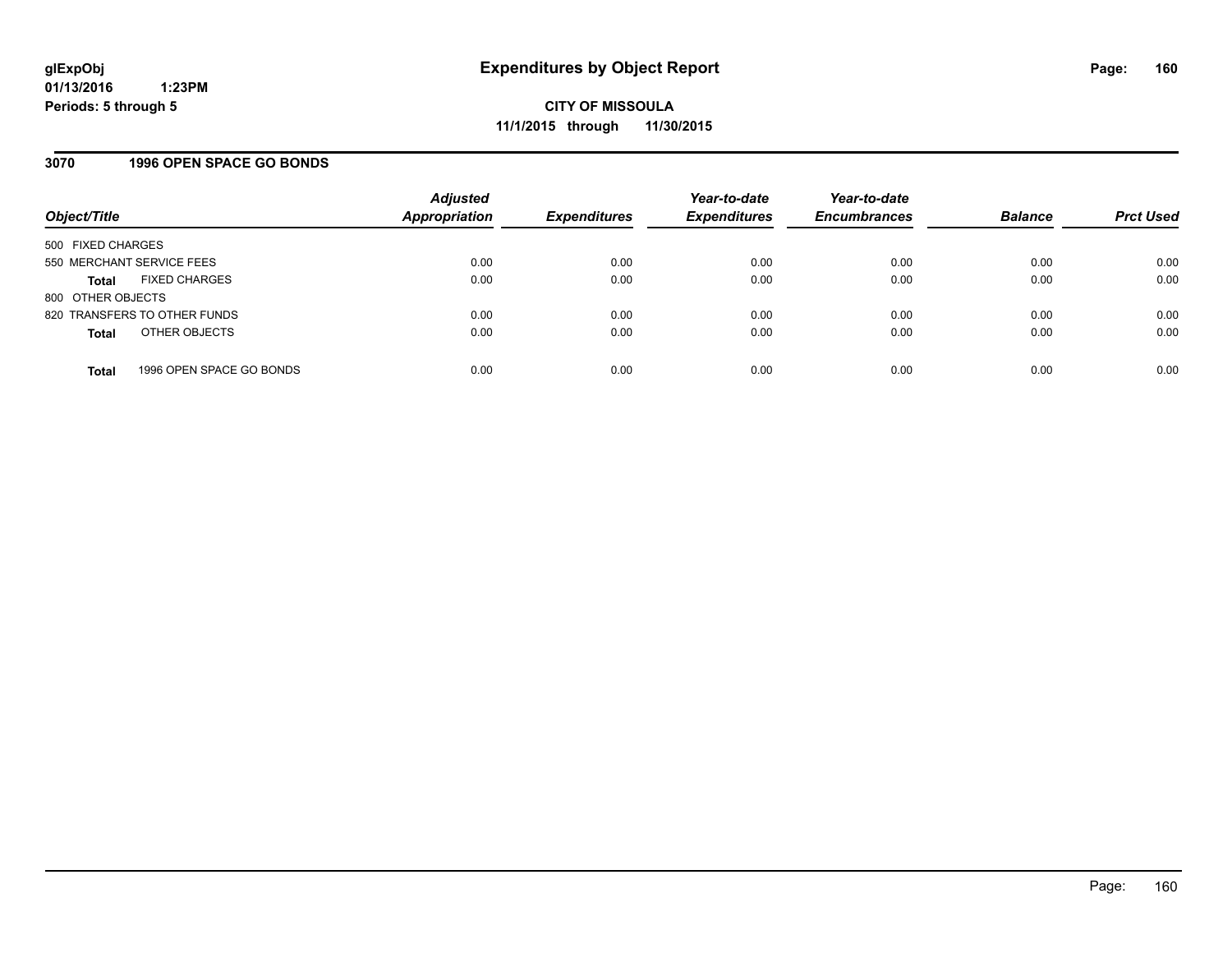#### **3075 1997 OPEN SPACE G O BOND FUND**

| Object/Title                         | <b>Adjusted</b><br><b>Appropriation</b> | <b>Expenditures</b> | Year-to-date<br><b>Expenditures</b> | Year-to-date<br><b>Encumbrances</b> | <b>Balance</b> | <b>Prct Used</b> |
|--------------------------------------|-----------------------------------------|---------------------|-------------------------------------|-------------------------------------|----------------|------------------|
|                                      |                                         |                     |                                     |                                     |                |                  |
| 500 FIXED CHARGES                    |                                         |                     |                                     |                                     |                |                  |
| 550 MERCHANT SERVICE FEES            | 0.00                                    | 0.00                | 0.00                                | 0.00                                | 0.00           | 0.00             |
| <b>FIXED CHARGES</b><br><b>Total</b> | 0.00                                    | 0.00                | 0.00                                | 0.00                                | 0.00           | 0.00             |
| 800 OTHER OBJECTS                    |                                         |                     |                                     |                                     |                |                  |
| 820 TRANSFERS TO OTHER FUNDS         | 0.00                                    | 0.00                | 0.00                                | 0.00                                | 0.00           | 0.00             |
| OTHER OBJECTS<br><b>Total</b>        | 0.00                                    | 0.00                | 0.00                                | 0.00                                | 0.00           | 0.00             |
|                                      |                                         |                     |                                     |                                     |                |                  |
| NON-DEPARTMENTAL<br><b>Total</b>     | 0.00                                    | 0.00                | 0.00                                | 0.00                                | 0.00           | 0.00             |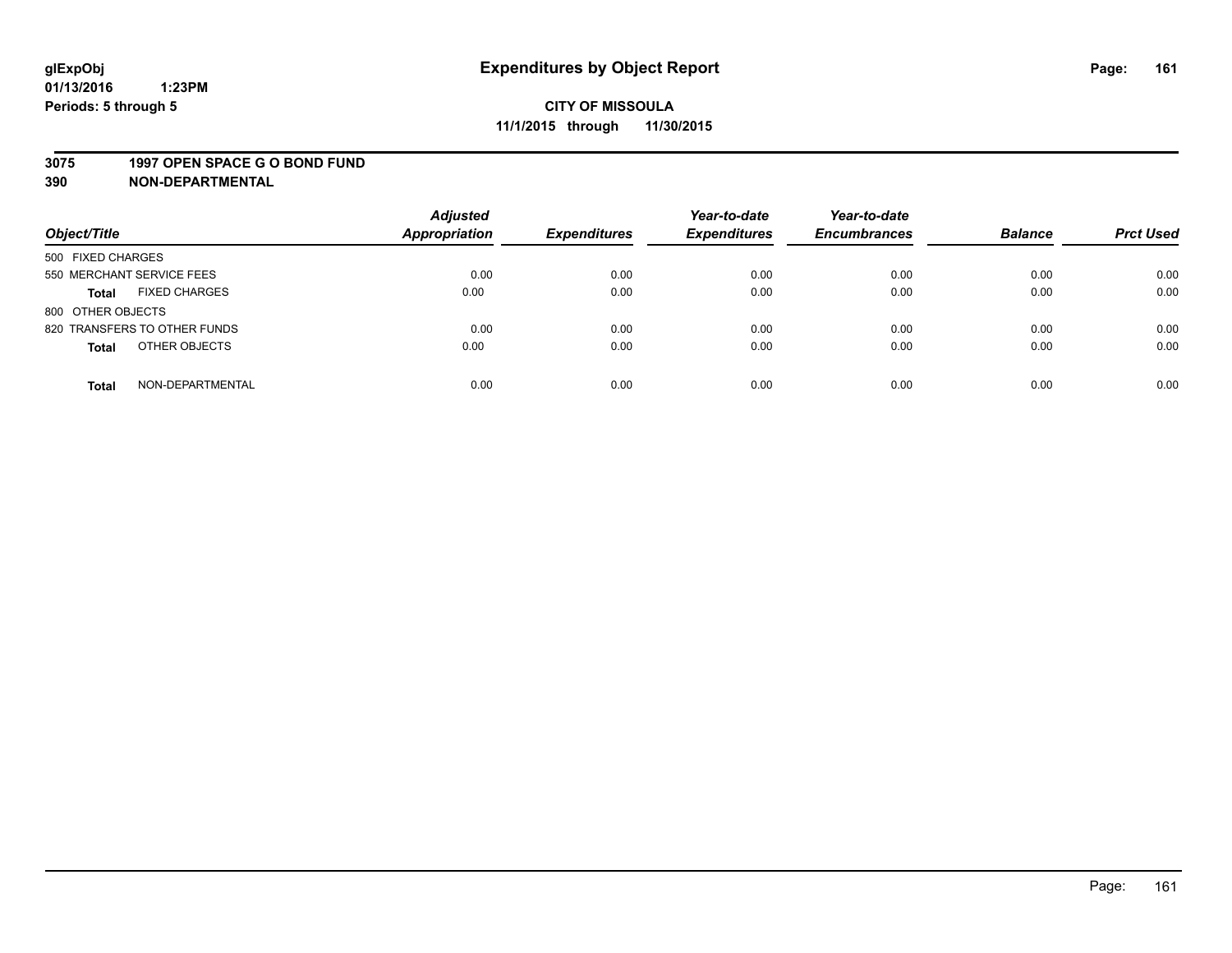## **3075 1997 OPEN SPACE G O BOND FUND**

| Object/Title              |                               | <b>Adjusted</b><br><b>Appropriation</b> | <b>Expenditures</b> | Year-to-date<br><b>Expenditures</b> | Year-to-date<br><b>Encumbrances</b> | <b>Balance</b> | <b>Prct Used</b> |
|---------------------------|-------------------------------|-----------------------------------------|---------------------|-------------------------------------|-------------------------------------|----------------|------------------|
| 500 FIXED CHARGES         |                               |                                         |                     |                                     |                                     |                |                  |
| 550 MERCHANT SERVICE FEES |                               | 0.00                                    | 0.00                | 0.00                                | 0.00                                | 0.00           | 0.00             |
| <b>Total</b>              | <b>FIXED CHARGES</b>          | 0.00                                    | 0.00                | 0.00                                | 0.00                                | 0.00           | 0.00             |
| 800 OTHER OBJECTS         |                               |                                         |                     |                                     |                                     |                |                  |
|                           | 820 TRANSFERS TO OTHER FUNDS  | 0.00                                    | 0.00                | 0.00                                | 0.00                                | 0.00           | 0.00             |
| <b>Total</b>              | OTHER OBJECTS                 | 0.00                                    | 0.00                | 0.00                                | 0.00                                | 0.00           | 0.00             |
| <b>Total</b>              | 1997 OPEN SPACE G O BOND FUND | 0.00                                    | 0.00                | 0.00                                | 0.00                                | 0.00           | 0.00             |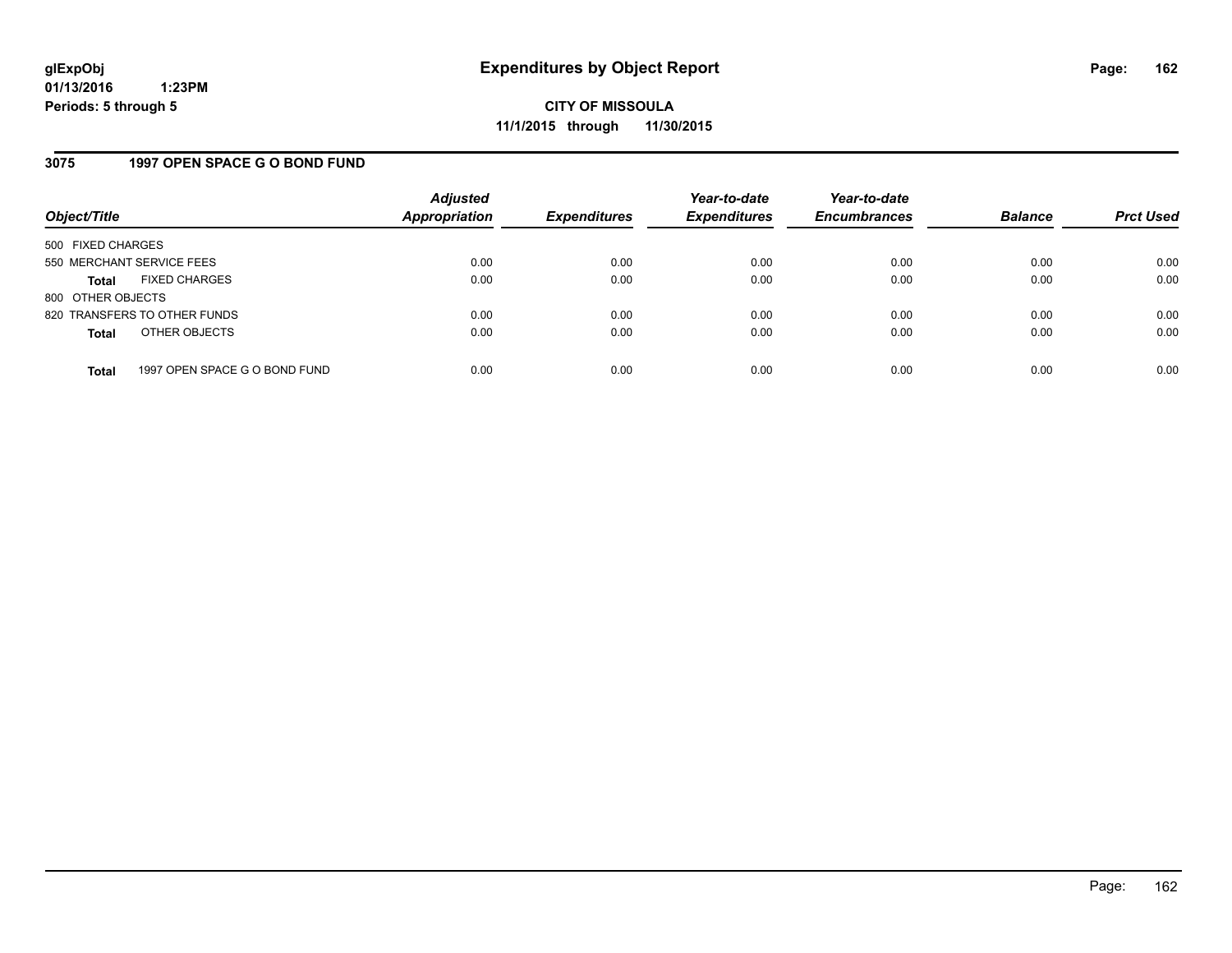## **3080 1994 FIRE EQUIP/CITY HALLS REFUND BOND F**

| Object/Title      |                              | <b>Adjusted</b><br><b>Appropriation</b> | <b>Expenditures</b> | Year-to-date<br><b>Expenditures</b> | Year-to-date<br><b>Encumbrances</b> | <b>Balance</b> | <b>Prct Used</b> |
|-------------------|------------------------------|-----------------------------------------|---------------------|-------------------------------------|-------------------------------------|----------------|------------------|
| 500 FIXED CHARGES |                              |                                         |                     |                                     |                                     |                |                  |
|                   | 550 MERCHANT SERVICE FEES    | 0.00                                    | 0.00                | 0.00                                | 0.00                                | 0.00           | 0.00             |
| <b>Total</b>      | <b>FIXED CHARGES</b>         | 0.00                                    | 0.00                | 0.00                                | 0.00                                | 0.00           | 0.00             |
| 600 DEBT SERVICE  |                              |                                         |                     |                                     |                                     |                |                  |
|                   | 620 INTEREST / SERVICE FEES  | 0.00                                    | 0.00                | 0.00                                | 0.00                                | 0.00           | 0.00             |
| Total             | <b>DEBT SERVICE</b>          | 0.00                                    | 0.00                | 0.00                                | 0.00                                | 0.00           | 0.00             |
| 800 OTHER OBJECTS |                              |                                         |                     |                                     |                                     |                |                  |
|                   | 820 TRANSFERS TO OTHER FUNDS | 0.00                                    | 0.00                | 0.00                                | 0.00                                | 0.00           | 0.00             |
| Total             | OTHER OBJECTS                | 0.00                                    | 0.00                | 0.00                                | 0.00                                | 0.00           | 0.00             |
| <b>Total</b>      | NON-DEPARTMENTAL             | 0.00                                    | 0.00                | 0.00                                | 0.00                                | 0.00           | 0.00             |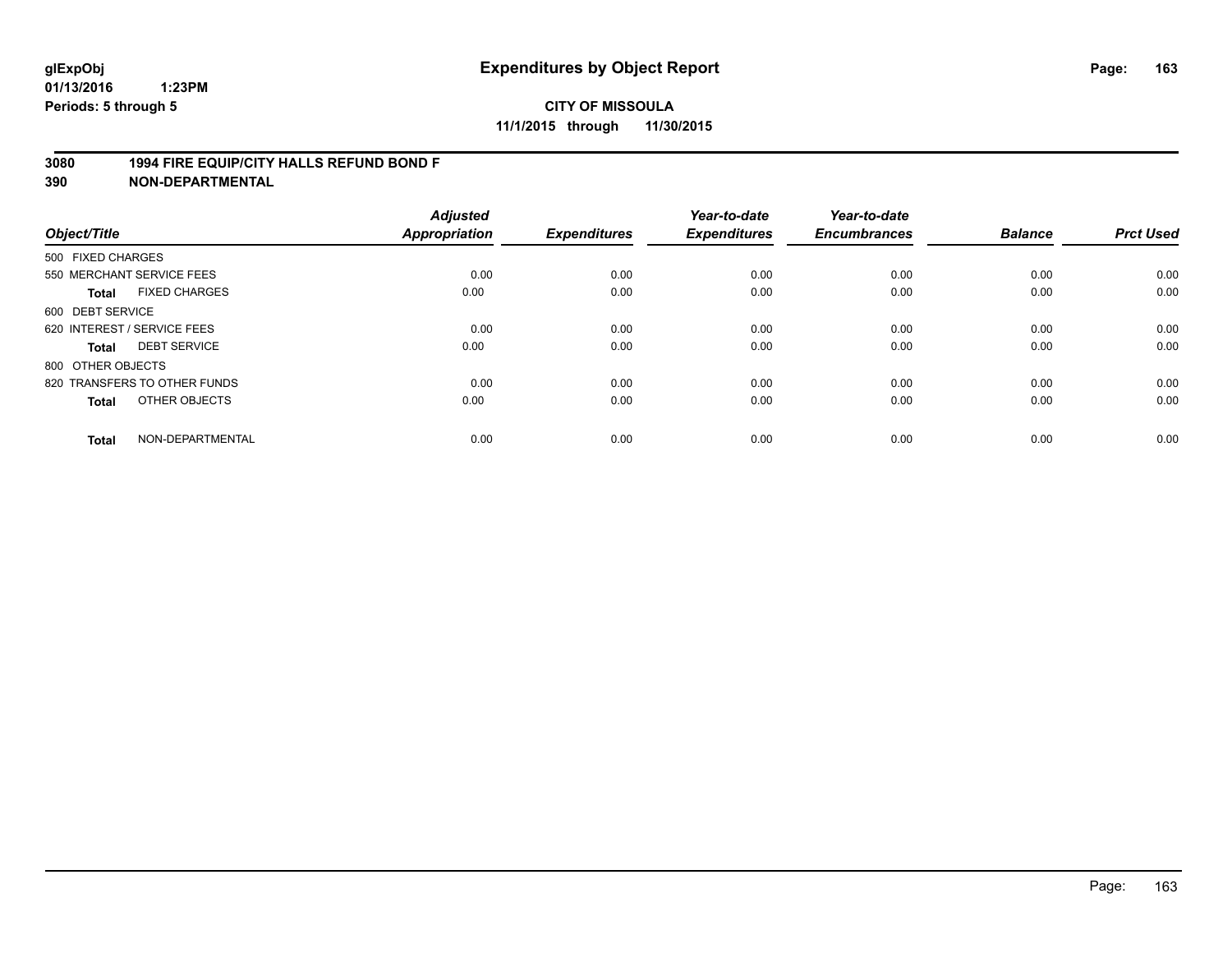**CITY OF MISSOULA 11/1/2015 through 11/30/2015**

## **3080 1994 FIRE EQUIP/CITY HALLS REFUND BOND F**

| Object/Title      |                                     | <b>Adjusted</b><br>Appropriation | <b>Expenditures</b> | Year-to-date<br><b>Expenditures</b> | Year-to-date<br><b>Encumbrances</b> | <b>Balance</b> | <b>Prct Used</b> |
|-------------------|-------------------------------------|----------------------------------|---------------------|-------------------------------------|-------------------------------------|----------------|------------------|
| 500 FIXED CHARGES |                                     |                                  |                     |                                     |                                     |                |                  |
|                   | 550 MERCHANT SERVICE FEES           | 0.00                             | 0.00                | 0.00                                | 0.00                                | 0.00           | 0.00             |
| <b>Total</b>      | <b>FIXED CHARGES</b>                | 0.00                             | 0.00                | 0.00                                | 0.00                                | 0.00           | 0.00             |
| 600 DEBT SERVICE  |                                     |                                  |                     |                                     |                                     |                |                  |
|                   | 620 INTEREST / SERVICE FEES         | 0.00                             | 0.00                | 0.00                                | 0.00                                | 0.00           | 0.00             |
| Total             | <b>DEBT SERVICE</b>                 | 0.00                             | 0.00                | 0.00                                | 0.00                                | 0.00           | 0.00             |
| 800 OTHER OBJECTS |                                     |                                  |                     |                                     |                                     |                |                  |
|                   | 820 TRANSFERS TO OTHER FUNDS        | 0.00                             | 0.00                | 0.00                                | 0.00                                | 0.00           | 0.00             |
| <b>Total</b>      | OTHER OBJECTS                       | 0.00                             | 0.00                | 0.00                                | 0.00                                | 0.00           | 0.00             |
| <b>Total</b>      | 1994 FIRE EQUIP/CITY HALLS REFUND B | 0.00                             | 0.00                | 0.00                                | 0.00                                | 0.00           | 0.00             |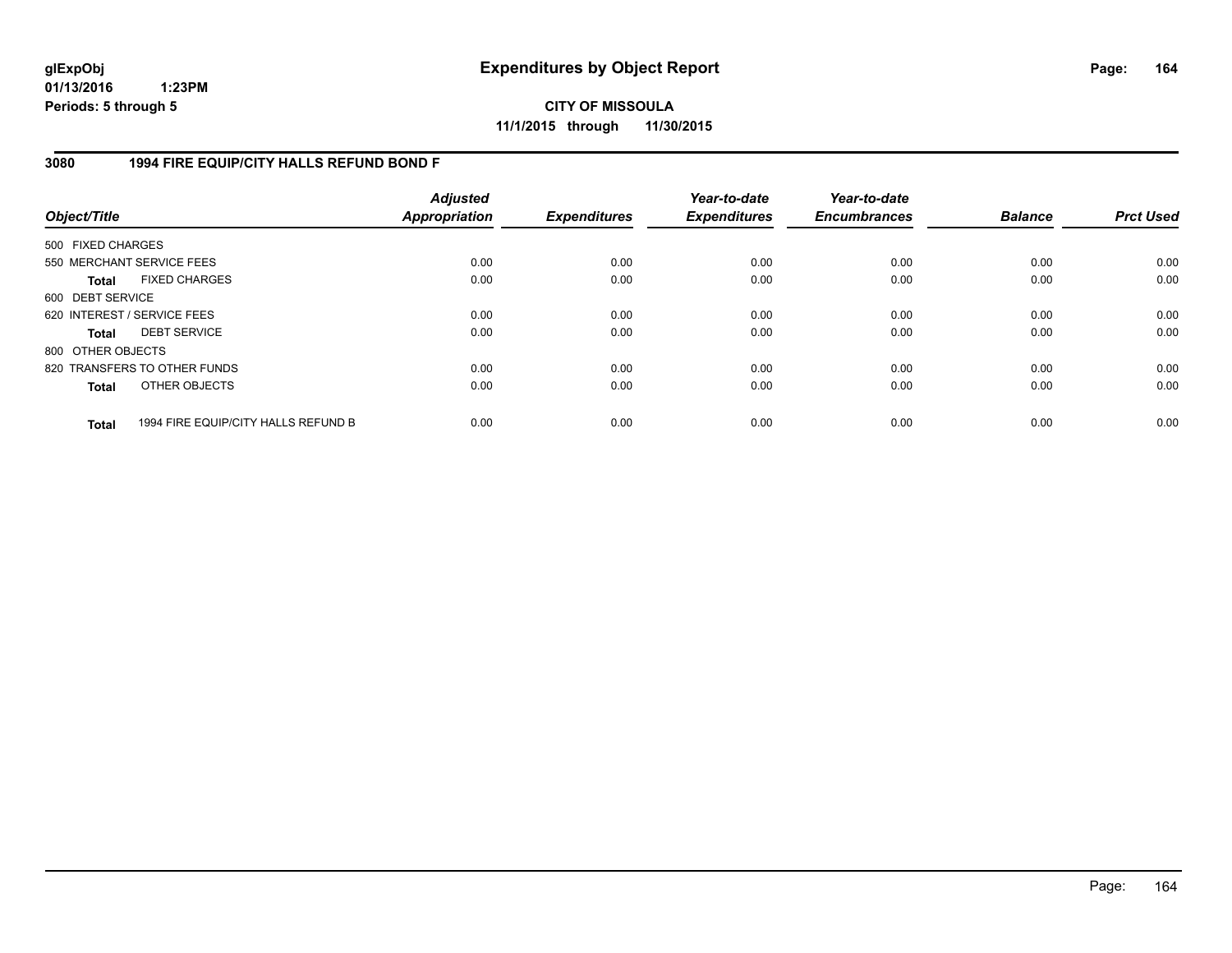#### **3085 1993 FIRE STATION G O BOND FUND**

| Object/Title                         | <b>Adjusted</b><br>Appropriation | <b>Expenditures</b> | Year-to-date<br><b>Expenditures</b> | Year-to-date<br><b>Encumbrances</b> | <b>Balance</b> | <b>Prct Used</b> |
|--------------------------------------|----------------------------------|---------------------|-------------------------------------|-------------------------------------|----------------|------------------|
| 500 FIXED CHARGES                    |                                  |                     |                                     |                                     |                |                  |
| 550 MERCHANT SERVICE FEES            | 0.00                             | 0.00                | 0.00                                | 0.00                                | 0.00           | 0.00             |
| <b>FIXED CHARGES</b><br><b>Total</b> | 0.00                             | 0.00                | 0.00                                | 0.00                                | 0.00           | 0.00             |
| 800 OTHER OBJECTS                    |                                  |                     |                                     |                                     |                |                  |
| 820 TRANSFERS TO OTHER FUNDS         | 0.00                             | 0.00                | 0.00                                | 0.00                                | 0.00           | 0.00             |
| OTHER OBJECTS<br><b>Total</b>        | 0.00                             | 0.00                | 0.00                                | 0.00                                | 0.00           | 0.00             |
| NON-DEPARTMENTAL<br><b>Total</b>     | 0.00                             | 0.00                | 0.00                                | 0.00                                | 0.00           | 0.00             |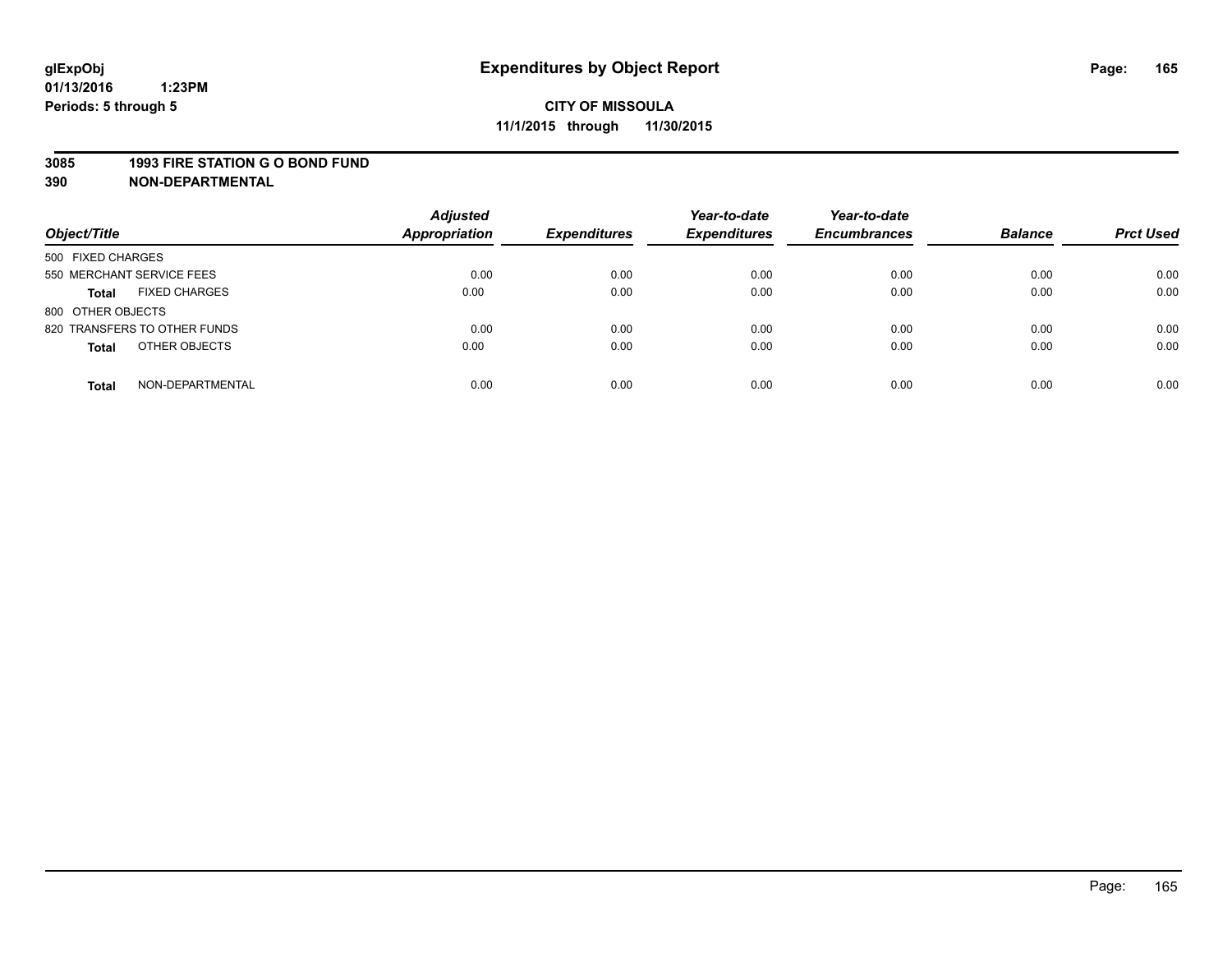## **3085 1993 FIRE STATION G O BOND FUND**

| Object/Title              |                                 | <b>Adjusted</b><br><b>Appropriation</b> | <b>Expenditures</b> | Year-to-date<br><b>Expenditures</b> | Year-to-date<br><b>Encumbrances</b> | <b>Balance</b> | <b>Prct Used</b> |
|---------------------------|---------------------------------|-----------------------------------------|---------------------|-------------------------------------|-------------------------------------|----------------|------------------|
| 500 FIXED CHARGES         |                                 |                                         |                     |                                     |                                     |                |                  |
| 550 MERCHANT SERVICE FEES |                                 | 0.00                                    | 0.00                | 0.00                                | 0.00                                | 0.00           | 0.00             |
| <b>Total</b>              | <b>FIXED CHARGES</b>            | 0.00                                    | 0.00                | 0.00                                | 0.00                                | 0.00           | 0.00             |
| 800 OTHER OBJECTS         |                                 |                                         |                     |                                     |                                     |                |                  |
|                           | 820 TRANSFERS TO OTHER FUNDS    | 0.00                                    | 0.00                | 0.00                                | 0.00                                | 0.00           | 0.00             |
| <b>Total</b>              | OTHER OBJECTS                   | 0.00                                    | 0.00                | 0.00                                | 0.00                                | 0.00           | 0.00             |
| <b>Total</b>              | 1993 FIRE STATION G O BOND FUND | 0.00                                    | 0.00                | 0.00                                | 0.00                                | 0.00           | 0.00             |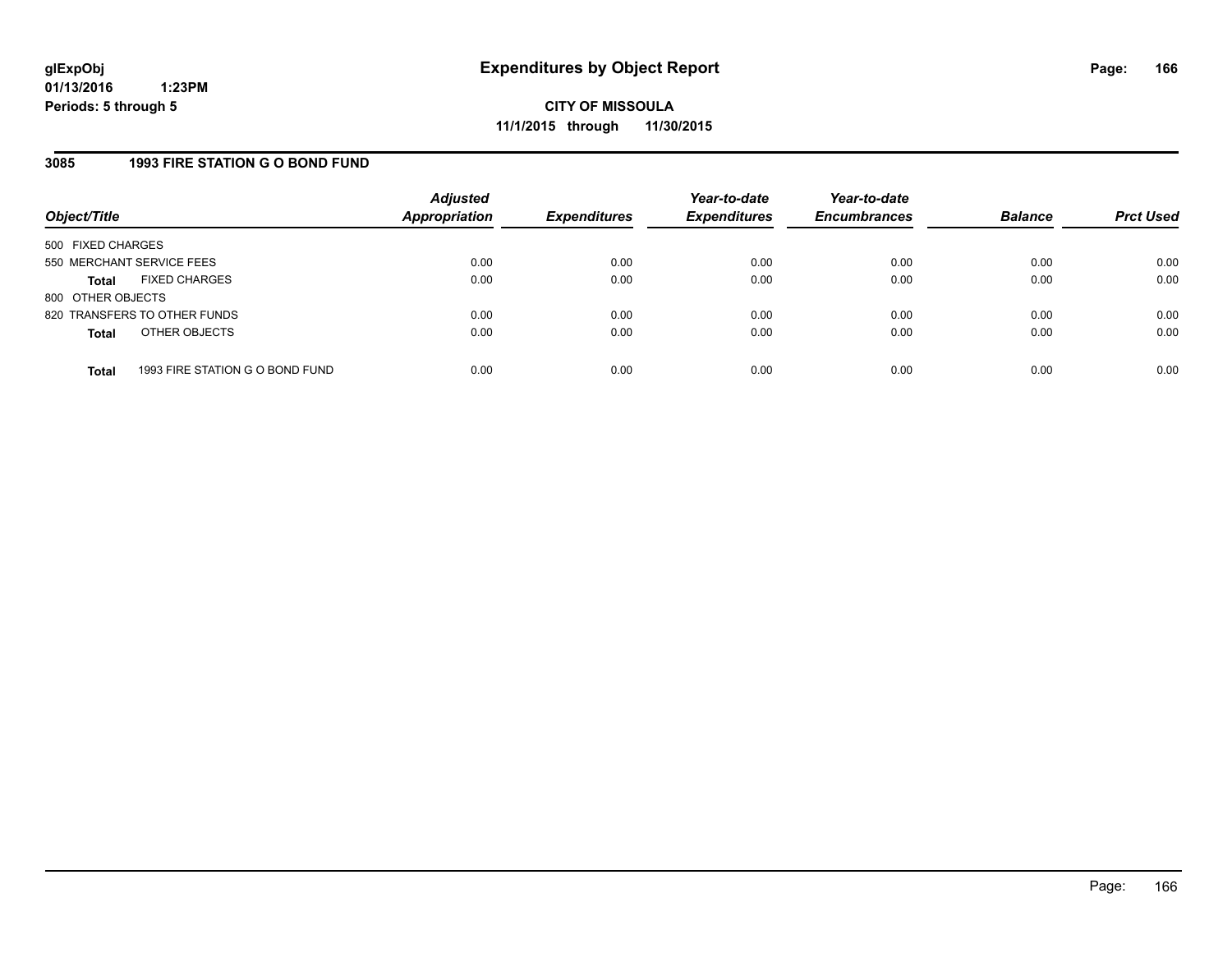## **3090 2004 AQUATICS BOND**

| Object/Title                         | <b>Adjusted</b><br><b>Appropriation</b> | <b>Expenditures</b> | Year-to-date<br><b>Expenditures</b> | Year-to-date<br><b>Encumbrances</b> | <b>Balance</b> | <b>Prct Used</b> |
|--------------------------------------|-----------------------------------------|---------------------|-------------------------------------|-------------------------------------|----------------|------------------|
|                                      |                                         |                     |                                     |                                     |                |                  |
| 500 FIXED CHARGES                    |                                         |                     |                                     |                                     |                |                  |
| 550 MERCHANT SERVICE FEES            | 0.00                                    | 0.00                | 0.00                                | 0.00                                | 0.00           | 0.00             |
| <b>FIXED CHARGES</b><br><b>Total</b> | 0.00                                    | 0.00                | 0.00                                | 0.00                                | 0.00           | 0.00             |
| 600 DEBT SERVICE                     |                                         |                     |                                     |                                     |                |                  |
| 610 PRINCIPAL                        | 0.00                                    | 0.00                | 0.00                                | 0.00                                | 0.00           | 0.00             |
| 620 INTEREST / SERVICE FEES          | 0.00                                    | 0.00                | 0.00                                | 0.00                                | 0.00           | 0.00             |
| <b>DEBT SERVICE</b><br><b>Total</b>  | 0.00                                    | 0.00                | 0.00                                | 0.00                                | 0.00           | 0.00             |
| 800 OTHER OBJECTS                    |                                         |                     |                                     |                                     |                |                  |
| 820 TRANSFERS TO OTHER FUNDS         | 0.00                                    | 0.00                | 0.00                                | 0.00                                | 0.00           | 0.00             |
| OTHER OBJECTS<br><b>Total</b>        | 0.00                                    | 0.00                | 0.00                                | 0.00                                | 0.00           | 0.00             |
|                                      |                                         |                     |                                     |                                     |                |                  |
| NON-DEPARTMENTAL<br><b>Total</b>     | 0.00                                    | 0.00                | 0.00                                | 0.00                                | 0.00           | 0.00             |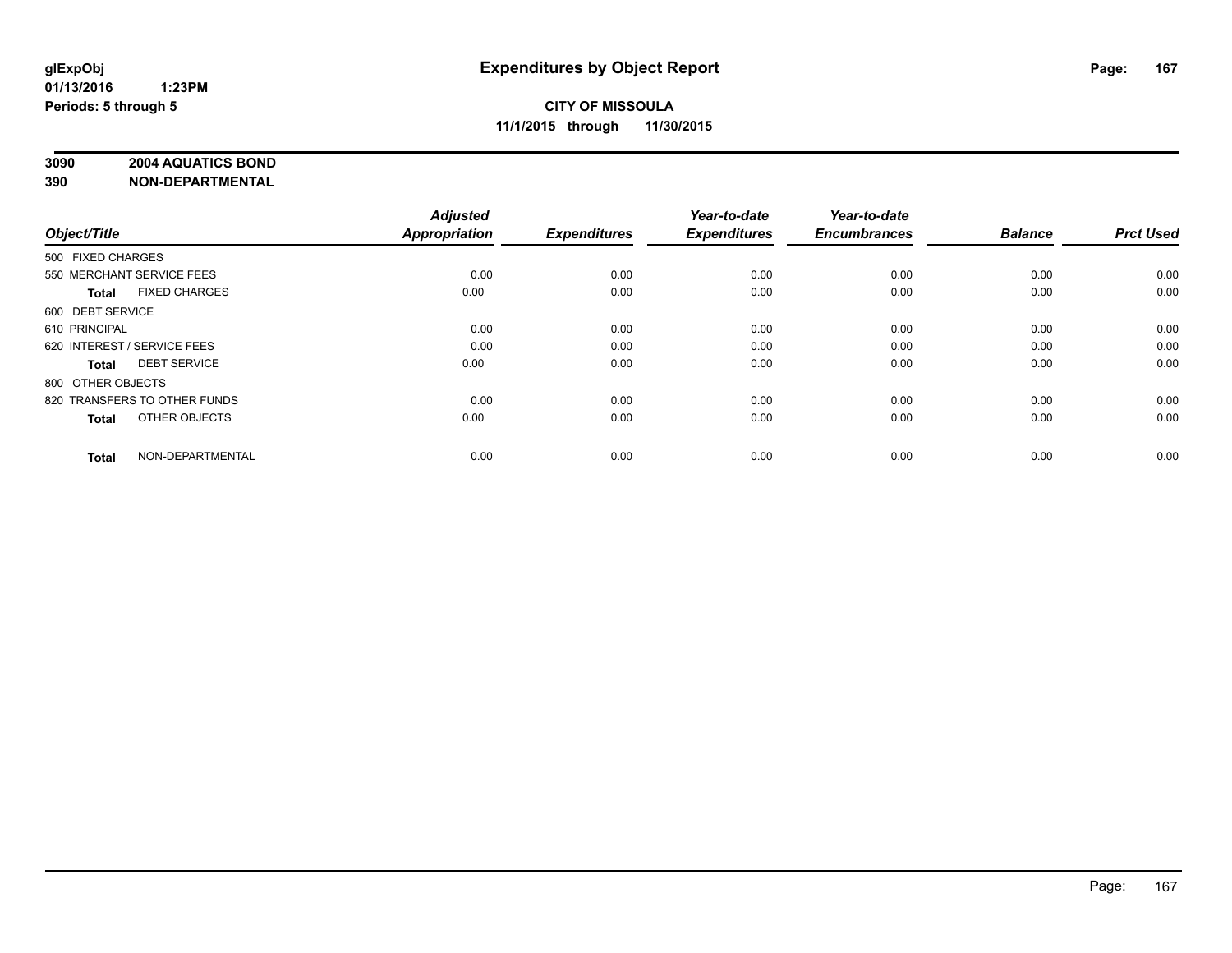## **3090 2004 AQUATICS BOND**

|                                    | <b>Adjusted</b>      |                     | Year-to-date        | Year-to-date        |                |                  |
|------------------------------------|----------------------|---------------------|---------------------|---------------------|----------------|------------------|
| Object/Title                       | <b>Appropriation</b> | <b>Expenditures</b> | <b>Expenditures</b> | <b>Encumbrances</b> | <b>Balance</b> | <b>Prct Used</b> |
| 500 FIXED CHARGES                  |                      |                     |                     |                     |                |                  |
| 550 MERCHANT SERVICE FEES          | 0.00                 | 0.00                | 0.00                | 0.00                | 0.00           | 0.00             |
| <b>FIXED CHARGES</b><br>Total      | 0.00                 | 0.00                | 0.00                | 0.00                | 0.00           | 0.00             |
| 600 DEBT SERVICE                   |                      |                     |                     |                     |                |                  |
| 610 PRINCIPAL                      | 0.00                 | 0.00                | 0.00                | 0.00                | 0.00           | 0.00             |
| 620 INTEREST / SERVICE FEES        | 0.00                 | 0.00                | 0.00                | 0.00                | 0.00           | 0.00             |
| <b>DEBT SERVICE</b><br>Total       | 0.00                 | 0.00                | 0.00                | 0.00                | 0.00           | 0.00             |
| 800 OTHER OBJECTS                  |                      |                     |                     |                     |                |                  |
| 820 TRANSFERS TO OTHER FUNDS       | 0.00                 | 0.00                | 0.00                | 0.00                | 0.00           | 0.00             |
| OTHER OBJECTS<br><b>Total</b>      | 0.00                 | 0.00                | 0.00                | 0.00                | 0.00           | 0.00             |
| 2004 AQUATICS BOND<br><b>Total</b> | 0.00                 | 0.00                | 0.00                | 0.00                | 0.00           | 0.00             |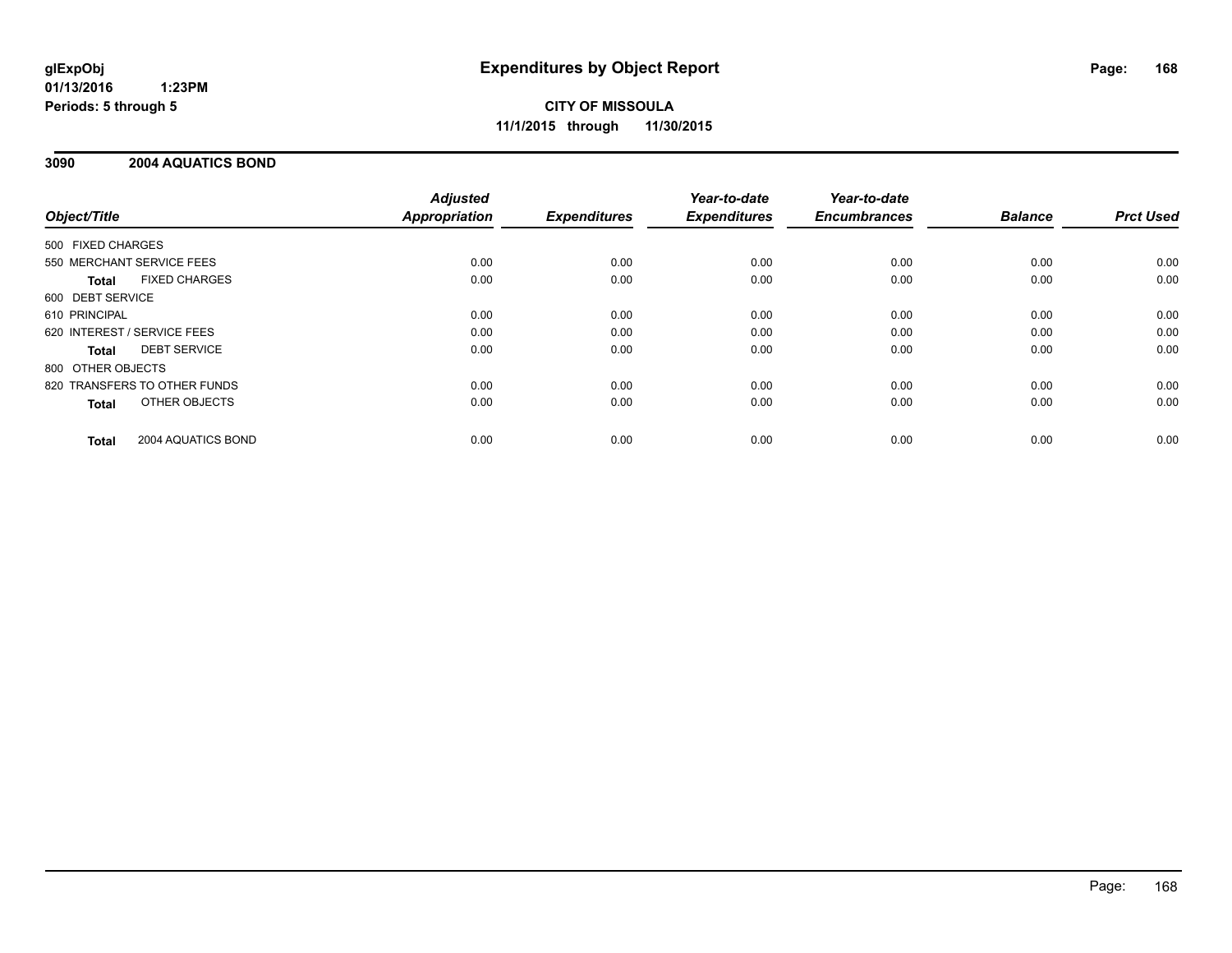## **3091 SERIES 2012A AQUATICS REFUNDING BOND**

|                                      | <b>Adjusted</b> |                     | Year-to-date        | Year-to-date        |                |                  |
|--------------------------------------|-----------------|---------------------|---------------------|---------------------|----------------|------------------|
| Object/Title                         | Appropriation   | <b>Expenditures</b> | <b>Expenditures</b> | <b>Encumbrances</b> | <b>Balance</b> | <b>Prct Used</b> |
| 500 FIXED CHARGES                    |                 |                     |                     |                     |                |                  |
| 550 MERCHANT SERVICE FEES            | 0.00            | 0.00                | 0.00                | 0.00                | 0.00           | 0.00             |
| <b>FIXED CHARGES</b><br><b>Total</b> | 0.00            | 0.00                | 0.00                | 0.00                | 0.00           | 0.00             |
| 600 DEBT SERVICE                     |                 |                     |                     |                     |                |                  |
| 610 PRINCIPAL                        | 505,000.00      | 0.00                | 0.00                | 0.00                | 505,000.00     | 0.00             |
| 620 INTEREST / SERVICE FEES          | 90.148.00       | 350.00              | 350.00              | 0.00                | 89,798.00      | 0.39             |
| <b>DEBT SERVICE</b><br><b>Total</b>  | 595.148.00      | 350.00              | 350.00              | 0.00                | 594,798.00     | 0.06             |
| 800 OTHER OBJECTS                    |                 |                     |                     |                     |                |                  |
| 820 TRANSFERS TO OTHER FUNDS         | 0.00            | 0.00                | 0.00                | 0.00                | 0.00           | 0.00             |
| OTHER OBJECTS<br>Total               | 0.00            | 0.00                | 0.00                | 0.00                | 0.00           | 0.00             |
|                                      |                 |                     |                     |                     |                |                  |
| NON-DEPARTMENTAL<br><b>Total</b>     | 595,148.00      | 350.00              | 350.00              | 0.00                | 594,798.00     | 0.06             |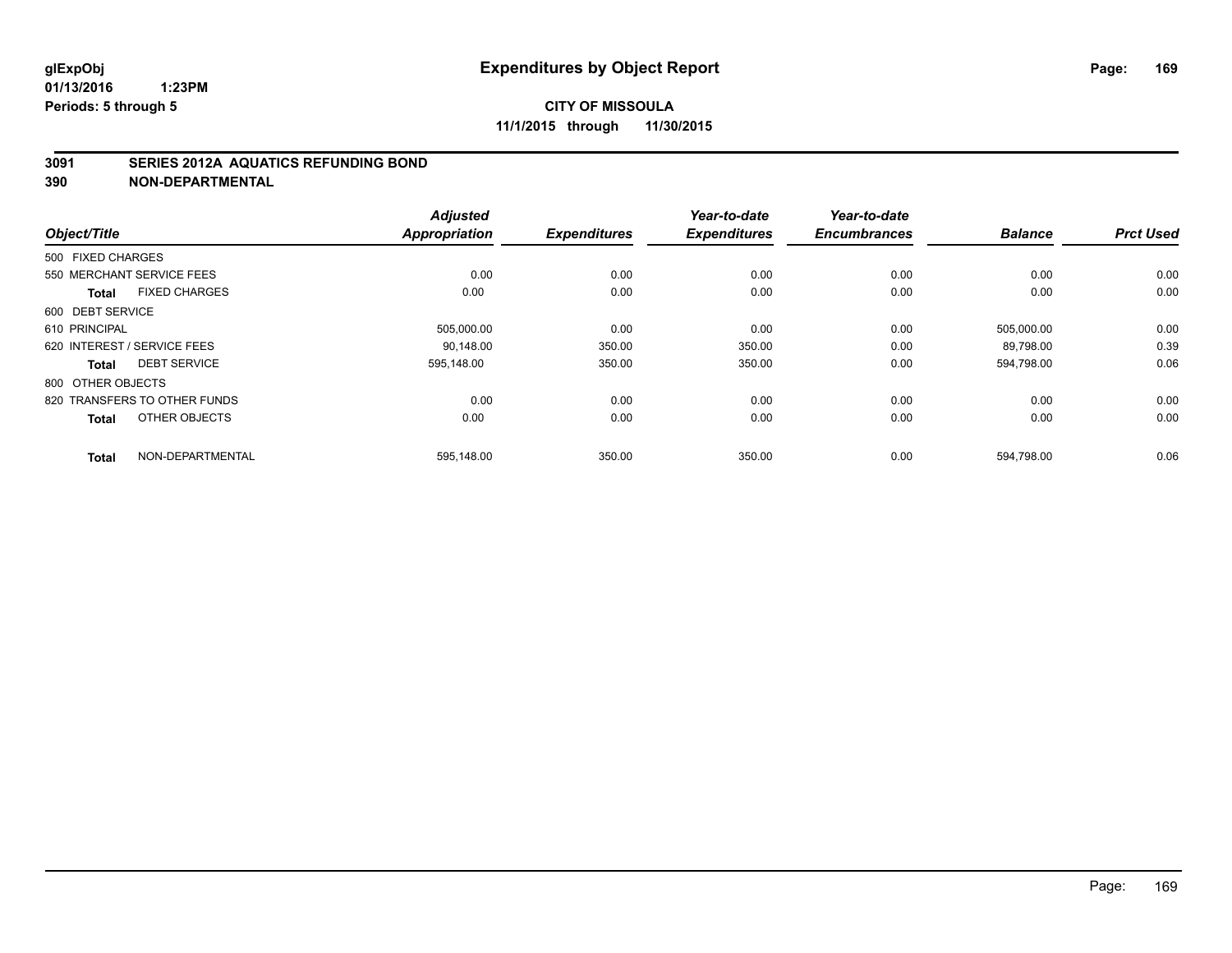**CITY OF MISSOULA 11/1/2015 through 11/30/2015**

## **3091 SERIES 2012A AQUATICS REFUNDING BOND**

| Object/Title      |                                   | <b>Adjusted</b><br>Appropriation | <b>Expenditures</b> | Year-to-date<br><b>Expenditures</b> | Year-to-date<br><b>Encumbrances</b> | <b>Balance</b> | <b>Prct Used</b> |
|-------------------|-----------------------------------|----------------------------------|---------------------|-------------------------------------|-------------------------------------|----------------|------------------|
|                   |                                   |                                  |                     |                                     |                                     |                |                  |
| 500 FIXED CHARGES |                                   |                                  |                     |                                     |                                     |                |                  |
|                   | 550 MERCHANT SERVICE FEES         | 0.00                             | 0.00                | 0.00                                | 0.00                                | 0.00           | 0.00             |
| <b>Total</b>      | <b>FIXED CHARGES</b>              | 0.00                             | 0.00                | 0.00                                | 0.00                                | 0.00           | 0.00             |
| 600 DEBT SERVICE  |                                   |                                  |                     |                                     |                                     |                |                  |
| 610 PRINCIPAL     |                                   | 505,000.00                       | 0.00                | 0.00                                | 0.00                                | 505,000.00     | 0.00             |
|                   | 620 INTEREST / SERVICE FEES       | 90.148.00                        | 350.00              | 350.00                              | 0.00                                | 89.798.00      | 0.39             |
| <b>Total</b>      | <b>DEBT SERVICE</b>               | 595,148.00                       | 350.00              | 350.00                              | 0.00                                | 594,798.00     | 0.06             |
| 800 OTHER OBJECTS |                                   |                                  |                     |                                     |                                     |                |                  |
|                   | 820 TRANSFERS TO OTHER FUNDS      | 0.00                             | 0.00                | 0.00                                | 0.00                                | 0.00           | 0.00             |
| <b>Total</b>      | OTHER OBJECTS                     | 0.00                             | 0.00                | 0.00                                | 0.00                                | 0.00           | 0.00             |
| <b>Total</b>      | SERIES 2012A AQUATICS REFUNDING B | 595.148.00                       | 350.00              | 350.00                              | 0.00                                | 594.798.00     | 0.06             |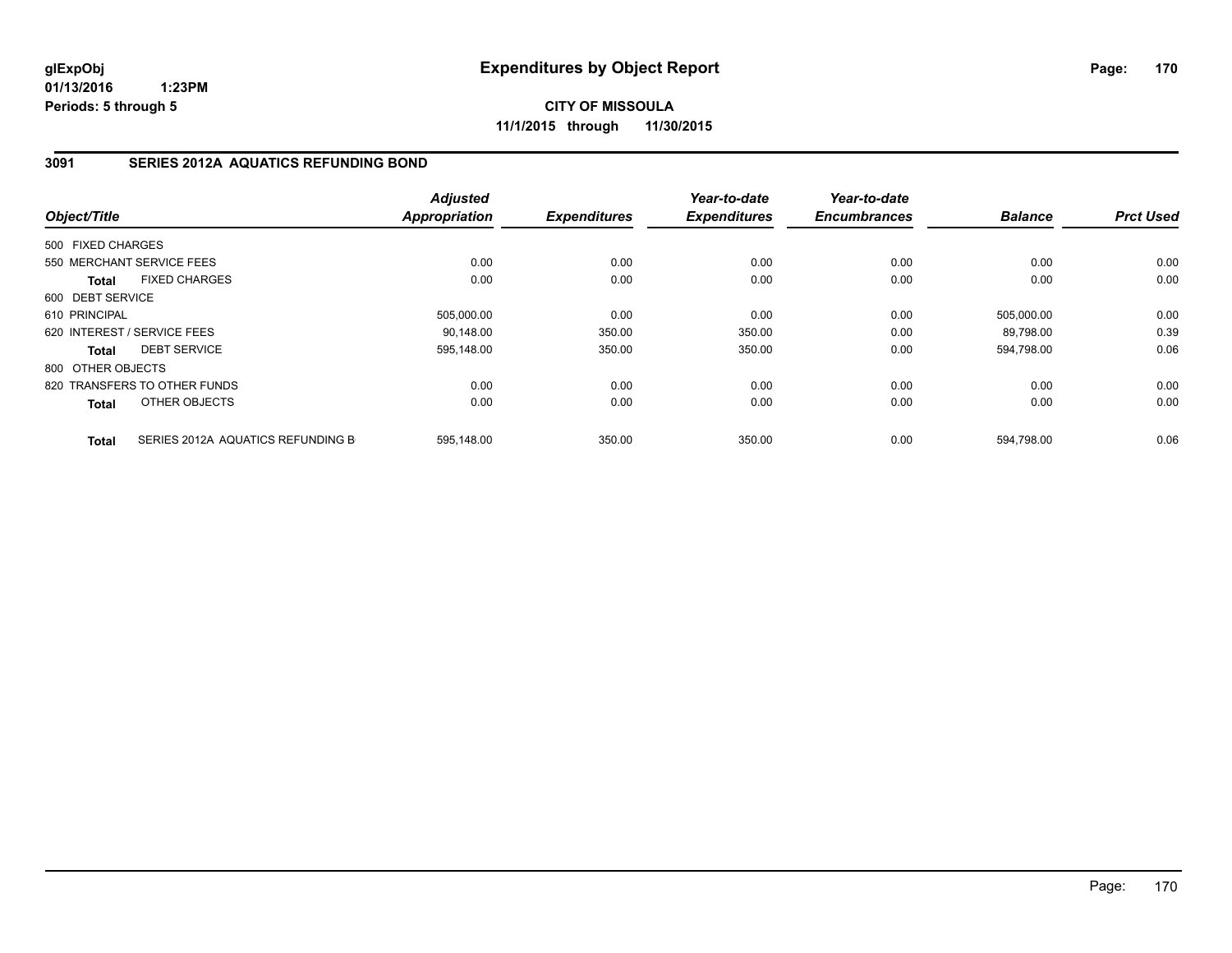#### **3092 Series 2013A GO REFUNDING BONDS**

| Object/Title                |                              | <b>Adjusted</b><br><b>Appropriation</b> | <b>Expenditures</b> | Year-to-date<br><b>Expenditures</b> | Year-to-date<br><b>Encumbrances</b> | <b>Balance</b> | <b>Prct Used</b> |
|-----------------------------|------------------------------|-----------------------------------------|---------------------|-------------------------------------|-------------------------------------|----------------|------------------|
| 500 FIXED CHARGES           |                              |                                         |                     |                                     |                                     |                |                  |
| 550 MERCHANT SERVICE FEES   |                              | 0.00                                    | 0.00                | 0.00                                | 0.00                                | 0.00           | 0.00             |
| <b>Total</b>                | <b>FIXED CHARGES</b>         | 0.00                                    | 0.00                | 0.00                                | 0.00                                | 0.00           | 0.00             |
| 600 DEBT SERVICE            |                              |                                         |                     |                                     |                                     |                |                  |
| 610 PRINCIPAL               |                              | 580,000.00                              | 0.00                | 0.00                                | 0.00                                | 580,000.00     | 0.00             |
| 620 INTEREST / SERVICE FEES |                              | 108,926.00                              | 0.00                | 0.00                                | 0.00                                | 108.926.00     | 0.00             |
| <b>Total</b>                | <b>DEBT SERVICE</b>          | 688,926.00                              | 0.00                | 0.00                                | 0.00                                | 688,926.00     | 0.00             |
| 800 OTHER OBJECTS           |                              |                                         |                     |                                     |                                     |                |                  |
|                             | 820 TRANSFERS TO OTHER FUNDS | 0.00                                    | 0.00                | 0.00                                | 0.00                                | 0.00           | 0.00             |
| <b>Total</b>                | OTHER OBJECTS                | 0.00                                    | 0.00                | 0.00                                | 0.00                                | 0.00           | 0.00             |
|                             |                              |                                         |                     |                                     |                                     |                |                  |
| <b>Total</b>                | NON-DEPARTMENTAL             | 688,926.00                              | 0.00                | 0.00                                | 0.00                                | 688,926.00     | 0.00             |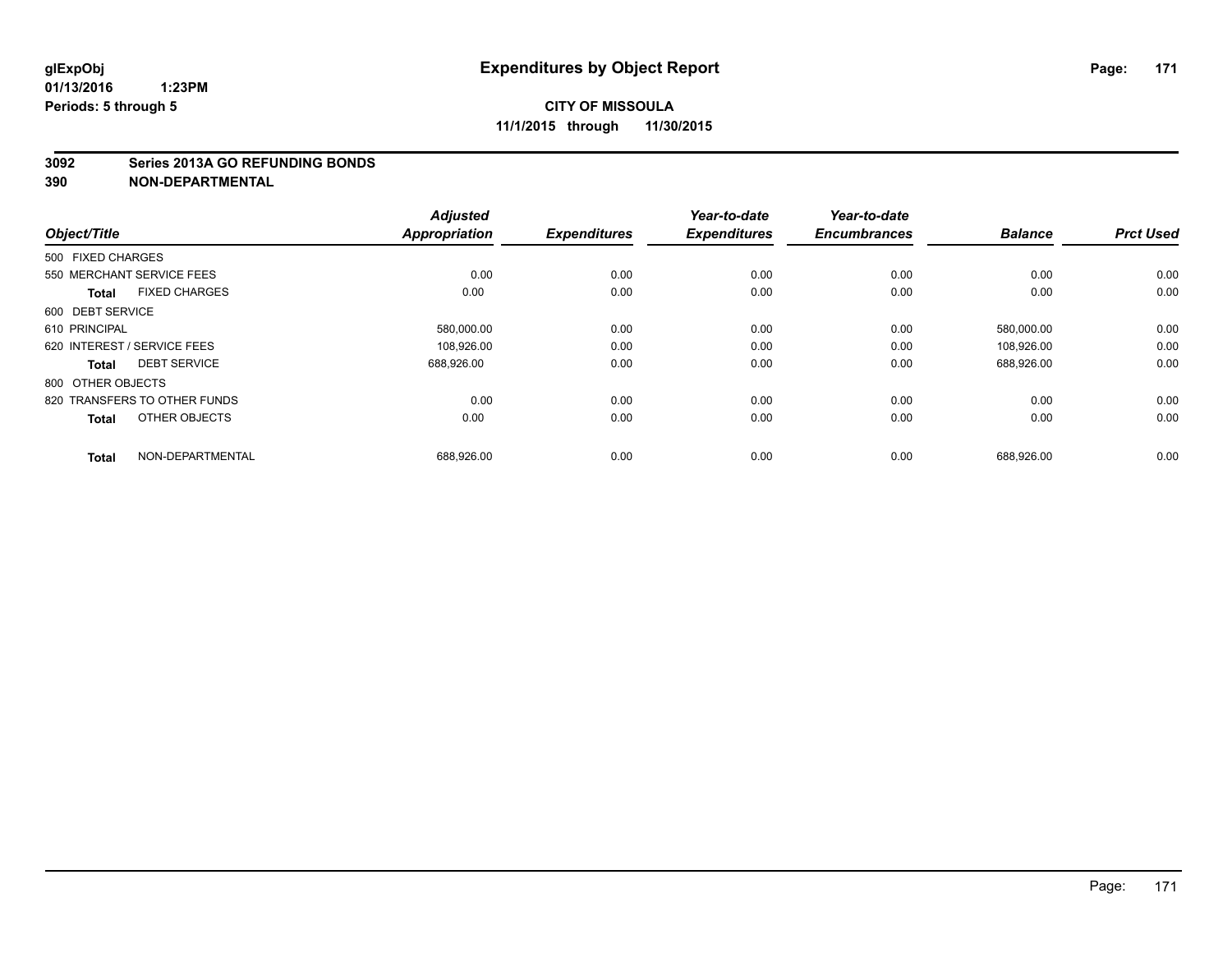**CITY OF MISSOULA 11/1/2015 through 11/30/2015**

## **3092 Series 2013A GO REFUNDING BONDS**

| Object/Title      |                                 | <b>Adjusted</b><br><b>Appropriation</b> | <b>Expenditures</b> | Year-to-date<br><b>Expenditures</b> | Year-to-date<br><b>Encumbrances</b> | <b>Balance</b> | <b>Prct Used</b> |
|-------------------|---------------------------------|-----------------------------------------|---------------------|-------------------------------------|-------------------------------------|----------------|------------------|
| 500 FIXED CHARGES |                                 |                                         |                     |                                     |                                     |                |                  |
|                   | 550 MERCHANT SERVICE FEES       | 0.00                                    | 0.00                | 0.00                                | 0.00                                | 0.00           | 0.00             |
| <b>Total</b>      | <b>FIXED CHARGES</b>            | 0.00                                    | 0.00                | 0.00                                | 0.00                                | 0.00           | 0.00             |
| 600 DEBT SERVICE  |                                 |                                         |                     |                                     |                                     |                |                  |
| 610 PRINCIPAL     |                                 | 580,000.00                              | 0.00                | 0.00                                | 0.00                                | 580,000.00     | 0.00             |
|                   | 620 INTEREST / SERVICE FEES     | 108,926.00                              | 0.00                | 0.00                                | 0.00                                | 108,926.00     | 0.00             |
| <b>Total</b>      | <b>DEBT SERVICE</b>             | 688,926.00                              | 0.00                | 0.00                                | 0.00                                | 688,926.00     | 0.00             |
| 800 OTHER OBJECTS |                                 |                                         |                     |                                     |                                     |                |                  |
|                   | 820 TRANSFERS TO OTHER FUNDS    | 0.00                                    | 0.00                | 0.00                                | 0.00                                | 0.00           | 0.00             |
| <b>Total</b>      | OTHER OBJECTS                   | 0.00                                    | 0.00                | 0.00                                | 0.00                                | 0.00           | 0.00             |
| <b>Total</b>      | Series 2013A GO REFUNDING BONDS | 688,926.00                              | 0.00                | 0.00                                | 0.00                                | 688,926.00     | 0.00             |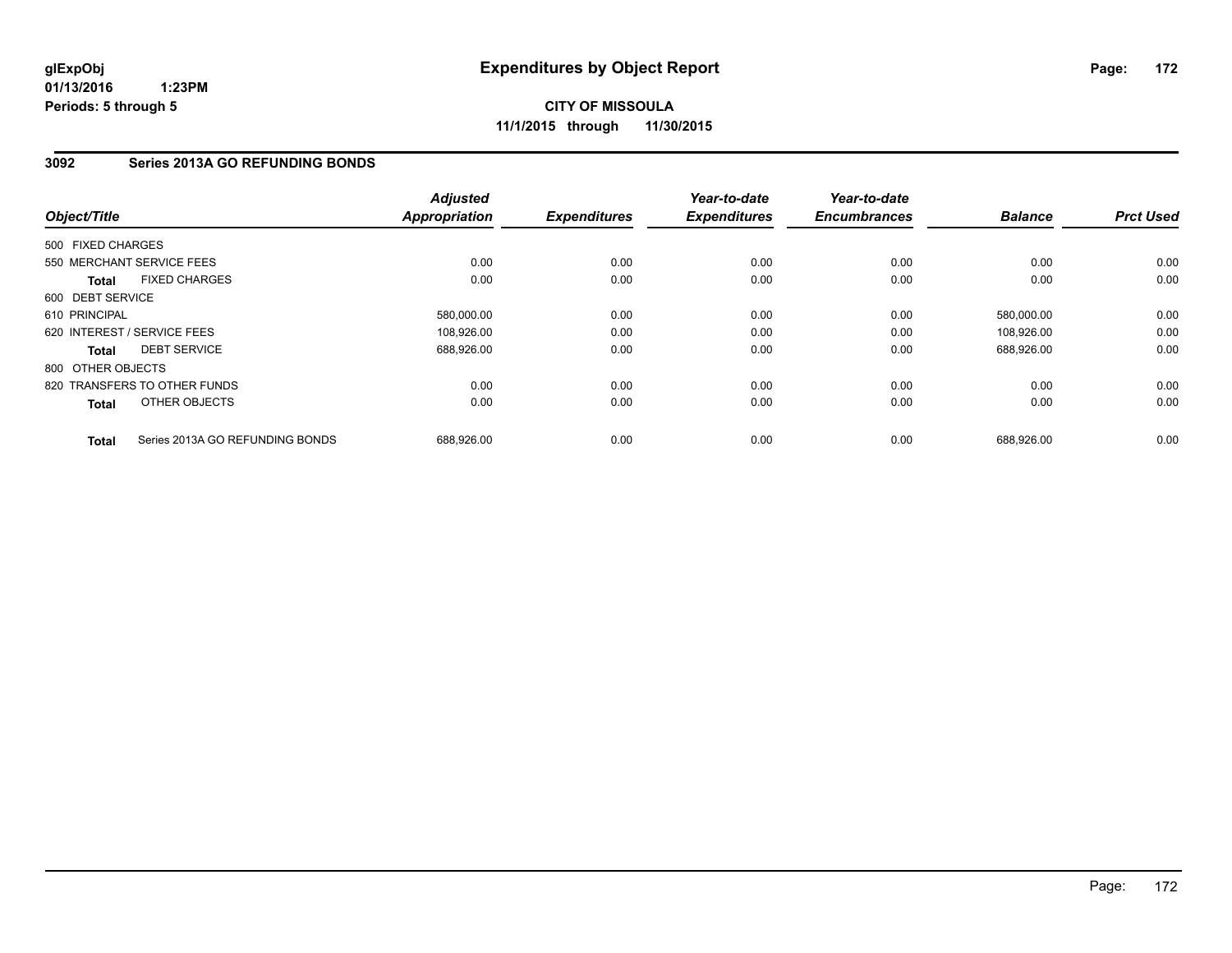#### **3095 2004 REFUNDING BONDS DEBT SERVICE**

|                                     | <b>Adjusted</b> |                     | Year-to-date        | Year-to-date<br><b>Encumbrances</b> | <b>Balance</b> | <b>Prct Used</b> |
|-------------------------------------|-----------------|---------------------|---------------------|-------------------------------------|----------------|------------------|
| Object/Title                        | Appropriation   | <b>Expenditures</b> | <b>Expenditures</b> |                                     |                |                  |
| 500 FIXED CHARGES                   |                 |                     |                     |                                     |                |                  |
| 550 MERCHANT SERVICE FEES           | 0.00            | 0.00                | 0.00                | 0.00                                | 0.00           | 0.00             |
| <b>FIXED CHARGES</b><br>Total       | 0.00            | 0.00                | 0.00                | 0.00                                | 0.00           | 0.00             |
| 600 DEBT SERVICE                    |                 |                     |                     |                                     |                |                  |
| 610 PRINCIPAL                       | 0.00            | 0.00                | 0.00                | 0.00                                | 0.00           | 0.00             |
| 620 INTEREST / SERVICE FEES         | 0.00            | 0.00                | 3,100.00            | 0.00                                | $-3,100.00$    | 0.00             |
| <b>DEBT SERVICE</b><br><b>Total</b> | 0.00            | 0.00                | 3,100.00            | 0.00                                | $-3,100.00$    | 0.00             |
| NON-DEPARTMENTAL<br><b>Total</b>    | 0.00            | 0.00                | 3,100.00            | 0.00                                | $-3,100.00$    | 0.00             |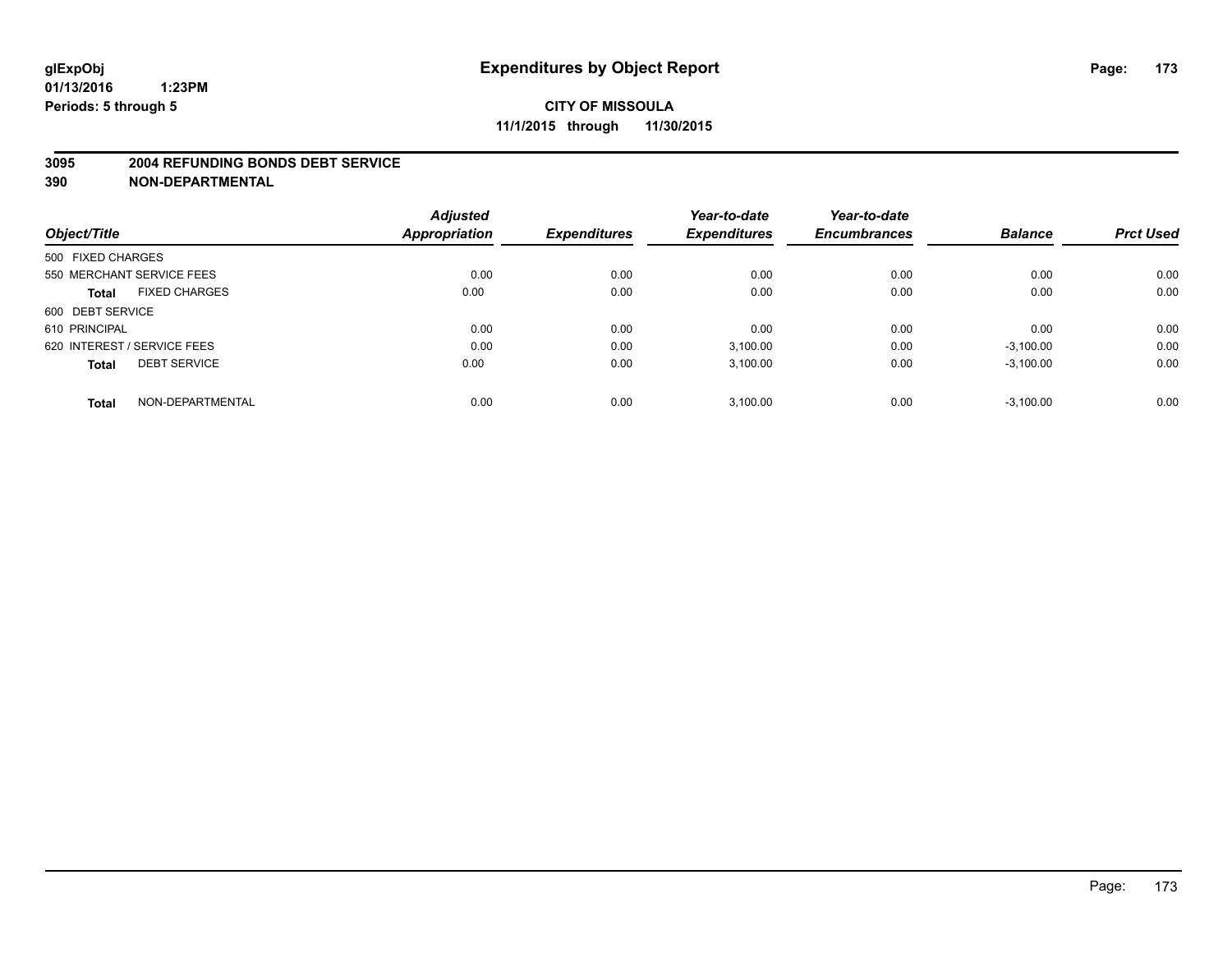**CITY OF MISSOULA 11/1/2015 through 11/30/2015**

## **3095 2004 REFUNDING BONDS DEBT SERVICE**

| Object/Title                |                                   | <b>Adjusted</b><br>Appropriation | <b>Expenditures</b> | Year-to-date<br><b>Expenditures</b> | Year-to-date<br><b>Encumbrances</b> | <b>Balance</b> | <b>Prct Used</b> |
|-----------------------------|-----------------------------------|----------------------------------|---------------------|-------------------------------------|-------------------------------------|----------------|------------------|
| 500 FIXED CHARGES           |                                   |                                  |                     |                                     |                                     |                |                  |
| 550 MERCHANT SERVICE FEES   |                                   | 0.00                             | 0.00                | 0.00                                | 0.00                                | 0.00           | 0.00             |
| <b>Total</b>                | <b>FIXED CHARGES</b>              | 0.00                             | 0.00                | 0.00                                | 0.00                                | 0.00           | 0.00             |
| 600 DEBT SERVICE            |                                   |                                  |                     |                                     |                                     |                |                  |
| 610 PRINCIPAL               |                                   | 0.00                             | 0.00                | 0.00                                | 0.00                                | 0.00           | 0.00             |
| 620 INTEREST / SERVICE FEES |                                   | 0.00                             | 0.00                | 3,100.00                            | 0.00                                | $-3,100.00$    | 0.00             |
| <b>Total</b>                | <b>DEBT SERVICE</b>               | 0.00                             | 0.00                | 3.100.00                            | 0.00                                | $-3.100.00$    | 0.00             |
| <b>Total</b>                | 2004 REFUNDING BONDS DEBT SERVICE | 0.00                             | 0.00                | 3.100.00                            | 0.00                                | $-3.100.00$    | 0.00             |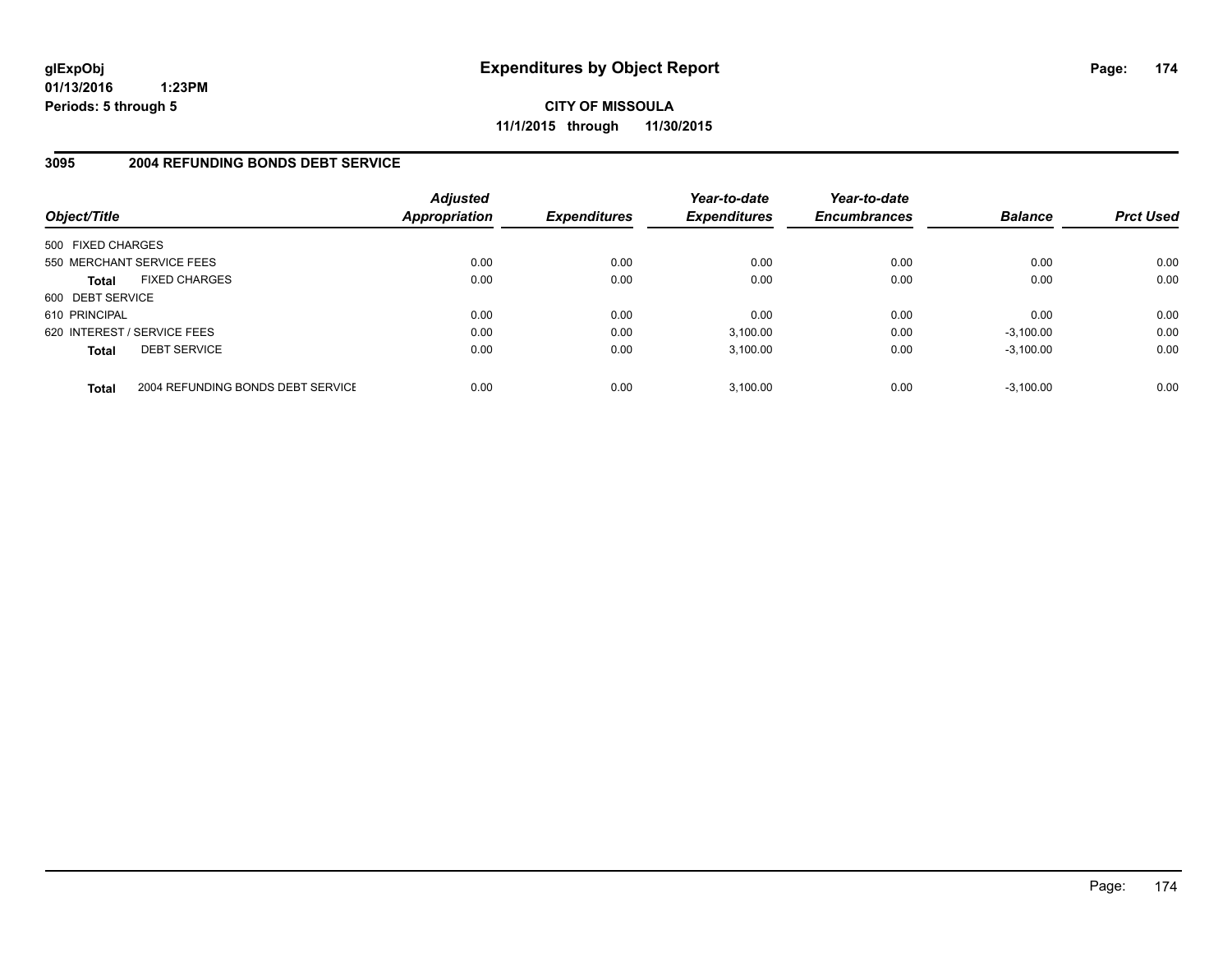**3096 NEW FIRE STATION GO BOND**

|                   |                              | <b>Adjusted</b>      |                     | Year-to-date        | Year-to-date        |                |                  |
|-------------------|------------------------------|----------------------|---------------------|---------------------|---------------------|----------------|------------------|
| Object/Title      |                              | <b>Appropriation</b> | <b>Expenditures</b> | <b>Expenditures</b> | <b>Encumbrances</b> | <b>Balance</b> | <b>Prct Used</b> |
| 500 FIXED CHARGES |                              |                      |                     |                     |                     |                |                  |
|                   | 550 MERCHANT SERVICE FEES    | 0.00                 | 0.00                | 0.00                | 0.00                | 0.00           | 0.00             |
| <b>Total</b>      | <b>FIXED CHARGES</b>         | 0.00                 | 0.00                | 0.00                | 0.00                | 0.00           | 0.00             |
| 600 DEBT SERVICE  |                              |                      |                     |                     |                     |                |                  |
| 610 PRINCIPAL     |                              | 3,876,559.00         | 0.00                | 0.00                | 0.00                | 3,876,559.00   | 0.00             |
|                   | 620 INTEREST / SERVICE FEES  | 12,500.00            | 0.00                | 350.00              | 0.00                | 12,150.00      | 2.80             |
| <b>Total</b>      | <b>DEBT SERVICE</b>          | 3,889,059.00         | 0.00                | 350.00              | 0.00                | 3,888,709.00   | 0.01             |
| 800 OTHER OBJECTS |                              |                      |                     |                     |                     |                |                  |
|                   | 820 TRANSFERS TO OTHER FUNDS | 0.00                 | 0.00                | 0.00                | 0.00                | 0.00           | 0.00             |
| <b>Total</b>      | OTHER OBJECTS                | 0.00                 | 0.00                | 0.00                | 0.00                | 0.00           | 0.00             |
| <b>Total</b>      | NON-DEPARTMENTAL             | 3,889,059.00         | 0.00                | 350.00              | 0.00                | 3,888,709.00   | 0.01             |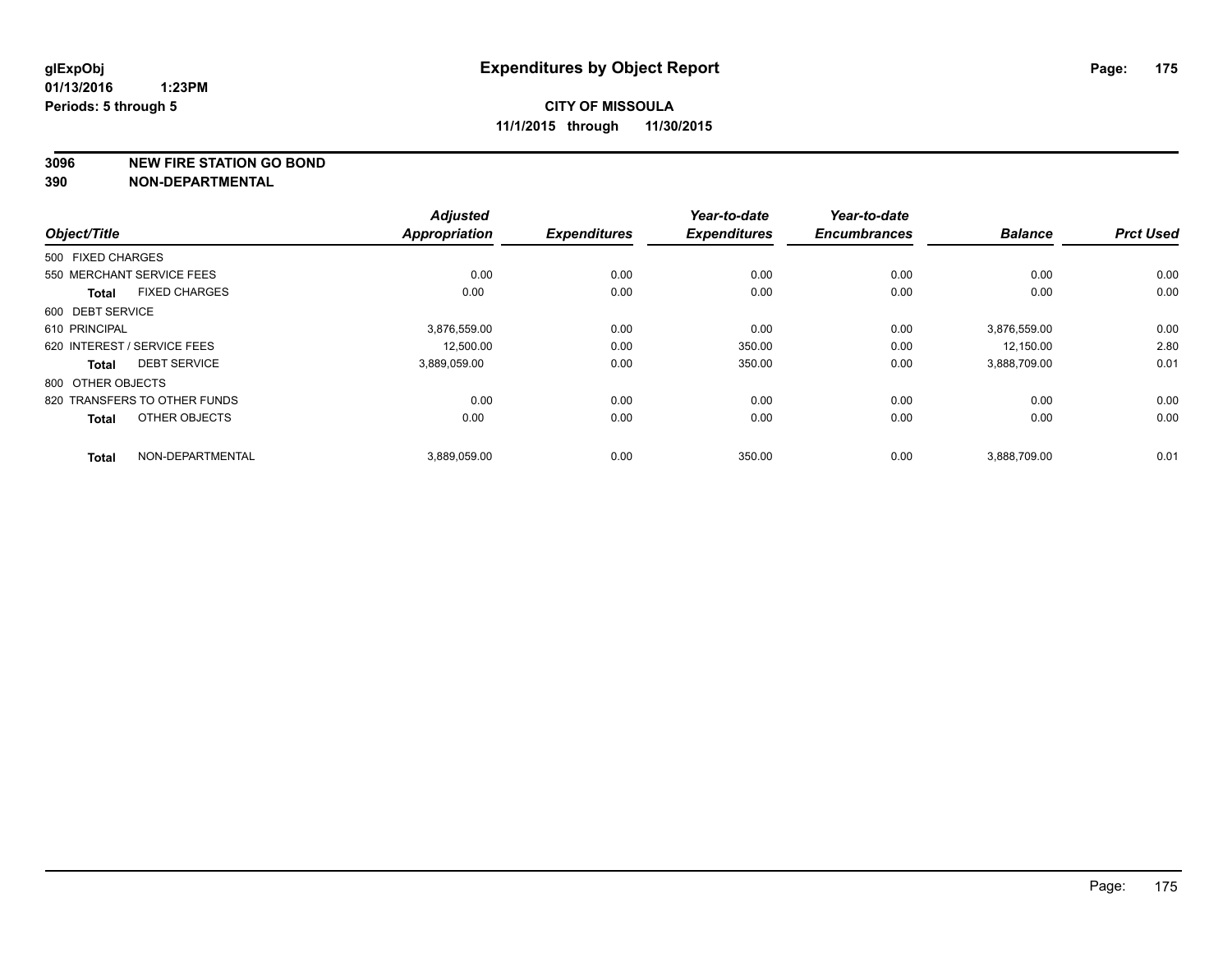## **3096 NEW FIRE STATION GO BOND**

| Object/Title      |                              | <b>Adjusted</b><br><b>Appropriation</b> | <b>Expenditures</b> | Year-to-date<br><b>Expenditures</b> | Year-to-date<br><b>Encumbrances</b> | <b>Balance</b> | <b>Prct Used</b> |
|-------------------|------------------------------|-----------------------------------------|---------------------|-------------------------------------|-------------------------------------|----------------|------------------|
| 500 FIXED CHARGES |                              |                                         |                     |                                     |                                     |                |                  |
|                   |                              |                                         |                     |                                     |                                     |                |                  |
|                   | 550 MERCHANT SERVICE FEES    | 0.00                                    | 0.00                | 0.00                                | 0.00                                | 0.00           | 0.00             |
| <b>Total</b>      | <b>FIXED CHARGES</b>         | 0.00                                    | 0.00                | 0.00                                | 0.00                                | 0.00           | 0.00             |
| 600 DEBT SERVICE  |                              |                                         |                     |                                     |                                     |                |                  |
| 610 PRINCIPAL     |                              | 3,876,559.00                            | 0.00                | 0.00                                | 0.00                                | 3,876,559.00   | 0.00             |
|                   | 620 INTEREST / SERVICE FEES  | 12,500.00                               | 0.00                | 350.00                              | 0.00                                | 12,150.00      | 2.80             |
| <b>Total</b>      | <b>DEBT SERVICE</b>          | 3,889,059.00                            | 0.00                | 350.00                              | 0.00                                | 3,888,709.00   | 0.01             |
| 800 OTHER OBJECTS |                              |                                         |                     |                                     |                                     |                |                  |
|                   | 820 TRANSFERS TO OTHER FUNDS | 0.00                                    | 0.00                | 0.00                                | 0.00                                | 0.00           | 0.00             |
| Total             | OTHER OBJECTS                | 0.00                                    | 0.00                | 0.00                                | 0.00                                | 0.00           | 0.00             |
| <b>Total</b>      | NEW FIRE STATION GO BOND     | 3,889,059.00                            | 0.00                | 350.00                              | 0.00                                | 3,888,709.00   | 0.01             |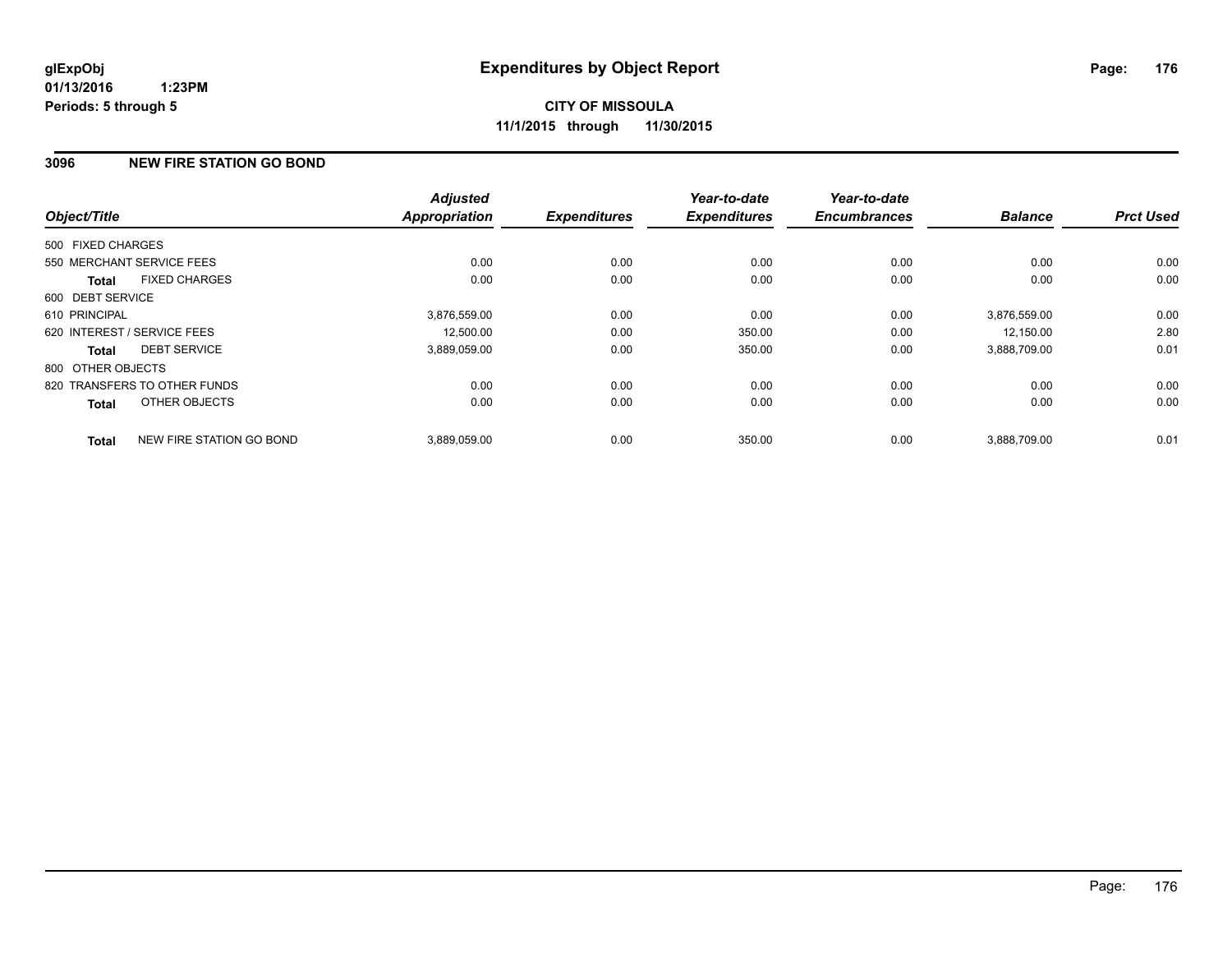**3097 2007 REFUNDING BONDS**

| Object/Title                         | <b>Adjusted</b><br>Appropriation | <b>Expenditures</b> | Year-to-date<br><b>Expenditures</b> | Year-to-date<br><b>Encumbrances</b> | <b>Balance</b> | <b>Prct Used</b> |
|--------------------------------------|----------------------------------|---------------------|-------------------------------------|-------------------------------------|----------------|------------------|
| 500 FIXED CHARGES                    |                                  |                     |                                     |                                     |                |                  |
| 500 FIXED CHARGES                    | 0.00                             | 0.00                | 0.00                                | 0.00                                | 0.00           | 0.00             |
| 550 MERCHANT SERVICE FEES            | 0.00                             | 0.00                | 0.00                                | 0.00                                | 0.00           | 0.00             |
| <b>FIXED CHARGES</b><br><b>Total</b> | 0.00                             | 0.00                | 0.00                                | 0.00                                | 0.00           | 0.00             |
| 600 DEBT SERVICE                     |                                  |                     |                                     |                                     |                |                  |
| 610 PRINCIPAL                        | 0.00                             | 0.00                | 0.00                                | 0.00                                | 0.00           | 0.00             |
| 620 INTEREST / SERVICE FEES          | 0.00                             | 0.00                | 0.00                                | 0.00                                | 0.00           | 0.00             |
| <b>DEBT SERVICE</b><br><b>Total</b>  | 0.00                             | 0.00                | 0.00                                | 0.00                                | 0.00           | 0.00             |
| NON-DEPARTMENTAL<br><b>Total</b>     | 0.00                             | 0.00                | 0.00                                | 0.00                                | 0.00           | 0.00             |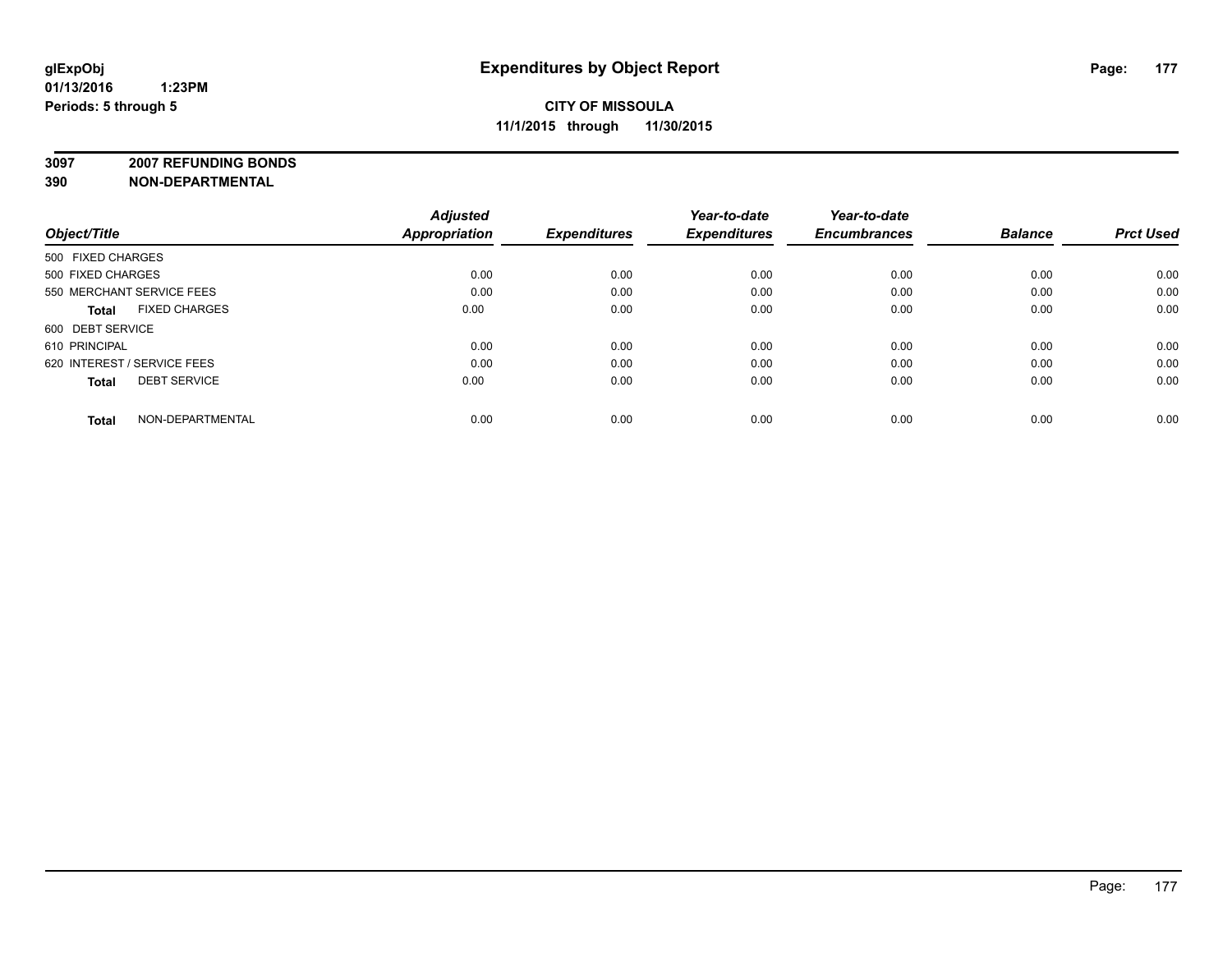## **3097 2007 REFUNDING BONDS**

| Object/Title                |                      | <b>Adjusted</b><br><b>Appropriation</b> | <b>Expenditures</b> | Year-to-date<br><b>Expenditures</b> | Year-to-date<br><b>Encumbrances</b> | <b>Balance</b> | <b>Prct Used</b> |
|-----------------------------|----------------------|-----------------------------------------|---------------------|-------------------------------------|-------------------------------------|----------------|------------------|
| 500 FIXED CHARGES           |                      |                                         |                     |                                     |                                     |                |                  |
| 500 FIXED CHARGES           |                      | 0.00                                    | 0.00                | 0.00                                | 0.00                                | 0.00           | 0.00             |
| 550 MERCHANT SERVICE FEES   |                      | 0.00                                    | 0.00                | 0.00                                | 0.00                                | 0.00           | 0.00             |
| <b>Total</b>                | <b>FIXED CHARGES</b> | 0.00                                    | 0.00                | 0.00                                | 0.00                                | 0.00           | 0.00             |
| 600 DEBT SERVICE            |                      |                                         |                     |                                     |                                     |                |                  |
| 610 PRINCIPAL               |                      | 0.00                                    | 0.00                | 0.00                                | 0.00                                | 0.00           | 0.00             |
| 620 INTEREST / SERVICE FEES |                      | 0.00                                    | 0.00                | 0.00                                | 0.00                                | 0.00           | 0.00             |
| <b>Total</b>                | <b>DEBT SERVICE</b>  | 0.00                                    | 0.00                | 0.00                                | 0.00                                | 0.00           | 0.00             |
| <b>Total</b>                | 2007 REFUNDING BONDS | 0.00                                    | 0.00                | 0.00                                | 0.00                                | 0.00           | 0.00             |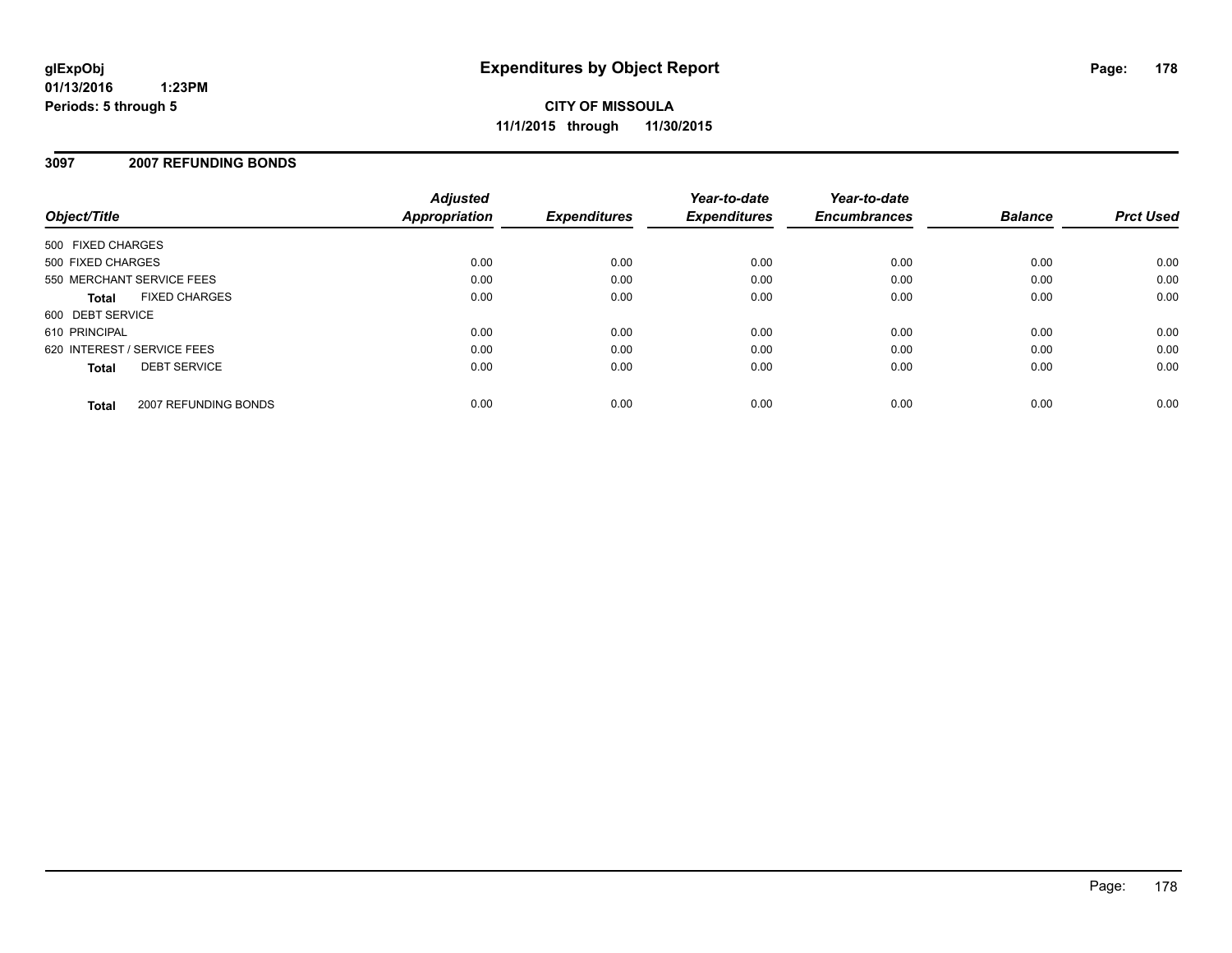#### **3100 SIDEWALK & CURB WARRANTS FUND**

| Object/Title                         | <b>Adjusted</b><br><b>Appropriation</b> | <b>Expenditures</b> | Year-to-date<br><b>Expenditures</b> | Year-to-date<br><b>Encumbrances</b> | <b>Balance</b> | <b>Prct Used</b> |
|--------------------------------------|-----------------------------------------|---------------------|-------------------------------------|-------------------------------------|----------------|------------------|
| 500 FIXED CHARGES                    |                                         |                     |                                     |                                     |                |                  |
| 550 MERCHANT SERVICE FEES            | 0.00                                    | 0.00                | 0.00                                | 0.00                                | 0.00           | 0.00             |
| <b>FIXED CHARGES</b><br><b>Total</b> | 0.00                                    | 0.00                | 0.00                                | 0.00                                | 0.00           | 0.00             |
| 600 DEBT SERVICE                     |                                         |                     |                                     |                                     |                |                  |
| 610 PRINCIPAL                        | 0.00                                    | 0.00                | 0.00                                | 0.00                                | 0.00           | 0.00             |
| 620 INTEREST / SERVICE FEES          | 0.00                                    | 0.00                | 0.00                                | 0.00                                | 0.00           | 0.00             |
| <b>DEBT SERVICE</b><br><b>Total</b>  | 0.00                                    | 0.00                | 0.00                                | 0.00                                | 0.00           | 0.00             |
| 800 OTHER OBJECTS                    |                                         |                     |                                     |                                     |                |                  |
| 820 TRANSFERS TO OTHER FUNDS         | 0.00                                    | 0.00                | 0.00                                | 0.00                                | 0.00           | 0.00             |
| OTHER OBJECTS<br><b>Total</b>        | 0.00                                    | 0.00                | 0.00                                | 0.00                                | 0.00           | 0.00             |
|                                      |                                         |                     |                                     |                                     |                |                  |
| NON-DEPARTMENTAL<br><b>Total</b>     | 0.00                                    | 0.00                | 0.00                                | 0.00                                | 0.00           | 0.00             |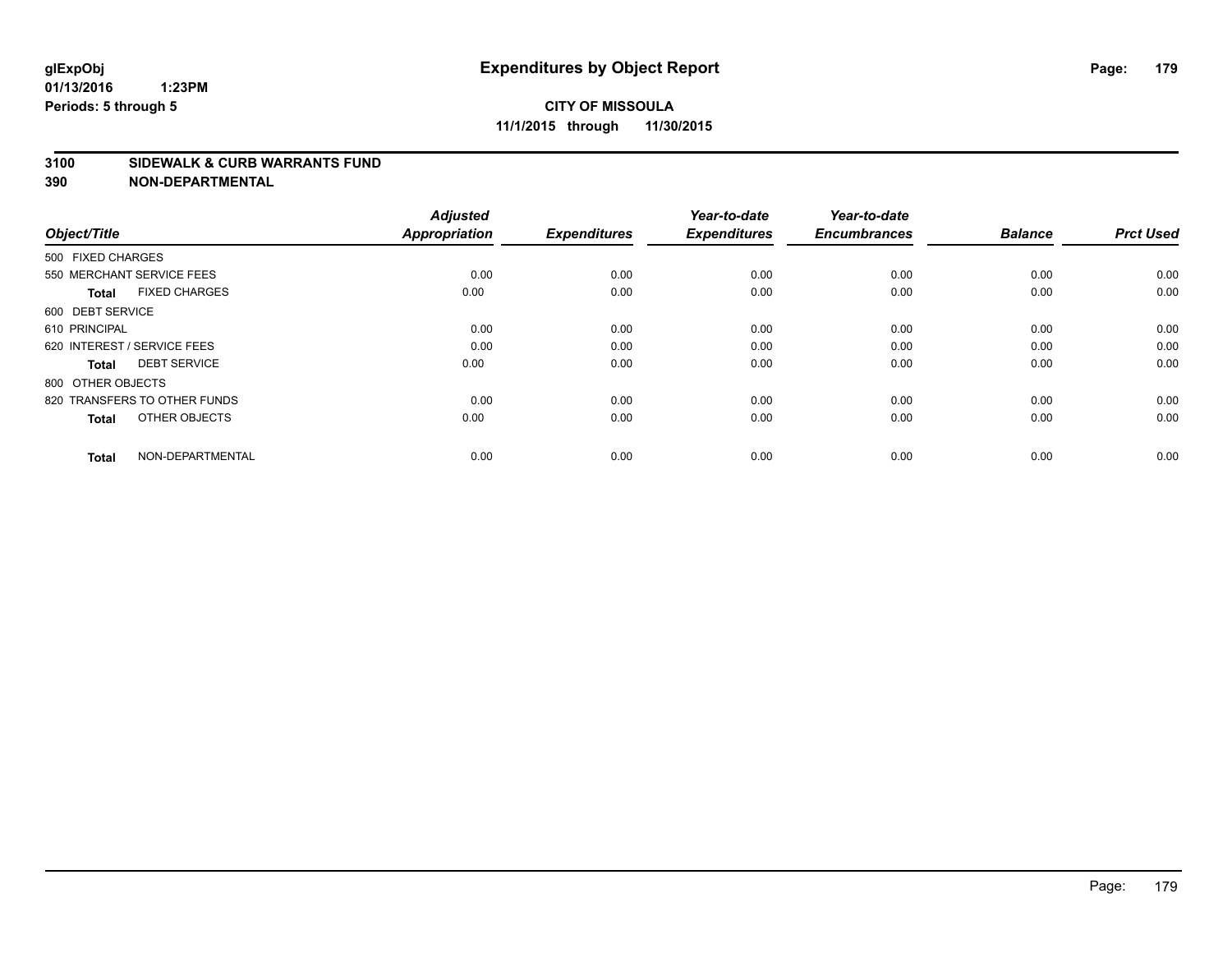**CITY OF MISSOULA 11/1/2015 through 11/30/2015**

## **3100 SIDEWALK & CURB WARRANTS FUND**

| Object/Title                         |                               | <b>Adjusted</b><br><b>Appropriation</b> | <b>Expenditures</b> | Year-to-date<br><b>Expenditures</b> | Year-to-date<br><b>Encumbrances</b> | <b>Balance</b> | <b>Prct Used</b> |
|--------------------------------------|-------------------------------|-----------------------------------------|---------------------|-------------------------------------|-------------------------------------|----------------|------------------|
| 500 FIXED CHARGES                    |                               |                                         |                     |                                     |                                     |                |                  |
| 550 MERCHANT SERVICE FEES            |                               | 0.00                                    | 0.00                | 0.00                                | 0.00                                | 0.00           | 0.00             |
| <b>FIXED CHARGES</b><br><b>Total</b> |                               | 0.00                                    | 0.00                | 0.00                                | 0.00                                | 0.00           | 0.00             |
| 600 DEBT SERVICE                     |                               |                                         |                     |                                     |                                     |                |                  |
| 610 PRINCIPAL                        |                               | 0.00                                    | 0.00                | 0.00                                | 0.00                                | 0.00           | 0.00             |
| 620 INTEREST / SERVICE FEES          |                               | 0.00                                    | 0.00                | 0.00                                | 0.00                                | 0.00           | 0.00             |
| <b>DEBT SERVICE</b><br><b>Total</b>  |                               | 0.00                                    | 0.00                | 0.00                                | 0.00                                | 0.00           | 0.00             |
| 800 OTHER OBJECTS                    |                               |                                         |                     |                                     |                                     |                |                  |
| 820 TRANSFERS TO OTHER FUNDS         |                               | 0.00                                    | 0.00                | 0.00                                | 0.00                                | 0.00           | 0.00             |
| OTHER OBJECTS<br><b>Total</b>        |                               | 0.00                                    | 0.00                | 0.00                                | 0.00                                | 0.00           | 0.00             |
| <b>Total</b>                         | SIDEWALK & CURB WARRANTS FUND | 0.00                                    | 0.00                | 0.00                                | 0.00                                | 0.00           | 0.00             |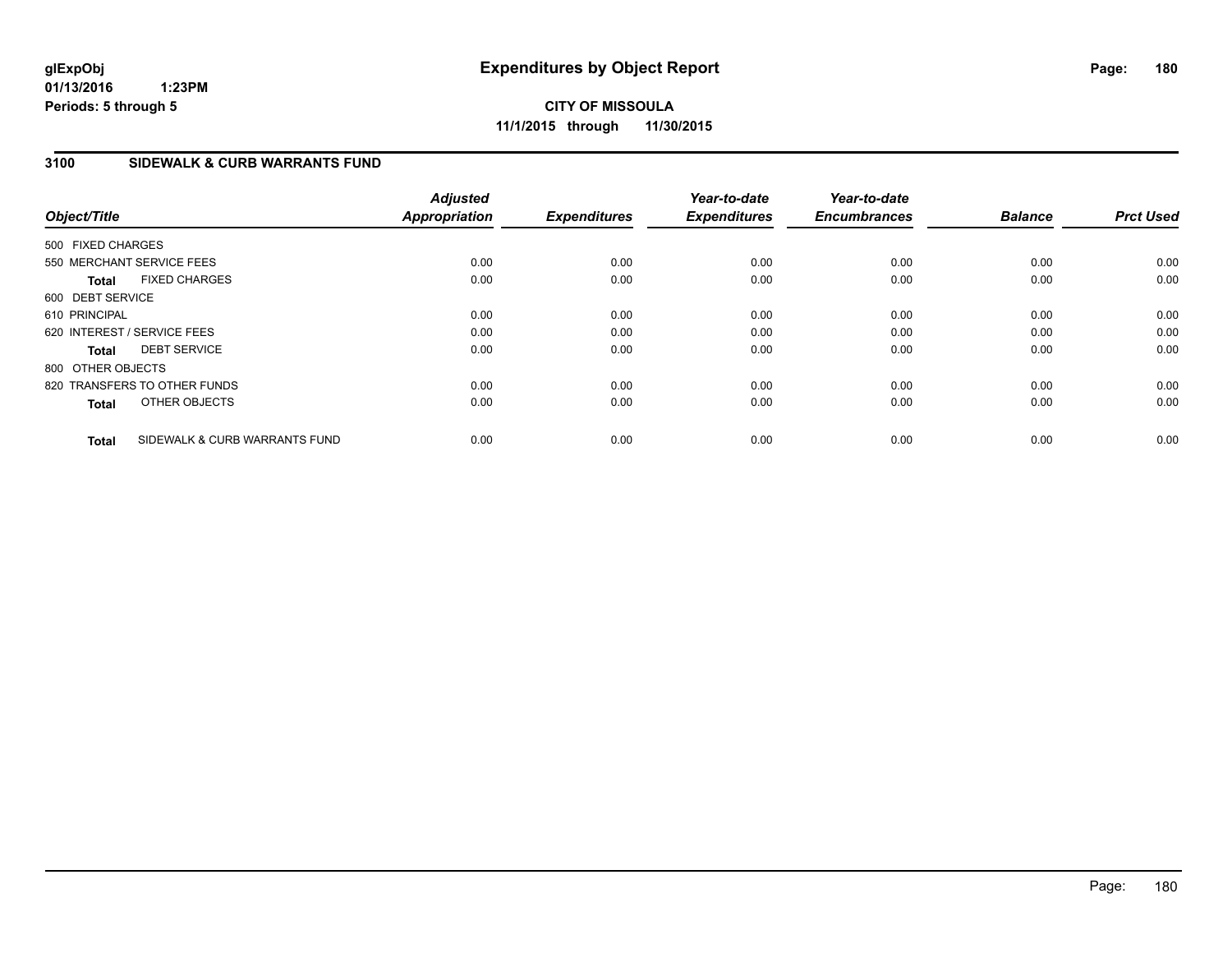#### **3200 FY99 SIDEWALK & CURB DEBT SERVICE FUND**

| Object/Title                         | <b>Adjusted</b><br><b>Appropriation</b> | <b>Expenditures</b> | Year-to-date<br><b>Expenditures</b> | Year-to-date<br><b>Encumbrances</b> | <b>Balance</b> | <b>Prct Used</b> |
|--------------------------------------|-----------------------------------------|---------------------|-------------------------------------|-------------------------------------|----------------|------------------|
| 500 FIXED CHARGES                    |                                         |                     |                                     |                                     |                |                  |
| 550 MERCHANT SERVICE FEES            | 0.00                                    | 0.00                | 0.00                                | 0.00                                | 0.00           | 0.00             |
| <b>FIXED CHARGES</b><br><b>Total</b> | 0.00                                    | 0.00                | 0.00                                | 0.00                                | 0.00           | 0.00             |
| 600 DEBT SERVICE                     |                                         |                     |                                     |                                     |                |                  |
| 610 PRINCIPAL                        | 0.00                                    | 0.00                | 0.00                                | 0.00                                | 0.00           | 0.00             |
| 620 INTEREST / SERVICE FEES          | 0.00                                    | 0.00                | 0.00                                | 0.00                                | 0.00           | 0.00             |
| <b>DEBT SERVICE</b><br><b>Total</b>  | 0.00                                    | 0.00                | 0.00                                | 0.00                                | 0.00           | 0.00             |
| 800 OTHER OBJECTS                    |                                         |                     |                                     |                                     |                |                  |
| 820 TRANSFERS TO OTHER FUNDS         | 0.00                                    | 0.00                | 0.00                                | 0.00                                | 0.00           | 0.00             |
| OTHER OBJECTS<br><b>Total</b>        | 0.00                                    | 0.00                | 0.00                                | 0.00                                | 0.00           | 0.00             |
|                                      |                                         |                     |                                     |                                     |                |                  |
| NON-DEPARTMENTAL<br><b>Total</b>     | 0.00                                    | 0.00                | 0.00                                | 0.00                                | 0.00           | 0.00             |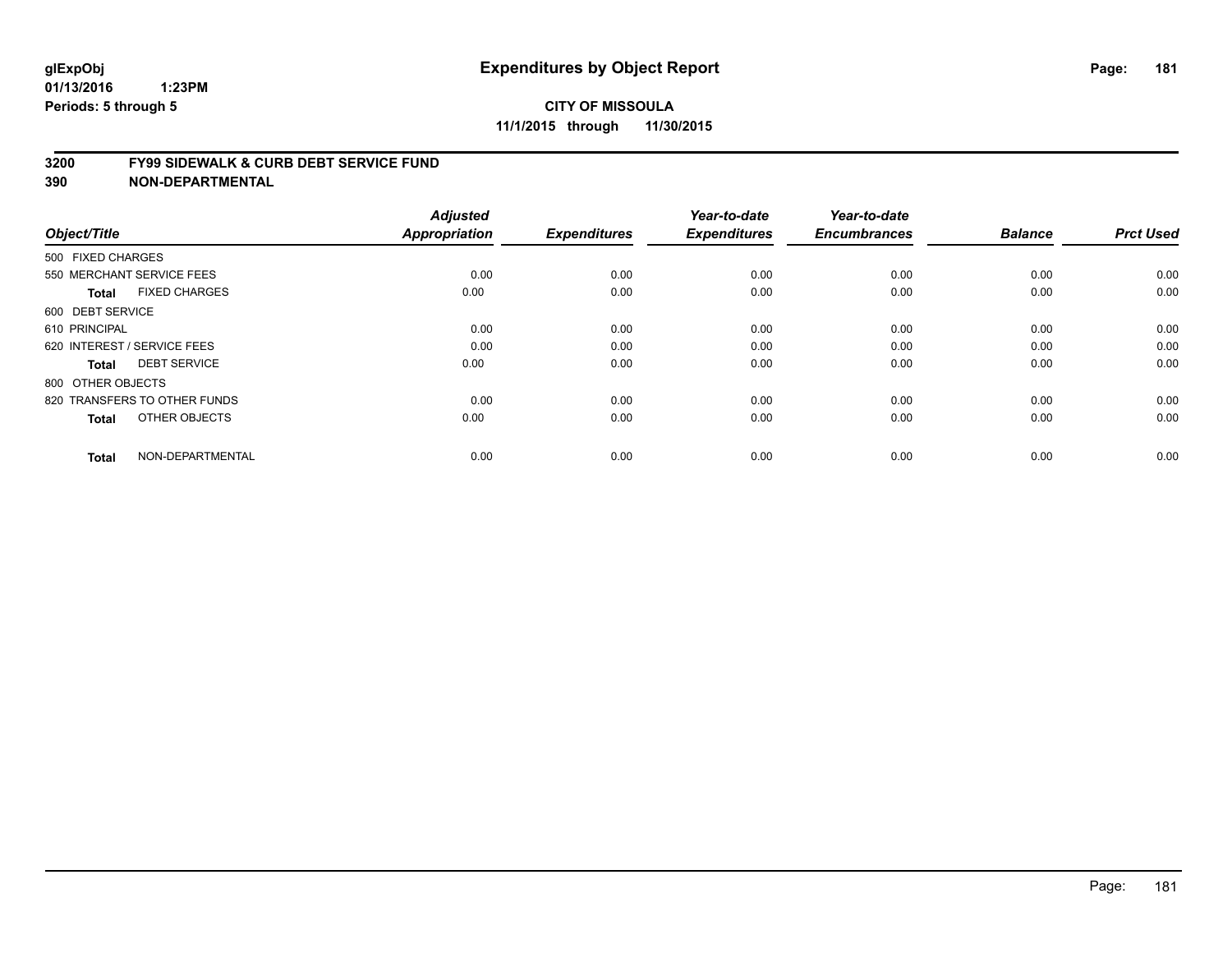**CITY OF MISSOULA 11/1/2015 through 11/30/2015**

### **3200 FY99 SIDEWALK & CURB DEBT SERVICE FUND**

| Object/Title      |                                              | <b>Adjusted</b><br><b>Appropriation</b> | <b>Expenditures</b> | Year-to-date<br><b>Expenditures</b> | Year-to-date<br><b>Encumbrances</b> | <b>Balance</b> | <b>Prct Used</b> |
|-------------------|----------------------------------------------|-----------------------------------------|---------------------|-------------------------------------|-------------------------------------|----------------|------------------|
| 500 FIXED CHARGES |                                              |                                         |                     |                                     |                                     |                |                  |
|                   | 550 MERCHANT SERVICE FEES                    | 0.00                                    | 0.00                | 0.00                                | 0.00                                | 0.00           | 0.00             |
|                   |                                              |                                         |                     |                                     |                                     |                |                  |
| Total             | <b>FIXED CHARGES</b>                         | 0.00                                    | 0.00                | 0.00                                | 0.00                                | 0.00           | 0.00             |
| 600 DEBT SERVICE  |                                              |                                         |                     |                                     |                                     |                |                  |
| 610 PRINCIPAL     |                                              | 0.00                                    | 0.00                | 0.00                                | 0.00                                | 0.00           | 0.00             |
|                   | 620 INTEREST / SERVICE FEES                  | 0.00                                    | 0.00                | 0.00                                | 0.00                                | 0.00           | 0.00             |
| Total             | <b>DEBT SERVICE</b>                          | 0.00                                    | 0.00                | 0.00                                | 0.00                                | 0.00           | 0.00             |
| 800 OTHER OBJECTS |                                              |                                         |                     |                                     |                                     |                |                  |
|                   | 820 TRANSFERS TO OTHER FUNDS                 | 0.00                                    | 0.00                | 0.00                                | 0.00                                | 0.00           | 0.00             |
| <b>Total</b>      | OTHER OBJECTS                                | 0.00                                    | 0.00                | 0.00                                | 0.00                                | 0.00           | 0.00             |
| <b>Total</b>      | <b>FY99 SIDEWALK &amp; CURB DEBT SERVICE</b> | 0.00                                    | 0.00                | 0.00                                | 0.00                                | 0.00           | 0.00             |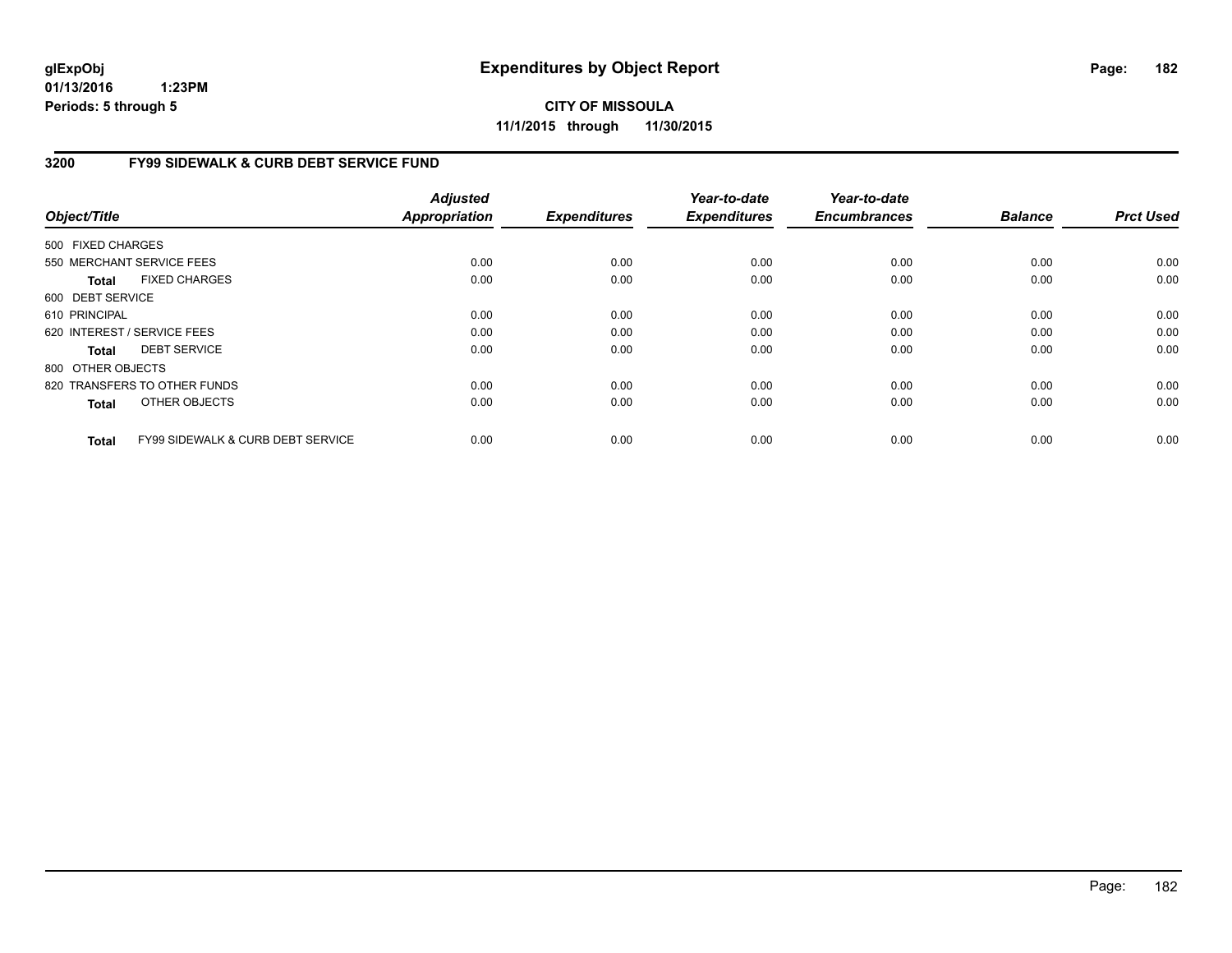#### **3300 FY00 SIDEWALK & CURB DEBT SERVICE FUND**

| Object/Title                         | <b>Adjusted</b><br>Appropriation | <b>Expenditures</b> | Year-to-date<br><b>Expenditures</b> | Year-to-date<br><b>Encumbrances</b> | <b>Balance</b> | <b>Prct Used</b> |
|--------------------------------------|----------------------------------|---------------------|-------------------------------------|-------------------------------------|----------------|------------------|
| 500 FIXED CHARGES                    |                                  |                     |                                     |                                     |                |                  |
| 550 MERCHANT SERVICE FEES            | 0.00                             | 0.00                | 0.00                                | 0.00                                | 0.00           | 0.00             |
| <b>FIXED CHARGES</b><br><b>Total</b> | 0.00                             | 0.00                | 0.00                                | 0.00                                | 0.00           | 0.00             |
| 600 DEBT SERVICE                     |                                  |                     |                                     |                                     |                |                  |
| 610 PRINCIPAL                        | 0.00                             | 0.00                | 0.00                                | 0.00                                | 0.00           | 0.00             |
| 620 INTEREST / SERVICE FEES          | 0.00                             | 0.00                | 0.00                                | 0.00                                | 0.00           | 0.00             |
| <b>DEBT SERVICE</b><br><b>Total</b>  | 0.00                             | 0.00                | 0.00                                | 0.00                                | 0.00           | 0.00             |
| NON-DEPARTMENTAL<br><b>Total</b>     | 0.00                             | 0.00                | 0.00                                | 0.00                                | 0.00           | 0.00             |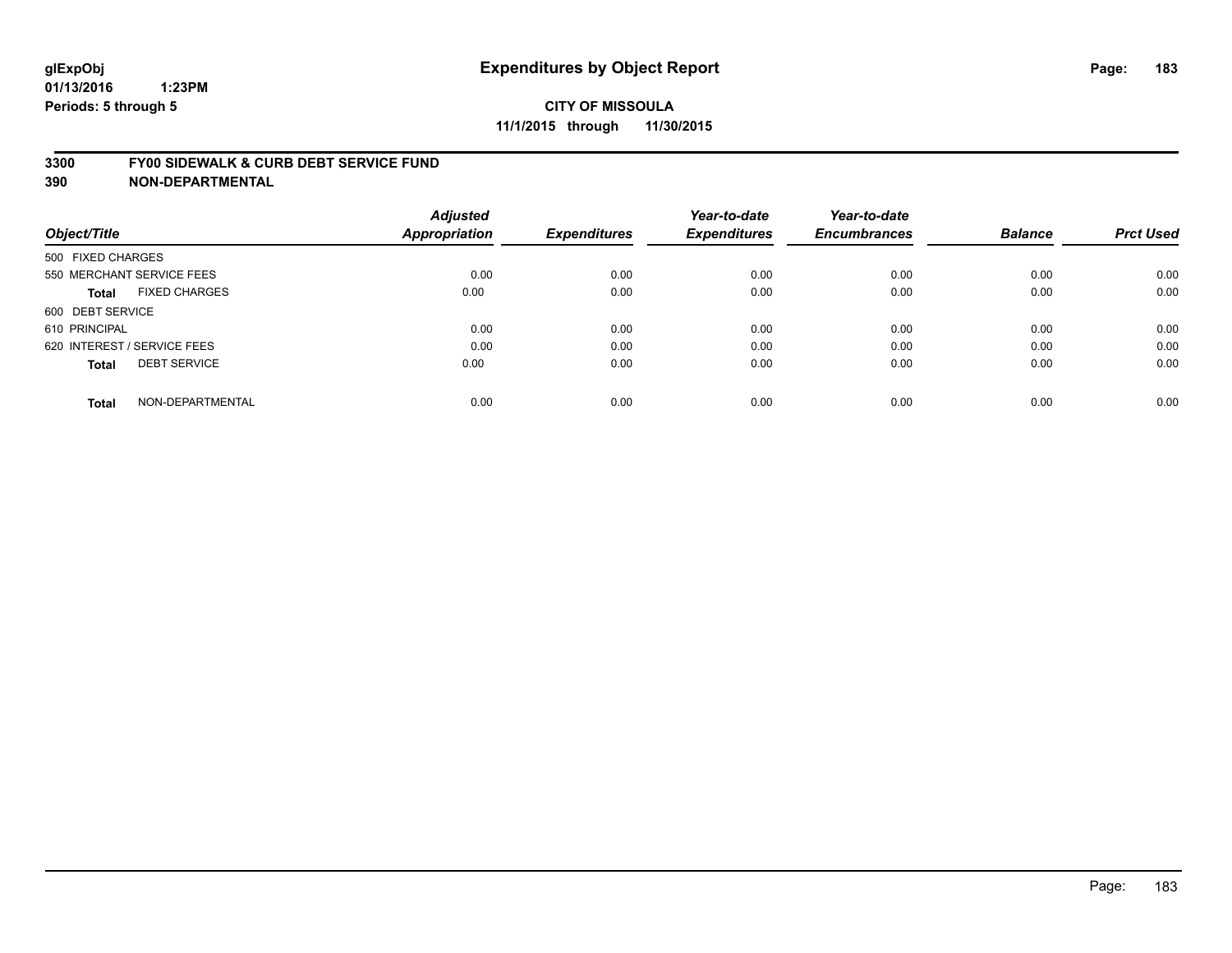**CITY OF MISSOULA 11/1/2015 through 11/30/2015**

### **3300 FY00 SIDEWALK & CURB DEBT SERVICE FUND**

| Object/Title      |                                   | <b>Adjusted</b><br>Appropriation | <b>Expenditures</b> | Year-to-date<br><b>Expenditures</b> | Year-to-date<br><b>Encumbrances</b> | <b>Balance</b> | <b>Prct Used</b> |
|-------------------|-----------------------------------|----------------------------------|---------------------|-------------------------------------|-------------------------------------|----------------|------------------|
| 500 FIXED CHARGES |                                   |                                  |                     |                                     |                                     |                |                  |
|                   | 550 MERCHANT SERVICE FEES         | 0.00                             | 0.00                | 0.00                                | 0.00                                | 0.00           | 0.00             |
| <b>Total</b>      | <b>FIXED CHARGES</b>              | 0.00                             | 0.00                | 0.00                                | 0.00                                | 0.00           | 0.00             |
| 600 DEBT SERVICE  |                                   |                                  |                     |                                     |                                     |                |                  |
| 610 PRINCIPAL     |                                   | 0.00                             | 0.00                | 0.00                                | 0.00                                | 0.00           | 0.00             |
|                   | 620 INTEREST / SERVICE FEES       | 0.00                             | 0.00                | 0.00                                | 0.00                                | 0.00           | 0.00             |
| <b>Total</b>      | <b>DEBT SERVICE</b>               | 0.00                             | 0.00                | 0.00                                | 0.00                                | 0.00           | 0.00             |
| <b>Total</b>      | FY00 SIDEWALK & CURB DEBT SERVICE | 0.00                             | 0.00                | 0.00                                | 0.00                                | 0.00           | 0.00             |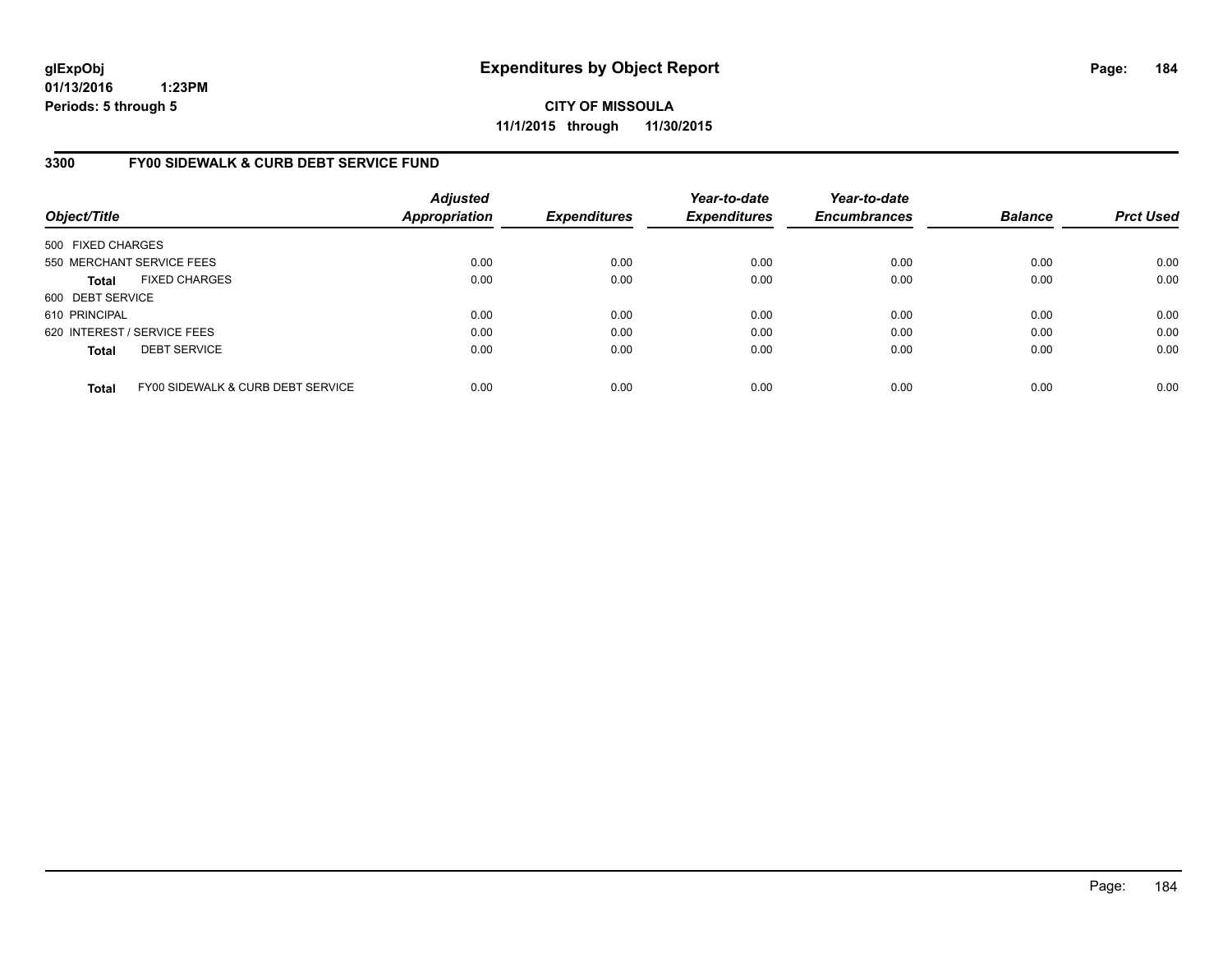# **3305 JUDGMENT LEVIES**

| Object/Title                        | <b>Adjusted</b><br><b>Appropriation</b> | <b>Expenditures</b> | Year-to-date<br><b>Expenditures</b> | Year-to-date<br><b>Encumbrances</b> | <b>Balance</b> | <b>Prct Used</b> |
|-------------------------------------|-----------------------------------------|---------------------|-------------------------------------|-------------------------------------|----------------|------------------|
| 600 DEBT SERVICE                    |                                         |                     |                                     |                                     |                |                  |
| 615 JUDGMENT LEVY DEBT PAYMENT      | 0.00                                    | 0.00                | 0.00                                | 0.00                                | 0.00           | 0.00             |
| <b>DEBT SERVICE</b><br><b>Total</b> | 0.00                                    | 0.00                | 0.00                                | 0.00                                | 0.00           | 0.00             |
| 800 OTHER OBJECTS                   |                                         |                     |                                     |                                     |                |                  |
| 820 TRANSFERS TO OTHER FUNDS        | 0.00                                    | 0.00                | 0.00                                | 0.00                                | 0.00           | 0.00             |
| OTHER OBJECTS<br><b>Total</b>       | 0.00                                    | 0.00                | 0.00                                | 0.00                                | 0.00           | 0.00             |
| NON-DEPARTMENTAL<br><b>Total</b>    | 0.00                                    | 0.00                | 0.00                                | 0.00                                | 0.00           | 0.00             |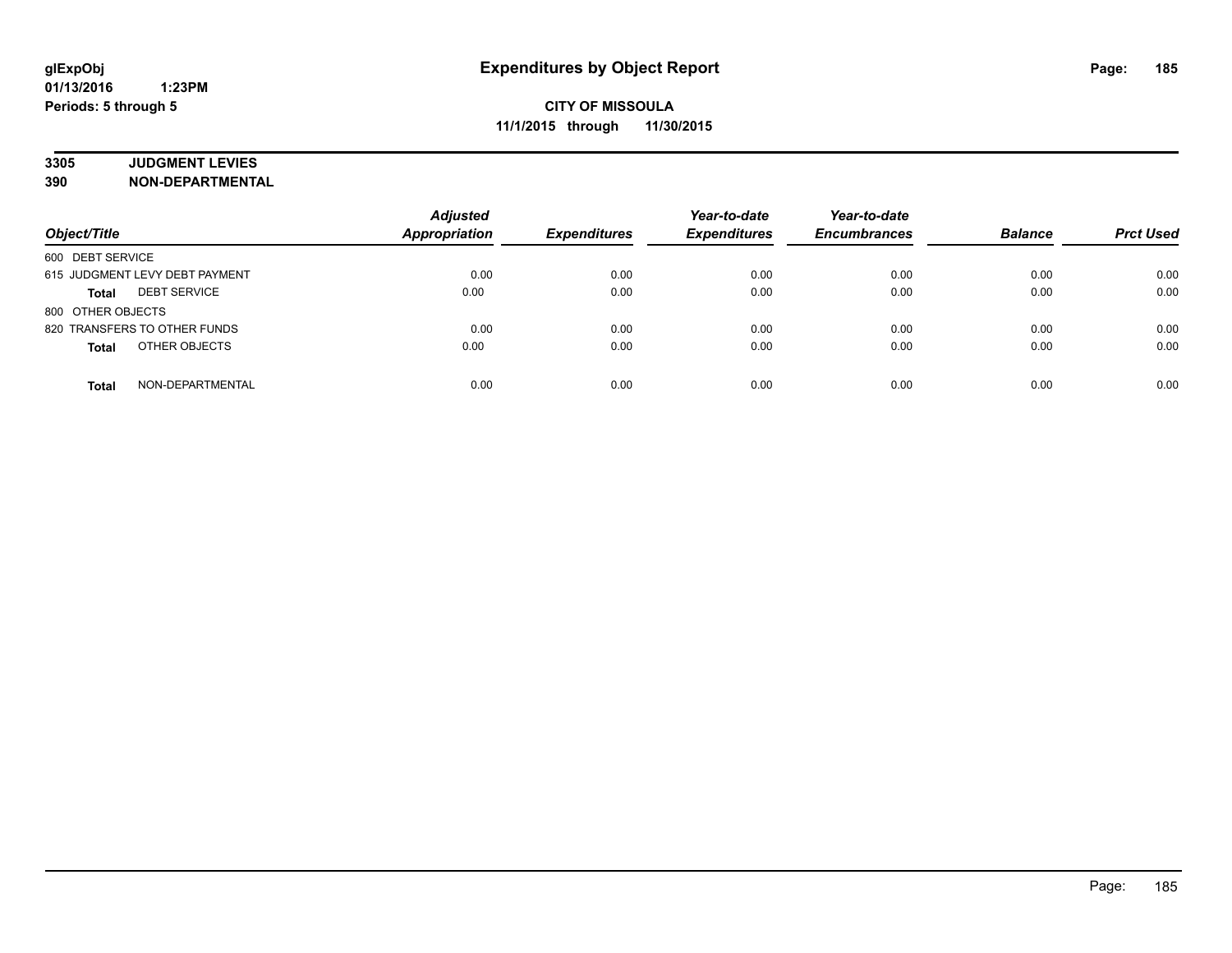**CITY OF MISSOULA 11/1/2015 through 11/30/2015**

**3305 JUDGMENT LEVIES**

| Object/Title                        | <b>Adjusted</b><br><b>Appropriation</b> | <b>Expenditures</b> | Year-to-date<br><b>Expenditures</b> | Year-to-date<br><b>Encumbrances</b> | <b>Balance</b> | <b>Prct Used</b> |
|-------------------------------------|-----------------------------------------|---------------------|-------------------------------------|-------------------------------------|----------------|------------------|
| 600 DEBT SERVICE                    |                                         |                     |                                     |                                     |                |                  |
| 615 JUDGMENT LEVY DEBT PAYMENT      | 0.00                                    | 0.00                | 0.00                                | 0.00                                | 0.00           | 0.00             |
| <b>DEBT SERVICE</b><br><b>Total</b> | 0.00                                    | 0.00                | 0.00                                | 0.00                                | 0.00           | 0.00             |
| 800 OTHER OBJECTS                   |                                         |                     |                                     |                                     |                |                  |
| 820 TRANSFERS TO OTHER FUNDS        | 0.00                                    | 0.00                | 0.00                                | 0.00                                | 0.00           | 0.00             |
| OTHER OBJECTS<br><b>Total</b>       | 0.00                                    | 0.00                | 0.00                                | 0.00                                | 0.00           | 0.00             |
| <b>JUDGMENT LEVIES</b><br>Total     | 0.00                                    | 0.00                | 0.00                                | 0.00                                | 0.00           | 0.00             |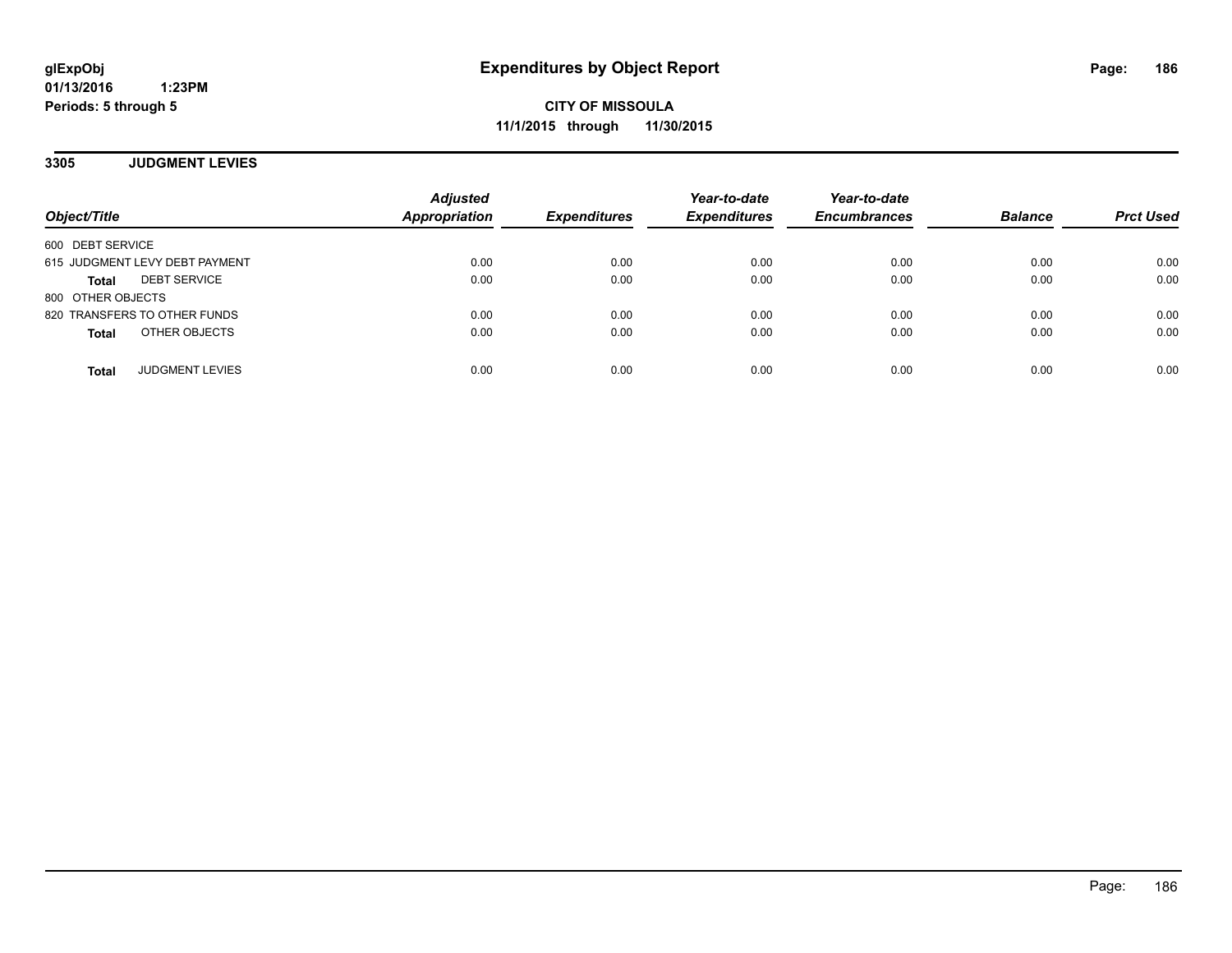## **glExpObj Expenditures by Object Report Page: 187**

**01/13/2016 1:23PM Periods: 5 through 5**

### **3400 FY01 SIDEWALK & CURB DEBT SERVICE FUND**

**000 \*\*\* Title Not Found \*\*\***

| Object/Title                            | <b>Adjusted</b><br>Appropriation | <b>Expenditures</b> | Year-to-date<br><b>Expenditures</b> | Year-to-date<br><b>Encumbrances</b> | <b>Balance</b> | <b>Prct Used</b> |
|-----------------------------------------|----------------------------------|---------------------|-------------------------------------|-------------------------------------|----------------|------------------|
| 800 OTHER OBJECTS                       |                                  |                     |                                     |                                     |                |                  |
| 820 TRANSFERS TO OTHER FUNDS            | 0.00                             | 0.00                | 0.00                                | 0.00                                | 0.00           | 0.00             |
| OTHER OBJECTS<br>Total                  | 0.00                             | 0.00                | 0.00                                | 0.00                                | 0.00           | 0.00             |
| *** Title Not Found ***<br><b>Total</b> | 0.00                             | 0.00                | 0.00                                | 0.00                                | 0.00           | 0.00             |

Page: 187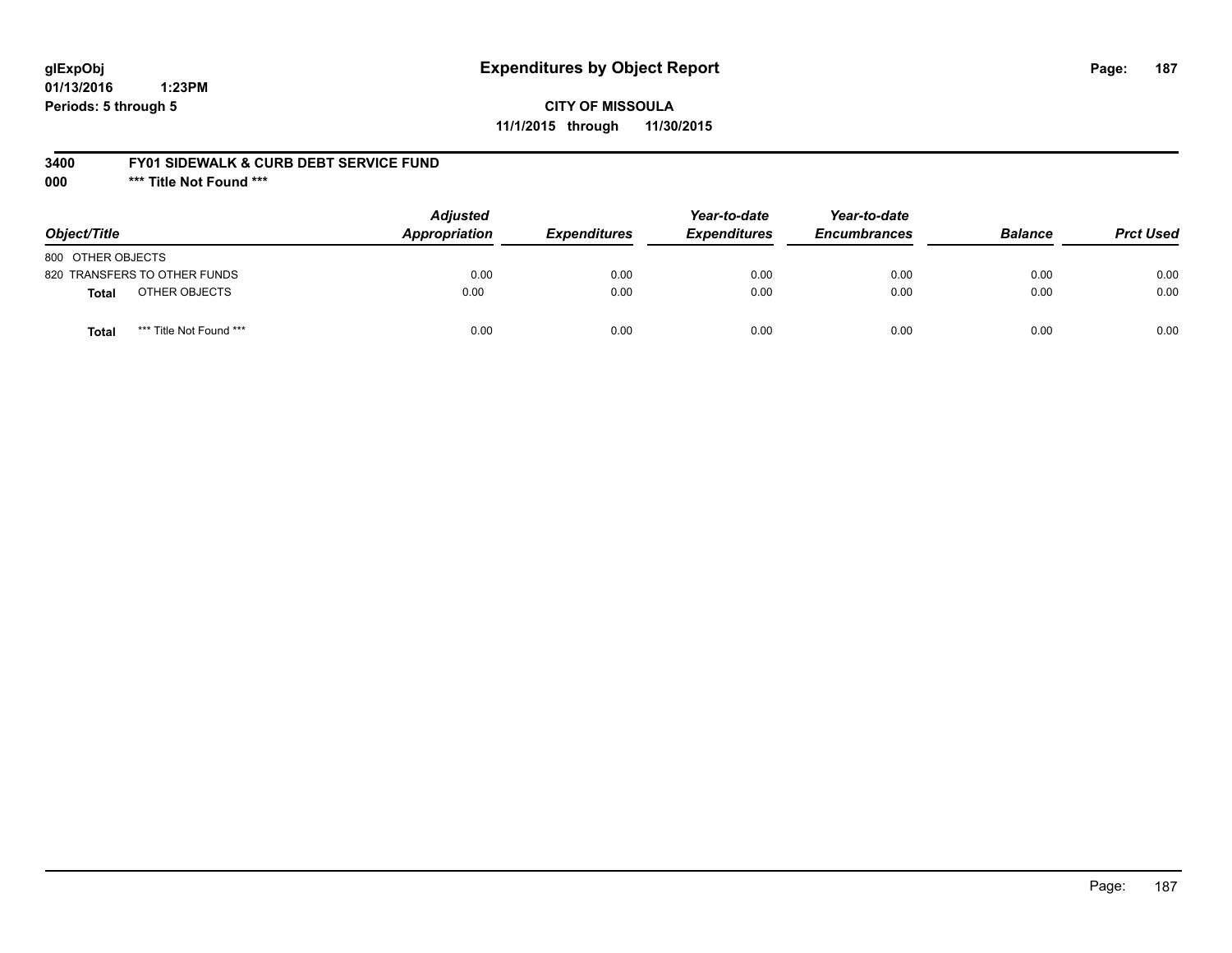#### **3400 FY01 SIDEWALK & CURB DEBT SERVICE FUND**

| Object/Title                         | <b>Adjusted</b><br>Appropriation | <b>Expenditures</b> | Year-to-date<br><b>Expenditures</b> | Year-to-date<br><b>Encumbrances</b> | <b>Balance</b> | <b>Prct Used</b> |
|--------------------------------------|----------------------------------|---------------------|-------------------------------------|-------------------------------------|----------------|------------------|
| 500 FIXED CHARGES                    |                                  |                     |                                     |                                     |                |                  |
|                                      |                                  |                     |                                     |                                     |                |                  |
| 550 MERCHANT SERVICE FEES            | 0.00                             | 0.00                | 0.00                                | 0.00                                | 0.00           | 0.00             |
| <b>FIXED CHARGES</b><br><b>Total</b> | 0.00                             | 0.00                | 0.00                                | 0.00                                | 0.00           | 0.00             |
| 600 DEBT SERVICE                     |                                  |                     |                                     |                                     |                |                  |
| 610 PRINCIPAL                        | 0.00                             | 0.00                | 0.00                                | 0.00                                | 0.00           | 0.00             |
| 620 INTEREST / SERVICE FEES          | 0.00                             | 0.00                | 0.00                                | 0.00                                | 0.00           | 0.00             |
| <b>DEBT SERVICE</b><br><b>Total</b>  | 0.00                             | 0.00                | 0.00                                | 0.00                                | 0.00           | 0.00             |
| 800 OTHER OBJECTS                    |                                  |                     |                                     |                                     |                |                  |
| 820 TRANSFERS TO OTHER FUNDS         | 0.00                             | 0.00                | 0.00                                | 0.00                                | 0.00           | 0.00             |
| OTHER OBJECTS<br><b>Total</b>        | 0.00                             | 0.00                | 0.00                                | 0.00                                | 0.00           | 0.00             |
|                                      |                                  |                     |                                     |                                     |                |                  |
| NON-DEPARTMENTAL<br><b>Total</b>     | 0.00                             | 0.00                | 0.00                                | 0.00                                | 0.00           | 0.00             |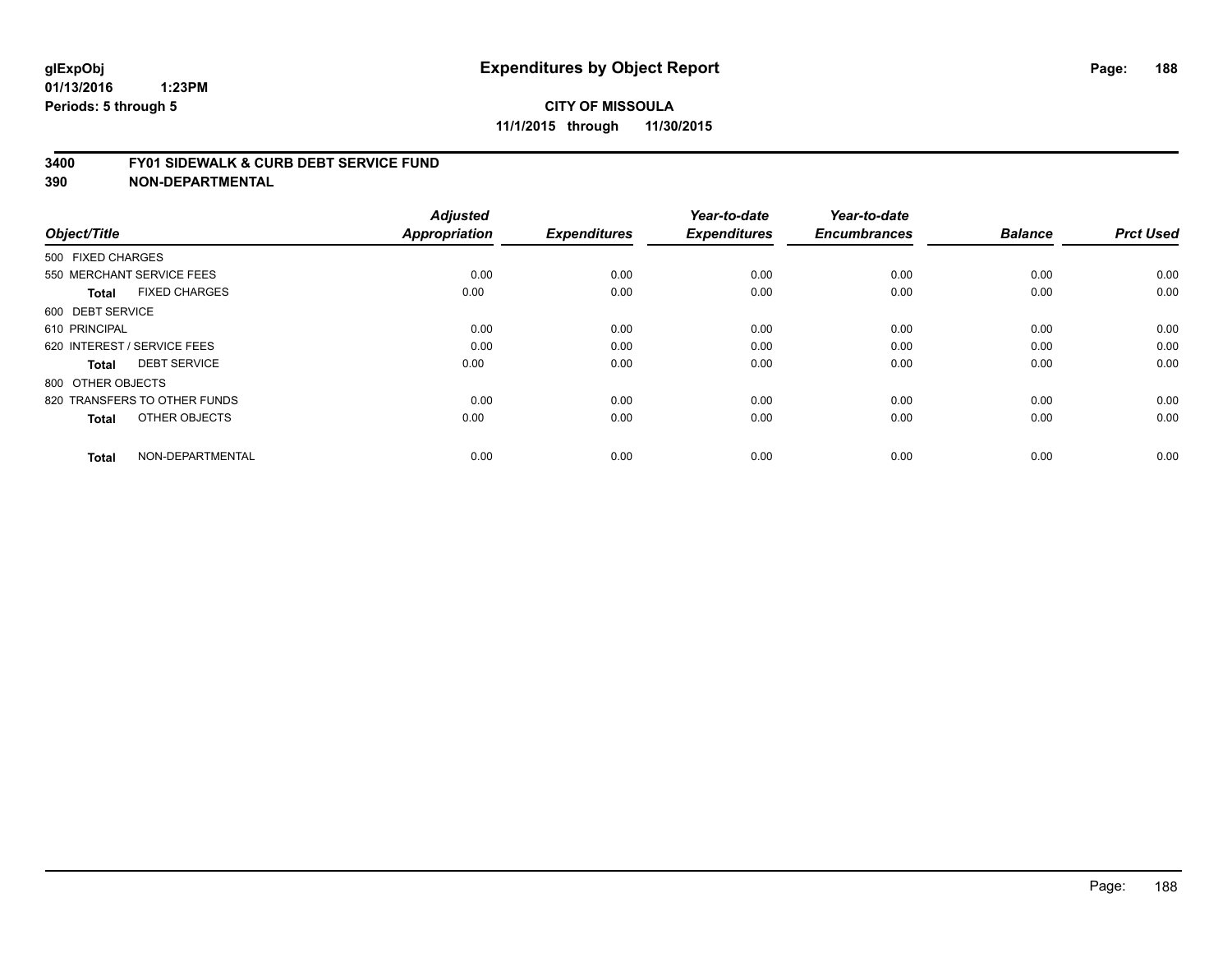**CITY OF MISSOULA 11/1/2015 through 11/30/2015**

### **3400 FY01 SIDEWALK & CURB DEBT SERVICE FUND**

| Object/Title      |                                              | <b>Adjusted</b><br><b>Appropriation</b> | <b>Expenditures</b> | Year-to-date<br><b>Expenditures</b> | Year-to-date<br><b>Encumbrances</b> | <b>Balance</b> | <b>Prct Used</b> |
|-------------------|----------------------------------------------|-----------------------------------------|---------------------|-------------------------------------|-------------------------------------|----------------|------------------|
|                   |                                              |                                         |                     |                                     |                                     |                |                  |
| 500 FIXED CHARGES |                                              |                                         |                     |                                     |                                     |                |                  |
|                   | 550 MERCHANT SERVICE FEES                    | 0.00                                    | 0.00                | 0.00                                | 0.00                                | 0.00           | 0.00             |
| <b>Total</b>      | <b>FIXED CHARGES</b>                         | 0.00                                    | 0.00                | 0.00                                | 0.00                                | 0.00           | 0.00             |
| 600 DEBT SERVICE  |                                              |                                         |                     |                                     |                                     |                |                  |
| 610 PRINCIPAL     |                                              | 0.00                                    | 0.00                | 0.00                                | 0.00                                | 0.00           | 0.00             |
|                   | 620 INTEREST / SERVICE FEES                  | 0.00                                    | 0.00                | 0.00                                | 0.00                                | 0.00           | 0.00             |
| Total             | <b>DEBT SERVICE</b>                          | 0.00                                    | 0.00                | 0.00                                | 0.00                                | 0.00           | 0.00             |
| 800 OTHER OBJECTS |                                              |                                         |                     |                                     |                                     |                |                  |
|                   | 820 TRANSFERS TO OTHER FUNDS                 | 0.00                                    | 0.00                | 0.00                                | 0.00                                | 0.00           | 0.00             |
| <b>Total</b>      | OTHER OBJECTS                                | 0.00                                    | 0.00                | 0.00                                | 0.00                                | 0.00           | 0.00             |
| <b>Total</b>      | <b>FY01 SIDEWALK &amp; CURB DEBT SERVICE</b> | 0.00                                    | 0.00                | 0.00                                | 0.00                                | 0.00           | 0.00             |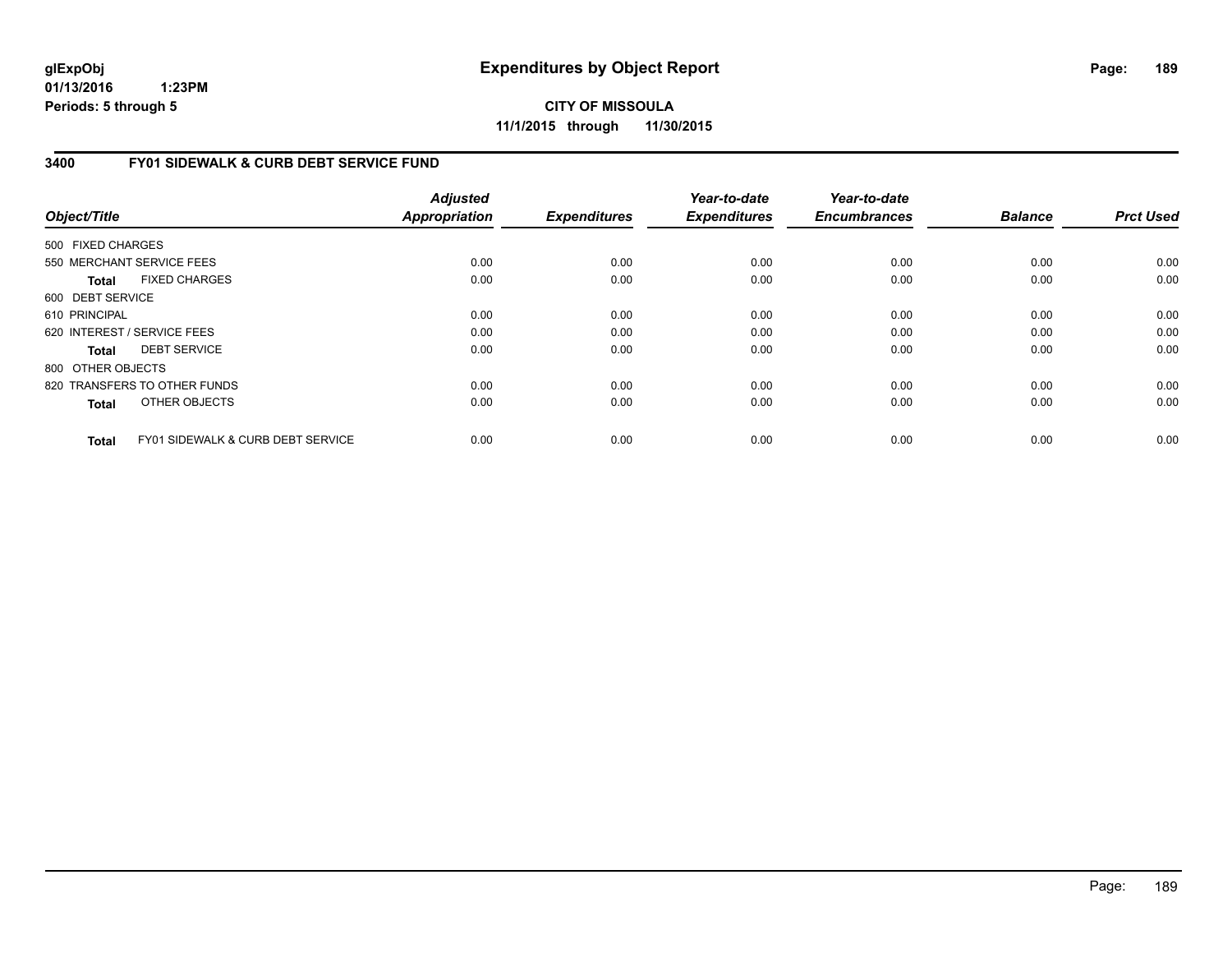### **glExpObj Expenditures by Object Report Page: 190**

**01/13/2016 1:23PM Periods: 5 through 5**

### **3410 FY02 SIDEWALK & CURB DEBT SERVICE FUND**

**000 \*\*\* Title Not Found \*\*\***

| Object/Title                            | <b>Adjusted</b><br><b>Appropriation</b> | <b>Expenditures</b> | Year-to-date<br><b>Expenditures</b> | Year-to-date<br><b>Encumbrances</b> | <b>Balance</b> | <b>Prct Used</b> |
|-----------------------------------------|-----------------------------------------|---------------------|-------------------------------------|-------------------------------------|----------------|------------------|
| 800 OTHER OBJECTS                       |                                         |                     |                                     |                                     |                |                  |
| 820 TRANSFERS TO OTHER FUNDS            | 0.00                                    | 0.00                | 0.00                                | 0.00                                | 0.00           | 0.00             |
| OTHER OBJECTS<br><b>Total</b>           | 0.00                                    | 0.00                | 0.00                                | 0.00                                | 0.00           | 0.00             |
| *** Title Not Found ***<br><b>Total</b> | 0.00                                    | 0.00                | 0.00                                | 0.00                                | 0.00           | 0.00             |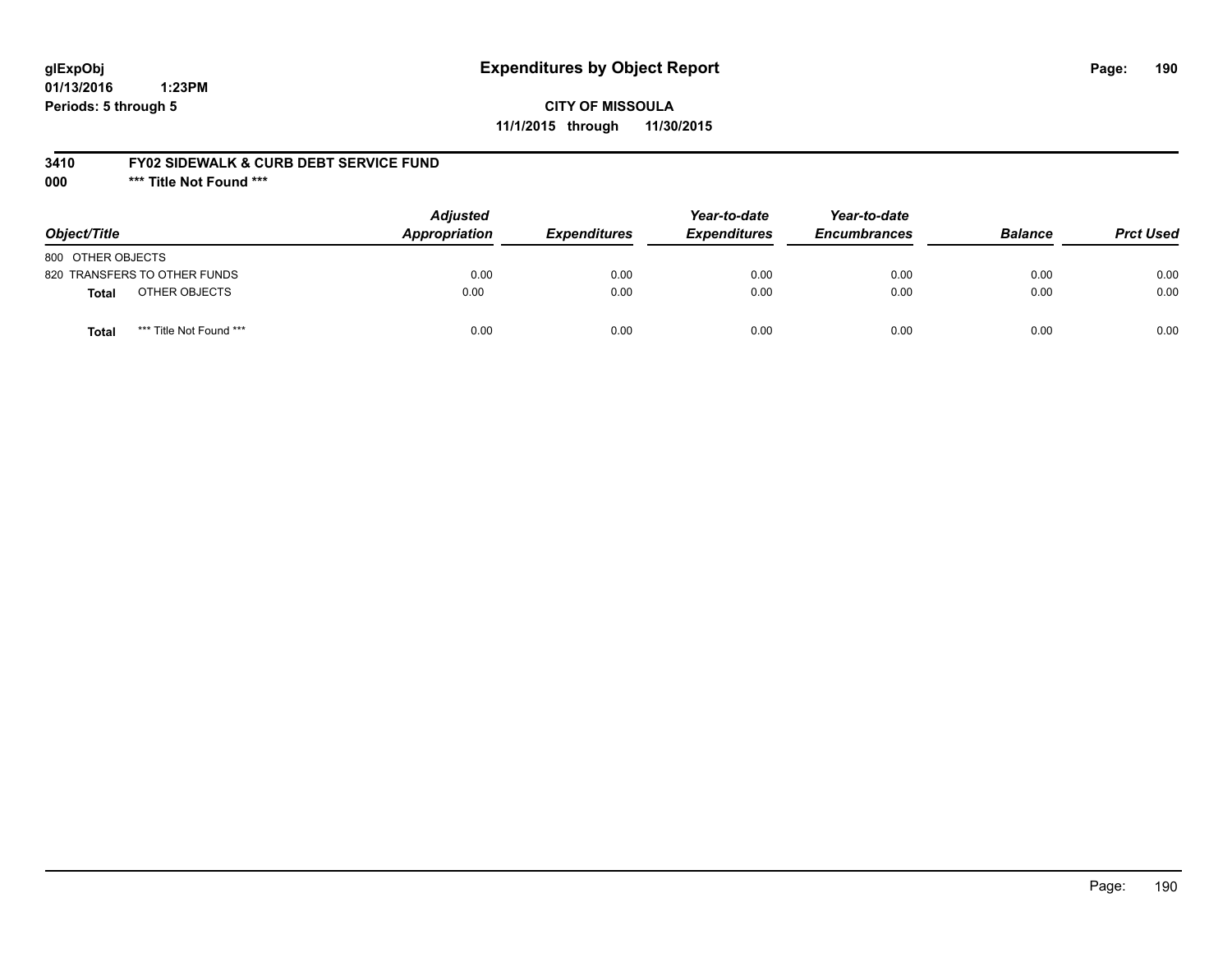#### **3410 FY02 SIDEWALK & CURB DEBT SERVICE FUND**

| Object/Title                         | <b>Adjusted</b><br><b>Appropriation</b> | <b>Expenditures</b> | Year-to-date<br><b>Expenditures</b> | Year-to-date<br><b>Encumbrances</b> | <b>Balance</b> | <b>Prct Used</b> |
|--------------------------------------|-----------------------------------------|---------------------|-------------------------------------|-------------------------------------|----------------|------------------|
| 500 FIXED CHARGES                    |                                         |                     |                                     |                                     |                |                  |
| 550 MERCHANT SERVICE FEES            | 0.00                                    | 0.00                | 0.00                                | 0.00                                | 0.00           | 0.00             |
| <b>FIXED CHARGES</b><br><b>Total</b> | 0.00                                    | 0.00                | 0.00                                | 0.00                                | 0.00           | 0.00             |
| 600 DEBT SERVICE                     |                                         |                     |                                     |                                     |                |                  |
| 610 PRINCIPAL                        | 0.00                                    | 0.00                | 0.00                                | 0.00                                | 0.00           | 0.00             |
| 620 INTEREST / SERVICE FEES          | 0.00                                    | 0.00                | 350.00                              | 0.00                                | $-350.00$      | 0.00             |
| <b>DEBT SERVICE</b><br><b>Total</b>  | 0.00                                    | 0.00                | 350.00                              | 0.00                                | $-350.00$      | 0.00             |
| NON-DEPARTMENTAL<br><b>Total</b>     | 0.00                                    | 0.00                | 350.00                              | 0.00                                | $-350.00$      | 0.00             |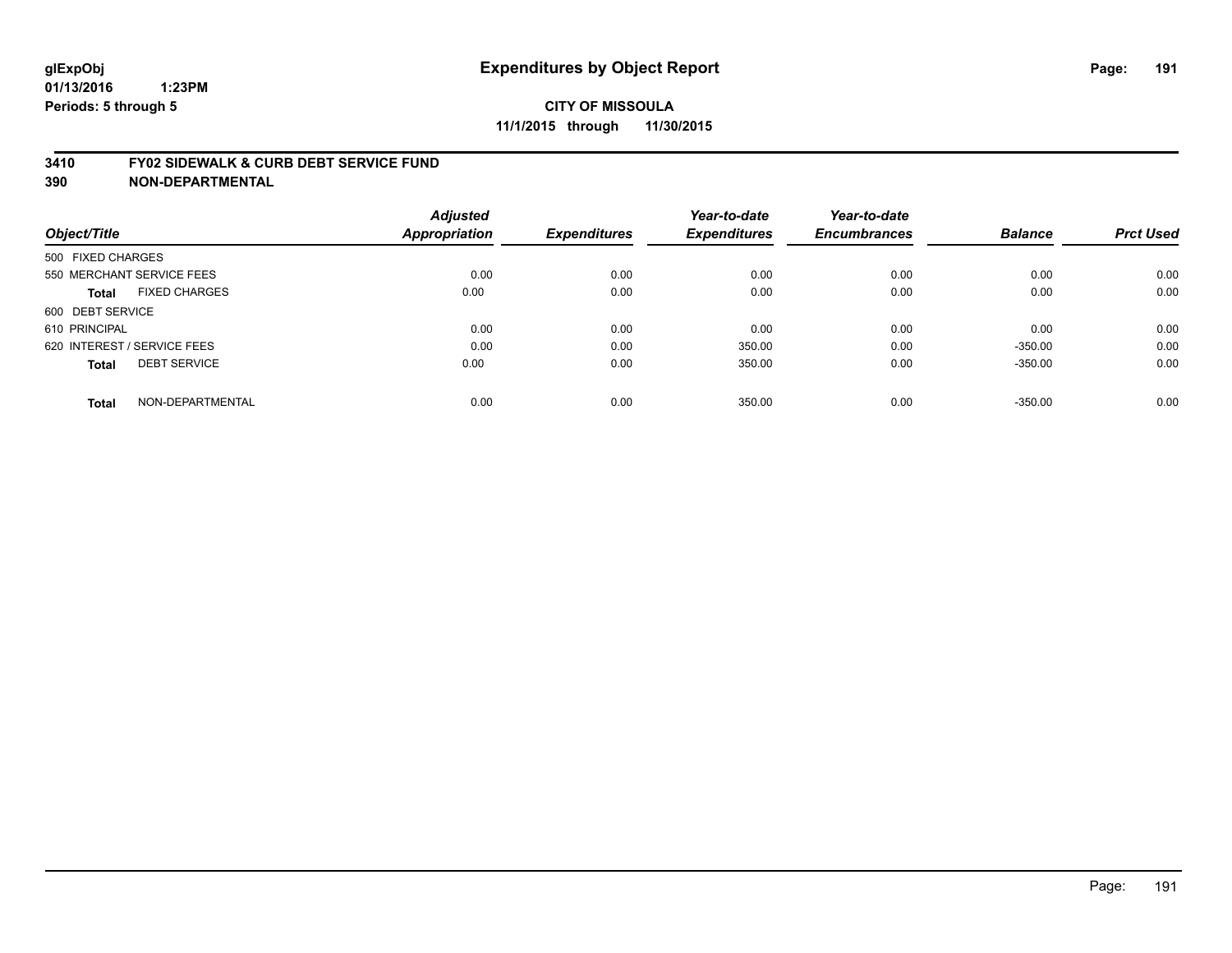**CITY OF MISSOULA 11/1/2015 through 11/30/2015**

### **3410 FY02 SIDEWALK & CURB DEBT SERVICE FUND**

|                   |                                              | <b>Adjusted</b> |                     | Year-to-date        | Year-to-date        | <b>Balance</b> | <b>Prct Used</b> |
|-------------------|----------------------------------------------|-----------------|---------------------|---------------------|---------------------|----------------|------------------|
| Object/Title      |                                              | Appropriation   | <b>Expenditures</b> | <b>Expenditures</b> | <b>Encumbrances</b> |                |                  |
| 500 FIXED CHARGES |                                              |                 |                     |                     |                     |                |                  |
|                   | 550 MERCHANT SERVICE FEES                    | 0.00            | 0.00                | 0.00                | 0.00                | 0.00           | 0.00             |
| Total             | <b>FIXED CHARGES</b>                         | 0.00            | 0.00                | 0.00                | 0.00                | 0.00           | 0.00             |
| 600 DEBT SERVICE  |                                              |                 |                     |                     |                     |                |                  |
| 610 PRINCIPAL     |                                              | 0.00            | 0.00                | 0.00                | 0.00                | 0.00           | 0.00             |
|                   | 620 INTEREST / SERVICE FEES                  | 0.00            | 0.00                | 350.00              | 0.00                | $-350.00$      | 0.00             |
| Total             | <b>DEBT SERVICE</b>                          | 0.00            | 0.00                | 350.00              | 0.00                | $-350.00$      | 0.00             |
| 800 OTHER OBJECTS |                                              |                 |                     |                     |                     |                |                  |
|                   | 820 TRANSFERS TO OTHER FUNDS                 | 0.00            | 0.00                | 0.00                | 0.00                | 0.00           | 0.00             |
| <b>Total</b>      | OTHER OBJECTS                                | 0.00            | 0.00                | 0.00                | 0.00                | 0.00           | 0.00             |
| Total             | <b>FY02 SIDEWALK &amp; CURB DEBT SERVICE</b> | 0.00            | 0.00                | 350.00              | 0.00                | $-350.00$      | 0.00             |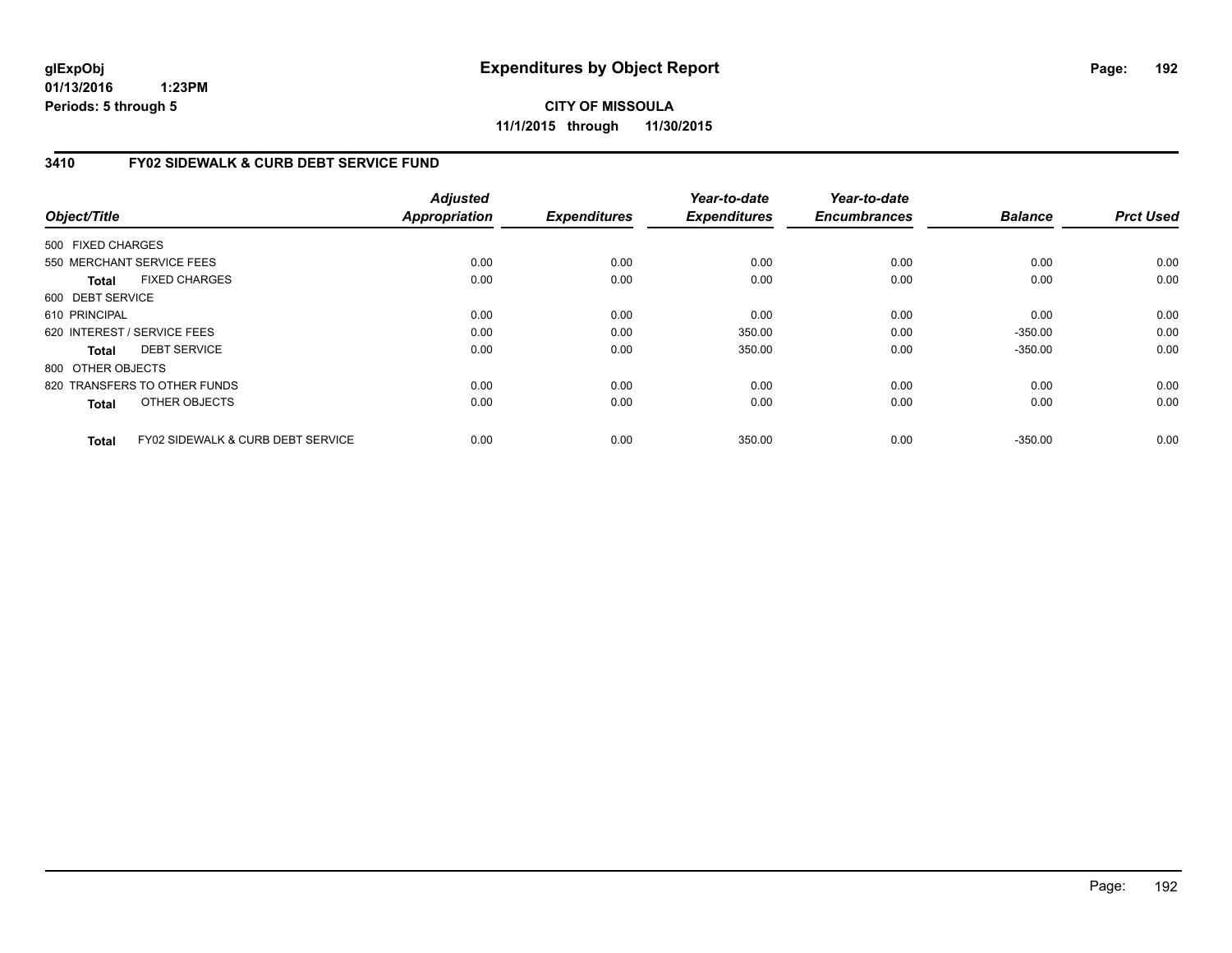#### **3420 FY03 SIDEWALK & CURB DEBT SERVICE**

|                                      | <b>Adjusted</b>      |                     | Year-to-date        | Year-to-date        |                |                  |
|--------------------------------------|----------------------|---------------------|---------------------|---------------------|----------------|------------------|
| Object/Title                         | <b>Appropriation</b> | <b>Expenditures</b> | <b>Expenditures</b> | <b>Encumbrances</b> | <b>Balance</b> | <b>Prct Used</b> |
| 500 FIXED CHARGES                    |                      |                     |                     |                     |                |                  |
| 550 MERCHANT SERVICE FEES            | 0.00                 | 0.00                | 0.00                | 0.00                | 0.00           | 0.00             |
| <b>FIXED CHARGES</b><br><b>Total</b> | 0.00                 | 0.00                | 0.00                | 0.00                | 0.00           | 0.00             |
| 600 DEBT SERVICE                     |                      |                     |                     |                     |                |                  |
| 610 PRINCIPAL                        | 0.00                 | 0.00                | 0.00                | 0.00                | 0.00           | 0.00             |
| 620 INTEREST / SERVICE FEES          | 0.00                 | 0.00                | 350.00              | 0.00                | $-350.00$      | 0.00             |
| <b>DEBT SERVICE</b><br><b>Total</b>  | 0.00                 | 0.00                | 350.00              | 0.00                | $-350.00$      | 0.00             |
| NON-DEPARTMENTAL<br><b>Total</b>     | 0.00                 | 0.00                | 350.00              | 0.00                | $-350.00$      | 0.00             |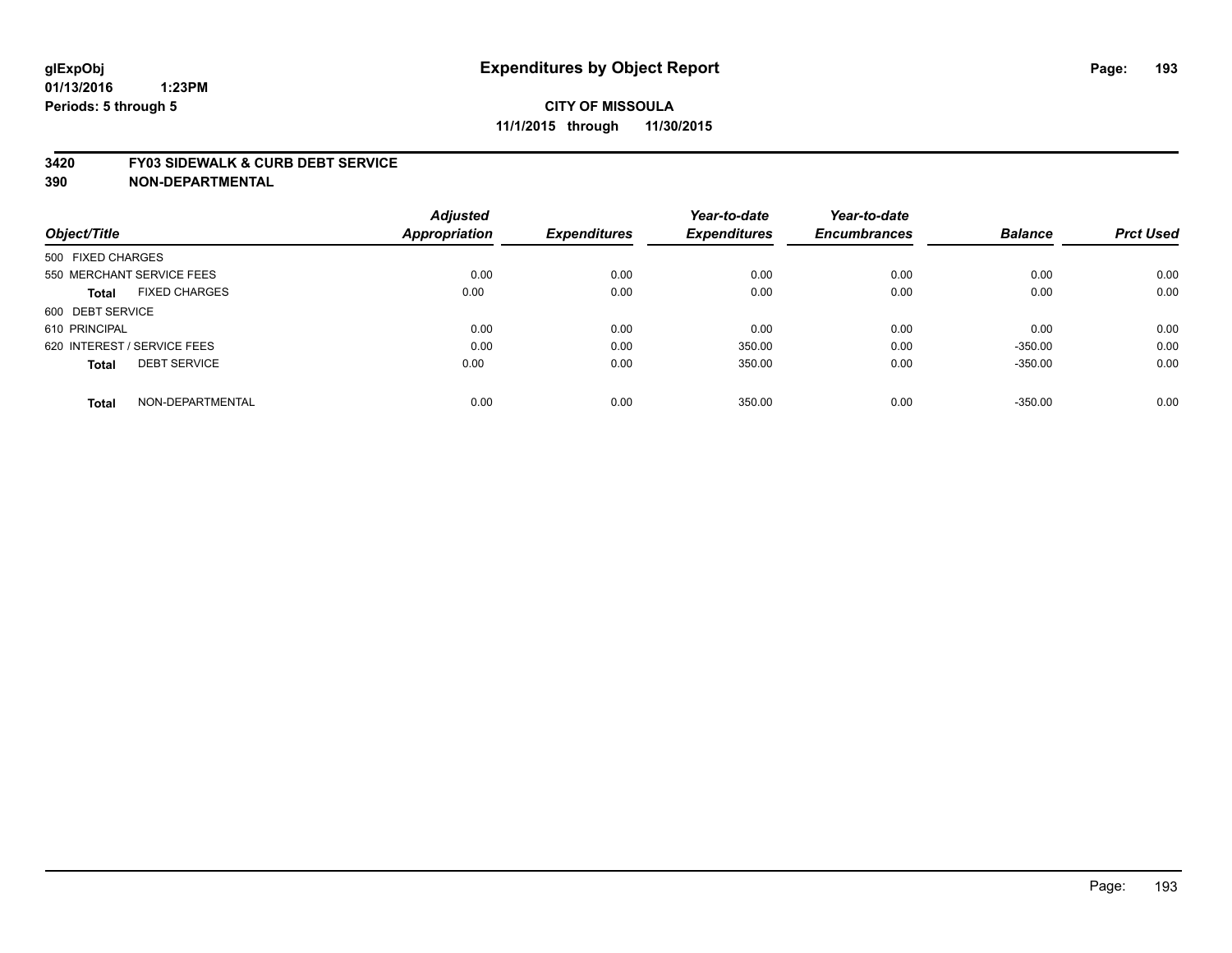**CITY OF MISSOULA 11/1/2015 through 11/30/2015**

### **3420 FY03 SIDEWALK & CURB DEBT SERVICE**

| Object/Title      |                                   | <b>Adjusted</b><br><b>Appropriation</b> | <b>Expenditures</b> | Year-to-date<br><b>Expenditures</b> | Year-to-date<br><b>Encumbrances</b> | <b>Balance</b> | <b>Prct Used</b> |
|-------------------|-----------------------------------|-----------------------------------------|---------------------|-------------------------------------|-------------------------------------|----------------|------------------|
| 500 FIXED CHARGES |                                   |                                         |                     |                                     |                                     |                |                  |
|                   | 550 MERCHANT SERVICE FEES         | 0.00                                    | 0.00                | 0.00                                | 0.00                                | 0.00           | 0.00             |
| <b>Total</b>      | <b>FIXED CHARGES</b>              | 0.00                                    | 0.00                | 0.00                                | 0.00                                | 0.00           | 0.00             |
| 600 DEBT SERVICE  |                                   |                                         |                     |                                     |                                     |                |                  |
| 610 PRINCIPAL     |                                   | 0.00                                    | 0.00                | 0.00                                | 0.00                                | 0.00           | 0.00             |
|                   | 620 INTEREST / SERVICE FEES       | 0.00                                    | 0.00                | 350.00                              | 0.00                                | $-350.00$      | 0.00             |
| <b>Total</b>      | <b>DEBT SERVICE</b>               | 0.00                                    | 0.00                | 350.00                              | 0.00                                | $-350.00$      | 0.00             |
| <b>Total</b>      | FY03 SIDEWALK & CURB DEBT SERVICE | 0.00                                    | 0.00                | 350.00                              | 0.00                                | $-350.00$      | 0.00             |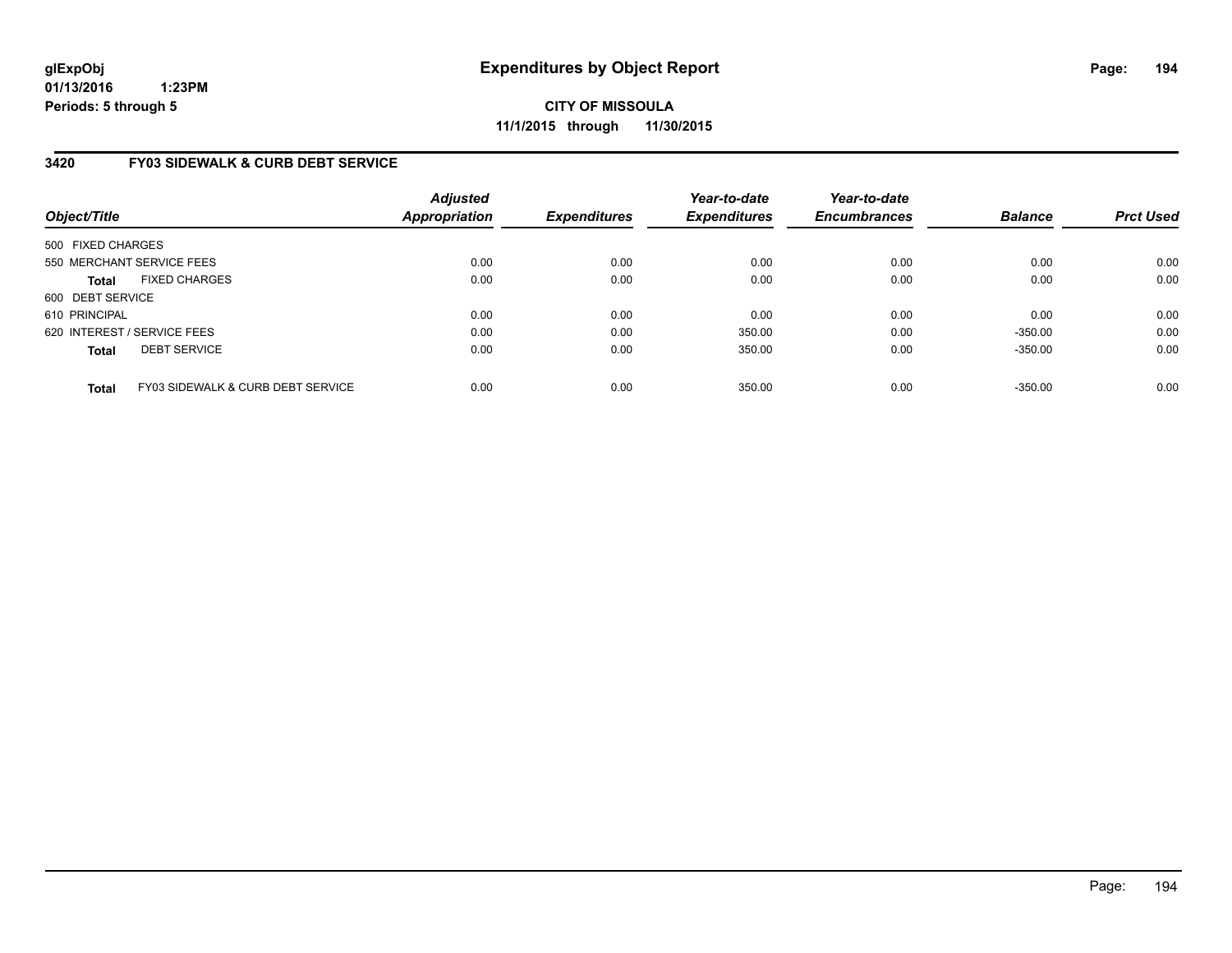#### **3430 FY04 SIDEWALK CURB DEBT SERVICE**

|                             |                      | <b>Adjusted</b>      |                     | Year-to-date        | Year-to-date        |                |                  |
|-----------------------------|----------------------|----------------------|---------------------|---------------------|---------------------|----------------|------------------|
| Object/Title                |                      | <b>Appropriation</b> | <b>Expenditures</b> | <b>Expenditures</b> | <b>Encumbrances</b> | <b>Balance</b> | <b>Prct Used</b> |
| 500 FIXED CHARGES           |                      |                      |                     |                     |                     |                |                  |
| 550 MERCHANT SERVICE FEES   |                      | 0.00                 | 0.00                | 0.00                | 0.00                | 0.00           | 0.00             |
| <b>Total</b>                | <b>FIXED CHARGES</b> | 0.00                 | 0.00                | 0.00                | 0.00                | 0.00           | 0.00             |
| 600 DEBT SERVICE            |                      |                      |                     |                     |                     |                |                  |
| 610 PRINCIPAL               |                      | 10.000.00            | 0.00                | 0.00                | 0.00                | 10.000.00      | 0.00             |
| 620 INTEREST / SERVICE FEES |                      | 824.00               | 0.00                | 350.00              | 0.00                | 474.00         | 42.48            |
| <b>Total</b>                | <b>DEBT SERVICE</b>  | 10.824.00            | 0.00                | 350.00              | 0.00                | 10,474.00      | 3.23             |
| <b>Total</b>                | NON-DEPARTMENTAL     | 10.824.00            | 0.00                | 350.00              | 0.00                | 10.474.00      | 3.23             |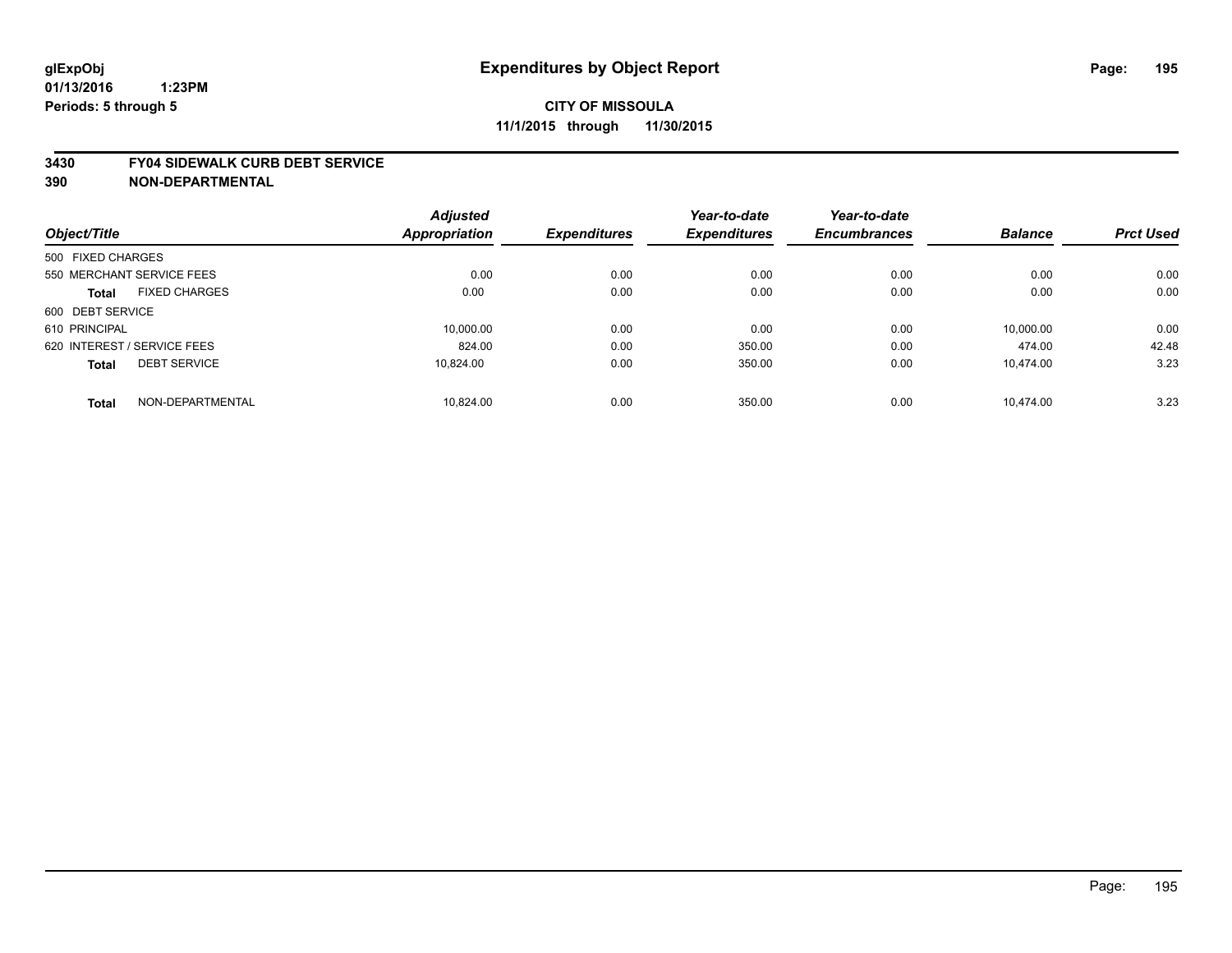**CITY OF MISSOULA 11/1/2015 through 11/30/2015**

### **3430 FY04 SIDEWALK CURB DEBT SERVICE**

| Object/Title                |                                        | <b>Adjusted</b><br><b>Appropriation</b> | <b>Expenditures</b> | Year-to-date<br><b>Expenditures</b> | Year-to-date<br><b>Encumbrances</b> | <b>Balance</b> | <b>Prct Used</b> |
|-----------------------------|----------------------------------------|-----------------------------------------|---------------------|-------------------------------------|-------------------------------------|----------------|------------------|
| 500 FIXED CHARGES           |                                        |                                         |                     |                                     |                                     |                |                  |
| 550 MERCHANT SERVICE FEES   |                                        | 0.00                                    | 0.00                | 0.00                                | 0.00                                | 0.00           | 0.00             |
| <b>Total</b>                | <b>FIXED CHARGES</b>                   | 0.00                                    | 0.00                | 0.00                                | 0.00                                | 0.00           | 0.00             |
| 600 DEBT SERVICE            |                                        |                                         |                     |                                     |                                     |                |                  |
| 610 PRINCIPAL               |                                        | 10.000.00                               | 0.00                | 0.00                                | 0.00                                | 10,000.00      | 0.00             |
| 620 INTEREST / SERVICE FEES |                                        | 824.00                                  | 0.00                | 350.00                              | 0.00                                | 474.00         | 42.48            |
| <b>Total</b>                | <b>DEBT SERVICE</b>                    | 10.824.00                               | 0.00                | 350.00                              | 0.00                                | 10.474.00      | 3.23             |
| <b>Total</b>                | <b>FY04 SIDEWALK CURB DEBT SERVICE</b> | 10.824.00                               | 0.00                | 350.00                              | 0.00                                | 10.474.00      | 3.23             |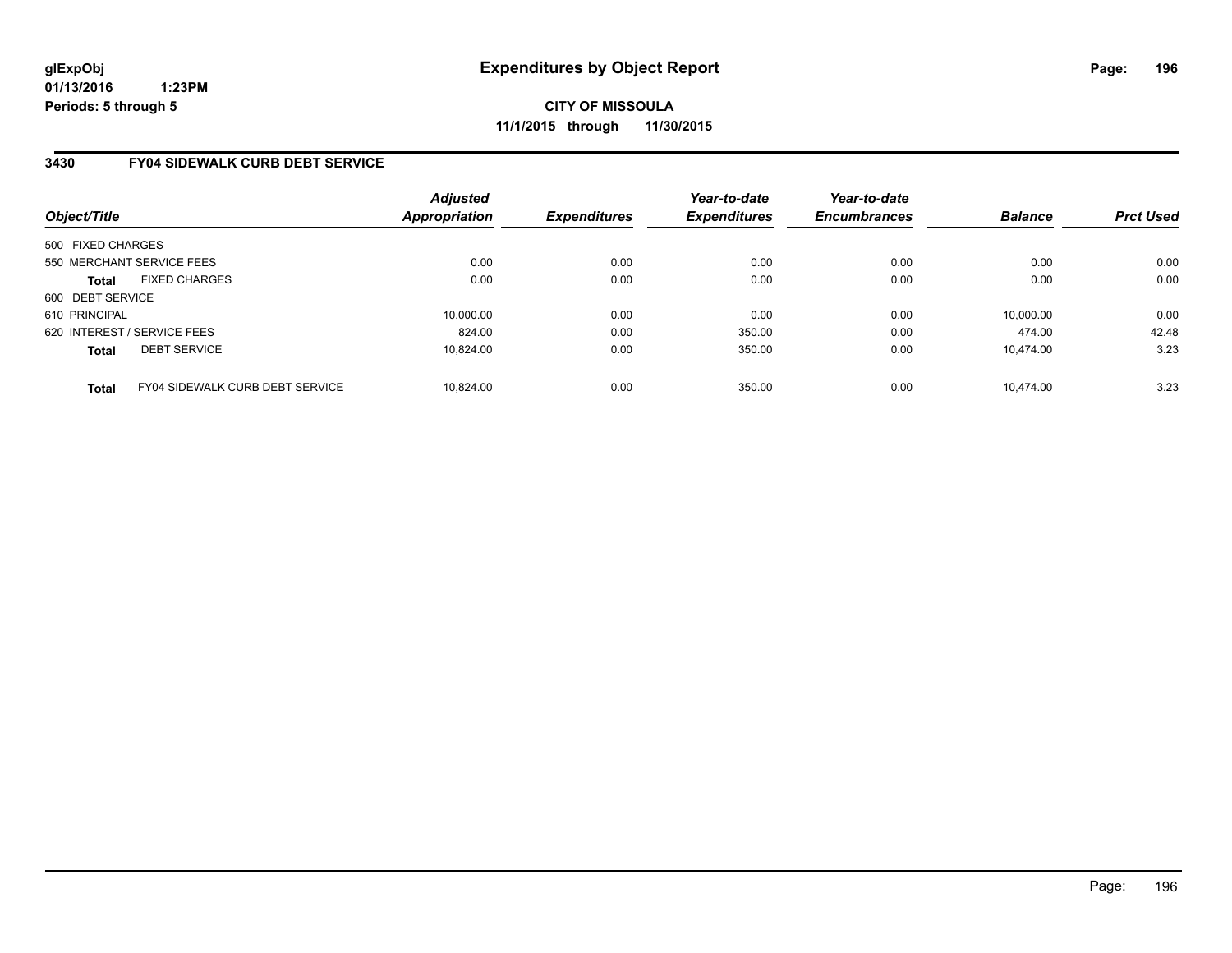**3440 FY 05 SIDEWALK AND CURB**

|                             |                      | <b>Adjusted</b>      |                     | Year-to-date        | Year-to-date        |                |                  |
|-----------------------------|----------------------|----------------------|---------------------|---------------------|---------------------|----------------|------------------|
| Object/Title                |                      | <b>Appropriation</b> | <b>Expenditures</b> | <b>Expenditures</b> | <b>Encumbrances</b> | <b>Balance</b> | <b>Prct Used</b> |
| 500 FIXED CHARGES           |                      |                      |                     |                     |                     |                |                  |
| 550 MERCHANT SERVICE FEES   |                      | 0.00                 | 0.00                | 0.00                | 0.00                | 0.00           | 0.00             |
| <b>Total</b>                | <b>FIXED CHARGES</b> | 0.00                 | 0.00                | 0.00                | 0.00                | 0.00           | 0.00             |
| 600 DEBT SERVICE            |                      |                      |                     |                     |                     |                |                  |
| 610 PRINCIPAL               |                      | 35.000.00            | 0.00                | 0.00                | 0.00                | 35.000.00      | 0.00             |
| 620 INTEREST / SERVICE FEES |                      | 3.588.00             | 0.00                | 350.00              | 0.00                | 3.238.00       | 9.75             |
| <b>Total</b>                | <b>DEBT SERVICE</b>  | 38,588.00            | 0.00                | 350.00              | 0.00                | 38,238.00      | 0.91             |
| <b>Total</b>                | NON-DEPARTMENTAL     | 38.588.00            | 0.00                | 350.00              | 0.00                | 38.238.00      | 0.91             |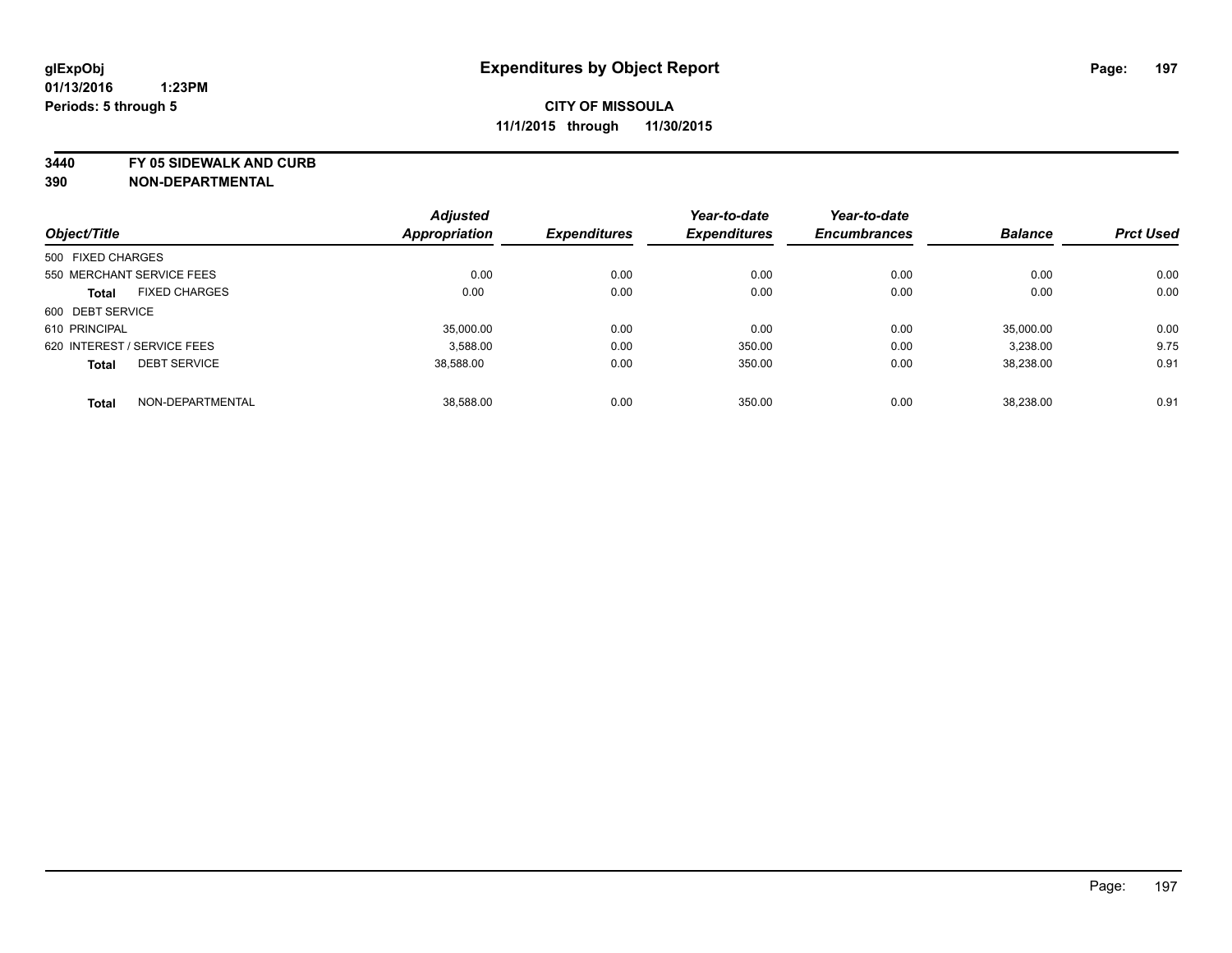#### **3440 FY 05 SIDEWALK AND CURB**

| Object/Title                |                         | <b>Adjusted</b><br>Appropriation | <b>Expenditures</b> | Year-to-date<br><b>Expenditures</b> | Year-to-date<br><b>Encumbrances</b> | <b>Balance</b> | <b>Prct Used</b> |
|-----------------------------|-------------------------|----------------------------------|---------------------|-------------------------------------|-------------------------------------|----------------|------------------|
| 500 FIXED CHARGES           |                         |                                  |                     |                                     |                                     |                |                  |
| 550 MERCHANT SERVICE FEES   |                         | 0.00                             | 0.00                | 0.00                                | 0.00                                | 0.00           | 0.00             |
| <b>Total</b>                | <b>FIXED CHARGES</b>    | 0.00                             | 0.00                | 0.00                                | 0.00                                | 0.00           | 0.00             |
| 600 DEBT SERVICE            |                         |                                  |                     |                                     |                                     |                |                  |
| 610 PRINCIPAL               |                         | 35.000.00                        | 0.00                | 0.00                                | 0.00                                | 35,000.00      | 0.00             |
| 620 INTEREST / SERVICE FEES |                         | 3.588.00                         | 0.00                | 350.00                              | 0.00                                | 3.238.00       | 9.75             |
| <b>Total</b>                | <b>DEBT SERVICE</b>     | 38.588.00                        | 0.00                | 350.00                              | 0.00                                | 38.238.00      | 0.91             |
| <b>Total</b>                | FY 05 SIDEWALK AND CURB | 38.588.00                        | 0.00                | 350.00                              | 0.00                                | 38.238.00      | 0.91             |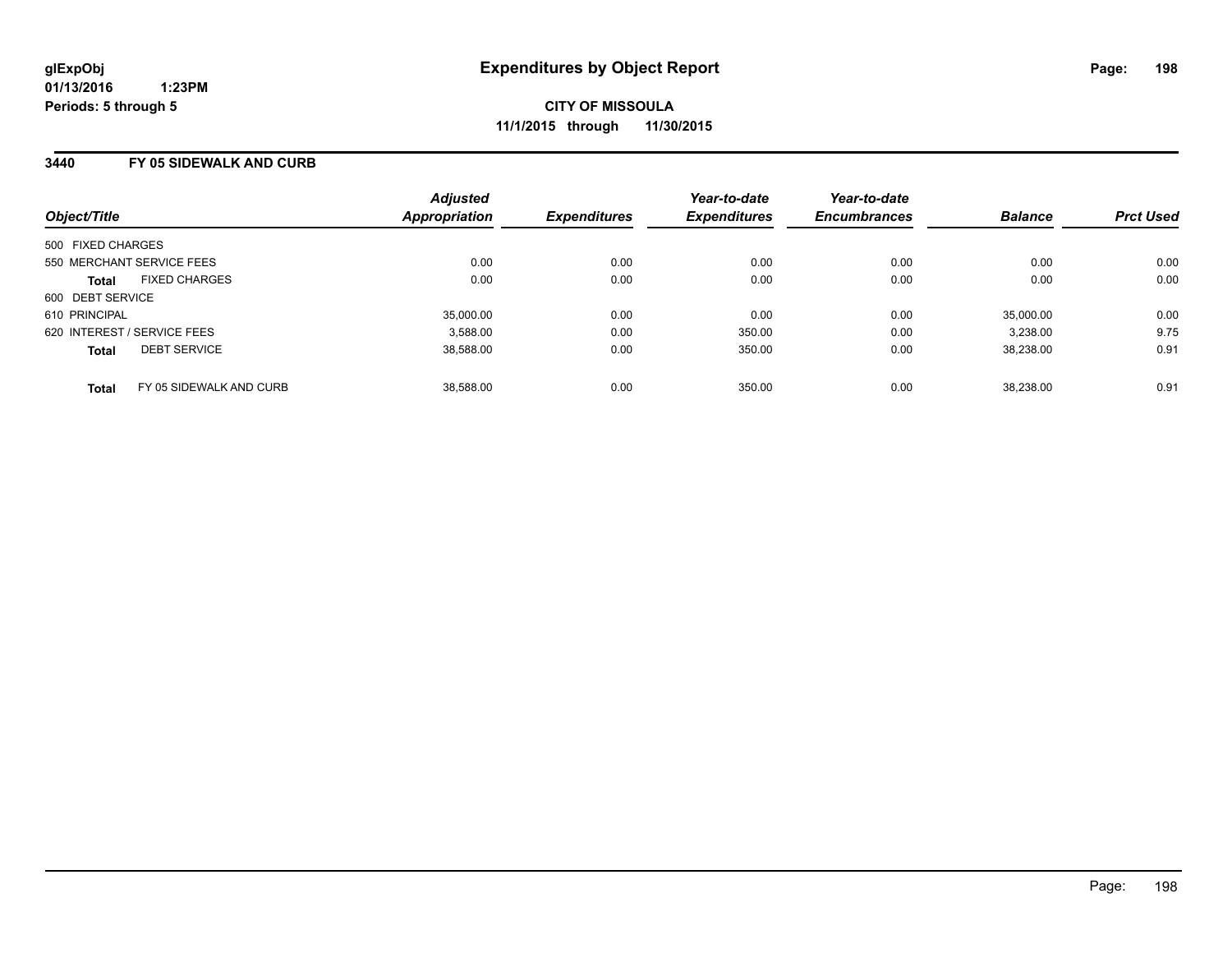**3450 FY 06 SIDEWALK AND CURB**

|                   |                             | <b>Adjusted</b>      |                     | Year-to-date        | Year-to-date        |                |                  |
|-------------------|-----------------------------|----------------------|---------------------|---------------------|---------------------|----------------|------------------|
| Object/Title      |                             | <b>Appropriation</b> | <b>Expenditures</b> | <b>Expenditures</b> | <b>Encumbrances</b> | <b>Balance</b> | <b>Prct Used</b> |
| 500 FIXED CHARGES |                             |                      |                     |                     |                     |                |                  |
|                   | 550 MERCHANT SERVICE FEES   | 0.00                 | 0.00                | 0.00                | 0.00                | 0.00           | 0.00             |
| <b>Total</b>      | <b>FIXED CHARGES</b>        | 0.00                 | 0.00                | 0.00                | 0.00                | 0.00           | 0.00             |
| 600 DEBT SERVICE  |                             |                      |                     |                     |                     |                |                  |
| 610 PRINCIPAL     |                             | 25,000.00            | 0.00                | 0.00                | 0.00                | 25.000.00      | 0.00             |
|                   | 620 INTEREST / SERVICE FEES | 3.537.00             | 0.00                | 0.00                | 0.00                | 3.537.00       | 0.00             |
| <b>Total</b>      | <b>DEBT SERVICE</b>         | 28,537.00            | 0.00                | 0.00                | 0.00                | 28.537.00      | 0.00             |
| <b>Total</b>      | NON-DEPARTMENTAL            | 28.537.00            | 0.00                | 0.00                | 0.00                | 28.537.00      | 0.00             |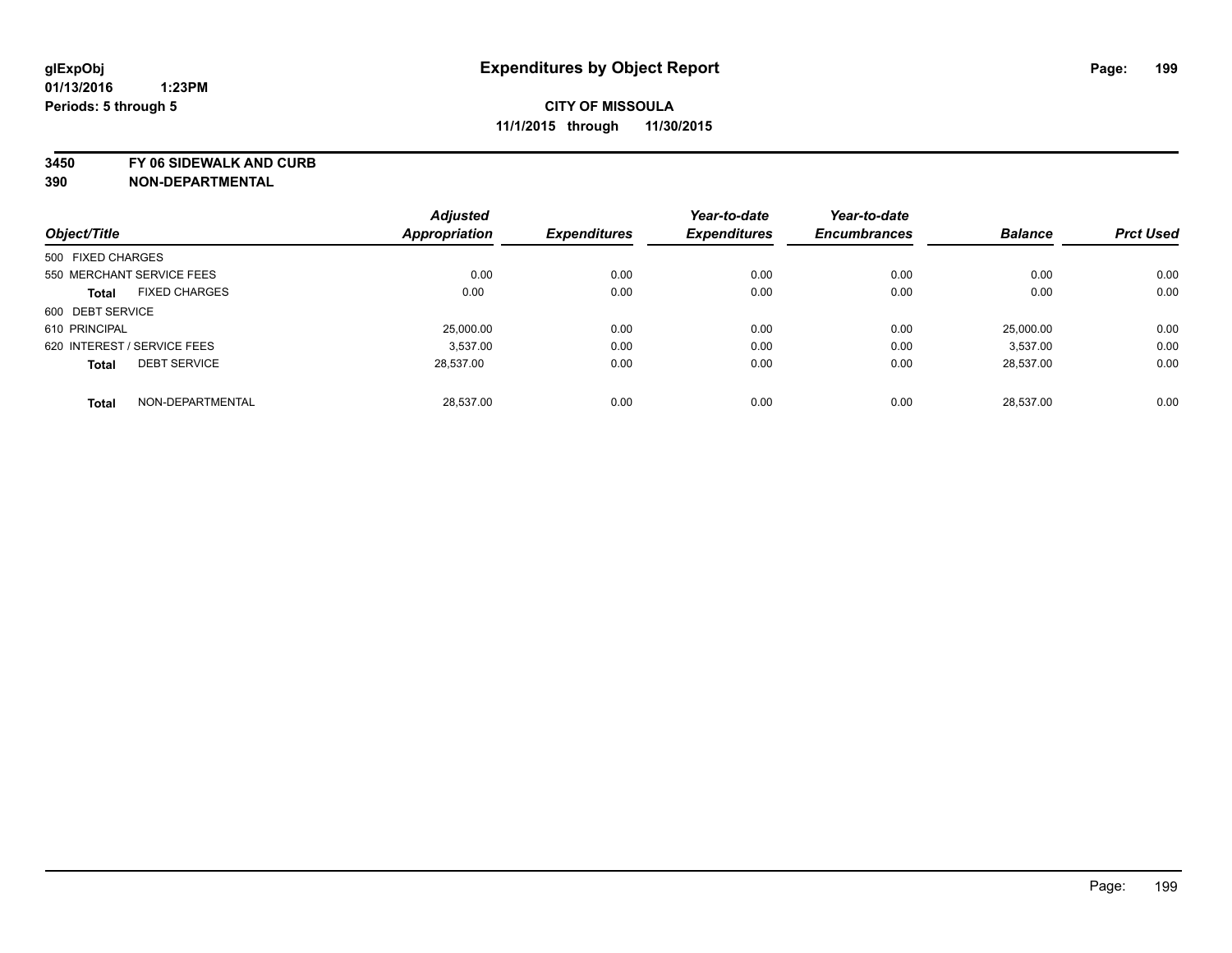#### **3450 FY 06 SIDEWALK AND CURB**

| Object/Title                |                           | <b>Adjusted</b><br><b>Appropriation</b> | <b>Expenditures</b> | Year-to-date<br><b>Expenditures</b> | Year-to-date<br><b>Encumbrances</b> | <b>Balance</b> | <b>Prct Used</b> |
|-----------------------------|---------------------------|-----------------------------------------|---------------------|-------------------------------------|-------------------------------------|----------------|------------------|
| 500 FIXED CHARGES           |                           |                                         |                     |                                     |                                     |                |                  |
|                             |                           |                                         |                     |                                     |                                     |                |                  |
|                             | 550 MERCHANT SERVICE FEES | 0.00                                    | 0.00                | 0.00                                | 0.00                                | 0.00           | 0.00             |
| <b>Total</b>                | <b>FIXED CHARGES</b>      | 0.00                                    | 0.00                | 0.00                                | 0.00                                | 0.00           | 0.00             |
| 600 DEBT SERVICE            |                           |                                         |                     |                                     |                                     |                |                  |
| 610 PRINCIPAL               |                           | 25,000.00                               | 0.00                | 0.00                                | 0.00                                | 25,000.00      | 0.00             |
| 620 INTEREST / SERVICE FEES |                           | 3.537.00                                | 0.00                | 0.00                                | 0.00                                | 3.537.00       | 0.00             |
| <b>Total</b>                | <b>DEBT SERVICE</b>       | 28.537.00                               | 0.00                | 0.00                                | 0.00                                | 28,537.00      | 0.00             |
| <b>Total</b>                | FY 06 SIDEWALK AND CURB   | 28.537.00                               | 0.00                | 0.00                                | 0.00                                | 28.537.00      | 0.00             |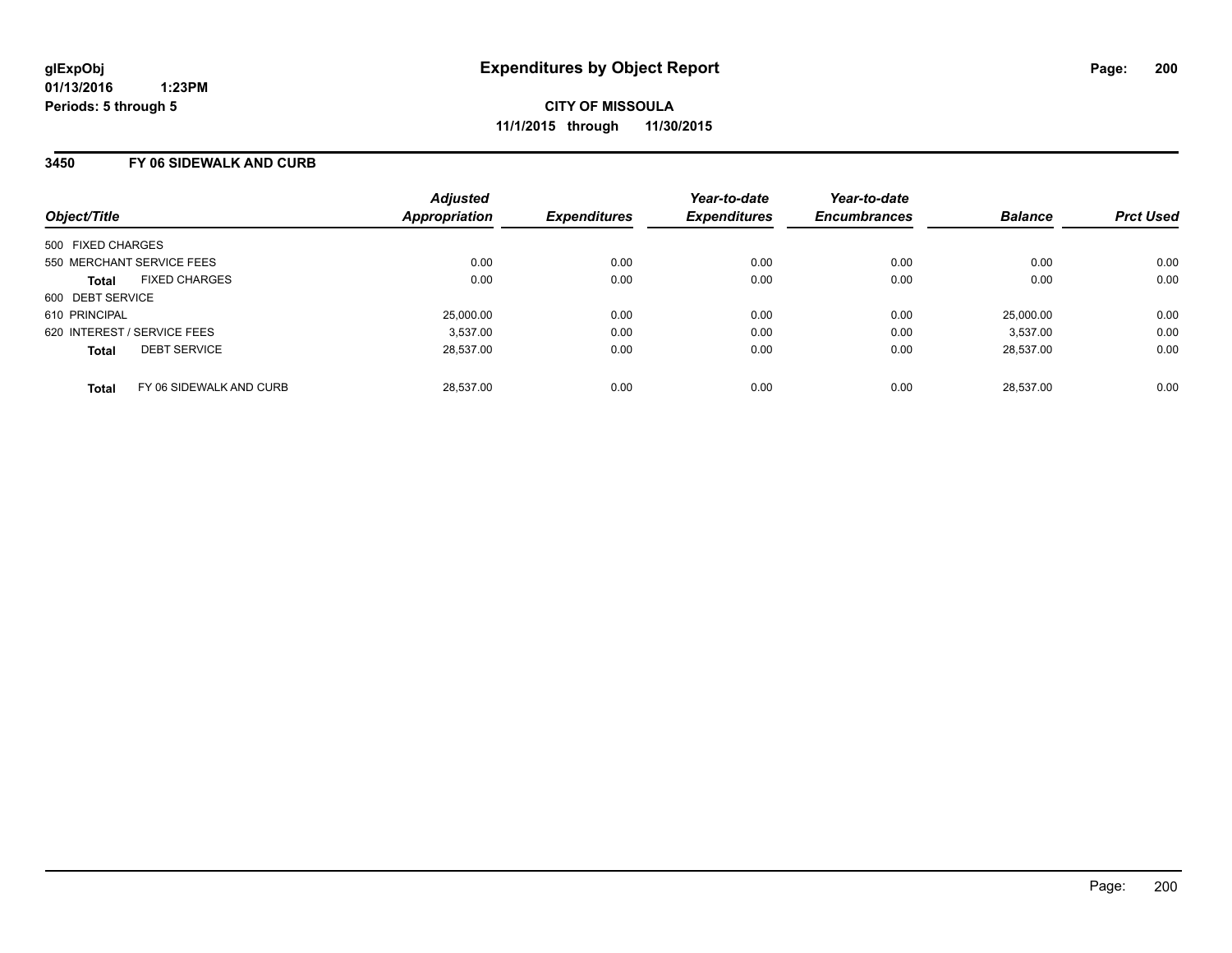#### **3460 FY07 SIDEWALK AND CURB DEBT**

|                                      |                  | <b>Adjusted</b> |                     | Year-to-date        | Year-to-date        |                |                  |
|--------------------------------------|------------------|-----------------|---------------------|---------------------|---------------------|----------------|------------------|
| Object/Title                         |                  | Appropriation   | <b>Expenditures</b> | <b>Expenditures</b> | <b>Encumbrances</b> | <b>Balance</b> | <b>Prct Used</b> |
| 500 FIXED CHARGES                    |                  |                 |                     |                     |                     |                |                  |
| 550 MERCHANT SERVICE FEES            |                  | 0.00            | 0.00                | 0.00                | 0.00                | 0.00           | 0.00             |
| <b>FIXED CHARGES</b><br><b>Total</b> |                  | 0.00            | 0.00                | 0.00                | 0.00                | 0.00           | 0.00             |
| 600 DEBT SERVICE                     |                  |                 |                     |                     |                     |                |                  |
| 610 PRINCIPAL                        |                  | 45,000.00       | 0.00                | 0.00                | 0.00                | 45,000.00      | 0.00             |
| 620 INTEREST / SERVICE FEES          |                  | 13.810.00       | 350.00              | 350.00              | 0.00                | 13,460.00      | 2.53             |
| <b>DEBT SERVICE</b><br><b>Total</b>  |                  | 58.810.00       | 350.00              | 350.00              | 0.00                | 58,460.00      | 0.60             |
| <b>Total</b>                         | NON-DEPARTMENTAL | 58.810.00       | 350.00              | 350.00              | 0.00                | 58.460.00      | 0.60             |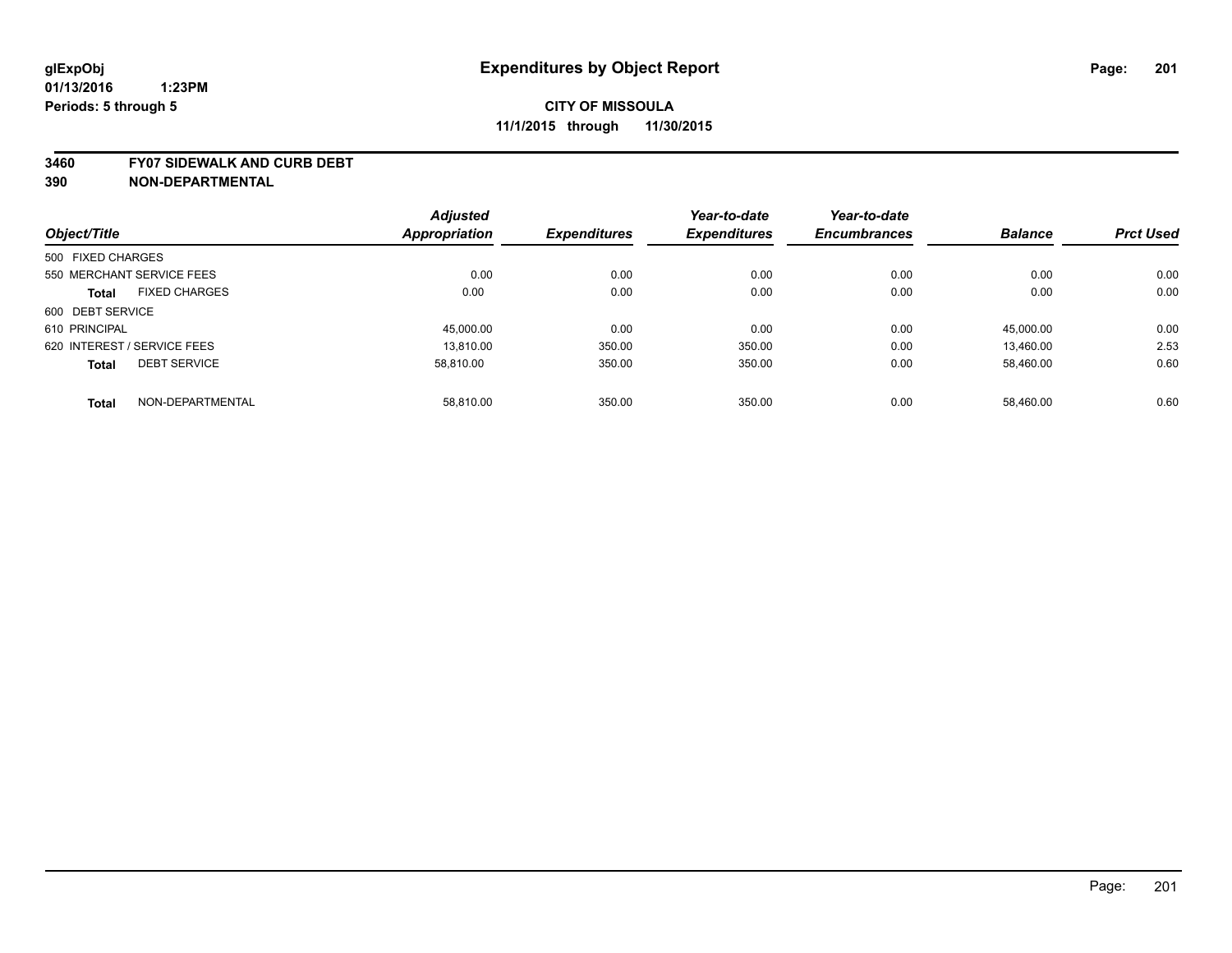### **3460 FY07 SIDEWALK AND CURB DEBT**

| Object/Title                                | <b>Adjusted</b><br>Appropriation | <b>Expenditures</b> | Year-to-date<br><b>Expenditures</b> | Year-to-date<br><b>Encumbrances</b> | <b>Balance</b> | <b>Prct Used</b> |
|---------------------------------------------|----------------------------------|---------------------|-------------------------------------|-------------------------------------|----------------|------------------|
| 500 FIXED CHARGES                           |                                  |                     |                                     |                                     |                |                  |
| 550 MERCHANT SERVICE FEES                   | 0.00                             | 0.00                | 0.00                                | 0.00                                | 0.00           | 0.00             |
| <b>FIXED CHARGES</b><br><b>Total</b>        | 0.00                             | 0.00                | 0.00                                | 0.00                                | 0.00           | 0.00             |
| 600 DEBT SERVICE                            |                                  |                     |                                     |                                     |                |                  |
| 610 PRINCIPAL                               | 45,000.00                        | 0.00                | 0.00                                | 0.00                                | 45.000.00      | 0.00             |
| 620 INTEREST / SERVICE FEES                 | 13.810.00                        | 350.00              | 350.00                              | 0.00                                | 13.460.00      | 2.53             |
| <b>DEBT SERVICE</b><br><b>Total</b>         | 58.810.00                        | 350.00              | 350.00                              | 0.00                                | 58.460.00      | 0.60             |
| FY07 SIDEWALK AND CURB DEBT<br><b>Total</b> | 58.810.00                        | 350.00              | 350.00                              | 0.00                                | 58.460.00      | 0.60             |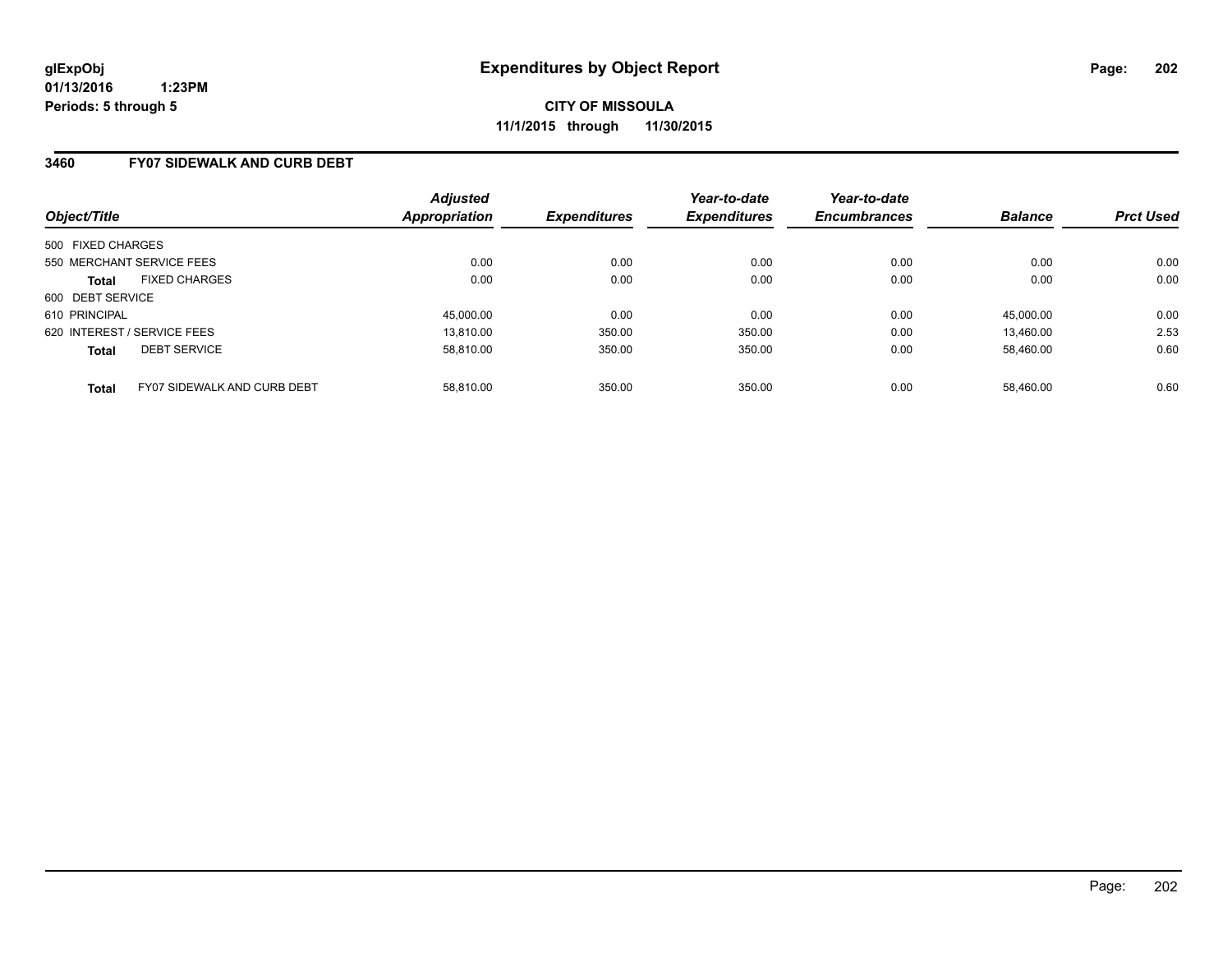#### **3461 SERIES 2008A SIDEWALK AND CURB**

#### **280 PUBLIC WORKS OPERATIONS**

| Object/Title                            | <b>Adjusted</b><br>Appropriation | <b>Expenditures</b> | Year-to-date<br><b>Expenditures</b> | Year-to-date<br><b>Encumbrances</b> | <b>Balance</b> | <b>Prct Used</b> |
|-----------------------------------------|----------------------------------|---------------------|-------------------------------------|-------------------------------------|----------------|------------------|
| 500 FIXED CHARGES                       |                                  |                     |                                     |                                     |                |                  |
| 550 MERCHANT SERVICE FEES               | 0.00                             | 0.00                | 0.00                                | 0.00                                | 0.00           | 0.00             |
| <b>FIXED CHARGES</b><br><b>Total</b>    | 0.00                             | 0.00                | 0.00                                | 0.00                                | 0.00           | 0.00             |
| 800 OTHER OBJECTS                       |                                  |                     |                                     |                                     |                |                  |
| 820 TRANSFERS TO OTHER FUNDS            | 0.00                             | 0.00                | 0.00                                | 0.00                                | 0.00           | 0.00             |
| OTHER OBJECTS<br><b>Total</b>           | 0.00                             | 0.00                | 0.00                                | 0.00                                | 0.00           | 0.00             |
| PUBLIC WORKS OPERATIONS<br><b>Total</b> | 0.00                             | 0.00                | 0.00                                | 0.00                                | 0.00           | 0.00             |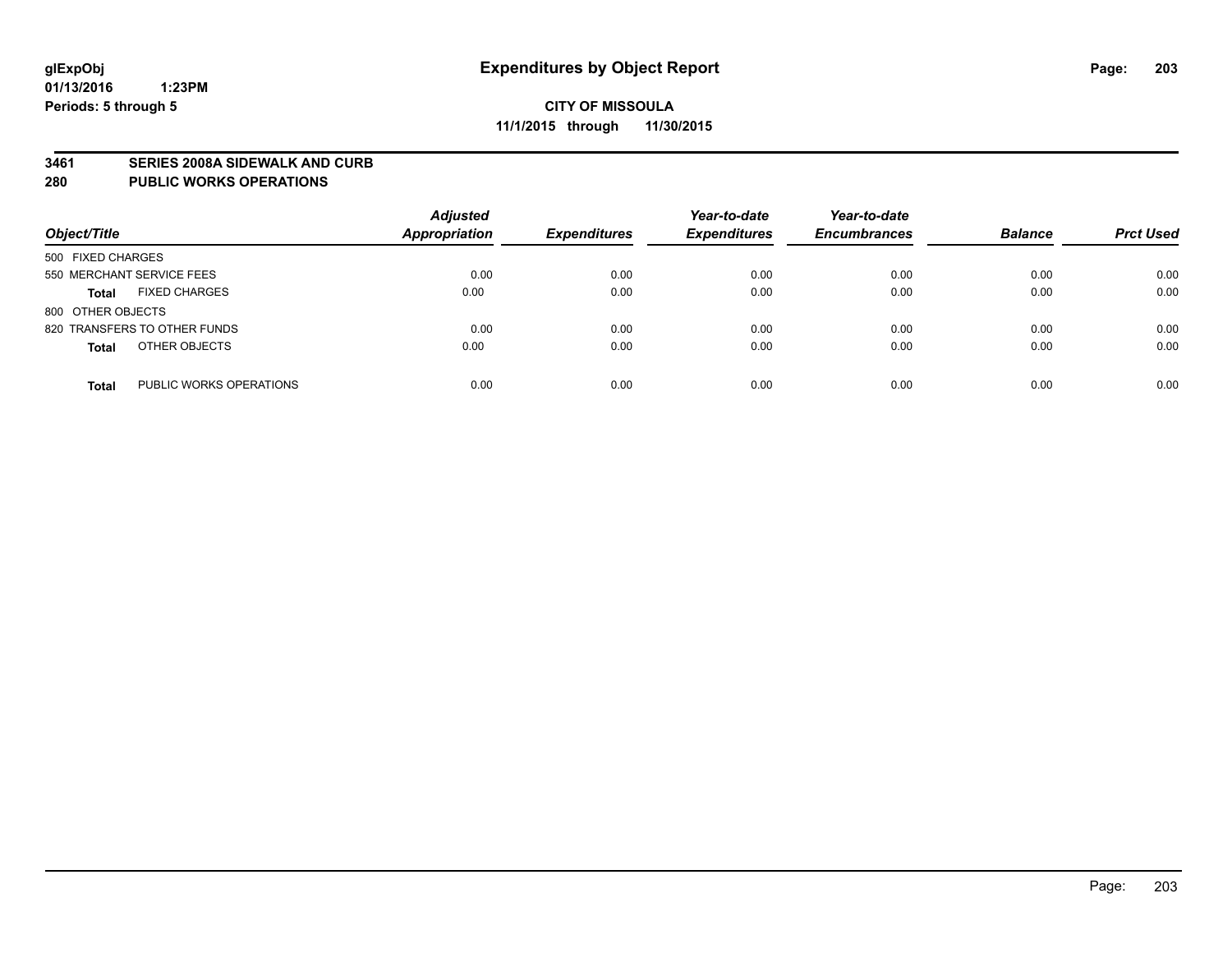#### **3461 SERIES 2008A SIDEWALK AND CURB**

| Object/Title                         | <b>Adjusted</b><br><b>Appropriation</b> | <b>Expenditures</b> | Year-to-date<br><b>Expenditures</b> | Year-to-date<br><b>Encumbrances</b> | <b>Balance</b> | <b>Prct Used</b> |
|--------------------------------------|-----------------------------------------|---------------------|-------------------------------------|-------------------------------------|----------------|------------------|
| 500 FIXED CHARGES                    |                                         |                     |                                     |                                     |                |                  |
| 550 MERCHANT SERVICE FEES            | 0.00                                    | 0.00                | 0.00                                | 0.00                                | 0.00           | 0.00             |
| <b>FIXED CHARGES</b><br><b>Total</b> | 0.00                                    | 0.00                | 0.00                                | 0.00                                | 0.00           | 0.00             |
| 600 DEBT SERVICE                     |                                         |                     |                                     |                                     |                |                  |
| 610 PRINCIPAL                        | 50,000.00                               | 0.00                | 0.00                                | 0.00                                | 50,000.00      | 0.00             |
| 620 INTEREST / SERVICE FEES          | 10.213.00                               | 0.00                | 0.00                                | 0.00                                | 10.213.00      | 0.00             |
| <b>DEBT SERVICE</b><br><b>Total</b>  | 60,213.00                               | 0.00                | 0.00                                | 0.00                                | 60,213.00      | 0.00             |
| 800 OTHER OBJECTS                    |                                         |                     |                                     |                                     |                |                  |
| 820 TRANSFERS TO OTHER FUNDS         | 0.00                                    | 0.00                | 0.00                                | 0.00                                | 0.00           | 0.00             |
| OTHER OBJECTS<br><b>Total</b>        | 0.00                                    | 0.00                | 0.00                                | 0.00                                | 0.00           | 0.00             |
|                                      |                                         |                     |                                     |                                     |                |                  |
| NON-DEPARTMENTAL<br><b>Total</b>     | 60,213.00                               | 0.00                | 0.00                                | 0.00                                | 60,213.00      | 0.00             |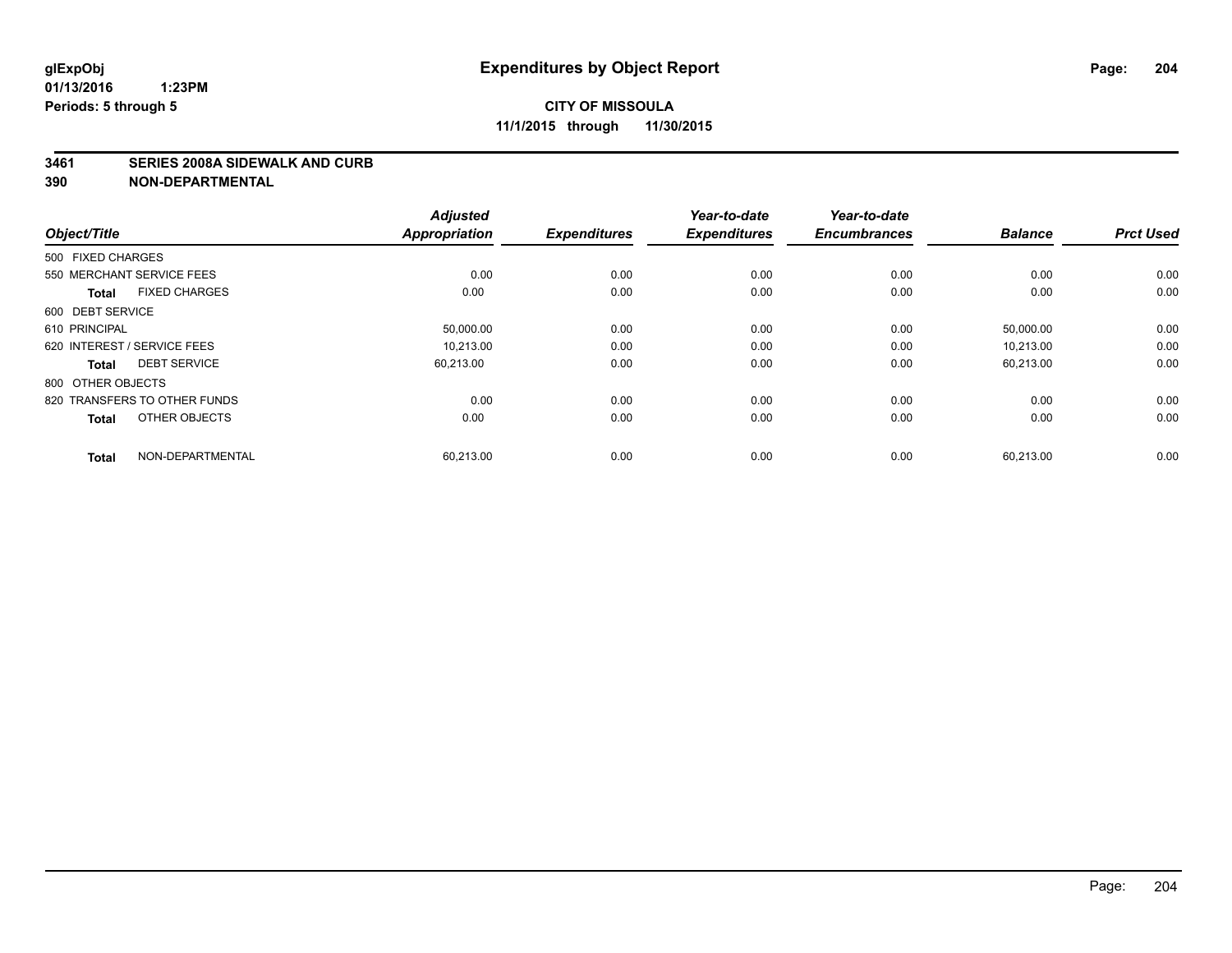**CITY OF MISSOULA 11/1/2015 through 11/30/2015**

### **3461 SERIES 2008A SIDEWALK AND CURB**

| Object/Title                |                                | <b>Adjusted</b><br><b>Appropriation</b> | <b>Expenditures</b> | Year-to-date<br><b>Expenditures</b> | Year-to-date<br><b>Encumbrances</b> | <b>Balance</b> | <b>Prct Used</b> |
|-----------------------------|--------------------------------|-----------------------------------------|---------------------|-------------------------------------|-------------------------------------|----------------|------------------|
| 500 FIXED CHARGES           |                                |                                         |                     |                                     |                                     |                |                  |
|                             | 550 MERCHANT SERVICE FEES      | 0.00                                    | 0.00                | 0.00                                | 0.00                                | 0.00           | 0.00             |
| <b>Total</b>                | <b>FIXED CHARGES</b>           | 0.00                                    | 0.00                | 0.00                                | 0.00                                | 0.00           | 0.00             |
| 600 DEBT SERVICE            |                                |                                         |                     |                                     |                                     |                |                  |
| 610 PRINCIPAL               |                                | 50,000.00                               | 0.00                | 0.00                                | 0.00                                | 50,000.00      | 0.00             |
| 620 INTEREST / SERVICE FEES |                                | 10.213.00                               | 0.00                | 0.00                                | 0.00                                | 10.213.00      | 0.00             |
| <b>Total</b>                | <b>DEBT SERVICE</b>            | 60,213.00                               | 0.00                | 0.00                                | 0.00                                | 60,213.00      | 0.00             |
| 800 OTHER OBJECTS           |                                |                                         |                     |                                     |                                     |                |                  |
|                             | 820 TRANSFERS TO OTHER FUNDS   | 0.00                                    | 0.00                | 0.00                                | 0.00                                | 0.00           | 0.00             |
| <b>Total</b>                | OTHER OBJECTS                  | 0.00                                    | 0.00                | 0.00                                | 0.00                                | 0.00           | 0.00             |
| <b>Total</b>                | SERIES 2008A SIDEWALK AND CURB | 60,213.00                               | 0.00                | 0.00                                | 0.00                                | 60,213.00      | 0.00             |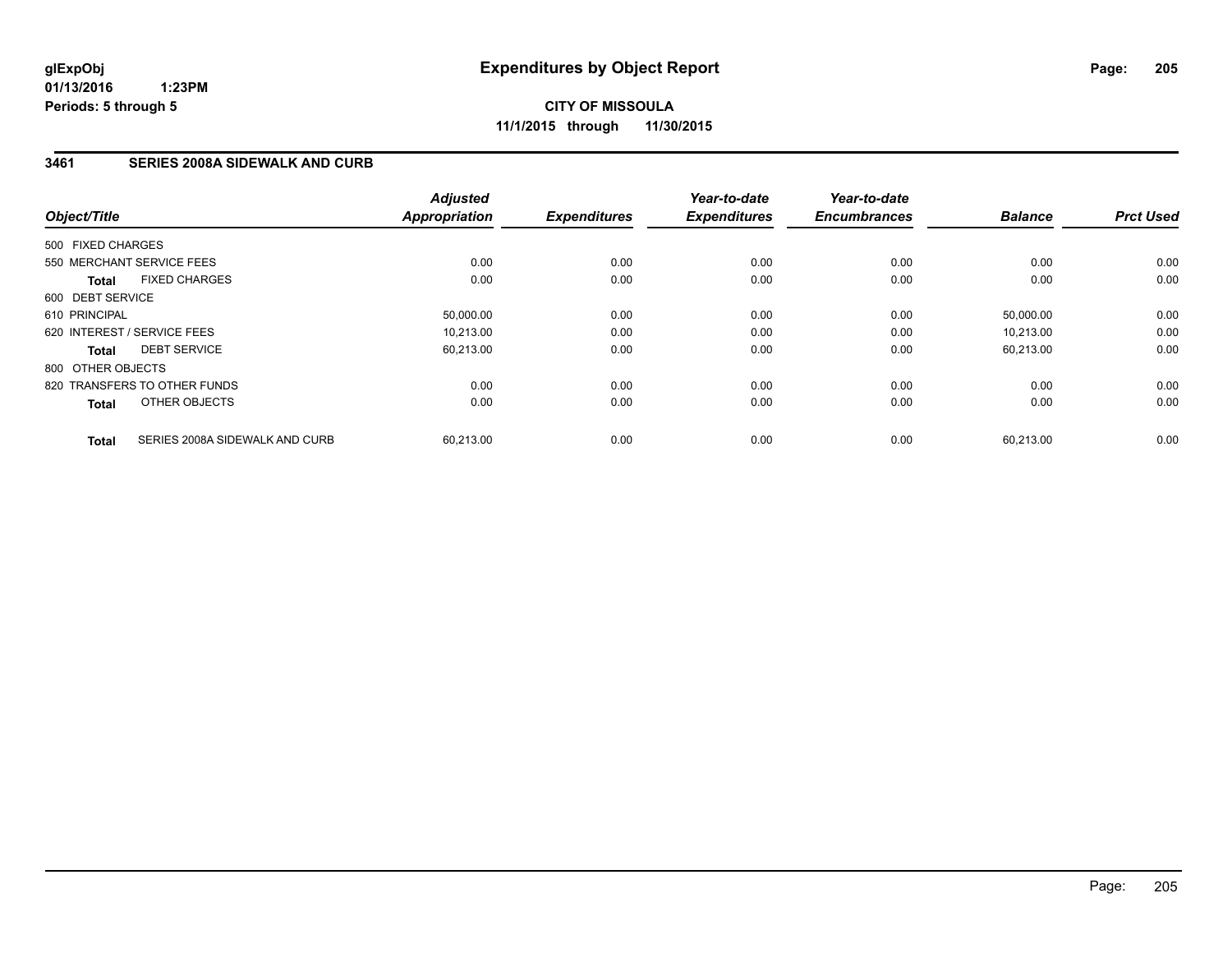#### **3462 SERIES 2009 SIDEWALK AND CURB**

| <b>Adjusted</b><br>Year-to-date<br>Year-to-date<br><b>Appropriation</b><br><b>Expenditures</b><br><b>Encumbrances</b><br><b>Balance</b><br><b>Prct Used</b><br><b>Expenditures</b> | Object/Title                         |
|------------------------------------------------------------------------------------------------------------------------------------------------------------------------------------|--------------------------------------|
|                                                                                                                                                                                    |                                      |
|                                                                                                                                                                                    | 500 FIXED CHARGES                    |
| 0.00<br>0.00<br>0.00<br>0.00<br>0.00<br>0.00                                                                                                                                       | 550 MERCHANT SERVICE FEES            |
| 0.00<br>0.00<br>0.00<br>0.00<br>0.00<br>0.00                                                                                                                                       | <b>FIXED CHARGES</b><br><b>Total</b> |
|                                                                                                                                                                                    | 600 DEBT SERVICE                     |
| 0.00<br>0.00<br>0.00<br>50,000.00<br>0.00<br>50,000.00                                                                                                                             | 610 PRINCIPAL                        |
| 1.96<br>0.00<br>0.00<br>300.00<br>15,042.00<br>15.342.00                                                                                                                           | 620 INTEREST / SERVICE FEES          |
| 0.46<br>0.00<br>300.00<br>0.00<br>65,042.00<br>65,342.00                                                                                                                           | <b>DEBT SERVICE</b><br><b>Total</b>  |
|                                                                                                                                                                                    | 800 OTHER OBJECTS                    |
| 0.00<br>0.00<br>0.00<br>0.00<br>0.00<br>0.00                                                                                                                                       | 820 TRANSFERS TO OTHER FUNDS         |
| 0.00<br>0.00<br>0.00<br>0.00<br>0.00<br>0.00                                                                                                                                       | OTHER OBJECTS<br><b>Total</b>        |
| 0.46                                                                                                                                                                               |                                      |
| 0.00<br>300.00<br>0.00<br>65,342.00<br>65,042.00                                                                                                                                   | NON-DEPARTMENTAL<br><b>Total</b>     |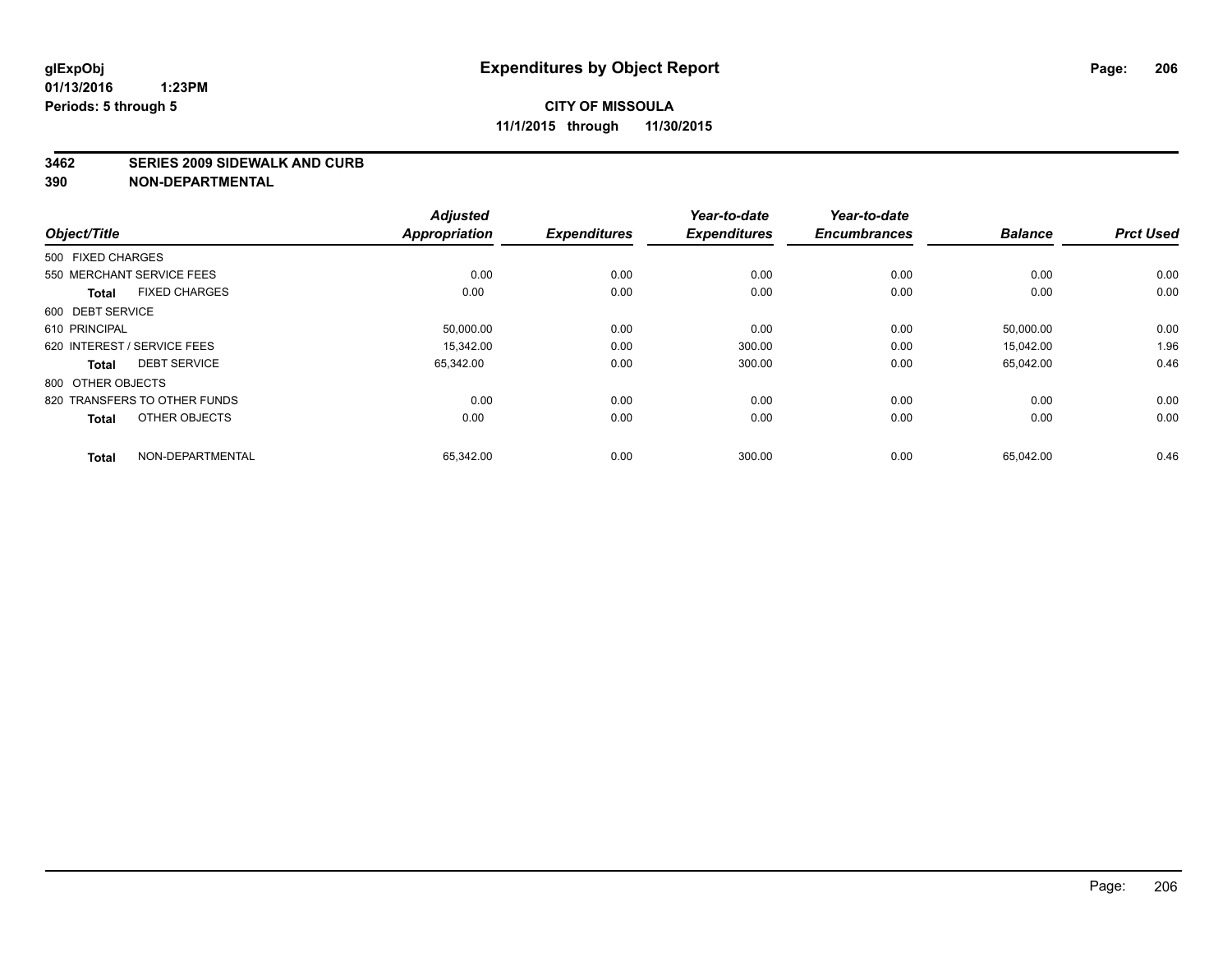### **3462 SERIES 2009 SIDEWALK AND CURB**

| Object/Title      |                               | <b>Adjusted</b><br><b>Appropriation</b> | <b>Expenditures</b> | Year-to-date<br><b>Expenditures</b> | Year-to-date<br><b>Encumbrances</b> | <b>Balance</b> | <b>Prct Used</b> |
|-------------------|-------------------------------|-----------------------------------------|---------------------|-------------------------------------|-------------------------------------|----------------|------------------|
| 500 FIXED CHARGES |                               |                                         |                     |                                     |                                     |                |                  |
|                   | 550 MERCHANT SERVICE FEES     | 0.00                                    | 0.00                | 0.00                                | 0.00                                | 0.00           | 0.00             |
| <b>Total</b>      | <b>FIXED CHARGES</b>          | 0.00                                    | 0.00                | 0.00                                | 0.00                                | 0.00           | 0.00             |
| 600 DEBT SERVICE  |                               |                                         |                     |                                     |                                     |                |                  |
| 610 PRINCIPAL     |                               | 50,000.00                               | 0.00                | 0.00                                | 0.00                                | 50,000.00      | 0.00             |
|                   | 620 INTEREST / SERVICE FEES   | 15.342.00                               | 0.00                | 300.00                              | 0.00                                | 15,042.00      | 1.96             |
| <b>Total</b>      | <b>DEBT SERVICE</b>           | 65,342.00                               | 0.00                | 300.00                              | 0.00                                | 65,042.00      | 0.46             |
| 800 OTHER OBJECTS |                               |                                         |                     |                                     |                                     |                |                  |
|                   | 820 TRANSFERS TO OTHER FUNDS  | 0.00                                    | 0.00                | 0.00                                | 0.00                                | 0.00           | 0.00             |
| <b>Total</b>      | OTHER OBJECTS                 | 0.00                                    | 0.00                | 0.00                                | 0.00                                | 0.00           | 0.00             |
| <b>Total</b>      | SERIES 2009 SIDEWALK AND CURB | 65,342.00                               | 0.00                | 300.00                              | 0.00                                | 65,042.00      | 0.46             |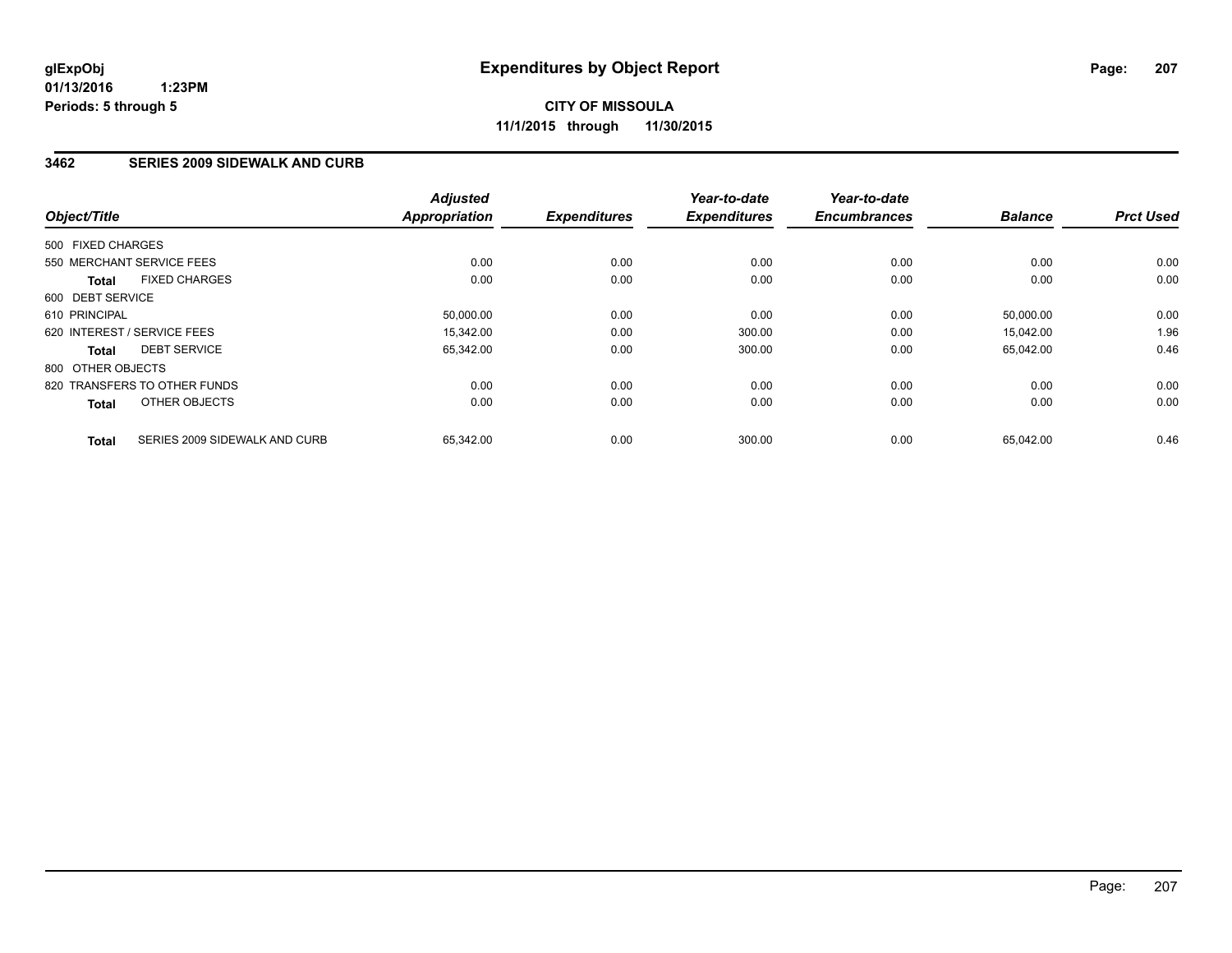#### **3463 SERIES 2010 SIDEWALK AND CURB**

|                             |                      | <b>Adjusted</b> |                     | Year-to-date        | Year-to-date        |                |                  |
|-----------------------------|----------------------|-----------------|---------------------|---------------------|---------------------|----------------|------------------|
| Object/Title                |                      | Appropriation   | <b>Expenditures</b> | <b>Expenditures</b> | <b>Encumbrances</b> | <b>Balance</b> | <b>Prct Used</b> |
| 500 FIXED CHARGES           |                      |                 |                     |                     |                     |                |                  |
| 550 MERCHANT SERVICE FEES   |                      | 0.00            | 0.00                | 0.00                | 0.00                | 0.00           | 0.00             |
| <b>Total</b>                | <b>FIXED CHARGES</b> | 0.00            | 0.00                | 0.00                | 0.00                | 0.00           | 0.00             |
| 600 DEBT SERVICE            |                      |                 |                     |                     |                     |                |                  |
| 610 PRINCIPAL               |                      | 75,000.00       | 0.00                | 0.00                | 0.00                | 75,000.00      | 0.00             |
| 620 INTEREST / SERVICE FEES |                      | 25.413.00       | 0.00                | 350.00              | 0.00                | 25.063.00      | 1.38             |
| <b>Total</b>                | <b>DEBT SERVICE</b>  | 100.413.00      | 0.00                | 350.00              | 0.00                | 100.063.00     | 0.35             |
| <b>Total</b>                | NON-DEPARTMENTAL     | 100.413.00      | 0.00                | 350.00              | 0.00                | 100.063.00     | 0.35             |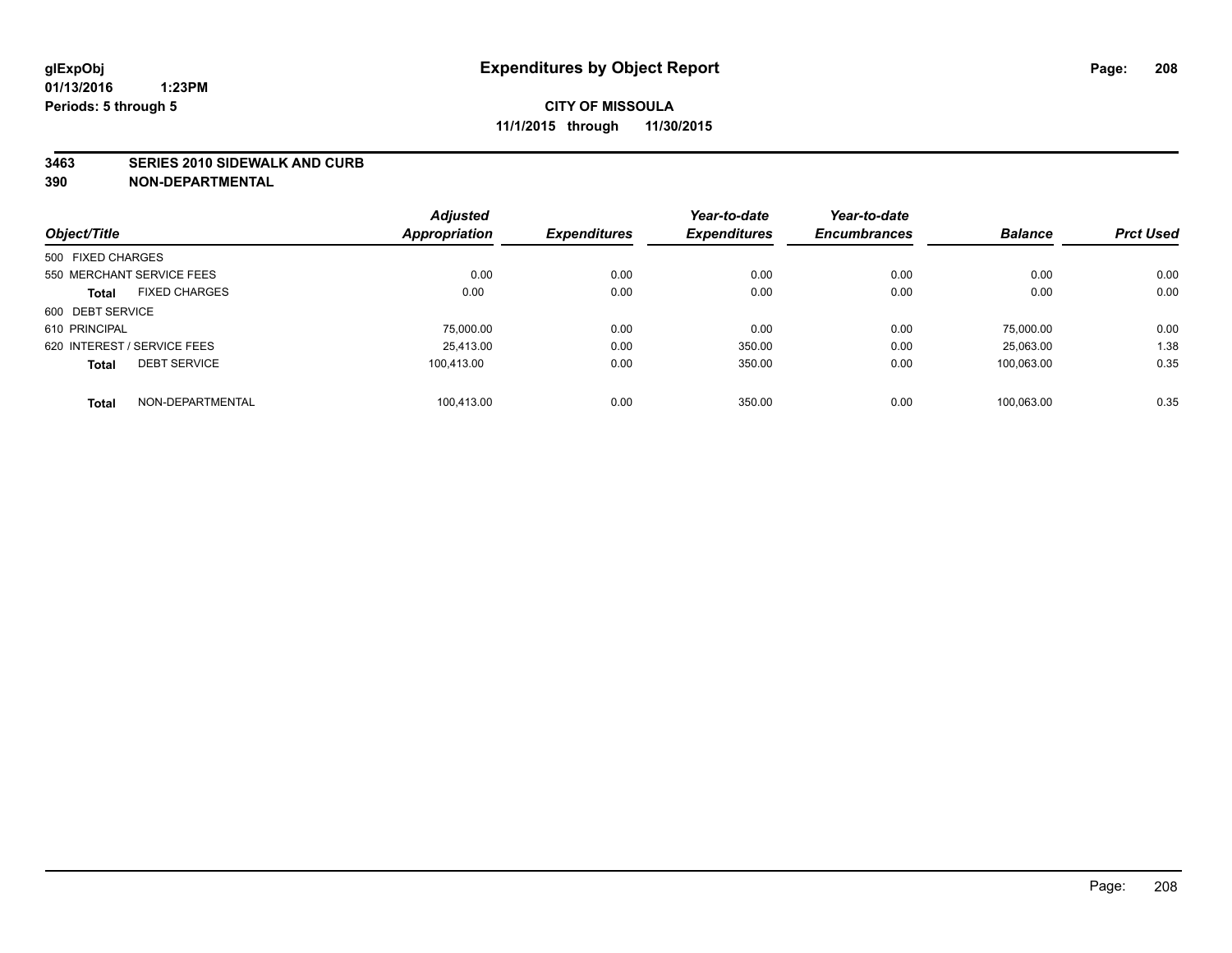### **3463 SERIES 2010 SIDEWALK AND CURB**

| Object/Title                                  | <b>Adjusted</b><br><b>Appropriation</b> | <b>Expenditures</b> | Year-to-date<br><b>Expenditures</b> | Year-to-date<br><b>Encumbrances</b> | <b>Balance</b> | <b>Prct Used</b> |
|-----------------------------------------------|-----------------------------------------|---------------------|-------------------------------------|-------------------------------------|----------------|------------------|
| 500 FIXED CHARGES                             |                                         |                     |                                     |                                     |                |                  |
| 550 MERCHANT SERVICE FEES                     | 0.00                                    | 0.00                | 0.00                                | 0.00                                | 0.00           | 0.00             |
| <b>FIXED CHARGES</b><br><b>Total</b>          | 0.00                                    | 0.00                | 0.00                                | 0.00                                | 0.00           | 0.00             |
| 600 DEBT SERVICE                              |                                         |                     |                                     |                                     |                |                  |
| 610 PRINCIPAL                                 | 75,000.00                               | 0.00                | 0.00                                | 0.00                                | 75.000.00      | 0.00             |
| 620 INTEREST / SERVICE FEES                   | 25,413.00                               | 0.00                | 350.00                              | 0.00                                | 25.063.00      | 1.38             |
| <b>DEBT SERVICE</b><br><b>Total</b>           | 100.413.00                              | 0.00                | 350.00                              | 0.00                                | 100.063.00     | 0.35             |
| SERIES 2010 SIDEWALK AND CURB<br><b>Total</b> | 100.413.00                              | 0.00                | 350.00                              | 0.00                                | 100.063.00     | 0.35             |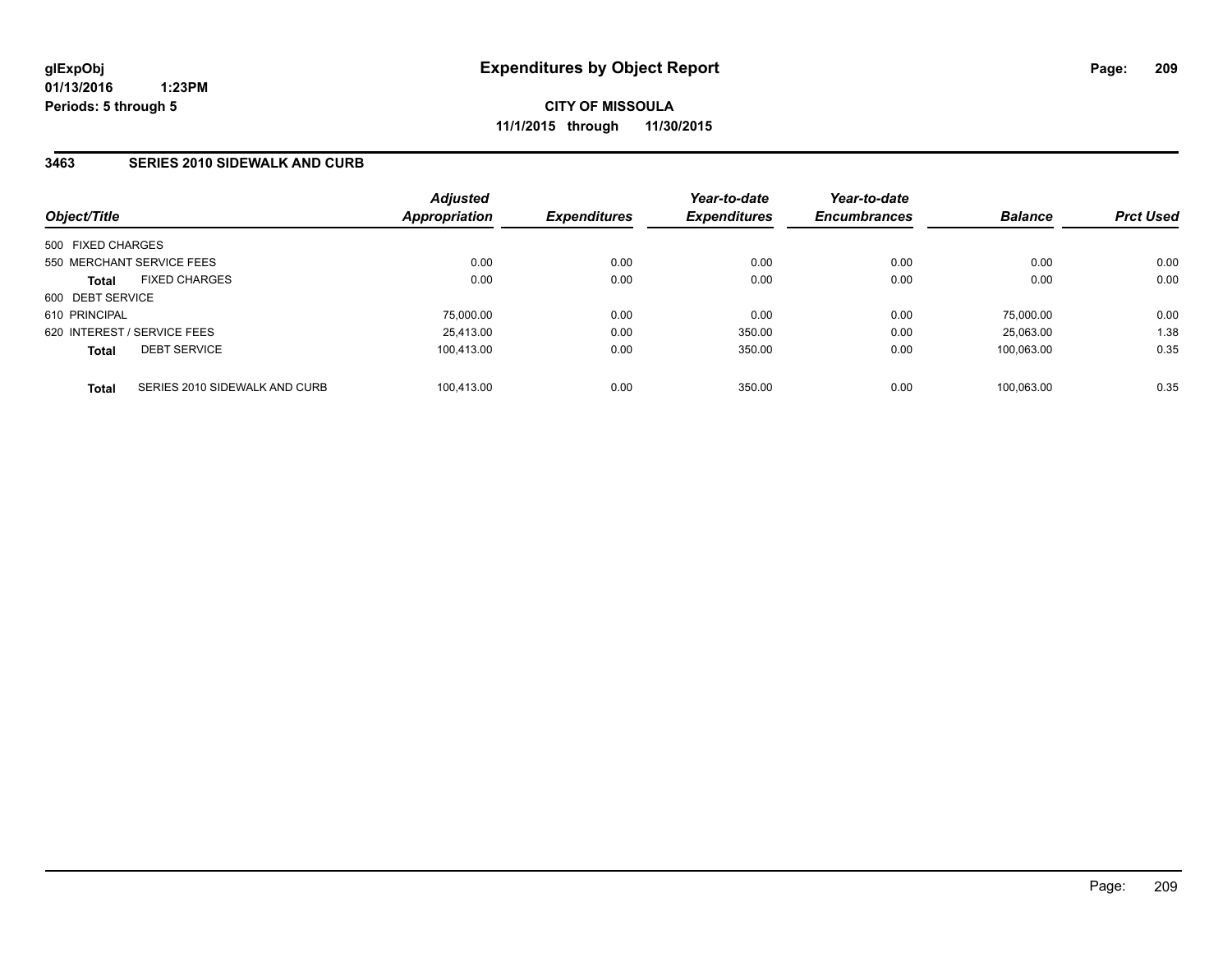**3464 FY12 S/C DEBT SERVICE**

| Object/Title                |                           | <b>Adjusted</b><br><b>Appropriation</b> | <b>Expenditures</b> | Year-to-date<br><b>Expenditures</b> | Year-to-date<br><b>Encumbrances</b> | <b>Balance</b> | <b>Prct Used</b> |
|-----------------------------|---------------------------|-----------------------------------------|---------------------|-------------------------------------|-------------------------------------|----------------|------------------|
|                             |                           |                                         |                     |                                     |                                     |                |                  |
| 500 FIXED CHARGES           |                           |                                         |                     |                                     |                                     |                |                  |
|                             | 550 MERCHANT SERVICE FEES | 0.00                                    | 0.00                | 0.00                                | 0.00                                | 0.00           | 0.00             |
| <b>Total</b>                | <b>FIXED CHARGES</b>      | 0.00                                    | 0.00                | 0.00                                | 0.00                                | 0.00           | 0.00             |
| 600 DEBT SERVICE            |                           |                                         |                     |                                     |                                     |                |                  |
| 610 PRINCIPAL               |                           | 50.000.00                               | 0.00                | 0.00                                | 0.00                                | 50.000.00      | 0.00             |
| 620 INTEREST / SERVICE FEES |                           | 21,785.00                               | 0.00                | 350.00                              | 0.00                                | 21,435.00      | 1.61             |
| <b>Total</b>                | <b>DEBT SERVICE</b>       | 71.785.00                               | 0.00                | 350.00                              | 0.00                                | 71,435.00      | 0.49             |
| <b>Total</b>                | NON-DEPARTMENTAL          | 71,785.00                               | 0.00                | 350.00                              | 0.00                                | 71.435.00      | 0.49             |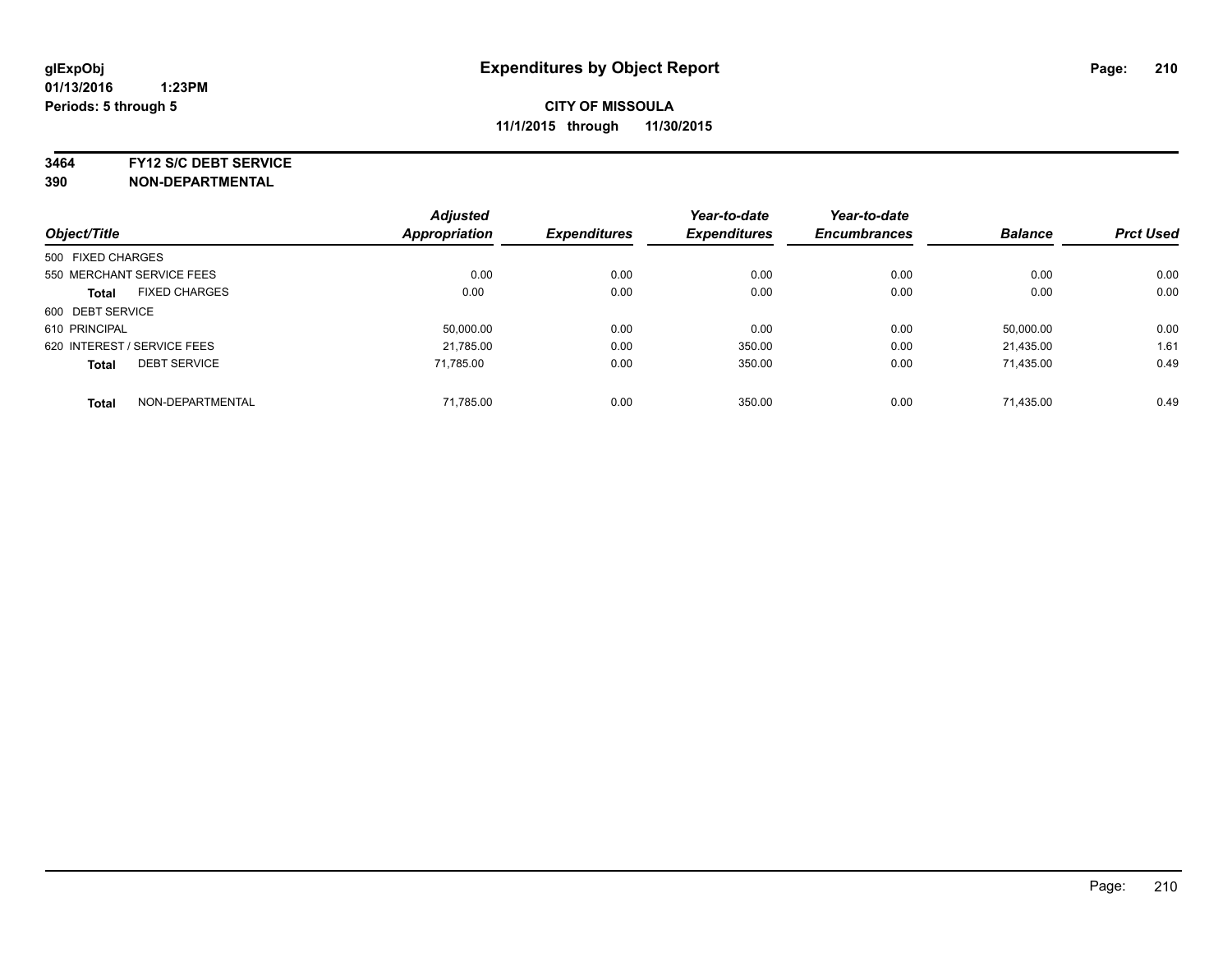**CITY OF MISSOULA 11/1/2015 through 11/30/2015**

### **3464 FY12 S/C DEBT SERVICE**

| Object/Title                          | <b>Adjusted</b><br><b>Appropriation</b> | <b>Expenditures</b> | Year-to-date<br><b>Expenditures</b> | Year-to-date<br><b>Encumbrances</b> | <b>Balance</b> | <b>Prct Used</b> |
|---------------------------------------|-----------------------------------------|---------------------|-------------------------------------|-------------------------------------|----------------|------------------|
| 500 FIXED CHARGES                     |                                         |                     |                                     |                                     |                |                  |
| 550 MERCHANT SERVICE FEES             | 0.00                                    | 0.00                | 0.00                                | 0.00                                | 0.00           | 0.00             |
| <b>FIXED CHARGES</b><br><b>Total</b>  | 0.00                                    | 0.00                | 0.00                                | 0.00                                | 0.00           | 0.00             |
| 600 DEBT SERVICE                      |                                         |                     |                                     |                                     |                |                  |
| 610 PRINCIPAL                         | 50,000.00                               | 0.00                | 0.00                                | 0.00                                | 50.000.00      | 0.00             |
| 620 INTEREST / SERVICE FEES           | 21,785.00                               | 0.00                | 350.00                              | 0.00                                | 21.435.00      | 1.61             |
| <b>DEBT SERVICE</b><br><b>Total</b>   | 71.785.00                               | 0.00                | 350.00                              | 0.00                                | 71.435.00      | 0.49             |
| FY12 S/C DEBT SERVICE<br><b>Total</b> | 71.785.00                               | 0.00                | 350.00                              | 0.00                                | 71.435.00      | 0.49             |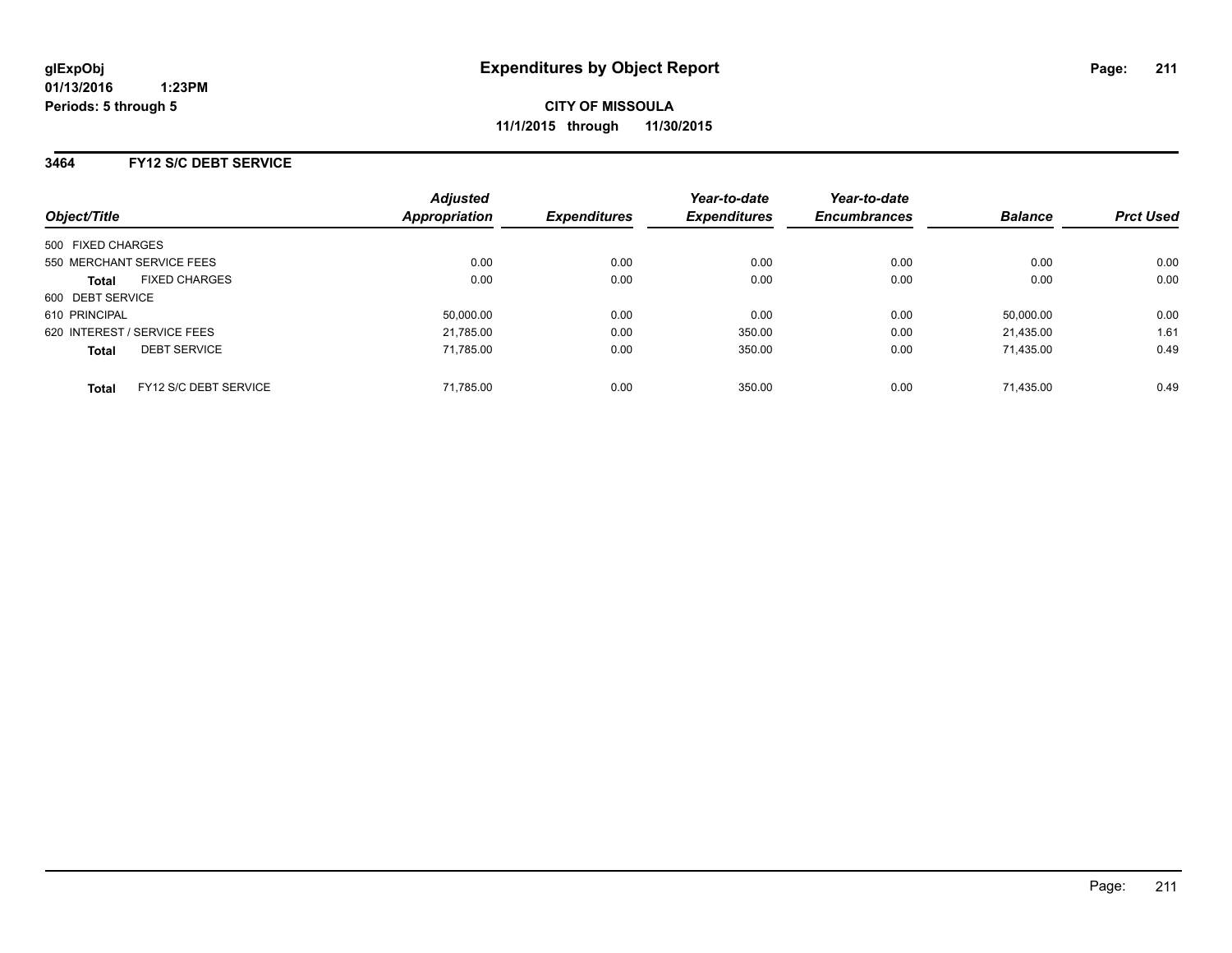#### **3465 FY13 SIDEWALK/CURB DEBT SERVICE**

|                                      | <b>Adjusted</b> |                     | Year-to-date        | Year-to-date        |                |                  |
|--------------------------------------|-----------------|---------------------|---------------------|---------------------|----------------|------------------|
| Object/Title                         | Appropriation   | <b>Expenditures</b> | <b>Expenditures</b> | <b>Encumbrances</b> | <b>Balance</b> | <b>Prct Used</b> |
| 500 FIXED CHARGES                    |                 |                     |                     |                     |                |                  |
| 550 MERCHANT SERVICE FEES            | 0.00            | 0.00                | 0.00                | 0.00                | 0.00           | 0.00             |
| <b>FIXED CHARGES</b><br><b>Total</b> | 0.00            | 0.00                | 0.00                | 0.00                | 0.00           | 0.00             |
| 600 DEBT SERVICE                     |                 |                     |                     |                     |                |                  |
| 610 PRINCIPAL                        | 29.000.00       | 0.00                | 0.00                | 0.00                | 29.000.00      | 0.00             |
| 620 INTEREST / SERVICE FEES          | 11.021.00       | 0.00                | 0.00                | 0.00                | 11.021.00      | 0.00             |
| <b>DEBT SERVICE</b><br><b>Total</b>  | 40.021.00       | 0.00                | 0.00                | 0.00                | 40.021.00      | 0.00             |
| NON-DEPARTMENTAL<br><b>Total</b>     | 40.021.00       | 0.00                | 0.00                | 0.00                | 40.021.00      | 0.00             |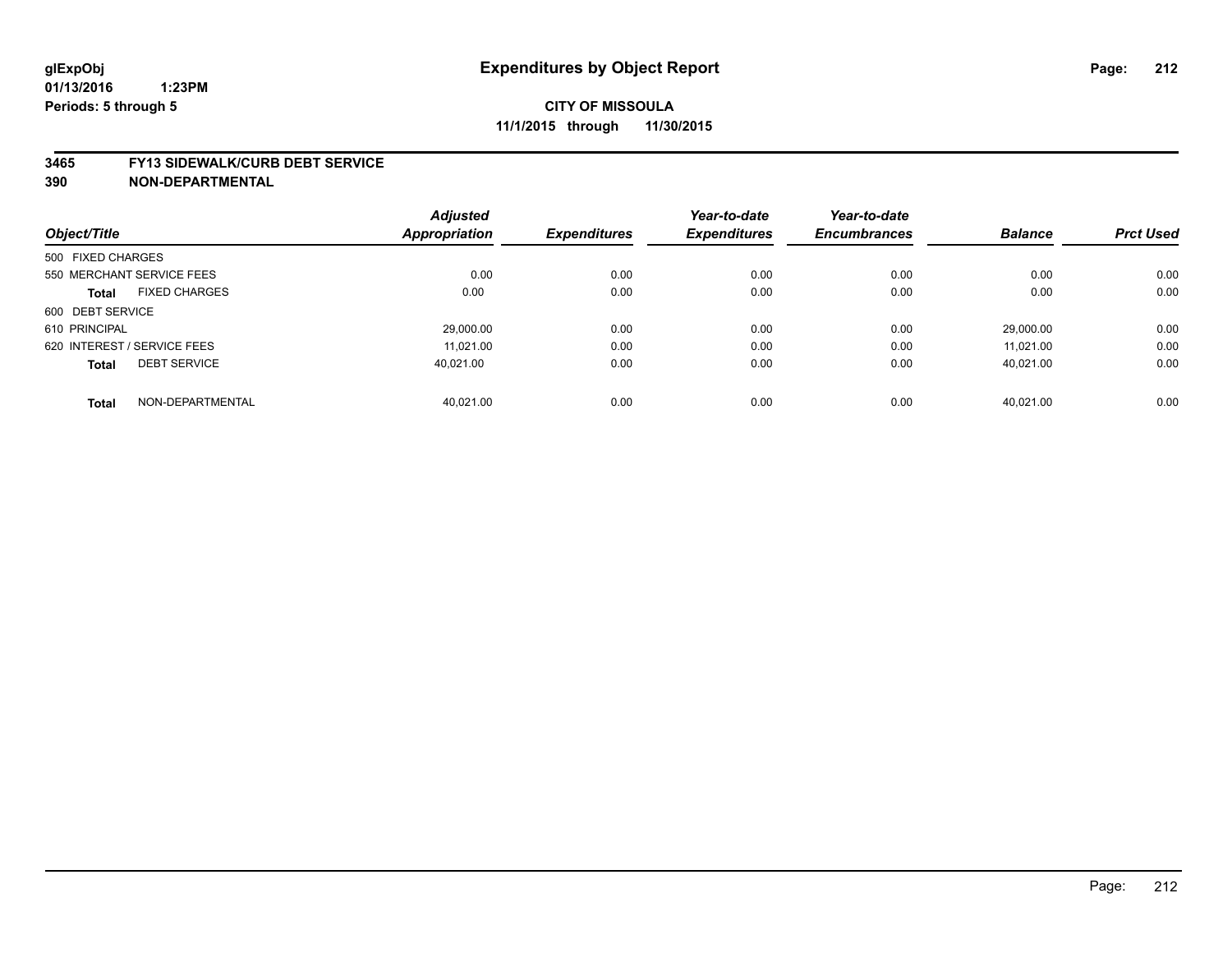**CITY OF MISSOULA 11/1/2015 through 11/30/2015**

### **3465 FY13 SIDEWALK/CURB DEBT SERVICE**

| Object/Title                |                                 | <b>Adjusted</b><br><b>Appropriation</b> | <b>Expenditures</b> | Year-to-date<br><b>Expenditures</b> | Year-to-date<br><b>Encumbrances</b> | <b>Balance</b> | <b>Prct Used</b> |
|-----------------------------|---------------------------------|-----------------------------------------|---------------------|-------------------------------------|-------------------------------------|----------------|------------------|
| 500 FIXED CHARGES           |                                 |                                         |                     |                                     |                                     |                |                  |
|                             | 550 MERCHANT SERVICE FEES       | 0.00                                    | 0.00                | 0.00                                | 0.00                                | 0.00           | 0.00             |
| <b>Total</b>                | <b>FIXED CHARGES</b>            | 0.00                                    | 0.00                | 0.00                                | 0.00                                | 0.00           | 0.00             |
| 600 DEBT SERVICE            |                                 |                                         |                     |                                     |                                     |                |                  |
| 610 PRINCIPAL               |                                 | 29,000.00                               | 0.00                | 0.00                                | 0.00                                | 29.000.00      | 0.00             |
| 620 INTEREST / SERVICE FEES |                                 | 11.021.00                               | 0.00                | 0.00                                | 0.00                                | 11.021.00      | 0.00             |
| <b>Total</b>                | <b>DEBT SERVICE</b>             | 40.021.00                               | 0.00                | 0.00                                | 0.00                                | 40.021.00      | 0.00             |
| <b>Total</b>                | FY13 SIDEWALK/CURB DEBT SERVICE | 40.021.00                               | 0.00                | 0.00                                | 0.00                                | 40.021.00      | 0.00             |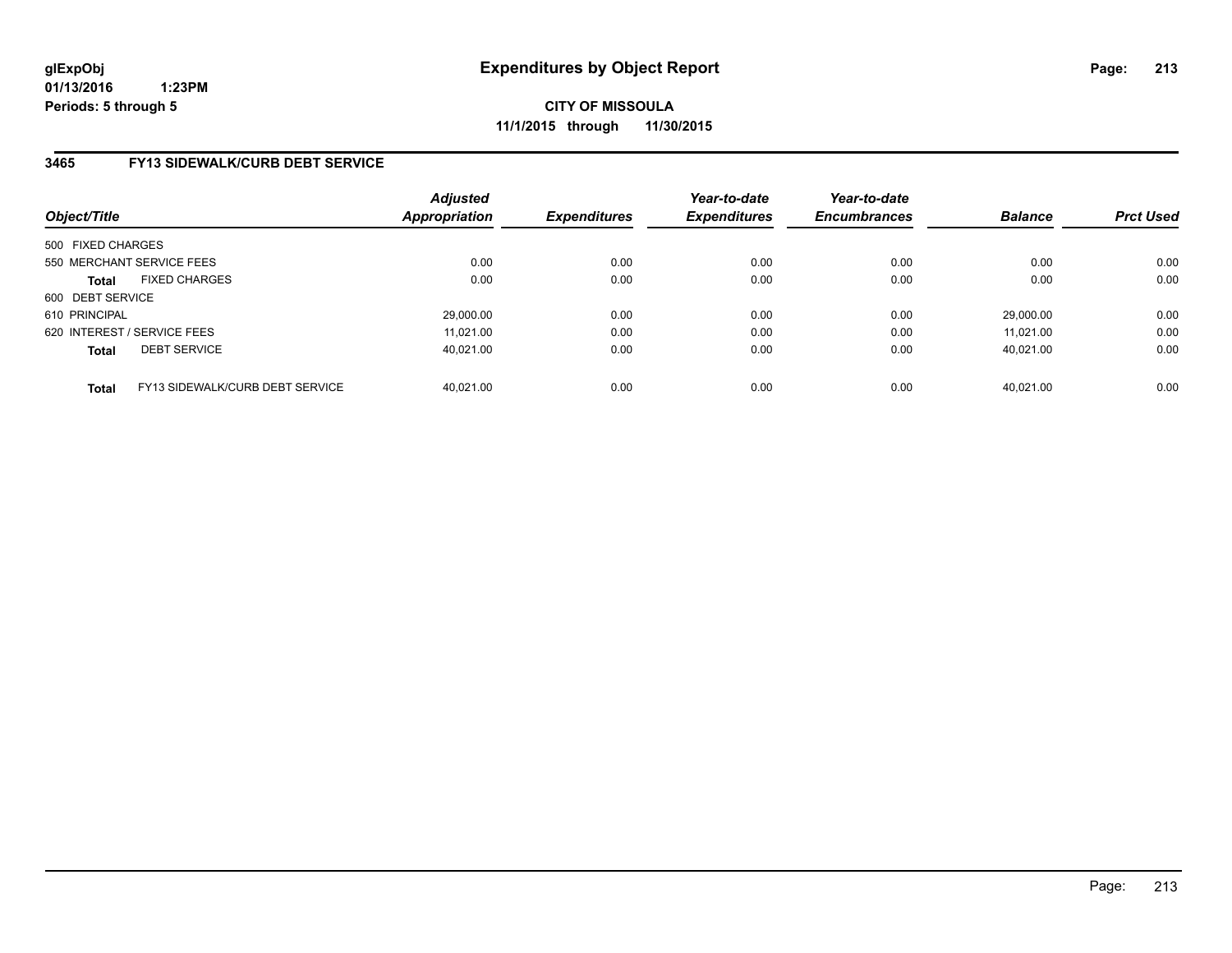#### **3466 FY15 SIDEWALK/CURB DEBT SERVICE**

|                                           | <b>Adjusted</b>      |                     | Year-to-date        | Year-to-date        |                |                  |
|-------------------------------------------|----------------------|---------------------|---------------------|---------------------|----------------|------------------|
| Object/Title                              | <b>Appropriation</b> | <b>Expenditures</b> | <b>Expenditures</b> | <b>Encumbrances</b> | <b>Balance</b> | <b>Prct Used</b> |
| 300 PURCHASED SERVICES                    |                      |                     |                     |                     |                |                  |
| 350 PROFESSIONAL SERVICES                 | 0.00                 | 7,206.26            | 21,812.46           | 0.00                | $-21,812.46$   | 0.00             |
| <b>PURCHASED SERVICES</b><br><b>Total</b> | 0.00                 | 7,206.26            | 21,812.46           | 0.00                | $-21,812.46$   | 0.00             |
| 500 FIXED CHARGES                         |                      |                     |                     |                     |                |                  |
| 550 MERCHANT SERVICE FEES                 | 0.00                 | 0.00                | 0.00                | 0.00                | 0.00           | 0.00             |
| <b>FIXED CHARGES</b><br><b>Total</b>      | 0.00                 | 0.00                | 0.00                | 0.00                | 0.00           | 0.00             |
| 600 DEBT SERVICE                          |                      |                     |                     |                     |                |                  |
| 610 PRINCIPAL                             | 0.00                 | 0.00                | 0.00                | 0.00                | 0.00           | 0.00             |
| 620 INTEREST / SERVICE FEES               | 0.00                 | 0.00                | 0.00                | 0.00                | 0.00           | 0.00             |
| <b>DEBT SERVICE</b><br><b>Total</b>       | 0.00                 | 0.00                | 0.00                | 0.00                | 0.00           | 0.00             |
| NON-DEPARTMENTAL<br><b>Total</b>          | 0.00                 | 7.206.26            | 21,812.46           | 0.00                | $-21.812.46$   | 0.00             |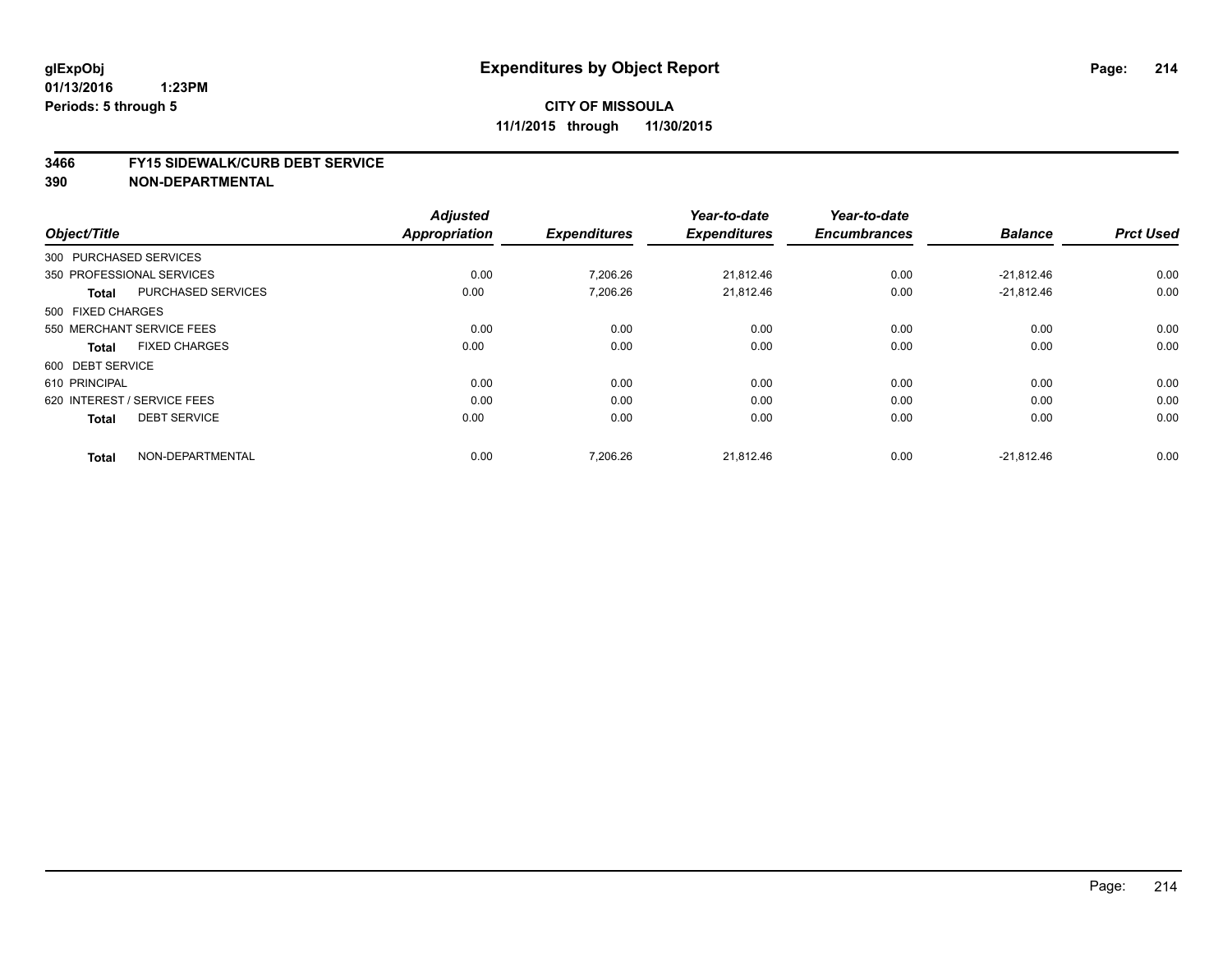**CITY OF MISSOULA 11/1/2015 through 11/30/2015**

### **3466 FY15 SIDEWALK/CURB DEBT SERVICE**

|                   |                                 | <b>Adjusted</b> |                     | Year-to-date        | Year-to-date        |                |                  |
|-------------------|---------------------------------|-----------------|---------------------|---------------------|---------------------|----------------|------------------|
| Object/Title      |                                 | Appropriation   | <b>Expenditures</b> | <b>Expenditures</b> | <b>Encumbrances</b> | <b>Balance</b> | <b>Prct Used</b> |
|                   | 300 PURCHASED SERVICES          |                 |                     |                     |                     |                |                  |
|                   | 350 PROFESSIONAL SERVICES       | 0.00            | 7,206.26            | 21,812.46           | 0.00                | $-21,812.46$   | 0.00             |
| <b>Total</b>      | <b>PURCHASED SERVICES</b>       | 0.00            | 7,206.26            | 21.812.46           | 0.00                | $-21.812.46$   | 0.00             |
| 500 FIXED CHARGES |                                 |                 |                     |                     |                     |                |                  |
|                   | 550 MERCHANT SERVICE FEES       | 0.00            | 0.00                | 0.00                | 0.00                | 0.00           | 0.00             |
| <b>Total</b>      | <b>FIXED CHARGES</b>            | 0.00            | 0.00                | 0.00                | 0.00                | 0.00           | 0.00             |
| 600 DEBT SERVICE  |                                 |                 |                     |                     |                     |                |                  |
| 610 PRINCIPAL     |                                 | 0.00            | 0.00                | 0.00                | 0.00                | 0.00           | 0.00             |
|                   | 620 INTEREST / SERVICE FEES     | 0.00            | 0.00                | 0.00                | 0.00                | 0.00           | 0.00             |
| <b>Total</b>      | <b>DEBT SERVICE</b>             | 0.00            | 0.00                | 0.00                | 0.00                | 0.00           | 0.00             |
| Total             | FY15 SIDEWALK/CURB DEBT SERVICE | 0.00            | 7.206.26            | 21.812.46           | 0.00                | $-21.812.46$   | 0.00             |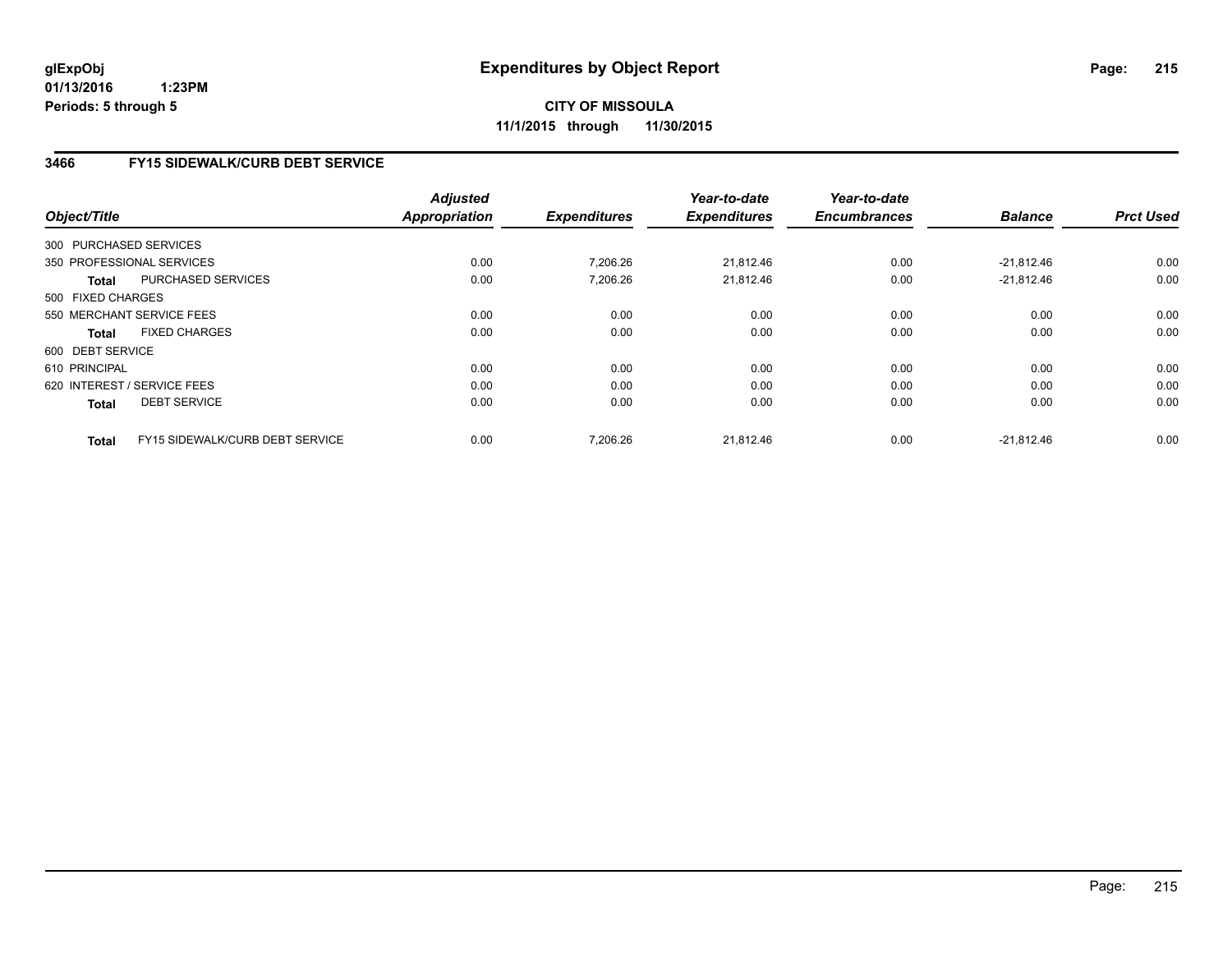#### **3491 SID 491 DEBT SERVICE FUND**

| Object/Title                        | <b>Adjusted</b><br>Appropriation | <b>Expenditures</b> | Year-to-date<br><b>Expenditures</b> | Year-to-date<br><b>Encumbrances</b> | <b>Balance</b> | <b>Prct Used</b> |
|-------------------------------------|----------------------------------|---------------------|-------------------------------------|-------------------------------------|----------------|------------------|
| 600 DEBT SERVICE                    |                                  |                     |                                     |                                     |                |                  |
| 620 INTEREST / SERVICE FEES         | 0.00                             | 0.00                | 0.00                                | 0.00                                | 0.00           | 0.00             |
| <b>DEBT SERVICE</b><br><b>Total</b> | 0.00                             | 0.00                | 0.00                                | 0.00                                | 0.00           | 0.00             |
| NON-DEPARTMENTAL<br><b>Total</b>    | 0.00                             | 0.00                | 0.00                                | 0.00                                | 0.00           | 0.00             |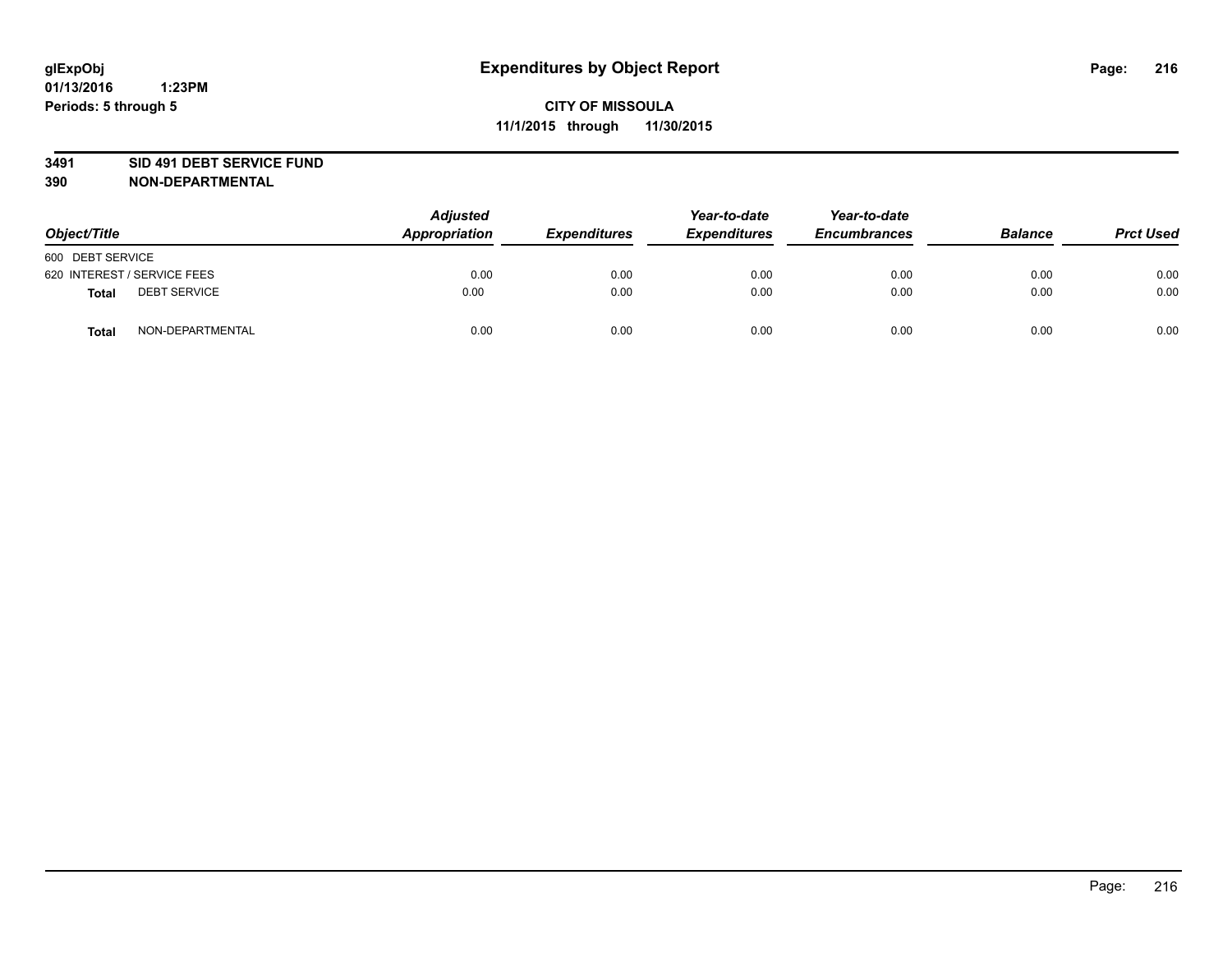**01/13/2016 1:23PM Periods: 5 through 5**

**CITY OF MISSOULA 11/1/2015 through 11/30/2015**

### **3491 SID 491 DEBT SERVICE FUND**

| Object/Title                       | <b>Adjusted</b><br>Appropriation | <b>Expenditures</b> | Year-to-date<br><b>Expenditures</b> | Year-to-date<br><b>Encumbrances</b> | <b>Balance</b> | <b>Prct Used</b> |
|------------------------------------|----------------------------------|---------------------|-------------------------------------|-------------------------------------|----------------|------------------|
| 600 DEBT SERVICE                   |                                  |                     |                                     |                                     |                |                  |
| 620 INTEREST / SERVICE FEES        | 0.00                             | 0.00                | 0.00                                | 0.00                                | 0.00           | 0.00             |
| <b>DEBT SERVICE</b><br>Total       | 0.00                             | 0.00                | 0.00                                | 0.00                                | 0.00           | 0.00             |
| SID 491 DEBT SERVICE FUND<br>Total | 0.00                             | 0.00                | 0.00                                | 0.00                                | 0.00           | 0.00             |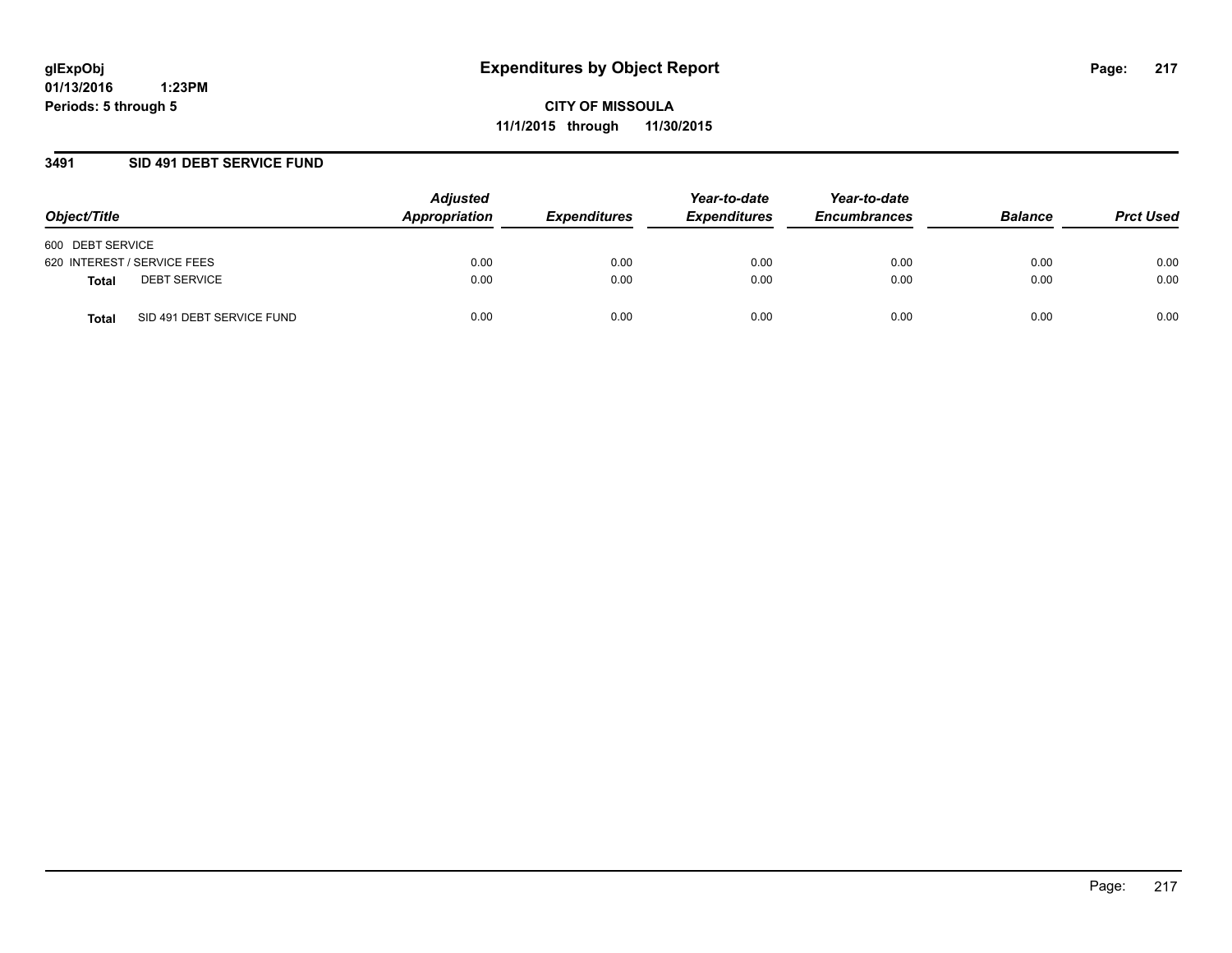# **CITY OF MISSOULA 11/1/2015 through 11/30/2015**

**3495 SID 495 DEBT SERVICE FUND**

| Object/Title                     | <b>Adjusted</b><br>Appropriation | <b>Expenditures</b> | Year-to-date<br><b>Expenditures</b> | Year-to-date<br><b>Encumbrances</b> | <b>Balance</b> | <b>Prct Used</b> |
|----------------------------------|----------------------------------|---------------------|-------------------------------------|-------------------------------------|----------------|------------------|
| 800 OTHER OBJECTS                |                                  |                     |                                     |                                     |                |                  |
| 820 TRANSFERS TO OTHER FUNDS     | 0.00                             | 0.00                | 0.00                                | 0.00                                | 0.00           | 0.00             |
| OTHER OBJECTS<br><b>Total</b>    | 0.00                             | 0.00                | 0.00                                | 0.00                                | 0.00           | 0.00             |
| *** Title Not Found ***<br>Total | 0.00                             | 0.00                | 0.00                                | 0.00                                | 0.00           | 0.00             |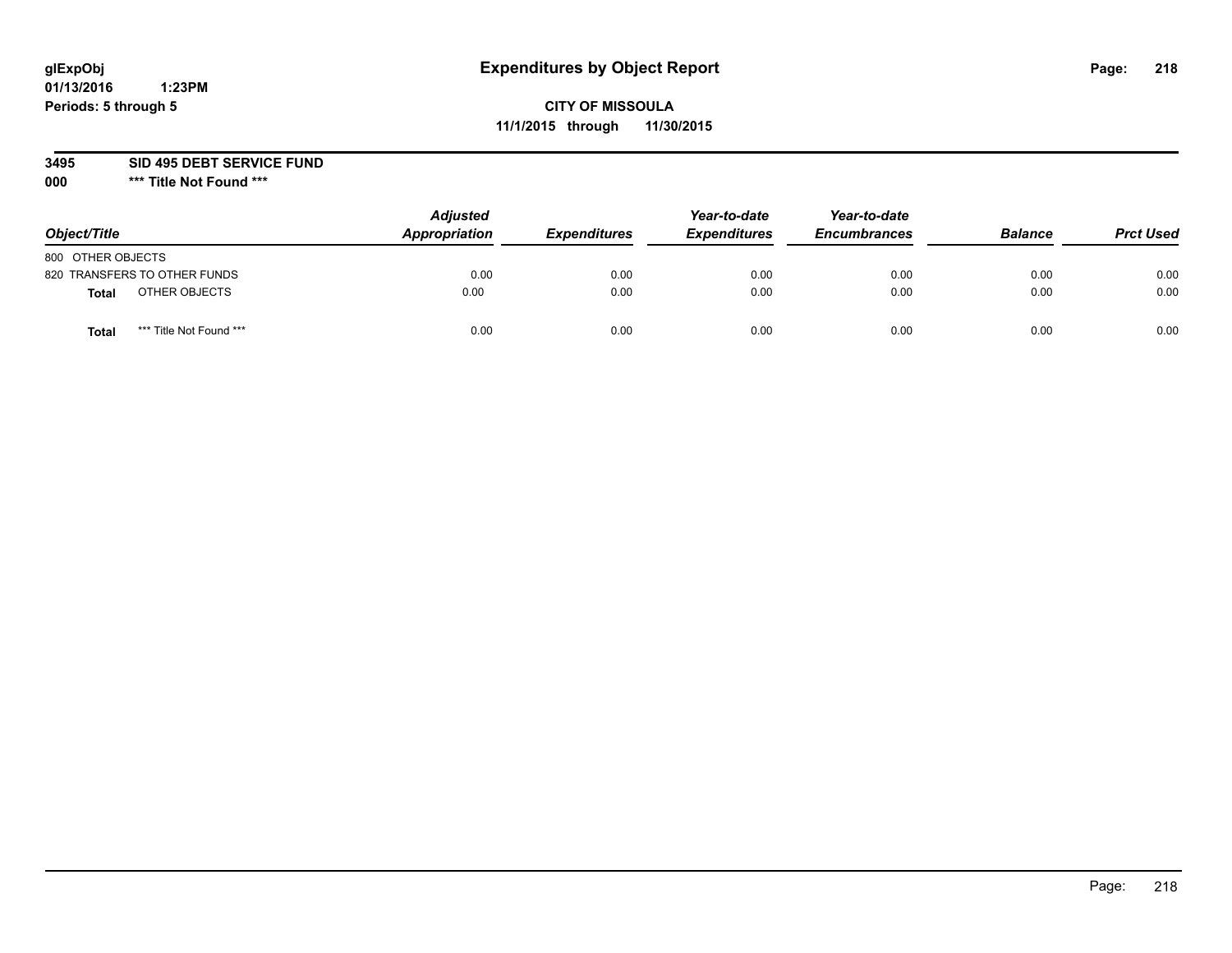#### **3495 SID 495 DEBT SERVICE FUND**

| Object/Title                         | <b>Adjusted</b><br><b>Appropriation</b> | <b>Expenditures</b> | Year-to-date<br><b>Expenditures</b> | Year-to-date<br><b>Encumbrances</b> | <b>Balance</b> | <b>Prct Used</b> |
|--------------------------------------|-----------------------------------------|---------------------|-------------------------------------|-------------------------------------|----------------|------------------|
| 500 FIXED CHARGES                    |                                         |                     |                                     |                                     |                |                  |
| 550 MERCHANT SERVICE FEES            | 0.00                                    | 0.00                | 0.00                                | 0.00                                | 0.00           | 0.00             |
| <b>FIXED CHARGES</b><br><b>Total</b> | 0.00                                    | 0.00                | 0.00                                | 0.00                                | 0.00           | 0.00             |
| 800 OTHER OBJECTS                    |                                         |                     |                                     |                                     |                |                  |
| 820 TRANSFERS TO OTHER FUNDS         | 0.00                                    | 0.00                | 0.00                                | 0.00                                | 0.00           | 0.00             |
| OTHER OBJECTS<br><b>Total</b>        | 0.00                                    | 0.00                | 0.00                                | 0.00                                | 0.00           | 0.00             |
| NON-DEPARTMENTAL<br><b>Total</b>     | 0.00                                    | 0.00                | 0.00                                | 0.00                                | 0.00           | 0.00             |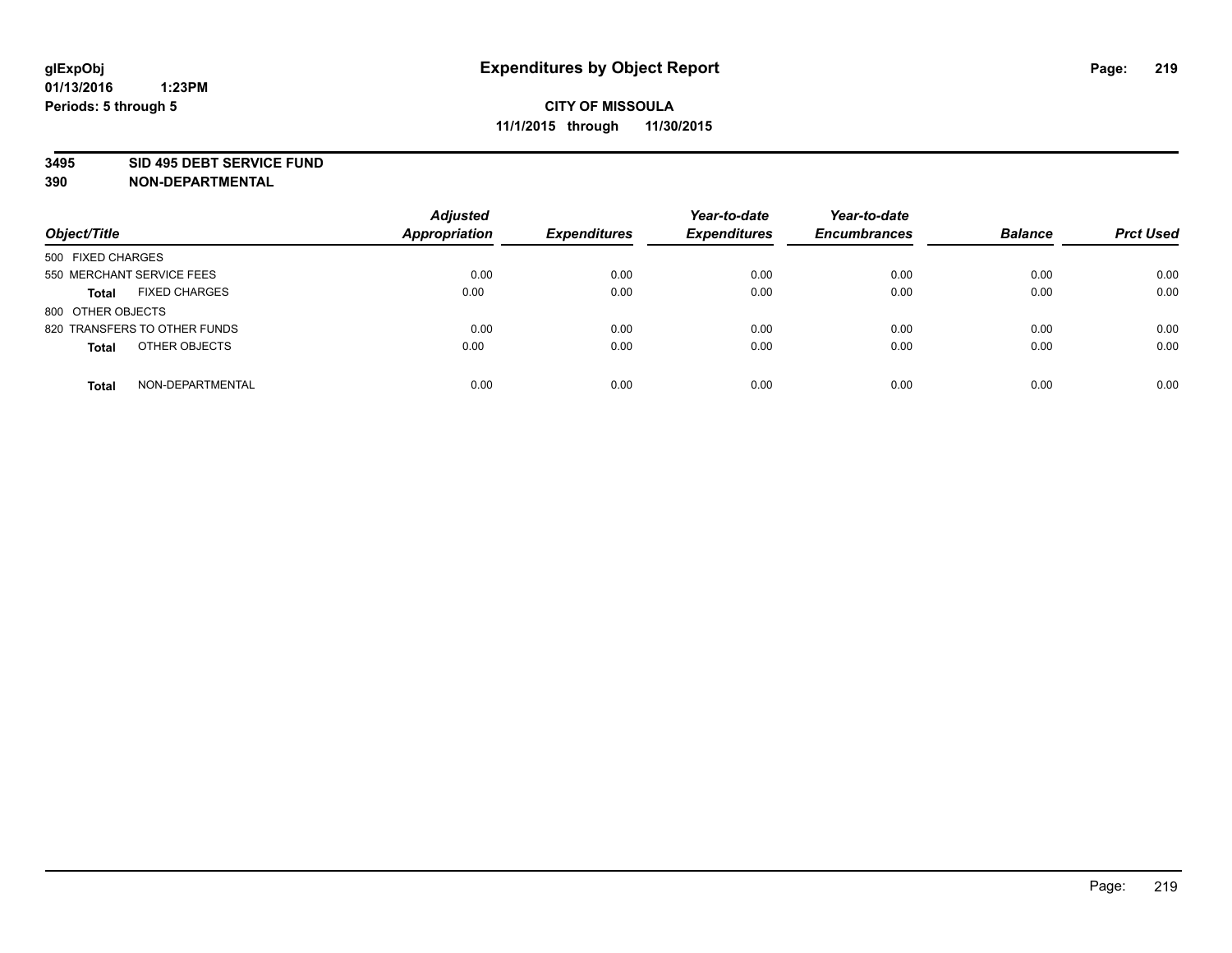### **3495 SID 495 DEBT SERVICE FUND**

| Object/Title                         | <b>Adjusted</b><br><b>Appropriation</b> | <b>Expenditures</b> | Year-to-date<br><b>Expenditures</b> | Year-to-date<br><b>Encumbrances</b> | <b>Balance</b> | <b>Prct Used</b> |
|--------------------------------------|-----------------------------------------|---------------------|-------------------------------------|-------------------------------------|----------------|------------------|
| 500 FIXED CHARGES                    |                                         |                     |                                     |                                     |                |                  |
| 550 MERCHANT SERVICE FEES            | 0.00                                    | 0.00                | 0.00                                | 0.00                                | 0.00           | 0.00             |
| <b>FIXED CHARGES</b><br><b>Total</b> | 0.00                                    | 0.00                | 0.00                                | 0.00                                | 0.00           | 0.00             |
| 800 OTHER OBJECTS                    |                                         |                     |                                     |                                     |                |                  |
| 820 TRANSFERS TO OTHER FUNDS         | 0.00                                    | 0.00                | 0.00                                | 0.00                                | 0.00           | 0.00             |
| OTHER OBJECTS<br><b>Total</b>        | 0.00                                    | 0.00                | 0.00                                | 0.00                                | 0.00           | 0.00             |
| SID 495 DEBT SERVICE FUND            | 0.00                                    | 0.00                | 0.00                                | 0.00                                | 0.00           | 0.00             |
| <b>Total</b>                         |                                         |                     |                                     |                                     |                |                  |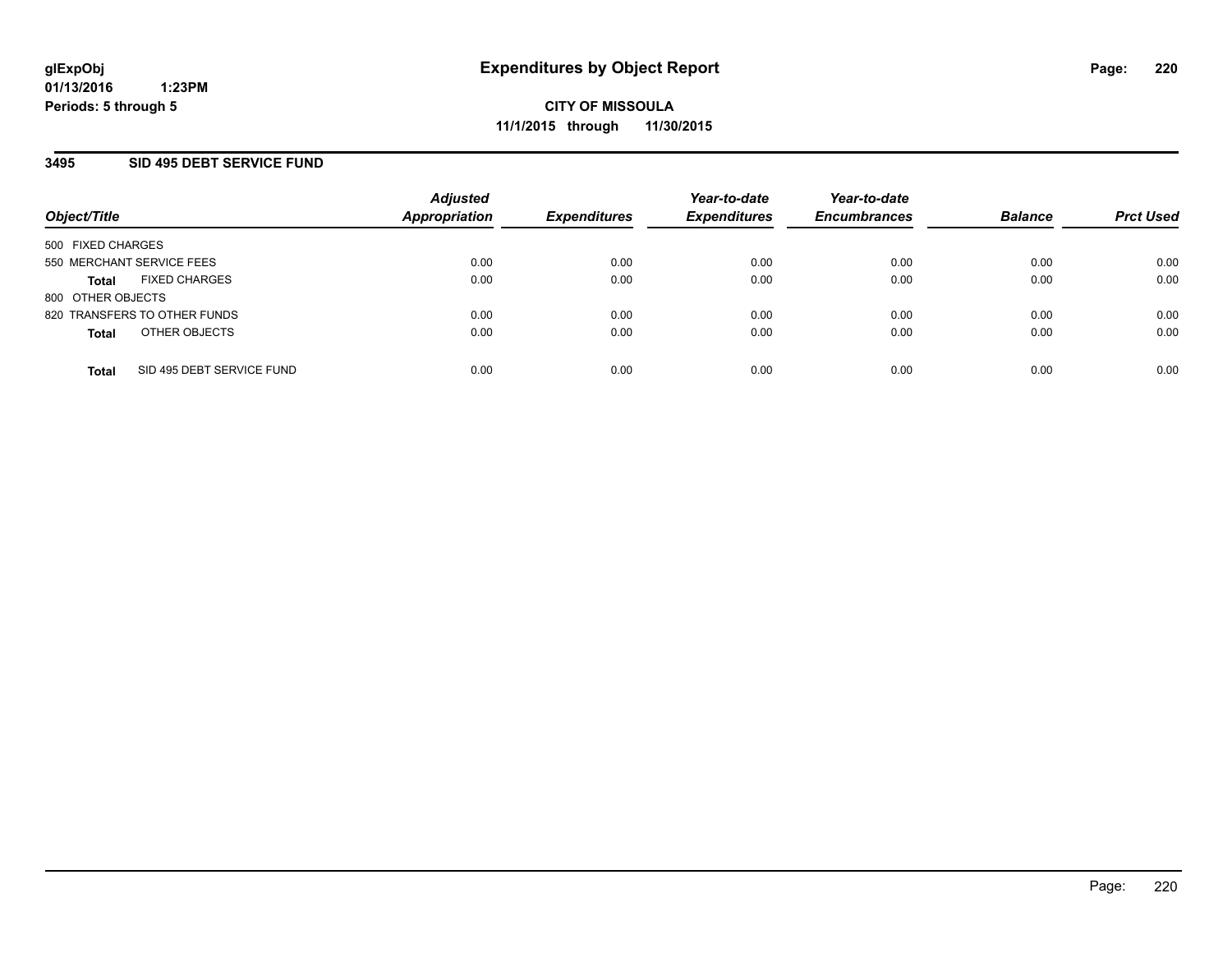# **CITY OF MISSOULA 11/1/2015 through 11/30/2015**

**3497 SID 497 DEBT SERVICE FUND**

| Object/Title                     | <b>Adjusted</b><br>Appropriation | <b>Expenditures</b> | Year-to-date<br><b>Expenditures</b> | Year-to-date<br><b>Encumbrances</b> | <b>Balance</b> | <b>Prct Used</b> |
|----------------------------------|----------------------------------|---------------------|-------------------------------------|-------------------------------------|----------------|------------------|
| 800 OTHER OBJECTS                |                                  |                     |                                     |                                     |                |                  |
| 820 TRANSFERS TO OTHER FUNDS     | 0.00                             | 0.00                | 0.00                                | 0.00                                | 0.00           | 0.00             |
| OTHER OBJECTS<br><b>Total</b>    | 0.00                             | 0.00                | 0.00                                | 0.00                                | 0.00           | 0.00             |
| *** Title Not Found ***<br>Total | 0.00                             | 0.00                | 0.00                                | 0.00                                | 0.00           | 0.00             |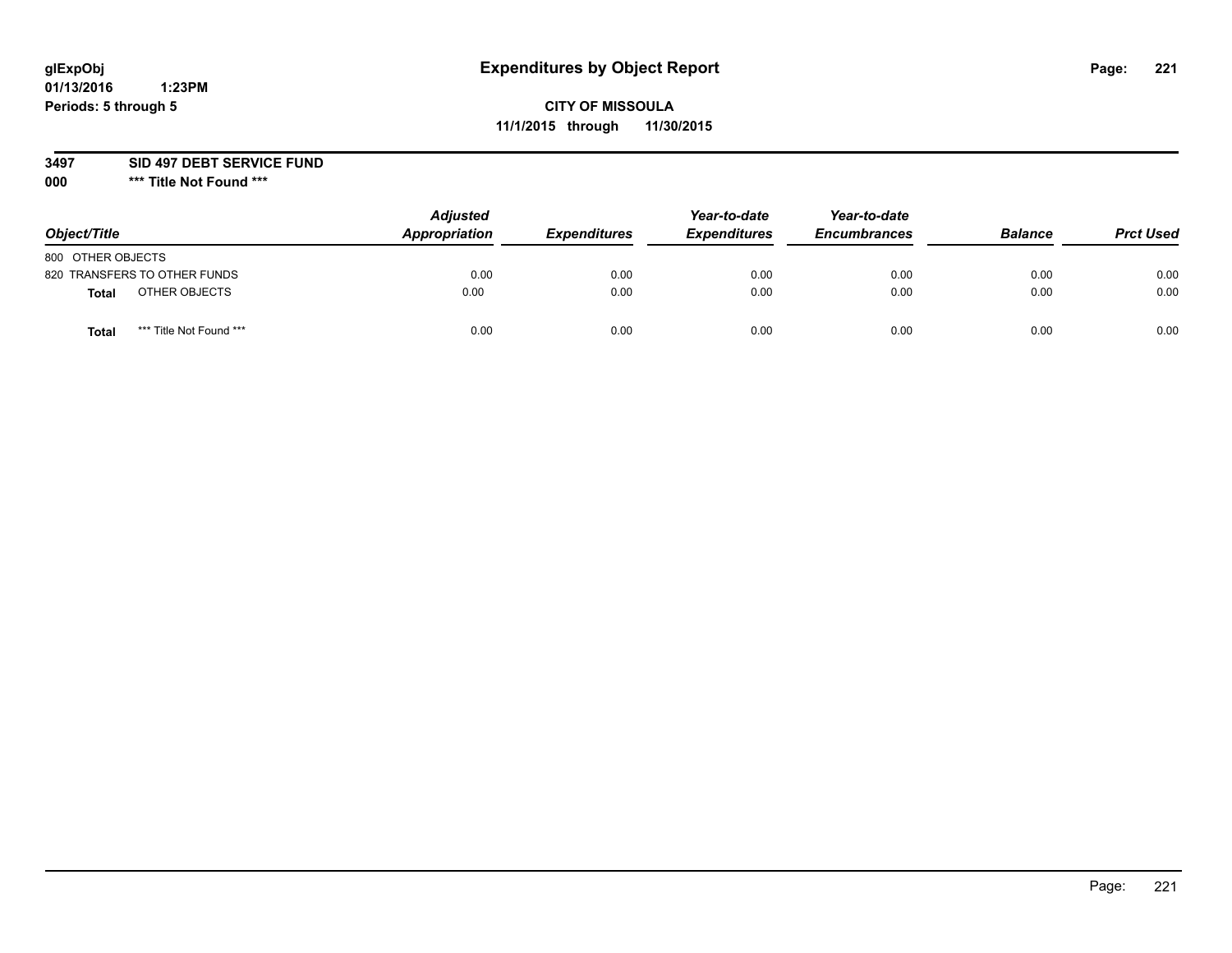### **3497 SID 497 DEBT SERVICE FUND**

| <b>Adjusted</b> |                      | Year-to-date        | Year-to-date        |                     |                  |
|-----------------|----------------------|---------------------|---------------------|---------------------|------------------|
|                 |                      |                     |                     |                     | <b>Prct Used</b> |
|                 |                      |                     |                     |                     |                  |
| 0.00            | 0.00                 | 0.00                | 0.00                | 0.00                | 0.00             |
| 0.00            | 0.00                 | 0.00                | 0.00                | 0.00                | 0.00             |
|                 |                      |                     |                     |                     |                  |
| 0.00            | 0.00                 | 0.00                | 0.00                | 0.00                | 0.00             |
| 0.00            | 0.00                 | 0.00                | 0.00                | 0.00                | 0.00             |
|                 |                      |                     |                     |                     |                  |
| 0.00            | 0.00                 | 0.00                | 0.00                | 0.00                | 0.00             |
| 0.00            | 0.00                 | 0.00                | 0.00                | 0.00                | 0.00             |
| 0.00            | 0.00                 | 0.00                | 0.00                | 0.00                | 0.00             |
| 0.00            | 0.00                 | 0.00                | 0.00                | 0.00                | 0.00             |
|                 | <b>Appropriation</b> | <b>Expenditures</b> | <b>Expenditures</b> | <b>Encumbrances</b> | <b>Balance</b>   |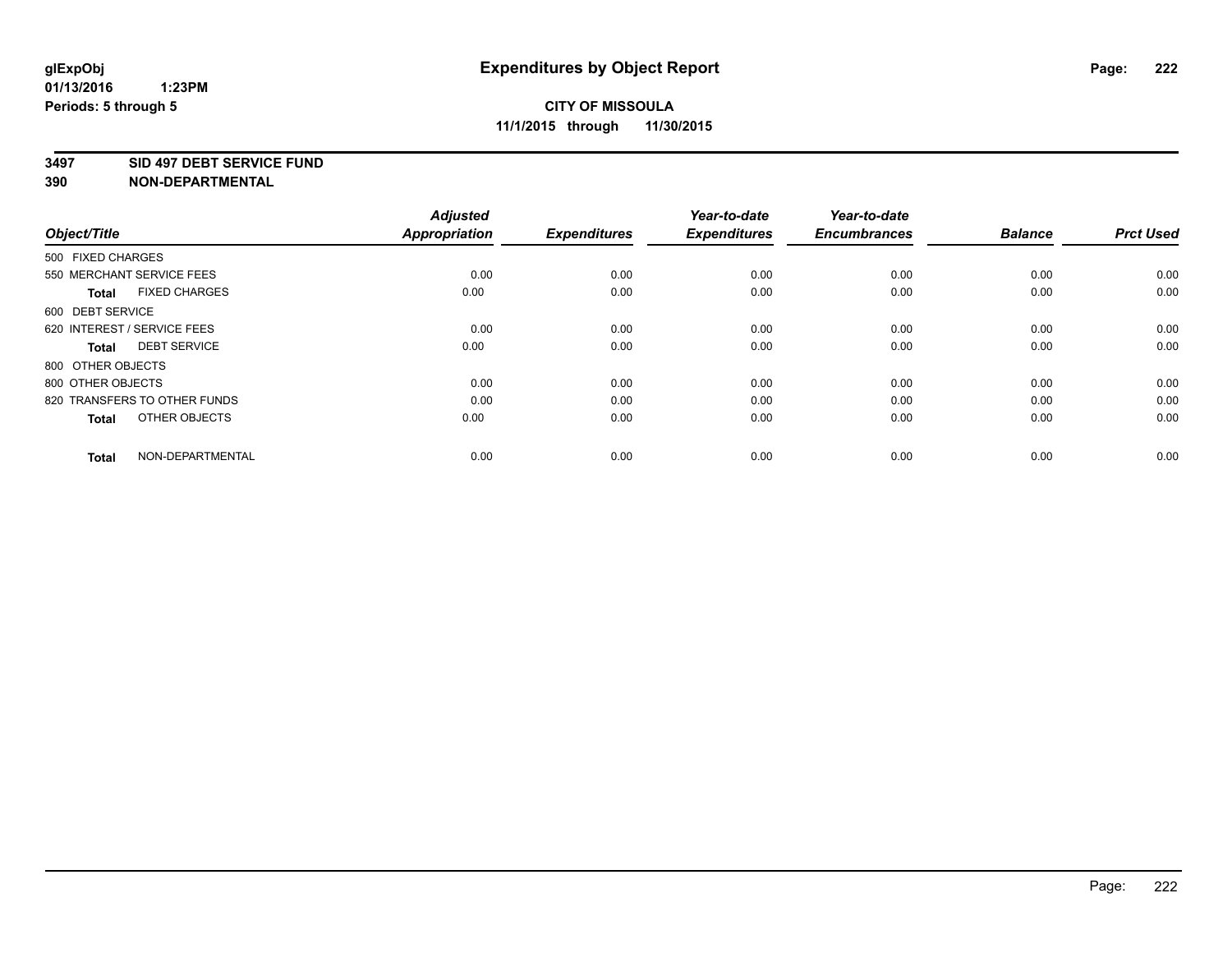### **3497 SID 497 DEBT SERVICE FUND**

| Object/Title      |                              | <b>Adjusted</b><br>Appropriation | <b>Expenditures</b> | Year-to-date<br><b>Expenditures</b> | Year-to-date<br><b>Encumbrances</b> | <b>Balance</b> | <b>Prct Used</b> |
|-------------------|------------------------------|----------------------------------|---------------------|-------------------------------------|-------------------------------------|----------------|------------------|
| 500 FIXED CHARGES |                              |                                  |                     |                                     |                                     |                |                  |
|                   | 550 MERCHANT SERVICE FEES    | 0.00                             | 0.00                | 0.00                                | 0.00                                | 0.00           | 0.00             |
| <b>Total</b>      | <b>FIXED CHARGES</b>         | 0.00                             | 0.00                | 0.00                                | 0.00                                | 0.00           | 0.00             |
| 600 DEBT SERVICE  |                              |                                  |                     |                                     |                                     |                |                  |
|                   | 620 INTEREST / SERVICE FEES  | 0.00                             | 0.00                | 0.00                                | 0.00                                | 0.00           | 0.00             |
| Total             | <b>DEBT SERVICE</b>          | 0.00                             | 0.00                | 0.00                                | 0.00                                | 0.00           | 0.00             |
| 800 OTHER OBJECTS |                              |                                  |                     |                                     |                                     |                |                  |
| 800 OTHER OBJECTS |                              | 0.00                             | 0.00                | 0.00                                | 0.00                                | 0.00           | 0.00             |
|                   | 820 TRANSFERS TO OTHER FUNDS | 0.00                             | 0.00                | 0.00                                | 0.00                                | 0.00           | 0.00             |
| <b>Total</b>      | OTHER OBJECTS                | 0.00                             | 0.00                | 0.00                                | 0.00                                | 0.00           | 0.00             |
| <b>Total</b>      | SID 497 DEBT SERVICE FUND    | 0.00                             | 0.00                | 0.00                                | 0.00                                | 0.00           | 0.00             |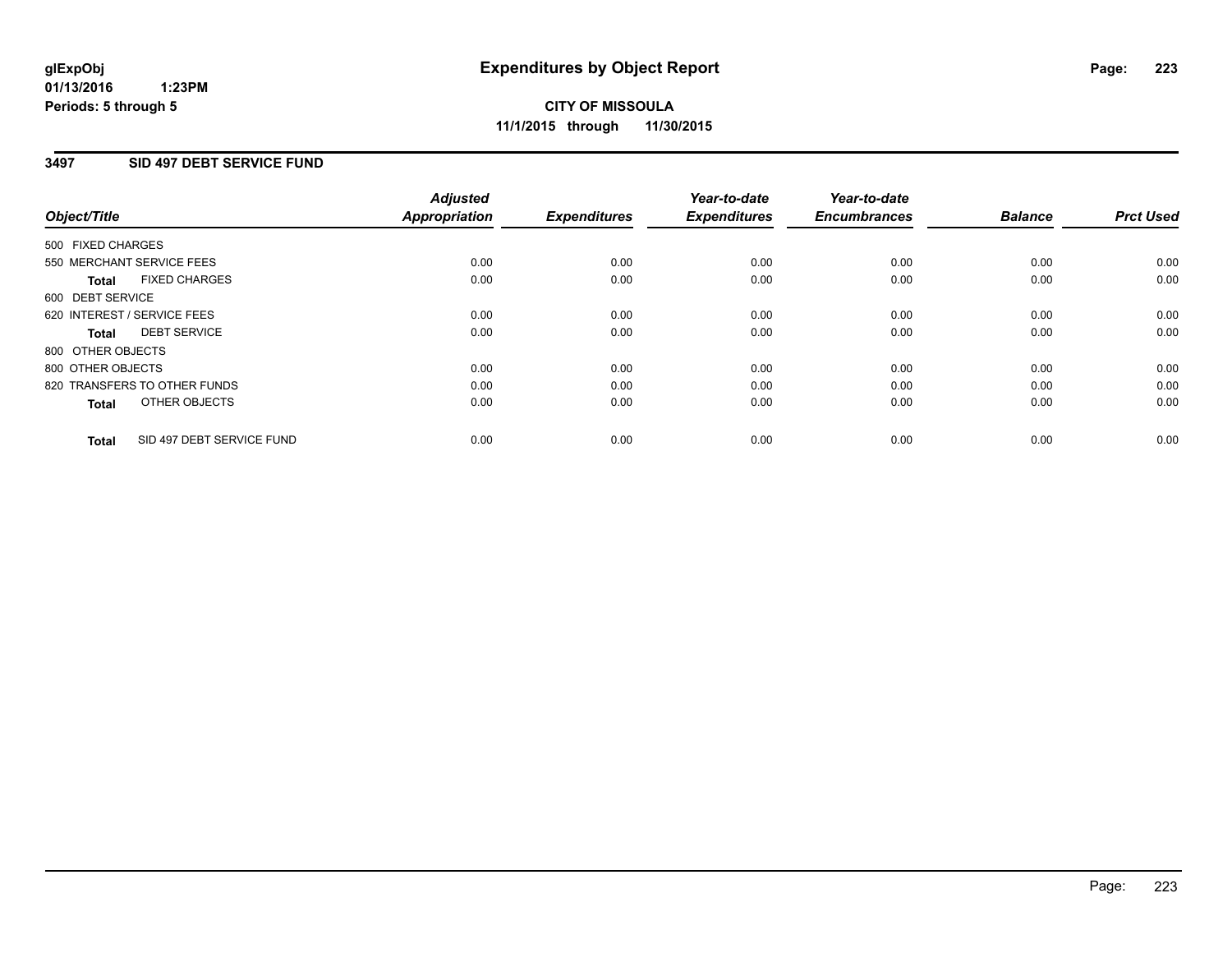# **CITY OF MISSOULA 11/1/2015 through 11/30/2015**

**3498 SID 498 DEBT SERVICE FUND**

| Object/Title                            | <b>Adjusted</b><br>Appropriation | <b>Expenditures</b> | Year-to-date<br><b>Expenditures</b> | Year-to-date<br><b>Encumbrances</b> | <b>Balance</b> | <b>Prct Used</b> |
|-----------------------------------------|----------------------------------|---------------------|-------------------------------------|-------------------------------------|----------------|------------------|
| 800 OTHER OBJECTS                       |                                  |                     |                                     |                                     |                |                  |
| 820 TRANSFERS TO OTHER FUNDS            | 0.00                             | 0.00                | 0.00                                | 0.00                                | 0.00           | 0.00             |
| OTHER OBJECTS<br><b>Total</b>           | 0.00                             | 0.00                | 0.00                                | 0.00                                | 0.00           | 0.00             |
| *** Title Not Found ***<br><b>Total</b> | 0.00                             | 0.00                | 0.00                                | 0.00                                | 0.00           | 0.00             |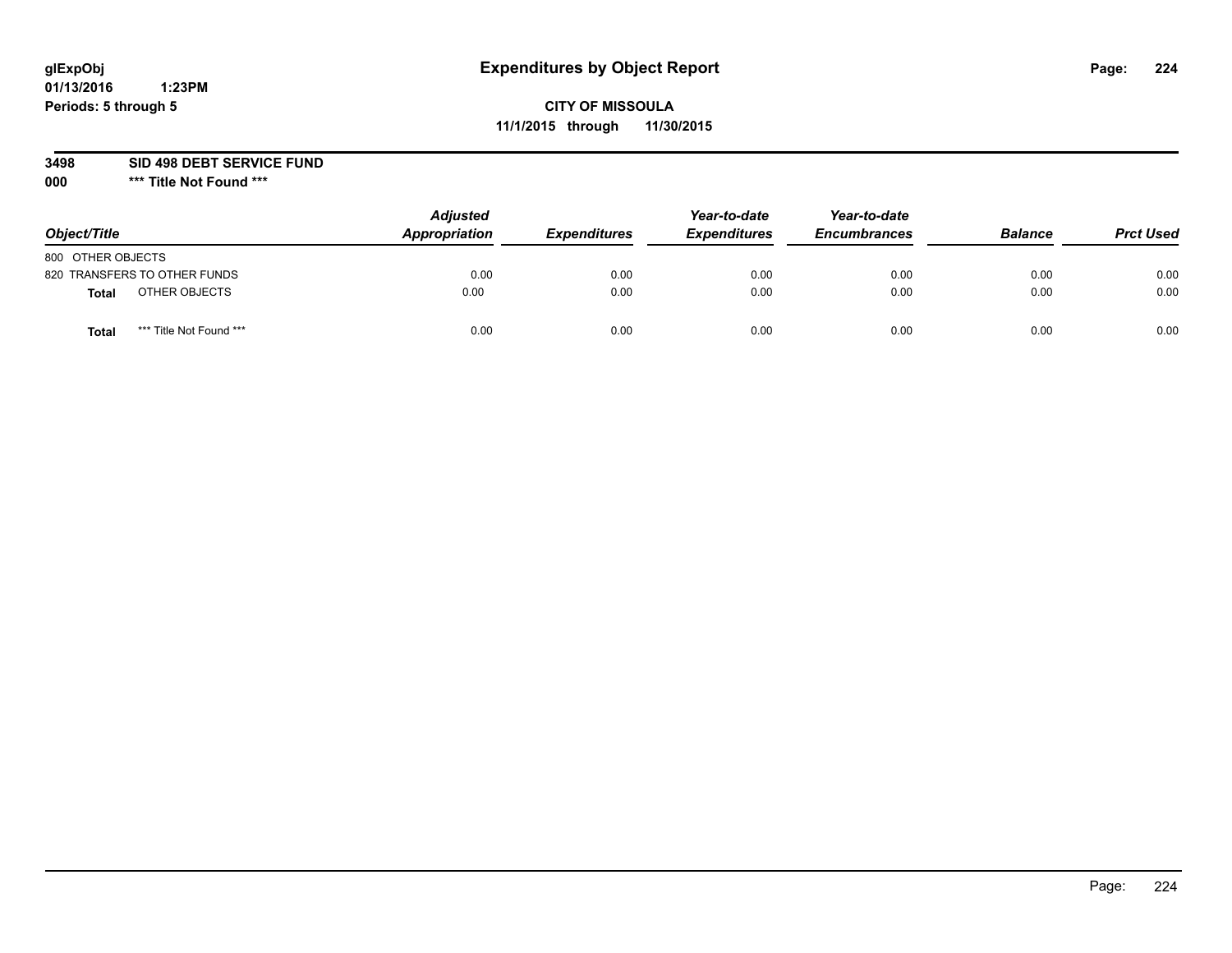### **3498 SID 498 DEBT SERVICE FUND**

| Object/Title                         | <b>Adjusted</b><br><b>Appropriation</b> | <b>Expenditures</b> | Year-to-date<br><b>Expenditures</b> | Year-to-date<br><b>Encumbrances</b> | <b>Balance</b> | <b>Prct Used</b> |
|--------------------------------------|-----------------------------------------|---------------------|-------------------------------------|-------------------------------------|----------------|------------------|
|                                      |                                         |                     |                                     |                                     |                |                  |
| 500 FIXED CHARGES                    |                                         |                     |                                     |                                     |                |                  |
| 550 MERCHANT SERVICE FEES            | 0.00                                    | 0.00                | 0.00                                | 0.00                                | 0.00           | 0.00             |
| <b>FIXED CHARGES</b><br><b>Total</b> | 0.00                                    | 0.00                | 0.00                                | 0.00                                | 0.00           | 0.00             |
| 600 DEBT SERVICE                     |                                         |                     |                                     |                                     |                |                  |
| 610 PRINCIPAL                        | 0.00                                    | 0.00                | 0.00                                | 0.00                                | 0.00           | 0.00             |
| 620 INTEREST / SERVICE FEES          | 0.00                                    | 0.00                | 0.00                                | 0.00                                | 0.00           | 0.00             |
| <b>DEBT SERVICE</b><br><b>Total</b>  | 0.00                                    | 0.00                | 0.00                                | 0.00                                | 0.00           | 0.00             |
|                                      |                                         |                     |                                     |                                     |                |                  |
| NON-DEPARTMENTAL<br><b>Total</b>     | 0.00                                    | 0.00                | 0.00                                | 0.00                                | 0.00           | 0.00             |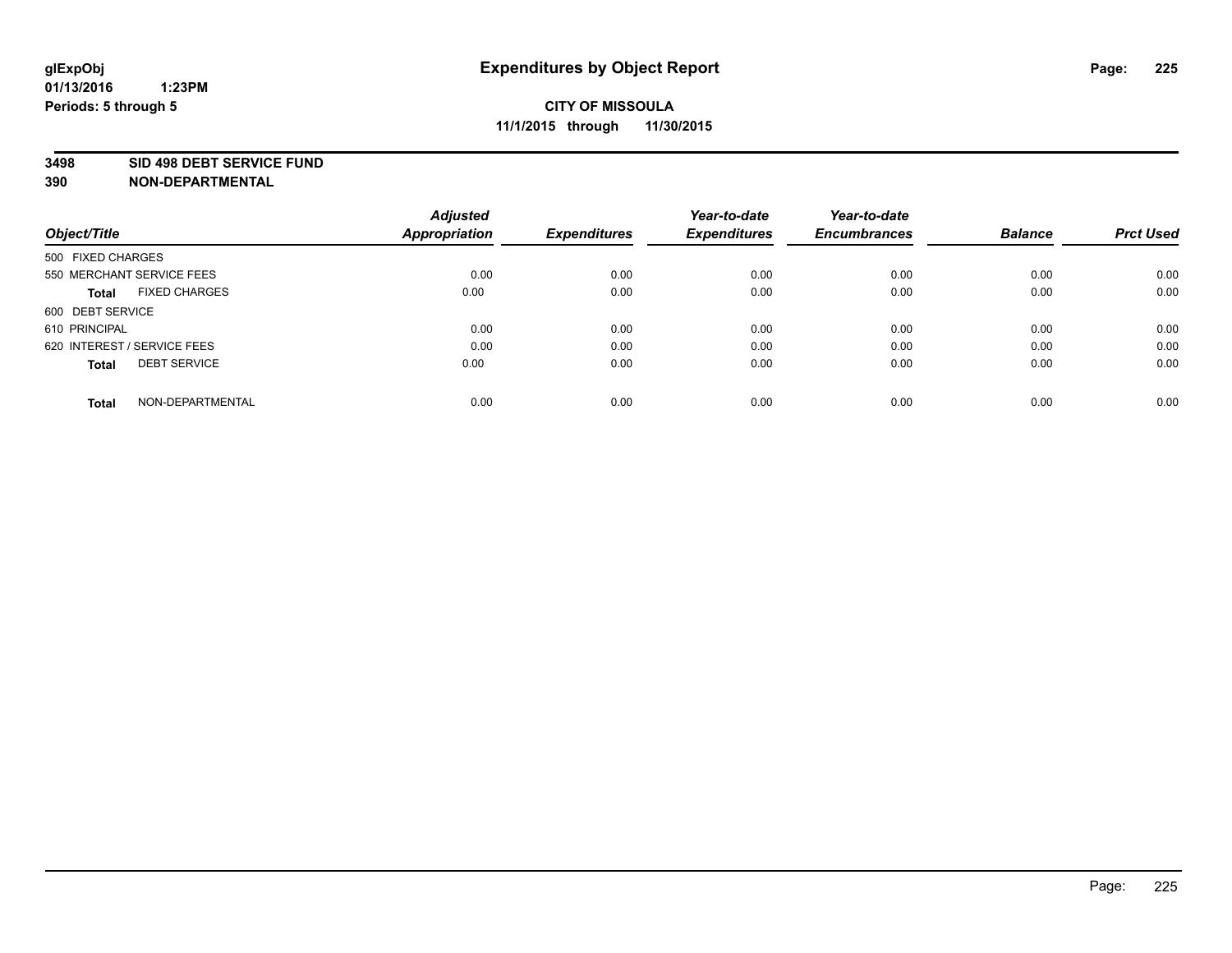### **3498 SID 498 DEBT SERVICE FUND**

| Object/Title                              | <b>Adjusted</b><br><b>Appropriation</b> | <b>Expenditures</b> | Year-to-date<br><b>Expenditures</b> | Year-to-date<br><b>Encumbrances</b> | <b>Balance</b> | <b>Prct Used</b> |
|-------------------------------------------|-----------------------------------------|---------------------|-------------------------------------|-------------------------------------|----------------|------------------|
|                                           |                                         |                     |                                     |                                     |                |                  |
| 500 FIXED CHARGES                         |                                         |                     |                                     |                                     |                |                  |
| 550 MERCHANT SERVICE FEES                 | 0.00                                    | 0.00                | 0.00                                | 0.00                                | 0.00           | 0.00             |
| <b>FIXED CHARGES</b><br>Total             | 0.00                                    | 0.00                | 0.00                                | 0.00                                | 0.00           | 0.00             |
| 600 DEBT SERVICE                          |                                         |                     |                                     |                                     |                |                  |
| 610 PRINCIPAL                             | 0.00                                    | 0.00                | 0.00                                | 0.00                                | 0.00           | 0.00             |
| 620 INTEREST / SERVICE FEES               | 0.00                                    | 0.00                | 0.00                                | 0.00                                | 0.00           | 0.00             |
| <b>DEBT SERVICE</b><br><b>Total</b>       | 0.00                                    | 0.00                | 0.00                                | 0.00                                | 0.00           | 0.00             |
| 800 OTHER OBJECTS                         |                                         |                     |                                     |                                     |                |                  |
| 820 TRANSFERS TO OTHER FUNDS              | 0.00                                    | 0.00                | 0.00                                | 0.00                                | 0.00           | 0.00             |
| OTHER OBJECTS<br><b>Total</b>             | 0.00                                    | 0.00                | 0.00                                | 0.00                                | 0.00           | 0.00             |
|                                           |                                         |                     |                                     |                                     |                |                  |
| SID 498 DEBT SERVICE FUND<br><b>Total</b> | 0.00                                    | 0.00                | 0.00                                | 0.00                                | 0.00           | 0.00             |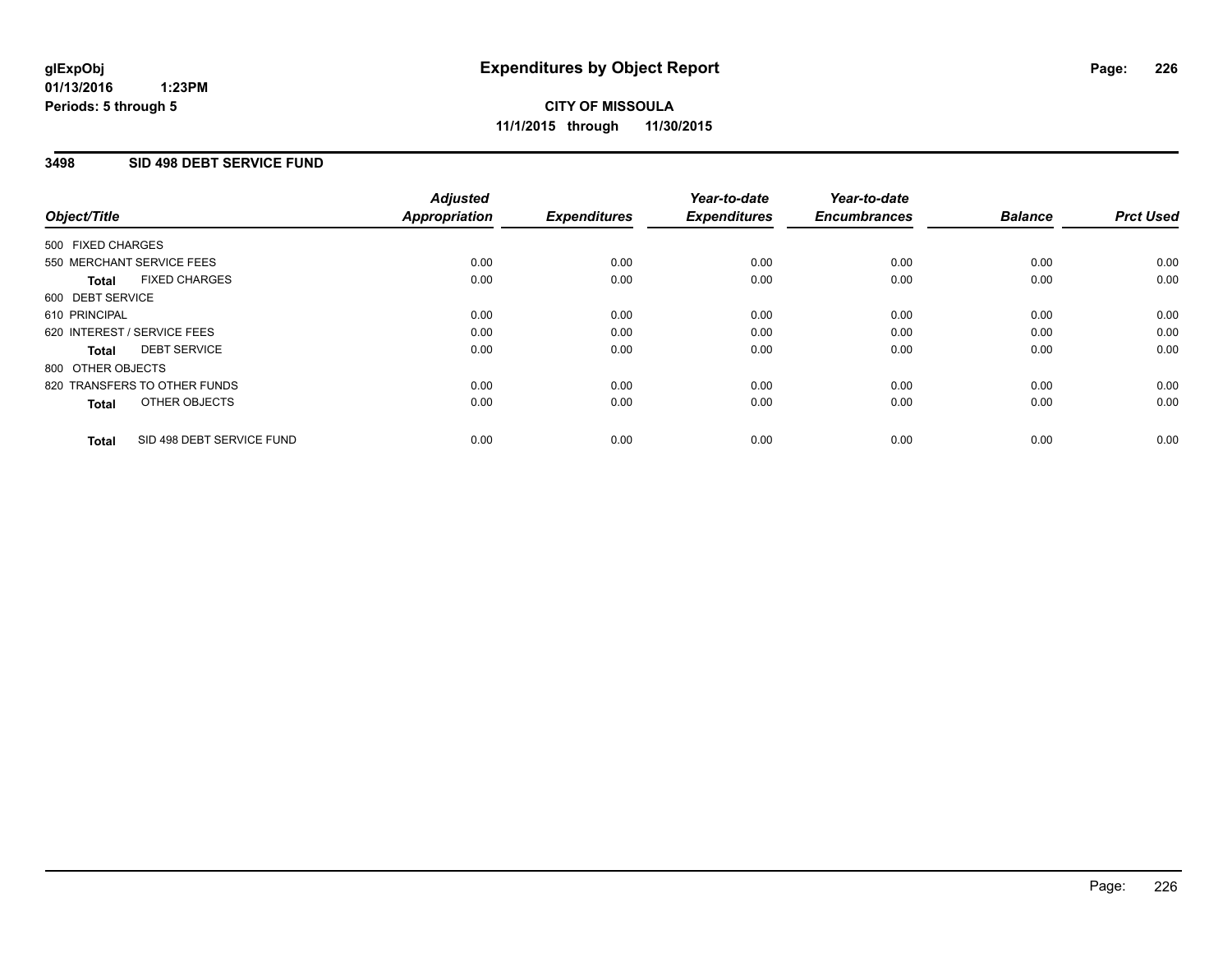### **3500 SID 500 DEBT SERVICE FUND**

**390 NON-DEPARTMENTAL**

**01/13/2016**

**Periods: 5 through 5**

| Object/Title                        | <b>Adjusted</b><br>Appropriation | <b>Expenditures</b> | Year-to-date<br><b>Expenditures</b> | Year-to-date<br><b>Encumbrances</b> | <b>Balance</b> | <b>Prct Used</b> |
|-------------------------------------|----------------------------------|---------------------|-------------------------------------|-------------------------------------|----------------|------------------|
| 600 DEBT SERVICE                    |                                  |                     |                                     |                                     |                |                  |
| 620 INTEREST / SERVICE FEES         | 0.00                             | 0.00                | 0.00                                | 0.00                                | 0.00           | 0.00             |
| <b>DEBT SERVICE</b><br><b>Total</b> | 0.00                             | 0.00                | 0.00                                | 0.00                                | 0.00           | 0.00             |
| 800 OTHER OBJECTS                   |                                  |                     |                                     |                                     |                |                  |
| 820 TRANSFERS TO OTHER FUNDS        | 0.00                             | 0.00                | 0.00                                | 0.00                                | 0.00           | 0.00             |
| OTHER OBJECTS<br><b>Total</b>       | 0.00                             | 0.00                | 0.00                                | 0.00                                | 0.00           | 0.00             |
| NON-DEPARTMENTAL<br><b>Total</b>    | 0.00                             | 0.00                | 0.00                                | 0.00                                | 0.00           | 0.00             |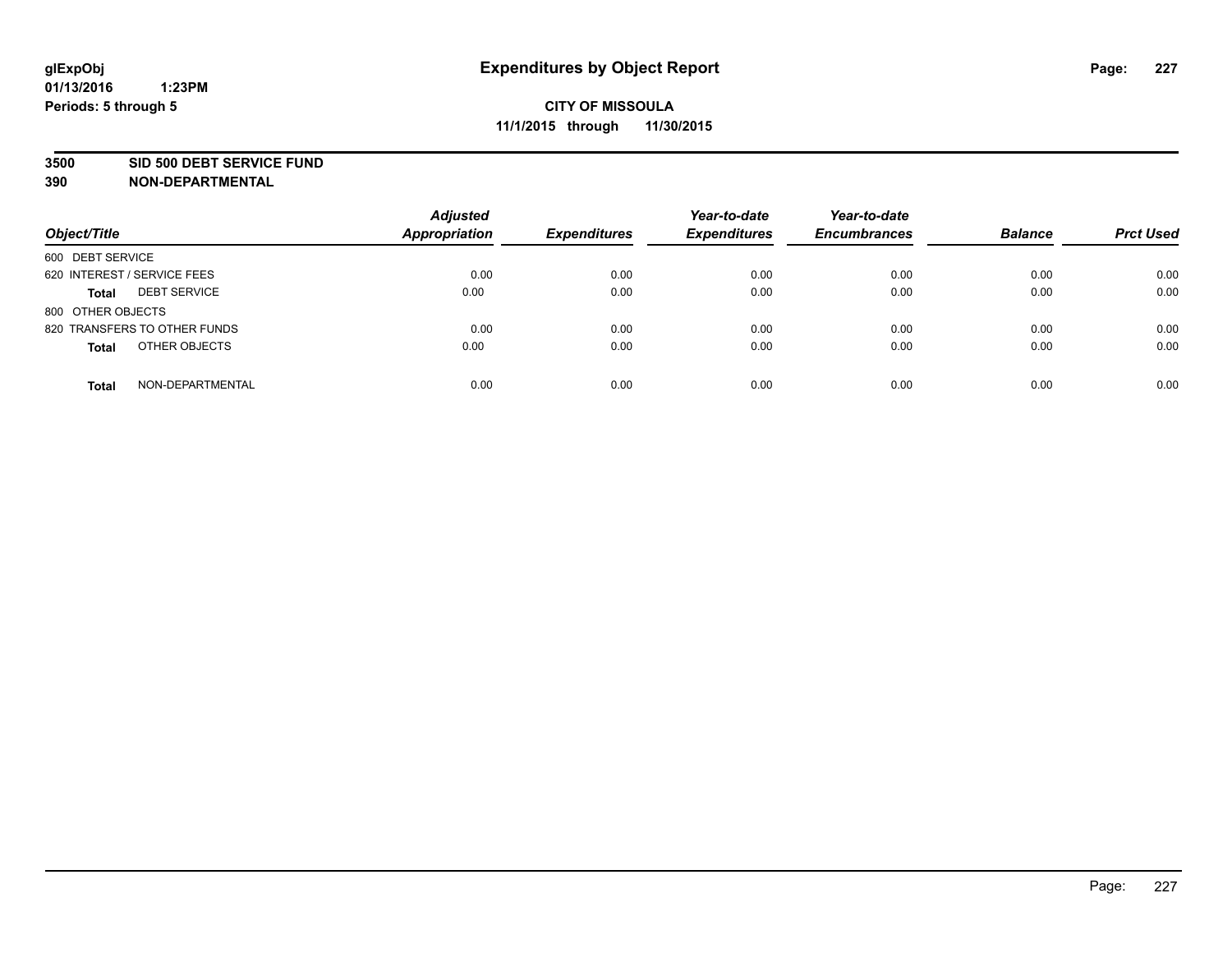### **3500 SID 500 DEBT SERVICE FUND**

| Object/Title                |                              | <b>Adjusted</b><br><b>Appropriation</b> | <b>Expenditures</b> | Year-to-date<br><b>Expenditures</b> | Year-to-date<br><b>Encumbrances</b> | <b>Balance</b> | <b>Prct Used</b> |
|-----------------------------|------------------------------|-----------------------------------------|---------------------|-------------------------------------|-------------------------------------|----------------|------------------|
| 600 DEBT SERVICE            |                              |                                         |                     |                                     |                                     |                |                  |
| 620 INTEREST / SERVICE FEES |                              | 0.00                                    | 0.00                | 0.00                                | 0.00                                | 0.00           | 0.00             |
| <b>Total</b>                | <b>DEBT SERVICE</b>          | 0.00                                    | 0.00                | 0.00                                | 0.00                                | 0.00           | 0.00             |
| 800 OTHER OBJECTS           |                              |                                         |                     |                                     |                                     |                |                  |
|                             | 820 TRANSFERS TO OTHER FUNDS | 0.00                                    | 0.00                | 0.00                                | 0.00                                | 0.00           | 0.00             |
| <b>Total</b>                | OTHER OBJECTS                | 0.00                                    | 0.00                | 0.00                                | 0.00                                | 0.00           | 0.00             |
| <b>Total</b>                | SID 500 DEBT SERVICE FUND    | 0.00                                    | 0.00                | 0.00                                | 0.00                                | 0.00           | 0.00             |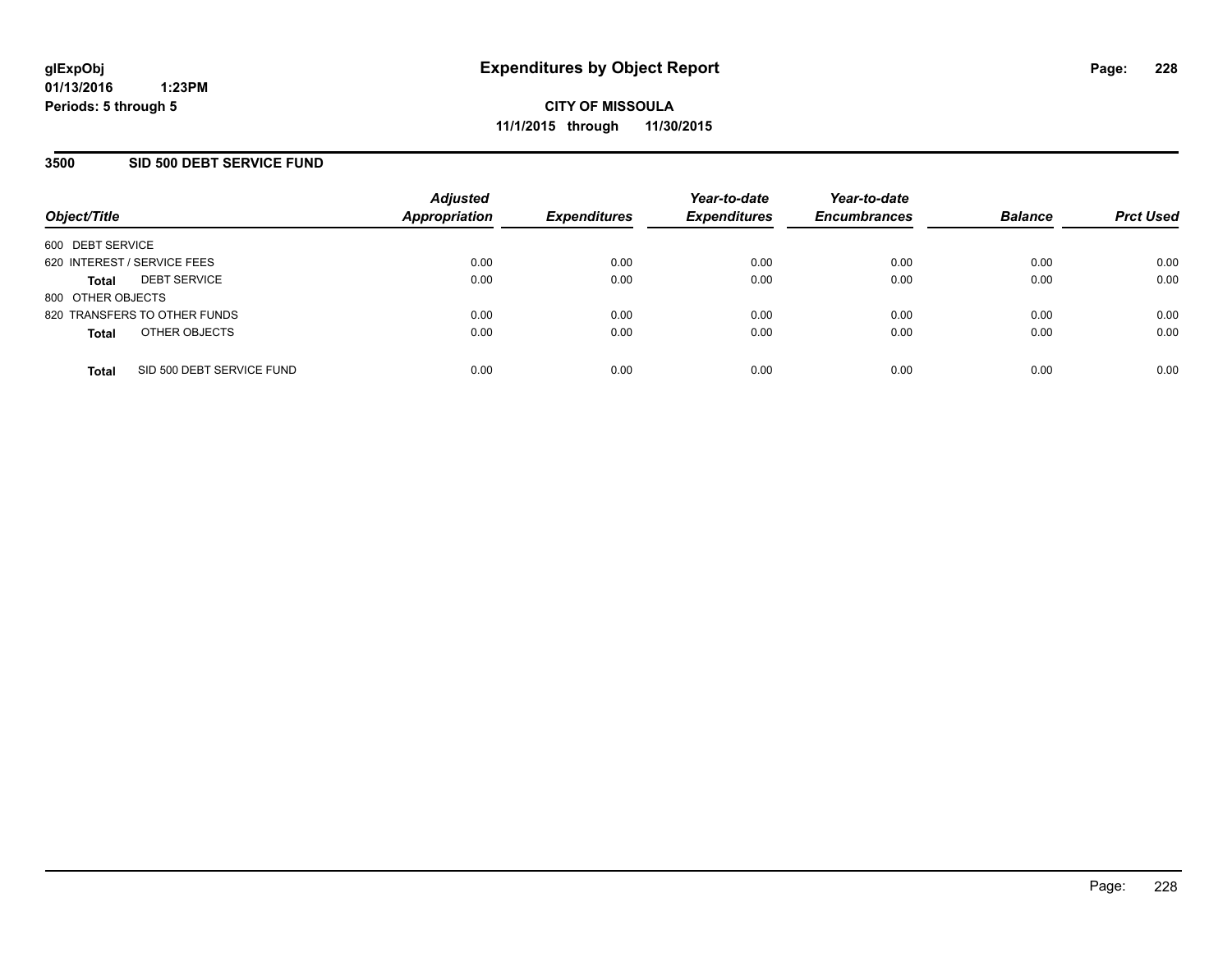# **CITY OF MISSOULA 11/1/2015 through 11/30/2015**

**3501 SID 501 DEBT SERVICE FUND**

| Object/Title                     | <b>Adjusted</b><br>Appropriation | <b>Expenditures</b> | Year-to-date<br><b>Expenditures</b> | Year-to-date<br><b>Encumbrances</b> | <b>Balance</b> | <b>Prct Used</b> |
|----------------------------------|----------------------------------|---------------------|-------------------------------------|-------------------------------------|----------------|------------------|
| 800 OTHER OBJECTS                |                                  |                     |                                     |                                     |                |                  |
| 820 TRANSFERS TO OTHER FUNDS     | 0.00                             | 0.00                | 0.00                                | 0.00                                | 0.00           | 0.00             |
| OTHER OBJECTS<br><b>Total</b>    | 0.00                             | 0.00                | 0.00                                | 0.00                                | 0.00           | 0.00             |
| *** Title Not Found ***<br>Total | 0.00                             | 0.00                | 0.00                                | 0.00                                | 0.00           | 0.00             |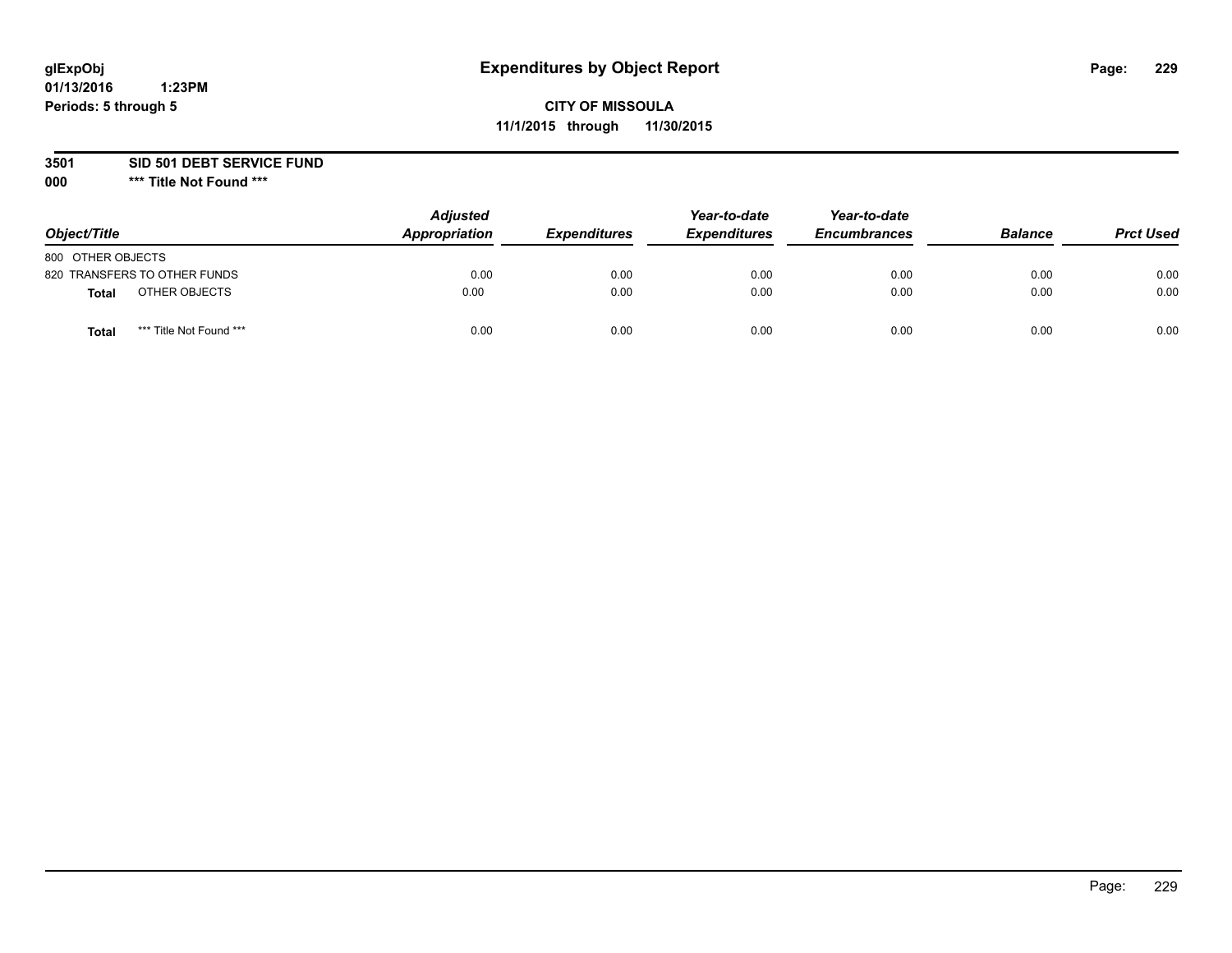### **3501 SID 501 DEBT SERVICE FUND**

| Object/Title                         | <b>Adjusted</b><br><b>Appropriation</b> | <b>Expenditures</b> | Year-to-date<br><b>Expenditures</b> | Year-to-date<br><b>Encumbrances</b> | <b>Balance</b> | <b>Prct Used</b> |
|--------------------------------------|-----------------------------------------|---------------------|-------------------------------------|-------------------------------------|----------------|------------------|
|                                      |                                         |                     |                                     |                                     |                |                  |
| 500 FIXED CHARGES                    |                                         |                     |                                     |                                     |                |                  |
| 550 MERCHANT SERVICE FEES            | 0.00                                    | 0.00                | 0.00                                | 0.00                                | 0.00           | 0.00             |
| <b>FIXED CHARGES</b><br><b>Total</b> | 0.00                                    | 0.00                | 0.00                                | 0.00                                | 0.00           | 0.00             |
| 600 DEBT SERVICE                     |                                         |                     |                                     |                                     |                |                  |
| 610 PRINCIPAL                        | 0.00                                    | 0.00                | 0.00                                | 0.00                                | 0.00           | 0.00             |
| 620 INTEREST / SERVICE FEES          | 0.00                                    | 0.00                | 0.00                                | 0.00                                | 0.00           | 0.00             |
| <b>DEBT SERVICE</b><br><b>Total</b>  | 0.00                                    | 0.00                | 0.00                                | 0.00                                | 0.00           | 0.00             |
|                                      |                                         |                     |                                     |                                     |                |                  |
| NON-DEPARTMENTAL<br><b>Total</b>     | 0.00                                    | 0.00                | 0.00                                | 0.00                                | 0.00           | 0.00             |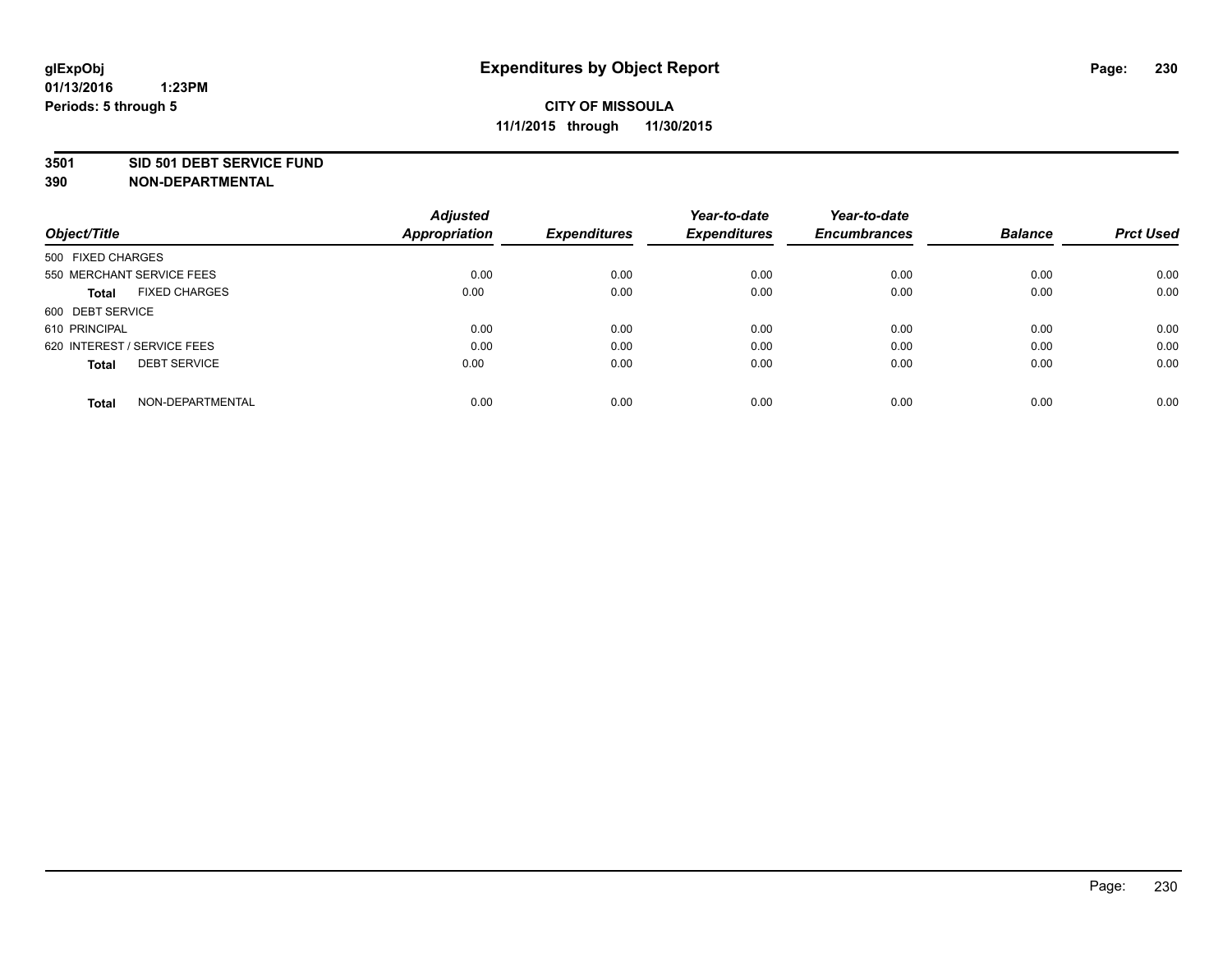# **3501 SID 501 DEBT SERVICE FUND**

| Object/Title      |                              | <b>Adjusted</b><br>Appropriation | <b>Expenditures</b> | Year-to-date<br><b>Expenditures</b> | Year-to-date<br><b>Encumbrances</b> | <b>Balance</b> | <b>Prct Used</b> |
|-------------------|------------------------------|----------------------------------|---------------------|-------------------------------------|-------------------------------------|----------------|------------------|
| 500 FIXED CHARGES |                              |                                  |                     |                                     |                                     |                |                  |
|                   | 550 MERCHANT SERVICE FEES    | 0.00                             | 0.00                | 0.00                                | 0.00                                | 0.00           | 0.00             |
| <b>Total</b>      | <b>FIXED CHARGES</b>         | 0.00                             | 0.00                | 0.00                                | 0.00                                | 0.00           | 0.00             |
| 600 DEBT SERVICE  |                              |                                  |                     |                                     |                                     |                |                  |
| 610 PRINCIPAL     |                              | 0.00                             | 0.00                | 0.00                                | 0.00                                | 0.00           | 0.00             |
|                   | 620 INTEREST / SERVICE FEES  | 0.00                             | 0.00                | 0.00                                | 0.00                                | 0.00           | 0.00             |
| Total             | <b>DEBT SERVICE</b>          | 0.00                             | 0.00                | 0.00                                | 0.00                                | 0.00           | 0.00             |
| 800 OTHER OBJECTS |                              |                                  |                     |                                     |                                     |                |                  |
|                   | 820 TRANSFERS TO OTHER FUNDS | 0.00                             | 0.00                | 0.00                                | 0.00                                | 0.00           | 0.00             |
| <b>Total</b>      | OTHER OBJECTS                | 0.00                             | 0.00                | 0.00                                | 0.00                                | 0.00           | 0.00             |
| <b>Total</b>      | SID 501 DEBT SERVICE FUND    | 0.00                             | 0.00                | 0.00                                | 0.00                                | 0.00           | 0.00             |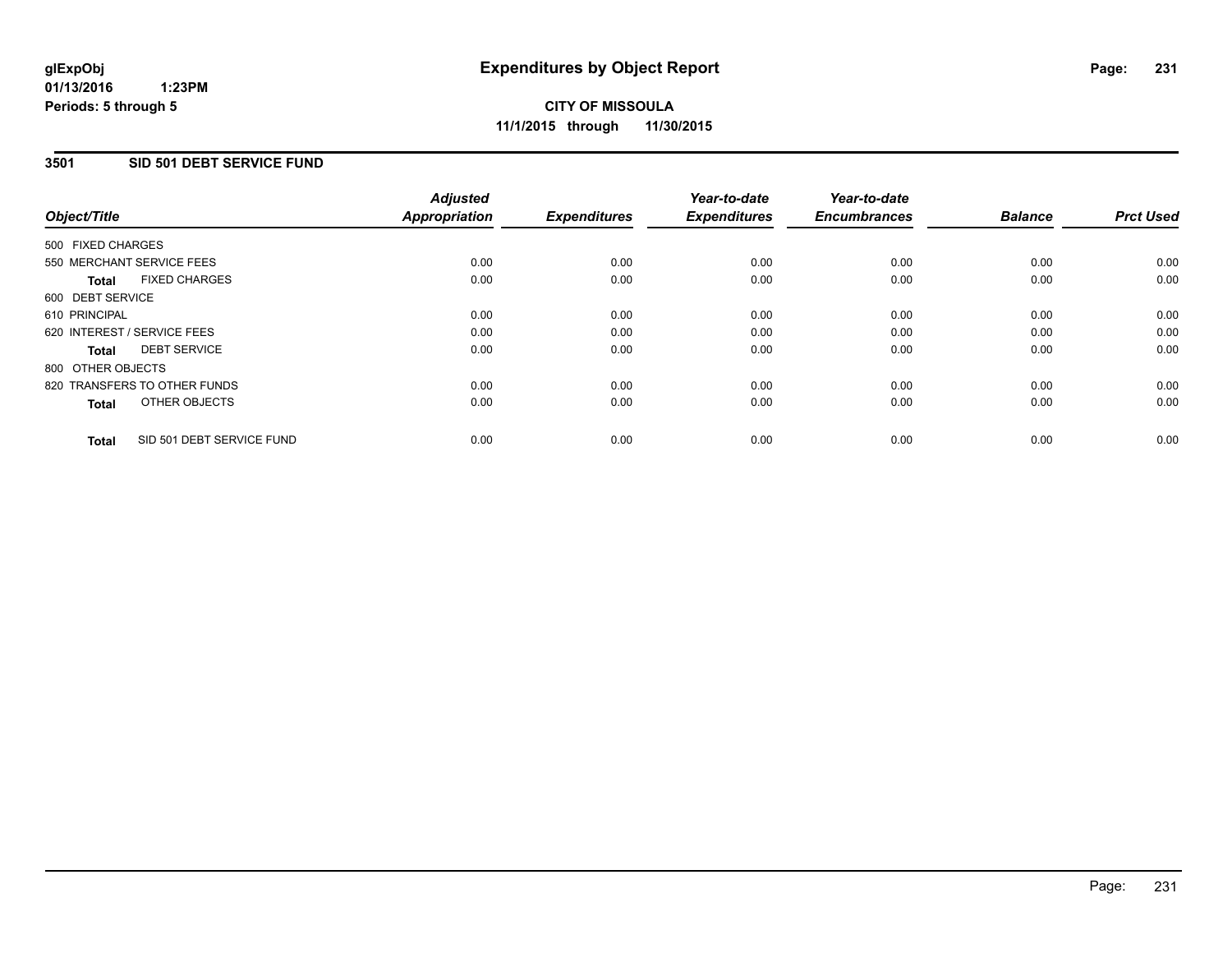# **CITY OF MISSOULA 11/1/2015 through 11/30/2015**

**3503 SID 503 DEBT SERVICE FUND**

| Object/Title                            | <b>Adjusted</b><br>Appropriation | <b>Expenditures</b> | Year-to-date<br><b>Expenditures</b> | Year-to-date<br><b>Encumbrances</b> | <b>Balance</b> | <b>Prct Used</b> |
|-----------------------------------------|----------------------------------|---------------------|-------------------------------------|-------------------------------------|----------------|------------------|
| 800 OTHER OBJECTS                       |                                  |                     |                                     |                                     |                |                  |
| 820 TRANSFERS TO OTHER FUNDS            | 0.00                             | 0.00                | 0.00                                | 0.00                                | 0.00           | 0.00             |
| OTHER OBJECTS<br><b>Total</b>           | 0.00                             | 0.00                | 0.00                                | 0.00                                | 0.00           | 0.00             |
| *** Title Not Found ***<br><b>Total</b> | 0.00                             | 0.00                | 0.00                                | 0.00                                | 0.00           | 0.00             |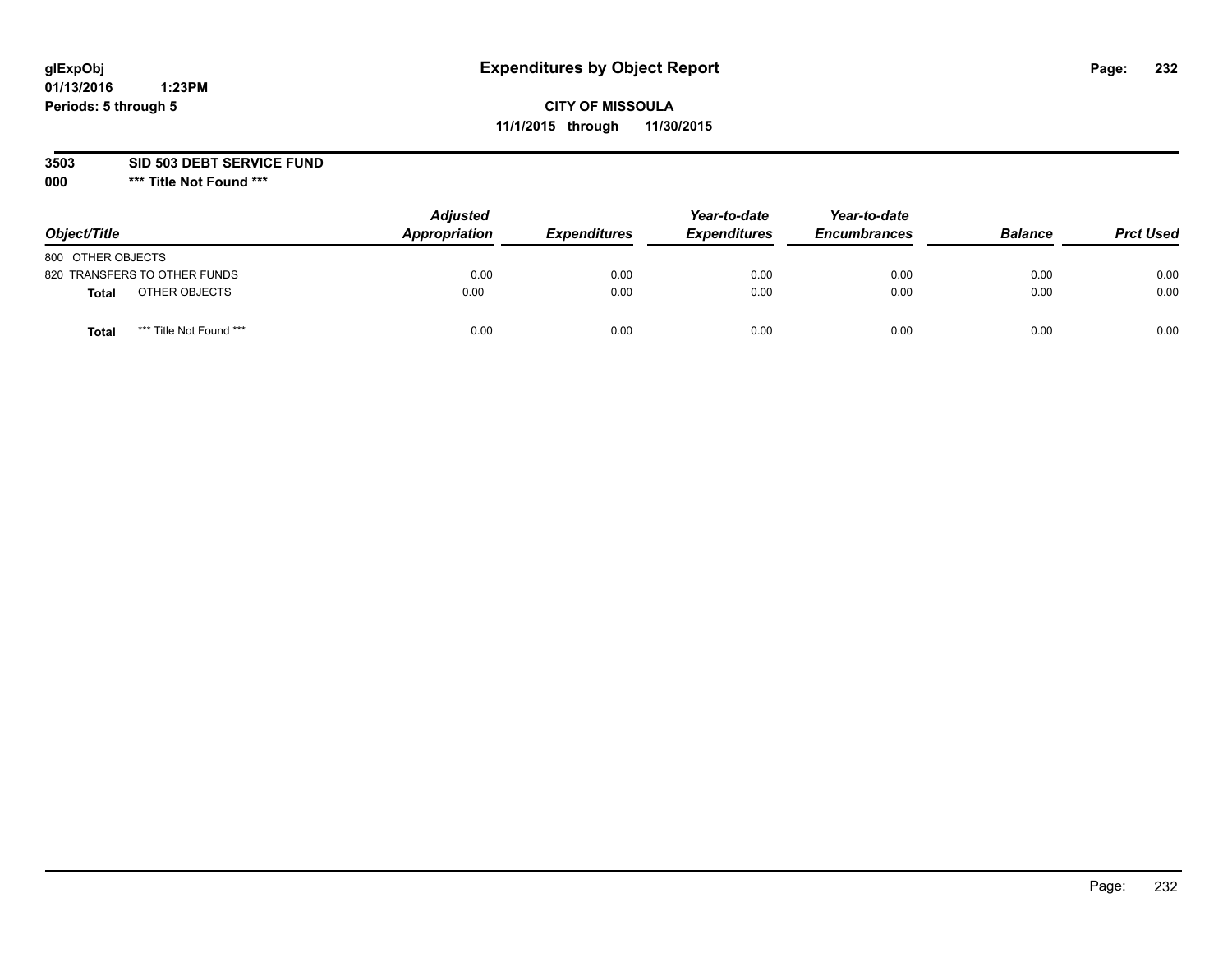### **3503 SID 503 DEBT SERVICE FUND**

| Object/Title                         | <b>Adjusted</b><br><b>Appropriation</b> | <b>Expenditures</b> | Year-to-date<br><b>Expenditures</b> | Year-to-date<br><b>Encumbrances</b> | <b>Balance</b> | <b>Prct Used</b> |
|--------------------------------------|-----------------------------------------|---------------------|-------------------------------------|-------------------------------------|----------------|------------------|
|                                      |                                         |                     |                                     |                                     |                |                  |
| 500 FIXED CHARGES                    |                                         |                     |                                     |                                     |                |                  |
| 550 MERCHANT SERVICE FEES            | 0.00                                    | 0.00                | 0.00                                | 0.00                                | 0.00           | 0.00             |
| <b>FIXED CHARGES</b><br><b>Total</b> | 0.00                                    | 0.00                | 0.00                                | 0.00                                | 0.00           | 0.00             |
| 600 DEBT SERVICE                     |                                         |                     |                                     |                                     |                |                  |
| 610 PRINCIPAL                        | 0.00                                    | 0.00                | 0.00                                | 0.00                                | 0.00           | 0.00             |
| 620 INTEREST / SERVICE FEES          | 0.00                                    | 0.00                | 0.00                                | 0.00                                | 0.00           | 0.00             |
| <b>DEBT SERVICE</b><br><b>Total</b>  | 0.00                                    | 0.00                | 0.00                                | 0.00                                | 0.00           | 0.00             |
|                                      |                                         |                     |                                     |                                     |                |                  |
| NON-DEPARTMENTAL<br><b>Total</b>     | 0.00                                    | 0.00                | 0.00                                | 0.00                                | 0.00           | 0.00             |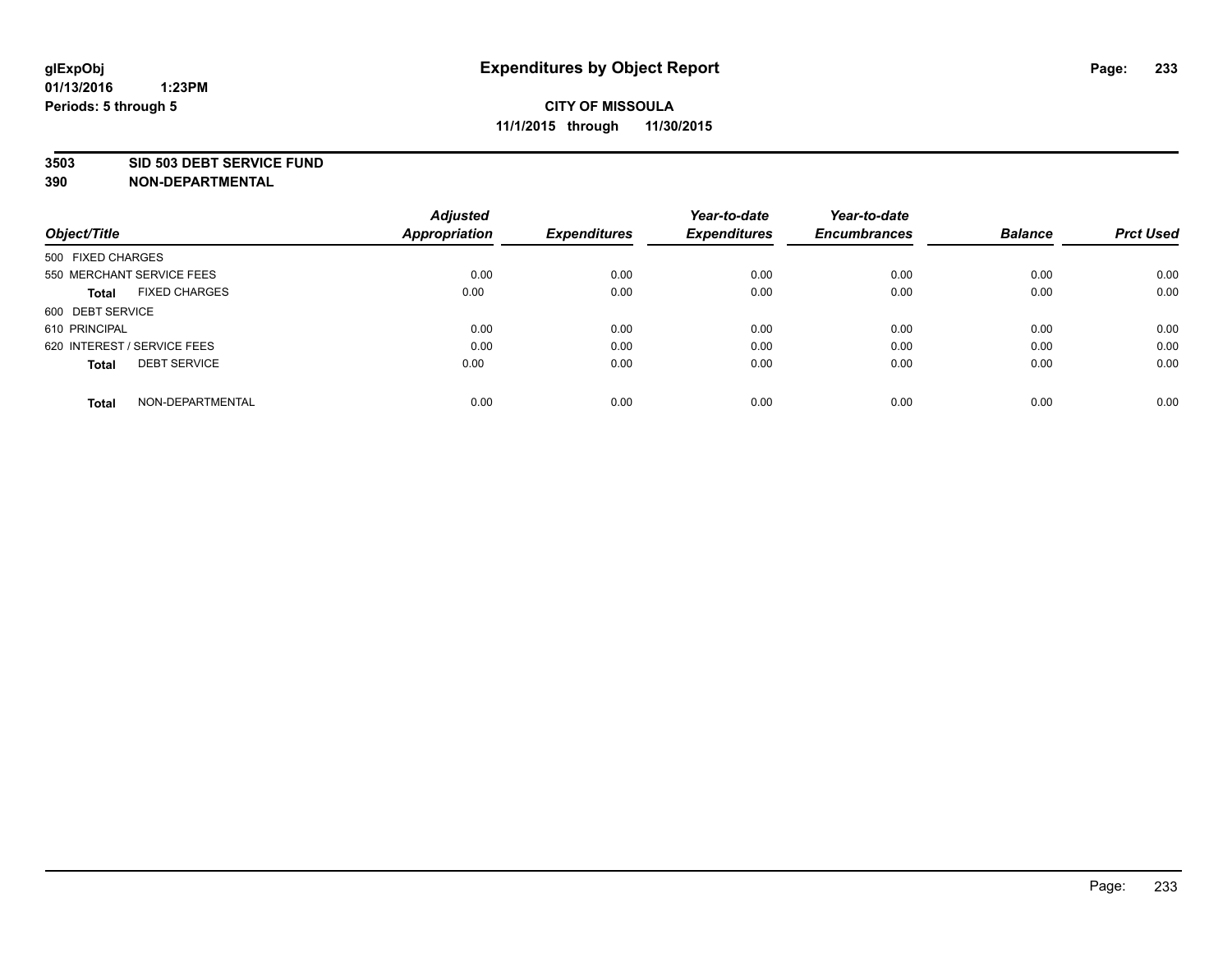### **3503 SID 503 DEBT SERVICE FUND**

| Object/Title                              | <b>Adjusted</b><br><b>Appropriation</b> | <b>Expenditures</b> | Year-to-date<br><b>Expenditures</b> | Year-to-date<br><b>Encumbrances</b> | <b>Balance</b> | <b>Prct Used</b> |
|-------------------------------------------|-----------------------------------------|---------------------|-------------------------------------|-------------------------------------|----------------|------------------|
|                                           |                                         |                     |                                     |                                     |                |                  |
| 500 FIXED CHARGES                         |                                         |                     |                                     |                                     |                |                  |
| 550 MERCHANT SERVICE FEES                 | 0.00                                    | 0.00                | 0.00                                | 0.00                                | 0.00           | 0.00             |
| <b>FIXED CHARGES</b><br><b>Total</b>      | 0.00                                    | 0.00                | 0.00                                | 0.00                                | 0.00           | 0.00             |
| 600 DEBT SERVICE                          |                                         |                     |                                     |                                     |                |                  |
| 610 PRINCIPAL                             | 0.00                                    | 0.00                | 0.00                                | 0.00                                | 0.00           | 0.00             |
| 620 INTEREST / SERVICE FEES               | 0.00                                    | 0.00                | 0.00                                | 0.00                                | 0.00           | 0.00             |
| <b>DEBT SERVICE</b><br><b>Total</b>       | 0.00                                    | 0.00                | 0.00                                | 0.00                                | 0.00           | 0.00             |
| 800 OTHER OBJECTS                         |                                         |                     |                                     |                                     |                |                  |
| 820 TRANSFERS TO OTHER FUNDS              | 0.00                                    | 0.00                | 0.00                                | 0.00                                | 0.00           | 0.00             |
| OTHER OBJECTS<br><b>Total</b>             | 0.00                                    | 0.00                | 0.00                                | 0.00                                | 0.00           | 0.00             |
| SID 503 DEBT SERVICE FUND<br><b>Total</b> | 0.00                                    | 0.00                | 0.00                                | 0.00                                | 0.00           | 0.00             |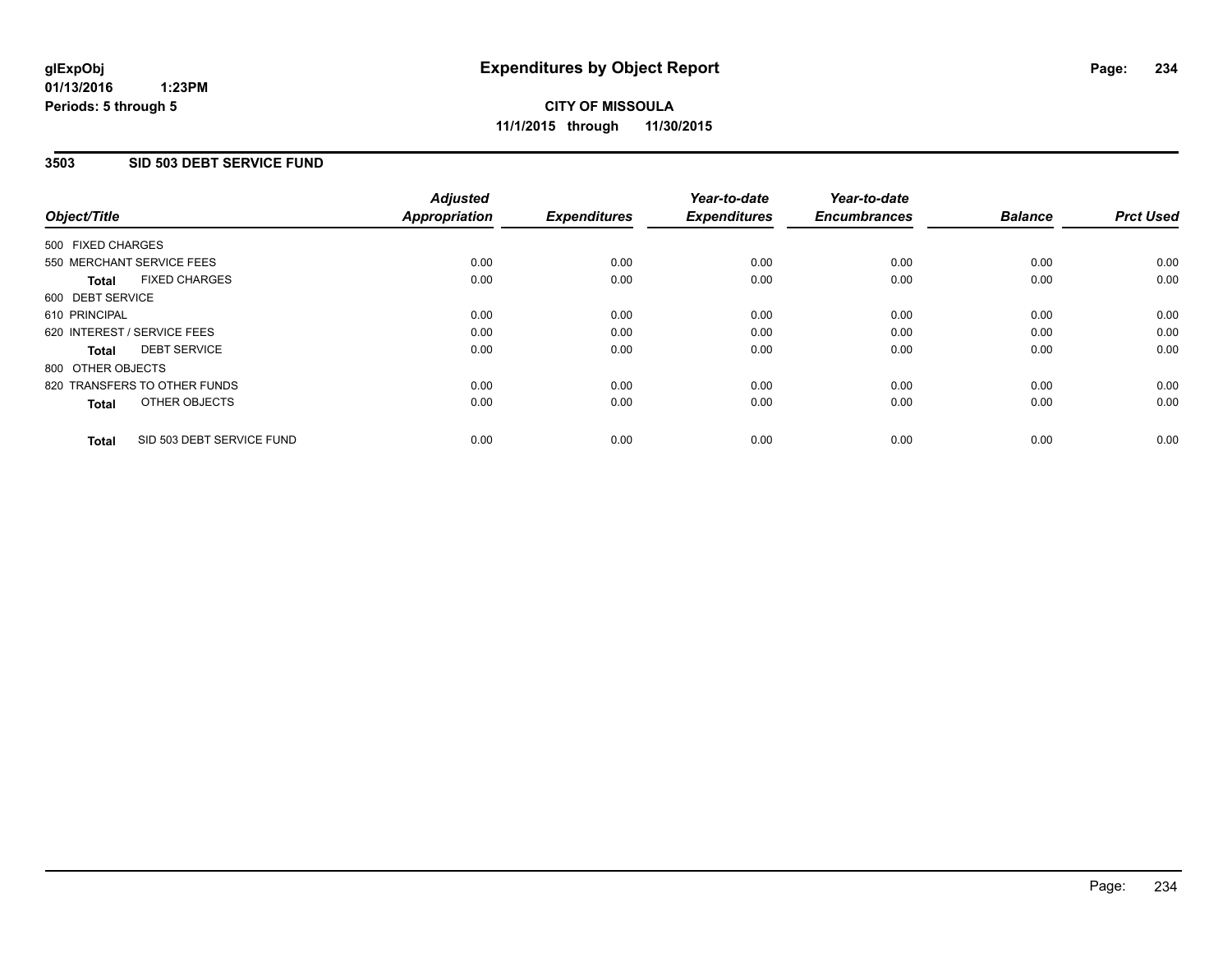# **CITY OF MISSOULA 11/1/2015 through 11/30/2015**

**3505 SID 505 DEBT SERVICE FUND**

| Object/Title                     | <b>Adjusted</b><br>Appropriation | <b>Expenditures</b> | Year-to-date<br><b>Expenditures</b> | Year-to-date<br><b>Encumbrances</b> | <b>Balance</b> | <b>Prct Used</b> |
|----------------------------------|----------------------------------|---------------------|-------------------------------------|-------------------------------------|----------------|------------------|
| 800 OTHER OBJECTS                |                                  |                     |                                     |                                     |                |                  |
| 820 TRANSFERS TO OTHER FUNDS     | 0.00                             | 0.00                | 0.00                                | 0.00                                | 0.00           | 0.00             |
| OTHER OBJECTS<br><b>Total</b>    | 0.00                             | 0.00                | 0.00                                | 0.00                                | 0.00           | 0.00             |
| *** Title Not Found ***<br>Total | 0.00                             | 0.00                | 0.00                                | 0.00                                | 0.00           | 0.00             |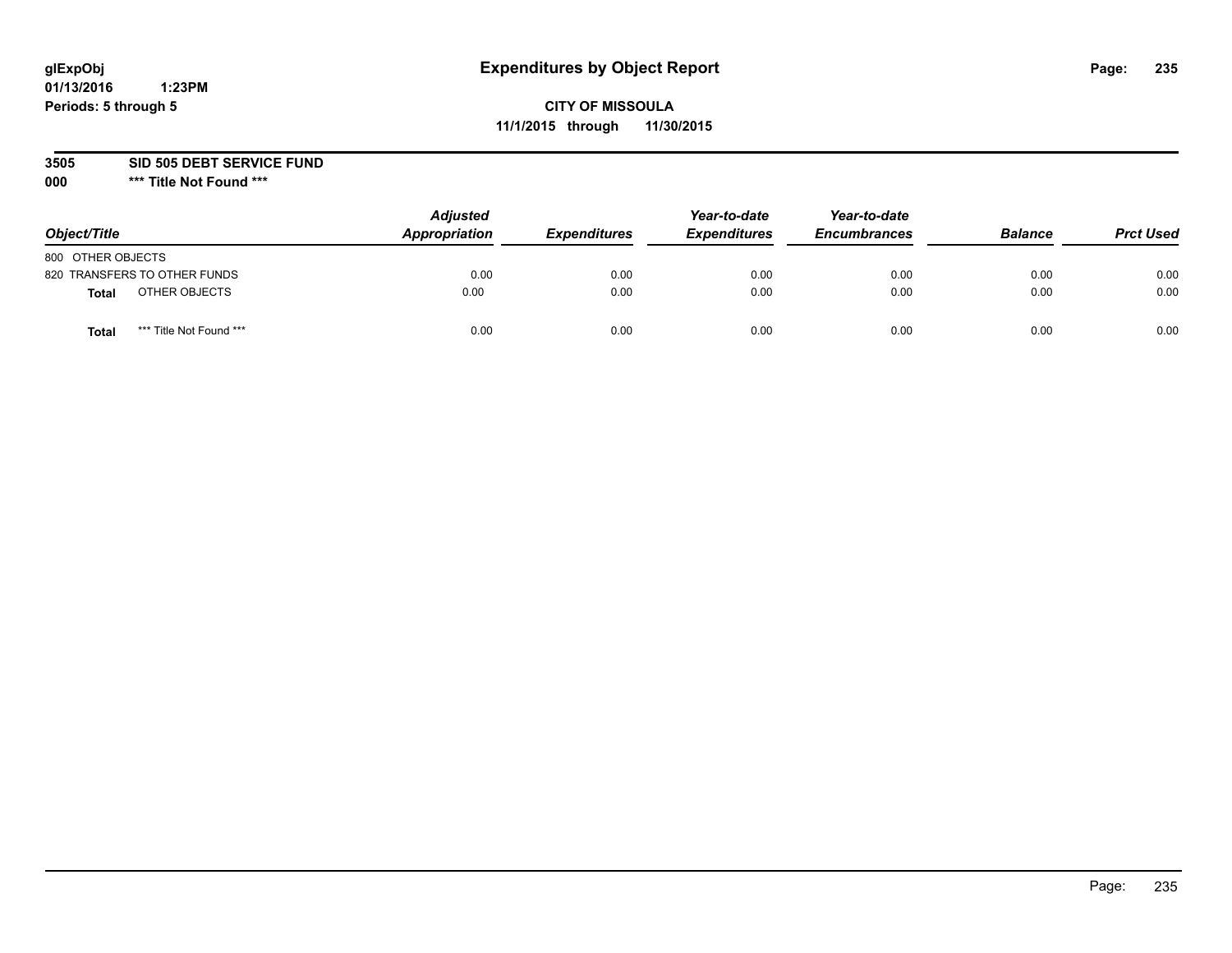#### **3505 SID 505 DEBT SERVICE FUND**

| Object/Title                         | <b>Adjusted</b><br><b>Appropriation</b> | <b>Expenditures</b> | Year-to-date<br><b>Expenditures</b> | Year-to-date<br><b>Encumbrances</b> | <b>Balance</b> | <b>Prct Used</b> |
|--------------------------------------|-----------------------------------------|---------------------|-------------------------------------|-------------------------------------|----------------|------------------|
|                                      |                                         |                     |                                     |                                     |                |                  |
| 500 FIXED CHARGES                    |                                         |                     |                                     |                                     |                |                  |
| 550 MERCHANT SERVICE FEES            | 0.00                                    | 0.00                | 0.00                                | 0.00                                | 0.00           | 0.00             |
| <b>FIXED CHARGES</b><br><b>Total</b> | 0.00                                    | 0.00                | 0.00                                | 0.00                                | 0.00           | 0.00             |
| 600 DEBT SERVICE                     |                                         |                     |                                     |                                     |                |                  |
| 610 PRINCIPAL                        | 0.00                                    | 0.00                | 0.00                                | 0.00                                | 0.00           | 0.00             |
| 620 INTEREST / SERVICE FEES          | 0.00                                    | 0.00                | 0.00                                | 0.00                                | 0.00           | 0.00             |
| <b>DEBT SERVICE</b><br><b>Total</b>  | 0.00                                    | 0.00                | 0.00                                | 0.00                                | 0.00           | 0.00             |
|                                      |                                         |                     |                                     |                                     |                |                  |
| NON-DEPARTMENTAL<br><b>Total</b>     | 0.00                                    | 0.00                | 0.00                                | 0.00                                | 0.00           | 0.00             |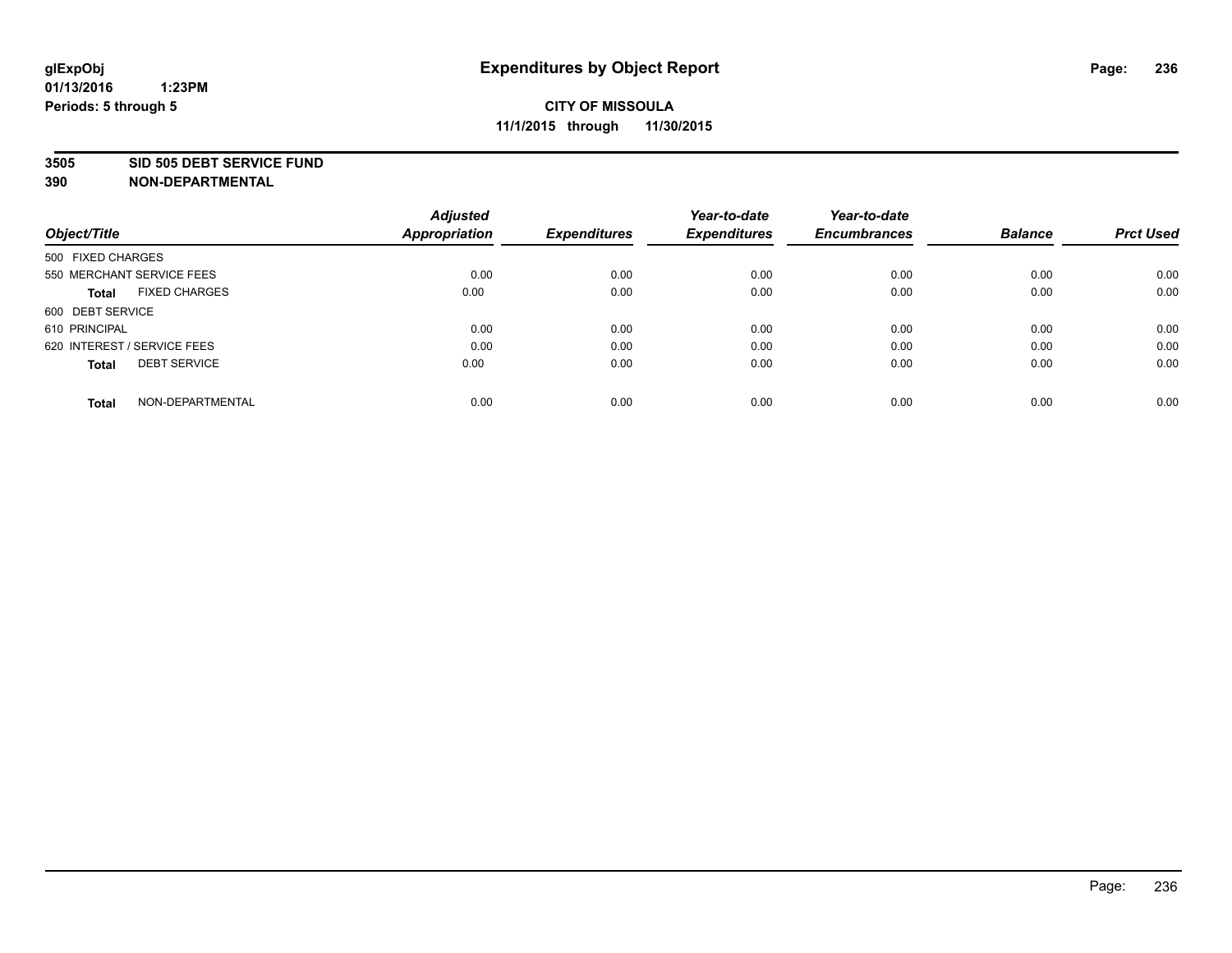## **3505 SID 505 DEBT SERVICE FUND**

| Object/Title      |                              | <b>Adjusted</b><br>Appropriation | <b>Expenditures</b> | Year-to-date<br><b>Expenditures</b> | Year-to-date<br><b>Encumbrances</b> | <b>Balance</b> | <b>Prct Used</b> |
|-------------------|------------------------------|----------------------------------|---------------------|-------------------------------------|-------------------------------------|----------------|------------------|
| 500 FIXED CHARGES |                              |                                  |                     |                                     |                                     |                |                  |
|                   | 550 MERCHANT SERVICE FEES    | 0.00                             | 0.00                | 0.00                                | 0.00                                | 0.00           | 0.00             |
| <b>Total</b>      | <b>FIXED CHARGES</b>         | 0.00                             | 0.00                | 0.00                                | 0.00                                | 0.00           | 0.00             |
| 600 DEBT SERVICE  |                              |                                  |                     |                                     |                                     |                |                  |
| 610 PRINCIPAL     |                              | 0.00                             | 0.00                | 0.00                                | 0.00                                | 0.00           | 0.00             |
|                   | 620 INTEREST / SERVICE FEES  | 0.00                             | 0.00                | 0.00                                | 0.00                                | 0.00           | 0.00             |
| Total             | <b>DEBT SERVICE</b>          | 0.00                             | 0.00                | 0.00                                | 0.00                                | 0.00           | 0.00             |
| 800 OTHER OBJECTS |                              |                                  |                     |                                     |                                     |                |                  |
|                   | 820 TRANSFERS TO OTHER FUNDS | 0.00                             | 0.00                | 0.00                                | 0.00                                | 0.00           | 0.00             |
| <b>Total</b>      | OTHER OBJECTS                | 0.00                             | 0.00                | 0.00                                | 0.00                                | 0.00           | 0.00             |
| <b>Total</b>      | SID 505 DEBT SERVICE FUND    | 0.00                             | 0.00                | 0.00                                | 0.00                                | 0.00           | 0.00             |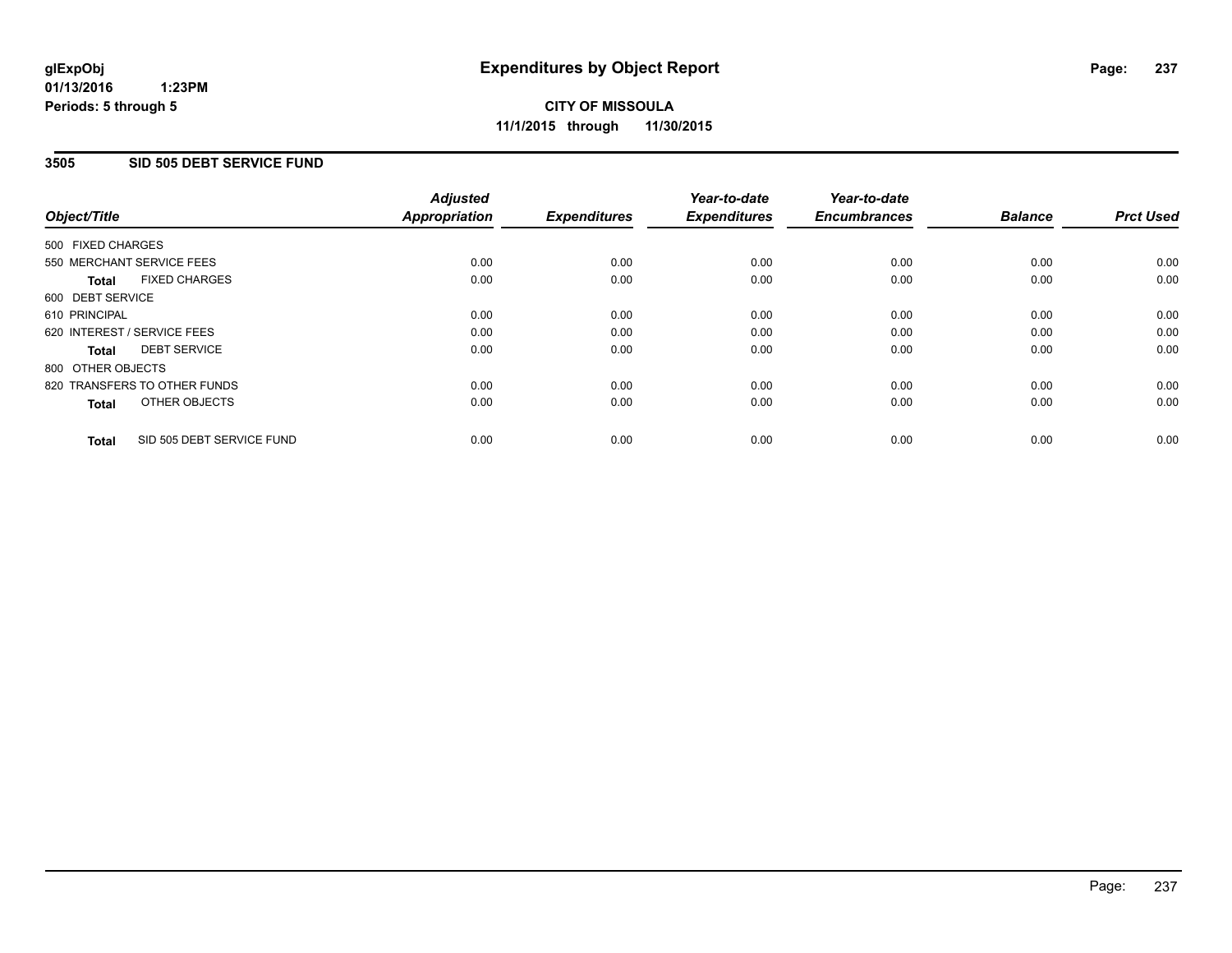# **CITY OF MISSOULA 11/1/2015 through 11/30/2015**

**3506 SID 506 DEBT SERVICE FUND**

| Object/Title                     | <b>Adjusted</b><br>Appropriation | <b>Expenditures</b> | Year-to-date<br><b>Expenditures</b> | Year-to-date<br><b>Encumbrances</b> | <b>Balance</b> | <b>Prct Used</b> |
|----------------------------------|----------------------------------|---------------------|-------------------------------------|-------------------------------------|----------------|------------------|
| 800 OTHER OBJECTS                |                                  |                     |                                     |                                     |                |                  |
| 820 TRANSFERS TO OTHER FUNDS     | 0.00                             | 0.00                | 0.00                                | 0.00                                | 0.00           | 0.00             |
| OTHER OBJECTS<br><b>Total</b>    | 0.00                             | 0.00                | 0.00                                | 0.00                                | 0.00           | 0.00             |
| *** Title Not Found ***<br>Total | 0.00                             | 0.00                | 0.00                                | 0.00                                | 0.00           | 0.00             |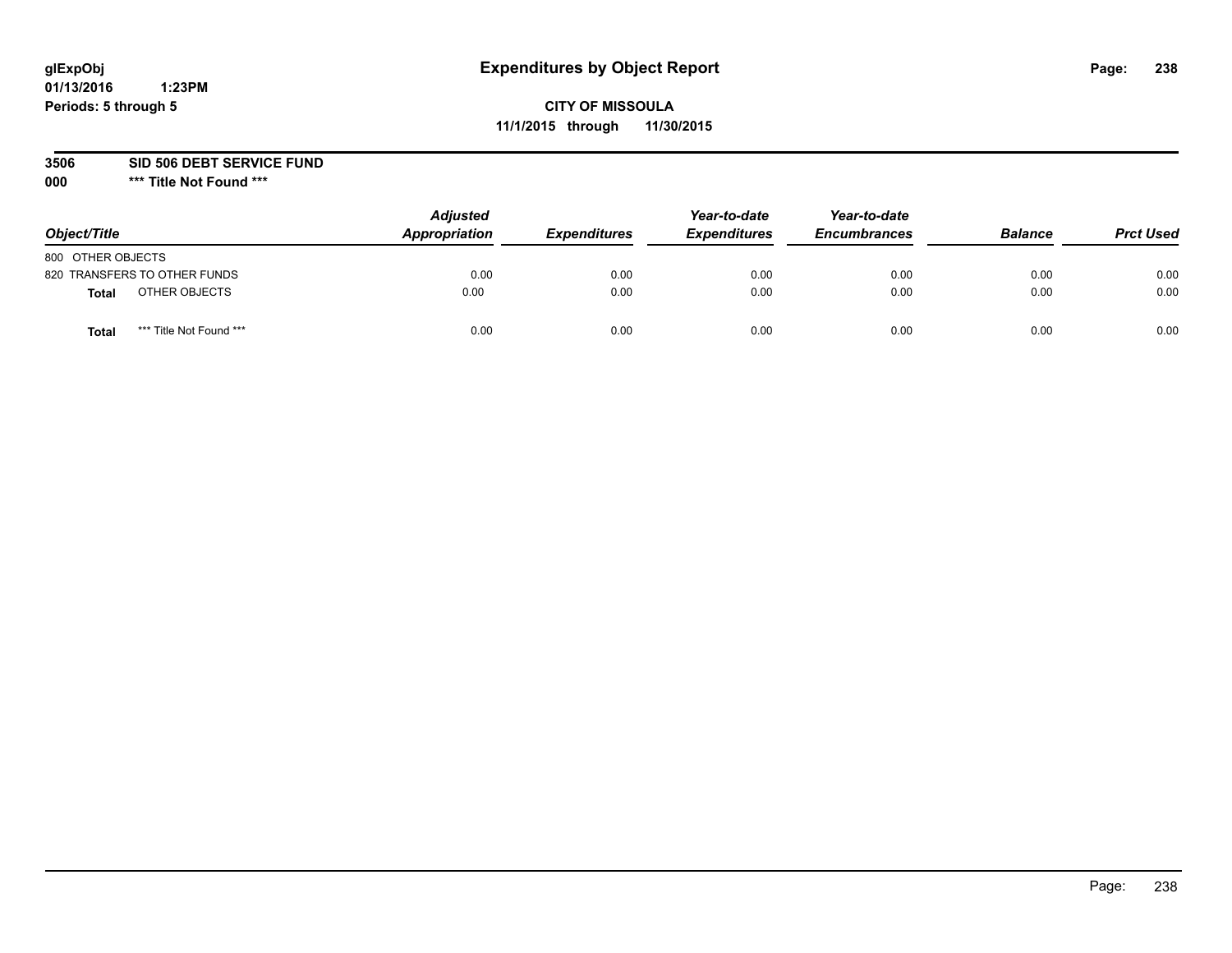### **3506 SID 506 DEBT SERVICE FUND**

| Object/Title                         | <b>Adjusted</b><br><b>Appropriation</b> | <b>Expenditures</b> | Year-to-date<br><b>Expenditures</b> | Year-to-date<br><b>Encumbrances</b> | <b>Balance</b> | <b>Prct Used</b> |
|--------------------------------------|-----------------------------------------|---------------------|-------------------------------------|-------------------------------------|----------------|------------------|
|                                      |                                         |                     |                                     |                                     |                |                  |
| 500 FIXED CHARGES                    |                                         |                     |                                     |                                     |                |                  |
| 550 MERCHANT SERVICE FEES            | 0.00                                    | 0.00                | 0.00                                | 0.00                                | 0.00           | 0.00             |
| <b>FIXED CHARGES</b><br><b>Total</b> | 0.00                                    | 0.00                | 0.00                                | 0.00                                | 0.00           | 0.00             |
| 600 DEBT SERVICE                     |                                         |                     |                                     |                                     |                |                  |
| 610 PRINCIPAL                        | 0.00                                    | 0.00                | 0.00                                | 0.00                                | 0.00           | 0.00             |
| 620 INTEREST / SERVICE FEES          | 0.00                                    | 0.00                | 0.00                                | 0.00                                | 0.00           | 0.00             |
| <b>DEBT SERVICE</b><br><b>Total</b>  | 0.00                                    | 0.00                | 0.00                                | 0.00                                | 0.00           | 0.00             |
| NON-DEPARTMENTAL<br><b>Total</b>     | 0.00                                    | 0.00                | 0.00                                | 0.00                                | 0.00           | 0.00             |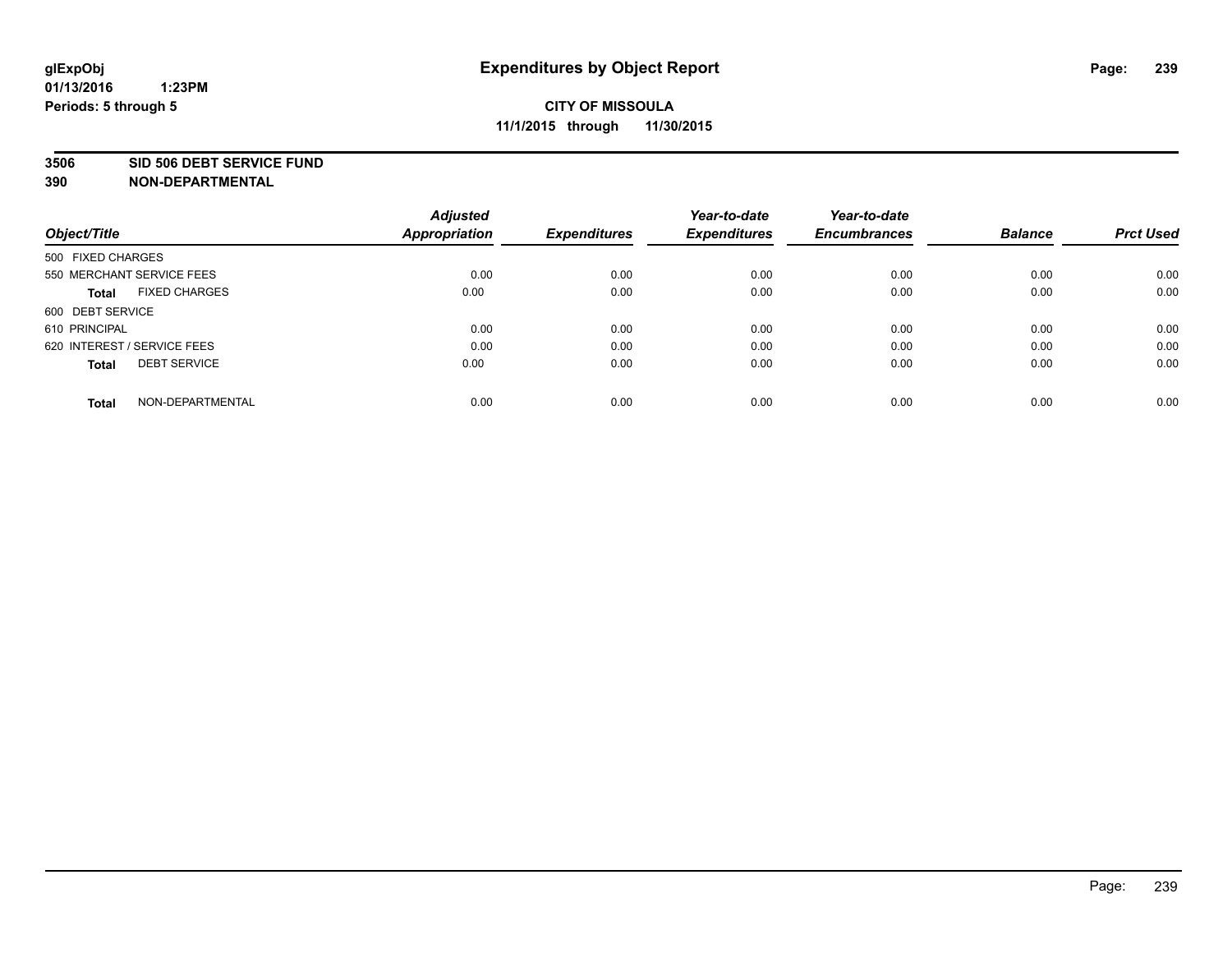### **3506 SID 506 DEBT SERVICE FUND**

| Object/Title      |                              | <b>Adjusted</b><br>Appropriation | <b>Expenditures</b> | Year-to-date<br><b>Expenditures</b> | Year-to-date<br><b>Encumbrances</b> | <b>Balance</b> | <b>Prct Used</b> |
|-------------------|------------------------------|----------------------------------|---------------------|-------------------------------------|-------------------------------------|----------------|------------------|
| 500 FIXED CHARGES |                              |                                  |                     |                                     |                                     |                |                  |
|                   | 550 MERCHANT SERVICE FEES    | 0.00                             | 0.00                | 0.00                                | 0.00                                | 0.00           | 0.00             |
| <b>Total</b>      | <b>FIXED CHARGES</b>         | 0.00                             | 0.00                | 0.00                                | 0.00                                | 0.00           | 0.00             |
| 600 DEBT SERVICE  |                              |                                  |                     |                                     |                                     |                |                  |
| 610 PRINCIPAL     |                              | 0.00                             | 0.00                | 0.00                                | 0.00                                | 0.00           | 0.00             |
|                   | 620 INTEREST / SERVICE FEES  | 0.00                             | 0.00                | 0.00                                | 0.00                                | 0.00           | 0.00             |
| Total             | <b>DEBT SERVICE</b>          | 0.00                             | 0.00                | 0.00                                | 0.00                                | 0.00           | 0.00             |
| 800 OTHER OBJECTS |                              |                                  |                     |                                     |                                     |                |                  |
|                   | 820 TRANSFERS TO OTHER FUNDS | 0.00                             | 0.00                | 0.00                                | 0.00                                | 0.00           | 0.00             |
| <b>Total</b>      | OTHER OBJECTS                | 0.00                             | 0.00                | 0.00                                | 0.00                                | 0.00           | 0.00             |
| <b>Total</b>      | SID 506 DEBT SERVICE FUND    | 0.00                             | 0.00                | 0.00                                | 0.00                                | 0.00           | 0.00             |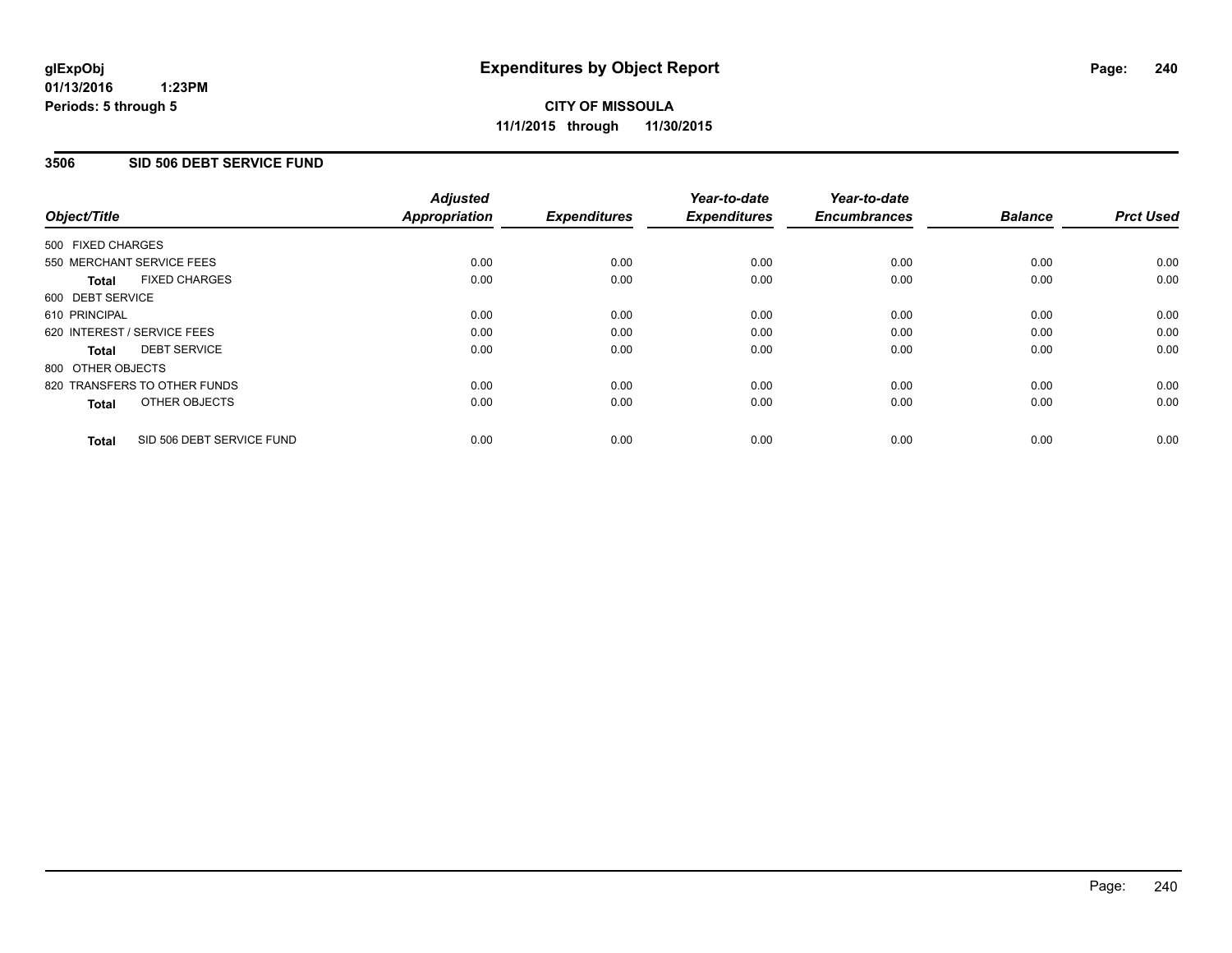# **CITY OF MISSOULA 11/1/2015 through 11/30/2015**

**3507 SID 507 DEBT SERVICE FUND**

| Object/Title                     | <b>Adjusted</b><br>Appropriation | <b>Expenditures</b> | Year-to-date<br><b>Expenditures</b> | Year-to-date<br><b>Encumbrances</b> | <b>Balance</b> | <b>Prct Used</b> |
|----------------------------------|----------------------------------|---------------------|-------------------------------------|-------------------------------------|----------------|------------------|
| 800 OTHER OBJECTS                |                                  |                     |                                     |                                     |                |                  |
| 820 TRANSFERS TO OTHER FUNDS     | 0.00                             | 0.00                | 0.00                                | 0.00                                | 0.00           | 0.00             |
| OTHER OBJECTS<br><b>Total</b>    | 0.00                             | 0.00                | 0.00                                | 0.00                                | 0.00           | 0.00             |
| *** Title Not Found ***<br>Total | 0.00                             | 0.00                | 0.00                                | 0.00                                | 0.00           | 0.00             |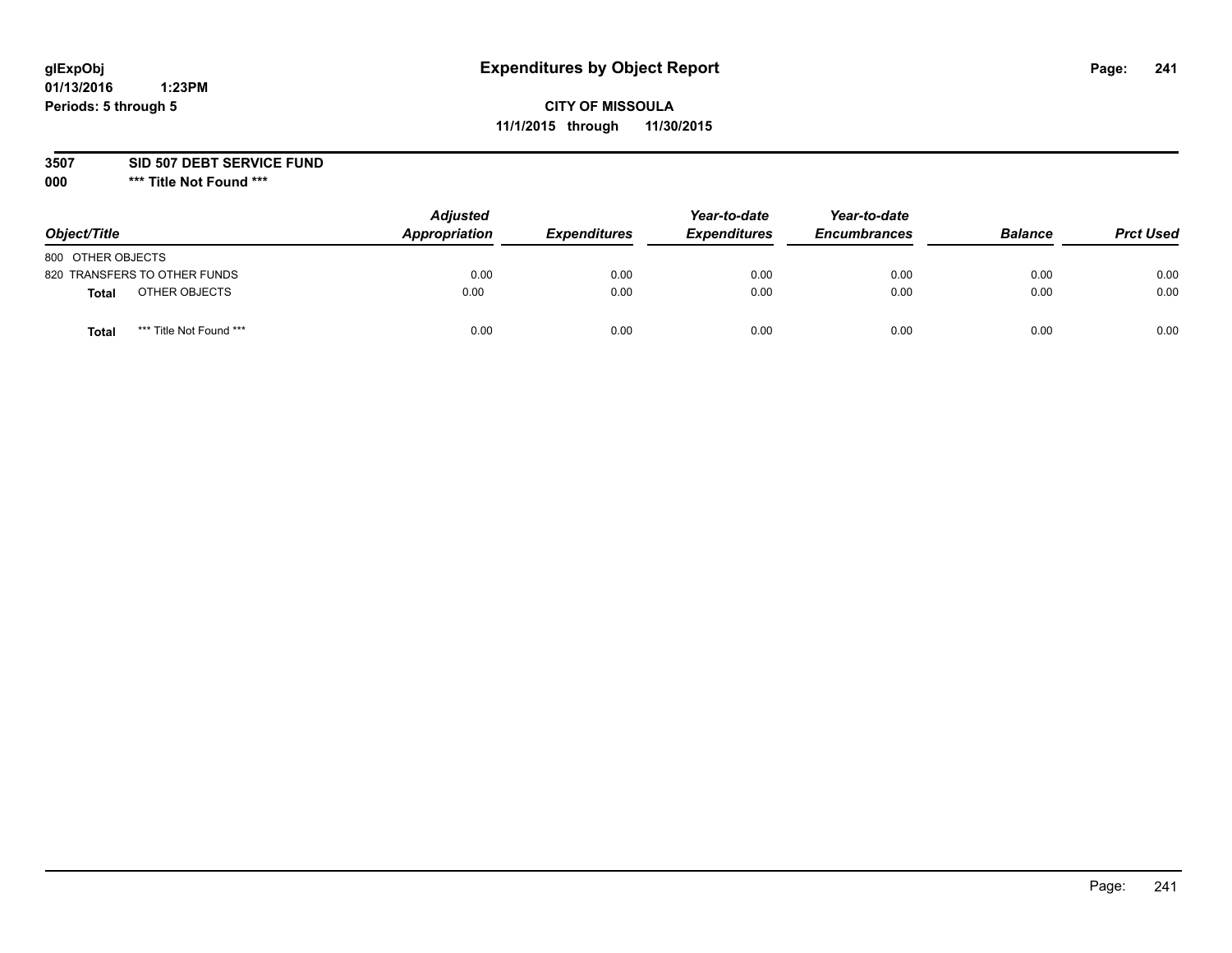### **3507 SID 507 DEBT SERVICE FUND**

| Object/Title      |                           | <b>Adjusted</b><br>Appropriation | <b>Expenditures</b> | Year-to-date<br><b>Expenditures</b> | Year-to-date<br><b>Encumbrances</b> | <b>Balance</b> | <b>Prct Used</b> |
|-------------------|---------------------------|----------------------------------|---------------------|-------------------------------------|-------------------------------------|----------------|------------------|
| 500 FIXED CHARGES |                           |                                  |                     |                                     |                                     |                |                  |
|                   | 550 MERCHANT SERVICE FEES | 0.00                             | 0.00                | 0.00                                | 0.00                                | 0.00           | 0.00             |
| <b>Total</b>      | <b>FIXED CHARGES</b>      | 0.00                             | 0.00                | 0.00                                | 0.00                                | 0.00           | 0.00             |
| <b>Total</b>      | NON-DEPARTMENTAL          | 0.00                             | 0.00                | 0.00                                | 0.00                                | 0.00           | 0.00             |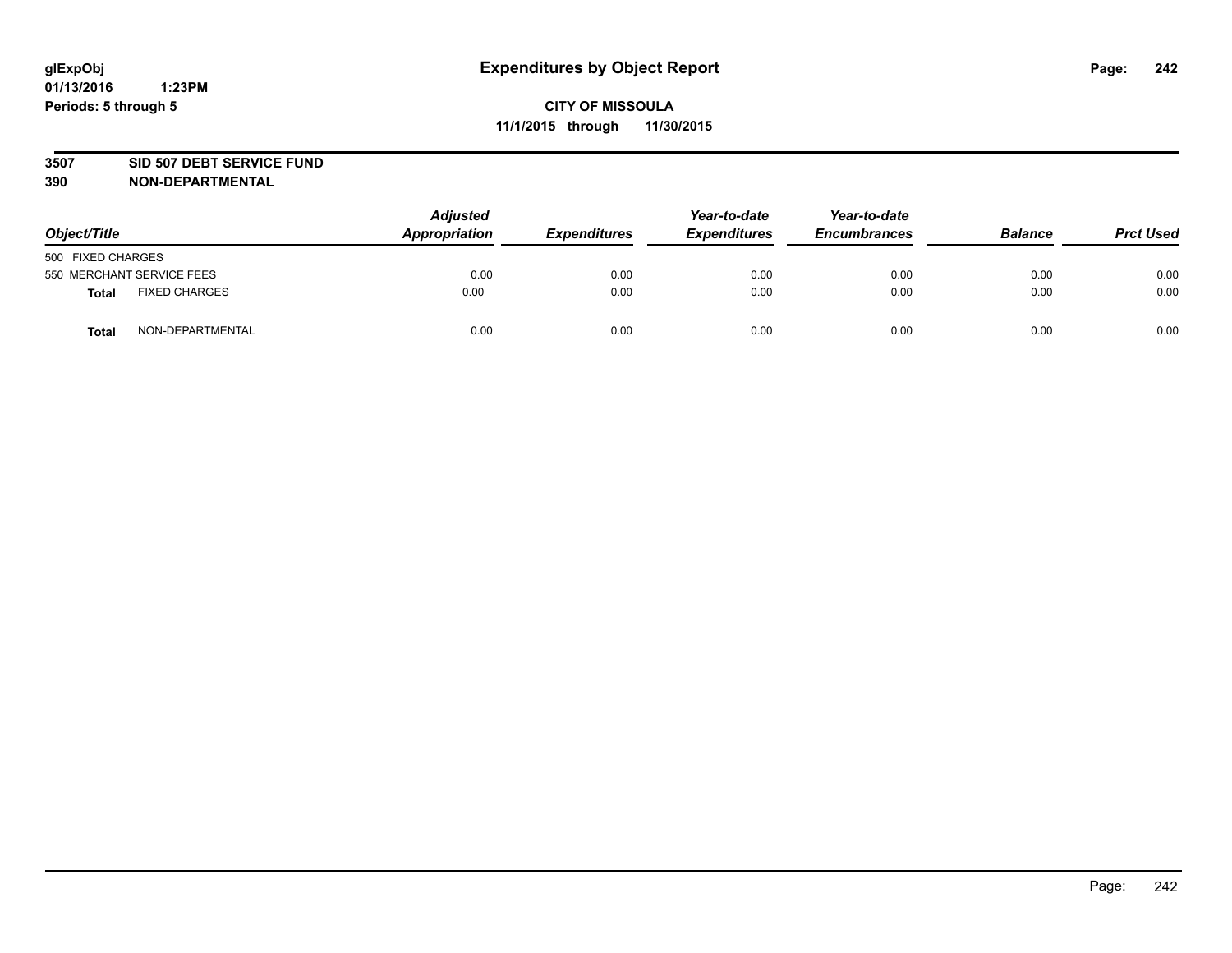### **3507 SID 507 DEBT SERVICE FUND**

| Object/Title                         |                           | <b>Adjusted</b><br><b>Appropriation</b> | <b>Expenditures</b> | Year-to-date<br><b>Expenditures</b> | Year-to-date<br><b>Encumbrances</b> | <b>Balance</b> | <b>Prct Used</b> |
|--------------------------------------|---------------------------|-----------------------------------------|---------------------|-------------------------------------|-------------------------------------|----------------|------------------|
| 500 FIXED CHARGES                    |                           |                                         |                     |                                     |                                     |                |                  |
| 550 MERCHANT SERVICE FEES            |                           | 0.00                                    | 0.00                | 0.00                                | 0.00                                | 0.00           | 0.00             |
| <b>FIXED CHARGES</b><br><b>Total</b> |                           | 0.00                                    | 0.00                | 0.00                                | 0.00                                | 0.00           | 0.00             |
| 800 OTHER OBJECTS                    |                           |                                         |                     |                                     |                                     |                |                  |
| 820 TRANSFERS TO OTHER FUNDS         |                           | 0.00                                    | 0.00                | 0.00                                | 0.00                                | 0.00           | 0.00             |
| OTHER OBJECTS<br><b>Total</b>        |                           | 0.00                                    | 0.00                | 0.00                                | 0.00                                | 0.00           | 0.00             |
| <b>Total</b>                         | SID 507 DEBT SERVICE FUND | 0.00                                    | 0.00                | 0.00                                | 0.00                                | 0.00           | 0.00             |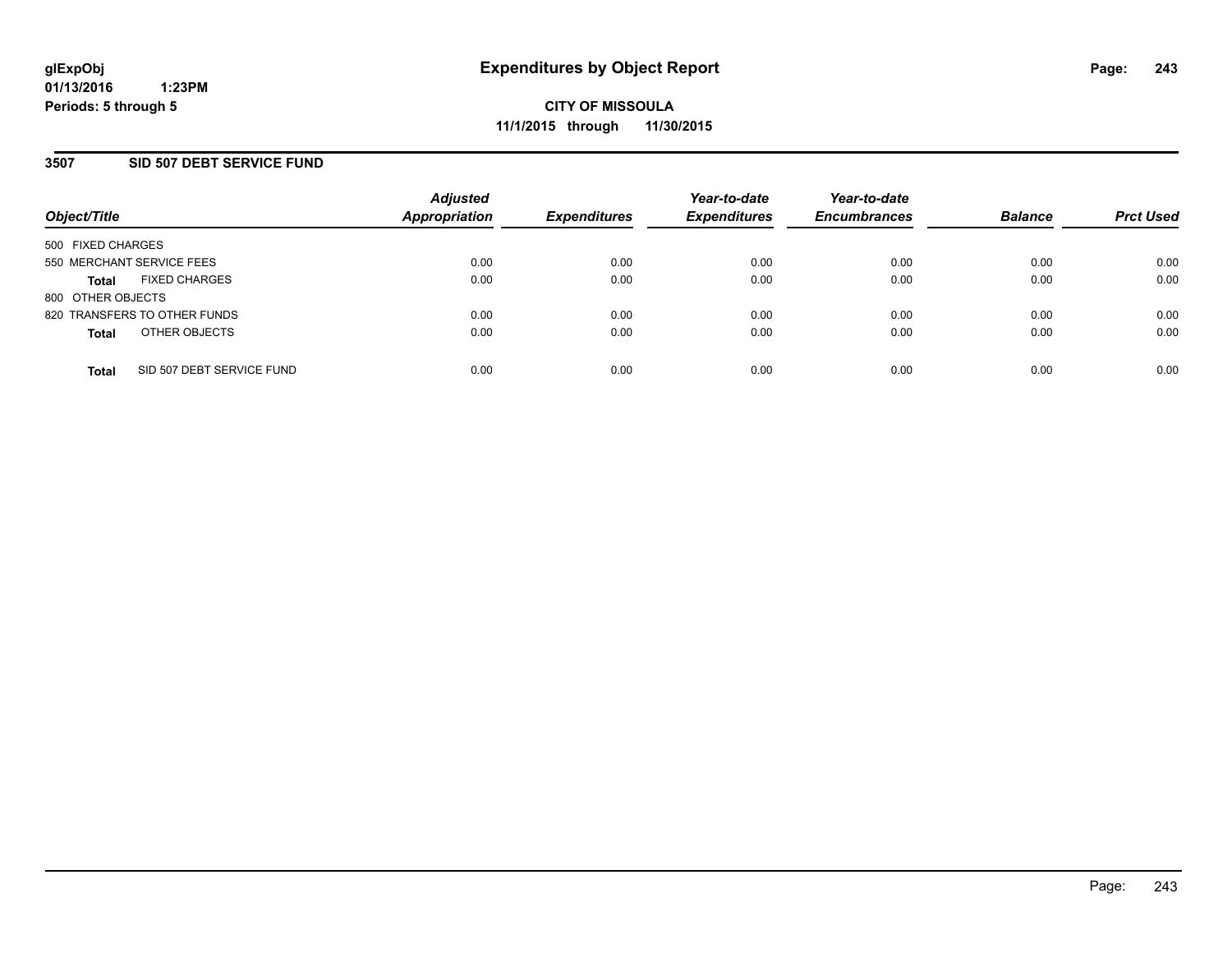# **CITY OF MISSOULA 11/1/2015 through 11/30/2015**

**3508 SID 508 DEBT SERVICE FUND**

| Object/Title                     | <b>Adjusted</b><br>Appropriation | <b>Expenditures</b> | Year-to-date<br><b>Expenditures</b> | Year-to-date<br><b>Encumbrances</b> | <b>Balance</b> | <b>Prct Used</b> |
|----------------------------------|----------------------------------|---------------------|-------------------------------------|-------------------------------------|----------------|------------------|
| 800 OTHER OBJECTS                |                                  |                     |                                     |                                     |                |                  |
| 820 TRANSFERS TO OTHER FUNDS     | 0.00                             | 0.00                | 0.00                                | 0.00                                | 0.00           | 0.00             |
| OTHER OBJECTS<br><b>Total</b>    | 0.00                             | 0.00                | 0.00                                | 0.00                                | 0.00           | 0.00             |
| *** Title Not Found ***<br>Total | 0.00                             | 0.00                | 0.00                                | 0.00                                | 0.00           | 0.00             |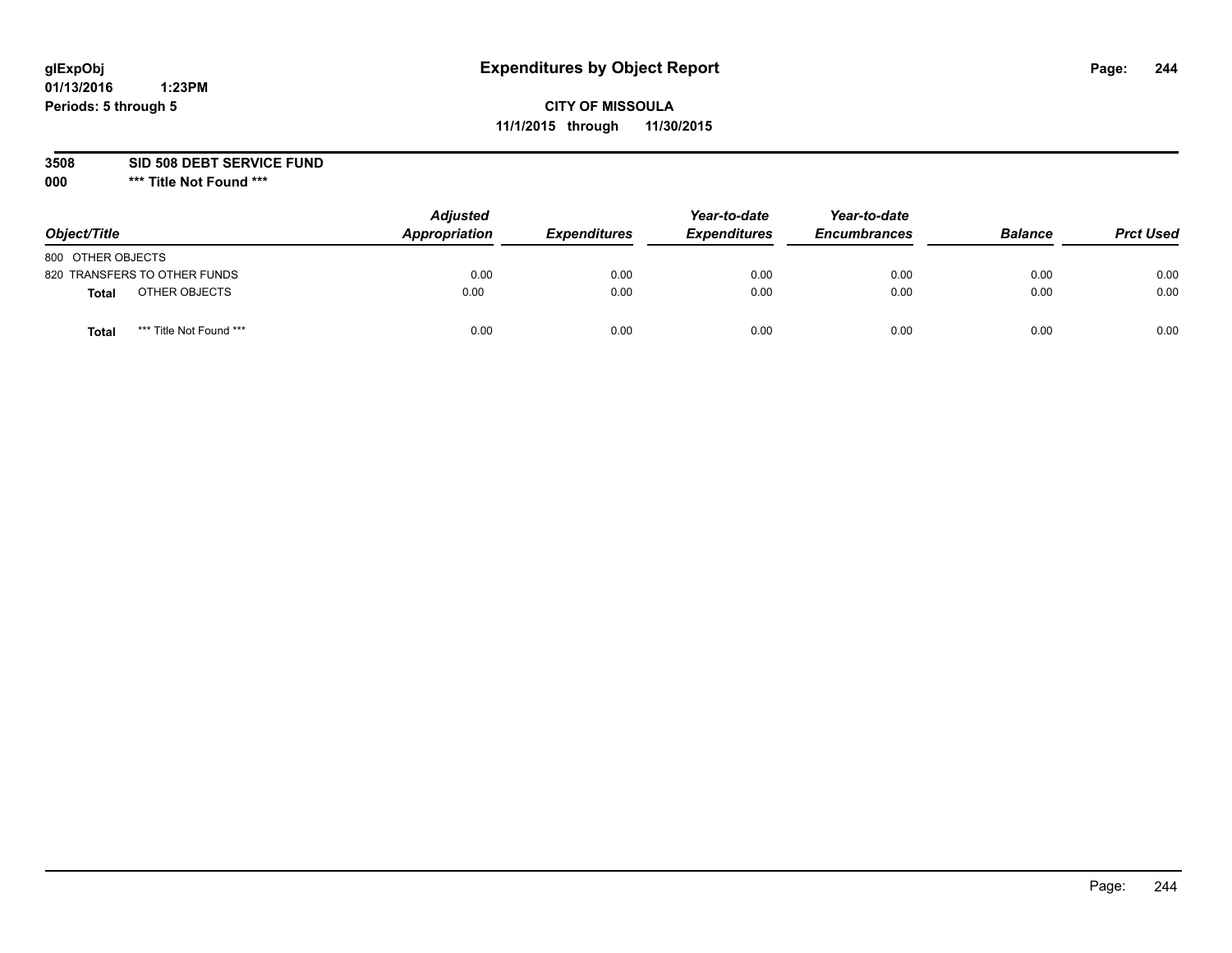### **3508 SID 508 DEBT SERVICE FUND**

| Object/Title      |                           | <b>Adjusted</b><br>Appropriation | <b>Expenditures</b> | Year-to-date<br><b>Expenditures</b> | Year-to-date<br><b>Encumbrances</b> | <b>Balance</b> | <b>Prct Used</b> |
|-------------------|---------------------------|----------------------------------|---------------------|-------------------------------------|-------------------------------------|----------------|------------------|
| 500 FIXED CHARGES |                           |                                  |                     |                                     |                                     |                |                  |
|                   | 550 MERCHANT SERVICE FEES | 0.00                             | 0.00                | 0.00                                | 0.00                                | 0.00           | 0.00             |
| <b>Total</b>      | <b>FIXED CHARGES</b>      | 0.00                             | 0.00                | 0.00                                | 0.00                                | 0.00           | 0.00             |
| <b>Total</b>      | NON-DEPARTMENTAL          | 0.00                             | 0.00                | 0.00                                | 0.00                                | 0.00           | 0.00             |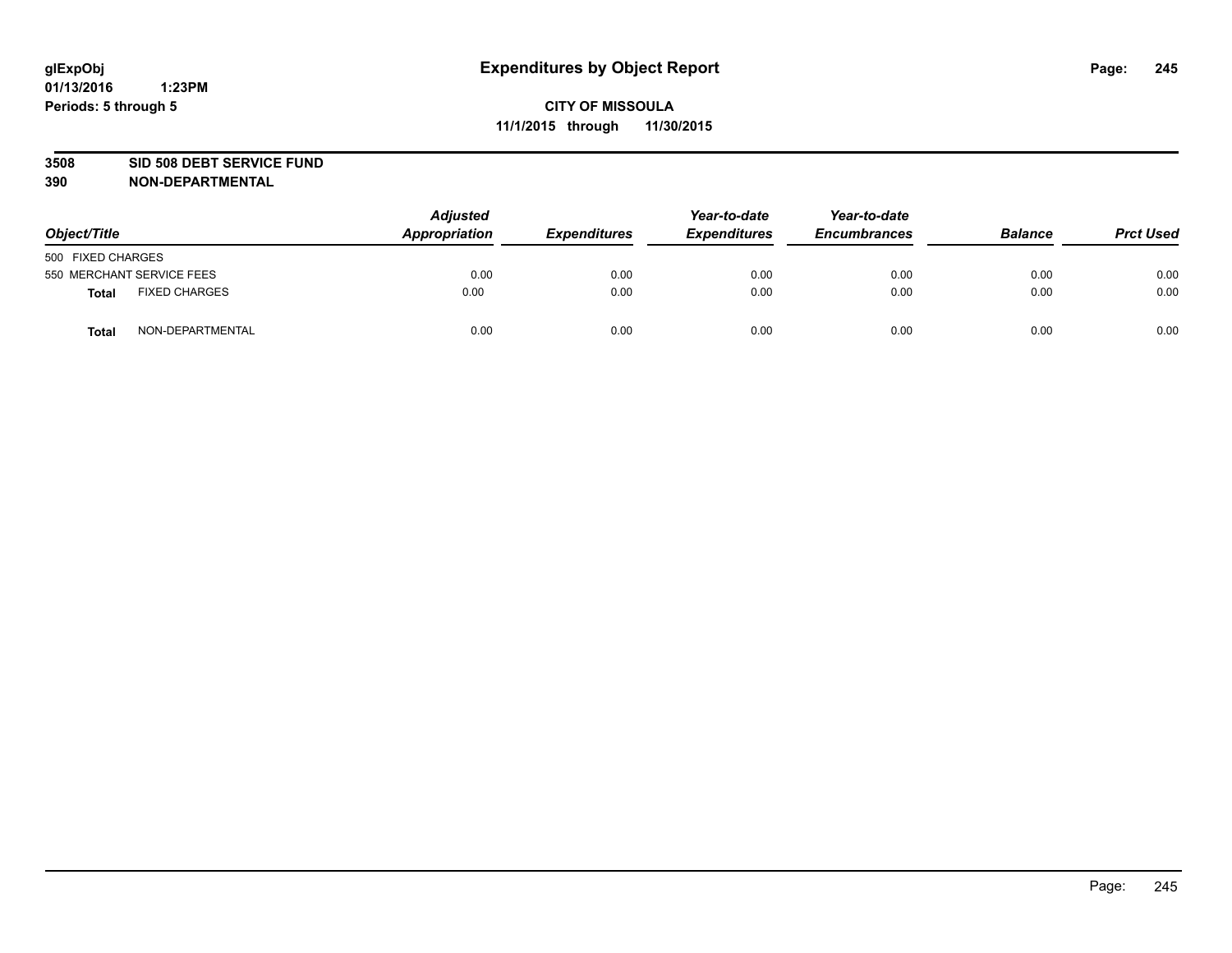### **3508 SID 508 DEBT SERVICE FUND**

| Object/Title              |                              | <b>Adjusted</b><br><b>Appropriation</b> | <b>Expenditures</b> | Year-to-date<br><b>Expenditures</b> | Year-to-date<br><b>Encumbrances</b> | <b>Balance</b> | <b>Prct Used</b> |
|---------------------------|------------------------------|-----------------------------------------|---------------------|-------------------------------------|-------------------------------------|----------------|------------------|
| 500 FIXED CHARGES         |                              |                                         |                     |                                     |                                     |                |                  |
| 550 MERCHANT SERVICE FEES |                              | 0.00                                    | 0.00                | 0.00                                | 0.00                                | 0.00           | 0.00             |
| <b>Total</b>              | <b>FIXED CHARGES</b>         | 0.00                                    | 0.00                | 0.00                                | 0.00                                | 0.00           | 0.00             |
| 800 OTHER OBJECTS         |                              |                                         |                     |                                     |                                     |                |                  |
|                           | 820 TRANSFERS TO OTHER FUNDS | 0.00                                    | 0.00                | 0.00                                | 0.00                                | 0.00           | 0.00             |
| <b>Total</b>              | OTHER OBJECTS                | 0.00                                    | 0.00                | 0.00                                | 0.00                                | 0.00           | 0.00             |
| <b>Total</b>              | SID 508 DEBT SERVICE FUND    | 0.00                                    | 0.00                | 0.00                                | 0.00                                | 0.00           | 0.00             |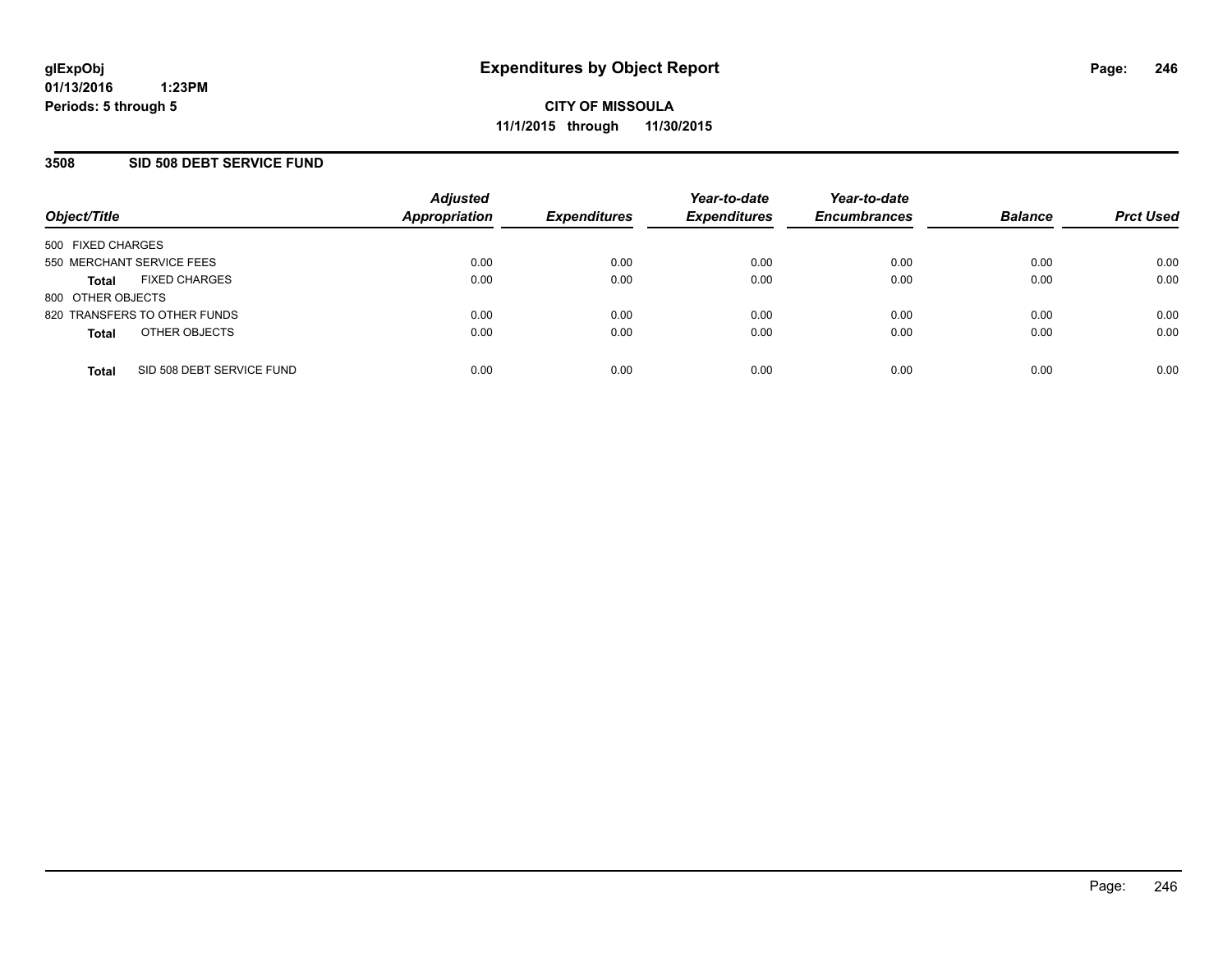# **CITY OF MISSOULA 11/1/2015 through 11/30/2015**

**3510 SID 510 DEBT SERVICE FUND**

| Object/Title                     | <b>Adjusted</b><br>Appropriation | <b>Expenditures</b> | Year-to-date<br><b>Expenditures</b> | Year-to-date<br><b>Encumbrances</b> | <b>Balance</b> | <b>Prct Used</b> |
|----------------------------------|----------------------------------|---------------------|-------------------------------------|-------------------------------------|----------------|------------------|
| 800 OTHER OBJECTS                |                                  |                     |                                     |                                     |                |                  |
| 820 TRANSFERS TO OTHER FUNDS     | 0.00                             | 0.00                | 0.00                                | 0.00                                | 0.00           | 0.00             |
| OTHER OBJECTS<br><b>Total</b>    | 0.00                             | 0.00                | 0.00                                | 0.00                                | 0.00           | 0.00             |
| *** Title Not Found ***<br>Total | 0.00                             | 0.00                | 0.00                                | 0.00                                | 0.00           | 0.00             |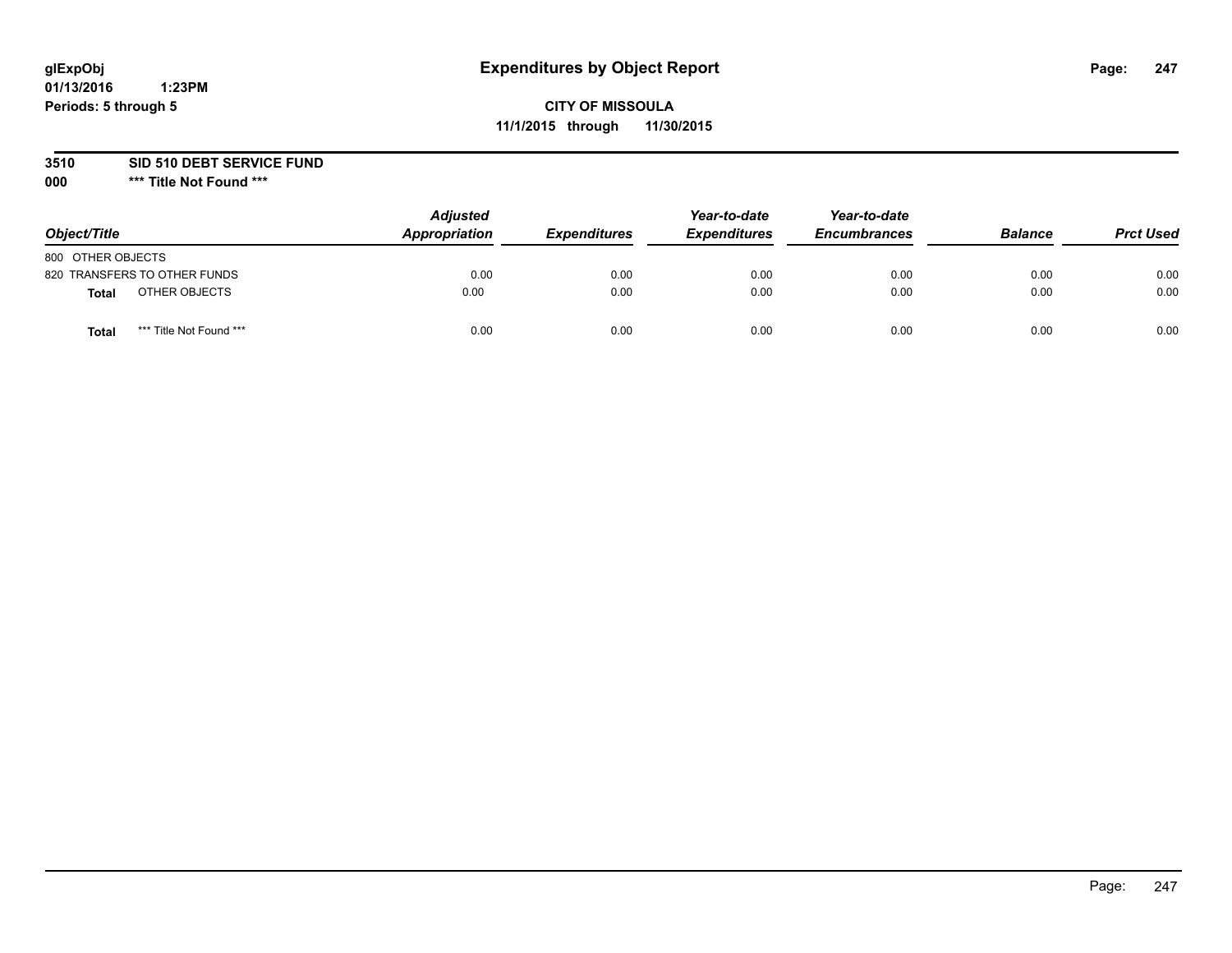#### **01/13/2016 1:23PM Periods: 5 through 5**

# **CITY OF MISSOULA 11/1/2015 through 11/30/2015**

### **3510 SID 510 DEBT SERVICE FUND**

| Object/Title                         | <b>Adjusted</b><br><b>Appropriation</b> | <b>Expenditures</b> | Year-to-date<br><b>Expenditures</b> | Year-to-date<br><b>Encumbrances</b> | <b>Balance</b> | <b>Prct Used</b> |
|--------------------------------------|-----------------------------------------|---------------------|-------------------------------------|-------------------------------------|----------------|------------------|
|                                      |                                         |                     |                                     |                                     |                |                  |
| 500 FIXED CHARGES                    |                                         |                     |                                     |                                     |                |                  |
| 550 MERCHANT SERVICE FEES            | 0.00                                    | 0.00                | 0.00                                | 0.00                                | 0.00           | 0.00             |
| <b>FIXED CHARGES</b><br><b>Total</b> | 0.00                                    | 0.00                | 0.00                                | 0.00                                | 0.00           | 0.00             |
| 600 DEBT SERVICE                     |                                         |                     |                                     |                                     |                |                  |
| 610 PRINCIPAL                        | 0.00                                    | 0.00                | 0.00                                | 0.00                                | 0.00           | 0.00             |
| 620 INTEREST / SERVICE FEES          | 0.00                                    | 0.00                | 0.00                                | 0.00                                | 0.00           | 0.00             |
| <b>DEBT SERVICE</b><br><b>Total</b>  | 0.00                                    | 0.00                | 0.00                                | 0.00                                | 0.00           | 0.00             |
|                                      |                                         |                     |                                     |                                     |                |                  |
| NON-DEPARTMENTAL<br><b>Total</b>     | 0.00                                    | 0.00                | 0.00                                | 0.00                                | 0.00           | 0.00             |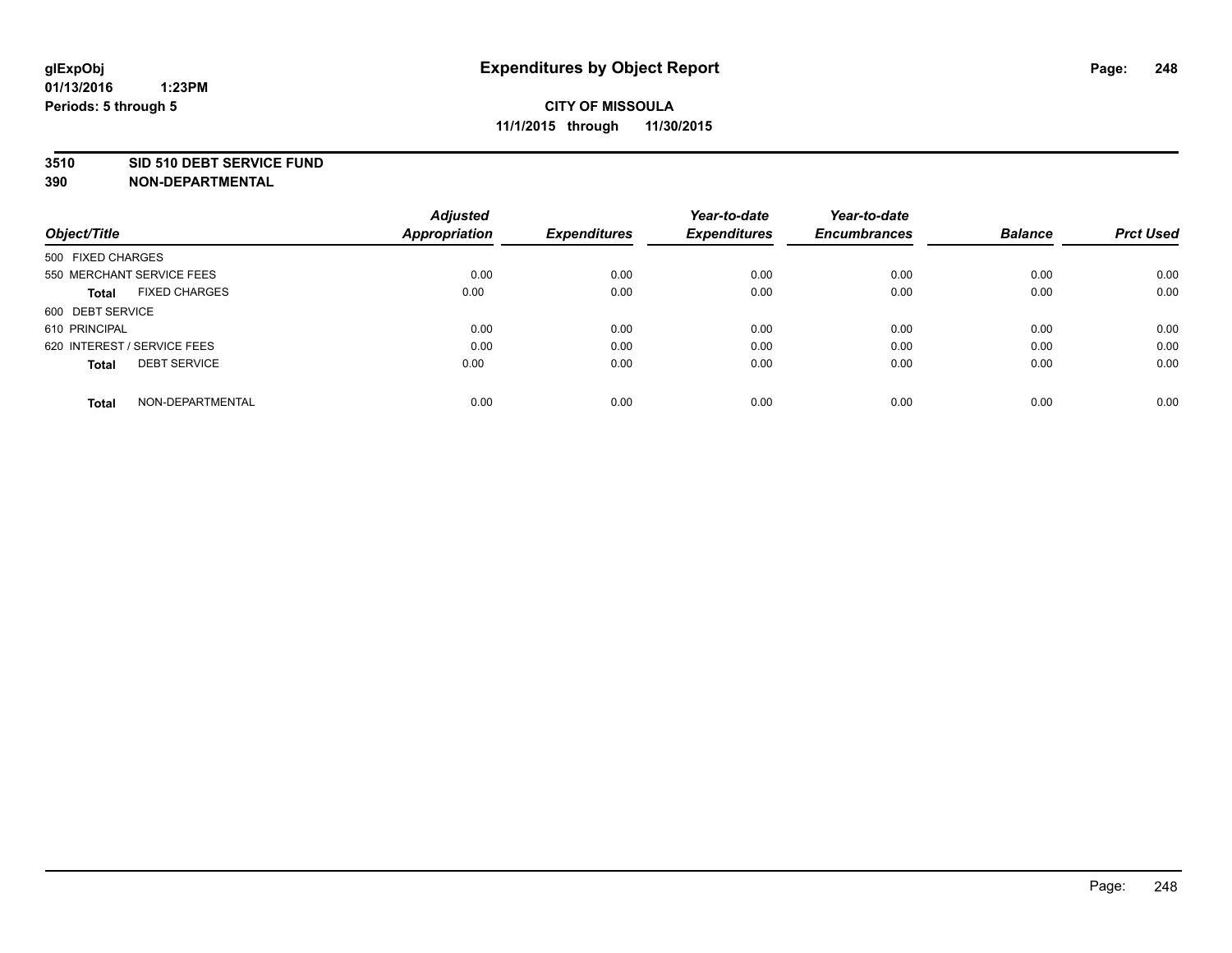### **3510 SID 510 DEBT SERVICE FUND**

| Object/Title      |                              | <b>Adjusted</b><br>Appropriation | <b>Expenditures</b> | Year-to-date<br><b>Expenditures</b> | Year-to-date<br><b>Encumbrances</b> | <b>Balance</b> | <b>Prct Used</b> |
|-------------------|------------------------------|----------------------------------|---------------------|-------------------------------------|-------------------------------------|----------------|------------------|
| 500 FIXED CHARGES |                              |                                  |                     |                                     |                                     |                |                  |
|                   | 550 MERCHANT SERVICE FEES    | 0.00                             | 0.00                | 0.00                                | 0.00                                | 0.00           | 0.00             |
| <b>Total</b>      | <b>FIXED CHARGES</b>         | 0.00                             | 0.00                | 0.00                                | 0.00                                | 0.00           | 0.00             |
| 600 DEBT SERVICE  |                              |                                  |                     |                                     |                                     |                |                  |
| 610 PRINCIPAL     |                              | 0.00                             | 0.00                | 0.00                                | 0.00                                | 0.00           | 0.00             |
|                   | 620 INTEREST / SERVICE FEES  | 0.00                             | 0.00                | 0.00                                | 0.00                                | 0.00           | 0.00             |
| Total             | <b>DEBT SERVICE</b>          | 0.00                             | 0.00                | 0.00                                | 0.00                                | 0.00           | 0.00             |
| 800 OTHER OBJECTS |                              |                                  |                     |                                     |                                     |                |                  |
|                   | 820 TRANSFERS TO OTHER FUNDS | 0.00                             | 0.00                | 0.00                                | 0.00                                | 0.00           | 0.00             |
| <b>Total</b>      | OTHER OBJECTS                | 0.00                             | 0.00                | 0.00                                | 0.00                                | 0.00           | 0.00             |
| <b>Total</b>      | SID 510 DEBT SERVICE FUND    | 0.00                             | 0.00                | 0.00                                | 0.00                                | 0.00           | 0.00             |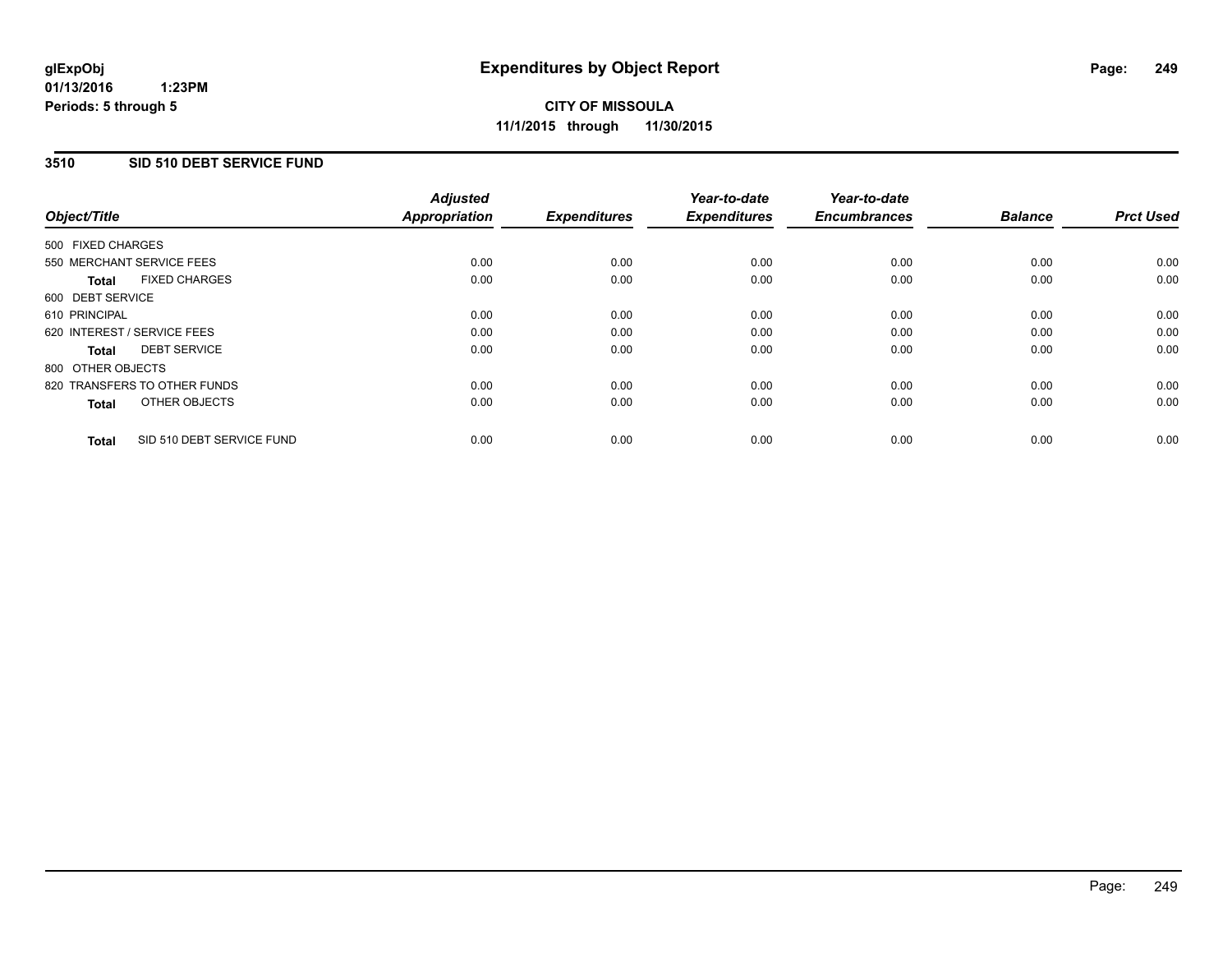# **CITY OF MISSOULA 11/1/2015 through 11/30/2015**

**3511 SID 511 DEBT SERVICE FUND**

| Object/Title                            | <b>Adjusted</b><br>Appropriation | <b>Expenditures</b> | Year-to-date<br><b>Expenditures</b> | Year-to-date<br><b>Encumbrances</b> | <b>Balance</b> | <b>Prct Used</b> |
|-----------------------------------------|----------------------------------|---------------------|-------------------------------------|-------------------------------------|----------------|------------------|
| 800 OTHER OBJECTS                       |                                  |                     |                                     |                                     |                |                  |
| 820 TRANSFERS TO OTHER FUNDS            | 0.00                             | 0.00                | 0.00                                | 0.00                                | 0.00           | 0.00             |
| OTHER OBJECTS<br><b>Total</b>           | 0.00                             | 0.00                | 0.00                                | 0.00                                | 0.00           | 0.00             |
| *** Title Not Found ***<br><b>Total</b> | 0.00                             | 0.00                | 0.00                                | 0.00                                | 0.00           | 0.00             |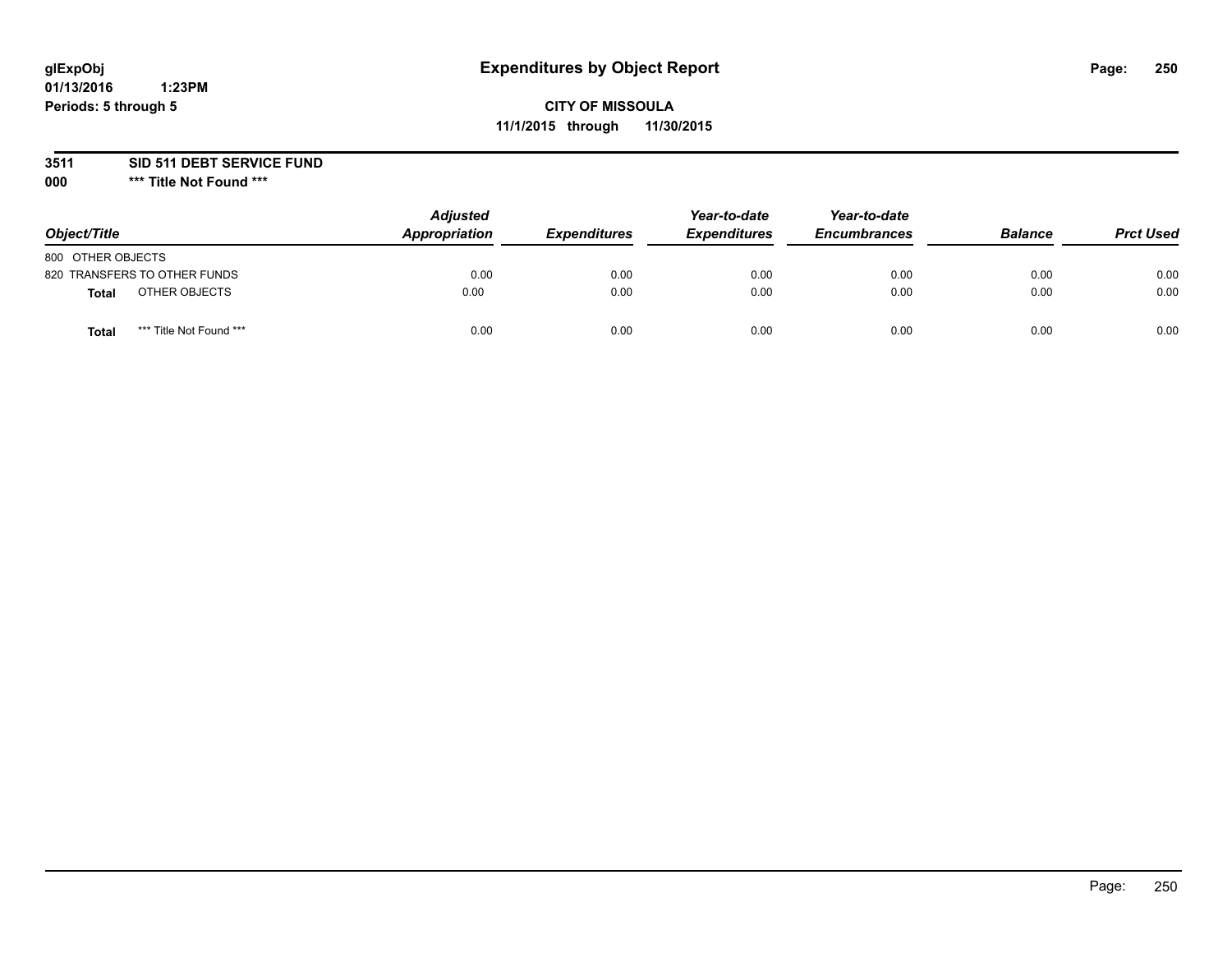#### **3511 SID 511 DEBT SERVICE FUND**

| Object/Title                        | <b>Adjusted</b><br><b>Appropriation</b> | <b>Expenditures</b> | Year-to-date<br><b>Expenditures</b> | Year-to-date<br><b>Encumbrances</b> | <b>Balance</b> | <b>Prct Used</b> |
|-------------------------------------|-----------------------------------------|---------------------|-------------------------------------|-------------------------------------|----------------|------------------|
|                                     |                                         |                     |                                     |                                     |                |                  |
| 500 FIXED CHARGES                   |                                         |                     |                                     |                                     |                |                  |
| 550 MERCHANT SERVICE FEES           | 0.00                                    | 0.00                | 0.00                                | 0.00                                | 0.00           | 0.00             |
| <b>FIXED CHARGES</b><br>Total       | 0.00                                    | 0.00                | 0.00                                | 0.00                                | 0.00           | 0.00             |
| 600 DEBT SERVICE                    |                                         |                     |                                     |                                     |                |                  |
| 610 PRINCIPAL                       | 0.00                                    | 0.00                | 0.00                                | 0.00                                | 0.00           | 0.00             |
| 620 INTEREST / SERVICE FEES         | 0.00                                    | 0.00                | 0.00                                | 0.00                                | 0.00           | 0.00             |
| <b>DEBT SERVICE</b><br><b>Total</b> | 0.00                                    | 0.00                | 0.00                                | 0.00                                | 0.00           | 0.00             |
| NON-DEPARTMENTAL<br><b>Total</b>    | 0.00                                    | 0.00                | 0.00                                | 0.00                                | 0.00           | 0.00             |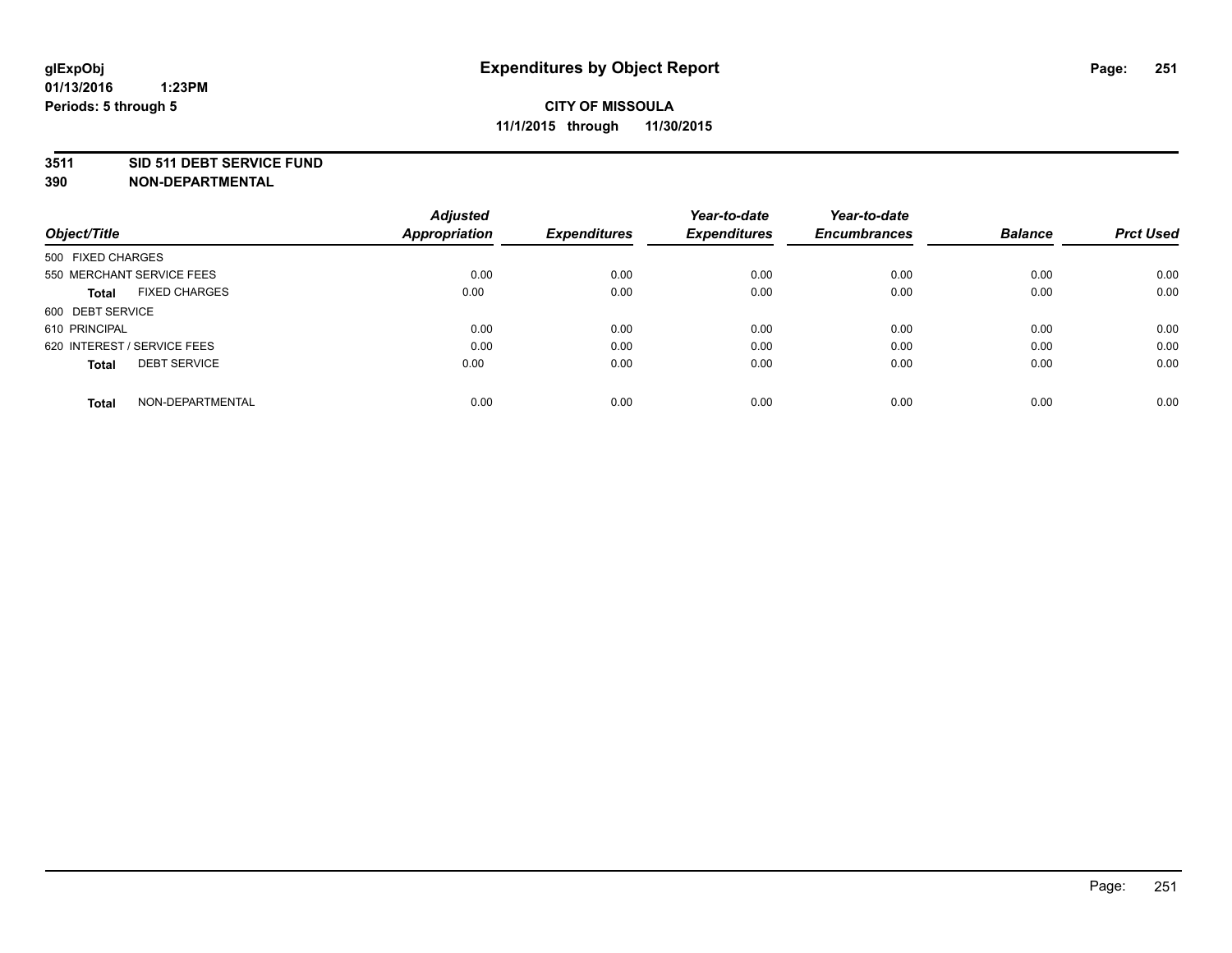### **3511 SID 511 DEBT SERVICE FUND**

| Object/Title      |                              | <b>Adjusted</b><br>Appropriation | <b>Expenditures</b> | Year-to-date<br><b>Expenditures</b> | Year-to-date<br><b>Encumbrances</b> | <b>Balance</b> | <b>Prct Used</b> |
|-------------------|------------------------------|----------------------------------|---------------------|-------------------------------------|-------------------------------------|----------------|------------------|
| 500 FIXED CHARGES |                              |                                  |                     |                                     |                                     |                |                  |
|                   | 550 MERCHANT SERVICE FEES    | 0.00                             | 0.00                | 0.00                                | 0.00                                | 0.00           | 0.00             |
| <b>Total</b>      | <b>FIXED CHARGES</b>         | 0.00                             | 0.00                | 0.00                                | 0.00                                | 0.00           | 0.00             |
| 600 DEBT SERVICE  |                              |                                  |                     |                                     |                                     |                |                  |
| 610 PRINCIPAL     |                              | 0.00                             | 0.00                | 0.00                                | 0.00                                | 0.00           | 0.00             |
|                   | 620 INTEREST / SERVICE FEES  | 0.00                             | 0.00                | 0.00                                | 0.00                                | 0.00           | 0.00             |
| Total             | <b>DEBT SERVICE</b>          | 0.00                             | 0.00                | 0.00                                | 0.00                                | 0.00           | 0.00             |
| 800 OTHER OBJECTS |                              |                                  |                     |                                     |                                     |                |                  |
|                   | 820 TRANSFERS TO OTHER FUNDS | 0.00                             | 0.00                | 0.00                                | 0.00                                | 0.00           | 0.00             |
| <b>Total</b>      | OTHER OBJECTS                | 0.00                             | 0.00                | 0.00                                | 0.00                                | 0.00           | 0.00             |
| <b>Total</b>      | SID 511 DEBT SERVICE FUND    | 0.00                             | 0.00                | 0.00                                | 0.00                                | 0.00           | 0.00             |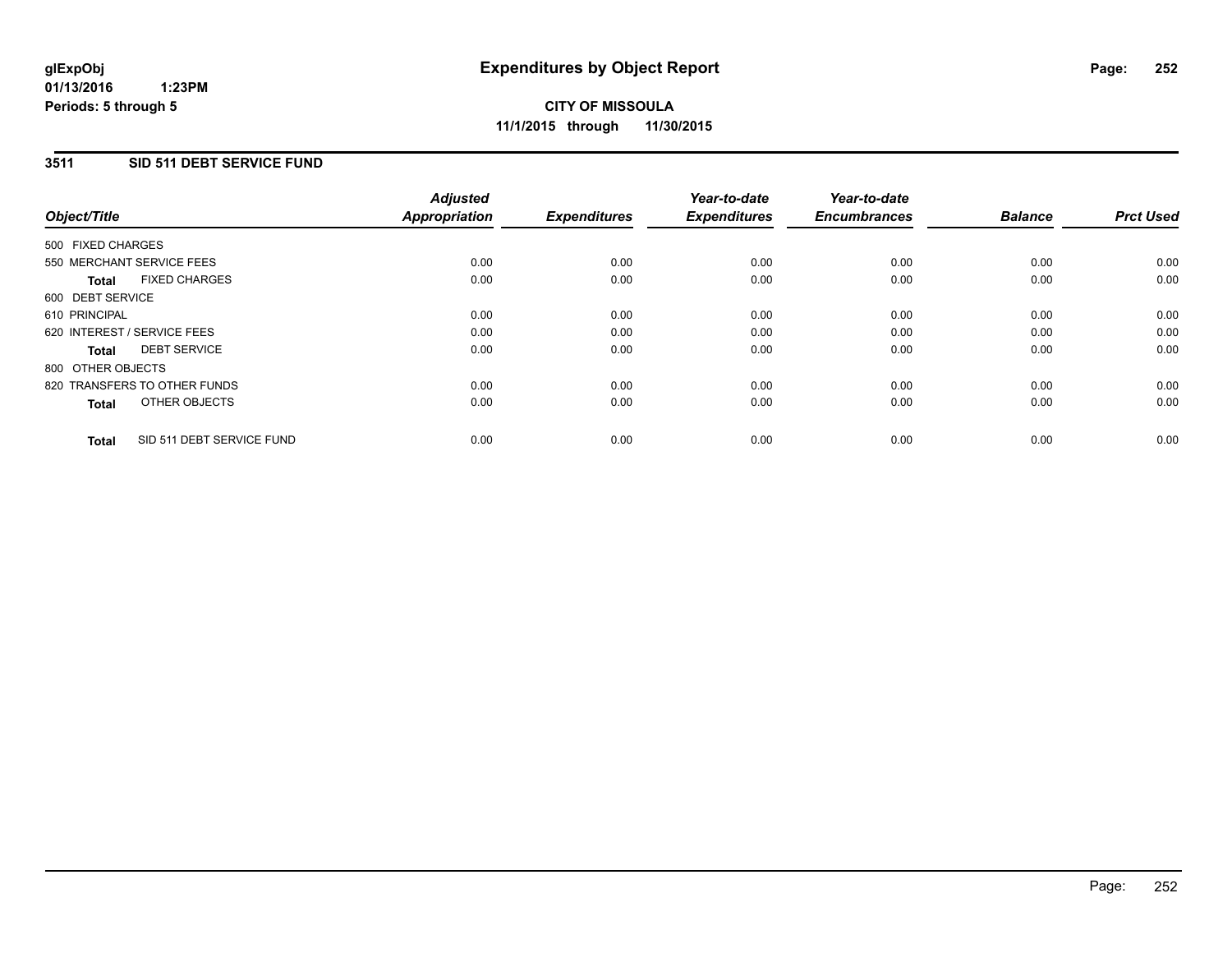#### **3512 SID 512 DEBT SERVICE FUND**

|                                      |                  | <b>Adjusted</b>      |                     | Year-to-date        | Year-to-date        | <b>Balance</b> | <b>Prct Used</b> |
|--------------------------------------|------------------|----------------------|---------------------|---------------------|---------------------|----------------|------------------|
| Object/Title                         |                  | <b>Appropriation</b> | <b>Expenditures</b> | <b>Expenditures</b> | <b>Encumbrances</b> |                |                  |
| 500 FIXED CHARGES                    |                  |                      |                     |                     |                     |                |                  |
| 550 MERCHANT SERVICE FEES            |                  | 0.00                 | 0.00                | 0.00                | 0.00                | 0.00           | 0.00             |
| <b>FIXED CHARGES</b><br><b>Total</b> |                  | 0.00                 | 0.00                | 0.00                | 0.00                | 0.00           | 0.00             |
| 600 DEBT SERVICE                     |                  |                      |                     |                     |                     |                |                  |
| 610 PRINCIPAL                        |                  | 29.670.00            | 0.00                | 0.00                | 0.00                | 29.670.00      | 0.00             |
| 620 INTEREST / SERVICE FEES          |                  | 3,685.00             | 0.00                | 350.00              | 0.00                | 3,335.00       | 9.50             |
| <b>DEBT SERVICE</b><br><b>Total</b>  |                  | 33.355.00            | 0.00                | 350.00              | 0.00                | 33.005.00      | 1.05             |
| <b>Total</b>                         | NON-DEPARTMENTAL | 33,355.00            | 0.00                | 350.00              | 0.00                | 33,005.00      | 1.05             |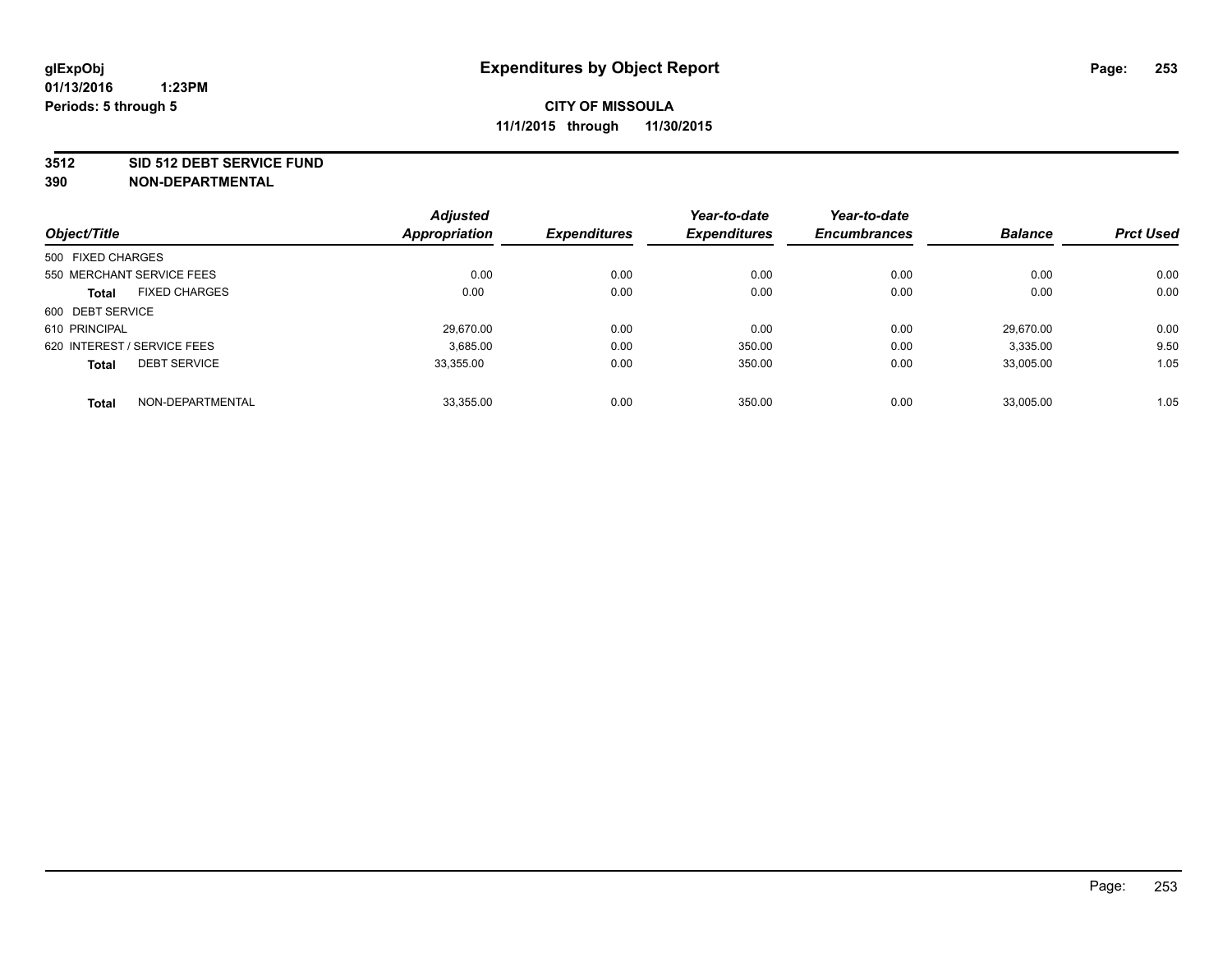### **3512 SID 512 DEBT SERVICE FUND**

| Object/Title                              | <b>Adjusted</b><br>Appropriation | <b>Expenditures</b> | Year-to-date<br><b>Expenditures</b> | Year-to-date<br><b>Encumbrances</b> | <b>Balance</b> | <b>Prct Used</b> |
|-------------------------------------------|----------------------------------|---------------------|-------------------------------------|-------------------------------------|----------------|------------------|
| 500 FIXED CHARGES                         |                                  |                     |                                     |                                     |                |                  |
| 550 MERCHANT SERVICE FEES                 | 0.00                             | 0.00                | 0.00                                | 0.00                                | 0.00           | 0.00             |
| <b>FIXED CHARGES</b><br><b>Total</b>      | 0.00                             | 0.00                | 0.00                                | 0.00                                | 0.00           | 0.00             |
| 600 DEBT SERVICE                          |                                  |                     |                                     |                                     |                |                  |
| 610 PRINCIPAL                             | 29.670.00                        | 0.00                | 0.00                                | 0.00                                | 29.670.00      | 0.00             |
| 620 INTEREST / SERVICE FEES               | 3.685.00                         | 0.00                | 350.00                              | 0.00                                | 3.335.00       | 9.50             |
| <b>DEBT SERVICE</b><br><b>Total</b>       | 33,355.00                        | 0.00                | 350.00                              | 0.00                                | 33,005.00      | 1.05             |
| SID 512 DEBT SERVICE FUND<br><b>Total</b> | 33.355.00                        | 0.00                | 350.00                              | 0.00                                | 33.005.00      | 1.05             |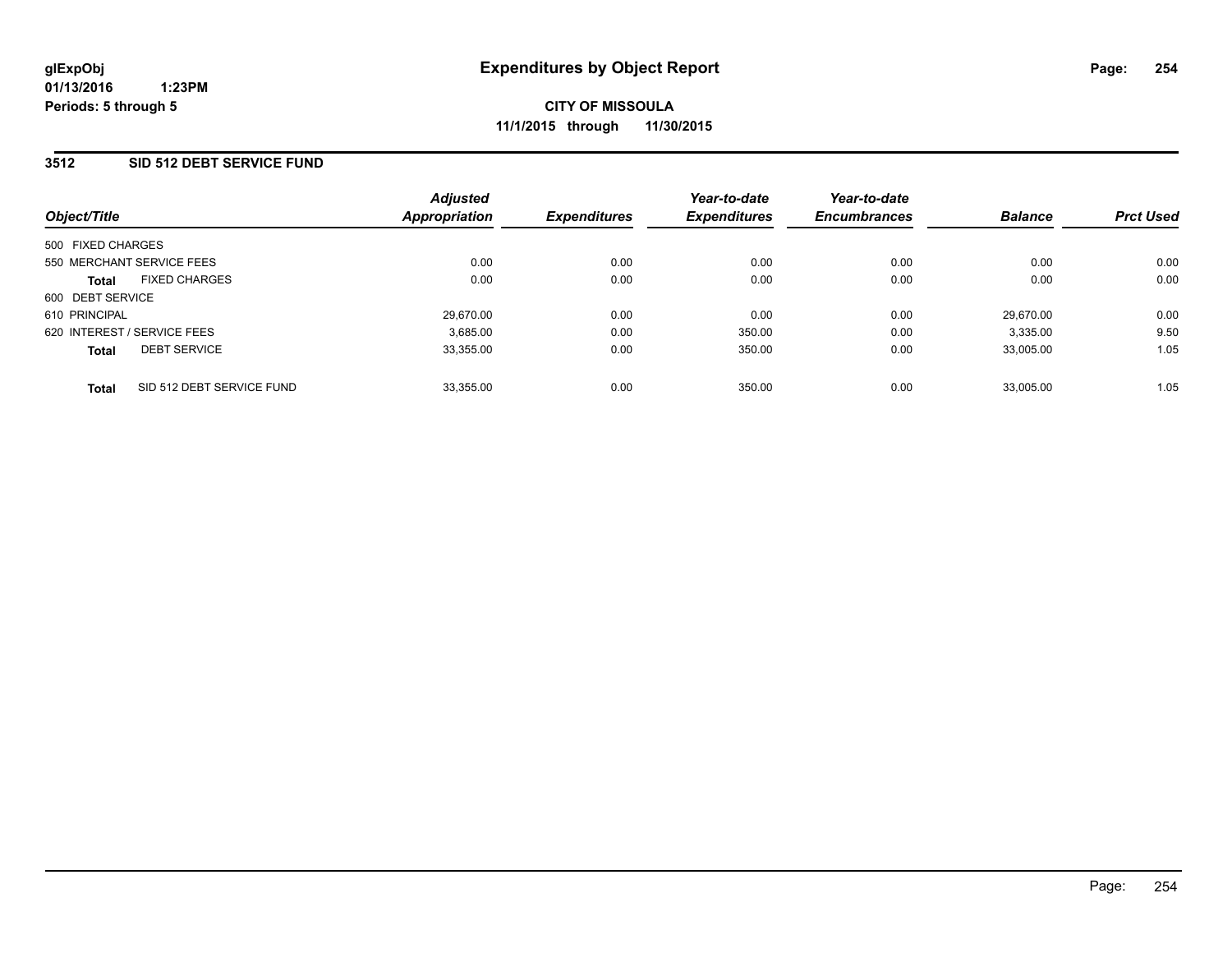#### **3513 SID 513 DEBT SERVICE FUND**

**280 PUBLIC WORKS OPERATIONS**

| Object/Title                            | <b>Adjusted</b><br><b>Appropriation</b> | <b>Expenditures</b> | Year-to-date<br><b>Expenditures</b> | Year-to-date<br><b>Encumbrances</b> | <b>Balance</b> | <b>Prct Used</b> |
|-----------------------------------------|-----------------------------------------|---------------------|-------------------------------------|-------------------------------------|----------------|------------------|
| 500 FIXED CHARGES                       |                                         |                     |                                     |                                     |                |                  |
| 550 MERCHANT SERVICE FEES               | 0.00                                    | 0.00                | 0.00                                | 0.00                                | 0.00           | 0.00             |
| <b>FIXED CHARGES</b><br><b>Total</b>    | 0.00                                    | 0.00                | 0.00                                | 0.00                                | 0.00           | 0.00             |
| 800 OTHER OBJECTS                       |                                         |                     |                                     |                                     |                |                  |
| 820 TRANSFERS TO OTHER FUNDS            | 0.00                                    | 0.00                | 0.00                                | 0.00                                | 0.00           | 0.00             |
| OTHER OBJECTS<br><b>Total</b>           | 0.00                                    | 0.00                | 0.00                                | 0.00                                | 0.00           | 0.00             |
| PUBLIC WORKS OPERATIONS<br><b>Total</b> | 0.00                                    | 0.00                | 0.00                                | 0.00                                | 0.00           | 0.00             |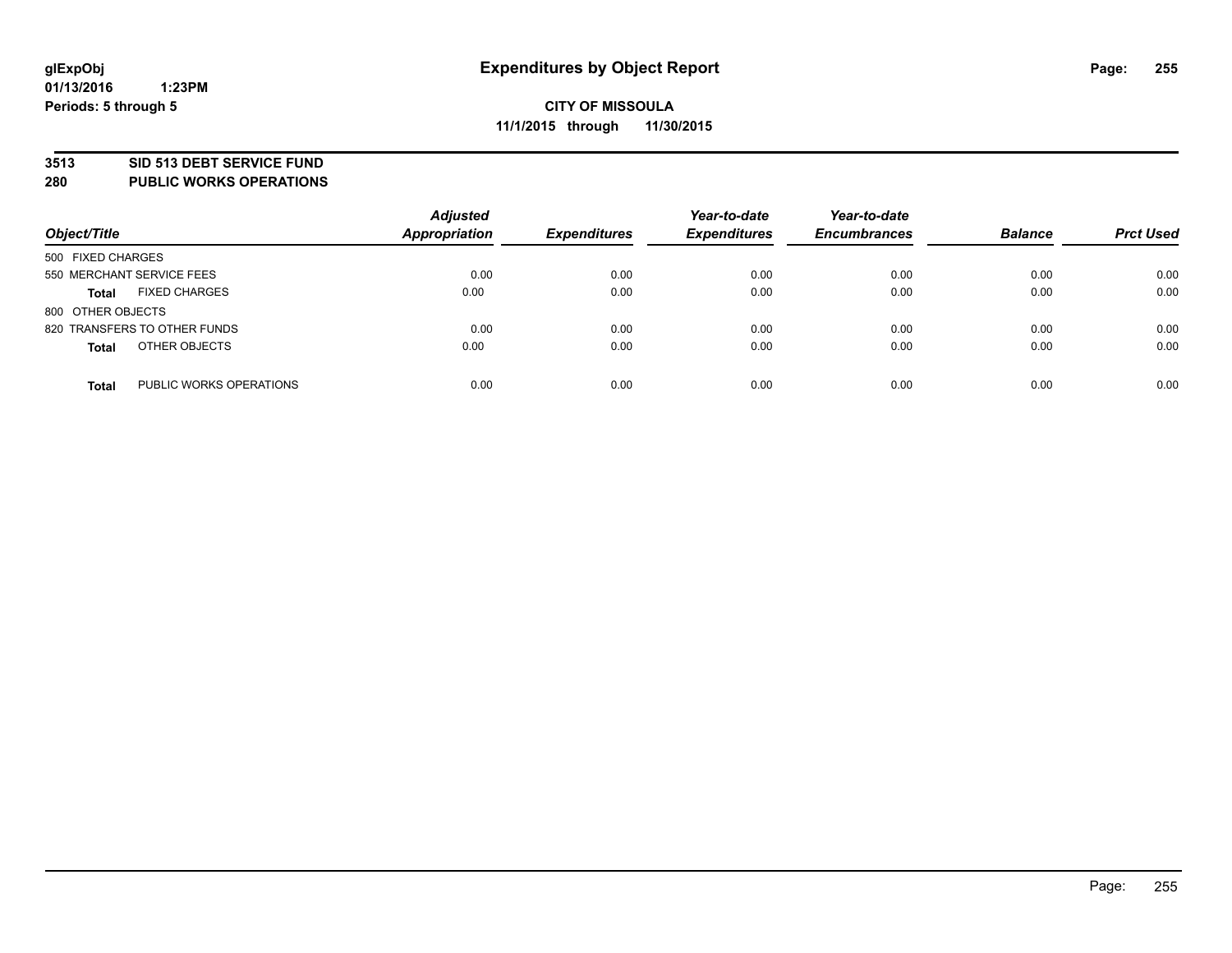#### **3513 SID 513 DEBT SERVICE FUND**

| Object/Title                         | <b>Adjusted</b><br>Appropriation | <b>Expenditures</b> | Year-to-date<br><b>Expenditures</b> | Year-to-date<br><b>Encumbrances</b> | <b>Balance</b> | <b>Prct Used</b> |
|--------------------------------------|----------------------------------|---------------------|-------------------------------------|-------------------------------------|----------------|------------------|
| 500 FIXED CHARGES                    |                                  |                     |                                     |                                     |                |                  |
| 550 MERCHANT SERVICE FEES            | 0.00                             | 0.00                | 0.00                                | 0.00                                | 0.00           | 0.00             |
| <b>FIXED CHARGES</b><br><b>Total</b> | 0.00                             | 0.00                | 0.00                                | 0.00                                | 0.00           | 0.00             |
| 600 DEBT SERVICE                     |                                  |                     |                                     |                                     |                |                  |
| 610 PRINCIPAL                        | 0.00                             | 0.00                | 0.00                                | 0.00                                | 0.00           | 0.00             |
| 620 INTEREST / SERVICE FEES          | 0.00                             | 0.00                | 0.00                                | 0.00                                | 0.00           | 0.00             |
| <b>DEBT SERVICE</b><br><b>Total</b>  | 0.00                             | 0.00                | 0.00                                | 0.00                                | 0.00           | 0.00             |
| 800 OTHER OBJECTS                    |                                  |                     |                                     |                                     |                |                  |
| 820 TRANSFERS TO OTHER FUNDS         | 0.00                             | 0.00                | 0.00                                | 0.00                                | 0.00           | 0.00             |
| OTHER OBJECTS<br><b>Total</b>        | 0.00                             | 0.00                | 0.00                                | 0.00                                | 0.00           | 0.00             |
|                                      |                                  |                     |                                     |                                     |                |                  |
| NON-DEPARTMENTAL<br><b>Total</b>     | 0.00                             | 0.00                | 0.00                                | 0.00                                | 0.00           | 0.00             |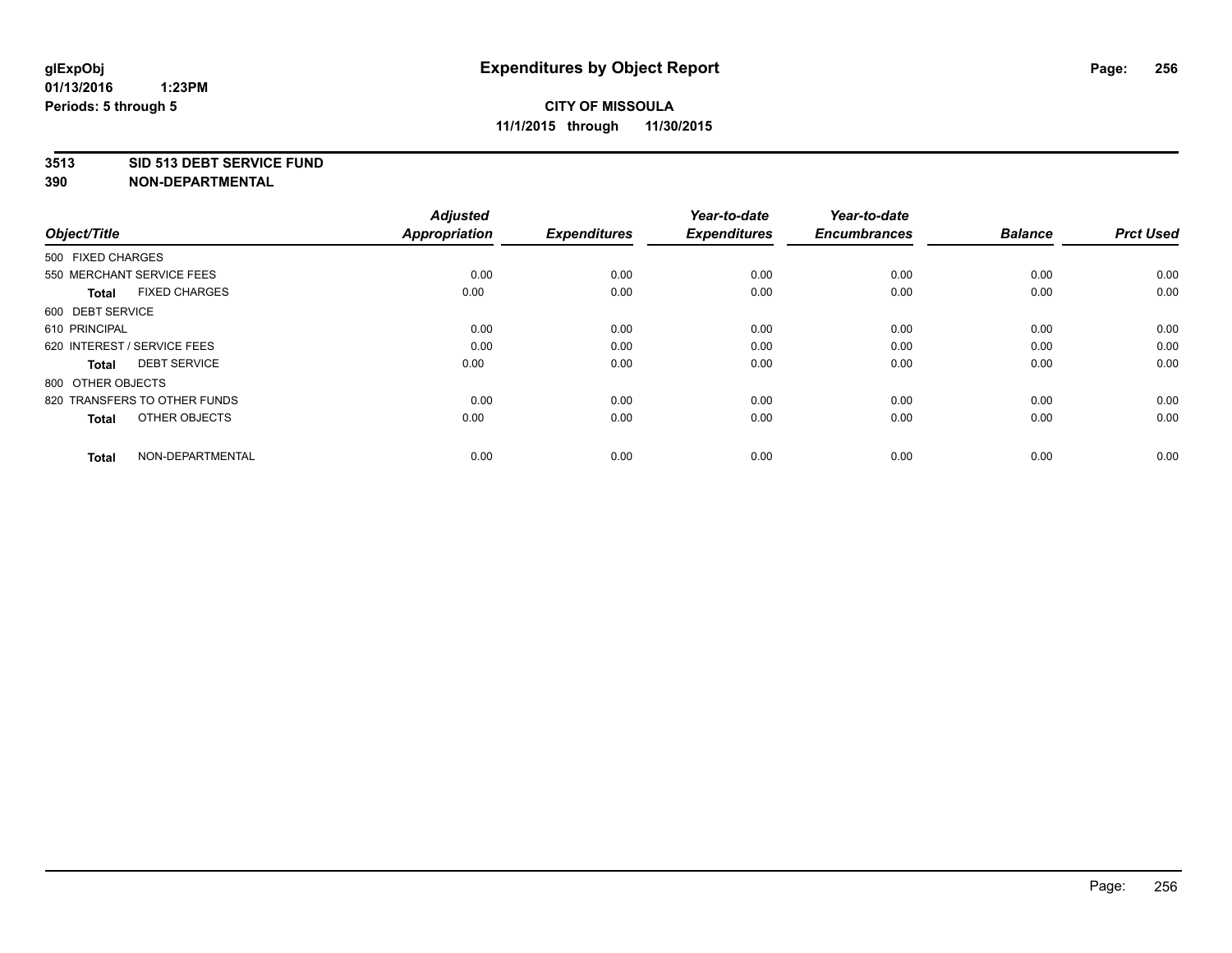### **3513 SID 513 DEBT SERVICE FUND**

| Object/Title                              | <b>Adjusted</b><br><b>Appropriation</b> | <b>Expenditures</b> | Year-to-date<br><b>Expenditures</b> | Year-to-date<br><b>Encumbrances</b> | <b>Balance</b> | <b>Prct Used</b> |
|-------------------------------------------|-----------------------------------------|---------------------|-------------------------------------|-------------------------------------|----------------|------------------|
|                                           |                                         |                     |                                     |                                     |                |                  |
| 500 FIXED CHARGES                         |                                         |                     |                                     |                                     |                |                  |
| 550 MERCHANT SERVICE FEES                 | 0.00                                    | 0.00                | 0.00                                | 0.00                                | 0.00           | 0.00             |
| <b>FIXED CHARGES</b><br>Total             | 0.00                                    | 0.00                | 0.00                                | 0.00                                | 0.00           | 0.00             |
| 600 DEBT SERVICE                          |                                         |                     |                                     |                                     |                |                  |
| 610 PRINCIPAL                             | 0.00                                    | 0.00                | 0.00                                | 0.00                                | 0.00           | 0.00             |
| 620 INTEREST / SERVICE FEES               | 0.00                                    | 0.00                | 0.00                                | 0.00                                | 0.00           | 0.00             |
| <b>DEBT SERVICE</b><br><b>Total</b>       | 0.00                                    | 0.00                | 0.00                                | 0.00                                | 0.00           | 0.00             |
| 800 OTHER OBJECTS                         |                                         |                     |                                     |                                     |                |                  |
| 820 TRANSFERS TO OTHER FUNDS              | 0.00                                    | 0.00                | 0.00                                | 0.00                                | 0.00           | 0.00             |
| OTHER OBJECTS<br><b>Total</b>             | 0.00                                    | 0.00                | 0.00                                | 0.00                                | 0.00           | 0.00             |
|                                           |                                         |                     |                                     |                                     |                |                  |
| SID 513 DEBT SERVICE FUND<br><b>Total</b> | 0.00                                    | 0.00                | 0.00                                | 0.00                                | 0.00           | 0.00             |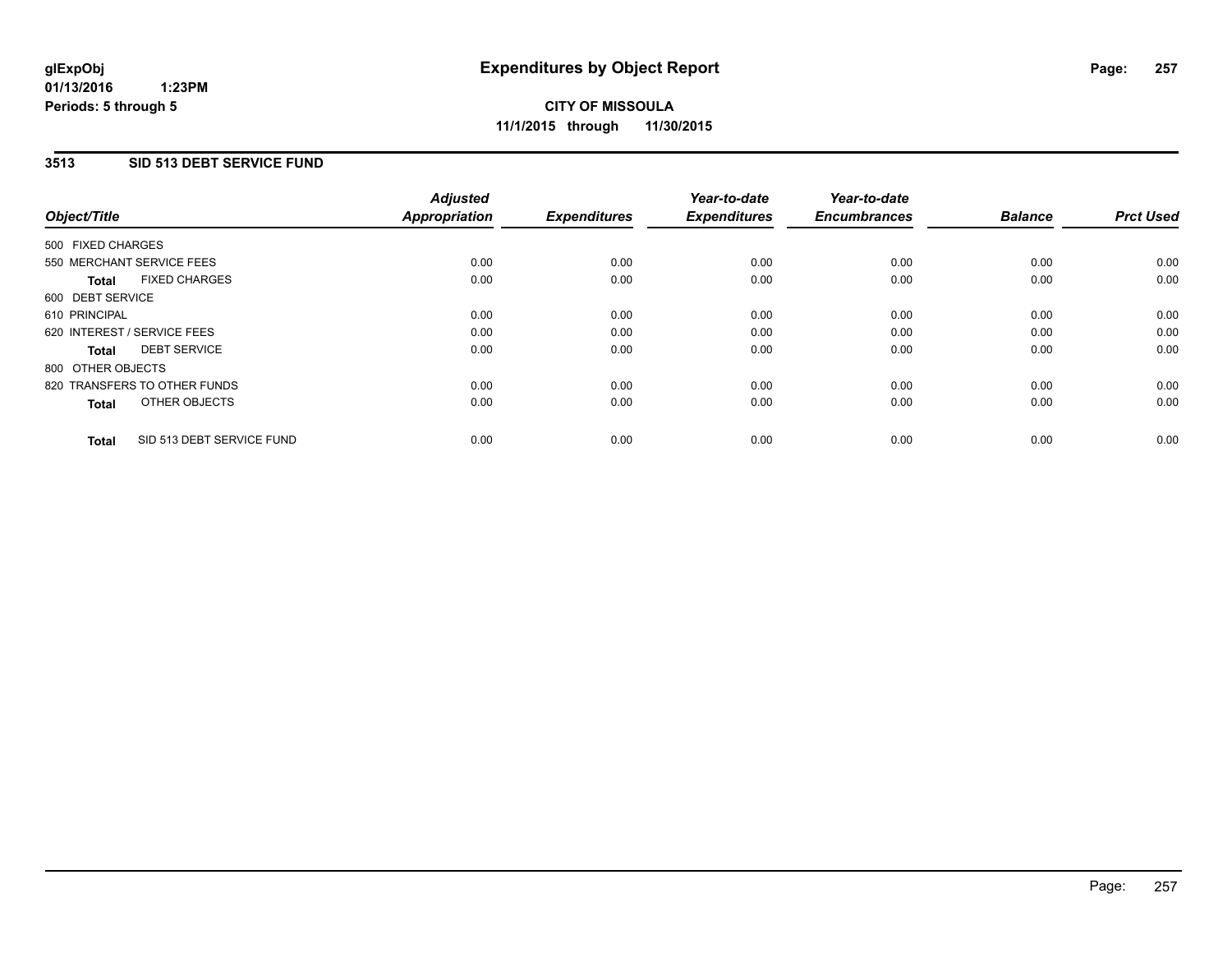# **glExpObj Expenditures by Object Report Page: 258**

# **CITY OF MISSOULA 11/1/2015 through 11/30/2015**

**3514 SID 514 DEBT SERVICE FUND**

**000 \*\*\* Title Not Found \*\*\***

| Object/Title                     | <b>Adjusted</b><br>Appropriation | <b>Expenditures</b> | Year-to-date<br><b>Expenditures</b> | Year-to-date<br><b>Encumbrances</b> | <b>Balance</b> | <b>Prct Used</b> |
|----------------------------------|----------------------------------|---------------------|-------------------------------------|-------------------------------------|----------------|------------------|
| 800 OTHER OBJECTS                |                                  |                     |                                     |                                     |                |                  |
| 820 TRANSFERS TO OTHER FUNDS     | 0.00                             | 0.00                | 0.00                                | 0.00                                | 0.00           | 0.00             |
| OTHER OBJECTS<br>Total           | 0.00                             | 0.00                | 0.00                                | 0.00                                | 0.00           | 0.00             |
| *** Title Not Found ***<br>Total | 0.00                             | 0.00                | 0.00                                | 0.00                                | 0.00           | 0.00             |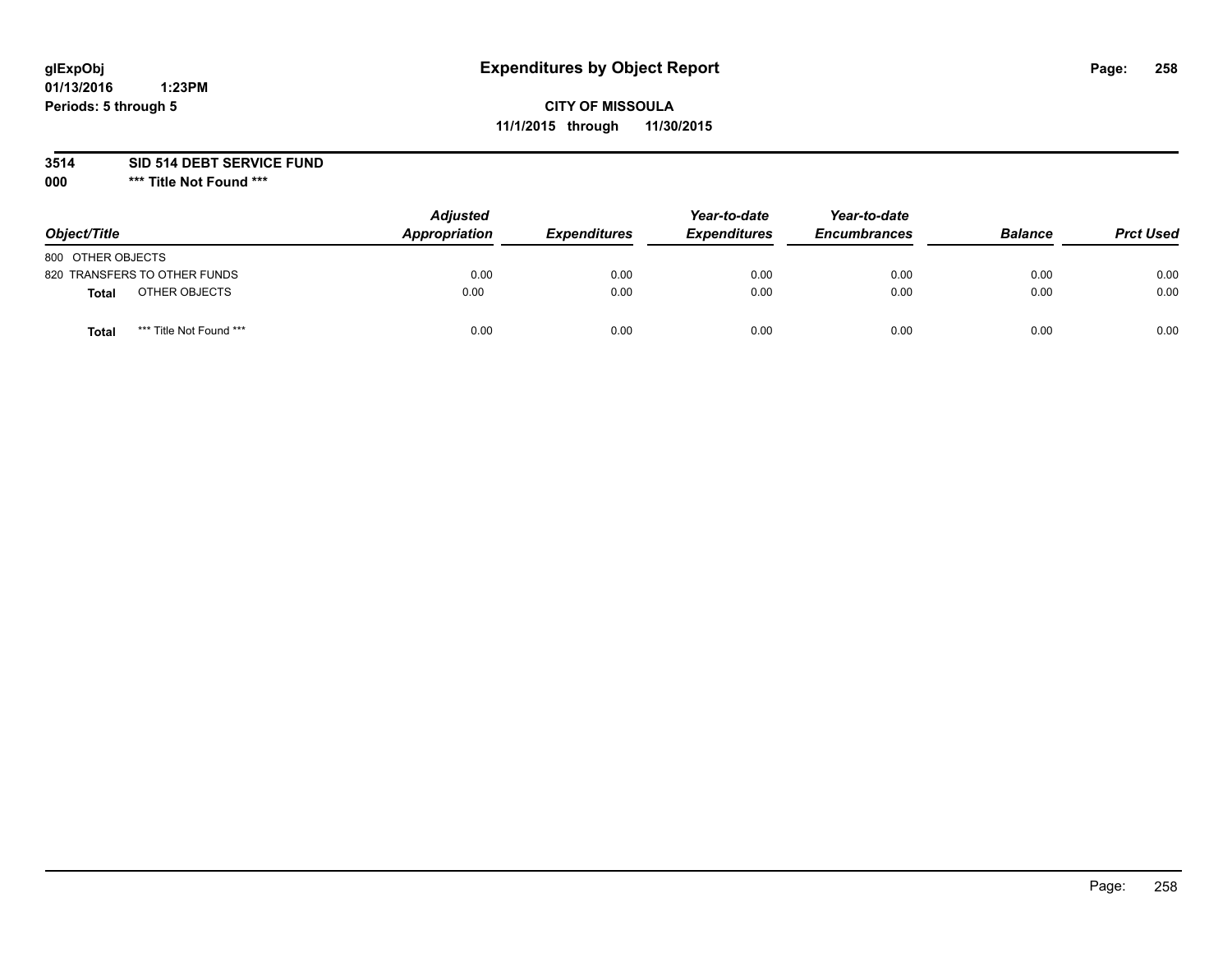#### **3514 SID 514 DEBT SERVICE FUND**

|                                      | <b>Adjusted</b>      |                     | Year-to-date        | Year-to-date        |                |                  |
|--------------------------------------|----------------------|---------------------|---------------------|---------------------|----------------|------------------|
| Object/Title                         | <b>Appropriation</b> | <b>Expenditures</b> | <b>Expenditures</b> | <b>Encumbrances</b> | <b>Balance</b> | <b>Prct Used</b> |
| 500 FIXED CHARGES                    |                      |                     |                     |                     |                |                  |
| 550 MERCHANT SERVICE FEES            | 0.00                 | 0.00                | 0.00                | 0.00                | 0.00           | 0.00             |
| <b>FIXED CHARGES</b><br><b>Total</b> | 0.00                 | 0.00                | 0.00                | 0.00                | 0.00           | 0.00             |
| 600 DEBT SERVICE                     |                      |                     |                     |                     |                |                  |
| 610 PRINCIPAL                        | 0.00                 | 0.00                | 0.00                | 0.00                | 0.00           | 0.00             |
| 620 INTEREST / SERVICE FEES          | 0.00                 | 0.00                | 0.00                | 0.00                | 0.00           | 0.00             |
| <b>DEBT SERVICE</b><br><b>Total</b>  | 0.00                 | 0.00                | 0.00                | 0.00                | 0.00           | 0.00             |
| NON-DEPARTMENTAL<br><b>Total</b>     | 0.00                 | 0.00                | 0.00                | 0.00                | 0.00           | 0.00             |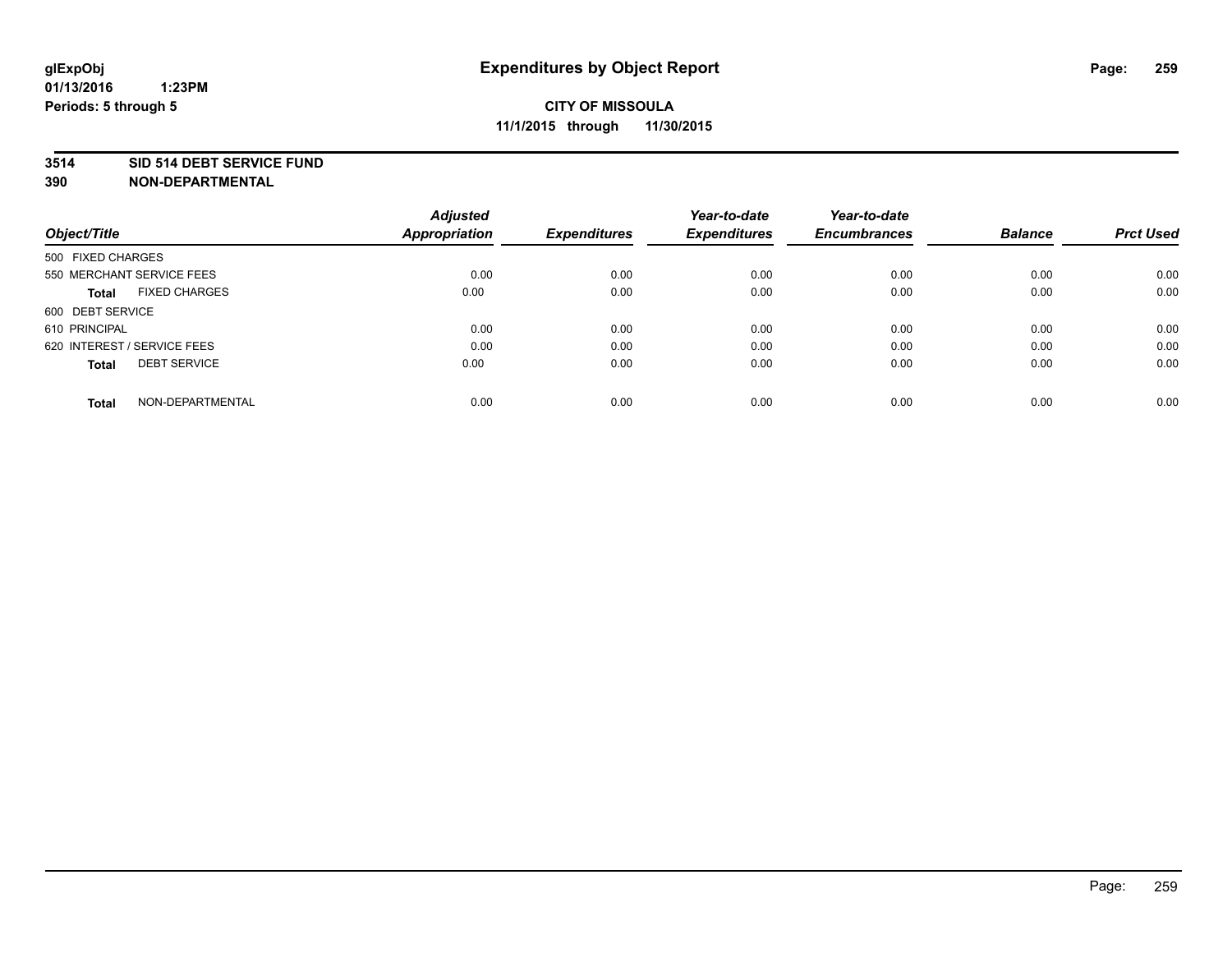### **3514 SID 514 DEBT SERVICE FUND**

| Object/Title      |                              | <b>Adjusted</b><br>Appropriation | <b>Expenditures</b> | Year-to-date<br><b>Expenditures</b> | Year-to-date<br><b>Encumbrances</b> | <b>Balance</b> | <b>Prct Used</b> |
|-------------------|------------------------------|----------------------------------|---------------------|-------------------------------------|-------------------------------------|----------------|------------------|
| 500 FIXED CHARGES |                              |                                  |                     |                                     |                                     |                |                  |
|                   | 550 MERCHANT SERVICE FEES    | 0.00                             | 0.00                | 0.00                                | 0.00                                | 0.00           | 0.00             |
| <b>Total</b>      | <b>FIXED CHARGES</b>         | 0.00                             | 0.00                | 0.00                                | 0.00                                | 0.00           | 0.00             |
| 600 DEBT SERVICE  |                              |                                  |                     |                                     |                                     |                |                  |
| 610 PRINCIPAL     |                              | 0.00                             | 0.00                | 0.00                                | 0.00                                | 0.00           | 0.00             |
|                   | 620 INTEREST / SERVICE FEES  | 0.00                             | 0.00                | 0.00                                | 0.00                                | 0.00           | 0.00             |
| Total             | <b>DEBT SERVICE</b>          | 0.00                             | 0.00                | 0.00                                | 0.00                                | 0.00           | 0.00             |
| 800 OTHER OBJECTS |                              |                                  |                     |                                     |                                     |                |                  |
|                   | 820 TRANSFERS TO OTHER FUNDS | 0.00                             | 0.00                | 0.00                                | 0.00                                | 0.00           | 0.00             |
| <b>Total</b>      | OTHER OBJECTS                | 0.00                             | 0.00                | 0.00                                | 0.00                                | 0.00           | 0.00             |
| <b>Total</b>      | SID 514 DEBT SERVICE FUND    | 0.00                             | 0.00                | 0.00                                | 0.00                                | 0.00           | 0.00             |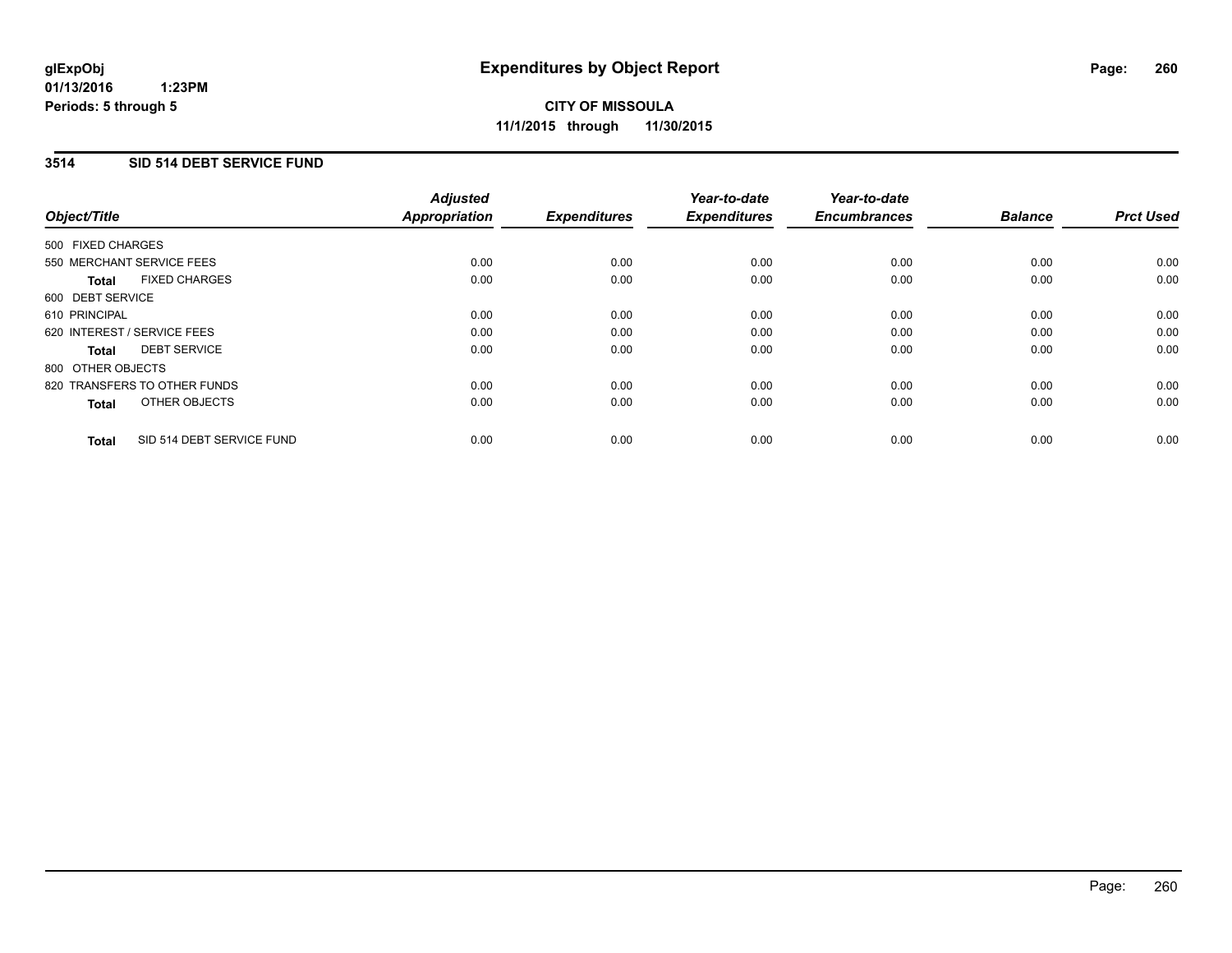#### **3515 SID 515 DEBT SERVICE FUND**

| Object/Title                         | <b>Adjusted</b><br><b>Appropriation</b> | <b>Expenditures</b> | Year-to-date<br><b>Expenditures</b> | Year-to-date<br><b>Encumbrances</b> | <b>Balance</b> | <b>Prct Used</b> |
|--------------------------------------|-----------------------------------------|---------------------|-------------------------------------|-------------------------------------|----------------|------------------|
| 500 FIXED CHARGES                    |                                         |                     |                                     |                                     |                |                  |
| 550 MERCHANT SERVICE FEES            | 0.00                                    | 0.00                | 0.00                                | 0.00                                | 0.00           | 0.00             |
| <b>FIXED CHARGES</b><br><b>Total</b> | 0.00                                    | 0.00                | 0.00                                | 0.00                                | 0.00           | 0.00             |
| 600 DEBT SERVICE                     |                                         |                     |                                     |                                     |                |                  |
| 610 PRINCIPAL                        | 0.00                                    | 0.00                | 0.00                                | 0.00                                | 0.00           | 0.00             |
| 620 INTEREST / SERVICE FEES          | 0.00                                    | 0.00                | 0.00                                | 0.00                                | 0.00           | 0.00             |
| <b>DEBT SERVICE</b><br><b>Total</b>  | 0.00                                    | 0.00                | 0.00                                | 0.00                                | 0.00           | 0.00             |
| 800 OTHER OBJECTS                    |                                         |                     |                                     |                                     |                |                  |
| 820 TRANSFERS TO OTHER FUNDS         | 0.00                                    | 0.00                | 0.00                                | 0.00                                | 0.00           | 0.00             |
| OTHER OBJECTS<br><b>Total</b>        | 0.00                                    | 0.00                | 0.00                                | 0.00                                | 0.00           | 0.00             |
|                                      |                                         |                     |                                     |                                     |                |                  |
| NON-DEPARTMENTAL<br><b>Total</b>     | 0.00                                    | 0.00                | 0.00                                | 0.00                                | 0.00           | 0.00             |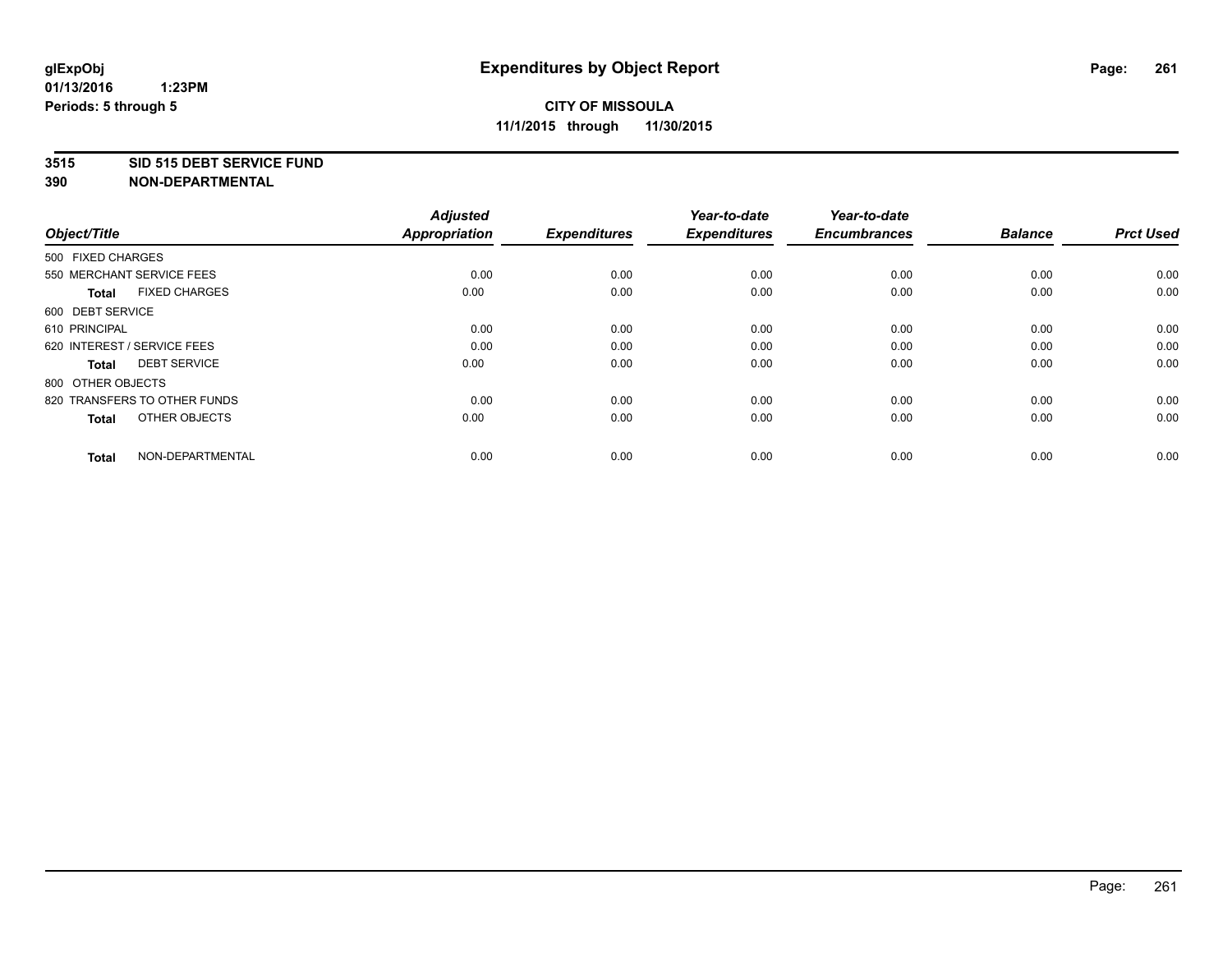### **3515 SID 515 DEBT SERVICE FUND**

| Object/Title                              | <b>Adjusted</b><br><b>Appropriation</b> | <b>Expenditures</b> | Year-to-date<br><b>Expenditures</b> | Year-to-date<br><b>Encumbrances</b> | <b>Balance</b> | <b>Prct Used</b> |
|-------------------------------------------|-----------------------------------------|---------------------|-------------------------------------|-------------------------------------|----------------|------------------|
|                                           |                                         |                     |                                     |                                     |                |                  |
| 500 FIXED CHARGES                         |                                         |                     |                                     |                                     |                |                  |
| 550 MERCHANT SERVICE FEES                 | 0.00                                    | 0.00                | 0.00                                | 0.00                                | 0.00           | 0.00             |
| <b>FIXED CHARGES</b><br>Total             | 0.00                                    | 0.00                | 0.00                                | 0.00                                | 0.00           | 0.00             |
| 600 DEBT SERVICE                          |                                         |                     |                                     |                                     |                |                  |
| 610 PRINCIPAL                             | 0.00                                    | 0.00                | 0.00                                | 0.00                                | 0.00           | 0.00             |
| 620 INTEREST / SERVICE FEES               | 0.00                                    | 0.00                | 0.00                                | 0.00                                | 0.00           | 0.00             |
| <b>DEBT SERVICE</b><br><b>Total</b>       | 0.00                                    | 0.00                | 0.00                                | 0.00                                | 0.00           | 0.00             |
| 800 OTHER OBJECTS                         |                                         |                     |                                     |                                     |                |                  |
| 820 TRANSFERS TO OTHER FUNDS              | 0.00                                    | 0.00                | 0.00                                | 0.00                                | 0.00           | 0.00             |
| OTHER OBJECTS<br><b>Total</b>             | 0.00                                    | 0.00                | 0.00                                | 0.00                                | 0.00           | 0.00             |
|                                           |                                         |                     |                                     |                                     |                |                  |
| SID 515 DEBT SERVICE FUND<br><b>Total</b> | 0.00                                    | 0.00                | 0.00                                | 0.00                                | 0.00           | 0.00             |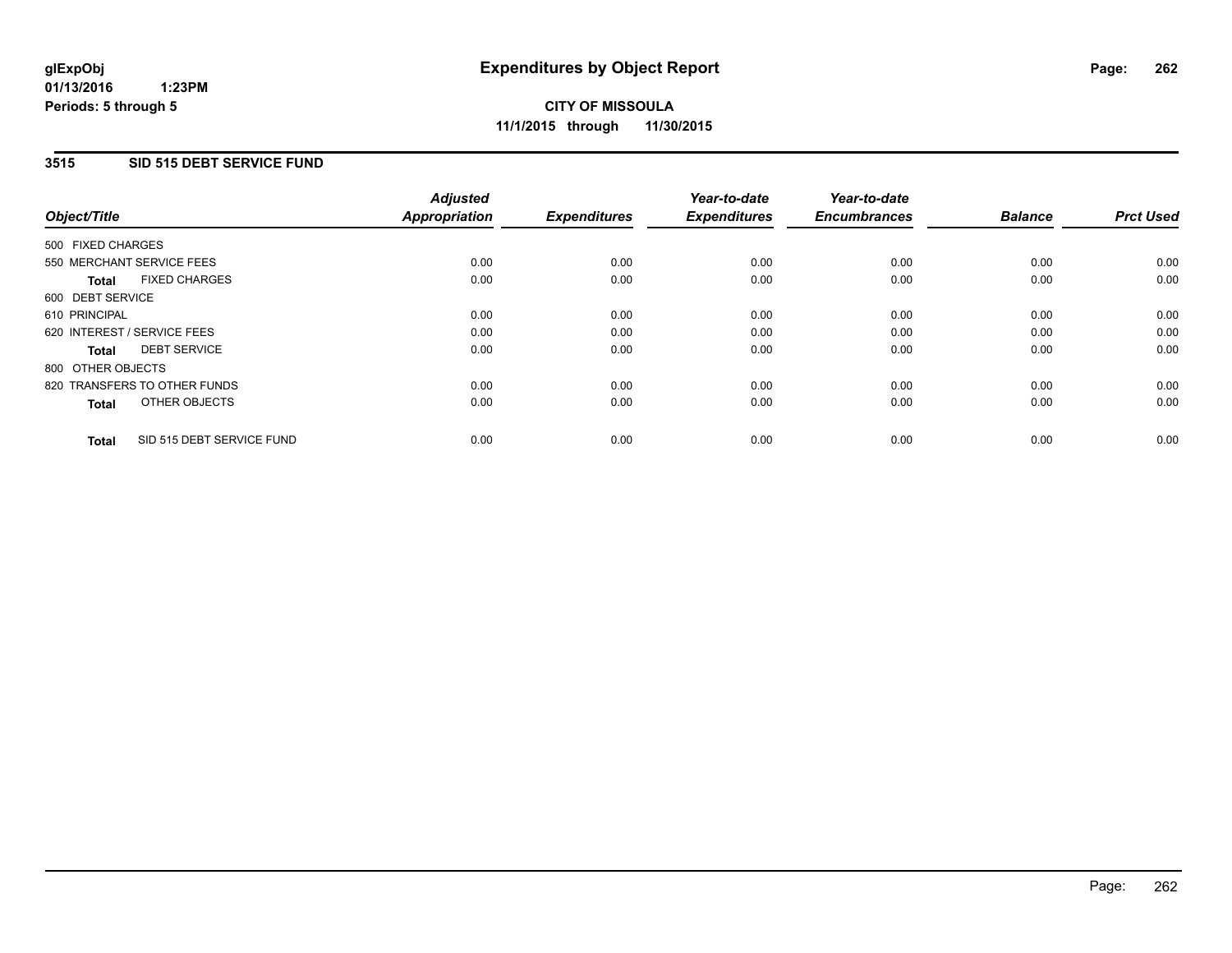# **glExpObj Expenditures by Object Report Page: 263**

# **CITY OF MISSOULA 11/1/2015 through 11/30/2015**

**3517 SID 517 DEBT SERVICE FUND**

**000 \*\*\* Title Not Found \*\*\***

| Object/Title                     | <b>Adjusted</b><br><b>Appropriation</b> | <i><b>Expenditures</b></i> | Year-to-date<br><b>Expenditures</b> | Year-to-date<br><b>Encumbrances</b> | <b>Balance</b> | <b>Prct Used</b> |
|----------------------------------|-----------------------------------------|----------------------------|-------------------------------------|-------------------------------------|----------------|------------------|
| 800 OTHER OBJECTS                |                                         |                            |                                     |                                     |                |                  |
| 820 TRANSFERS TO OTHER FUNDS     | 0.00                                    | 0.00                       | 0.00                                | 0.00                                | 0.00           | 0.00             |
| OTHER OBJECTS<br>Total           | 0.00                                    | 0.00                       | 0.00                                | 0.00                                | 0.00           | 0.00             |
| *** Title Not Found ***<br>Total | 0.00                                    | 0.00                       | 0.00                                | 0.00                                | 0.00           | 0.00             |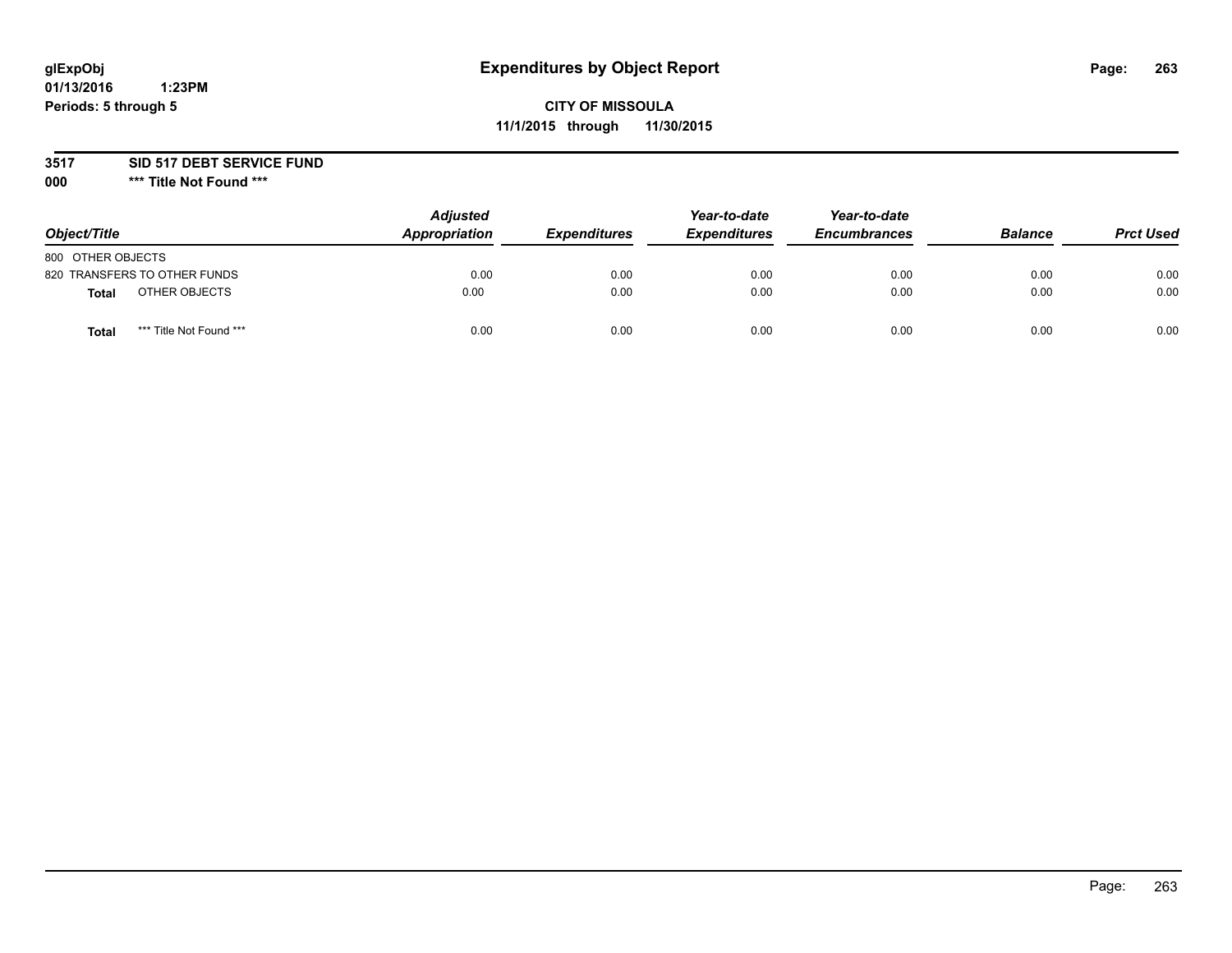#### **3517 SID 517 DEBT SERVICE FUND**

|                                      | <b>Adjusted</b>      |                     | Year-to-date        | Year-to-date        |                |                  |
|--------------------------------------|----------------------|---------------------|---------------------|---------------------|----------------|------------------|
| Object/Title                         | <b>Appropriation</b> | <b>Expenditures</b> | <b>Expenditures</b> | <b>Encumbrances</b> | <b>Balance</b> | <b>Prct Used</b> |
| 500 FIXED CHARGES                    |                      |                     |                     |                     |                |                  |
| 550 MERCHANT SERVICE FEES            | 0.00                 | 0.00                | 0.00                | 0.00                | 0.00           | 0.00             |
| <b>FIXED CHARGES</b><br><b>Total</b> | 0.00                 | 0.00                | 0.00                | 0.00                | 0.00           | 0.00             |
| 600 DEBT SERVICE                     |                      |                     |                     |                     |                |                  |
| 610 PRINCIPAL                        | 0.00                 | 0.00                | 0.00                | 0.00                | 0.00           | 0.00             |
| 620 INTEREST / SERVICE FEES          | 0.00                 | 0.00                | 0.00                | 0.00                | 0.00           | 0.00             |
| <b>DEBT SERVICE</b><br><b>Total</b>  | 0.00                 | 0.00                | 0.00                | 0.00                | 0.00           | 0.00             |
| NON-DEPARTMENTAL<br>Total            | 0.00                 | 0.00                | 0.00                | 0.00                | 0.00           | 0.00             |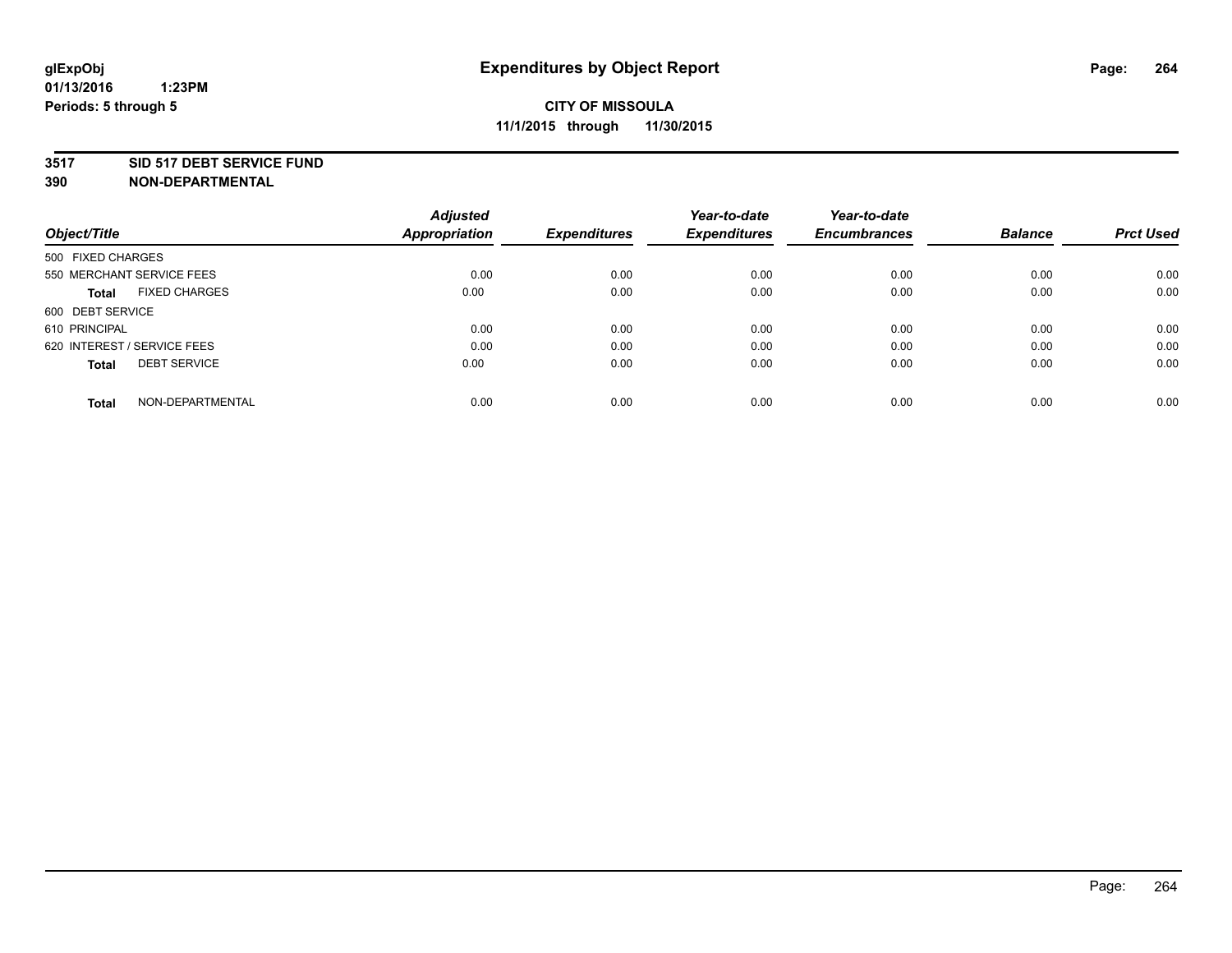### **3517 SID 517 DEBT SERVICE FUND**

| Object/Title                              | <b>Adjusted</b><br><b>Appropriation</b> | <b>Expenditures</b> | Year-to-date<br><b>Expenditures</b> | Year-to-date<br><b>Encumbrances</b> | <b>Balance</b> | <b>Prct Used</b> |
|-------------------------------------------|-----------------------------------------|---------------------|-------------------------------------|-------------------------------------|----------------|------------------|
|                                           |                                         |                     |                                     |                                     |                |                  |
| 500 FIXED CHARGES                         |                                         |                     |                                     |                                     |                |                  |
| 550 MERCHANT SERVICE FEES                 | 0.00                                    | 0.00                | 0.00                                | 0.00                                | 0.00           | 0.00             |
| <b>FIXED CHARGES</b><br>Total             | 0.00                                    | 0.00                | 0.00                                | 0.00                                | 0.00           | 0.00             |
| 600 DEBT SERVICE                          |                                         |                     |                                     |                                     |                |                  |
| 610 PRINCIPAL                             | 0.00                                    | 0.00                | 0.00                                | 0.00                                | 0.00           | 0.00             |
| 620 INTEREST / SERVICE FEES               | 0.00                                    | 0.00                | 0.00                                | 0.00                                | 0.00           | 0.00             |
| <b>DEBT SERVICE</b><br><b>Total</b>       | 0.00                                    | 0.00                | 0.00                                | 0.00                                | 0.00           | 0.00             |
| 800 OTHER OBJECTS                         |                                         |                     |                                     |                                     |                |                  |
| 820 TRANSFERS TO OTHER FUNDS              | 0.00                                    | 0.00                | 0.00                                | 0.00                                | 0.00           | 0.00             |
| OTHER OBJECTS<br><b>Total</b>             | 0.00                                    | 0.00                | 0.00                                | 0.00                                | 0.00           | 0.00             |
|                                           |                                         |                     |                                     |                                     |                |                  |
| SID 517 DEBT SERVICE FUND<br><b>Total</b> | 0.00                                    | 0.00                | 0.00                                | 0.00                                | 0.00           | 0.00             |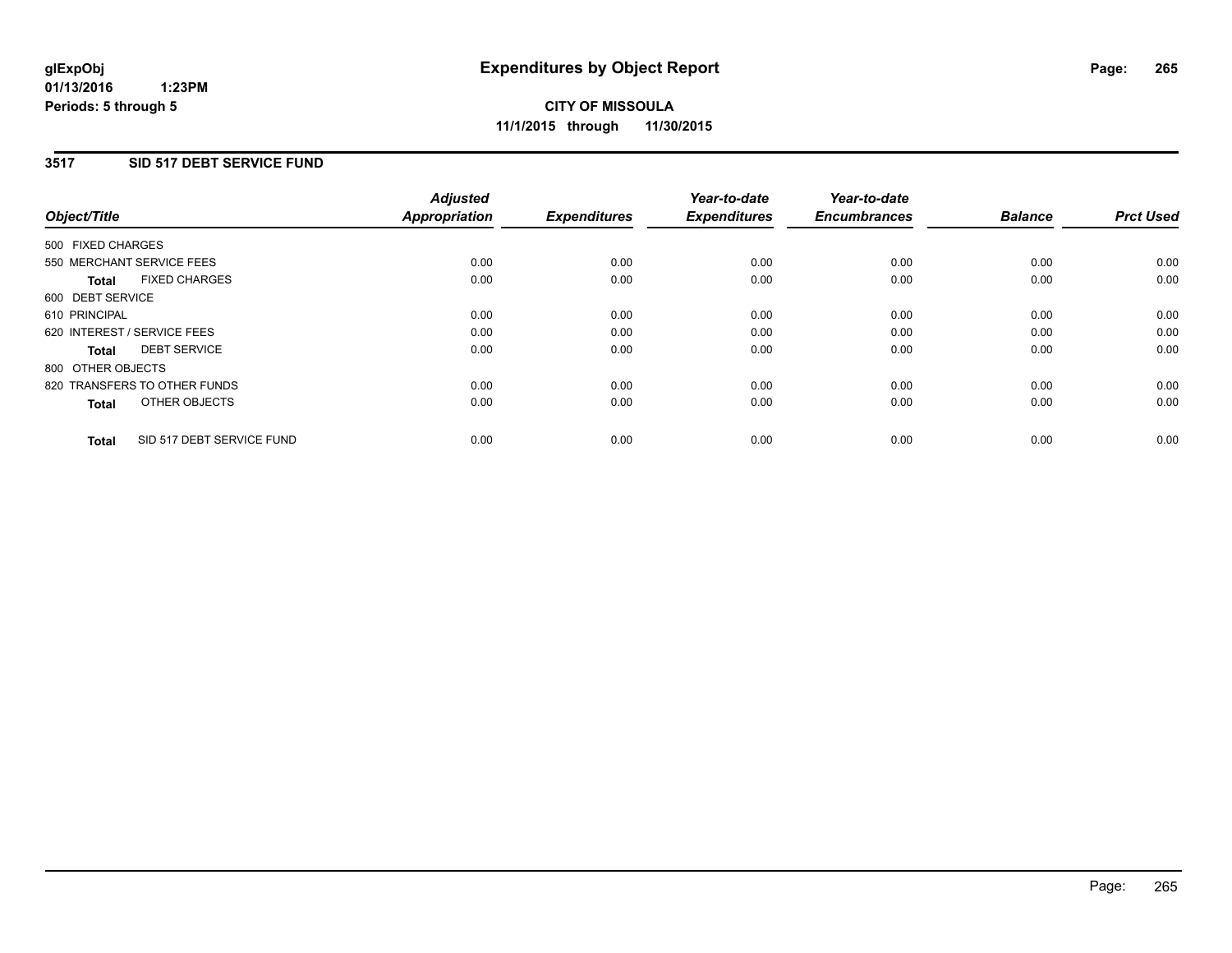# **glExpObj Expenditures by Object Report Page: 266**

# **CITY OF MISSOULA 11/1/2015 through 11/30/2015**

**3518 SID 518 DEBT SERVICE FUND**

**000 \*\*\* Title Not Found \*\*\***

| Object/Title                            | <b>Adjusted</b><br>Appropriation | <i><b>Expenditures</b></i> | Year-to-date<br><b>Expenditures</b> | Year-to-date<br><b>Encumbrances</b> | <b>Balance</b> | <b>Prct Used</b> |
|-----------------------------------------|----------------------------------|----------------------------|-------------------------------------|-------------------------------------|----------------|------------------|
| 800 OTHER OBJECTS                       |                                  |                            |                                     |                                     |                |                  |
| 820 TRANSFERS TO OTHER FUNDS            | 0.00                             | 0.00                       | 0.00                                | 0.00                                | 0.00           | 0.00             |
| OTHER OBJECTS<br><b>Total</b>           | 0.00                             | 0.00                       | 0.00                                | 0.00                                | 0.00           | 0.00             |
| *** Title Not Found ***<br><b>Total</b> | 0.00                             | 0.00                       | 0.00                                | 0.00                                | 0.00           | 0.00             |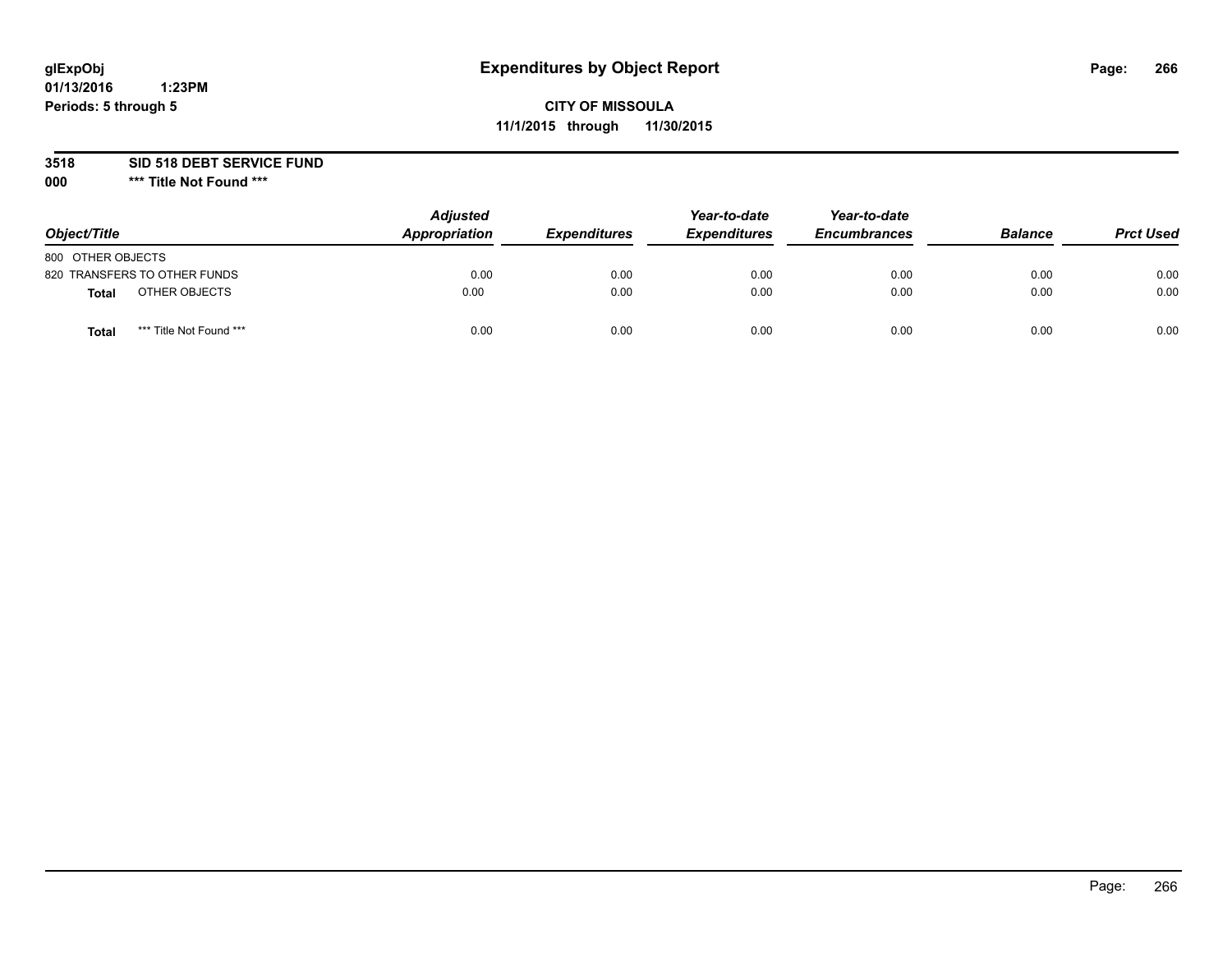#### **3518 SID 518 DEBT SERVICE FUND**

| Object/Title                         | <b>Adjusted</b><br><b>Appropriation</b> | <b>Expenditures</b> | Year-to-date<br><b>Expenditures</b> | Year-to-date<br><b>Encumbrances</b> | <b>Balance</b> | <b>Prct Used</b> |
|--------------------------------------|-----------------------------------------|---------------------|-------------------------------------|-------------------------------------|----------------|------------------|
| 500 FIXED CHARGES                    |                                         |                     |                                     |                                     |                |                  |
| 550 MERCHANT SERVICE FEES            | 0.00                                    | 0.00                | 0.00                                | 0.00                                | 0.00           | 0.00             |
| <b>FIXED CHARGES</b><br><b>Total</b> | 0.00                                    | 0.00                | 0.00                                | 0.00                                | 0.00           | 0.00             |
| 600 DEBT SERVICE                     |                                         |                     |                                     |                                     |                |                  |
| 610 PRINCIPAL                        | 0.00                                    | 0.00                | 0.00                                | 0.00                                | 0.00           | 0.00             |
| 620 INTEREST / SERVICE FEES          | 0.00                                    | 0.00                | 0.00                                | 0.00                                | 0.00           | 0.00             |
| <b>DEBT SERVICE</b><br><b>Total</b>  | 0.00                                    | 0.00                | 0.00                                | 0.00                                | 0.00           | 0.00             |
| 800 OTHER OBJECTS                    |                                         |                     |                                     |                                     |                |                  |
| 820 TRANSFERS TO OTHER FUNDS         | 0.00                                    | 0.00                | 0.00                                | 0.00                                | 0.00           | 0.00             |
| OTHER OBJECTS<br><b>Total</b>        | 0.00                                    | 0.00                | 0.00                                | 0.00                                | 0.00           | 0.00             |
|                                      |                                         |                     |                                     |                                     |                |                  |
| NON-DEPARTMENTAL<br><b>Total</b>     | 0.00                                    | 0.00                | 0.00                                | 0.00                                | 0.00           | 0.00             |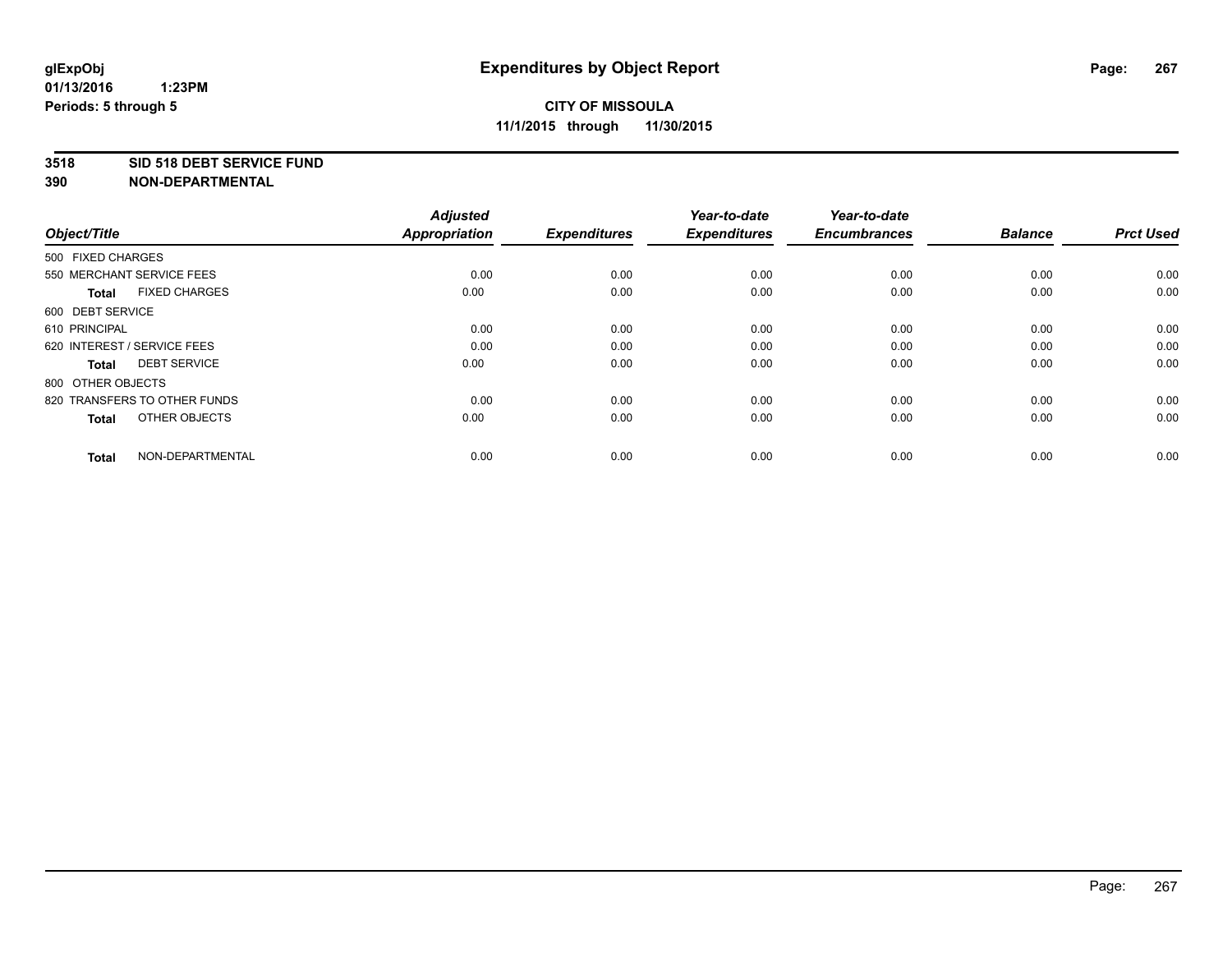### **3518 SID 518 DEBT SERVICE FUND**

| Object/Title                              | <b>Adjusted</b><br><b>Appropriation</b> | <b>Expenditures</b> | Year-to-date<br><b>Expenditures</b> | Year-to-date<br><b>Encumbrances</b> | <b>Balance</b> | <b>Prct Used</b> |
|-------------------------------------------|-----------------------------------------|---------------------|-------------------------------------|-------------------------------------|----------------|------------------|
|                                           |                                         |                     |                                     |                                     |                |                  |
| 500 FIXED CHARGES                         |                                         |                     |                                     |                                     |                |                  |
| 550 MERCHANT SERVICE FEES                 | 0.00                                    | 0.00                | 0.00                                | 0.00                                | 0.00           | 0.00             |
| <b>FIXED CHARGES</b><br>Total             | 0.00                                    | 0.00                | 0.00                                | 0.00                                | 0.00           | 0.00             |
| 600 DEBT SERVICE                          |                                         |                     |                                     |                                     |                |                  |
| 610 PRINCIPAL                             | 0.00                                    | 0.00                | 0.00                                | 0.00                                | 0.00           | 0.00             |
| 620 INTEREST / SERVICE FEES               | 0.00                                    | 0.00                | 0.00                                | 0.00                                | 0.00           | 0.00             |
| <b>DEBT SERVICE</b><br><b>Total</b>       | 0.00                                    | 0.00                | 0.00                                | 0.00                                | 0.00           | 0.00             |
| 800 OTHER OBJECTS                         |                                         |                     |                                     |                                     |                |                  |
| 820 TRANSFERS TO OTHER FUNDS              | 0.00                                    | 0.00                | 0.00                                | 0.00                                | 0.00           | 0.00             |
| OTHER OBJECTS<br><b>Total</b>             | 0.00                                    | 0.00                | 0.00                                | 0.00                                | 0.00           | 0.00             |
|                                           |                                         |                     |                                     |                                     |                |                  |
| SID 518 DEBT SERVICE FUND<br><b>Total</b> | 0.00                                    | 0.00                | 0.00                                | 0.00                                | 0.00           | 0.00             |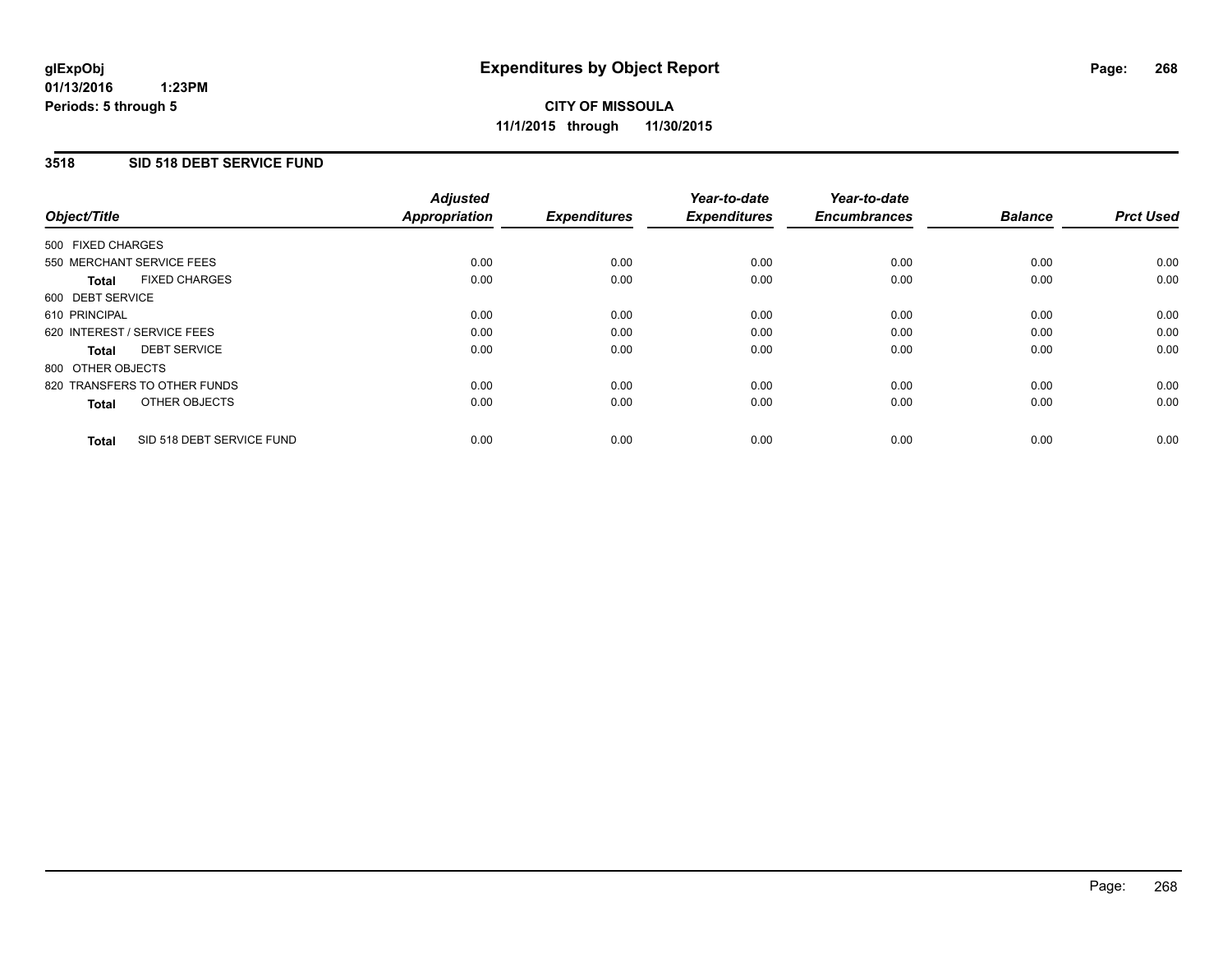#### **3519 SID 519 DEBT SERVICE FUND**

| Object/Title                         | <b>Adjusted</b><br><b>Appropriation</b> | <b>Expenditures</b> | Year-to-date<br><b>Expenditures</b> | Year-to-date<br><b>Encumbrances</b> | <b>Balance</b> | <b>Prct Used</b> |
|--------------------------------------|-----------------------------------------|---------------------|-------------------------------------|-------------------------------------|----------------|------------------|
| 500 FIXED CHARGES                    |                                         |                     |                                     |                                     |                |                  |
| 550 MERCHANT SERVICE FEES            | 0.00                                    | 0.00                | 0.00                                | 0.00                                | 0.00           | 0.00             |
| <b>FIXED CHARGES</b><br><b>Total</b> | 0.00                                    | 0.00                | 0.00                                | 0.00                                | 0.00           | 0.00             |
| 600 DEBT SERVICE                     |                                         |                     |                                     |                                     |                |                  |
| 610 PRINCIPAL                        | 0.00                                    | 0.00                | 0.00                                | 0.00                                | 0.00           | 0.00             |
| 620 INTEREST / SERVICE FEES          | 0.00                                    | 0.00                | 0.00                                | 0.00                                | 0.00           | 0.00             |
| <b>DEBT SERVICE</b><br><b>Total</b>  | 0.00                                    | 0.00                | 0.00                                | 0.00                                | 0.00           | 0.00             |
| 800 OTHER OBJECTS                    |                                         |                     |                                     |                                     |                |                  |
| 820 TRANSFERS TO OTHER FUNDS         | 0.00                                    | 0.00                | 0.00                                | 0.00                                | 0.00           | 0.00             |
| OTHER OBJECTS<br><b>Total</b>        | 0.00                                    | 0.00                | 0.00                                | 0.00                                | 0.00           | 0.00             |
|                                      |                                         |                     |                                     |                                     |                |                  |
| NON-DEPARTMENTAL<br><b>Total</b>     | 0.00                                    | 0.00                | 0.00                                | 0.00                                | 0.00           | 0.00             |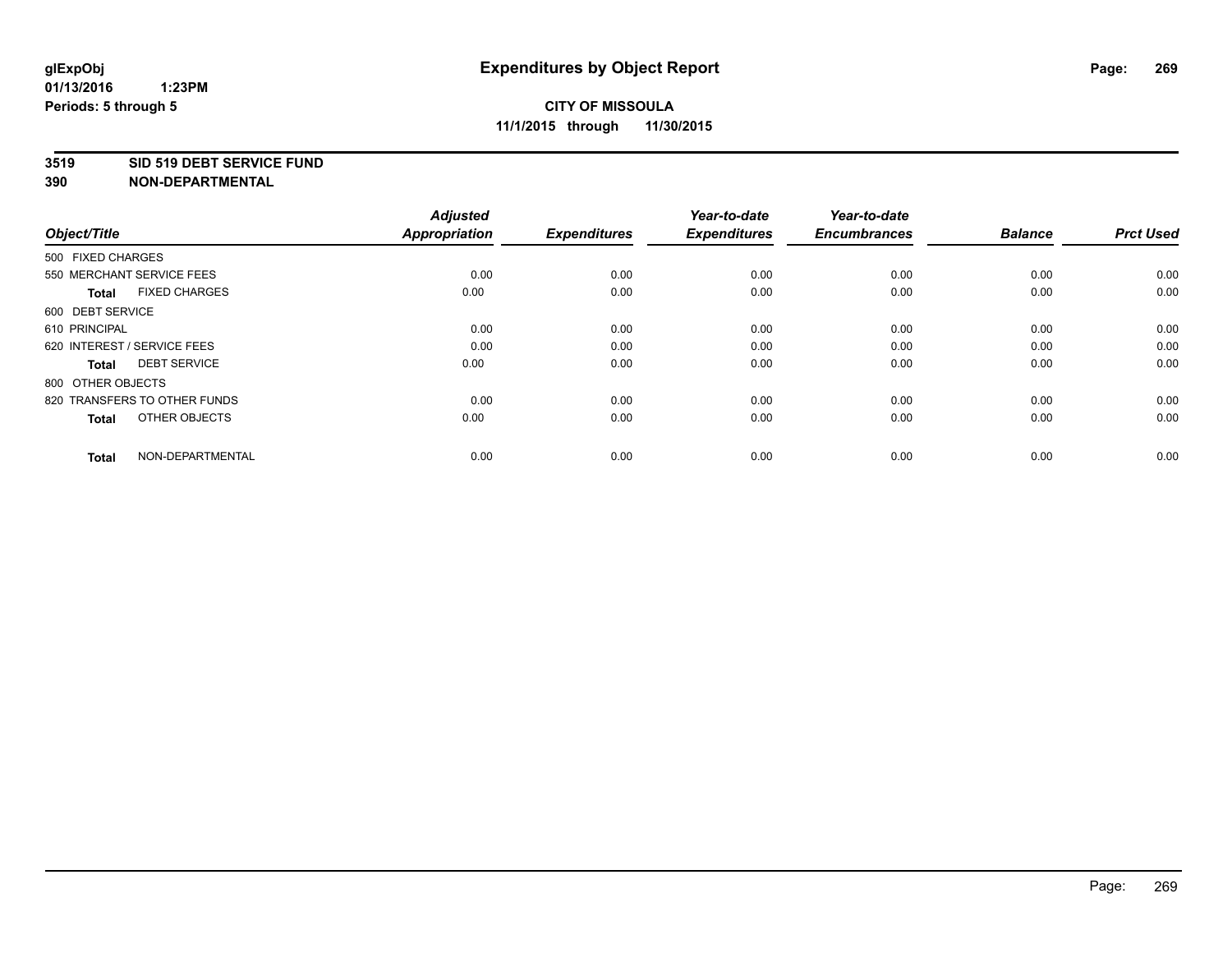### **3519 SID 519 DEBT SERVICE FUND**

| Object/Title                              | <b>Adjusted</b><br><b>Appropriation</b> | <b>Expenditures</b> | Year-to-date<br><b>Expenditures</b> | Year-to-date<br><b>Encumbrances</b> | <b>Balance</b> | <b>Prct Used</b> |
|-------------------------------------------|-----------------------------------------|---------------------|-------------------------------------|-------------------------------------|----------------|------------------|
|                                           |                                         |                     |                                     |                                     |                |                  |
| 500 FIXED CHARGES                         |                                         |                     |                                     |                                     |                |                  |
| 550 MERCHANT SERVICE FEES                 | 0.00                                    | 0.00                | 0.00                                | 0.00                                | 0.00           | 0.00             |
| <b>FIXED CHARGES</b><br>Total             | 0.00                                    | 0.00                | 0.00                                | 0.00                                | 0.00           | 0.00             |
| 600 DEBT SERVICE                          |                                         |                     |                                     |                                     |                |                  |
| 610 PRINCIPAL                             | 0.00                                    | 0.00                | 0.00                                | 0.00                                | 0.00           | 0.00             |
| 620 INTEREST / SERVICE FEES               | 0.00                                    | 0.00                | 0.00                                | 0.00                                | 0.00           | 0.00             |
| <b>DEBT SERVICE</b><br><b>Total</b>       | 0.00                                    | 0.00                | 0.00                                | 0.00                                | 0.00           | 0.00             |
| 800 OTHER OBJECTS                         |                                         |                     |                                     |                                     |                |                  |
| 820 TRANSFERS TO OTHER FUNDS              | 0.00                                    | 0.00                | 0.00                                | 0.00                                | 0.00           | 0.00             |
| OTHER OBJECTS<br><b>Total</b>             | 0.00                                    | 0.00                | 0.00                                | 0.00                                | 0.00           | 0.00             |
|                                           |                                         |                     |                                     |                                     |                |                  |
| SID 519 DEBT SERVICE FUND<br><b>Total</b> | 0.00                                    | 0.00                | 0.00                                | 0.00                                | 0.00           | 0.00             |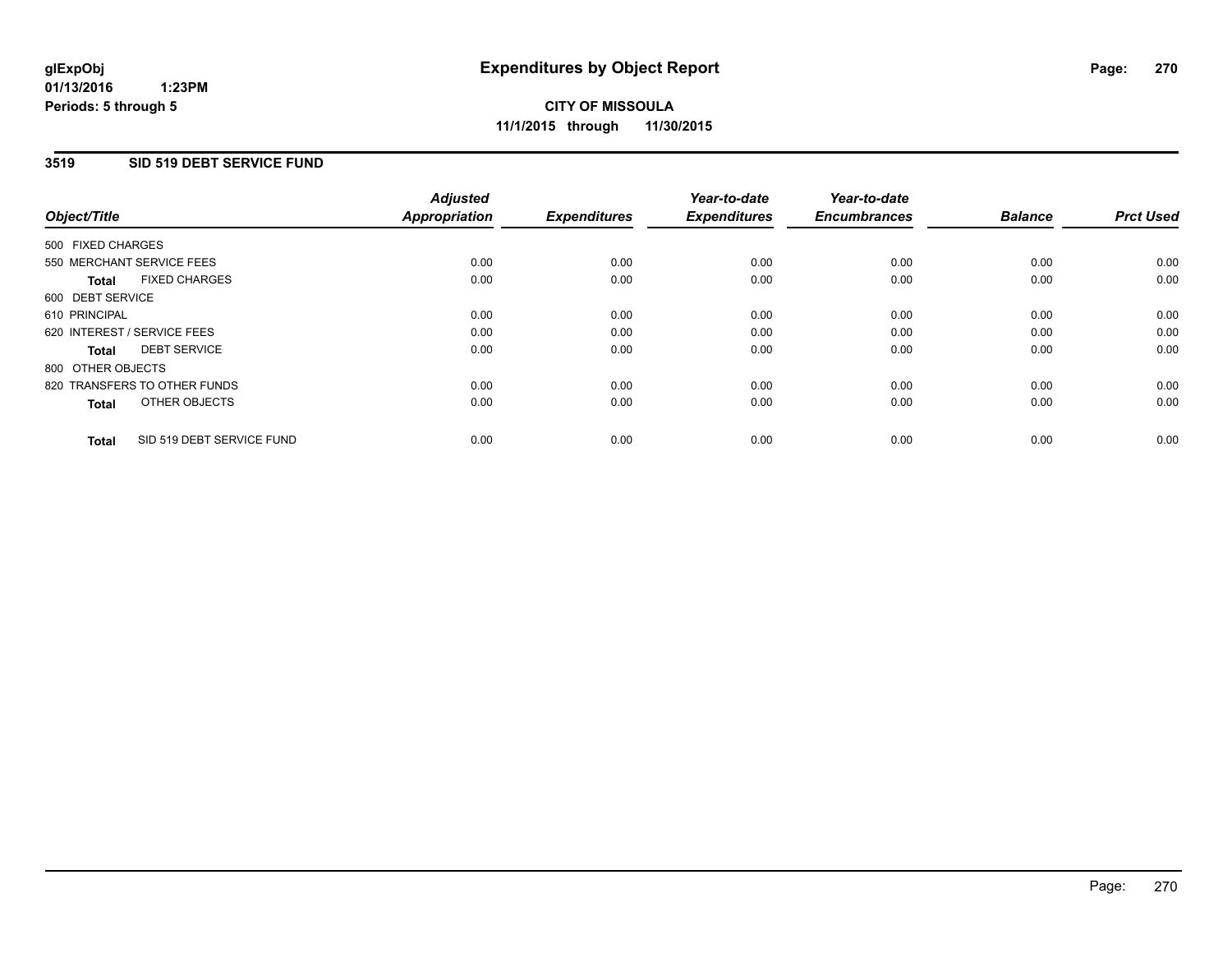#### **3520 SID 520 DEBT SERVICE FUND**

| Object/Title                        | <b>Adjusted</b><br><b>Appropriation</b> | <b>Expenditures</b> | Year-to-date<br><b>Expenditures</b> | Year-to-date<br><b>Encumbrances</b> | <b>Balance</b> | <b>Prct Used</b> |
|-------------------------------------|-----------------------------------------|---------------------|-------------------------------------|-------------------------------------|----------------|------------------|
|                                     |                                         |                     |                                     |                                     |                |                  |
| 500 FIXED CHARGES                   |                                         |                     |                                     |                                     |                |                  |
| 550 MERCHANT SERVICE FEES           | 0.00                                    | 0.00                | 0.00                                | 0.00                                | 0.00           | 0.00             |
| <b>FIXED CHARGES</b><br>Total       | 0.00                                    | 0.00                | 0.00                                | 0.00                                | 0.00           | 0.00             |
| 600 DEBT SERVICE                    |                                         |                     |                                     |                                     |                |                  |
| 610 PRINCIPAL                       | 138.000.00                              | 0.00                | 0.00                                | 0.00                                | 138.000.00     | 0.00             |
| 620 INTEREST / SERVICE FEES         | 21,920.00                               | 0.00                | 0.00                                | 0.00                                | 21.920.00      | 0.00             |
| <b>DEBT SERVICE</b><br><b>Total</b> | 159.920.00                              | 0.00                | 0.00                                | 0.00                                | 159.920.00     | 0.00             |
| NON-DEPARTMENTAL<br><b>Total</b>    | 159.920.00                              | 0.00                | 0.00                                | 0.00                                | 159.920.00     | 0.00             |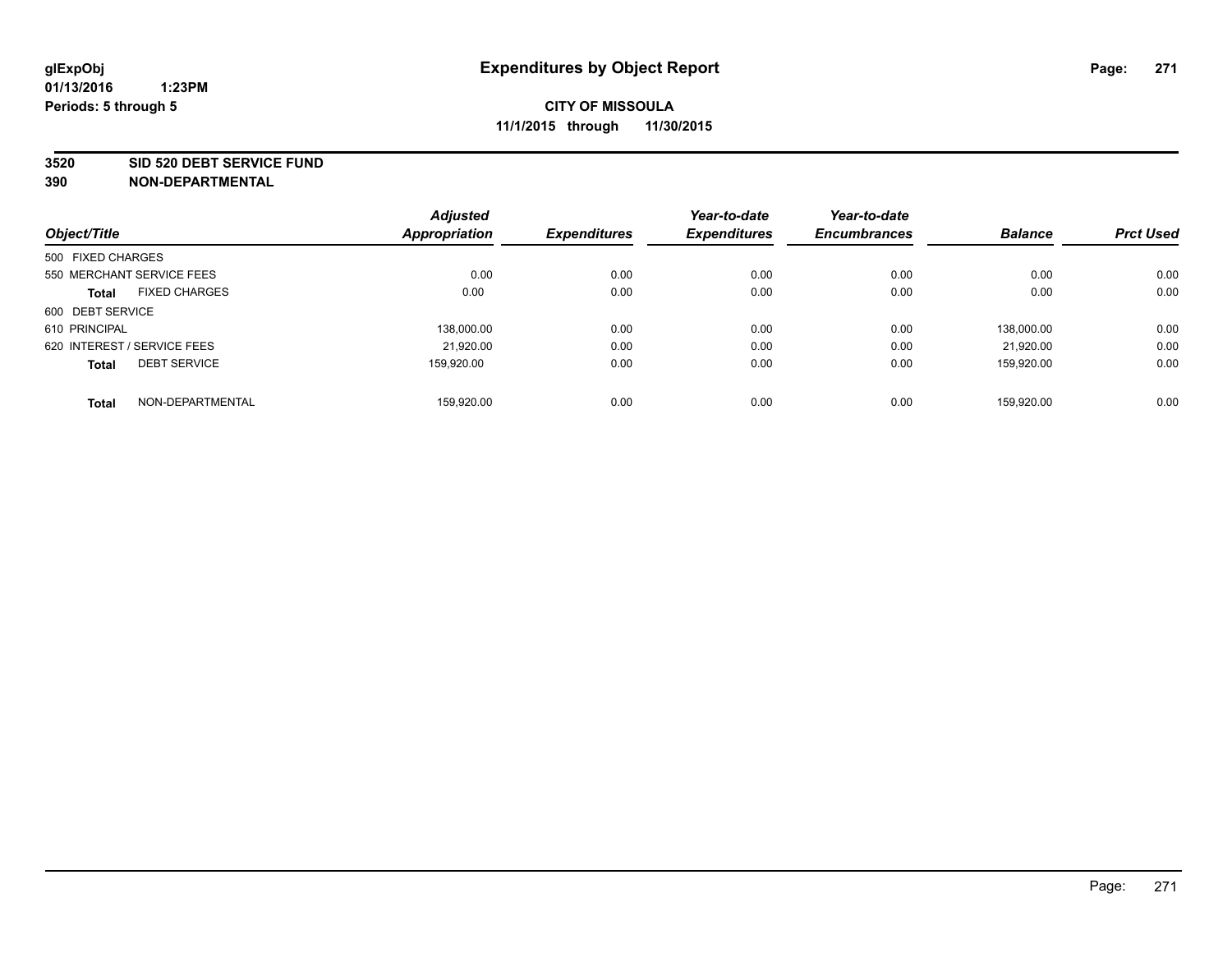### **3520 SID 520 DEBT SERVICE FUND**

| Object/Title                              | <b>Adjusted</b><br>Appropriation | <b>Expenditures</b> | Year-to-date<br><b>Expenditures</b> | Year-to-date<br><b>Encumbrances</b> | <b>Balance</b> | <b>Prct Used</b> |
|-------------------------------------------|----------------------------------|---------------------|-------------------------------------|-------------------------------------|----------------|------------------|
| 500 FIXED CHARGES                         |                                  |                     |                                     |                                     |                |                  |
| 550 MERCHANT SERVICE FEES                 | 0.00                             | 0.00                | 0.00                                | 0.00                                | 0.00           | 0.00             |
| <b>FIXED CHARGES</b><br><b>Total</b>      | 0.00                             | 0.00                | 0.00                                | 0.00                                | 0.00           | 0.00             |
| 600 DEBT SERVICE                          |                                  |                     |                                     |                                     |                |                  |
| 610 PRINCIPAL                             | 138,000.00                       | 0.00                | 0.00                                | 0.00                                | 138.000.00     | 0.00             |
| 620 INTEREST / SERVICE FEES               | 21,920.00                        | 0.00                | 0.00                                | 0.00                                | 21.920.00      | 0.00             |
| <b>DEBT SERVICE</b><br><b>Total</b>       | 159.920.00                       | 0.00                | 0.00                                | 0.00                                | 159.920.00     | 0.00             |
| SID 520 DEBT SERVICE FUND<br><b>Total</b> | 159,920.00                       | 0.00                | 0.00                                | 0.00                                | 159.920.00     | 0.00             |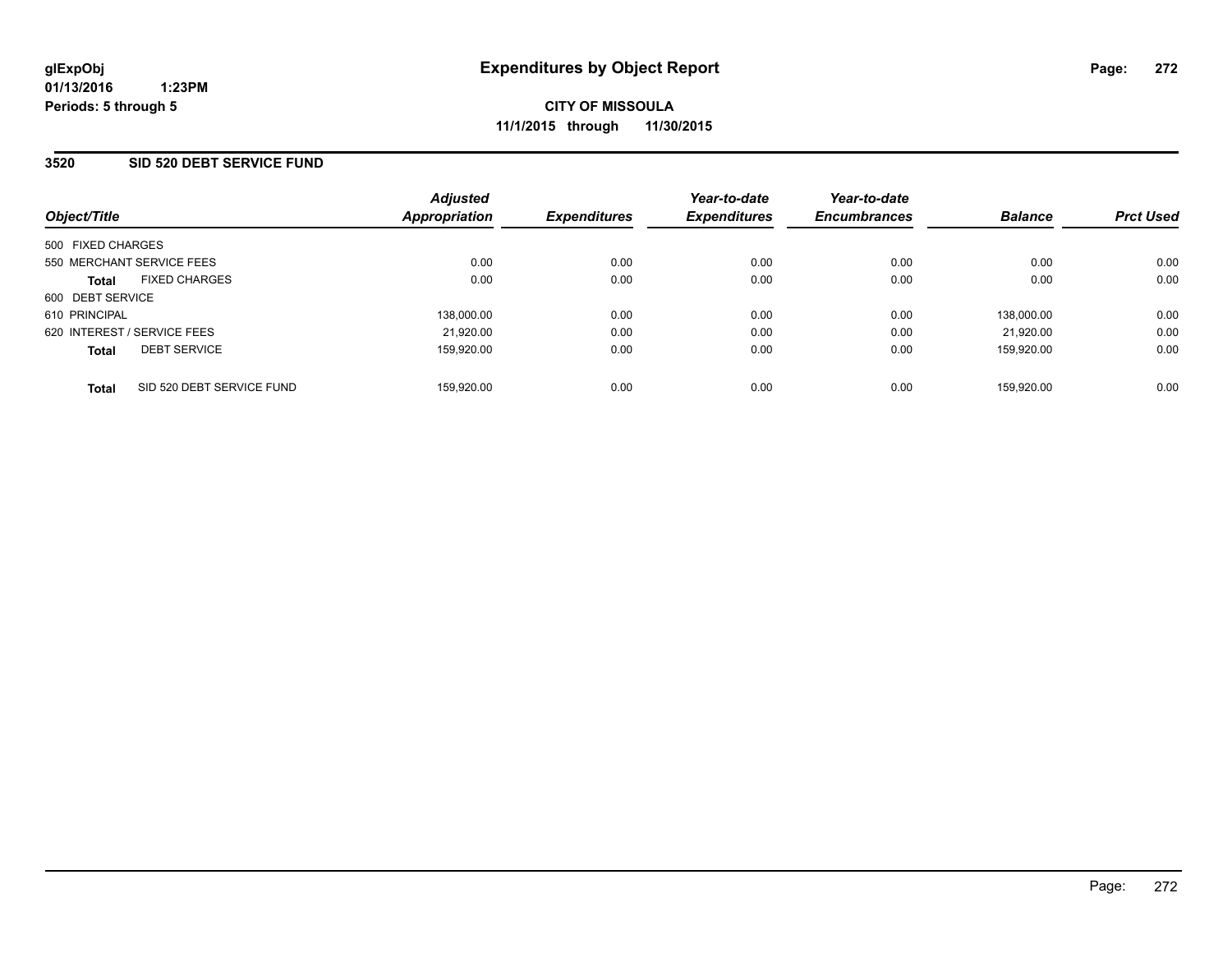#### **3521 SID 521 DEBT SERVICE FUND**

| Object/Title                         | <b>Adjusted</b><br><b>Appropriation</b> | <b>Expenditures</b> | Year-to-date<br><b>Expenditures</b> | Year-to-date<br><b>Encumbrances</b> | <b>Balance</b> | <b>Prct Used</b> |
|--------------------------------------|-----------------------------------------|---------------------|-------------------------------------|-------------------------------------|----------------|------------------|
| 500 FIXED CHARGES                    |                                         |                     |                                     |                                     |                |                  |
| 550 MERCHANT SERVICE FEES            | 0.00                                    | 0.00                | 0.00                                | 0.00                                | 0.00           | 0.00             |
| <b>FIXED CHARGES</b><br><b>Total</b> | 0.00                                    | 0.00                | 0.00                                | 0.00                                | 0.00           | 0.00             |
| 600 DEBT SERVICE                     |                                         |                     |                                     |                                     |                |                  |
| 610 PRINCIPAL                        | 135.00                                  | 0.00                | 0.00                                | 0.00                                | 135.00         | 0.00             |
| 620 INTEREST / SERVICE FEES          | 15.00                                   | 0.00                | 0.00                                | 0.00                                | 15.00          | 0.00             |
| <b>DEBT SERVICE</b><br><b>Total</b>  | 150.00                                  | 0.00                | 0.00                                | 0.00                                | 150.00         | 0.00             |
| NON-DEPARTMENTAL<br><b>Total</b>     | 150.00                                  | 0.00                | 0.00                                | 0.00                                | 150.00         | 0.00             |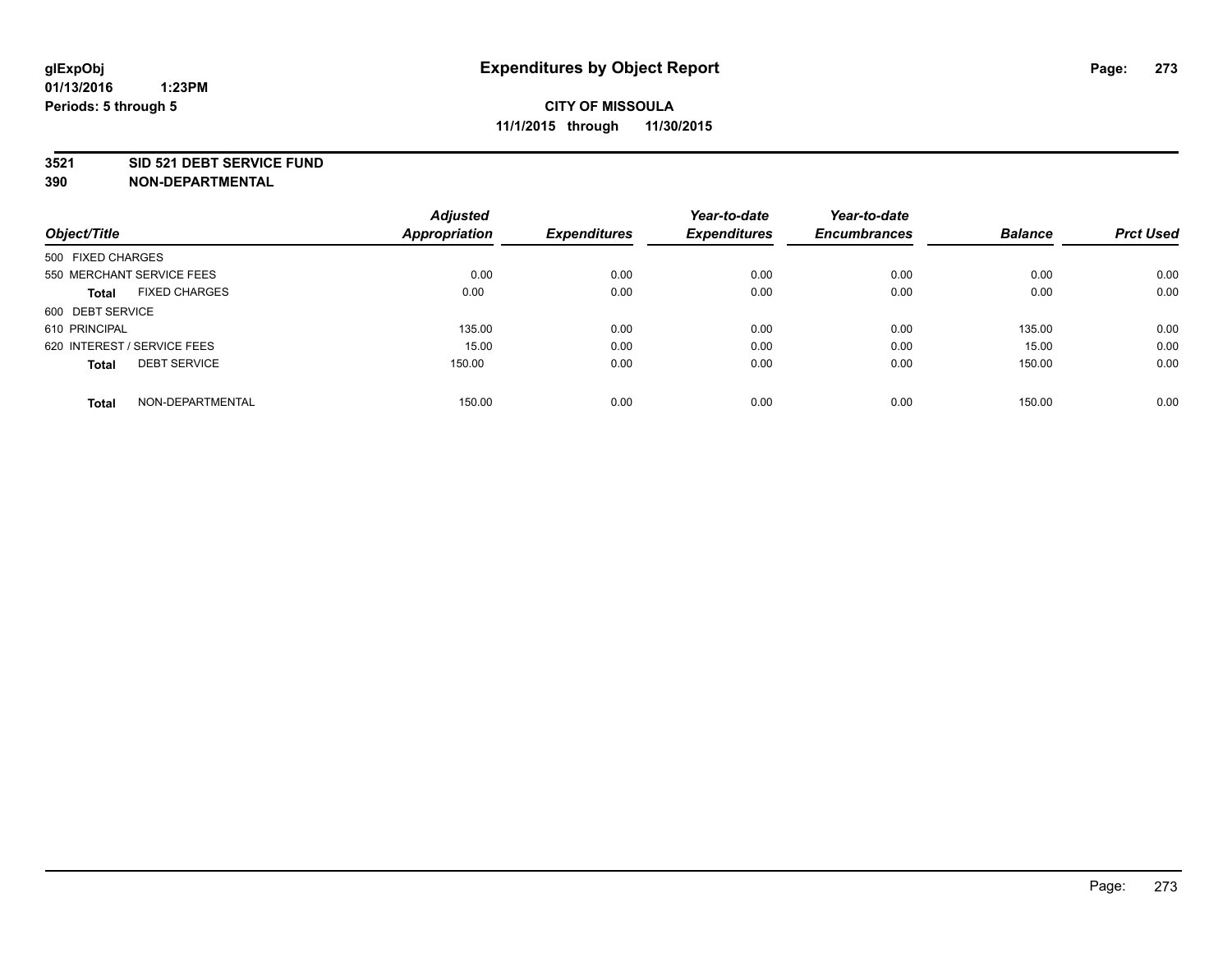### **3521 SID 521 DEBT SERVICE FUND**

| Object/Title      |                             | <b>Adjusted</b><br><b>Appropriation</b> | <b>Expenditures</b> | Year-to-date<br><b>Expenditures</b> | Year-to-date<br><b>Encumbrances</b> | <b>Balance</b> | <b>Prct Used</b> |
|-------------------|-----------------------------|-----------------------------------------|---------------------|-------------------------------------|-------------------------------------|----------------|------------------|
| 500 FIXED CHARGES |                             |                                         |                     |                                     |                                     |                |                  |
|                   | 550 MERCHANT SERVICE FEES   | 0.00                                    | 0.00                | 0.00                                | 0.00                                | 0.00           | 0.00             |
| <b>Total</b>      | <b>FIXED CHARGES</b>        | 0.00                                    | 0.00                | 0.00                                | 0.00                                | 0.00           | 0.00             |
| 600 DEBT SERVICE  |                             |                                         |                     |                                     |                                     |                |                  |
| 610 PRINCIPAL     |                             | 135.00                                  | 0.00                | 0.00                                | 0.00                                | 135.00         | 0.00             |
|                   | 620 INTEREST / SERVICE FEES | 15.00                                   | 0.00                | 0.00                                | 0.00                                | 15.00          | 0.00             |
| <b>Total</b>      | <b>DEBT SERVICE</b>         | 150.00                                  | 0.00                | 0.00                                | 0.00                                | 150.00         | 0.00             |
| <b>Total</b>      | SID 521 DEBT SERVICE FUND   | 150.00                                  | 0.00                | 0.00                                | 0.00                                | 150.00         | 0.00             |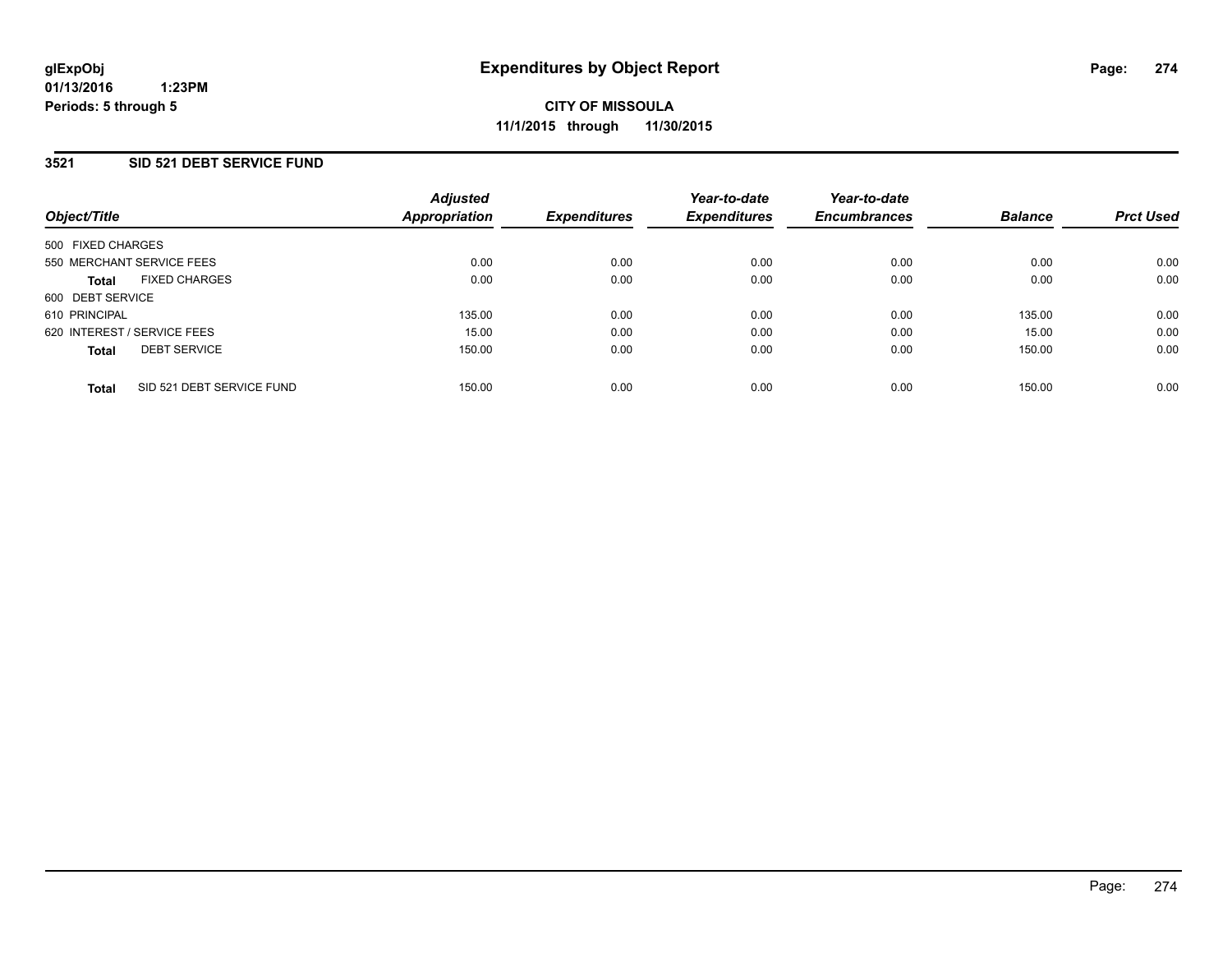#### **3522 SID 522 DEBT SERVICE FUND**

|                                      | <b>Adjusted</b>      |                     | Year-to-date        | Year-to-date        |                |                  |
|--------------------------------------|----------------------|---------------------|---------------------|---------------------|----------------|------------------|
| Object/Title                         | <b>Appropriation</b> | <b>Expenditures</b> | <b>Expenditures</b> | <b>Encumbrances</b> | <b>Balance</b> | <b>Prct Used</b> |
| 500 FIXED CHARGES                    |                      |                     |                     |                     |                |                  |
| 550 MERCHANT SERVICE FEES            | 0.00                 | 0.00                | 0.00                | 0.00                | 0.00           | 0.00             |
| <b>FIXED CHARGES</b><br><b>Total</b> | 0.00                 | 0.00                | 0.00                | 0.00                | 0.00           | 0.00             |
| 600 DEBT SERVICE                     |                      |                     |                     |                     |                |                  |
| 610 PRINCIPAL                        | 195.00               | 0.00                | 0.00                | 0.00                | 195.00         | 0.00             |
| 620 INTEREST / SERVICE FEES          | 22.00                | 0.00                | 0.00                | 0.00                | 22.00          | 0.00             |
| <b>DEBT SERVICE</b><br><b>Total</b>  | 217.00               | 0.00                | 0.00                | 0.00                | 217.00         | 0.00             |
| NON-DEPARTMENTAL<br><b>Total</b>     | 217.00               | 0.00                | 0.00                | 0.00                | 217.00         | 0.00             |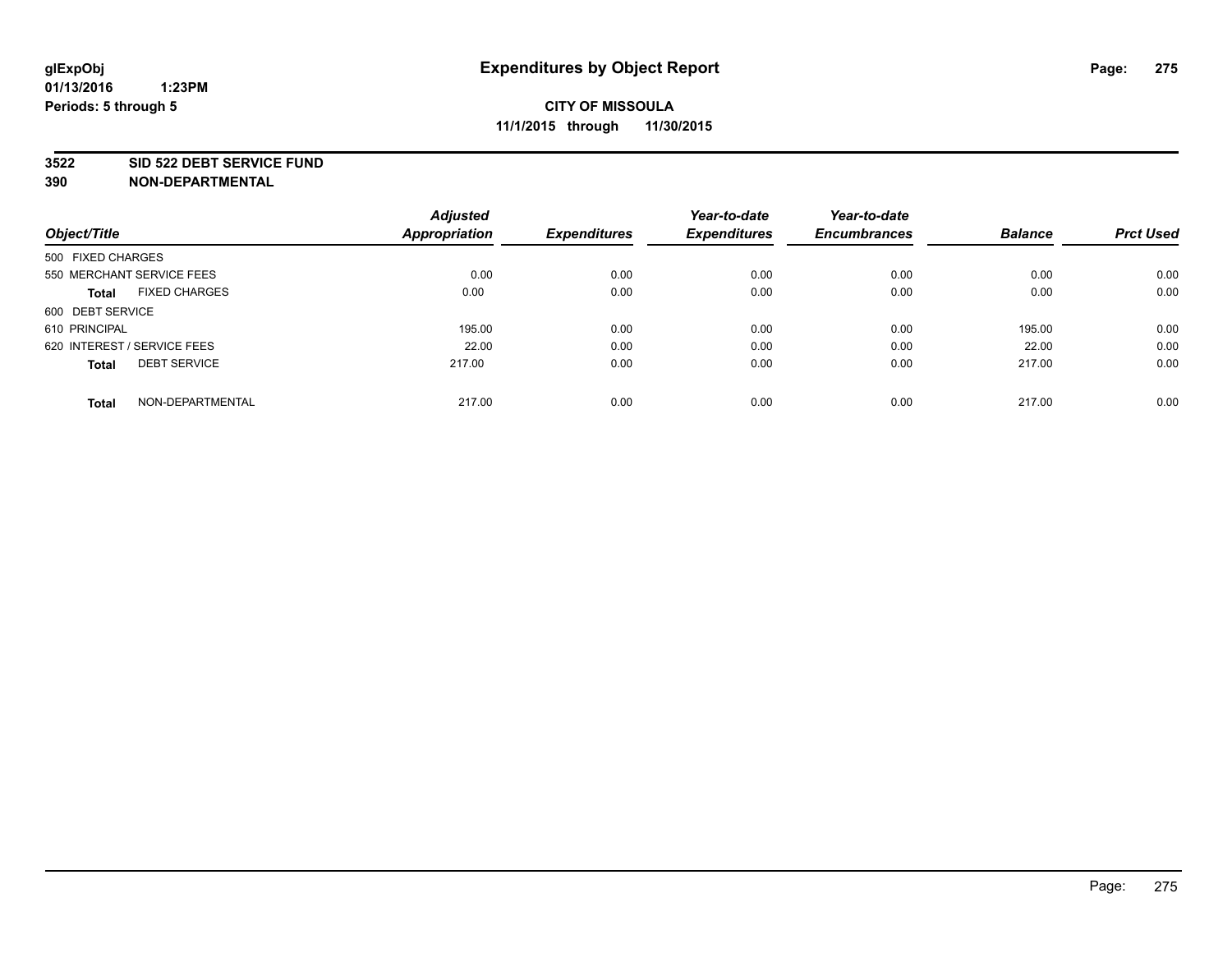### **3522 SID 522 DEBT SERVICE FUND**

| Object/Title                              | <b>Adjusted</b><br>Appropriation | <b>Expenditures</b> | Year-to-date<br><b>Expenditures</b> | Year-to-date<br><b>Encumbrances</b> | <b>Balance</b> | <b>Prct Used</b> |
|-------------------------------------------|----------------------------------|---------------------|-------------------------------------|-------------------------------------|----------------|------------------|
| 500 FIXED CHARGES                         |                                  |                     |                                     |                                     |                |                  |
| 550 MERCHANT SERVICE FEES                 | 0.00                             | 0.00                | 0.00                                | 0.00                                | 0.00           | 0.00             |
| <b>FIXED CHARGES</b><br><b>Total</b>      | 0.00                             | 0.00                | 0.00                                | 0.00                                | 0.00           | 0.00             |
| 600 DEBT SERVICE                          |                                  |                     |                                     |                                     |                |                  |
| 610 PRINCIPAL                             | 195.00                           | 0.00                | 0.00                                | 0.00                                | 195.00         | 0.00             |
| 620 INTEREST / SERVICE FEES               | 22.00                            | 0.00                | 0.00                                | 0.00                                | 22.00          | 0.00             |
| <b>DEBT SERVICE</b><br><b>Total</b>       | 217.00                           | 0.00                | 0.00                                | 0.00                                | 217.00         | 0.00             |
| SID 522 DEBT SERVICE FUND<br><b>Total</b> | 217.00                           | 0.00                | 0.00                                | 0.00                                | 217.00         | 0.00             |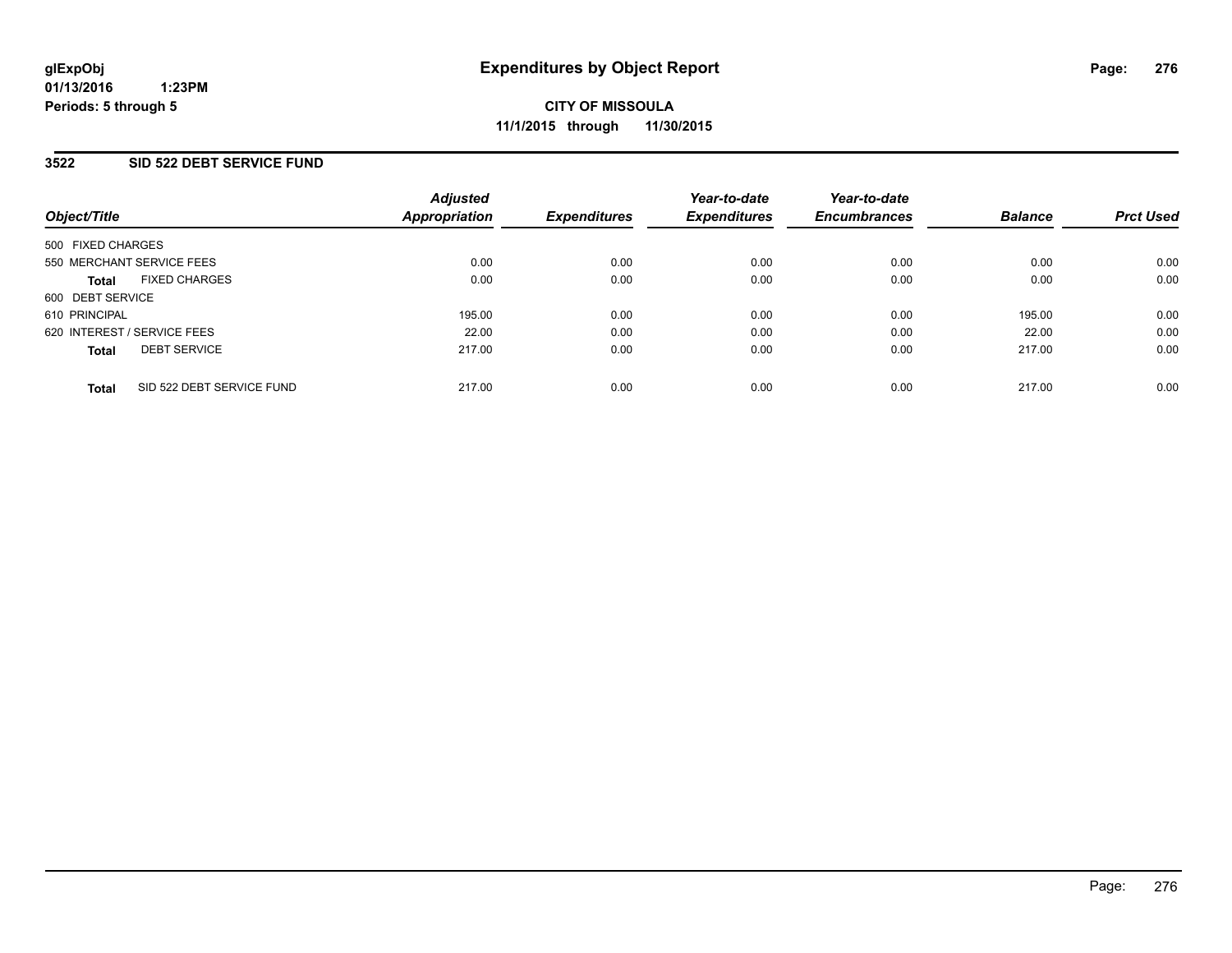#### **3524 SID 524 DEBT SERVICE FUND**

| Object/Title                |                           | <b>Adjusted</b><br>Appropriation | <b>Expenditures</b> | Year-to-date<br><b>Expenditures</b> | Year-to-date<br><b>Encumbrances</b> | <b>Balance</b> | <b>Prct Used</b> |
|-----------------------------|---------------------------|----------------------------------|---------------------|-------------------------------------|-------------------------------------|----------------|------------------|
|                             |                           |                                  |                     |                                     |                                     |                |                  |
| 500 FIXED CHARGES           |                           |                                  |                     |                                     |                                     |                |                  |
|                             | 550 MERCHANT SERVICE FEES | 0.00                             | 0.00                | 0.00                                | 0.00                                | 0.00           | 0.00             |
| <b>Total</b>                | <b>FIXED CHARGES</b>      | 0.00                             | 0.00                | 0.00                                | 0.00                                | 0.00           | 0.00             |
| 600 DEBT SERVICE            |                           |                                  |                     |                                     |                                     |                |                  |
| 610 PRINCIPAL               |                           | 224.000.00                       | 0.00                | 0.00                                | 0.00                                | 224.000.00     | 0.00             |
| 620 INTEREST / SERVICE FEES |                           | 80.660.00                        | 0.00                | 0.00                                | 0.00                                | 80.660.00      | 0.00             |
| <b>Total</b>                | <b>DEBT SERVICE</b>       | 304.660.00                       | 0.00                | 0.00                                | 0.00                                | 304,660.00     | 0.00             |
| <b>Total</b>                | NON-DEPARTMENTAL          | 304.660.00                       | 0.00                | 0.00                                | 0.00                                | 304.660.00     | 0.00             |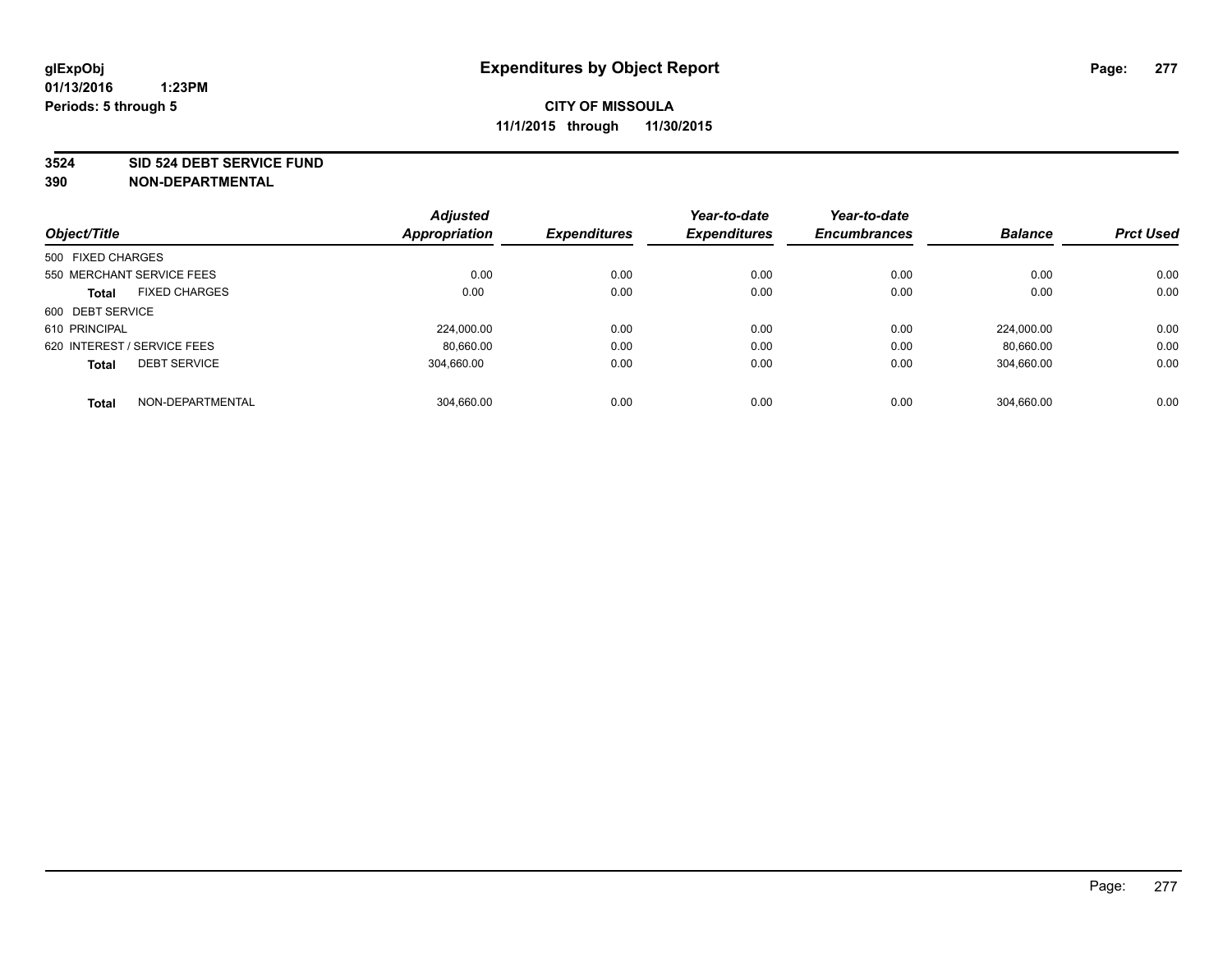### **3524 SID 524 DEBT SERVICE FUND**

| Object/Title                |                           | <b>Adjusted</b><br>Appropriation | <b>Expenditures</b> | Year-to-date<br><b>Expenditures</b> | Year-to-date<br><b>Encumbrances</b> | <b>Balance</b> | <b>Prct Used</b> |
|-----------------------------|---------------------------|----------------------------------|---------------------|-------------------------------------|-------------------------------------|----------------|------------------|
| 500 FIXED CHARGES           |                           |                                  |                     |                                     |                                     |                |                  |
| 550 MERCHANT SERVICE FEES   |                           | 0.00                             | 0.00                | 0.00                                | 0.00                                | 0.00           | 0.00             |
| <b>Total</b>                | <b>FIXED CHARGES</b>      | 0.00                             | 0.00                | 0.00                                | 0.00                                | 0.00           | 0.00             |
| 600 DEBT SERVICE            |                           |                                  |                     |                                     |                                     |                |                  |
| 610 PRINCIPAL               |                           | 224.000.00                       | 0.00                | 0.00                                | 0.00                                | 224.000.00     | 0.00             |
| 620 INTEREST / SERVICE FEES |                           | 80.660.00                        | 0.00                | 0.00                                | 0.00                                | 80.660.00      | 0.00             |
| <b>Total</b>                | <b>DEBT SERVICE</b>       | 304.660.00                       | 0.00                | 0.00                                | 0.00                                | 304,660.00     | 0.00             |
| <b>Total</b>                | SID 524 DEBT SERVICE FUND | 304.660.00                       | 0.00                | 0.00                                | 0.00                                | 304.660.00     | 0.00             |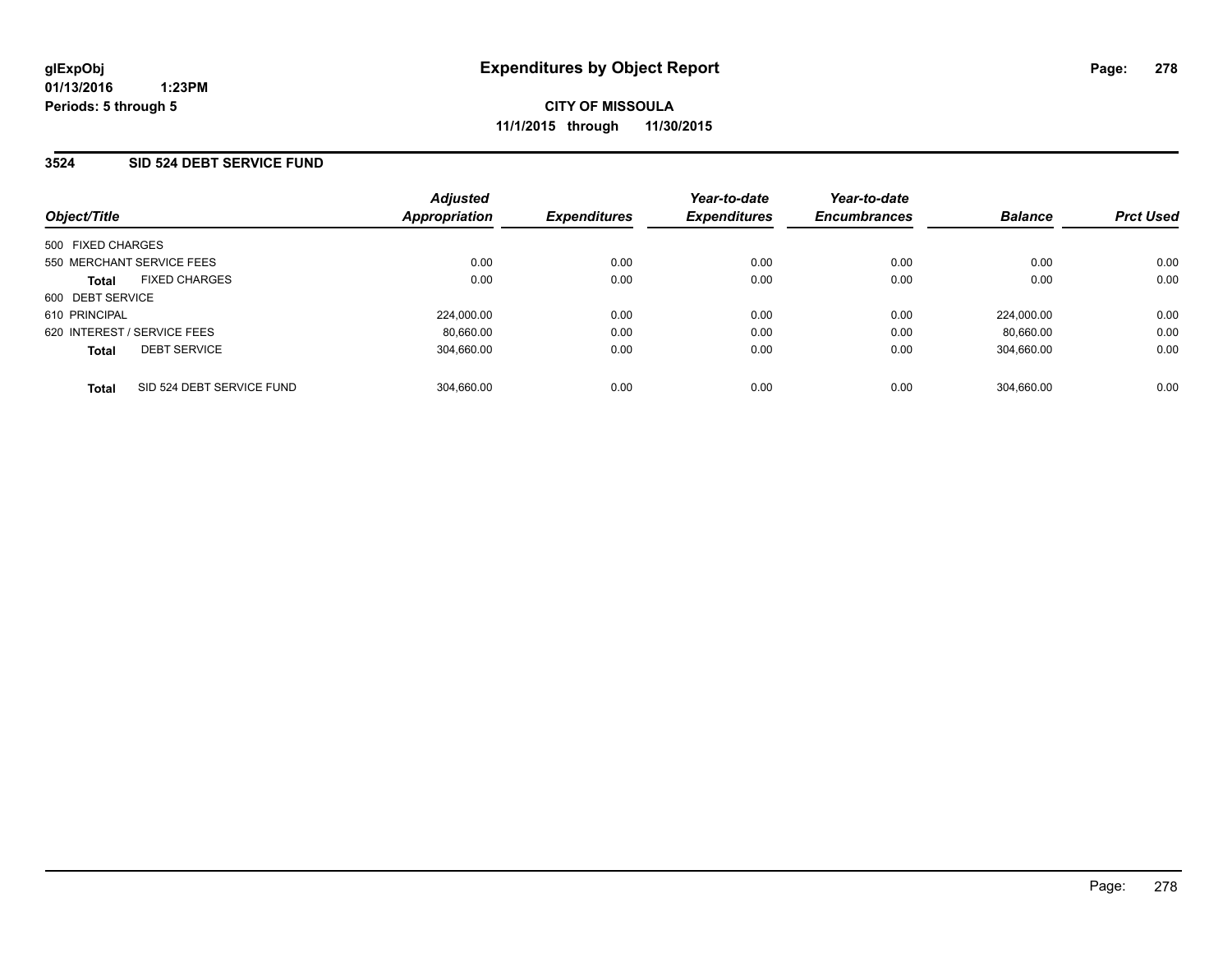#### **3525 SID 525 DEBT SERVICE FUND**

| Object/Title                |                           | <b>Adjusted</b><br><b>Appropriation</b> | <b>Expenditures</b> | Year-to-date<br><b>Expenditures</b> | Year-to-date<br><b>Encumbrances</b> | <b>Balance</b> | <b>Prct Used</b> |
|-----------------------------|---------------------------|-----------------------------------------|---------------------|-------------------------------------|-------------------------------------|----------------|------------------|
|                             |                           |                                         |                     |                                     |                                     |                |                  |
| 500 FIXED CHARGES           |                           |                                         |                     |                                     |                                     |                |                  |
|                             | 550 MERCHANT SERVICE FEES | 0.00                                    | 0.00                | 0.00                                | 0.00                                | 0.00           | 0.00             |
| <b>Total</b>                | <b>FIXED CHARGES</b>      | 0.00                                    | 0.00                | 0.00                                | 0.00                                | 0.00           | 0.00             |
| 600 DEBT SERVICE            |                           |                                         |                     |                                     |                                     |                |                  |
| 610 PRINCIPAL               |                           | 26,000.00                               | 0.00                | 0.00                                | 0.00                                | 26.000.00      | 0.00             |
| 620 INTEREST / SERVICE FEES |                           | 5,500.00                                | 0.00                | 0.00                                | 0.00                                | 5,500.00       | 0.00             |
| <b>Total</b>                | <b>DEBT SERVICE</b>       | 31.500.00                               | 0.00                | 0.00                                | 0.00                                | 31.500.00      | 0.00             |
|                             |                           |                                         |                     |                                     |                                     |                |                  |
| <b>Total</b>                | NON-DEPARTMENTAL          | 31,500.00                               | 0.00                | 0.00                                | 0.00                                | 31.500.00      | 0.00             |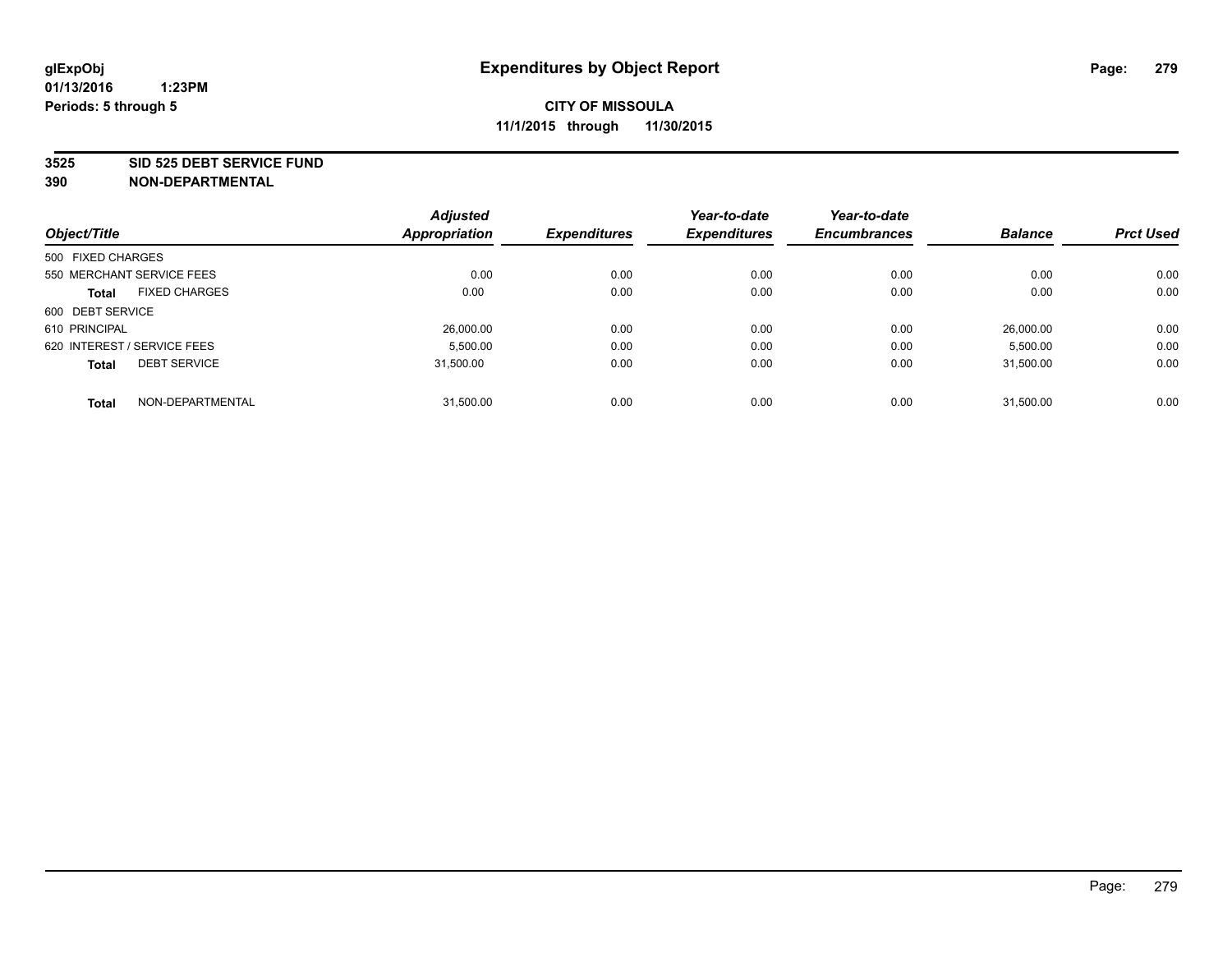### **3525 SID 525 DEBT SERVICE FUND**

| Object/Title                              | <b>Adjusted</b><br>Appropriation | <b>Expenditures</b> | Year-to-date<br><b>Expenditures</b> | Year-to-date<br><b>Encumbrances</b> | <b>Balance</b> | <b>Prct Used</b> |
|-------------------------------------------|----------------------------------|---------------------|-------------------------------------|-------------------------------------|----------------|------------------|
| 500 FIXED CHARGES                         |                                  |                     |                                     |                                     |                |                  |
| 550 MERCHANT SERVICE FEES                 | 0.00                             | 0.00                | 0.00                                | 0.00                                | 0.00           | 0.00             |
| <b>FIXED CHARGES</b><br><b>Total</b>      | 0.00                             | 0.00                | 0.00                                | 0.00                                | 0.00           | 0.00             |
| 600 DEBT SERVICE                          |                                  |                     |                                     |                                     |                |                  |
| 610 PRINCIPAL                             | 26,000.00                        | 0.00                | 0.00                                | 0.00                                | 26.000.00      | 0.00             |
| 620 INTEREST / SERVICE FEES               | 5.500.00                         | 0.00                | 0.00                                | 0.00                                | 5.500.00       | 0.00             |
| <b>DEBT SERVICE</b><br><b>Total</b>       | 31.500.00                        | 0.00                | 0.00                                | 0.00                                | 31.500.00      | 0.00             |
| SID 525 DEBT SERVICE FUND<br><b>Total</b> | 31.500.00                        | 0.00                | 0.00                                | 0.00                                | 31.500.00      | 0.00             |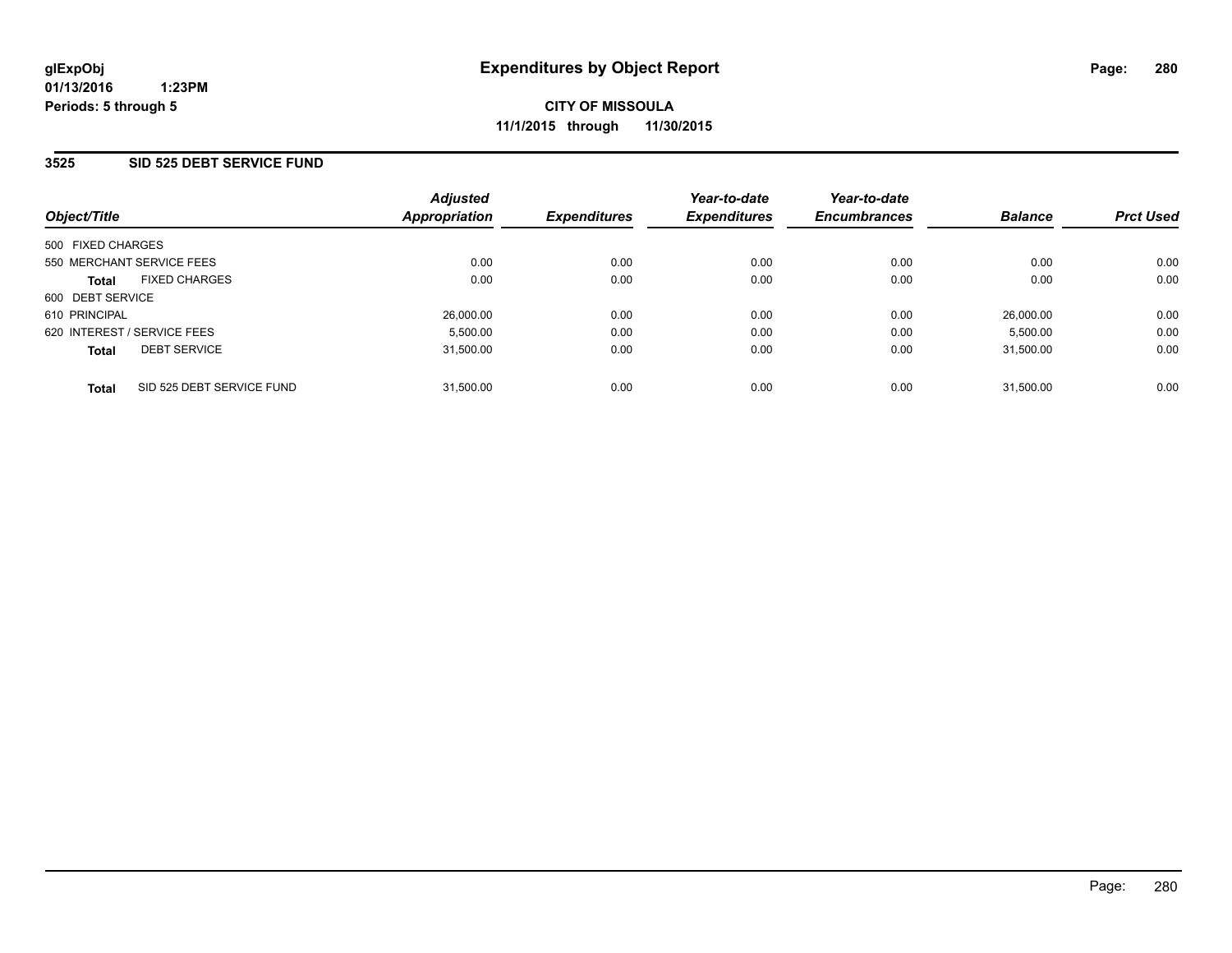#### **3526 SID 526 DEBT SERVICE FUND**

| Object/Title                |                      | <b>Adjusted</b><br><b>Appropriation</b> | <b>Expenditures</b> | Year-to-date<br><b>Expenditures</b> | Year-to-date<br><b>Encumbrances</b> | <b>Balance</b> | <b>Prct Used</b> |
|-----------------------------|----------------------|-----------------------------------------|---------------------|-------------------------------------|-------------------------------------|----------------|------------------|
| 500 FIXED CHARGES           |                      |                                         |                     |                                     |                                     |                |                  |
| 550 MERCHANT SERVICE FEES   |                      | 0.00                                    | 0.00                | 0.00                                | 0.00                                | 0.00           | 0.00             |
| <b>Total</b>                | <b>FIXED CHARGES</b> | 0.00                                    | 0.00                | 0.00                                | 0.00                                | 0.00           | 0.00             |
| 600 DEBT SERVICE            |                      |                                         |                     |                                     |                                     |                |                  |
| 610 PRINCIPAL               |                      | 154.000.00                              | 0.00                | 0.00                                | 0.00                                | 154.000.00     | 0.00             |
| 620 INTEREST / SERVICE FEES |                      | 39,320.00                               | 0.00                | 0.00                                | 0.00                                | 39,320.00      | 0.00             |
| <b>Total</b>                | <b>DEBT SERVICE</b>  | 193.320.00                              | 0.00                | 0.00                                | 0.00                                | 193.320.00     | 0.00             |
| <b>Total</b>                | NON-DEPARTMENTAL     | 193,320.00                              | 0.00                | 0.00                                | 0.00                                | 193.320.00     | 0.00             |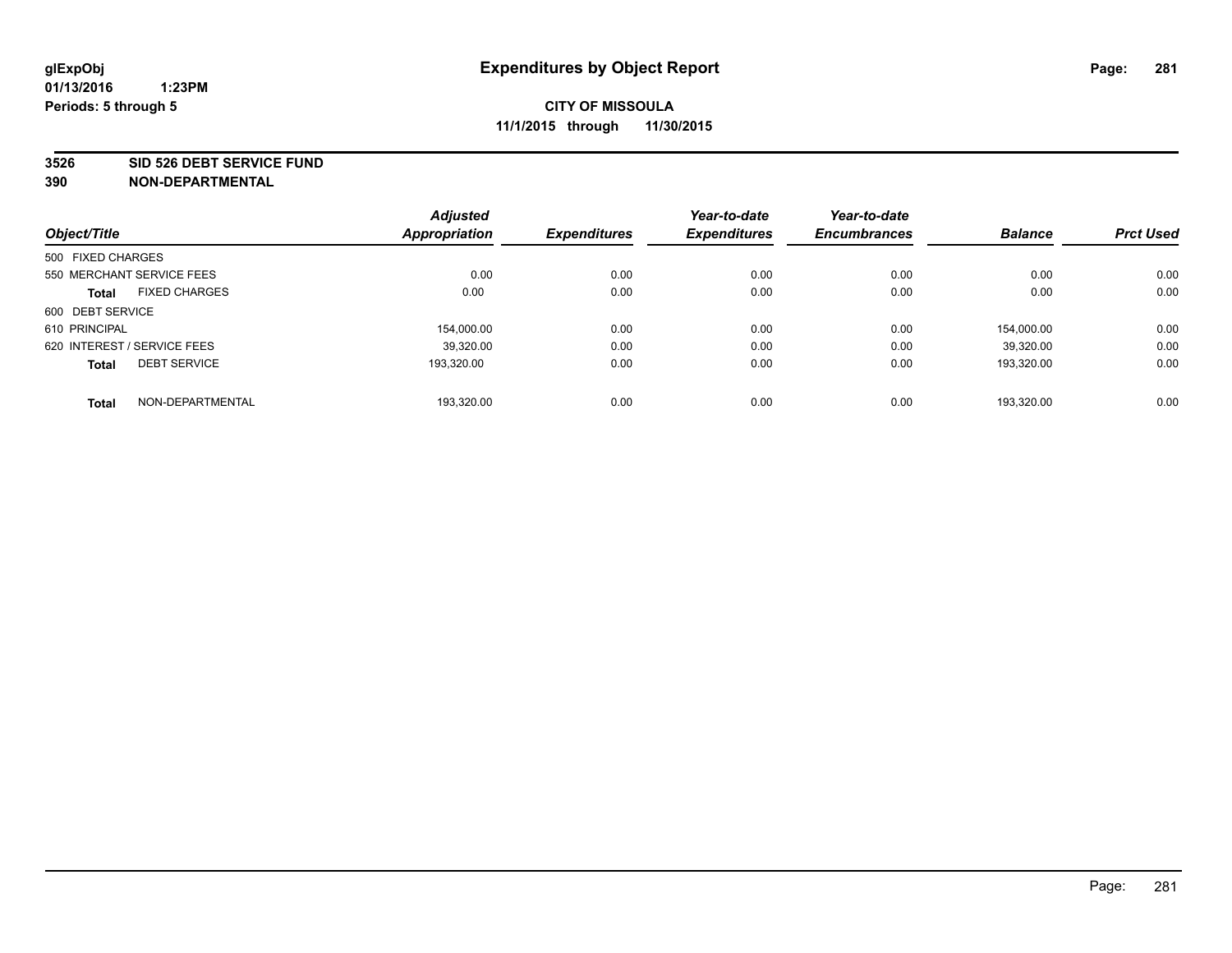### **3526 SID 526 DEBT SERVICE FUND**

| Object/Title                              | <b>Adjusted</b><br><b>Appropriation</b> | <b>Expenditures</b> | Year-to-date<br><b>Expenditures</b> | Year-to-date<br><b>Encumbrances</b> | <b>Balance</b> | <b>Prct Used</b> |
|-------------------------------------------|-----------------------------------------|---------------------|-------------------------------------|-------------------------------------|----------------|------------------|
| 500 FIXED CHARGES                         |                                         |                     |                                     |                                     |                |                  |
| 550 MERCHANT SERVICE FEES                 | 0.00                                    | 0.00                | 0.00                                | 0.00                                | 0.00           | 0.00             |
| <b>FIXED CHARGES</b><br><b>Total</b>      | 0.00                                    | 0.00                | 0.00                                | 0.00                                | 0.00           | 0.00             |
| 600 DEBT SERVICE                          |                                         |                     |                                     |                                     |                |                  |
| 610 PRINCIPAL                             | 154.000.00                              | 0.00                | 0.00                                | 0.00                                | 154.000.00     | 0.00             |
| 620 INTEREST / SERVICE FEES               | 39.320.00                               | 0.00                | 0.00                                | 0.00                                | 39.320.00      | 0.00             |
| <b>DEBT SERVICE</b><br><b>Total</b>       | 193.320.00                              | 0.00                | 0.00                                | 0.00                                | 193.320.00     | 0.00             |
| SID 526 DEBT SERVICE FUND<br><b>Total</b> | 193.320.00                              | 0.00                | 0.00                                | 0.00                                | 193.320.00     | 0.00             |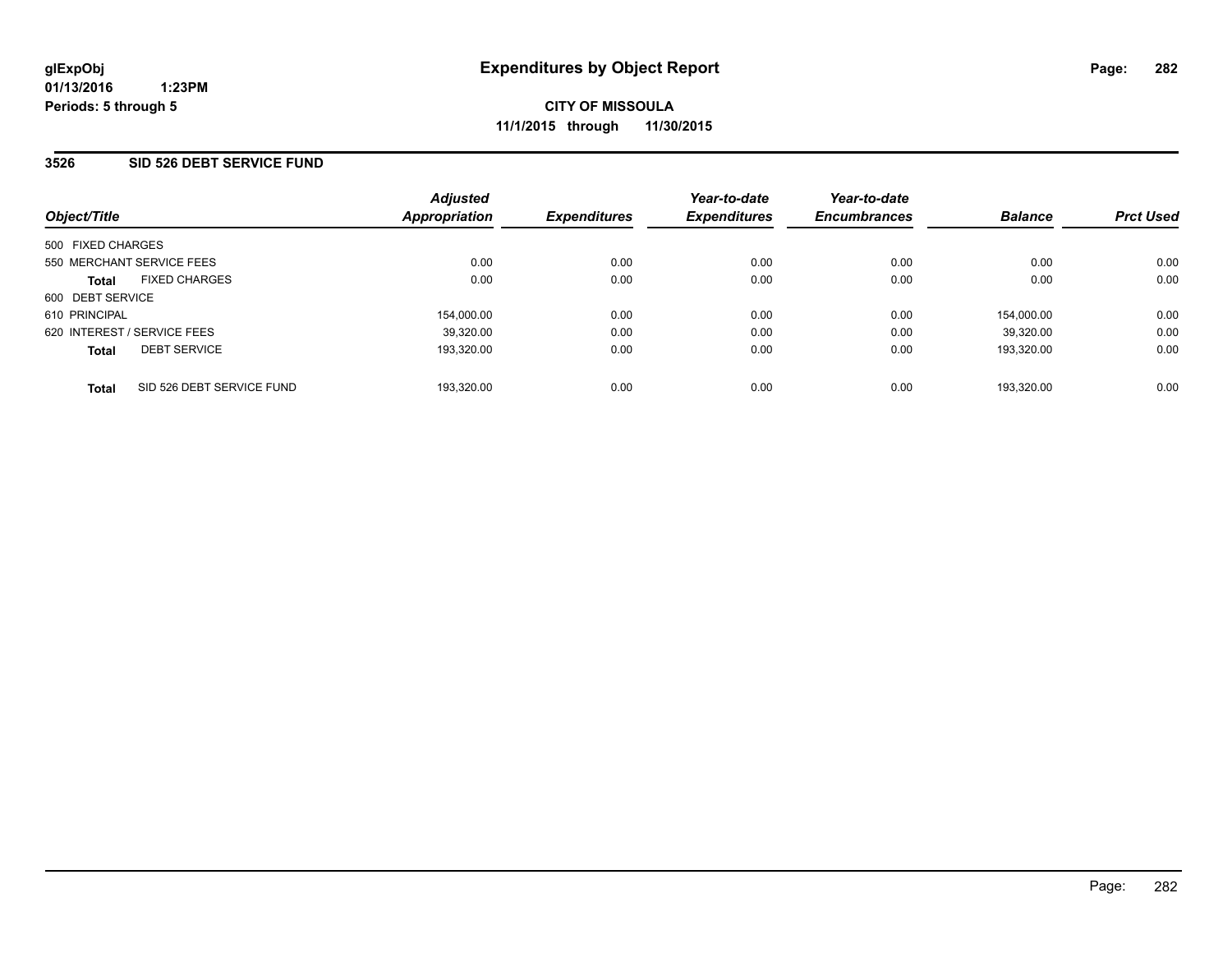# **glExpObj Expenditures by Object Report Page: 283**

# **CITY OF MISSOULA 11/1/2015 through 11/30/2015**

**3527 SID 527 DEBT SERVICE FUND**

**000 \*\*\* Title Not Found \*\*\***

| Object/Title                     | <b>Adjusted</b><br>Appropriation | <b>Expenditures</b> | Year-to-date<br><b>Expenditures</b> | Year-to-date<br><b>Encumbrances</b> | <b>Balance</b> | <b>Prct Used</b> |
|----------------------------------|----------------------------------|---------------------|-------------------------------------|-------------------------------------|----------------|------------------|
| 800 OTHER OBJECTS                |                                  |                     |                                     |                                     |                |                  |
| 820 TRANSFERS TO OTHER FUNDS     | 0.00                             | 0.00                | 0.00                                | 0.00                                | 0.00           | 0.00             |
| OTHER OBJECTS<br><b>Total</b>    | 0.00                             | 0.00                | 0.00                                | 0.00                                | 0.00           | 0.00             |
| *** Title Not Found ***<br>Total | 0.00                             | 0.00                | 0.00                                | 0.00                                | 0.00           | 0.00             |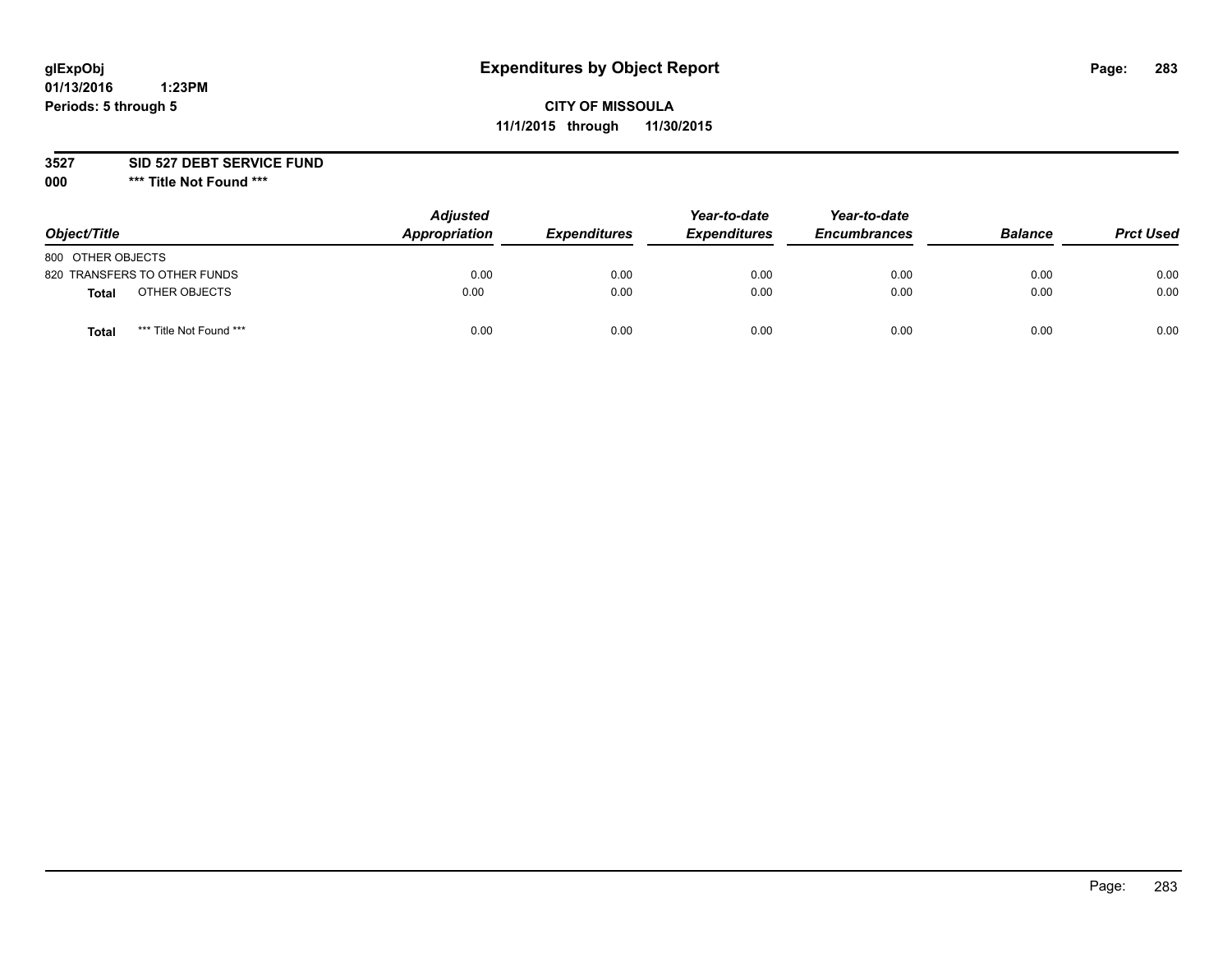#### **3527 SID 527 DEBT SERVICE FUND**

| Object/Title                         | <b>Adjusted</b><br><b>Appropriation</b> | <b>Expenditures</b> | Year-to-date<br><b>Expenditures</b> | Year-to-date<br><b>Encumbrances</b> | <b>Balance</b> | <b>Prct Used</b> |
|--------------------------------------|-----------------------------------------|---------------------|-------------------------------------|-------------------------------------|----------------|------------------|
|                                      |                                         |                     |                                     |                                     |                |                  |
| 500 FIXED CHARGES                    |                                         |                     |                                     |                                     |                |                  |
| 550 MERCHANT SERVICE FEES            | 0.00                                    | 0.00                | 0.00                                | 0.00                                | 0.00           | 0.00             |
| <b>FIXED CHARGES</b><br><b>Total</b> | 0.00                                    | 0.00                | 0.00                                | 0.00                                | 0.00           | 0.00             |
| 600 DEBT SERVICE                     |                                         |                     |                                     |                                     |                |                  |
| 610 PRINCIPAL                        | 0.00                                    | 0.00                | 0.00                                | 0.00                                | 0.00           | 0.00             |
| 620 INTEREST / SERVICE FEES          | 0.00                                    | 0.00                | 0.00                                | 0.00                                | 0.00           | 0.00             |
| <b>DEBT SERVICE</b><br>Total         | 0.00                                    | 0.00                | 0.00                                | 0.00                                | 0.00           | 0.00             |
|                                      |                                         |                     |                                     |                                     |                |                  |
| NON-DEPARTMENTAL<br><b>Total</b>     | 0.00                                    | 0.00                | 0.00                                | 0.00                                | 0.00           | 0.00             |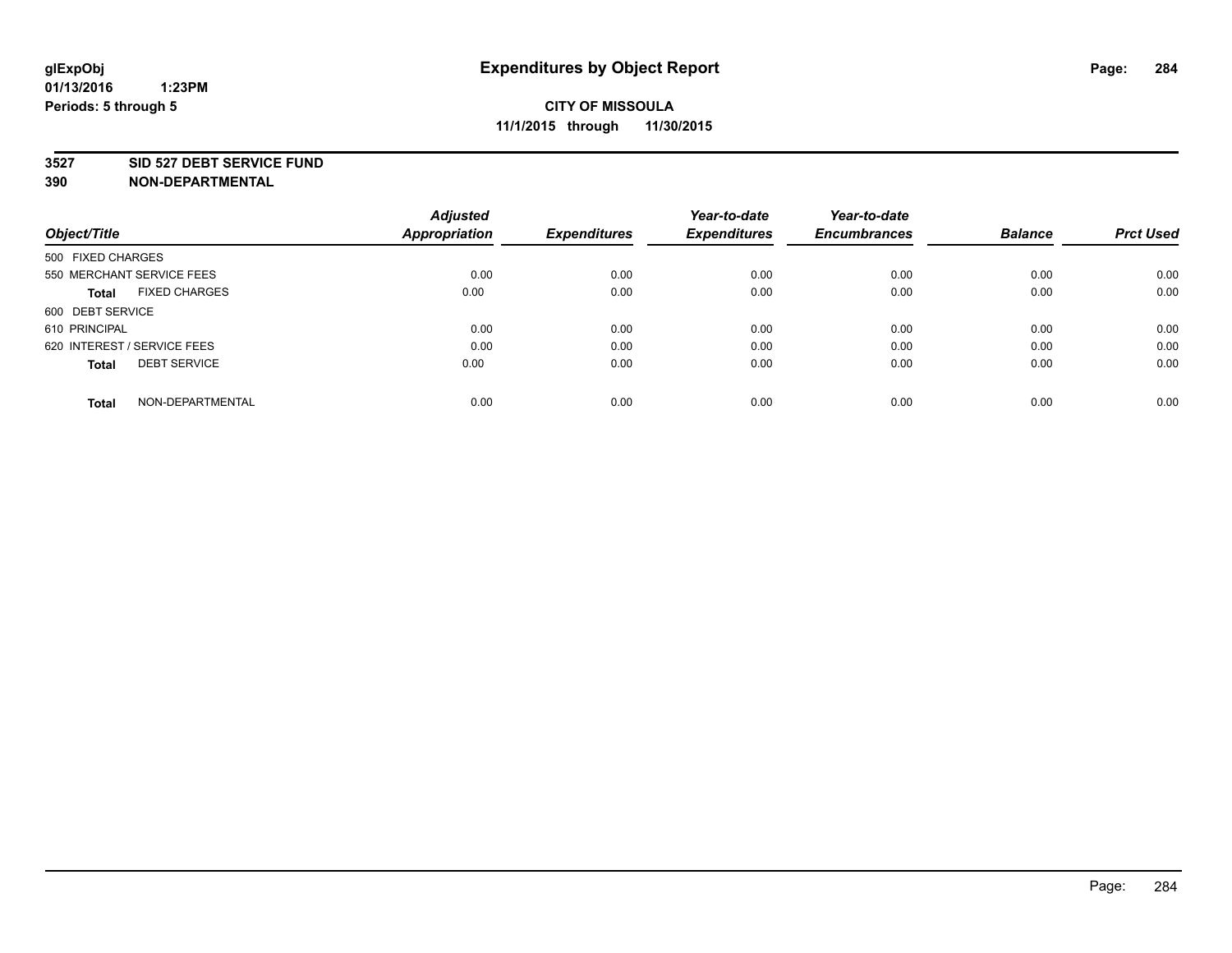### **3527 SID 527 DEBT SERVICE FUND**

| Object/Title                              | <b>Adjusted</b><br><b>Appropriation</b> | <b>Expenditures</b> | Year-to-date<br><b>Expenditures</b> | Year-to-date<br><b>Encumbrances</b> | <b>Balance</b> | <b>Prct Used</b> |
|-------------------------------------------|-----------------------------------------|---------------------|-------------------------------------|-------------------------------------|----------------|------------------|
|                                           |                                         |                     |                                     |                                     |                |                  |
| 500 FIXED CHARGES                         |                                         |                     |                                     |                                     |                |                  |
| 550 MERCHANT SERVICE FEES                 | 0.00                                    | 0.00                | 0.00                                | 0.00                                | 0.00           | 0.00             |
| <b>FIXED CHARGES</b><br>Total             | 0.00                                    | 0.00                | 0.00                                | 0.00                                | 0.00           | 0.00             |
| 600 DEBT SERVICE                          |                                         |                     |                                     |                                     |                |                  |
| 610 PRINCIPAL                             | 0.00                                    | 0.00                | 0.00                                | 0.00                                | 0.00           | 0.00             |
| 620 INTEREST / SERVICE FEES               | 0.00                                    | 0.00                | 0.00                                | 0.00                                | 0.00           | 0.00             |
| <b>DEBT SERVICE</b><br><b>Total</b>       | 0.00                                    | 0.00                | 0.00                                | 0.00                                | 0.00           | 0.00             |
| 800 OTHER OBJECTS                         |                                         |                     |                                     |                                     |                |                  |
| 820 TRANSFERS TO OTHER FUNDS              | 0.00                                    | 0.00                | 0.00                                | 0.00                                | 0.00           | 0.00             |
| OTHER OBJECTS<br><b>Total</b>             | 0.00                                    | 0.00                | 0.00                                | 0.00                                | 0.00           | 0.00             |
|                                           |                                         |                     |                                     |                                     |                |                  |
| SID 527 DEBT SERVICE FUND<br><b>Total</b> | 0.00                                    | 0.00                | 0.00                                | 0.00                                | 0.00           | 0.00             |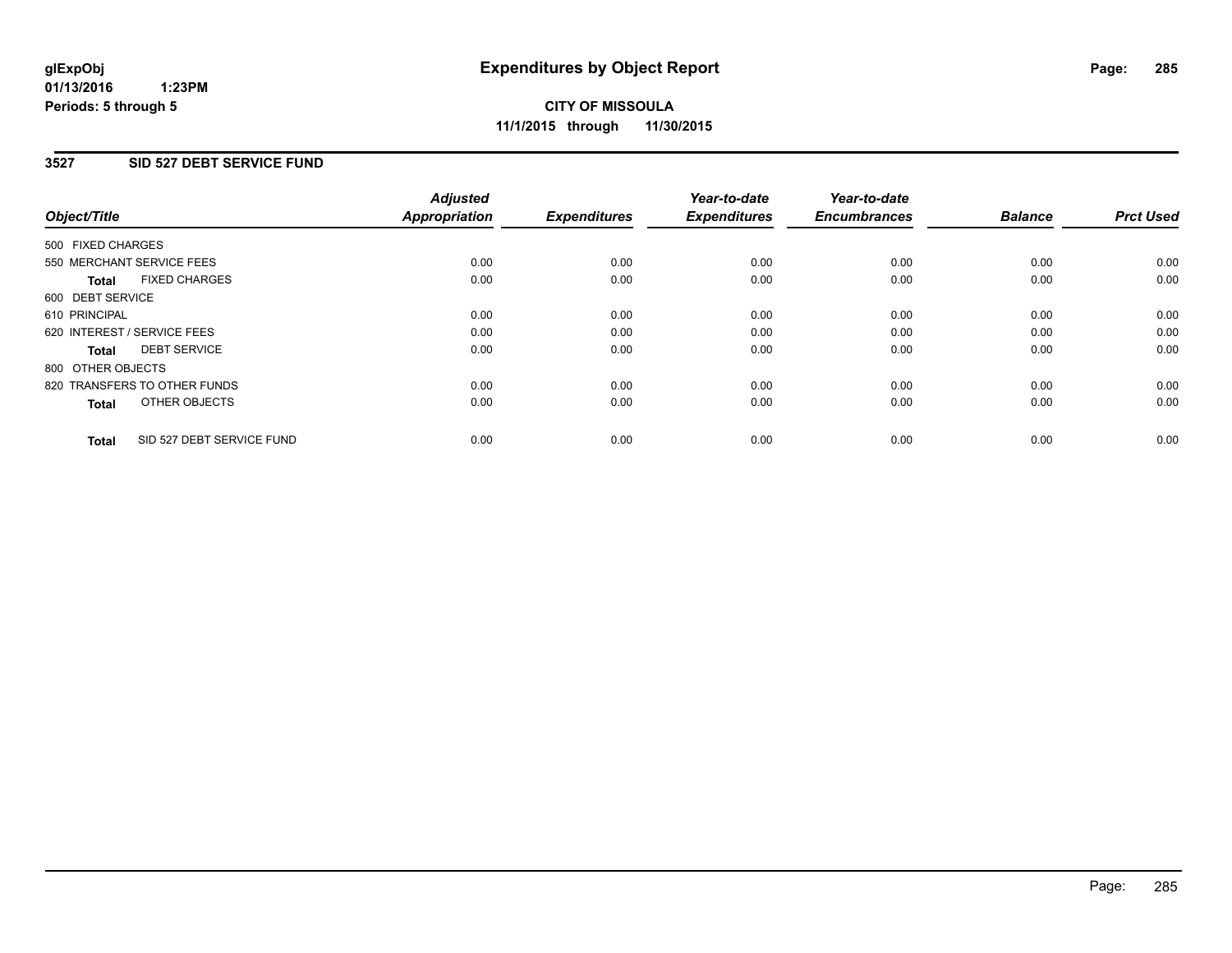#### **3530 SID 530 DEBT SERVICE FUND**

|                                      | <b>Adjusted</b> |                     | Year-to-date        | Year-to-date        |                |                  |
|--------------------------------------|-----------------|---------------------|---------------------|---------------------|----------------|------------------|
| Object/Title                         | Appropriation   | <b>Expenditures</b> | <b>Expenditures</b> | <b>Encumbrances</b> | <b>Balance</b> | <b>Prct Used</b> |
| 500 FIXED CHARGES                    |                 |                     |                     |                     |                |                  |
| 550 MERCHANT SERVICE FEES            | 0.00            | 0.00                | 0.00                | 0.00                | 0.00           | 0.00             |
| <b>FIXED CHARGES</b><br><b>Total</b> | 0.00            | 0.00                | 0.00                | 0.00                | 0.00           | 0.00             |
| 600 DEBT SERVICE                     |                 |                     |                     |                     |                |                  |
| 610 PRINCIPAL                        | 677.00          | 0.00                | 676.45              | 0.00                | 0.55           | 99.92            |
| 620 INTEREST / SERVICE FEES          | 4.00            | 0.00                | 4.19                | 0.00                | $-0.19$        | 104.75           |
| <b>DEBT SERVICE</b><br><b>Total</b>  | 681.00          | 0.00                | 680.64              | 0.00                | 0.36           | 99.95            |
| 800 OTHER OBJECTS                    |                 |                     |                     |                     |                |                  |
| 820 TRANSFERS TO OTHER FUNDS         | 0.00            | 0.00                | 0.00                | 0.00                | 0.00           | 0.00             |
| OTHER OBJECTS<br><b>Total</b>        | 0.00            | 0.00                | 0.00                | 0.00                | 0.00           | 0.00             |
|                                      |                 |                     |                     |                     |                |                  |
| NON-DEPARTMENTAL<br><b>Total</b>     | 681.00          | 0.00                | 680.64              | 0.00                | 0.36           | 99.95            |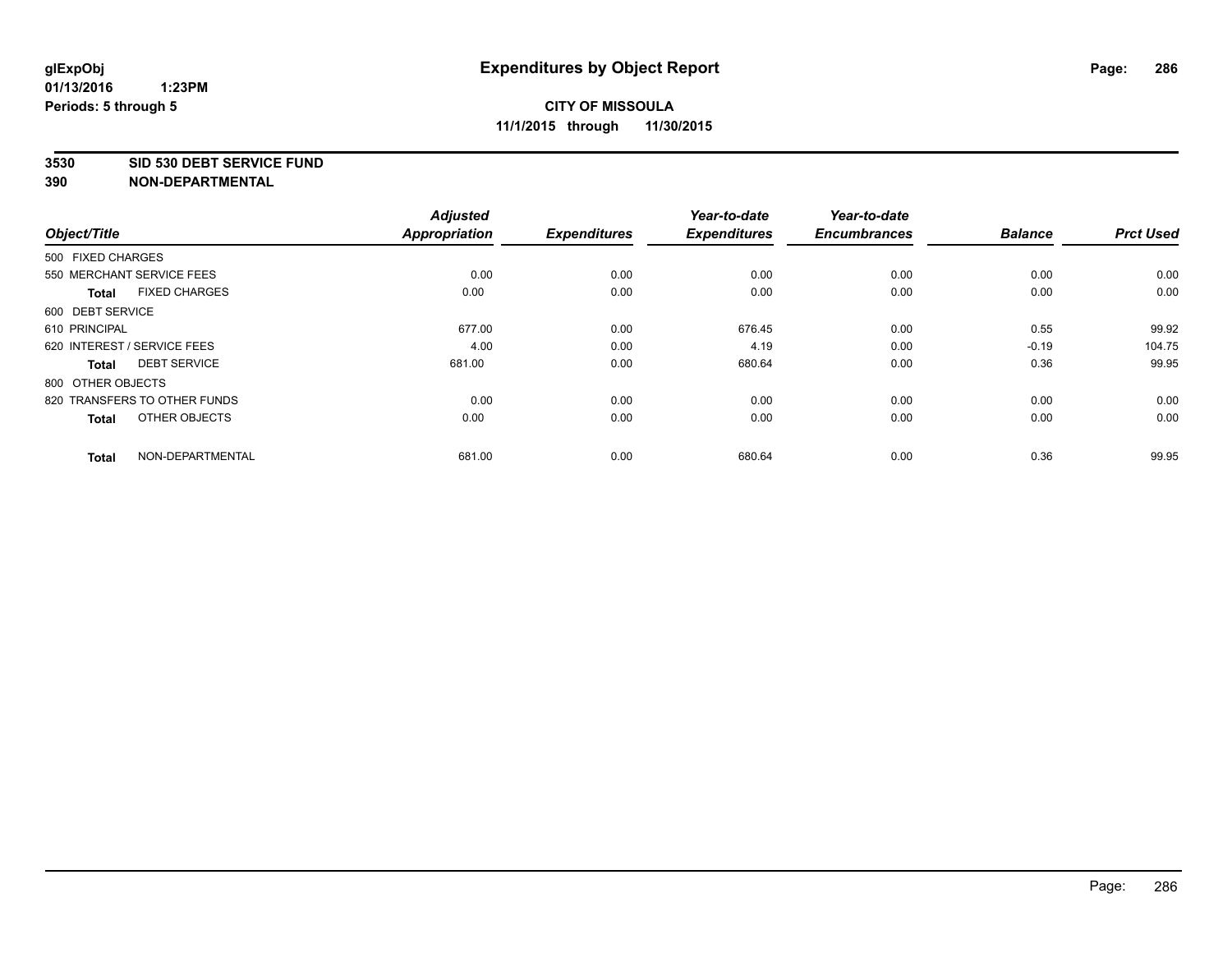## **3530 SID 530 DEBT SERVICE FUND**

| Object/Title      |                              | <b>Adjusted</b><br><b>Appropriation</b> | <b>Expenditures</b> | Year-to-date<br><b>Expenditures</b> | Year-to-date<br><b>Encumbrances</b> | <b>Balance</b> | <b>Prct Used</b> |
|-------------------|------------------------------|-----------------------------------------|---------------------|-------------------------------------|-------------------------------------|----------------|------------------|
|                   |                              |                                         |                     |                                     |                                     |                |                  |
| 500 FIXED CHARGES |                              |                                         |                     |                                     |                                     |                |                  |
|                   | 550 MERCHANT SERVICE FEES    | 0.00                                    | 0.00                | 0.00                                | 0.00                                | 0.00           | 0.00             |
| <b>Total</b>      | <b>FIXED CHARGES</b>         | 0.00                                    | 0.00                | 0.00                                | 0.00                                | 0.00           | 0.00             |
| 600 DEBT SERVICE  |                              |                                         |                     |                                     |                                     |                |                  |
| 610 PRINCIPAL     |                              | 677.00                                  | 0.00                | 676.45                              | 0.00                                | 0.55           | 99.92            |
|                   | 620 INTEREST / SERVICE FEES  | 4.00                                    | 0.00                | 4.19                                | 0.00                                | $-0.19$        | 104.75           |
| <b>Total</b>      | <b>DEBT SERVICE</b>          | 681.00                                  | 0.00                | 680.64                              | 0.00                                | 0.36           | 99.95            |
| 800 OTHER OBJECTS |                              |                                         |                     |                                     |                                     |                |                  |
|                   | 820 TRANSFERS TO OTHER FUNDS | 0.00                                    | 0.00                | 0.00                                | 0.00                                | 0.00           | 0.00             |
| <b>Total</b>      | OTHER OBJECTS                | 0.00                                    | 0.00                | 0.00                                | 0.00                                | 0.00           | 0.00             |
| <b>Total</b>      | SID 530 DEBT SERVICE FUND    | 681.00                                  | 0.00                | 680.64                              | 0.00                                | 0.36           | 99.95            |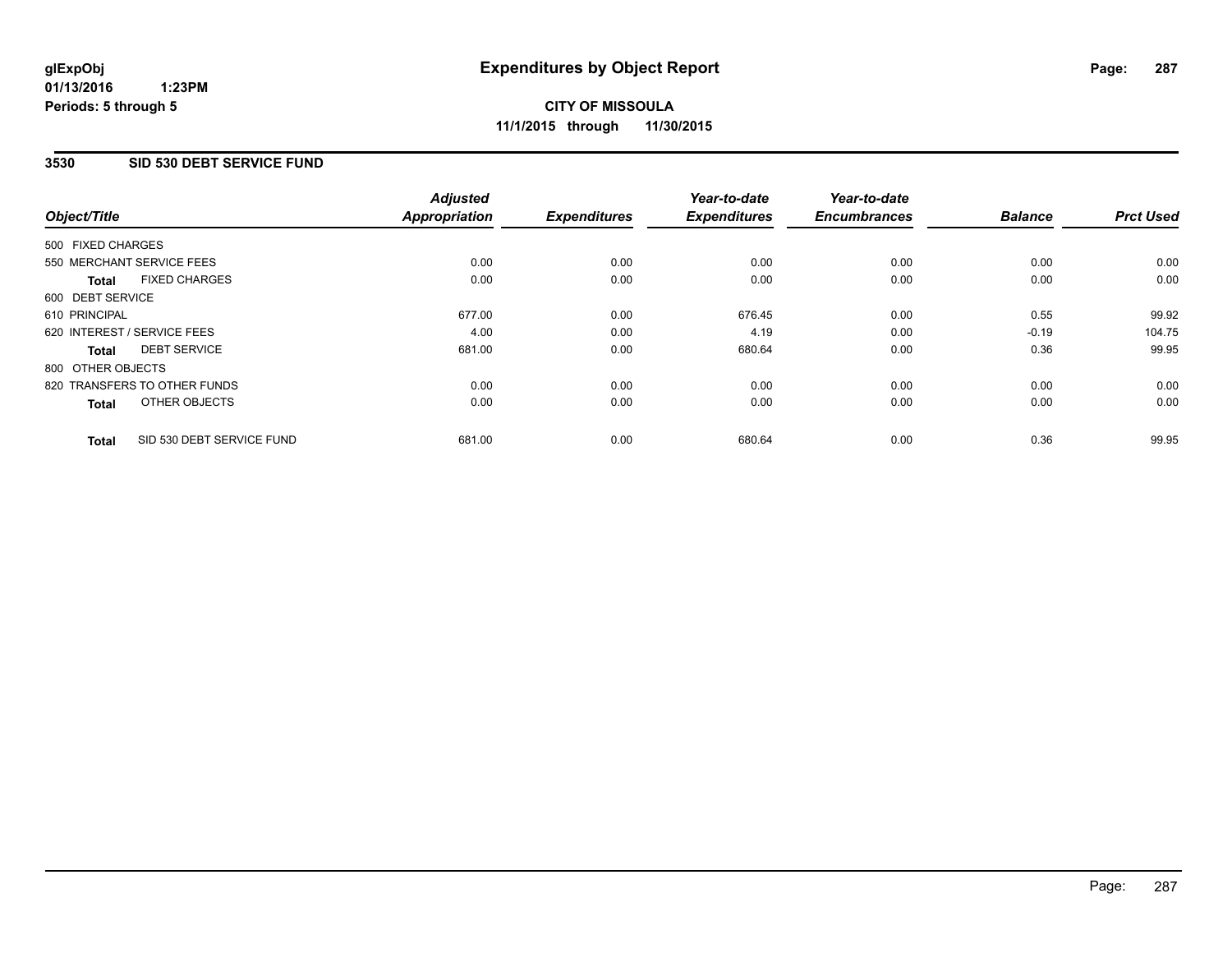#### **3531 SID 531 HICKORY ST CALMING**

| Object/Title                         | <b>Adjusted</b><br><b>Appropriation</b> | <b>Expenditures</b> | Year-to-date<br><b>Expenditures</b> | Year-to-date<br><b>Encumbrances</b> | <b>Balance</b> | <b>Prct Used</b> |
|--------------------------------------|-----------------------------------------|---------------------|-------------------------------------|-------------------------------------|----------------|------------------|
| 500 FIXED CHARGES                    |                                         |                     |                                     |                                     |                |                  |
| 550 MERCHANT SERVICE FEES            | 0.00                                    | 0.00                | 0.00                                | 0.00                                | 0.00           | 0.00             |
| <b>FIXED CHARGES</b><br><b>Total</b> | 0.00                                    | 0.00                | 0.00                                | 0.00                                | 0.00           | 0.00             |
| 800 OTHER OBJECTS                    |                                         |                     |                                     |                                     |                |                  |
| 820 TRANSFERS TO OTHER FUNDS         | 0.00                                    | 0.00                | 0.00                                | 0.00                                | 0.00           | 0.00             |
| OTHER OBJECTS<br><b>Total</b>        | 0.00                                    | 0.00                | 0.00                                | 0.00                                | 0.00           | 0.00             |
| NON-DEPARTMENTAL<br><b>Total</b>     | 0.00                                    | 0.00                | 0.00                                | 0.00                                | 0.00           | 0.00             |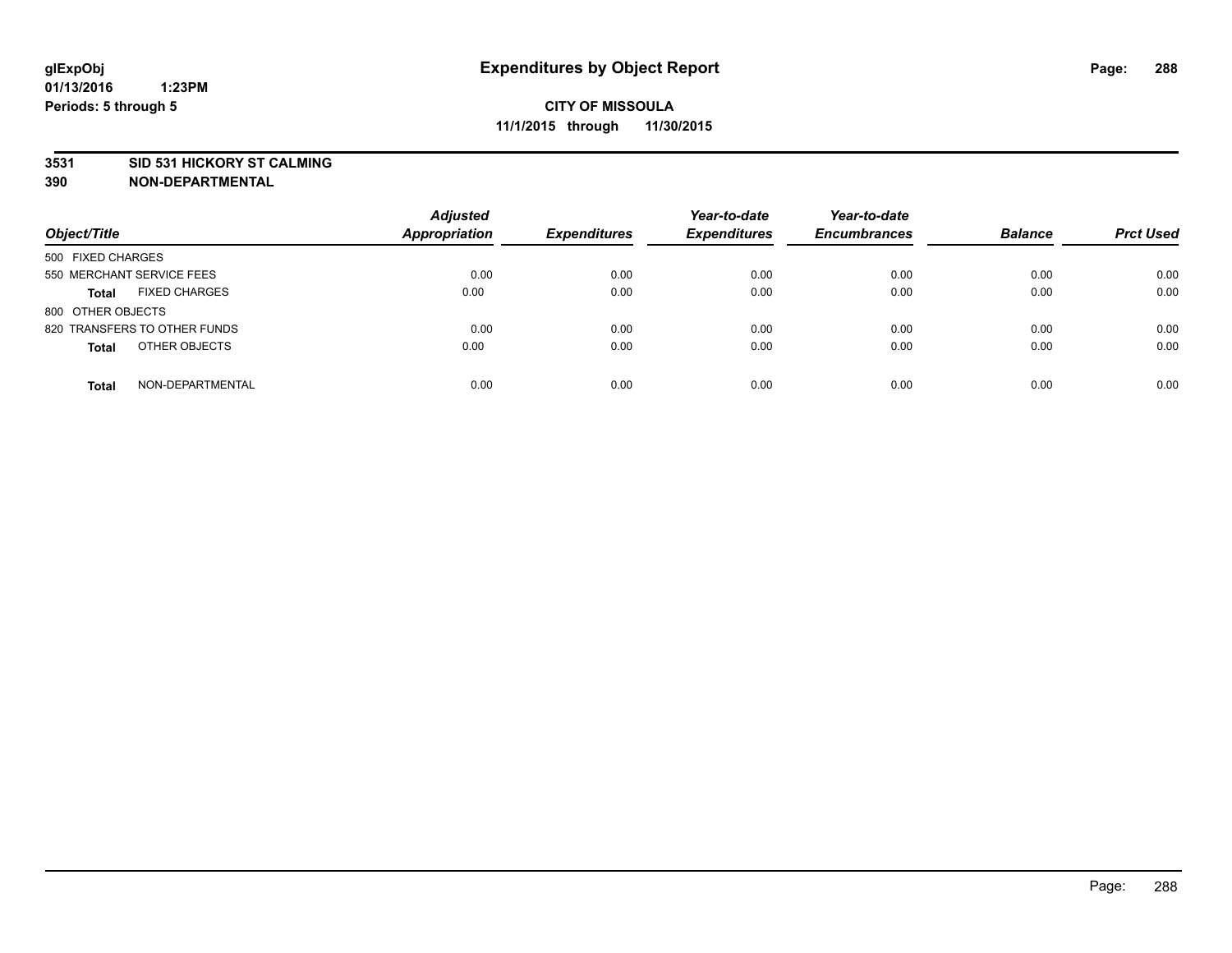### **3531 SID 531 HICKORY ST CALMING**

| Object/Title              |                              | <b>Adjusted</b><br><b>Appropriation</b> | <b>Expenditures</b> | Year-to-date<br><b>Expenditures</b> | Year-to-date<br><b>Encumbrances</b> | <b>Balance</b> | <b>Prct Used</b> |
|---------------------------|------------------------------|-----------------------------------------|---------------------|-------------------------------------|-------------------------------------|----------------|------------------|
| 500 FIXED CHARGES         |                              |                                         |                     |                                     |                                     |                |                  |
| 550 MERCHANT SERVICE FEES |                              | 0.00                                    | 0.00                | 0.00                                | 0.00                                | 0.00           | 0.00             |
| <b>Total</b>              | <b>FIXED CHARGES</b>         | 0.00                                    | 0.00                | 0.00                                | 0.00                                | 0.00           | 0.00             |
| 800 OTHER OBJECTS         |                              |                                         |                     |                                     |                                     |                |                  |
|                           | 820 TRANSFERS TO OTHER FUNDS | 0.00                                    | 0.00                | 0.00                                | 0.00                                | 0.00           | 0.00             |
| <b>Total</b>              | OTHER OBJECTS                | 0.00                                    | 0.00                | 0.00                                | 0.00                                | 0.00           | 0.00             |
| <b>Total</b>              | SID 531 HICKORY ST CALMING   | 0.00                                    | 0.00                | 0.00                                | 0.00                                | 0.00           | 0.00             |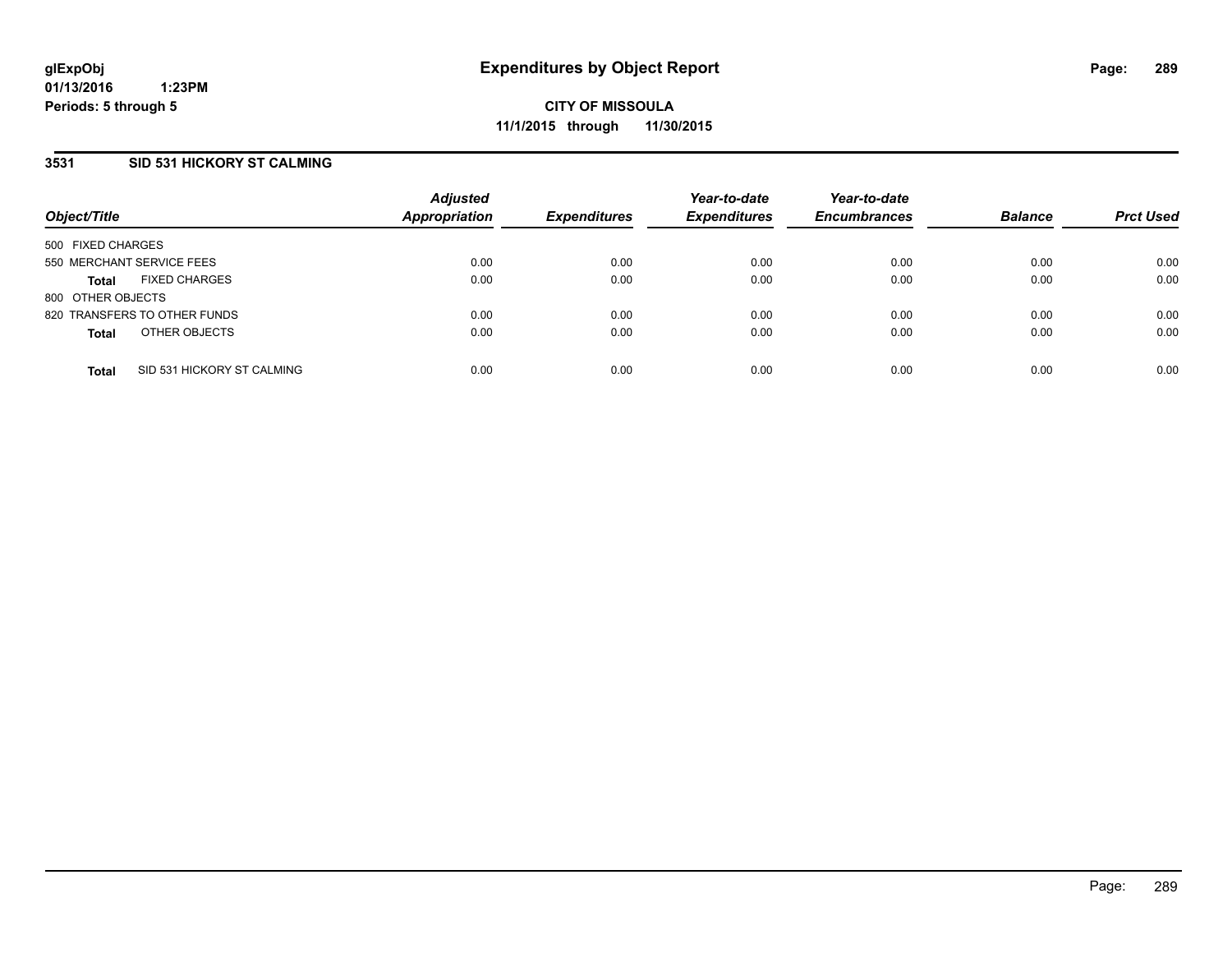#### **3532 SID 532 DEBT SERVICE FUND**

| Object/Title                |                      | <b>Adjusted</b><br><b>Appropriation</b> | <b>Expenditures</b> | Year-to-date<br><b>Expenditures</b> | Year-to-date<br><b>Encumbrances</b> | <b>Balance</b> | <b>Prct Used</b> |
|-----------------------------|----------------------|-----------------------------------------|---------------------|-------------------------------------|-------------------------------------|----------------|------------------|
|                             |                      |                                         |                     |                                     |                                     |                |                  |
| 500 FIXED CHARGES           |                      |                                         |                     |                                     |                                     |                |                  |
| 550 MERCHANT SERVICE FEES   |                      | 0.00                                    | 0.00                | 0.00                                | 0.00                                | 0.00           | 0.00             |
| <b>Total</b>                | <b>FIXED CHARGES</b> | 0.00                                    | 0.00                | 0.00                                | 0.00                                | 0.00           | 0.00             |
| 600 DEBT SERVICE            |                      |                                         |                     |                                     |                                     |                |                  |
| 610 PRINCIPAL               |                      | 30.000.00                               | 0.00                | 0.00                                | 0.00                                | 30.000.00      | 0.00             |
| 620 INTEREST / SERVICE FEES |                      | 12,363.00                               | 0.00                | 350.00                              | 0.00                                | 12.013.00      | 2.83             |
| <b>Total</b>                | <b>DEBT SERVICE</b>  | 42.363.00                               | 0.00                | 350.00                              | 0.00                                | 42.013.00      | 0.83             |
| <b>Total</b>                | NON-DEPARTMENTAL     | 42,363.00                               | 0.00                | 350.00                              | 0.00                                | 42.013.00      | 0.83             |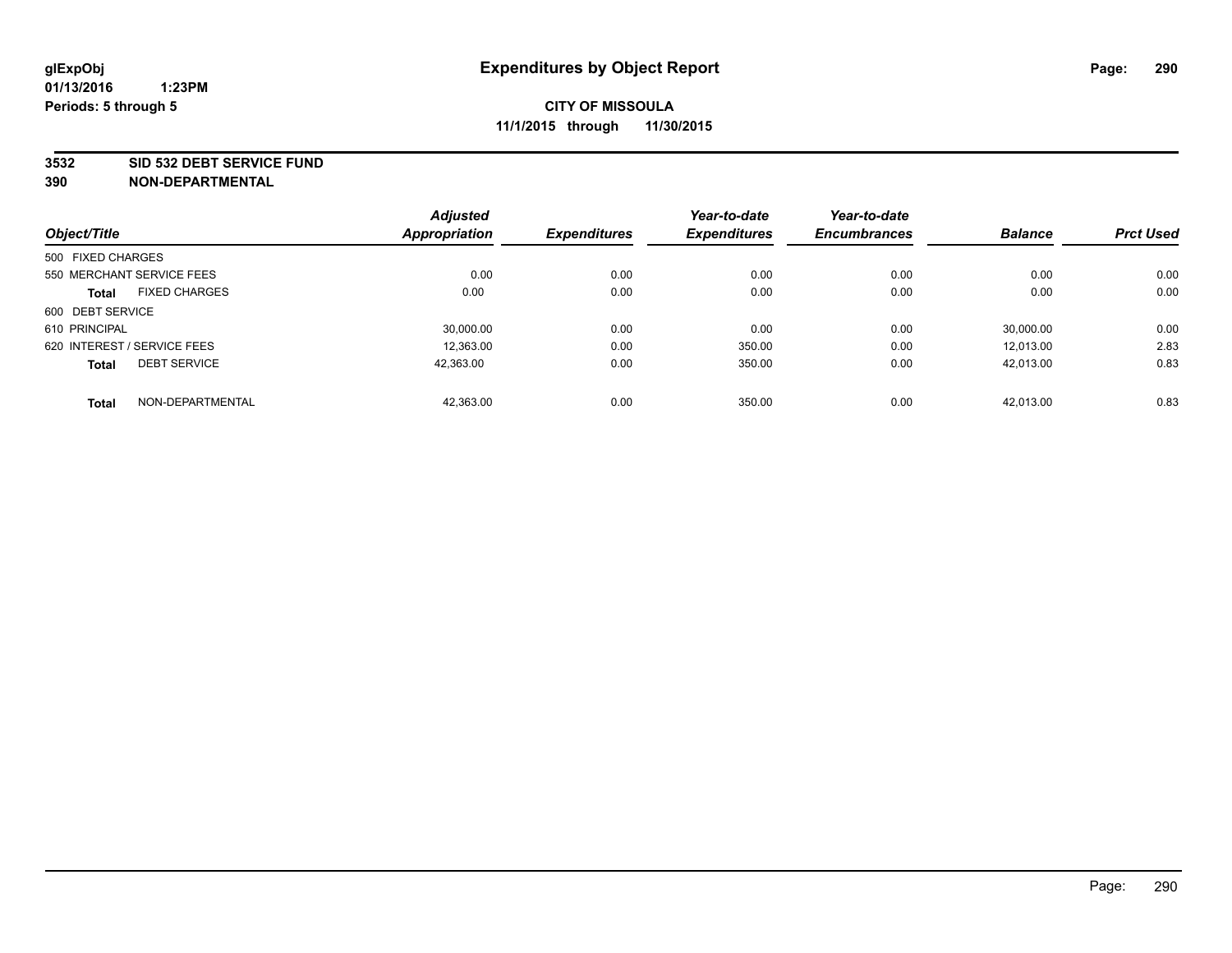### **3532 SID 532 DEBT SERVICE FUND**

| Object/Title                              | <b>Adjusted</b><br>Appropriation | <b>Expenditures</b> | Year-to-date<br><b>Expenditures</b> | Year-to-date<br><b>Encumbrances</b> | <b>Balance</b> | <b>Prct Used</b> |
|-------------------------------------------|----------------------------------|---------------------|-------------------------------------|-------------------------------------|----------------|------------------|
| 500 FIXED CHARGES                         |                                  |                     |                                     |                                     |                |                  |
| 550 MERCHANT SERVICE FEES                 | 0.00                             | 0.00                | 0.00                                | 0.00                                | 0.00           | 0.00             |
| <b>FIXED CHARGES</b><br><b>Total</b>      | 0.00                             | 0.00                | 0.00                                | 0.00                                | 0.00           | 0.00             |
| 600 DEBT SERVICE                          |                                  |                     |                                     |                                     |                |                  |
| 610 PRINCIPAL                             | 30.000.00                        | 0.00                | 0.00                                | 0.00                                | 30.000.00      | 0.00             |
| 620 INTEREST / SERVICE FEES               | 12.363.00                        | 0.00                | 350.00                              | 0.00                                | 12.013.00      | 2.83             |
| <b>DEBT SERVICE</b><br><b>Total</b>       | 42,363.00                        | 0.00                | 350.00                              | 0.00                                | 42.013.00      | 0.83             |
| SID 532 DEBT SERVICE FUND<br><b>Total</b> | 42.363.00                        | 0.00                | 350.00                              | 0.00                                | 42.013.00      | 0.83             |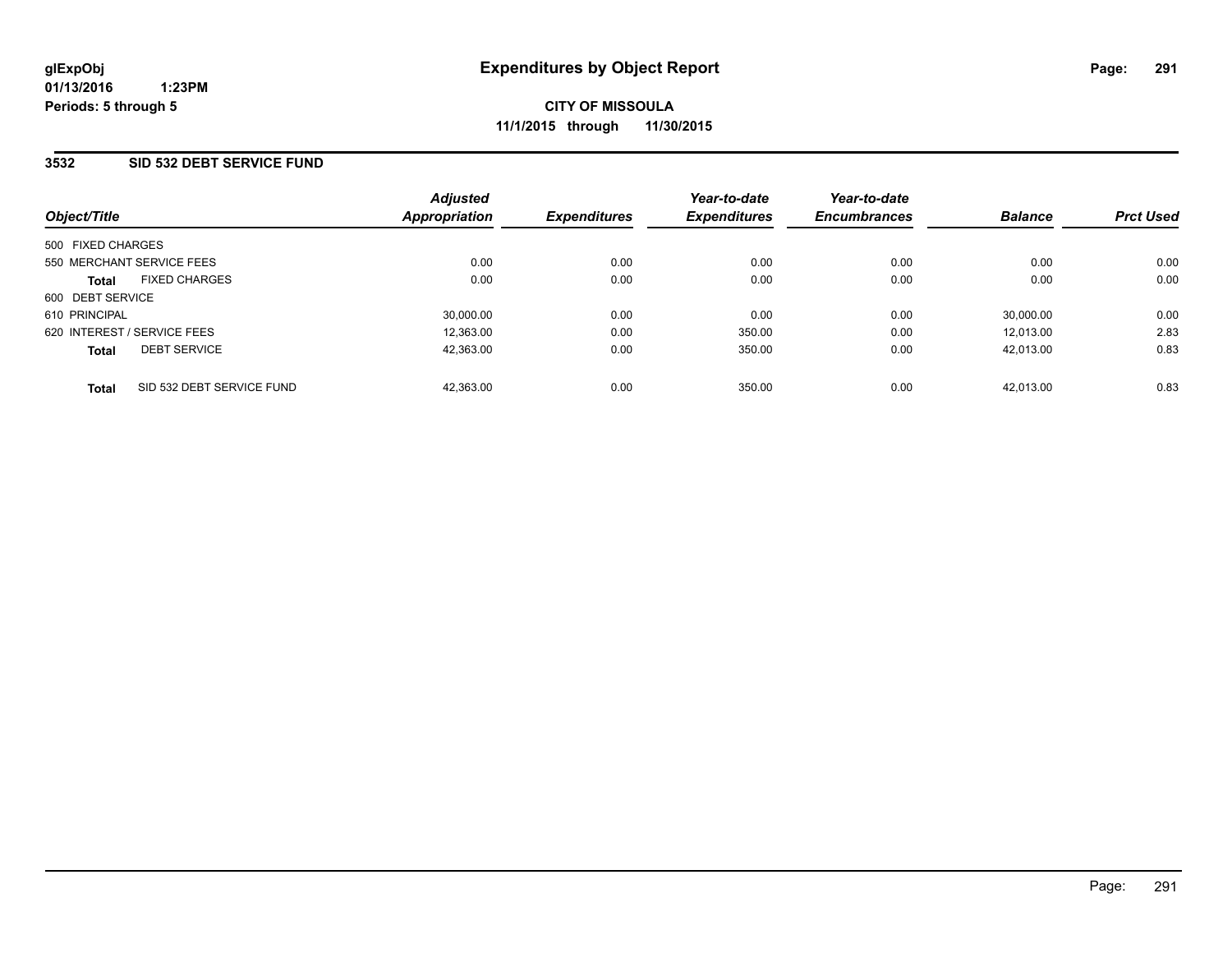#### **01/13/2016 1:23PM Periods: 5 through 5**

## **CITY OF MISSOULA 11/1/2015 through 11/30/2015**

### **3533 GILBERT ST SEWER SID DEBT FUND**

**330 WASTEWATER**

| Object/Title                         | <b>Adjusted</b><br>Appropriation | <b>Expenditures</b> | Year-to-date<br><b>Expenditures</b> | Year-to-date<br><b>Encumbrances</b> | <b>Balance</b> | <b>Prct Used</b> |
|--------------------------------------|----------------------------------|---------------------|-------------------------------------|-------------------------------------|----------------|------------------|
| 500 FIXED CHARGES                    |                                  |                     |                                     |                                     |                |                  |
| 550 MERCHANT SERVICE FEES            | 0.00                             | 0.00                | 0.00                                | 0.00                                | 0.00           | 0.00             |
| <b>FIXED CHARGES</b><br><b>Total</b> | 0.00                             | 0.00                | 0.00                                | 0.00                                | 0.00           | 0.00             |
| <b>WASTEWATER</b><br>Total           | 0.00                             | 0.00                | 0.00                                | 0.00                                | 0.00           | 0.00             |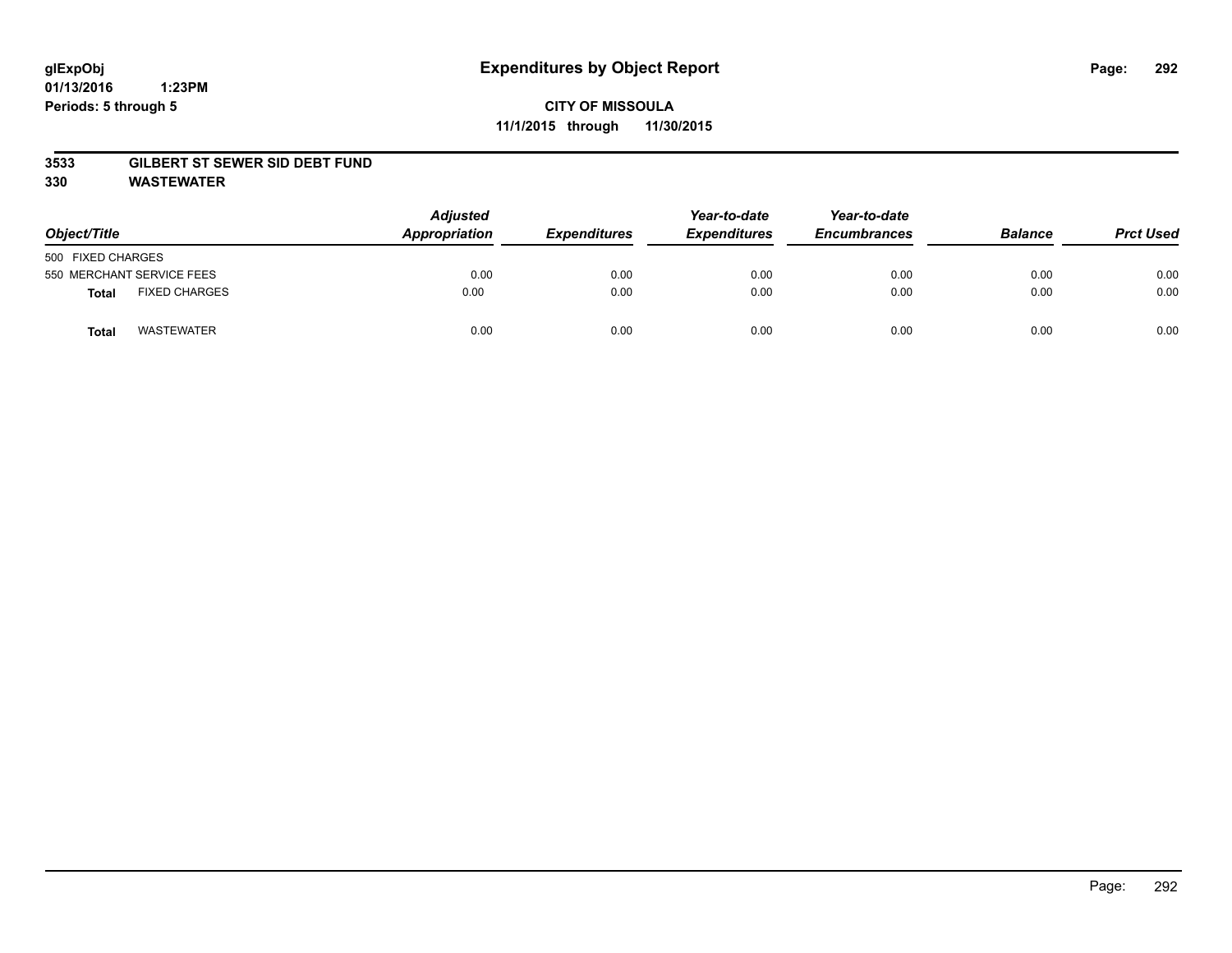#### **3533 GILBERT ST SEWER SID DEBT FUND**

| Object/Title                         | <b>Adjusted</b><br><b>Appropriation</b> | <b>Expenditures</b> | Year-to-date<br><b>Expenditures</b> | Year-to-date<br><b>Encumbrances</b> | <b>Balance</b> | <b>Prct Used</b> |
|--------------------------------------|-----------------------------------------|---------------------|-------------------------------------|-------------------------------------|----------------|------------------|
|                                      |                                         |                     |                                     |                                     |                |                  |
| 500 FIXED CHARGES                    |                                         |                     |                                     |                                     |                |                  |
| 500 FIXED CHARGES                    | 0.00                                    | 0.00                | 0.00                                | 0.00                                | 0.00           | 0.00             |
| 550 MERCHANT SERVICE FEES            | 0.00                                    | 0.00                | 0.00                                | 0.00                                | 0.00           | 0.00             |
| <b>FIXED CHARGES</b><br><b>Total</b> | 0.00                                    | 0.00                | 0.00                                | 0.00                                | 0.00           | 0.00             |
| 600 DEBT SERVICE                     |                                         |                     |                                     |                                     |                |                  |
| 610 PRINCIPAL                        | 12,000.00                               | 0.00                | 0.00                                | 0.00                                | 12,000.00      | 0.00             |
| 620 INTEREST / SERVICE FEES          | 5,325.00                                | 0.00                | 0.00                                | 0.00                                | 5,325.00       | 0.00             |
| <b>DEBT SERVICE</b><br><b>Total</b>  | 17,325.00                               | 0.00                | 0.00                                | 0.00                                | 17,325.00      | 0.00             |
| 800 OTHER OBJECTS                    |                                         |                     |                                     |                                     |                |                  |
| 820 TRANSFERS TO OTHER FUNDS         | 0.00                                    | 0.00                | 0.00                                | 0.00                                | 0.00           | 0.00             |
| OTHER OBJECTS<br><b>Total</b>        | 0.00                                    | 0.00                | 0.00                                | 0.00                                | 0.00           | 0.00             |
| NON-DEPARTMENTAL<br><b>Total</b>     | 17,325.00                               | 0.00                | 0.00                                | 0.00                                | 17,325.00      | 0.00             |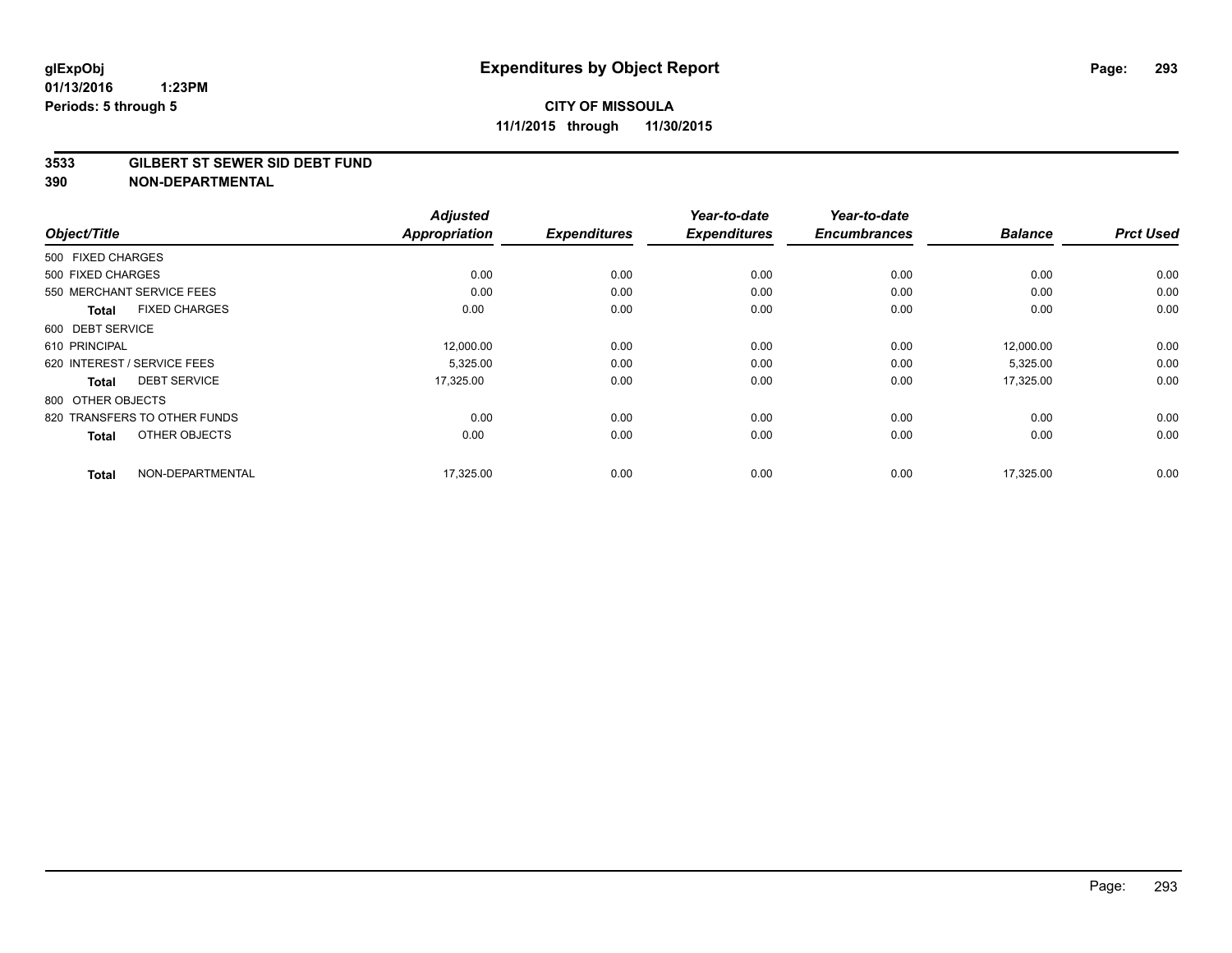**01/13/2016 1:23PM Periods: 5 through 5**

# **CITY OF MISSOULA 11/1/2015 through 11/30/2015**

### **3533 GILBERT ST SEWER SID DEBT FUND**

| Object/Title      |                                | <b>Adjusted</b><br><b>Appropriation</b> | <b>Expenditures</b> | Year-to-date<br><b>Expenditures</b> | Year-to-date<br><b>Encumbrances</b> | <b>Balance</b> | <b>Prct Used</b> |
|-------------------|--------------------------------|-----------------------------------------|---------------------|-------------------------------------|-------------------------------------|----------------|------------------|
| 500 FIXED CHARGES |                                |                                         |                     |                                     |                                     |                |                  |
| 500 FIXED CHARGES |                                | 0.00                                    | 0.00                | 0.00                                | 0.00                                | 0.00           | 0.00             |
|                   | 550 MERCHANT SERVICE FEES      | 0.00                                    | 0.00                | 0.00                                | 0.00                                | 0.00           | 0.00             |
| <b>Total</b>      | <b>FIXED CHARGES</b>           | 0.00                                    | 0.00                | 0.00                                | 0.00                                | 0.00           | 0.00             |
| 600 DEBT SERVICE  |                                |                                         |                     |                                     |                                     |                |                  |
| 610 PRINCIPAL     |                                | 12,000.00                               | 0.00                | 0.00                                | 0.00                                | 12,000.00      | 0.00             |
|                   | 620 INTEREST / SERVICE FEES    | 5,325.00                                | 0.00                | 0.00                                | 0.00                                | 5,325.00       | 0.00             |
| <b>Total</b>      | <b>DEBT SERVICE</b>            | 17,325.00                               | 0.00                | 0.00                                | 0.00                                | 17,325.00      | 0.00             |
| 800 OTHER OBJECTS |                                |                                         |                     |                                     |                                     |                |                  |
|                   | 820 TRANSFERS TO OTHER FUNDS   | 0.00                                    | 0.00                | 0.00                                | 0.00                                | 0.00           | 0.00             |
| <b>Total</b>      | OTHER OBJECTS                  | 0.00                                    | 0.00                | 0.00                                | 0.00                                | 0.00           | 0.00             |
| <b>Total</b>      | GILBERT ST SEWER SID DEBT FUND | 17,325.00                               | 0.00                | 0.00                                | 0.00                                | 17,325.00      | 0.00             |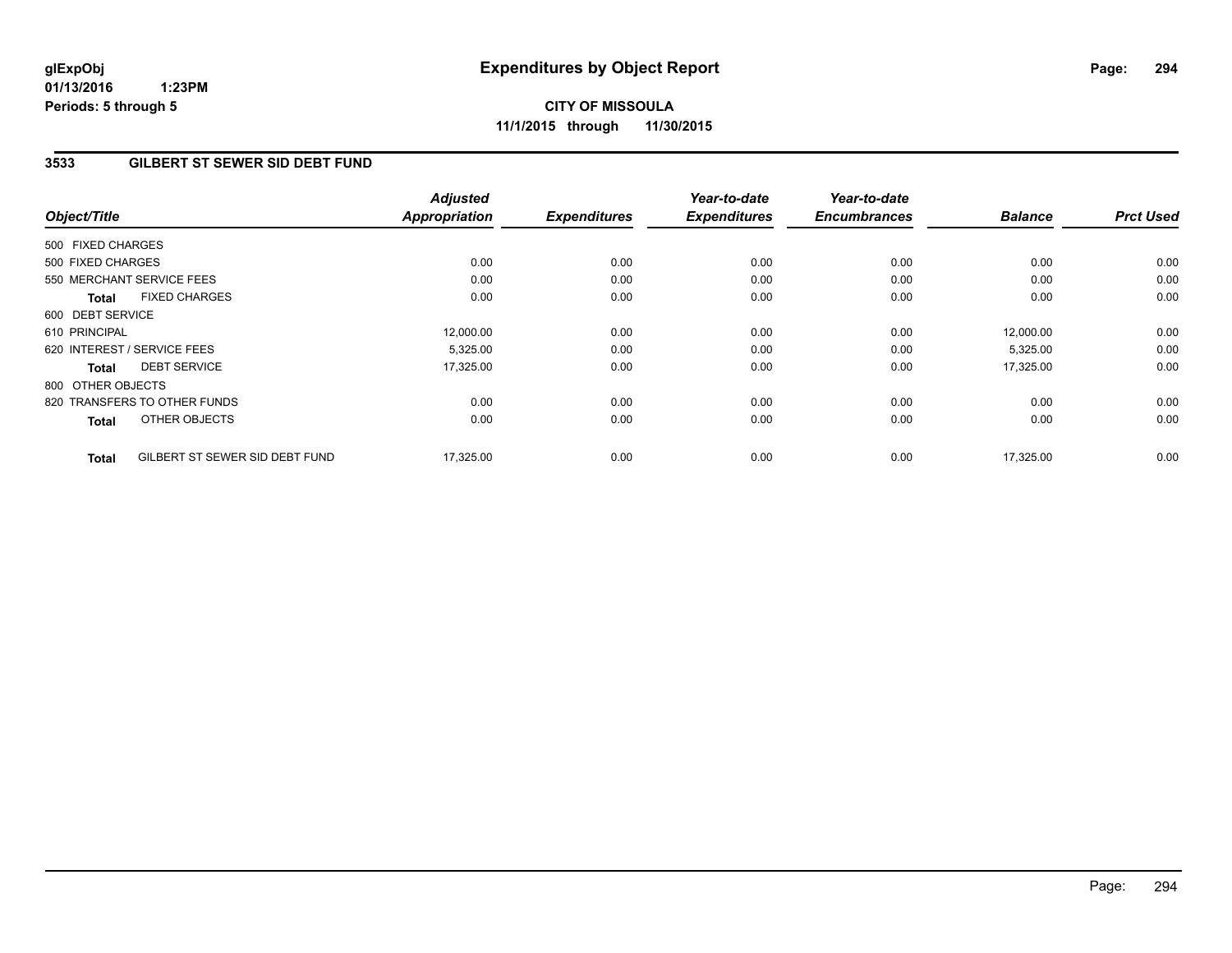#### **3534 LINCOLNWOOD SEWER PHASE I**

| Object/Title                |                      | <b>Adjusted</b><br><b>Appropriation</b> | <b>Expenditures</b> | Year-to-date<br><b>Expenditures</b> | Year-to-date<br><b>Encumbrances</b> | <b>Balance</b> | <b>Prct Used</b> |
|-----------------------------|----------------------|-----------------------------------------|---------------------|-------------------------------------|-------------------------------------|----------------|------------------|
| 500 FIXED CHARGES           |                      |                                         |                     |                                     |                                     |                |                  |
|                             |                      |                                         |                     |                                     |                                     |                |                  |
| 550 MERCHANT SERVICE FEES   |                      | 0.00                                    | 0.00                | 0.00                                | 0.00                                | 0.00           | 0.00             |
| <b>Total</b>                | <b>FIXED CHARGES</b> | 0.00                                    | 0.00                | 0.00                                | 0.00                                | 0.00           | 0.00             |
| 600 DEBT SERVICE            |                      |                                         |                     |                                     |                                     |                |                  |
| 610 PRINCIPAL               |                      | 12.000.00                               | 0.00                | 0.00                                | 0.00                                | 12.000.00      | 0.00             |
| 620 INTEREST / SERVICE FEES |                      | 5,963.00                                | 0.00                | 0.00                                | 0.00                                | 5,963.00       | 0.00             |
| <b>Total</b>                | <b>DEBT SERVICE</b>  | 17.963.00                               | 0.00                | 0.00                                | 0.00                                | 17.963.00      | 0.00             |
|                             |                      |                                         |                     |                                     |                                     |                |                  |
| <b>Total</b>                | NON-DEPARTMENTAL     | 17,963.00                               | 0.00                | 0.00                                | 0.00                                | 17.963.00      | 0.00             |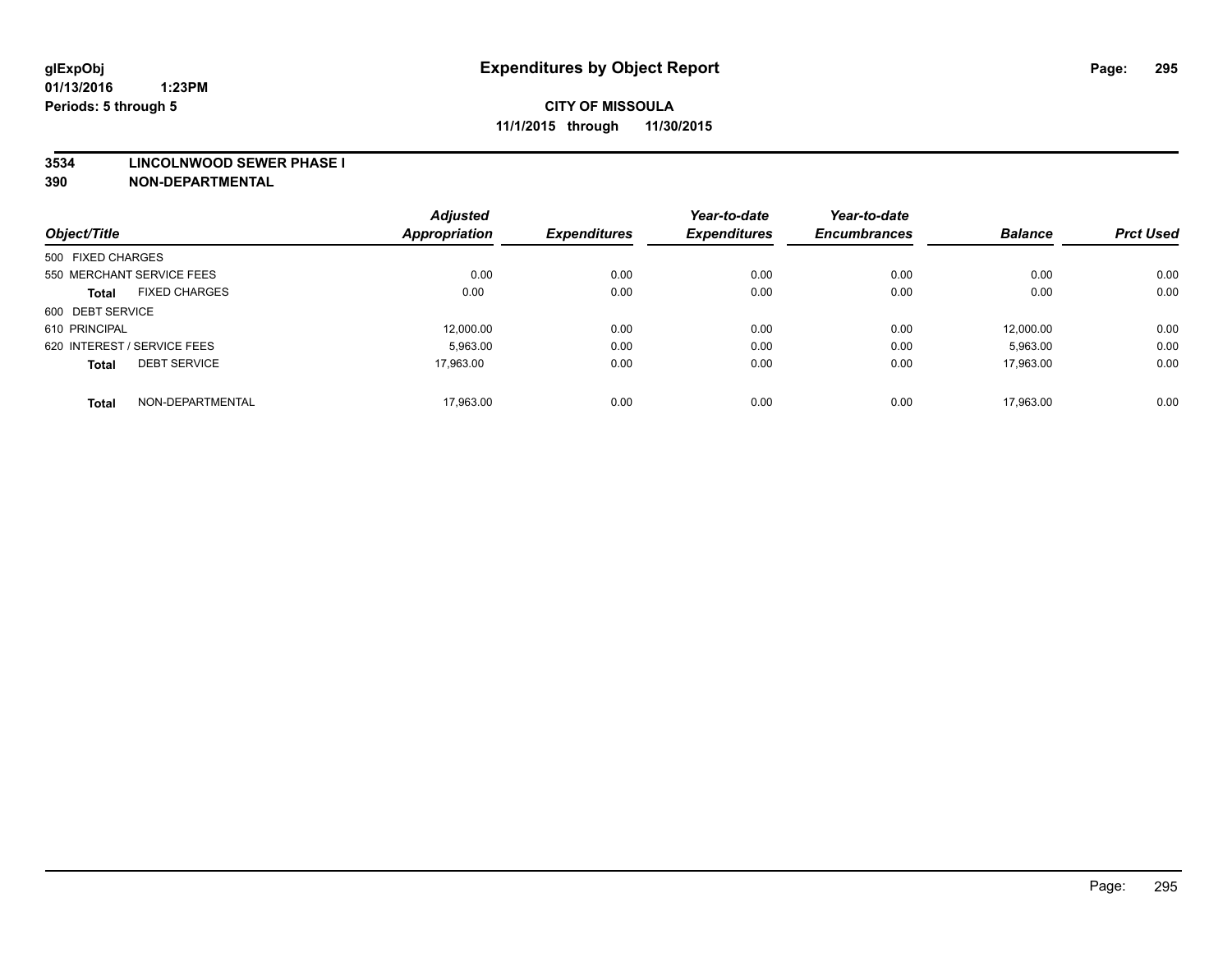### **3534 LINCOLNWOOD SEWER PHASE I**

| Object/Title                              | <b>Adjusted</b><br><b>Appropriation</b> | <b>Expenditures</b> | Year-to-date<br><b>Expenditures</b> | Year-to-date<br><b>Encumbrances</b> | <b>Balance</b> | <b>Prct Used</b> |
|-------------------------------------------|-----------------------------------------|---------------------|-------------------------------------|-------------------------------------|----------------|------------------|
| 500 FIXED CHARGES                         |                                         |                     |                                     |                                     |                |                  |
| 550 MERCHANT SERVICE FEES                 | 0.00                                    | 0.00                | 0.00                                | 0.00                                | 0.00           | 0.00             |
| <b>FIXED CHARGES</b><br><b>Total</b>      | 0.00                                    | 0.00                | 0.00                                | 0.00                                | 0.00           | 0.00             |
| 600 DEBT SERVICE                          |                                         |                     |                                     |                                     |                |                  |
| 610 PRINCIPAL                             | 12.000.00                               | 0.00                | 0.00                                | 0.00                                | 12.000.00      | 0.00             |
| 620 INTEREST / SERVICE FEES               | 5.963.00                                | 0.00                | 0.00                                | 0.00                                | 5.963.00       | 0.00             |
| <b>DEBT SERVICE</b><br><b>Total</b>       | 17.963.00                               | 0.00                | 0.00                                | 0.00                                | 17.963.00      | 0.00             |
| LINCOLNWOOD SEWER PHASE I<br><b>Total</b> | 17.963.00                               | 0.00                | 0.00                                | 0.00                                | 17.963.00      | 0.00             |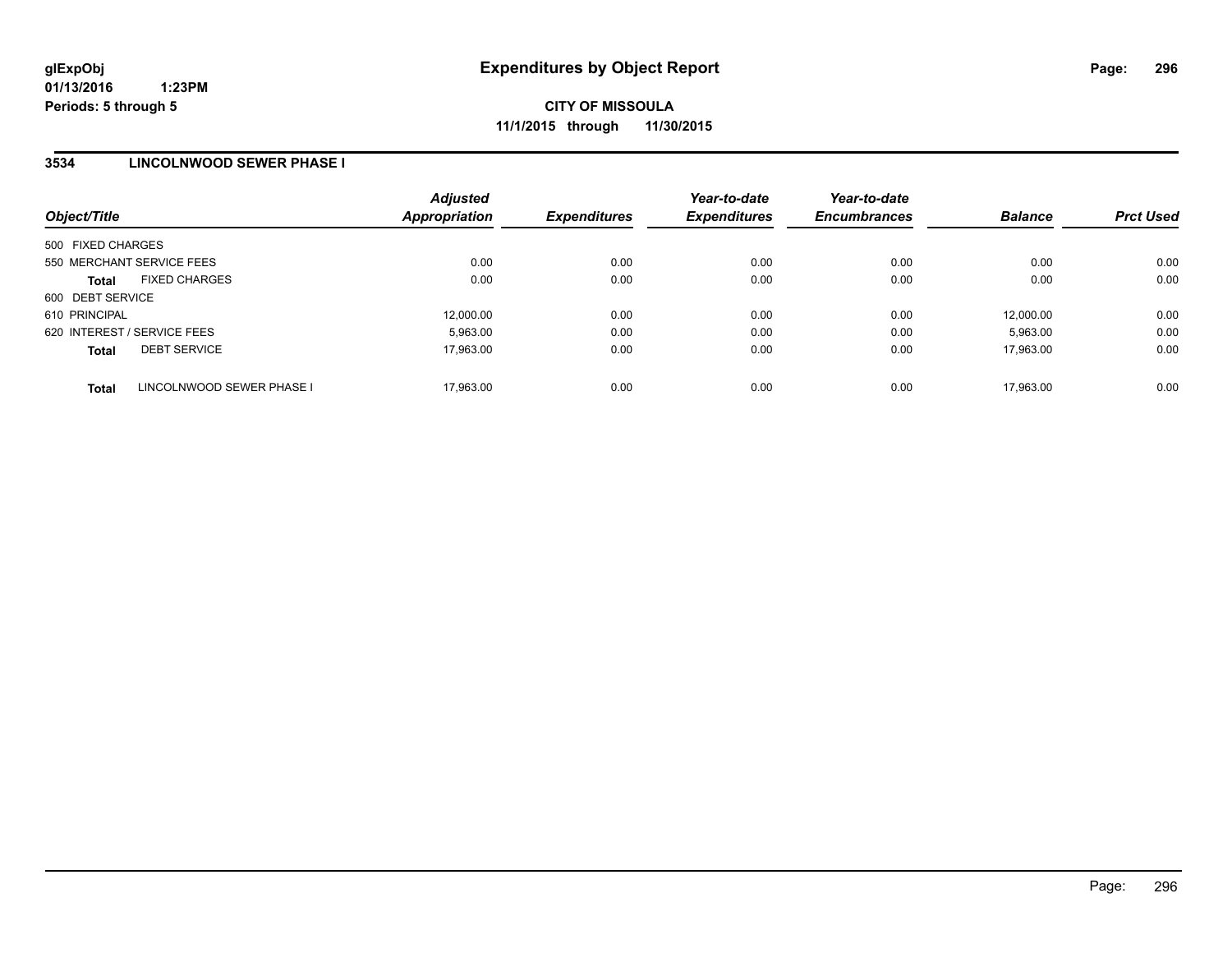#### **3535 SLANT STREET TRAFFIC CALMING**

| Object/Title                         | <b>Adjusted</b><br>Appropriation | <b>Expenditures</b> | Year-to-date<br><b>Expenditures</b> | Year-to-date<br><b>Encumbrances</b> | <b>Balance</b> | <b>Prct Used</b> |
|--------------------------------------|----------------------------------|---------------------|-------------------------------------|-------------------------------------|----------------|------------------|
| 500 FIXED CHARGES                    |                                  |                     |                                     |                                     |                |                  |
| 550 MERCHANT SERVICE FEES            | 0.00                             | 0.00                | 0.00                                | 0.00                                | 0.00           | 0.00             |
| <b>FIXED CHARGES</b><br><b>Total</b> | 0.00                             | 0.00                | 0.00                                | 0.00                                | 0.00           | 0.00             |
| 800 OTHER OBJECTS                    |                                  |                     |                                     |                                     |                |                  |
| 820 TRANSFERS TO OTHER FUNDS         | 0.00                             | 0.00                | 0.00                                | 0.00                                | 0.00           | 0.00             |
| OTHER OBJECTS<br><b>Total</b>        | 0.00                             | 0.00                | 0.00                                | 0.00                                | 0.00           | 0.00             |
| NON-DEPARTMENTAL<br><b>Total</b>     | 0.00                             | 0.00                | 0.00                                | 0.00                                | 0.00           | 0.00             |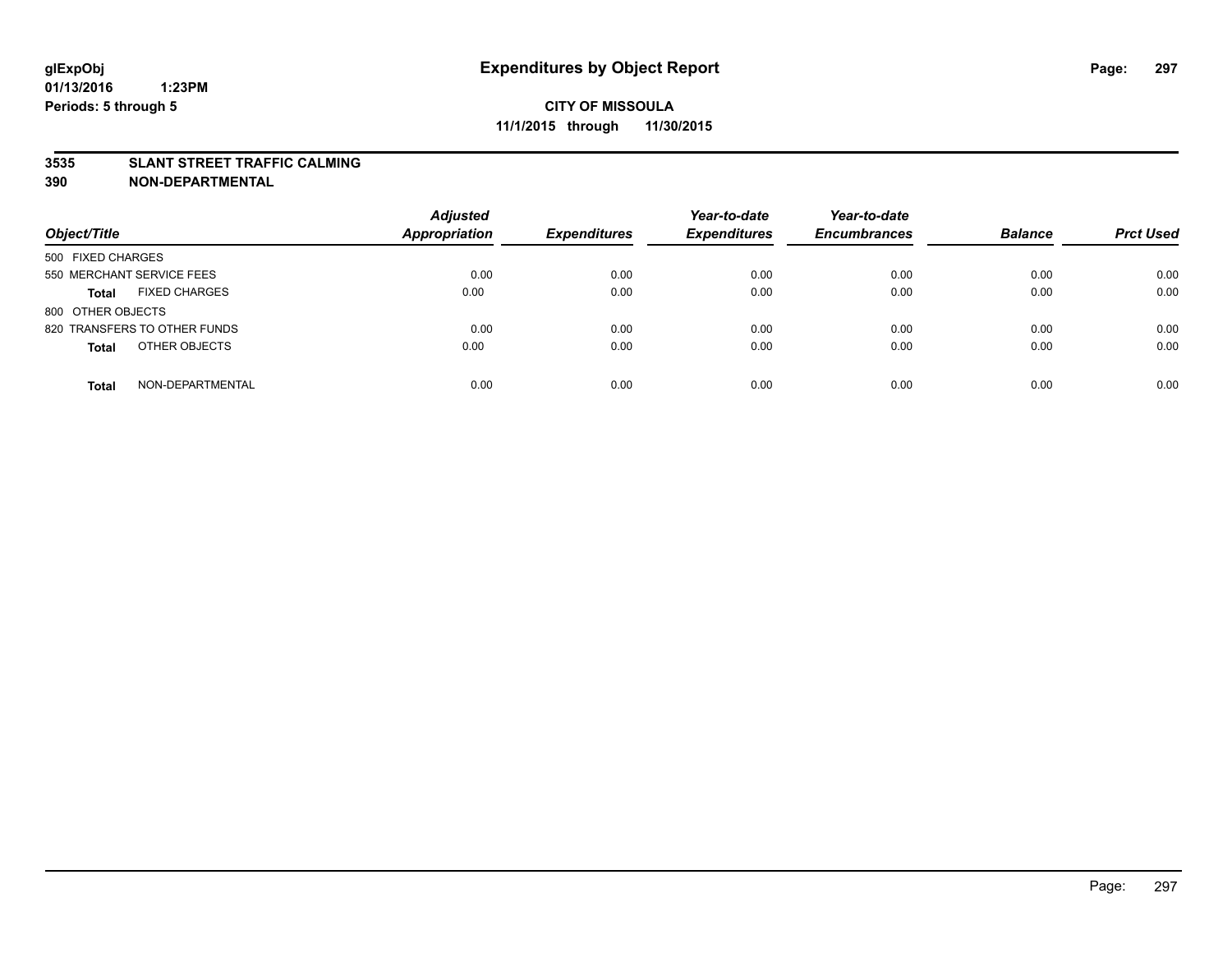### **3535 SLANT STREET TRAFFIC CALMING**

| Object/Title              |                              | <b>Adjusted</b><br><b>Appropriation</b> | <b>Expenditures</b> | Year-to-date<br><b>Expenditures</b> | Year-to-date<br><b>Encumbrances</b> | <b>Balance</b> | <b>Prct Used</b> |
|---------------------------|------------------------------|-----------------------------------------|---------------------|-------------------------------------|-------------------------------------|----------------|------------------|
| 500 FIXED CHARGES         |                              |                                         |                     |                                     |                                     |                |                  |
| 550 MERCHANT SERVICE FEES |                              | 0.00                                    | 0.00                | 0.00                                | 0.00                                | 0.00           | 0.00             |
| <b>Total</b>              | <b>FIXED CHARGES</b>         | 0.00                                    | 0.00                | 0.00                                | 0.00                                | 0.00           | 0.00             |
| 800 OTHER OBJECTS         |                              |                                         |                     |                                     |                                     |                |                  |
|                           | 820 TRANSFERS TO OTHER FUNDS | 0.00                                    | 0.00                | 0.00                                | 0.00                                | 0.00           | 0.00             |
| <b>Total</b>              | OTHER OBJECTS                | 0.00                                    | 0.00                | 0.00                                | 0.00                                | 0.00           | 0.00             |
| <b>Total</b>              | SLANT STREET TRAFFIC CALMING | 0.00                                    | 0.00                | 0.00                                | 0.00                                | 0.00           | 0.00             |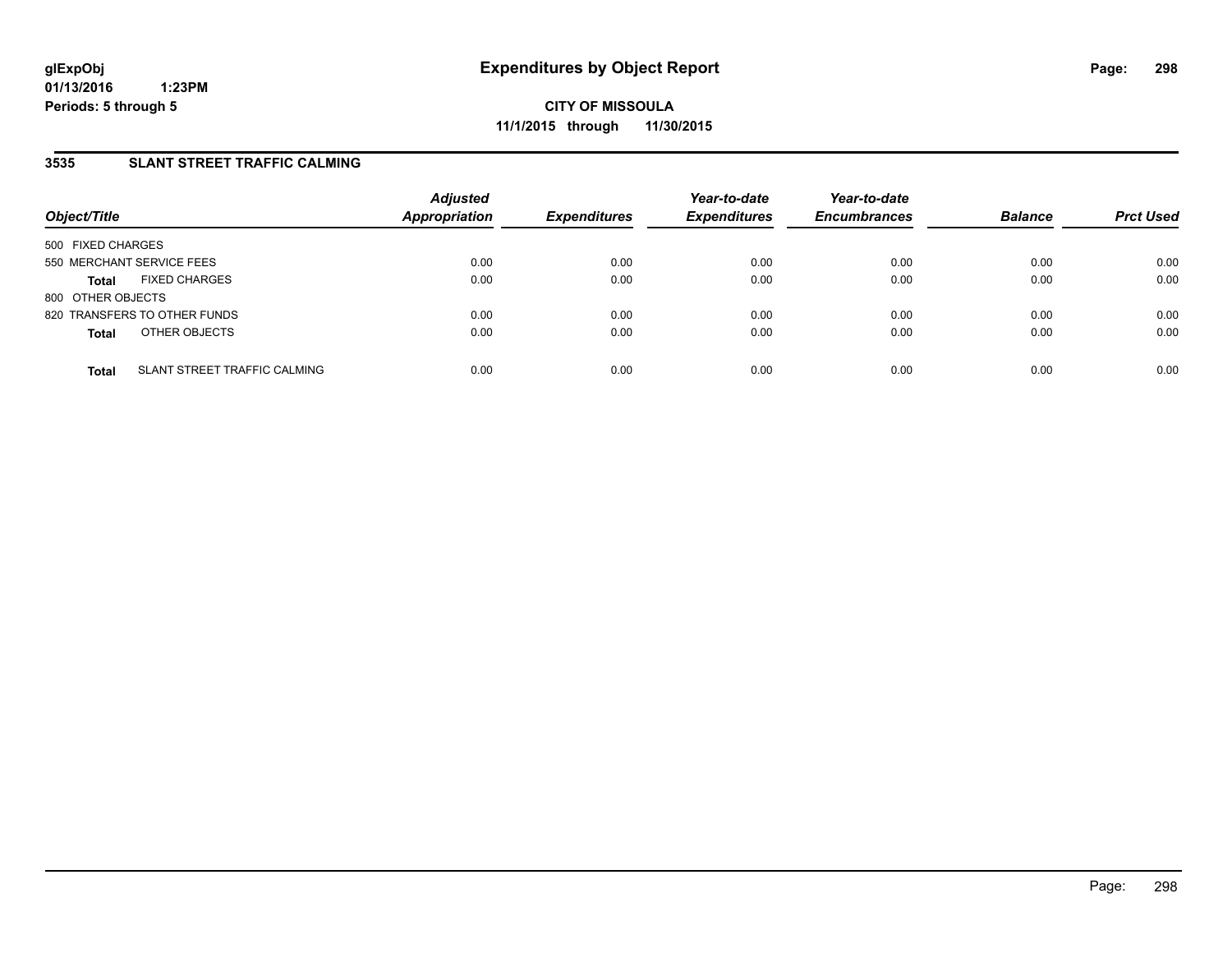#### **3536 LINCOLNWOOD SEWER PHASE II**

|                                      | <b>Adjusted</b> |                     | Year-to-date        | Year-to-date        |                |                  |
|--------------------------------------|-----------------|---------------------|---------------------|---------------------|----------------|------------------|
| Object/Title                         | Appropriation   | <b>Expenditures</b> | <b>Expenditures</b> | <b>Encumbrances</b> | <b>Balance</b> | <b>Prct Used</b> |
| 500 FIXED CHARGES                    |                 |                     |                     |                     |                |                  |
| 550 MERCHANT SERVICE FEES            | 0.00            | 0.00                | 0.00                | 0.00                | 0.00           | 0.00             |
| <b>FIXED CHARGES</b><br><b>Total</b> | 0.00            | 0.00                | 0.00                | 0.00                | 0.00           | 0.00             |
| 600 DEBT SERVICE                     |                 |                     |                     |                     |                |                  |
| 610 PRINCIPAL                        | 21,000.00       | 0.00                | 0.00                | 0.00                | 21.000.00      | 0.00             |
| 620 INTEREST / SERVICE FEES          | 10,350.00       | 0.00                | 0.00                | 0.00                | 10,350.00      | 0.00             |
| <b>DEBT SERVICE</b><br><b>Total</b>  | 31.350.00       | 0.00                | 0.00                | 0.00                | 31.350.00      | 0.00             |
| NON-DEPARTMENTAL<br><b>Total</b>     | 31,350.00       | 0.00                | 0.00                | 0.00                | 31.350.00      | 0.00             |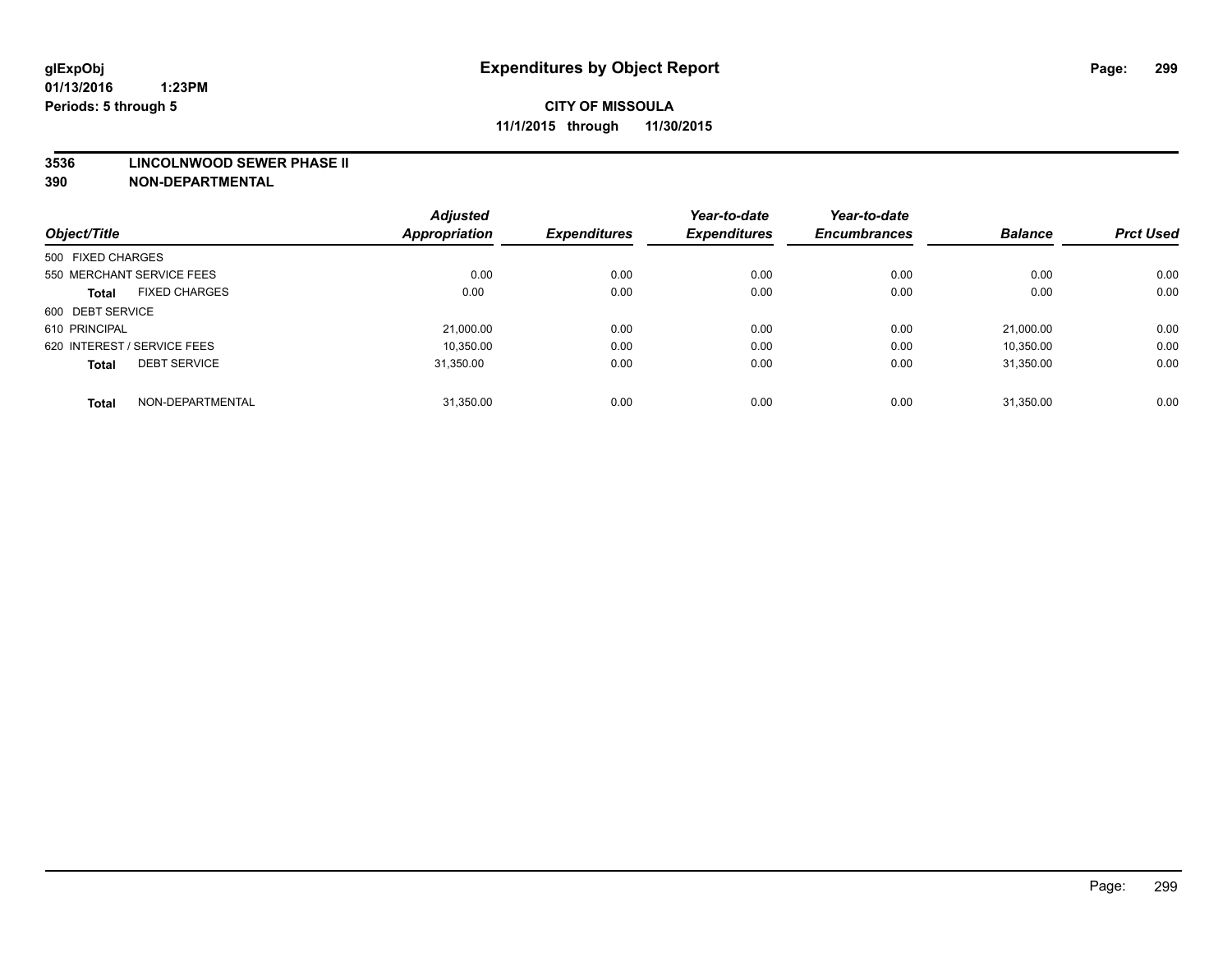### **3536 LINCOLNWOOD SEWER PHASE II**

| Object/Title                |                            | <b>Adjusted</b><br><b>Appropriation</b> | <b>Expenditures</b> | Year-to-date<br><b>Expenditures</b> | Year-to-date<br><b>Encumbrances</b> | <b>Balance</b> | <b>Prct Used</b> |
|-----------------------------|----------------------------|-----------------------------------------|---------------------|-------------------------------------|-------------------------------------|----------------|------------------|
| 500 FIXED CHARGES           |                            |                                         |                     |                                     |                                     |                |                  |
| 550 MERCHANT SERVICE FEES   |                            | 0.00                                    | 0.00                | 0.00                                | 0.00                                | 0.00           | 0.00             |
| <b>Total</b>                | <b>FIXED CHARGES</b>       | 0.00                                    | 0.00                | 0.00                                | 0.00                                | 0.00           | 0.00             |
| 600 DEBT SERVICE            |                            |                                         |                     |                                     |                                     |                |                  |
| 610 PRINCIPAL               |                            | 21,000.00                               | 0.00                | 0.00                                | 0.00                                | 21.000.00      | 0.00             |
| 620 INTEREST / SERVICE FEES |                            | 10.350.00                               | 0.00                | 0.00                                | 0.00                                | 10.350.00      | 0.00             |
| <b>Total</b>                | <b>DEBT SERVICE</b>        | 31.350.00                               | 0.00                | 0.00                                | 0.00                                | 31.350.00      | 0.00             |
| <b>Total</b>                | LINCOLNWOOD SEWER PHASE II | 31.350.00                               | 0.00                | 0.00                                | 0.00                                | 31.350.00      | 0.00             |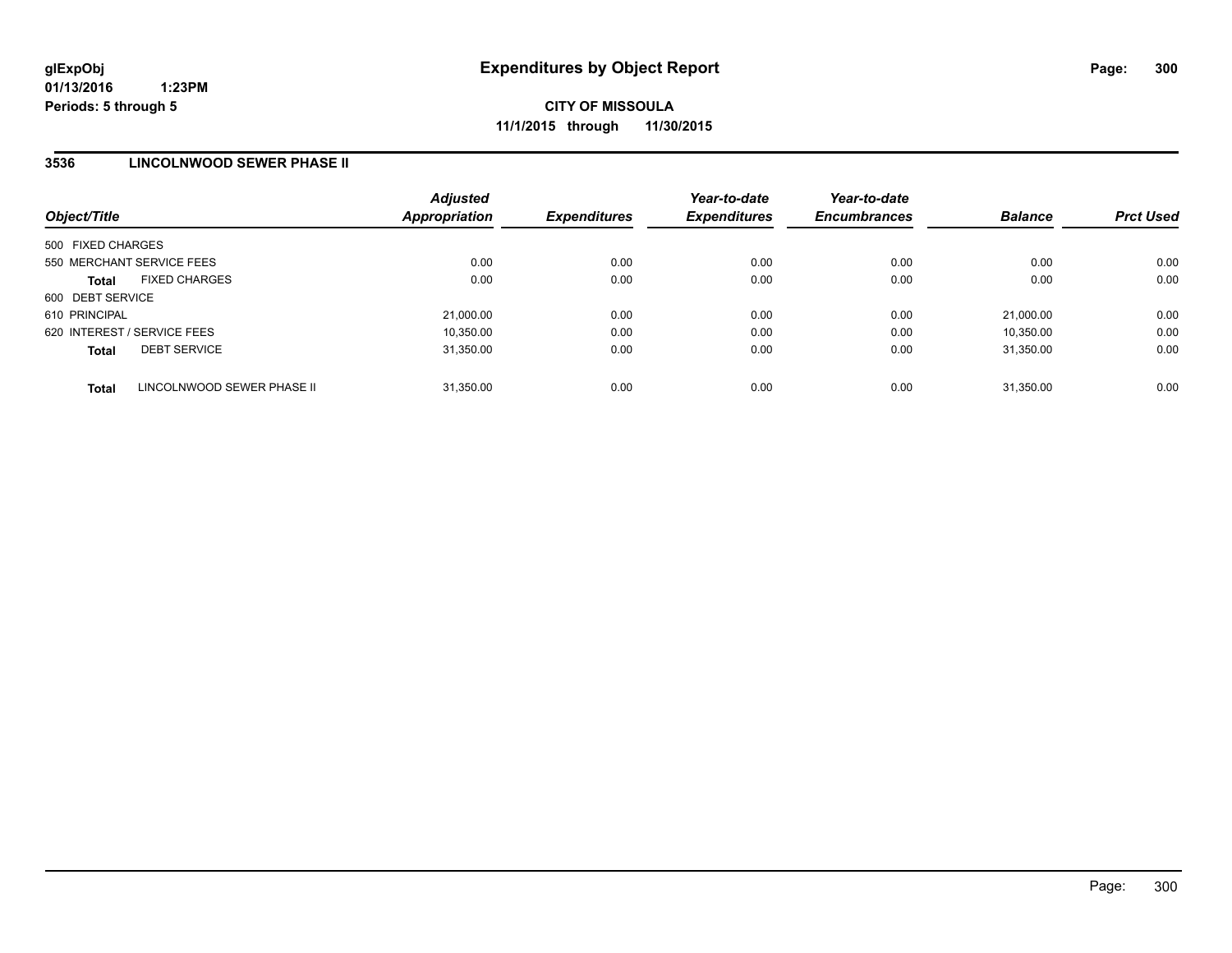#### **3539 SOUTH 4TH STREET W TRAFFIC**

| Object/Title                         | <b>Adjusted</b><br><b>Appropriation</b> | <b>Expenditures</b> | Year-to-date<br><b>Expenditures</b> | Year-to-date<br><b>Encumbrances</b> | <b>Balance</b> | <b>Prct Used</b> |
|--------------------------------------|-----------------------------------------|---------------------|-------------------------------------|-------------------------------------|----------------|------------------|
| 500 FIXED CHARGES                    |                                         |                     |                                     |                                     |                |                  |
| 550 MERCHANT SERVICE FEES            | 0.00                                    | 0.00                | 0.00                                | 0.00                                | 0.00           | 0.00             |
| <b>FIXED CHARGES</b><br><b>Total</b> | 0.00                                    | 0.00                | 0.00                                | 0.00                                | 0.00           | 0.00             |
| 800 OTHER OBJECTS                    |                                         |                     |                                     |                                     |                |                  |
| 820 TRANSFERS TO OTHER FUNDS         | 0.00                                    | 0.00                | 0.00                                | 0.00                                | 0.00           | 0.00             |
| OTHER OBJECTS<br><b>Total</b>        | 0.00                                    | 0.00                | 0.00                                | 0.00                                | 0.00           | 0.00             |
| NON-DEPARTMENTAL<br><b>Total</b>     | 0.00                                    | 0.00                | 0.00                                | 0.00                                | 0.00           | 0.00             |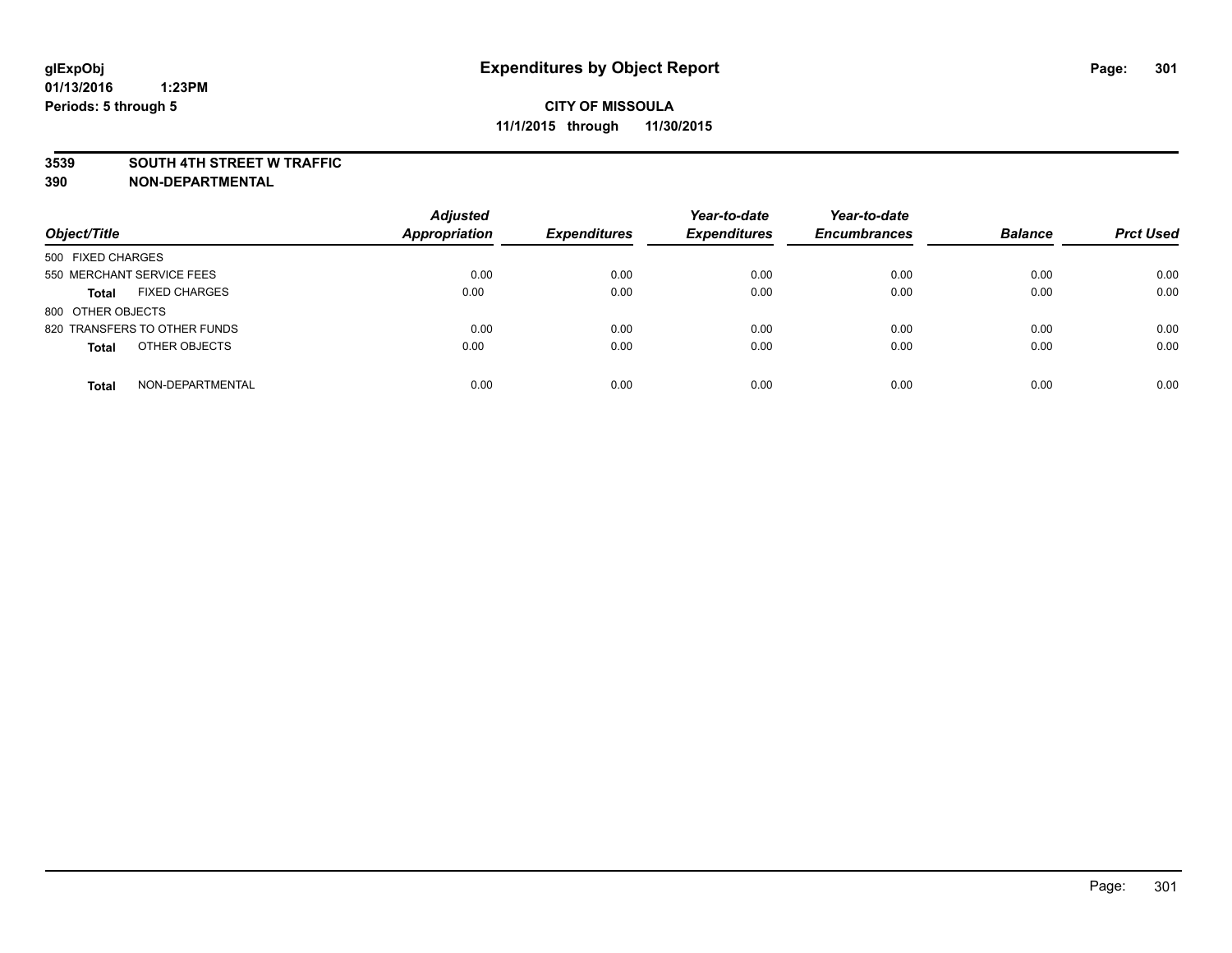### **3539 SOUTH 4TH STREET W TRAFFIC**

| Object/Title              |                              | <b>Adjusted</b><br><b>Appropriation</b> | <b>Expenditures</b> | Year-to-date<br><b>Expenditures</b> | Year-to-date<br><b>Encumbrances</b> | <b>Balance</b> | <b>Prct Used</b> |
|---------------------------|------------------------------|-----------------------------------------|---------------------|-------------------------------------|-------------------------------------|----------------|------------------|
| 500 FIXED CHARGES         |                              |                                         |                     |                                     |                                     |                |                  |
| 550 MERCHANT SERVICE FEES |                              | 0.00                                    | 0.00                | 0.00                                | 0.00                                | 0.00           | 0.00             |
| <b>Total</b>              | <b>FIXED CHARGES</b>         | 0.00                                    | 0.00                | 0.00                                | 0.00                                | 0.00           | 0.00             |
| 800 OTHER OBJECTS         |                              |                                         |                     |                                     |                                     |                |                  |
|                           | 820 TRANSFERS TO OTHER FUNDS | 0.00                                    | 0.00                | 0.00                                | 0.00                                | 0.00           | 0.00             |
| <b>Total</b>              | OTHER OBJECTS                | 0.00                                    | 0.00                | 0.00                                | 0.00                                | 0.00           | 0.00             |
| <b>Total</b>              | SOUTH 4TH STREET W TRAFFIC   | 0.00                                    | 0.00                | 0.00                                | 0.00                                | 0.00           | 0.00             |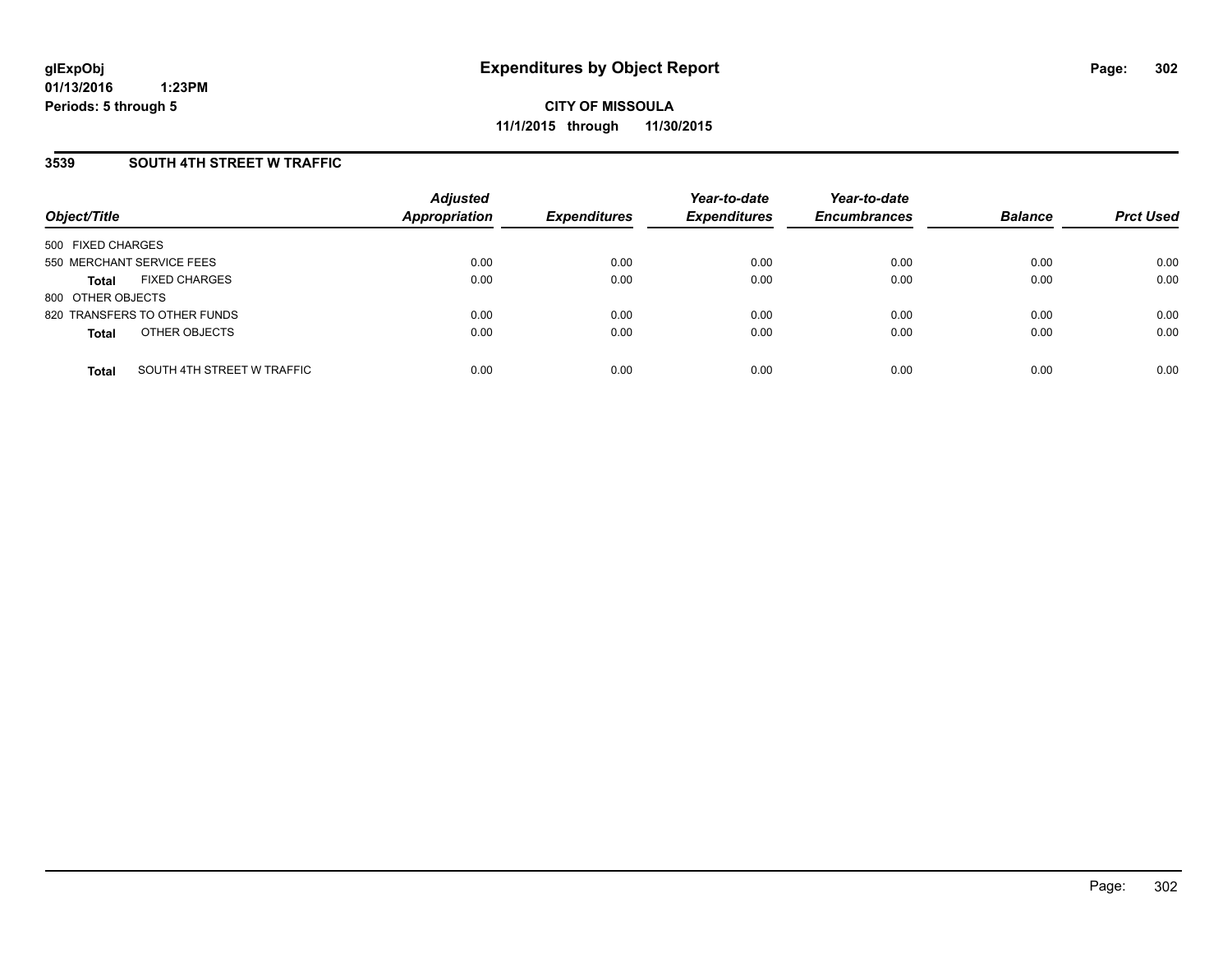#### **3540 SID 540 DEBT SERVICE FUND**

|                                      | <b>Adjusted</b><br>Appropriation | <b>Expenditures</b> | Year-to-date<br><b>Expenditures</b> | Year-to-date<br><b>Encumbrances</b> | <b>Balance</b> | <b>Prct Used</b> |
|--------------------------------------|----------------------------------|---------------------|-------------------------------------|-------------------------------------|----------------|------------------|
| Object/Title                         |                                  |                     |                                     |                                     |                |                  |
| 500 FIXED CHARGES                    |                                  |                     |                                     |                                     |                |                  |
| 550 MERCHANT SERVICE FEES            | 0.00                             | 0.00                | 0.00                                | 0.00                                | 0.00           | 0.00             |
| <b>FIXED CHARGES</b><br><b>Total</b> | 0.00                             | 0.00                | 0.00                                | 0.00                                | 0.00           | 0.00             |
| 600 DEBT SERVICE                     |                                  |                     |                                     |                                     |                |                  |
| 610 PRINCIPAL                        | 70.000.00                        | 0.00                | 0.00                                | 0.00                                | 70.000.00      | 0.00             |
| 620 INTEREST / SERVICE FEES          | 49.192.00                        | 0.00                | 0.00                                | 0.00                                | 49.192.00      | 0.00             |
| <b>DEBT SERVICE</b><br><b>Total</b>  | 119.192.00                       | 0.00                | 0.00                                | 0.00                                | 119.192.00     | 0.00             |
| NON-DEPARTMENTAL<br><b>Total</b>     | 119.192.00                       | 0.00                | 0.00                                | 0.00                                | 119.192.00     | 0.00             |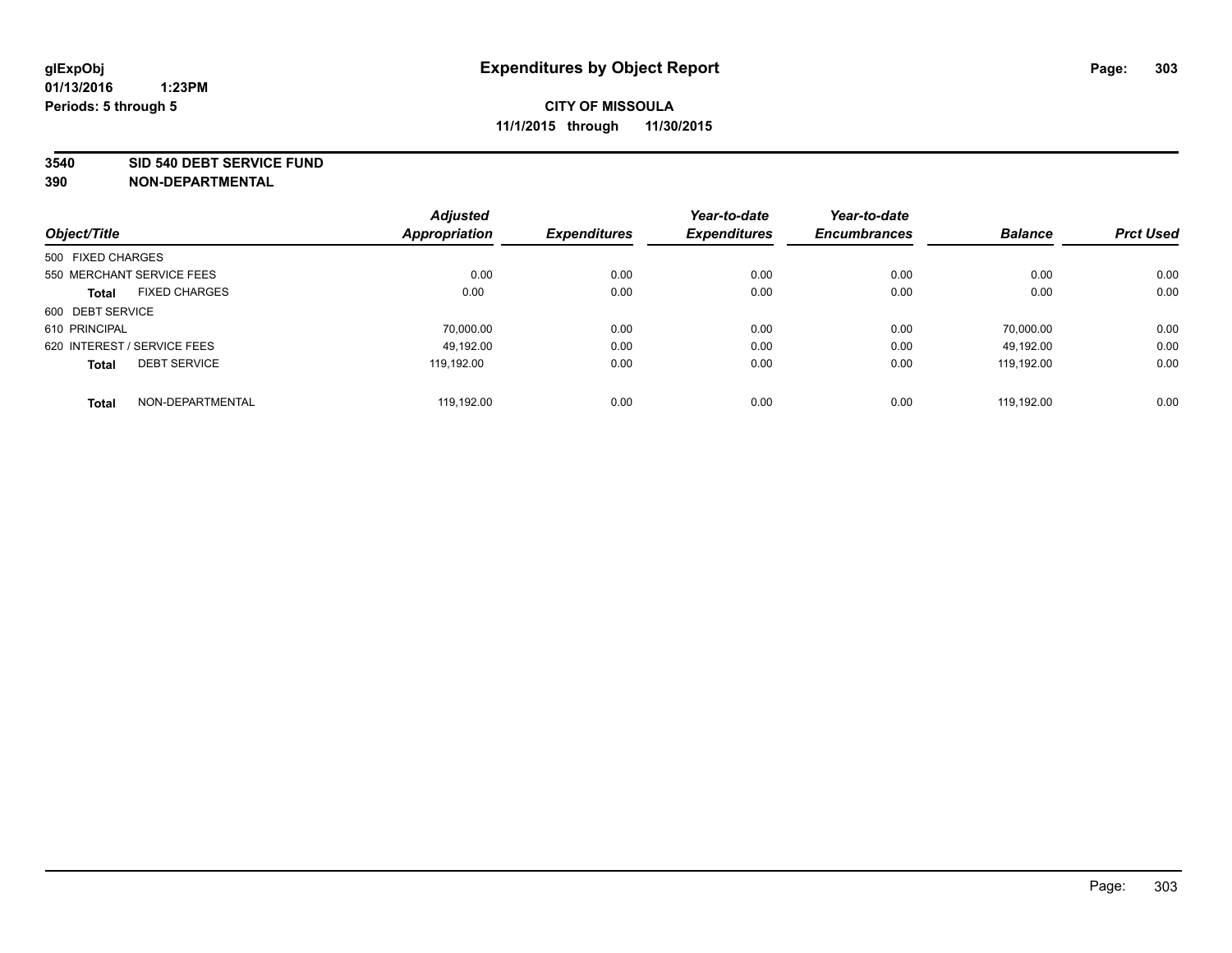### **3540 SID 540 DEBT SERVICE FUND**

| Object/Title                              | <b>Adjusted</b><br>Appropriation | <b>Expenditures</b> | Year-to-date<br><b>Expenditures</b> | Year-to-date<br><b>Encumbrances</b> | <b>Balance</b> | <b>Prct Used</b> |
|-------------------------------------------|----------------------------------|---------------------|-------------------------------------|-------------------------------------|----------------|------------------|
| 500 FIXED CHARGES                         |                                  |                     |                                     |                                     |                |                  |
| 550 MERCHANT SERVICE FEES                 | 0.00                             | 0.00                | 0.00                                | 0.00                                | 0.00           | 0.00             |
| <b>FIXED CHARGES</b><br><b>Total</b>      | 0.00                             | 0.00                | 0.00                                | 0.00                                | 0.00           | 0.00             |
| 600 DEBT SERVICE                          |                                  |                     |                                     |                                     |                |                  |
| 610 PRINCIPAL                             | 70.000.00                        | 0.00                | 0.00                                | 0.00                                | 70.000.00      | 0.00             |
| 620 INTEREST / SERVICE FEES               | 49,192.00                        | 0.00                | 0.00                                | 0.00                                | 49.192.00      | 0.00             |
| <b>DEBT SERVICE</b><br><b>Total</b>       | 119,192.00                       | 0.00                | 0.00                                | 0.00                                | 119.192.00     | 0.00             |
| SID 540 DEBT SERVICE FUND<br><b>Total</b> | 119.192.00                       | 0.00                | 0.00                                | 0.00                                | 119.192.00     | 0.00             |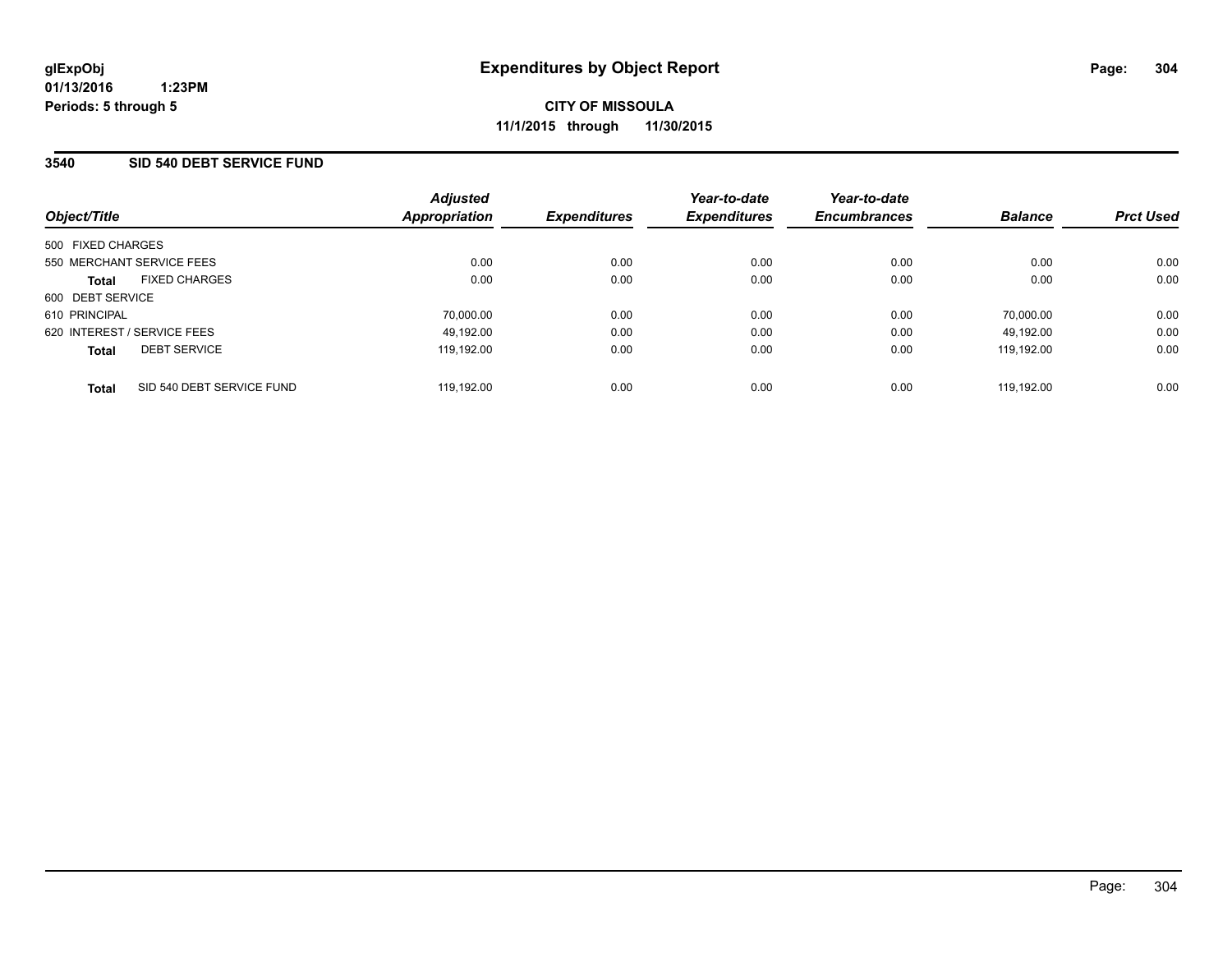#### **3541 SID 541 DEBT SERVICE**

| Object/Title                |                      | <b>Adjusted</b><br><b>Appropriation</b> | <b>Expenditures</b> | Year-to-date<br><b>Expenditures</b> | Year-to-date<br><b>Encumbrances</b> | <b>Balance</b> | <b>Prct Used</b> |
|-----------------------------|----------------------|-----------------------------------------|---------------------|-------------------------------------|-------------------------------------|----------------|------------------|
|                             |                      |                                         |                     |                                     |                                     |                |                  |
| 500 FIXED CHARGES           |                      |                                         |                     |                                     |                                     |                |                  |
| 550 MERCHANT SERVICE FEES   |                      | 0.00                                    | 0.00                | 0.00                                | 0.00                                | 0.00           | 0.00             |
| <b>Total</b>                | <b>FIXED CHARGES</b> | 0.00                                    | 0.00                | 0.00                                | 0.00                                | 0.00           | 0.00             |
| 600 DEBT SERVICE            |                      |                                         |                     |                                     |                                     |                |                  |
| 610 PRINCIPAL               |                      | 30.000.00                               | 0.00                | 0.00                                | 0.00                                | 30.000.00      | 0.00             |
| 620 INTEREST / SERVICE FEES |                      | 29,303.00                               | 0.00                | 300.00                              | 0.00                                | 29,003.00      | 1.02             |
| <b>Total</b>                | <b>DEBT SERVICE</b>  | 59.303.00                               | 0.00                | 300.00                              | 0.00                                | 59.003.00      | 0.51             |
| <b>Total</b>                | NON-DEPARTMENTAL     | 59,303.00                               | 0.00                | 300.00                              | 0.00                                | 59,003.00      | 0.51             |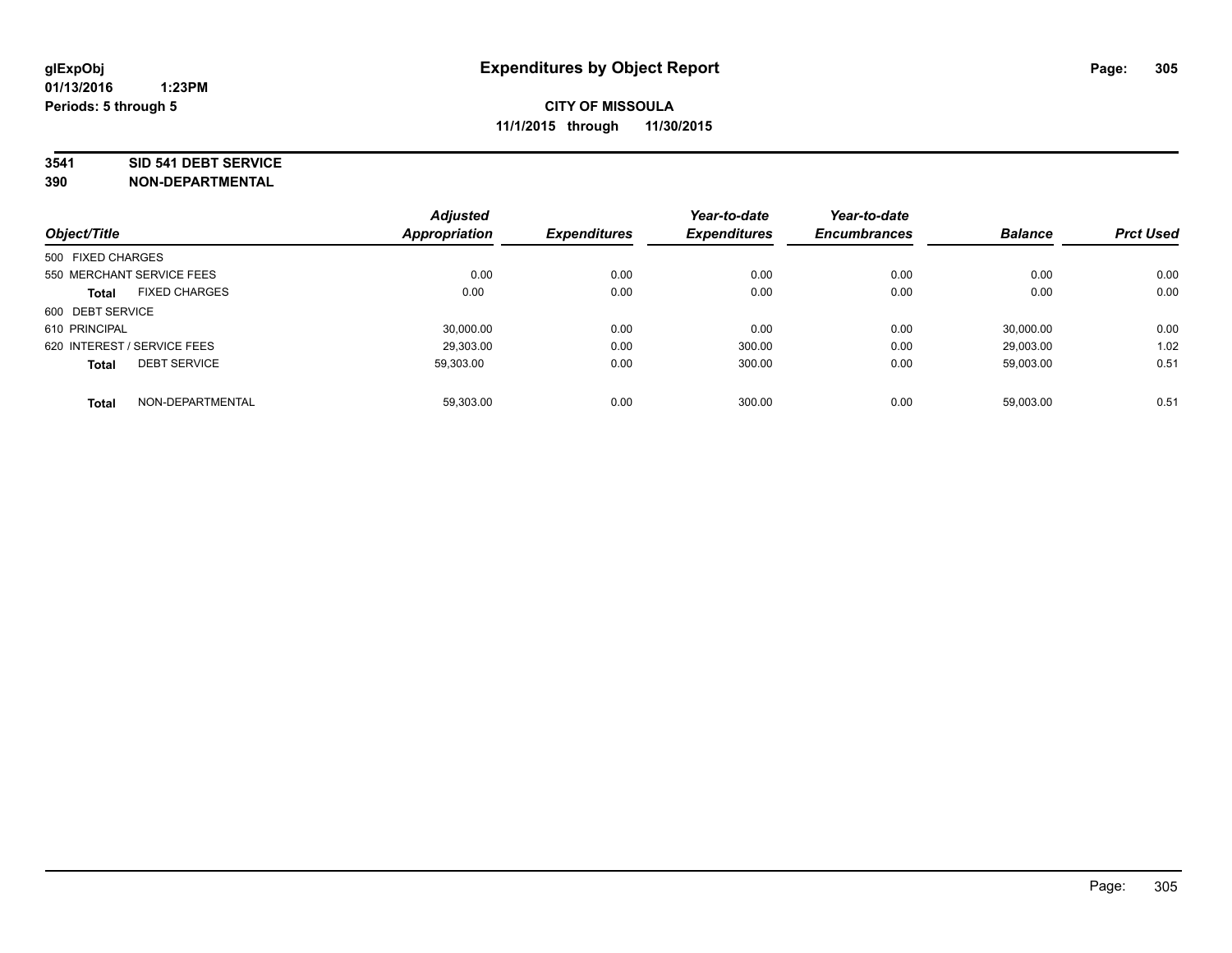**01/13/2016 1:23PM Periods: 5 through 5**

**CITY OF MISSOULA 11/1/2015 through 11/30/2015**

### **3541 SID 541 DEBT SERVICE**

| Object/Title                         | <b>Adjusted</b><br>Appropriation | <b>Expenditures</b> | Year-to-date<br><b>Expenditures</b> | Year-to-date<br><b>Encumbrances</b> | <b>Balance</b> | <b>Prct Used</b> |
|--------------------------------------|----------------------------------|---------------------|-------------------------------------|-------------------------------------|----------------|------------------|
| 500 FIXED CHARGES                    |                                  |                     |                                     |                                     |                |                  |
| 550 MERCHANT SERVICE FEES            | 0.00                             | 0.00                | 0.00                                | 0.00                                | 0.00           | 0.00             |
| <b>FIXED CHARGES</b><br><b>Total</b> | 0.00                             | 0.00                | 0.00                                | 0.00                                | 0.00           | 0.00             |
| 600 DEBT SERVICE                     |                                  |                     |                                     |                                     |                |                  |
| 610 PRINCIPAL                        | 30.000.00                        | 0.00                | 0.00                                | 0.00                                | 30.000.00      | 0.00             |
| 620 INTEREST / SERVICE FEES          | 29.303.00                        | 0.00                | 300.00                              | 0.00                                | 29.003.00      | 1.02             |
| <b>DEBT SERVICE</b><br><b>Total</b>  | 59.303.00                        | 0.00                | 300.00                              | 0.00                                | 59.003.00      | 0.51             |
| SID 541 DEBT SERVICE<br><b>Total</b> | 59.303.00                        | 0.00                | 300.00                              | 0.00                                | 59.003.00      | 0.51             |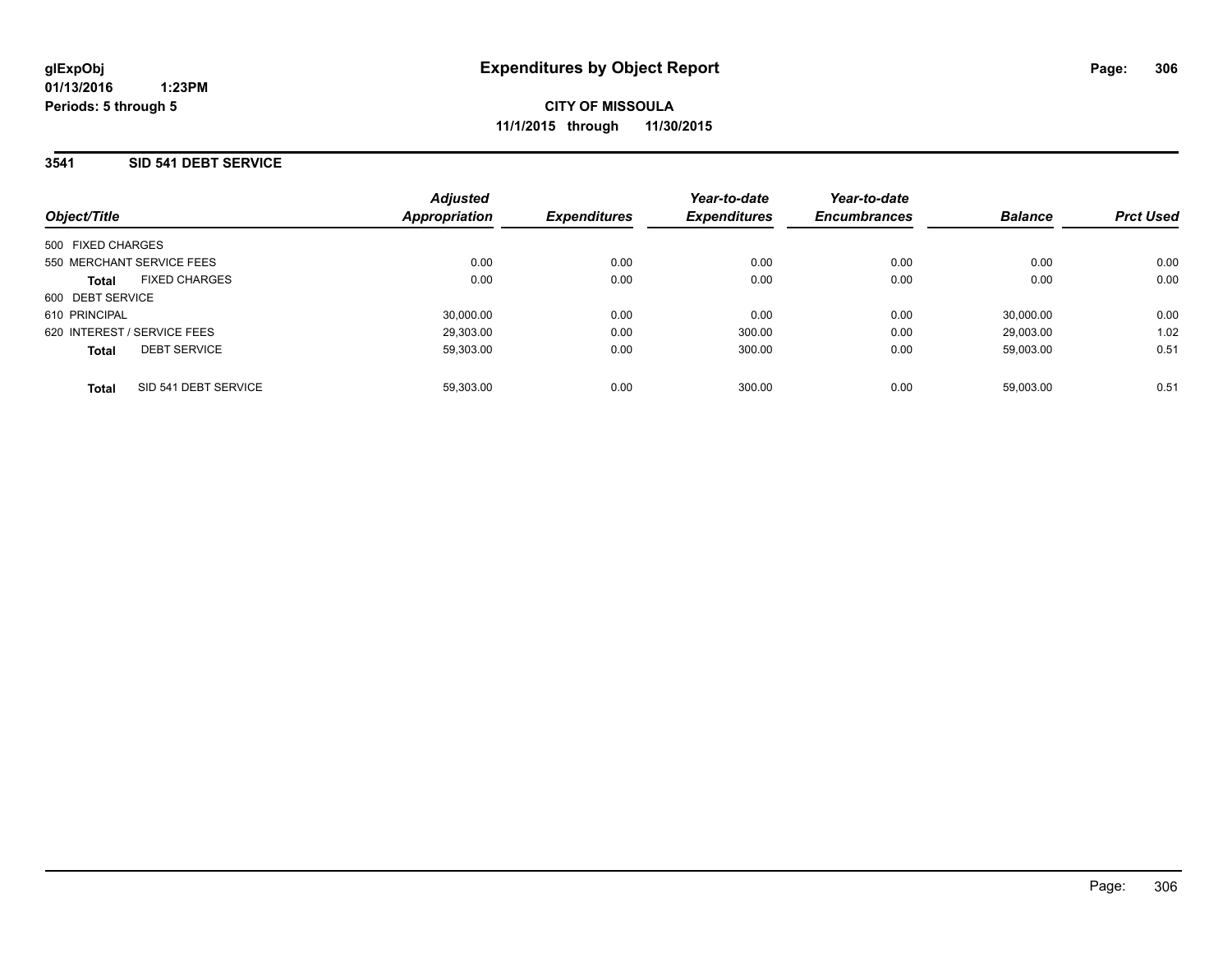#### **3543 SID 543 DEBT SERVICE**

| Object/Title                         | <b>Adjusted</b><br><b>Appropriation</b> | <b>Expenditures</b> | Year-to-date<br><b>Expenditures</b> | Year-to-date<br><b>Encumbrances</b> | <b>Balance</b> | <b>Prct Used</b> |
|--------------------------------------|-----------------------------------------|---------------------|-------------------------------------|-------------------------------------|----------------|------------------|
| 500 FIXED CHARGES                    |                                         |                     |                                     |                                     |                |                  |
| 550 MERCHANT SERVICE FEES            | 0.00                                    | 0.00                | 0.00                                | 0.00                                | 0.00           | 0.00             |
| <b>FIXED CHARGES</b><br><b>Total</b> | 0.00                                    | 0.00                | 0.00                                | 0.00                                | 0.00           | 0.00             |
| 600 DEBT SERVICE                     |                                         |                     |                                     |                                     |                |                  |
| 610 PRINCIPAL                        | 0.00                                    | 0.00                | 0.00                                | 0.00                                | 0.00           | 0.00             |
| 620 INTEREST / SERVICE FEES          | 0.00                                    | 0.00                | 0.00                                | 0.00                                | 0.00           | 0.00             |
| <b>DEBT SERVICE</b><br><b>Total</b>  | 0.00                                    | 0.00                | 0.00                                | 0.00                                | 0.00           | 0.00             |
| 800 OTHER OBJECTS                    |                                         |                     |                                     |                                     |                |                  |
| 820 TRANSFERS TO OTHER FUNDS         | 0.00                                    | 0.00                | 0.00                                | 0.00                                | 0.00           | 0.00             |
| OTHER OBJECTS<br><b>Total</b>        | 0.00                                    | 0.00                | 0.00                                | 0.00                                | 0.00           | 0.00             |
|                                      |                                         |                     |                                     |                                     |                |                  |
| NON-DEPARTMENTAL<br><b>Total</b>     | 0.00                                    | 0.00                | 0.00                                | 0.00                                | 0.00           | 0.00             |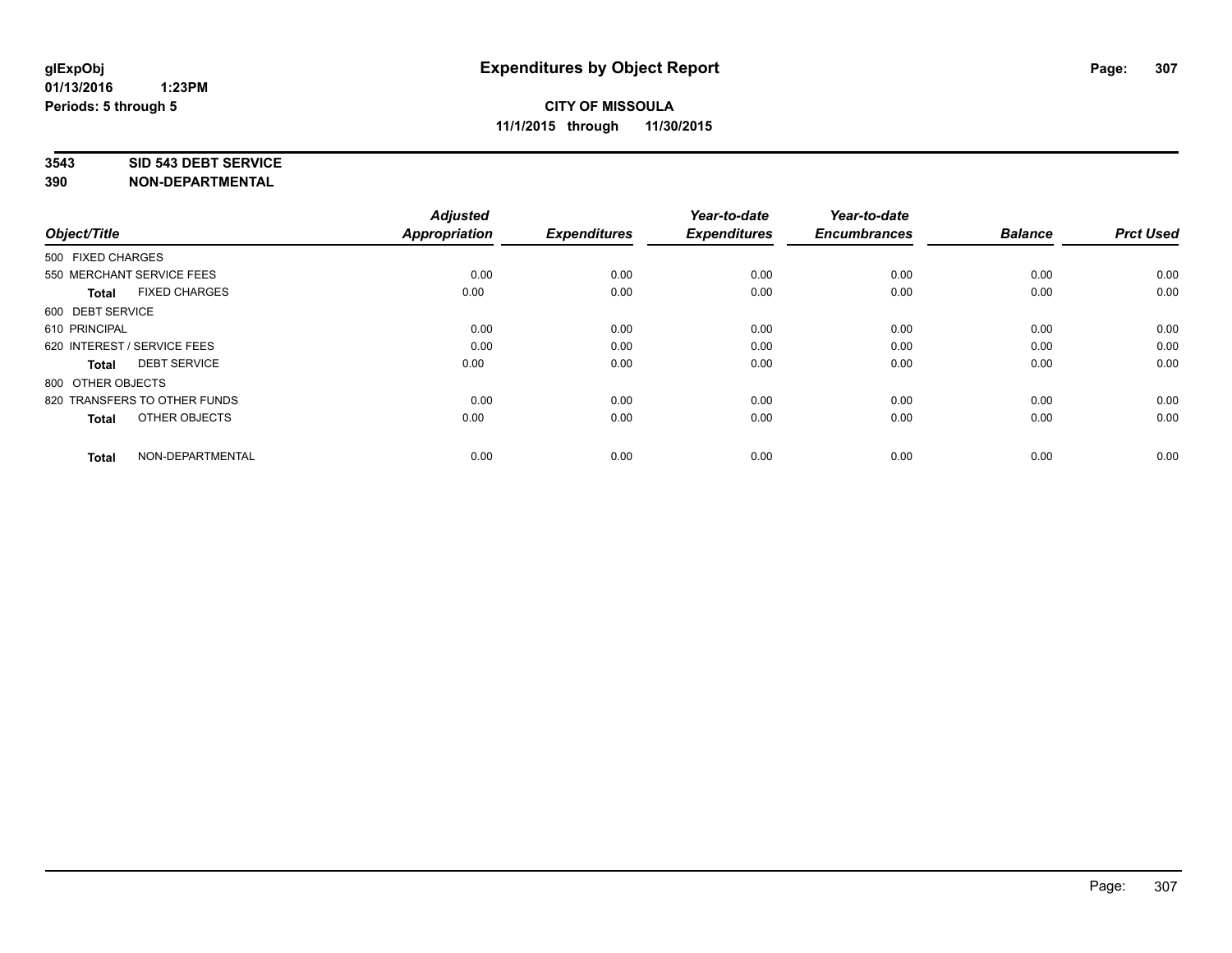### **3543 SID 543 DEBT SERVICE**

| Object/Title                         | <b>Adjusted</b><br><b>Appropriation</b> | <b>Expenditures</b> | Year-to-date<br><b>Expenditures</b> | Year-to-date<br><b>Encumbrances</b> | <b>Balance</b> | <b>Prct Used</b> |
|--------------------------------------|-----------------------------------------|---------------------|-------------------------------------|-------------------------------------|----------------|------------------|
| 500 FIXED CHARGES                    |                                         |                     |                                     |                                     |                |                  |
| 550 MERCHANT SERVICE FEES            | 0.00                                    | 0.00                | 0.00                                | 0.00                                | 0.00           | 0.00             |
| <b>FIXED CHARGES</b><br><b>Total</b> | 0.00                                    | 0.00                | 0.00                                | 0.00                                | 0.00           | 0.00             |
| 600 DEBT SERVICE                     |                                         |                     |                                     |                                     |                |                  |
| 610 PRINCIPAL                        | 0.00                                    | 0.00                | 0.00                                | 0.00                                | 0.00           | 0.00             |
| 620 INTEREST / SERVICE FEES          | 0.00                                    | 0.00                | 0.00                                | 0.00                                | 0.00           | 0.00             |
| <b>DEBT SERVICE</b><br><b>Total</b>  | 0.00                                    | 0.00                | 0.00                                | 0.00                                | 0.00           | 0.00             |
| 800 OTHER OBJECTS                    |                                         |                     |                                     |                                     |                |                  |
| 820 TRANSFERS TO OTHER FUNDS         | 0.00                                    | 0.00                | 0.00                                | 0.00                                | 0.00           | 0.00             |
| OTHER OBJECTS<br><b>Total</b>        | 0.00                                    | 0.00                | 0.00                                | 0.00                                | 0.00           | 0.00             |
| SID 543 DEBT SERVICE<br><b>Total</b> | 0.00                                    | 0.00                | 0.00                                | 0.00                                | 0.00           | 0.00             |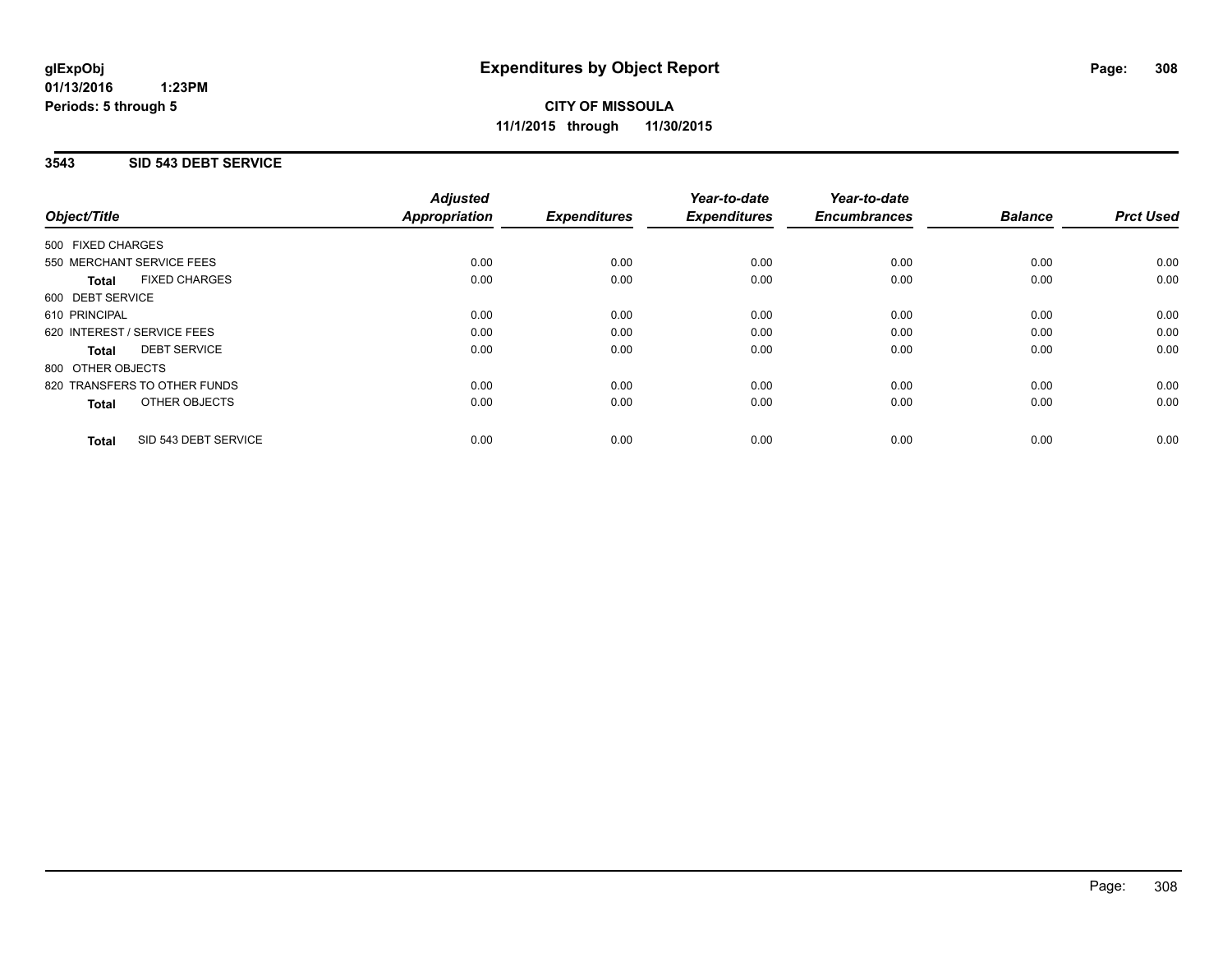#### **3544 SID 544 RATTLESNAKE DEBT SERVICE**

| Object/Title                        | <b>Adjusted</b><br>Appropriation | <b>Expenditures</b> | Year-to-date<br><b>Expenditures</b> | Year-to-date<br><b>Encumbrances</b> | <b>Balance</b> | <b>Prct Used</b> |
|-------------------------------------|----------------------------------|---------------------|-------------------------------------|-------------------------------------|----------------|------------------|
| 600 DEBT SERVICE                    |                                  |                     |                                     |                                     |                |                  |
| 610 PRINCIPAL                       | 67,000.00                        | 0.00                | 0.00                                | 0.00                                | 67,000.00      | 0.00             |
| 620 INTEREST / SERVICE FEES         | 49.181.00                        | 0.00                | 0.00                                | 0.00                                | 49.181.00      | 0.00             |
| <b>DEBT SERVICE</b><br><b>Total</b> | 116.181.00                       | 0.00                | 0.00                                | 0.00                                | 116.181.00     | 0.00             |
| NON-DEPARTMENTAL<br><b>Total</b>    | 116,181.00                       | 0.00                | 0.00                                | 0.00                                | 116.181.00     | 0.00             |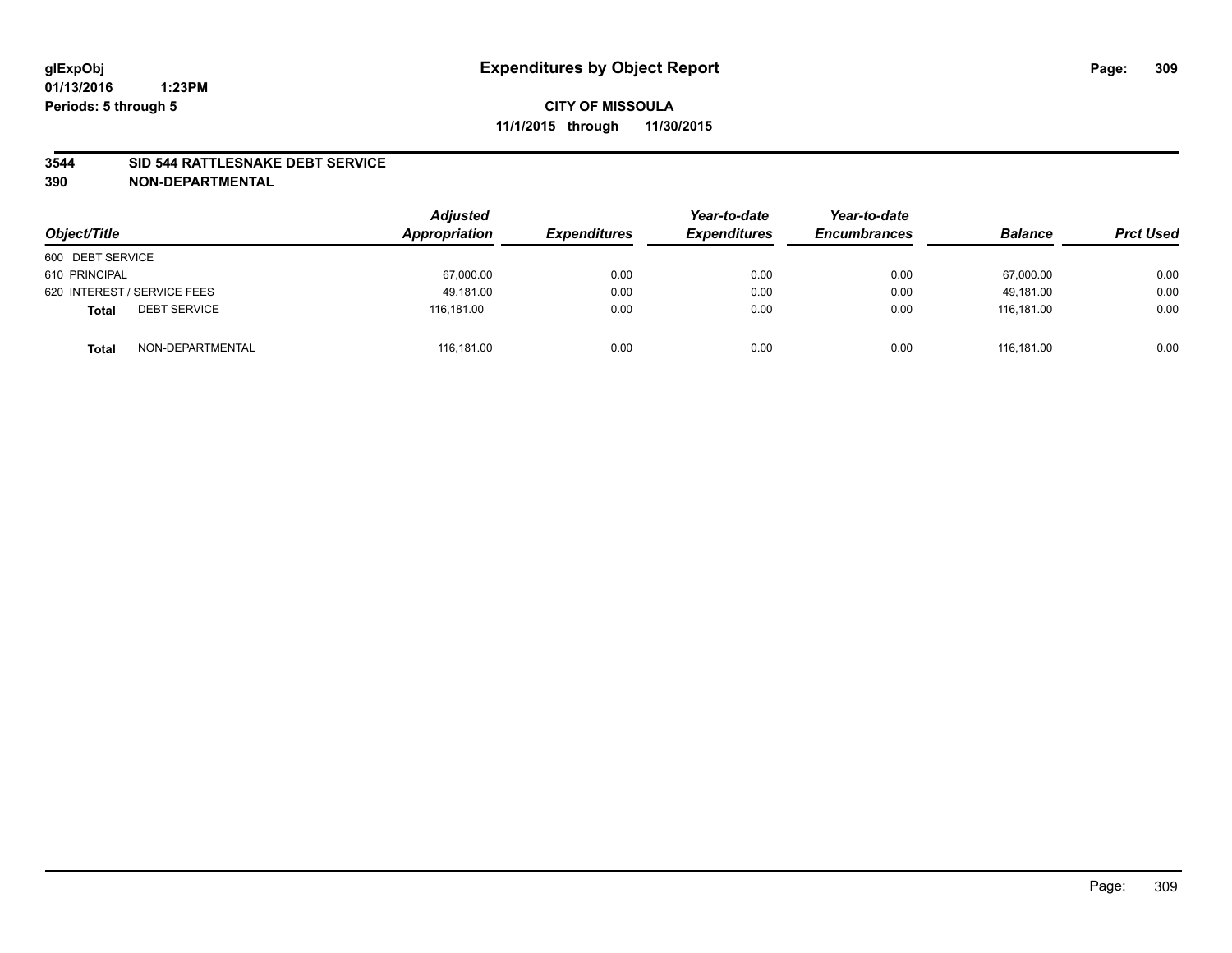#### **3544 SID 544 RATTLESNAKE DEBT SERVICE**

**550 SID 544 PROJECT**

| Object/Title                        | <b>Adjusted</b><br>Appropriation | <b>Expenditures</b> | Year-to-date<br><b>Expenditures</b> | Year-to-date<br><b>Encumbrances</b> | <b>Balance</b> | <b>Prct Used</b> |
|-------------------------------------|----------------------------------|---------------------|-------------------------------------|-------------------------------------|----------------|------------------|
| 600 DEBT SERVICE                    |                                  |                     |                                     |                                     |                |                  |
| 610 PRINCIPAL                       | 16,000.00                        | 0.00                | 0.00                                | 0.00                                | 16,000.00      | 0.00             |
| 620 INTEREST / SERVICE FEES         | 4,830.00                         | 0.00                | 0.00                                | 0.00                                | 4,830.00       | 0.00             |
| <b>DEBT SERVICE</b><br><b>Total</b> | 20,830.00                        | 0.00                | 0.00                                | 0.00                                | 20.830.00      | 0.00             |
| SID 544 PROJECT<br><b>Total</b>     | 20,830.00                        | 0.00                | 0.00                                | 0.00                                | 20,830.00      | 0.00             |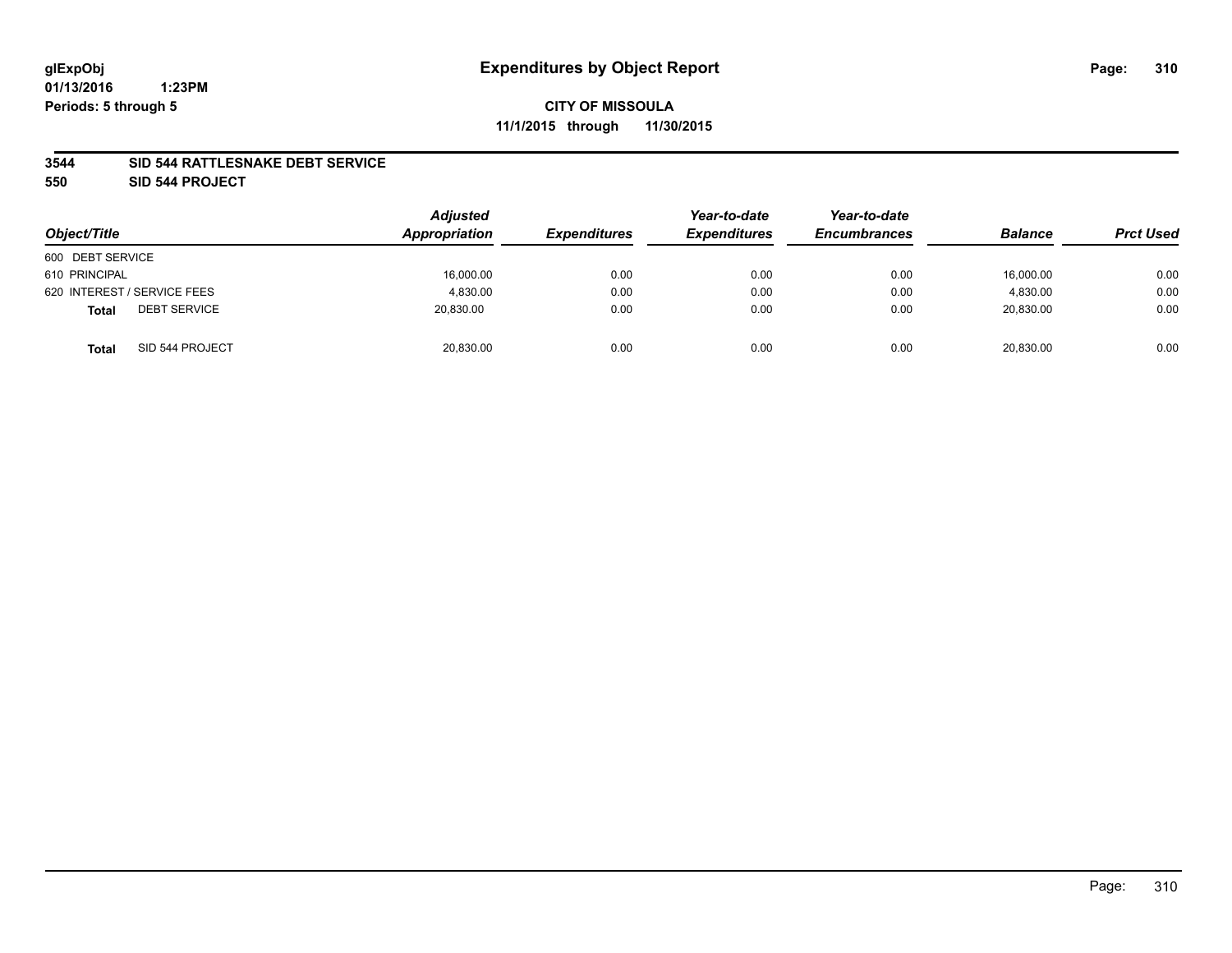#### **3544 SID 544 RATTLESNAKE DEBT SERVICE**

**555 LOLO STREET PROJECT**

|                             | <b>Adjusted</b> |                      | Year-to-date        | Year-to-date        |                |                  |
|-----------------------------|-----------------|----------------------|---------------------|---------------------|----------------|------------------|
|                             |                 | <b>Expenditures</b>  | <b>Expenditures</b> | <b>Encumbrances</b> | <b>Balance</b> | <b>Prct Used</b> |
| 500 FIXED CHARGES           |                 |                      |                     |                     |                |                  |
| 550 MERCHANT SERVICE FEES   | 0.00            | 0.00                 | 0.00                | 0.00                | 0.00           | 0.00             |
| <b>FIXED CHARGES</b>        | 0.00            | 0.00                 | 0.00                | 0.00                | 0.00           | 0.00             |
| 600 DEBT SERVICE            |                 |                      |                     |                     |                |                  |
|                             | 1.500.00        | 0.00                 | 0.00                | 0.00                | 1,500.00       | 0.00             |
| 620 INTEREST / SERVICE FEES | 872.00          | 0.00                 | 0.00                | 0.00                | 872.00         | 0.00             |
| <b>DEBT SERVICE</b>         | 2.372.00        | 0.00                 | 0.00                | 0.00                | 2,372.00       | 0.00             |
| <b>LOLO STREET PROJECT</b>  | 2.372.00        | 0.00                 | 0.00                | 0.00                | 2.372.00       | 0.00             |
|                             |                 | <b>Appropriation</b> |                     |                     |                |                  |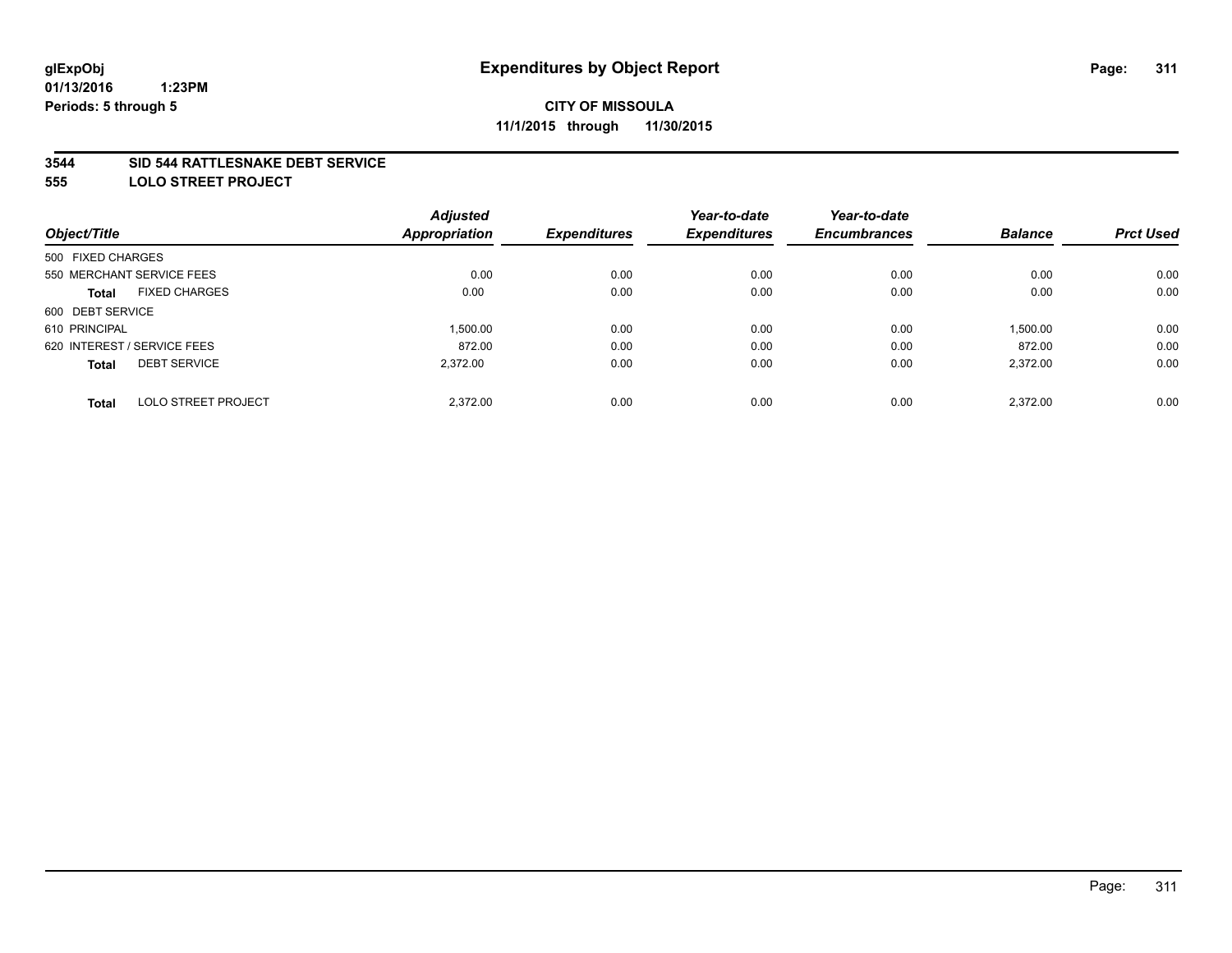**01/13/2016 1:23PM Periods: 5 through 5**

**CITY OF MISSOULA 11/1/2015 through 11/30/2015**

## **3544 SID 544 RATTLESNAKE DEBT SERVICE**

| Object/Title                                     | <b>Adjusted</b><br>Appropriation | <b>Expenditures</b> | Year-to-date<br><b>Expenditures</b> | Year-to-date<br><b>Encumbrances</b> | <b>Balance</b> | <b>Prct Used</b> |
|--------------------------------------------------|----------------------------------|---------------------|-------------------------------------|-------------------------------------|----------------|------------------|
| 500 FIXED CHARGES                                |                                  |                     |                                     |                                     |                |                  |
| 550 MERCHANT SERVICE FEES                        | 0.00                             | 0.00                | 0.00                                | 0.00                                | 0.00           | 0.00             |
| <b>FIXED CHARGES</b><br><b>Total</b>             | 0.00                             | 0.00                | 0.00                                | 0.00                                | 0.00           | 0.00             |
| 600 DEBT SERVICE                                 |                                  |                     |                                     |                                     |                |                  |
| 610 PRINCIPAL                                    | 84,500.00                        | 0.00                | 0.00                                | 0.00                                | 84.500.00      | 0.00             |
| 620 INTEREST / SERVICE FEES                      | 54,883.00                        | 0.00                | 0.00                                | 0.00                                | 54.883.00      | 0.00             |
| <b>DEBT SERVICE</b><br><b>Total</b>              | 139.383.00                       | 0.00                | 0.00                                | 0.00                                | 139.383.00     | 0.00             |
| SID 544 RATTLESNAKE DEBT SERVICE<br><b>Total</b> | 139.383.00                       | 0.00                | 0.00                                | 0.00                                | 139.383.00     | 0.00             |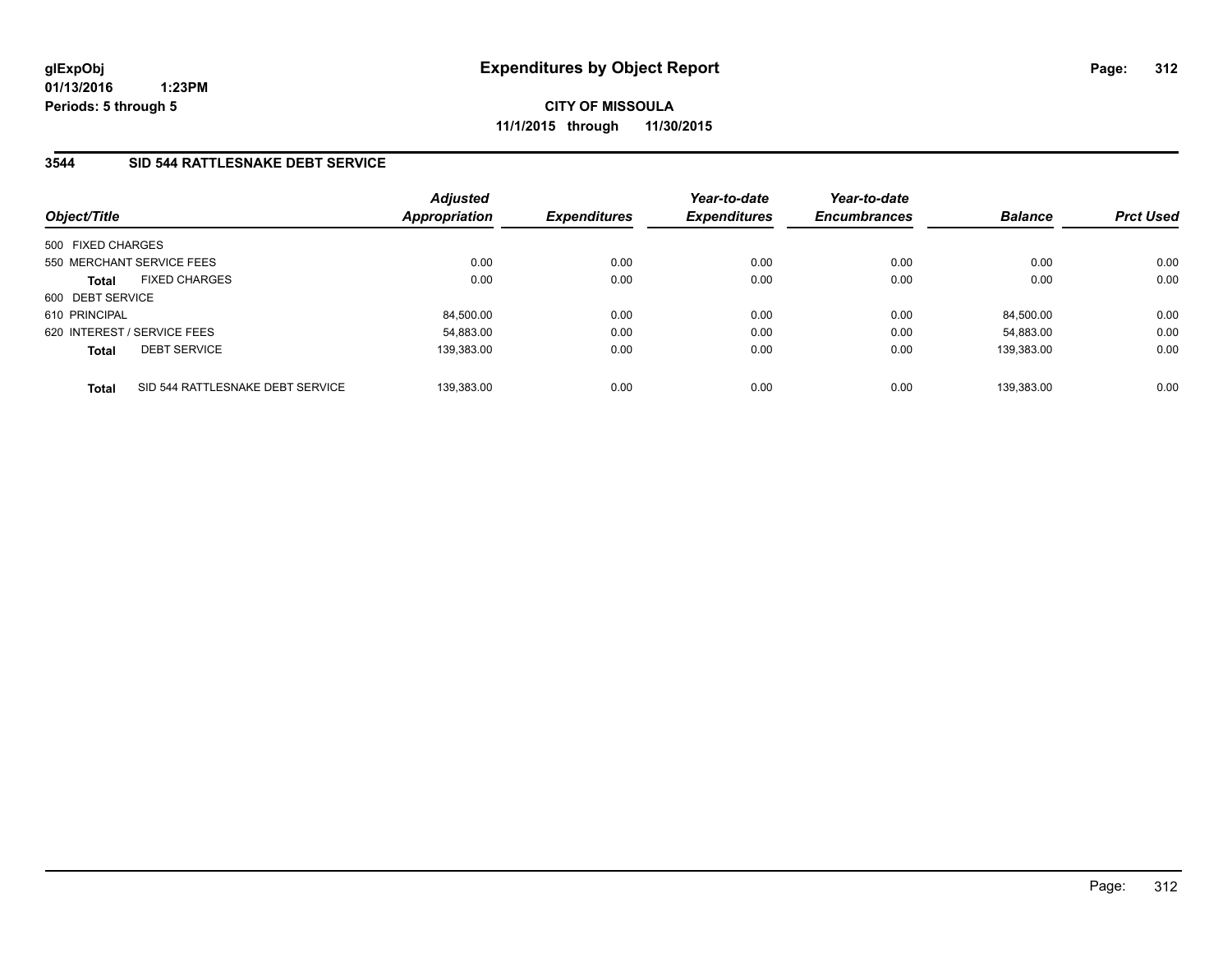#### **3545 SID 545 DEBT SERVICE**

| Object/Title                         | <b>Adjusted</b><br><b>Appropriation</b> | <b>Expenditures</b> | Year-to-date<br><b>Expenditures</b> | Year-to-date<br><b>Encumbrances</b> | <b>Balance</b> | <b>Prct Used</b> |
|--------------------------------------|-----------------------------------------|---------------------|-------------------------------------|-------------------------------------|----------------|------------------|
| 500 FIXED CHARGES                    |                                         |                     |                                     |                                     |                |                  |
| 550 MERCHANT SERVICE FEES            | 0.00                                    | 0.00                | 0.00                                | 0.00                                | 0.00           | 0.00             |
| <b>FIXED CHARGES</b><br><b>Total</b> | 0.00                                    | 0.00                | 0.00                                | 0.00                                | 0.00           | 0.00             |
| 600 DEBT SERVICE                     |                                         |                     |                                     |                                     |                |                  |
| 610 PRINCIPAL                        | 0.00                                    | 0.00                | 0.00                                | 0.00                                | 0.00           | 0.00             |
| 620 INTEREST / SERVICE FEES          | 0.00                                    | 0.00                | 0.00                                | 0.00                                | 0.00           | 0.00             |
| <b>DEBT SERVICE</b><br><b>Total</b>  | 0.00                                    | 0.00                | 0.00                                | 0.00                                | 0.00           | 0.00             |
| 800 OTHER OBJECTS                    |                                         |                     |                                     |                                     |                |                  |
| 820 TRANSFERS TO OTHER FUNDS         | 0.00                                    | 0.00                | 0.00                                | 0.00                                | 0.00           | 0.00             |
| OTHER OBJECTS<br><b>Total</b>        | 0.00                                    | 0.00                | 0.00                                | 0.00                                | 0.00           | 0.00             |
|                                      |                                         |                     |                                     |                                     |                |                  |
| NON-DEPARTMENTAL<br><b>Total</b>     | 0.00                                    | 0.00                | 0.00                                | 0.00                                | 0.00           | 0.00             |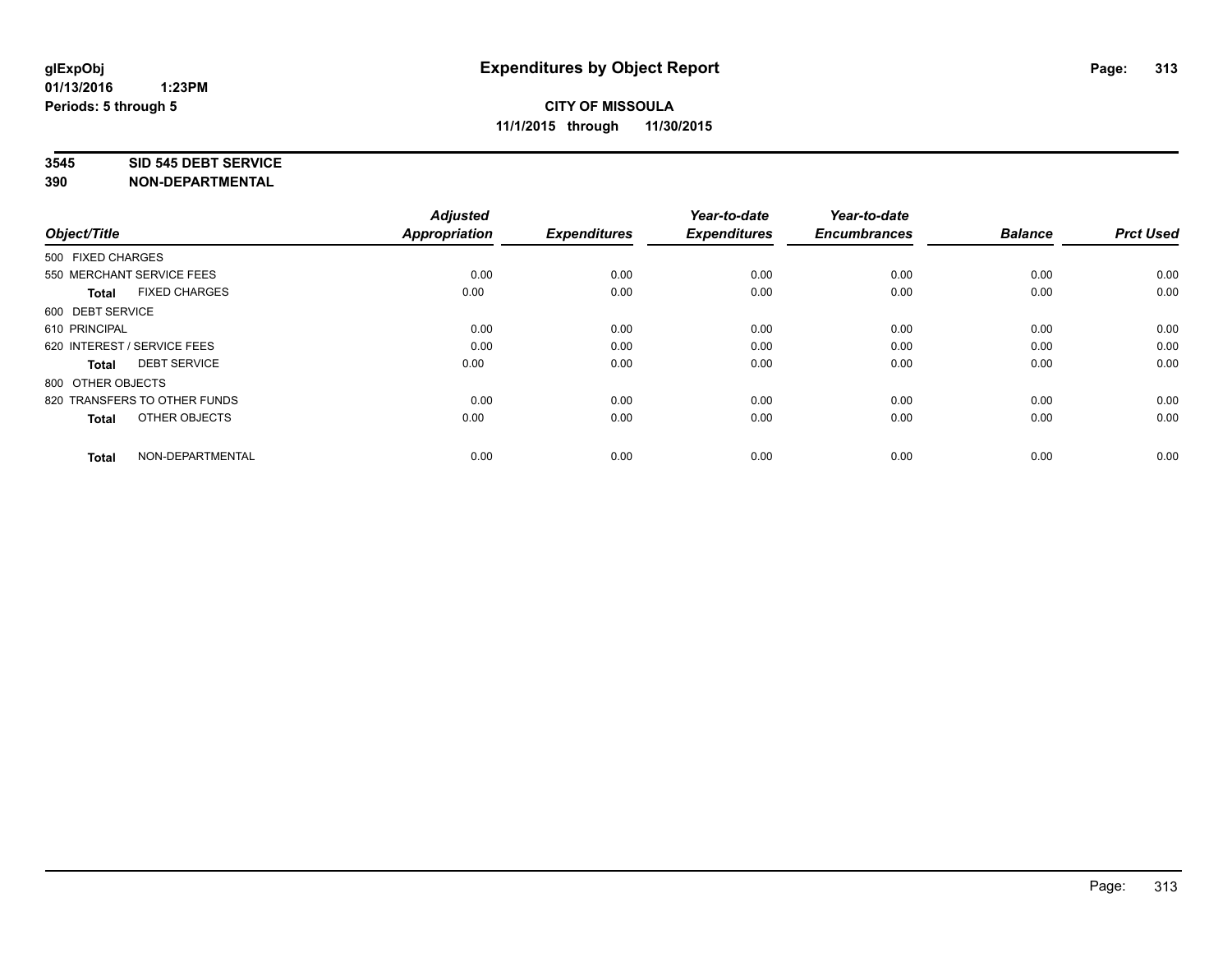### **3545 SID 545 DEBT SERVICE**

|                                      | <b>Adjusted</b>      |                     | Year-to-date        | Year-to-date        |                |                  |
|--------------------------------------|----------------------|---------------------|---------------------|---------------------|----------------|------------------|
| Object/Title                         | <b>Appropriation</b> | <b>Expenditures</b> | <b>Expenditures</b> | <b>Encumbrances</b> | <b>Balance</b> | <b>Prct Used</b> |
| 500 FIXED CHARGES                    |                      |                     |                     |                     |                |                  |
| 550 MERCHANT SERVICE FEES            | 0.00                 | 0.00                | 0.00                | 0.00                | 0.00           | 0.00             |
| <b>FIXED CHARGES</b><br><b>Total</b> | 0.00                 | 0.00                | 0.00                | 0.00                | 0.00           | 0.00             |
| 600 DEBT SERVICE                     |                      |                     |                     |                     |                |                  |
| 610 PRINCIPAL                        | 0.00                 | 0.00                | 0.00                | 0.00                | 0.00           | 0.00             |
| 620 INTEREST / SERVICE FEES          | 0.00                 | 0.00                | 0.00                | 0.00                | 0.00           | 0.00             |
| <b>DEBT SERVICE</b><br><b>Total</b>  | 0.00                 | 0.00                | 0.00                | 0.00                | 0.00           | 0.00             |
| 800 OTHER OBJECTS                    |                      |                     |                     |                     |                |                  |
| 820 TRANSFERS TO OTHER FUNDS         | 0.00                 | 0.00                | 0.00                | 0.00                | 0.00           | 0.00             |
| OTHER OBJECTS<br><b>Total</b>        | 0.00                 | 0.00                | 0.00                | 0.00                | 0.00           | 0.00             |
| SID 545 DEBT SERVICE<br><b>Total</b> | 0.00                 | 0.00                | 0.00                | 0.00                | 0.00           | 0.00             |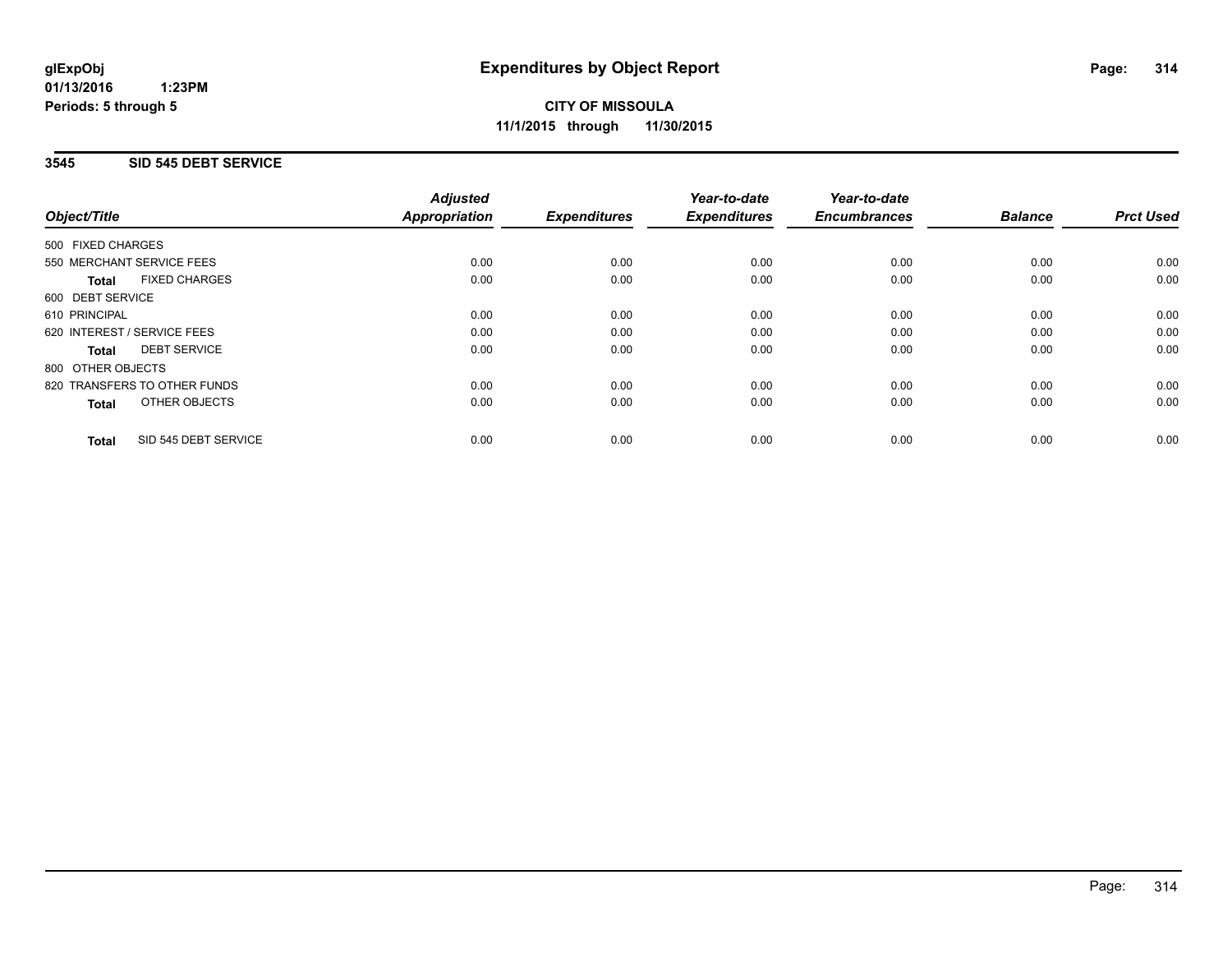#### **3546 SID 546 DEBT SERVICE**

| Object/Title                         | <b>Adjusted</b><br><b>Appropriation</b> | <b>Expenditures</b> | Year-to-date<br><b>Expenditures</b> | Year-to-date<br><b>Encumbrances</b> | <b>Balance</b> | <b>Prct Used</b> |
|--------------------------------------|-----------------------------------------|---------------------|-------------------------------------|-------------------------------------|----------------|------------------|
| 500 FIXED CHARGES                    |                                         |                     |                                     |                                     |                |                  |
| 550 MERCHANT SERVICE FEES            | 0.00                                    | 0.00                | 0.00                                | 0.00                                | 0.00           | 0.00             |
| <b>FIXED CHARGES</b><br><b>Total</b> | 0.00                                    | 0.00                | 0.00                                | 0.00                                | 0.00           | 0.00             |
| 600 DEBT SERVICE                     |                                         |                     |                                     |                                     |                |                  |
| 610 PRINCIPAL                        | 0.00                                    | 0.00                | 0.00                                | 0.00                                | 0.00           | 0.00             |
| 620 INTEREST / SERVICE FEES          | 0.00                                    | 0.00                | 0.00                                | 0.00                                | 0.00           | 0.00             |
| <b>DEBT SERVICE</b><br><b>Total</b>  | 0.00                                    | 0.00                | 0.00                                | 0.00                                | 0.00           | 0.00             |
| 800 OTHER OBJECTS                    |                                         |                     |                                     |                                     |                |                  |
| 820 TRANSFERS TO OTHER FUNDS         | 0.00                                    | 0.00                | 0.00                                | 0.00                                | 0.00           | 0.00             |
| OTHER OBJECTS<br><b>Total</b>        | 0.00                                    | 0.00                | 0.00                                | 0.00                                | 0.00           | 0.00             |
|                                      |                                         |                     |                                     |                                     |                |                  |
| NON-DEPARTMENTAL<br><b>Total</b>     | 0.00                                    | 0.00                | 0.00                                | 0.00                                | 0.00           | 0.00             |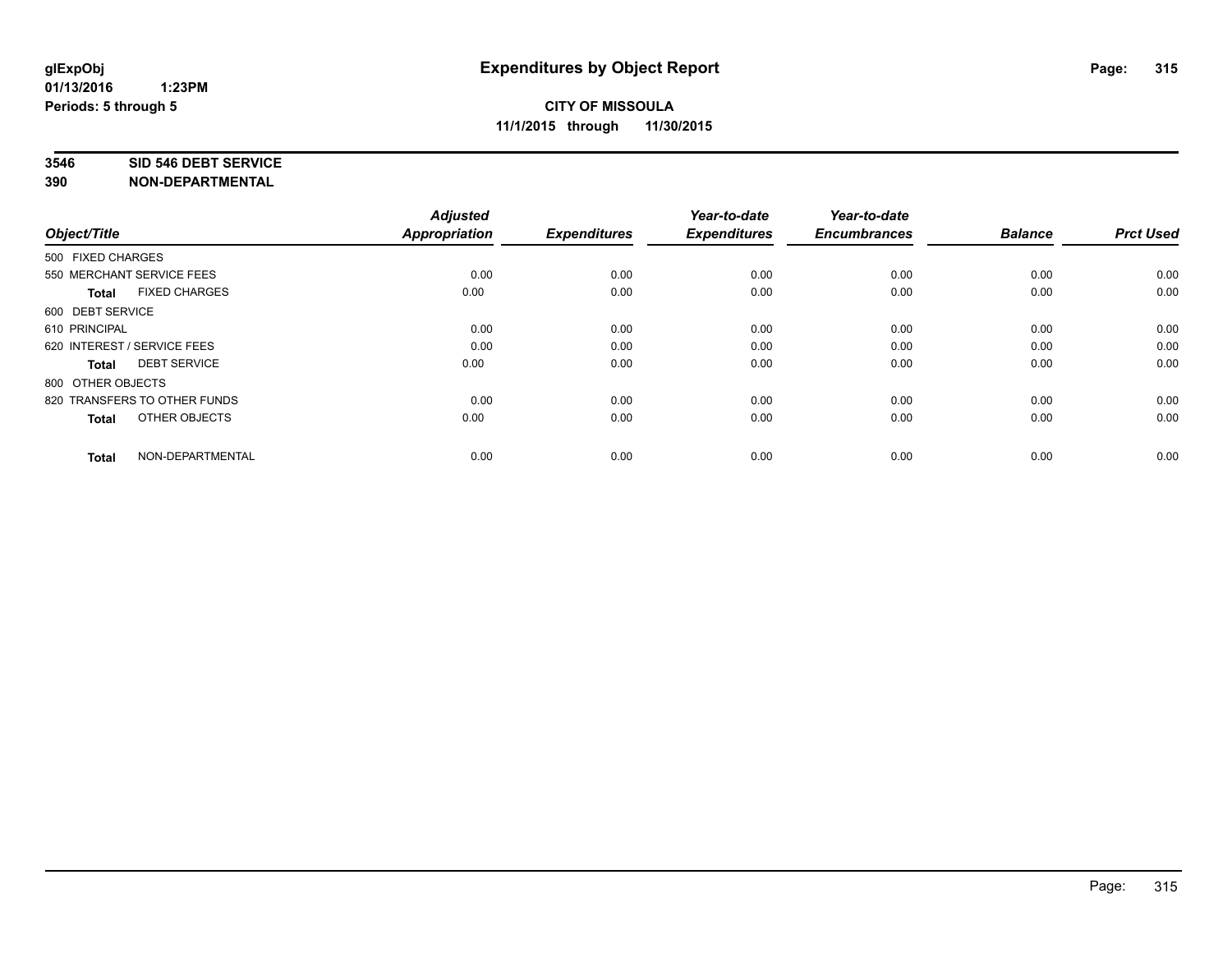### **3546 SID 546 DEBT SERVICE**

|                                      | <b>Adjusted</b>      |                     | Year-to-date        | Year-to-date        |                |                  |
|--------------------------------------|----------------------|---------------------|---------------------|---------------------|----------------|------------------|
| Object/Title                         | <b>Appropriation</b> | <b>Expenditures</b> | <b>Expenditures</b> | <b>Encumbrances</b> | <b>Balance</b> | <b>Prct Used</b> |
| 500 FIXED CHARGES                    |                      |                     |                     |                     |                |                  |
| 550 MERCHANT SERVICE FEES            | 0.00                 | 0.00                | 0.00                | 0.00                | 0.00           | 0.00             |
| <b>FIXED CHARGES</b><br><b>Total</b> | 0.00                 | 0.00                | 0.00                | 0.00                | 0.00           | 0.00             |
| 600 DEBT SERVICE                     |                      |                     |                     |                     |                |                  |
| 610 PRINCIPAL                        | 0.00                 | 0.00                | 0.00                | 0.00                | 0.00           | 0.00             |
| 620 INTEREST / SERVICE FEES          | 0.00                 | 0.00                | 0.00                | 0.00                | 0.00           | 0.00             |
| <b>DEBT SERVICE</b><br><b>Total</b>  | 0.00                 | 0.00                | 0.00                | 0.00                | 0.00           | 0.00             |
| 800 OTHER OBJECTS                    |                      |                     |                     |                     |                |                  |
| 820 TRANSFERS TO OTHER FUNDS         | 0.00                 | 0.00                | 0.00                | 0.00                | 0.00           | 0.00             |
| OTHER OBJECTS<br><b>Total</b>        | 0.00                 | 0.00                | 0.00                | 0.00                | 0.00           | 0.00             |
| SID 546 DEBT SERVICE<br><b>Total</b> | 0.00                 | 0.00                | 0.00                | 0.00                | 0.00           | 0.00             |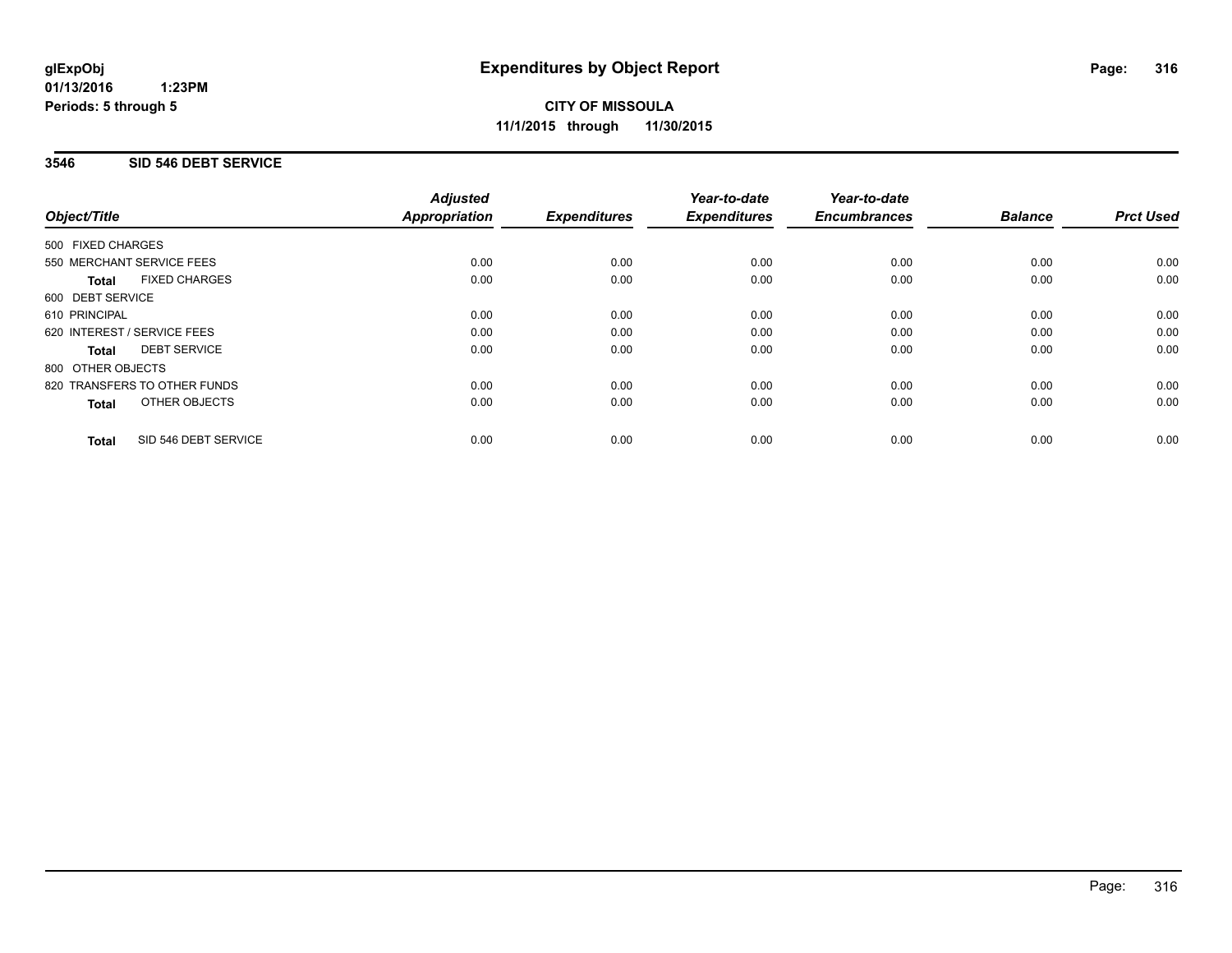**3548 SID 548-5TH, 6TH & ARTHUR**

|                   |                             | <b>Adjusted</b>      |                     | Year-to-date        | Year-to-date        |                |                  |
|-------------------|-----------------------------|----------------------|---------------------|---------------------|---------------------|----------------|------------------|
| Object/Title      |                             | <b>Appropriation</b> | <b>Expenditures</b> | <b>Expenditures</b> | <b>Encumbrances</b> | <b>Balance</b> | <b>Prct Used</b> |
| 500 FIXED CHARGES |                             |                      |                     |                     |                     |                |                  |
|                   | 550 MERCHANT SERVICE FEES   | 0.00                 | 0.00                | 0.00                | 0.00                | 0.00           | 0.00             |
| <b>Total</b>      | <b>FIXED CHARGES</b>        | 0.00                 | 0.00                | 0.00                | 0.00                | 0.00           | 0.00             |
| 600 DEBT SERVICE  |                             |                      |                     |                     |                     |                |                  |
| 610 PRINCIPAL     |                             | 65,000.00            | 0.00                | 0.00                | 0.00                | 65.000.00      | 0.00             |
|                   | 620 INTEREST / SERVICE FEES | 46.525.00            | 0.00                | 350.00              | 0.00                | 46.175.00      | 0.75             |
| <b>Total</b>      | <b>DEBT SERVICE</b>         | 111.525.00           | 0.00                | 350.00              | 0.00                | 111.175.00     | 0.31             |
| <b>Total</b>      | NON-DEPARTMENTAL            | 111.525.00           | 0.00                | 350.00              | 0.00                | 111.175.00     | 0.31             |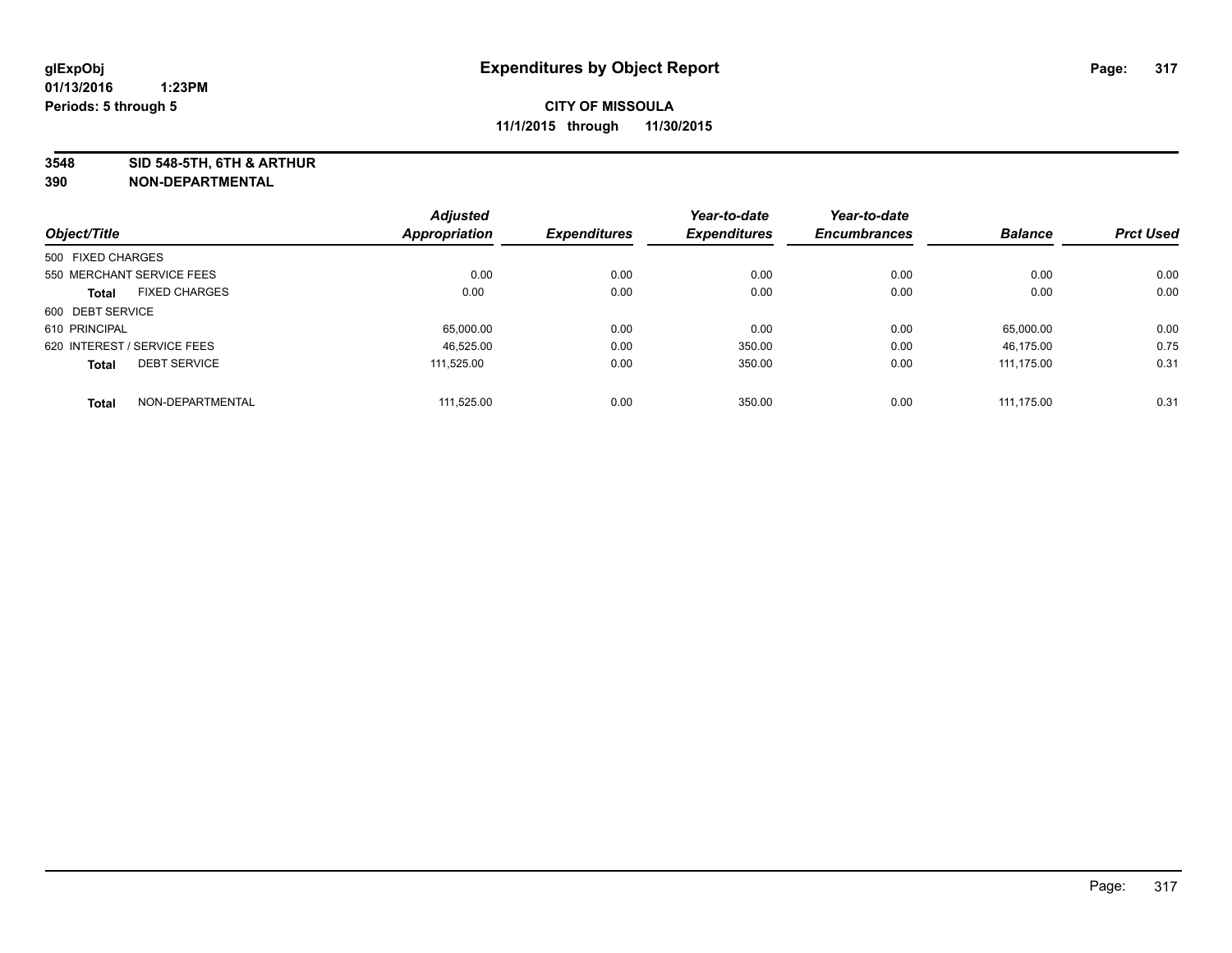### **3548 SID 548-5TH, 6TH & ARTHUR**

| Object/Title                |                           | <b>Adjusted</b><br><b>Appropriation</b> | <b>Expenditures</b> | Year-to-date<br><b>Expenditures</b> | Year-to-date<br><b>Encumbrances</b> | <b>Balance</b> | <b>Prct Used</b> |
|-----------------------------|---------------------------|-----------------------------------------|---------------------|-------------------------------------|-------------------------------------|----------------|------------------|
| 500 FIXED CHARGES           |                           |                                         |                     |                                     |                                     |                |                  |
| 550 MERCHANT SERVICE FEES   |                           | 0.00                                    | 0.00                | 0.00                                | 0.00                                | 0.00           | 0.00             |
| <b>Total</b>                | <b>FIXED CHARGES</b>      | 0.00                                    | 0.00                | 0.00                                | 0.00                                | 0.00           | 0.00             |
| 600 DEBT SERVICE            |                           |                                         |                     |                                     |                                     |                |                  |
| 610 PRINCIPAL               |                           | 65,000.00                               | 0.00                | 0.00                                | 0.00                                | 65.000.00      | 0.00             |
| 620 INTEREST / SERVICE FEES |                           | 46.525.00                               | 0.00                | 350.00                              | 0.00                                | 46.175.00      | 0.75             |
| <b>Total</b>                | <b>DEBT SERVICE</b>       | 111.525.00                              | 0.00                | 350.00                              | 0.00                                | 111.175.00     | 0.31             |
| <b>Total</b>                | SID 548-5TH, 6TH & ARTHUR | 111.525.00                              | 0.00                | 350.00                              | 0.00                                | 111.175.00     | 0.31             |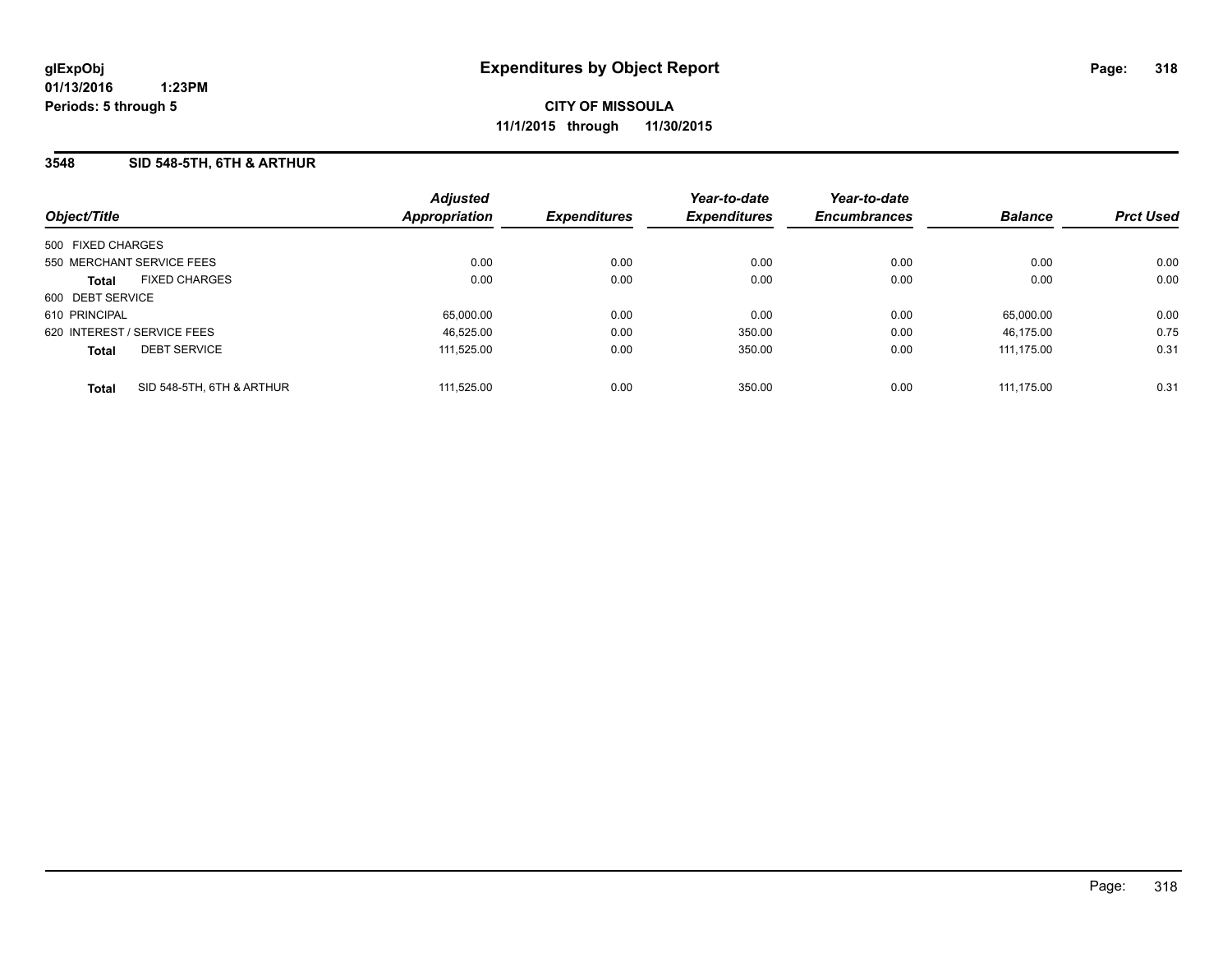### **3549 SID 549 HILLVIEW WAY**

| Object/Title                        | <b>Adjusted</b><br><b>Appropriation</b> | <b>Expenditures</b> | Year-to-date<br><b>Expenditures</b> | Year-to-date<br><b>Encumbrances</b> | <b>Balance</b> | <b>Prct Used</b> |
|-------------------------------------|-----------------------------------------|---------------------|-------------------------------------|-------------------------------------|----------------|------------------|
| 600 DEBT SERVICE                    |                                         |                     |                                     |                                     |                |                  |
| 610 PRINCIPAL                       | 0.00                                    | 0.00                | 0.00                                | 0.00                                | 0.00           | 0.00             |
| 620 INTEREST / SERVICE FEES         | 0.00                                    | 0.00                | 0.00                                | 0.00                                | 0.00           | 0.00             |
| <b>DEBT SERVICE</b><br><b>Total</b> | 0.00                                    | 0.00                | 0.00                                | 0.00                                | 0.00           | 0.00             |
| NON-DEPARTMENTAL<br><b>Total</b>    | 0.00                                    | 0.00                | 0.00                                | 0.00                                | 0.00           | 0.00             |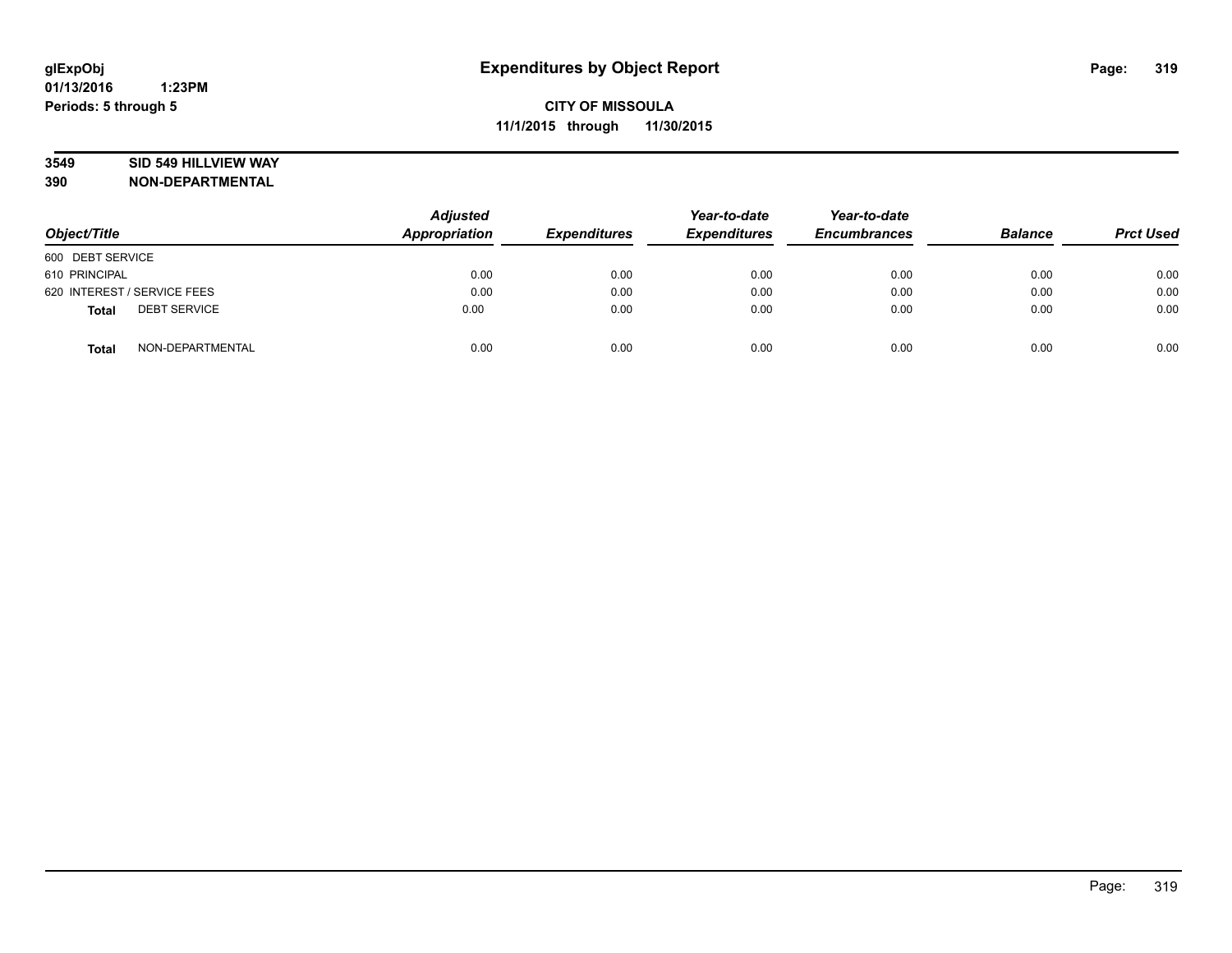**01/13/2016 1:23PM Periods: 5 through 5**

**CITY OF MISSOULA 11/1/2015 through 11/30/2015**

### **3549 SID 549 HILLVIEW WAY**

| Object/Title                |                      | <b>Adjusted</b><br>Appropriation | <b>Expenditures</b> | Year-to-date<br><b>Expenditures</b> | Year-to-date<br><b>Encumbrances</b> | <b>Balance</b> | <b>Prct Used</b> |
|-----------------------------|----------------------|----------------------------------|---------------------|-------------------------------------|-------------------------------------|----------------|------------------|
| 600 DEBT SERVICE            |                      |                                  |                     |                                     |                                     |                |                  |
| 610 PRINCIPAL               |                      | 0.00                             | 0.00                | 0.00                                | 0.00                                | 0.00           | 0.00             |
| 620 INTEREST / SERVICE FEES |                      | 0.00                             | 0.00                | 0.00                                | 0.00                                | 0.00           | 0.00             |
| <b>Total</b>                | <b>DEBT SERVICE</b>  | 0.00                             | 0.00                | 0.00                                | 0.00                                | 0.00           | 0.00             |
| <b>Total</b>                | SID 549 HILLVIEW WAY | 0.00                             | 0.00                | 0.00                                | 0.00                                | 0.00           | 0.00             |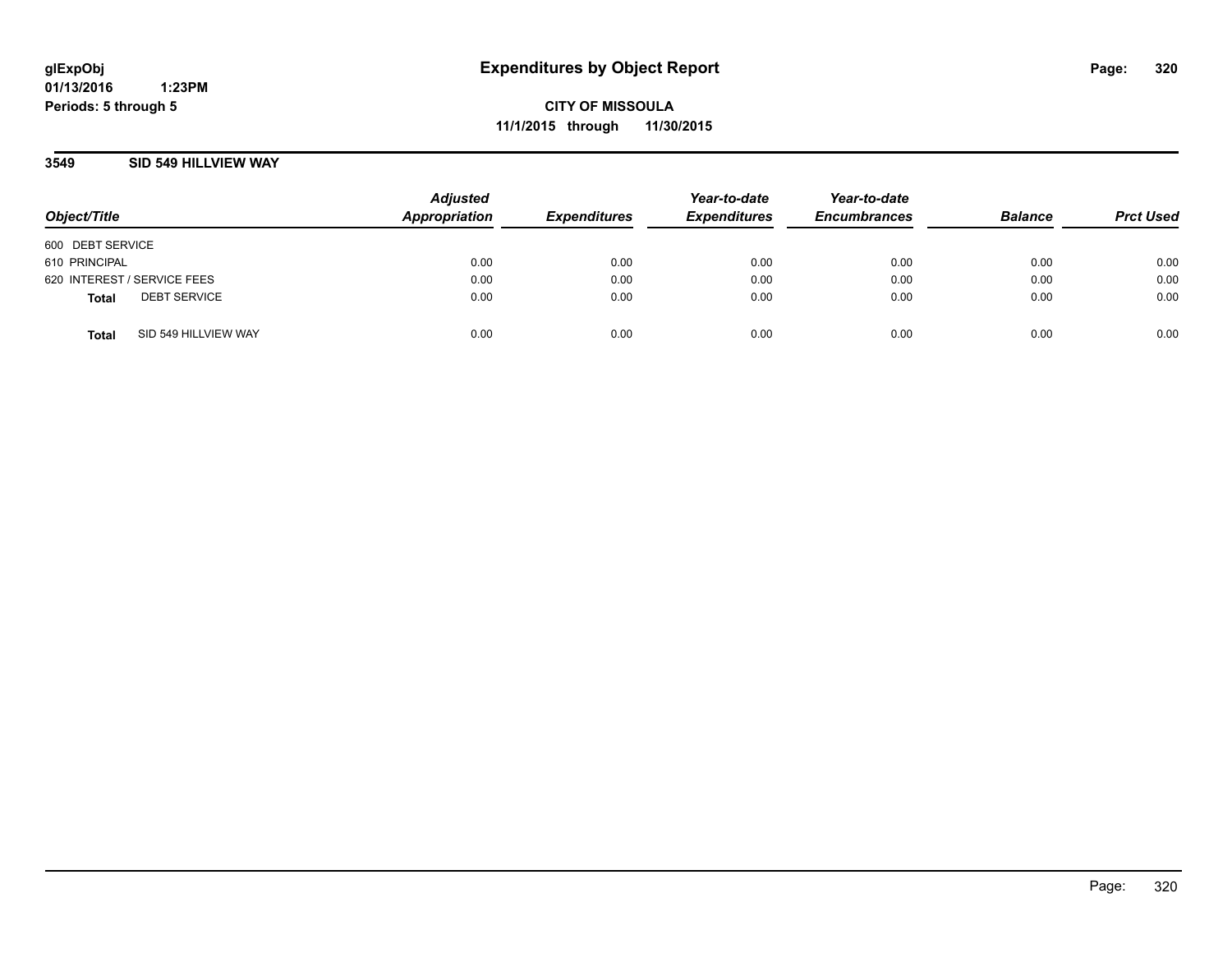# **glExpObj Expenditures by Object Report Page: 321**

**01/13/2016 1:23PM Periods: 5 through 5**

**11/1/2015 through 11/30/2015**

#### **4060 CAPITAL IMPROVEMENT PROGRAM FUND**

**360 \*\*\* Title Not Found \*\*\***

| Object/Title                     | <b>Adjusted</b><br>Appropriation | <b>Expenditures</b> | Year-to-date<br><b>Expenditures</b> | Year-to-date<br><b>Encumbrances</b> | <b>Balance</b> | <b>Prct Used</b> |
|----------------------------------|----------------------------------|---------------------|-------------------------------------|-------------------------------------|----------------|------------------|
| 900 CAPITAL OUTLAY               |                                  |                     |                                     |                                     |                |                  |
| 941 DUI DIGITAL EQUIPMENT        | 0.00                             | 0.00                | 0.00                                | 0.00                                | 0.00           | 0.00             |
| <b>CAPITAL OUTLAY</b><br>Total   | 0.00                             | 0.00                | 0.00                                | 0.00                                | 0.00           | 0.00             |
| *** Title Not Found ***<br>Total | 0.00                             | 0.00                | 0.00                                | 0.00                                | 0.00           | 0.00             |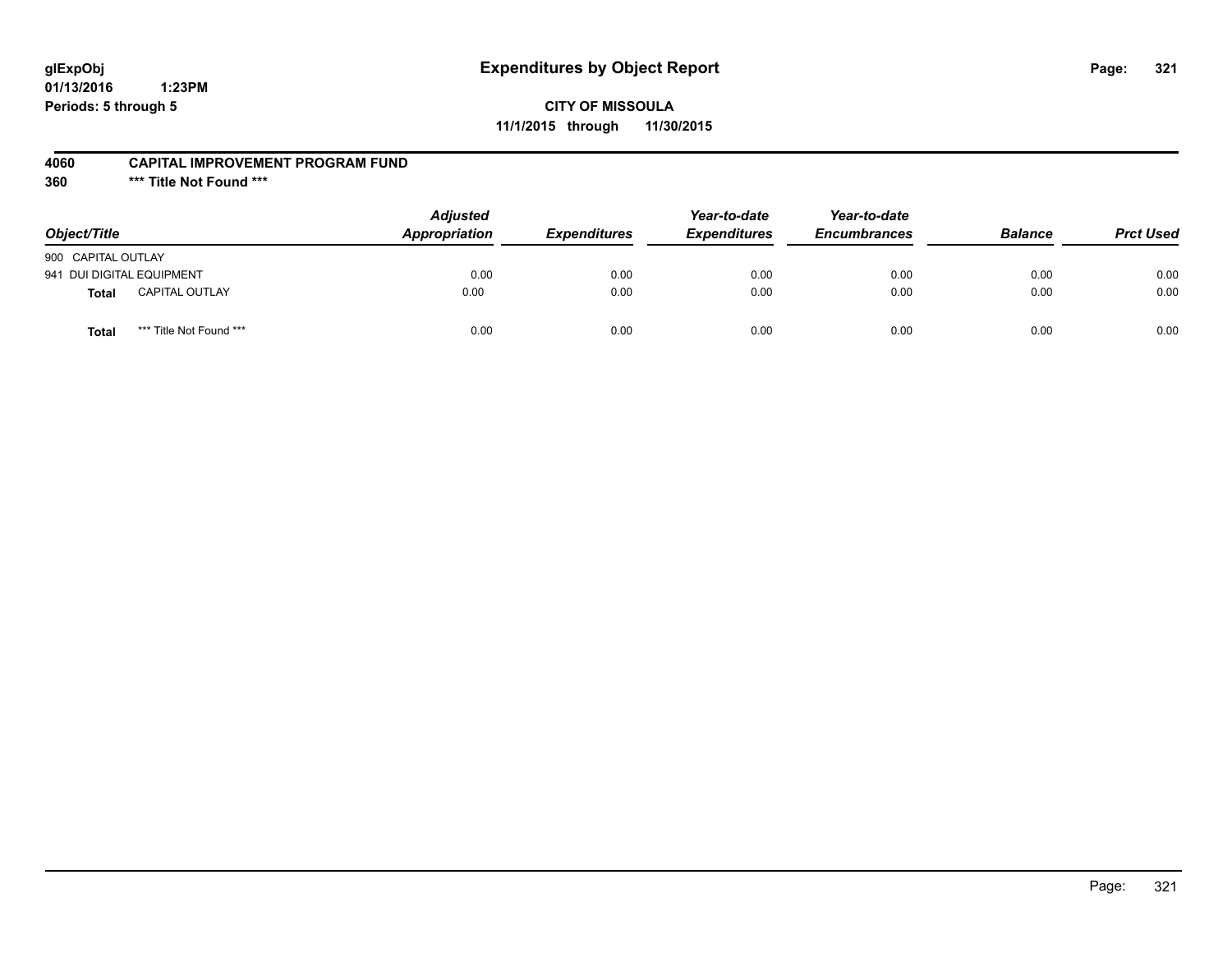### **4060 CAPITAL IMPROVEMENT PROGRAM FUND**

|                                   |                       | <b>Adjusted</b>      |                     | Year-to-date        | Year-to-date        |                |                  |
|-----------------------------------|-----------------------|----------------------|---------------------|---------------------|---------------------|----------------|------------------|
| Object/Title                      |                       | <b>Appropriation</b> | <b>Expenditures</b> | <b>Expenditures</b> | <b>Encumbrances</b> | <b>Balance</b> | <b>Prct Used</b> |
| 100 PERSONAL SERVICES             |                       |                      |                     |                     |                     |                |                  |
| 110 SALARIES AND WAGES            |                       | 0.00                 | 0.00                | 0.00                | 0.00                | 0.00           | 0.00             |
| <b>140 EMPLOYER CONTRIBUTIONS</b> |                       | 0.00                 | 0.00                | 0.00                | 0.00                | 0.00           | 0.00             |
| <b>Total</b>                      | PERSONAL SERVICES     | 0.00                 | 0.00                | 0.00                | 0.00                | 0.00           | 0.00             |
| 300 PURCHASED SERVICES            |                       |                      |                     |                     |                     |                |                  |
| 350 PROFESSIONAL SERVICES         |                       | 0.00                 | 0.00                | 0.00                | 0.00                | 0.00           | 0.00             |
| <b>Total</b>                      | PURCHASED SERVICES    | 0.00                 | 0.00                | 0.00                | 0.00                | 0.00           | 0.00             |
| 500 FIXED CHARGES                 |                       |                      |                     |                     |                     |                |                  |
| 550 MERCHANT SERVICE FEES         |                       | 0.00                 | 0.00                | 0.00                | 0.00                | 0.00           | 0.00             |
| Total                             | <b>FIXED CHARGES</b>  | 0.00                 | 0.00                | 0.00                | 0.00                | 0.00           | 0.00             |
| 600 DEBT SERVICE                  |                       |                      |                     |                     |                     |                |                  |
| 610 PRINCIPAL                     |                       | 828,684.00           | 0.00                | 68,506.33           | 0.00                | 760.177.67     | 8.27             |
| 620 INTEREST / SERVICE FEES       |                       | 235.881.00           | 0.00                | 23,589.49           | 0.00                | 212,291.51     | 10.00            |
| <b>Total</b>                      | <b>DEBT SERVICE</b>   | 1,064,565.00         | 0.00                | 92,095.82           | 0.00                | 972,469.18     | 8.65             |
| 800 OTHER OBJECTS                 |                       |                      |                     |                     |                     |                |                  |
| 820 TRANSFERS TO OTHER FUNDS      |                       | 0.00                 | 0.00                | 0.00                | 0.00                | 0.00           | 0.00             |
| <b>Total</b>                      | OTHER OBJECTS         | 0.00                 | 0.00                | 0.00                | 0.00                | 0.00           | 0.00             |
| 900 CAPITAL OUTLAY                |                       |                      |                     |                     |                     |                |                  |
| 930 IMPROVEMENTS                  |                       | 0.00                 | 0.00                | 26,953.50           | 0.00                | $-26,953.50$   | 0.00             |
| 940 MACHINERY & EQUIPMENT         |                       | 20,000.00            | 57,387.11           | 257,393.24          | 0.00                | $-237,393.24$  | 1,286.97         |
| 941 DUI DIGITAL EQUIPMENT         |                       | 0.00                 | 0.00                | 0.00                | 0.00                | 0.00           | 0.00             |
| <b>Total</b>                      | <b>CAPITAL OUTLAY</b> | 20,000.00            | 57,387.11           | 284,346.74          | 0.00                | $-264,346.74$  | 1,421.73         |
| <b>Total</b>                      | NON-DEPARTMENTAL      | 1,084,565.00         | 57,387.11           | 376,442.56          | 0.00                | 708,122.44     | 34.71            |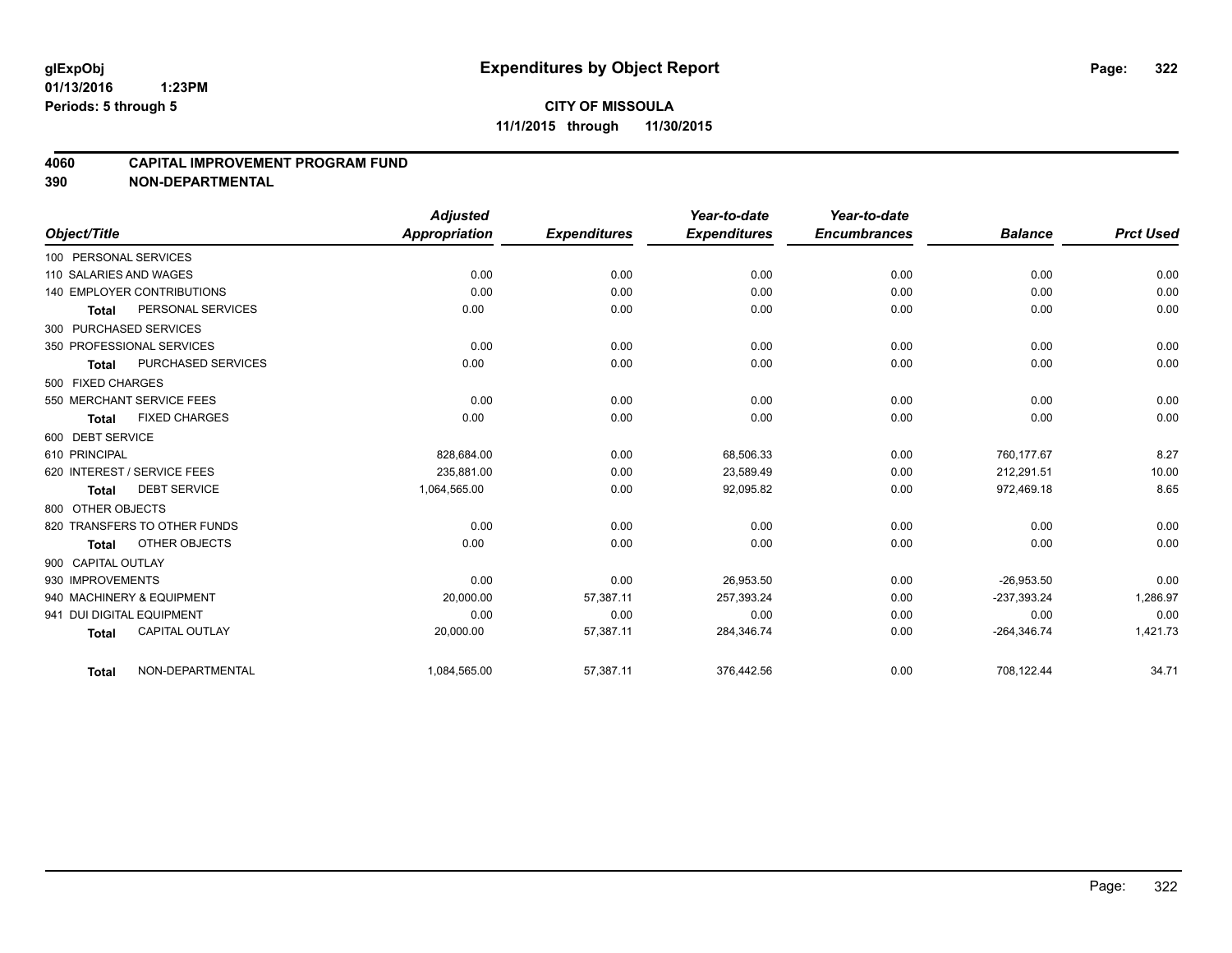#### **4060 CAPITAL IMPROVEMENT PROGRAM FUND**

**391 ENERGY PERFORMANCE PROJ.**

| Object/Title       |                                 | <b>Adjusted</b><br><b>Appropriation</b> | <b>Expenditures</b> | Year-to-date<br><b>Expenditures</b> | Year-to-date<br><b>Encumbrances</b> | <b>Balance</b> | <b>Prct Used</b> |
|--------------------|---------------------------------|-----------------------------------------|---------------------|-------------------------------------|-------------------------------------|----------------|------------------|
|                    | 300 PURCHASED SERVICES          |                                         |                     |                                     |                                     |                |                  |
|                    | 350 PROFESSIONAL SERVICES       | 0.00                                    | 0.00                | 0.00                                | 0.00                                | 0.00           | 0.00             |
| <b>Total</b>       | PURCHASED SERVICES              | 0.00                                    | 0.00                | 0.00                                | 0.00                                | 0.00           | 0.00             |
| 500 FIXED CHARGES  |                                 |                                         |                     |                                     |                                     |                |                  |
|                    | 550 MERCHANT SERVICE FEES       | 0.00                                    | 0.00                | 0.00                                | 0.00                                | 0.00           | 0.00             |
| Total              | <b>FIXED CHARGES</b>            | 0.00                                    | 0.00                | 0.00                                | 0.00                                | 0.00           | 0.00             |
| 900 CAPITAL OUTLAY |                                 |                                         |                     |                                     |                                     |                |                  |
| 930 IMPROVEMENTS   |                                 | 0.00                                    | 0.00                | 0.00                                | 0.00                                | 0.00           | 0.00             |
| Total              | <b>CAPITAL OUTLAY</b>           | 0.00                                    | 0.00                | 0.00                                | 0.00                                | 0.00           | 0.00             |
| <b>Total</b>       | <b>ENERGY PERFORMANCE PROJ.</b> | 0.00                                    | 0.00                | 0.00                                | 0.00                                | 0.00           | 0.00             |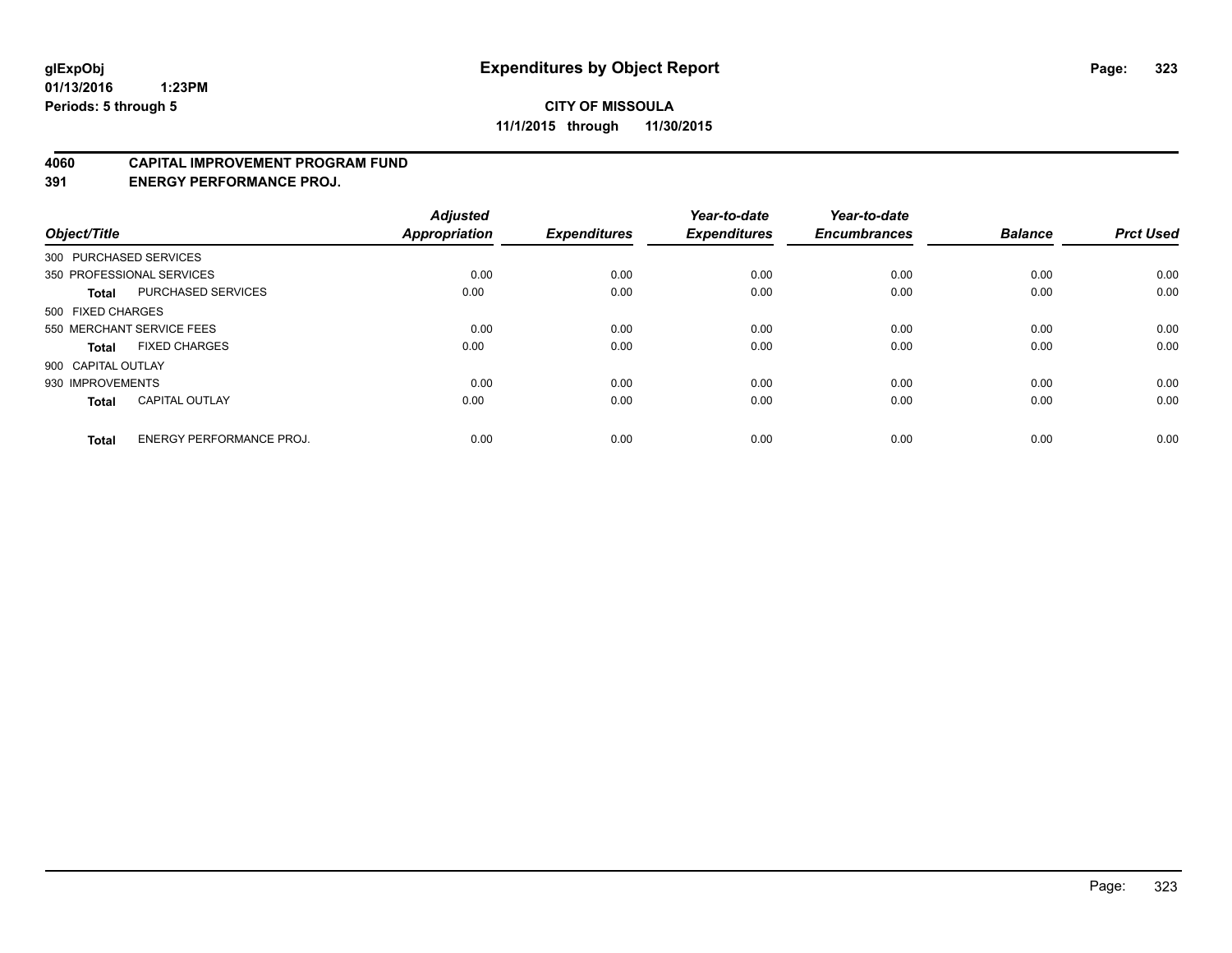**01/13/2016 1:23PM Periods: 5 through 5**

**CITY OF MISSOULA 11/1/2015 through 11/30/2015**

### **4060 CAPITAL IMPROVEMENT PROGRAM FUND**

|                           |                                   | <b>Adjusted</b>      |                     | Year-to-date        | Year-to-date        |                |                  |
|---------------------------|-----------------------------------|----------------------|---------------------|---------------------|---------------------|----------------|------------------|
| Object/Title              |                                   | <b>Appropriation</b> | <b>Expenditures</b> | <b>Expenditures</b> | <b>Encumbrances</b> | <b>Balance</b> | <b>Prct Used</b> |
| 100 PERSONAL SERVICES     |                                   |                      |                     |                     |                     |                |                  |
| 110 SALARIES AND WAGES    |                                   | 0.00                 | 0.00                | 0.00                | 0.00                | 0.00           | 0.00             |
|                           | <b>140 EMPLOYER CONTRIBUTIONS</b> | 0.00                 | 0.00                | 0.00                | 0.00                | 0.00           | 0.00             |
| <b>Total</b>              | PERSONAL SERVICES                 | 0.00                 | 0.00                | 0.00                | 0.00                | 0.00           | 0.00             |
| 300 PURCHASED SERVICES    |                                   |                      |                     |                     |                     |                |                  |
|                           | 350 PROFESSIONAL SERVICES         | 0.00                 | 0.00                | 0.00                | 0.00                | 0.00           | 0.00             |
| <b>Total</b>              | <b>PURCHASED SERVICES</b>         | 0.00                 | 0.00                | 0.00                | 0.00                | 0.00           | 0.00             |
| 500 FIXED CHARGES         |                                   |                      |                     |                     |                     |                |                  |
|                           | 550 MERCHANT SERVICE FEES         | 0.00                 | 0.00                | 0.00                | 0.00                | 0.00           | 0.00             |
| <b>Total</b>              | <b>FIXED CHARGES</b>              | 0.00                 | 0.00                | 0.00                | 0.00                | 0.00           | 0.00             |
| 600 DEBT SERVICE          |                                   |                      |                     |                     |                     |                |                  |
| 610 PRINCIPAL             |                                   | 828,684.00           | 0.00                | 68,506.33           | 0.00                | 760,177.67     | 8.27             |
|                           | 620 INTEREST / SERVICE FEES       | 235.881.00           | 0.00                | 23,589.49           | 0.00                | 212,291.51     | 10.00            |
| <b>Total</b>              | <b>DEBT SERVICE</b>               | 1,064,565.00         | 0.00                | 92,095.82           | 0.00                | 972,469.18     | 8.65             |
| 800 OTHER OBJECTS         |                                   |                      |                     |                     |                     |                |                  |
|                           | 820 TRANSFERS TO OTHER FUNDS      | 0.00                 | 0.00                | 0.00                | 0.00                | 0.00           | 0.00             |
| <b>Total</b>              | OTHER OBJECTS                     | 0.00                 | 0.00                | 0.00                | 0.00                | 0.00           | 0.00             |
| 900 CAPITAL OUTLAY        |                                   |                      |                     |                     |                     |                |                  |
| 930 IMPROVEMENTS          |                                   | 0.00                 | 0.00                | 26,953.50           | 0.00                | $-26,953.50$   | 0.00             |
|                           | 940 MACHINERY & EQUIPMENT         | 20,000.00            | 57,387.11           | 257,393.24          | 0.00                | $-237,393.24$  | 1,286.97         |
| 941 DUI DIGITAL EQUIPMENT |                                   | 0.00                 | 0.00                | 0.00                | 0.00                | 0.00           | 0.00             |
| <b>Total</b>              | <b>CAPITAL OUTLAY</b>             | 20,000.00            | 57,387.11           | 284,346.74          | 0.00                | $-264,346.74$  | 1,421.73         |
| <b>Total</b>              | CAPITAL IMPROVEMENT PROGRAM FUN   | 1,084,565.00         | 57,387.11           | 376,442.56          | 0.00                | 708,122.44     | 34.71            |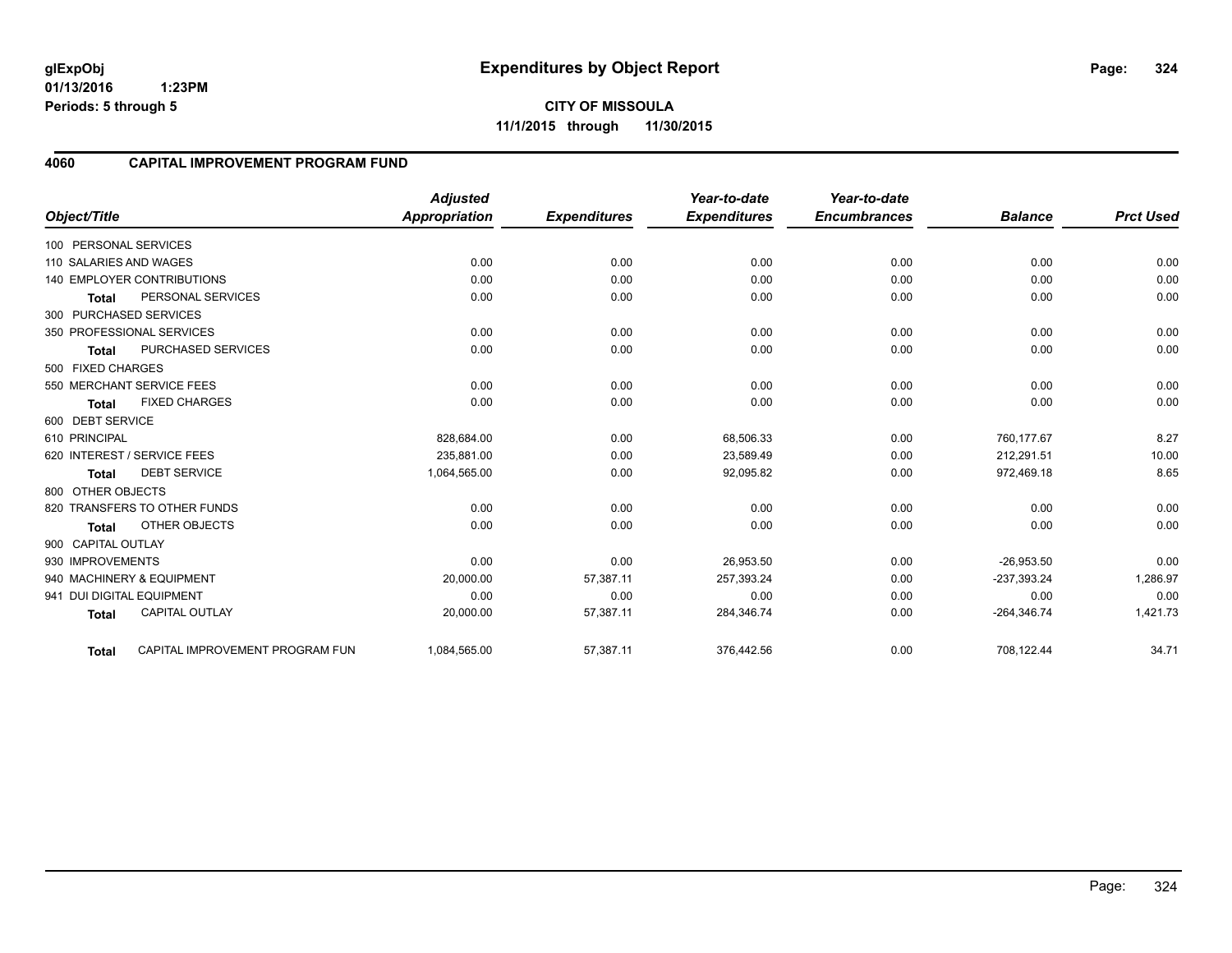#### **4130 1997 G O BOND OPEN SPACE PURCHASE FUND**

**390 NON-DEPARTMENTAL**

| Object/Title              |                              | <b>Adjusted</b><br><b>Appropriation</b> | <b>Expenditures</b> | Year-to-date<br><b>Expenditures</b> | Year-to-date<br><b>Encumbrances</b> | <b>Balance</b> | <b>Prct Used</b> |
|---------------------------|------------------------------|-----------------------------------------|---------------------|-------------------------------------|-------------------------------------|----------------|------------------|
| 500 FIXED CHARGES         |                              |                                         |                     |                                     |                                     |                |                  |
| 550 MERCHANT SERVICE FEES |                              | 0.00                                    | 0.00                | 0.00                                | 0.00                                | 0.00           | 0.00             |
| <b>Total</b>              | <b>FIXED CHARGES</b>         | 0.00                                    | 0.00                | 0.00                                | 0.00                                | 0.00           | 0.00             |
| 800 OTHER OBJECTS         |                              |                                         |                     |                                     |                                     |                |                  |
|                           | 820 TRANSFERS TO OTHER FUNDS | 0.00                                    | 0.00                | 0.00                                | 0.00                                | 0.00           | 0.00             |
| Total                     | OTHER OBJECTS                | 0.00                                    | 0.00                | 0.00                                | 0.00                                | 0.00           | 0.00             |
| 900 CAPITAL OUTLAY        |                              |                                         |                     |                                     |                                     |                |                  |
| 930 IMPROVEMENTS          |                              | 375.602.00                              | 0.00                | 0.00                                | 0.00                                | 375.602.00     | 0.00             |
| <b>Total</b>              | <b>CAPITAL OUTLAY</b>        | 375.602.00                              | 0.00                | 0.00                                | 0.00                                | 375,602.00     | 0.00             |
| <b>Total</b>              | NON-DEPARTMENTAL             | 375.602.00                              | 0.00                | 0.00                                | 0.00                                | 375.602.00     | 0.00             |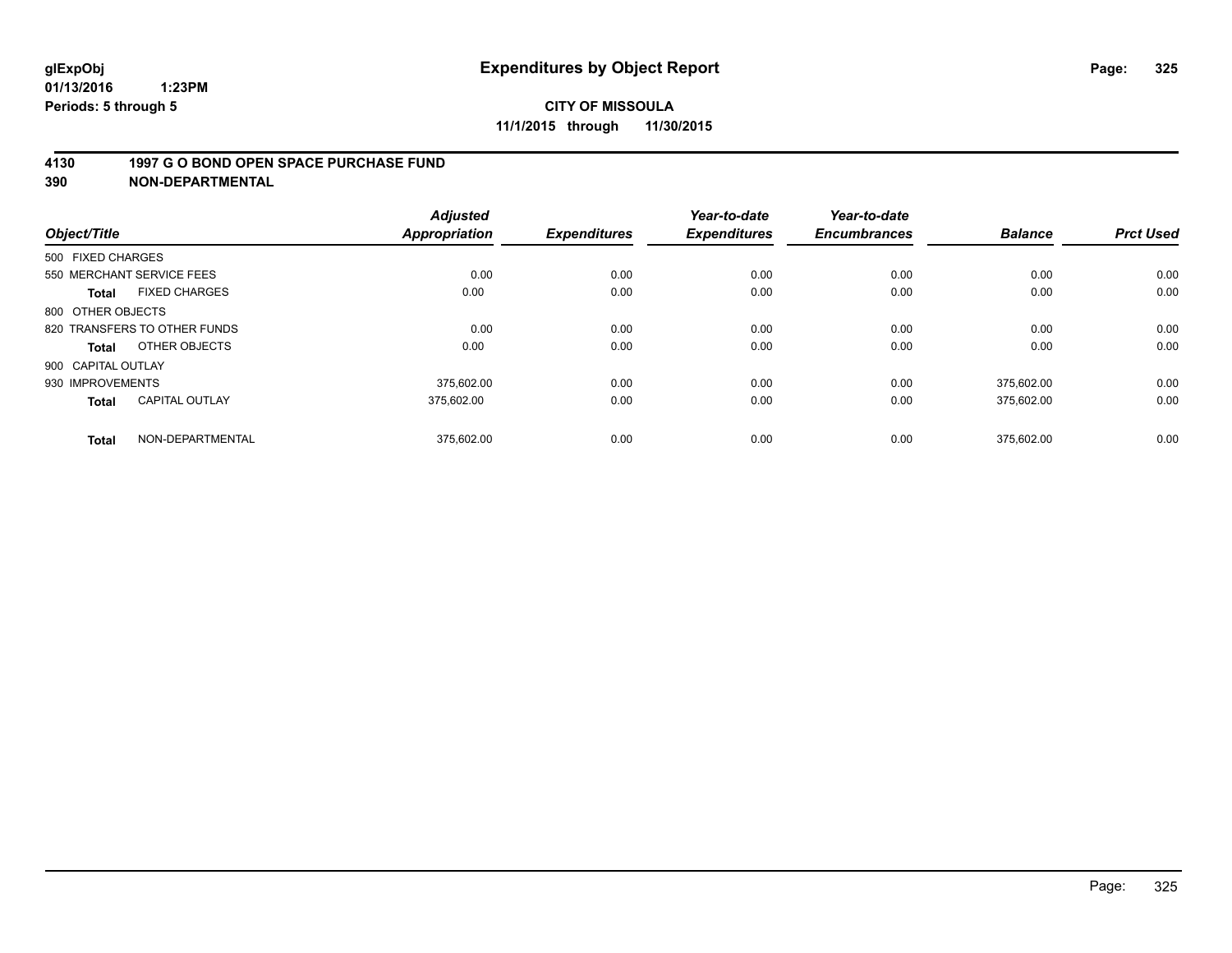**CITY OF MISSOULA 11/1/2015 through 11/30/2015**

### **4130 1997 G O BOND OPEN SPACE PURCHASE FUND**

| Object/Title       |                                   | <b>Adjusted</b><br><b>Appropriation</b> | <b>Expenditures</b> | Year-to-date<br><b>Expenditures</b> | Year-to-date<br><b>Encumbrances</b> | <b>Balance</b> | <b>Prct Used</b> |
|--------------------|-----------------------------------|-----------------------------------------|---------------------|-------------------------------------|-------------------------------------|----------------|------------------|
| 500 FIXED CHARGES  |                                   |                                         |                     |                                     |                                     |                |                  |
|                    | 550 MERCHANT SERVICE FEES         | 0.00                                    | 0.00                | 0.00                                | 0.00                                | 0.00           | 0.00             |
| <b>Total</b>       | <b>FIXED CHARGES</b>              | 0.00                                    | 0.00                | 0.00                                | 0.00                                | 0.00           | 0.00             |
| 800 OTHER OBJECTS  |                                   |                                         |                     |                                     |                                     |                |                  |
|                    | 820 TRANSFERS TO OTHER FUNDS      | 0.00                                    | 0.00                | 0.00                                | 0.00                                | 0.00           | 0.00             |
| <b>Total</b>       | OTHER OBJECTS                     | 0.00                                    | 0.00                | 0.00                                | 0.00                                | 0.00           | 0.00             |
| 900 CAPITAL OUTLAY |                                   |                                         |                     |                                     |                                     |                |                  |
| 930 IMPROVEMENTS   |                                   | 375,602.00                              | 0.00                | 0.00                                | 0.00                                | 375,602.00     | 0.00             |
| <b>Total</b>       | <b>CAPITAL OUTLAY</b>             | 375,602.00                              | 0.00                | 0.00                                | 0.00                                | 375.602.00     | 0.00             |
| <b>Total</b>       | 1997 G O BOND OPEN SPACE PURCHASI | 375.602.00                              | 0.00                | 0.00                                | 0.00                                | 375.602.00     | 0.00             |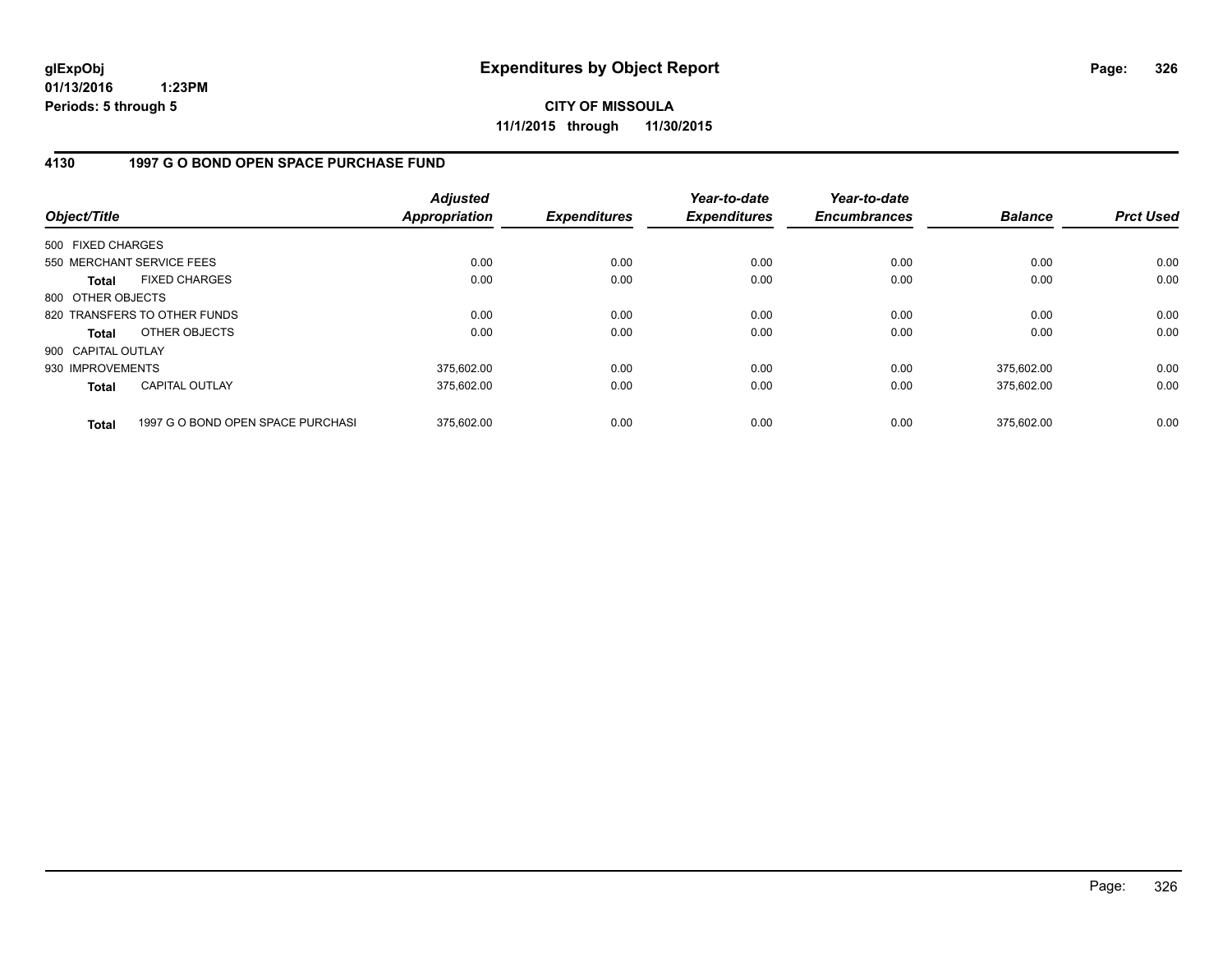#### **4196 NEW FIRE STATION GO BOND**

**300 FIRE**

|                                       | <b>Adjusted</b>      |                     | Year-to-date        | Year-to-date        |                |                  |
|---------------------------------------|----------------------|---------------------|---------------------|---------------------|----------------|------------------|
| Object/Title                          | <b>Appropriation</b> | <b>Expenditures</b> | <b>Expenditures</b> | <b>Encumbrances</b> | <b>Balance</b> | <b>Prct Used</b> |
| 500 FIXED CHARGES                     |                      |                     |                     |                     |                |                  |
| 550 MERCHANT SERVICE FEES             | 0.00                 | 0.00                | 0.00                | 0.00                | 0.00           | 0.00             |
| <b>FIXED CHARGES</b><br><b>Total</b>  | 0.00                 | 0.00                | 0.00                | 0.00                | 0.00           | 0.00             |
| 800 OTHER OBJECTS                     |                      |                     |                     |                     |                |                  |
| 820 TRANSFERS TO OTHER FUNDS          | 0.00                 | 0.00                | 0.00                | 0.00                | 0.00           | 0.00             |
| OTHER OBJECTS<br><b>Total</b>         | 0.00                 | 0.00                | 0.00                | 0.00                | 0.00           | 0.00             |
| 900 CAPITAL OUTLAY                    |                      |                     |                     |                     |                |                  |
| 920 BUILDINGS                         | 0.00                 | 0.00                | 0.00                | 0.00                | 0.00           | 0.00             |
| 930 IMPROVEMENTS                      | 0.00                 | 0.00                | 0.00                | 0.00                | 0.00           | 0.00             |
| 940 MACHINERY & EQUIPMENT             | 0.00                 | 0.00                | 0.00                | 0.00                | 0.00           | 0.00             |
| <b>CAPITAL OUTLAY</b><br><b>Total</b> | 0.00                 | 0.00                | 0.00                | 0.00                | 0.00           | 0.00             |
| <b>FIRE</b><br><b>Total</b>           | 0.00                 | 0.00                | 0.00                | 0.00                | 0.00           | 0.00             |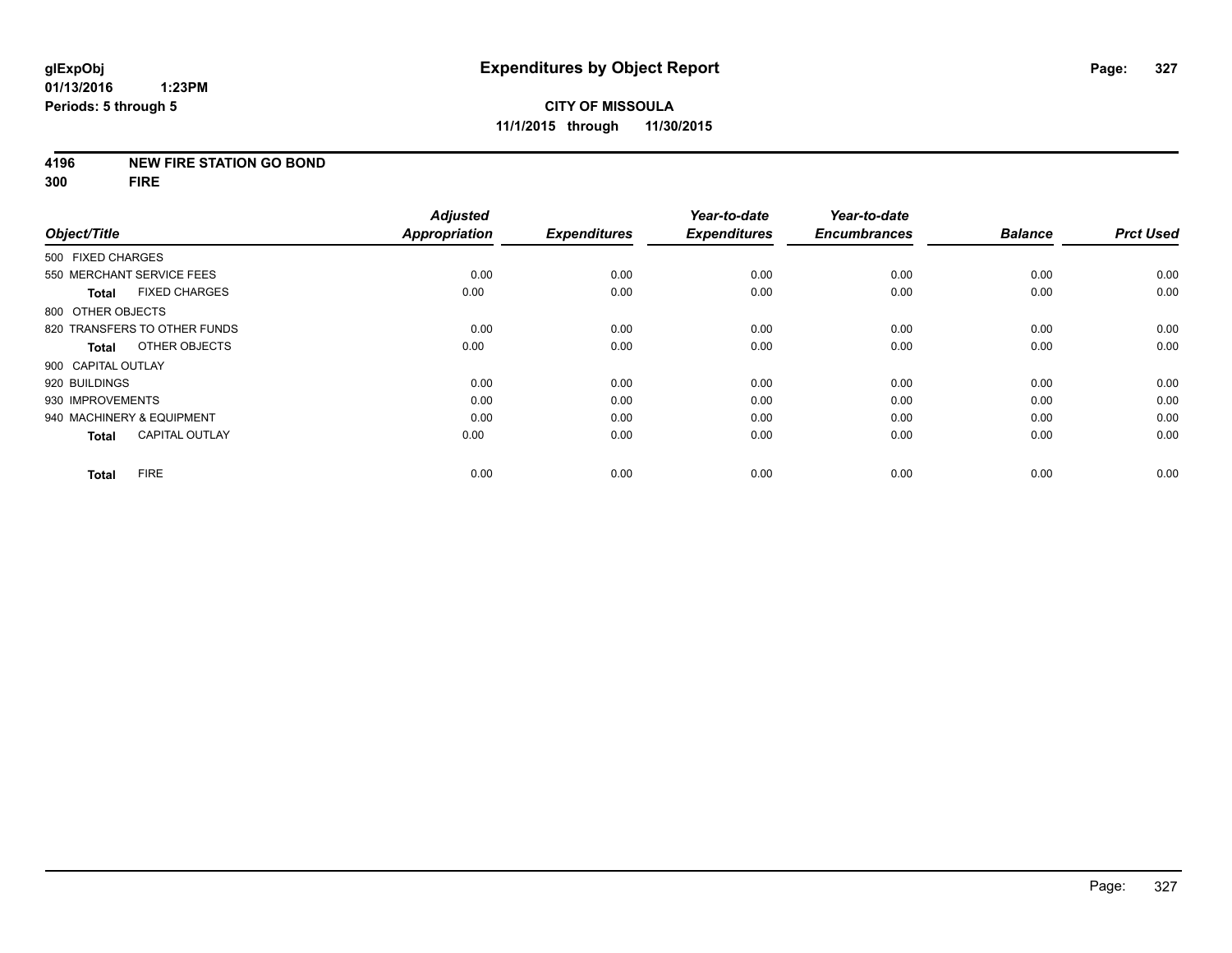# **4196 NEW FIRE STATION GO BOND**

| Object/Title              |                              | <b>Adjusted</b><br><b>Appropriation</b> | <b>Expenditures</b> | Year-to-date<br><b>Expenditures</b> | Year-to-date<br><b>Encumbrances</b> | <b>Balance</b> | <b>Prct Used</b> |
|---------------------------|------------------------------|-----------------------------------------|---------------------|-------------------------------------|-------------------------------------|----------------|------------------|
|                           |                              |                                         |                     |                                     |                                     |                |                  |
| 500 FIXED CHARGES         |                              |                                         |                     |                                     |                                     |                |                  |
| 550 MERCHANT SERVICE FEES |                              | 0.00                                    | 0.00                | 0.00                                | 0.00                                | 0.00           | 0.00             |
| <b>Total</b>              | <b>FIXED CHARGES</b>         | 0.00                                    | 0.00                | 0.00                                | 0.00                                | 0.00           | 0.00             |
| 800 OTHER OBJECTS         |                              |                                         |                     |                                     |                                     |                |                  |
|                           | 820 TRANSFERS TO OTHER FUNDS | 0.00                                    | 0.00                | 0.00                                | 0.00                                | 0.00           | 0.00             |
| <b>Total</b>              | OTHER OBJECTS                | 0.00                                    | 0.00                | 0.00                                | 0.00                                | 0.00           | 0.00             |
| 900 CAPITAL OUTLAY        |                              |                                         |                     |                                     |                                     |                |                  |
| 920 BUILDINGS             |                              | 0.00                                    | 0.00                | 0.00                                | 0.00                                | 0.00           | 0.00             |
| 930 IMPROVEMENTS          |                              | 0.00                                    | 0.00                | 0.00                                | 0.00                                | 0.00           | 0.00             |
| 940 MACHINERY & EQUIPMENT |                              | 0.00                                    | 0.00                | 0.00                                | 0.00                                | 0.00           | 0.00             |
| <b>Total</b>              | <b>CAPITAL OUTLAY</b>        | 0.00                                    | 0.00                | 0.00                                | 0.00                                | 0.00           | 0.00             |
| <b>Total</b>              | NEW FIRE STATION GO BOND     | 0.00                                    | 0.00                | 0.00                                | 0.00                                | 0.00           | 0.00             |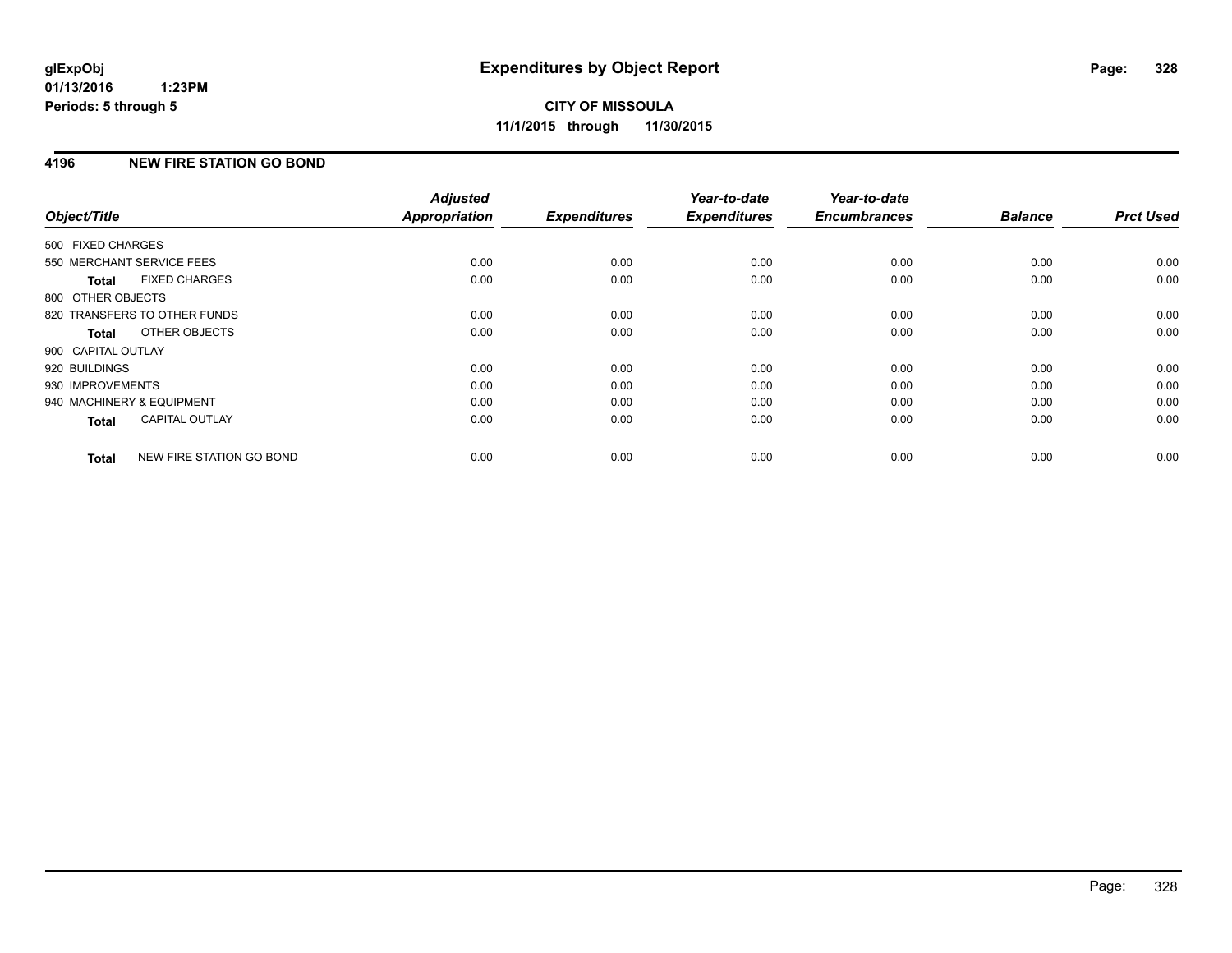#### **4450 S/C CONSTRUCTION FUND FOR FY06**

| Object/Title                            | <b>Adjusted</b><br><b>Appropriation</b> | <b>Expenditures</b> | Year-to-date<br><b>Expenditures</b> | Year-to-date<br><b>Encumbrances</b> | <b>Balance</b> | <b>Prct Used</b> |
|-----------------------------------------|-----------------------------------------|---------------------|-------------------------------------|-------------------------------------|----------------|------------------|
| 500 FIXED CHARGES                       |                                         |                     |                                     |                                     |                |                  |
| 550 MERCHANT SERVICE FEES               | 0.00                                    | 0.00                | 0.00                                | 0.00                                | 0.00           | 0.00             |
| <b>FIXED CHARGES</b><br><b>Total</b>    | 0.00                                    | 0.00                | 0.00                                | 0.00                                | 0.00           | 0.00             |
| 800 OTHER OBJECTS                       |                                         |                     |                                     |                                     |                |                  |
| 820 TRANSFERS TO OTHER FUNDS            | 0.00                                    | 0.00                | 0.00                                | 0.00                                | 0.00           | 0.00             |
| OTHER OBJECTS<br><b>Total</b>           | 0.00                                    | 0.00                | 0.00                                | 0.00                                | 0.00           | 0.00             |
| PUBLIC WORKS OPERATIONS<br><b>Total</b> | 0.00                                    | 0.00                | 0.00                                | 0.00                                | 0.00           | 0.00             |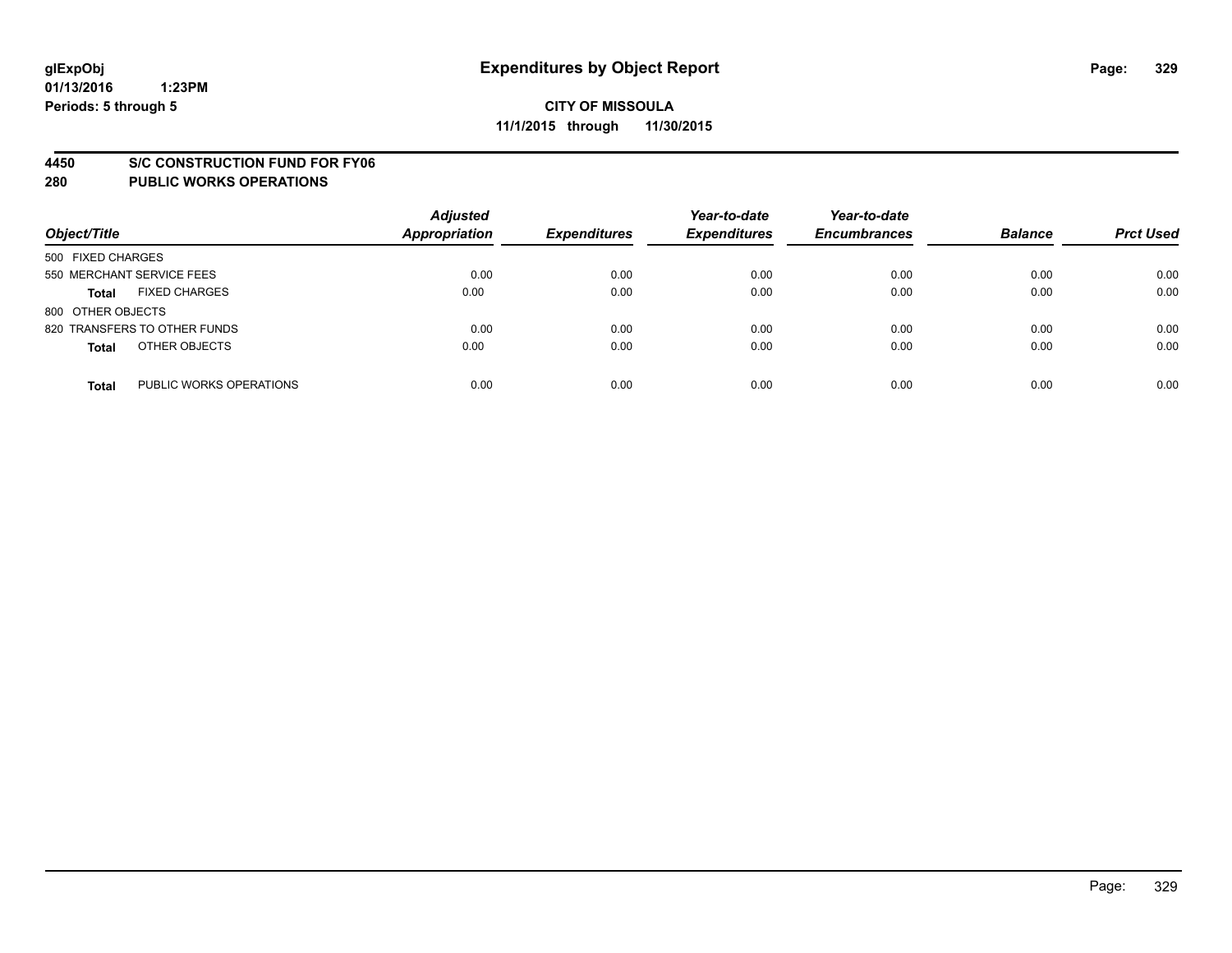**CITY OF MISSOULA 11/1/2015 through 11/30/2015**

## **4450 S/C CONSTRUCTION FUND FOR FY06**

| Object/Title                         |                                | <b>Adjusted</b><br><b>Appropriation</b> | <b>Expenditures</b> | Year-to-date<br><b>Expenditures</b> | Year-to-date<br><b>Encumbrances</b> | <b>Balance</b> | <b>Prct Used</b> |
|--------------------------------------|--------------------------------|-----------------------------------------|---------------------|-------------------------------------|-------------------------------------|----------------|------------------|
| 500 FIXED CHARGES                    |                                |                                         |                     |                                     |                                     |                |                  |
| 550 MERCHANT SERVICE FEES            |                                | 0.00                                    | 0.00                | 0.00                                | 0.00                                | 0.00           | 0.00             |
| <b>FIXED CHARGES</b><br><b>Total</b> |                                | 0.00                                    | 0.00                | 0.00                                | 0.00                                | 0.00           | 0.00             |
| 800 OTHER OBJECTS                    |                                |                                         |                     |                                     |                                     |                |                  |
| 820 TRANSFERS TO OTHER FUNDS         |                                | 0.00                                    | 0.00                | 0.00                                | 0.00                                | 0.00           | 0.00             |
| OTHER OBJECTS<br><b>Total</b>        |                                | 0.00                                    | 0.00                | 0.00                                | 0.00                                | 0.00           | 0.00             |
| <b>Total</b>                         | S/C CONSTRUCTION FUND FOR FY06 | 0.00                                    | 0.00                | 0.00                                | 0.00                                | 0.00           | 0.00             |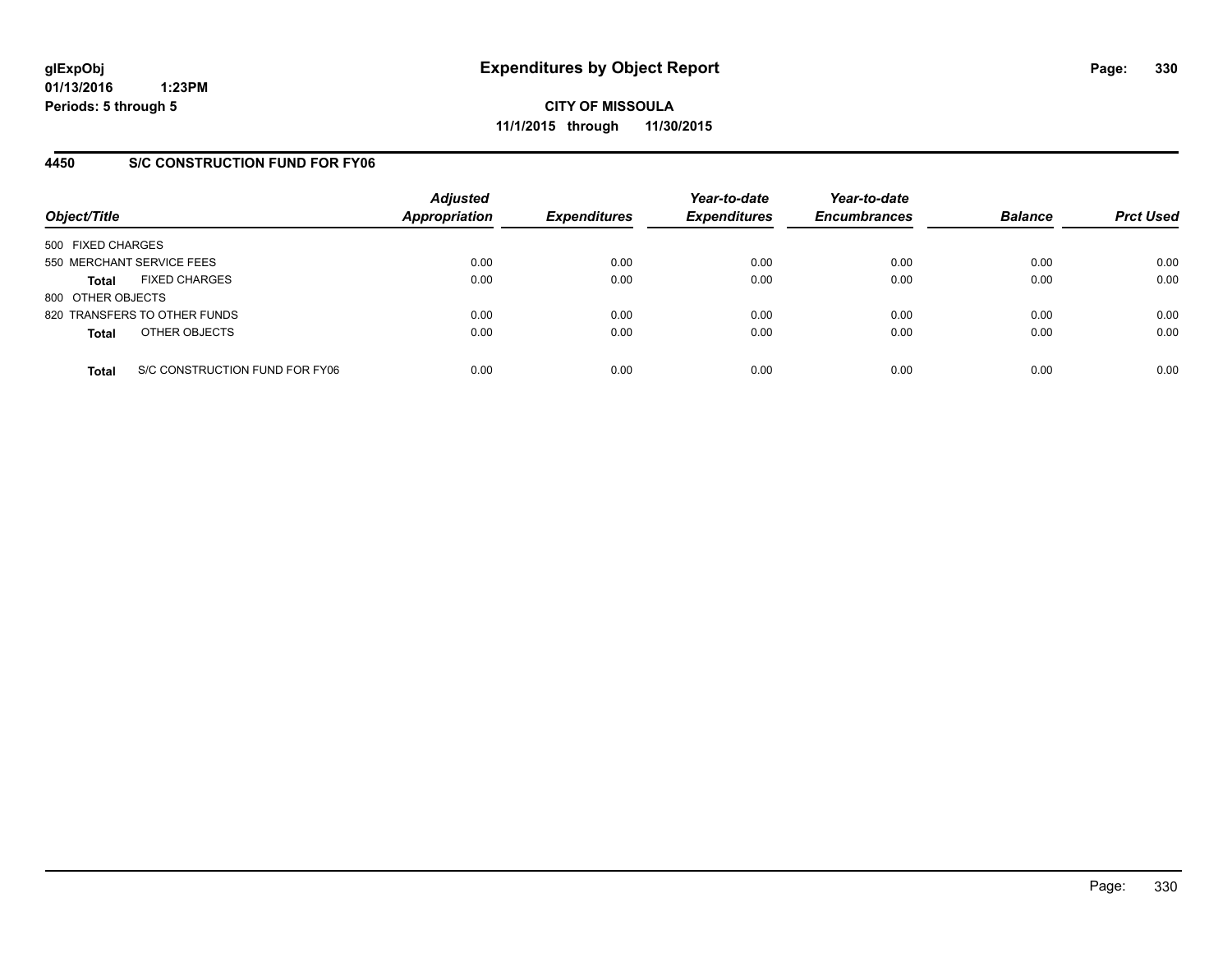#### **4451 FY07 S/C BOND FUND**

| Object/Title                            | <b>Adjusted</b><br><b>Appropriation</b> | <b>Expenditures</b> | Year-to-date<br><b>Expenditures</b> | Year-to-date<br><b>Encumbrances</b> | <b>Balance</b> | <b>Prct Used</b> |
|-----------------------------------------|-----------------------------------------|---------------------|-------------------------------------|-------------------------------------|----------------|------------------|
| 500 FIXED CHARGES                       |                                         |                     |                                     |                                     |                |                  |
| 550 MERCHANT SERVICE FEES               | 0.00                                    | 0.00                | 0.00                                | 0.00                                | 0.00           | 0.00             |
| <b>FIXED CHARGES</b><br><b>Total</b>    | 0.00                                    | 0.00                | 0.00                                | 0.00                                | 0.00           | 0.00             |
| 800 OTHER OBJECTS                       |                                         |                     |                                     |                                     |                |                  |
| 820 TRANSFERS TO OTHER FUNDS            | 0.00                                    | 0.00                | 0.00                                | 0.00                                | 0.00           | 0.00             |
| OTHER OBJECTS<br><b>Total</b>           | 0.00                                    | 0.00                | 0.00                                | 0.00                                | 0.00           | 0.00             |
| PUBLIC WORKS OPERATIONS<br><b>Total</b> | 0.00                                    | 0.00                | 0.00                                | 0.00                                | 0.00           | 0.00             |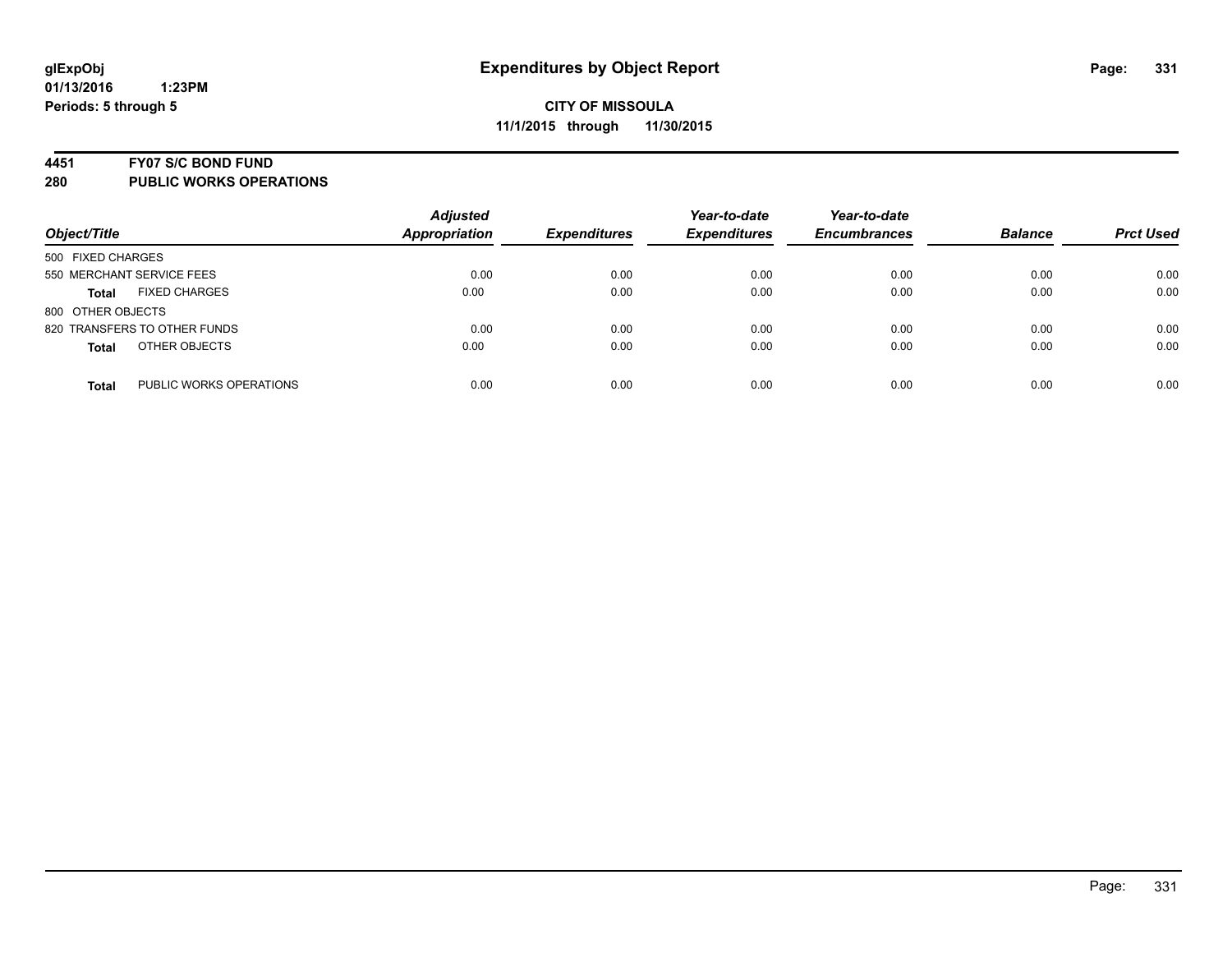**CITY OF MISSOULA 11/1/2015 through 11/30/2015**

### **4451 FY07 S/C BOND FUND**

| Object/Title                         | <b>Adjusted</b><br><b>Appropriation</b> | <b>Expenditures</b> | Year-to-date<br><b>Expenditures</b> | Year-to-date<br><b>Encumbrances</b> | <b>Balance</b> | <b>Prct Used</b> |
|--------------------------------------|-----------------------------------------|---------------------|-------------------------------------|-------------------------------------|----------------|------------------|
| 500 FIXED CHARGES                    |                                         |                     |                                     |                                     |                |                  |
| 550 MERCHANT SERVICE FEES            | 0.00                                    | 0.00                | 0.00                                | 0.00                                | 0.00           | 0.00             |
| <b>FIXED CHARGES</b><br><b>Total</b> | 0.00                                    | 0.00                | 0.00                                | 0.00                                | 0.00           | 0.00             |
| 800 OTHER OBJECTS                    |                                         |                     |                                     |                                     |                |                  |
| 820 TRANSFERS TO OTHER FUNDS         | 0.00                                    | 0.00                | 0.00                                | 0.00                                | 0.00           | 0.00             |
| OTHER OBJECTS<br><b>Total</b>        | 0.00                                    | 0.00                | 0.00                                | 0.00                                | 0.00           | 0.00             |
| FY07 S/C BOND FUND<br>Total          | 0.00                                    | 0.00                | 0.00                                | 0.00                                | 0.00           | 0.00             |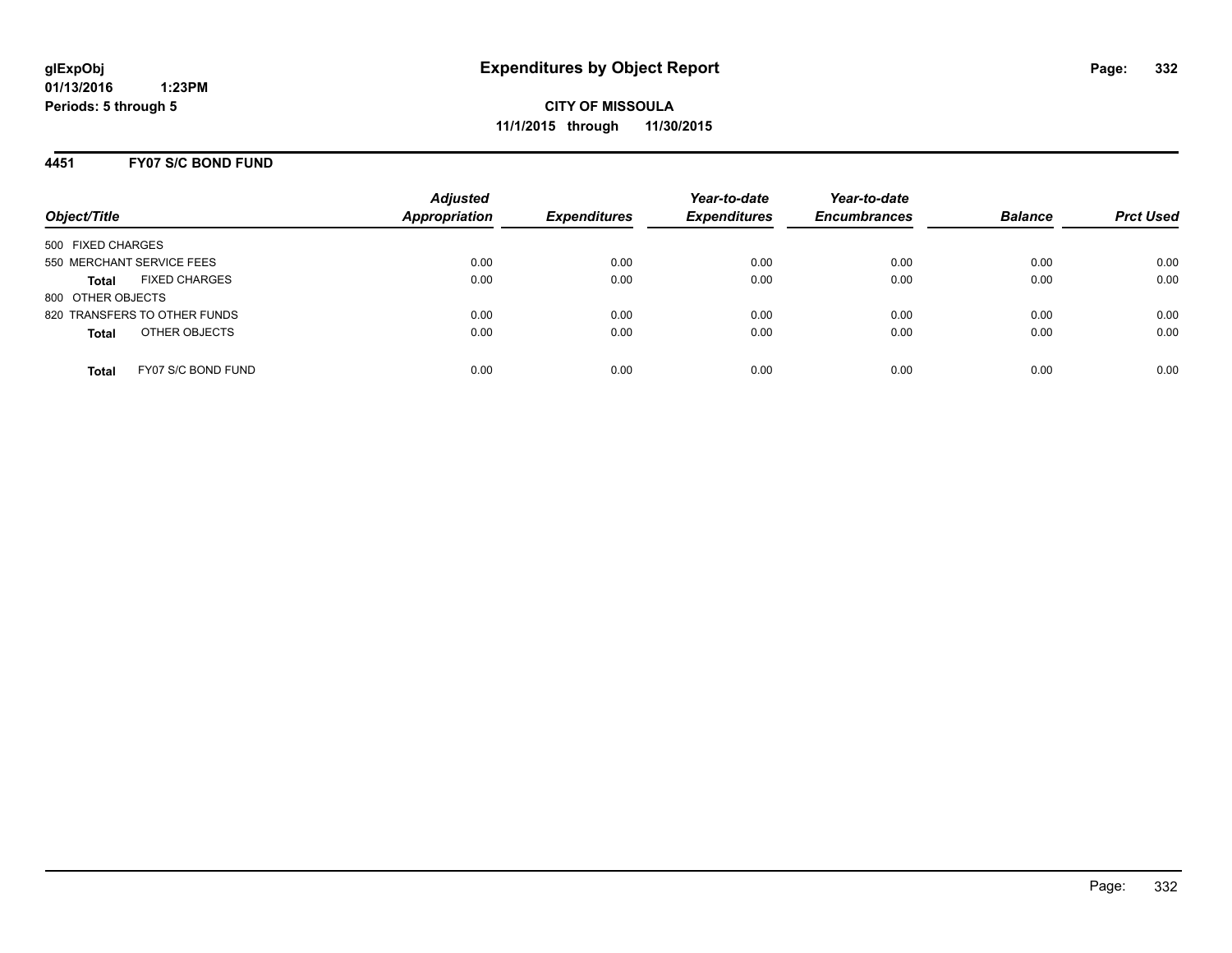#### **4452 S/C CONSTRUCTION FUND FOR FY 08 BOND SAL**

| Object/Title       |                           | <b>Adjusted</b><br><b>Appropriation</b> | <b>Expenditures</b> | Year-to-date<br><b>Expenditures</b> | Year-to-date<br><b>Encumbrances</b> | <b>Balance</b> | <b>Prct Used</b> |
|--------------------|---------------------------|-----------------------------------------|---------------------|-------------------------------------|-------------------------------------|----------------|------------------|
| 500 FIXED CHARGES  |                           |                                         |                     |                                     |                                     |                |                  |
|                    | 550 MERCHANT SERVICE FEES | 0.00                                    | 0.00                | 0.00                                | 0.00                                | 0.00           | 0.00             |
| <b>Total</b>       | <b>FIXED CHARGES</b>      | 0.00                                    | 0.00                | 0.00                                | 0.00                                | 0.00           | 0.00             |
| 900 CAPITAL OUTLAY |                           |                                         |                     |                                     |                                     |                |                  |
| 930 IMPROVEMENTS   |                           | 0.00                                    | 0.00                | 0.00                                | 0.00                                | 0.00           | 0.00             |
| <b>Total</b>       | <b>CAPITAL OUTLAY</b>     | 0.00                                    | 0.00                | 0.00                                | 0.00                                | 0.00           | 0.00             |
| <b>Total</b>       | PUBLIC WORKS OPERATIONS   | 0.00                                    | 0.00                | 0.00                                | 0.00                                | 0.00           | 0.00             |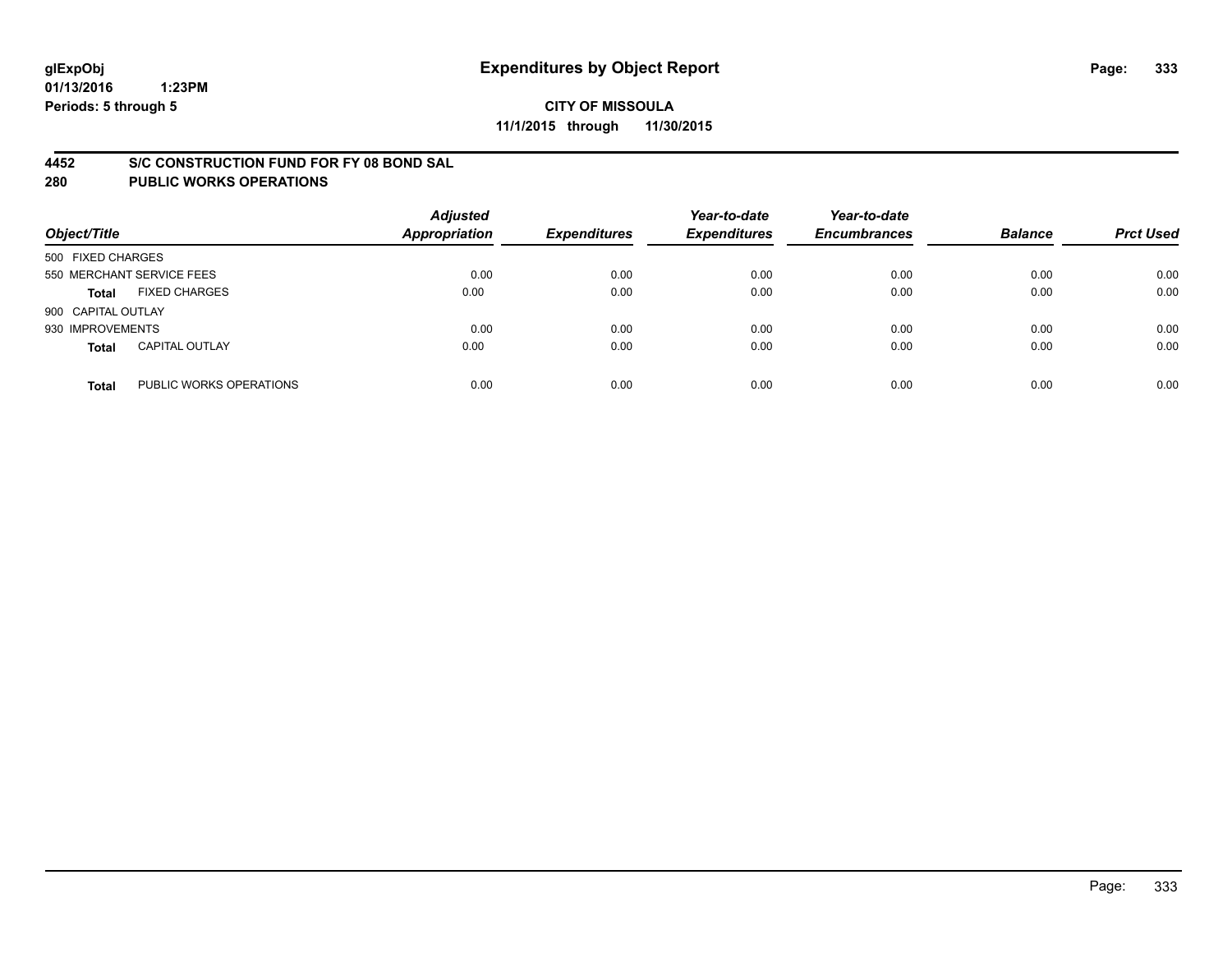**CITY OF MISSOULA 11/1/2015 through 11/30/2015**

## **4452 S/C CONSTRUCTION FUND FOR FY 08 BOND SAL**

| Object/Title       |                                    | <b>Adjusted</b><br><b>Appropriation</b> | <b>Expenditures</b> | Year-to-date<br><b>Expenditures</b> | Year-to-date<br><b>Encumbrances</b> | <b>Balance</b> | <b>Prct Used</b> |
|--------------------|------------------------------------|-----------------------------------------|---------------------|-------------------------------------|-------------------------------------|----------------|------------------|
| 500 FIXED CHARGES  |                                    |                                         |                     |                                     |                                     |                |                  |
|                    | 550 MERCHANT SERVICE FEES          | 0.00                                    | 0.00                | 0.00                                | 0.00                                | 0.00           | 0.00             |
| Total              | <b>FIXED CHARGES</b>               | 0.00                                    | 0.00                | 0.00                                | 0.00                                | 0.00           | 0.00             |
| 900 CAPITAL OUTLAY |                                    |                                         |                     |                                     |                                     |                |                  |
| 930 IMPROVEMENTS   |                                    | 0.00                                    | 0.00                | 0.00                                | 0.00                                | 0.00           | 0.00             |
| <b>Total</b>       | <b>CAPITAL OUTLAY</b>              | 0.00                                    | 0.00                | 0.00                                | 0.00                                | 0.00           | 0.00             |
| <b>Total</b>       | S/C CONSTRUCTION FUND FOR FY 08 BO | 0.00                                    | 0.00                | 0.00                                | 0.00                                | 0.00           | 0.00             |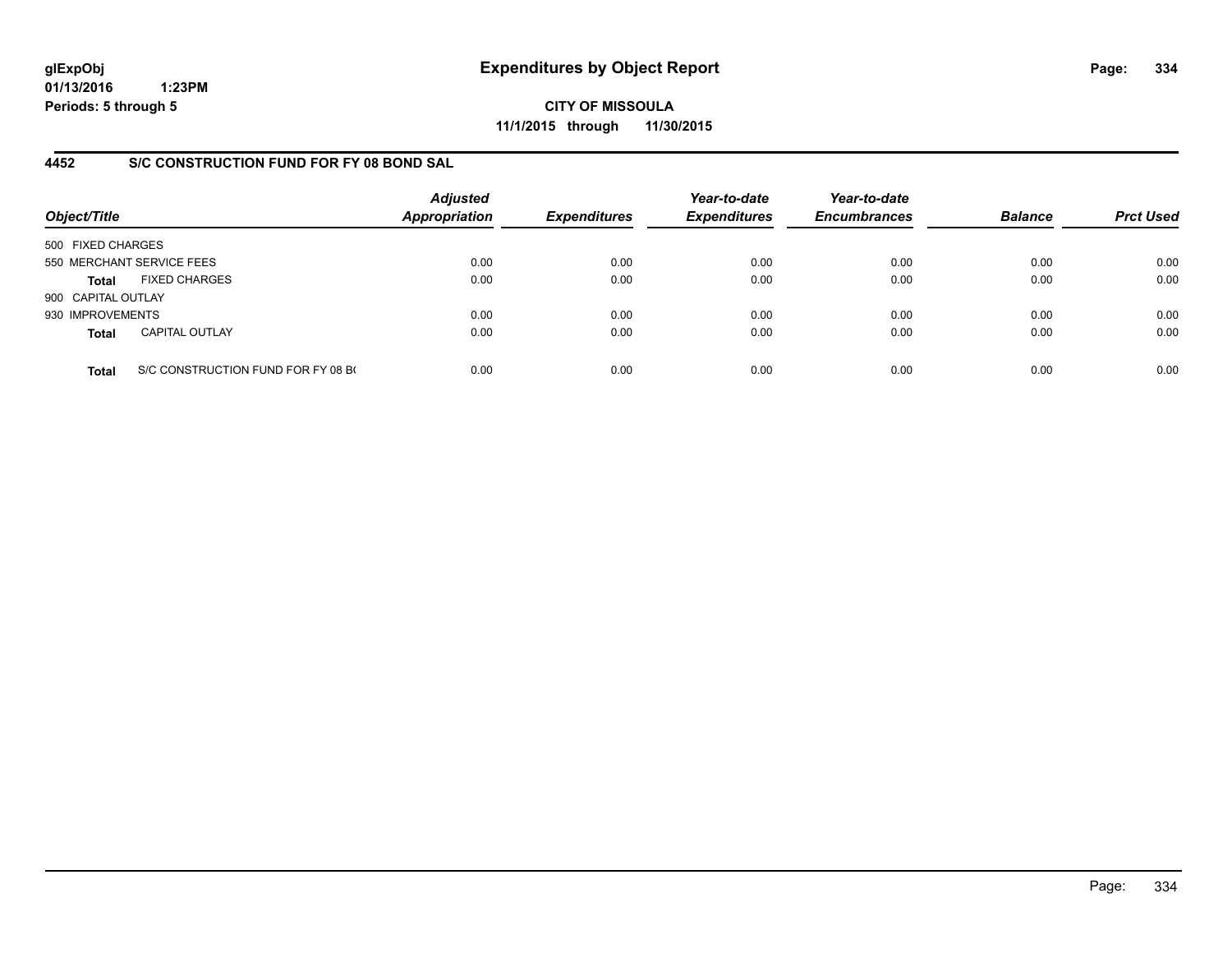#### **4453 S/C CONSTRUCTION FUND FY09 BOND**

| Object/Title       |                              | <b>Adjusted</b><br><b>Appropriation</b> | <b>Expenditures</b> | Year-to-date<br><b>Expenditures</b> | Year-to-date<br><b>Encumbrances</b> | <b>Balance</b> | <b>Prct Used</b> |
|--------------------|------------------------------|-----------------------------------------|---------------------|-------------------------------------|-------------------------------------|----------------|------------------|
| 500 FIXED CHARGES  |                              |                                         |                     |                                     |                                     |                |                  |
|                    | 550 MERCHANT SERVICE FEES    | 0.00                                    | 0.00                | 0.00                                | 0.00                                | 0.00           | 0.00             |
| <b>Total</b>       | <b>FIXED CHARGES</b>         | 0.00                                    | 0.00                | 0.00                                | 0.00                                | 0.00           | 0.00             |
| 800 OTHER OBJECTS  |                              |                                         |                     |                                     |                                     |                |                  |
|                    | 820 TRANSFERS TO OTHER FUNDS | 0.00                                    | 0.00                | 0.00                                | 0.00                                | 0.00           | 0.00             |
| Total              | OTHER OBJECTS                | 0.00                                    | 0.00                | 0.00                                | 0.00                                | 0.00           | 0.00             |
| 900 CAPITAL OUTLAY |                              |                                         |                     |                                     |                                     |                |                  |
| 930 IMPROVEMENTS   |                              | 0.00                                    | 0.00                | 0.00                                | 0.00                                | 0.00           | 0.00             |
| Total              | <b>CAPITAL OUTLAY</b>        | 0.00                                    | 0.00                | 0.00                                | 0.00                                | 0.00           | 0.00             |
| <b>Total</b>       | PUBLIC WORKS OPERATIONS      | 0.00                                    | 0.00                | 0.00                                | 0.00                                | 0.00           | 0.00             |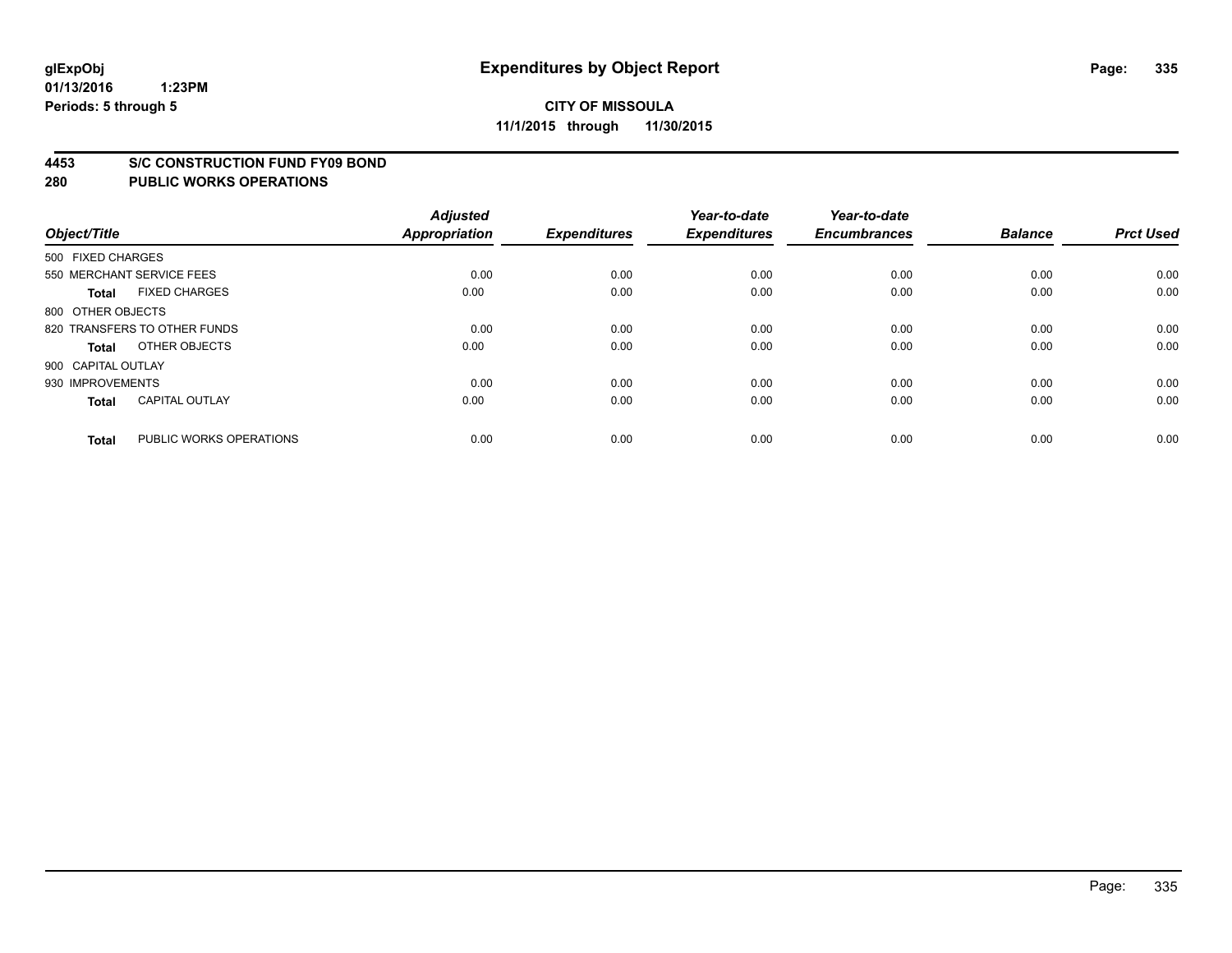#### **4453 S/C CONSTRUCTION FUND FY09 BOND**

**390 NON-DEPARTMENTAL**

| Object/Title                         | <b>Adjusted</b><br><b>Appropriation</b> | <b>Expenditures</b> | Year-to-date<br><b>Expenditures</b> | Year-to-date<br><b>Encumbrances</b> | <b>Balance</b> | <b>Prct Used</b> |
|--------------------------------------|-----------------------------------------|---------------------|-------------------------------------|-------------------------------------|----------------|------------------|
| 500 FIXED CHARGES                    |                                         |                     |                                     |                                     |                |                  |
| 500 FIXED CHARGES                    | 0.00                                    | 0.00                | 0.00                                | 0.00                                | 0.00           | 0.00             |
| 550 MERCHANT SERVICE FEES            | 0.00                                    | 0.00                | 0.00                                | 0.00                                | 0.00           | 0.00             |
| <b>FIXED CHARGES</b><br><b>Total</b> | 0.00                                    | 0.00                | 0.00                                | 0.00                                | 0.00           | 0.00             |
| NON-DEPARTMENTAL<br>Total            | 0.00                                    | 0.00                | 0.00                                | 0.00                                | 0.00           | 0.00             |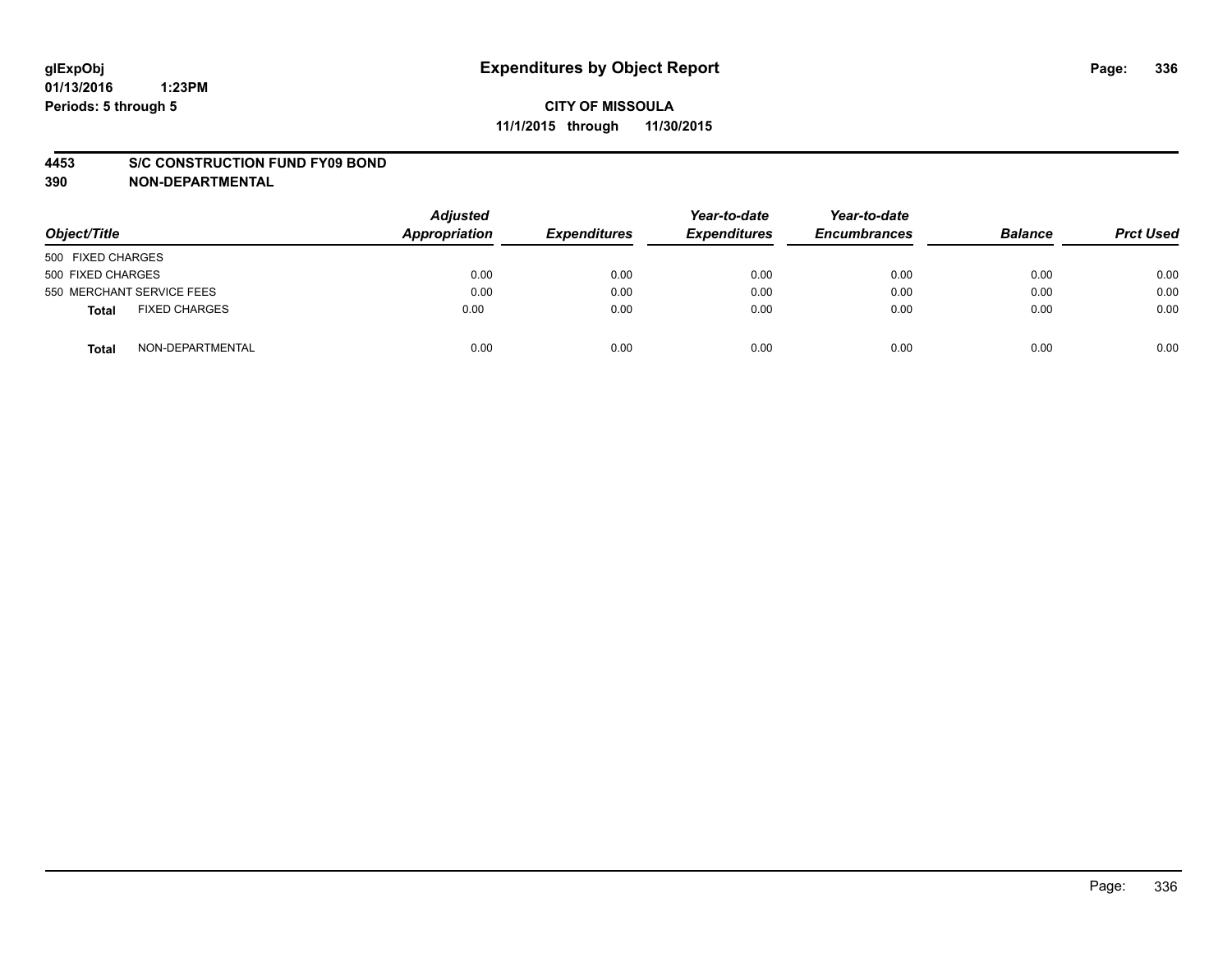**CITY OF MISSOULA 11/1/2015 through 11/30/2015**

## **4453 S/C CONSTRUCTION FUND FY09 BOND**

| Object/Title       |                                 | <b>Adjusted</b><br><b>Appropriation</b> | <b>Expenditures</b> | Year-to-date<br><b>Expenditures</b> | Year-to-date<br><b>Encumbrances</b> | <b>Balance</b> | <b>Prct Used</b> |
|--------------------|---------------------------------|-----------------------------------------|---------------------|-------------------------------------|-------------------------------------|----------------|------------------|
| 500 FIXED CHARGES  |                                 |                                         |                     |                                     |                                     |                |                  |
|                    |                                 |                                         |                     |                                     |                                     |                |                  |
| 500 FIXED CHARGES  |                                 | 0.00                                    | 0.00                | 0.00                                | 0.00                                | 0.00           | 0.00             |
|                    | 550 MERCHANT SERVICE FEES       | 0.00                                    | 0.00                | 0.00                                | 0.00                                | 0.00           | 0.00             |
| <b>Total</b>       | <b>FIXED CHARGES</b>            | 0.00                                    | 0.00                | 0.00                                | 0.00                                | 0.00           | 0.00             |
| 800 OTHER OBJECTS  |                                 |                                         |                     |                                     |                                     |                |                  |
|                    | 820 TRANSFERS TO OTHER FUNDS    | 0.00                                    | 0.00                | 0.00                                | 0.00                                | 0.00           | 0.00             |
| Total              | OTHER OBJECTS                   | 0.00                                    | 0.00                | 0.00                                | 0.00                                | 0.00           | 0.00             |
| 900 CAPITAL OUTLAY |                                 |                                         |                     |                                     |                                     |                |                  |
| 930 IMPROVEMENTS   |                                 | 0.00                                    | 0.00                | 0.00                                | 0.00                                | 0.00           | 0.00             |
| <b>Total</b>       | <b>CAPITAL OUTLAY</b>           | 0.00                                    | 0.00                | 0.00                                | 0.00                                | 0.00           | 0.00             |
|                    |                                 |                                         |                     |                                     |                                     |                |                  |
| <b>Total</b>       | S/C CONSTRUCTION FUND FY09 BOND | 0.00                                    | 0.00                | 0.00                                | 0.00                                | 0.00           | 0.00             |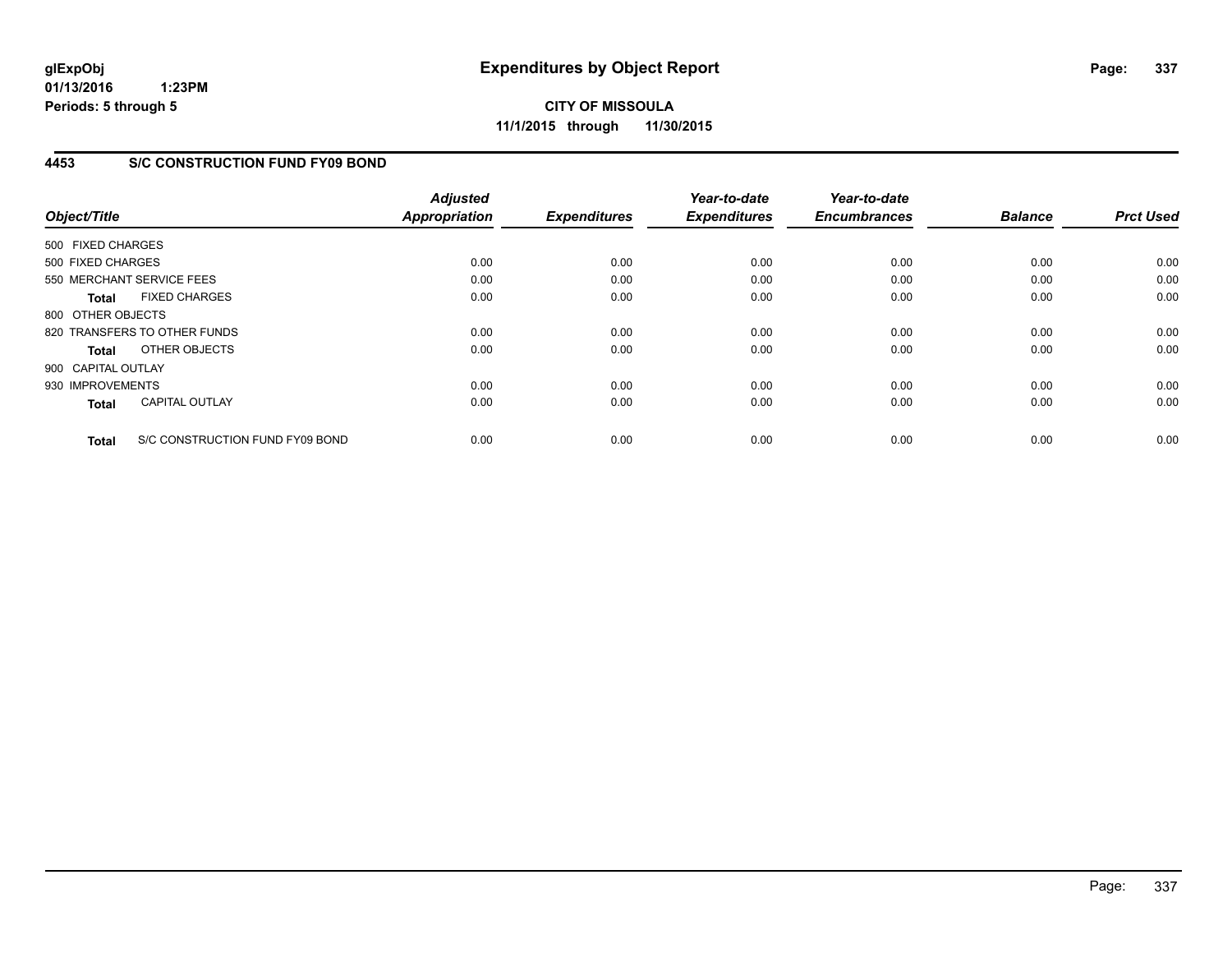#### **4454 S/C CONSTRUCTION FUND FOR FY10**

| Object/Title       |                           | <b>Adjusted</b><br><b>Appropriation</b> | <b>Expenditures</b> | Year-to-date<br><b>Expenditures</b> | Year-to-date<br><b>Encumbrances</b> | <b>Balance</b> | <b>Prct Used</b> |
|--------------------|---------------------------|-----------------------------------------|---------------------|-------------------------------------|-------------------------------------|----------------|------------------|
| 500 FIXED CHARGES  |                           |                                         |                     |                                     |                                     |                |                  |
|                    | 550 MERCHANT SERVICE FEES | 0.00                                    | 0.00                | 0.00                                | 0.00                                | 0.00           | 0.00             |
| <b>Total</b>       | <b>FIXED CHARGES</b>      | 0.00                                    | 0.00                | 0.00                                | 0.00                                | 0.00           | 0.00             |
| 900 CAPITAL OUTLAY |                           |                                         |                     |                                     |                                     |                |                  |
| 930 IMPROVEMENTS   |                           | 0.00                                    | 0.00                | 0.00                                | 0.00                                | 0.00           | 0.00             |
| <b>Total</b>       | <b>CAPITAL OUTLAY</b>     | 0.00                                    | 0.00                | 0.00                                | 0.00                                | 0.00           | 0.00             |
| <b>Total</b>       | PUBLIC WORKS OPERATIONS   | 0.00                                    | 0.00                | 0.00                                | 0.00                                | 0.00           | 0.00             |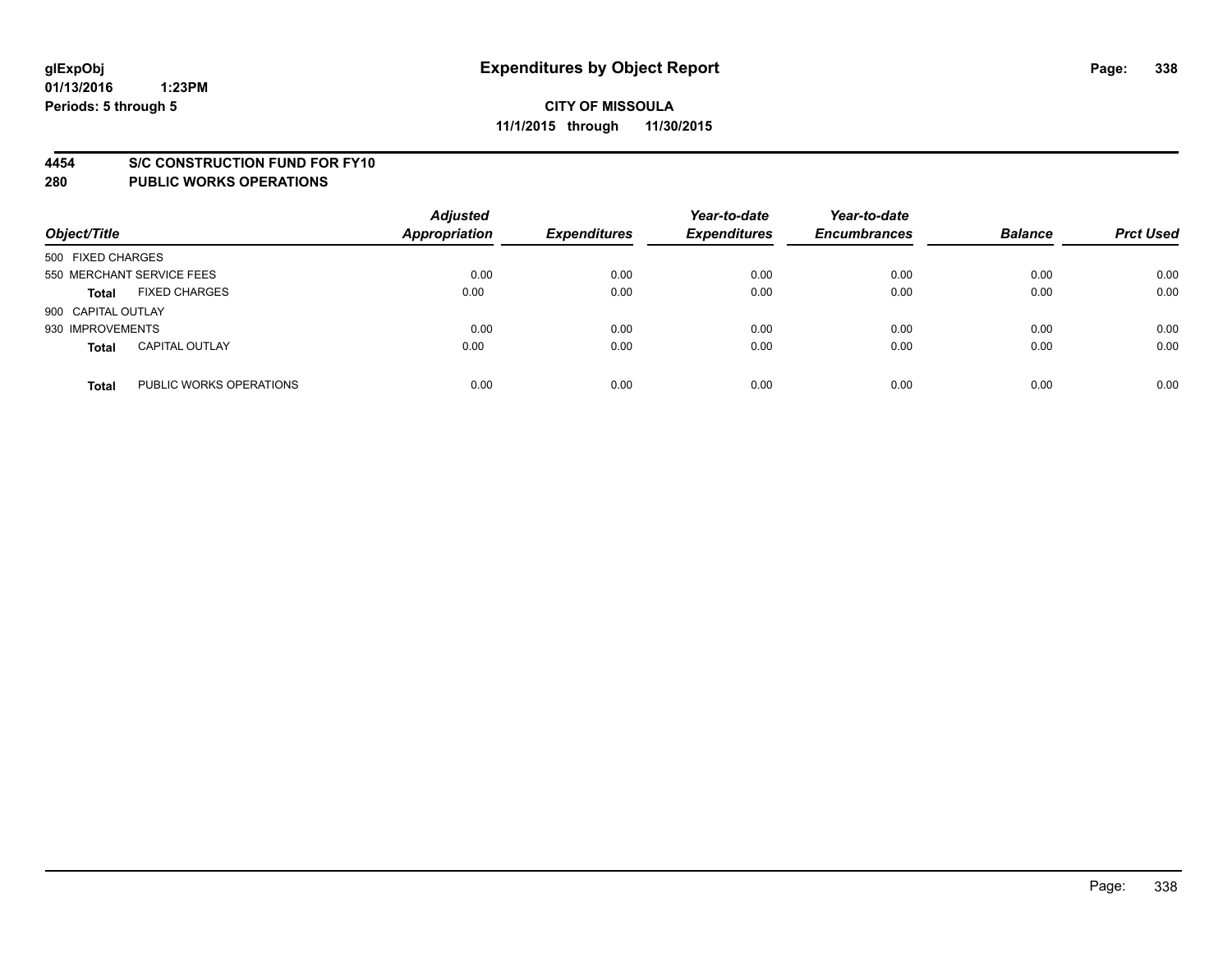**CITY OF MISSOULA 11/1/2015 through 11/30/2015**

# **4454 S/C CONSTRUCTION FUND FOR FY10**

| Object/Title       |                                | <b>Adjusted</b><br><b>Appropriation</b> | <b>Expenditures</b> | Year-to-date<br><b>Expenditures</b> | Year-to-date<br><b>Encumbrances</b> | <b>Balance</b> | <b>Prct Used</b> |
|--------------------|--------------------------------|-----------------------------------------|---------------------|-------------------------------------|-------------------------------------|----------------|------------------|
| 500 FIXED CHARGES  |                                |                                         |                     |                                     |                                     |                |                  |
|                    | 550 MERCHANT SERVICE FEES      | 0.00                                    | 0.00                | 0.00                                | 0.00                                | 0.00           | 0.00             |
| <b>Total</b>       | <b>FIXED CHARGES</b>           | 0.00                                    | 0.00                | 0.00                                | 0.00                                | 0.00           | 0.00             |
| 900 CAPITAL OUTLAY |                                |                                         |                     |                                     |                                     |                |                  |
| 930 IMPROVEMENTS   |                                | 0.00                                    | 0.00                | 0.00                                | 0.00                                | 0.00           | 0.00             |
| <b>Total</b>       | <b>CAPITAL OUTLAY</b>          | 0.00                                    | 0.00                | 0.00                                | 0.00                                | 0.00           | 0.00             |
| <b>Total</b>       | S/C CONSTRUCTION FUND FOR FY10 | 0.00                                    | 0.00                | 0.00                                | 0.00                                | 0.00           | 0.00             |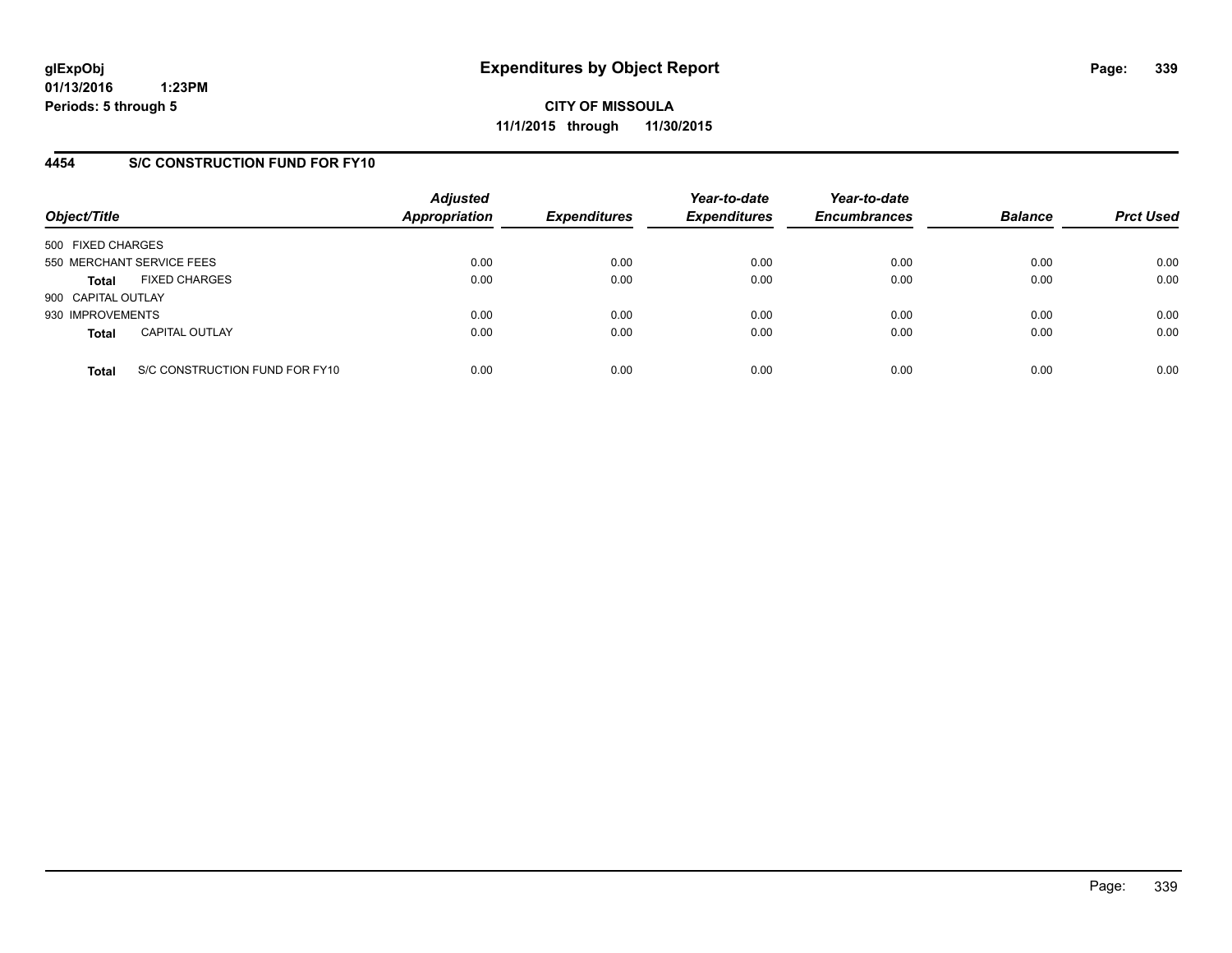**4455 FY11 S/C CONSTRUCTION FUND**

| Object/Title                            | <b>Adjusted</b><br><b>Appropriation</b> | <b>Expenditures</b> | Year-to-date<br><b>Expenditures</b> | Year-to-date<br><b>Encumbrances</b> | <b>Balance</b> | <b>Prct Used</b> |
|-----------------------------------------|-----------------------------------------|---------------------|-------------------------------------|-------------------------------------|----------------|------------------|
| 500 FIXED CHARGES                       |                                         |                     |                                     |                                     |                |                  |
| 550 MERCHANT SERVICE FEES               | 0.00                                    | 0.00                | 0.00                                | 0.00                                | 0.00           | 0.00             |
| <b>FIXED CHARGES</b><br><b>Total</b>    | 0.00                                    | 0.00                | 0.00                                | 0.00                                | 0.00           | 0.00             |
| 900 CAPITAL OUTLAY                      |                                         |                     |                                     |                                     |                |                  |
| 930 IMPROVEMENTS                        | 0.00                                    | 0.00                | 0.00                                | 0.00                                | 0.00           | 0.00             |
| <b>CAPITAL OUTLAY</b><br><b>Total</b>   | 0.00                                    | 0.00                | 0.00                                | 0.00                                | 0.00           | 0.00             |
| PUBLIC WORKS OPERATIONS<br><b>Total</b> | 0.00                                    | 0.00                | 0.00                                | 0.00                                | 0.00           | 0.00             |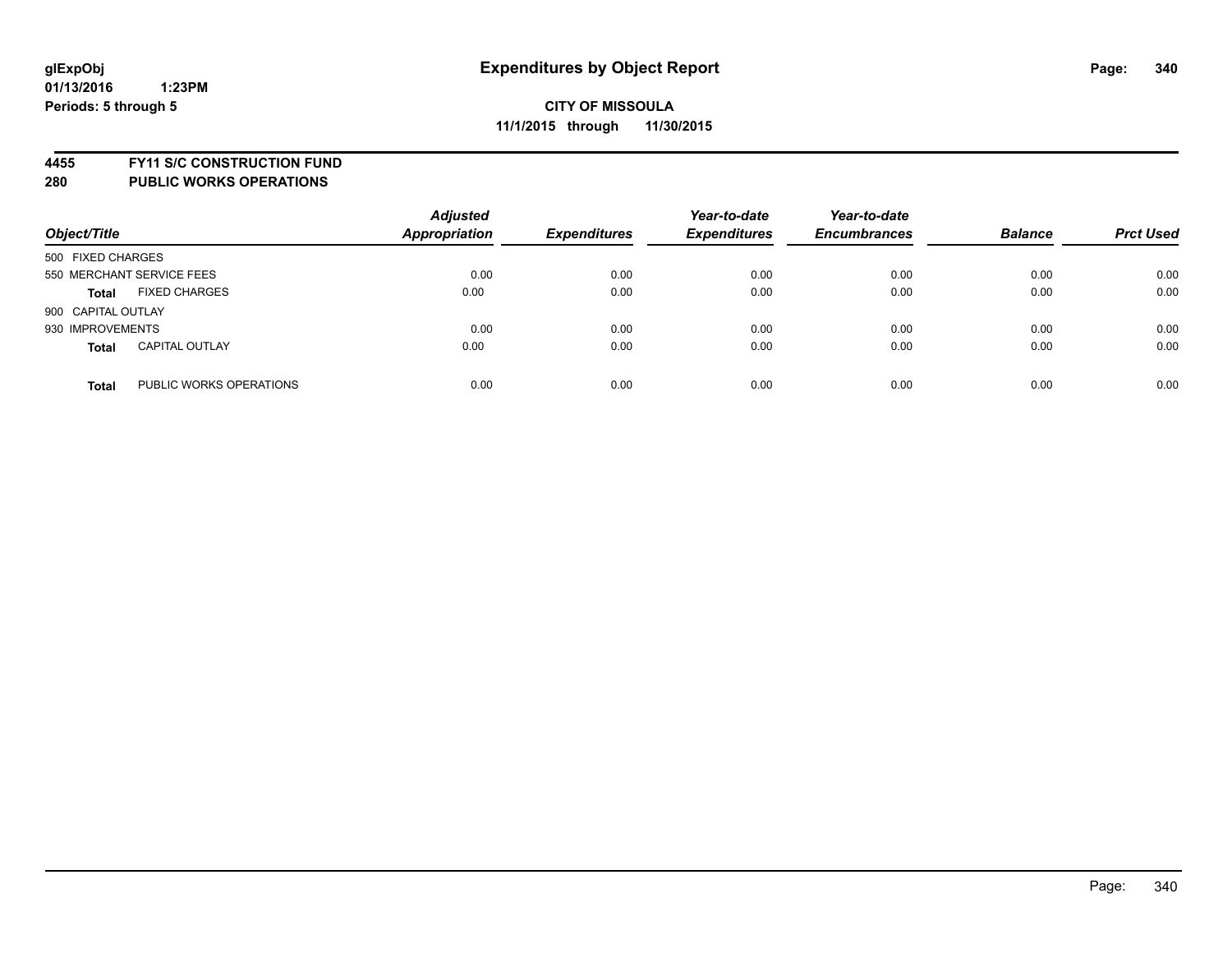### **4455 FY11 S/C CONSTRUCTION FUND**

| Object/Title              |                                   | <b>Adjusted</b><br><b>Appropriation</b> | <b>Expenditures</b> | Year-to-date<br><b>Expenditures</b> | Year-to-date<br><b>Encumbrances</b> | <b>Balance</b> | <b>Prct Used</b> |
|---------------------------|-----------------------------------|-----------------------------------------|---------------------|-------------------------------------|-------------------------------------|----------------|------------------|
| 500 FIXED CHARGES         |                                   |                                         |                     |                                     |                                     |                |                  |
| 550 MERCHANT SERVICE FEES |                                   | 0.00                                    | 0.00                | 0.00                                | 0.00                                | 0.00           | 0.00             |
| <b>Total</b>              | <b>FIXED CHARGES</b>              | 0.00                                    | 0.00                | 0.00                                | 0.00                                | 0.00           | 0.00             |
| 900 CAPITAL OUTLAY        |                                   |                                         |                     |                                     |                                     |                |                  |
| 930 IMPROVEMENTS          |                                   | 0.00                                    | 0.00                | 0.00                                | 0.00                                | 0.00           | 0.00             |
| <b>Total</b>              | <b>CAPITAL OUTLAY</b>             | 0.00                                    | 0.00                | 0.00                                | 0.00                                | 0.00           | 0.00             |
| <b>Total</b>              | <b>FY11 S/C CONSTRUCTION FUND</b> | 0.00                                    | 0.00                | 0.00                                | 0.00                                | 0.00           | 0.00             |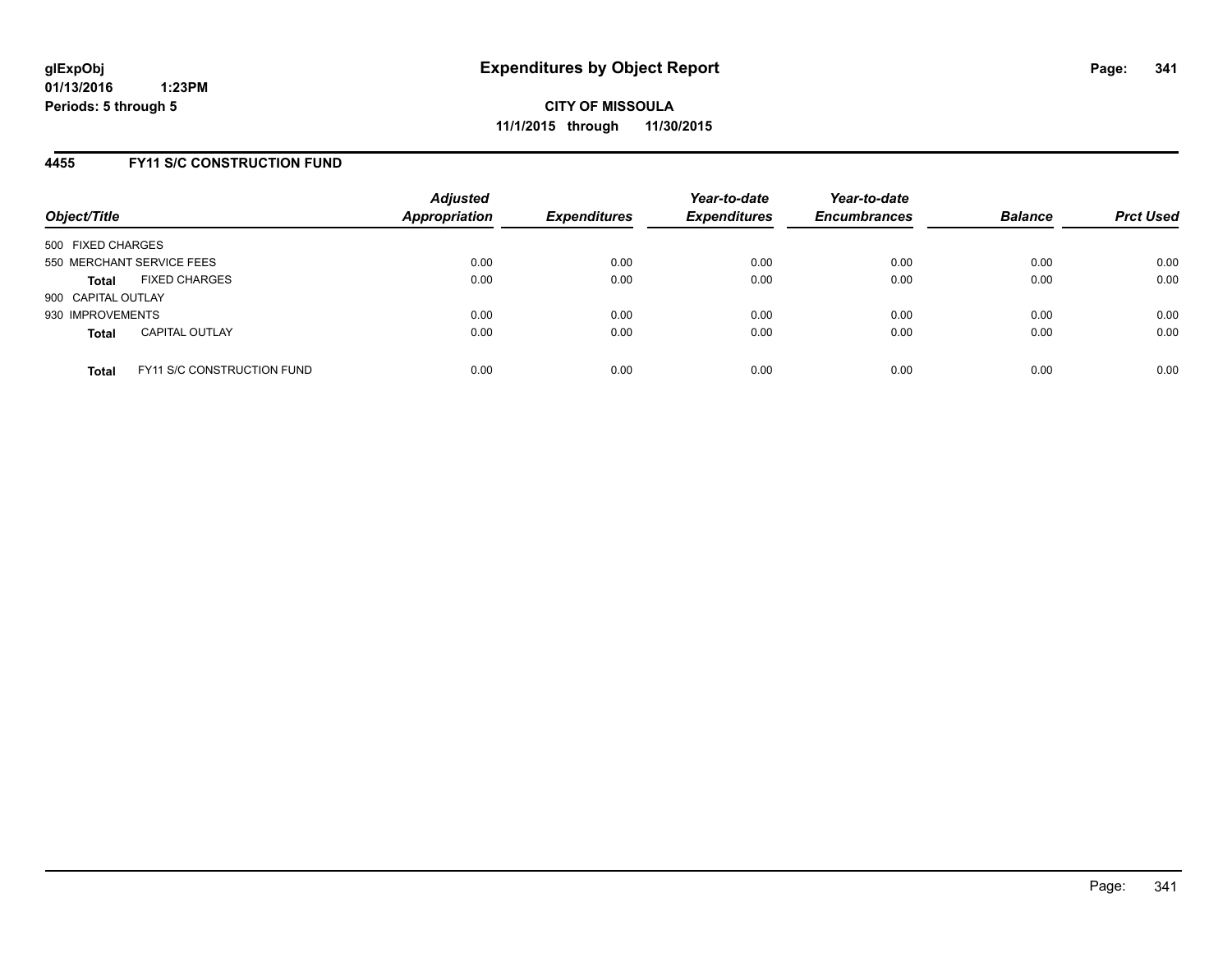**4456 FY12 S/C CONSTRUCTION FUND**

|                    |                              | <b>Adjusted</b> |                     | Year-to-date        | Year-to-date        |                |                  |
|--------------------|------------------------------|-----------------|---------------------|---------------------|---------------------|----------------|------------------|
| Object/Title       |                              | Appropriation   | <b>Expenditures</b> | <b>Expenditures</b> | <b>Encumbrances</b> | <b>Balance</b> | <b>Prct Used</b> |
| 500 FIXED CHARGES  |                              |                 |                     |                     |                     |                |                  |
|                    | 550 MERCHANT SERVICE FEES    | 0.00            | 0.00                | 0.00                | 0.00                | 0.00           | 0.00             |
| <b>Total</b>       | <b>FIXED CHARGES</b>         | 0.00            | 0.00                | 0.00                | 0.00                | 0.00           | 0.00             |
| 800 OTHER OBJECTS  |                              |                 |                     |                     |                     |                |                  |
|                    | 820 TRANSFERS TO OTHER FUNDS | 0.00            | 0.00                | 0.00                | 0.00                | 0.00           | 0.00             |
| Total              | OTHER OBJECTS                | 0.00            | 0.00                | 0.00                | 0.00                | 0.00           | 0.00             |
| 900 CAPITAL OUTLAY |                              |                 |                     |                     |                     |                |                  |
| 930 IMPROVEMENTS   |                              | 0.00            | 0.00                | 0.00                | 0.00                | 0.00           | 0.00             |
| Total              | <b>CAPITAL OUTLAY</b>        | 0.00            | 0.00                | 0.00                | 0.00                | 0.00           | 0.00             |
| <b>Total</b>       | PUBLIC WORKS OPERATIONS      | 0.00            | 0.00                | 0.00                | 0.00                | 0.00           | 0.00             |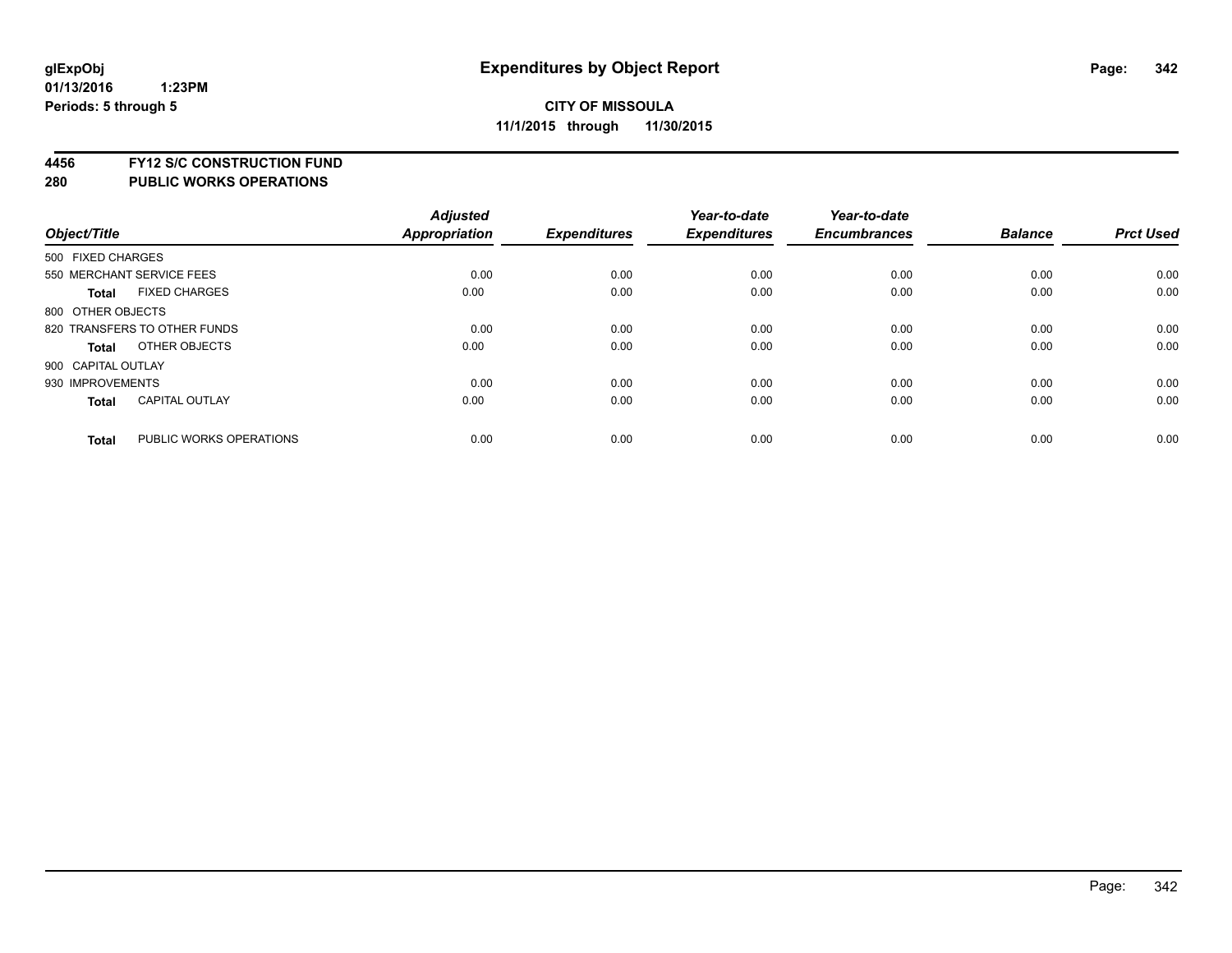### **4456 FY12 S/C CONSTRUCTION FUND**

| Object/Title       |                                   | <b>Adjusted</b><br><b>Appropriation</b> | <b>Expenditures</b> | Year-to-date<br><b>Expenditures</b> | Year-to-date<br><b>Encumbrances</b> | <b>Balance</b> | <b>Prct Used</b> |
|--------------------|-----------------------------------|-----------------------------------------|---------------------|-------------------------------------|-------------------------------------|----------------|------------------|
| 500 FIXED CHARGES  |                                   |                                         |                     |                                     |                                     |                |                  |
|                    | 550 MERCHANT SERVICE FEES         | 0.00                                    | 0.00                | 0.00                                | 0.00                                | 0.00           | 0.00             |
| <b>Total</b>       | <b>FIXED CHARGES</b>              | 0.00                                    | 0.00                | 0.00                                | 0.00                                | 0.00           | 0.00             |
| 800 OTHER OBJECTS  |                                   |                                         |                     |                                     |                                     |                |                  |
|                    | 820 TRANSFERS TO OTHER FUNDS      | 0.00                                    | 0.00                | 0.00                                | 0.00                                | 0.00           | 0.00             |
| <b>Total</b>       | OTHER OBJECTS                     | 0.00                                    | 0.00                | 0.00                                | 0.00                                | 0.00           | 0.00             |
| 900 CAPITAL OUTLAY |                                   |                                         |                     |                                     |                                     |                |                  |
| 930 IMPROVEMENTS   |                                   | 0.00                                    | 0.00                | 0.00                                | 0.00                                | 0.00           | 0.00             |
| Total              | <b>CAPITAL OUTLAY</b>             | 0.00                                    | 0.00                | 0.00                                | 0.00                                | 0.00           | 0.00             |
| <b>Total</b>       | <b>FY12 S/C CONSTRUCTION FUND</b> | 0.00                                    | 0.00                | 0.00                                | 0.00                                | 0.00           | 0.00             |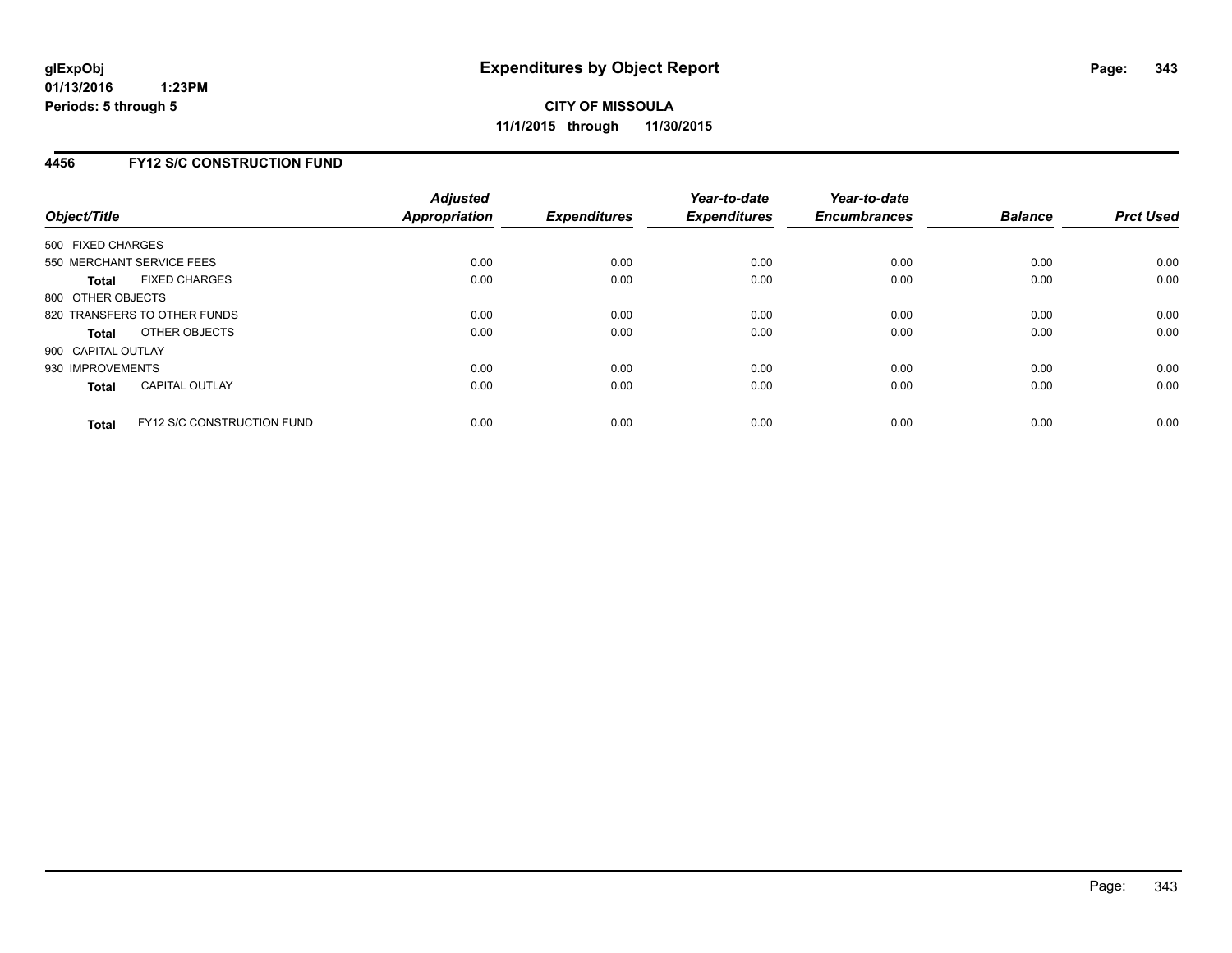#### **4457 FY13 SIDEWALK/CURB CONSTRUCTION**

| Object/Title       |                              | <b>Adjusted</b><br><b>Appropriation</b> | <b>Expenditures</b> | Year-to-date<br><b>Expenditures</b> | Year-to-date<br><b>Encumbrances</b> | <b>Balance</b> | <b>Prct Used</b> |
|--------------------|------------------------------|-----------------------------------------|---------------------|-------------------------------------|-------------------------------------|----------------|------------------|
|                    | 300 PURCHASED SERVICES       |                                         |                     |                                     |                                     |                |                  |
|                    |                              |                                         |                     |                                     |                                     |                |                  |
|                    | 350 PROFESSIONAL SERVICES    | 0.00                                    | 0.00                | 0.00                                | 0.00                                | 0.00           | 0.00             |
| <b>Total</b>       | PURCHASED SERVICES           | 0.00                                    | 0.00                | 0.00                                | 0.00                                | 0.00           | 0.00             |
| 500 FIXED CHARGES  |                              |                                         |                     |                                     |                                     |                |                  |
|                    | 550 MERCHANT SERVICE FEES    | 0.00                                    | 0.00                | 0.00                                | 0.00                                | 0.00           | 0.00             |
| <b>Total</b>       | <b>FIXED CHARGES</b>         | 0.00                                    | 0.00                | 0.00                                | 0.00                                | 0.00           | 0.00             |
| 800 OTHER OBJECTS  |                              |                                         |                     |                                     |                                     |                |                  |
|                    | 820 TRANSFERS TO OTHER FUNDS | 0.00                                    | 0.00                | 0.00                                | 0.00                                | 0.00           | 0.00             |
| <b>Total</b>       | OTHER OBJECTS                | 0.00                                    | 0.00                | 0.00                                | 0.00                                | 0.00           | 0.00             |
| 900 CAPITAL OUTLAY |                              |                                         |                     |                                     |                                     |                |                  |
| 930 IMPROVEMENTS   |                              | 0.00                                    | 0.00                | 0.00                                | 0.00                                | 0.00           | 0.00             |
| <b>Total</b>       | <b>CAPITAL OUTLAY</b>        | 0.00                                    | 0.00                | 0.00                                | 0.00                                | 0.00           | 0.00             |
| <b>Total</b>       | PUBLIC WORKS OPERATIONS      | 0.00                                    | 0.00                | 0.00                                | 0.00                                | 0.00           | 0.00             |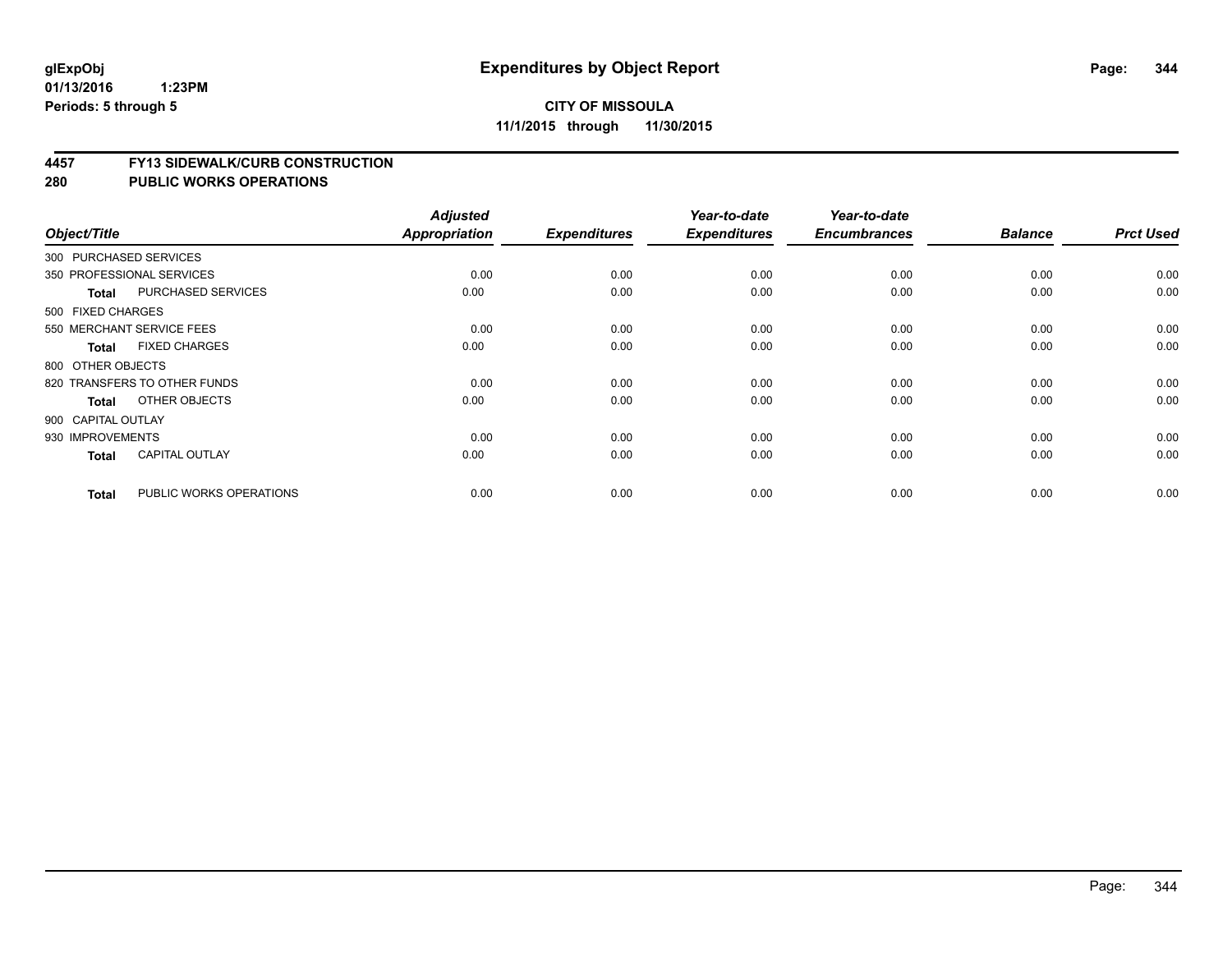**CITY OF MISSOULA 11/1/2015 through 11/30/2015**

# **4457 FY13 SIDEWALK/CURB CONSTRUCTION**

| Object/Title           |                                 | <b>Adjusted</b><br>Appropriation | <b>Expenditures</b> | Year-to-date<br><b>Expenditures</b> | Year-to-date<br><b>Encumbrances</b> | <b>Balance</b> | <b>Prct Used</b> |
|------------------------|---------------------------------|----------------------------------|---------------------|-------------------------------------|-------------------------------------|----------------|------------------|
| 300 PURCHASED SERVICES |                                 |                                  |                     |                                     |                                     |                |                  |
|                        | 350 PROFESSIONAL SERVICES       | 0.00                             | 0.00                | 0.00                                | 0.00                                | 0.00           | 0.00             |
| <b>Total</b>           | PURCHASED SERVICES              | 0.00                             | 0.00                | 0.00                                | 0.00                                | 0.00           | 0.00             |
| 500 FIXED CHARGES      |                                 |                                  |                     |                                     |                                     |                |                  |
|                        | 550 MERCHANT SERVICE FEES       | 0.00                             | 0.00                | 0.00                                | 0.00                                | 0.00           | 0.00             |
| <b>Total</b>           | <b>FIXED CHARGES</b>            | 0.00                             | 0.00                | 0.00                                | 0.00                                | 0.00           | 0.00             |
| 800 OTHER OBJECTS      |                                 |                                  |                     |                                     |                                     |                |                  |
|                        | 820 TRANSFERS TO OTHER FUNDS    | 0.00                             | 0.00                | 0.00                                | 0.00                                | 0.00           | 0.00             |
| Total                  | OTHER OBJECTS                   | 0.00                             | 0.00                | 0.00                                | 0.00                                | 0.00           | 0.00             |
| 900 CAPITAL OUTLAY     |                                 |                                  |                     |                                     |                                     |                |                  |
| 930 IMPROVEMENTS       |                                 | 0.00                             | 0.00                | 0.00                                | 0.00                                | 0.00           | 0.00             |
| <b>Total</b>           | <b>CAPITAL OUTLAY</b>           | 0.00                             | 0.00                | 0.00                                | 0.00                                | 0.00           | 0.00             |
| <b>Total</b>           | FY13 SIDEWALK/CURB CONSTRUCTION | 0.00                             | 0.00                | 0.00                                | 0.00                                | 0.00           | 0.00             |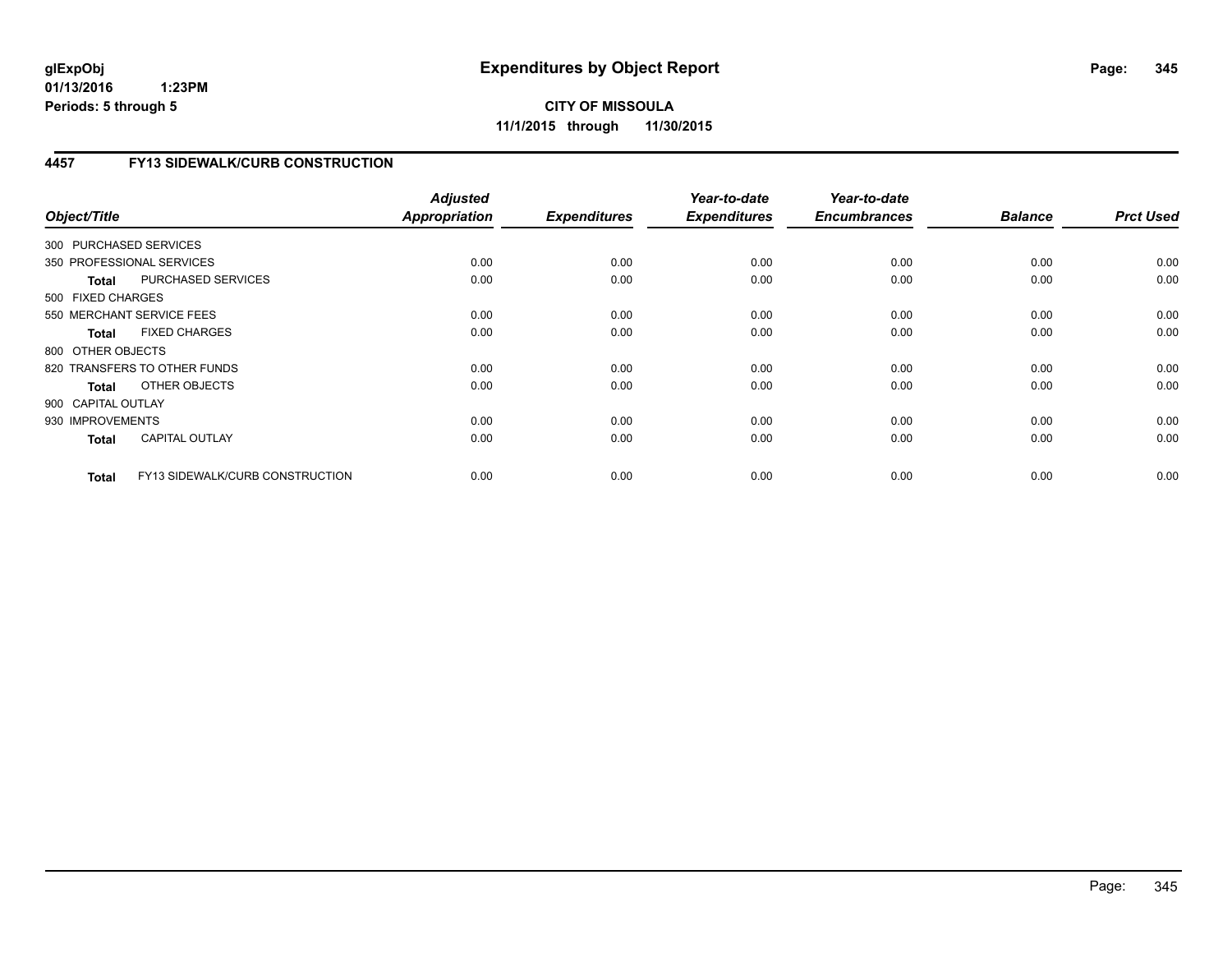#### **4458 FY14 SIDEWALK & CURB CONSTRUCTION**

| Object/Title       |                              | <b>Adjusted</b><br><b>Appropriation</b> | <b>Expenditures</b> | Year-to-date<br><b>Expenditures</b> | Year-to-date<br><b>Encumbrances</b> | <b>Balance</b> | <b>Prct Used</b> |
|--------------------|------------------------------|-----------------------------------------|---------------------|-------------------------------------|-------------------------------------|----------------|------------------|
| 500 FIXED CHARGES  |                              |                                         |                     |                                     |                                     |                |                  |
|                    | 550 MERCHANT SERVICE FEES    | 0.00                                    | 0.00                | 0.00                                | 0.00                                | 0.00           | 0.00             |
| <b>Total</b>       | <b>FIXED CHARGES</b>         | 0.00                                    | 0.00                | 0.00                                | 0.00                                | 0.00           | 0.00             |
| 800 OTHER OBJECTS  |                              |                                         |                     |                                     |                                     |                |                  |
|                    | 820 TRANSFERS TO OTHER FUNDS | 0.00                                    | 0.00                | 0.00                                | 0.00                                | 0.00           | 0.00             |
| Total              | OTHER OBJECTS                | 0.00                                    | 0.00                | 0.00                                | 0.00                                | 0.00           | 0.00             |
| 900 CAPITAL OUTLAY |                              |                                         |                     |                                     |                                     |                |                  |
| 930 IMPROVEMENTS   |                              | 0.00                                    | 0.00                | 0.00                                | 0.00                                | 0.00           | 0.00             |
| <b>Total</b>       | <b>CAPITAL OUTLAY</b>        | 0.00                                    | 0.00                | 0.00                                | 0.00                                | 0.00           | 0.00             |
| <b>Total</b>       | PUBLIC WORKS OPERATIONS      | 0.00                                    | 0.00                | 0.00                                | 0.00                                | 0.00           | 0.00             |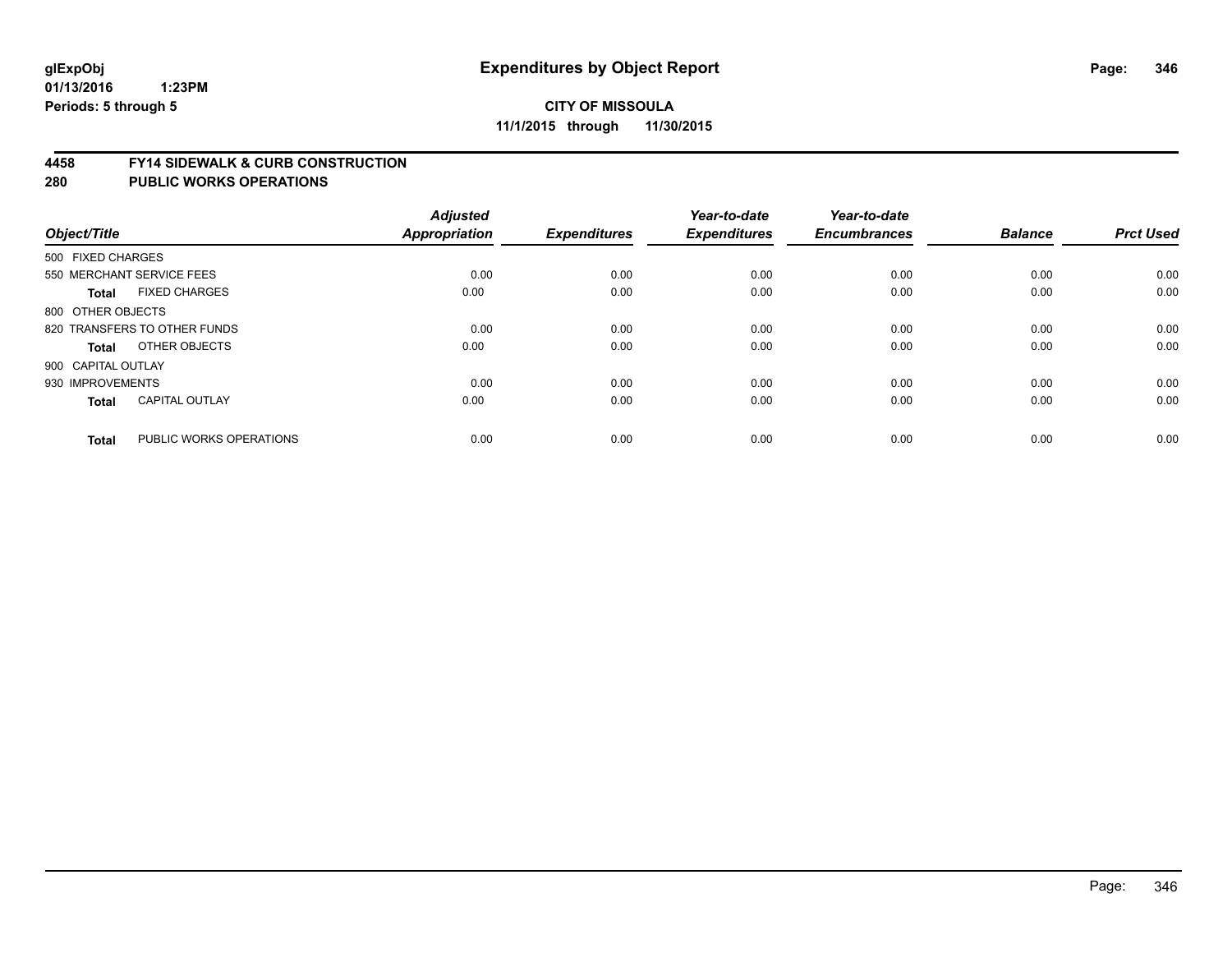**CITY OF MISSOULA 11/1/2015 through 11/30/2015**

# **4458 FY14 SIDEWALK & CURB CONSTRUCTION**

| Object/Title       |                                              | <b>Adjusted</b><br>Appropriation | <b>Expenditures</b> | Year-to-date<br><b>Expenditures</b> | Year-to-date<br><b>Encumbrances</b> | <b>Balance</b> | <b>Prct Used</b> |
|--------------------|----------------------------------------------|----------------------------------|---------------------|-------------------------------------|-------------------------------------|----------------|------------------|
| 500 FIXED CHARGES  |                                              |                                  |                     |                                     |                                     |                |                  |
|                    | 550 MERCHANT SERVICE FEES                    | 0.00                             | 0.00                | 0.00                                | 0.00                                | 0.00           | 0.00             |
| <b>Total</b>       | <b>FIXED CHARGES</b>                         | 0.00                             | 0.00                | 0.00                                | 0.00                                | 0.00           | 0.00             |
| 800 OTHER OBJECTS  |                                              |                                  |                     |                                     |                                     |                |                  |
|                    | 820 TRANSFERS TO OTHER FUNDS                 | 0.00                             | 0.00                | 0.00                                | 0.00                                | 0.00           | 0.00             |
| <b>Total</b>       | OTHER OBJECTS                                | 0.00                             | 0.00                | 0.00                                | 0.00                                | 0.00           | 0.00             |
| 900 CAPITAL OUTLAY |                                              |                                  |                     |                                     |                                     |                |                  |
| 930 IMPROVEMENTS   |                                              | 0.00                             | 0.00                | 0.00                                | 0.00                                | 0.00           | 0.00             |
| <b>Total</b>       | <b>CAPITAL OUTLAY</b>                        | 0.00                             | 0.00                | 0.00                                | 0.00                                | 0.00           | 0.00             |
| <b>Total</b>       | <b>FY14 SIDEWALK &amp; CURB CONSTRUCTIOL</b> | 0.00                             | 0.00                | 0.00                                | 0.00                                | 0.00           | 0.00             |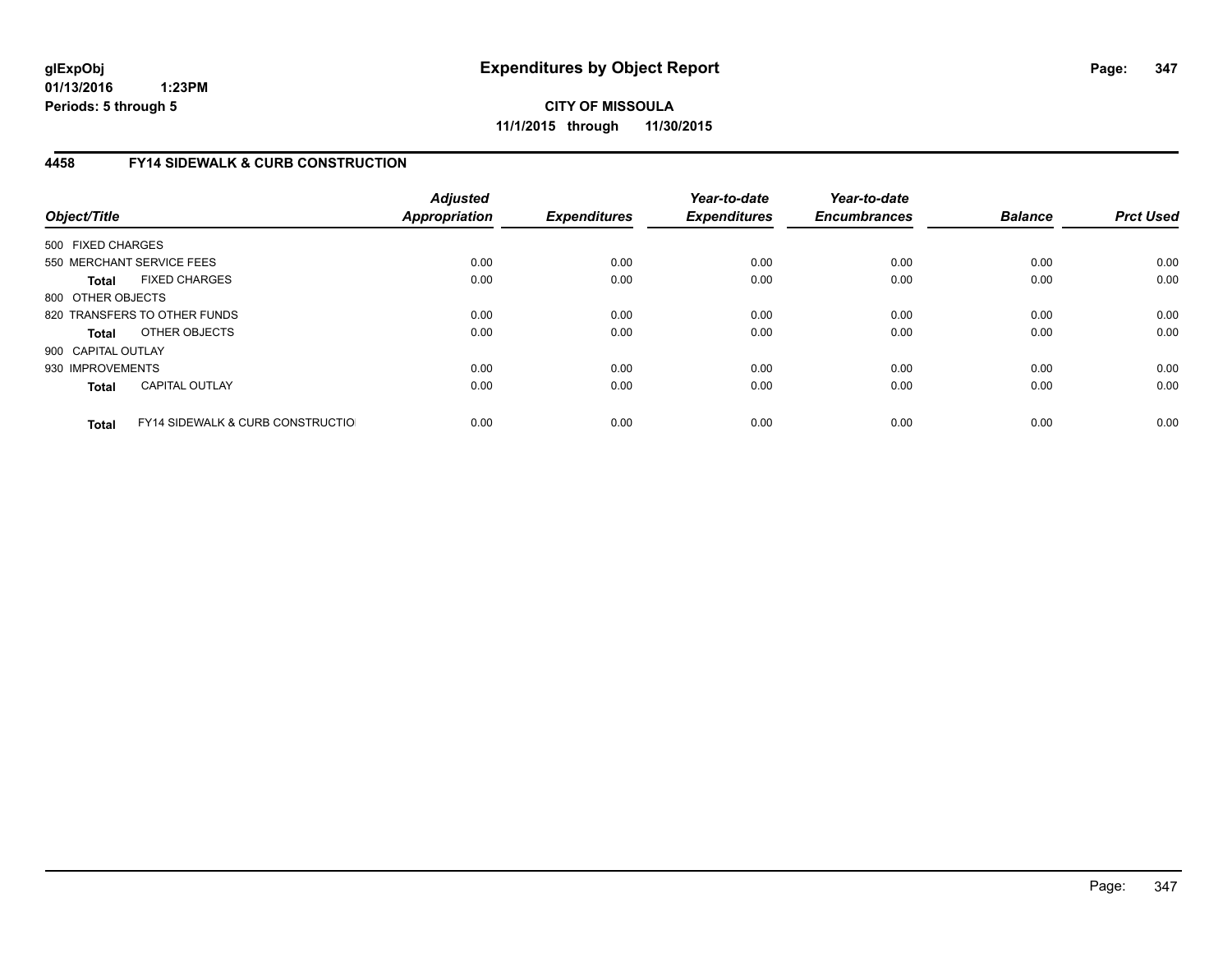#### **4459 FY15 SIDEWALK/CURB CONSTRUCTION**

|                    |                              | <b>Adjusted</b>      |                     | Year-to-date        | Year-to-date        |                |                  |
|--------------------|------------------------------|----------------------|---------------------|---------------------|---------------------|----------------|------------------|
| Object/Title       |                              | <b>Appropriation</b> | <b>Expenditures</b> | <b>Expenditures</b> | <b>Encumbrances</b> | <b>Balance</b> | <b>Prct Used</b> |
| 500 FIXED CHARGES  |                              |                      |                     |                     |                     |                |                  |
|                    | 550 MERCHANT SERVICE FEES    | 0.00                 | 0.00                | 0.00                | 0.00                | 0.00           | 0.00             |
| <b>Total</b>       | <b>FIXED CHARGES</b>         | 0.00                 | 0.00                | 0.00                | 0.00                | 0.00           | 0.00             |
| 800 OTHER OBJECTS  |                              |                      |                     |                     |                     |                |                  |
|                    | 820 TRANSFERS TO OTHER FUNDS | 0.00                 | 0.00                | 29,930.00           | 0.00                | $-29.930.00$   | 0.00             |
| Total              | OTHER OBJECTS                | 0.00                 | 0.00                | 29,930.00           | 0.00                | $-29,930.00$   | 0.00             |
| 900 CAPITAL OUTLAY |                              |                      |                     |                     |                     |                |                  |
| 930 IMPROVEMENTS   |                              | 0.00                 | 0.00                | 0.00                | 0.00                | 0.00           | 0.00             |
| <b>Total</b>       | <b>CAPITAL OUTLAY</b>        | 0.00                 | 0.00                | 0.00                | 0.00                | 0.00           | 0.00             |
| <b>Total</b>       | PUBLIC WORKS OPERATIONS      | 0.00                 | 0.00                | 29,930.00           | 0.00                | $-29,930.00$   | 0.00             |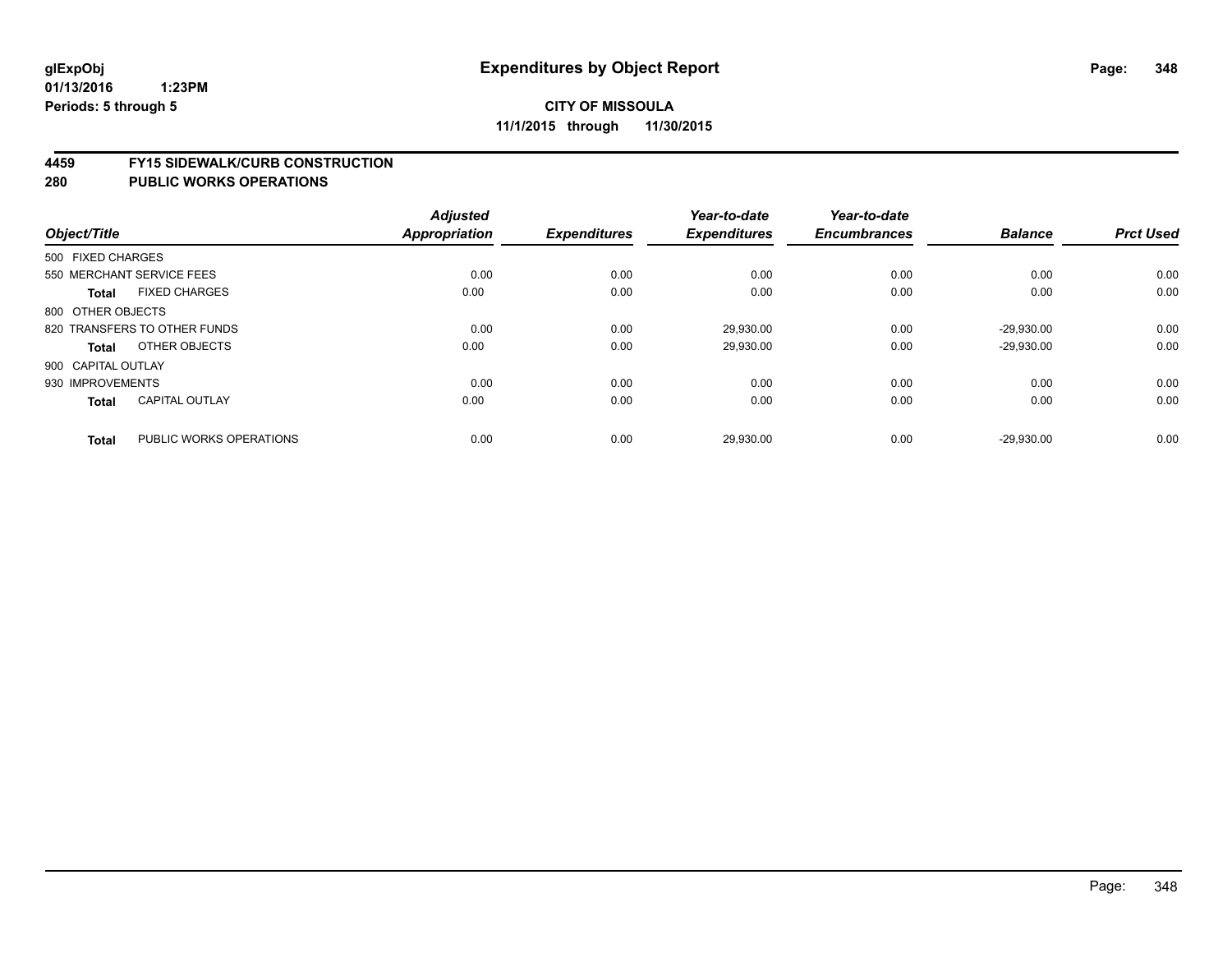**CITY OF MISSOULA 11/1/2015 through 11/30/2015**

# **4459 FY15 SIDEWALK/CURB CONSTRUCTION**

| Object/Title       |                                        | <b>Adjusted</b><br><b>Appropriation</b> | <b>Expenditures</b> | Year-to-date<br><b>Expenditures</b> | Year-to-date<br><b>Encumbrances</b> | <b>Balance</b> | <b>Prct Used</b> |
|--------------------|----------------------------------------|-----------------------------------------|---------------------|-------------------------------------|-------------------------------------|----------------|------------------|
| 500 FIXED CHARGES  |                                        |                                         |                     |                                     |                                     |                |                  |
|                    | 550 MERCHANT SERVICE FEES              | 0.00                                    | 0.00                | 0.00                                | 0.00                                | 0.00           | 0.00             |
| <b>Total</b>       | <b>FIXED CHARGES</b>                   | 0.00                                    | 0.00                | 0.00                                | 0.00                                | 0.00           | 0.00             |
| 800 OTHER OBJECTS  |                                        |                                         |                     |                                     |                                     |                |                  |
|                    | 820 TRANSFERS TO OTHER FUNDS           | 0.00                                    | 0.00                | 29,930.00                           | 0.00                                | $-29.930.00$   | 0.00             |
| <b>Total</b>       | OTHER OBJECTS                          | 0.00                                    | 0.00                | 29,930.00                           | 0.00                                | $-29,930.00$   | 0.00             |
| 900 CAPITAL OUTLAY |                                        |                                         |                     |                                     |                                     |                |                  |
| 930 IMPROVEMENTS   |                                        | 0.00                                    | 0.00                | 0.00                                | 0.00                                | 0.00           | 0.00             |
| <b>Total</b>       | <b>CAPITAL OUTLAY</b>                  | 0.00                                    | 0.00                | 0.00                                | 0.00                                | 0.00           | 0.00             |
| <b>Total</b>       | <b>FY15 SIDEWALK/CURB CONSTRUCTION</b> | 0.00                                    | 0.00                | 29.930.00                           | 0.00                                | $-29.930.00$   | 0.00             |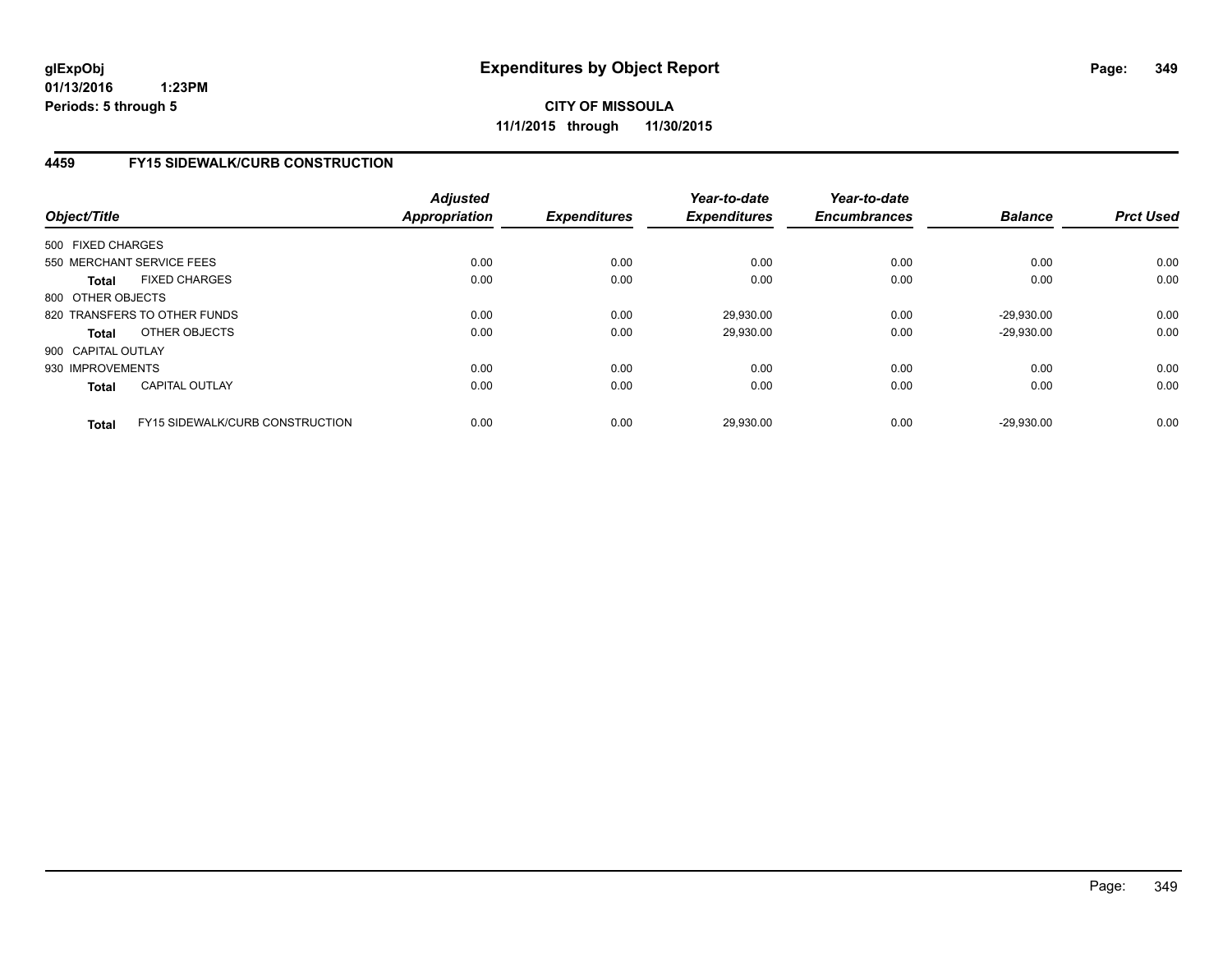#### **4460 FY16 SIDEWALK/CURB CONSTRUCTION**

| Object/Title                          |                         | <b>Adjusted</b><br>Appropriation | <b>Expenditures</b> | Year-to-date<br><b>Expenditures</b> | Year-to-date<br><b>Encumbrances</b> | <b>Balance</b> | <b>Prct Used</b> |
|---------------------------------------|-------------------------|----------------------------------|---------------------|-------------------------------------|-------------------------------------|----------------|------------------|
| 500 FIXED CHARGES                     |                         |                                  |                     |                                     |                                     |                |                  |
| 550 MERCHANT SERVICE FEES             |                         | 0.00                             | 0.00                | 0.00                                | 0.00                                | 0.00           | 0.00             |
| <b>FIXED CHARGES</b><br><b>Total</b>  |                         | 0.00                             | 0.00                | 0.00                                | 0.00                                | 0.00           | 0.00             |
| 900 CAPITAL OUTLAY                    |                         |                                  |                     |                                     |                                     |                |                  |
| 930 IMPROVEMENTS                      |                         | 0.00                             | 106.217.04          | 569,431.80                          | 0.00                                | -569,431.80    | 0.00             |
| <b>CAPITAL OUTLAY</b><br><b>Total</b> |                         | 0.00                             | 106.217.04          | 569,431.80                          | 0.00                                | -569.431.80    | 0.00             |
| <b>Total</b>                          | PUBLIC WORKS OPERATIONS | 0.00                             | 106.217.04          | 569.431.80                          | 0.00                                | -569.431.80    | 0.00             |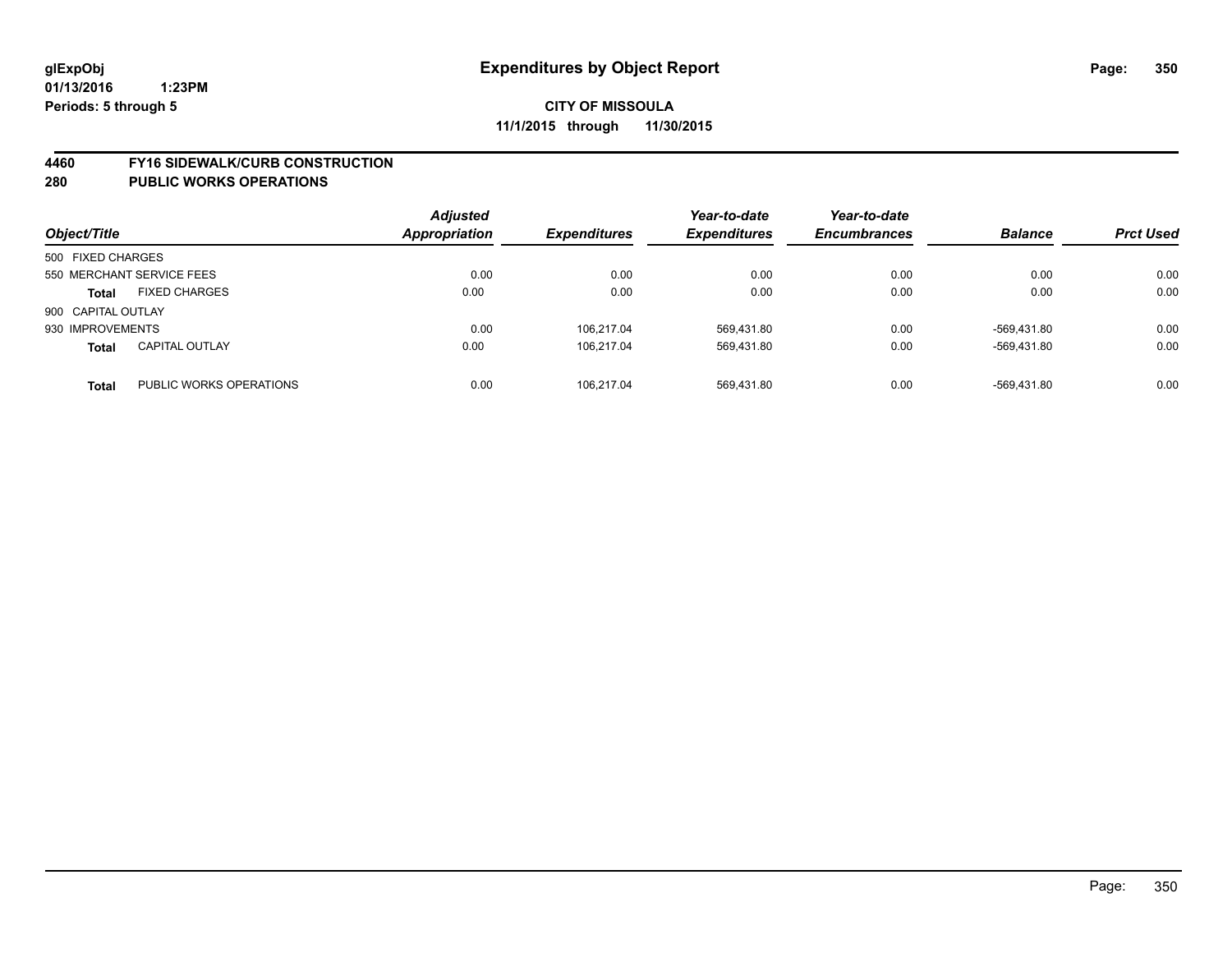**CITY OF MISSOULA 11/1/2015 through 11/30/2015**

# **4460 FY16 SIDEWALK/CURB CONSTRUCTION**

| Object/Title       |                                 | <b>Adjusted</b><br>Appropriation | <b>Expenditures</b> | Year-to-date<br><b>Expenditures</b> | Year-to-date<br><b>Encumbrances</b> | <b>Balance</b> | <b>Prct Used</b> |
|--------------------|---------------------------------|----------------------------------|---------------------|-------------------------------------|-------------------------------------|----------------|------------------|
| 500 FIXED CHARGES  |                                 |                                  |                     |                                     |                                     |                |                  |
|                    | 550 MERCHANT SERVICE FEES       | 0.00                             | 0.00                | 0.00                                | 0.00                                | 0.00           | 0.00             |
| Total              | <b>FIXED CHARGES</b>            | 0.00                             | 0.00                | 0.00                                | 0.00                                | 0.00           | 0.00             |
| 900 CAPITAL OUTLAY |                                 |                                  |                     |                                     |                                     |                |                  |
| 930 IMPROVEMENTS   |                                 | 0.00                             | 106.217.04          | 569.431.80                          | 0.00                                | -569.431.80    | 0.00             |
| <b>Total</b>       | <b>CAPITAL OUTLAY</b>           | 0.00                             | 106.217.04          | 569,431.80                          | 0.00                                | -569,431.80    | 0.00             |
| <b>Total</b>       | FY16 SIDEWALK/CURB CONSTRUCTION | 0.00                             | 106.217.04          | 569,431.80                          | 0.00                                | -569.431.80    | 0.00             |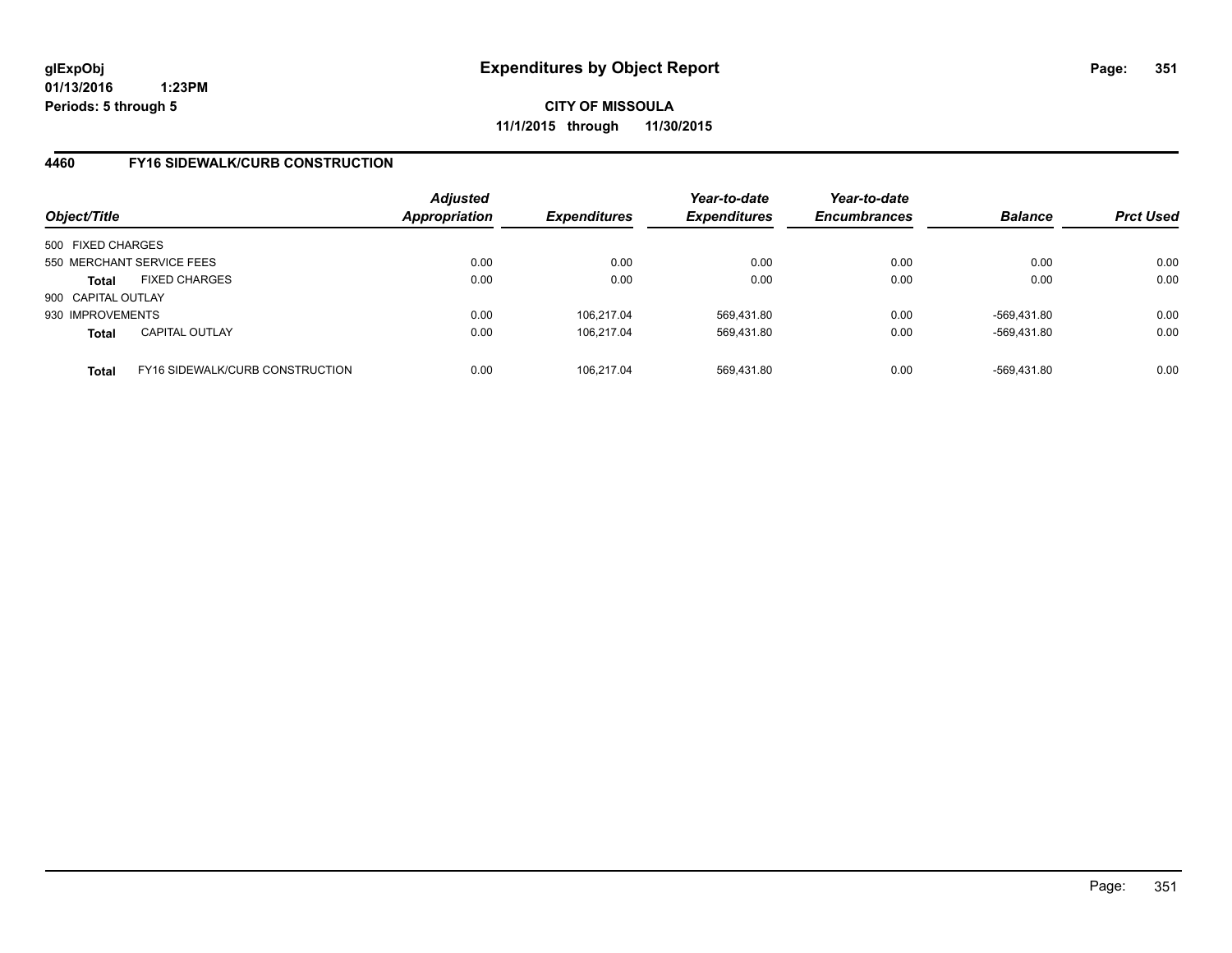# **glExpObj Expenditures by Object Report Page: 352**

#### **01/13/2016 1:23PM Periods: 5 through 5**

# **CITY OF MISSOULA 11/1/2015 through 11/30/2015**

**4531 SID 531 TRAFFIC CALMING**

**000 \*\*\* Title Not Found \*\*\***

| Object/Title                            | <b>Adjusted</b><br><b>Appropriation</b> | <b>Expenditures</b> | Year-to-date<br><b>Expenditures</b> | Year-to-date<br><b>Encumbrances</b> | <b>Balance</b> | <b>Prct Used</b> |
|-----------------------------------------|-----------------------------------------|---------------------|-------------------------------------|-------------------------------------|----------------|------------------|
| 500 FIXED CHARGES                       |                                         |                     |                                     |                                     |                |                  |
| 550 MERCHANT SERVICE FEES               | 0.00                                    | 0.00                | 0.00                                | 0.00                                | 0.00           | 0.00             |
| <b>FIXED CHARGES</b><br><b>Total</b>    | 0.00                                    | 0.00                | 0.00                                | 0.00                                | 0.00           | 0.00             |
| 600 DEBT SERVICE                        |                                         |                     |                                     |                                     |                |                  |
| 620 INTEREST / SERVICE FEES             | 0.00                                    | 0.00                | 0.00                                | 0.00                                | 0.00           | 0.00             |
| <b>DEBT SERVICE</b><br><b>Total</b>     | 0.00                                    | 0.00                | 0.00                                | 0.00                                | 0.00           | 0.00             |
| *** Title Not Found ***<br><b>Total</b> | 0.00                                    | 0.00                | 0.00                                | 0.00                                | 0.00           | 0.00             |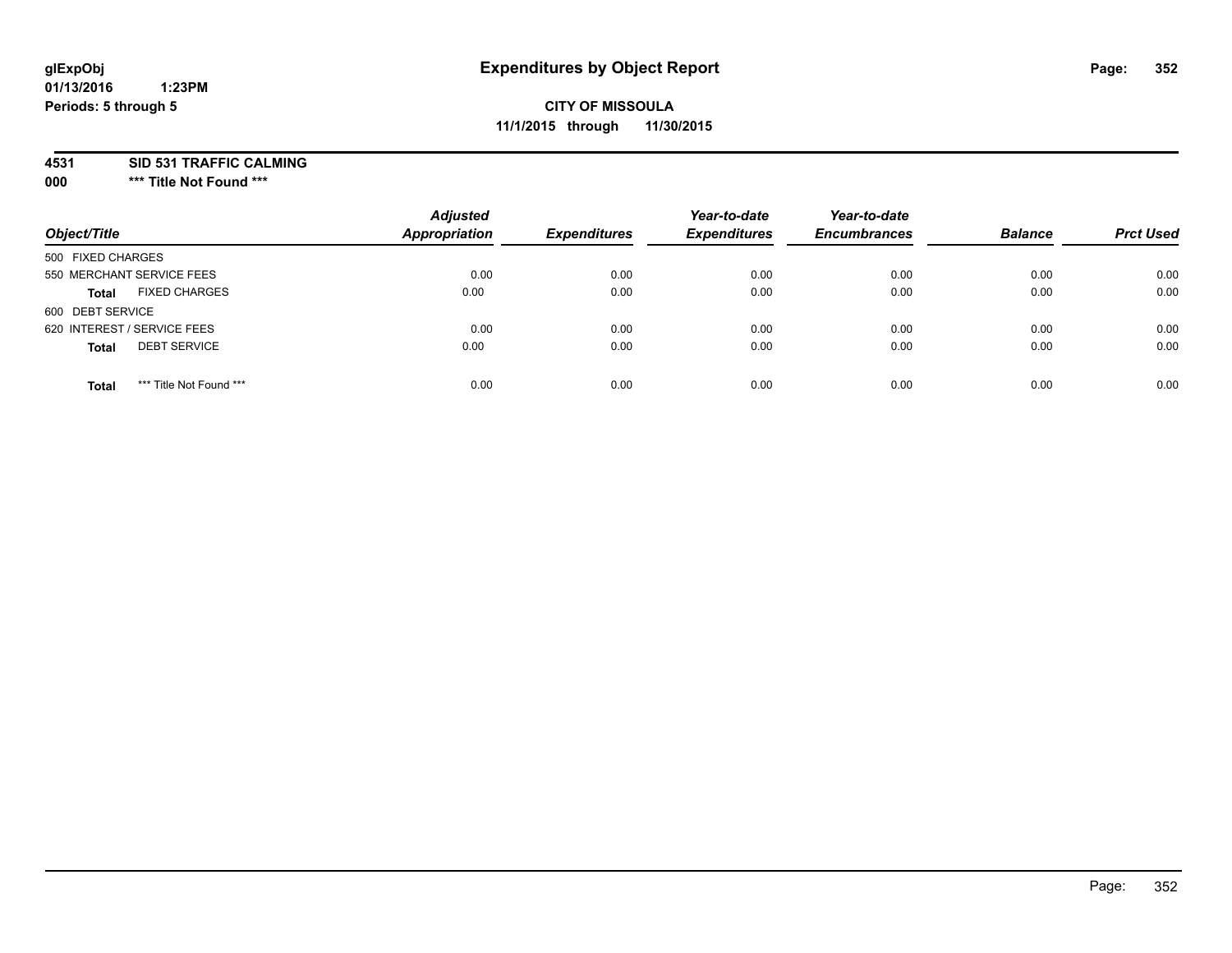# **4531 SID 531 TRAFFIC CALMING**

**390 NON-DEPARTMENTAL**

| Object/Title       |                           | <b>Adjusted</b><br><b>Appropriation</b> | <b>Expenditures</b> | Year-to-date<br><b>Expenditures</b> | Year-to-date<br><b>Encumbrances</b> | <b>Balance</b> | <b>Prct Used</b> |
|--------------------|---------------------------|-----------------------------------------|---------------------|-------------------------------------|-------------------------------------|----------------|------------------|
| 500 FIXED CHARGES  |                           |                                         |                     |                                     |                                     |                |                  |
|                    | 550 MERCHANT SERVICE FEES | 0.00                                    | 0.00                | 0.00                                | 0.00                                | 0.00           | 0.00             |
| <b>Total</b>       | <b>FIXED CHARGES</b>      | 0.00                                    | 0.00                | 0.00                                | 0.00                                | 0.00           | 0.00             |
| 900 CAPITAL OUTLAY |                           |                                         |                     |                                     |                                     |                |                  |
| 930 IMPROVEMENTS   |                           | 0.00                                    | 0.00                | 0.00                                | 0.00                                | 0.00           | 0.00             |
| <b>Total</b>       | <b>CAPITAL OUTLAY</b>     | 0.00                                    | 0.00                | 0.00                                | 0.00                                | 0.00           | 0.00             |
| <b>Total</b>       | NON-DEPARTMENTAL          | 0.00                                    | 0.00                | 0.00                                | 0.00                                | 0.00           | 0.00             |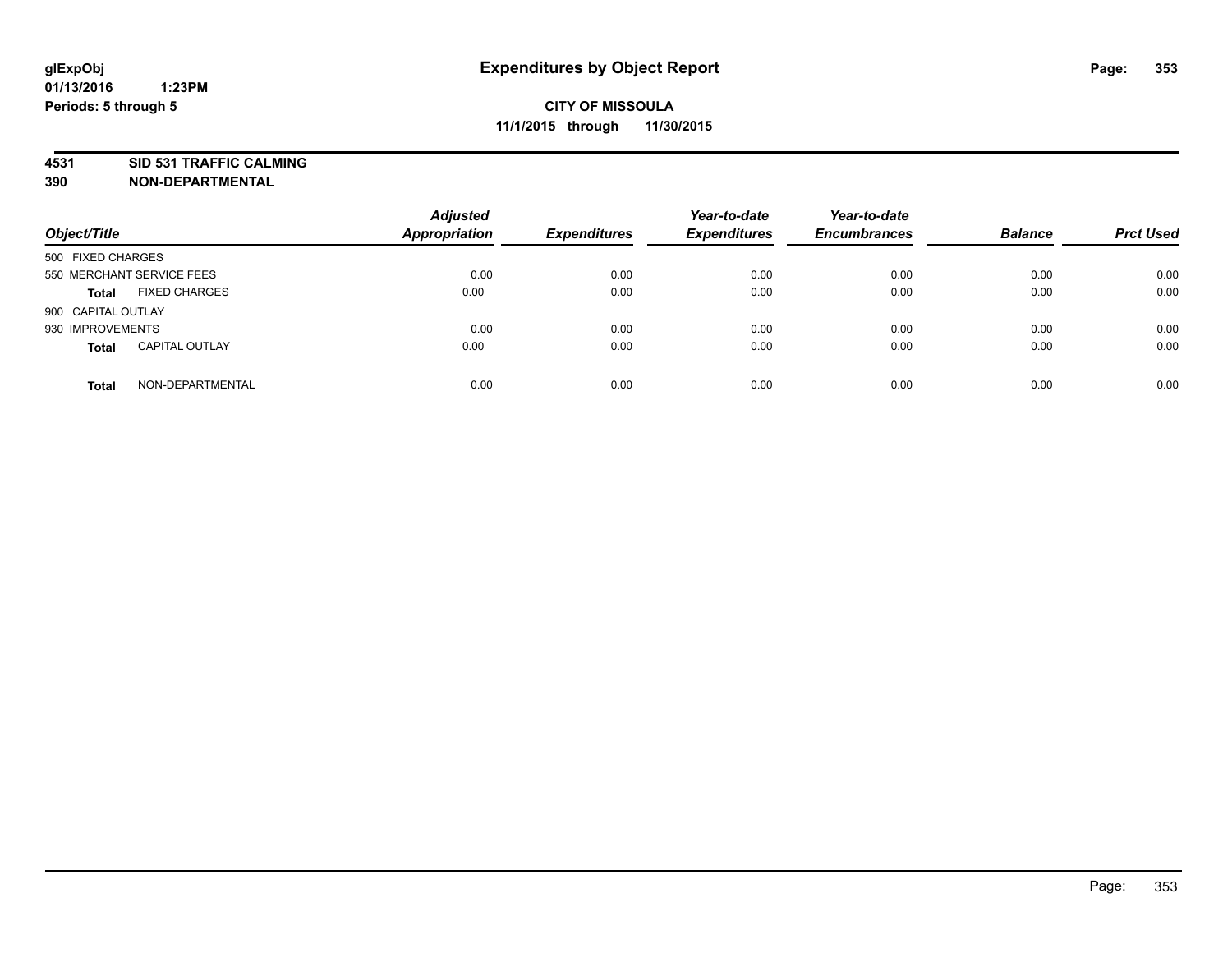# **4531 SID 531 TRAFFIC CALMING**

| Object/Title       |                             | <b>Adjusted</b><br>Appropriation | <b>Expenditures</b> | Year-to-date<br><b>Expenditures</b> | Year-to-date<br><b>Encumbrances</b> | <b>Balance</b> | <b>Prct Used</b> |
|--------------------|-----------------------------|----------------------------------|---------------------|-------------------------------------|-------------------------------------|----------------|------------------|
| 500 FIXED CHARGES  |                             |                                  |                     |                                     |                                     |                |                  |
|                    | 550 MERCHANT SERVICE FEES   | 0.00                             | 0.00                | 0.00                                | 0.00                                | 0.00           | 0.00             |
| <b>Total</b>       | <b>FIXED CHARGES</b>        | 0.00                             | 0.00                | 0.00                                | 0.00                                | 0.00           | 0.00             |
| 600 DEBT SERVICE   |                             |                                  |                     |                                     |                                     |                |                  |
|                    | 620 INTEREST / SERVICE FEES | 0.00                             | 0.00                | 0.00                                | 0.00                                | 0.00           | 0.00             |
| Total              | <b>DEBT SERVICE</b>         | 0.00                             | 0.00                | 0.00                                | 0.00                                | 0.00           | 0.00             |
| 900 CAPITAL OUTLAY |                             |                                  |                     |                                     |                                     |                |                  |
| 930 IMPROVEMENTS   |                             | 0.00                             | 0.00                | 0.00                                | 0.00                                | 0.00           | 0.00             |
| <b>Total</b>       | <b>CAPITAL OUTLAY</b>       | 0.00                             | 0.00                | 0.00                                | 0.00                                | 0.00           | 0.00             |
| <b>Total</b>       | SID 531 TRAFFIC CALMING     | 0.00                             | 0.00                | 0.00                                | 0.00                                | 0.00           | 0.00             |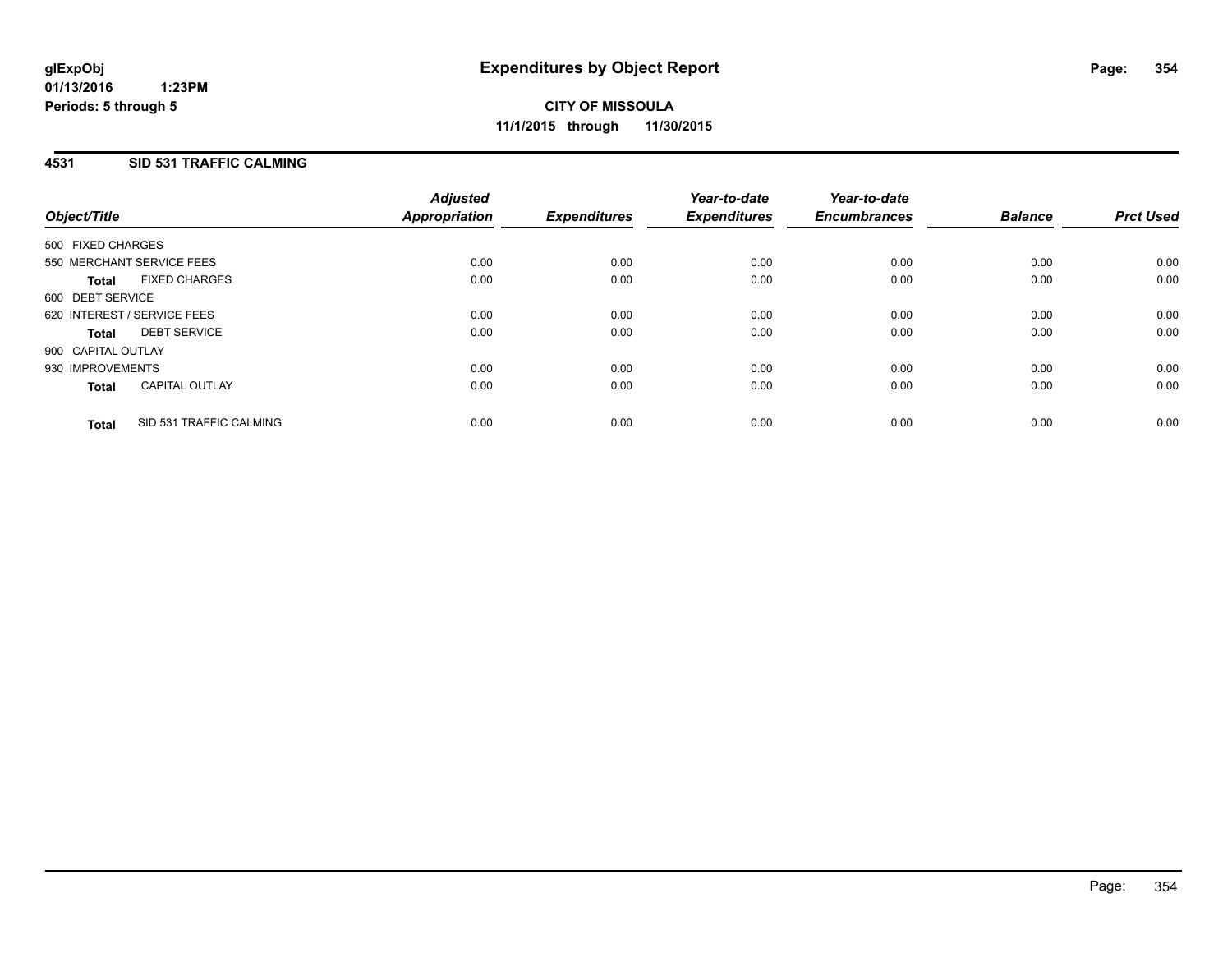#### **4532 MALONEY RANCH SID**

**390 NON-DEPARTMENTAL**

| Object/Title                          | <b>Adjusted</b><br><b>Appropriation</b> | <b>Expenditures</b> | Year-to-date<br><b>Expenditures</b> | Year-to-date<br><b>Encumbrances</b> | <b>Balance</b> | <b>Prct Used</b> |
|---------------------------------------|-----------------------------------------|---------------------|-------------------------------------|-------------------------------------|----------------|------------------|
| 500 FIXED CHARGES                     |                                         |                     |                                     |                                     |                |                  |
| 550 MERCHANT SERVICE FEES             | 0.00                                    | 0.00                | 0.00                                | 0.00                                | 0.00           | 0.00             |
| <b>FIXED CHARGES</b><br><b>Total</b>  | 0.00                                    | 0.00                | 0.00                                | 0.00                                | 0.00           | 0.00             |
| 900 CAPITAL OUTLAY                    |                                         |                     |                                     |                                     |                |                  |
| 930 IMPROVEMENTS                      | 0.00                                    | 0.00                | 0.00                                | 0.00                                | 0.00           | 0.00             |
| <b>CAPITAL OUTLAY</b><br><b>Total</b> | 0.00                                    | 0.00                | 0.00                                | 0.00                                | 0.00           | 0.00             |
| NON-DEPARTMENTAL<br><b>Total</b>      | 0.00                                    | 0.00                | 0.00                                | 0.00                                | 0.00           | 0.00             |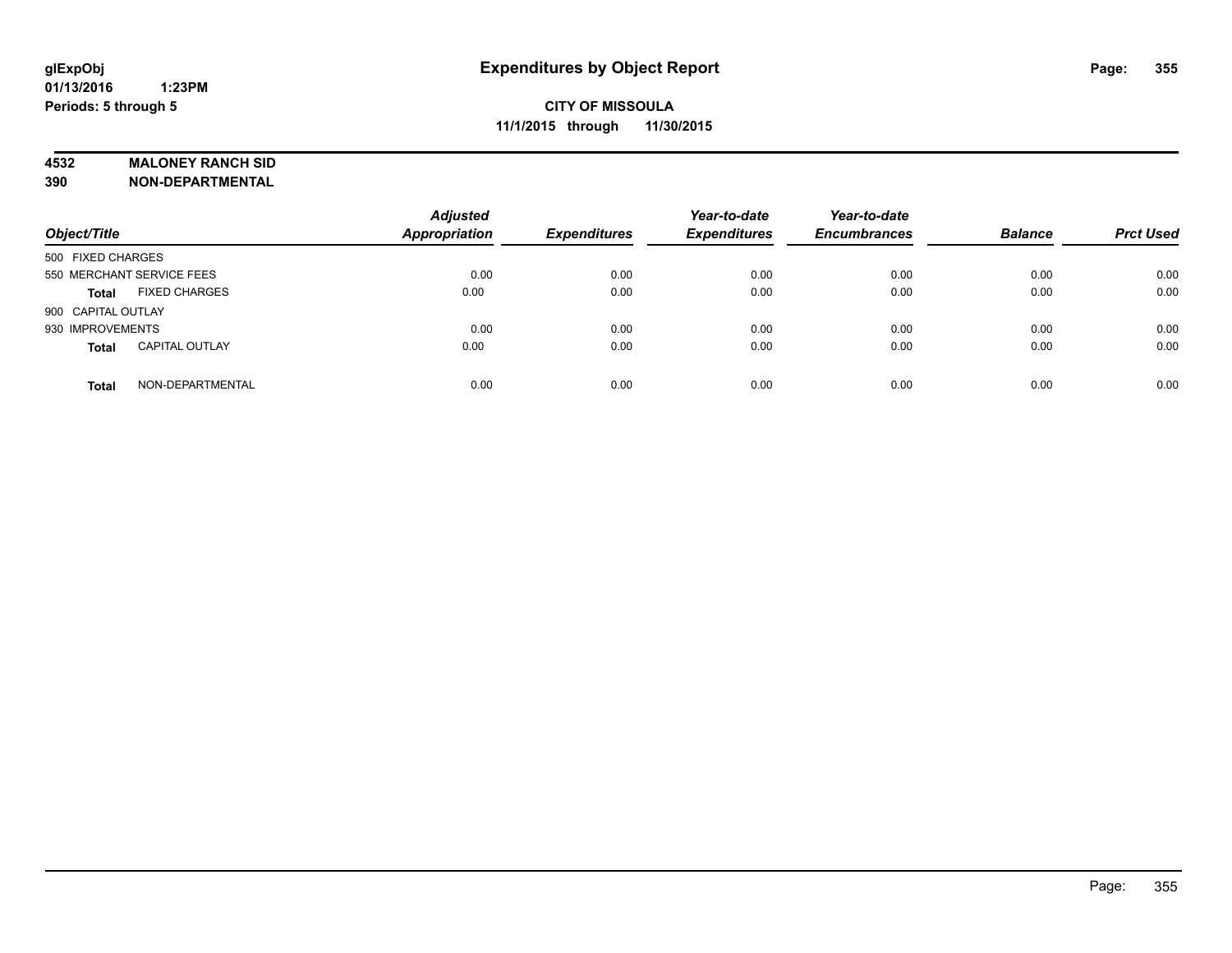**CITY OF MISSOULA 11/1/2015 through 11/30/2015**

### **4532 MALONEY RANCH SID**

| Object/Title                             | <b>Adjusted</b><br><b>Appropriation</b> | <b>Expenditures</b> | Year-to-date<br><b>Expenditures</b> | Year-to-date<br><b>Encumbrances</b> | <b>Balance</b> | <b>Prct Used</b> |
|------------------------------------------|-----------------------------------------|---------------------|-------------------------------------|-------------------------------------|----------------|------------------|
| 500 FIXED CHARGES                        |                                         |                     |                                     |                                     |                |                  |
| 550 MERCHANT SERVICE FEES                | 0.00                                    | 0.00                | 0.00                                | 0.00                                | 0.00           | 0.00             |
| <b>FIXED CHARGES</b><br>Total            | 0.00                                    | 0.00                | 0.00                                | 0.00                                | 0.00           | 0.00             |
| 900 CAPITAL OUTLAY                       |                                         |                     |                                     |                                     |                |                  |
| 930 IMPROVEMENTS                         | 0.00                                    | 0.00                | 0.00                                | 0.00                                | 0.00           | 0.00             |
| <b>CAPITAL OUTLAY</b><br><b>Total</b>    | 0.00                                    | 0.00                | 0.00                                | 0.00                                | 0.00           | 0.00             |
| <b>MALONEY RANCH SID</b><br><b>Total</b> | 0.00                                    | 0.00                | 0.00                                | 0.00                                | 0.00           | 0.00             |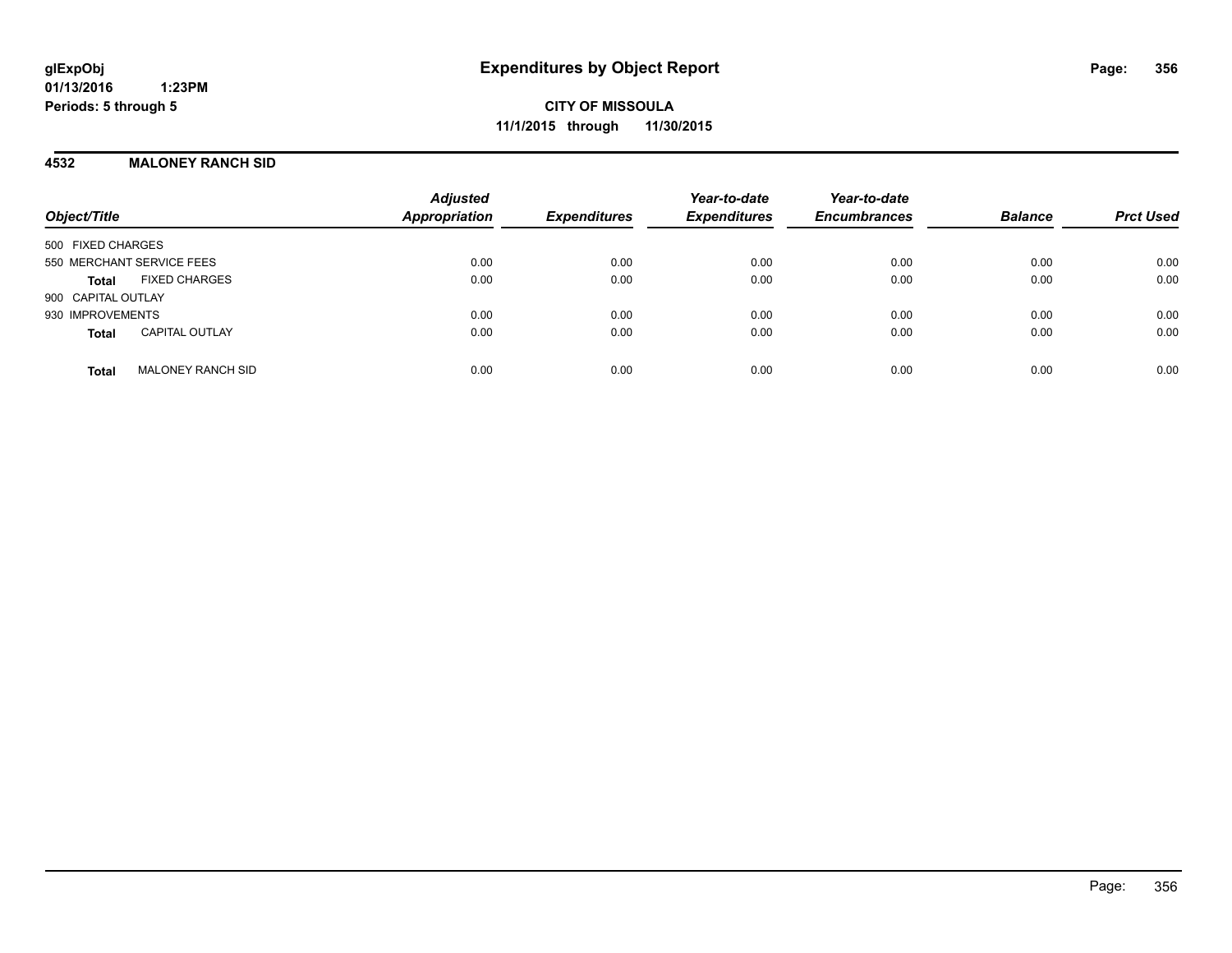**4533 RATTLESNAKE SEWER SID**

**390 NON-DEPARTMENTAL**

| Object/Title                         | <b>Adjusted</b><br>Appropriation | <b>Expenditures</b> | Year-to-date<br><b>Expenditures</b> | Year-to-date<br><b>Encumbrances</b> | <b>Balance</b> | <b>Prct Used</b> |
|--------------------------------------|----------------------------------|---------------------|-------------------------------------|-------------------------------------|----------------|------------------|
| 500 FIXED CHARGES                    |                                  |                     |                                     |                                     |                |                  |
| 550 MERCHANT SERVICE FEES            | 0.00                             | 0.00                | 0.00                                | 0.00                                | 0.00           | 0.00             |
| <b>FIXED CHARGES</b><br><b>Total</b> | 0.00                             | 0.00                | 0.00                                | 0.00                                | 0.00           | 0.00             |
| NON-DEPARTMENTAL<br>Tota             | 0.00                             | 0.00                | 0.00                                | 0.00                                | 0.00           | 0.00             |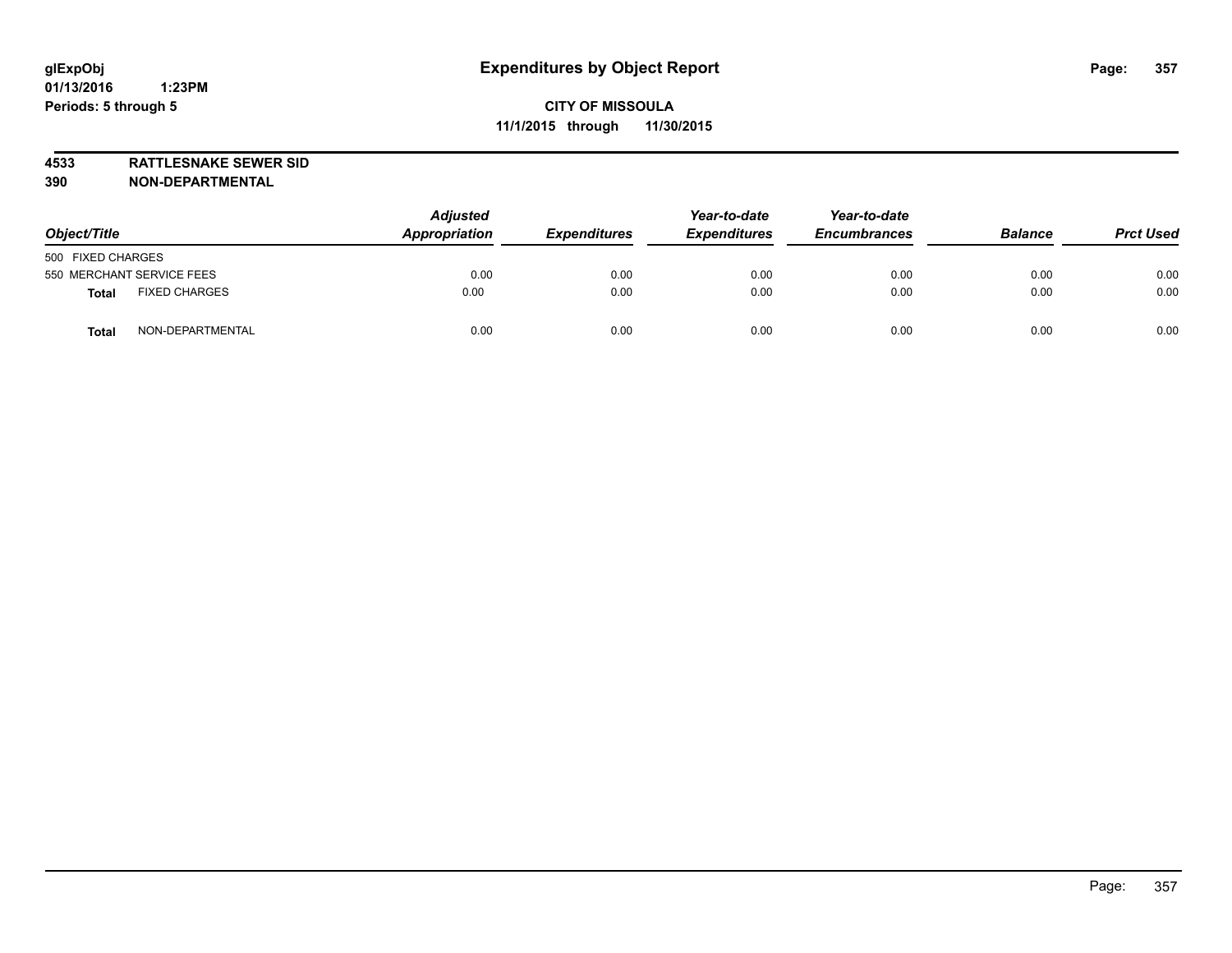**CITY OF MISSOULA 11/1/2015 through 11/30/2015**

### **4533 RATTLESNAKE SEWER SID**

| Object/Title                         | <b>Adjusted</b><br>Appropriation | <b>Expenditures</b> | Year-to-date<br><b>Expenditures</b> | Year-to-date<br><b>Encumbrances</b> | <b>Balance</b> | <b>Prct Used</b> |
|--------------------------------------|----------------------------------|---------------------|-------------------------------------|-------------------------------------|----------------|------------------|
| 500 FIXED CHARGES                    |                                  |                     |                                     |                                     |                |                  |
| 550 MERCHANT SERVICE FEES            | 0.00                             | 0.00                | 0.00                                | 0.00                                | 0.00           | 0.00             |
| <b>FIXED CHARGES</b><br><b>Total</b> | 0.00                             | 0.00                | 0.00                                | 0.00                                | 0.00           | 0.00             |
| RATTLESNAKE SEWER SID<br>Total       | 0.00                             | 0.00                | 0.00                                | 0.00                                | 0.00           | 0.00             |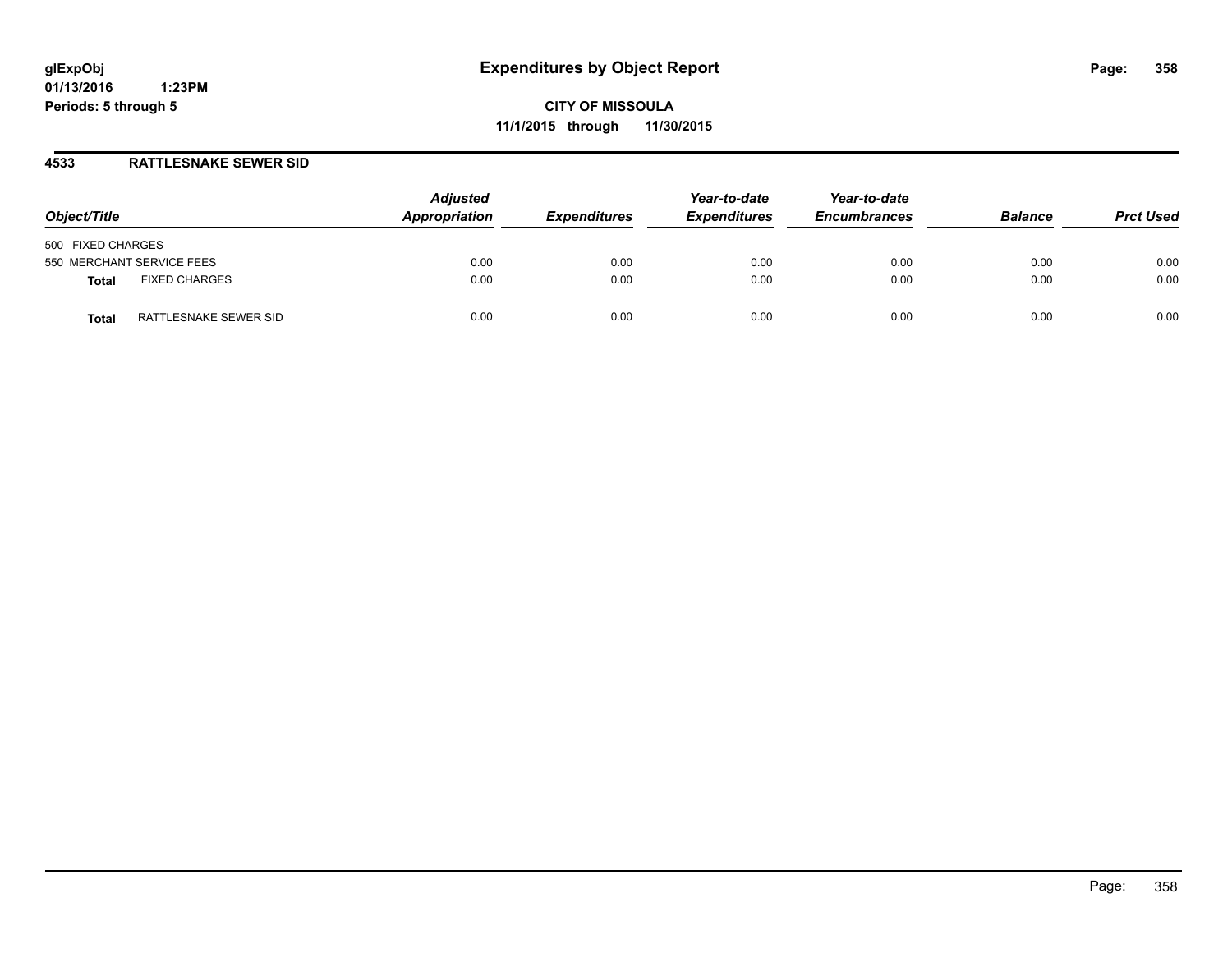### **4534 SID 534 LINCOLNWOOD**

**390 NON-DEPARTMENTAL**

| Object/Title                         | <b>Adjusted</b><br>Appropriation | <b>Expenditures</b> | Year-to-date<br><b>Expenditures</b> | Year-to-date<br><b>Encumbrances</b> | <b>Balance</b> | <b>Prct Used</b> |
|--------------------------------------|----------------------------------|---------------------|-------------------------------------|-------------------------------------|----------------|------------------|
| 500 FIXED CHARGES                    |                                  |                     |                                     |                                     |                |                  |
| 550 MERCHANT SERVICE FEES            | 0.00                             | 0.00                | 0.00                                | 0.00                                | 0.00           | 0.00             |
| <b>FIXED CHARGES</b><br><b>Total</b> | 0.00                             | 0.00                | 0.00                                | 0.00                                | 0.00           | 0.00             |
| 800 OTHER OBJECTS                    |                                  |                     |                                     |                                     |                |                  |
| 820 TRANSFERS TO OTHER FUNDS         | 0.00                             | 0.00                | 0.00                                | 0.00                                | 0.00           | 0.00             |
| OTHER OBJECTS<br><b>Total</b>        | 0.00                             | 0.00                | 0.00                                | 0.00                                | 0.00           | 0.00             |
| NON-DEPARTMENTAL<br><b>Total</b>     | 0.00                             | 0.00                | 0.00                                | 0.00                                | 0.00           | 0.00             |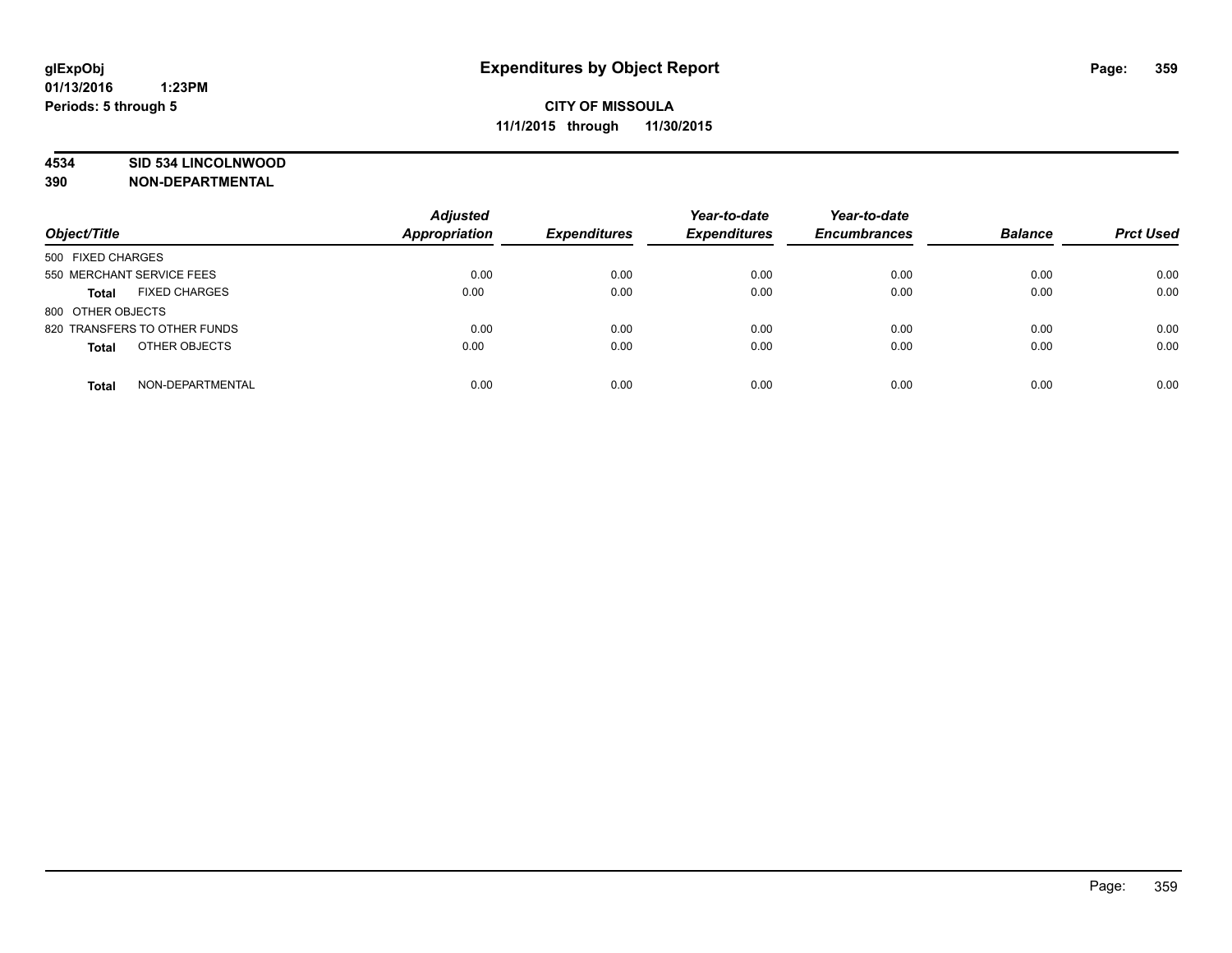### **4534 SID 534 LINCOLNWOOD**

| Object/Title                         | <b>Adjusted</b><br>Appropriation | <b>Expenditures</b> | Year-to-date<br><b>Expenditures</b> | Year-to-date<br><b>Encumbrances</b> | <b>Balance</b> | <b>Prct Used</b> |
|--------------------------------------|----------------------------------|---------------------|-------------------------------------|-------------------------------------|----------------|------------------|
| 500 FIXED CHARGES                    |                                  |                     |                                     |                                     |                |                  |
| 550 MERCHANT SERVICE FEES            | 0.00                             | 0.00                | 0.00                                | 0.00                                | 0.00           | 0.00             |
| <b>FIXED CHARGES</b><br><b>Total</b> | 0.00                             | 0.00                | 0.00                                | 0.00                                | 0.00           | 0.00             |
| 800 OTHER OBJECTS                    |                                  |                     |                                     |                                     |                |                  |
| 820 TRANSFERS TO OTHER FUNDS         | 0.00                             | 0.00                | 0.00                                | 0.00                                | 0.00           | 0.00             |
| OTHER OBJECTS<br><b>Total</b>        | 0.00                             | 0.00                | 0.00                                | 0.00                                | 0.00           | 0.00             |
| SID 534 LINCOLNWOOD<br><b>Total</b>  | 0.00                             | 0.00                | 0.00                                | 0.00                                | 0.00           | 0.00             |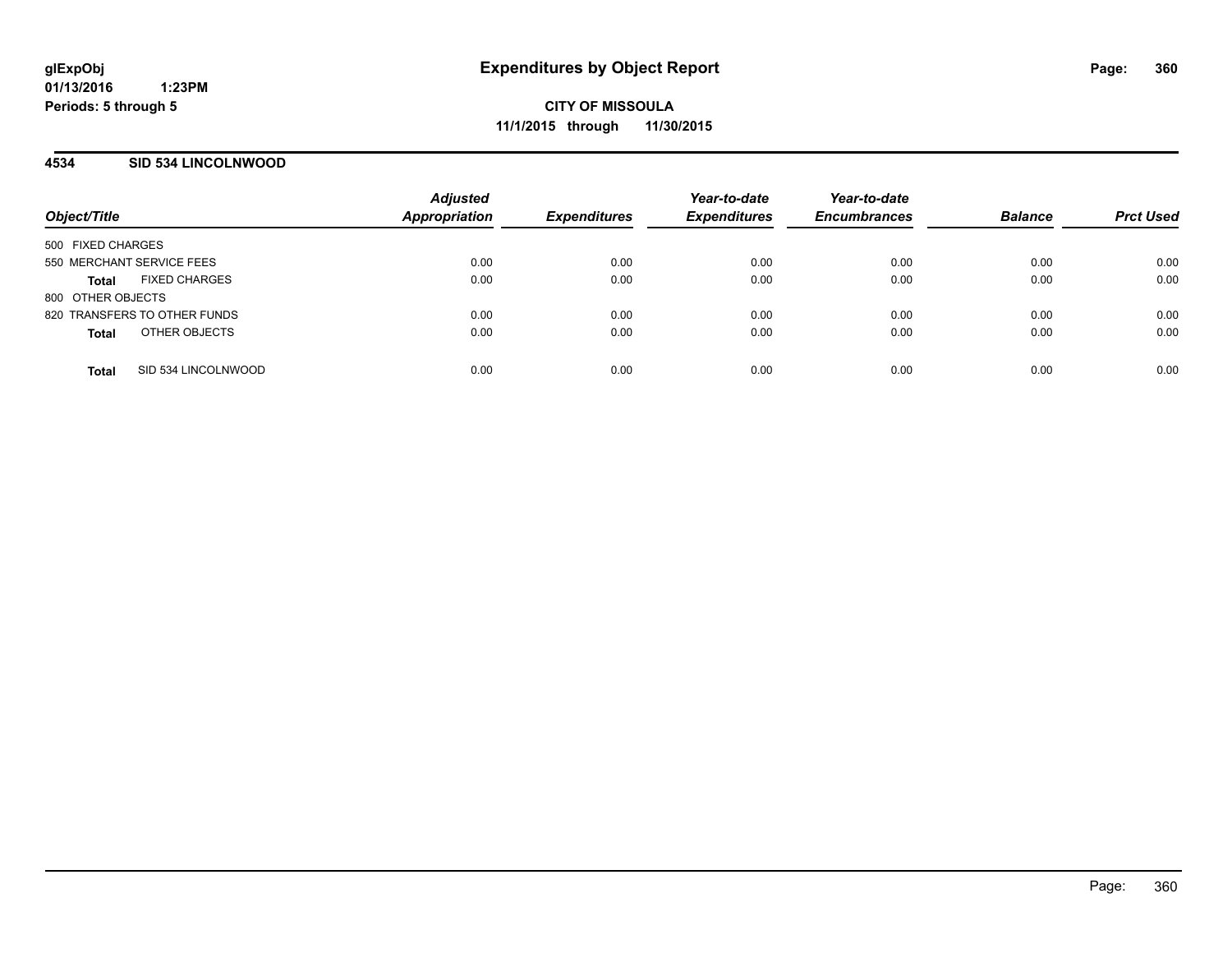# **glExpObj Expenditures by Object Report Page: 361**

#### **01/13/2016 1:23PM Periods: 5 through 5**

## **CITY OF MISSOULA 11/1/2015 through 11/30/2015**

#### **4535 SLANT STREET TRAFFIC CALMING**

**000 \*\*\* Title Not Found \*\*\***

| Object/Title                            | <b>Adjusted</b><br><b>Appropriation</b> | <b>Expenditures</b> | Year-to-date<br><b>Expenditures</b> | Year-to-date<br><b>Encumbrances</b> | <b>Balance</b> | <b>Prct Used</b> |
|-----------------------------------------|-----------------------------------------|---------------------|-------------------------------------|-------------------------------------|----------------|------------------|
| 500 FIXED CHARGES                       |                                         |                     |                                     |                                     |                |                  |
| 550 MERCHANT SERVICE FEES               | 0.00                                    | 0.00                | 0.00                                | 0.00                                | 0.00           | 0.00             |
| <b>FIXED CHARGES</b><br><b>Total</b>    | 0.00                                    | 0.00                | 0.00                                | 0.00                                | 0.00           | 0.00             |
| 600 DEBT SERVICE                        |                                         |                     |                                     |                                     |                |                  |
| 620 INTEREST / SERVICE FEES             | 0.00                                    | 0.00                | 0.00                                | 0.00                                | 0.00           | 0.00             |
| <b>DEBT SERVICE</b><br><b>Total</b>     | 0.00                                    | 0.00                | 0.00                                | 0.00                                | 0.00           | 0.00             |
| *** Title Not Found ***<br><b>Total</b> | 0.00                                    | 0.00                | 0.00                                | 0.00                                | 0.00           | 0.00             |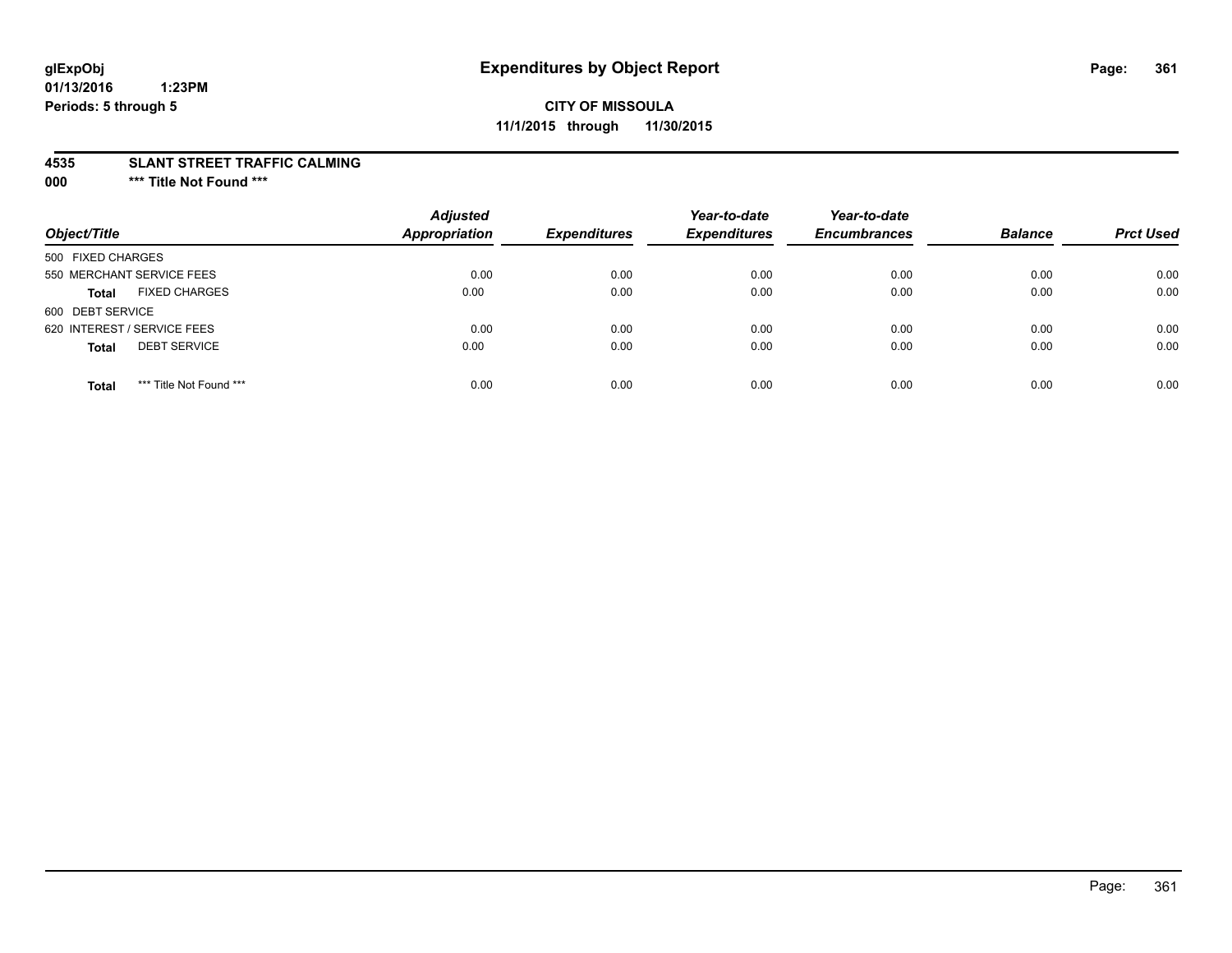## **4535 SLANT STREET TRAFFIC CALMING**

| Object/Title                                 | <b>Adjusted</b><br><b>Appropriation</b> | <b>Expenditures</b> | Year-to-date<br><b>Expenditures</b> | Year-to-date<br><b>Encumbrances</b> | <b>Balance</b> | <b>Prct Used</b> |
|----------------------------------------------|-----------------------------------------|---------------------|-------------------------------------|-------------------------------------|----------------|------------------|
| 500 FIXED CHARGES                            |                                         |                     |                                     |                                     |                |                  |
| 550 MERCHANT SERVICE FEES                    | 0.00                                    | 0.00                | 0.00                                | 0.00                                | 0.00           | 0.00             |
| <b>FIXED CHARGES</b><br><b>Total</b>         | 0.00                                    | 0.00                | 0.00                                | 0.00                                | 0.00           | 0.00             |
| 600 DEBT SERVICE                             |                                         |                     |                                     |                                     |                |                  |
| 620 INTEREST / SERVICE FEES                  | 0.00                                    | 0.00                | 0.00                                | 0.00                                | 0.00           | 0.00             |
| <b>DEBT SERVICE</b><br><b>Total</b>          | 0.00                                    | 0.00                | 0.00                                | 0.00                                | 0.00           | 0.00             |
| SLANT STREET TRAFFIC CALMING<br><b>Total</b> | 0.00                                    | 0.00                | 0.00                                | 0.00                                | 0.00           | 0.00             |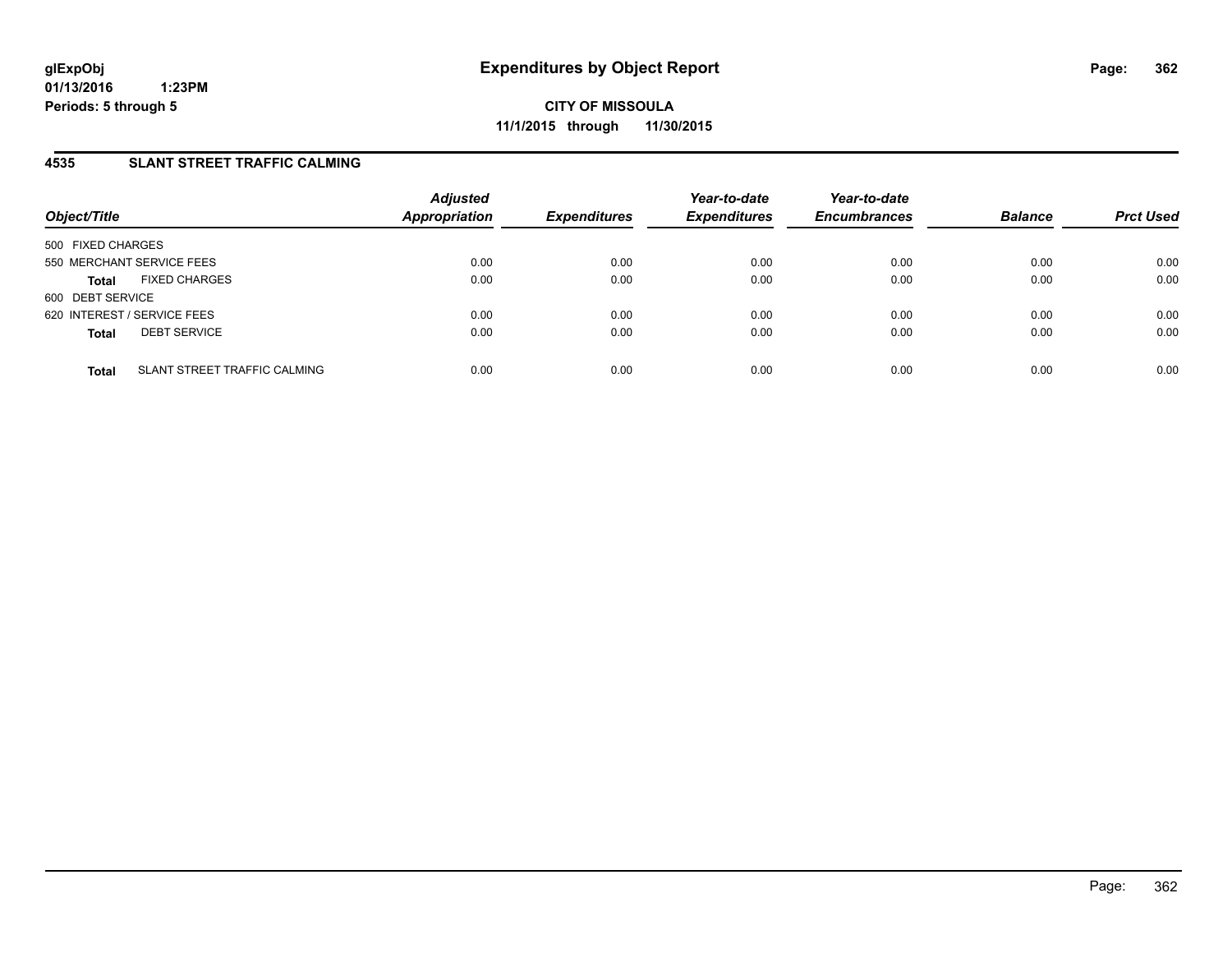#### **4536 SID536 LINCOLNWOOD SWR PH2**

| Object/Title                         | <b>Adjusted</b><br>Appropriation | <b>Expenditures</b> | Year-to-date<br><b>Expenditures</b> | Year-to-date<br><b>Encumbrances</b> | <b>Balance</b> | <b>Prct Used</b> |
|--------------------------------------|----------------------------------|---------------------|-------------------------------------|-------------------------------------|----------------|------------------|
| 500 FIXED CHARGES                    |                                  |                     |                                     |                                     |                |                  |
| 550 MERCHANT SERVICE FEES            | 0.00                             | 0.00                | 0.00                                | 0.00                                | 0.00           | 0.00             |
| <b>FIXED CHARGES</b><br><b>Total</b> | 0.00                             | 0.00                | 0.00                                | 0.00                                | 0.00           | 0.00             |
| NON-DEPARTMENTAL<br>Total            | 0.00                             | 0.00                | 0.00                                | 0.00                                | 0.00           | 0.00             |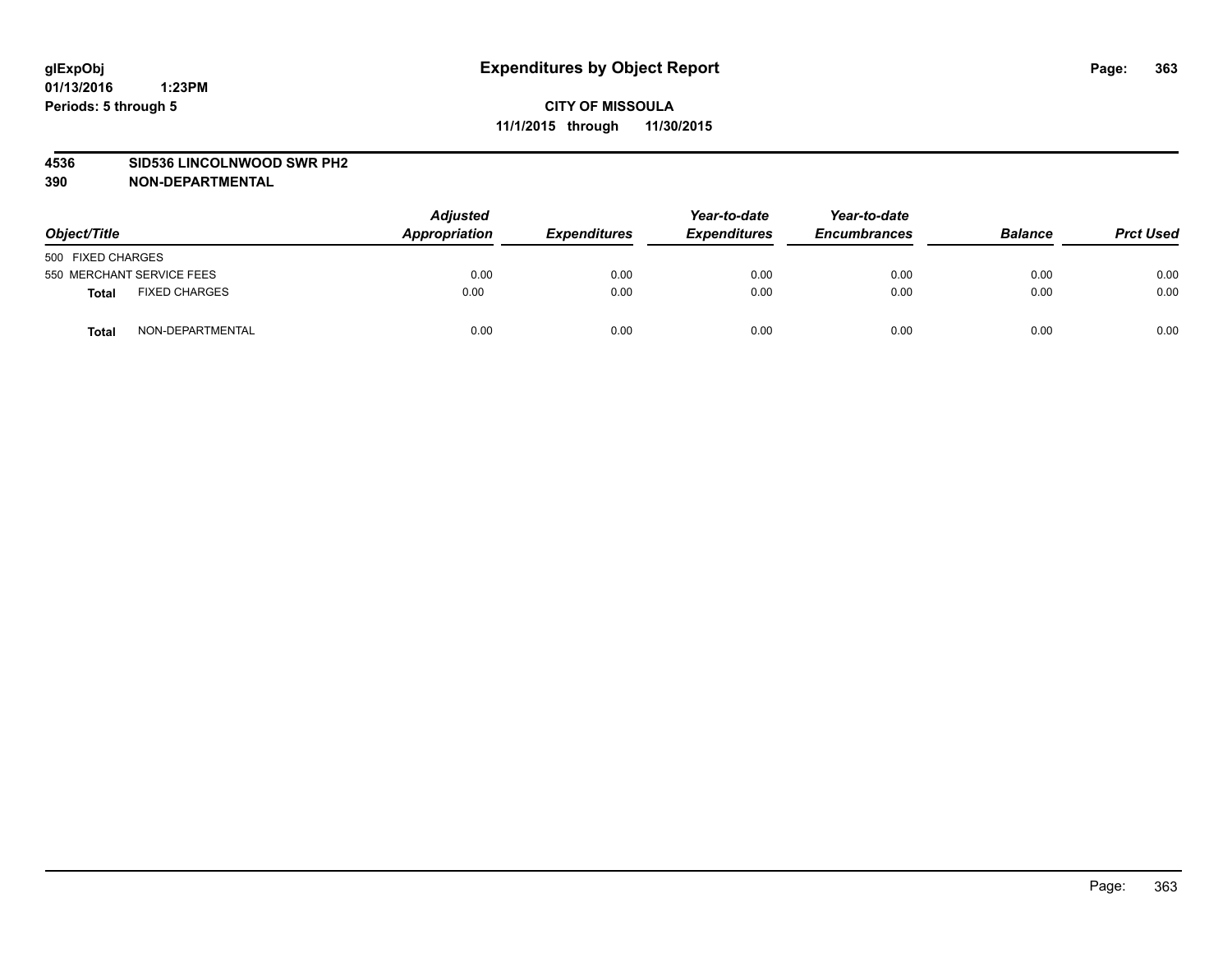**CITY OF MISSOULA 11/1/2015 through 11/30/2015**

### **4536 SID536 LINCOLNWOOD SWR PH2**

| Object/Title                         | <b>Adjusted</b><br>Appropriation | <b>Expenditures</b> | Year-to-date<br><b>Expenditures</b> | Year-to-date<br><b>Encumbrances</b> | <b>Balance</b> | <b>Prct Used</b> |
|--------------------------------------|----------------------------------|---------------------|-------------------------------------|-------------------------------------|----------------|------------------|
| 500 FIXED CHARGES                    |                                  |                     |                                     |                                     |                |                  |
| 550 MERCHANT SERVICE FEES            | 0.00                             | 0.00                | 0.00                                | 0.00                                | 0.00           | 0.00             |
| <b>FIXED CHARGES</b><br><b>Total</b> | 0.00                             | 0.00                | 0.00                                | 0.00                                | 0.00           | 0.00             |
| SID536 LINCOLNWOOD SWR PH2<br>Total  | 0.00                             | 0.00                | 0.00                                | 0.00                                | 0.00           | 0.00             |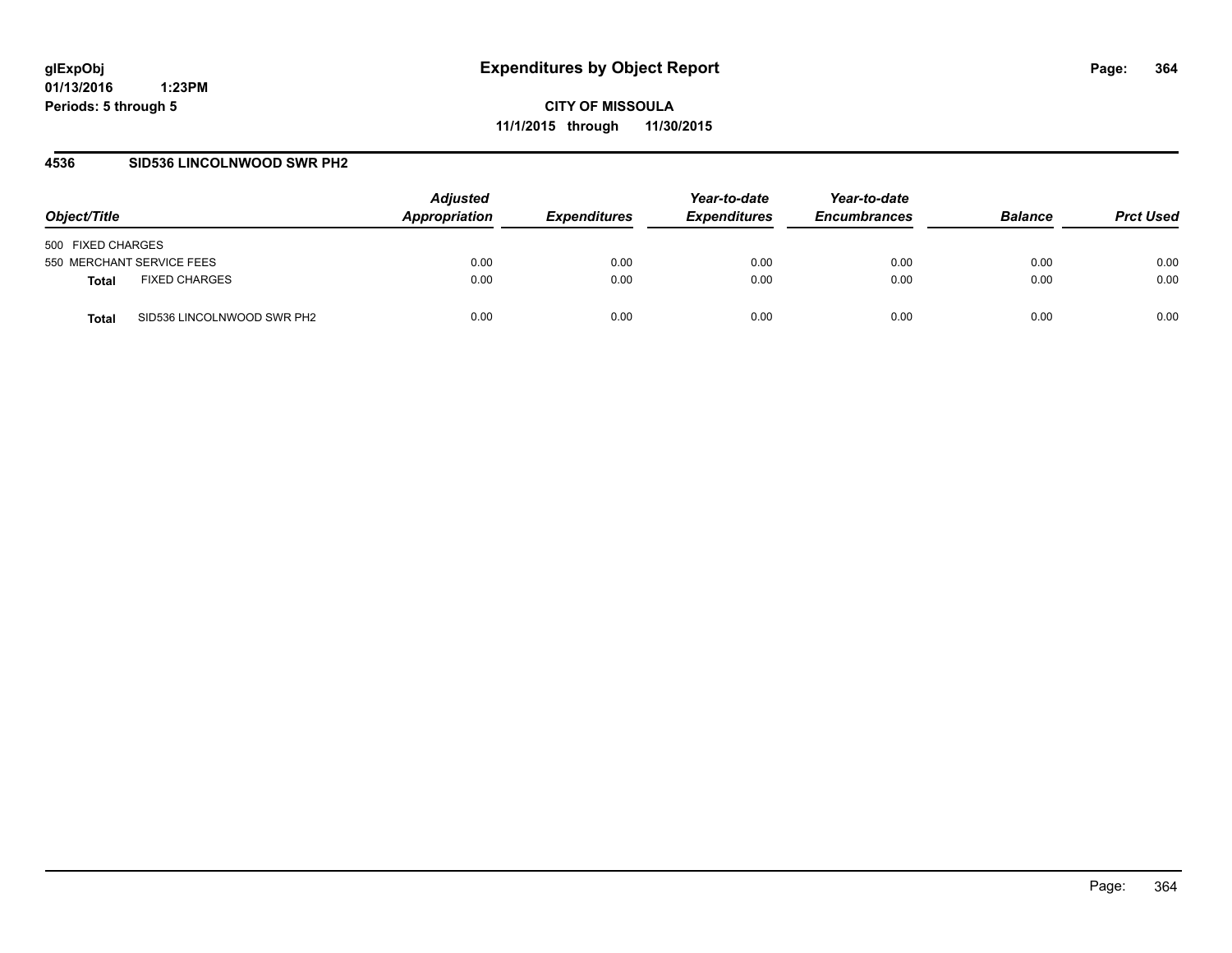# **CITY OF MISSOULA 11/1/2015 through 11/30/2015**

#### **4539 SID 539 4th STREET**

**000 \*\*\* Title Not Found \*\*\***

| Object/Title                            | <b>Adjusted</b><br><b>Appropriation</b> | <b>Expenditures</b> | Year-to-date<br><b>Expenditures</b> | Year-to-date<br><b>Encumbrances</b> | <b>Balance</b> | <b>Prct Used</b> |
|-----------------------------------------|-----------------------------------------|---------------------|-------------------------------------|-------------------------------------|----------------|------------------|
| 500 FIXED CHARGES                       |                                         |                     |                                     |                                     |                |                  |
| 550 MERCHANT SERVICE FEES               | 0.00                                    | 0.00                | 0.00                                | 0.00                                | 0.00           | 0.00             |
| <b>FIXED CHARGES</b><br><b>Total</b>    | 0.00                                    | 0.00                | 0.00                                | 0.00                                | 0.00           | 0.00             |
| 600 DEBT SERVICE                        |                                         |                     |                                     |                                     |                |                  |
| 620 INTEREST / SERVICE FEES             | 0.00                                    | 0.00                | 0.00                                | 0.00                                | 0.00           | 0.00             |
| <b>DEBT SERVICE</b><br><b>Total</b>     | 0.00                                    | 0.00                | 0.00                                | 0.00                                | 0.00           | 0.00             |
| *** Title Not Found ***<br><b>Total</b> | 0.00                                    | 0.00                | 0.00                                | 0.00                                | 0.00           | 0.00             |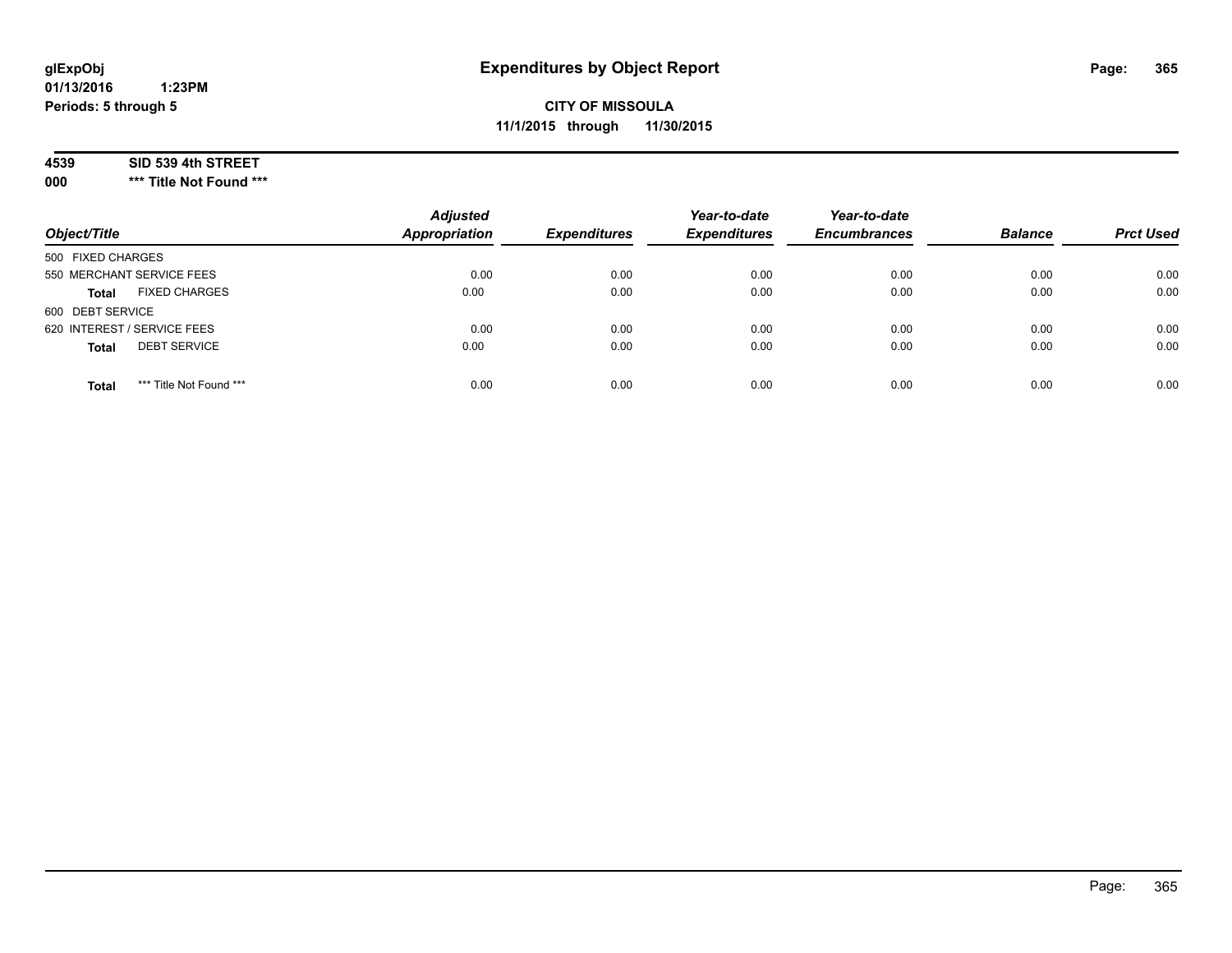**CITY OF MISSOULA 11/1/2015 through 11/30/2015**

## **4539 SID 539 4th STREET**

| Object/Title                         | <b>Adjusted</b><br><b>Appropriation</b> | <b>Expenditures</b> | Year-to-date<br><b>Expenditures</b> | Year-to-date<br><b>Encumbrances</b> | <b>Balance</b> | <b>Prct Used</b> |
|--------------------------------------|-----------------------------------------|---------------------|-------------------------------------|-------------------------------------|----------------|------------------|
| 500 FIXED CHARGES                    |                                         |                     |                                     |                                     |                |                  |
| 550 MERCHANT SERVICE FEES            | 0.00                                    | 0.00                | 0.00                                | 0.00                                | 0.00           | 0.00             |
| <b>FIXED CHARGES</b><br><b>Total</b> | 0.00                                    | 0.00                | 0.00                                | 0.00                                | 0.00           | 0.00             |
| 600 DEBT SERVICE                     |                                         |                     |                                     |                                     |                |                  |
| 620 INTEREST / SERVICE FEES          | 0.00                                    | 0.00                | 0.00                                | 0.00                                | 0.00           | 0.00             |
| <b>DEBT SERVICE</b><br><b>Total</b>  | 0.00                                    | 0.00                | 0.00                                | 0.00                                | 0.00           | 0.00             |
| SID 539 4th STREET<br>Total          | 0.00                                    | 0.00                | 0.00                                | 0.00                                | 0.00           | 0.00             |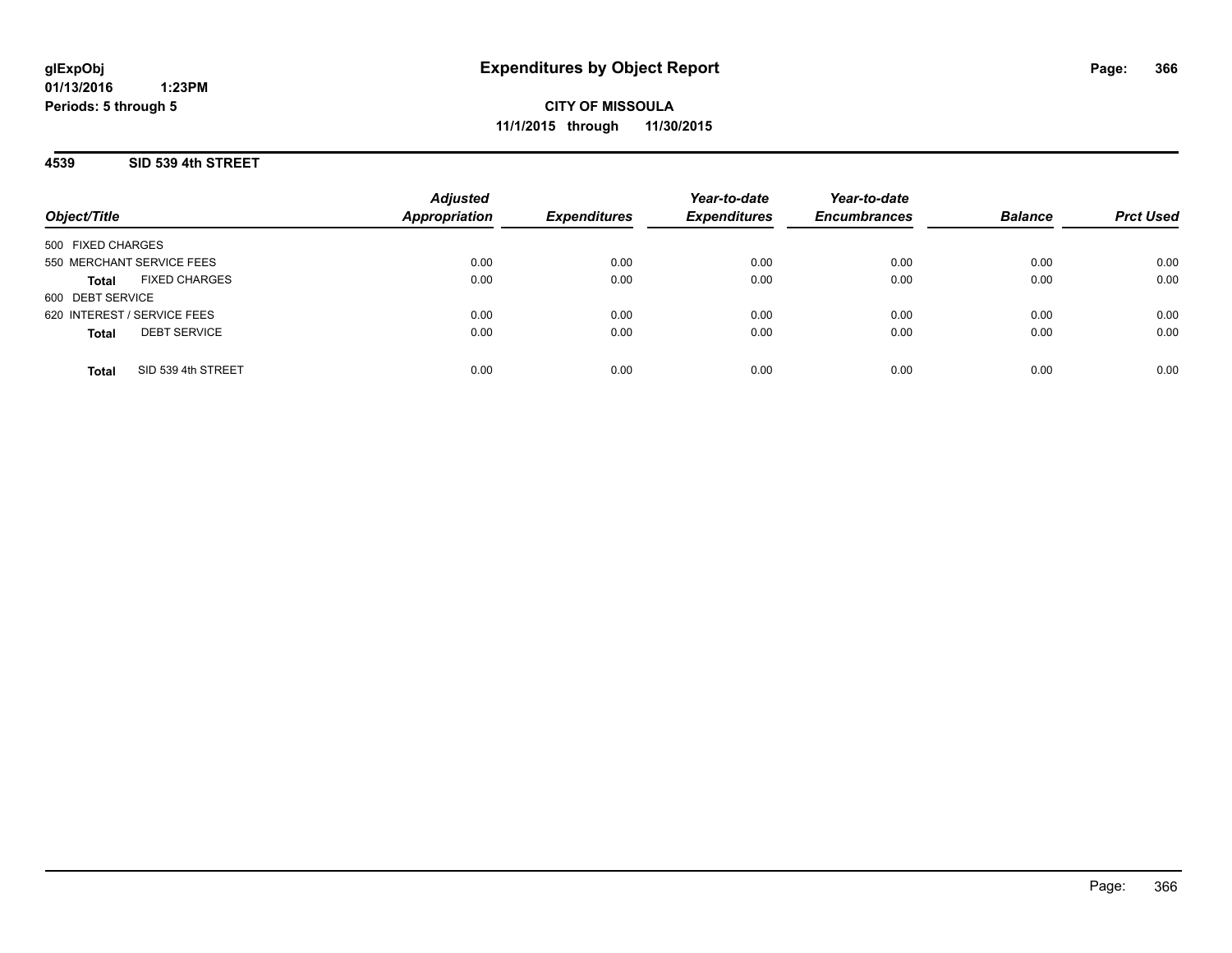#### **4540 SID 540 ENGLAND BLVD**

| Object/Title                     | <b>Adjusted</b><br><b>Appropriation</b> | <b>Expenditures</b> | Year-to-date<br><b>Expenditures</b> | Year-to-date<br><b>Encumbrances</b> | <b>Balance</b> | <b>Prct Used</b> |
|----------------------------------|-----------------------------------------|---------------------|-------------------------------------|-------------------------------------|----------------|------------------|
| 500 FIXED CHARGES                |                                         |                     |                                     |                                     |                |                  |
| 550 MERCHANT SERVICE FEES        | 0.00                                    | 0.00                | 0.00                                | 0.00                                | 0.00           | 0.00             |
| <b>FIXED CHARGES</b><br>Total    | 0.00                                    | 0.00                | 0.00                                | 0.00                                | 0.00           | 0.00             |
| 800 OTHER OBJECTS                |                                         |                     |                                     |                                     |                |                  |
| 820 TRANSFERS TO OTHER FUNDS     | 0.00                                    | 0.00                | 0.00                                | 0.00                                | 0.00           | 0.00             |
| OTHER OBJECTS<br><b>Total</b>    | 0.00                                    | 0.00                | 0.00                                | 0.00                                | 0.00           | 0.00             |
| NON-DEPARTMENTAL<br><b>Total</b> | 0.00                                    | 0.00                | 0.00                                | 0.00                                | 0.00           | 0.00             |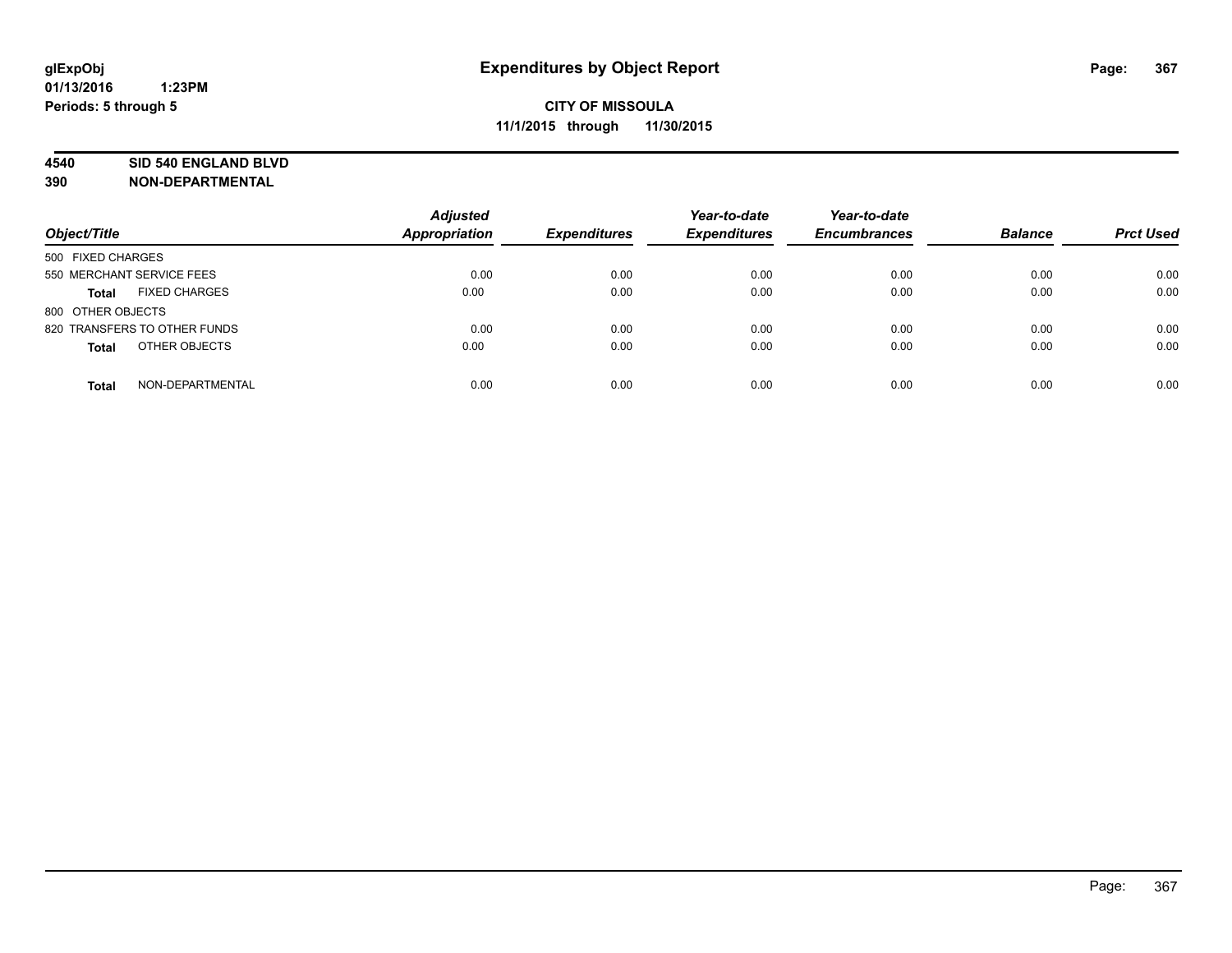## **4540 SID 540 ENGLAND BLVD**

| Object/Title                         | <b>Adjusted</b><br><b>Appropriation</b> | <b>Expenditures</b> | Year-to-date<br><b>Expenditures</b> | Year-to-date<br><b>Encumbrances</b> | <b>Balance</b> | <b>Prct Used</b> |
|--------------------------------------|-----------------------------------------|---------------------|-------------------------------------|-------------------------------------|----------------|------------------|
| 500 FIXED CHARGES                    |                                         |                     |                                     |                                     |                |                  |
| 550 MERCHANT SERVICE FEES            | 0.00                                    | 0.00                | 0.00                                | 0.00                                | 0.00           | 0.00             |
| <b>FIXED CHARGES</b><br><b>Total</b> | 0.00                                    | 0.00                | 0.00                                | 0.00                                | 0.00           | 0.00             |
| 800 OTHER OBJECTS                    |                                         |                     |                                     |                                     |                |                  |
| 820 TRANSFERS TO OTHER FUNDS         | 0.00                                    | 0.00                | 0.00                                | 0.00                                | 0.00           | 0.00             |
| OTHER OBJECTS<br><b>Total</b>        | 0.00                                    | 0.00                | 0.00                                | 0.00                                | 0.00           | 0.00             |
| SID 540 ENGLAND BLVD<br><b>Total</b> | 0.00                                    | 0.00                | 0.00                                | 0.00                                | 0.00           | 0.00             |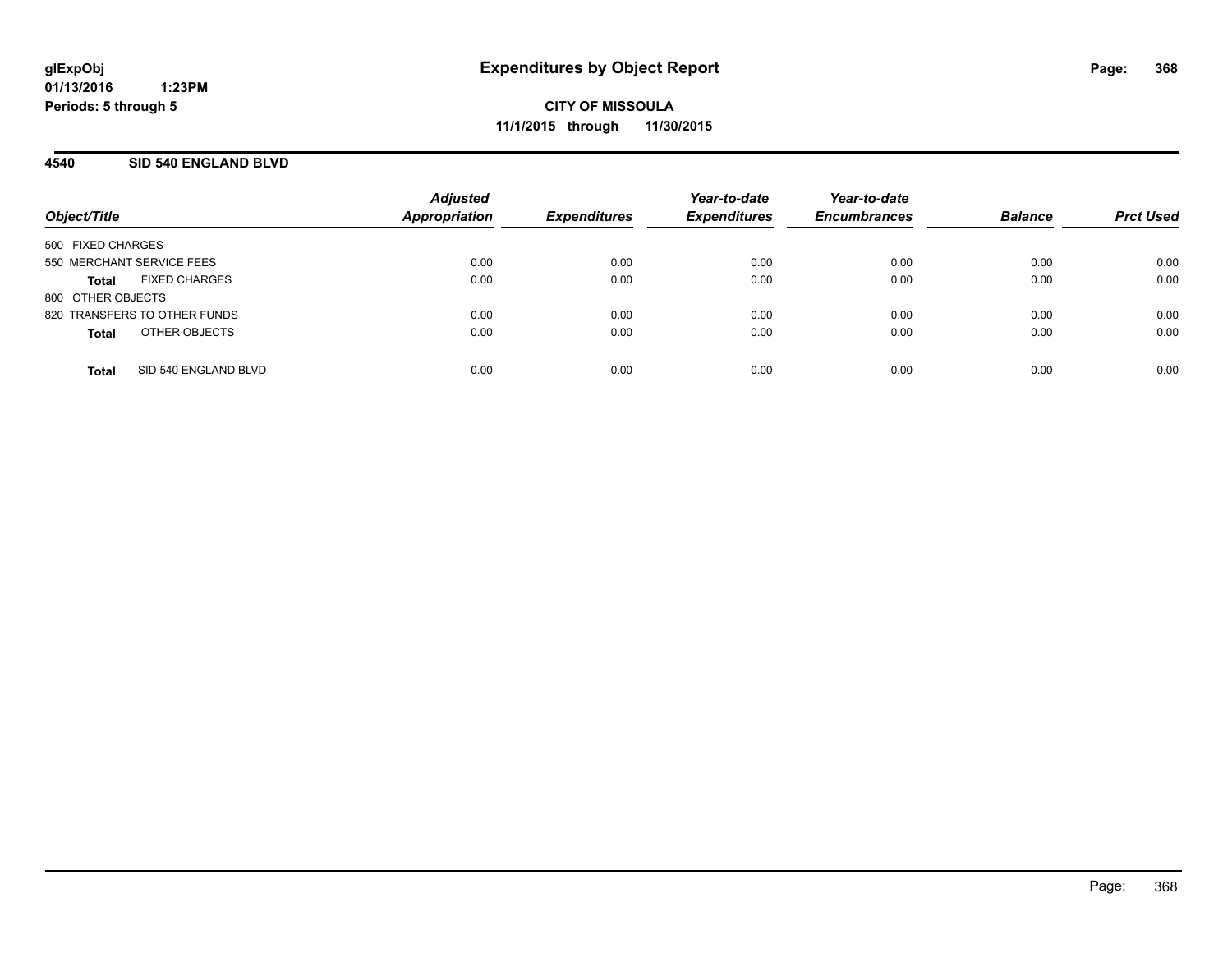#### **4541 SID 541 PINEVIEW PARK**

|                                       | <b>Adjusted</b> |                     | Year-to-date        | Year-to-date        |                |                  |
|---------------------------------------|-----------------|---------------------|---------------------|---------------------|----------------|------------------|
| Object/Title                          | Appropriation   | <b>Expenditures</b> | <b>Expenditures</b> | <b>Encumbrances</b> | <b>Balance</b> | <b>Prct Used</b> |
| 500 FIXED CHARGES                     |                 |                     |                     |                     |                |                  |
| 500 FIXED CHARGES                     | 0.00            | 0.00                | 0.00                | 0.00                | 0.00           | 0.00             |
| 550 MERCHANT SERVICE FEES             | 0.00            | 0.00                | 0.00                | 0.00                | 0.00           | 0.00             |
| <b>FIXED CHARGES</b><br><b>Total</b>  | 0.00            | 0.00                | 0.00                | 0.00                | 0.00           | 0.00             |
| 900 CAPITAL OUTLAY                    |                 |                     |                     |                     |                |                  |
| 930 IMPROVEMENTS                      | 0.00            | 0.00                | 0.00                | 0.00                | 0.00           | 0.00             |
| <b>CAPITAL OUTLAY</b><br><b>Total</b> | 0.00            | 0.00                | 0.00                | 0.00                | 0.00           | 0.00             |
| NON-DEPARTMENTAL<br><b>Total</b>      | 0.00            | 0.00                | 0.00                | 0.00                | 0.00           | 0.00             |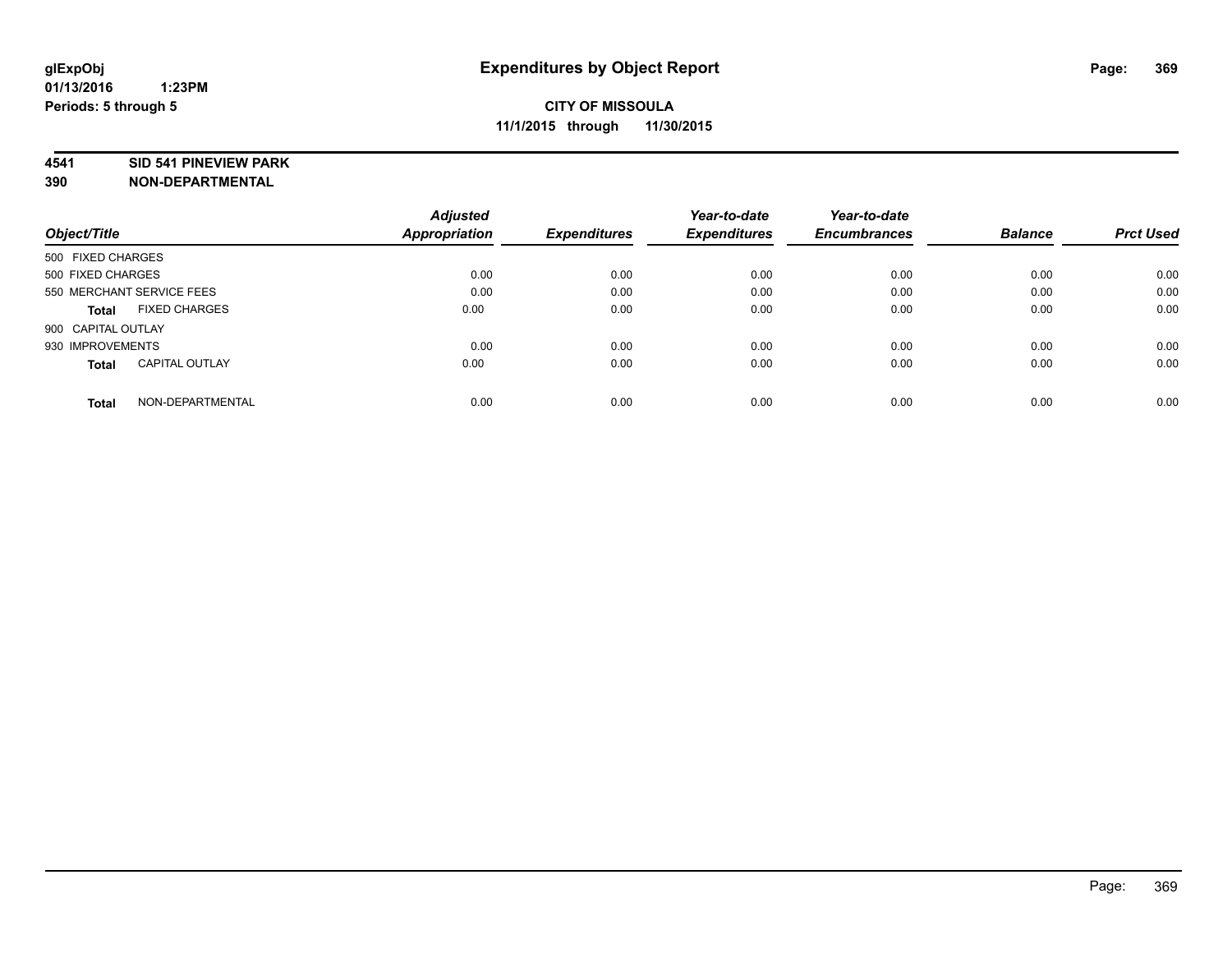## **4541 SID 541 PINEVIEW PARK**

| Object/Title              |                       | <b>Adjusted</b><br>Appropriation | <b>Expenditures</b> | Year-to-date<br><b>Expenditures</b> | Year-to-date<br><b>Encumbrances</b> | <b>Balance</b> | <b>Prct Used</b> |
|---------------------------|-----------------------|----------------------------------|---------------------|-------------------------------------|-------------------------------------|----------------|------------------|
| 500 FIXED CHARGES         |                       |                                  |                     |                                     |                                     |                |                  |
| 500 FIXED CHARGES         |                       | 0.00                             | 0.00                | 0.00                                | 0.00                                | 0.00           | 0.00             |
| 550 MERCHANT SERVICE FEES |                       | 0.00                             | 0.00                | 0.00                                | 0.00                                | 0.00           | 0.00             |
| <b>Total</b>              | <b>FIXED CHARGES</b>  | 0.00                             | 0.00                | 0.00                                | 0.00                                | 0.00           | 0.00             |
| 900 CAPITAL OUTLAY        |                       |                                  |                     |                                     |                                     |                |                  |
| 930 IMPROVEMENTS          |                       | 0.00                             | 0.00                | 0.00                                | 0.00                                | 0.00           | 0.00             |
| <b>Total</b>              | <b>CAPITAL OUTLAY</b> | 0.00                             | 0.00                | 0.00                                | 0.00                                | 0.00           | 0.00             |
| <b>Total</b>              | SID 541 PINEVIEW PARK | 0.00                             | 0.00                | 0.00                                | 0.00                                | 0.00           | 0.00             |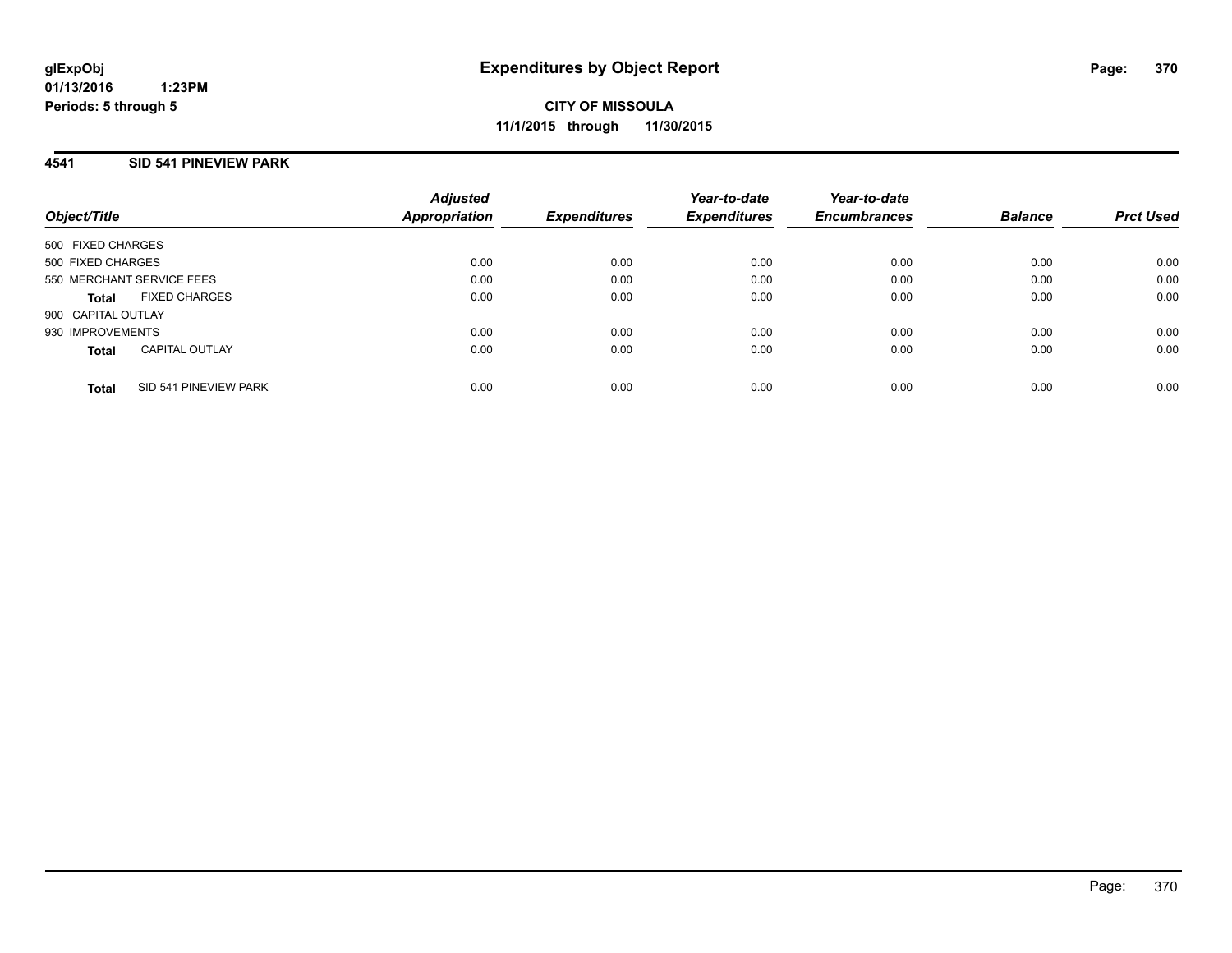#### **4542 SID 542 HILLVIEW WAY**

| Object/Title           |                           | <b>Adjusted</b><br>Appropriation | <b>Expenditures</b> | Year-to-date<br><b>Expenditures</b> | Year-to-date<br><b>Encumbrances</b> | <b>Balance</b> | <b>Prct Used</b> |
|------------------------|---------------------------|----------------------------------|---------------------|-------------------------------------|-------------------------------------|----------------|------------------|
| 300 PURCHASED SERVICES |                           |                                  |                     |                                     |                                     |                |                  |
|                        | 350 PROFESSIONAL SERVICES | 0.00                             | 0.00                | 0.00                                | 0.00                                | 0.00           | 0.00             |
| <b>Total</b>           | PURCHASED SERVICES        | 0.00                             | 0.00                | 0.00                                | 0.00                                | 0.00           | 0.00             |
| 500 FIXED CHARGES      |                           |                                  |                     |                                     |                                     |                |                  |
|                        | 550 MERCHANT SERVICE FEES | 0.00                             | 0.00                | 0.00                                | 0.00                                | 0.00           | 0.00             |
| Total                  | <b>FIXED CHARGES</b>      | 0.00                             | 0.00                | 0.00                                | 0.00                                | 0.00           | 0.00             |
| 900 CAPITAL OUTLAY     |                           |                                  |                     |                                     |                                     |                |                  |
| 930 IMPROVEMENTS       |                           | 0.00                             | 0.00                | 0.00                                | 0.00                                | 0.00           | 0.00             |
| Total                  | <b>CAPITAL OUTLAY</b>     | 0.00                             | 0.00                | 0.00                                | 0.00                                | 0.00           | 0.00             |
| <b>Total</b>           | NON-DEPARTMENTAL          | 0.00                             | 0.00                | 0.00                                | 0.00                                | 0.00           | 0.00             |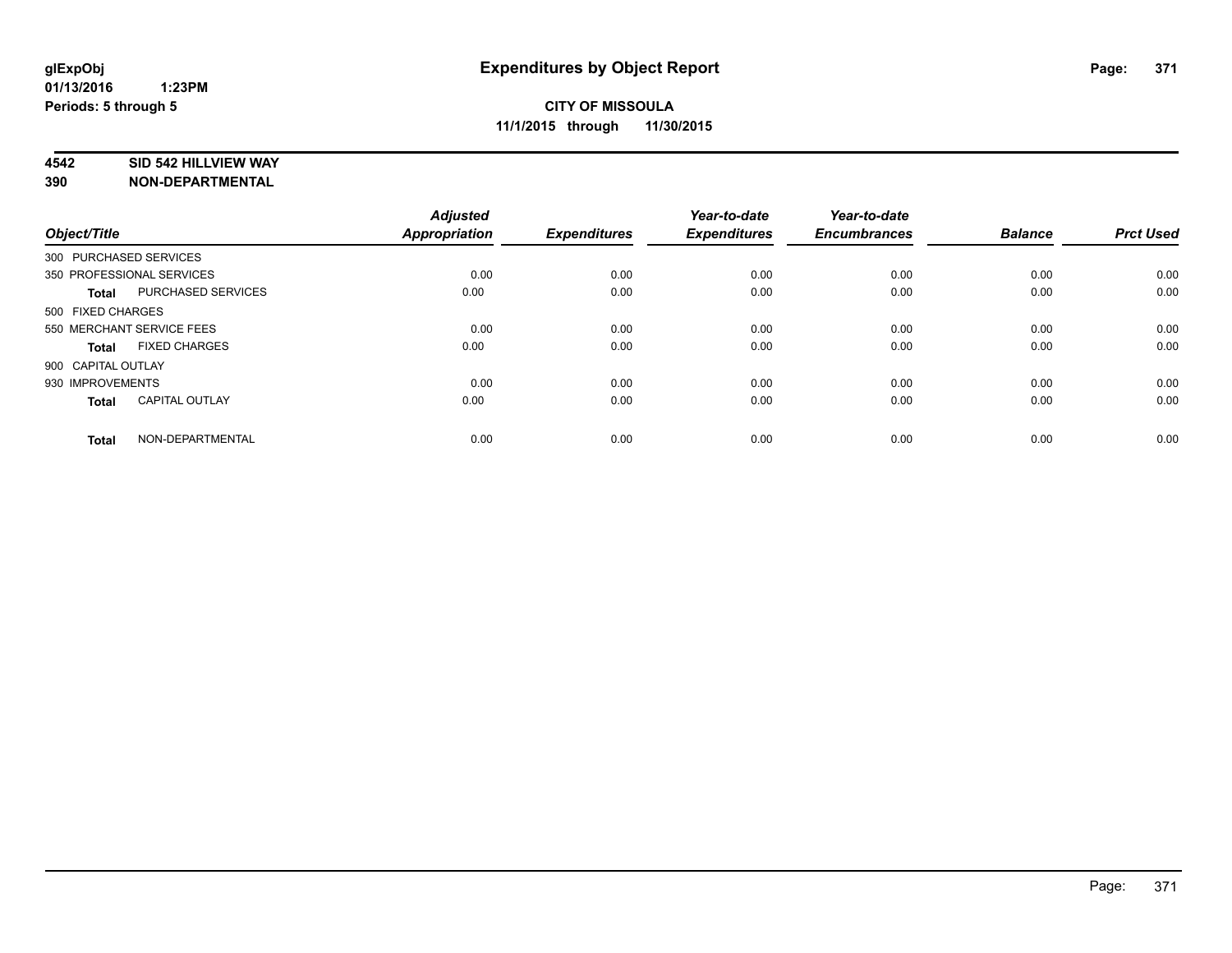## **4542 SID 542 HILLVIEW WAY**

| Object/Title                          | <b>Adjusted</b><br><b>Appropriation</b> | <b>Expenditures</b> | Year-to-date<br><b>Expenditures</b> | Year-to-date<br><b>Encumbrances</b> | <b>Balance</b> | <b>Prct Used</b> |
|---------------------------------------|-----------------------------------------|---------------------|-------------------------------------|-------------------------------------|----------------|------------------|
| 300 PURCHASED SERVICES                |                                         |                     |                                     |                                     |                |                  |
| 350 PROFESSIONAL SERVICES             | 0.00                                    | 0.00                | 0.00                                | 0.00                                | 0.00           | 0.00             |
| PURCHASED SERVICES<br><b>Total</b>    | 0.00                                    | 0.00                | 0.00                                | 0.00                                | 0.00           | 0.00             |
| 500 FIXED CHARGES                     |                                         |                     |                                     |                                     |                |                  |
| 550 MERCHANT SERVICE FEES             | 0.00                                    | 0.00                | 0.00                                | 0.00                                | 0.00           | 0.00             |
| <b>FIXED CHARGES</b><br>Total         | 0.00                                    | 0.00                | 0.00                                | 0.00                                | 0.00           | 0.00             |
| 900 CAPITAL OUTLAY                    |                                         |                     |                                     |                                     |                |                  |
| 930 IMPROVEMENTS                      | 0.00                                    | 0.00                | 0.00                                | 0.00                                | 0.00           | 0.00             |
| <b>CAPITAL OUTLAY</b><br><b>Total</b> | 0.00                                    | 0.00                | 0.00                                | 0.00                                | 0.00           | 0.00             |
| SID 542 HILLVIEW WAY<br><b>Total</b>  | 0.00                                    | 0.00                | 0.00                                | 0.00                                | 0.00           | 0.00             |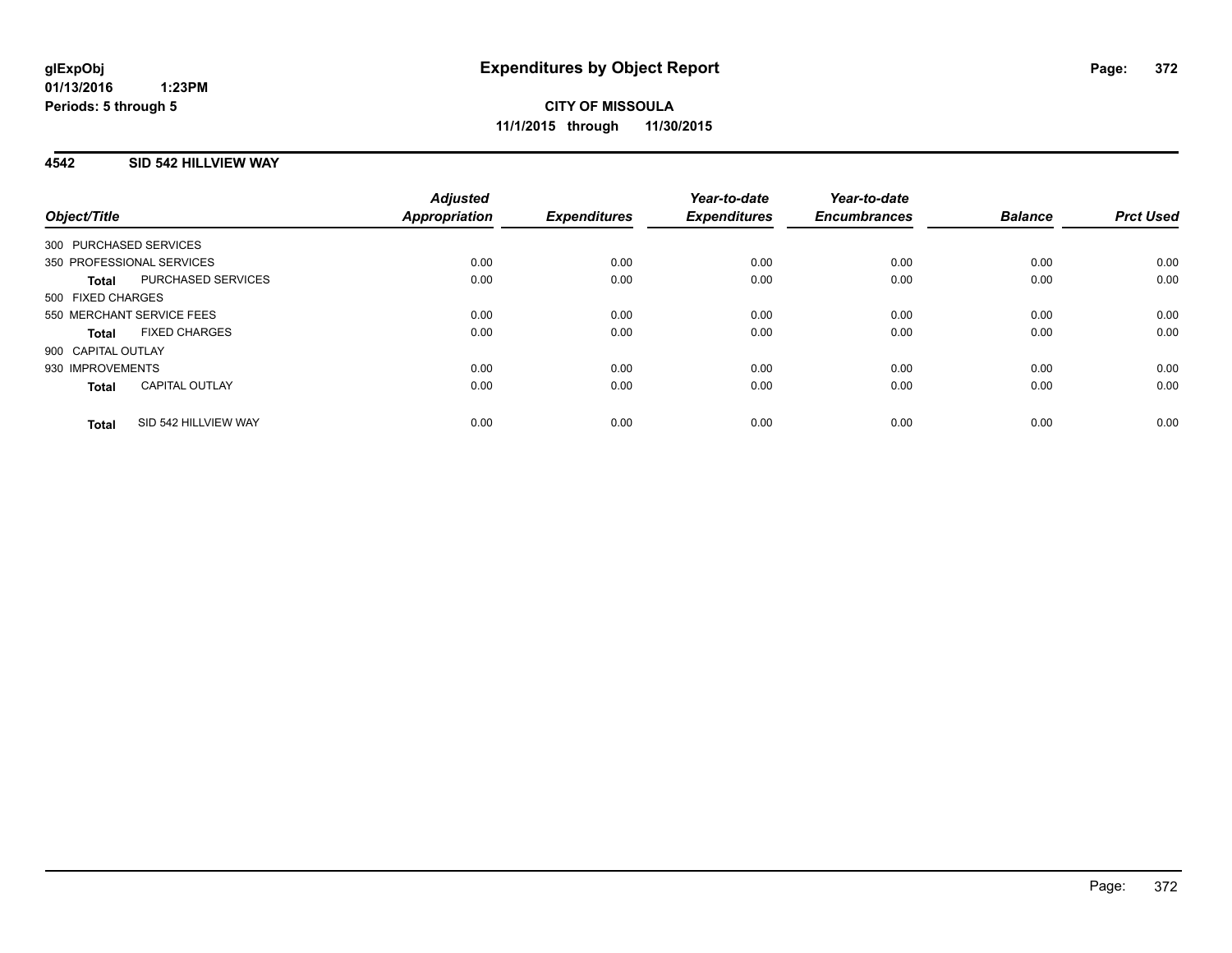# **glExpObj Expenditures by Object Report Page: 373**

# **CITY OF MISSOULA 11/1/2015 through 11/30/2015**

**4543 SID 543 TRAFFIC CALMING**

**000 \*\*\* Title Not Found \*\*\***

| Object/Title                            | <b>Adjusted</b><br><b>Appropriation</b> | <b>Expenditures</b> | Year-to-date<br><b>Expenditures</b> | Year-to-date<br><b>Encumbrances</b> | <b>Balance</b> | <b>Prct Used</b> |
|-----------------------------------------|-----------------------------------------|---------------------|-------------------------------------|-------------------------------------|----------------|------------------|
| 500 FIXED CHARGES                       |                                         |                     |                                     |                                     |                |                  |
| 550 MERCHANT SERVICE FEES               | 0.00                                    | 0.00                | 0.00                                | 0.00                                | 0.00           | 0.00             |
| <b>FIXED CHARGES</b><br><b>Total</b>    | 0.00                                    | 0.00                | 0.00                                | 0.00                                | 0.00           | 0.00             |
| 600 DEBT SERVICE                        |                                         |                     |                                     |                                     |                |                  |
| 620 INTEREST / SERVICE FEES             | 0.00                                    | 0.00                | 0.00                                | 0.00                                | 0.00           | 0.00             |
| <b>DEBT SERVICE</b><br><b>Total</b>     | 0.00                                    | 0.00                | 0.00                                | 0.00                                | 0.00           | 0.00             |
| *** Title Not Found ***<br><b>Total</b> | 0.00                                    | 0.00                | 0.00                                | 0.00                                | 0.00           | 0.00             |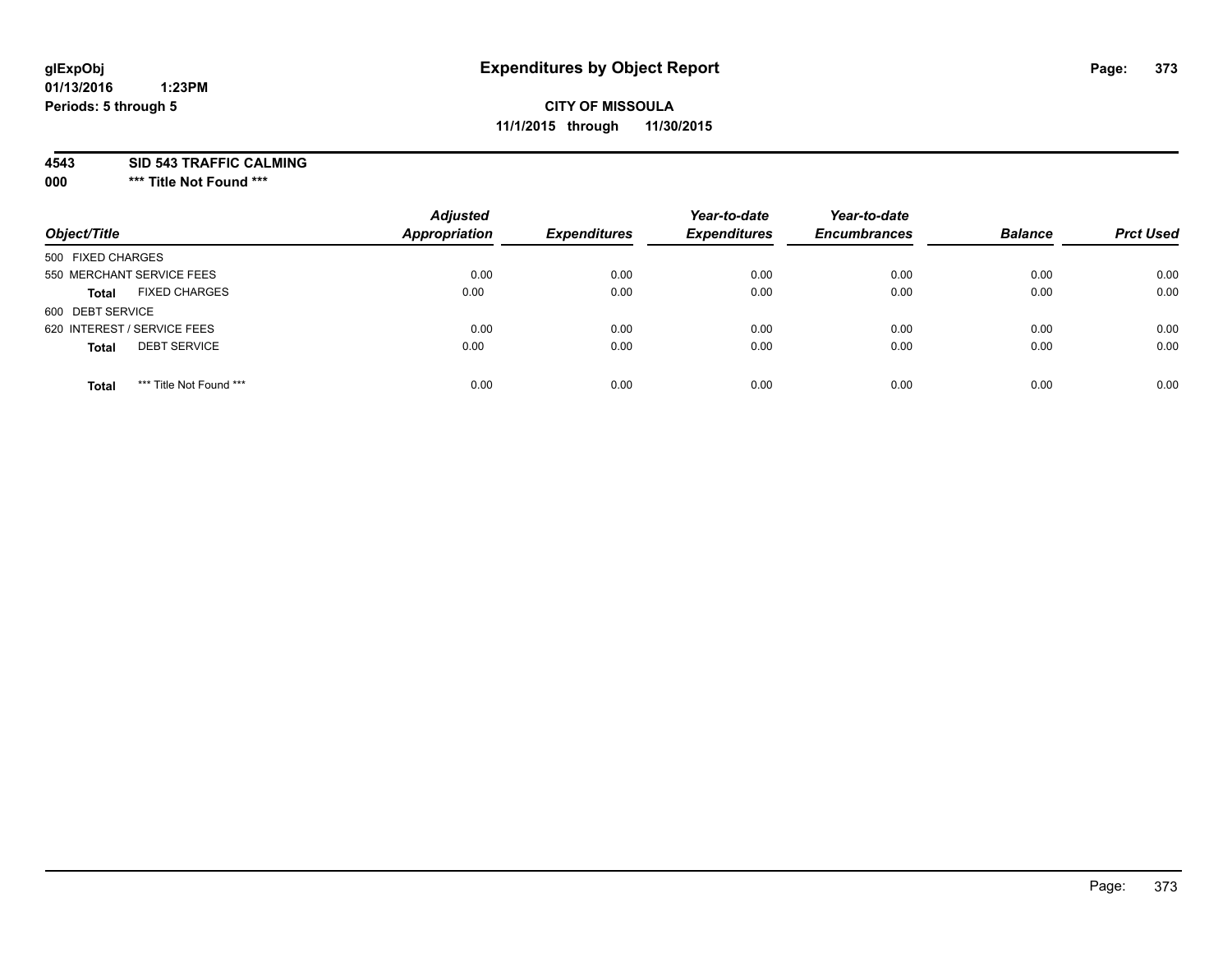**4543 SID 543 TRAFFIC CALMING**

| Object/Title           |                           | <b>Adjusted</b><br>Appropriation | <b>Expenditures</b> | Year-to-date<br><b>Expenditures</b> | Year-to-date<br><b>Encumbrances</b> | <b>Balance</b> | <b>Prct Used</b> |
|------------------------|---------------------------|----------------------------------|---------------------|-------------------------------------|-------------------------------------|----------------|------------------|
| 300 PURCHASED SERVICES |                           |                                  |                     |                                     |                                     |                |                  |
|                        | 350 PROFESSIONAL SERVICES | 0.00                             | 0.00                | 0.00                                | 0.00                                | 0.00           | 0.00             |
| <b>Total</b>           | PURCHASED SERVICES        | 0.00                             | 0.00                | 0.00                                | 0.00                                | 0.00           | 0.00             |
| 500 FIXED CHARGES      |                           |                                  |                     |                                     |                                     |                |                  |
|                        | 550 MERCHANT SERVICE FEES | 0.00                             | 0.00                | 0.00                                | 0.00                                | 0.00           | 0.00             |
| <b>Total</b>           | <b>FIXED CHARGES</b>      | 0.00                             | 0.00                | 0.00                                | 0.00                                | 0.00           | 0.00             |
| 900 CAPITAL OUTLAY     |                           |                                  |                     |                                     |                                     |                |                  |
| 930 IMPROVEMENTS       |                           | 0.00                             | 0.00                | 0.00                                | 0.00                                | 0.00           | 0.00             |
| <b>Total</b>           | <b>CAPITAL OUTLAY</b>     | 0.00                             | 0.00                | 0.00                                | 0.00                                | 0.00           | 0.00             |
| <b>Total</b>           | NON-DEPARTMENTAL          | 0.00                             | 0.00                | 0.00                                | 0.00                                | 0.00           | 0.00             |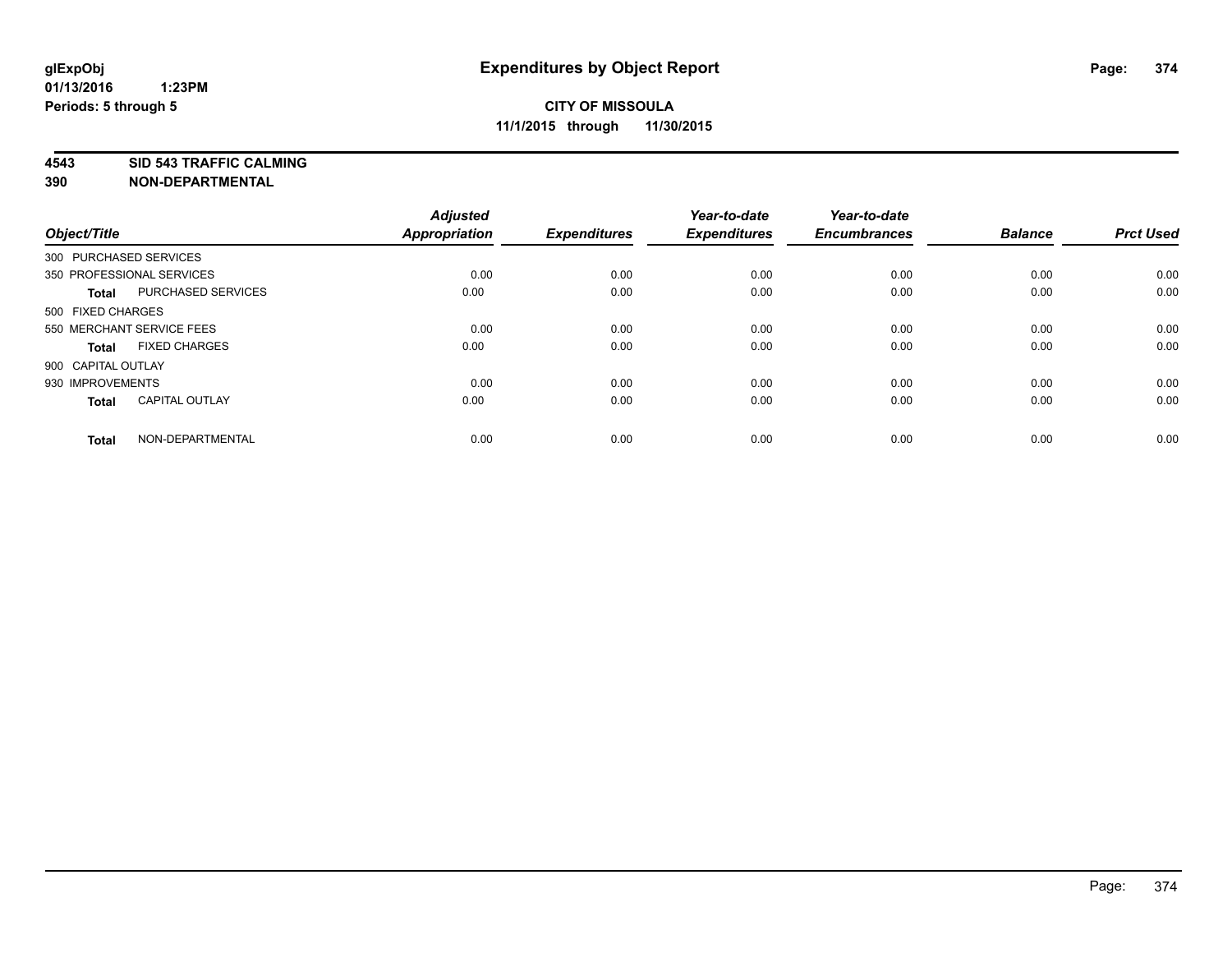## **4543 SID 543 TRAFFIC CALMING**

|                        |                             | <b>Adjusted</b>      |                     | Year-to-date        | Year-to-date        |                |                  |
|------------------------|-----------------------------|----------------------|---------------------|---------------------|---------------------|----------------|------------------|
| Object/Title           |                             | <b>Appropriation</b> | <b>Expenditures</b> | <b>Expenditures</b> | <b>Encumbrances</b> | <b>Balance</b> | <b>Prct Used</b> |
| 300 PURCHASED SERVICES |                             |                      |                     |                     |                     |                |                  |
|                        | 350 PROFESSIONAL SERVICES   | 0.00                 | 0.00                | 0.00                | 0.00                | 0.00           | 0.00             |
| <b>Total</b>           | PURCHASED SERVICES          | 0.00                 | 0.00                | 0.00                | 0.00                | 0.00           | 0.00             |
| 500 FIXED CHARGES      |                             |                      |                     |                     |                     |                |                  |
|                        | 550 MERCHANT SERVICE FEES   | 0.00                 | 0.00                | 0.00                | 0.00                | 0.00           | 0.00             |
| <b>Total</b>           | <b>FIXED CHARGES</b>        | 0.00                 | 0.00                | 0.00                | 0.00                | 0.00           | 0.00             |
| 600 DEBT SERVICE       |                             |                      |                     |                     |                     |                |                  |
|                        | 620 INTEREST / SERVICE FEES | 0.00                 | 0.00                | 0.00                | 0.00                | 0.00           | 0.00             |
| Total                  | <b>DEBT SERVICE</b>         | 0.00                 | 0.00                | 0.00                | 0.00                | 0.00           | 0.00             |
| 900 CAPITAL OUTLAY     |                             |                      |                     |                     |                     |                |                  |
| 930 IMPROVEMENTS       |                             | 0.00                 | 0.00                | 0.00                | 0.00                | 0.00           | 0.00             |
| <b>Total</b>           | <b>CAPITAL OUTLAY</b>       | 0.00                 | 0.00                | 0.00                | 0.00                | 0.00           | 0.00             |
| <b>Total</b>           | SID 543 TRAFFIC CALMING     | 0.00                 | 0.00                | 0.00                | 0.00                | 0.00           | 0.00             |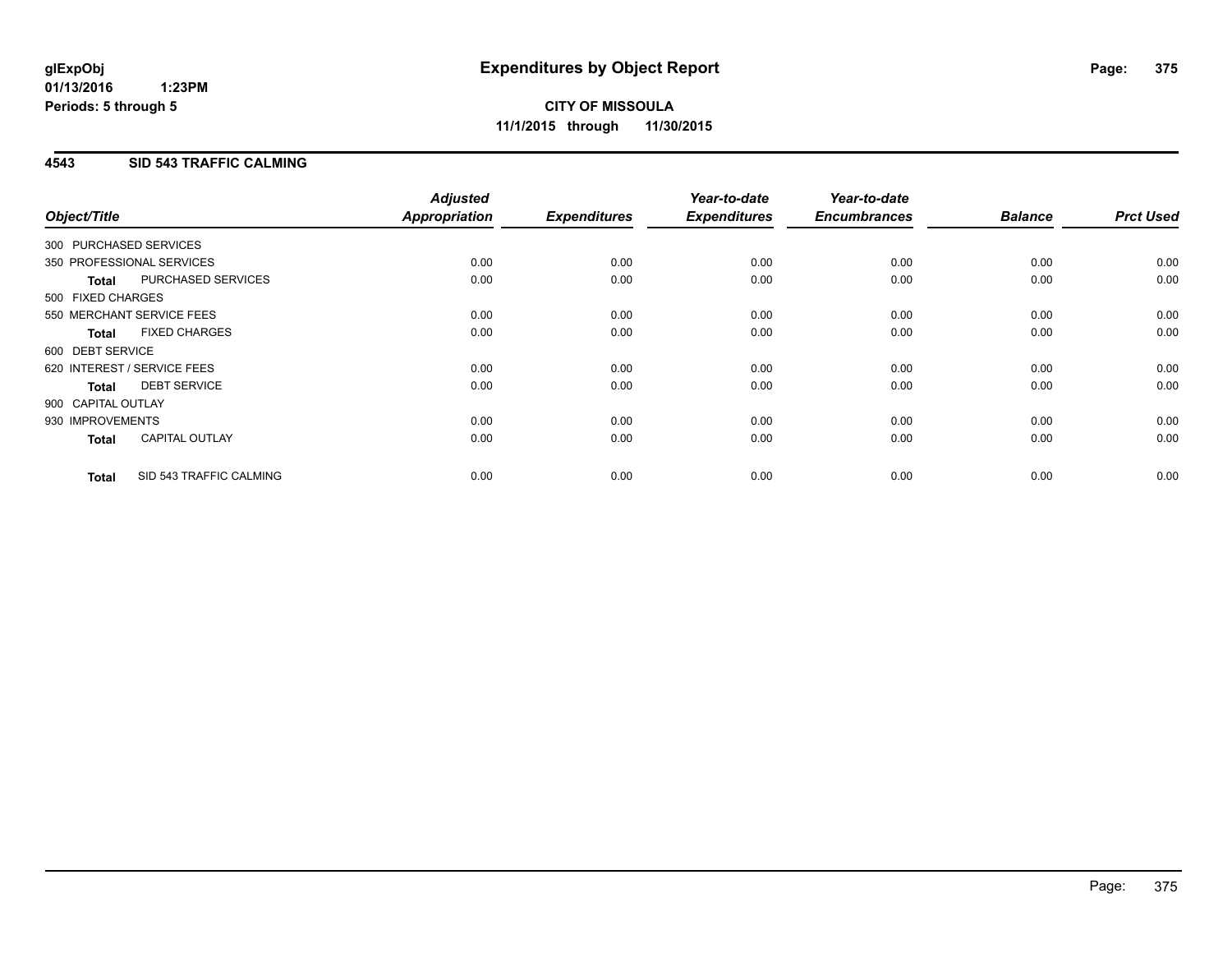#### **4544 MILLER CREEK MITIGATION FUND**

| Object/Title                          | <b>Adjusted</b><br>Appropriation | <b>Expenditures</b> | Year-to-date<br><b>Expenditures</b> | Year-to-date<br><b>Encumbrances</b> | <b>Balance</b> | <b>Prct Used</b> |
|---------------------------------------|----------------------------------|---------------------|-------------------------------------|-------------------------------------|----------------|------------------|
| 500 FIXED CHARGES                     |                                  |                     |                                     |                                     |                |                  |
| 550 MERCHANT SERVICE FEES             | 0.00                             | 0.00                | 0.00                                | 0.00                                | 0.00           | 0.00             |
| <b>FIXED CHARGES</b><br><b>Total</b>  | 0.00                             | 0.00                | 0.00                                | 0.00                                | 0.00           | 0.00             |
| 900 CAPITAL OUTLAY                    |                                  |                     |                                     |                                     |                |                  |
| 930 IMPROVEMENTS                      | 0.00                             | 0.00                | 0.00                                | 0.00                                | 0.00           | 0.00             |
| <b>CAPITAL OUTLAY</b><br><b>Total</b> | 0.00                             | 0.00                | 0.00                                | 0.00                                | 0.00           | 0.00             |
| NON-DEPARTMENTAL<br><b>Total</b>      | 0.00                             | 0.00                | 0.00                                | 0.00                                | 0.00           | 0.00             |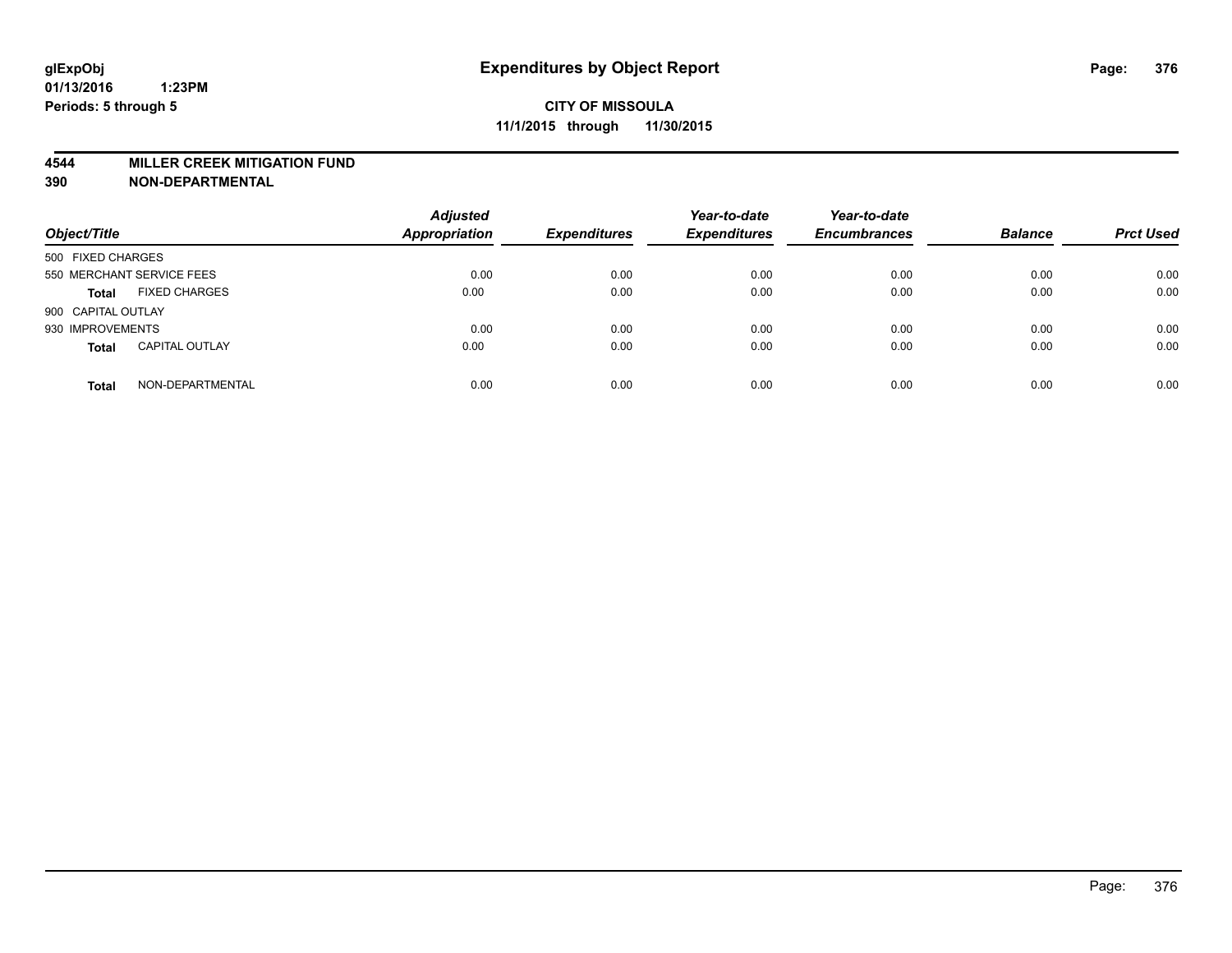## **4544 MILLER CREEK MITIGATION FUND**

| Object/Title                                 | <b>Adjusted</b><br><b>Appropriation</b> | <b>Expenditures</b> | Year-to-date<br><b>Expenditures</b> | Year-to-date<br><b>Encumbrances</b> | <b>Balance</b> | <b>Prct Used</b> |
|----------------------------------------------|-----------------------------------------|---------------------|-------------------------------------|-------------------------------------|----------------|------------------|
| 500 FIXED CHARGES                            |                                         |                     |                                     |                                     |                |                  |
| 550 MERCHANT SERVICE FEES                    | 0.00                                    | 0.00                | 0.00                                | 0.00                                | 0.00           | 0.00             |
| <b>FIXED CHARGES</b><br><b>Total</b>         | 0.00                                    | 0.00                | 0.00                                | 0.00                                | 0.00           | 0.00             |
| 900 CAPITAL OUTLAY                           |                                         |                     |                                     |                                     |                |                  |
| 930 IMPROVEMENTS                             | 0.00                                    | 0.00                | 0.00                                | 0.00                                | 0.00           | 0.00             |
| <b>CAPITAL OUTLAY</b><br><b>Total</b>        | 0.00                                    | 0.00                | 0.00                                | 0.00                                | 0.00           | 0.00             |
| MILLER CREEK MITIGATION FUND<br><b>Total</b> | 0.00                                    | 0.00                | 0.00                                | 0.00                                | 0.00           | 0.00             |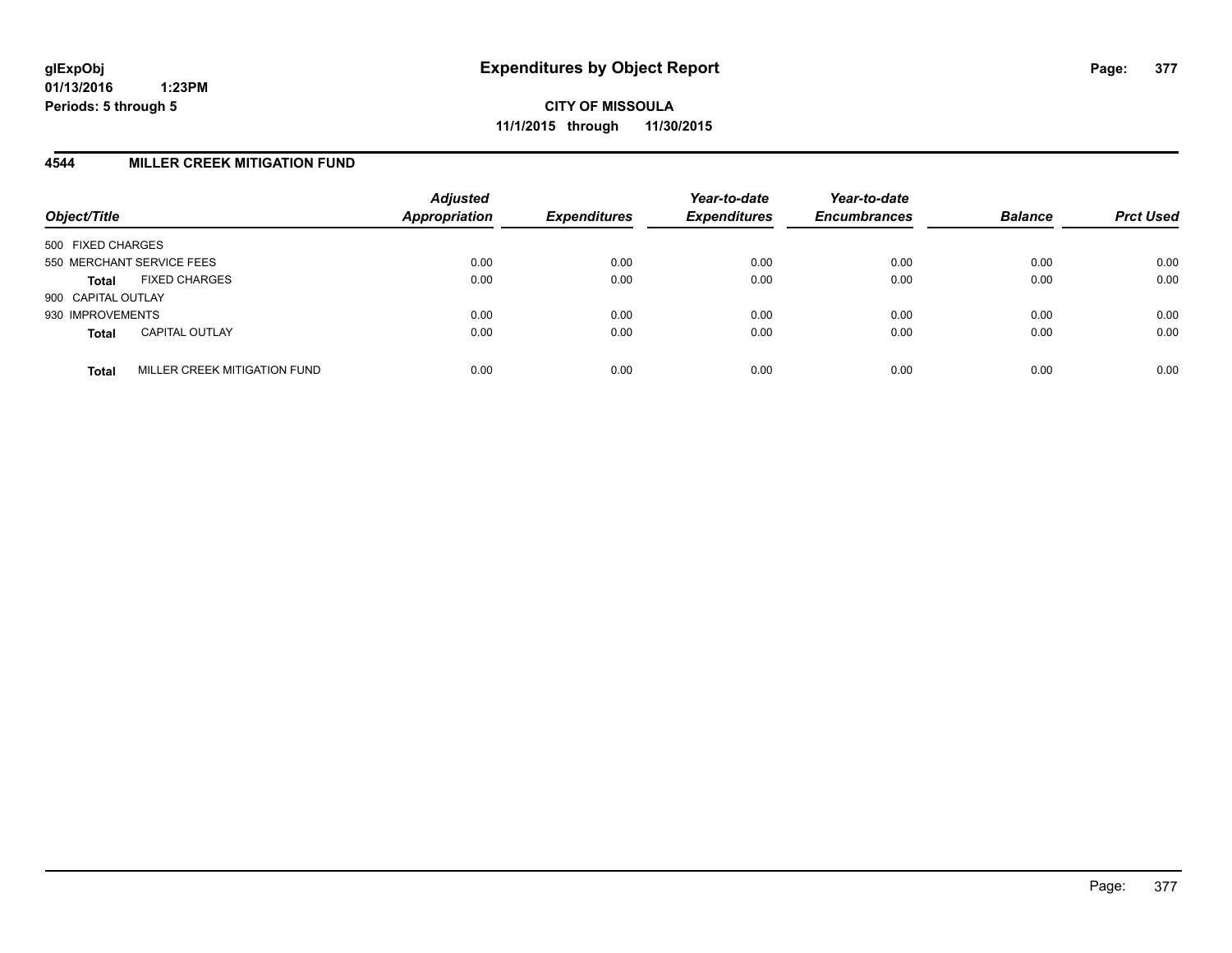#### **4545 MILLER CREEK TWITE CONSTRUCTION**

| Object/Title       |                           | <b>Adjusted</b><br><b>Appropriation</b> | <b>Expenditures</b> | Year-to-date<br><b>Expenditures</b> | Year-to-date<br><b>Encumbrances</b> | <b>Balance</b> | <b>Prct Used</b> |
|--------------------|---------------------------|-----------------------------------------|---------------------|-------------------------------------|-------------------------------------|----------------|------------------|
|                    | 300 PURCHASED SERVICES    |                                         |                     |                                     |                                     |                |                  |
|                    | 350 PROFESSIONAL SERVICES | 0.00                                    | 0.00                | 0.00                                | 0.00                                | 0.00           | 0.00             |
| <b>Total</b>       | <b>PURCHASED SERVICES</b> | 0.00                                    | 0.00                | 0.00                                | 0.00                                | 0.00           | 0.00             |
| 500 FIXED CHARGES  |                           |                                         |                     |                                     |                                     |                |                  |
|                    | 550 MERCHANT SERVICE FEES | 0.00                                    | 0.00                | 0.00                                | 0.00                                | 0.00           | 0.00             |
| Total              | <b>FIXED CHARGES</b>      | 0.00                                    | 0.00                | 0.00                                | 0.00                                | 0.00           | 0.00             |
| 900 CAPITAL OUTLAY |                           |                                         |                     |                                     |                                     |                |                  |
| 930 IMPROVEMENTS   |                           | 0.00                                    | 0.00                | 0.00                                | 0.00                                | 0.00           | 0.00             |
| Total              | <b>CAPITAL OUTLAY</b>     | 0.00                                    | 0.00                | 0.00                                | 0.00                                | 0.00           | 0.00             |
| <b>Total</b>       | NON-DEPARTMENTAL          | 0.00                                    | 0.00                | 0.00                                | 0.00                                | 0.00           | 0.00             |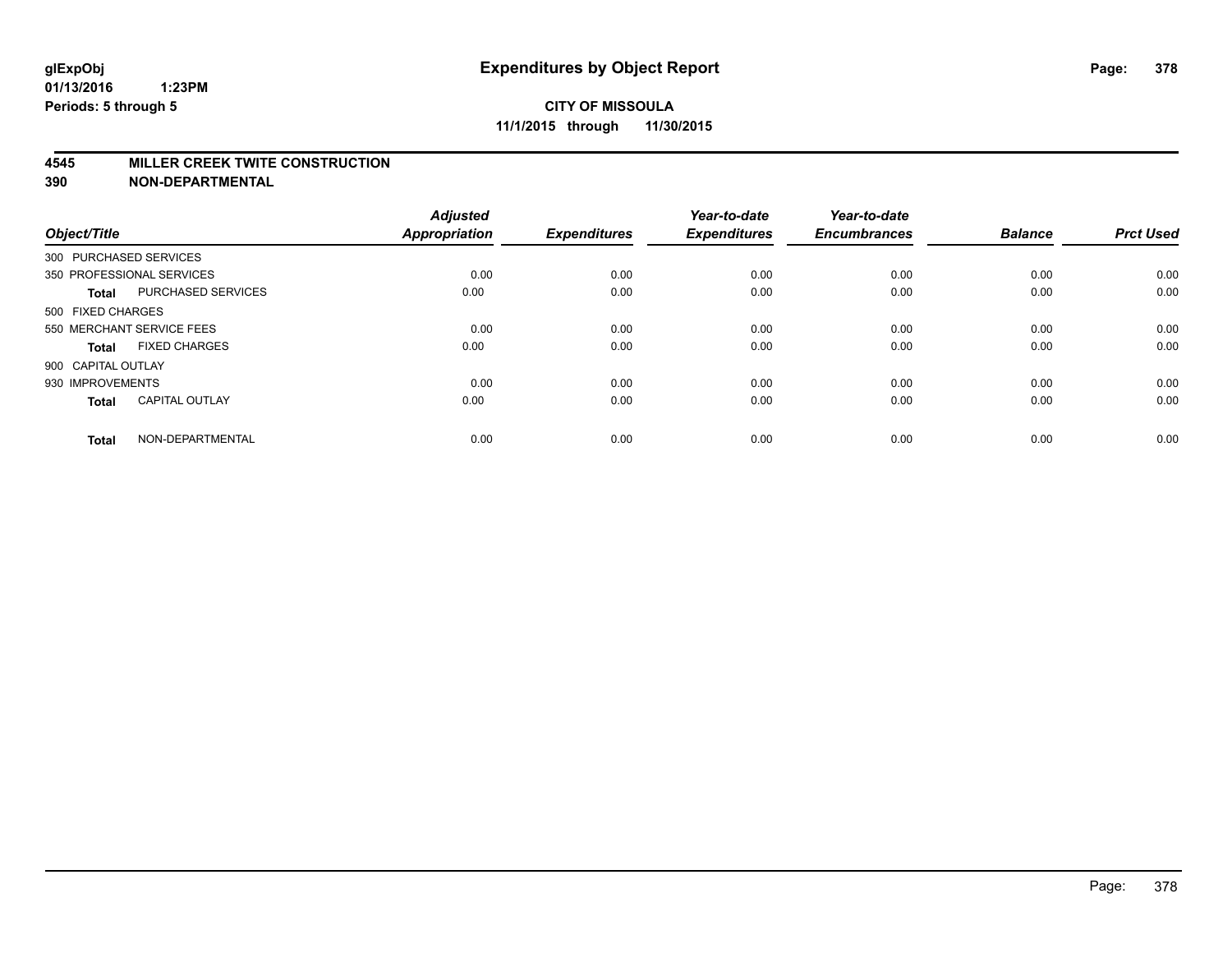**CITY OF MISSOULA 11/1/2015 through 11/30/2015**

# **4545 MILLER CREEK TWITE CONSTRUCTION**

| Object/Title       |                                 | <b>Adjusted</b><br><b>Appropriation</b> | <b>Expenditures</b> | Year-to-date<br><b>Expenditures</b> | Year-to-date<br><b>Encumbrances</b> | <b>Balance</b> | <b>Prct Used</b> |
|--------------------|---------------------------------|-----------------------------------------|---------------------|-------------------------------------|-------------------------------------|----------------|------------------|
|                    | 300 PURCHASED SERVICES          |                                         |                     |                                     |                                     |                |                  |
|                    | 350 PROFESSIONAL SERVICES       | 0.00                                    | 0.00                | 0.00                                | 0.00                                | 0.00           | 0.00             |
| <b>Total</b>       | PURCHASED SERVICES              | 0.00                                    | 0.00                | 0.00                                | 0.00                                | 0.00           | 0.00             |
| 500 FIXED CHARGES  |                                 |                                         |                     |                                     |                                     |                |                  |
|                    | 550 MERCHANT SERVICE FEES       | 0.00                                    | 0.00                | 0.00                                | 0.00                                | 0.00           | 0.00             |
| <b>Total</b>       | <b>FIXED CHARGES</b>            | 0.00                                    | 0.00                | 0.00                                | 0.00                                | 0.00           | 0.00             |
| 900 CAPITAL OUTLAY |                                 |                                         |                     |                                     |                                     |                |                  |
| 930 IMPROVEMENTS   |                                 | 0.00                                    | 0.00                | 0.00                                | 0.00                                | 0.00           | 0.00             |
| <b>Total</b>       | <b>CAPITAL OUTLAY</b>           | 0.00                                    | 0.00                | 0.00                                | 0.00                                | 0.00           | 0.00             |
| <b>Total</b>       | MILLER CREEK TWITE CONSTRUCTION | 0.00                                    | 0.00                | 0.00                                | 0.00                                | 0.00           | 0.00             |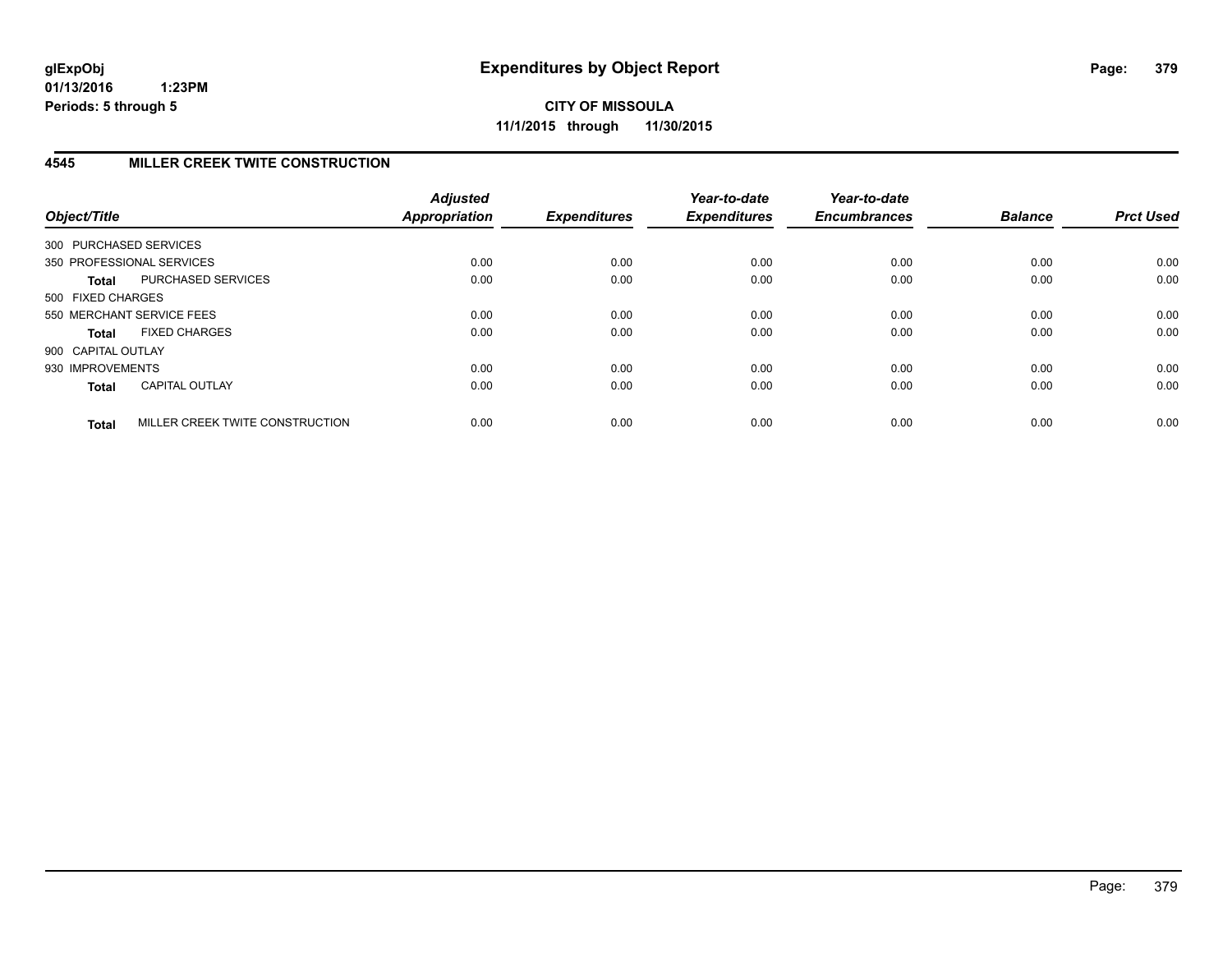## **4546 MILLER CREEK MALOHNEY CONSTRUCTION**

| Object/Title       |                           | <b>Adjusted</b><br><b>Appropriation</b> | <b>Expenditures</b> | Year-to-date<br><b>Expenditures</b> | Year-to-date<br><b>Encumbrances</b> | <b>Balance</b> | <b>Prct Used</b> |
|--------------------|---------------------------|-----------------------------------------|---------------------|-------------------------------------|-------------------------------------|----------------|------------------|
|                    | 300 PURCHASED SERVICES    |                                         |                     |                                     |                                     |                |                  |
|                    | 350 PROFESSIONAL SERVICES | 0.00                                    | 0.00                | 0.00                                | 0.00                                | 0.00           | 0.00             |
| <b>Total</b>       | <b>PURCHASED SERVICES</b> | 0.00                                    | 0.00                | 0.00                                | 0.00                                | 0.00           | 0.00             |
| 500 FIXED CHARGES  |                           |                                         |                     |                                     |                                     |                |                  |
|                    | 550 MERCHANT SERVICE FEES | 0.00                                    | 0.00                | 0.00                                | 0.00                                | 0.00           | 0.00             |
| <b>Total</b>       | <b>FIXED CHARGES</b>      | 0.00                                    | 0.00                | 0.00                                | 0.00                                | 0.00           | 0.00             |
| 900 CAPITAL OUTLAY |                           |                                         |                     |                                     |                                     |                |                  |
| 930 IMPROVEMENTS   |                           | 0.00                                    | 0.00                | 0.00                                | 0.00                                | 0.00           | 0.00             |
| <b>Total</b>       | <b>CAPITAL OUTLAY</b>     | 0.00                                    | 0.00                | 0.00                                | 0.00                                | 0.00           | 0.00             |
| <b>Total</b>       | NON-DEPARTMENTAL          | 0.00                                    | 0.00                | 0.00                                | 0.00                                | 0.00           | 0.00             |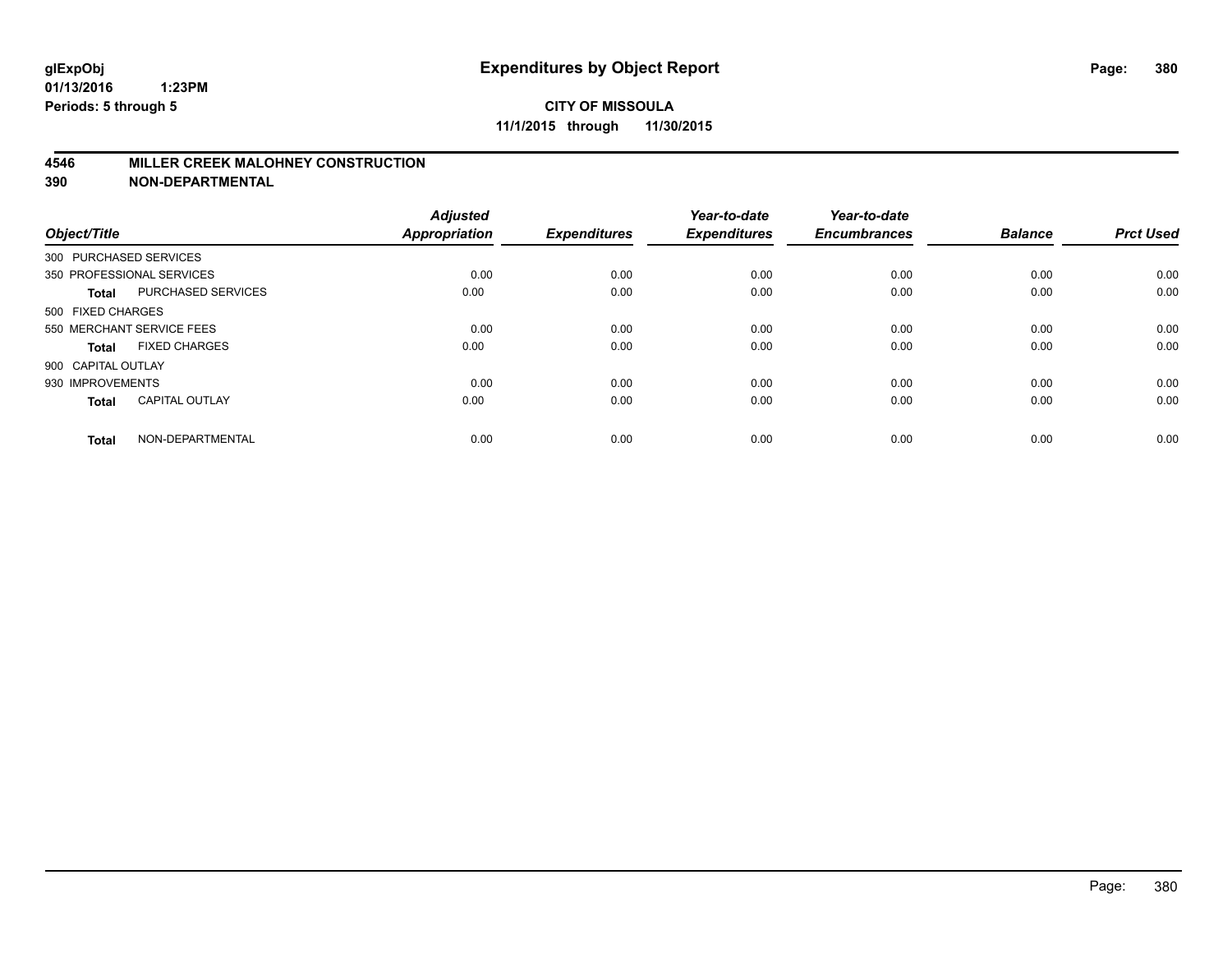**CITY OF MISSOULA 11/1/2015 through 11/30/2015**

# **4546 MILLER CREEK MALOHNEY CONSTRUCTION**

| Object/Title           |                                 | <b>Adjusted</b><br><b>Appropriation</b> | <b>Expenditures</b> | Year-to-date<br><b>Expenditures</b> | Year-to-date<br><b>Encumbrances</b> | <b>Balance</b> | <b>Prct Used</b> |
|------------------------|---------------------------------|-----------------------------------------|---------------------|-------------------------------------|-------------------------------------|----------------|------------------|
| 300 PURCHASED SERVICES |                                 |                                         |                     |                                     |                                     |                |                  |
|                        | 350 PROFESSIONAL SERVICES       | 0.00                                    | 0.00                | 0.00                                | 0.00                                | 0.00           | 0.00             |
| <b>Total</b>           | PURCHASED SERVICES              | 0.00                                    | 0.00                | 0.00                                | 0.00                                | 0.00           | 0.00             |
| 500 FIXED CHARGES      |                                 |                                         |                     |                                     |                                     |                |                  |
|                        | 550 MERCHANT SERVICE FEES       | 0.00                                    | 0.00                | 0.00                                | 0.00                                | 0.00           | 0.00             |
| <b>Total</b>           | <b>FIXED CHARGES</b>            | 0.00                                    | 0.00                | 0.00                                | 0.00                                | 0.00           | 0.00             |
| 900 CAPITAL OUTLAY     |                                 |                                         |                     |                                     |                                     |                |                  |
| 930 IMPROVEMENTS       |                                 | 0.00                                    | 0.00                | 0.00                                | 0.00                                | 0.00           | 0.00             |
| <b>Total</b>           | <b>CAPITAL OUTLAY</b>           | 0.00                                    | 0.00                | 0.00                                | 0.00                                | 0.00           | 0.00             |
| <b>Total</b>           | MILLER CREEK MALOHNEY CONSTRUCT | 0.00                                    | 0.00                | 0.00                                | 0.00                                | 0.00           | 0.00             |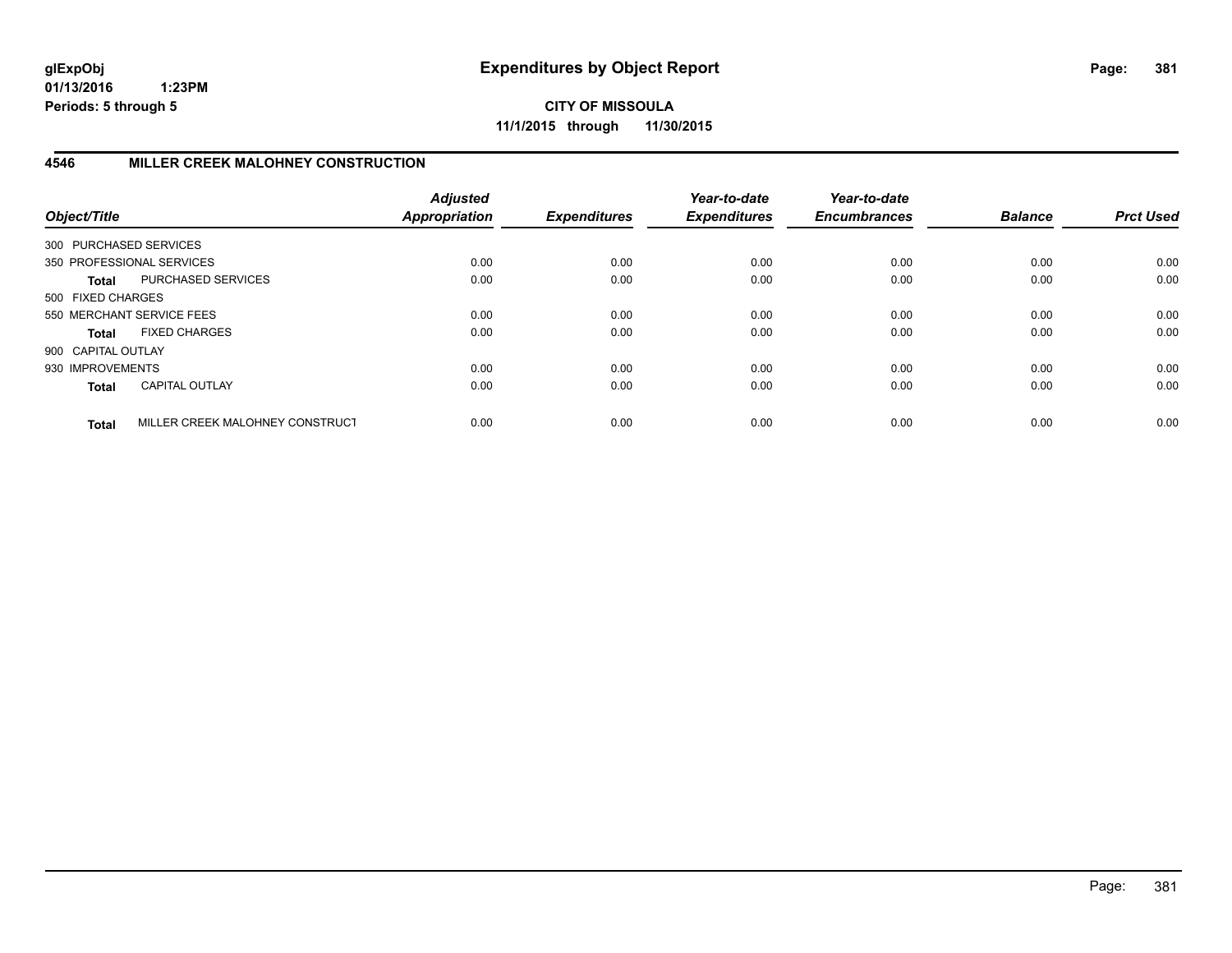#### **4547 MILLER CREEK MCCARTHY CONSTRUCTION**

| Object/Title           |                           | <b>Adjusted</b><br><b>Appropriation</b> | <b>Expenditures</b> | Year-to-date<br><b>Expenditures</b> | Year-to-date<br><b>Encumbrances</b> | <b>Balance</b> | <b>Prct Used</b> |
|------------------------|---------------------------|-----------------------------------------|---------------------|-------------------------------------|-------------------------------------|----------------|------------------|
| 300 PURCHASED SERVICES |                           |                                         |                     |                                     |                                     |                |                  |
|                        | 350 PROFESSIONAL SERVICES | 0.00                                    | 0.00                | 0.00                                | 0.00                                | 0.00           | 0.00             |
| <b>Total</b>           | <b>PURCHASED SERVICES</b> | 0.00                                    | 0.00                | 0.00                                | 0.00                                | 0.00           | 0.00             |
| 500 FIXED CHARGES      |                           |                                         |                     |                                     |                                     |                |                  |
|                        | 550 MERCHANT SERVICE FEES | 0.00                                    | 0.00                | 0.00                                | 0.00                                | 0.00           | 0.00             |
| Total                  | <b>FIXED CHARGES</b>      | 0.00                                    | 0.00                | 0.00                                | 0.00                                | 0.00           | 0.00             |
| 900 CAPITAL OUTLAY     |                           |                                         |                     |                                     |                                     |                |                  |
| 930 IMPROVEMENTS       |                           | 0.00                                    | 0.00                | 0.00                                | 0.00                                | 0.00           | 0.00             |
| Total                  | <b>CAPITAL OUTLAY</b>     | 0.00                                    | 0.00                | 0.00                                | 0.00                                | 0.00           | 0.00             |
| <b>Total</b>           | NON-DEPARTMENTAL          | 0.00                                    | 0.00                | 0.00                                | 0.00                                | 0.00           | 0.00             |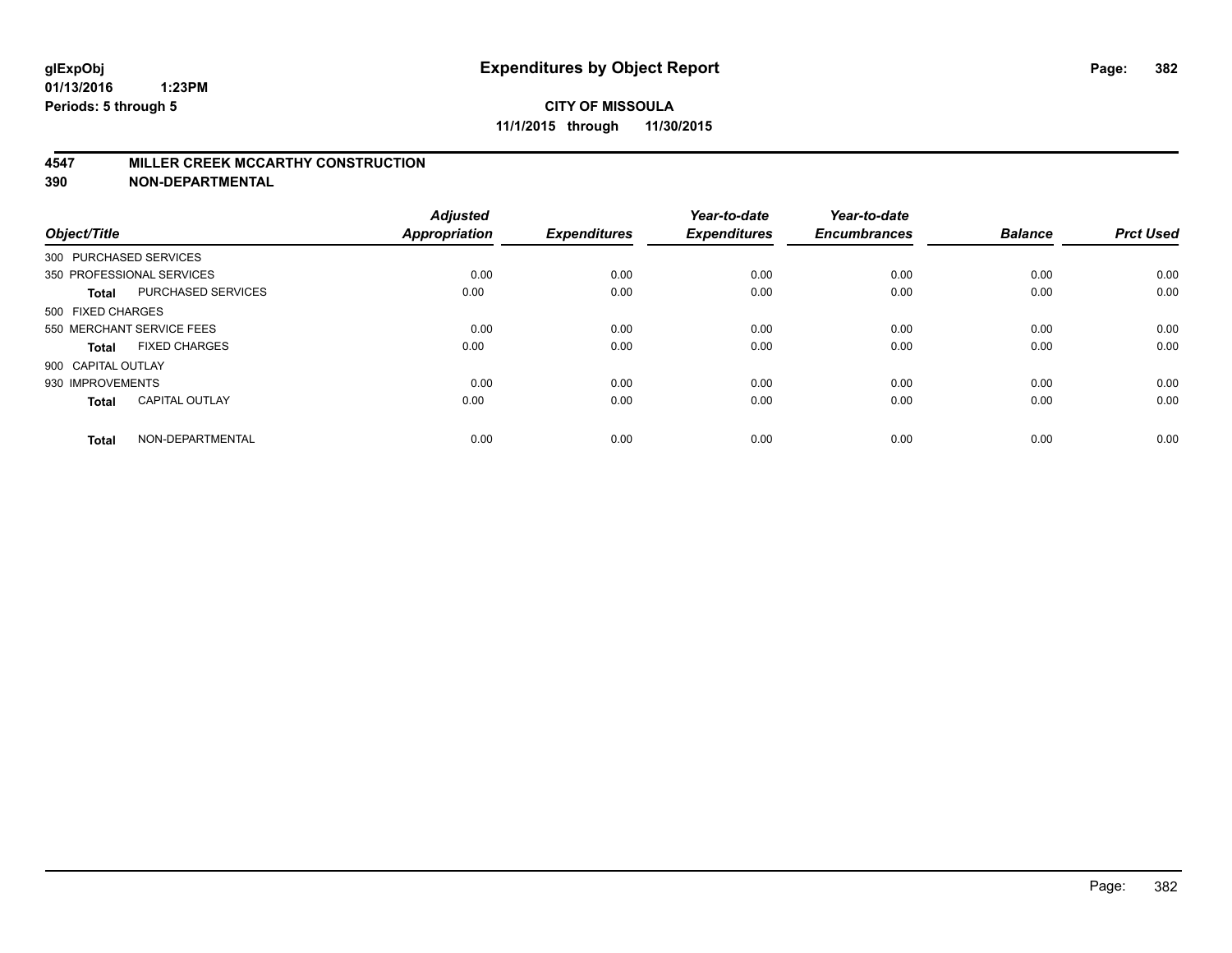**CITY OF MISSOULA 11/1/2015 through 11/30/2015**

# **4547 MILLER CREEK MCCARTHY CONSTRUCTION**

| Object/Title           |                                 | <b>Adjusted</b><br><b>Appropriation</b> | <b>Expenditures</b> | Year-to-date<br><b>Expenditures</b> | Year-to-date<br><b>Encumbrances</b> | <b>Balance</b> | <b>Prct Used</b> |
|------------------------|---------------------------------|-----------------------------------------|---------------------|-------------------------------------|-------------------------------------|----------------|------------------|
| 300 PURCHASED SERVICES |                                 |                                         |                     |                                     |                                     |                |                  |
|                        | 350 PROFESSIONAL SERVICES       | 0.00                                    | 0.00                | 0.00                                | 0.00                                | 0.00           | 0.00             |
| <b>Total</b>           | PURCHASED SERVICES              | 0.00                                    | 0.00                | 0.00                                | 0.00                                | 0.00           | 0.00             |
| 500 FIXED CHARGES      |                                 |                                         |                     |                                     |                                     |                |                  |
|                        | 550 MERCHANT SERVICE FEES       | 0.00                                    | 0.00                | 0.00                                | 0.00                                | 0.00           | 0.00             |
| Total                  | <b>FIXED CHARGES</b>            | 0.00                                    | 0.00                | 0.00                                | 0.00                                | 0.00           | 0.00             |
| 900 CAPITAL OUTLAY     |                                 |                                         |                     |                                     |                                     |                |                  |
| 930 IMPROVEMENTS       |                                 | 0.00                                    | 0.00                | 0.00                                | 0.00                                | 0.00           | 0.00             |
| <b>Total</b>           | <b>CAPITAL OUTLAY</b>           | 0.00                                    | 0.00                | 0.00                                | 0.00                                | 0.00           | 0.00             |
| <b>Total</b>           | MILLER CREEK MCCARTHY CONSTRUCT | 0.00                                    | 0.00                | 0.00                                | 0.00                                | 0.00           | 0.00             |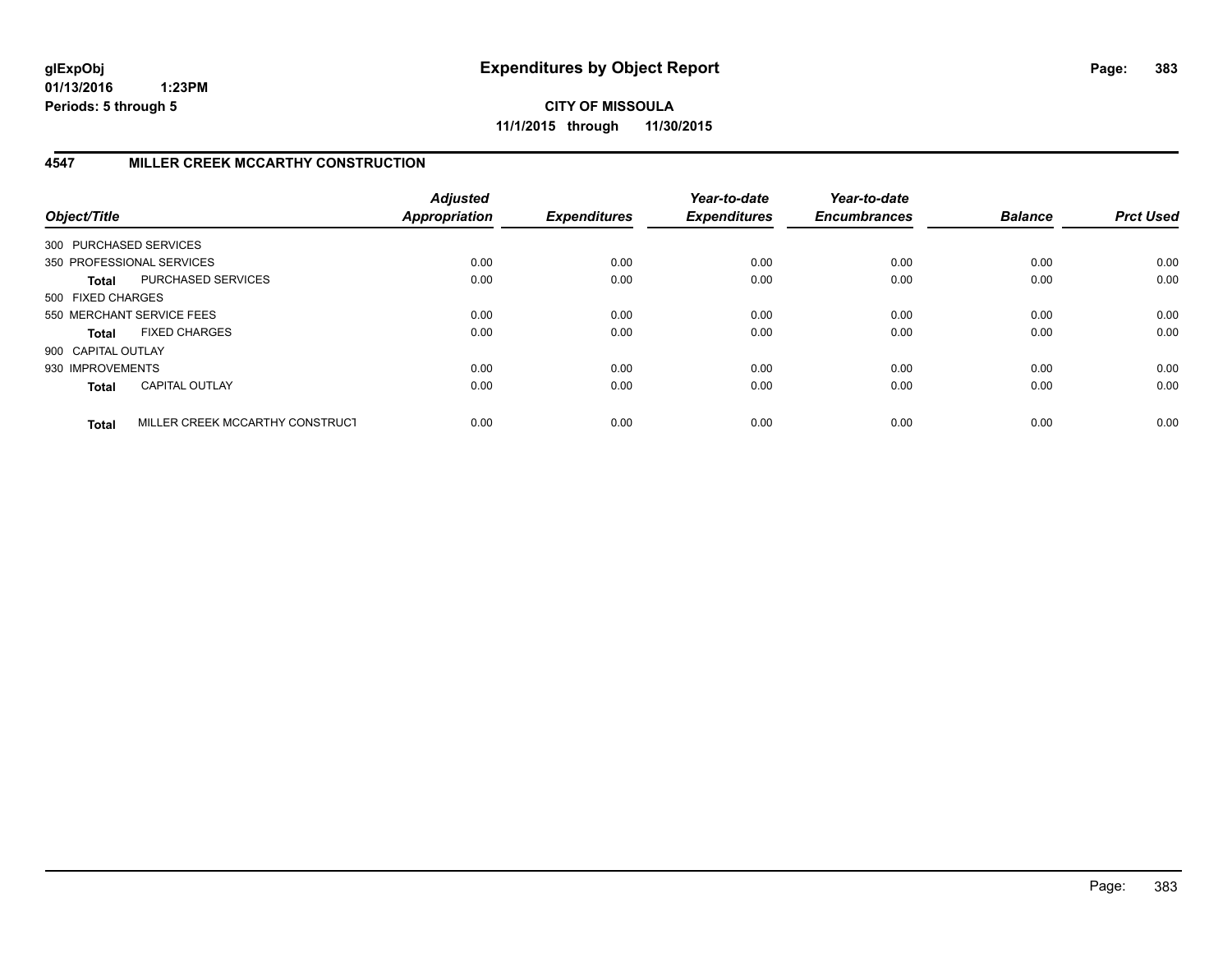#### **4548 5TH,6TH & ARTHUR ROAD IMPROVEMENTS**

| Object/Title           |                              | <b>Adjusted</b><br>Appropriation | <b>Expenditures</b> | Year-to-date<br><b>Expenditures</b> | Year-to-date<br><b>Encumbrances</b> | <b>Balance</b> | <b>Prct Used</b> |
|------------------------|------------------------------|----------------------------------|---------------------|-------------------------------------|-------------------------------------|----------------|------------------|
| 300 PURCHASED SERVICES |                              |                                  |                     |                                     |                                     |                |                  |
|                        | 350 PROFESSIONAL SERVICES    | 0.00                             | 0.00                | 0.00                                | 0.00                                | 0.00           | 0.00             |
| <b>Total</b>           | PURCHASED SERVICES           | 0.00                             | 0.00                | 0.00                                | 0.00                                | 0.00           | 0.00             |
| 500 FIXED CHARGES      |                              |                                  |                     |                                     |                                     |                |                  |
|                        | 550 MERCHANT SERVICE FEES    | 0.00                             | 0.00                | 0.00                                | 0.00                                | 0.00           | 0.00             |
| Total                  | <b>FIXED CHARGES</b>         | 0.00                             | 0.00                | 0.00                                | 0.00                                | 0.00           | 0.00             |
| 800 OTHER OBJECTS      |                              |                                  |                     |                                     |                                     |                |                  |
|                        | 820 TRANSFERS TO OTHER FUNDS | 0.00                             | 0.00                | 0.00                                | 0.00                                | 0.00           | 0.00             |
| <b>Total</b>           | OTHER OBJECTS                | 0.00                             | 0.00                | 0.00                                | 0.00                                | 0.00           | 0.00             |
| 900 CAPITAL OUTLAY     |                              |                                  |                     |                                     |                                     |                |                  |
| 930 IMPROVEMENTS       |                              | 0.00                             | 0.00                | 0.00                                | 0.00                                | 0.00           | 0.00             |
| <b>Total</b>           | <b>CAPITAL OUTLAY</b>        | 0.00                             | 0.00                | 0.00                                | 0.00                                | 0.00           | 0.00             |
| <b>Total</b>           | NON-DEPARTMENTAL             | 0.00                             | 0.00                | 0.00                                | 0.00                                | 0.00           | 0.00             |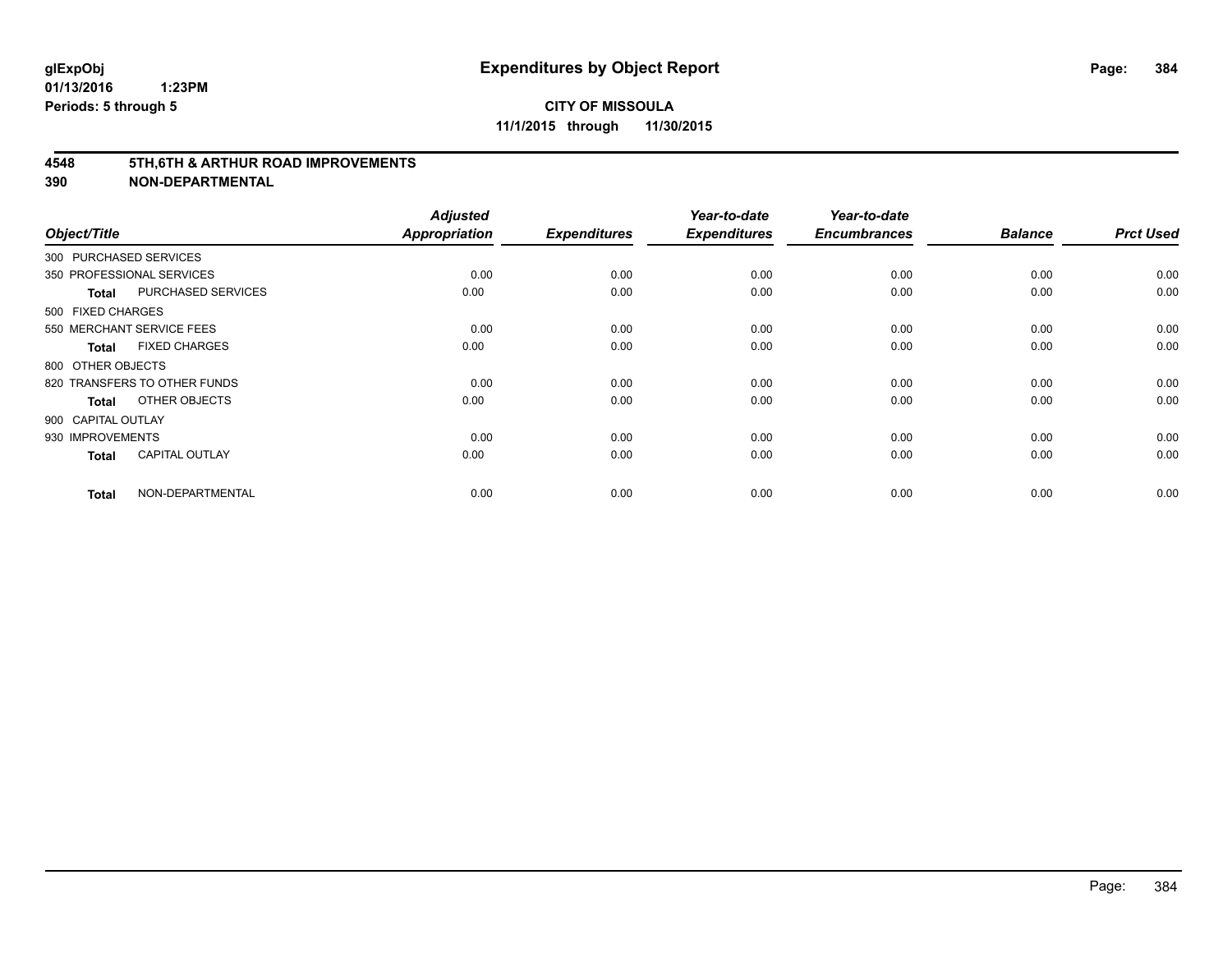**CITY OF MISSOULA 11/1/2015 through 11/30/2015**

# **4548 5TH,6TH & ARTHUR ROAD IMPROVEMENTS**

| Object/Title           |                                   | <b>Adjusted</b><br>Appropriation | <b>Expenditures</b> | Year-to-date<br><b>Expenditures</b> | Year-to-date<br><b>Encumbrances</b> | <b>Balance</b> | <b>Prct Used</b> |
|------------------------|-----------------------------------|----------------------------------|---------------------|-------------------------------------|-------------------------------------|----------------|------------------|
| 300 PURCHASED SERVICES |                                   |                                  |                     |                                     |                                     |                |                  |
|                        | 350 PROFESSIONAL SERVICES         | 0.00                             | 0.00                | 0.00                                | 0.00                                | 0.00           | 0.00             |
| <b>Total</b>           | PURCHASED SERVICES                | 0.00                             | 0.00                | 0.00                                | 0.00                                | 0.00           | 0.00             |
| 500 FIXED CHARGES      |                                   |                                  |                     |                                     |                                     |                |                  |
|                        | 550 MERCHANT SERVICE FEES         | 0.00                             | 0.00                | 0.00                                | 0.00                                | 0.00           | 0.00             |
| <b>Total</b>           | <b>FIXED CHARGES</b>              | 0.00                             | 0.00                | 0.00                                | 0.00                                | 0.00           | 0.00             |
| 800 OTHER OBJECTS      |                                   |                                  |                     |                                     |                                     |                |                  |
|                        | 820 TRANSFERS TO OTHER FUNDS      | 0.00                             | 0.00                | 0.00                                | 0.00                                | 0.00           | 0.00             |
| Total                  | OTHER OBJECTS                     | 0.00                             | 0.00                | 0.00                                | 0.00                                | 0.00           | 0.00             |
| 900 CAPITAL OUTLAY     |                                   |                                  |                     |                                     |                                     |                |                  |
| 930 IMPROVEMENTS       |                                   | 0.00                             | 0.00                | 0.00                                | 0.00                                | 0.00           | 0.00             |
| <b>Total</b>           | <b>CAPITAL OUTLAY</b>             | 0.00                             | 0.00                | 0.00                                | 0.00                                | 0.00           | 0.00             |
| <b>Total</b>           | 5TH, 6TH & ARTHUR ROAD IMPROVEMEN | 0.00                             | 0.00                | 0.00                                | 0.00                                | 0.00           | 0.00             |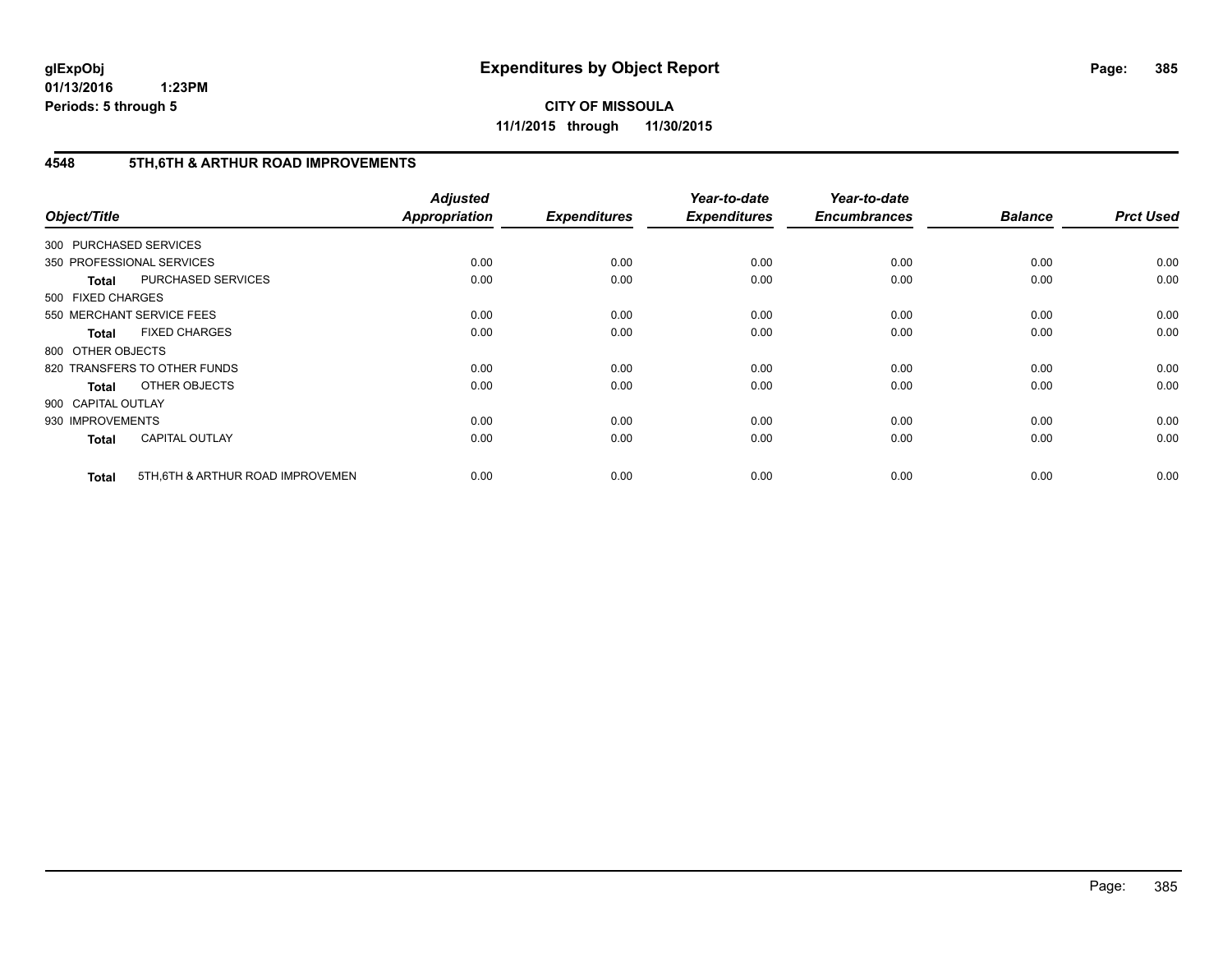## **4745 MALONEY/TWITE MILLER CR \$1.2M CONTRIB**

| Object/Title       |                              | <b>Adjusted</b><br><b>Appropriation</b> | <b>Expenditures</b> | Year-to-date<br><b>Expenditures</b> | Year-to-date<br><b>Encumbrances</b> | <b>Balance</b> | <b>Prct Used</b> |
|--------------------|------------------------------|-----------------------------------------|---------------------|-------------------------------------|-------------------------------------|----------------|------------------|
|                    | 300 PURCHASED SERVICES       |                                         |                     |                                     |                                     |                |                  |
|                    | 350 PROFESSIONAL SERVICES    | 0.00                                    | 0.00                | 0.00                                | 0.00                                | 0.00           | 0.00             |
| <b>Total</b>       | PURCHASED SERVICES           | 0.00                                    | 0.00                | 0.00                                | 0.00                                | 0.00           | 0.00             |
| 500 FIXED CHARGES  |                              |                                         |                     |                                     |                                     |                |                  |
|                    | 550 MERCHANT SERVICE FEES    | 0.00                                    | 0.00                | 0.00                                | 0.00                                | 0.00           | 0.00             |
| Total              | <b>FIXED CHARGES</b>         | 0.00                                    | 0.00                | 0.00                                | 0.00                                | 0.00           | 0.00             |
| 800 OTHER OBJECTS  |                              |                                         |                     |                                     |                                     |                |                  |
|                    | 820 TRANSFERS TO OTHER FUNDS | 0.00                                    | 0.00                | 0.00                                | 0.00                                | 0.00           | 0.00             |
| Total              | OTHER OBJECTS                | 0.00                                    | 0.00                | 0.00                                | 0.00                                | 0.00           | 0.00             |
| 900 CAPITAL OUTLAY |                              |                                         |                     |                                     |                                     |                |                  |
| 930 IMPROVEMENTS   |                              | 0.00                                    | 0.00                | 0.00                                | 0.00                                | 0.00           | 0.00             |
| <b>Total</b>       | <b>CAPITAL OUTLAY</b>        | 0.00                                    | 0.00                | 0.00                                | 0.00                                | 0.00           | 0.00             |
| <b>Total</b>       | NON-DEPARTMENTAL             | 0.00                                    | 0.00                | 0.00                                | 0.00                                | 0.00           | 0.00             |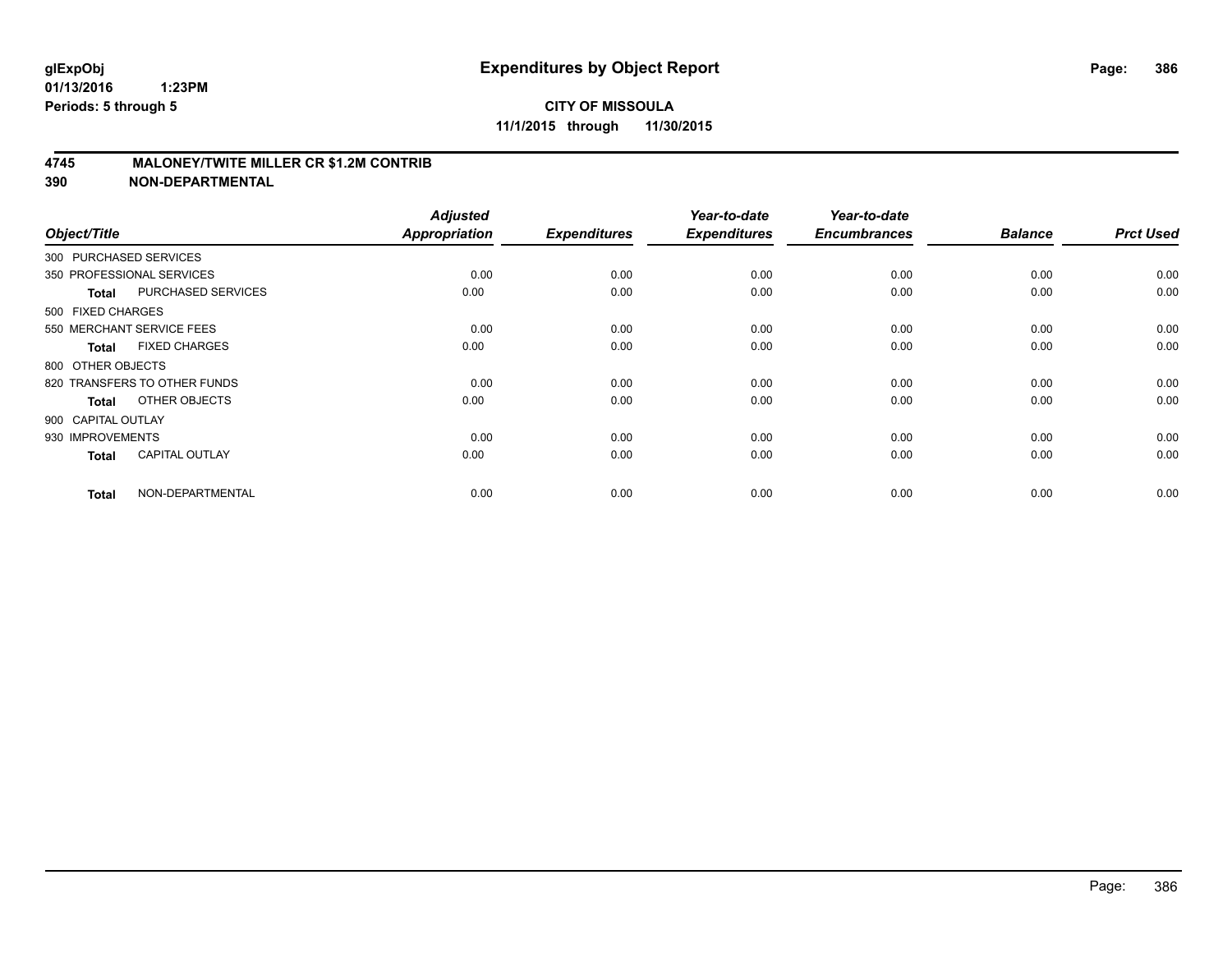**CITY OF MISSOULA 11/1/2015 through 11/30/2015**

# **4745 MALONEY/TWITE MILLER CR \$1.2M CONTRIB**

| Object/Title           |                                    | <b>Adjusted</b><br>Appropriation | <b>Expenditures</b> | Year-to-date<br><b>Expenditures</b> | Year-to-date<br><b>Encumbrances</b> | <b>Balance</b> | <b>Prct Used</b> |
|------------------------|------------------------------------|----------------------------------|---------------------|-------------------------------------|-------------------------------------|----------------|------------------|
| 300 PURCHASED SERVICES |                                    |                                  |                     |                                     |                                     |                |                  |
|                        | 350 PROFESSIONAL SERVICES          | 0.00                             | 0.00                | 0.00                                | 0.00                                | 0.00           | 0.00             |
| <b>Total</b>           | PURCHASED SERVICES                 | 0.00                             | 0.00                | 0.00                                | 0.00                                | 0.00           | 0.00             |
| 500 FIXED CHARGES      |                                    |                                  |                     |                                     |                                     |                |                  |
|                        | 550 MERCHANT SERVICE FEES          | 0.00                             | 0.00                | 0.00                                | 0.00                                | 0.00           | 0.00             |
| <b>Total</b>           | <b>FIXED CHARGES</b>               | 0.00                             | 0.00                | 0.00                                | 0.00                                | 0.00           | 0.00             |
| 800 OTHER OBJECTS      |                                    |                                  |                     |                                     |                                     |                |                  |
|                        | 820 TRANSFERS TO OTHER FUNDS       | 0.00                             | 0.00                | 0.00                                | 0.00                                | 0.00           | 0.00             |
| Total                  | OTHER OBJECTS                      | 0.00                             | 0.00                | 0.00                                | 0.00                                | 0.00           | 0.00             |
| 900 CAPITAL OUTLAY     |                                    |                                  |                     |                                     |                                     |                |                  |
| 930 IMPROVEMENTS       |                                    | 0.00                             | 0.00                | 0.00                                | 0.00                                | 0.00           | 0.00             |
| <b>Total</b>           | <b>CAPITAL OUTLAY</b>              | 0.00                             | 0.00                | 0.00                                | 0.00                                | 0.00           | 0.00             |
| <b>Total</b>           | MALONEY/TWITE MILLER CR \$1.2M CON | 0.00                             | 0.00                | 0.00                                | 0.00                                | 0.00           | 0.00             |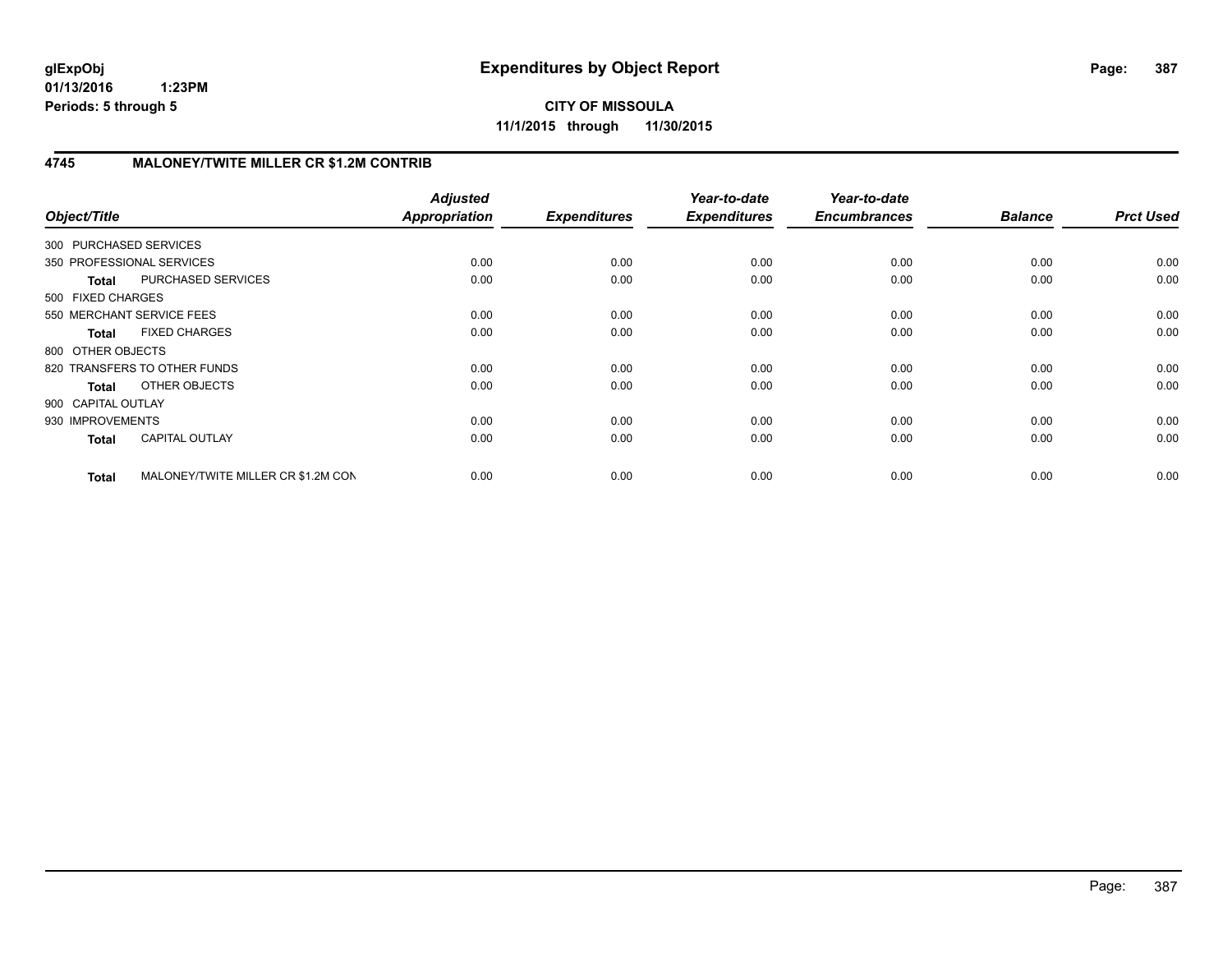# **4941 HILLVIEW WAY CONSTRUCTION**

## **280 PUBLIC WORKS OPERATIONS**

| Object/Title        |                            | <b>Adjusted</b><br>Appropriation | <b>Expenditures</b> | Year-to-date<br><b>Expenditures</b> | Year-to-date<br><b>Encumbrances</b> | <b>Balance</b> | <b>Prct Used</b> |
|---------------------|----------------------------|----------------------------------|---------------------|-------------------------------------|-------------------------------------|----------------|------------------|
| 200 SUPPLIES        |                            |                                  |                     |                                     |                                     |                |                  |
| 210 OFFICE SUPPLIES |                            | 0.00                             | 0.00                | 0.00                                | 0.00                                | 0.00           | 0.00             |
| <b>Total</b>        | <b>SUPPLIES</b>            | 0.00                             | 0.00                | 0.00                                | 0.00                                | 0.00           | 0.00             |
|                     | 300 PURCHASED SERVICES     |                                  |                     |                                     |                                     |                |                  |
| 310 COMMUNICATIONS  |                            | 0.00                             | 0.00                | 0.00                                | 0.00                                | 0.00           | 0.00             |
|                     | 320 PRINTING & DUPLICATING | 0.00                             | 0.00                | 0.00                                | 0.00                                | 0.00           | 0.00             |
|                     | 350 PROFESSIONAL SERVICES  | 0.00                             | 0.00                | 35,361.93                           | 0.00                                | $-35,361.93$   | 0.00             |
| <b>Total</b>        | PURCHASED SERVICES         | 0.00                             | 0.00                | 35,361.93                           | 0.00                                | $-35,361.93$   | 0.00             |
| 500 FIXED CHARGES   |                            |                                  |                     |                                     |                                     |                |                  |
|                     | 550 MERCHANT SERVICE FEES  | 0.00                             | 0.00                | 0.00                                | 0.00                                | 0.00           | 0.00             |
| <b>Total</b>        | <b>FIXED CHARGES</b>       | 0.00                             | 0.00                | 0.00                                | 0.00                                | 0.00           | 0.00             |
| 900 CAPITAL OUTLAY  |                            |                                  |                     |                                     |                                     |                |                  |
| 930 IMPROVEMENTS    |                            | 0.00                             | 0.00                | 0.00                                | 0.00                                | 0.00           | 0.00             |
| <b>Total</b>        | <b>CAPITAL OUTLAY</b>      | 0.00                             | 0.00                | 0.00                                | 0.00                                | 0.00           | 0.00             |
| <b>Total</b>        | PUBLIC WORKS OPERATIONS    | 0.00                             | 0.00                | 35,361.93                           | 0.00                                | $-35,361.93$   | 0.00             |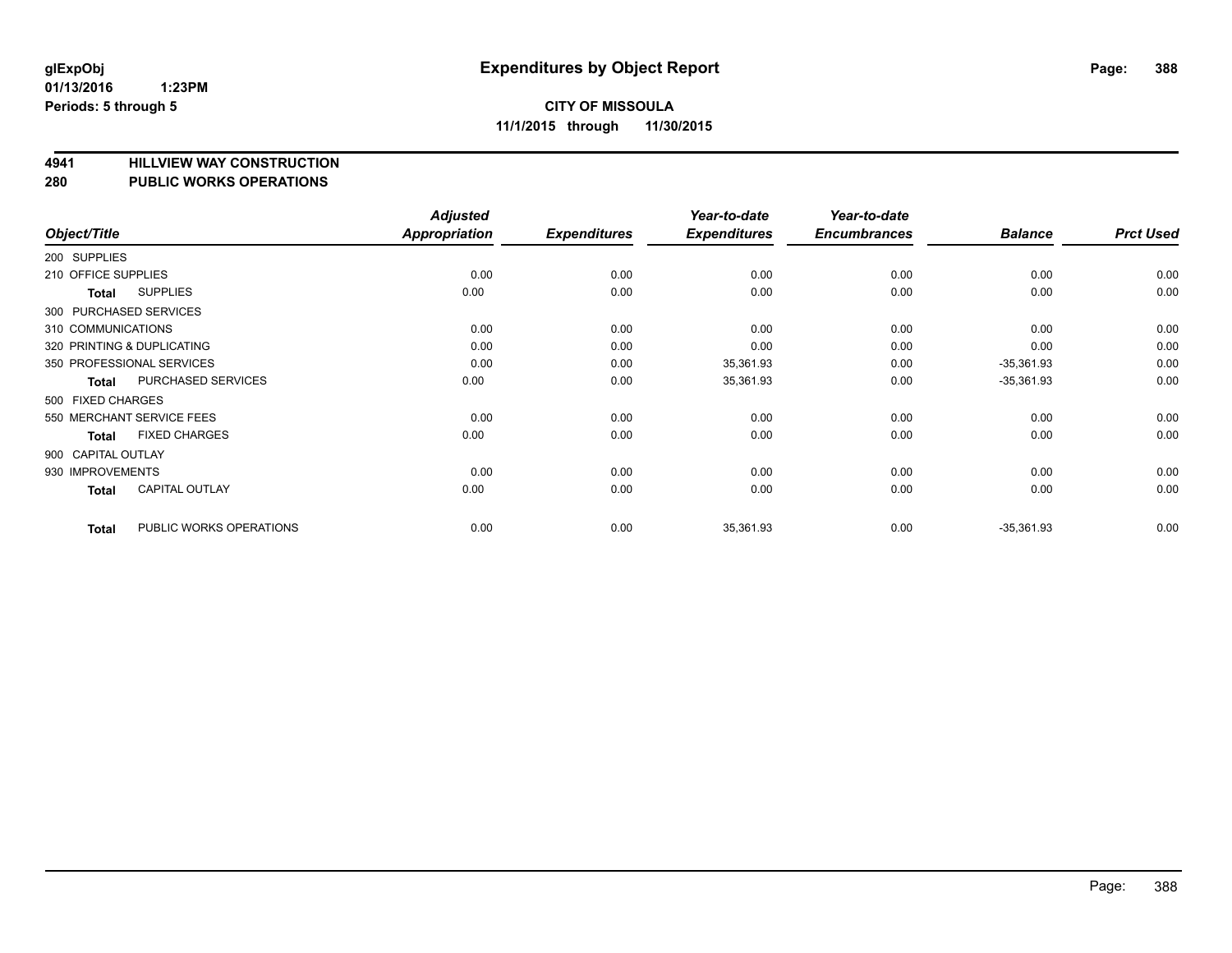## **4941 HILLVIEW WAY CONSTRUCTION**

|                     |                                  | <b>Adjusted</b> |                     | Year-to-date        | Year-to-date        |                |                  |
|---------------------|----------------------------------|-----------------|---------------------|---------------------|---------------------|----------------|------------------|
| Object/Title        |                                  | Appropriation   | <b>Expenditures</b> | <b>Expenditures</b> | <b>Encumbrances</b> | <b>Balance</b> | <b>Prct Used</b> |
| 200 SUPPLIES        |                                  |                 |                     |                     |                     |                |                  |
| 210 OFFICE SUPPLIES |                                  | 0.00            | 0.00                | 0.00                | 0.00                | 0.00           | 0.00             |
| <b>Total</b>        | <b>SUPPLIES</b>                  | 0.00            | 0.00                | 0.00                | 0.00                | 0.00           | 0.00             |
|                     | 300 PURCHASED SERVICES           |                 |                     |                     |                     |                |                  |
| 310 COMMUNICATIONS  |                                  | 0.00            | 0.00                | 0.00                | 0.00                | 0.00           | 0.00             |
|                     | 320 PRINTING & DUPLICATING       | 0.00            | 0.00                | 0.00                | 0.00                | 0.00           | 0.00             |
|                     | 350 PROFESSIONAL SERVICES        | 0.00            | 0.00                | 35,361.93           | 0.00                | $-35,361.93$   | 0.00             |
| <b>Total</b>        | PURCHASED SERVICES               | 0.00            | 0.00                | 35,361.93           | 0.00                | $-35,361.93$   | 0.00             |
| 500 FIXED CHARGES   |                                  |                 |                     |                     |                     |                |                  |
|                     | 550 MERCHANT SERVICE FEES        | 0.00            | 0.00                | 0.00                | 0.00                | 0.00           | 0.00             |
| <b>Total</b>        | <b>FIXED CHARGES</b>             | 0.00            | 0.00                | 0.00                | 0.00                | 0.00           | 0.00             |
| 900 CAPITAL OUTLAY  |                                  |                 |                     |                     |                     |                |                  |
| 930 IMPROVEMENTS    |                                  | 0.00            | 0.00                | 0.00                | 0.00                | 0.00           | 0.00             |
| <b>Total</b>        | <b>CAPITAL OUTLAY</b>            | 0.00            | 0.00                | 0.00                | 0.00                | 0.00           | 0.00             |
| <b>Total</b>        | <b>HILLVIEW WAY CONSTRUCTION</b> | 0.00            | 0.00                | 35,361.93           | 0.00                | $-35,361.93$   | 0.00             |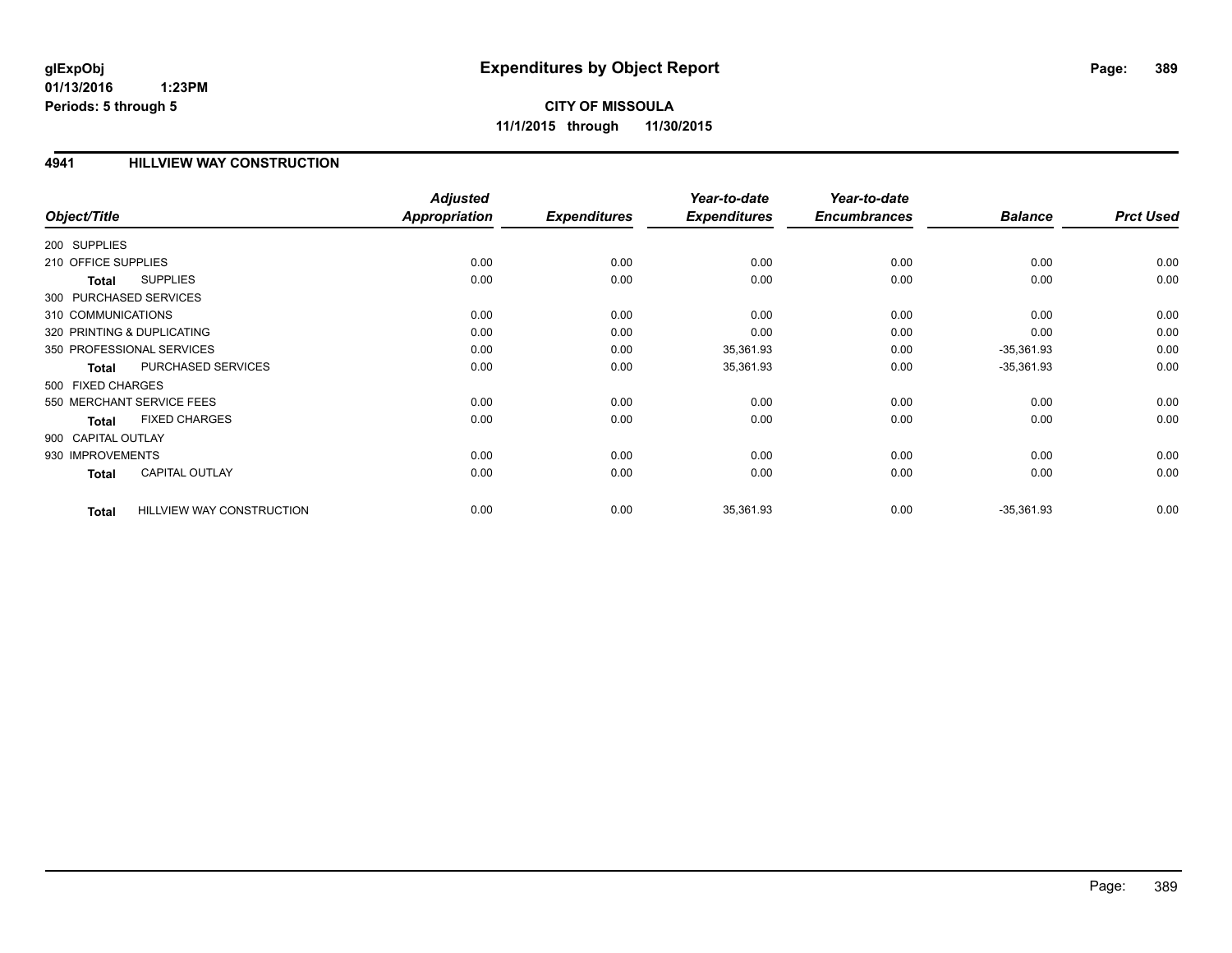# **glExpObj Expenditures by Object Report Page: 390**

# **CITY OF MISSOULA 11/1/2015 through 11/30/2015**

## **4944 RATTLESNAKE SEWER COLLECTION (544)**

**000 \*\*\* Title Not Found \*\*\***

| Object/Title              |                         | <b>Adjusted</b><br><b>Appropriation</b> | <i><b>Expenditures</b></i> | Year-to-date<br><b>Expenditures</b> | Year-to-date<br><b>Encumbrances</b> | <b>Balance</b> | <b>Prct Used</b> |
|---------------------------|-------------------------|-----------------------------------------|----------------------------|-------------------------------------|-------------------------------------|----------------|------------------|
| 500 FIXED CHARGES         |                         |                                         |                            |                                     |                                     |                |                  |
| 550 MERCHANT SERVICE FEES |                         | 0.00                                    | 0.00                       | 0.00                                | 0.00                                | 0.00           | 0.00             |
| <b>Total</b>              | <b>FIXED CHARGES</b>    | 0.00                                    | 0.00                       | 0.00                                | 0.00                                | 0.00           | 0.00             |
| Total                     | *** Title Not Found *** | 0.00                                    | 0.00                       | 0.00                                | 0.00                                | 0.00           | 0.00             |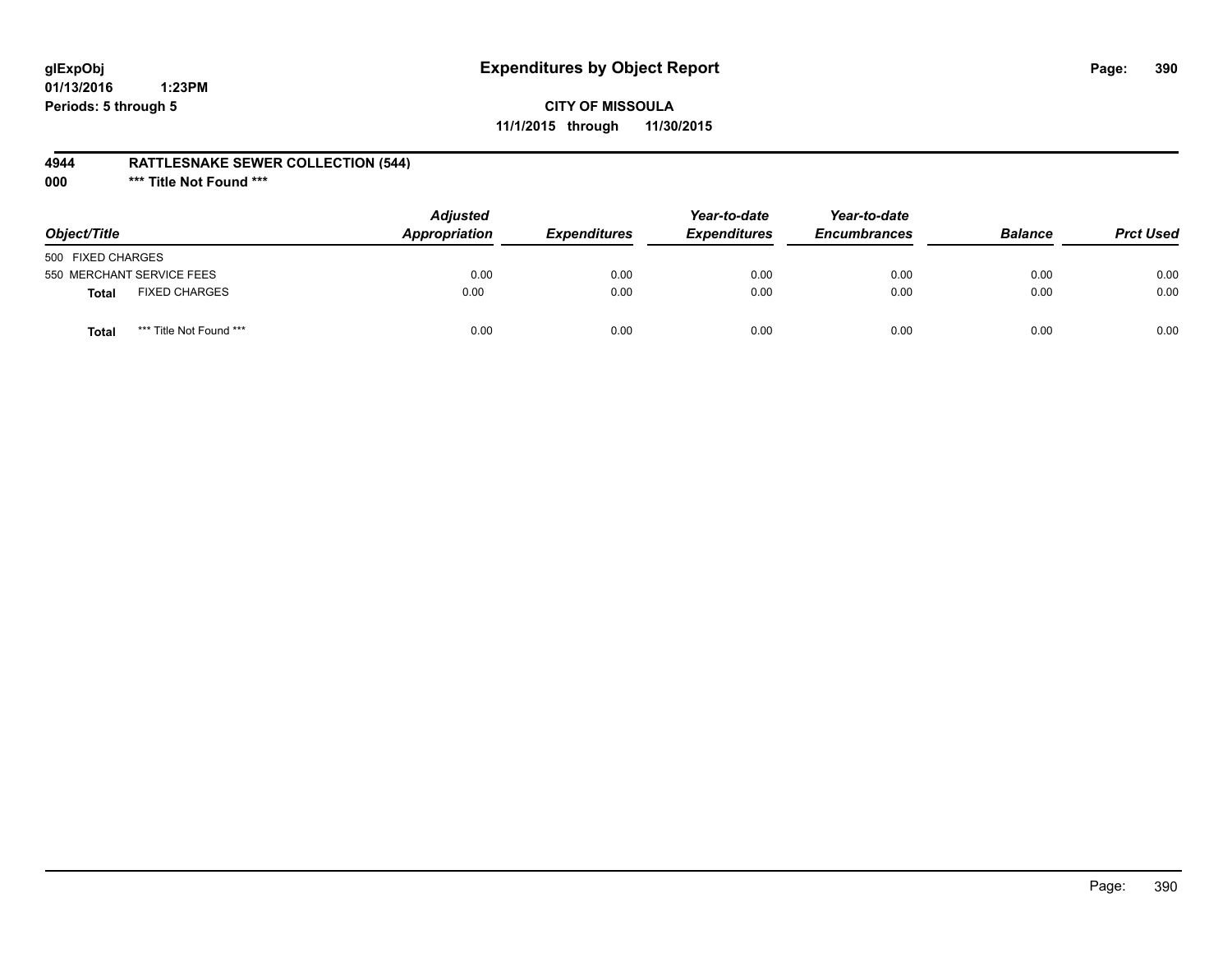## **4944 RATTLESNAKE SEWER COLLECTION (544)**

| Object/Title           |                           | <b>Adjusted</b><br><b>Appropriation</b> | <b>Expenditures</b> | Year-to-date<br><b>Expenditures</b> | Year-to-date<br><b>Encumbrances</b> | <b>Balance</b> | <b>Prct Used</b> |
|------------------------|---------------------------|-----------------------------------------|---------------------|-------------------------------------|-------------------------------------|----------------|------------------|
| 300 PURCHASED SERVICES |                           |                                         |                     |                                     |                                     |                |                  |
|                        | 350 PROFESSIONAL SERVICES | 0.00                                    | 0.00                | 0.00                                | 0.00                                | 0.00           | 0.00             |
| <b>Total</b>           | <b>PURCHASED SERVICES</b> | 0.00                                    | 0.00                | 0.00                                | 0.00                                | 0.00           | 0.00             |
| 500 FIXED CHARGES      |                           |                                         |                     |                                     |                                     |                |                  |
|                        | 550 MERCHANT SERVICE FEES | 0.00                                    | 0.00                | 0.00                                | 0.00                                | 0.00           | 0.00             |
| <b>Total</b>           | <b>FIXED CHARGES</b>      | 0.00                                    | 0.00                | 0.00                                | 0.00                                | 0.00           | 0.00             |
| 600 DEBT SERVICE       |                           |                                         |                     |                                     |                                     |                |                  |
| 610 PRINCIPAL          |                           | 0.00                                    | 0.00                | 0.00                                | 0.00                                | 0.00           | 0.00             |
| <b>Total</b>           | <b>DEBT SERVICE</b>       | 0.00                                    | 0.00                | 0.00                                | 0.00                                | 0.00           | 0.00             |
| 900 CAPITAL OUTLAY     |                           |                                         |                     |                                     |                                     |                |                  |
| 930 IMPROVEMENTS       |                           | 0.00                                    | 0.00                | 0.00                                | 0.00                                | 0.00           | 0.00             |
| <b>Total</b>           | <b>CAPITAL OUTLAY</b>     | 0.00                                    | 0.00                | 0.00                                | 0.00                                | 0.00           | 0.00             |
| <b>Total</b>           | NON-DEPARTMENTAL          | 0.00                                    | 0.00                | 0.00                                | 0.00                                | 0.00           | 0.00             |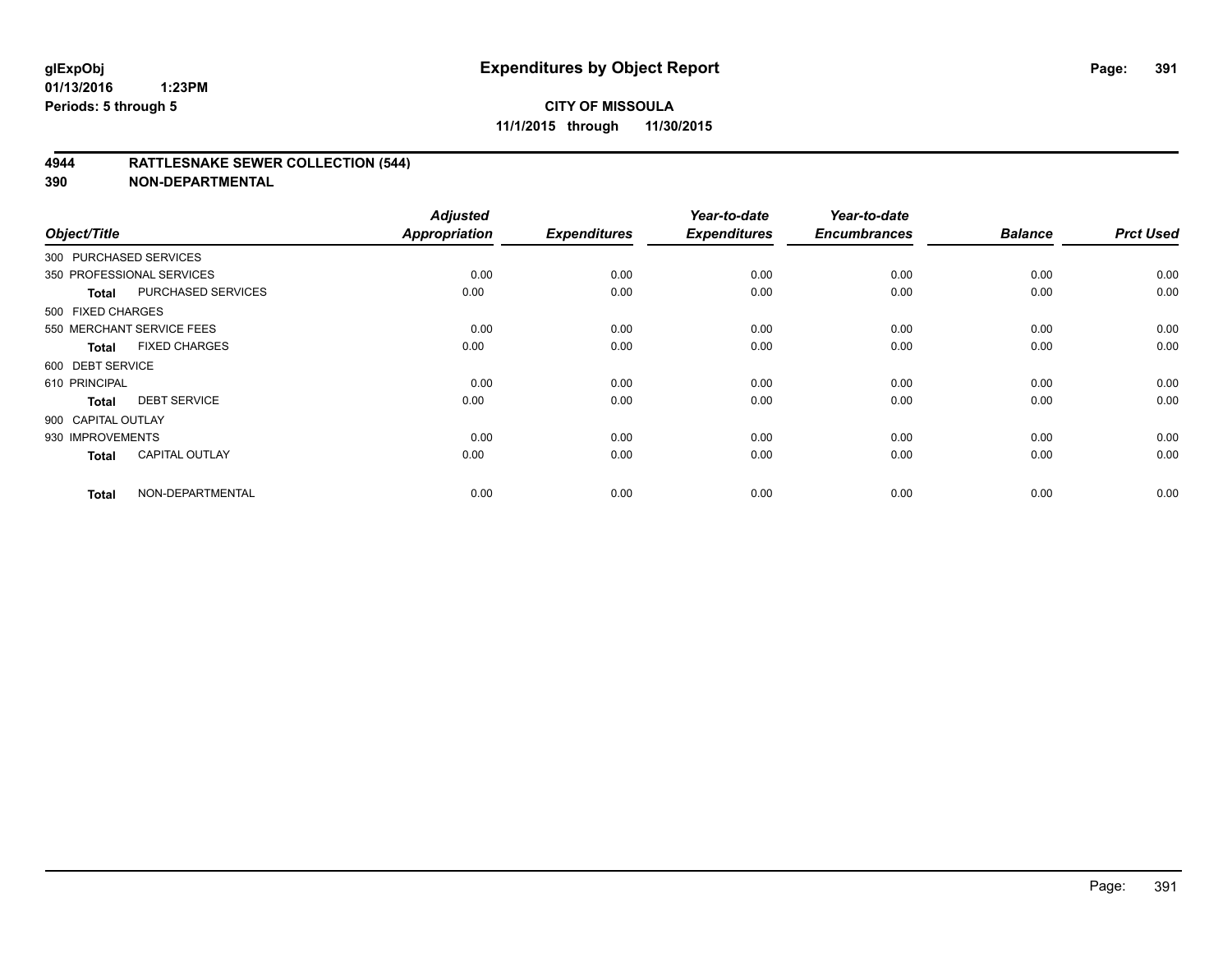## **4944 RATTLESNAKE SEWER COLLECTION (544)**

**550 SID 544 PROJECT**

| Object/Title            |                           | <b>Adjusted</b><br><b>Appropriation</b> | <b>Expenditures</b> | Year-to-date<br><b>Expenditures</b> | Year-to-date<br><b>Encumbrances</b> | <b>Balance</b> | <b>Prct Used</b> |
|-------------------------|---------------------------|-----------------------------------------|---------------------|-------------------------------------|-------------------------------------|----------------|------------------|
| 300 PURCHASED SERVICES  |                           |                                         |                     |                                     |                                     |                |                  |
|                         | 350 PROFESSIONAL SERVICES | 0.00                                    | 0.00                | 0.00                                | 0.00                                | 0.00           | 0.00             |
| Total                   | <b>PURCHASED SERVICES</b> | 0.00                                    | 0.00                | 0.00                                | 0.00                                | 0.00           | 0.00             |
| 500 FIXED CHARGES       |                           |                                         |                     |                                     |                                     |                |                  |
|                         | 550 MERCHANT SERVICE FEES | 0.00                                    | 0.00                | 0.00                                | 0.00                                | 0.00           | 0.00             |
| <b>Total</b>            | <b>FIXED CHARGES</b>      | 0.00                                    | 0.00                | 0.00                                | 0.00                                | 0.00           | 0.00             |
| 900 CAPITAL OUTLAY      |                           |                                         |                     |                                     |                                     |                |                  |
| 915 EASEMENTS           |                           | 0.00                                    | 0.00                | 0.00                                | 0.00                                | 0.00           | 0.00             |
| 930 IMPROVEMENTS        |                           | 0.00                                    | 0.00                | 0.00                                | 0.00                                | 0.00           | 0.00             |
| 960 CAPITAL CONTINGENCY |                           | 0.00                                    | 0.00                | 0.00                                | 0.00                                | 0.00           | 0.00             |
| <b>Total</b>            | <b>CAPITAL OUTLAY</b>     | 0.00                                    | 0.00                | 0.00                                | 0.00                                | 0.00           | 0.00             |
| <b>Total</b>            | SID 544 PROJECT           | 0.00                                    | 0.00                | 0.00                                | 0.00                                | 0.00           | 0.00             |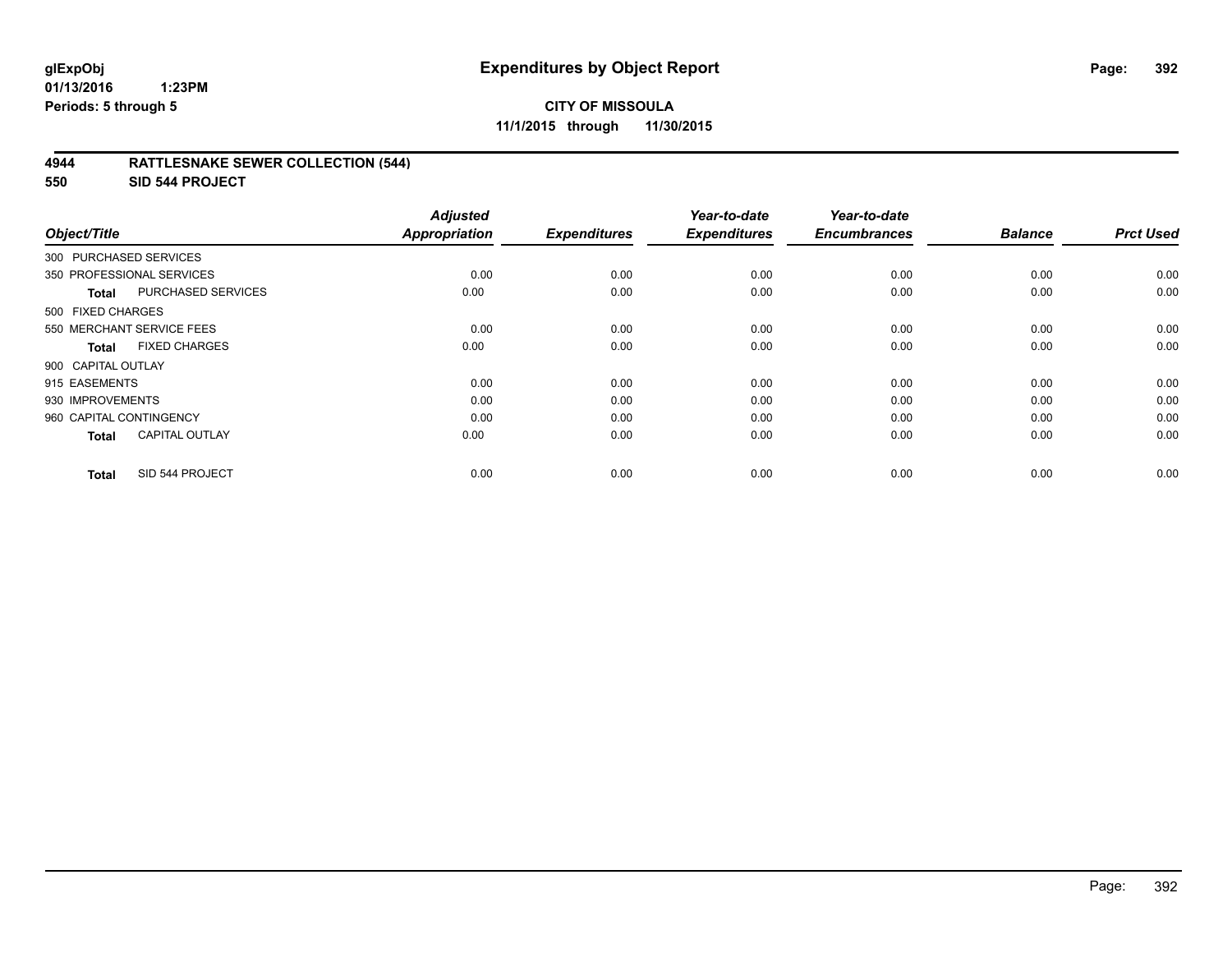## **4944 RATTLESNAKE SEWER COLLECTION (544)**

**555 LOLO STREET PROJECT**

|                                            | <b>Adjusted</b>      |                     | Year-to-date        | Year-to-date        |                |                  |
|--------------------------------------------|----------------------|---------------------|---------------------|---------------------|----------------|------------------|
| Object/Title                               | <b>Appropriation</b> | <b>Expenditures</b> | <b>Expenditures</b> | <b>Encumbrances</b> | <b>Balance</b> | <b>Prct Used</b> |
| 500 FIXED CHARGES                          |                      |                     |                     |                     |                |                  |
| 550 MERCHANT SERVICE FEES                  | 0.00                 | 0.00                | 0.00                | 0.00                | 0.00           | 0.00             |
| <b>FIXED CHARGES</b><br><b>Total</b>       | 0.00                 | 0.00                | 0.00                | 0.00                | 0.00           | 0.00             |
| 900 CAPITAL OUTLAY                         |                      |                     |                     |                     |                |                  |
| 930 IMPROVEMENTS                           | 0.00                 | 0.00                | 0.00                | 0.00                | 0.00           | 0.00             |
| 960 CAPITAL CONTINGENCY                    | 0.00                 | 0.00                | 0.00                | 0.00                | 0.00           | 0.00             |
| <b>CAPITAL OUTLAY</b><br><b>Total</b>      | 0.00                 | 0.00                | 0.00                | 0.00                | 0.00           | 0.00             |
| <b>LOLO STREET PROJECT</b><br><b>Total</b> | 0.00                 | 0.00                | 0.00                | 0.00                | 0.00           | 0.00             |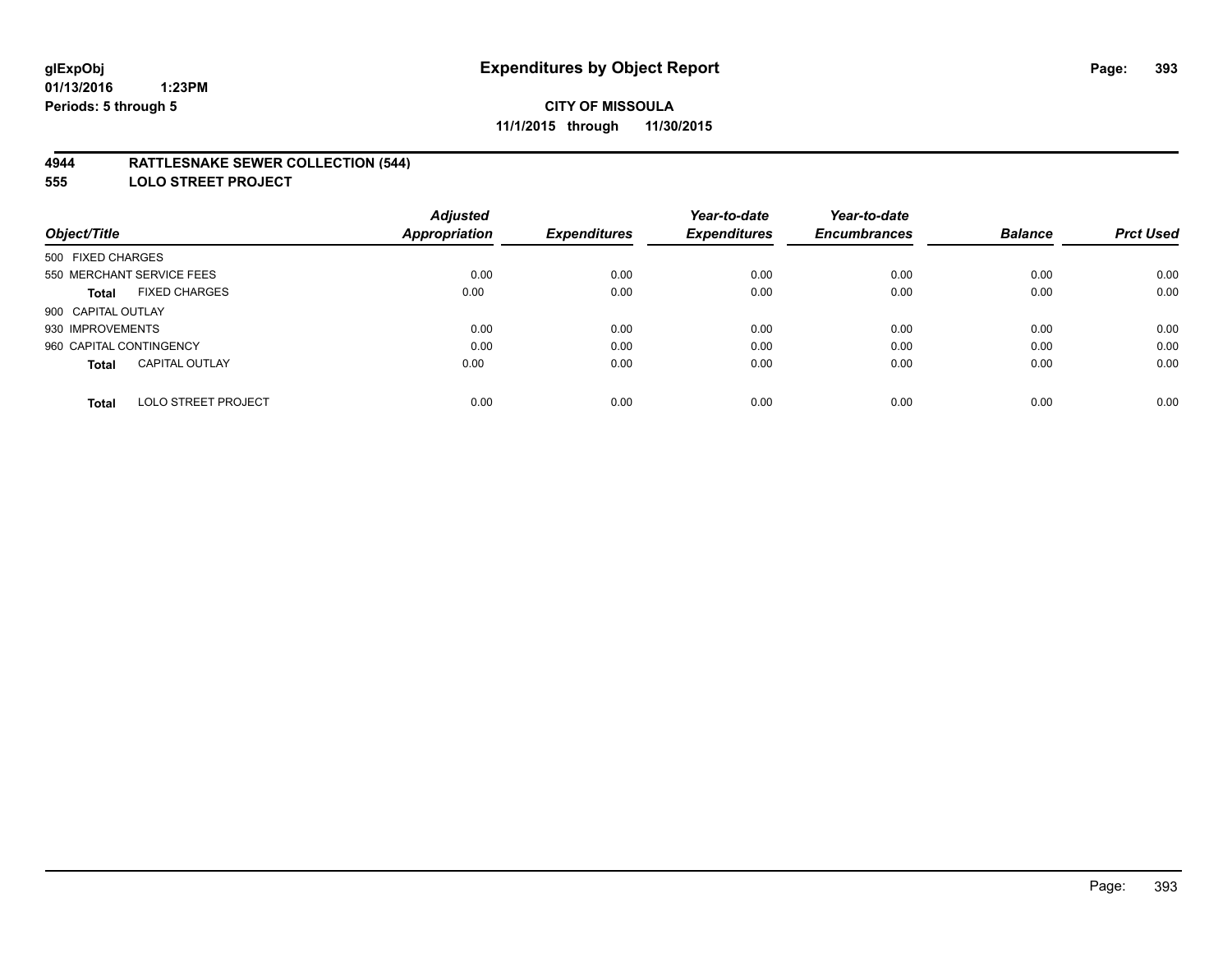**CITY OF MISSOULA 11/1/2015 through 11/30/2015**

# **4944 RATTLESNAKE SEWER COLLECTION (544)**

| Object/Title            |                                  | <b>Adjusted</b><br>Appropriation | <b>Expenditures</b> | Year-to-date<br><b>Expenditures</b> | Year-to-date<br><b>Encumbrances</b> | <b>Balance</b> | <b>Prct Used</b> |
|-------------------------|----------------------------------|----------------------------------|---------------------|-------------------------------------|-------------------------------------|----------------|------------------|
| 300 PURCHASED SERVICES  |                                  |                                  |                     |                                     |                                     |                |                  |
|                         | 350 PROFESSIONAL SERVICES        | 0.00                             | 0.00                | 0.00                                | 0.00                                | 0.00           | 0.00             |
| <b>Total</b>            | PURCHASED SERVICES               | 0.00                             | 0.00                | 0.00                                | 0.00                                | 0.00           | 0.00             |
| 500 FIXED CHARGES       |                                  |                                  |                     |                                     |                                     |                |                  |
|                         | 550 MERCHANT SERVICE FEES        | 0.00                             | 0.00                | 0.00                                | 0.00                                | 0.00           | 0.00             |
| <b>Total</b>            | <b>FIXED CHARGES</b>             | 0.00                             | 0.00                | 0.00                                | 0.00                                | 0.00           | 0.00             |
| 600 DEBT SERVICE        |                                  |                                  |                     |                                     |                                     |                |                  |
| 610 PRINCIPAL           |                                  | 0.00                             | 0.00                | 0.00                                | 0.00                                | 0.00           | 0.00             |
| <b>Total</b>            | <b>DEBT SERVICE</b>              | 0.00                             | 0.00                | 0.00                                | 0.00                                | 0.00           | 0.00             |
| 900 CAPITAL OUTLAY      |                                  |                                  |                     |                                     |                                     |                |                  |
| 915 EASEMENTS           |                                  | 0.00                             | 0.00                | 0.00                                | 0.00                                | 0.00           | 0.00             |
| 930 IMPROVEMENTS        |                                  | 0.00                             | 0.00                | 0.00                                | 0.00                                | 0.00           | 0.00             |
| 960 CAPITAL CONTINGENCY |                                  | 0.00                             | 0.00                | 0.00                                | 0.00                                | 0.00           | 0.00             |
| <b>Total</b>            | <b>CAPITAL OUTLAY</b>            | 0.00                             | 0.00                | 0.00                                | 0.00                                | 0.00           | 0.00             |
| <b>Total</b>            | RATTLESNAKE SEWER COLLECTION (54 | 0.00                             | 0.00                | 0.00                                | 0.00                                | 0.00           | 0.00             |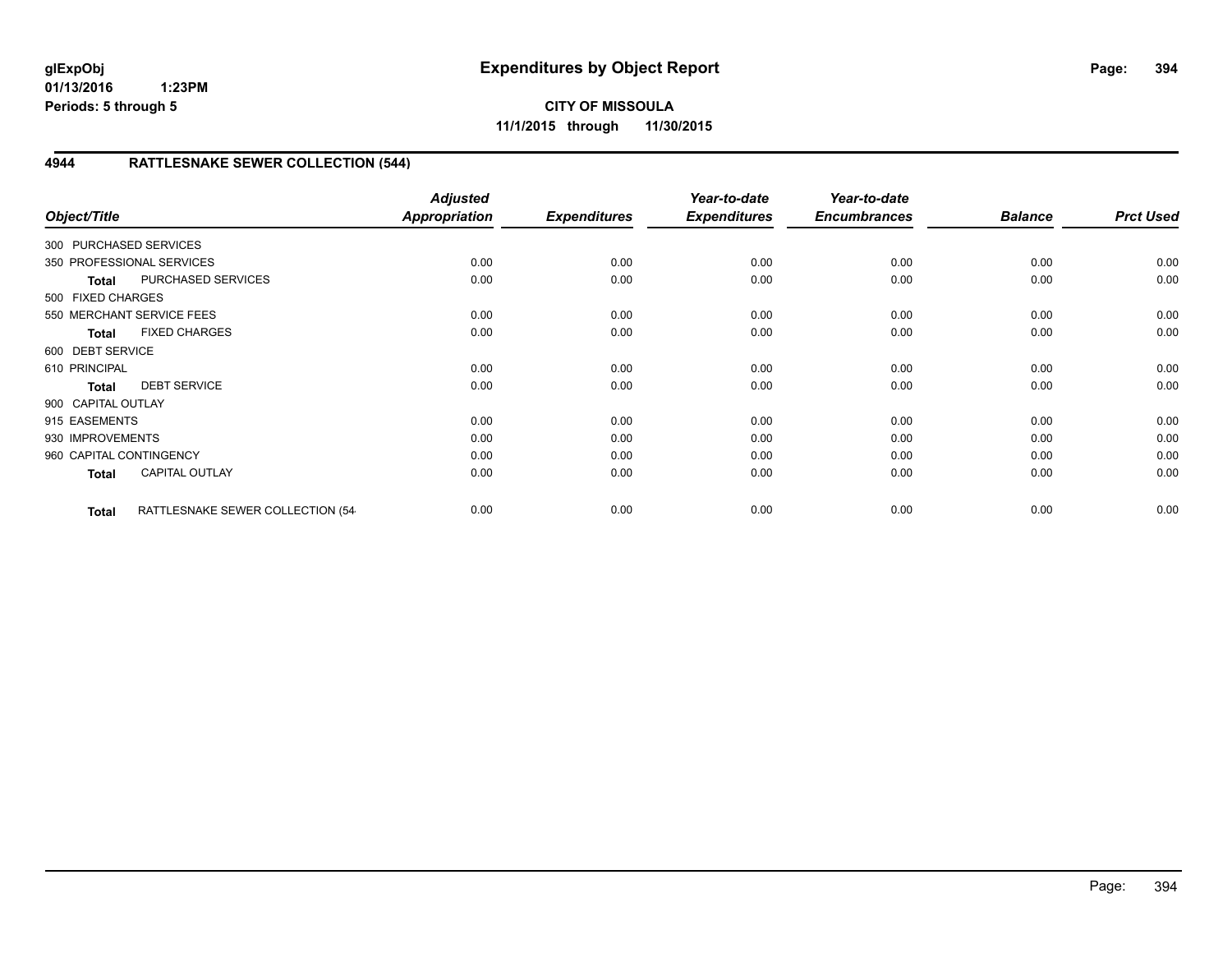# **glExpObj Expenditures by Object Report Page: 395**

#### **01/13/2016 1:23PM Periods: 5 through 5**

# **CITY OF MISSOULA 11/1/2015 through 11/30/2015**

#### **4945 PHILLIPS ST TRAFFIC CALMING**

**000 \*\*\* Title Not Found \*\*\***

| Object/Title                            | <b>Adjusted</b><br><b>Appropriation</b> | <b>Expenditures</b> | Year-to-date<br><b>Expenditures</b> | Year-to-date<br><b>Encumbrances</b> | <b>Balance</b> | <b>Prct Used</b> |
|-----------------------------------------|-----------------------------------------|---------------------|-------------------------------------|-------------------------------------|----------------|------------------|
| 500 FIXED CHARGES                       |                                         |                     |                                     |                                     |                |                  |
| 550 MERCHANT SERVICE FEES               | 0.00                                    | 0.00                | 0.00                                | 0.00                                | 0.00           | 0.00             |
| <b>FIXED CHARGES</b><br><b>Total</b>    | 0.00                                    | 0.00                | 0.00                                | 0.00                                | 0.00           | 0.00             |
| 600 DEBT SERVICE                        |                                         |                     |                                     |                                     |                |                  |
| 620 INTEREST / SERVICE FEES             | 0.00                                    | 0.00                | 0.00                                | 0.00                                | 0.00           | 0.00             |
| <b>DEBT SERVICE</b><br><b>Total</b>     | 0.00                                    | 0.00                | 0.00                                | 0.00                                | 0.00           | 0.00             |
| *** Title Not Found ***<br><b>Total</b> | 0.00                                    | 0.00                | 0.00                                | 0.00                                | 0.00           | 0.00             |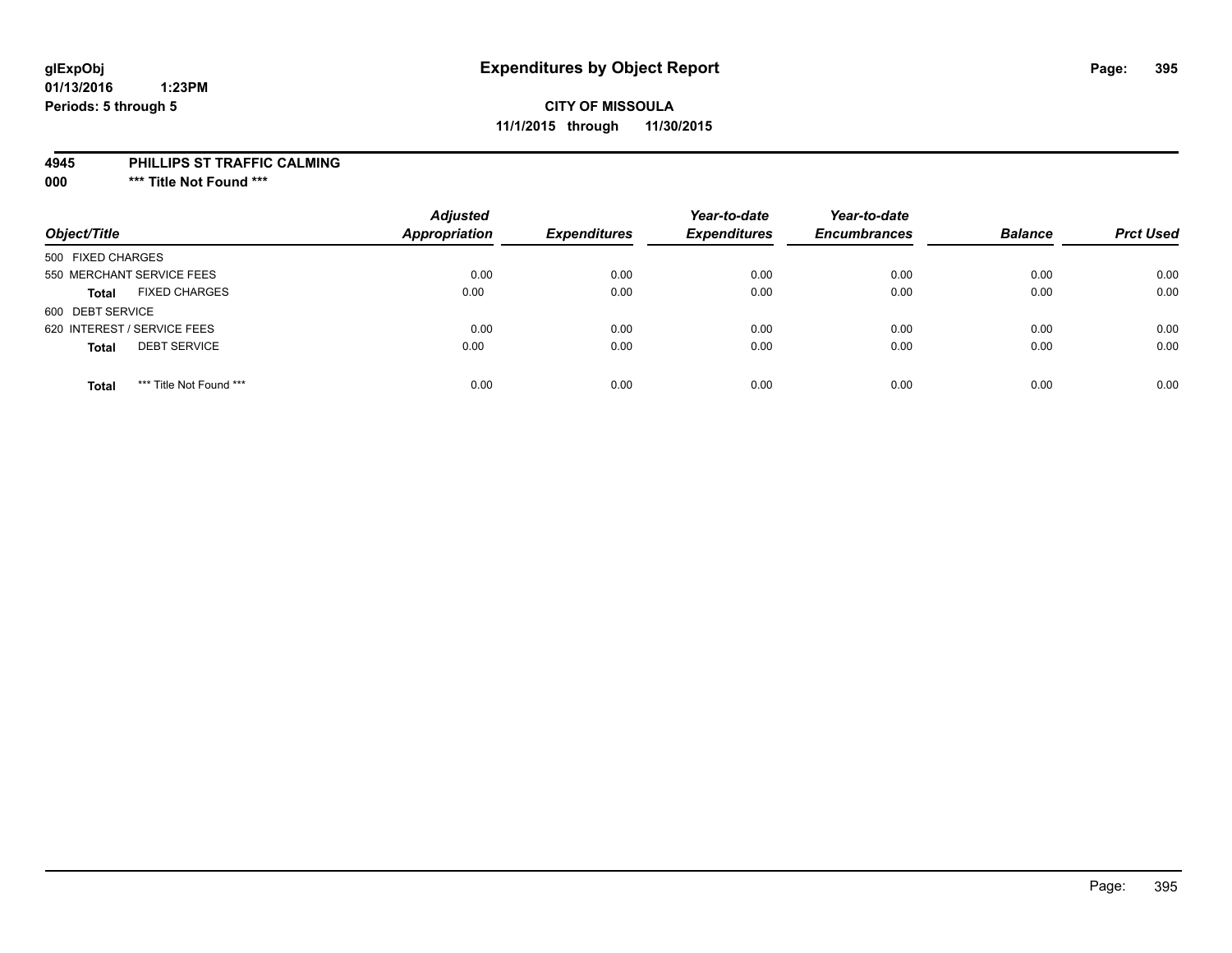## **4945 PHILLIPS ST TRAFFIC CALMING**

| Object/Title                                | <b>Adjusted</b><br><b>Appropriation</b> | <b>Expenditures</b> | Year-to-date<br><b>Expenditures</b> | Year-to-date<br><b>Encumbrances</b> | <b>Balance</b> | <b>Prct Used</b> |
|---------------------------------------------|-----------------------------------------|---------------------|-------------------------------------|-------------------------------------|----------------|------------------|
| 500 FIXED CHARGES                           |                                         |                     |                                     |                                     |                |                  |
| 550 MERCHANT SERVICE FEES                   | 0.00                                    | 0.00                | 0.00                                | 0.00                                | 0.00           | 0.00             |
| <b>FIXED CHARGES</b><br><b>Total</b>        | 0.00                                    | 0.00                | 0.00                                | 0.00                                | 0.00           | 0.00             |
| 600 DEBT SERVICE                            |                                         |                     |                                     |                                     |                |                  |
| 620 INTEREST / SERVICE FEES                 | 0.00                                    | 0.00                | 0.00                                | 0.00                                | 0.00           | 0.00             |
| <b>DEBT SERVICE</b><br><b>Total</b>         | 0.00                                    | 0.00                | 0.00                                | 0.00                                | 0.00           | 0.00             |
| PHILLIPS ST TRAFFIC CALMING<br><b>Total</b> | 0.00                                    | 0.00                | 0.00                                | 0.00                                | 0.00           | 0.00             |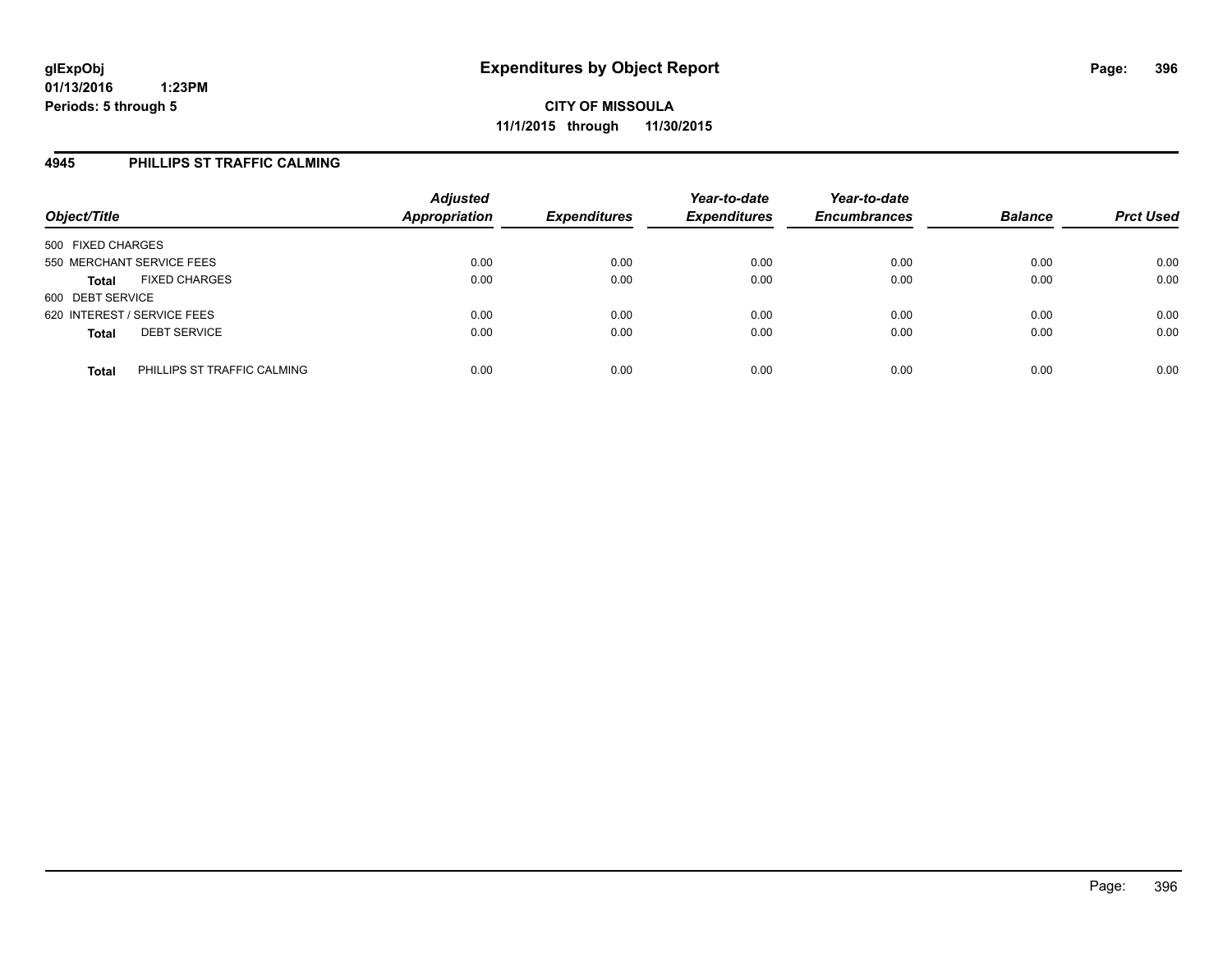# **glExpObj Expenditures by Object Report Page: 397**

#### **01/13/2016 1:23PM Periods: 5 through 5**

#### **CITY OF MISSOULA 11/1/2015 through 11/30/2015**

#### **4946 PATTEE CREEK DR. TRAFFIC CALMING**

**000 \*\*\* Title Not Found \*\*\***

| Object/Title                            | <b>Adjusted</b><br><b>Appropriation</b> | <b>Expenditures</b> | Year-to-date<br><b>Expenditures</b> | Year-to-date<br><b>Encumbrances</b> | <b>Balance</b> | <b>Prct Used</b> |
|-----------------------------------------|-----------------------------------------|---------------------|-------------------------------------|-------------------------------------|----------------|------------------|
| 500 FIXED CHARGES                       |                                         |                     |                                     |                                     |                |                  |
| 550 MERCHANT SERVICE FEES               | 0.00                                    | 0.00                | 0.00                                | 0.00                                | 0.00           | 0.00             |
| <b>FIXED CHARGES</b><br><b>Total</b>    | 0.00                                    | 0.00                | 0.00                                | 0.00                                | 0.00           | 0.00             |
| 600 DEBT SERVICE                        |                                         |                     |                                     |                                     |                |                  |
| 620 INTEREST / SERVICE FEES             | 0.00                                    | 0.00                | 0.00                                | 0.00                                | 0.00           | 0.00             |
| <b>DEBT SERVICE</b><br><b>Total</b>     | 0.00                                    | 0.00                | 0.00                                | 0.00                                | 0.00           | 0.00             |
| *** Title Not Found ***<br><b>Total</b> | 0.00                                    | 0.00                | 0.00                                | 0.00                                | 0.00           | 0.00             |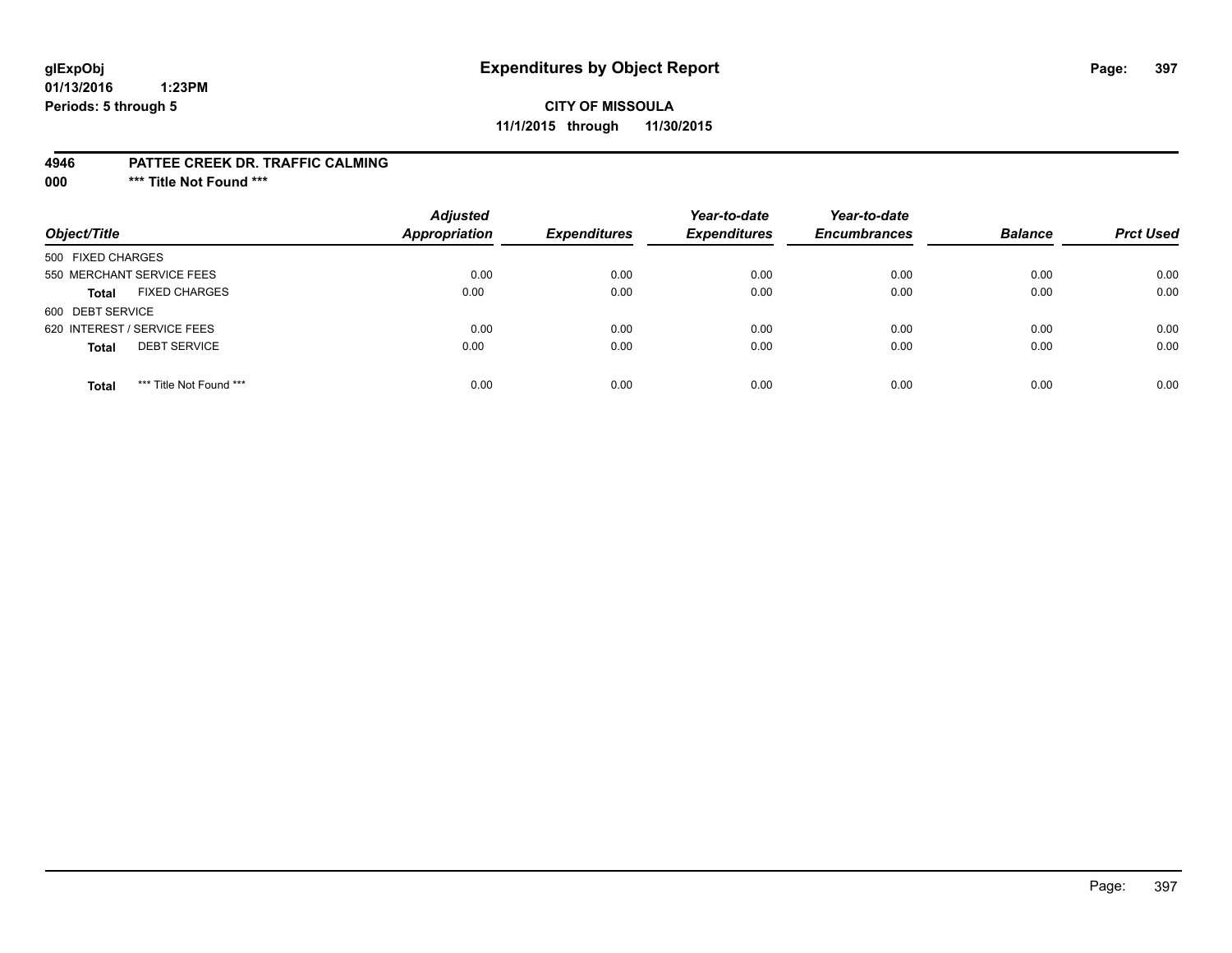#### **4946 PATTEE CREEK DR. TRAFFIC CALMING**

**390 NON-DEPARTMENTAL**

| Object/Title       |                           | <b>Adjusted</b><br><b>Appropriation</b> | <b>Expenditures</b> | Year-to-date<br><b>Expenditures</b> | Year-to-date<br><b>Encumbrances</b> | <b>Balance</b> | <b>Prct Used</b> |
|--------------------|---------------------------|-----------------------------------------|---------------------|-------------------------------------|-------------------------------------|----------------|------------------|
|                    | 300 PURCHASED SERVICES    |                                         |                     |                                     |                                     |                |                  |
|                    | 350 PROFESSIONAL SERVICES | 0.00                                    | 0.00                | 0.00                                | 0.00                                | 0.00           | 0.00             |
| <b>Total</b>       | <b>PURCHASED SERVICES</b> | 0.00                                    | 0.00                | 0.00                                | 0.00                                | 0.00           | 0.00             |
| 500 FIXED CHARGES  |                           |                                         |                     |                                     |                                     |                |                  |
|                    | 550 MERCHANT SERVICE FEES | 0.00                                    | 0.00                | 0.00                                | 0.00                                | 0.00           | 0.00             |
| <b>Total</b>       | <b>FIXED CHARGES</b>      | 0.00                                    | 0.00                | 0.00                                | 0.00                                | 0.00           | 0.00             |
| 900 CAPITAL OUTLAY |                           |                                         |                     |                                     |                                     |                |                  |
| 930 IMPROVEMENTS   |                           | 0.00                                    | 0.00                | 0.00                                | 0.00                                | 0.00           | 0.00             |
| <b>Total</b>       | <b>CAPITAL OUTLAY</b>     | 0.00                                    | 0.00                | 0.00                                | 0.00                                | 0.00           | 0.00             |
| <b>Total</b>       | NON-DEPARTMENTAL          | 0.00                                    | 0.00                | 0.00                                | 0.00                                | 0.00           | 0.00             |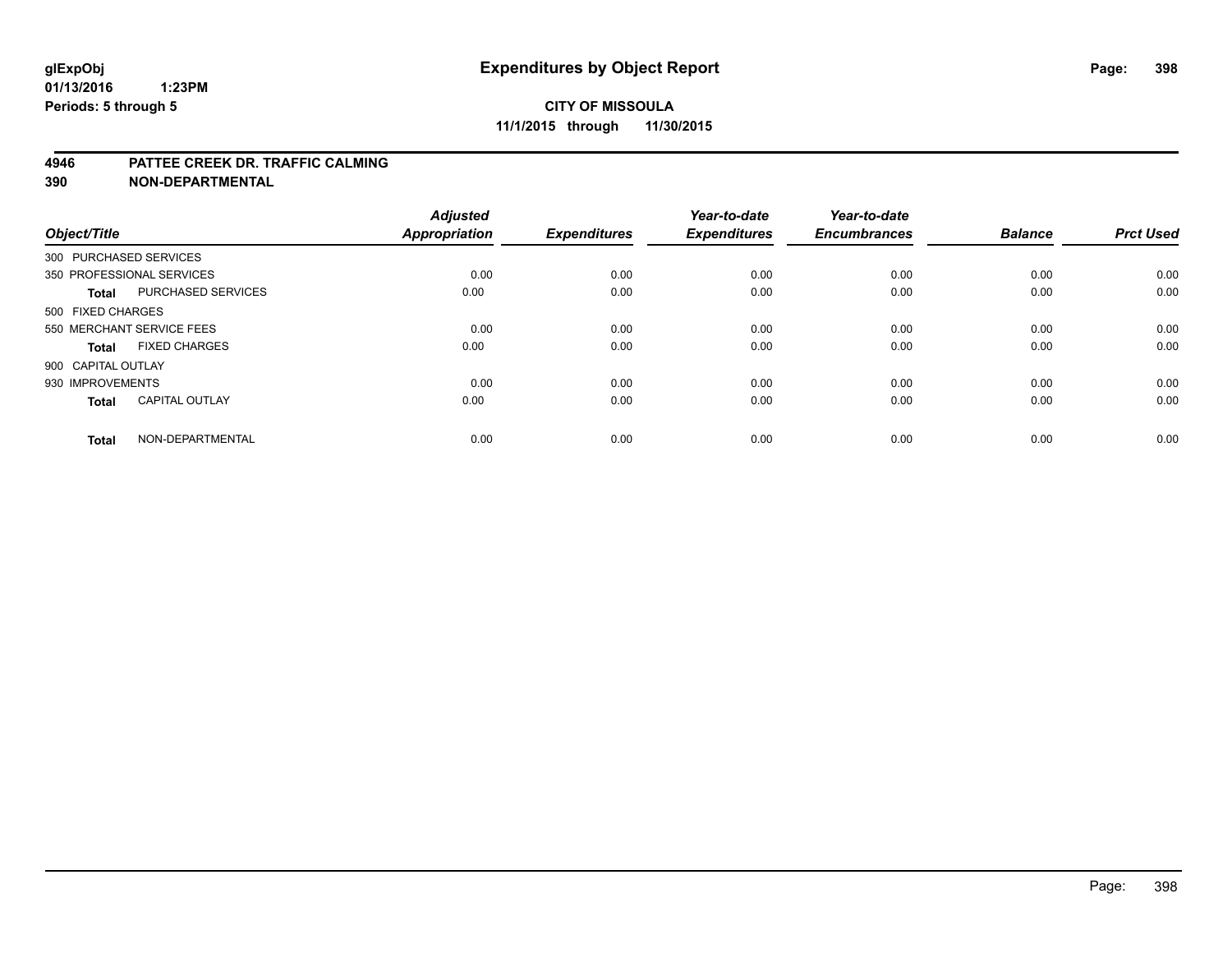**CITY OF MISSOULA 11/1/2015 through 11/30/2015**

### **4946 PATTEE CREEK DR. TRAFFIC CALMING**

| Object/Title       |                                  | <b>Adjusted</b><br><b>Appropriation</b> | <b>Expenditures</b> | Year-to-date<br><b>Expenditures</b> | Year-to-date<br><b>Encumbrances</b> | <b>Balance</b> | <b>Prct Used</b> |
|--------------------|----------------------------------|-----------------------------------------|---------------------|-------------------------------------|-------------------------------------|----------------|------------------|
|                    | 300 PURCHASED SERVICES           |                                         |                     |                                     |                                     |                |                  |
|                    | 350 PROFESSIONAL SERVICES        | 0.00                                    | 0.00                | 0.00                                | 0.00                                | 0.00           | 0.00             |
| <b>Total</b>       | <b>PURCHASED SERVICES</b>        | 0.00                                    | 0.00                | 0.00                                | 0.00                                | 0.00           | 0.00             |
| 500 FIXED CHARGES  |                                  |                                         |                     |                                     |                                     |                |                  |
|                    | 550 MERCHANT SERVICE FEES        | 0.00                                    | 0.00                | 0.00                                | 0.00                                | 0.00           | 0.00             |
| <b>Total</b>       | <b>FIXED CHARGES</b>             | 0.00                                    | 0.00                | 0.00                                | 0.00                                | 0.00           | 0.00             |
| 600 DEBT SERVICE   |                                  |                                         |                     |                                     |                                     |                |                  |
|                    | 620 INTEREST / SERVICE FEES      | 0.00                                    | 0.00                | 0.00                                | 0.00                                | 0.00           | 0.00             |
| Total              | <b>DEBT SERVICE</b>              | 0.00                                    | 0.00                | 0.00                                | 0.00                                | 0.00           | 0.00             |
| 900 CAPITAL OUTLAY |                                  |                                         |                     |                                     |                                     |                |                  |
| 930 IMPROVEMENTS   |                                  | 0.00                                    | 0.00                | 0.00                                | 0.00                                | 0.00           | 0.00             |
| <b>Total</b>       | <b>CAPITAL OUTLAY</b>            | 0.00                                    | 0.00                | 0.00                                | 0.00                                | 0.00           | 0.00             |
| <b>Total</b>       | PATTEE CREEK DR. TRAFFIC CALMING | 0.00                                    | 0.00                | 0.00                                | 0.00                                | 0.00           | 0.00             |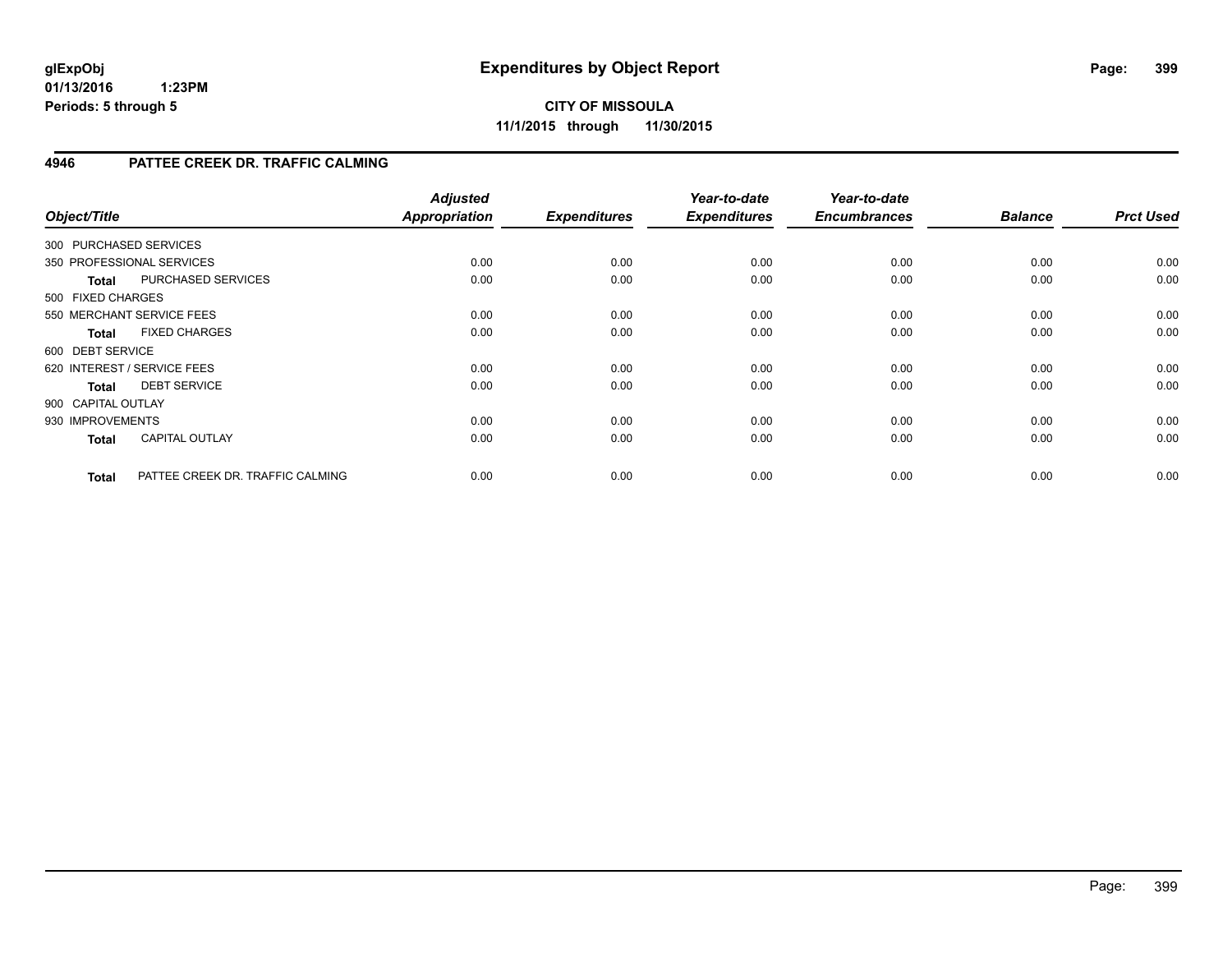#### **4948 STORMWATER OUTFALL RETROFITS**

**390 NON-DEPARTMENTAL**

| Object/Title                         | <b>Adjusted</b><br>Appropriation | <b>Expenditures</b> | Year-to-date<br><b>Expenditures</b> | Year-to-date<br><b>Encumbrances</b> | <b>Balance</b> | <b>Prct Used</b> |
|--------------------------------------|----------------------------------|---------------------|-------------------------------------|-------------------------------------|----------------|------------------|
| 300 PURCHASED SERVICES               |                                  |                     |                                     |                                     |                |                  |
| 350 PROFESSIONAL SERVICES            | 0.00                             | 0.00                | 0.00                                | 0.00                                | 0.00           | 0.00             |
| PURCHASED SERVICES<br><b>Total</b>   | 0.00                             | 0.00                | 0.00                                | 0.00                                | 0.00           | 0.00             |
| 500 FIXED CHARGES                    |                                  |                     |                                     |                                     |                |                  |
| 550 MERCHANT SERVICE FEES            | 0.00                             | 0.00                | 0.00                                | 0.00                                | 0.00           | 0.00             |
| <b>FIXED CHARGES</b><br><b>Total</b> | 0.00                             | 0.00                | 0.00                                | 0.00                                | 0.00           | 0.00             |
| NON-DEPARTMENTAL<br>Total            | 0.00                             | 0.00                | 0.00                                | 0.00                                | 0.00           | 0.00             |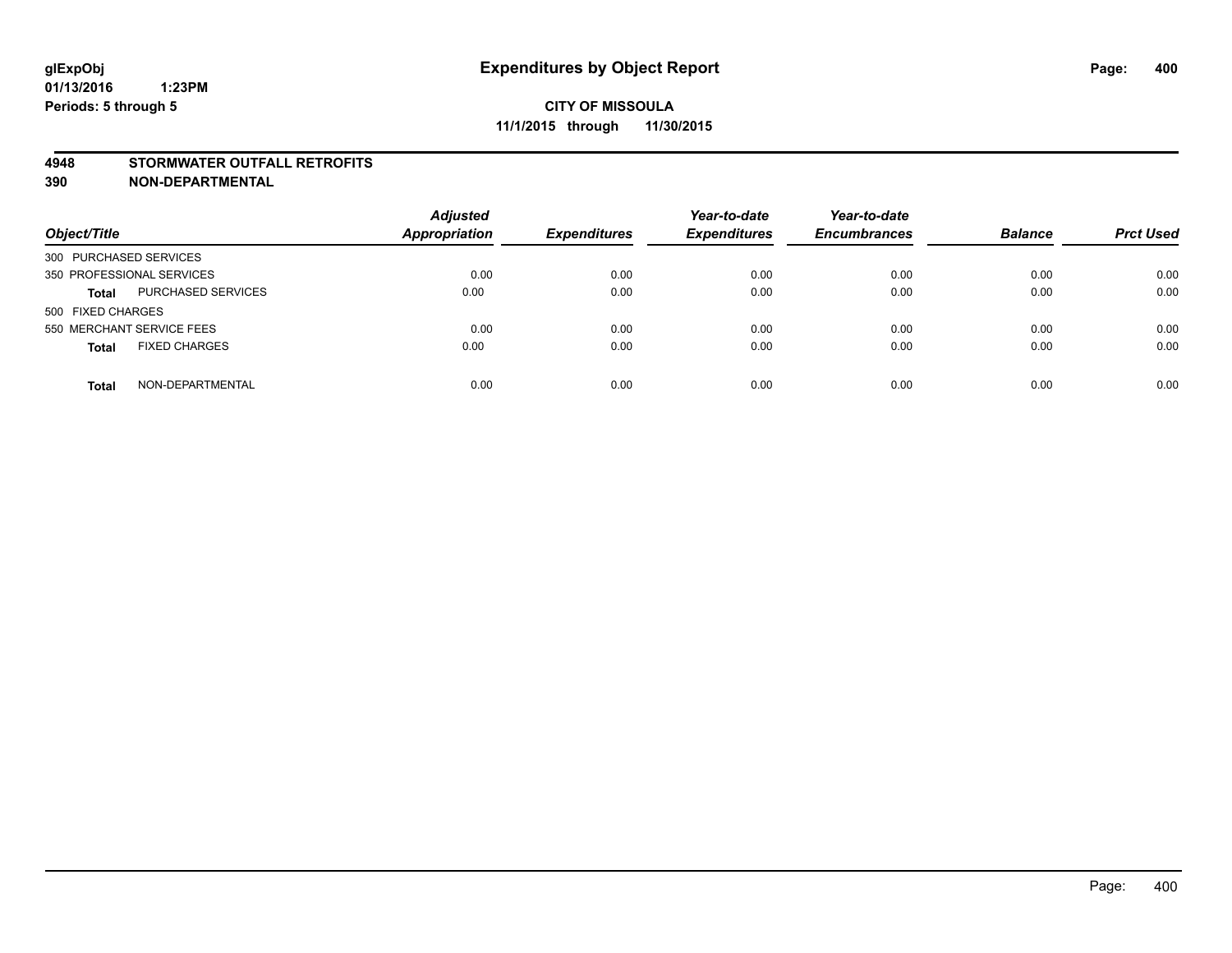#### **4948 STORMWATER OUTFALL RETROFITS**

| Object/Title              |                              | <b>Adjusted</b><br><b>Appropriation</b> | <b>Expenditures</b> | Year-to-date<br><b>Expenditures</b> | Year-to-date<br><b>Encumbrances</b> | <b>Balance</b> | <b>Prct Used</b> |
|---------------------------|------------------------------|-----------------------------------------|---------------------|-------------------------------------|-------------------------------------|----------------|------------------|
| 300 PURCHASED SERVICES    |                              |                                         |                     |                                     |                                     |                |                  |
| 350 PROFESSIONAL SERVICES |                              | 0.00                                    | 0.00                | 0.00                                | 0.00                                | 0.00           | 0.00             |
| <b>Total</b>              | PURCHASED SERVICES           | 0.00                                    | 0.00                | 0.00                                | 0.00                                | 0.00           | 0.00             |
| 500 FIXED CHARGES         |                              |                                         |                     |                                     |                                     |                |                  |
| 550 MERCHANT SERVICE FEES |                              | 0.00                                    | 0.00                | 0.00                                | 0.00                                | 0.00           | 0.00             |
| <b>Total</b>              | <b>FIXED CHARGES</b>         | 0.00                                    | 0.00                | 0.00                                | 0.00                                | 0.00           | 0.00             |
| <b>Total</b>              | STORMWATER OUTFALL RETROFITS | 0.00                                    | 0.00                | 0.00                                | 0.00                                | 0.00           | 0.00             |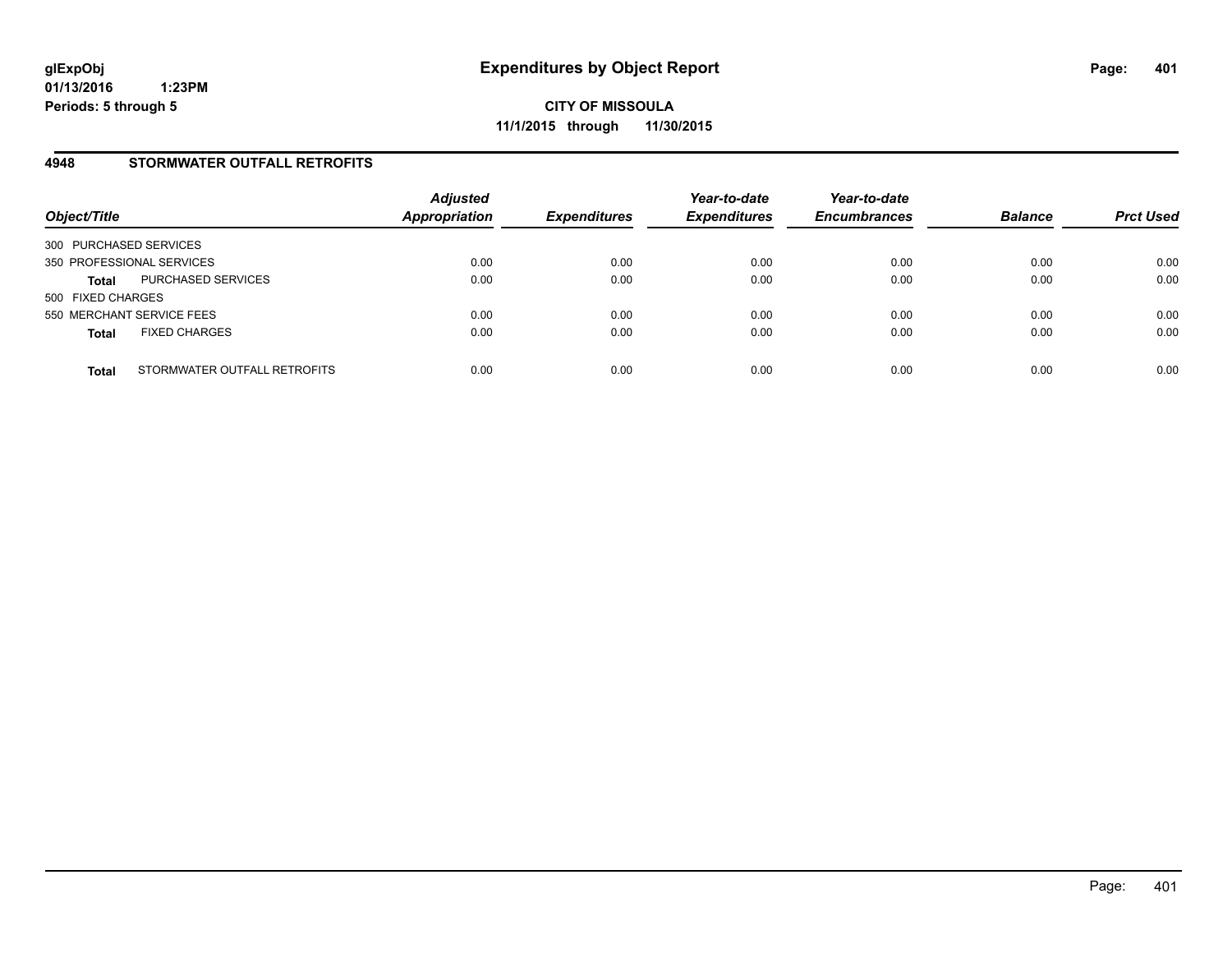#### **4949 WAYFINDING PROJECT**

**390 NON-DEPARTMENTAL**

|                          |                                   | <b>Adjusted</b>      |                     | Year-to-date        | Year-to-date        |                |                  |
|--------------------------|-----------------------------------|----------------------|---------------------|---------------------|---------------------|----------------|------------------|
| Object/Title             |                                   | <b>Appropriation</b> | <b>Expenditures</b> | <b>Expenditures</b> | <b>Encumbrances</b> | <b>Balance</b> | <b>Prct Used</b> |
| 100 PERSONAL SERVICES    |                                   |                      |                     |                     |                     |                |                  |
| 110 SALARIES AND WAGES   |                                   | 0.00                 | 0.00                | 0.00                | 0.00                | 0.00           | 0.00             |
|                          | <b>140 EMPLOYER CONTRIBUTIONS</b> | 0.00                 | 0.00                | 0.00                | 0.00                | 0.00           | 0.00             |
| <b>Total</b>             | PERSONAL SERVICES                 | 0.00                 | 0.00                | 0.00                | 0.00                | 0.00           | 0.00             |
| 200 SUPPLIES             |                                   |                      |                     |                     |                     |                |                  |
| 210 OFFICE SUPPLIES      |                                   | 0.00                 | 0.00                | 0.00                | 0.00                | 0.00           | 0.00             |
| <b>Total</b>             | <b>SUPPLIES</b>                   | 0.00                 | 0.00                | 0.00                | 0.00                | 0.00           | 0.00             |
| 300 PURCHASED SERVICES   |                                   |                      |                     |                     |                     |                |                  |
|                          | 350 PROFESSIONAL SERVICES         | 0.00                 | 0.00                | 2,380.00            | 0.00                | $-2,380.00$    | 0.00             |
| 360 REPAIR & MAINTENANCE |                                   | 0.00                 | 0.00                | 0.00                | 0.00                | 0.00           | 0.00             |
| <b>Total</b>             | PURCHASED SERVICES                | 0.00                 | 0.00                | 2,380.00            | 0.00                | $-2,380.00$    | 0.00             |
| 500 FIXED CHARGES        |                                   |                      |                     |                     |                     |                |                  |
|                          | 550 MERCHANT SERVICE FEES         | 0.00                 | 0.00                | 0.00                | 0.00                | 0.00           | 0.00             |
| <b>Total</b>             | <b>FIXED CHARGES</b>              | 0.00                 | 0.00                | 0.00                | 0.00                | 0.00           | 0.00             |
| 900 CAPITAL OUTLAY       |                                   |                      |                     |                     |                     |                |                  |
| 930 IMPROVEMENTS         |                                   | 0.00                 | 0.00                | 0.00                | 0.00                | 0.00           | 0.00             |
|                          | 940 MACHINERY & EQUIPMENT         | 0.00                 | 0.00                | 0.00                | 0.00                | 0.00           | 0.00             |
| <b>Total</b>             | CAPITAL OUTLAY                    | 0.00                 | 0.00                | 0.00                | 0.00                | 0.00           | 0.00             |
| <b>Total</b>             | NON-DEPARTMENTAL                  | 0.00                 | 0.00                | 2,380.00            | 0.00                | $-2,380.00$    | 0.00             |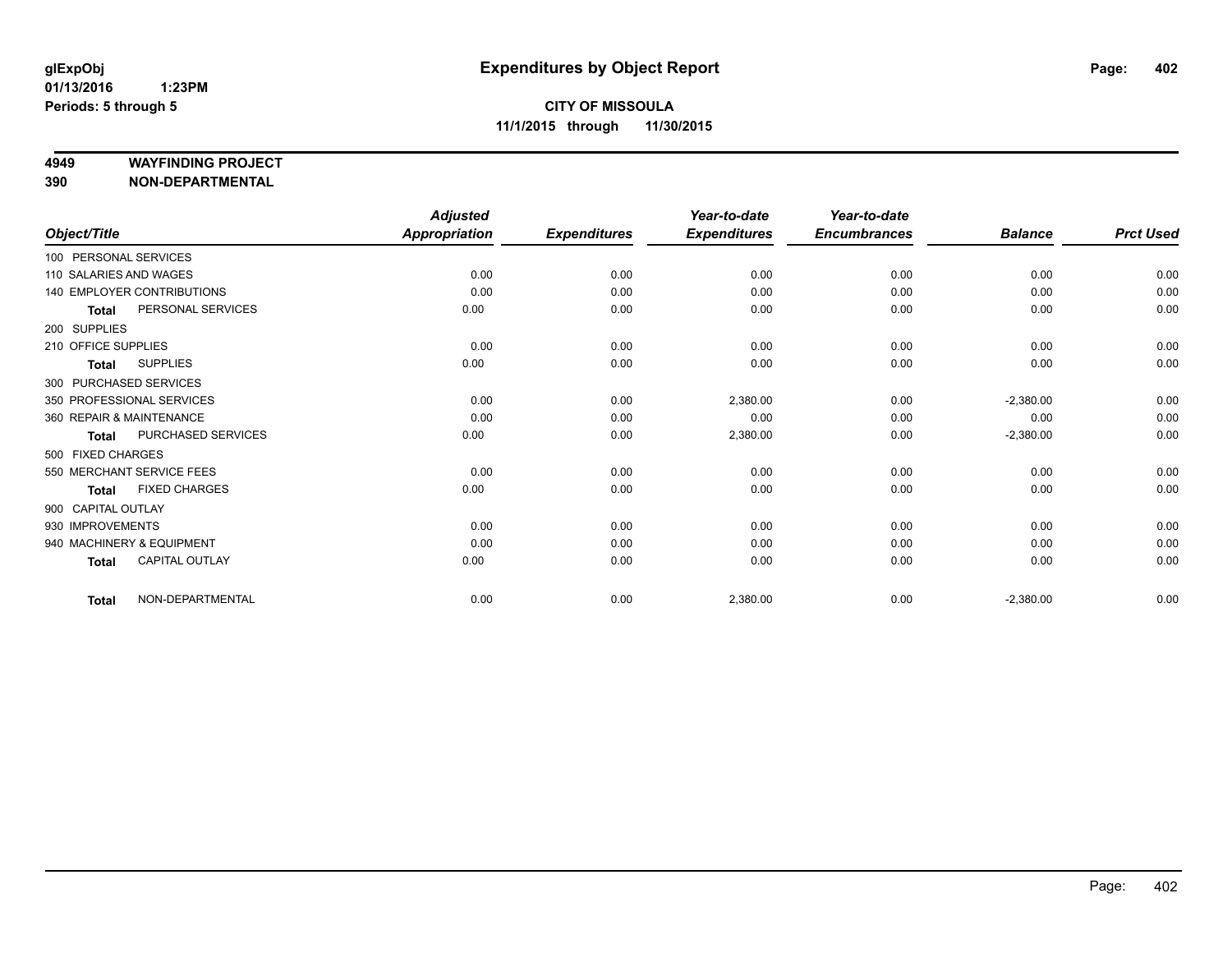**CITY OF MISSOULA 11/1/2015 through 11/30/2015**

**4949 WAYFINDING PROJECT**

|                                           | <b>Adjusted</b>      |                     | Year-to-date        | Year-to-date        |                |                  |
|-------------------------------------------|----------------------|---------------------|---------------------|---------------------|----------------|------------------|
| Object/Title                              | <b>Appropriation</b> | <b>Expenditures</b> | <b>Expenditures</b> | <b>Encumbrances</b> | <b>Balance</b> | <b>Prct Used</b> |
| 100 PERSONAL SERVICES                     |                      |                     |                     |                     |                |                  |
| 110 SALARIES AND WAGES                    | 0.00                 | 0.00                | 0.00                | 0.00                | 0.00           | 0.00             |
| 140 EMPLOYER CONTRIBUTIONS                | 0.00                 | 0.00                | 0.00                | 0.00                | 0.00           | 0.00             |
| PERSONAL SERVICES<br><b>Total</b>         | 0.00                 | 0.00                | 0.00                | 0.00                | 0.00           | 0.00             |
| 200 SUPPLIES                              |                      |                     |                     |                     |                |                  |
| 210 OFFICE SUPPLIES                       | 0.00                 | 0.00                | 0.00                | 0.00                | 0.00           | 0.00             |
| <b>SUPPLIES</b><br><b>Total</b>           | 0.00                 | 0.00                | 0.00                | 0.00                | 0.00           | 0.00             |
| 300 PURCHASED SERVICES                    |                      |                     |                     |                     |                |                  |
| 350 PROFESSIONAL SERVICES                 | 0.00                 | 0.00                | 2,380.00            | 0.00                | $-2,380.00$    | 0.00             |
| 360 REPAIR & MAINTENANCE                  | 0.00                 | 0.00                | 0.00                | 0.00                | 0.00           | 0.00             |
| PURCHASED SERVICES<br><b>Total</b>        | 0.00                 | 0.00                | 2,380.00            | 0.00                | $-2,380.00$    | 0.00             |
| 500 FIXED CHARGES                         |                      |                     |                     |                     |                |                  |
| 550 MERCHANT SERVICE FEES                 | 0.00                 | 0.00                | 0.00                | 0.00                | 0.00           | 0.00             |
| <b>FIXED CHARGES</b><br><b>Total</b>      | 0.00                 | 0.00                | 0.00                | 0.00                | 0.00           | 0.00             |
| 900 CAPITAL OUTLAY                        |                      |                     |                     |                     |                |                  |
| 930 IMPROVEMENTS                          | 0.00                 | 0.00                | 0.00                | 0.00                | 0.00           | 0.00             |
| 940 MACHINERY & EQUIPMENT                 | 0.00                 | 0.00                | 0.00                | 0.00                | 0.00           | 0.00             |
| <b>CAPITAL OUTLAY</b><br>Total            | 0.00                 | 0.00                | 0.00                | 0.00                | 0.00           | 0.00             |
| <b>WAYFINDING PROJECT</b><br><b>Total</b> | 0.00                 | 0.00                | 2,380.00            | 0.00                | $-2,380.00$    | 0.00             |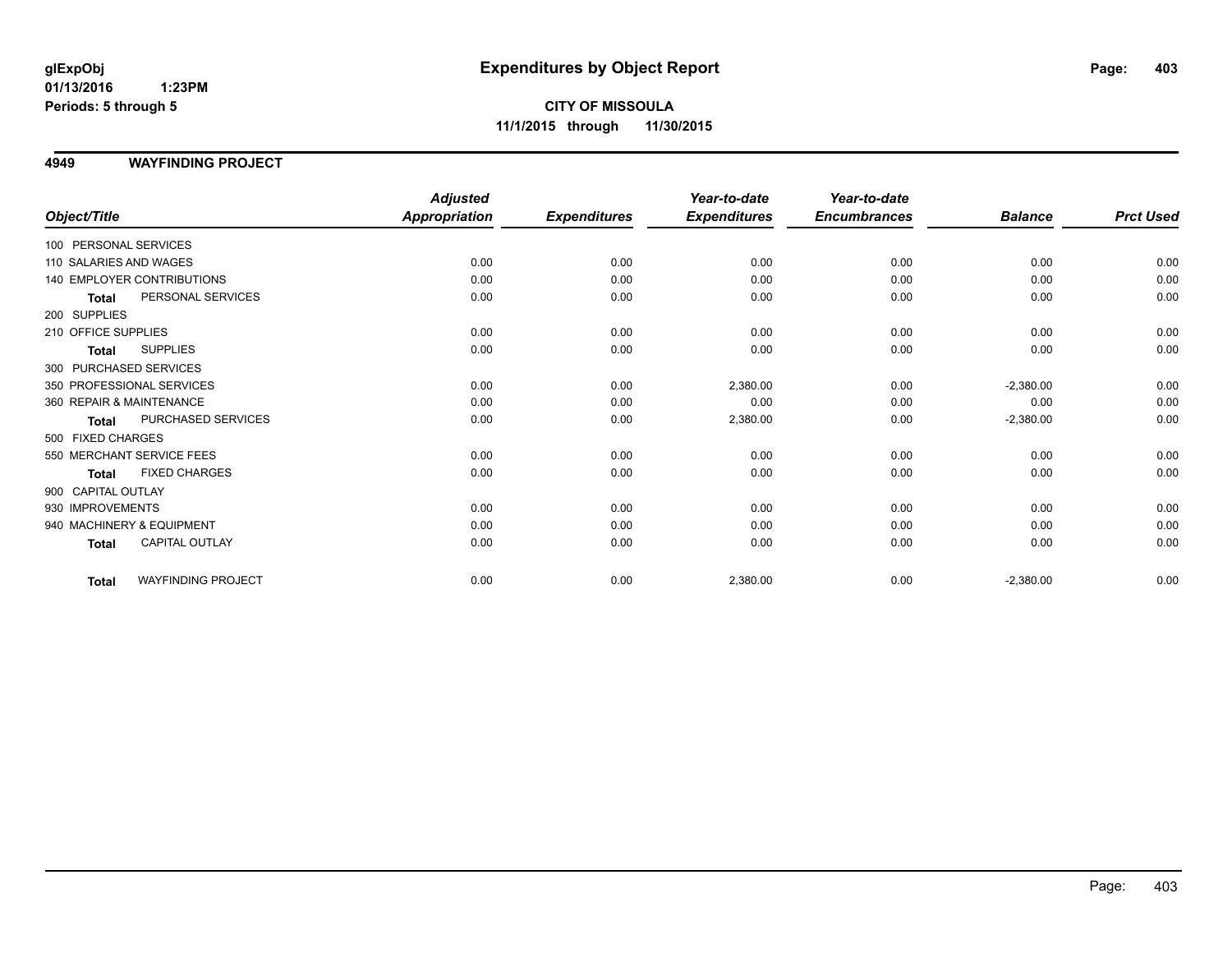#### **4990 ARRA ENHANCEMENTS**

**500 N HIGGINS STREETSCAPE**

| Object/Title              |                       | <b>Adjusted</b><br><b>Appropriation</b> | <b>Expenditures</b> | Year-to-date<br><b>Expenditures</b> | Year-to-date<br><b>Encumbrances</b> | <b>Balance</b> | <b>Prct Used</b> |
|---------------------------|-----------------------|-----------------------------------------|---------------------|-------------------------------------|-------------------------------------|----------------|------------------|
| 500 FIXED CHARGES         |                       |                                         |                     |                                     |                                     |                |                  |
| 550 MERCHANT SERVICE FEES |                       | 0.00                                    | 0.00                | 0.00                                | 0.00                                | 0.00           | 0.00             |
| <b>Total</b>              | <b>FIXED CHARGES</b>  | 0.00                                    | 0.00                | 0.00                                | 0.00                                | 0.00           | 0.00             |
| 900 CAPITAL OUTLAY        |                       |                                         |                     |                                     |                                     |                |                  |
| 930 IMPROVEMENTS          |                       | 0.00                                    | 0.00                | 0.00                                | 0.00                                | 0.00           | 0.00             |
| <b>Total</b>              | <b>CAPITAL OUTLAY</b> | 0.00                                    | 0.00                | 0.00                                | 0.00                                | 0.00           | 0.00             |
| <b>Total</b>              | N HIGGINS STREETSCAPE | 0.00                                    | 0.00                | 0.00                                | 0.00                                | 0.00           | 0.00             |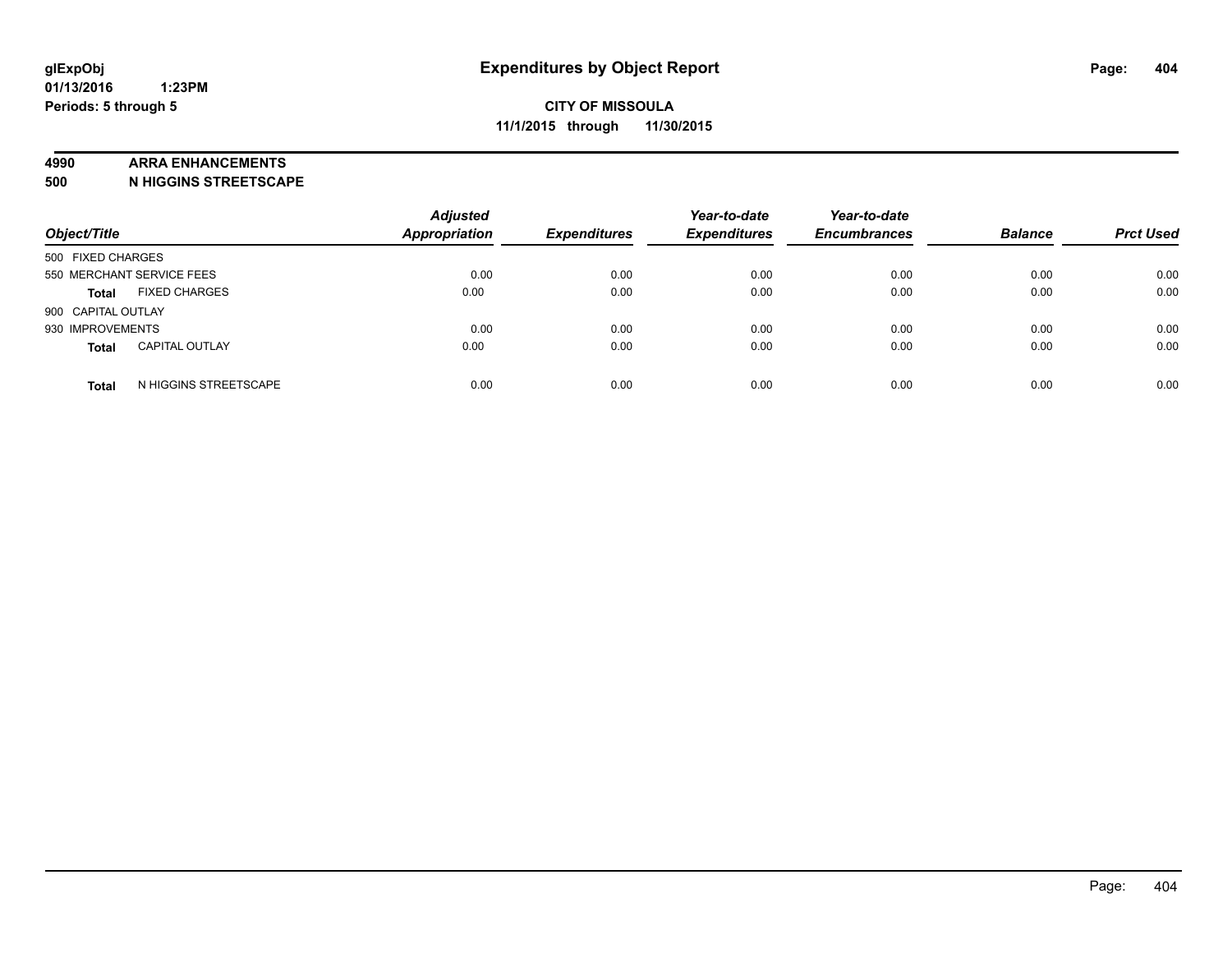### **CITY OF MISSOULA 11/1/2015 through 11/30/2015**

**4990 ARRA ENHANCEMENTS 510 CURB RAMPS**

| Object/Title       |                           | <b>Adjusted</b><br><b>Appropriation</b> | <b>Expenditures</b> | Year-to-date<br><b>Expenditures</b> | Year-to-date<br><b>Encumbrances</b> | <b>Balance</b> | <b>Prct Used</b> |
|--------------------|---------------------------|-----------------------------------------|---------------------|-------------------------------------|-------------------------------------|----------------|------------------|
| 500 FIXED CHARGES  |                           |                                         |                     |                                     |                                     |                |                  |
|                    | 550 MERCHANT SERVICE FEES | 0.00                                    | 0.00                | 0.00                                | 0.00                                | 0.00           | 0.00             |
| <b>Total</b>       | <b>FIXED CHARGES</b>      | 0.00                                    | 0.00                | 0.00                                | 0.00                                | 0.00           | 0.00             |
| 900 CAPITAL OUTLAY |                           |                                         |                     |                                     |                                     |                |                  |
| 930 IMPROVEMENTS   |                           | 0.00                                    | 0.00                | 0.00                                | 0.00                                | 0.00           | 0.00             |
| <b>Total</b>       | <b>CAPITAL OUTLAY</b>     | 0.00                                    | 0.00                | 0.00                                | 0.00                                | 0.00           | 0.00             |
| <b>Total</b>       | <b>CURB RAMPS</b>         | 0.00                                    | 0.00                | 0.00                                | 0.00                                | 0.00           | 0.00             |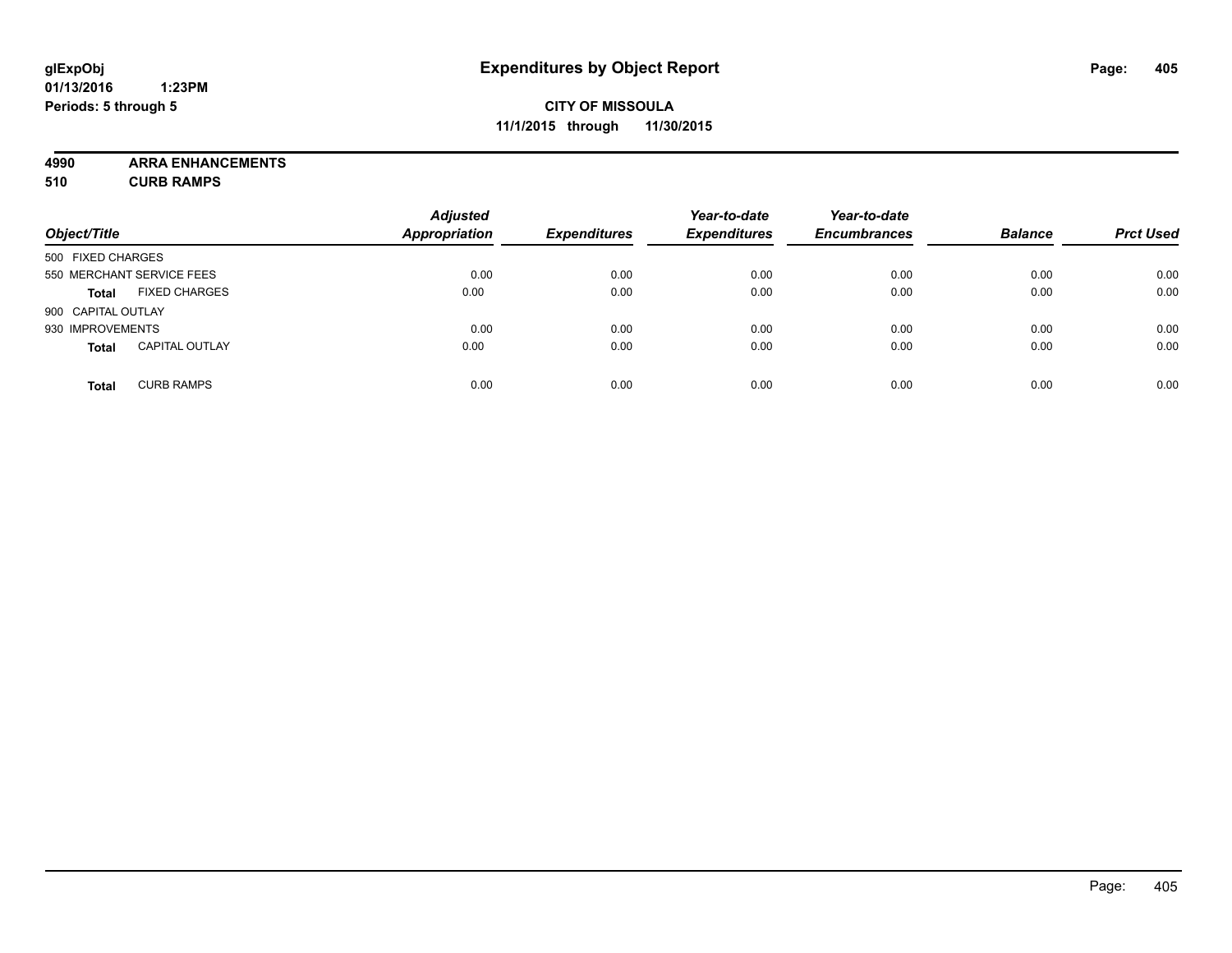#### **4990 ARRA ENHANCEMENTS**

#### **515 RSNAKE GATEWAY GREENOUGH DRIVE**

| Object/Title       |                                | <b>Adjusted</b><br><b>Appropriation</b> | <b>Expenditures</b> | Year-to-date<br><b>Expenditures</b> | Year-to-date<br><b>Encumbrances</b> | <b>Balance</b> | <b>Prct Used</b> |
|--------------------|--------------------------------|-----------------------------------------|---------------------|-------------------------------------|-------------------------------------|----------------|------------------|
| 500 FIXED CHARGES  |                                |                                         |                     |                                     |                                     |                |                  |
|                    | 550 MERCHANT SERVICE FEES      | 0.00                                    | 0.00                | 0.00                                | 0.00                                | 0.00           | 0.00             |
| <b>Total</b>       | <b>FIXED CHARGES</b>           | 0.00                                    | 0.00                | 0.00                                | 0.00                                | 0.00           | 0.00             |
| 900 CAPITAL OUTLAY |                                |                                         |                     |                                     |                                     |                |                  |
| 930 IMPROVEMENTS   |                                | 0.00                                    | 0.00                | 0.00                                | 0.00                                | 0.00           | 0.00             |
| <b>Total</b>       | <b>CAPITAL OUTLAY</b>          | 0.00                                    | 0.00                | 0.00                                | 0.00                                | 0.00           | 0.00             |
| <b>Total</b>       | RSNAKE GATEWAY GREENOUGH DRIVE | 0.00                                    | 0.00                | 0.00                                | 0.00                                | 0.00           | 0.00             |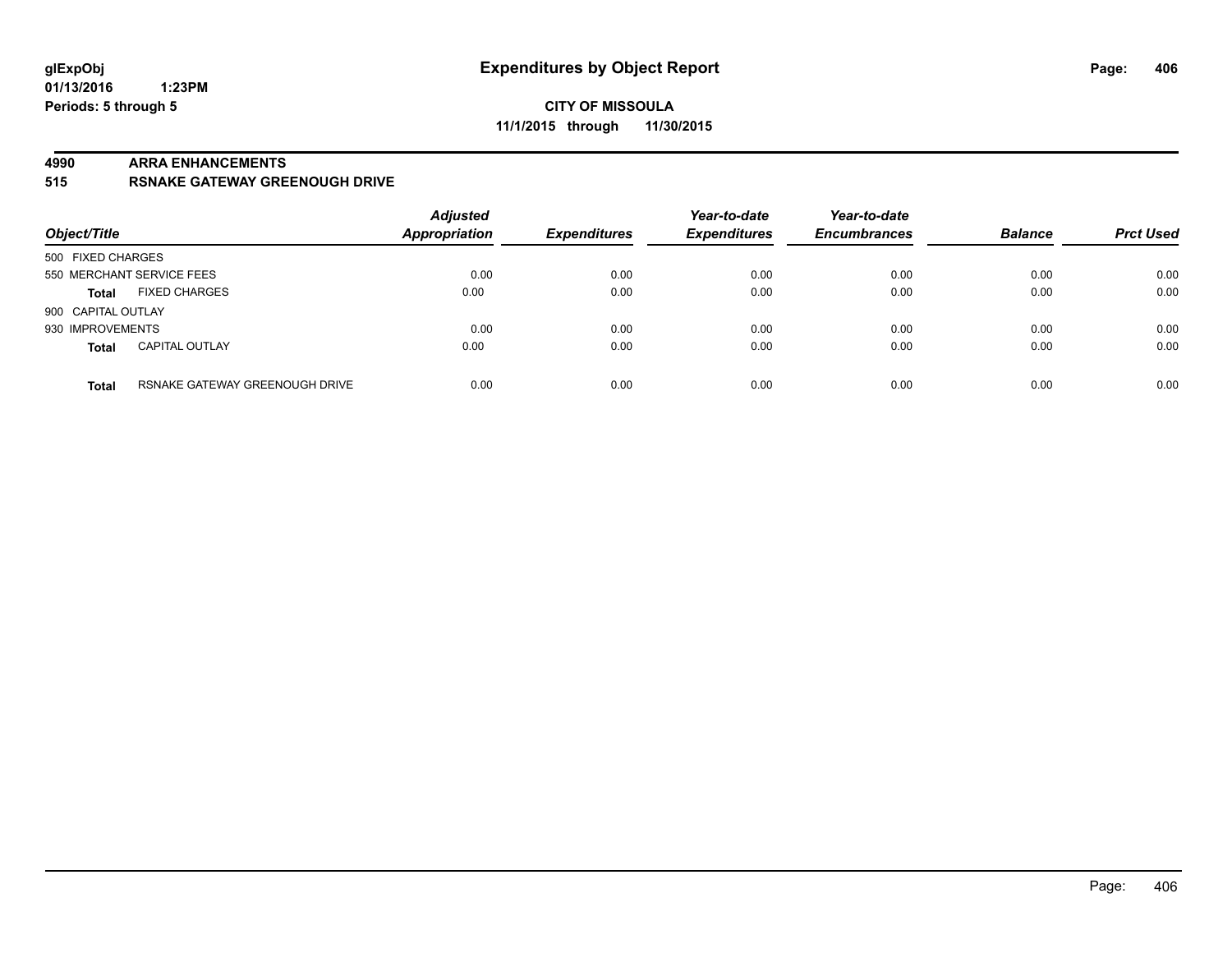#### **4990 ARRA ENHANCEMENTS**

| Object/Title                             | <b>Adjusted</b><br><b>Appropriation</b> | <b>Expenditures</b> | Year-to-date<br><b>Expenditures</b> | Year-to-date<br><b>Encumbrances</b> | <b>Balance</b> | <b>Prct Used</b> |
|------------------------------------------|-----------------------------------------|---------------------|-------------------------------------|-------------------------------------|----------------|------------------|
| 500 FIXED CHARGES                        |                                         |                     |                                     |                                     |                |                  |
| 550 MERCHANT SERVICE FEES                | 0.00                                    | 0.00                | 0.00                                | 0.00                                | 0.00           | 0.00             |
| <b>FIXED CHARGES</b><br><b>Total</b>     | 0.00                                    | 0.00                | 0.00                                | 0.00                                | 0.00           | 0.00             |
| 900 CAPITAL OUTLAY                       |                                         |                     |                                     |                                     |                |                  |
| 930 IMPROVEMENTS                         | 0.00                                    | 0.00                | 0.00                                | 0.00                                | 0.00           | 0.00             |
| <b>CAPITAL OUTLAY</b><br><b>Total</b>    | 0.00                                    | 0.00                | 0.00                                | 0.00                                | 0.00           | 0.00             |
| <b>ARRA ENHANCEMENTS</b><br><b>Total</b> | 0.00                                    | 0.00                | 0.00                                | 0.00                                | 0.00           | 0.00             |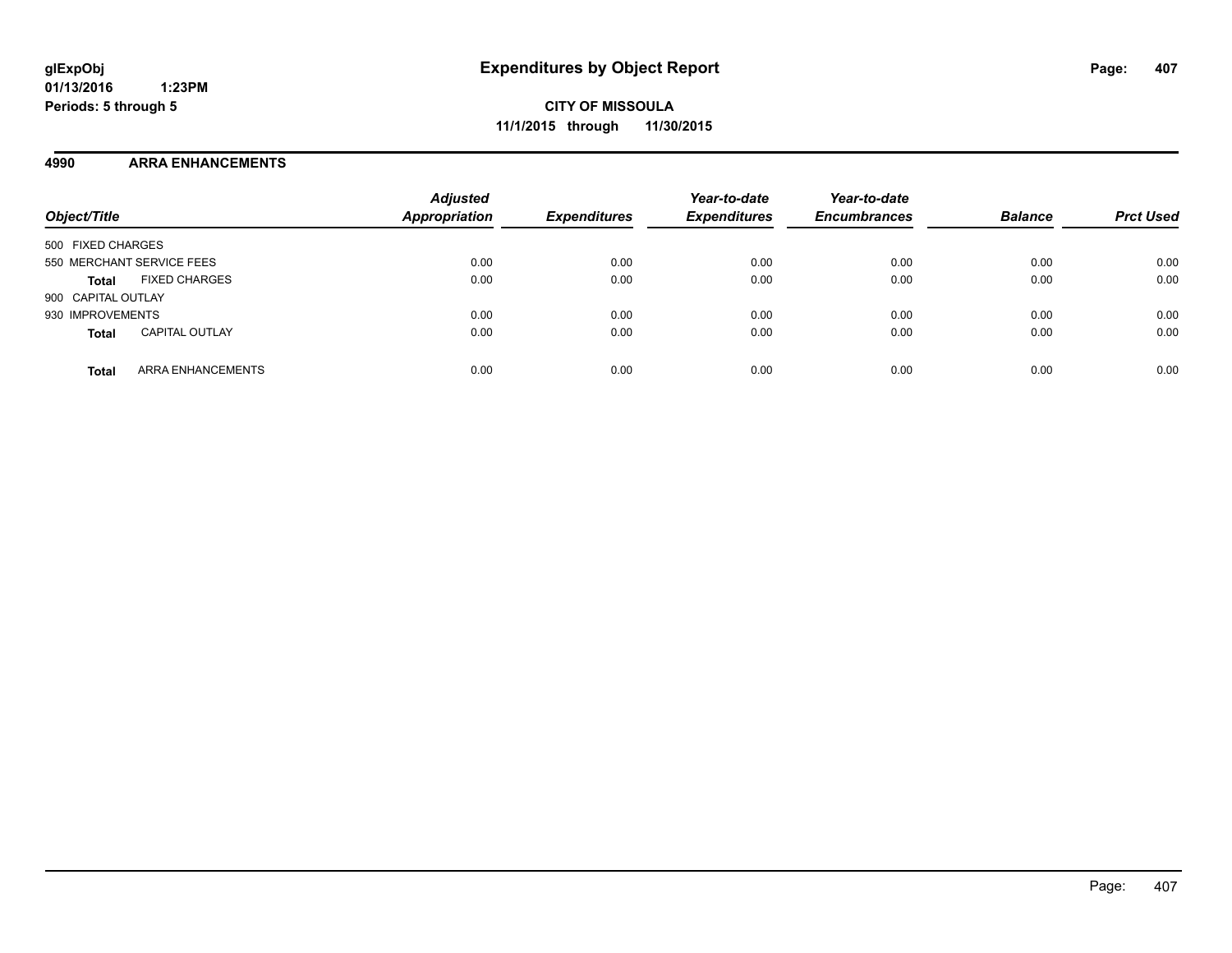#### **4991 ARRA HB645**

**500 N HIGGINS STREETSCAPE**

| Object/Title              |                       | <b>Adjusted</b><br><b>Appropriation</b> | <b>Expenditures</b> | Year-to-date<br><b>Expenditures</b> | Year-to-date<br><b>Encumbrances</b> | <b>Balance</b> | <b>Prct Used</b> |
|---------------------------|-----------------------|-----------------------------------------|---------------------|-------------------------------------|-------------------------------------|----------------|------------------|
| 500 FIXED CHARGES         |                       |                                         |                     |                                     |                                     |                |                  |
| 550 MERCHANT SERVICE FEES |                       | 0.00                                    | 0.00                | 0.00                                | 0.00                                | 0.00           | 0.00             |
| <b>Total</b>              | <b>FIXED CHARGES</b>  | 0.00                                    | 0.00                | 0.00                                | 0.00                                | 0.00           | 0.00             |
| 900 CAPITAL OUTLAY        |                       |                                         |                     |                                     |                                     |                |                  |
| 930 IMPROVEMENTS          |                       | 0.00                                    | 0.00                | 0.00                                | 0.00                                | 0.00           | 0.00             |
| <b>Total</b>              | <b>CAPITAL OUTLAY</b> | 0.00                                    | 0.00                | 0.00                                | 0.00                                | 0.00           | 0.00             |
| <b>Total</b>              | N HIGGINS STREETSCAPE | 0.00                                    | 0.00                | 0.00                                | 0.00                                | 0.00           | 0.00             |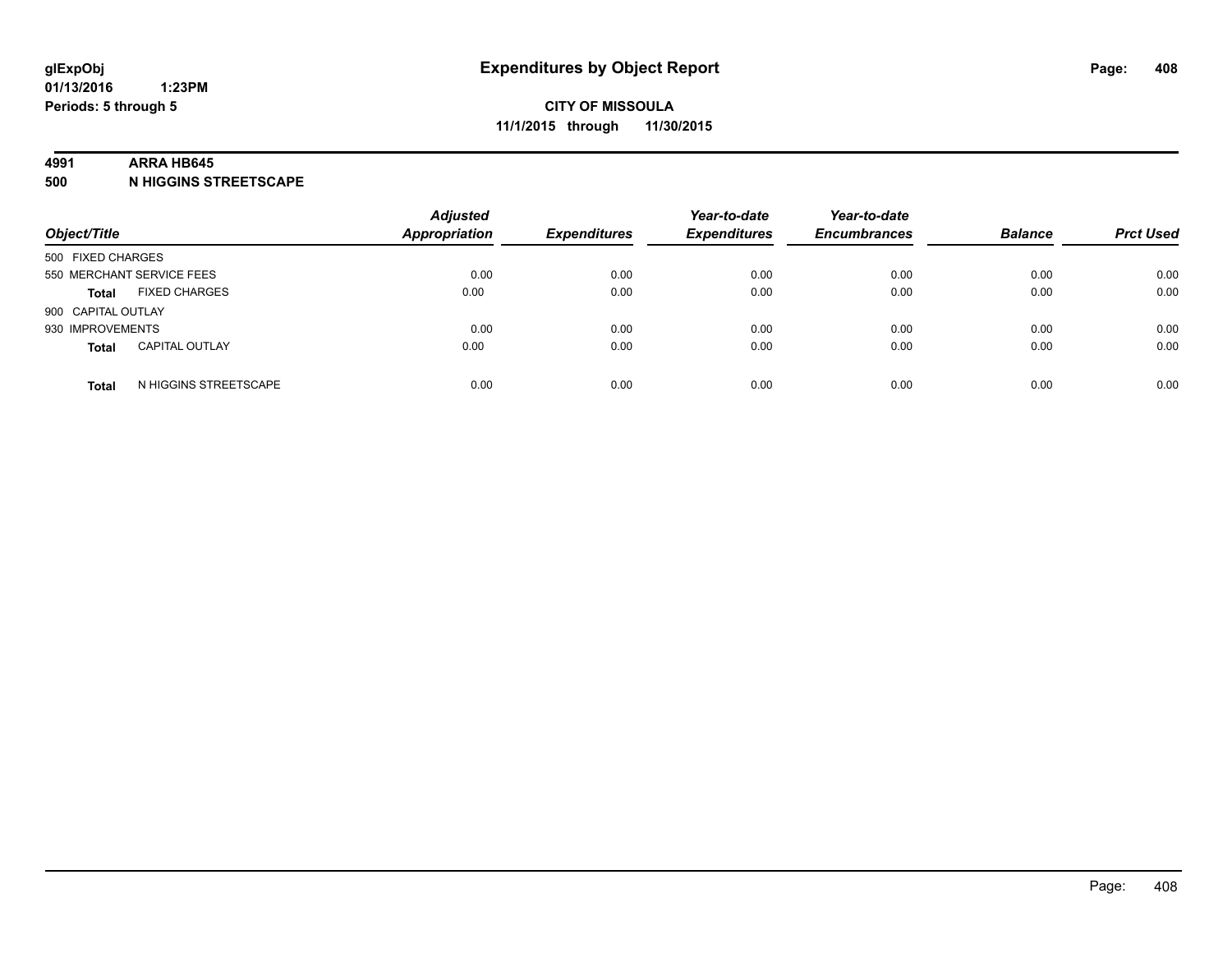# **4991 ARRA HB645**

**520 N HIGGINS PAVING**

| Object/Title       |                           | <b>Adjusted</b><br><b>Appropriation</b> | <b>Expenditures</b> | Year-to-date<br><b>Expenditures</b> | Year-to-date<br><b>Encumbrances</b> | <b>Balance</b> | <b>Prct Used</b> |
|--------------------|---------------------------|-----------------------------------------|---------------------|-------------------------------------|-------------------------------------|----------------|------------------|
| 500 FIXED CHARGES  |                           |                                         |                     |                                     |                                     |                |                  |
|                    | 550 MERCHANT SERVICE FEES | 0.00                                    | 0.00                | 0.00                                | 0.00                                | 0.00           | 0.00             |
| <b>Total</b>       | <b>FIXED CHARGES</b>      | 0.00                                    | 0.00                | 0.00                                | 0.00                                | 0.00           | 0.00             |
| 900 CAPITAL OUTLAY |                           |                                         |                     |                                     |                                     |                |                  |
| 930 IMPROVEMENTS   |                           | 0.00                                    | 0.00                | 0.00                                | 0.00                                | 0.00           | 0.00             |
| <b>Total</b>       | <b>CAPITAL OUTLAY</b>     | 0.00                                    | 0.00                | 0.00                                | 0.00                                | 0.00           | 0.00             |
| <b>Total</b>       | N HIGGINS PAVING          | 0.00                                    | 0.00                | 0.00                                | 0.00                                | 0.00           | 0.00             |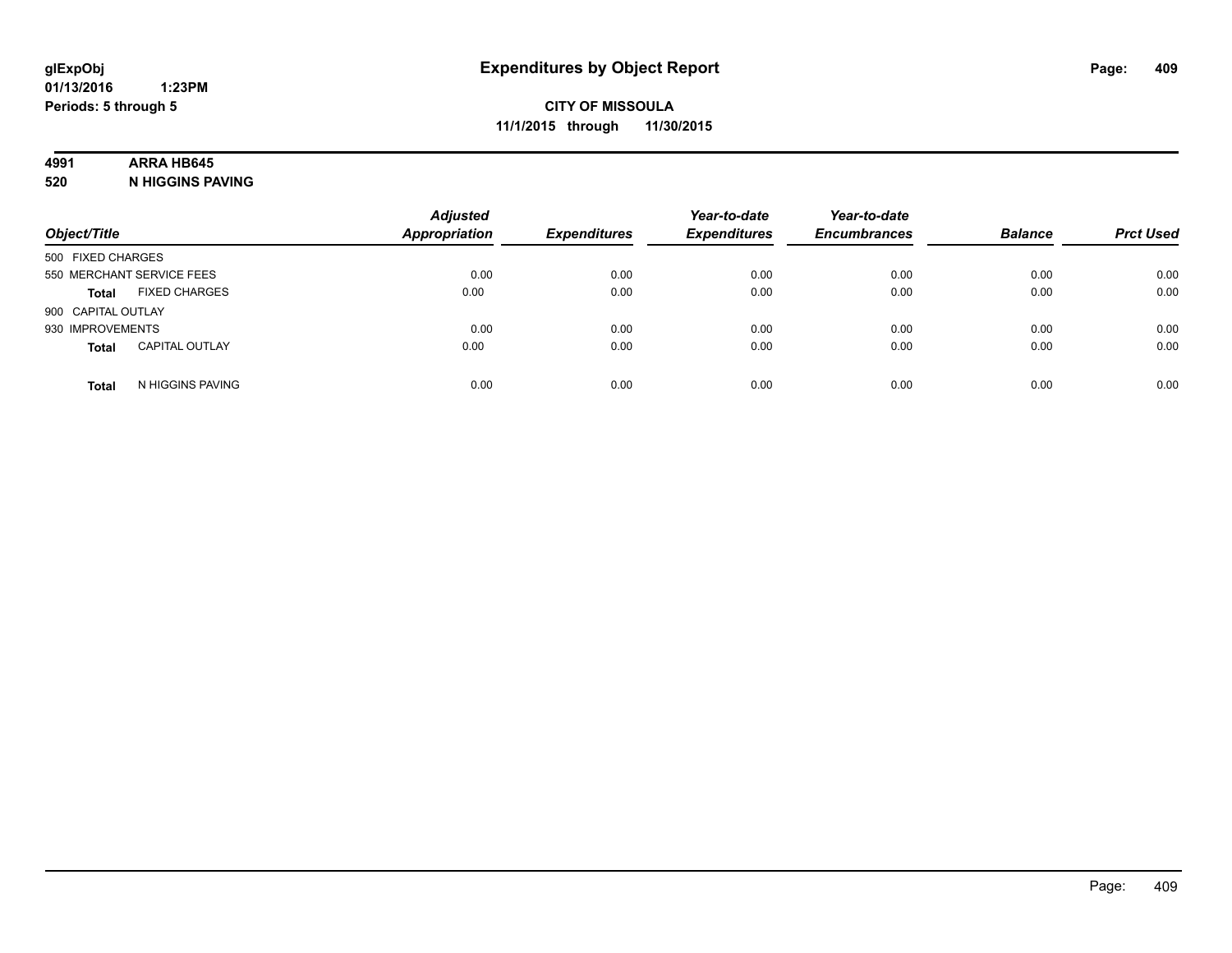### **CITY OF MISSOULA 11/1/2015 through 11/30/2015**

#### **4991 ARRA HB645**

**525 BROOKS ST CURB & SW IMPROVEMENTS**

| Object/Title                                    | <b>Adjusted</b><br><b>Appropriation</b> | <b>Expenditures</b> | Year-to-date<br><b>Expenditures</b> | Year-to-date<br><b>Encumbrances</b> | <b>Balance</b> | <b>Prct Used</b> |
|-------------------------------------------------|-----------------------------------------|---------------------|-------------------------------------|-------------------------------------|----------------|------------------|
| 500 FIXED CHARGES                               |                                         |                     |                                     |                                     |                |                  |
| 550 MERCHANT SERVICE FEES                       | 0.00                                    | 0.00                | 0.00                                | 0.00                                | 0.00           | 0.00             |
| <b>FIXED CHARGES</b><br><b>Total</b>            | 0.00                                    | 0.00                | 0.00                                | 0.00                                | 0.00           | 0.00             |
| 900 CAPITAL OUTLAY                              |                                         |                     |                                     |                                     |                |                  |
| 930 IMPROVEMENTS                                | 0.00                                    | 0.00                | 0.00                                | 0.00                                | 0.00           | 0.00             |
| <b>CAPITAL OUTLAY</b><br><b>Total</b>           | 0.00                                    | 0.00                | 0.00                                | 0.00                                | 0.00           | 0.00             |
| BROOKS ST CURB & SW IMPROVEMENT<br><b>Total</b> | 0.00                                    | 0.00                | 0.00                                | 0.00                                | 0.00           | 0.00             |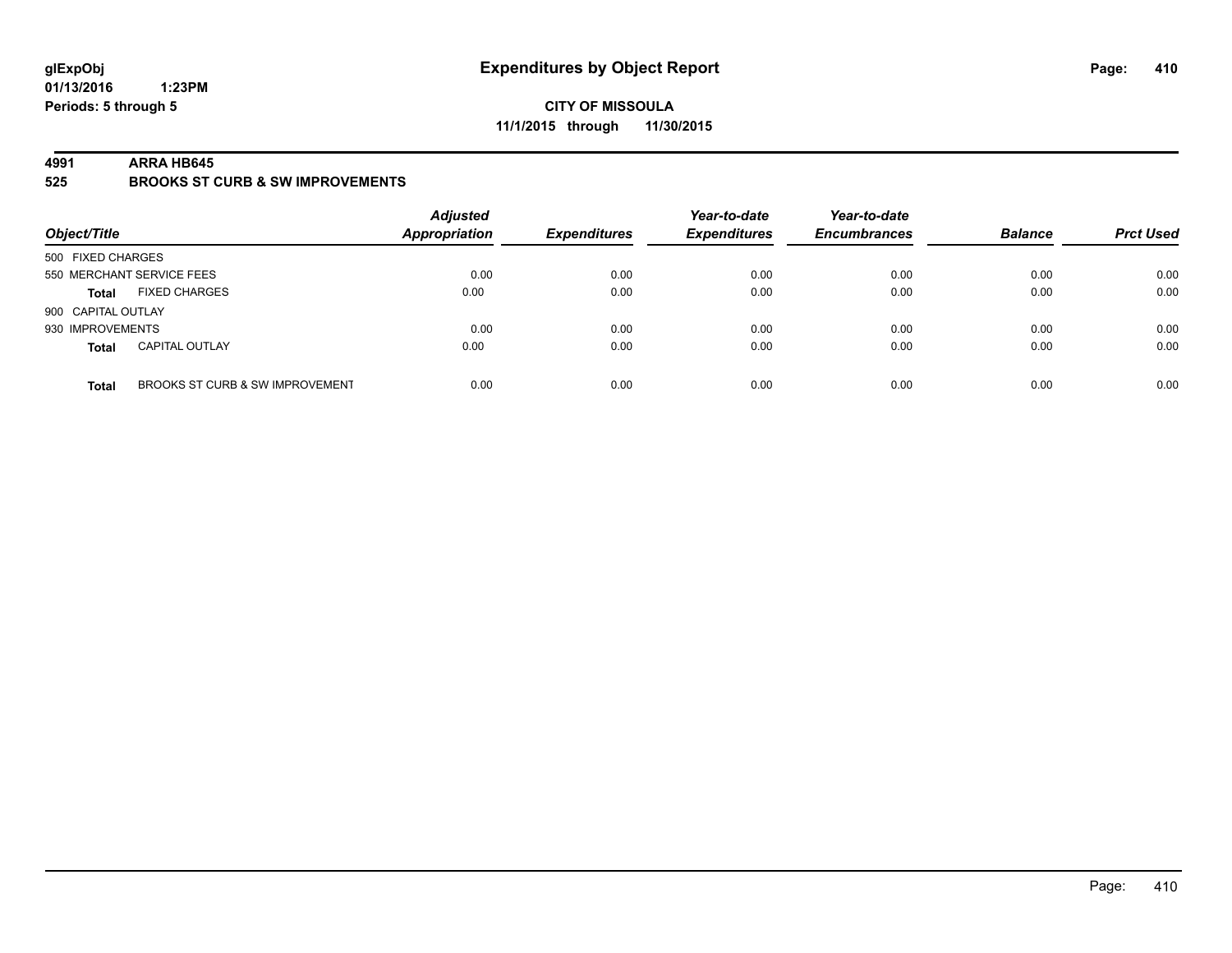#### **4991 ARRA HB645 530 CURB RAMPS**

|                       |                            | <b>Adjusted</b>      |                     | Year-to-date        | Year-to-date        |                |                  |
|-----------------------|----------------------------|----------------------|---------------------|---------------------|---------------------|----------------|------------------|
| Object/Title          |                            | <b>Appropriation</b> | <b>Expenditures</b> | <b>Expenditures</b> | <b>Encumbrances</b> | <b>Balance</b> | <b>Prct Used</b> |
| 100 PERSONAL SERVICES |                            |                      |                     |                     |                     |                |                  |
|                       | 140 EMPLOYER CONTRIBUTIONS | 0.00                 | 0.00                | 0.00                | 0.00                | 0.00           | 0.00             |
| <b>Total</b>          | PERSONAL SERVICES          | 0.00                 | 0.00                | 0.00                | 0.00                | 0.00           | 0.00             |
| 500 FIXED CHARGES     |                            |                      |                     |                     |                     |                |                  |
|                       | 550 MERCHANT SERVICE FEES  | 0.00                 | 0.00                | 0.00                | 0.00                | 0.00           | 0.00             |
| Total                 | <b>FIXED CHARGES</b>       | 0.00                 | 0.00                | 0.00                | 0.00                | 0.00           | 0.00             |
| 900 CAPITAL OUTLAY    |                            |                      |                     |                     |                     |                |                  |
| 930 IMPROVEMENTS      |                            | 0.00                 | 0.00                | 0.00                | 0.00                | 0.00           | 0.00             |
| Total                 | <b>CAPITAL OUTLAY</b>      | 0.00                 | 0.00                | 0.00                | 0.00                | 0.00           | 0.00             |
| <b>Total</b>          | <b>CURB RAMPS</b>          | 0.00                 | 0.00                | 0.00                | 0.00                | 0.00           | 0.00             |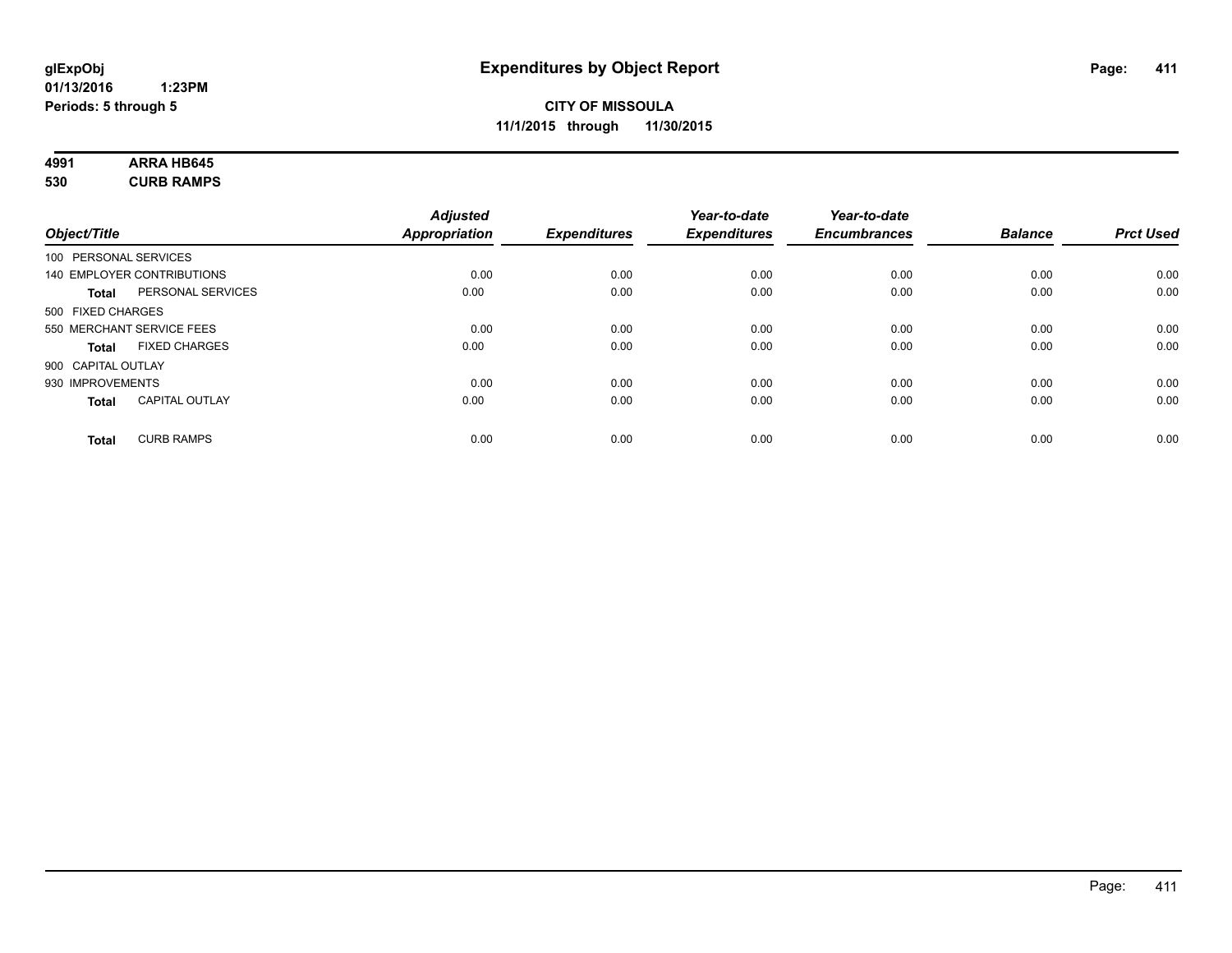### **CITY OF MISSOULA 11/1/2015 through 11/30/2015**

#### **4991 ARRA HB645**

**535 PARKS PLAYGROUND INSTALLS**

| Object/Title                              | <b>Adjusted</b><br><b>Appropriation</b> | <b>Expenditures</b> | Year-to-date<br><b>Expenditures</b> | Year-to-date<br><b>Encumbrances</b> | <b>Balance</b> | <b>Prct Used</b> |
|-------------------------------------------|-----------------------------------------|---------------------|-------------------------------------|-------------------------------------|----------------|------------------|
|                                           |                                         |                     |                                     |                                     |                |                  |
| 100 PERSONAL SERVICES                     |                                         |                     |                                     |                                     |                |                  |
| 110 SALARIES AND WAGES                    | 0.00                                    | 0.00                | 0.00                                | 0.00                                | 0.00           | 0.00             |
| 120 OVERTIME/TERMINATION                  | 0.00                                    | 0.00                | 0.00                                | 0.00                                | 0.00           | 0.00             |
| 140 EMPLOYER CONTRIBUTIONS                | 0.00                                    | 0.00                | 0.00                                | 0.00                                | 0.00           | 0.00             |
| PERSONAL SERVICES<br><b>Total</b>         | 0.00                                    | 0.00                | 0.00                                | 0.00                                | 0.00           | 0.00             |
| 500 FIXED CHARGES                         |                                         |                     |                                     |                                     |                |                  |
| 550 MERCHANT SERVICE FEES                 | 0.00                                    | 0.00                | 0.00                                | 0.00                                | 0.00           | 0.00             |
| <b>FIXED CHARGES</b><br><b>Total</b>      | 0.00                                    | 0.00                | 0.00                                | 0.00                                | 0.00           | 0.00             |
| 900 CAPITAL OUTLAY                        |                                         |                     |                                     |                                     |                |                  |
| 930 IMPROVEMENTS                          | 0.00                                    | 0.00                | 0.00                                | 0.00                                | 0.00           | 0.00             |
| <b>CAPITAL OUTLAY</b><br><b>Total</b>     | 0.00                                    | 0.00                | 0.00                                | 0.00                                | 0.00           | 0.00             |
| PARKS PLAYGROUND INSTALLS<br><b>Total</b> | 0.00                                    | 0.00                | 0.00                                | 0.00                                | 0.00           | 0.00             |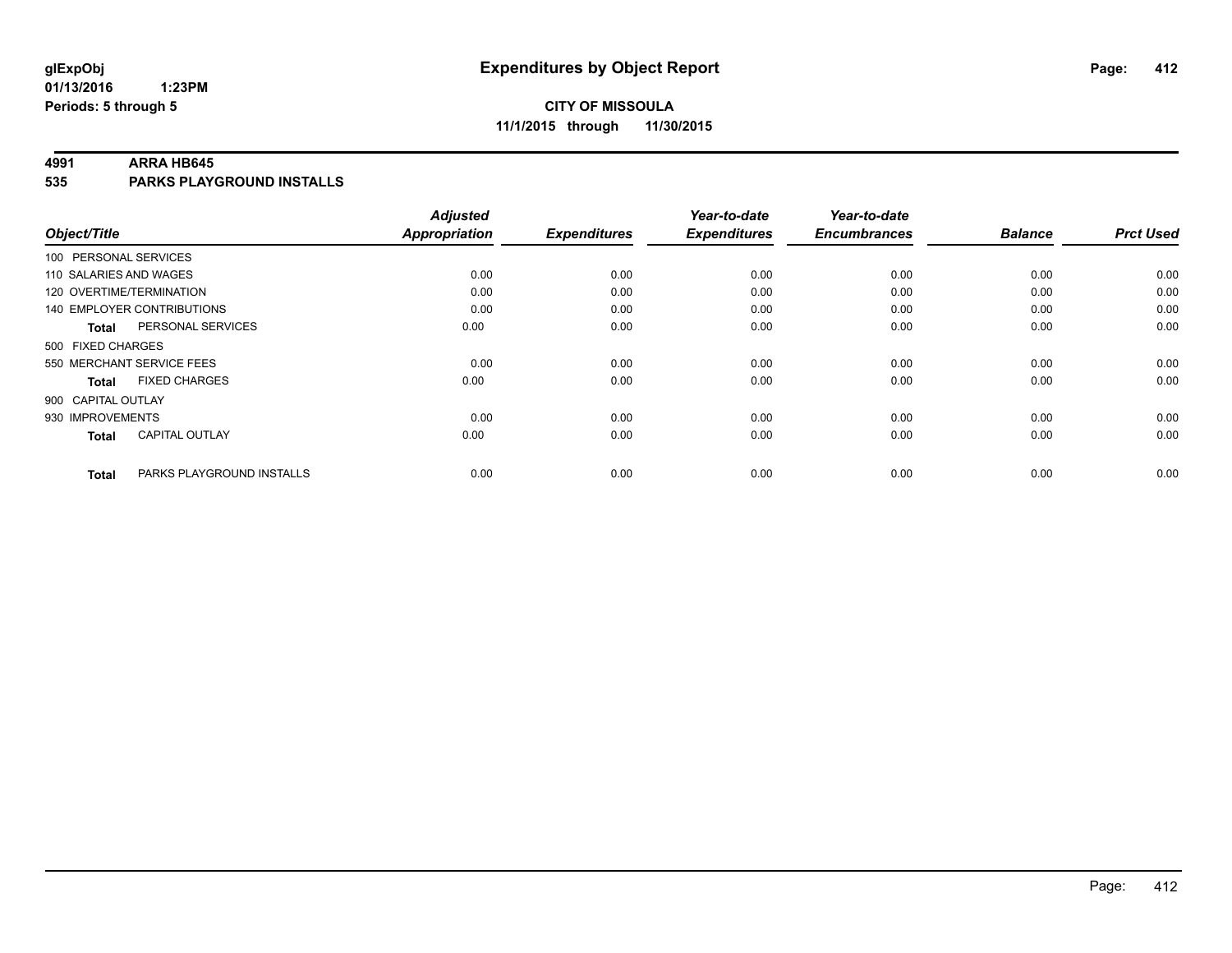#### **4991 ARRA HB645**

**540 GREENOUGH PARK BRIDGE**

| Object/Title             |                                   | <b>Adjusted</b>      | <b>Expenditures</b> | Year-to-date<br><b>Expenditures</b> | Year-to-date<br><b>Encumbrances</b> | <b>Balance</b> | <b>Prct Used</b> |
|--------------------------|-----------------------------------|----------------------|---------------------|-------------------------------------|-------------------------------------|----------------|------------------|
|                          |                                   | <b>Appropriation</b> |                     |                                     |                                     |                |                  |
| 100 PERSONAL SERVICES    |                                   |                      |                     |                                     |                                     |                |                  |
| 120 OVERTIME/TERMINATION |                                   | 0.00                 | 0.00                | 0.00                                | 0.00                                | 0.00           | 0.00             |
|                          | <b>140 EMPLOYER CONTRIBUTIONS</b> | 0.00                 | 0.00                | 0.00                                | 0.00                                | 0.00           | 0.00             |
| <b>Total</b>             | PERSONAL SERVICES                 | 0.00                 | 0.00                | 0.00                                | 0.00                                | 0.00           | 0.00             |
| 500 FIXED CHARGES        |                                   |                      |                     |                                     |                                     |                |                  |
|                          | 550 MERCHANT SERVICE FEES         | 0.00                 | 0.00                | 0.00                                | 0.00                                | 0.00           | 0.00             |
| <b>Total</b>             | <b>FIXED CHARGES</b>              | 0.00                 | 0.00                | 0.00                                | 0.00                                | 0.00           | 0.00             |
| 900 CAPITAL OUTLAY       |                                   |                      |                     |                                     |                                     |                |                  |
| 930 IMPROVEMENTS         |                                   | 0.00                 | 0.00                | 0.00                                | 0.00                                | 0.00           | 0.00             |
| <b>Total</b>             | <b>CAPITAL OUTLAY</b>             | 0.00                 | 0.00                | 0.00                                | 0.00                                | 0.00           | 0.00             |
|                          |                                   |                      |                     |                                     |                                     |                |                  |
| <b>Total</b>             | <b>GREENOUGH PARK BRIDGE</b>      | 0.00                 | 0.00                | 0.00                                | 0.00                                | 0.00           | 0.00             |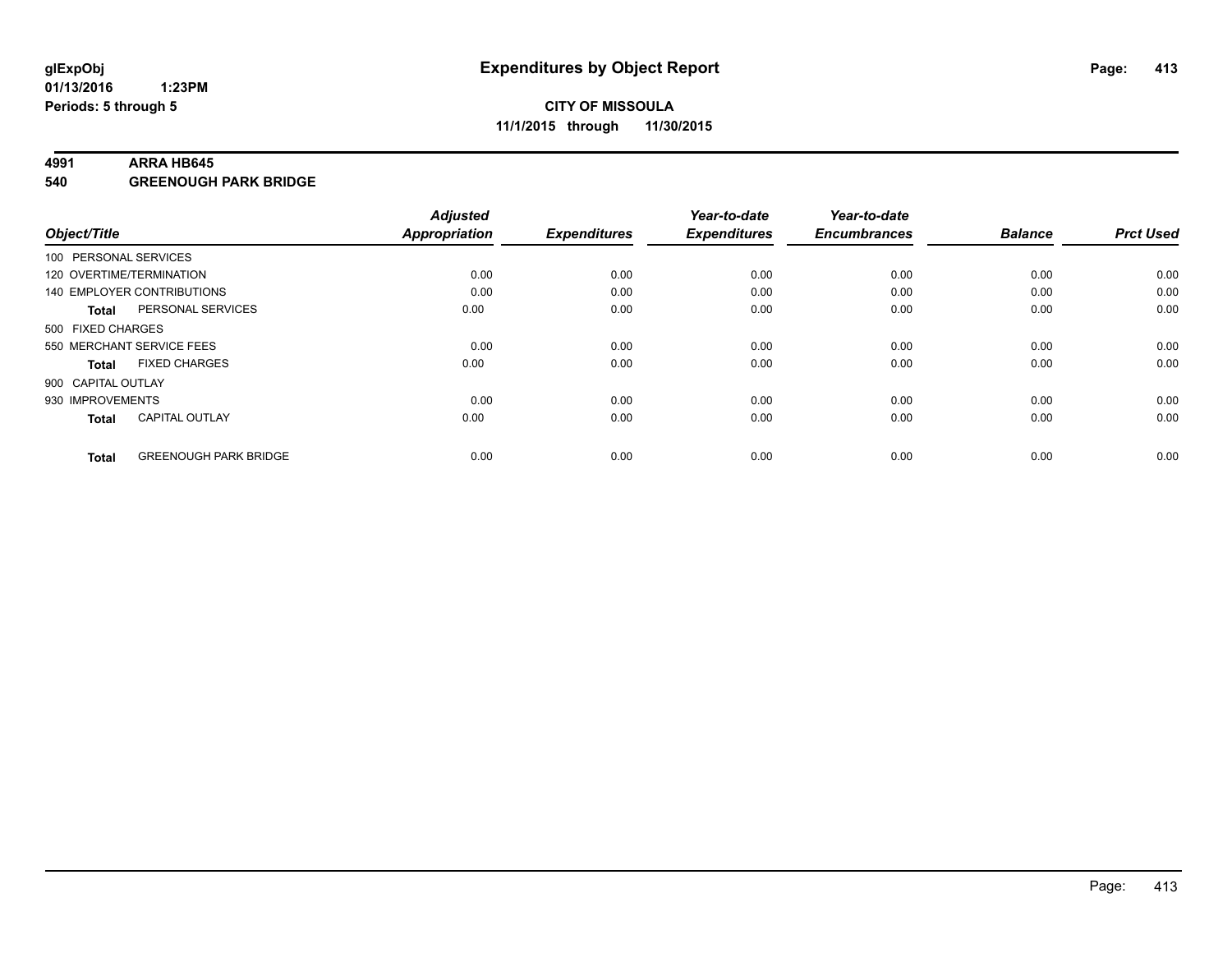### **CITY OF MISSOULA 11/1/2015 through 11/30/2015**

**4991 ARRA HB645**

| Object/Title                         | <b>Adjusted</b><br>Appropriation | <b>Expenditures</b> | Year-to-date<br><b>Expenditures</b> | Year-to-date<br><b>Encumbrances</b> | <b>Balance</b> | <b>Prct Used</b> |
|--------------------------------------|----------------------------------|---------------------|-------------------------------------|-------------------------------------|----------------|------------------|
| 100 PERSONAL SERVICES                |                                  |                     |                                     |                                     |                |                  |
|                                      |                                  |                     |                                     |                                     |                |                  |
| 110 SALARIES AND WAGES               | 0.00                             | 0.00                | 0.00                                | 0.00                                | 0.00           | 0.00             |
| 120 OVERTIME/TERMINATION             | 0.00                             | 0.00                | 0.00                                | 0.00                                | 0.00           | 0.00             |
| 140 EMPLOYER CONTRIBUTIONS           | 0.00                             | 0.00                | 0.00                                | 0.00                                | 0.00           | 0.00             |
| PERSONAL SERVICES<br><b>Total</b>    | 0.00                             | 0.00                | 0.00                                | 0.00                                | 0.00           | 0.00             |
| 500 FIXED CHARGES                    |                                  |                     |                                     |                                     |                |                  |
| 550 MERCHANT SERVICE FEES            | 0.00                             | 0.00                | 0.00                                | 0.00                                | 0.00           | 0.00             |
| <b>FIXED CHARGES</b><br><b>Total</b> | 0.00                             | 0.00                | 0.00                                | 0.00                                | 0.00           | 0.00             |
| 900 CAPITAL OUTLAY                   |                                  |                     |                                     |                                     |                |                  |
| 930 IMPROVEMENTS                     | 0.00                             | 0.00                | 0.00                                | 0.00                                | 0.00           | 0.00             |
| <b>CAPITAL OUTLAY</b><br>Total       | 0.00                             | 0.00                | 0.00                                | 0.00                                | 0.00           | 0.00             |
| ARRA HB645<br><b>Total</b>           | 0.00                             | 0.00                | 0.00                                | 0.00                                | 0.00           | 0.00             |
|                                      |                                  |                     |                                     |                                     |                |                  |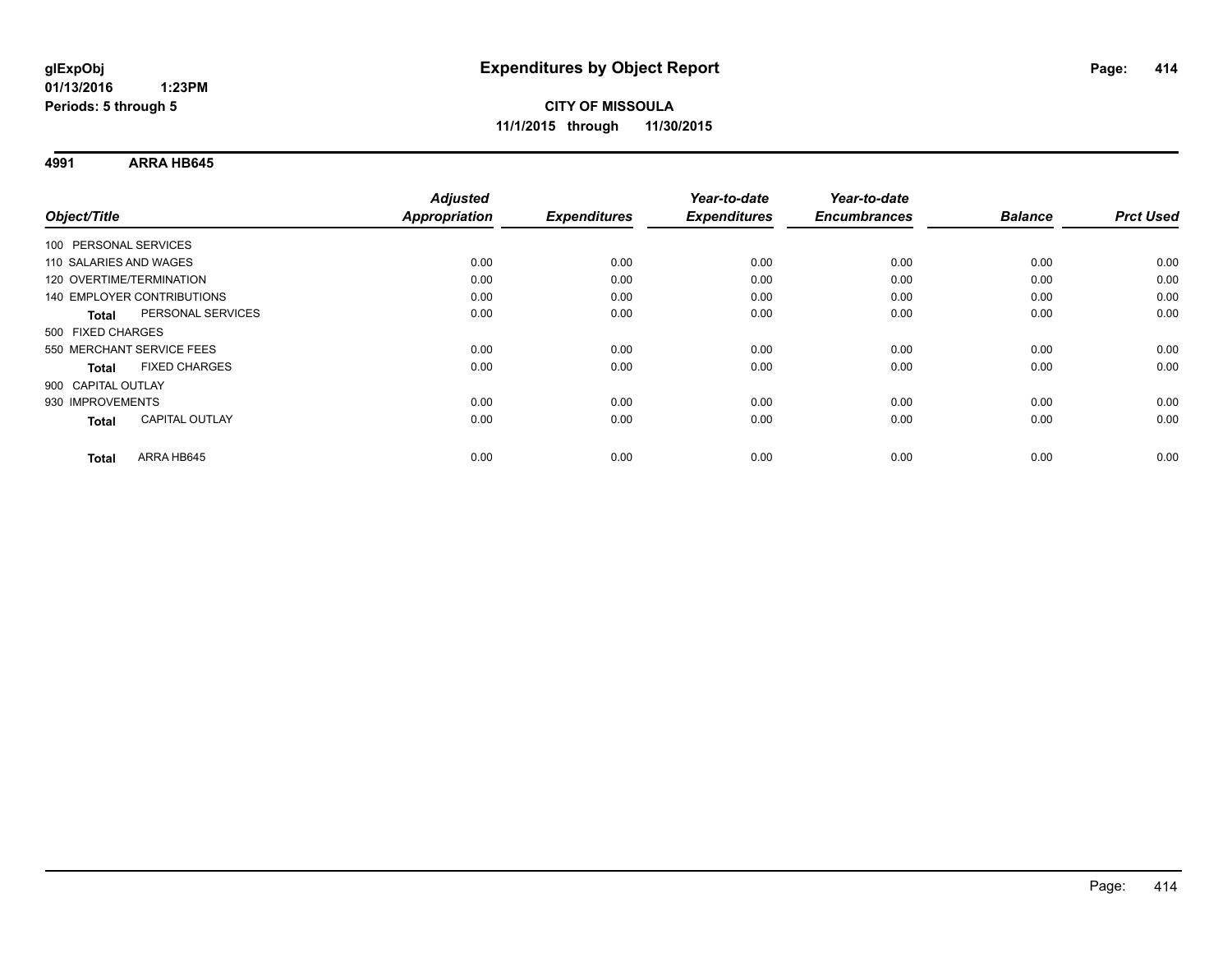**4992 WFL MILLER CREEK ROAD**

**390 NON-DEPARTMENTAL**

| Object/Title              |                       | <b>Adjusted</b><br><b>Appropriation</b> | <b>Expenditures</b> | Year-to-date<br><b>Expenditures</b> | Year-to-date<br><b>Encumbrances</b> | <b>Balance</b> | <b>Prct Used</b> |
|---------------------------|-----------------------|-----------------------------------------|---------------------|-------------------------------------|-------------------------------------|----------------|------------------|
| 500 FIXED CHARGES         |                       |                                         |                     |                                     |                                     |                |                  |
| 550 MERCHANT SERVICE FEES |                       | 0.00                                    | 0.00                | 0.00                                | 0.00                                | 0.00           | 0.00             |
| <b>Total</b>              | <b>FIXED CHARGES</b>  | 0.00                                    | 0.00                | 0.00                                | 0.00                                | 0.00           | 0.00             |
| 900 CAPITAL OUTLAY        |                       |                                         |                     |                                     |                                     |                |                  |
| 930 IMPROVEMENTS          |                       | 0.00                                    | 0.00                | 0.00                                | 0.00                                | 0.00           | 0.00             |
| <b>Total</b>              | <b>CAPITAL OUTLAY</b> | 0.00                                    | 0.00                | 0.00                                | 0.00                                | 0.00           | 0.00             |
| <b>Total</b>              | NON-DEPARTMENTAL      | 0.00                                    | 0.00                | 0.00                                | 0.00                                | 0.00           | 0.00             |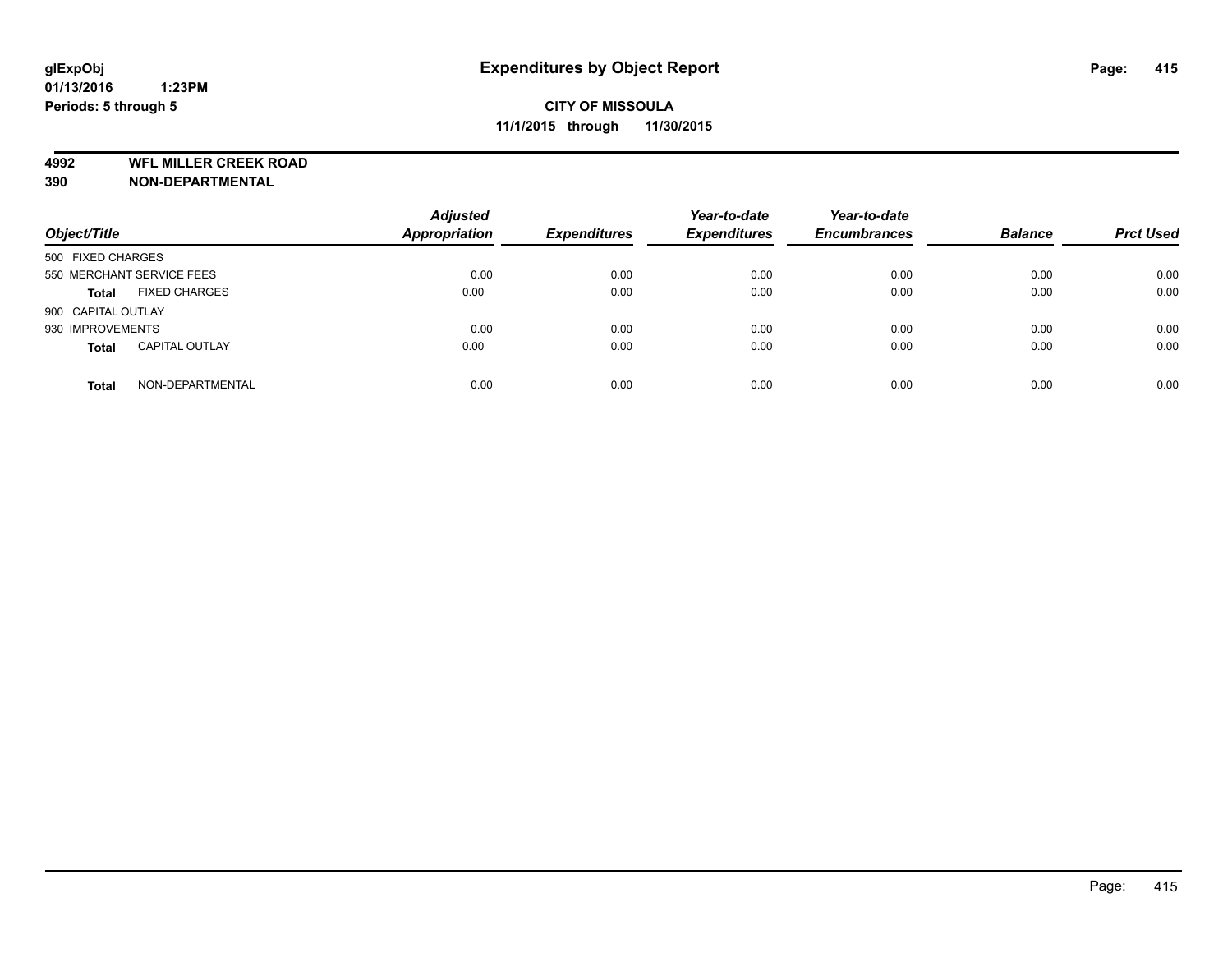#### **4992 WFL MILLER CREEK ROAD**

| Object/Title                                 | <b>Adjusted</b><br><b>Appropriation</b> | <b>Expenditures</b> | Year-to-date<br><b>Expenditures</b> | Year-to-date<br><b>Encumbrances</b> | <b>Balance</b> | <b>Prct Used</b> |
|----------------------------------------------|-----------------------------------------|---------------------|-------------------------------------|-------------------------------------|----------------|------------------|
| 500 FIXED CHARGES                            |                                         |                     |                                     |                                     |                |                  |
| 550 MERCHANT SERVICE FEES                    | 0.00                                    | 0.00                | 0.00                                | 0.00                                | 0.00           | 0.00             |
| <b>FIXED CHARGES</b><br><b>Total</b>         | 0.00                                    | 0.00                | 0.00                                | 0.00                                | 0.00           | 0.00             |
| 900 CAPITAL OUTLAY                           |                                         |                     |                                     |                                     |                |                  |
| 930 IMPROVEMENTS                             | 0.00                                    | 0.00                | 0.00                                | 0.00                                | 0.00           | 0.00             |
| <b>CAPITAL OUTLAY</b><br><b>Total</b>        | 0.00                                    | 0.00                | 0.00                                | 0.00                                | 0.00           | 0.00             |
| <b>WFL MILLER CREEK ROAD</b><br><b>Total</b> | 0.00                                    | 0.00                | 0.00                                | 0.00                                | 0.00           | 0.00             |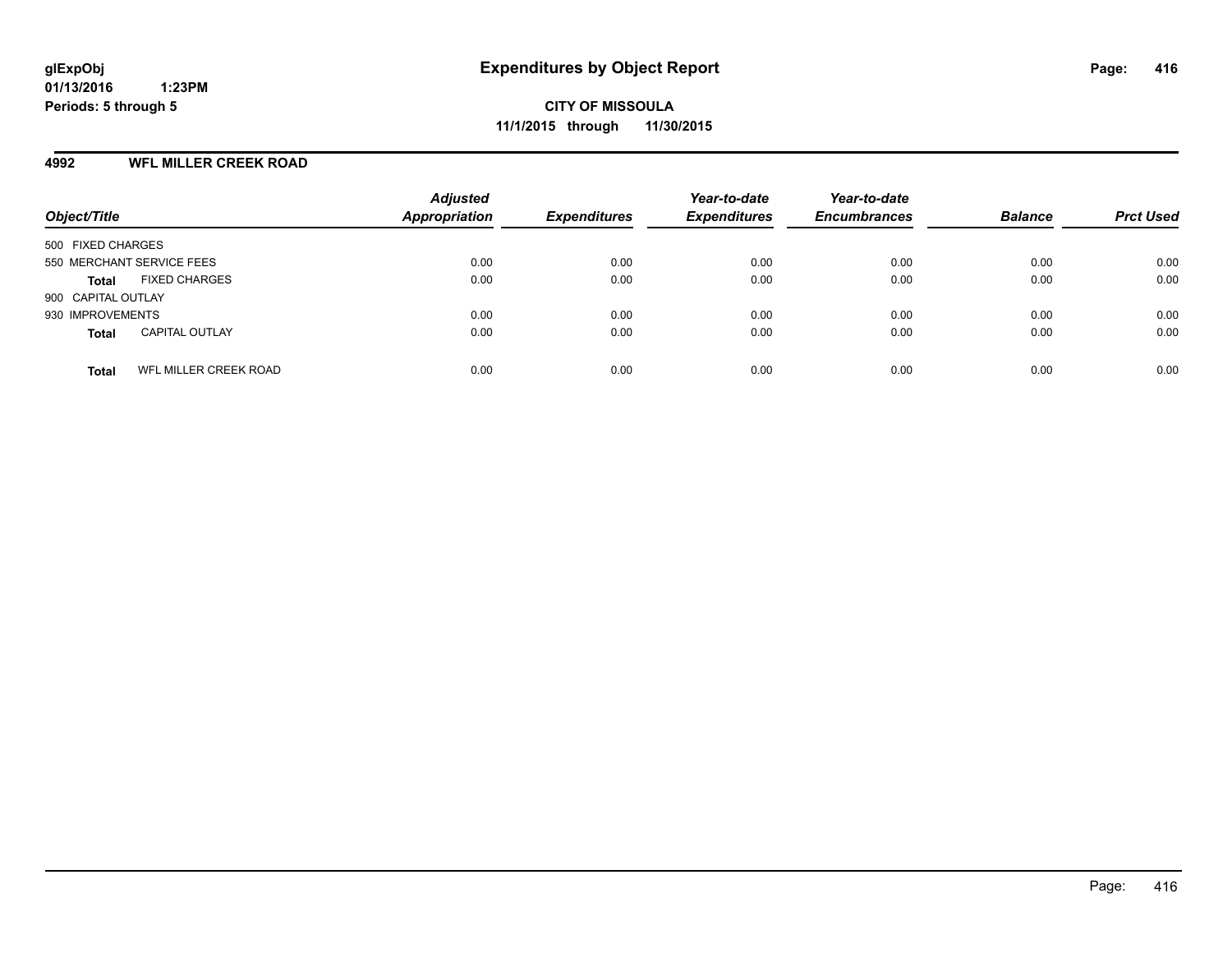#### **4993 WESTERN FEDERAL LANDS**

**280 PUBLIC WORKS OPERATIONS**

|                        |                                   | <b>Adjusted</b> |                     | Year-to-date        | Year-to-date        |                |                  |
|------------------------|-----------------------------------|-----------------|---------------------|---------------------|---------------------|----------------|------------------|
| Object/Title           |                                   | Appropriation   | <b>Expenditures</b> | <b>Expenditures</b> | <b>Encumbrances</b> | <b>Balance</b> | <b>Prct Used</b> |
| 100 PERSONAL SERVICES  |                                   |                 |                     |                     |                     |                |                  |
| 110 SALARIES AND WAGES |                                   | 0.00            | 0.00                | 0.00                | 0.00                | 0.00           | 0.00             |
|                        | <b>140 EMPLOYER CONTRIBUTIONS</b> | 0.00            | 0.00                | 0.00                | 0.00                | 0.00           | 0.00             |
| <b>Total</b>           | PERSONAL SERVICES                 | 0.00            | 0.00                | 0.00                | 0.00                | 0.00           | 0.00             |
|                        | 300 PURCHASED SERVICES            |                 |                     |                     |                     |                |                  |
|                        | 350 PROFESSIONAL SERVICES         | 0.00            | 0.00                | 0.00                | 0.00                | 0.00           | 0.00             |
| Total                  | PURCHASED SERVICES                | 0.00            | 0.00                | 0.00                | 0.00                | 0.00           | 0.00             |
| 500 FIXED CHARGES      |                                   |                 |                     |                     |                     |                |                  |
|                        | 550 MERCHANT SERVICE FEES         | 0.00            | 0.00                | 0.00                | 0.00                | 0.00           | 0.00             |
| <b>Total</b>           | <b>FIXED CHARGES</b>              | 0.00            | 0.00                | 0.00                | 0.00                | 0.00           | 0.00             |
| 900 CAPITAL OUTLAY     |                                   |                 |                     |                     |                     |                |                  |
| 930 IMPROVEMENTS       |                                   | 0.00            | 5,571.53            | 24,994.77           | 0.00                | $-24,994.77$   | 0.00             |
| <b>Total</b>           | <b>CAPITAL OUTLAY</b>             | 0.00            | 5,571.53            | 24,994.77           | 0.00                | $-24,994.77$   | 0.00             |
| <b>Total</b>           | PUBLIC WORKS OPERATIONS           | 0.00            | 5,571.53            | 24,994.77           | 0.00                | $-24,994.77$   | 0.00             |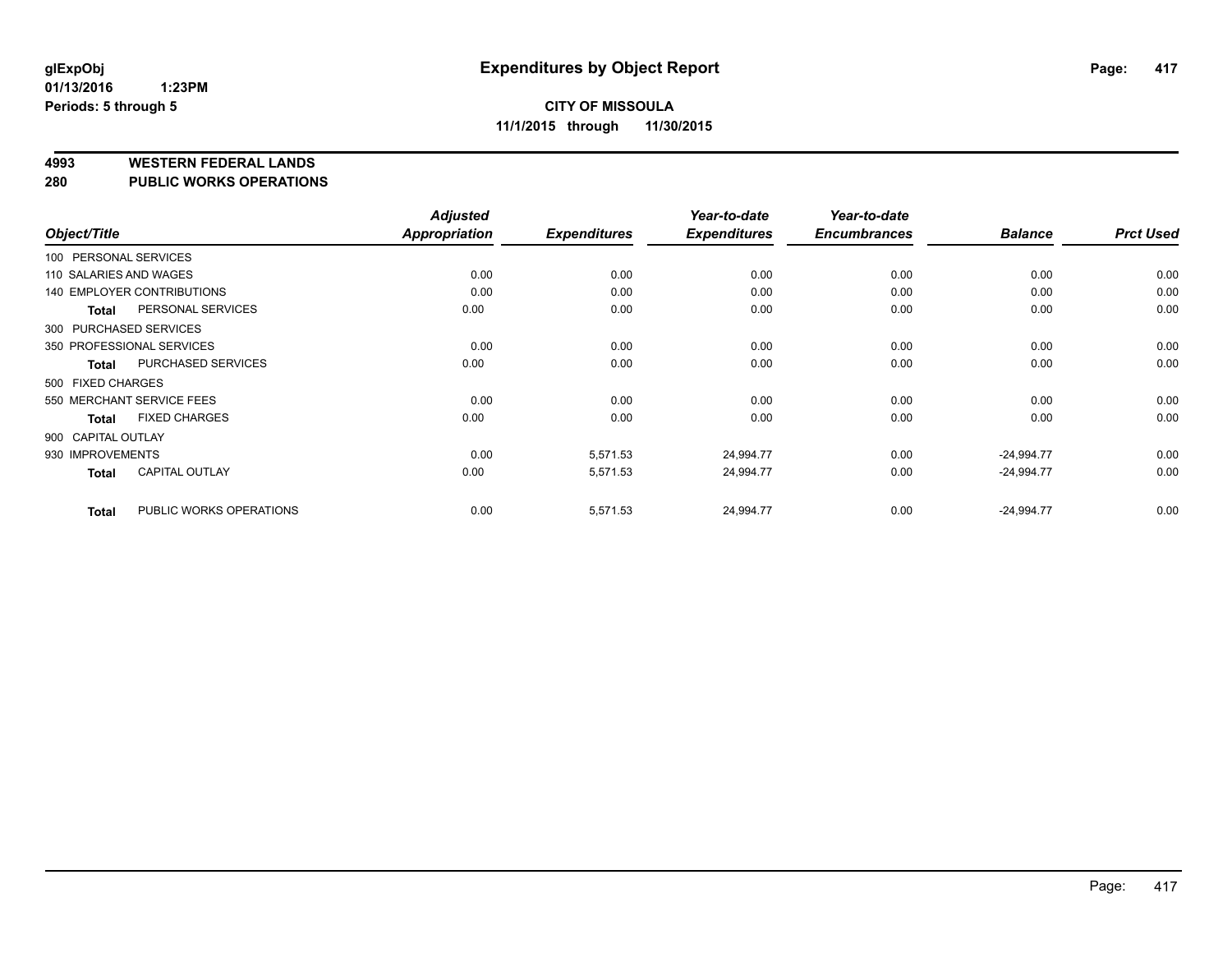#### **4993 WESTERN FEDERAL LANDS**

| Object/Title           |                              | <b>Adjusted</b><br><b>Appropriation</b> | <b>Expenditures</b> | Year-to-date<br><b>Expenditures</b> | Year-to-date<br><b>Encumbrances</b> | <b>Balance</b> | <b>Prct Used</b> |
|------------------------|------------------------------|-----------------------------------------|---------------------|-------------------------------------|-------------------------------------|----------------|------------------|
| 100 PERSONAL SERVICES  |                              |                                         |                     |                                     |                                     |                |                  |
| 110 SALARIES AND WAGES |                              | 0.00                                    | 0.00                | 0.00                                | 0.00                                | 0.00           | 0.00             |
|                        | 140 EMPLOYER CONTRIBUTIONS   | 0.00                                    | 0.00                | 0.00                                | 0.00                                | 0.00           | 0.00             |
| <b>Total</b>           | PERSONAL SERVICES            | 0.00                                    | 0.00                | 0.00                                | 0.00                                | 0.00           | 0.00             |
|                        | 300 PURCHASED SERVICES       |                                         |                     |                                     |                                     |                |                  |
|                        | 350 PROFESSIONAL SERVICES    | 0.00                                    | 0.00                | 0.00                                | 0.00                                | 0.00           | 0.00             |
| <b>Total</b>           | PURCHASED SERVICES           | 0.00                                    | 0.00                | 0.00                                | 0.00                                | 0.00           | 0.00             |
| 500 FIXED CHARGES      |                              |                                         |                     |                                     |                                     |                |                  |
|                        | 550 MERCHANT SERVICE FEES    | 0.00                                    | 0.00                | 0.00                                | 0.00                                | 0.00           | 0.00             |
| <b>Total</b>           | <b>FIXED CHARGES</b>         | 0.00                                    | 0.00                | 0.00                                | 0.00                                | 0.00           | 0.00             |
| 900 CAPITAL OUTLAY     |                              |                                         |                     |                                     |                                     |                |                  |
| 930 IMPROVEMENTS       |                              | 0.00                                    | 5,571.53            | 24,994.77                           | 0.00                                | $-24,994.77$   | 0.00             |
| Total                  | <b>CAPITAL OUTLAY</b>        | 0.00                                    | 5,571.53            | 24,994.77                           | 0.00                                | $-24,994.77$   | 0.00             |
| <b>Total</b>           | <b>WESTERN FEDERAL LANDS</b> | 0.00                                    | 5,571.53            | 24,994.77                           | 0.00                                | $-24,994.77$   | 0.00             |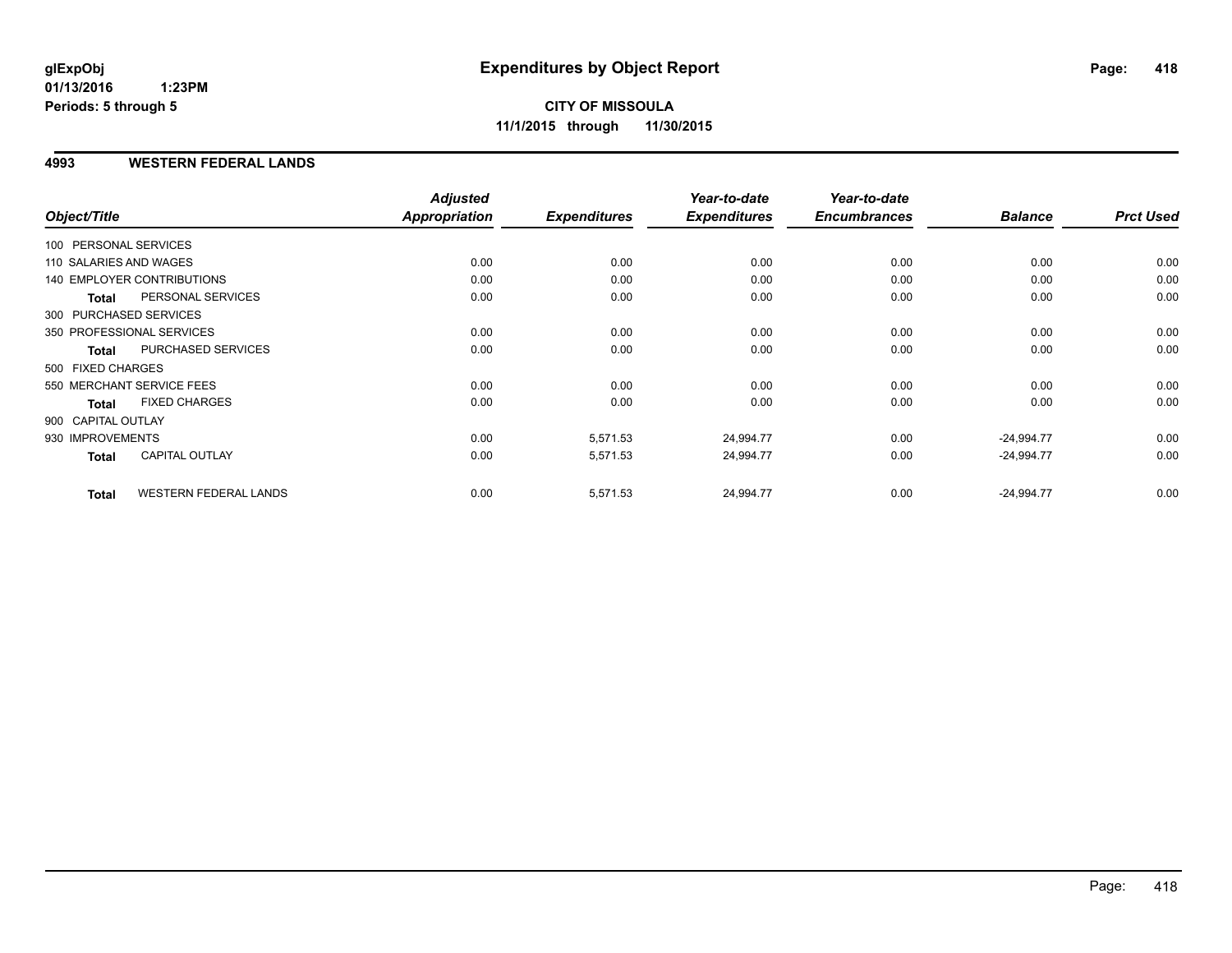#### **5020 CIVIC STADIUM**

**395 PARKING COMMISSION**

| Object/Title      |                             | <b>Adjusted</b><br><b>Appropriation</b> | <b>Expenditures</b> | Year-to-date<br><b>Expenditures</b> | Year-to-date<br><b>Encumbrances</b> | <b>Balance</b> | <b>Prct Used</b> |
|-------------------|-----------------------------|-----------------------------------------|---------------------|-------------------------------------|-------------------------------------|----------------|------------------|
| 500 FIXED CHARGES |                             |                                         |                     |                                     |                                     |                |                  |
| 500 FIXED CHARGES |                             | 3,000.00                                | 0.00                | 0.00                                | 0.00                                | 3,000.00       | 0.00             |
|                   | 550 MERCHANT SERVICE FEES   | 0.00                                    | 0.00                | 0.00                                | 0.00                                | 0.00           | 0.00             |
| <b>Total</b>      | <b>FIXED CHARGES</b>        | 3,000.00                                | 0.00                | 0.00                                | 0.00                                | 3,000.00       | 0.00             |
| 600 DEBT SERVICE  |                             |                                         |                     |                                     |                                     |                |                  |
| 610 PRINCIPAL     |                             | 33,420.00                               | 0.00                | 0.00                                | 0.00                                | 33,420.00      | 0.00             |
|                   | 620 INTEREST / SERVICE FEES | 83,580.00                               | 0.00                | 0.00                                | 0.00                                | 83,580.00      | 0.00             |
| <b>Total</b>      | <b>DEBT SERVICE</b>         | 117,000.00                              | 0.00                | 0.00                                | 0.00                                | 117,000.00     | 0.00             |
| 800 OTHER OBJECTS |                             |                                         |                     |                                     |                                     |                |                  |
| 830 DEPRECIATION  |                             | 0.00                                    | 0.00                | 0.00                                | 0.00                                | 0.00           | 0.00             |
| <b>Total</b>      | OTHER OBJECTS               | 0.00                                    | 0.00                | 0.00                                | 0.00                                | 0.00           | 0.00             |
| <b>Total</b>      | PARKING COMMISSION          | 120,000.00                              | 0.00                | 0.00                                | 0.00                                | 120,000.00     | 0.00             |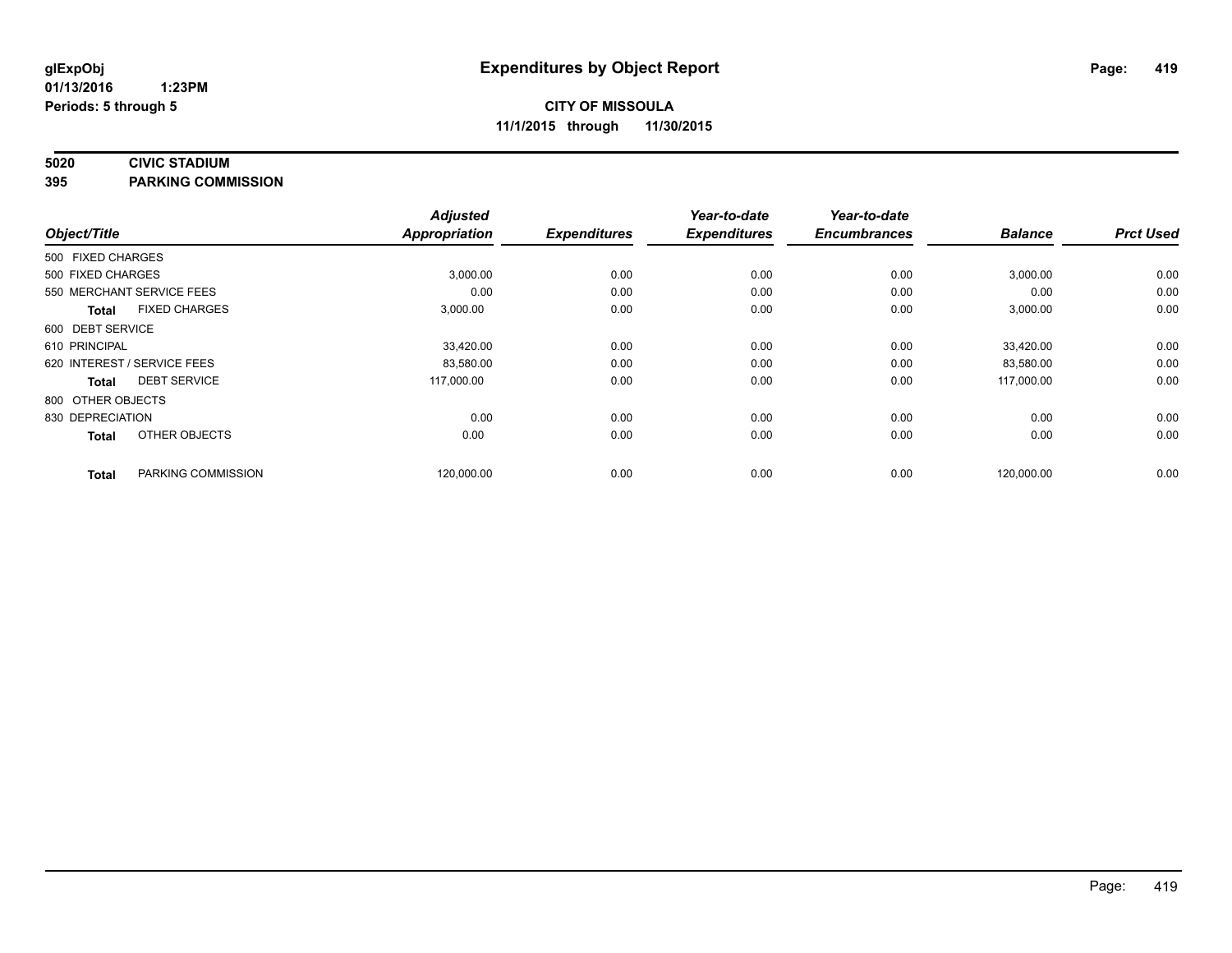**5020 CIVIC STADIUM**

|                                      | <b>Adjusted</b> |                     | Year-to-date        | Year-to-date        |                |                  |
|--------------------------------------|-----------------|---------------------|---------------------|---------------------|----------------|------------------|
| Object/Title                         | Appropriation   | <b>Expenditures</b> | <b>Expenditures</b> | <b>Encumbrances</b> | <b>Balance</b> | <b>Prct Used</b> |
| 500 FIXED CHARGES                    |                 |                     |                     |                     |                |                  |
| 500 FIXED CHARGES                    | 3,000.00        | 0.00                | 0.00                | 0.00                | 3,000.00       | 0.00             |
| 550 MERCHANT SERVICE FEES            | 0.00            | 0.00                | 0.00                | 0.00                | 0.00           | 0.00             |
| <b>FIXED CHARGES</b><br><b>Total</b> | 3,000.00        | 0.00                | 0.00                | 0.00                | 3,000.00       | 0.00             |
| 600 DEBT SERVICE                     |                 |                     |                     |                     |                |                  |
| 610 PRINCIPAL                        | 33,420.00       | 0.00                | 0.00                | 0.00                | 33.420.00      | 0.00             |
| 620 INTEREST / SERVICE FEES          | 83,580.00       | 0.00                | 0.00                | 0.00                | 83,580.00      | 0.00             |
| <b>DEBT SERVICE</b><br><b>Total</b>  | 117,000.00      | 0.00                | 0.00                | 0.00                | 117,000.00     | 0.00             |
| 800 OTHER OBJECTS                    |                 |                     |                     |                     |                |                  |
| 830 DEPRECIATION                     | 0.00            | 0.00                | 0.00                | 0.00                | 0.00           | 0.00             |
| OTHER OBJECTS<br><b>Total</b>        | 0.00            | 0.00                | 0.00                | 0.00                | 0.00           | 0.00             |
| <b>CIVIC STADIUM</b><br><b>Total</b> | 120,000.00      | 0.00                | 0.00                | 0.00                | 120,000.00     | 0.00             |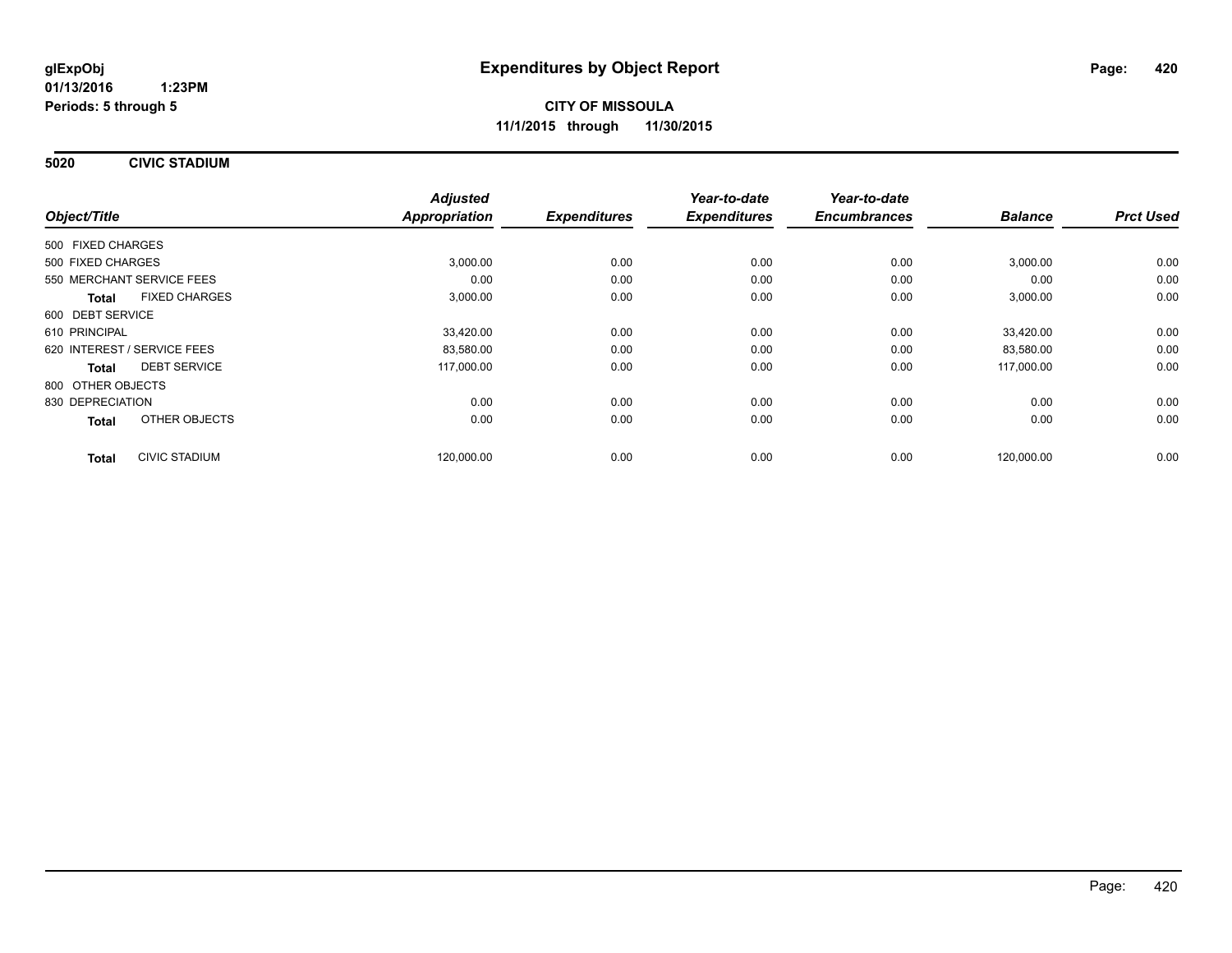# **5210 WATER**

|                        |                              | <b>Adjusted</b>      |                     | Year-to-date        | Year-to-date        |                |                  |
|------------------------|------------------------------|----------------------|---------------------|---------------------|---------------------|----------------|------------------|
| Object/Title           |                              | <b>Appropriation</b> | <b>Expenditures</b> | <b>Expenditures</b> | <b>Encumbrances</b> | <b>Balance</b> | <b>Prct Used</b> |
| 300 PURCHASED SERVICES |                              |                      |                     |                     |                     |                |                  |
|                        | 350 PROFESSIONAL SERVICES    | 0.00                 | 0.00                | 151,746.41          | 0.00                | $-151,746.41$  | 0.00             |
|                        | 390 OTHER PURCHASED SERVICES | 0.00                 | 0.00                | 0.00                | 0.00                | 0.00           | 0.00             |
| Total                  | PURCHASED SERVICES           | 0.00                 | 0.00                | 151,746.41          | 0.00                | $-151,746.41$  | 0.00             |
| 500 FIXED CHARGES      |                              |                      |                     |                     |                     |                |                  |
|                        | 550 MERCHANT SERVICE FEES    | 0.00                 | 0.00                | 0.00                | 0.00                | 0.00           | 0.00             |
| Total                  | <b>FIXED CHARGES</b>         | 0.00                 | 0.00                | 0.00                | 0.00                | 0.00           | 0.00             |
| 900 CAPITAL OUTLAY     |                              |                      |                     |                     |                     |                |                  |
| 910 LAND               |                              | 0.00                 | 0.00                | 0.00                | 0.00                | 0.00           | 0.00             |
| 920 BUILDINGS          |                              | 0.00                 | 0.00                | 0.00                | 0.00                | 0.00           | 0.00             |
| 930 IMPROVEMENTS       |                              | 0.00                 | 0.00                | 0.00                | 0.00                | 0.00           | 0.00             |
|                        | 940 MACHINERY & EQUIPMENT    | 0.00                 | 0.00                | 0.00                | 0.00                | 0.00           | 0.00             |
| <b>Total</b>           | <b>CAPITAL OUTLAY</b>        | 0.00                 | 0.00                | 0.00                | 0.00                | 0.00           | 0.00             |
| <b>Total</b>           | <b>WATER</b>                 | 0.00                 | 0.00                | 151.746.41          | 0.00                | $-151.746.41$  | 0.00             |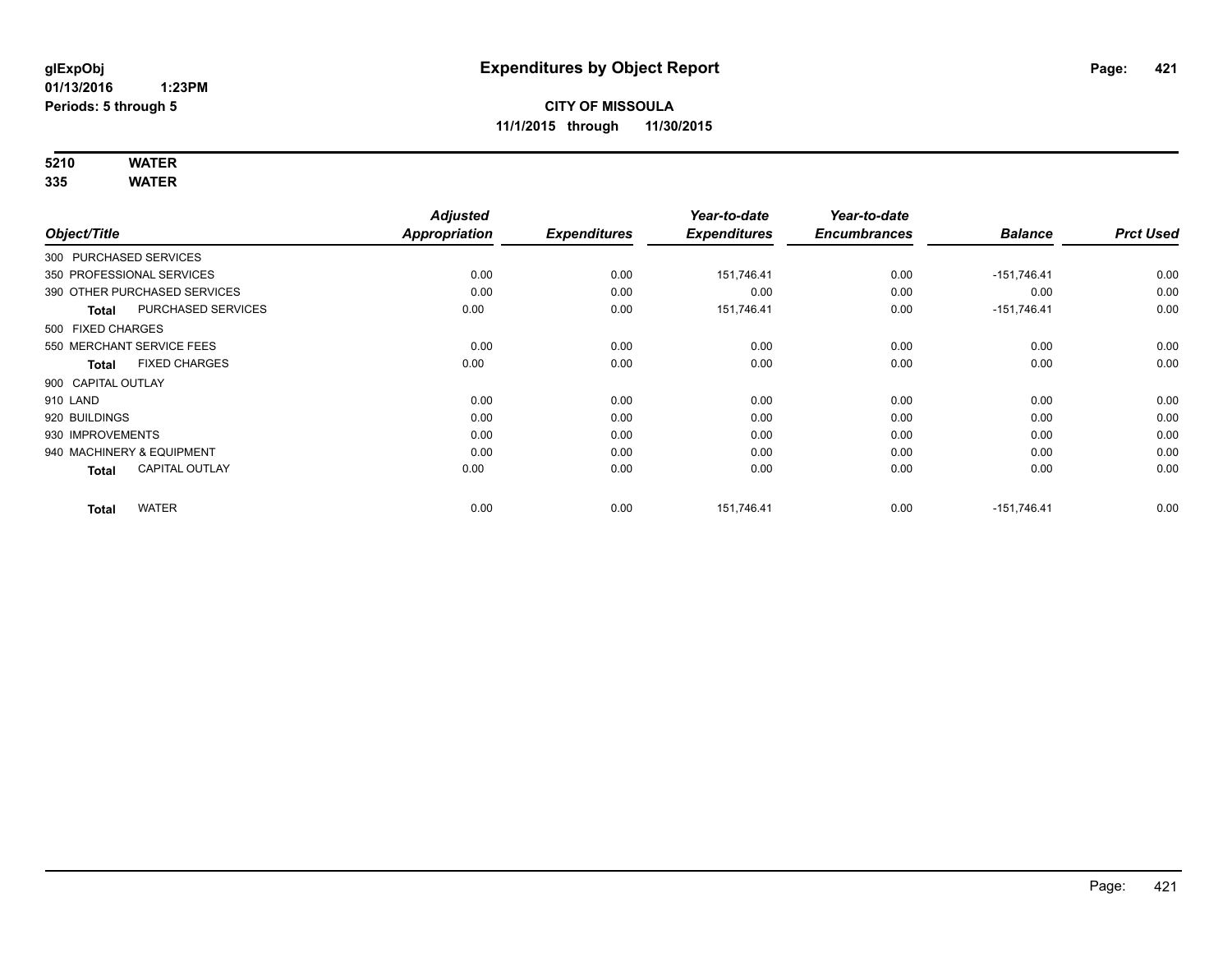| Object/Title                         | <b>Adjusted</b><br>Appropriation | <b>Expenditures</b> | Year-to-date<br><b>Expenditures</b> | Year-to-date<br><b>Encumbrances</b> | <b>Balance</b> | <b>Prct Used</b> |
|--------------------------------------|----------------------------------|---------------------|-------------------------------------|-------------------------------------|----------------|------------------|
| 300 PURCHASED SERVICES               |                                  |                     |                                     |                                     |                |                  |
| 350 PROFESSIONAL SERVICES            | 0.00                             | 0.00                | 151,746.41                          | 0.00                                | $-151,746.41$  | 0.00             |
| 390 OTHER PURCHASED SERVICES         | 0.00                             | 0.00                | 0.00                                | 0.00                                | 0.00           | 0.00             |
| PURCHASED SERVICES<br><b>Total</b>   | 0.00                             | 0.00                | 151,746.41                          | 0.00                                | $-151,746.41$  | 0.00             |
| 500 FIXED CHARGES                    |                                  |                     |                                     |                                     |                |                  |
| 550 MERCHANT SERVICE FEES            | 0.00                             | 0.00                | 0.00                                | 0.00                                | 0.00           | 0.00             |
| <b>FIXED CHARGES</b><br><b>Total</b> | 0.00                             | 0.00                | 0.00                                | 0.00                                | 0.00           | 0.00             |
| 900 CAPITAL OUTLAY                   |                                  |                     |                                     |                                     |                |                  |
| 910 LAND                             | 0.00                             | 0.00                | 0.00                                | 0.00                                | 0.00           | 0.00             |
| 920 BUILDINGS                        | 0.00                             | 0.00                | 0.00                                | 0.00                                | 0.00           | 0.00             |
| 930 IMPROVEMENTS                     | 0.00                             | 0.00                | 0.00                                | 0.00                                | 0.00           | 0.00             |
| 940 MACHINERY & EQUIPMENT            | 0.00                             | 0.00                | 0.00                                | 0.00                                | 0.00           | 0.00             |
| CAPITAL OUTLAY<br><b>Total</b>       | 0.00                             | 0.00                | 0.00                                | 0.00                                | 0.00           | 0.00             |
| <b>WATER</b><br><b>Total</b>         | 0.00                             | 0.00                | 151,746.41                          | 0.00                                | $-151,746.41$  | 0.00             |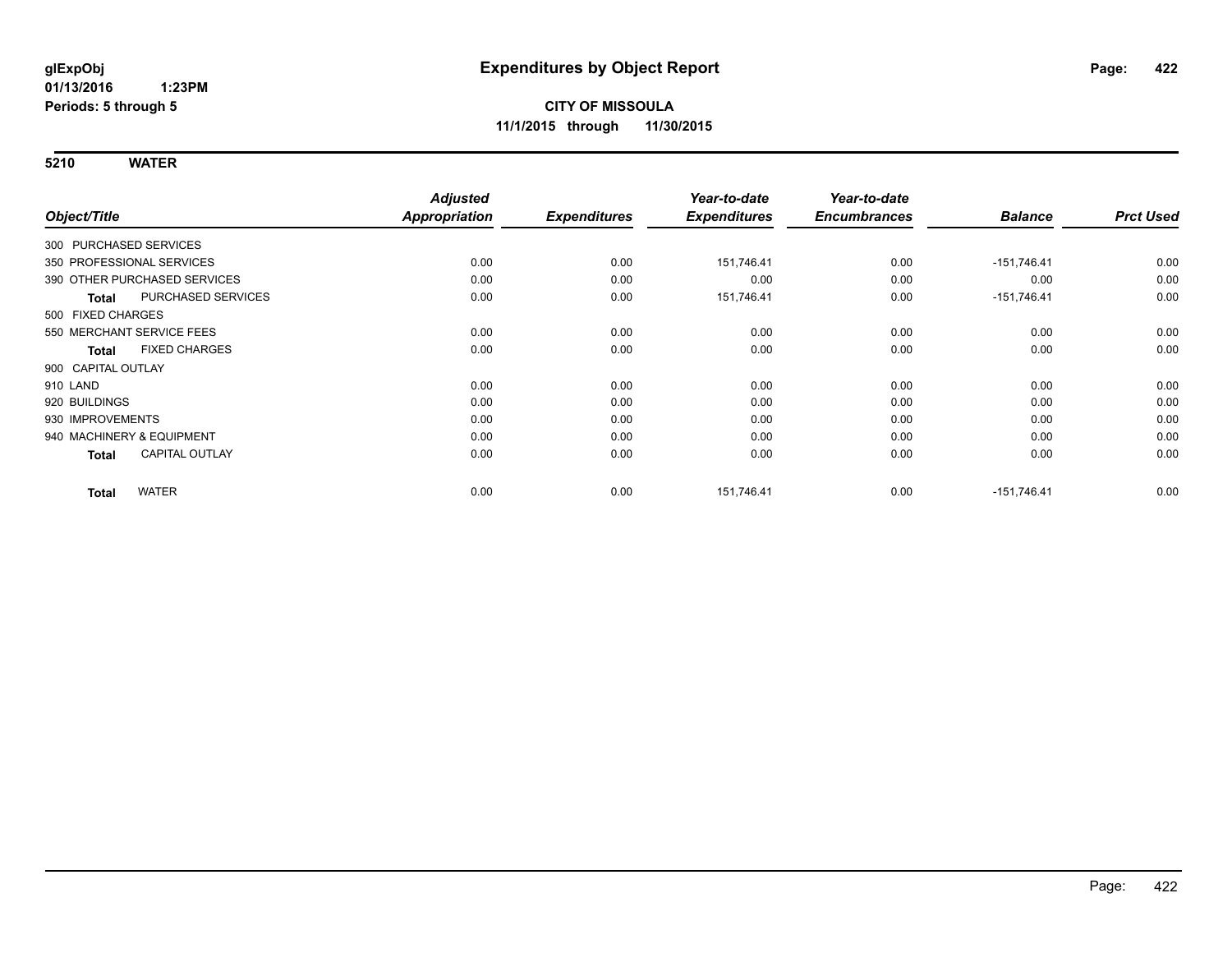### **CITY OF MISSOULA 11/1/2015 through 11/30/2015**

#### **5211 WATER REVENUE COLLECTION & CLEARING**

|                                      | <b>Adjusted</b> |                     | Year-to-date        | Year-to-date        |                |                  |
|--------------------------------------|-----------------|---------------------|---------------------|---------------------|----------------|------------------|
| Object/Title                         | Appropriation   | <b>Expenditures</b> | <b>Expenditures</b> | <b>Encumbrances</b> | <b>Balance</b> | <b>Prct Used</b> |
| 500 FIXED CHARGES                    |                 |                     |                     |                     |                |                  |
| 500 FIXED CHARGES                    | 0.00            | 0.00                | 0.00                | 0.00                | 0.00           | 0.00             |
| 550 MERCHANT SERVICE FEES            | 0.00            | 0.00                | 0.00                | 0.00                | 0.00           | 0.00             |
| <b>FIXED CHARGES</b><br><b>Total</b> | 0.00            | 0.00                | 0.00                | 0.00                | 0.00           | 0.00             |
| 800 OTHER OBJECTS                    |                 |                     |                     |                     |                |                  |
| 820 TRANSFERS TO OTHER FUNDS         | 0.00            | 0.00                | 0.00                | 0.00                | 0.00           | 0.00             |
| OTHER OBJECTS<br><b>Total</b>        | 0.00            | 0.00                | 0.00                | 0.00                | 0.00           | 0.00             |
| <b>WATER</b><br><b>Total</b>         | 0.00            | 0.00                | 0.00                | 0.00                | 0.00           | 0.00             |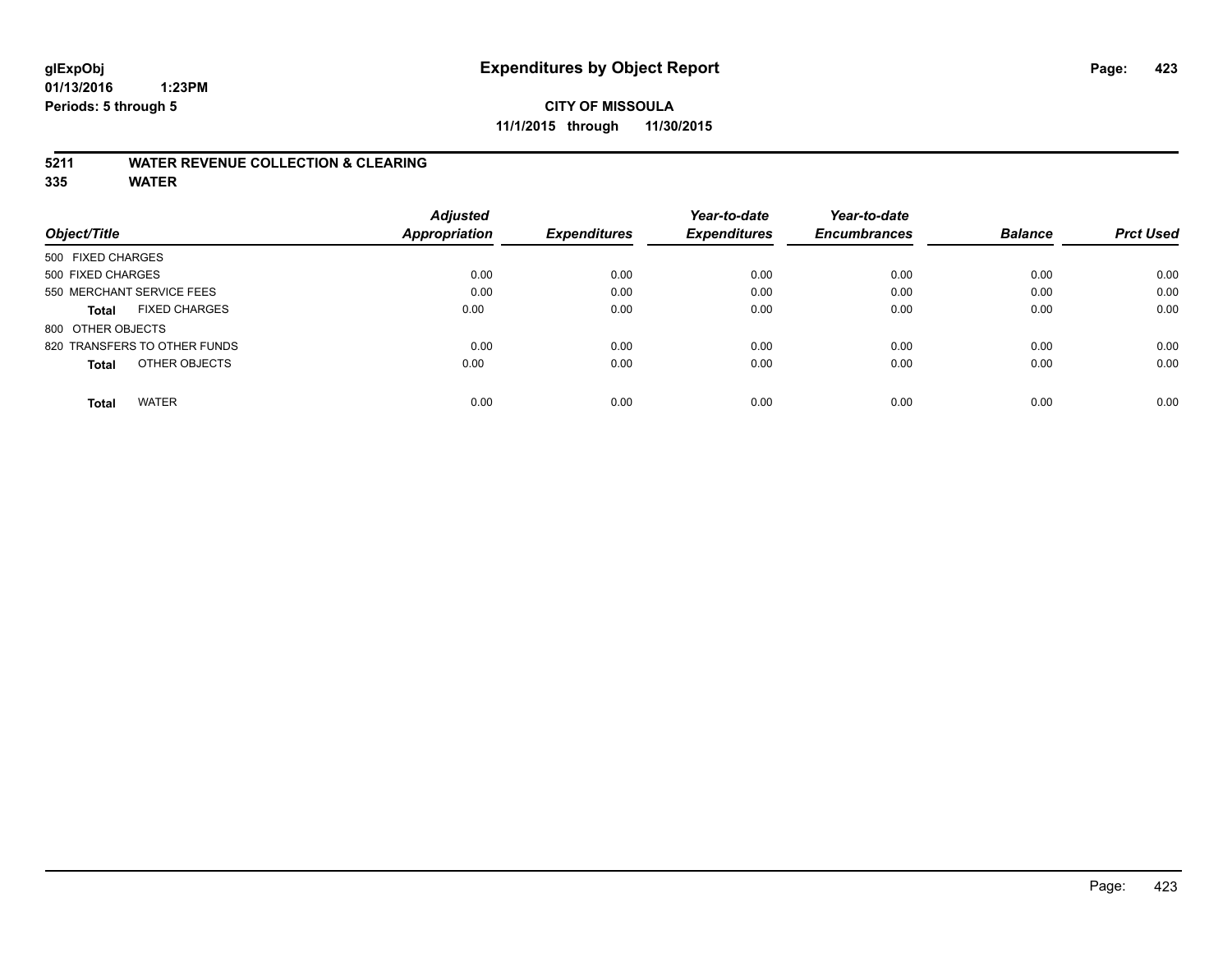**CITY OF MISSOULA 11/1/2015 through 11/30/2015**

### **5211 WATER REVENUE COLLECTION & CLEARING**

| Object/Title              |                                  | <b>Adjusted</b><br>Appropriation | <b>Expenditures</b> | Year-to-date<br><b>Expenditures</b> | Year-to-date<br><b>Encumbrances</b> | <b>Balance</b> | <b>Prct Used</b> |
|---------------------------|----------------------------------|----------------------------------|---------------------|-------------------------------------|-------------------------------------|----------------|------------------|
| 500 FIXED CHARGES         |                                  |                                  |                     |                                     |                                     |                |                  |
| 500 FIXED CHARGES         |                                  | 0.00                             | 0.00                | 0.00                                | 0.00                                | 0.00           | 0.00             |
| 550 MERCHANT SERVICE FEES |                                  | 0.00                             | 0.00                | 0.00                                | 0.00                                | 0.00           | 0.00             |
| <b>Total</b>              | <b>FIXED CHARGES</b>             | 0.00                             | 0.00                | 0.00                                | 0.00                                | 0.00           | 0.00             |
| 800 OTHER OBJECTS         |                                  |                                  |                     |                                     |                                     |                |                  |
|                           | 820 TRANSFERS TO OTHER FUNDS     | 0.00                             | 0.00                | 0.00                                | 0.00                                | 0.00           | 0.00             |
| <b>Total</b>              | OTHER OBJECTS                    | 0.00                             | 0.00                | 0.00                                | 0.00                                | 0.00           | 0.00             |
| <b>Total</b>              | WATER REVENUE COLLECTION & CLEAF | 0.00                             | 0.00                | 0.00                                | 0.00                                | 0.00           | 0.00             |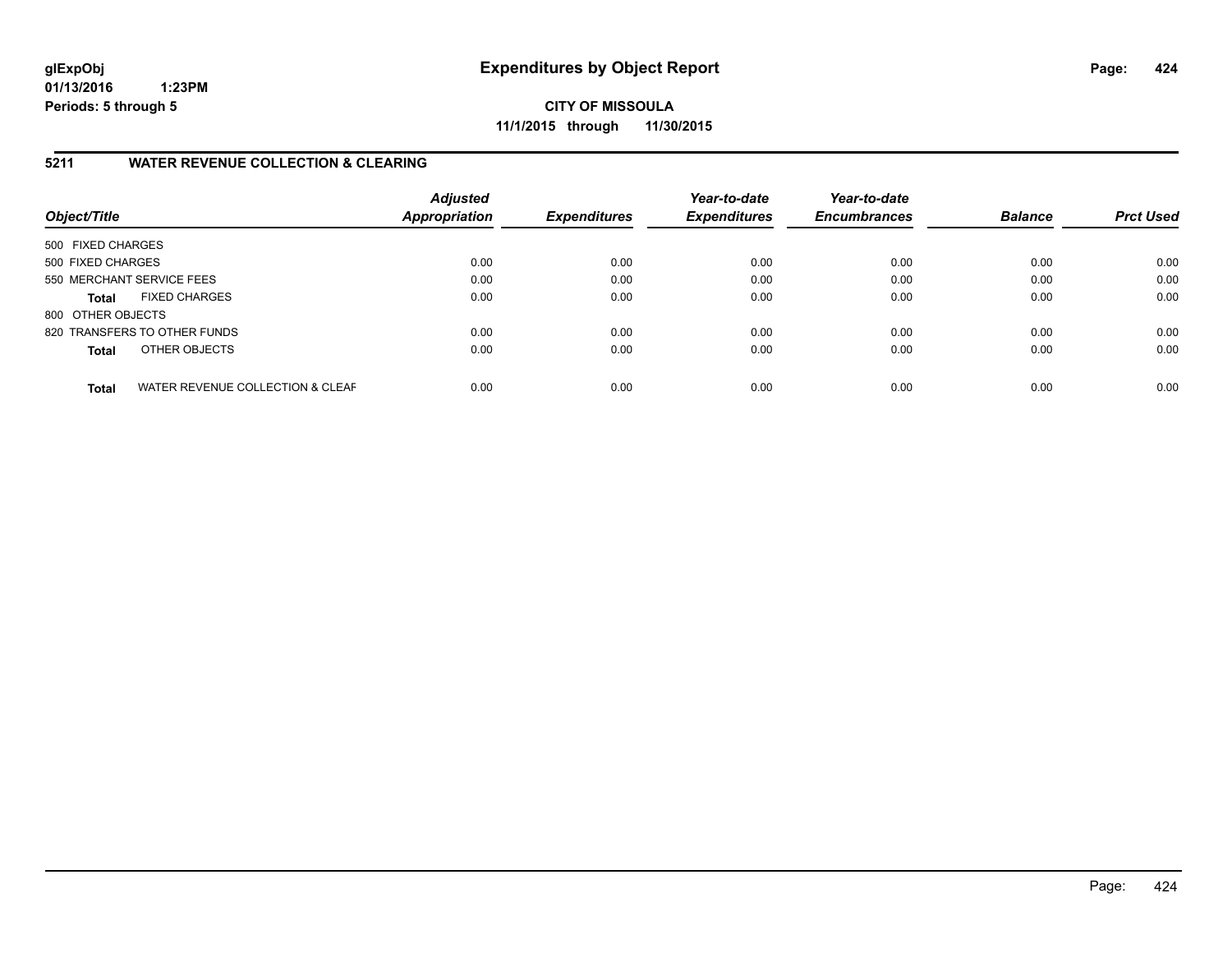# **glExpObj Expenditures by Object Report Page: 425**

**01/13/2016 1:23PM Periods: 5 through 5**

| Object/Title                  | <b>Adjusted</b><br><b>Appropriation</b> | <b>Expenditures</b> | Year-to-date<br><b>Expenditures</b> | Year-to-date<br><b>Encumbrances</b> | <b>Balance</b> | <b>Prct Used</b> |
|-------------------------------|-----------------------------------------|---------------------|-------------------------------------|-------------------------------------|----------------|------------------|
| 500 FIXED CHARGES             |                                         |                     |                                     |                                     |                |                  |
| 550 MERCHANT SERVICE FEES     | 0.00                                    | 0.00                | 0.00                                | 0.00                                | 0.00           | 0.00             |
| <b>FIXED CHARGES</b><br>Total | 0.00                                    | 0.00                | 0.00                                | 0.00                                | 0.00           | 0.00             |
| <b>WATER</b><br>Total         | 0.00                                    | 0.00                | 0.00                                | 0.00                                | 0.00           | 0.00             |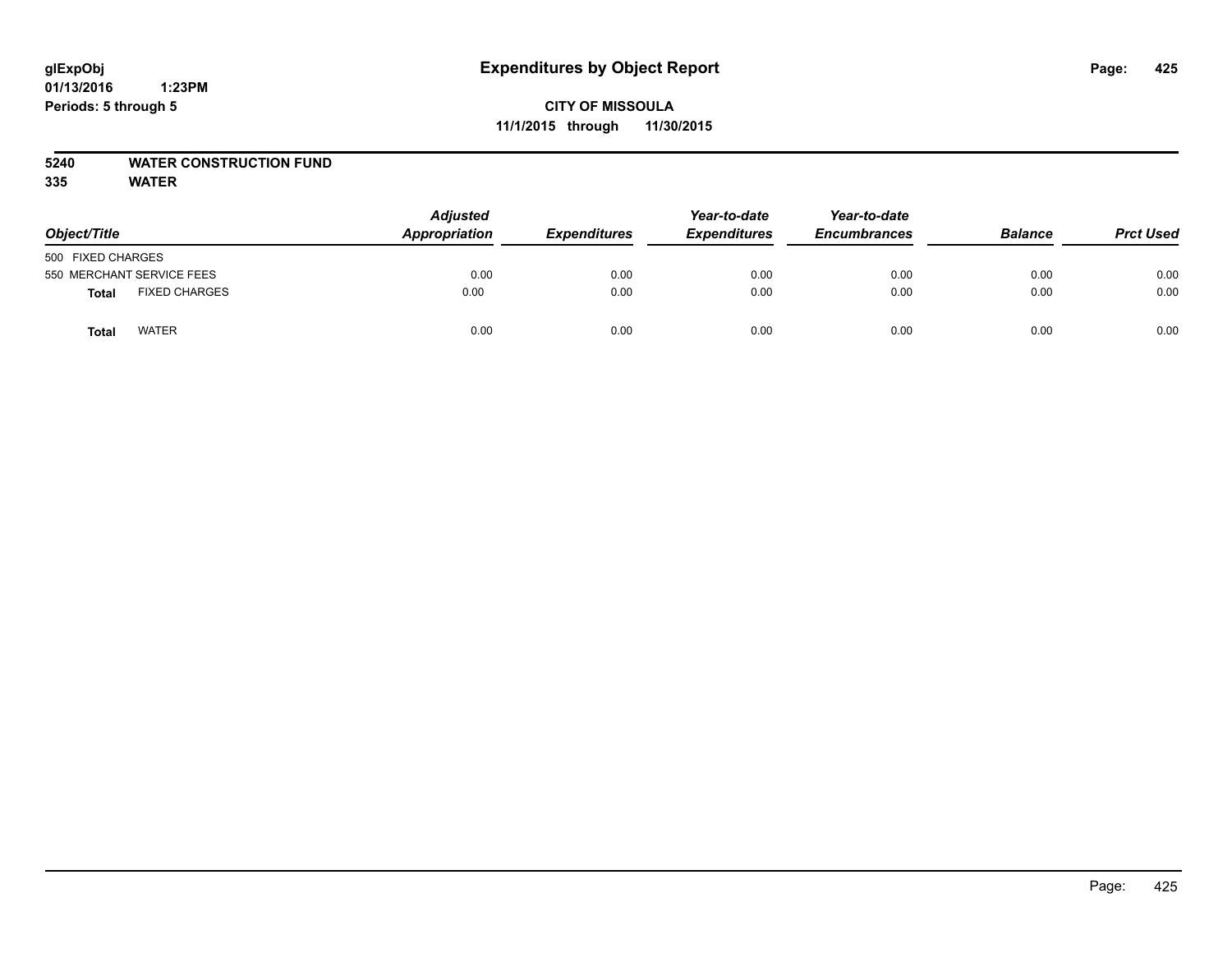**CITY OF MISSOULA 11/1/2015 through 11/30/2015**

#### **5240 WATER CONSTRUCTION FUND**

| Object/Title                     | <b>Adjusted</b><br>Appropriation | <b>Expenditures</b> | Year-to-date<br><b>Expenditures</b> | Year-to-date<br><b>Encumbrances</b> | <b>Balance</b> | <b>Prct Used</b> |
|----------------------------------|----------------------------------|---------------------|-------------------------------------|-------------------------------------|----------------|------------------|
| 500 FIXED CHARGES                |                                  |                     |                                     |                                     |                |                  |
| 550 MERCHANT SERVICE FEES        | 0.00                             | 0.00                | 0.00                                | 0.00                                | 0.00           | 0.00             |
| <b>FIXED CHARGES</b><br>Total    | 0.00                             | 0.00                | 0.00                                | 0.00                                | 0.00           | 0.00             |
| WATER CONSTRUCTION FUND<br>Total | 0.00                             | 0.00                | 0.00                                | 0.00                                | 0.00           | 0.00             |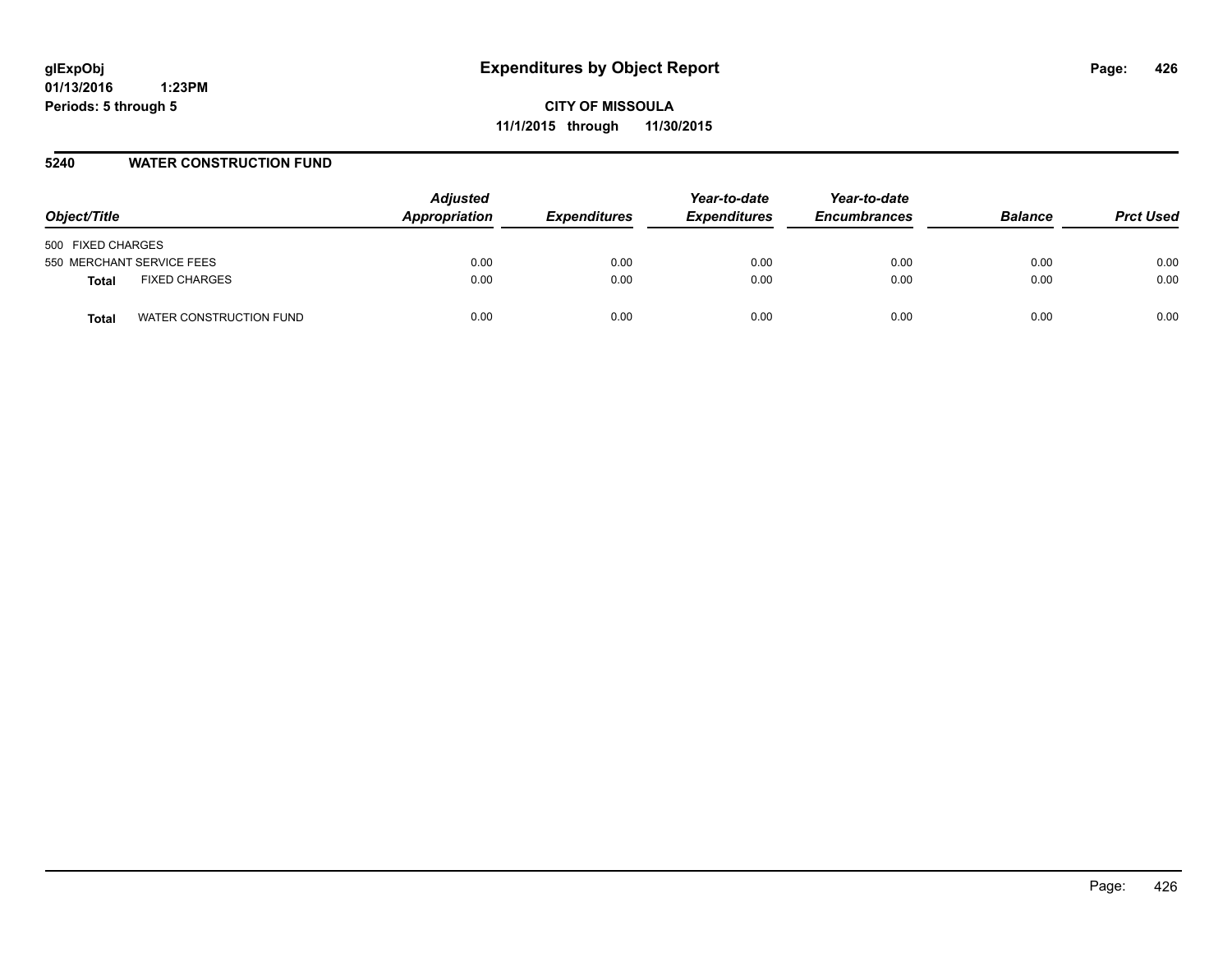#### **5310 SEWER OPERATING BUDGET FUND**

**330 WASTEWATER**

|                                       | <b>Adjusted</b>      |                     | Year-to-date        | Year-to-date        |                |                  |
|---------------------------------------|----------------------|---------------------|---------------------|---------------------|----------------|------------------|
| Object/Title                          | <b>Appropriation</b> | <b>Expenditures</b> | <b>Expenditures</b> | <b>Encumbrances</b> | <b>Balance</b> | <b>Prct Used</b> |
| 100 PERSONAL SERVICES                 |                      |                     |                     |                     |                |                  |
| 110 SALARIES AND WAGES                | 1,248,521.00         | 96,529.97           | 450,734.56          | 0.00                | 797,786.44     | 36.10            |
| 115 SALARIES/HEALTH INSURANCE BENEFIT | 0.00                 | 0.00                | 0.00                | 0.00                | 0.00           | 0.00             |
| 120 OVERTIME/TERMINATION              | 19,000.00            | 1,192.98            | 11,529.89           | 0.00                | 7,470.11       | 60.68            |
| 130 OTHER                             | 14,640.00            | 0.00                | 0.00                | 0.00                | 14,640.00      | 0.00             |
| 135 OPEB EXPENSE                      | 0.00                 | 0.00                | 0.00                | 0.00                | 0.00           | 0.00             |
| <b>140 EMPLOYER CONTRIBUTIONS</b>     | 498,888.00           | 38,674.14           | 199,504.78          | 0.00                | 299,383.22     | 39.99            |
| 141 STATE RETIREMENT CONTRIBUTIONS    | 0.00                 | 0.00                | 171.76              | 0.00                | $-171.76$      | 0.00             |
| 145 OPEB CONTRIBUTION                 | 0.00                 | 0.00                | 0.00                | 0.00                | 0.00           | 0.00             |
| 190 PENSION EXPENSE                   | 0.00                 | 0.00                | 0.00                | 0.00                | 0.00           | 0.00             |
| PERSONAL SERVICES<br><b>Total</b>     | 1,781,049.00         | 136,397.09          | 661,940.99          | 0.00                | 1,119,108.01   | 37.17            |
| 200 SUPPLIES                          |                      |                     |                     |                     |                |                  |
| 210 OFFICE SUPPLIES                   | 3,400.00             | 0.00                | 498.46              | 0.00                | 2,901.54       | 14.66            |
| 220 OPERATING SUPPLIES                | 204,170.00           | 42,989.62           | 108,163.14          | 0.00                | 96,006.86      | 52.98            |
| 230 REPAIR/MAINTENANCE                | 180,050.00           | 15,734.50           | 67,332.35           | 0.00                | 112,717.65     | 37.40            |
| 231 GASOLINE                          | 60,000.00            | 2,612.62            | 11,581.77           | 0.00                | 48,418.23      | 19.30            |
| 240 OTHER SUPPLIES                    | 4,000.00             | 101.95              | 665.32              | 0.00                | 3,334.68       | 16.63            |
| <b>SUPPLIES</b><br>Total              | 451,620.00           | 61,438.69           | 188,241.04          | 0.00                | 263,378.96     | 41.68            |
| 300 PURCHASED SERVICES                |                      |                     |                     |                     |                |                  |
| 310 COMMUNICATIONS                    | 3,570.00             | 46.00               | 7,299.47            | 0.00                | $-3,729.47$    | 204.47           |
| 320 PRINTING & DUPLICATING            | 1,000.00             | 0.00                | 1,100.06            | 0.00                | $-100.06$      | 110.01           |
| 330 PUBLICITY, SUBSCRIPTIONS & DUES   | 3,000.00             | 452.00              | 4,933.59            | 0.00                | $-1,933.59$    | 164.45           |
| 341 ELECTRICITY & NATURAL GAS         | 648,468.00           | 1,469.53            | 140,752.44          | 0.00                | 507,715.56     | 21.71            |
| 343 WATER CHARGES                     | 10,248.00            | 673.31              | 3,017.38            | 0.00                | 7,230.62       | 29.44            |
| 344 TELEPHONE SERVICE                 | 16,337.00            | 1,178.21            | 9,133.82            | 0.00                | 7,203.18       | 55.91            |
| 345 GARBAGE                           | 20,804.00            | 0.00                | 7,936.00            | 0.00                | 12,868.00      | 38.15            |
| 350 PROFESSIONAL SERVICES             | 70,000.00            | 10,988.00           | 42,742.39           | 0.00                | 27,257.61      | 61.06            |
| 360 REPAIR & MAINTENANCE              | 339,154.00           | 6,823.46            | 134,380.29          | 0.00                | 204,773.71     | 39.62            |
| 370 TRAVEL                            | 12,500.00            | 1,680.73            | 2,520.73            | 0.00                | 9,979.27       | 20.17            |
| 380 TRAINING                          | 7,600.00             | 62.26               | 6,207.38            | 0.00                | 1,392.62       | 81.68            |
| 390 OTHER PURCHASED SERVICES          | 432,900.00           | 0.00                | 96,703.30           | 0.00                | 336,196.70     | 22.34            |
| PURCHASED SERVICES<br><b>Total</b>    | 1,565,581.00         | 23,373.50           | 456,726.85          | 0.00                | 1,108,854.15   | 29.17            |
| 500 FIXED CHARGES                     |                      |                     |                     |                     |                |                  |
| 500 FIXED CHARGES                     | 1,332,202.00         | 390.00              | 4,499.09            | 0.00                | 1,327,702.91   | 0.34             |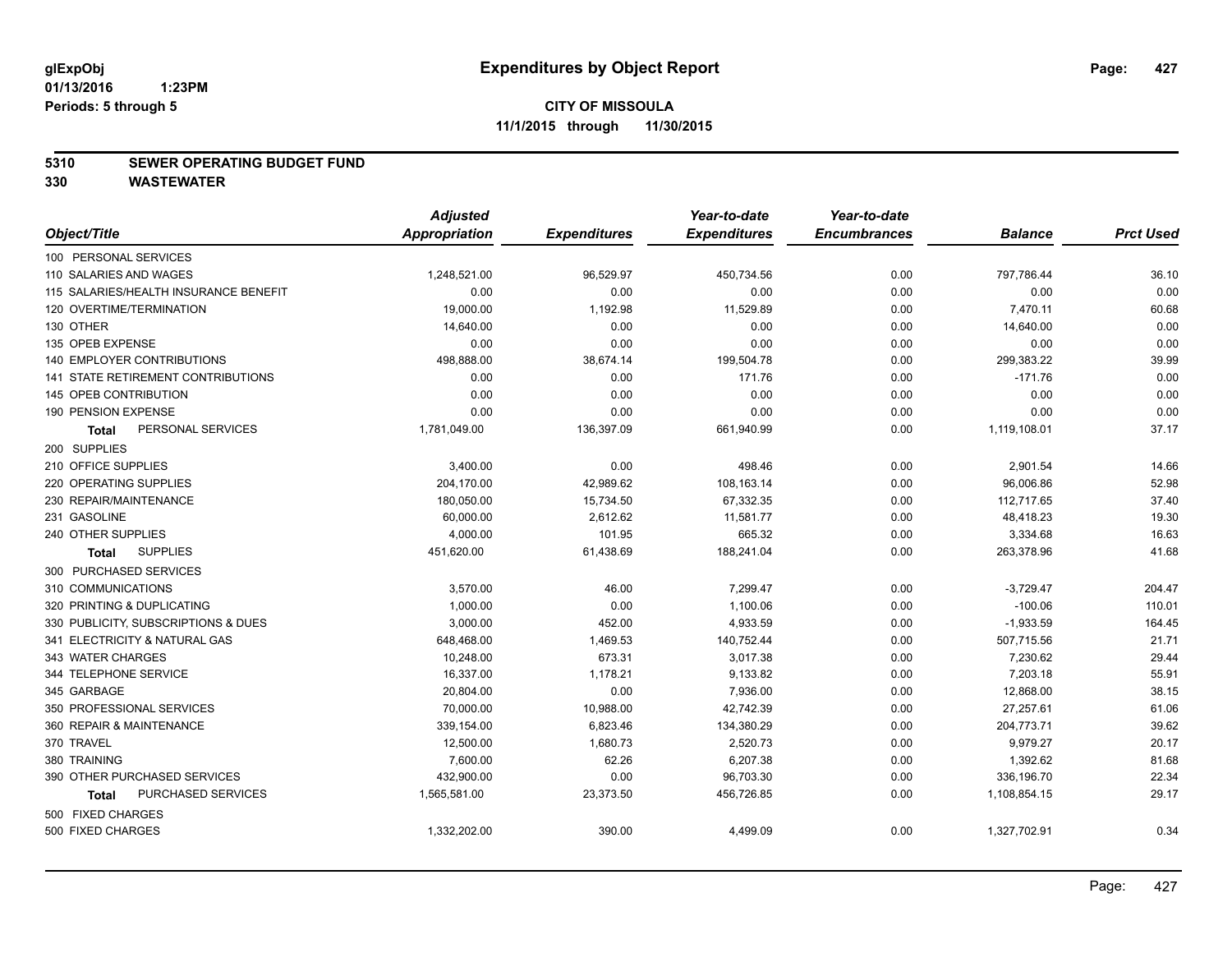#### **5310 SEWER OPERATING BUDGET FUND**

**330 WASTEWATER**

|                              |                                   | <b>Adjusted</b>      |                     | Year-to-date        | Year-to-date        |                |                  |
|------------------------------|-----------------------------------|----------------------|---------------------|---------------------|---------------------|----------------|------------------|
| Object/Title                 |                                   | <b>Appropriation</b> | <b>Expenditures</b> | <b>Expenditures</b> | <b>Encumbrances</b> | <b>Balance</b> | <b>Prct Used</b> |
| 550 MERCHANT SERVICE FEES    |                                   | 0.00                 | 0.00                | 0.00                | 0.00                | 0.00           | 0.00             |
| <b>Total</b>                 | <b>FIXED CHARGES</b>              | 1,332,202.00         | 390.00              | 4,499.09            | 0.00                | 1,327,702.91   | 0.34             |
| 600 DEBT SERVICE             |                                   |                      |                     |                     |                     |                |                  |
| 610 PRINCIPAL                |                                   | 0.00                 | 0.00                | 0.00                | 0.00                | 0.00           | 0.00             |
| 620 INTEREST / SERVICE FEES  |                                   | 0.00                 | 0.00                | 0.00                | 0.00                | 0.00           | 0.00             |
| <b>Total</b>                 | <b>DEBT SERVICE</b>               | 0.00                 | 0.00                | 0.00                | 0.00                | 0.00           | 0.00             |
| 700 GRANTS & CONTRIBUTIONS   |                                   |                      |                     |                     |                     |                |                  |
| 700 GRANTS & CONTRIBUTIONS   |                                   | 1,500.00             | 0.00                | 0.00                | 0.00                | 1,500.00       | 0.00             |
| <b>Total</b>                 | <b>GRANTS &amp; CONTRIBUTIONS</b> | 1,500.00             | 0.00                | 0.00                | 0.00                | 1,500.00       | 0.00             |
| 800 OTHER OBJECTS            |                                   |                      |                     |                     |                     |                |                  |
| 820 TRANSFERS TO OTHER FUNDS |                                   | 0.00                 | 0.00                | 0.00                | 0.00                | 0.00           | 0.00             |
| 830 DEPRECIATION             |                                   | 0.00                 | 0.00                | 0.00                | 0.00                | 0.00           | 0.00             |
| <b>Total</b>                 | OTHER OBJECTS                     | 0.00                 | 0.00                | 0.00                | 0.00                | 0.00           | 0.00             |
| 900 CAPITAL OUTLAY           |                                   |                      |                     |                     |                     |                |                  |
| 900 CAPITAL OUTLAY           |                                   | 0.00                 | 0.00                | 0.00                | 0.00                | 0.00           | 0.00             |
| 930 IMPROVEMENTS             |                                   | 0.00                 | 0.00                | 0.00                | 0.00                | 0.00           | 0.00             |
| 940 MACHINERY & EQUIPMENT    |                                   | 0.00                 | 0.00                | 0.00                | 0.00                | 0.00           | 0.00             |
| <b>Total</b>                 | <b>CAPITAL OUTLAY</b>             | 0.00                 | 0.00                | 0.00                | 0.00                | 0.00           | 0.00             |
| <b>Total</b>                 | <b>WASTEWATER</b>                 | 5,131,952.00         | 221,599.28          | 1,311,407.97        | 0.00                | 3,820,544.03   | 25.55            |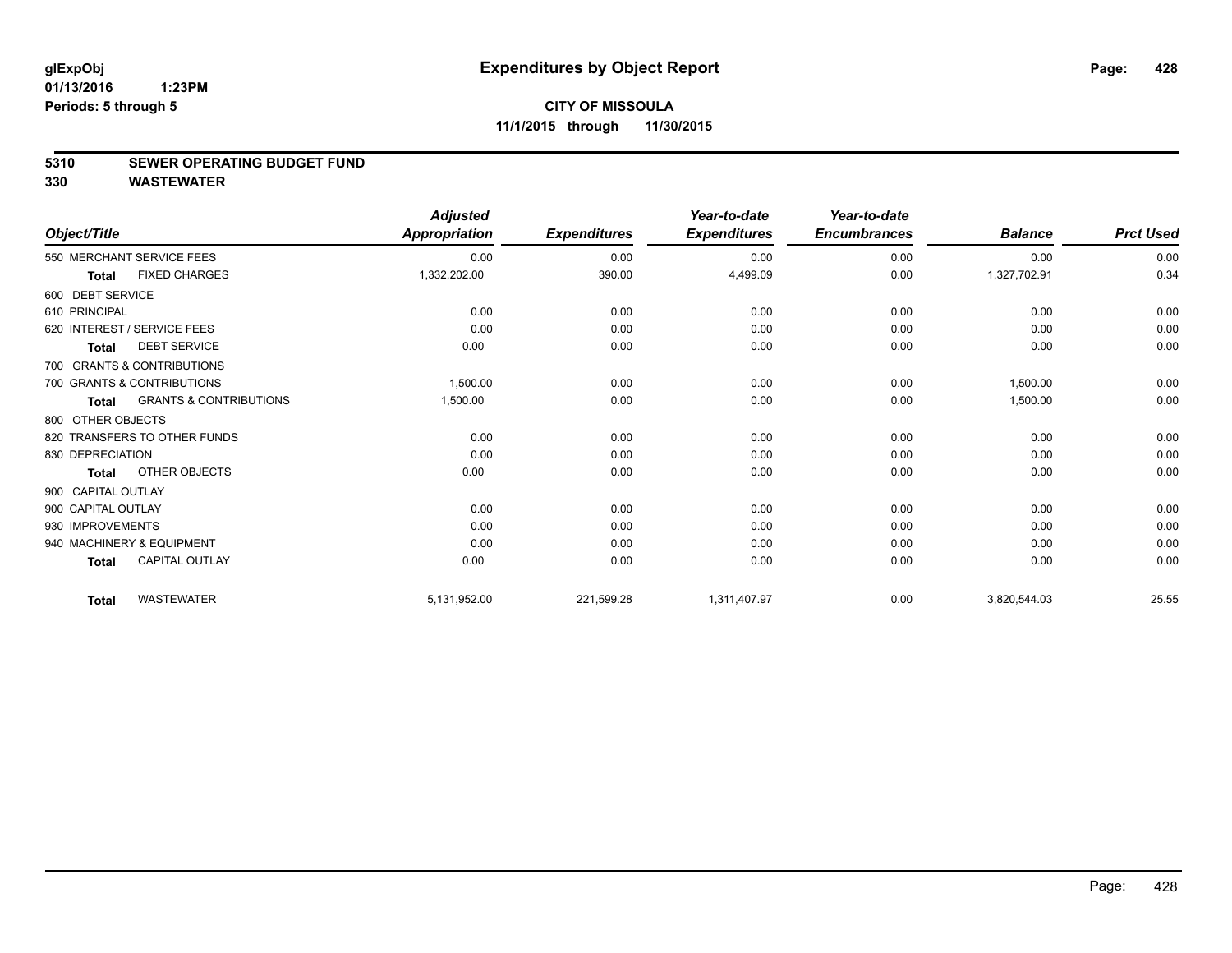#### **5310 SEWER OPERATING BUDGET FUND**

**900 DEPRECIATION**

| Object/Title      |                     | <b>Adjusted</b><br>Appropriation | <b>Expenditures</b> | Year-to-date<br><b>Expenditures</b> | Year-to-date<br><b>Encumbrances</b> | <b>Balance</b> | <b>Prct Used</b> |
|-------------------|---------------------|----------------------------------|---------------------|-------------------------------------|-------------------------------------|----------------|------------------|
| 800 OTHER OBJECTS |                     |                                  |                     |                                     |                                     |                |                  |
| 830 DEPRECIATION  |                     | 0.00                             | 0.00                | 0.00                                | 0.00                                | 0.00           | 0.00             |
| Total             | OTHER OBJECTS       | 0.00                             | 0.00                | 0.00                                | 0.00                                | 0.00           | 0.00             |
| <b>Total</b>      | <b>DEPRECIATION</b> | 0.00                             | 0.00                | 0.00                                | 0.00                                | 0.00           | 0.00             |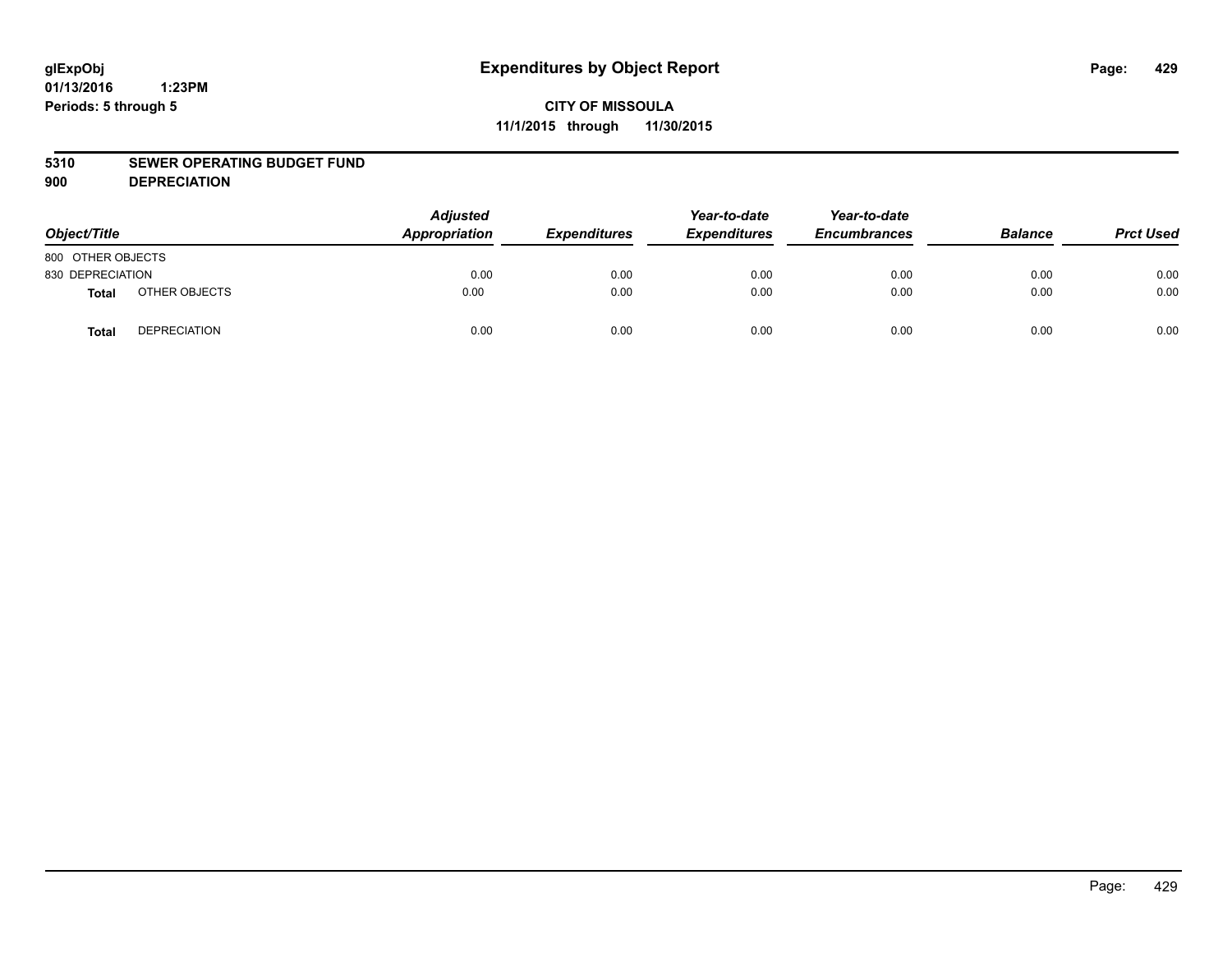#### **5310 SEWER OPERATING BUDGET FUND**

|                                       | <b>Adjusted</b>      |                     | Year-to-date        | Year-to-date        |                |                  |
|---------------------------------------|----------------------|---------------------|---------------------|---------------------|----------------|------------------|
| Object/Title                          | <b>Appropriation</b> | <b>Expenditures</b> | <b>Expenditures</b> | <b>Encumbrances</b> | <b>Balance</b> | <b>Prct Used</b> |
| 100 PERSONAL SERVICES                 |                      |                     |                     |                     |                |                  |
| 110 SALARIES AND WAGES                | 1,248,521.00         | 96,529.97           | 450,734.56          | 0.00                | 797,786.44     | 36.10            |
| 115 SALARIES/HEALTH INSURANCE BENEFIT | 0.00                 | 0.00                | 0.00                | 0.00                | 0.00           | 0.00             |
| 120 OVERTIME/TERMINATION              | 19,000.00            | 1,192.98            | 11,529.89           | 0.00                | 7,470.11       | 60.68            |
| 130 OTHER                             | 14,640.00            | 0.00                | 0.00                | 0.00                | 14,640.00      | 0.00             |
| 135 OPEB EXPENSE                      | 0.00                 | 0.00                | 0.00                | 0.00                | 0.00           | 0.00             |
| 140 EMPLOYER CONTRIBUTIONS            | 498,888.00           | 38,674.14           | 199,504.78          | 0.00                | 299,383.22     | 39.99            |
| 141 STATE RETIREMENT CONTRIBUTIONS    | 0.00                 | 0.00                | 171.76              | 0.00                | $-171.76$      | 0.00             |
| <b>145 OPEB CONTRIBUTION</b>          | 0.00                 | 0.00                | 0.00                | 0.00                | 0.00           | 0.00             |
| 190 PENSION EXPENSE                   | 0.00                 | 0.00                | 0.00                | 0.00                | 0.00           | 0.00             |
| PERSONAL SERVICES<br>Total            | 1,781,049.00         | 136,397.09          | 661,940.99          | 0.00                | 1,119,108.01   | 37.17            |
| 200 SUPPLIES                          |                      |                     |                     |                     |                |                  |
| 210 OFFICE SUPPLIES                   | 3,400.00             | 0.00                | 498.46              | 0.00                | 2,901.54       | 14.66            |
| 220 OPERATING SUPPLIES                | 204,170.00           | 42,989.62           | 108,163.14          | 0.00                | 96,006.86      | 52.98            |
| 230 REPAIR/MAINTENANCE                | 180,050.00           | 15,734.50           | 67,332.35           | 0.00                | 112,717.65     | 37.40            |
| 231 GASOLINE                          | 60,000.00            | 2,612.62            | 11,581.77           | 0.00                | 48,418.23      | 19.30            |
| 240 OTHER SUPPLIES                    | 4,000.00             | 101.95              | 665.32              | 0.00                | 3,334.68       | 16.63            |
| <b>SUPPLIES</b><br><b>Total</b>       | 451,620.00           | 61,438.69           | 188,241.04          | 0.00                | 263,378.96     | 41.68            |
| 300 PURCHASED SERVICES                |                      |                     |                     |                     |                |                  |
| 310 COMMUNICATIONS                    | 3,570.00             | 46.00               | 7,299.47            | 0.00                | $-3,729.47$    | 204.47           |
| 320 PRINTING & DUPLICATING            | 1,000.00             | 0.00                | 1,100.06            | 0.00                | $-100.06$      | 110.01           |
| 330 PUBLICITY, SUBSCRIPTIONS & DUES   | 3,000.00             | 452.00              | 4,933.59            | 0.00                | $-1,933.59$    | 164.45           |
| 341 ELECTRICITY & NATURAL GAS         | 648,468.00           | 1,469.53            | 140,752.44          | 0.00                | 507,715.56     | 21.71            |
| 343 WATER CHARGES                     | 10,248.00            | 673.31              | 3,017.38            | 0.00                | 7,230.62       | 29.44            |
| 344 TELEPHONE SERVICE                 | 16,337.00            | 1,178.21            | 9,133.82            | 0.00                | 7,203.18       | 55.91            |
| 345 GARBAGE                           | 20,804.00            | 0.00                | 7,936.00            | 0.00                | 12,868.00      | 38.15            |
| 350 PROFESSIONAL SERVICES             | 70,000.00            | 10,988.00           | 42,742.39           | 0.00                | 27,257.61      | 61.06            |
| 360 REPAIR & MAINTENANCE              | 339,154.00           | 6,823.46            | 134,380.29          | 0.00                | 204,773.71     | 39.62            |
| 370 TRAVEL                            | 12,500.00            | 1,680.73            | 2,520.73            | 0.00                | 9,979.27       | 20.17            |
| 380 TRAINING                          | 7,600.00             | 62.26               | 6,207.38            | 0.00                | 1,392.62       | 81.68            |
| 390 OTHER PURCHASED SERVICES          | 432,900.00           | 0.00                | 96,703.30           | 0.00                | 336,196.70     | 22.34            |
| PURCHASED SERVICES<br>Total           | 1,565,581.00         | 23,373.50           | 456,726.85          | 0.00                | 1,108,854.15   | 29.17            |
| 500 FIXED CHARGES                     |                      |                     |                     |                     |                |                  |
| 500 FIXED CHARGES                     | 1,332,202.00         | 390.00              | 4,499.09            | 0.00                | 1,327,702.91   | 0.34             |
| 550 MERCHANT SERVICE FEES             | 0.00                 | 0.00                | 0.00                | 0.00                | 0.00           | 0.00             |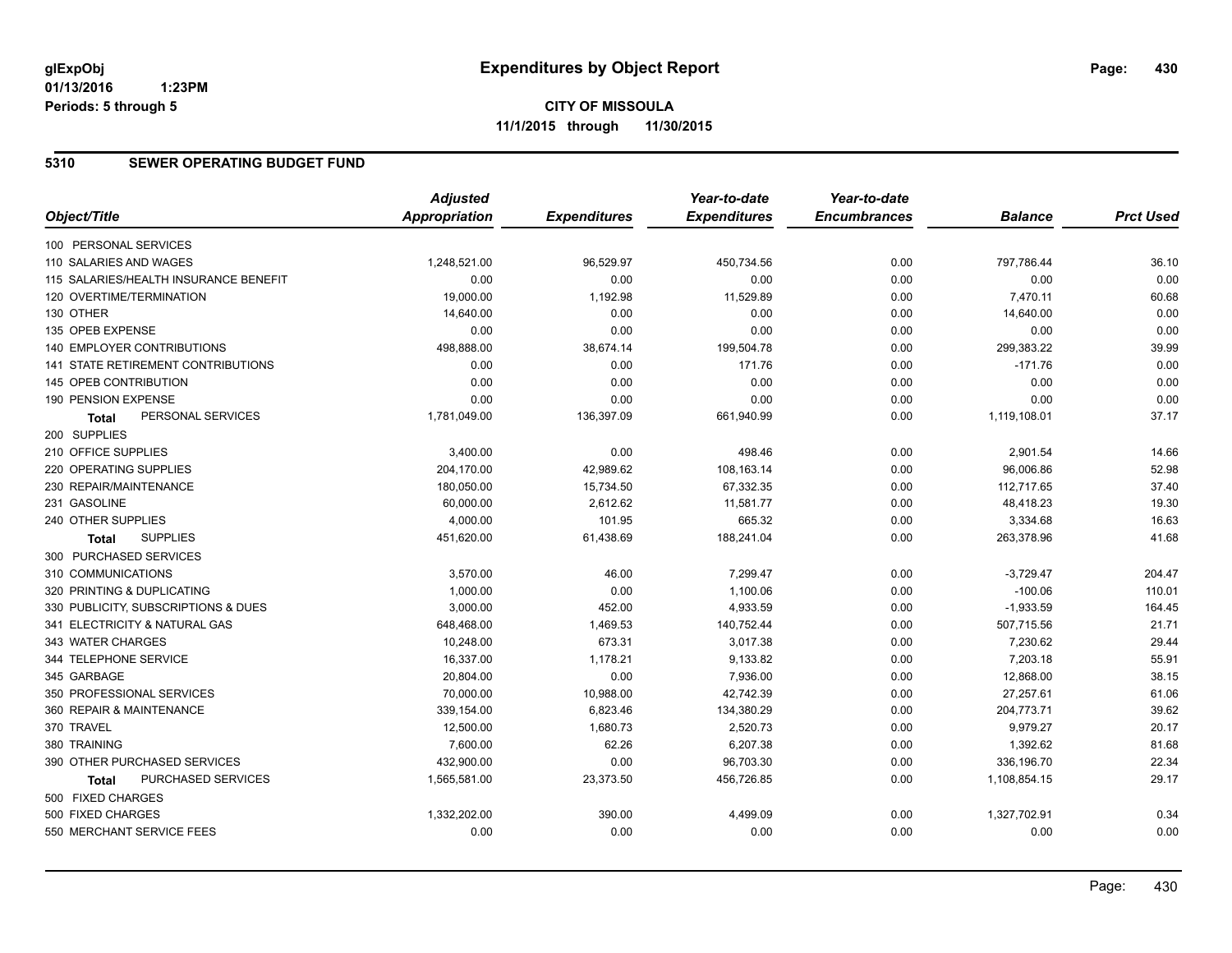### **5310 SEWER OPERATING BUDGET FUND**

| Object/Title       |                                   | <b>Adjusted</b><br><b>Appropriation</b> | <b>Expenditures</b> | Year-to-date<br><b>Expenditures</b> | Year-to-date<br><b>Encumbrances</b> | <b>Balance</b> | <b>Prct Used</b> |
|--------------------|-----------------------------------|-----------------------------------------|---------------------|-------------------------------------|-------------------------------------|----------------|------------------|
| Total              | <b>FIXED CHARGES</b>              | 1,332,202.00                            | 390.00              | 4,499.09                            | 0.00                                | 1,327,702.91   | 0.34             |
| 600 DEBT SERVICE   |                                   |                                         |                     |                                     |                                     |                |                  |
| 610 PRINCIPAL      |                                   | 0.00                                    | 0.00                | 0.00                                | 0.00                                | 0.00           | 0.00             |
|                    | 620 INTEREST / SERVICE FEES       | 0.00                                    | 0.00                | 0.00                                | 0.00                                | 0.00           | 0.00             |
| <b>Total</b>       | <b>DEBT SERVICE</b>               | 0.00                                    | 0.00                | 0.00                                | 0.00                                | 0.00           | 0.00             |
|                    | 700 GRANTS & CONTRIBUTIONS        |                                         |                     |                                     |                                     |                |                  |
|                    | 700 GRANTS & CONTRIBUTIONS        | 1,500.00                                | 0.00                | 0.00                                | 0.00                                | 1,500.00       | 0.00             |
| <b>Total</b>       | <b>GRANTS &amp; CONTRIBUTIONS</b> | 1,500.00                                | 0.00                | 0.00                                | 0.00                                | 1,500.00       | 0.00             |
| 800 OTHER OBJECTS  |                                   |                                         |                     |                                     |                                     |                |                  |
|                    | 820 TRANSFERS TO OTHER FUNDS      | 0.00                                    | 0.00                | 0.00                                | 0.00                                | 0.00           | 0.00             |
| 830 DEPRECIATION   |                                   | 0.00                                    | 0.00                | 0.00                                | 0.00                                | 0.00           | 0.00             |
| <b>Total</b>       | <b>OTHER OBJECTS</b>              | 0.00                                    | 0.00                | 0.00                                | 0.00                                | 0.00           | 0.00             |
| 900 CAPITAL OUTLAY |                                   |                                         |                     |                                     |                                     |                |                  |
| 900 CAPITAL OUTLAY |                                   | 0.00                                    | 0.00                | 0.00                                | 0.00                                | 0.00           | 0.00             |
| 930 IMPROVEMENTS   |                                   | 0.00                                    | 0.00                | 0.00                                | 0.00                                | 0.00           | 0.00             |
|                    | 940 MACHINERY & EQUIPMENT         | 0.00                                    | 0.00                | 0.00                                | 0.00                                | 0.00           | 0.00             |
| <b>Total</b>       | CAPITAL OUTLAY                    | 0.00                                    | 0.00                | 0.00                                | 0.00                                | 0.00           | 0.00             |
| <b>Total</b>       | SEWER OPERATING BUDGET FUND       | 5,131,952.00                            | 221,599.28          | 1,311,407.97                        | 0.00                                | 3,820,544.03   | 25.55            |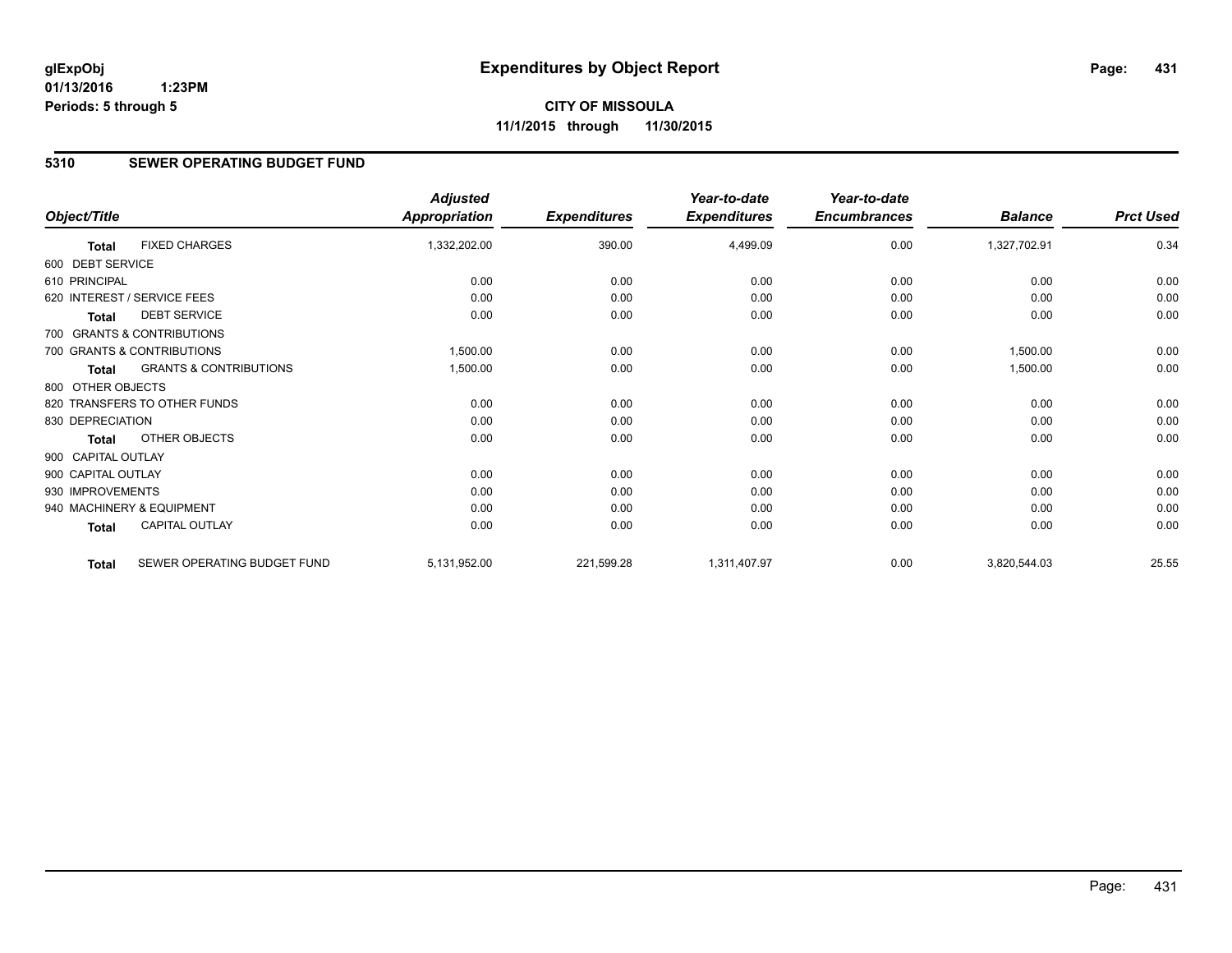### **CITY OF MISSOULA 11/1/2015 through 11/30/2015**

#### **5311 SEWER REVENUE COLLECTION & CLEARING FUND**

**330 WASTEWATER**

|                                      | <b>Adjusted</b>      |                     | Year-to-date        | Year-to-date        |                |                  |
|--------------------------------------|----------------------|---------------------|---------------------|---------------------|----------------|------------------|
| Object/Title                         | <b>Appropriation</b> | <b>Expenditures</b> | <b>Expenditures</b> | <b>Encumbrances</b> | <b>Balance</b> | <b>Prct Used</b> |
| 500 FIXED CHARGES                    |                      |                     |                     |                     |                |                  |
| 500 FIXED CHARGES                    | 0.00                 | 0.00                | 0.00                | 0.00                | 0.00           | 0.00             |
| 550 MERCHANT SERVICE FEES            | 0.00                 | 0.00                | 0.00                | 0.00                | 0.00           | 0.00             |
| <b>FIXED CHARGES</b><br><b>Total</b> | 0.00                 | 0.00                | 0.00                | 0.00                | 0.00           | 0.00             |
| 600 DEBT SERVICE                     |                      |                     |                     |                     |                |                  |
| 620 INTEREST / SERVICE FEES          | 0.00                 | 0.00                | 0.00                | 0.00                | 0.00           | 0.00             |
| <b>DEBT SERVICE</b><br><b>Total</b>  | 0.00                 | 0.00                | 0.00                | 0.00                | 0.00           | 0.00             |
| 800 OTHER OBJECTS                    |                      |                     |                     |                     |                |                  |
| 800 OTHER OBJECTS                    | 0.00                 | 0.00                | 0.00                | 0.00                | 0.00           | 0.00             |
| 820 TRANSFERS TO OTHER FUNDS         | 7,391,083.00         | 0.00                | 0.00                | 0.00                | 7,391,083.00   | 0.00             |
| OTHER OBJECTS<br><b>Total</b>        | 7,391,083.00         | 0.00                | 0.00                | 0.00                | 7,391,083.00   | 0.00             |
| <b>WASTEWATER</b><br><b>Total</b>    | 7,391,083.00         | 0.00                | 0.00                | 0.00                | 7.391.083.00   | 0.00             |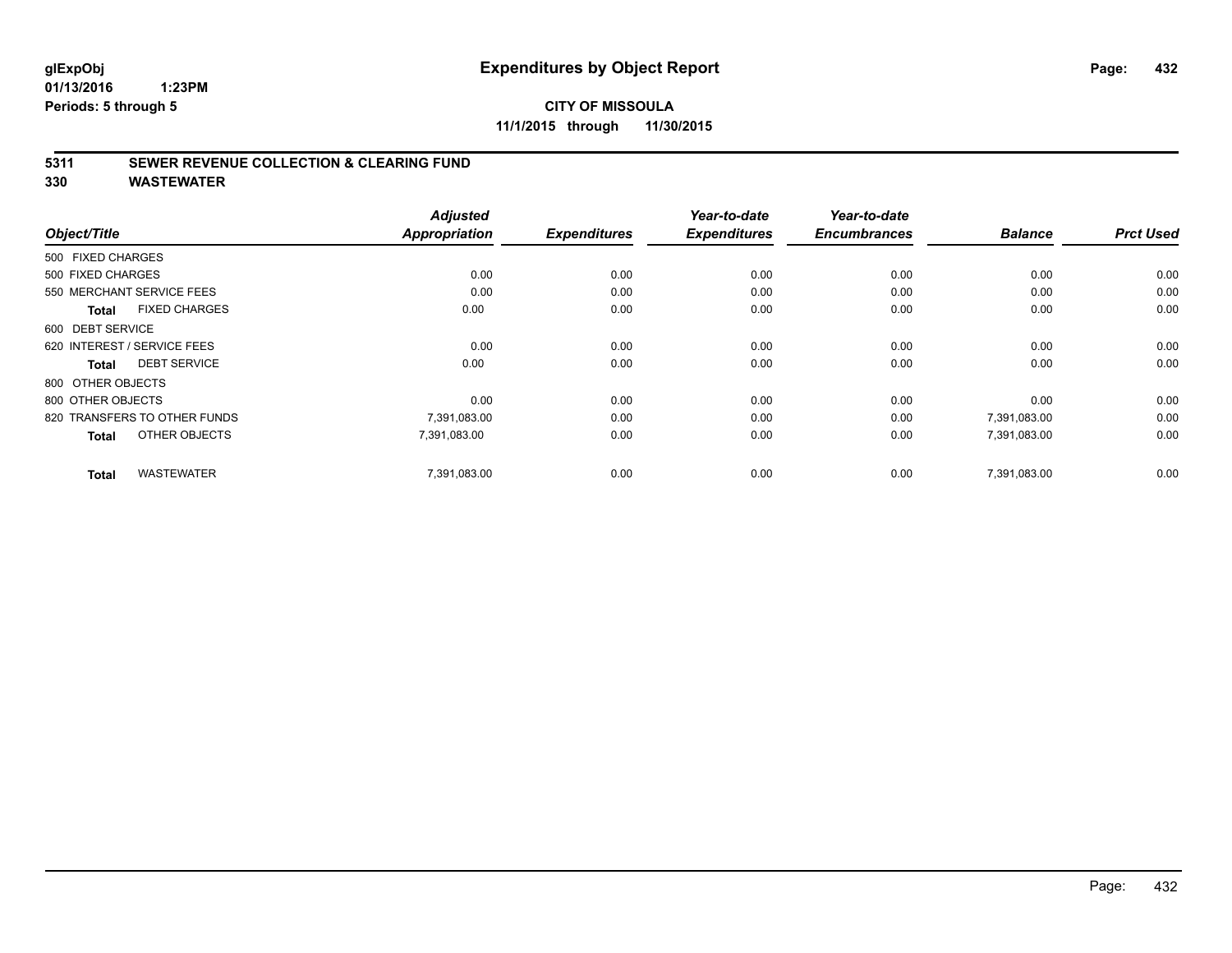**CITY OF MISSOULA 11/1/2015 through 11/30/2015**

## **5311 SEWER REVENUE COLLECTION & CLEARING FUND**

|                   |                                  | <b>Adjusted</b>      |                     | Year-to-date        | Year-to-date        |                |                  |
|-------------------|----------------------------------|----------------------|---------------------|---------------------|---------------------|----------------|------------------|
| Object/Title      |                                  | <b>Appropriation</b> | <b>Expenditures</b> | <b>Expenditures</b> | <b>Encumbrances</b> | <b>Balance</b> | <b>Prct Used</b> |
| 500 FIXED CHARGES |                                  |                      |                     |                     |                     |                |                  |
| 500 FIXED CHARGES |                                  | 0.00                 | 0.00                | 0.00                | 0.00                | 0.00           | 0.00             |
|                   | 550 MERCHANT SERVICE FEES        | 0.00                 | 0.00                | 0.00                | 0.00                | 0.00           | 0.00             |
| <b>Total</b>      | <b>FIXED CHARGES</b>             | 0.00                 | 0.00                | 0.00                | 0.00                | 0.00           | 0.00             |
| 600 DEBT SERVICE  |                                  |                      |                     |                     |                     |                |                  |
|                   | 620 INTEREST / SERVICE FEES      | 0.00                 | 0.00                | 0.00                | 0.00                | 0.00           | 0.00             |
| <b>Total</b>      | <b>DEBT SERVICE</b>              | 0.00                 | 0.00                | 0.00                | 0.00                | 0.00           | 0.00             |
| 800 OTHER OBJECTS |                                  |                      |                     |                     |                     |                |                  |
| 800 OTHER OBJECTS |                                  | 0.00                 | 0.00                | 0.00                | 0.00                | 0.00           | 0.00             |
|                   | 820 TRANSFERS TO OTHER FUNDS     | 7,391,083.00         | 0.00                | 0.00                | 0.00                | 7,391,083.00   | 0.00             |
| <b>Total</b>      | OTHER OBJECTS                    | 7,391,083.00         | 0.00                | 0.00                | 0.00                | 7,391,083.00   | 0.00             |
| <b>Total</b>      | SEWER REVENUE COLLECTION & CLEAF | 7.391.083.00         | 0.00                | 0.00                | 0.00                | 7.391.083.00   | 0.00             |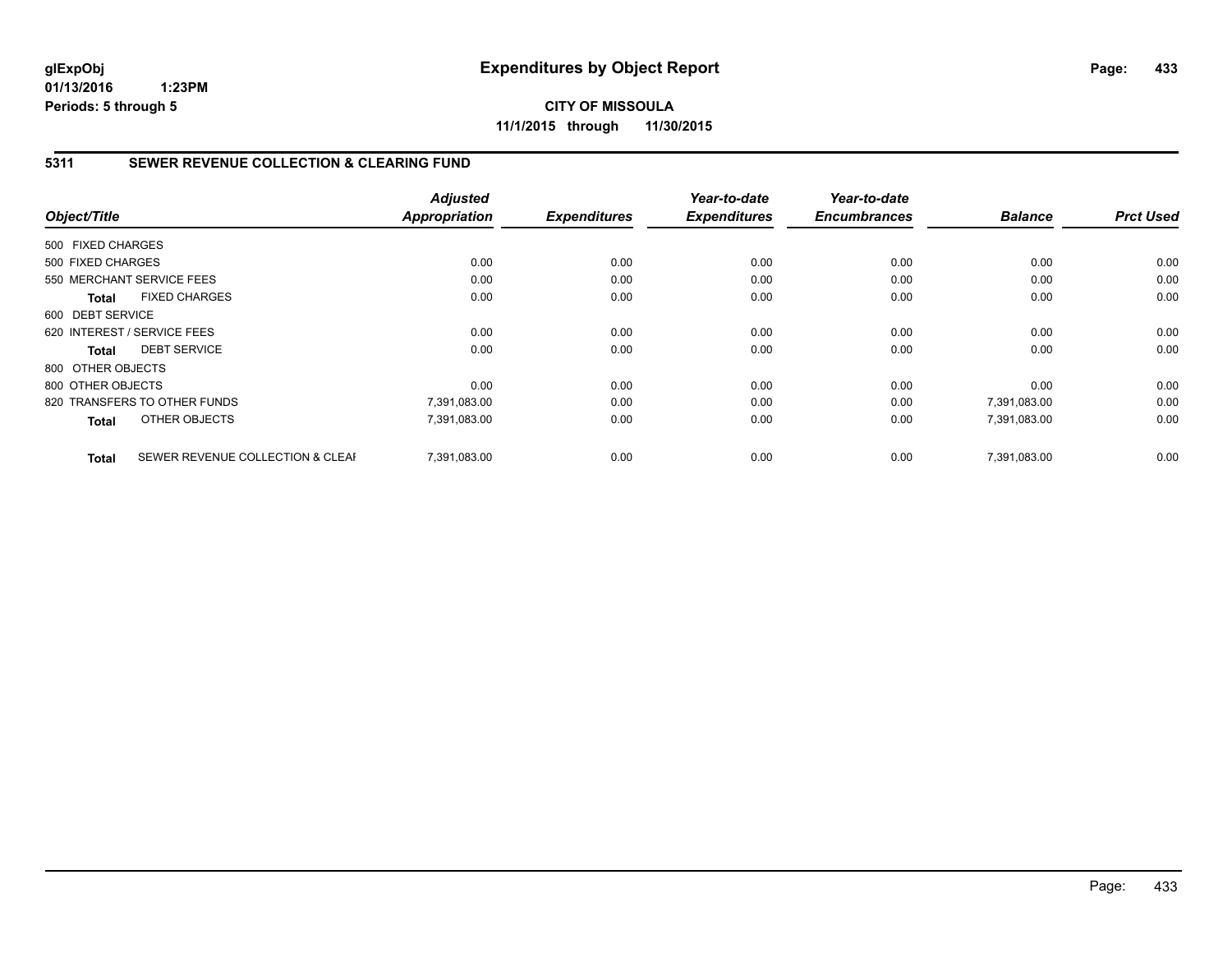# **5315 SEWER LOAN FUND**

|                        |                              | <b>Adjusted</b>      |                     | Year-to-date        | Year-to-date        |                |                  |
|------------------------|------------------------------|----------------------|---------------------|---------------------|---------------------|----------------|------------------|
| Object/Title           |                              | <b>Appropriation</b> | <b>Expenditures</b> | <b>Expenditures</b> | <b>Encumbrances</b> | <b>Balance</b> | <b>Prct Used</b> |
| 300 PURCHASED SERVICES |                              |                      |                     |                     |                     |                |                  |
|                        | 390 OTHER PURCHASED SERVICES | 0.00                 | 0.00                | 0.00                | 0.00                | 0.00           | 0.00             |
| <b>Total</b>           | <b>PURCHASED SERVICES</b>    | 0.00                 | 0.00                | 0.00                | 0.00                | 0.00           | 0.00             |
| 500 FIXED CHARGES      |                              |                      |                     |                     |                     |                |                  |
|                        | 550 MERCHANT SERVICE FEES    | 0.00                 | 0.00                | 0.00                | 0.00                | 0.00           | 0.00             |
| Total                  | <b>FIXED CHARGES</b>         | 0.00                 | 0.00                | 0.00                | 0.00                | 0.00           | 0.00             |
| 600 DEBT SERVICE       |                              |                      |                     |                     |                     |                |                  |
|                        | 620 INTEREST / SERVICE FEES  | 0.00                 | 0.00                | 0.00                | 0.00                | 0.00           | 0.00             |
| <b>Total</b>           | <b>DEBT SERVICE</b>          | 0.00                 | 0.00                | 0.00                | 0.00                | 0.00           | 0.00             |
| 800 OTHER OBJECTS      |                              |                      |                     |                     |                     |                |                  |
|                        | 820 TRANSFERS TO OTHER FUNDS | 20,000.00            | 0.00                | 0.00                | 0.00                | 20,000.00      | 0.00             |
| 845 CONTINGENCY        |                              | 0.00                 | 0.00                | 0.00                | 0.00                | 0.00           | 0.00             |
| <b>Total</b>           | OTHER OBJECTS                | 20,000.00            | 0.00                | 0.00                | 0.00                | 20,000.00      | 0.00             |
| <b>Total</b>           | <b>WASTEWATER</b>            | 20,000.00            | 0.00                | 0.00                | 0.00                | 20,000.00      | 0.00             |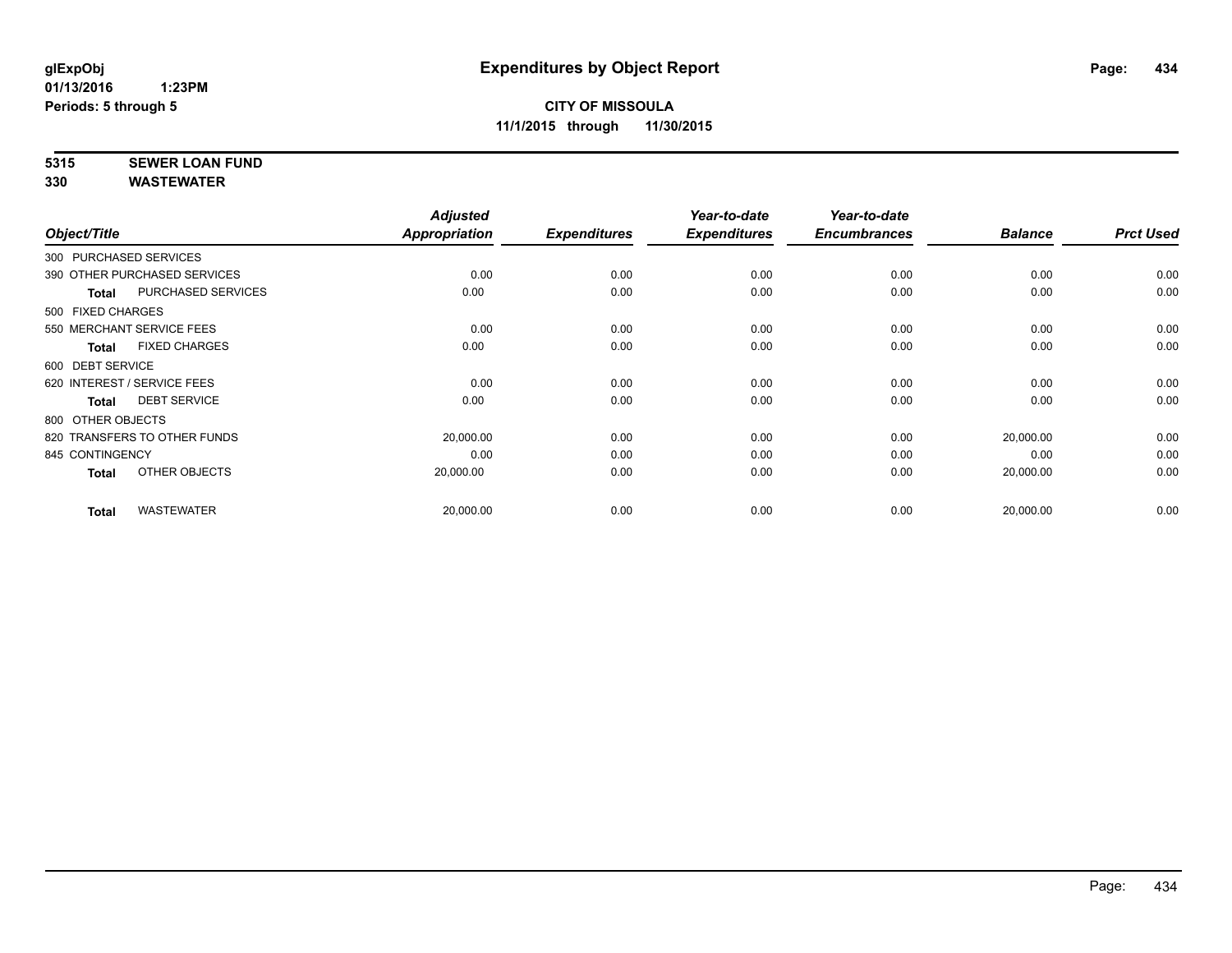# **5315 SEWER LOAN FUND**

| Object/Title     |                              | <b>Adjusted</b><br>Appropriation | <b>Expenditures</b> | Year-to-date<br><b>Expenditures</b> | Year-to-date<br><b>Encumbrances</b> | <b>Balance</b> | <b>Prct Used</b> |
|------------------|------------------------------|----------------------------------|---------------------|-------------------------------------|-------------------------------------|----------------|------------------|
|                  |                              |                                  |                     |                                     |                                     |                |                  |
|                  | 300 PURCHASED SERVICES       |                                  |                     |                                     |                                     |                |                  |
|                  | 390 OTHER PURCHASED SERVICES | 0.00                             | 0.00                | 0.00                                | 0.00                                | 0.00           | 0.00             |
| <b>Total</b>     | <b>PURCHASED SERVICES</b>    | 0.00                             | 0.00                | 0.00                                | 0.00                                | 0.00           | 0.00             |
|                  | 500 FIXED CHARGES            |                                  |                     |                                     |                                     |                |                  |
|                  | 550 MERCHANT SERVICE FEES    | 0.00                             | 0.00                | 0.00                                | 0.00                                | 0.00           | 0.00             |
| <b>Total</b>     | <b>FIXED CHARGES</b>         | 0.00                             | 0.00                | 0.00                                | 0.00                                | 0.00           | 0.00             |
| 600 DEBT SERVICE |                              |                                  |                     |                                     |                                     |                |                  |
|                  | 620 INTEREST / SERVICE FEES  | 0.00                             | 0.00                | 0.00                                | 0.00                                | 0.00           | 0.00             |
| <b>Total</b>     | <b>DEBT SERVICE</b>          | 0.00                             | 0.00                | 0.00                                | 0.00                                | 0.00           | 0.00             |
|                  | 800 OTHER OBJECTS            |                                  |                     |                                     |                                     |                |                  |
|                  | 820 TRANSFERS TO OTHER FUNDS | 20,000.00                        | 0.00                | 0.00                                | 0.00                                | 20,000.00      | 0.00             |
| 845 CONTINGENCY  |                              | 0.00                             | 0.00                | 0.00                                | 0.00                                | 0.00           | 0.00             |
| Total            | OTHER OBJECTS                | 20,000.00                        | 0.00                | 0.00                                | 0.00                                | 20,000.00      | 0.00             |
|                  |                              |                                  |                     |                                     |                                     |                |                  |
| <b>Total</b>     | <b>SEWER LOAN FUND</b>       | 20,000.00                        | 0.00                | 0.00                                | 0.00                                | 20,000.00      | 0.00             |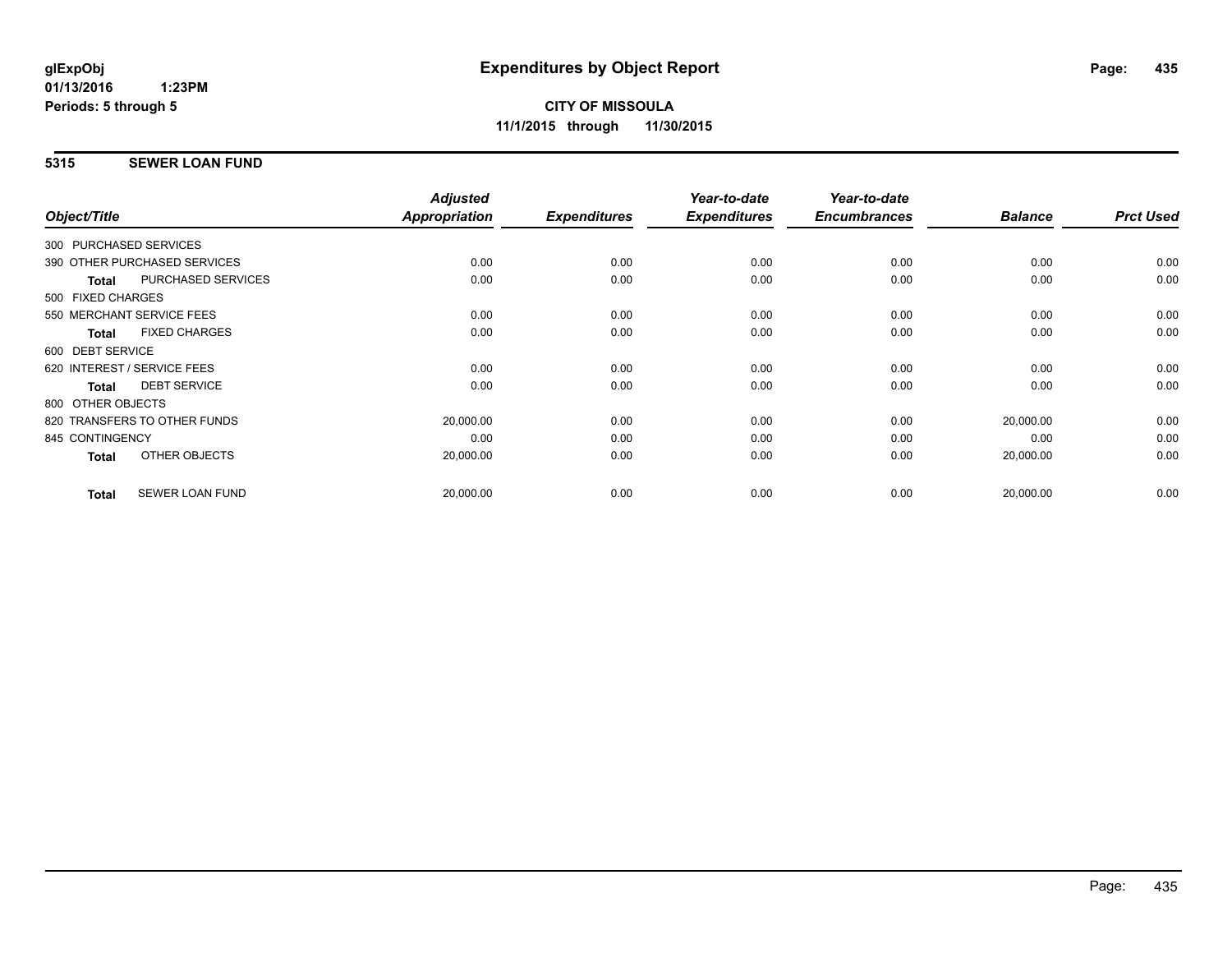# **CITY OF MISSOULA 11/1/2015 through 11/30/2015**

## **5320 SEWER REPLACEMENT & DEPRECIATION FUND**

|                              |                       | <b>Adjusted</b> |                     | Year-to-date        | Year-to-date        |                |                  |
|------------------------------|-----------------------|-----------------|---------------------|---------------------|---------------------|----------------|------------------|
| Object/Title                 |                       | Appropriation   | <b>Expenditures</b> | <b>Expenditures</b> | <b>Encumbrances</b> | <b>Balance</b> | <b>Prct Used</b> |
| 300 PURCHASED SERVICES       |                       |                 |                     |                     |                     |                |                  |
| 350 PROFESSIONAL SERVICES    |                       | 0.00            | 0.00                | 0.00                | 0.00                | 0.00           | 0.00             |
| 360 REPAIR & MAINTENANCE     |                       | 424,000.00      | 5,238.53            | 89,021.93           | 0.00                | 334,978.07     | 21.00            |
| Total                        | PURCHASED SERVICES    | 424,000.00      | 5,238.53            | 89,021.93           | 0.00                | 334,978.07     | 21.00            |
| 500 FIXED CHARGES            |                       |                 |                     |                     |                     |                |                  |
| 550 MERCHANT SERVICE FEES    |                       | 0.00            | 0.00                | 0.00                | 0.00                | 0.00           | 0.00             |
| <b>Total</b>                 | <b>FIXED CHARGES</b>  | 0.00            | 0.00                | 0.00                | 0.00                | 0.00           | 0.00             |
| 600 DEBT SERVICE             |                       |                 |                     |                     |                     |                |                  |
| 610 PRINCIPAL                |                       | 83,015.00       | 0.00                | 34,513.60           | 0.00                | 48,501.40      | 41.58            |
| 620 INTEREST / SERVICE FEES  |                       | 6,363.00        | 0.00                | 2,269.69            | 0.00                | 4,093.31       | 35.67            |
| <b>Total</b>                 | <b>DEBT SERVICE</b>   | 89,378.00       | 0.00                | 36,783.29           | 0.00                | 52,594.71      | 41.15            |
| 800 OTHER OBJECTS            |                       |                 |                     |                     |                     |                |                  |
| 820 TRANSFERS TO OTHER FUNDS |                       | 0.00            | 0.00                | 0.00                | 0.00                | 0.00           | 0.00             |
| 830 DEPRECIATION             |                       | 0.00            | 0.00                | 0.00                | 0.00                | 0.00           | 0.00             |
| <b>Total</b>                 | OTHER OBJECTS         | 0.00            | 0.00                | 0.00                | 0.00                | 0.00           | 0.00             |
| 900 CAPITAL OUTLAY           |                       |                 |                     |                     |                     |                |                  |
| 900 CAPITAL OUTLAY           |                       | 0.00            | 0.00                | 0.00                | 0.00                | 0.00           | 0.00             |
| 910 LAND                     |                       | 0.00            | 0.00                | 0.00                | 0.00                | 0.00           | 0.00             |
| 930 IMPROVEMENTS             |                       | 0.00            | 0.00                | 0.00                | 0.00                | 0.00           | 0.00             |
| 940 MACHINERY & EQUIPMENT    |                       | 100,000.00      | 2,750.00            | 9,590.70            | 0.00                | 90,409.30      | 9.59             |
| <b>Total</b>                 | <b>CAPITAL OUTLAY</b> | 100,000.00      | 2,750.00            | 9,590.70            | 0.00                | 90,409.30      | 9.59             |
| <b>Total</b>                 | <b>WASTEWATER</b>     | 613,378.00      | 7,988.53            | 135,395.92          | 0.00                | 477,982.08     | 22.07            |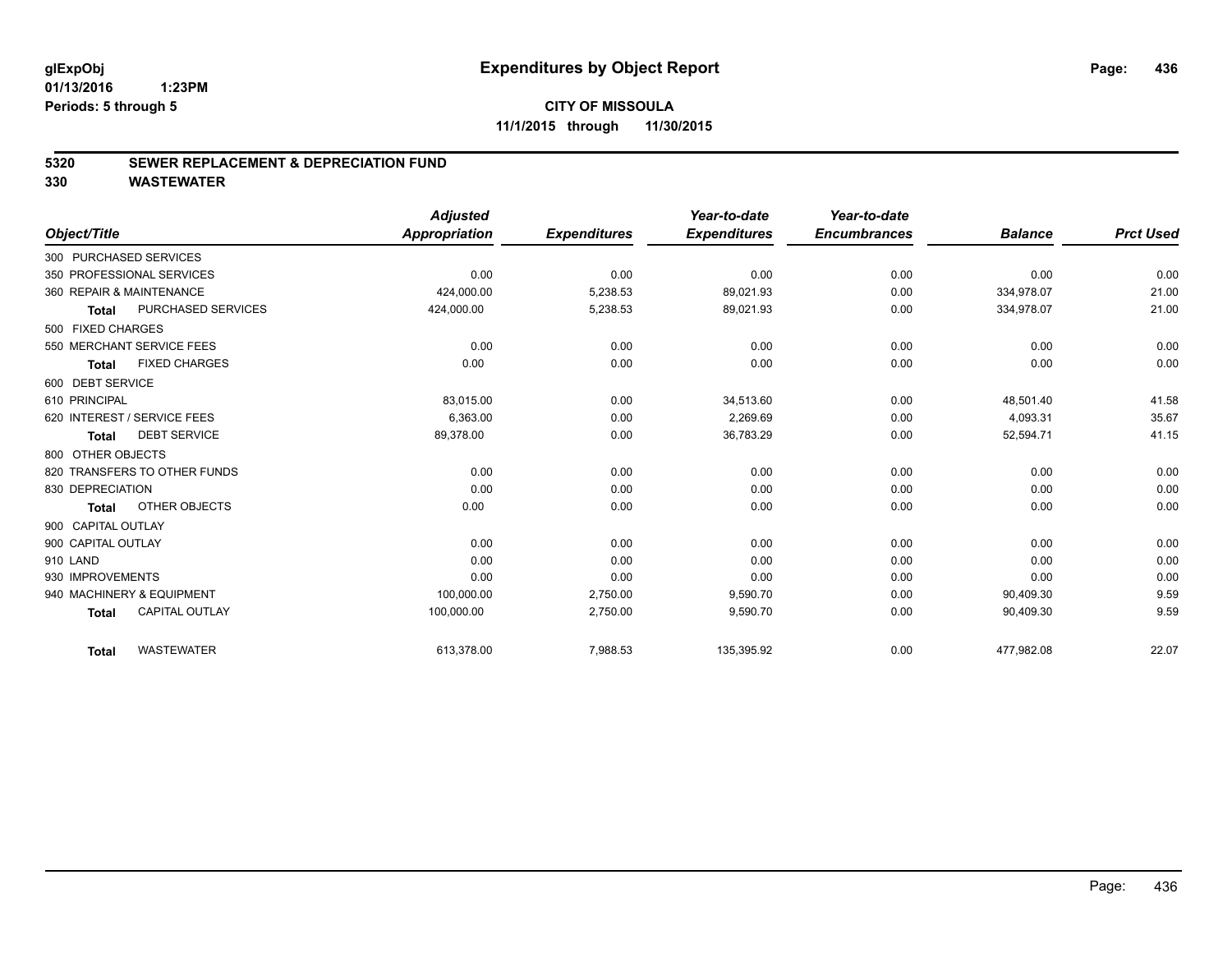**CITY OF MISSOULA 11/1/2015 through 11/30/2015**

# **5320 SEWER REPLACEMENT & DEPRECIATION FUND**

|                        |                                  | <b>Adjusted</b> |                     | Year-to-date        | Year-to-date        |                |                  |
|------------------------|----------------------------------|-----------------|---------------------|---------------------|---------------------|----------------|------------------|
| Object/Title           |                                  | Appropriation   | <b>Expenditures</b> | <b>Expenditures</b> | <b>Encumbrances</b> | <b>Balance</b> | <b>Prct Used</b> |
| 300 PURCHASED SERVICES |                                  |                 |                     |                     |                     |                |                  |
|                        | 350 PROFESSIONAL SERVICES        | 0.00            | 0.00                | 0.00                | 0.00                | 0.00           | 0.00             |
|                        | 360 REPAIR & MAINTENANCE         | 424,000.00      | 5,238.53            | 89,021.93           | 0.00                | 334,978.07     | 21.00            |
| <b>Total</b>           | PURCHASED SERVICES               | 424,000.00      | 5,238.53            | 89,021.93           | 0.00                | 334,978.07     | 21.00            |
| 500 FIXED CHARGES      |                                  |                 |                     |                     |                     |                |                  |
|                        | 550 MERCHANT SERVICE FEES        | 0.00            | 0.00                | 0.00                | 0.00                | 0.00           | 0.00             |
| <b>Total</b>           | <b>FIXED CHARGES</b>             | 0.00            | 0.00                | 0.00                | 0.00                | 0.00           | 0.00             |
| 600 DEBT SERVICE       |                                  |                 |                     |                     |                     |                |                  |
| 610 PRINCIPAL          |                                  | 83,015.00       | 0.00                | 34,513.60           | 0.00                | 48,501.40      | 41.58            |
|                        | 620 INTEREST / SERVICE FEES      | 6,363.00        | 0.00                | 2,269.69            | 0.00                | 4,093.31       | 35.67            |
| <b>Total</b>           | <b>DEBT SERVICE</b>              | 89,378.00       | 0.00                | 36,783.29           | 0.00                | 52,594.71      | 41.15            |
| 800 OTHER OBJECTS      |                                  |                 |                     |                     |                     |                |                  |
|                        | 820 TRANSFERS TO OTHER FUNDS     | 0.00            | 0.00                | 0.00                | 0.00                | 0.00           | 0.00             |
| 830 DEPRECIATION       |                                  | 0.00            | 0.00                | 0.00                | 0.00                | 0.00           | 0.00             |
| <b>Total</b>           | OTHER OBJECTS                    | 0.00            | 0.00                | 0.00                | 0.00                | 0.00           | 0.00             |
| 900 CAPITAL OUTLAY     |                                  |                 |                     |                     |                     |                |                  |
| 900 CAPITAL OUTLAY     |                                  | 0.00            | 0.00                | 0.00                | 0.00                | 0.00           | 0.00             |
| 910 LAND               |                                  | 0.00            | 0.00                | 0.00                | 0.00                | 0.00           | 0.00             |
| 930 IMPROVEMENTS       |                                  | 0.00            | 0.00                | 0.00                | 0.00                | 0.00           | 0.00             |
|                        | 940 MACHINERY & EQUIPMENT        | 100,000.00      | 2,750.00            | 9,590.70            | 0.00                | 90,409.30      | 9.59             |
| <b>Total</b>           | <b>CAPITAL OUTLAY</b>            | 100,000.00      | 2,750.00            | 9,590.70            | 0.00                | 90,409.30      | 9.59             |
| <b>Total</b>           | SEWER REPLACEMENT & DEPRECIATION | 613,378.00      | 7,988.53            | 135,395.92          | 0.00                | 477,982.08     | 22.07            |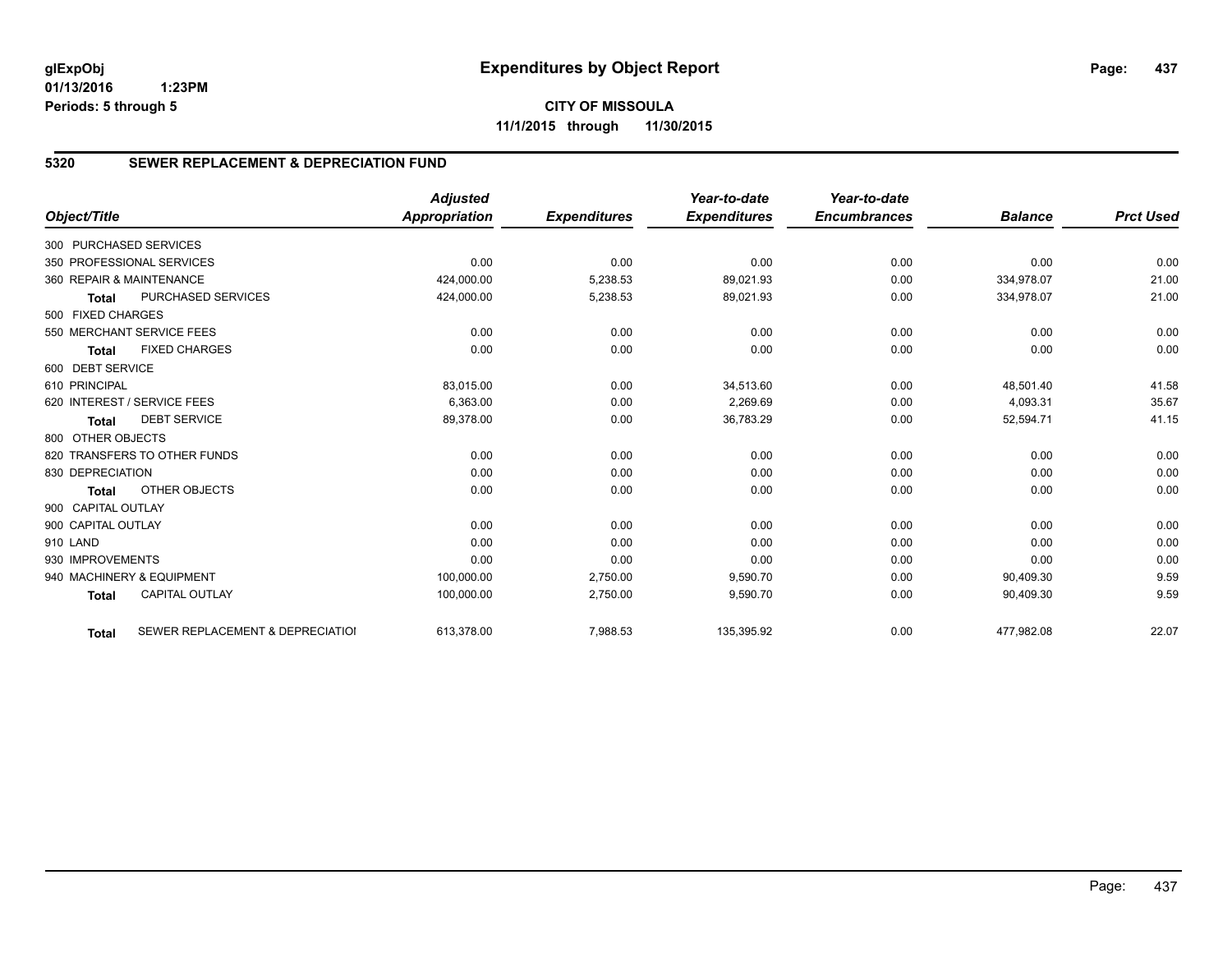#### **5325 SEWER DEVELOPMENT FEE FUND**

|                    |                              | <b>Adjusted</b>      |                     | Year-to-date        | Year-to-date        |                |                  |
|--------------------|------------------------------|----------------------|---------------------|---------------------|---------------------|----------------|------------------|
| Object/Title       |                              | <b>Appropriation</b> | <b>Expenditures</b> | <b>Expenditures</b> | <b>Encumbrances</b> | <b>Balance</b> | <b>Prct Used</b> |
|                    | 300 PURCHASED SERVICES       |                      |                     |                     |                     |                |                  |
|                    | 350 PROFESSIONAL SERVICES    | 0.00                 | 0.00                | 0.00                | 0.00                | 0.00           | 0.00             |
|                    | 360 REPAIR & MAINTENANCE     | 0.00                 | 0.00                | 0.00                | 0.00                | 0.00           | 0.00             |
| <b>Total</b>       | PURCHASED SERVICES           | 0.00                 | 0.00                | 0.00                | 0.00                | 0.00           | 0.00             |
| 500 FIXED CHARGES  |                              |                      |                     |                     |                     |                |                  |
|                    | 550 MERCHANT SERVICE FEES    | 0.00                 | 0.00                | 0.00                | 0.00                | 0.00           | 0.00             |
| <b>Total</b>       | <b>FIXED CHARGES</b>         | 0.00                 | 0.00                | 0.00                | 0.00                | 0.00           | 0.00             |
| 600 DEBT SERVICE   |                              |                      |                     |                     |                     |                |                  |
| 610 PRINCIPAL      |                              | 0.00                 | 0.00                | 0.00                | 0.00                | 0.00           | 0.00             |
|                    | 620 INTEREST / SERVICE FEES  | 0.00                 | 0.00                | 0.00                | 0.00                | 0.00           | 0.00             |
| <b>Total</b>       | <b>DEBT SERVICE</b>          | 0.00                 | 0.00                | 0.00                | 0.00                | 0.00           | 0.00             |
| 800 OTHER OBJECTS  |                              |                      |                     |                     |                     |                |                  |
|                    | 820 TRANSFERS TO OTHER FUNDS | 0.00                 | 0.00                | 0.00                | 0.00                | 0.00           | 0.00             |
| <b>Total</b>       | OTHER OBJECTS                | 0.00                 | 0.00                | 0.00                | 0.00                | 0.00           | 0.00             |
| 900 CAPITAL OUTLAY |                              |                      |                     |                     |                     |                |                  |
| 900 CAPITAL OUTLAY |                              | 0.00                 | 0.00                | 0.00                | 0.00                | 0.00           | 0.00             |
| 910 LAND           |                              | 0.00                 | 0.00                | 0.00                | 0.00                | 0.00           | 0.00             |
| 920 BUILDINGS      |                              | 0.00                 | 0.00                | 0.00                | 0.00                | 0.00           | 0.00             |
| 930 IMPROVEMENTS   |                              | 247,118.00           | 0.00                | 58,558.50           | 0.00                | 188,559.50     | 23.70            |
| <b>Total</b>       | <b>CAPITAL OUTLAY</b>        | 247,118.00           | 0.00                | 58,558.50           | 0.00                | 188,559.50     | 23.70            |
| <b>Total</b>       | <b>WASTEWATER</b>            | 247,118.00           | 0.00                | 58,558.50           | 0.00                | 188,559.50     | 23.70            |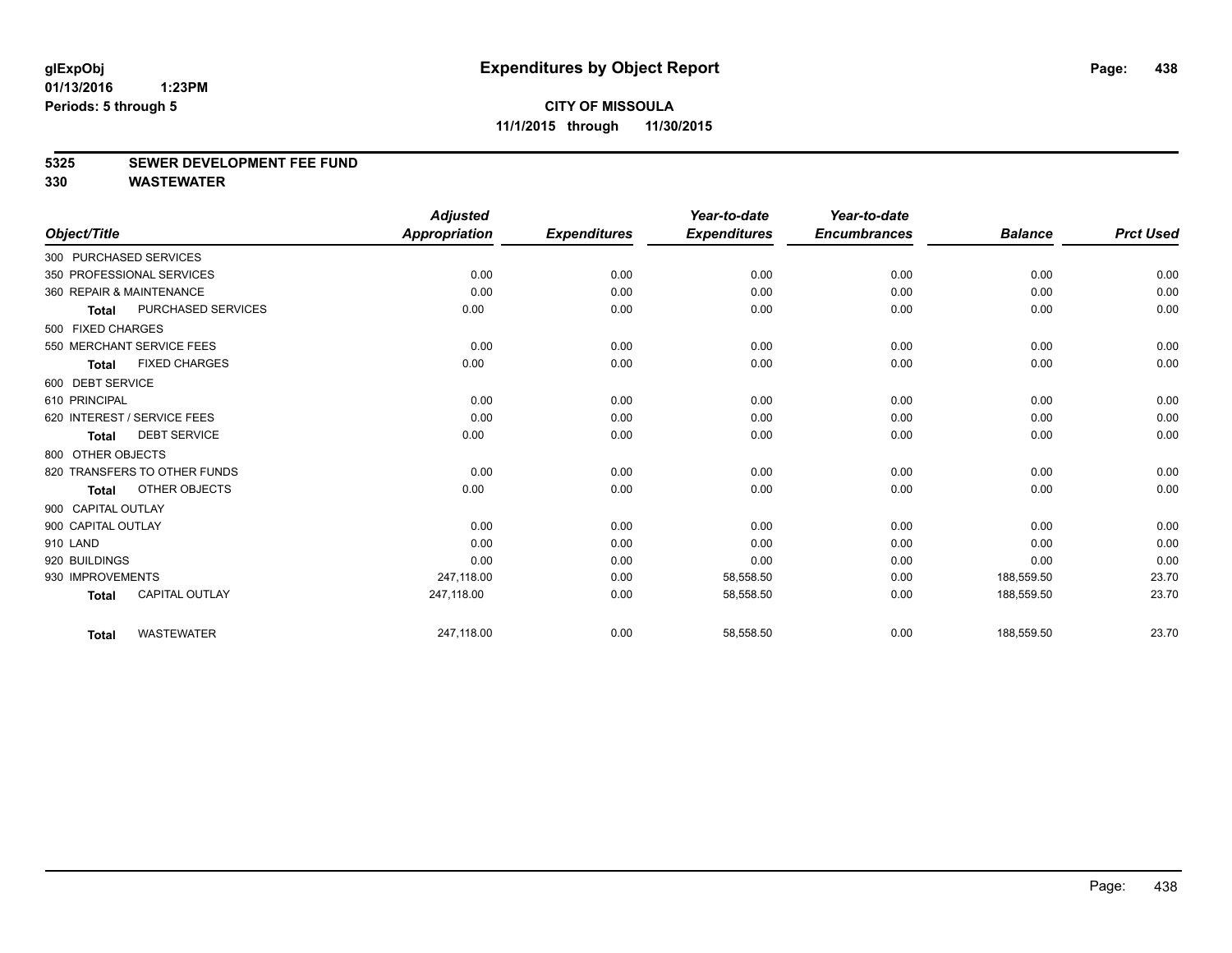**CITY OF MISSOULA 11/1/2015 through 11/30/2015**

# **5325 SEWER DEVELOPMENT FEE FUND**

|                          |                              | <b>Adjusted</b>      |                     | Year-to-date        | Year-to-date        |                |                  |
|--------------------------|------------------------------|----------------------|---------------------|---------------------|---------------------|----------------|------------------|
| Object/Title             |                              | <b>Appropriation</b> | <b>Expenditures</b> | <b>Expenditures</b> | <b>Encumbrances</b> | <b>Balance</b> | <b>Prct Used</b> |
| 300 PURCHASED SERVICES   |                              |                      |                     |                     |                     |                |                  |
|                          | 350 PROFESSIONAL SERVICES    | 0.00                 | 0.00                | 0.00                | 0.00                | 0.00           | 0.00             |
| 360 REPAIR & MAINTENANCE |                              | 0.00                 | 0.00                | 0.00                | 0.00                | 0.00           | 0.00             |
| <b>Total</b>             | PURCHASED SERVICES           | 0.00                 | 0.00                | 0.00                | 0.00                | 0.00           | 0.00             |
| 500 FIXED CHARGES        |                              |                      |                     |                     |                     |                |                  |
|                          | 550 MERCHANT SERVICE FEES    | 0.00                 | 0.00                | 0.00                | 0.00                | 0.00           | 0.00             |
| <b>Total</b>             | <b>FIXED CHARGES</b>         | 0.00                 | 0.00                | 0.00                | 0.00                | 0.00           | 0.00             |
| 600 DEBT SERVICE         |                              |                      |                     |                     |                     |                |                  |
| 610 PRINCIPAL            |                              | 0.00                 | 0.00                | 0.00                | 0.00                | 0.00           | 0.00             |
|                          | 620 INTEREST / SERVICE FEES  | 0.00                 | 0.00                | 0.00                | 0.00                | 0.00           | 0.00             |
| <b>Total</b>             | <b>DEBT SERVICE</b>          | 0.00                 | 0.00                | 0.00                | 0.00                | 0.00           | 0.00             |
| 800 OTHER OBJECTS        |                              |                      |                     |                     |                     |                |                  |
|                          | 820 TRANSFERS TO OTHER FUNDS | 0.00                 | 0.00                | 0.00                | 0.00                | 0.00           | 0.00             |
| <b>Total</b>             | OTHER OBJECTS                | 0.00                 | 0.00                | 0.00                | 0.00                | 0.00           | 0.00             |
| 900 CAPITAL OUTLAY       |                              |                      |                     |                     |                     |                |                  |
| 900 CAPITAL OUTLAY       |                              | 0.00                 | 0.00                | 0.00                | 0.00                | 0.00           | 0.00             |
| 910 LAND                 |                              | 0.00                 | 0.00                | 0.00                | 0.00                | 0.00           | 0.00             |
| 920 BUILDINGS            |                              | 0.00                 | 0.00                | 0.00                | 0.00                | 0.00           | 0.00             |
| 930 IMPROVEMENTS         |                              | 247,118.00           | 0.00                | 58,558.50           | 0.00                | 188,559.50     | 23.70            |
| <b>Total</b>             | CAPITAL OUTLAY               | 247,118.00           | 0.00                | 58,558.50           | 0.00                | 188,559.50     | 23.70            |
| <b>Total</b>             | SEWER DEVELOPMENT FEE FUND   | 247,118.00           | 0.00                | 58,558.50           | 0.00                | 188,559.50     | 23.70            |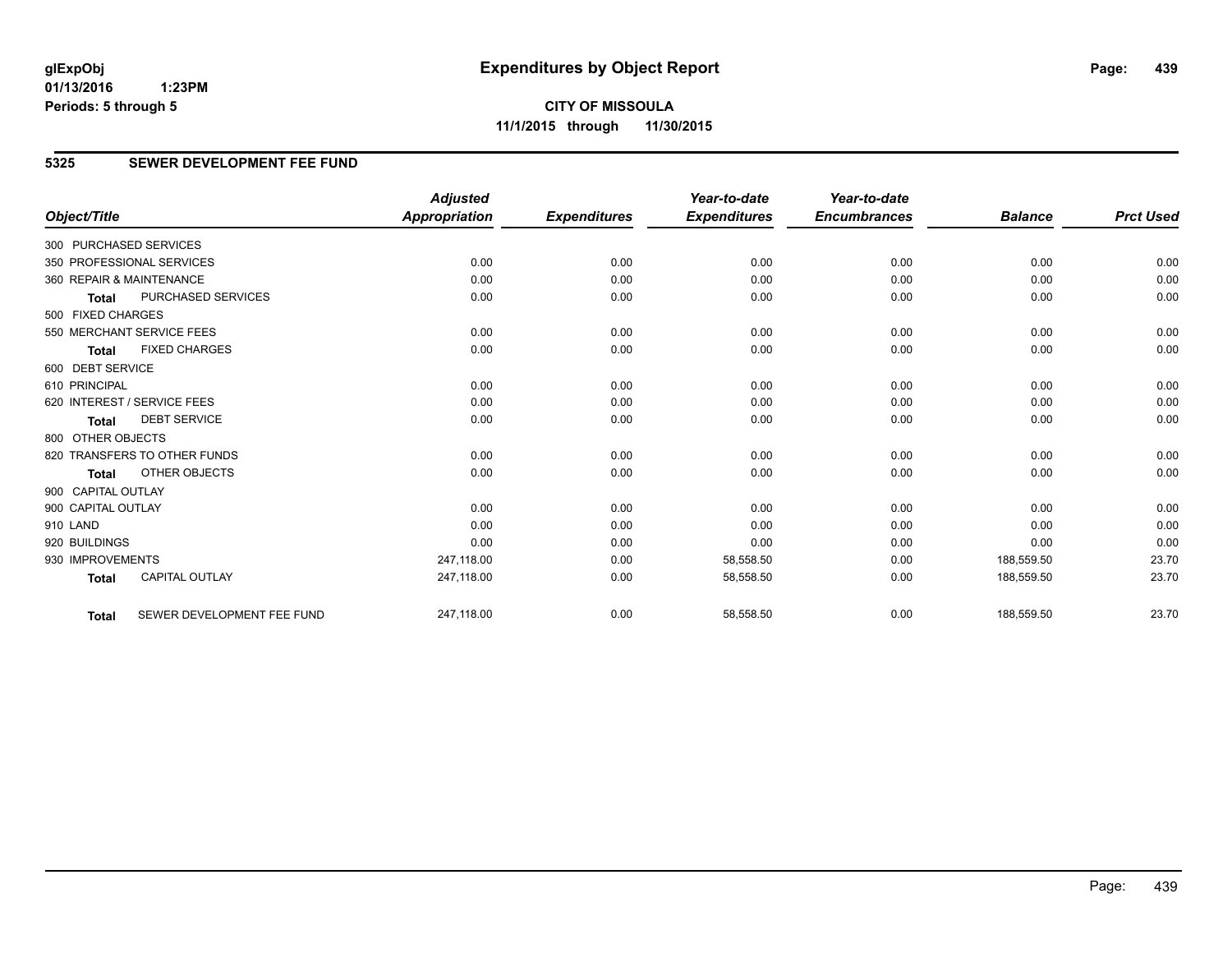## **5340 SEWER CONSTRUCTION FUND**

| Object/Title           |                              | <b>Adjusted</b><br><b>Appropriation</b> | <b>Expenditures</b> | Year-to-date<br><b>Expenditures</b> | Year-to-date<br><b>Encumbrances</b> | <b>Balance</b> | <b>Prct Used</b> |
|------------------------|------------------------------|-----------------------------------------|---------------------|-------------------------------------|-------------------------------------|----------------|------------------|
| 300 PURCHASED SERVICES |                              |                                         |                     |                                     |                                     |                |                  |
|                        | 350 PROFESSIONAL SERVICES    | 0.00                                    | 0.00                | 0.00                                | 0.00                                | 0.00           | 0.00             |
| <b>Total</b>           | PURCHASED SERVICES           | 0.00                                    | 0.00                | 0.00                                | 0.00                                | 0.00           | 0.00             |
| 500 FIXED CHARGES      |                              |                                         |                     |                                     |                                     |                |                  |
|                        | 550 MERCHANT SERVICE FEES    | 0.00                                    | 0.00                | 0.00                                | 0.00                                | 0.00           | 0.00             |
| Total                  | <b>FIXED CHARGES</b>         | 0.00                                    | 0.00                | 0.00                                | 0.00                                | 0.00           | 0.00             |
| 800 OTHER OBJECTS      |                              |                                         |                     |                                     |                                     |                |                  |
|                        | 820 TRANSFERS TO OTHER FUNDS | 0.00                                    | 0.00                | 0.00                                | 0.00                                | 0.00           | 0.00             |
| Total                  | OTHER OBJECTS                | 0.00                                    | 0.00                | 0.00                                | 0.00                                | 0.00           | 0.00             |
| 900 CAPITAL OUTLAY     |                              |                                         |                     |                                     |                                     |                |                  |
| 930 IMPROVEMENTS       |                              | 3,496,300.00                            | 12,000.00           | 453,720.38                          | 0.00                                | 3,042,579.62   | 12.98            |
|                        | 940 MACHINERY & EQUIPMENT    | 0.00                                    | 0.00                | 0.00                                | 0.00                                | 0.00           | 0.00             |
| Total                  | <b>CAPITAL OUTLAY</b>        | 3,496,300.00                            | 12,000.00           | 453,720.38                          | 0.00                                | 3,042,579.62   | 12.98            |
| <b>Total</b>           | <b>WASTEWATER</b>            | 3,496,300.00                            | 12,000.00           | 453,720.38                          | 0.00                                | 3,042,579.62   | 12.98            |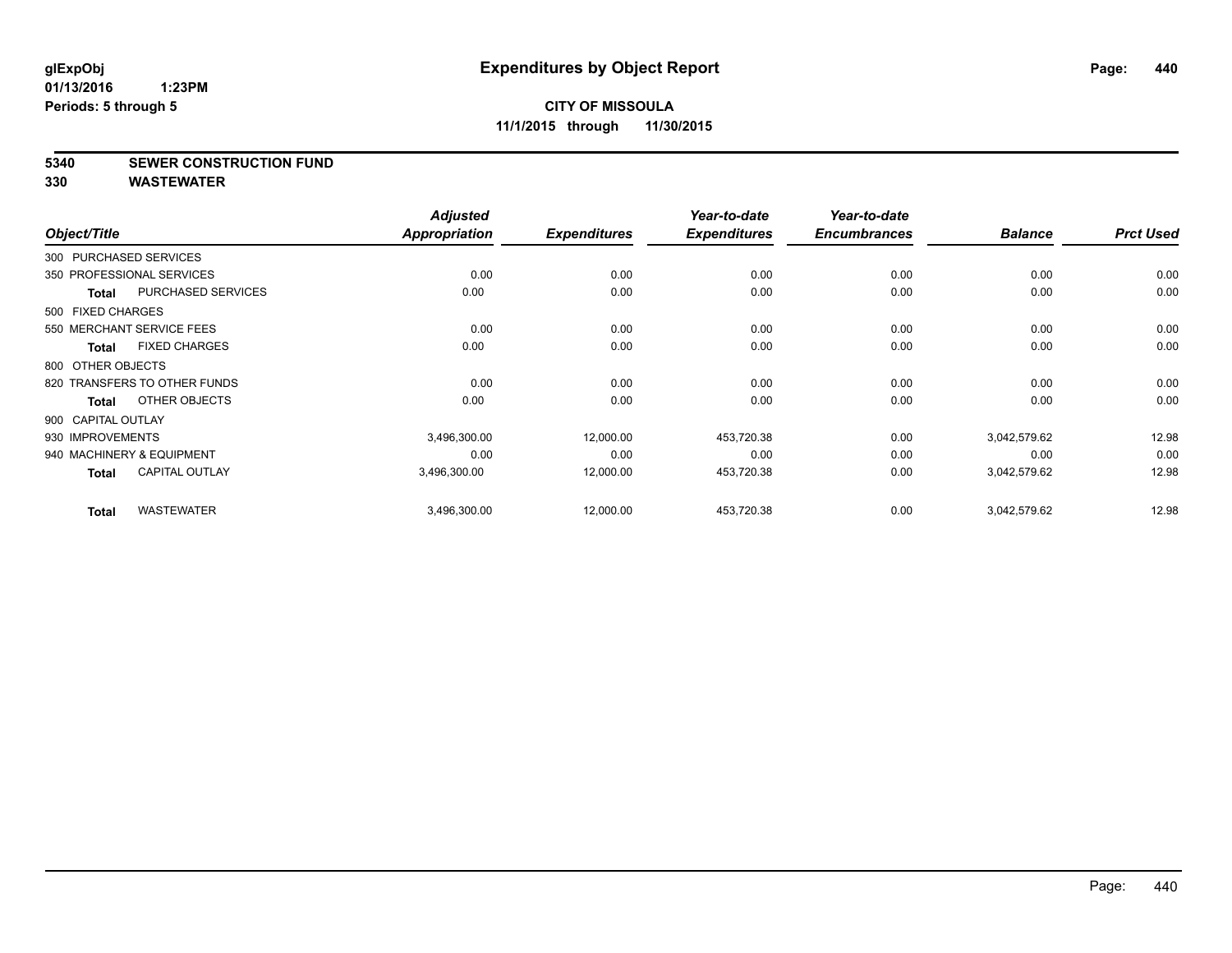#### **5340 SEWER CONSTRUCTION FUND**

**390 NON-DEPARTMENTAL**

| Object/Title       |                       | <b>Adjusted</b><br>Appropriation | <b>Expenditures</b> | Year-to-date<br><b>Expenditures</b> | Year-to-date<br><b>Encumbrances</b> | <b>Balance</b> | <b>Prct Used</b> |
|--------------------|-----------------------|----------------------------------|---------------------|-------------------------------------|-------------------------------------|----------------|------------------|
| 900 CAPITAL OUTLAY |                       |                                  |                     |                                     |                                     |                |                  |
| 930 IMPROVEMENTS   |                       | 0.00                             | 0.00                | 826.70                              | 0.00                                | $-826.70$      | 0.00             |
| Total              | <b>CAPITAL OUTLAY</b> | 0.00                             | 0.00                | 826.70                              | 0.00                                | $-826.70$      | 0.00             |
| <b>Total</b>       | NON-DEPARTMENTAL      | 0.00                             | 0.00                | 826.70                              | 0.00                                | $-826.70$      | 0.00             |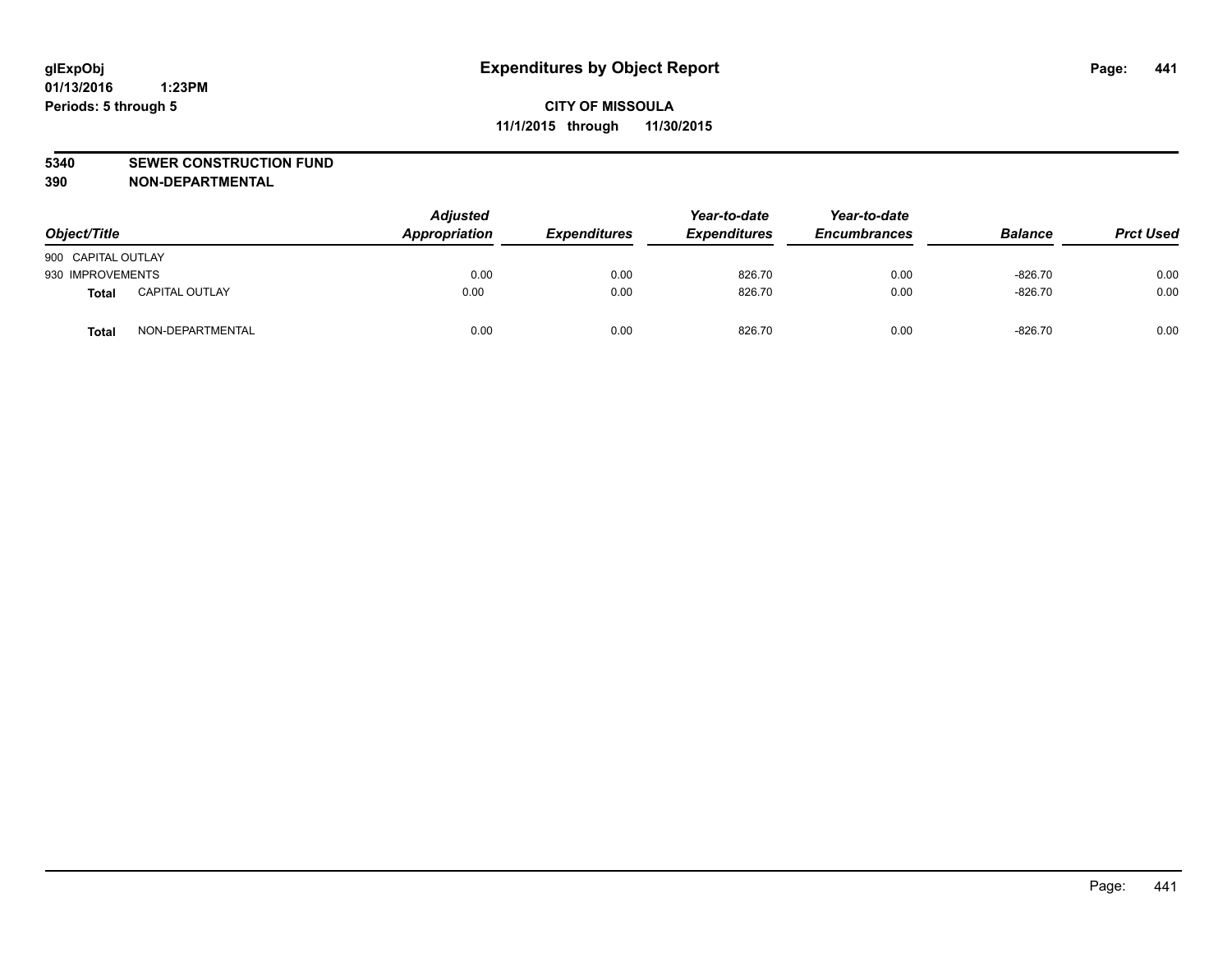# **5340 SEWER CONSTRUCTION FUND**

| Object/Title           |                              | <b>Adjusted</b><br>Appropriation | <b>Expenditures</b> | Year-to-date<br><b>Expenditures</b> | Year-to-date<br><b>Encumbrances</b> | <b>Balance</b> | <b>Prct Used</b> |
|------------------------|------------------------------|----------------------------------|---------------------|-------------------------------------|-------------------------------------|----------------|------------------|
|                        |                              |                                  |                     |                                     |                                     |                |                  |
| 300 PURCHASED SERVICES |                              |                                  |                     |                                     |                                     |                |                  |
|                        | 350 PROFESSIONAL SERVICES    | 0.00                             | 0.00                | 0.00                                | 0.00                                | 0.00           | 0.00             |
| <b>Total</b>           | PURCHASED SERVICES           | 0.00                             | 0.00                | 0.00                                | 0.00                                | 0.00           | 0.00             |
| 500 FIXED CHARGES      |                              |                                  |                     |                                     |                                     |                |                  |
|                        | 550 MERCHANT SERVICE FEES    | 0.00                             | 0.00                | 0.00                                | 0.00                                | 0.00           | 0.00             |
| <b>Total</b>           | <b>FIXED CHARGES</b>         | 0.00                             | 0.00                | 0.00                                | 0.00                                | 0.00           | 0.00             |
| 800 OTHER OBJECTS      |                              |                                  |                     |                                     |                                     |                |                  |
|                        | 820 TRANSFERS TO OTHER FUNDS | 0.00                             | 0.00                | 0.00                                | 0.00                                | 0.00           | 0.00             |
| Total                  | OTHER OBJECTS                | 0.00                             | 0.00                | 0.00                                | 0.00                                | 0.00           | 0.00             |
| 900 CAPITAL OUTLAY     |                              |                                  |                     |                                     |                                     |                |                  |
| 930 IMPROVEMENTS       |                              | 3,496,300.00                     | 12,000.00           | 454,547.08                          | 0.00                                | 3,041,752.92   | 13.00            |
|                        | 940 MACHINERY & EQUIPMENT    | 0.00                             | 0.00                | 0.00                                | 0.00                                | 0.00           | 0.00             |
| Total                  | <b>CAPITAL OUTLAY</b>        | 3,496,300.00                     | 12,000.00           | 454,547.08                          | 0.00                                | 3,041,752.92   | 13.00            |
| <b>Total</b>           | SEWER CONSTRUCTION FUND      | 3,496,300.00                     | 12,000.00           | 454,547.08                          | 0.00                                | 3,041,752.92   | 13.00            |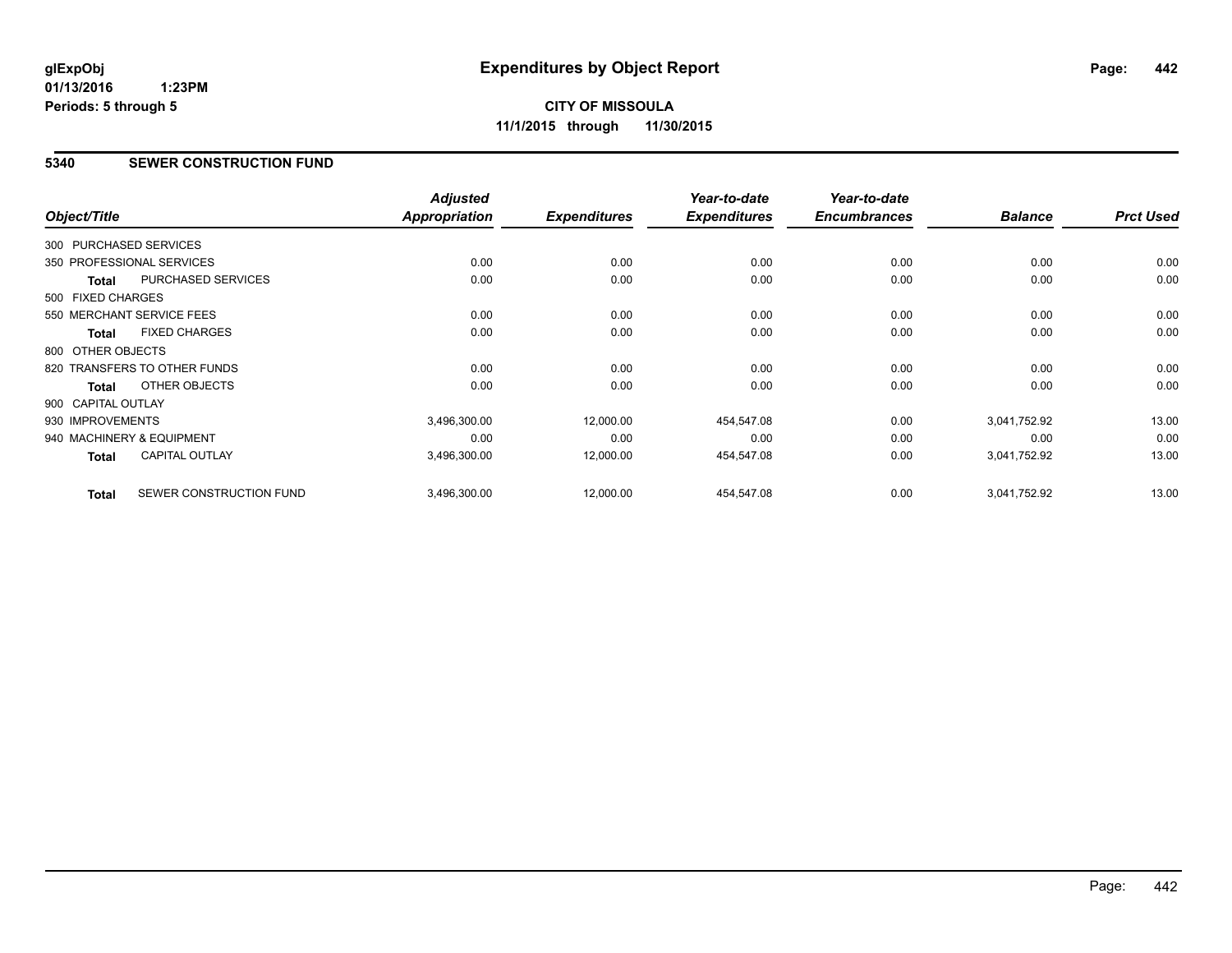#### **5361 2001 SEWER REVENUE BONDS-DEBT SERVICE**

|                   |                             | <b>Adjusted</b>      |                     | Year-to-date        | Year-to-date        |                |                  |
|-------------------|-----------------------------|----------------------|---------------------|---------------------|---------------------|----------------|------------------|
| Object/Title      |                             | <b>Appropriation</b> | <b>Expenditures</b> | <b>Expenditures</b> | <b>Encumbrances</b> | <b>Balance</b> | <b>Prct Used</b> |
| 500 FIXED CHARGES |                             |                      |                     |                     |                     |                |                  |
|                   | 550 MERCHANT SERVICE FEES   | 0.00                 | 0.00                | 0.00                | 0.00                | 0.00           | 0.00             |
| Total             | <b>FIXED CHARGES</b>        | 0.00                 | 0.00                | 0.00                | 0.00                | 0.00           | 0.00             |
| 600 DEBT SERVICE  |                             |                      |                     |                     |                     |                |                  |
| 610 PRINCIPAL     |                             | 28.000.00            | 0.00                | 0.00                | 0.00                | 28.000.00      | 0.00             |
|                   | 620 INTEREST / SERVICE FEES | 3.040.00             | 0.00                | 0.00                | 0.00                | 3.040.00       | 0.00             |
| <b>Total</b>      | <b>DEBT SERVICE</b>         | 31.040.00            | 0.00                | 0.00                | 0.00                | 31.040.00      | 0.00             |
|                   |                             |                      |                     |                     |                     |                |                  |
| <b>Total</b>      | <b>WASTEWATER</b>           | 31.040.00            | 0.00                | 0.00                | 0.00                | 31.040.00      | 0.00             |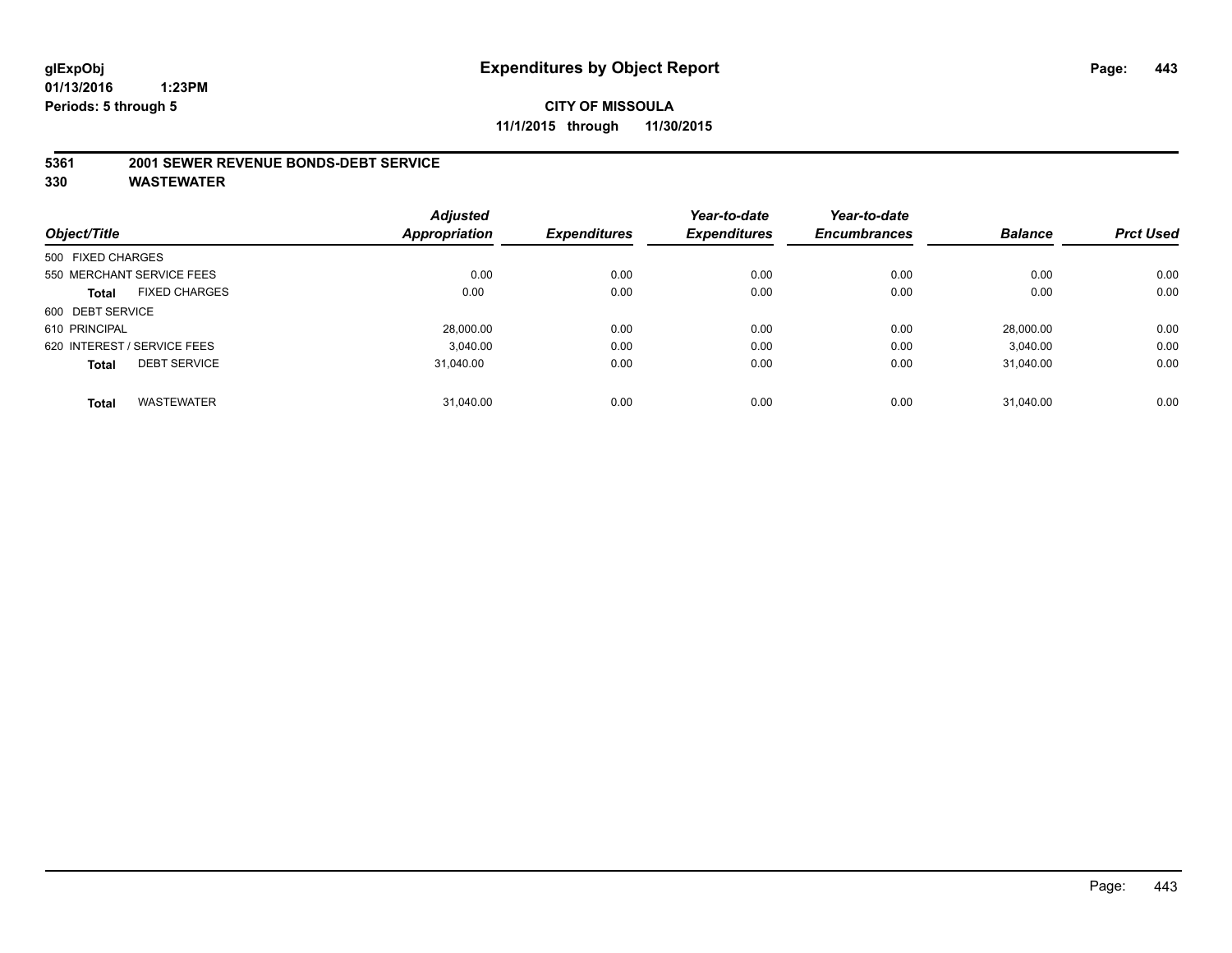**CITY OF MISSOULA 11/1/2015 through 11/30/2015**

### **5361 2001 SEWER REVENUE BONDS-DEBT SERVICE**

| Object/Title      |                                  | Adjusted<br><b>Appropriation</b> | <b>Expenditures</b> | Year-to-date<br><b>Expenditures</b> | Year-to-date<br><b>Encumbrances</b> | <b>Balance</b> | <b>Prct Used</b> |
|-------------------|----------------------------------|----------------------------------|---------------------|-------------------------------------|-------------------------------------|----------------|------------------|
| 500 FIXED CHARGES |                                  |                                  |                     |                                     |                                     |                |                  |
|                   | 550 MERCHANT SERVICE FEES        | 0.00                             | 0.00                | 0.00                                | 0.00                                | 0.00           | 0.00             |
| <b>Total</b>      | <b>FIXED CHARGES</b>             | 0.00                             | 0.00                | 0.00                                | 0.00                                | 0.00           | 0.00             |
| 600 DEBT SERVICE  |                                  |                                  |                     |                                     |                                     |                |                  |
| 610 PRINCIPAL     |                                  | 28.000.00                        | 0.00                | 0.00                                | 0.00                                | 28,000.00      | 0.00             |
|                   | 620 INTEREST / SERVICE FEES      | 3.040.00                         | 0.00                | 0.00                                | 0.00                                | 3.040.00       | 0.00             |
| <b>Total</b>      | <b>DEBT SERVICE</b>              | 31.040.00                        | 0.00                | 0.00                                | 0.00                                | 31.040.00      | 0.00             |
| <b>Total</b>      | 2001 SEWER REVENUE BONDS-DEBT SE | 31.040.00                        | 0.00                | 0.00                                | 0.00                                | 31.040.00      | 0.00             |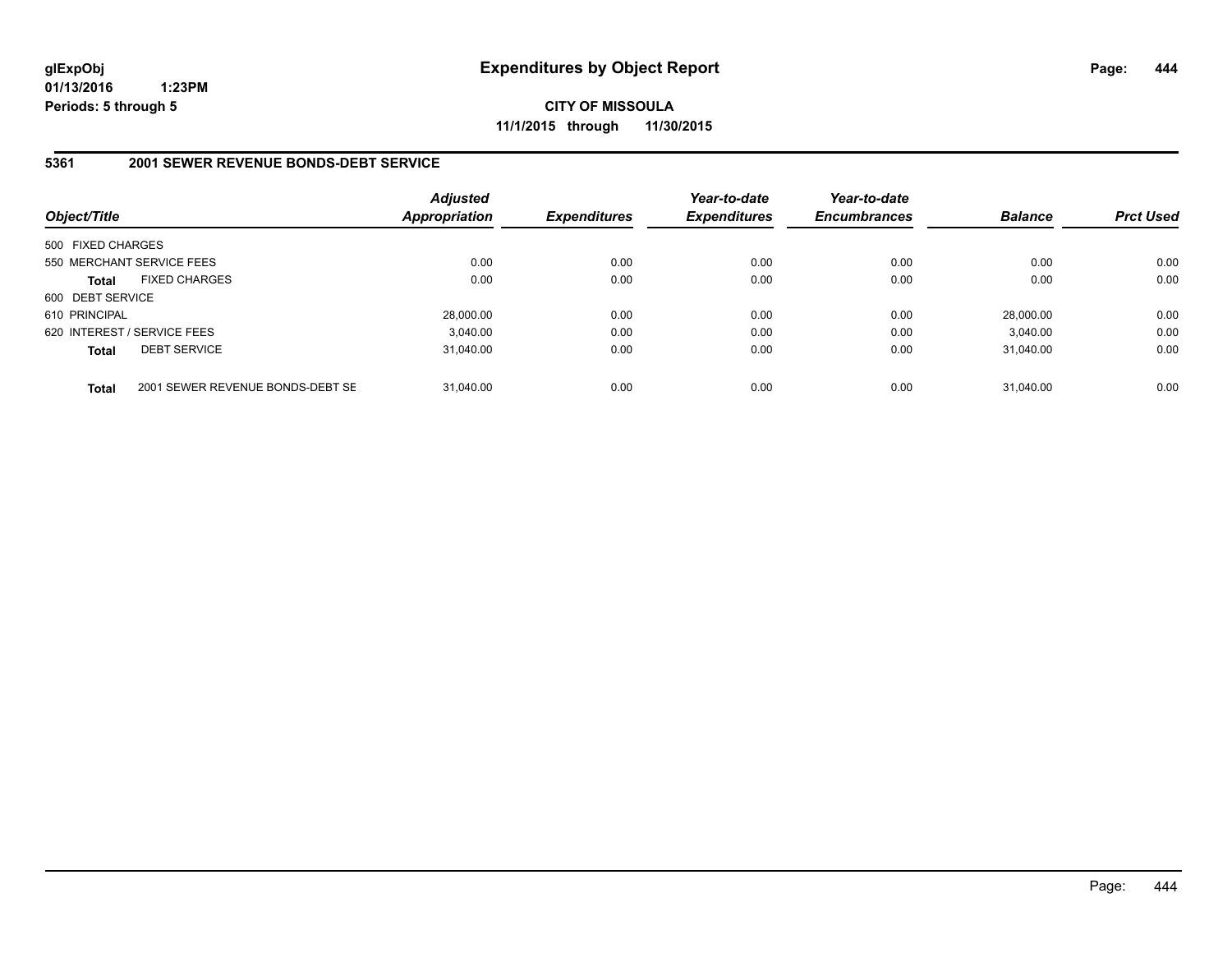# **CITY OF MISSOULA 11/1/2015 through 11/30/2015**

## **5362 00 SEWER REVENUE BOND - SERIES B DEBT SE**

| Object/Title                         | <b>Adjusted</b><br><b>Appropriation</b> | <b>Expenditures</b> | Year-to-date<br><b>Expenditures</b> | Year-to-date<br><b>Encumbrances</b> | <b>Balance</b> | <b>Prct Used</b> |
|--------------------------------------|-----------------------------------------|---------------------|-------------------------------------|-------------------------------------|----------------|------------------|
| 500 FIXED CHARGES                    |                                         |                     |                                     |                                     |                |                  |
| 550 MERCHANT SERVICE FEES            | 0.00                                    | 0.00                | 0.00                                | 0.00                                | 0.00           | 0.00             |
| <b>FIXED CHARGES</b><br><b>Total</b> | 0.00                                    | 0.00                | 0.00                                | 0.00                                | 0.00           | 0.00             |
| 600 DEBT SERVICE                     |                                         |                     |                                     |                                     |                |                  |
| 610 PRINCIPAL                        | 44,000.00                               | 0.00                | 0.00                                | 0.00                                | 44,000.00      | 0.00             |
| 620 INTEREST / SERVICE FEES          | 4,360.00                                | 0.00                | 0.00                                | 0.00                                | 4,360.00       | 0.00             |
| <b>DEBT SERVICE</b><br><b>Total</b>  | 48,360.00                               | 0.00                | 0.00                                | 0.00                                | 48,360.00      | 0.00             |
| 800 OTHER OBJECTS                    |                                         |                     |                                     |                                     |                |                  |
| 820 TRANSFERS TO OTHER FUNDS         | 0.00                                    | 0.00                | 0.00                                | 0.00                                | 0.00           | 0.00             |
| OTHER OBJECTS<br><b>Total</b>        | 0.00                                    | 0.00                | 0.00                                | 0.00                                | 0.00           | 0.00             |
| <b>WASTEWATER</b><br><b>Total</b>    | 48,360.00                               | 0.00                | 0.00                                | 0.00                                | 48,360.00      | 0.00             |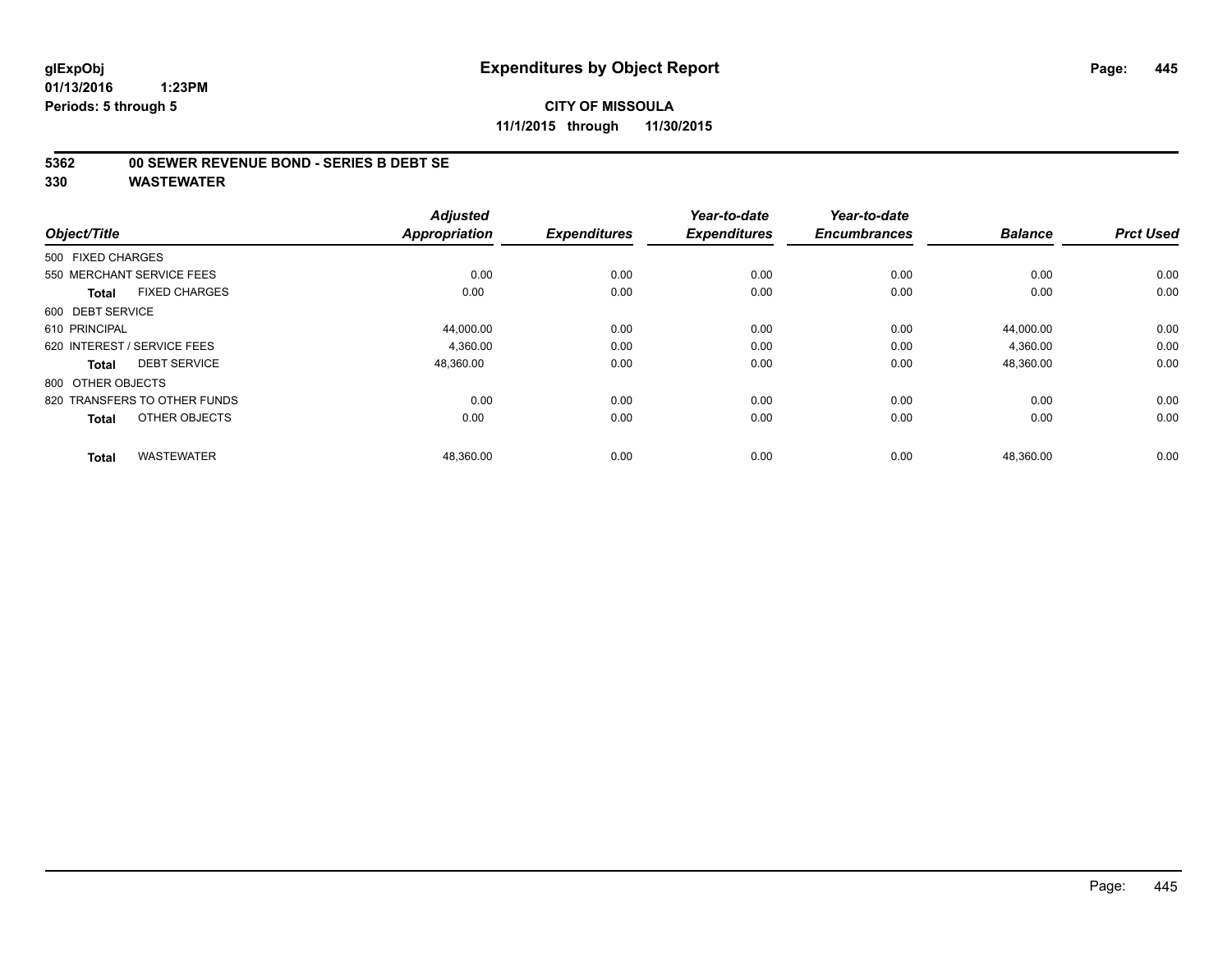**CITY OF MISSOULA 11/1/2015 through 11/30/2015**

## **5362 00 SEWER REVENUE BOND - SERIES B DEBT SE**

| Object/Title      |                                    | <b>Adjusted</b><br><b>Appropriation</b> | <b>Expenditures</b> | Year-to-date<br><b>Expenditures</b> | Year-to-date<br><b>Encumbrances</b> | <b>Balance</b> | <b>Prct Used</b> |
|-------------------|------------------------------------|-----------------------------------------|---------------------|-------------------------------------|-------------------------------------|----------------|------------------|
| 500 FIXED CHARGES |                                    |                                         |                     |                                     |                                     |                |                  |
|                   |                                    |                                         |                     |                                     |                                     |                |                  |
|                   | 550 MERCHANT SERVICE FEES          | 0.00                                    | 0.00                | 0.00                                | 0.00                                | 0.00           | 0.00             |
| Total             | <b>FIXED CHARGES</b>               | 0.00                                    | 0.00                | 0.00                                | 0.00                                | 0.00           | 0.00             |
| 600 DEBT SERVICE  |                                    |                                         |                     |                                     |                                     |                |                  |
| 610 PRINCIPAL     |                                    | 44,000.00                               | 0.00                | 0.00                                | 0.00                                | 44.000.00      | 0.00             |
|                   | 620 INTEREST / SERVICE FEES        | 4,360.00                                | 0.00                | 0.00                                | 0.00                                | 4,360.00       | 0.00             |
| Total             | <b>DEBT SERVICE</b>                | 48,360.00                               | 0.00                | 0.00                                | 0.00                                | 48,360.00      | 0.00             |
| 800 OTHER OBJECTS |                                    |                                         |                     |                                     |                                     |                |                  |
|                   | 820 TRANSFERS TO OTHER FUNDS       | 0.00                                    | 0.00                | 0.00                                | 0.00                                | 0.00           | 0.00             |
| <b>Total</b>      | OTHER OBJECTS                      | 0.00                                    | 0.00                | 0.00                                | 0.00                                | 0.00           | 0.00             |
| <b>Total</b>      | 00 SEWER REVENUE BOND - SERIES B D | 48,360.00                               | 0.00                | 0.00                                | 0.00                                | 48,360.00      | 0.00             |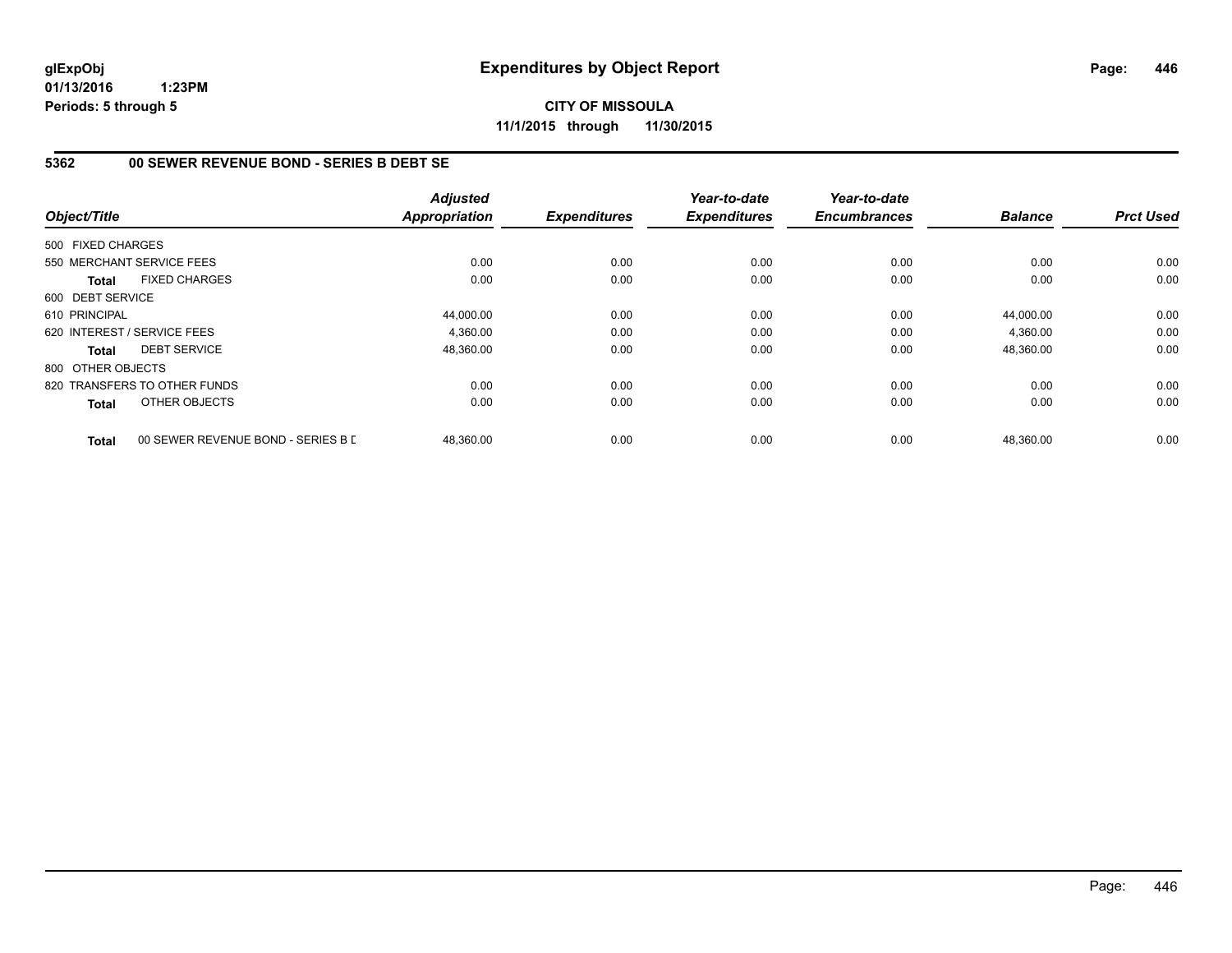# **glExpObj Expenditures by Object Report Page: 447**

**01/13/2016 1:23PM Periods: 5 through 5**

## **5363 92 SEWER REVENUE BOND SERIES A DEBT SERV**

| Object/Title      |                             | <b>Adjusted</b><br>Appropriation | <b>Expenditures</b> | Year-to-date<br><b>Expenditures</b> | Year-to-date<br><b>Encumbrances</b> | <b>Balance</b> | <b>Prct Used</b> |
|-------------------|-----------------------------|----------------------------------|---------------------|-------------------------------------|-------------------------------------|----------------|------------------|
| 500 FIXED CHARGES |                             |                                  |                     |                                     |                                     |                |                  |
|                   | 550 MERCHANT SERVICE FEES   | 0.00                             | 0.00                | 0.00                                | 0.00                                | 0.00           | 0.00             |
| <b>Total</b>      | <b>FIXED CHARGES</b>        | 0.00                             | 0.00                | 0.00                                | 0.00                                | 0.00           | 0.00             |
| 600 DEBT SERVICE  |                             |                                  |                     |                                     |                                     |                |                  |
| 610 PRINCIPAL     |                             | 0.00                             | 0.00                | 0.00                                | 0.00                                | 0.00           | 0.00             |
|                   | 620 INTEREST / SERVICE FEES | 0.00                             | 0.00                | 0.00                                | 0.00                                | 0.00           | 0.00             |
| <b>Total</b>      | <b>DEBT SERVICE</b>         | 0.00                             | 0.00                | 0.00                                | 0.00                                | 0.00           | 0.00             |
| <b>Total</b>      | <b>WASTEWATER</b>           | 0.00                             | 0.00                | 0.00                                | 0.00                                | 0.00           | 0.00             |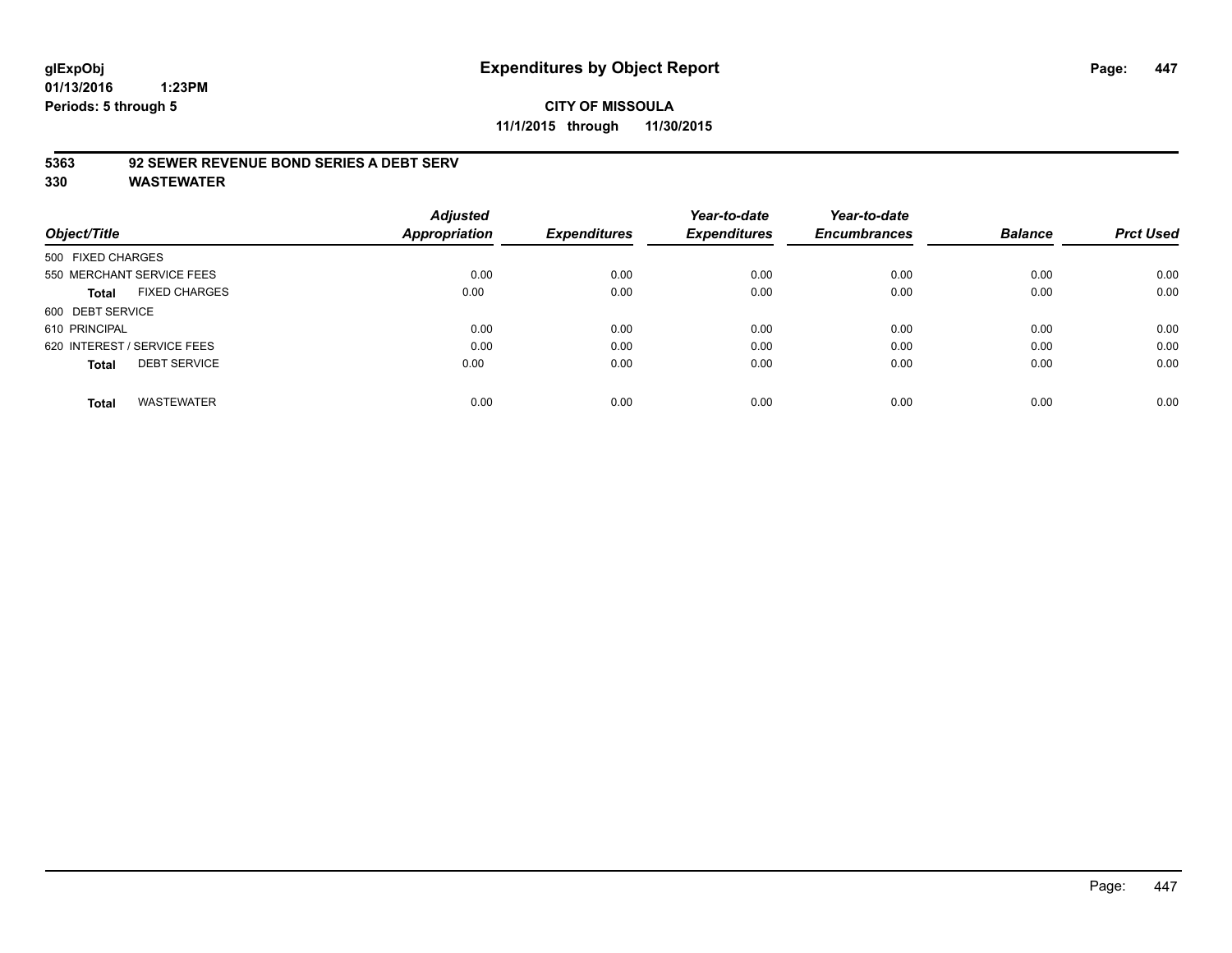**CITY OF MISSOULA 11/1/2015 through 11/30/2015**

## **5363 92 SEWER REVENUE BOND SERIES A DEBT SERV**

| Object/Title                |                                   | <b>Adjusted</b><br><b>Appropriation</b> | <b>Expenditures</b> | Year-to-date<br><b>Expenditures</b> | Year-to-date<br><b>Encumbrances</b> | <b>Balance</b> | <b>Prct Used</b> |
|-----------------------------|-----------------------------------|-----------------------------------------|---------------------|-------------------------------------|-------------------------------------|----------------|------------------|
| 500 FIXED CHARGES           |                                   |                                         |                     |                                     |                                     |                |                  |
| 550 MERCHANT SERVICE FEES   |                                   | 0.00                                    | 0.00                | 0.00                                | 0.00                                | 0.00           | 0.00             |
| <b>Total</b>                | <b>FIXED CHARGES</b>              | 0.00                                    | 0.00                | 0.00                                | 0.00                                | 0.00           | 0.00             |
| 600 DEBT SERVICE            |                                   |                                         |                     |                                     |                                     |                |                  |
| 610 PRINCIPAL               |                                   | 0.00                                    | 0.00                | 0.00                                | 0.00                                | 0.00           | 0.00             |
| 620 INTEREST / SERVICE FEES |                                   | 0.00                                    | 0.00                | 0.00                                | 0.00                                | 0.00           | 0.00             |
| <b>Total</b>                | <b>DEBT SERVICE</b>               | 0.00                                    | 0.00                | 0.00                                | 0.00                                | 0.00           | 0.00             |
| <b>Total</b>                | 92 SEWER REVENUE BOND SERIES A DE | 0.00                                    | 0.00                | 0.00                                | 0.00                                | 0.00           | 0.00             |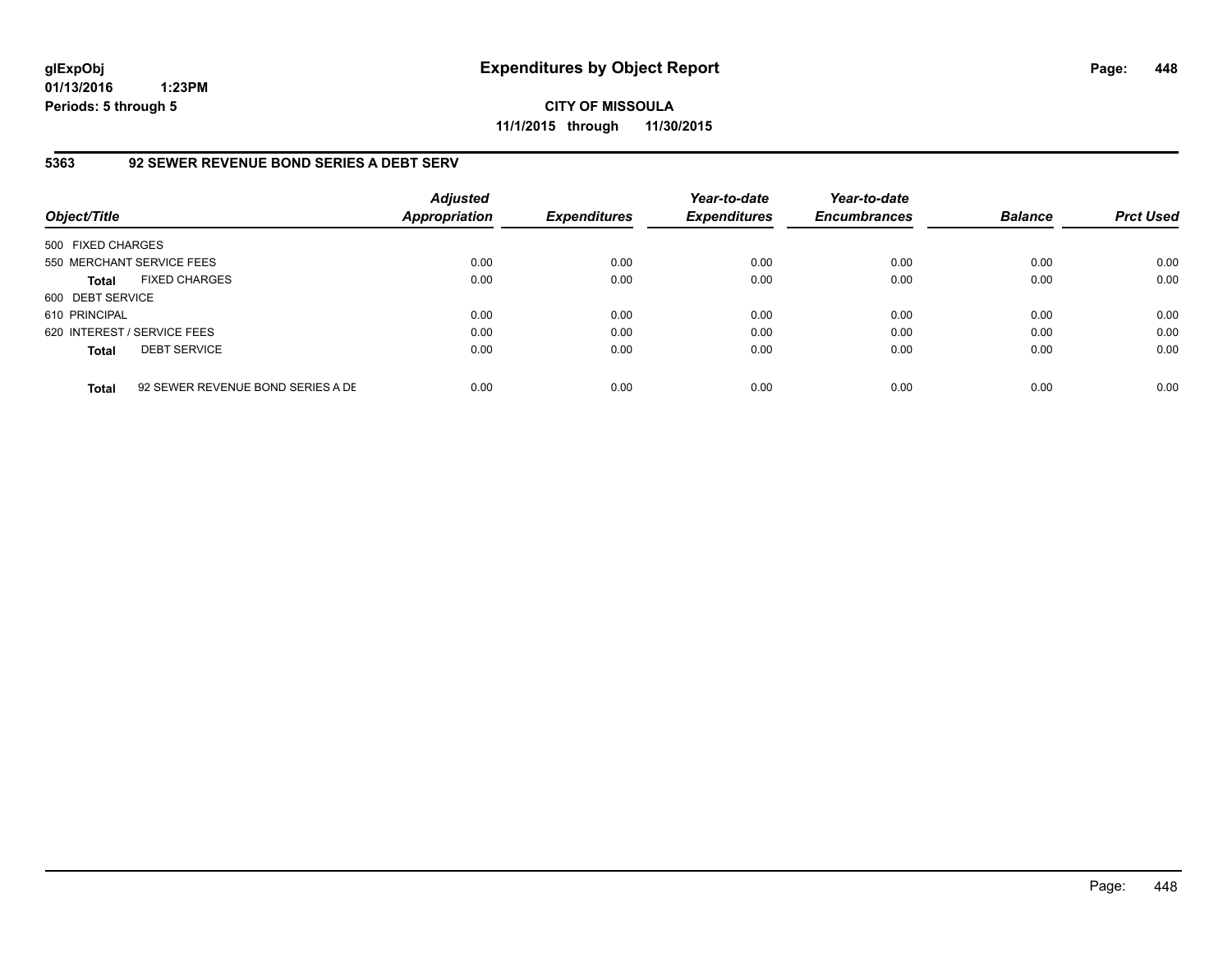# **glExpObj Expenditures by Object Report Page: 449**

**01/13/2016 1:23PM Periods: 5 through 5**

# **CITY OF MISSOULA 11/1/2015 through 11/30/2015**

#### **5364 92 SEWER REVENUE BOND - SERIES B DEBT S**

|                                      | <b>Adjusted</b>      |                     | Year-to-date        | Year-to-date        |                |                  |
|--------------------------------------|----------------------|---------------------|---------------------|---------------------|----------------|------------------|
| Object/Title                         | <b>Appropriation</b> | <b>Expenditures</b> | <b>Expenditures</b> | <b>Encumbrances</b> | <b>Balance</b> | <b>Prct Used</b> |
| 500 FIXED CHARGES                    |                      |                     |                     |                     |                |                  |
| 550 MERCHANT SERVICE FEES            | 0.00                 | 0.00                | 0.00                | 0.00                | 0.00           | 0.00             |
| <b>FIXED CHARGES</b><br><b>Total</b> | 0.00                 | 0.00                | 0.00                | 0.00                | 0.00           | 0.00             |
| 600 DEBT SERVICE                     |                      |                     |                     |                     |                |                  |
| 610 PRINCIPAL                        | 0.00                 | 0.00                | 0.00                | 0.00                | 0.00           | 0.00             |
| 620 INTEREST / SERVICE FEES          | 0.00                 | 0.00                | 0.00                | 0.00                | 0.00           | 0.00             |
| <b>DEBT SERVICE</b><br><b>Total</b>  | 0.00                 | 0.00                | 0.00                | 0.00                | 0.00           | 0.00             |
| <b>WASTEWATER</b><br><b>Total</b>    | 0.00                 | 0.00                | 0.00                | 0.00                | 0.00           | 0.00             |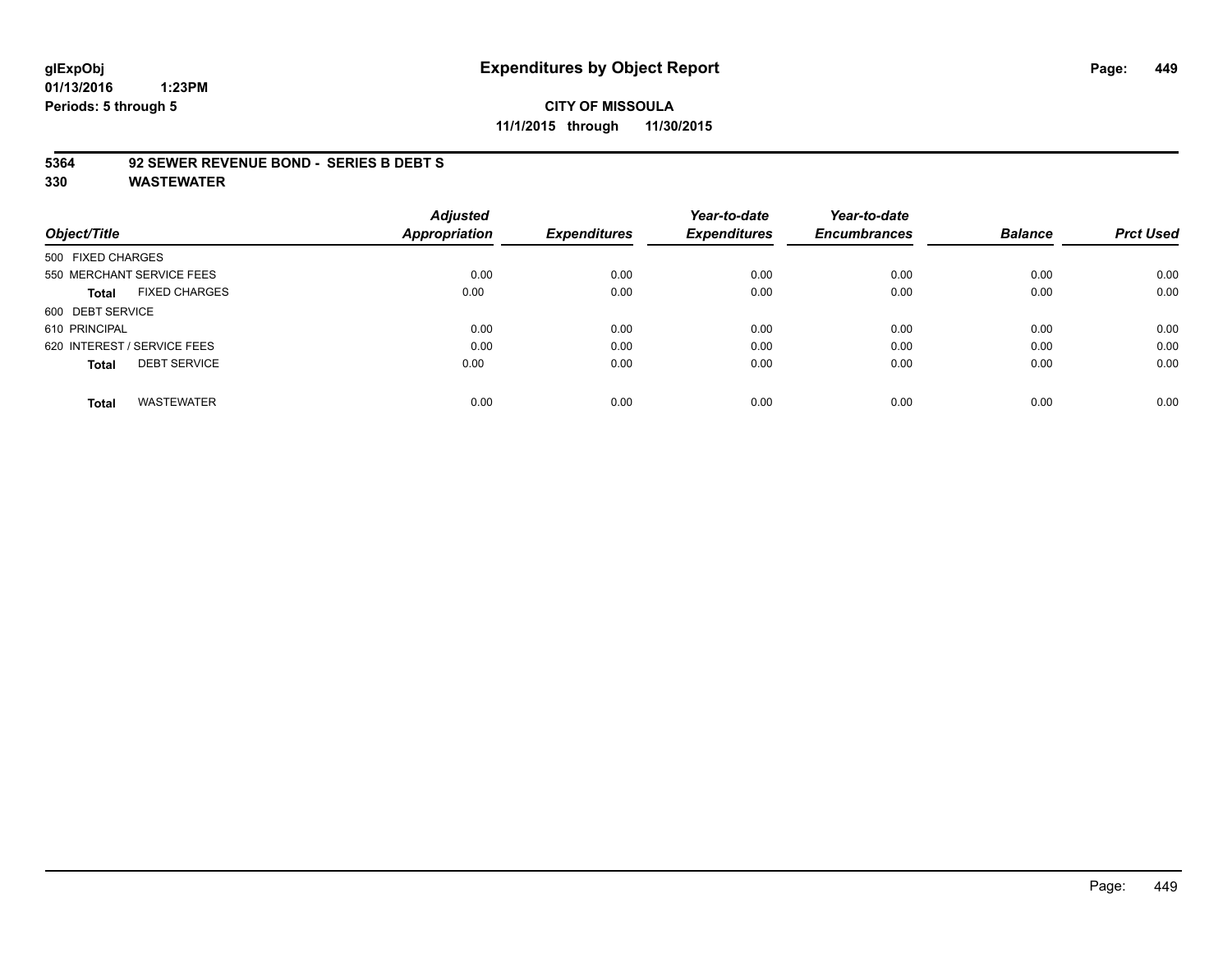**CITY OF MISSOULA 11/1/2015 through 11/30/2015**

## **5364 92 SEWER REVENUE BOND - SERIES B DEBT S**

| Object/Title                |                                    | <b>Adjusted</b><br>Appropriation | <b>Expenditures</b> | Year-to-date<br><b>Expenditures</b> | Year-to-date<br><b>Encumbrances</b> | <b>Balance</b> | <b>Prct Used</b> |
|-----------------------------|------------------------------------|----------------------------------|---------------------|-------------------------------------|-------------------------------------|----------------|------------------|
| 500 FIXED CHARGES           |                                    |                                  |                     |                                     |                                     |                |                  |
| 550 MERCHANT SERVICE FEES   |                                    | 0.00                             | 0.00                | 0.00                                | 0.00                                | 0.00           | 0.00             |
| <b>Total</b>                | <b>FIXED CHARGES</b>               | 0.00                             | 0.00                | 0.00                                | 0.00                                | 0.00           | 0.00             |
| 600 DEBT SERVICE            |                                    |                                  |                     |                                     |                                     |                |                  |
| 610 PRINCIPAL               |                                    | 0.00                             | 0.00                | 0.00                                | 0.00                                | 0.00           | 0.00             |
| 620 INTEREST / SERVICE FEES |                                    | 0.00                             | 0.00                | 0.00                                | 0.00                                | 0.00           | 0.00             |
| <b>Total</b>                | <b>DEBT SERVICE</b>                | 0.00                             | 0.00                | 0.00                                | 0.00                                | 0.00           | 0.00             |
| <b>Total</b>                | 92 SEWER REVENUE BOND - SERIES B I | 0.00                             | 0.00                | 0.00                                | 0.00                                | 0.00           | 0.00             |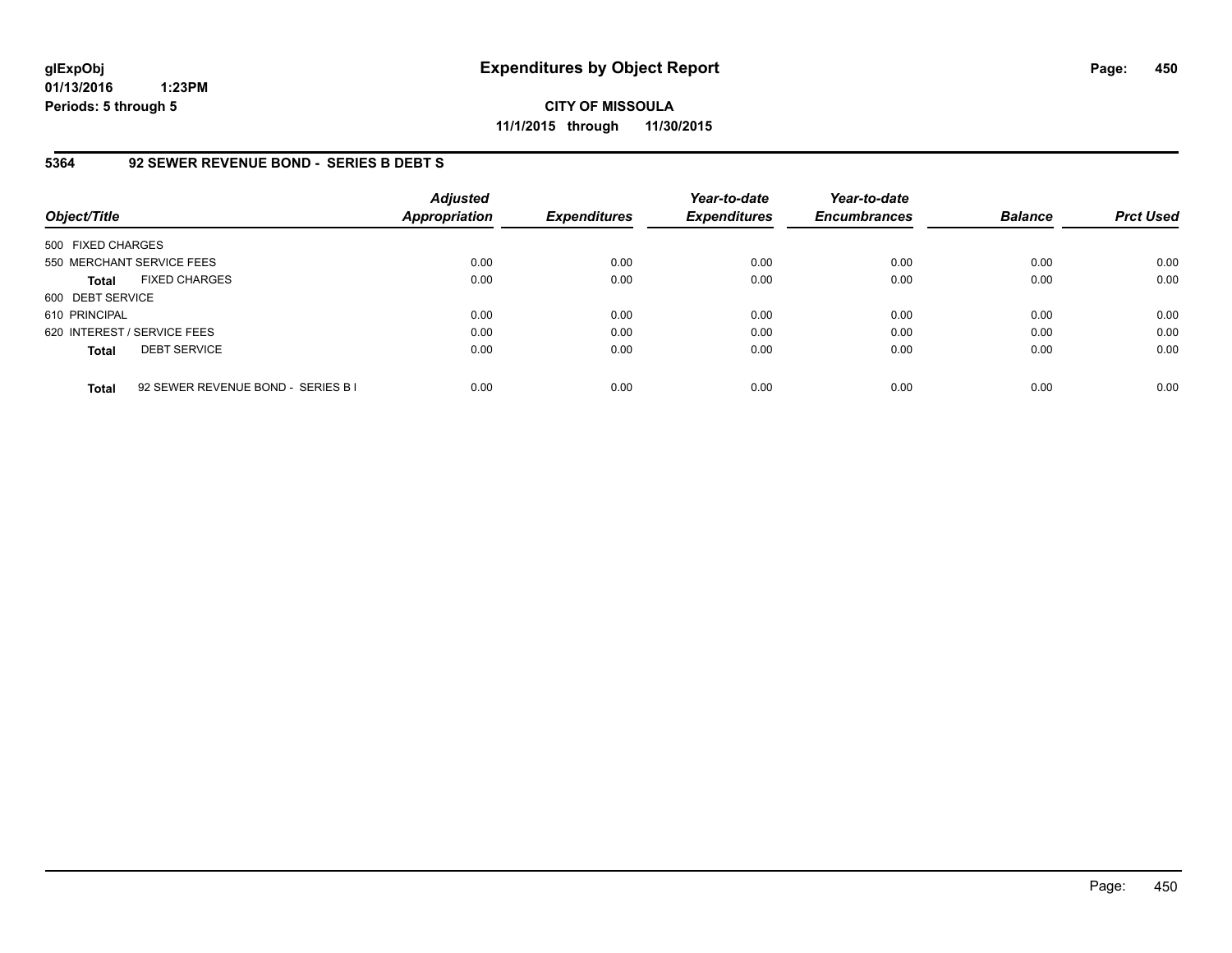# **CITY OF MISSOULA 11/1/2015 through 11/30/2015**

## **5365 99 SEWER REVENUE BONDS DEBT SERVICE FUND**

| Object/Title      |                             | <b>Adjusted</b><br>Appropriation | <b>Expenditures</b> | Year-to-date<br><b>Expenditures</b> | Year-to-date<br><b>Encumbrances</b> | <b>Balance</b> | <b>Prct Used</b> |
|-------------------|-----------------------------|----------------------------------|---------------------|-------------------------------------|-------------------------------------|----------------|------------------|
| 500 FIXED CHARGES |                             |                                  |                     |                                     |                                     |                |                  |
|                   | 550 MERCHANT SERVICE FEES   | 0.00                             | 0.00                | 0.00                                | 0.00                                | 0.00           | 0.00             |
| Total             | <b>FIXED CHARGES</b>        | 0.00                             | 0.00                | 0.00                                | 0.00                                | 0.00           | 0.00             |
| 600 DEBT SERVICE  |                             |                                  |                     |                                     |                                     |                |                  |
| 610 PRINCIPAL     |                             | 115.000.00                       | 0.00                | 0.00                                | 0.00                                | 115.000.00     | 0.00             |
|                   | 620 INTEREST / SERVICE FEES | 8.910.00                         | 0.00                | 0.00                                | 0.00                                | 8.910.00       | 0.00             |
| <b>Total</b>      | <b>DEBT SERVICE</b>         | 123.910.00                       | 0.00                | 0.00                                | 0.00                                | 123,910.00     | 0.00             |
| <b>Total</b>      | <b>WASTEWATER</b>           | 123.910.00                       | 0.00                | 0.00                                | 0.00                                | 123.910.00     | 0.00             |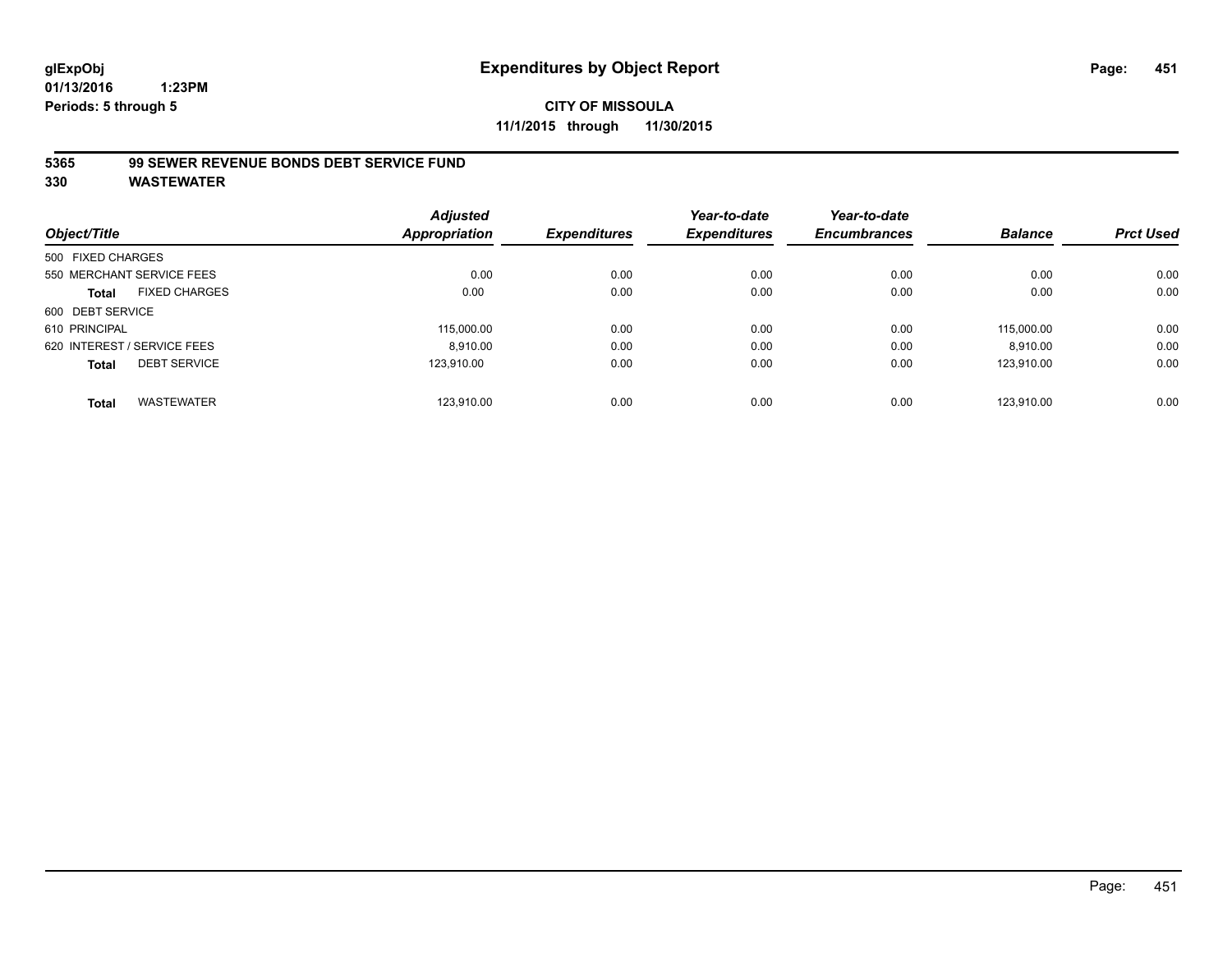**CITY OF MISSOULA 11/1/2015 through 11/30/2015**

# **5365 99 SEWER REVENUE BONDS DEBT SERVICE FUND**

| Object/Title      |                                  | <b>Adjusted</b><br><b>Appropriation</b> | <b>Expenditures</b> | Year-to-date<br><b>Expenditures</b> | Year-to-date<br><b>Encumbrances</b> | <b>Balance</b> | <b>Prct Used</b> |
|-------------------|----------------------------------|-----------------------------------------|---------------------|-------------------------------------|-------------------------------------|----------------|------------------|
| 500 FIXED CHARGES |                                  |                                         |                     |                                     |                                     |                |                  |
|                   | 550 MERCHANT SERVICE FEES        | 0.00                                    | 0.00                | 0.00                                | 0.00                                | 0.00           | 0.00             |
| <b>Total</b>      | <b>FIXED CHARGES</b>             | 0.00                                    | 0.00                | 0.00                                | 0.00                                | 0.00           | 0.00             |
| 600 DEBT SERVICE  |                                  |                                         |                     |                                     |                                     |                |                  |
| 610 PRINCIPAL     |                                  | 115,000.00                              | 0.00                | 0.00                                | 0.00                                | 115,000.00     | 0.00             |
|                   | 620 INTEREST / SERVICE FEES      | 8.910.00                                | 0.00                | 0.00                                | 0.00                                | 8.910.00       | 0.00             |
| <b>Total</b>      | <b>DEBT SERVICE</b>              | 123.910.00                              | 0.00                | 0.00                                | 0.00                                | 123.910.00     | 0.00             |
| <b>Total</b>      | 99 SEWER REVENUE BONDS DEBT SERV | 123.910.00                              | 0.00                | 0.00                                | 0.00                                | 123.910.00     | 0.00             |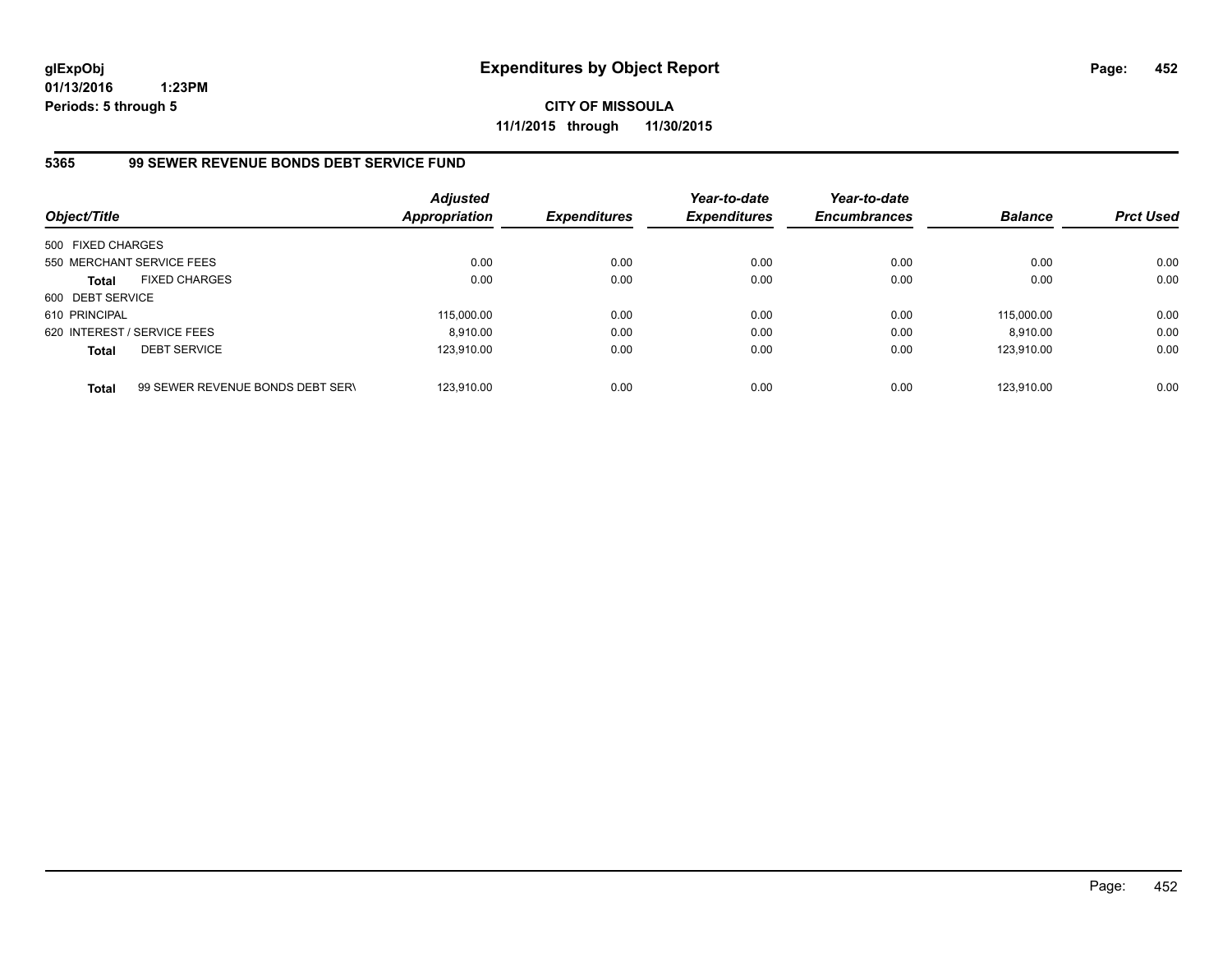# **CITY OF MISSOULA 11/1/2015 through 11/30/2015**

## **5366 92 SEWER REVENUE BOND - SERIES A BOND RE**

| Object/Title                         | <b>Adjusted</b><br>Appropriation | <b>Expenditures</b> | Year-to-date<br><b>Expenditures</b> | Year-to-date<br><b>Encumbrances</b> | <b>Balance</b> | <b>Prct Used</b> |
|--------------------------------------|----------------------------------|---------------------|-------------------------------------|-------------------------------------|----------------|------------------|
| 500 FIXED CHARGES                    |                                  |                     |                                     |                                     |                |                  |
| 550 MERCHANT SERVICE FEES            | 0.00                             | 0.00                | 0.00                                | 0.00                                | 0.00           | 0.00             |
| <b>FIXED CHARGES</b><br><b>Total</b> | 0.00                             | 0.00                | 0.00                                | 0.00                                | 0.00           | 0.00             |
| 800 OTHER OBJECTS                    |                                  |                     |                                     |                                     |                |                  |
| 820 TRANSFERS TO OTHER FUNDS         | 0.00                             | 0.00                | 0.00                                | 0.00                                | 0.00           | 0.00             |
| OTHER OBJECTS<br><b>Total</b>        | 0.00                             | 0.00                | 0.00                                | 0.00                                | 0.00           | 0.00             |
| <b>WASTEWATER</b><br><b>Total</b>    | 0.00                             | 0.00                | 0.00                                | 0.00                                | 0.00           | 0.00             |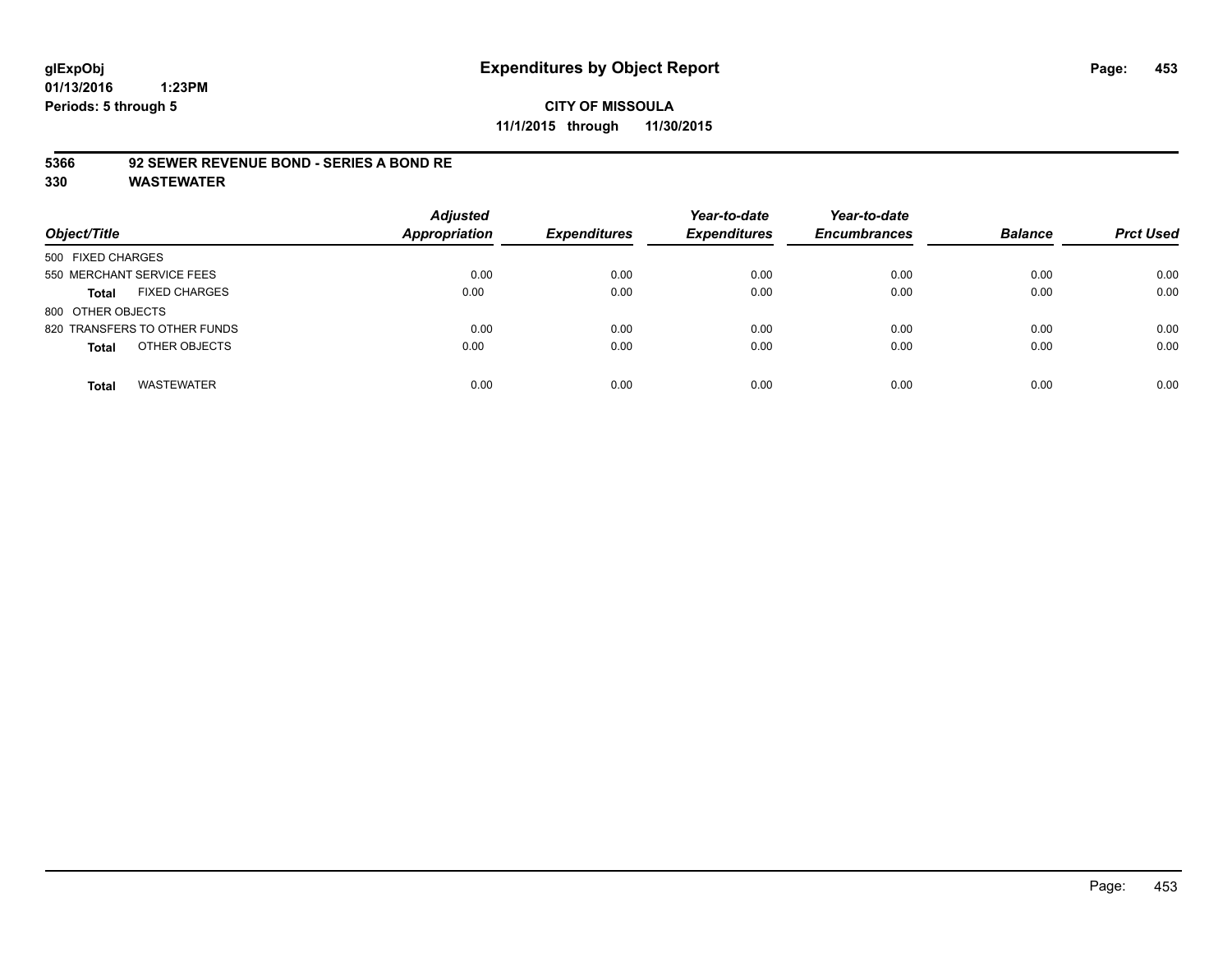**CITY OF MISSOULA 11/1/2015 through 11/30/2015**

## **5366 92 SEWER REVENUE BOND - SERIES A BOND RE**

| Object/Title              |                                    | <b>Adjusted</b><br>Appropriation | <b>Expenditures</b> | Year-to-date<br><b>Expenditures</b> | Year-to-date<br><b>Encumbrances</b> | <b>Balance</b> | <b>Prct Used</b> |
|---------------------------|------------------------------------|----------------------------------|---------------------|-------------------------------------|-------------------------------------|----------------|------------------|
| 500 FIXED CHARGES         |                                    |                                  |                     |                                     |                                     |                |                  |
| 550 MERCHANT SERVICE FEES |                                    | 0.00                             | 0.00                | 0.00                                | 0.00                                | 0.00           | 0.00             |
| <b>Total</b>              | <b>FIXED CHARGES</b>               | 0.00                             | 0.00                | 0.00                                | 0.00                                | 0.00           | 0.00             |
| 800 OTHER OBJECTS         |                                    |                                  |                     |                                     |                                     |                |                  |
|                           | 820 TRANSFERS TO OTHER FUNDS       | 0.00                             | 0.00                | 0.00                                | 0.00                                | 0.00           | 0.00             |
| <b>Total</b>              | OTHER OBJECTS                      | 0.00                             | 0.00                | 0.00                                | 0.00                                | 0.00           | 0.00             |
| <b>Total</b>              | 92 SEWER REVENUE BOND - SERIES A B | 0.00                             | 0.00                | 0.00                                | 0.00                                | 0.00           | 0.00             |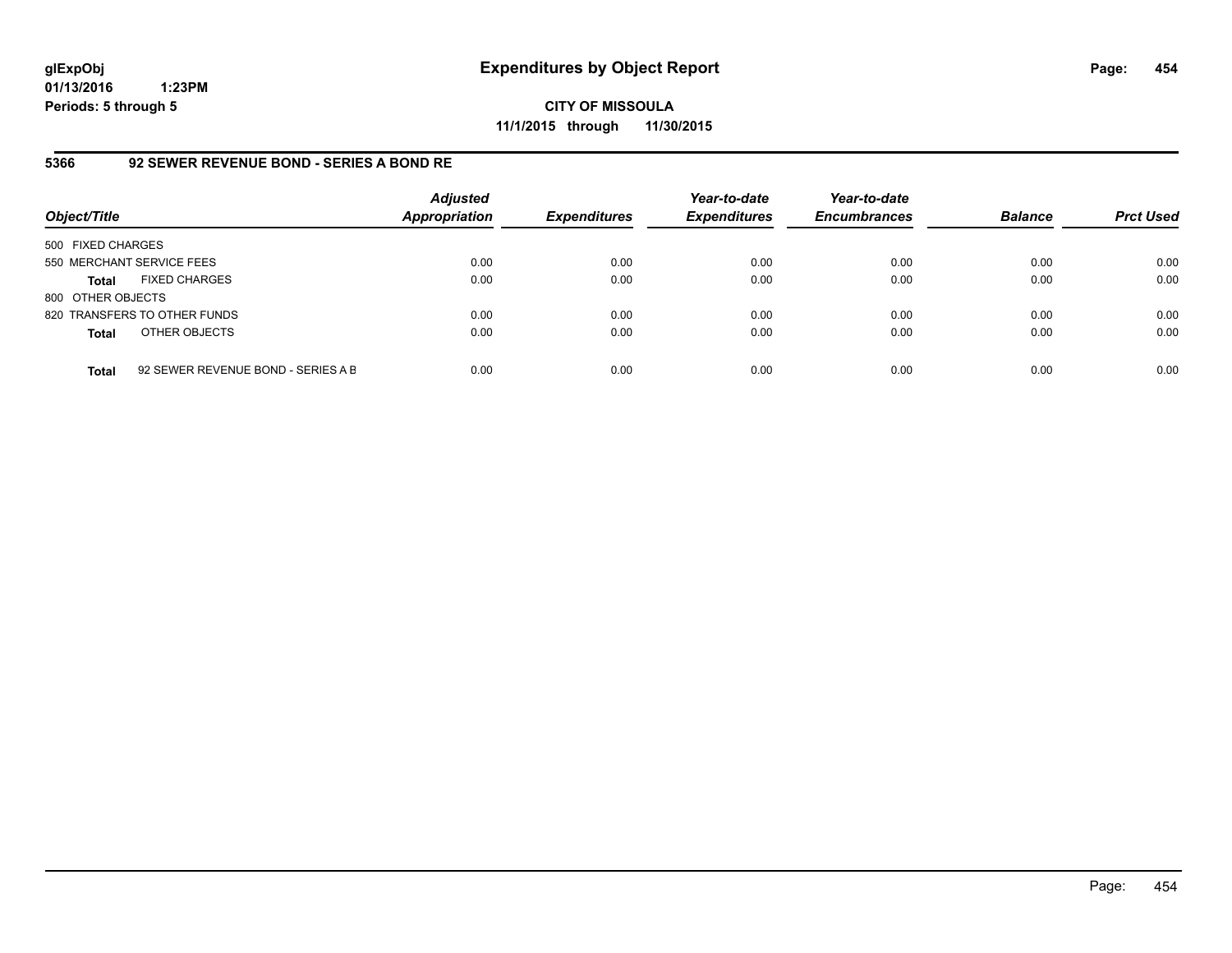# **CITY OF MISSOULA 11/1/2015 through 11/30/2015**

## **5367 92 SEWER REVENUE BOND - SERIES B BOND RE**

| Object/Title                         | <b>Adjusted</b><br><b>Appropriation</b> | <b>Expenditures</b> | Year-to-date<br><b>Expenditures</b> | Year-to-date<br><b>Encumbrances</b> | <b>Balance</b> | <b>Prct Used</b> |
|--------------------------------------|-----------------------------------------|---------------------|-------------------------------------|-------------------------------------|----------------|------------------|
| 500 FIXED CHARGES                    |                                         |                     |                                     |                                     |                |                  |
| 550 MERCHANT SERVICE FEES            | 0.00                                    | 0.00                | 0.00                                | 0.00                                | 0.00           | 0.00             |
| <b>FIXED CHARGES</b><br><b>Total</b> | 0.00                                    | 0.00                | 0.00                                | 0.00                                | 0.00           | 0.00             |
| 800 OTHER OBJECTS                    |                                         |                     |                                     |                                     |                |                  |
| 820 TRANSFERS TO OTHER FUNDS         | 0.00                                    | 0.00                | 0.00                                | 0.00                                | 0.00           | 0.00             |
| OTHER OBJECTS<br><b>Total</b>        | 0.00                                    | 0.00                | 0.00                                | 0.00                                | 0.00           | 0.00             |
| <b>WASTEWATER</b><br><b>Total</b>    | 0.00                                    | 0.00                | 0.00                                | 0.00                                | 0.00           | 0.00             |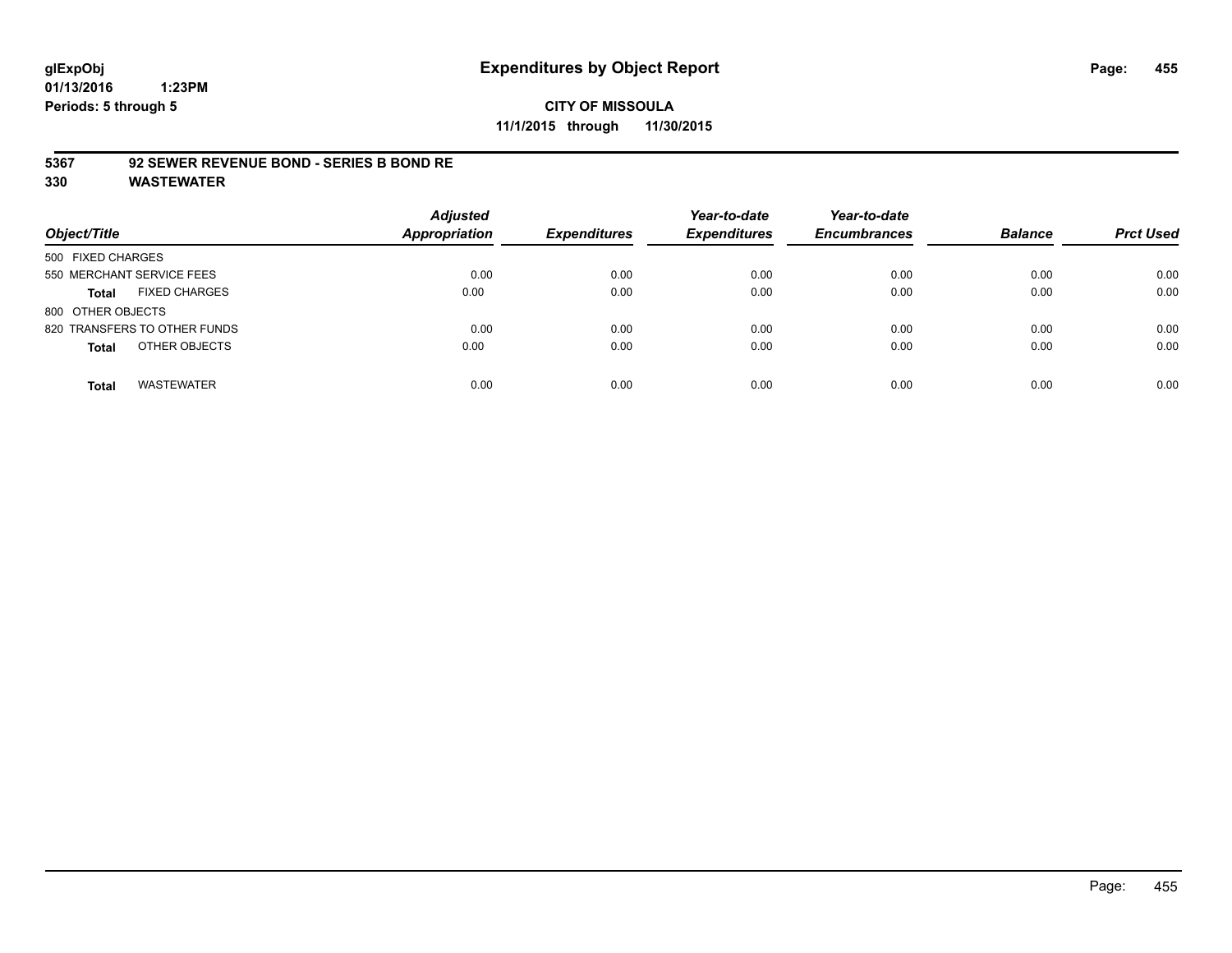**CITY OF MISSOULA 11/1/2015 through 11/30/2015**

## **5367 92 SEWER REVENUE BOND - SERIES B BOND RE**

| Object/Title              |                                    | <b>Adjusted</b><br>Appropriation | <b>Expenditures</b> | Year-to-date<br><b>Expenditures</b> | Year-to-date<br><b>Encumbrances</b> | <b>Balance</b> | <b>Prct Used</b> |
|---------------------------|------------------------------------|----------------------------------|---------------------|-------------------------------------|-------------------------------------|----------------|------------------|
| 500 FIXED CHARGES         |                                    |                                  |                     |                                     |                                     |                |                  |
| 550 MERCHANT SERVICE FEES |                                    | 0.00                             | 0.00                | 0.00                                | 0.00                                | 0.00           | 0.00             |
| Total                     | <b>FIXED CHARGES</b>               | 0.00                             | 0.00                | 0.00                                | 0.00                                | 0.00           | 0.00             |
| 800 OTHER OBJECTS         |                                    |                                  |                     |                                     |                                     |                |                  |
|                           | 820 TRANSFERS TO OTHER FUNDS       | 0.00                             | 0.00                | 0.00                                | 0.00                                | 0.00           | 0.00             |
| <b>Total</b>              | OTHER OBJECTS                      | 0.00                             | 0.00                | 0.00                                | 0.00                                | 0.00           | 0.00             |
| <b>Total</b>              | 92 SEWER REVENUE BOND - SERIES B E | 0.00                             | 0.00                | 0.00                                | 0.00                                | 0.00           | 0.00             |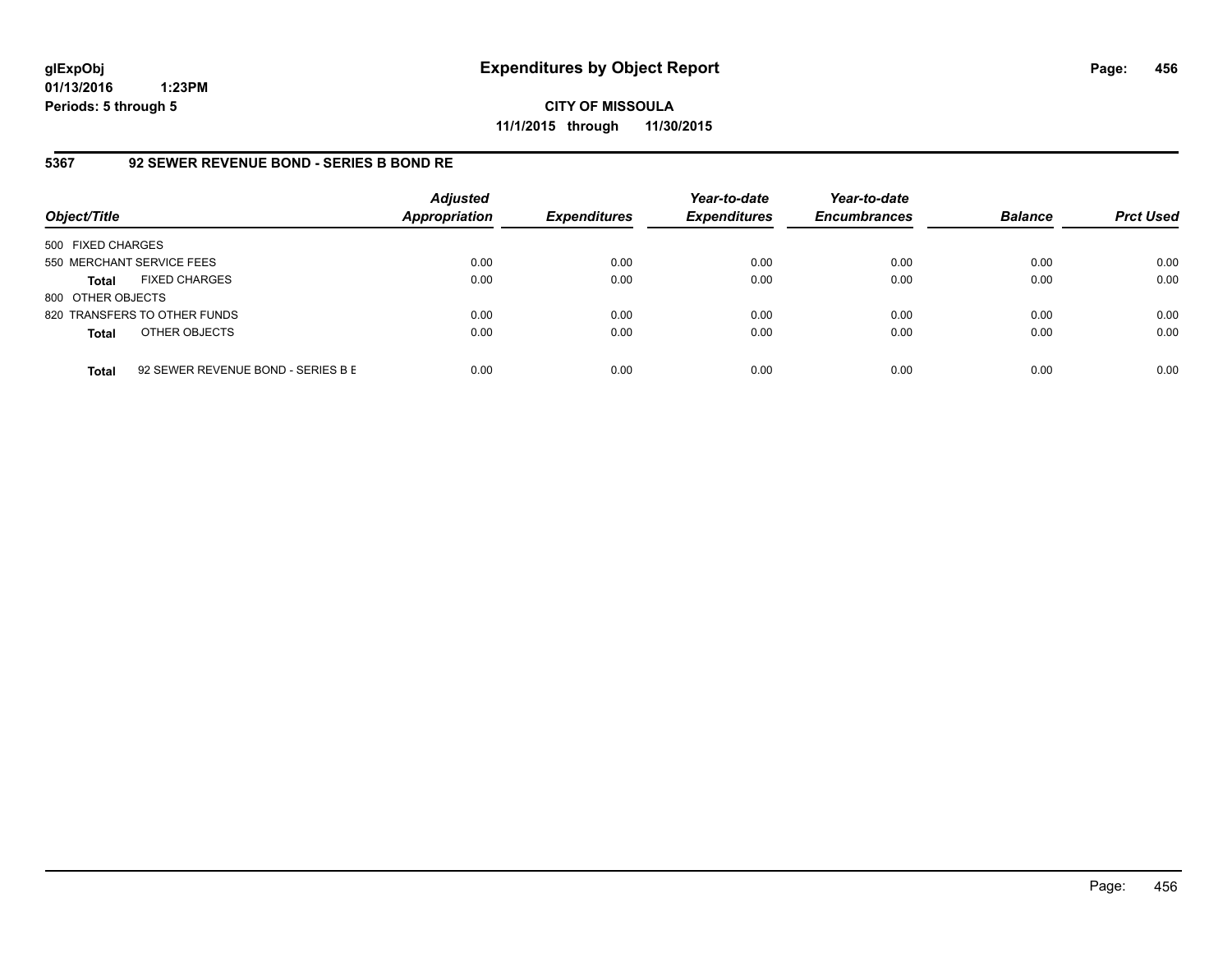## **5368 00 SEWER REVENUE BOND RESERVE FUND**

| Object/Title                         | <b>Adjusted</b><br>Appropriation | <b>Expenditures</b> | Year-to-date<br><b>Expenditures</b> | Year-to-date<br><b>Encumbrances</b> | <b>Balance</b> | <b>Prct Used</b> |
|--------------------------------------|----------------------------------|---------------------|-------------------------------------|-------------------------------------|----------------|------------------|
| 500 FIXED CHARGES                    |                                  |                     |                                     |                                     |                |                  |
| 550 MERCHANT SERVICE FEES            | 0.00                             | 0.00                | 0.00                                | 0.00                                | 0.00           | 0.00             |
| <b>FIXED CHARGES</b><br><b>Total</b> | 0.00                             | 0.00                | 0.00                                | 0.00                                | 0.00           | 0.00             |
| 800 OTHER OBJECTS                    |                                  |                     |                                     |                                     |                |                  |
| 820 TRANSFERS TO OTHER FUNDS         | 0.00                             | 0.00                | 0.00                                | 0.00                                | 0.00           | 0.00             |
| OTHER OBJECTS<br><b>Total</b>        | 0.00                             | 0.00                | 0.00                                | 0.00                                | 0.00           | 0.00             |
| <b>WASTEWATER</b><br><b>Total</b>    | 0.00                             | 0.00                | 0.00                                | 0.00                                | 0.00           | 0.00             |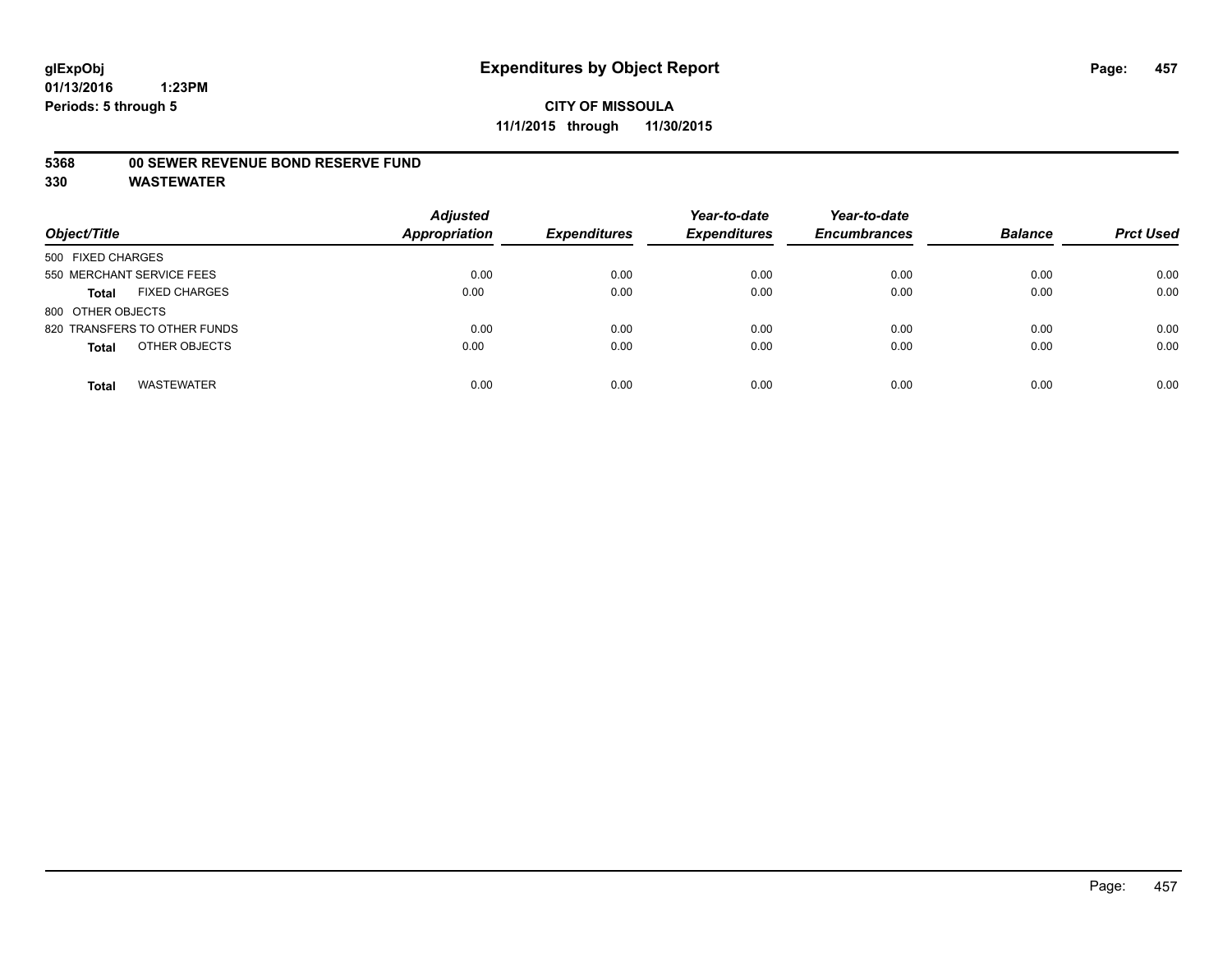**CITY OF MISSOULA 11/1/2015 through 11/30/2015**

# **5368 00 SEWER REVENUE BOND RESERVE FUND**

| Object/Title              |                                  | <b>Adjusted</b><br>Appropriation | <b>Expenditures</b> | Year-to-date<br><b>Expenditures</b> | Year-to-date<br><b>Encumbrances</b> | <b>Balance</b> | <b>Prct Used</b> |
|---------------------------|----------------------------------|----------------------------------|---------------------|-------------------------------------|-------------------------------------|----------------|------------------|
| 500 FIXED CHARGES         |                                  |                                  |                     |                                     |                                     |                |                  |
| 550 MERCHANT SERVICE FEES |                                  | 0.00                             | 0.00                | 0.00                                | 0.00                                | 0.00           | 0.00             |
| <b>Total</b>              | <b>FIXED CHARGES</b>             | 0.00                             | 0.00                | 0.00                                | 0.00                                | 0.00           | 0.00             |
| 800 OTHER OBJECTS         |                                  |                                  |                     |                                     |                                     |                |                  |
|                           | 820 TRANSFERS TO OTHER FUNDS     | 0.00                             | 0.00                | 0.00                                | 0.00                                | 0.00           | 0.00             |
| <b>Total</b>              | OTHER OBJECTS                    | 0.00                             | 0.00                | 0.00                                | 0.00                                | 0.00           | 0.00             |
| <b>Total</b>              | 00 SEWER REVENUE BOND RESERVE FL | 0.00                             | 0.00                | 0.00                                | 0.00                                | 0.00           | 0.00             |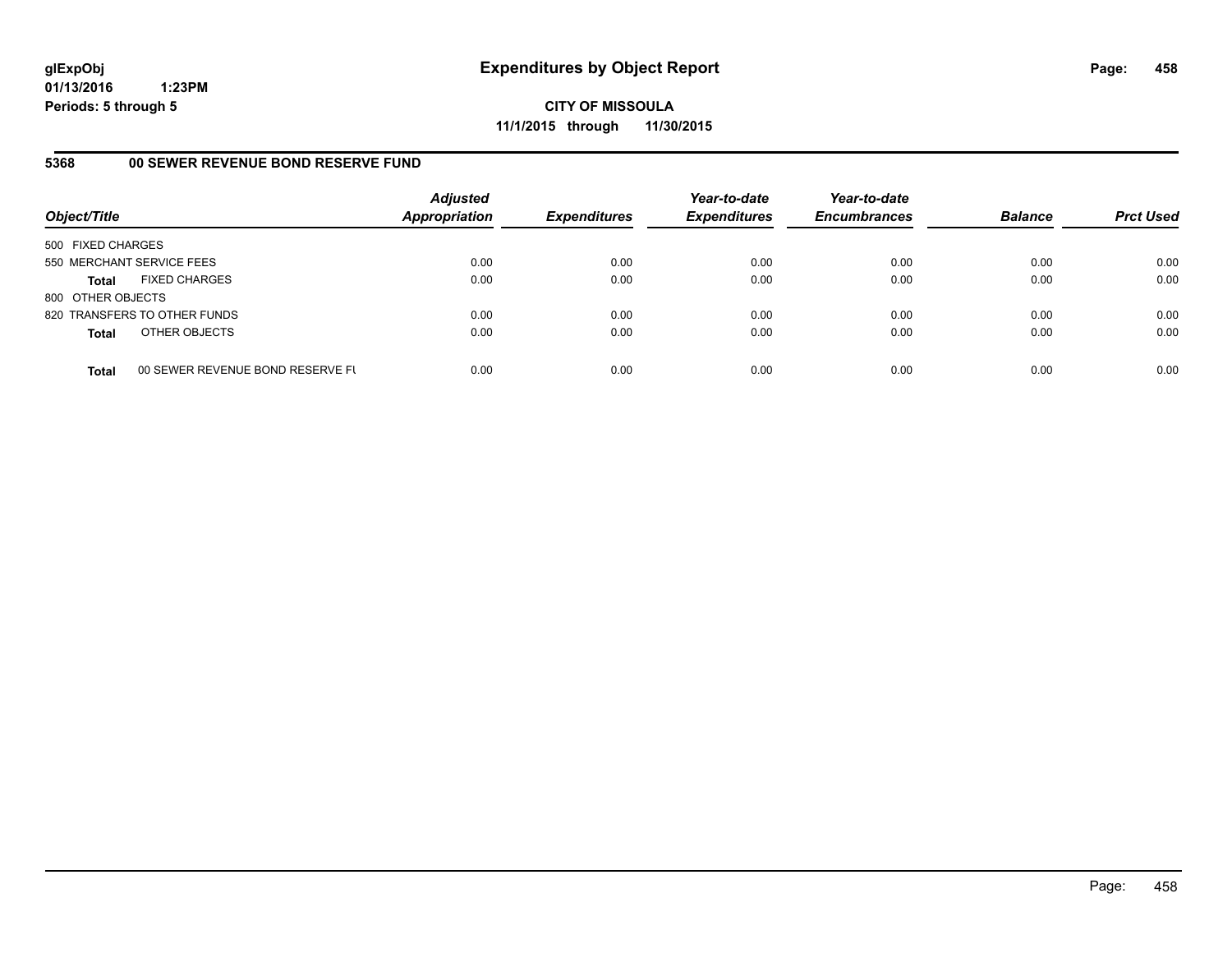#### **5369 2001 SEWER REVENUE BOND**

| Object/Title                         | <b>Adjusted</b><br><b>Appropriation</b> | <b>Expenditures</b> | Year-to-date<br><b>Expenditures</b> | Year-to-date<br><b>Encumbrances</b> | <b>Balance</b> | <b>Prct Used</b> |
|--------------------------------------|-----------------------------------------|---------------------|-------------------------------------|-------------------------------------|----------------|------------------|
| 500 FIXED CHARGES                    |                                         |                     |                                     |                                     |                |                  |
| 550 MERCHANT SERVICE FEES            | 0.00                                    | 0.00                | 0.00                                | 0.00                                | 0.00           | 0.00             |
| <b>FIXED CHARGES</b><br><b>Total</b> | 0.00                                    | 0.00                | 0.00                                | 0.00                                | 0.00           | 0.00             |
| 800 OTHER OBJECTS                    |                                         |                     |                                     |                                     |                |                  |
| 820 TRANSFERS TO OTHER FUNDS         | 30.00                                   | 0.00                | 0.00                                | 0.00                                | 30.00          | 0.00             |
| OTHER OBJECTS<br><b>Total</b>        | 30.00                                   | 0.00                | 0.00                                | 0.00                                | 30.00          | 0.00             |
| <b>WASTEWATER</b><br><b>Total</b>    | 30.00                                   | 0.00                | 0.00                                | 0.00                                | 30.00          | 0.00             |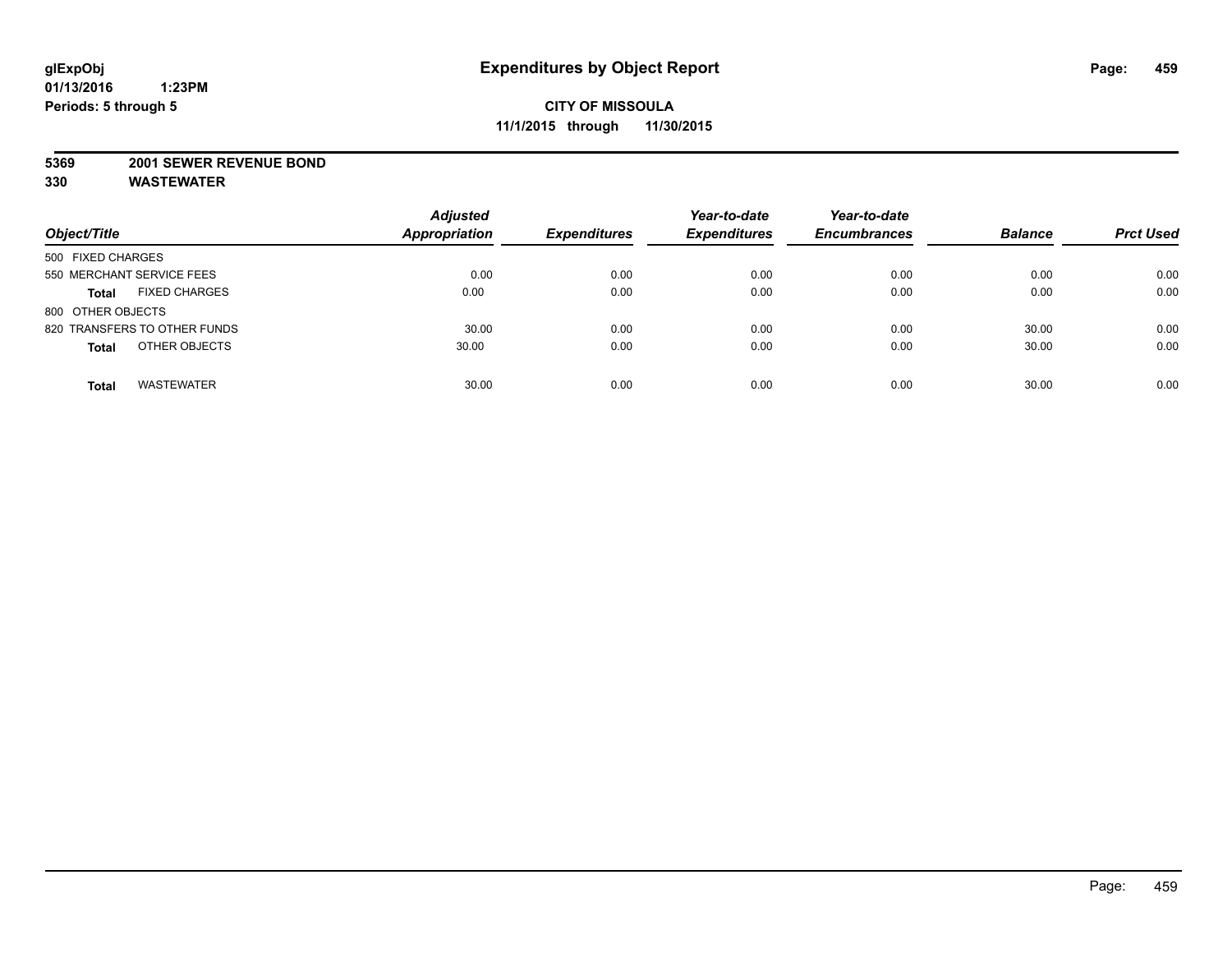#### **5369 2001 SEWER REVENUE BOND**

| Object/Title              |                              | <b>Adjusted</b><br><b>Appropriation</b> | <b>Expenditures</b> | Year-to-date<br><b>Expenditures</b> | Year-to-date<br><b>Encumbrances</b> | <b>Balance</b> | <b>Prct Used</b> |
|---------------------------|------------------------------|-----------------------------------------|---------------------|-------------------------------------|-------------------------------------|----------------|------------------|
| 500 FIXED CHARGES         |                              |                                         |                     |                                     |                                     |                |                  |
| 550 MERCHANT SERVICE FEES |                              | 0.00                                    | 0.00                | 0.00                                | 0.00                                | 0.00           | 0.00             |
| <b>Total</b>              | <b>FIXED CHARGES</b>         | 0.00                                    | 0.00                | 0.00                                | 0.00                                | 0.00           | 0.00             |
| 800 OTHER OBJECTS         |                              |                                         |                     |                                     |                                     |                |                  |
|                           | 820 TRANSFERS TO OTHER FUNDS | 30.00                                   | 0.00                | 0.00                                | 0.00                                | 30.00          | 0.00             |
| <b>Total</b>              | OTHER OBJECTS                | 30.00                                   | 0.00                | 0.00                                | 0.00                                | 30.00          | 0.00             |
| <b>Total</b>              | 2001 SEWER REVENUE BOND      | 30.00                                   | 0.00                | 0.00                                | 0.00                                | 30.00          | 0.00             |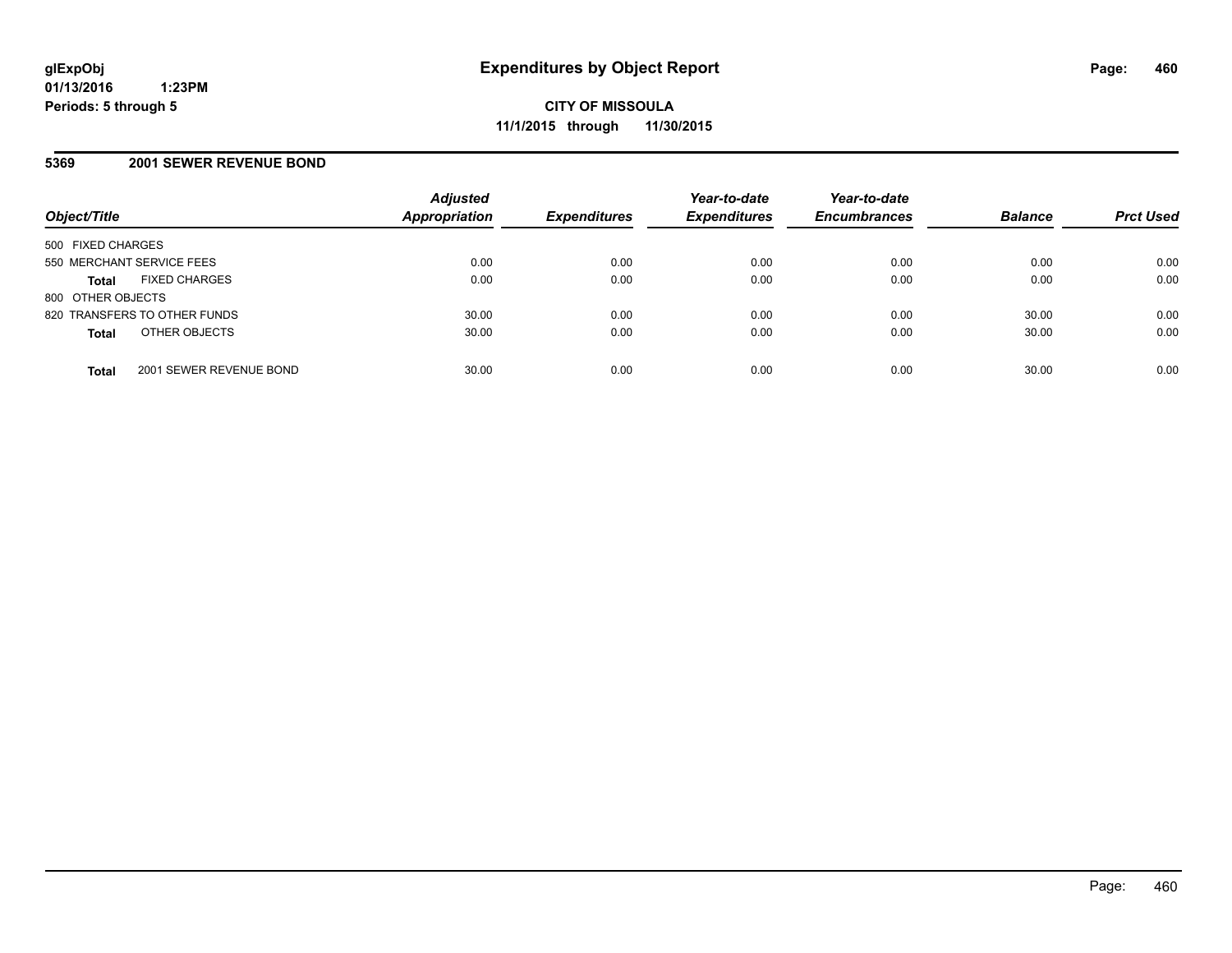#### **5370 99 SEWER REVENUE BOND RESERVE FUND**

| Object/Title                         | <b>Adjusted</b><br><b>Appropriation</b> | <b>Expenditures</b> | Year-to-date<br><b>Expenditures</b> | Year-to-date<br><b>Encumbrances</b> | <b>Balance</b> | <b>Prct Used</b> |
|--------------------------------------|-----------------------------------------|---------------------|-------------------------------------|-------------------------------------|----------------|------------------|
| 500 FIXED CHARGES                    |                                         |                     |                                     |                                     |                |                  |
| 550 MERCHANT SERVICE FEES            | 0.00                                    | 0.00                | 0.00                                | 0.00                                | 0.00           | 0.00             |
| <b>FIXED CHARGES</b><br><b>Total</b> | 0.00                                    | 0.00                | 0.00                                | 0.00                                | 0.00           | 0.00             |
| 800 OTHER OBJECTS                    |                                         |                     |                                     |                                     |                |                  |
| 820 TRANSFERS TO OTHER FUNDS         | 790.00                                  | 0.00                | 0.00                                | 0.00                                | 790.00         | 0.00             |
| OTHER OBJECTS<br><b>Total</b>        | 790.00                                  | 0.00                | 0.00                                | 0.00                                | 790.00         | 0.00             |
| <b>WASTEWATER</b><br>Total           | 790.00                                  | 0.00                | 0.00                                | 0.00                                | 790.00         | 0.00             |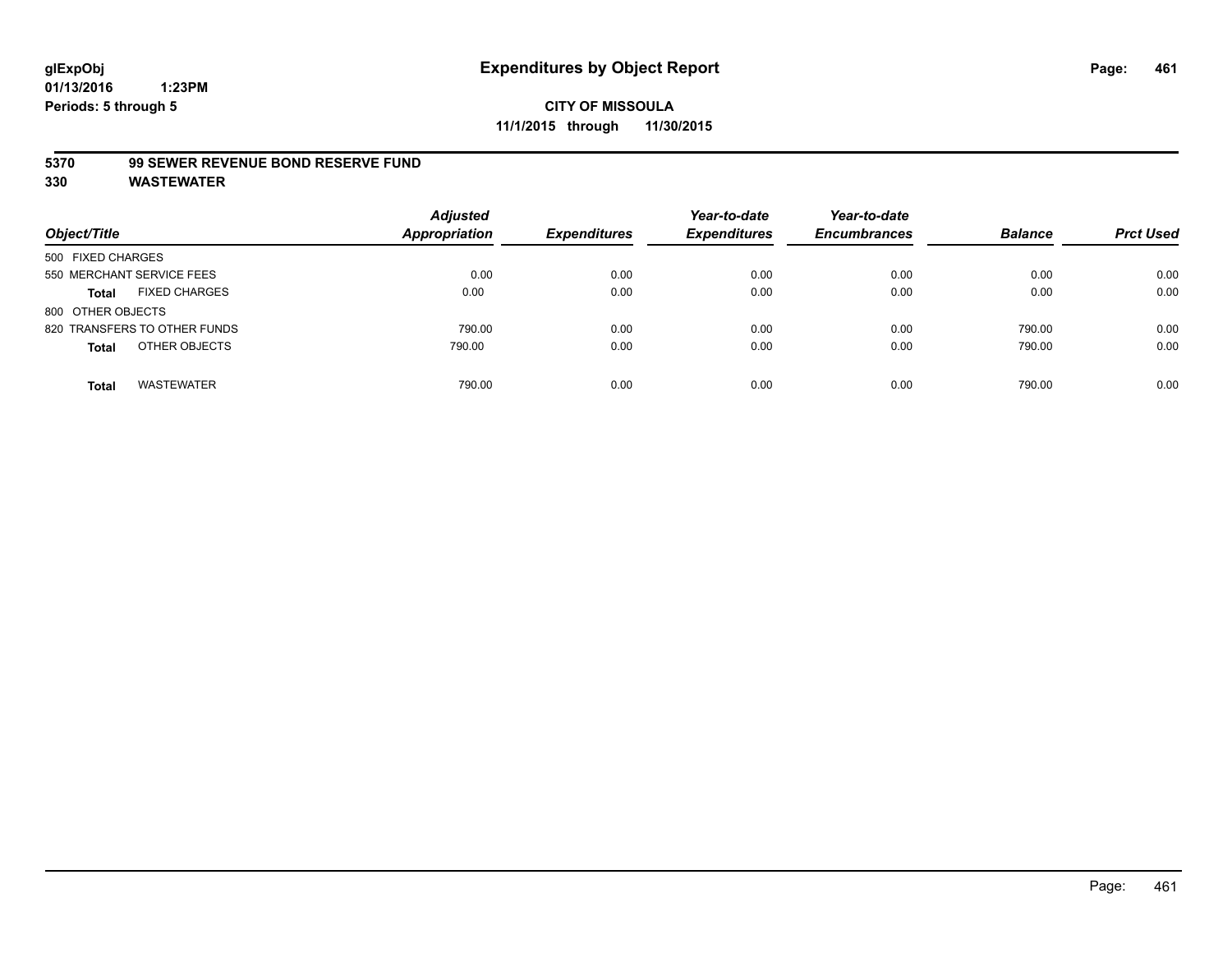**CITY OF MISSOULA 11/1/2015 through 11/30/2015**

# **5370 99 SEWER REVENUE BOND RESERVE FUND**

| Object/Title              |                                  | <b>Adjusted</b><br>Appropriation | <b>Expenditures</b> | Year-to-date<br><b>Expenditures</b> | Year-to-date<br><b>Encumbrances</b> | <b>Balance</b> | <b>Prct Used</b> |
|---------------------------|----------------------------------|----------------------------------|---------------------|-------------------------------------|-------------------------------------|----------------|------------------|
| 500 FIXED CHARGES         |                                  |                                  |                     |                                     |                                     |                |                  |
| 550 MERCHANT SERVICE FEES |                                  | 0.00                             | 0.00                | 0.00                                | 0.00                                | 0.00           | 0.00             |
| <b>Total</b>              | <b>FIXED CHARGES</b>             | 0.00                             | 0.00                | 0.00                                | 0.00                                | 0.00           | 0.00             |
| 800 OTHER OBJECTS         |                                  |                                  |                     |                                     |                                     |                |                  |
|                           | 820 TRANSFERS TO OTHER FUNDS     | 790.00                           | 0.00                | 0.00                                | 0.00                                | 790.00         | 0.00             |
| <b>Total</b>              | OTHER OBJECTS                    | 790.00                           | 0.00                | 0.00                                | 0.00                                | 790.00         | 0.00             |
| <b>Total</b>              | 99 SEWER REVENUE BOND RESERVE FL | 790.00                           | 0.00                | 0.00                                | 0.00                                | 790.00         | 0.00             |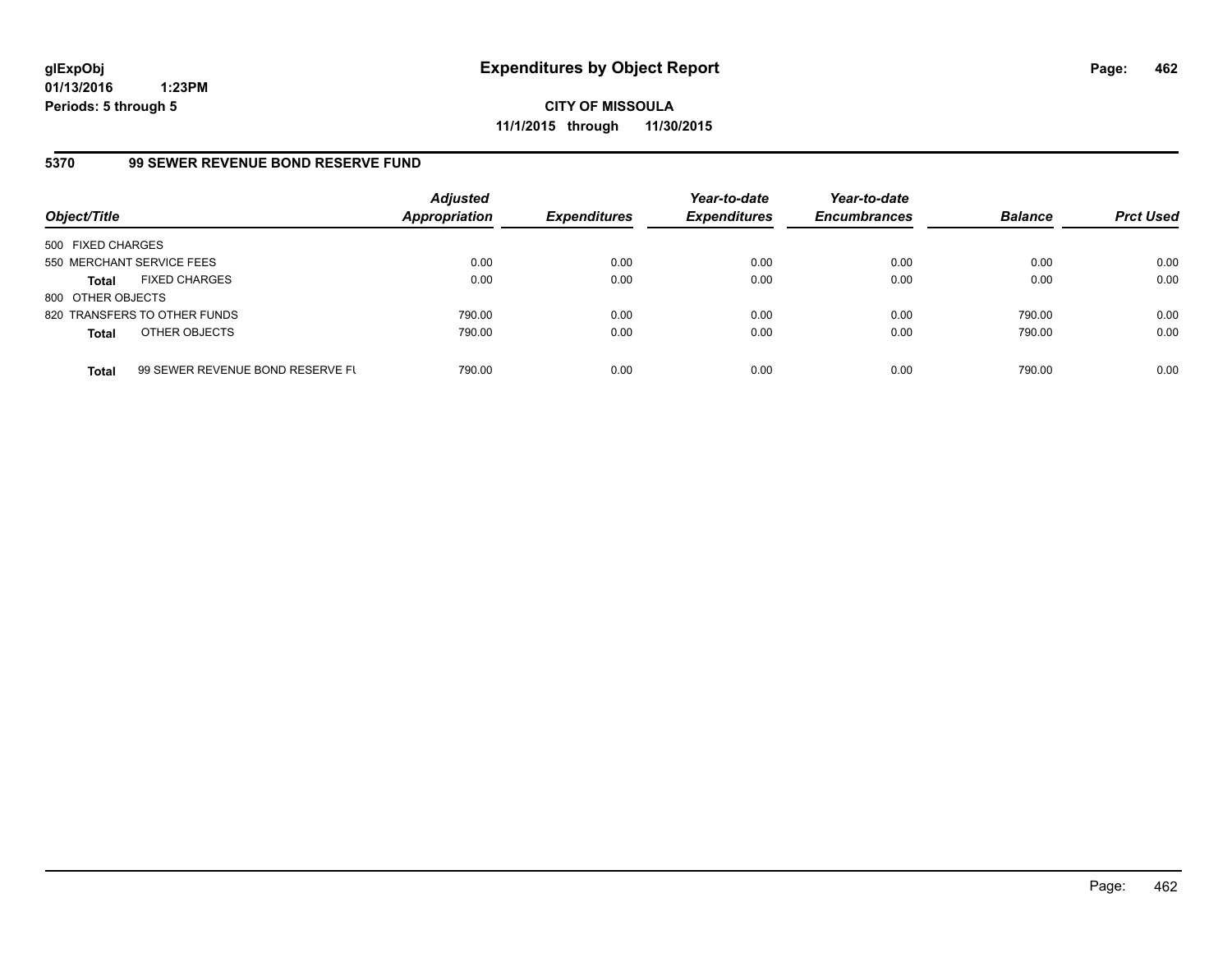# **5371 2002 SEWER BONDS**

|                   |                             | <b>Adjusted</b>      |                     | Year-to-date        | Year-to-date        |                |                  |
|-------------------|-----------------------------|----------------------|---------------------|---------------------|---------------------|----------------|------------------|
| Object/Title      |                             | <b>Appropriation</b> | <b>Expenditures</b> | <b>Expenditures</b> | <b>Encumbrances</b> | <b>Balance</b> | <b>Prct Used</b> |
| 500 FIXED CHARGES |                             |                      |                     |                     |                     |                |                  |
|                   | 550 MERCHANT SERVICE FEES   | 0.00                 | 0.00                | 0.00                | 0.00                | 0.00           | 0.00             |
| <b>Total</b>      | <b>FIXED CHARGES</b>        | 0.00                 | 0.00                | 0.00                | 0.00                | 0.00           | 0.00             |
| 600 DEBT SERVICE  |                             |                      |                     |                     |                     |                |                  |
| 610 PRINCIPAL     |                             | 75.000.00            | 0.00                | 0.00                | 0.00                | 75.000.00      | 0.00             |
|                   | 620 INTEREST / SERVICE FEES | 9.930.00             | 0.00                | 0.00                | 0.00                | 9,930.00       | 0.00             |
| <b>Total</b>      | <b>DEBT SERVICE</b>         | 84.930.00            | 0.00                | 0.00                | 0.00                | 84,930.00      | 0.00             |
| <b>Total</b>      | <b>WASTEWATER</b>           | 84,930.00            | 0.00                | 0.00                | 0.00                | 84.930.00      | 0.00             |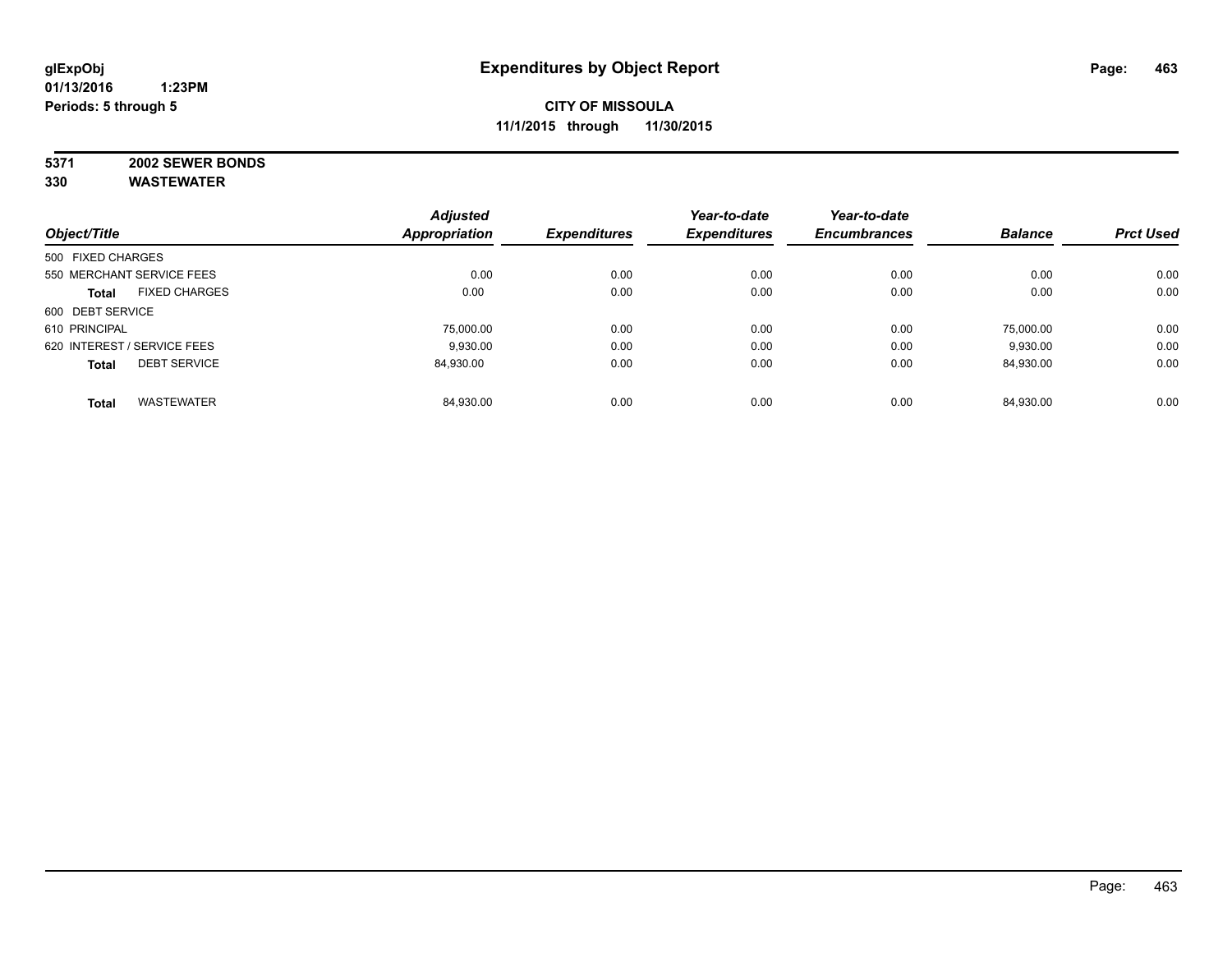**CITY OF MISSOULA 11/1/2015 through 11/30/2015**

## **5371 2002 SEWER BONDS**

| Object/Title                         | <b>Adjusted</b><br><b>Appropriation</b> | <b>Expenditures</b> | Year-to-date<br><b>Expenditures</b> | Year-to-date<br><b>Encumbrances</b> | <b>Balance</b> | <b>Prct Used</b> |
|--------------------------------------|-----------------------------------------|---------------------|-------------------------------------|-------------------------------------|----------------|------------------|
| 500 FIXED CHARGES                    |                                         |                     |                                     |                                     |                |                  |
| 550 MERCHANT SERVICE FEES            | 0.00                                    | 0.00                | 0.00                                | 0.00                                | 0.00           | 0.00             |
| <b>FIXED CHARGES</b><br><b>Total</b> | 0.00                                    | 0.00                | 0.00                                | 0.00                                | 0.00           | 0.00             |
| 600 DEBT SERVICE                     |                                         |                     |                                     |                                     |                |                  |
| 610 PRINCIPAL                        | 75,000.00                               | 0.00                | 0.00                                | 0.00                                | 75.000.00      | 0.00             |
| 620 INTEREST / SERVICE FEES          | 9.930.00                                | 0.00                | 0.00                                | 0.00                                | 9.930.00       | 0.00             |
| <b>DEBT SERVICE</b><br><b>Total</b>  | 84.930.00                               | 0.00                | 0.00                                | 0.00                                | 84.930.00      | 0.00             |
| 2002 SEWER BONDS<br><b>Total</b>     | 84.930.00                               | 0.00                | 0.00                                | 0.00                                | 84.930.00      | 0.00             |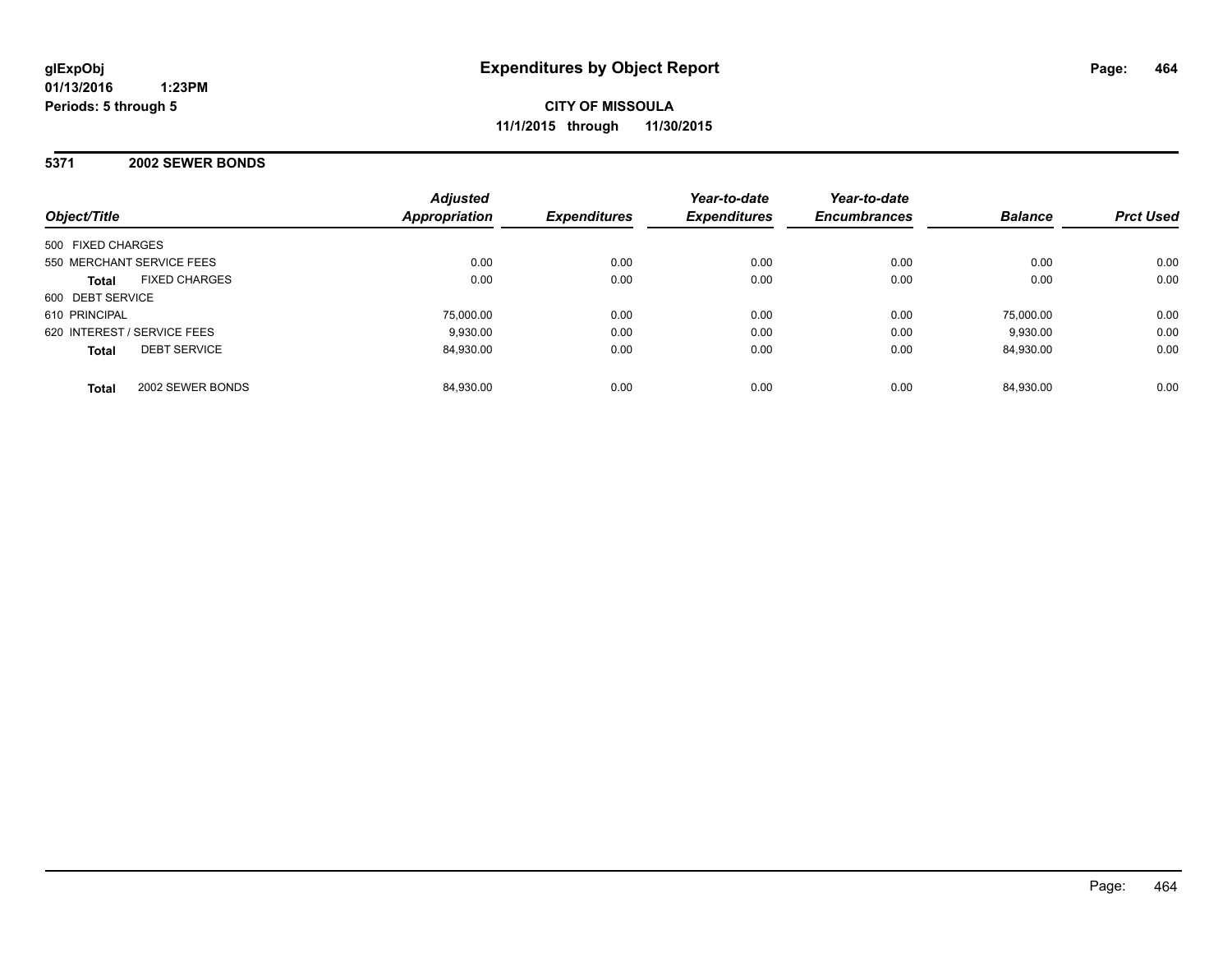#### **5372 2002 SEWER REVENUE BOND**

| Object/Title                         | <b>Adjusted</b><br><b>Appropriation</b> | <b>Expenditures</b> | Year-to-date<br><b>Expenditures</b> | Year-to-date<br><b>Encumbrances</b> | <b>Balance</b> | <b>Prct Used</b> |
|--------------------------------------|-----------------------------------------|---------------------|-------------------------------------|-------------------------------------|----------------|------------------|
| 500 FIXED CHARGES                    |                                         |                     |                                     |                                     |                |                  |
| 550 MERCHANT SERVICE FEES            | 0.00                                    | 0.00                | 0.00                                | 0.00                                | 0.00           | 0.00             |
| <b>FIXED CHARGES</b><br><b>Total</b> | 0.00                                    | 0.00                | 0.00                                | 0.00                                | 0.00           | 0.00             |
| 800 OTHER OBJECTS                    |                                         |                     |                                     |                                     |                |                  |
| 820 TRANSFERS TO OTHER FUNDS         | 0.00                                    | 0.00                | 0.00                                | 0.00                                | 0.00           | 0.00             |
| OTHER OBJECTS<br><b>Total</b>        | 0.00                                    | 0.00                | 0.00                                | 0.00                                | 0.00           | 0.00             |
| <b>WASTEWATER</b><br><b>Total</b>    | 0.00                                    | 0.00                | 0.00                                | 0.00                                | 0.00           | 0.00             |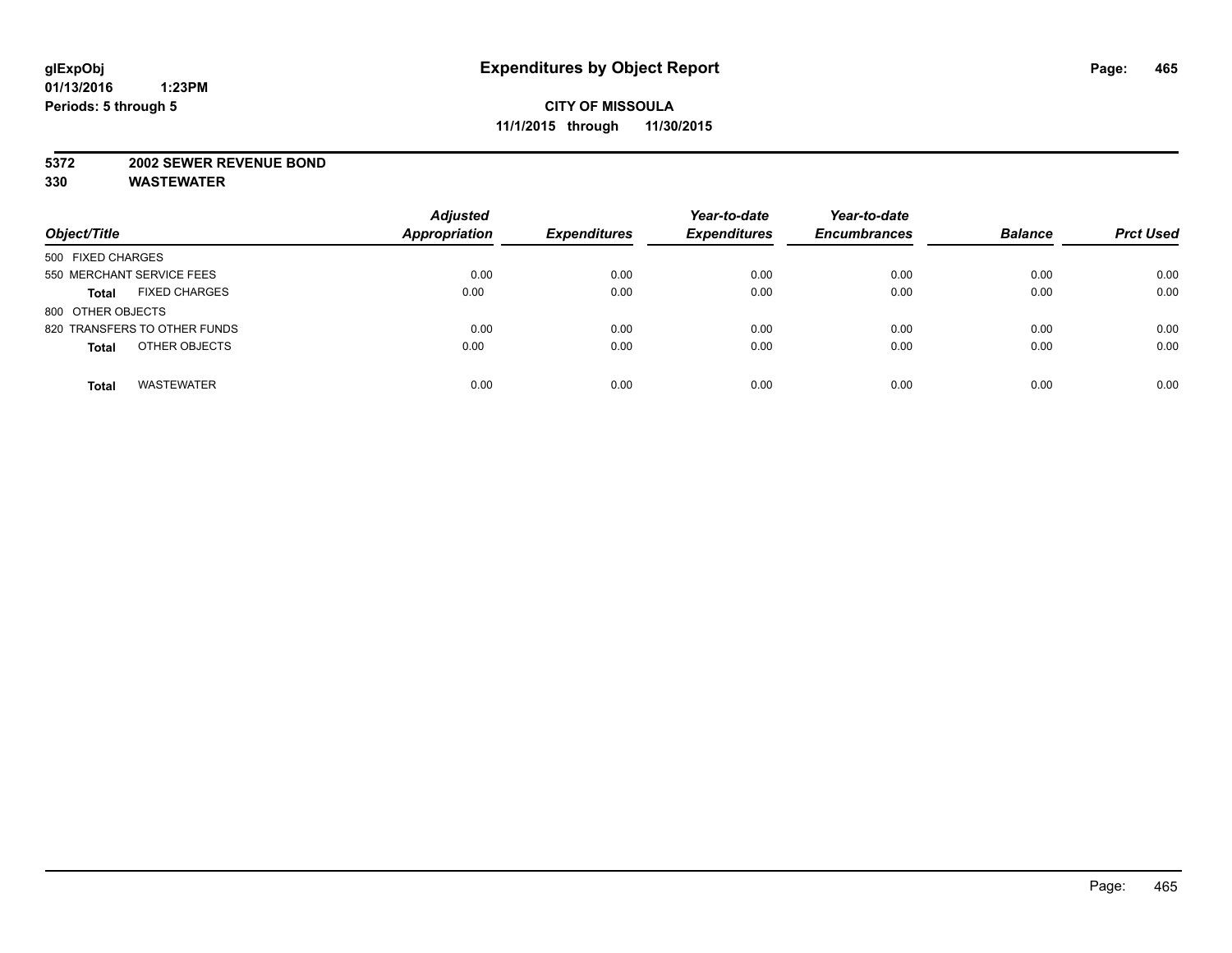## **5372 2002 SEWER REVENUE BOND**

| Object/Title              |                              | <b>Adjusted</b><br><b>Appropriation</b> | <b>Expenditures</b> | Year-to-date<br><b>Expenditures</b> | Year-to-date<br><b>Encumbrances</b> | <b>Balance</b> | <b>Prct Used</b> |
|---------------------------|------------------------------|-----------------------------------------|---------------------|-------------------------------------|-------------------------------------|----------------|------------------|
| 500 FIXED CHARGES         |                              |                                         |                     |                                     |                                     |                |                  |
| 550 MERCHANT SERVICE FEES |                              | 0.00                                    | 0.00                | 0.00                                | 0.00                                | 0.00           | 0.00             |
| <b>Total</b>              | <b>FIXED CHARGES</b>         | 0.00                                    | 0.00                | 0.00                                | 0.00                                | 0.00           | 0.00             |
| 800 OTHER OBJECTS         |                              |                                         |                     |                                     |                                     |                |                  |
|                           | 820 TRANSFERS TO OTHER FUNDS | 0.00                                    | 0.00                | 0.00                                | 0.00                                | 0.00           | 0.00             |
| <b>Total</b>              | OTHER OBJECTS                | 0.00                                    | 0.00                | 0.00                                | 0.00                                | 0.00           | 0.00             |
| <b>Total</b>              | 2002 SEWER REVENUE BOND      | 0.00                                    | 0.00                | 0.00                                | 0.00                                | 0.00           | 0.00             |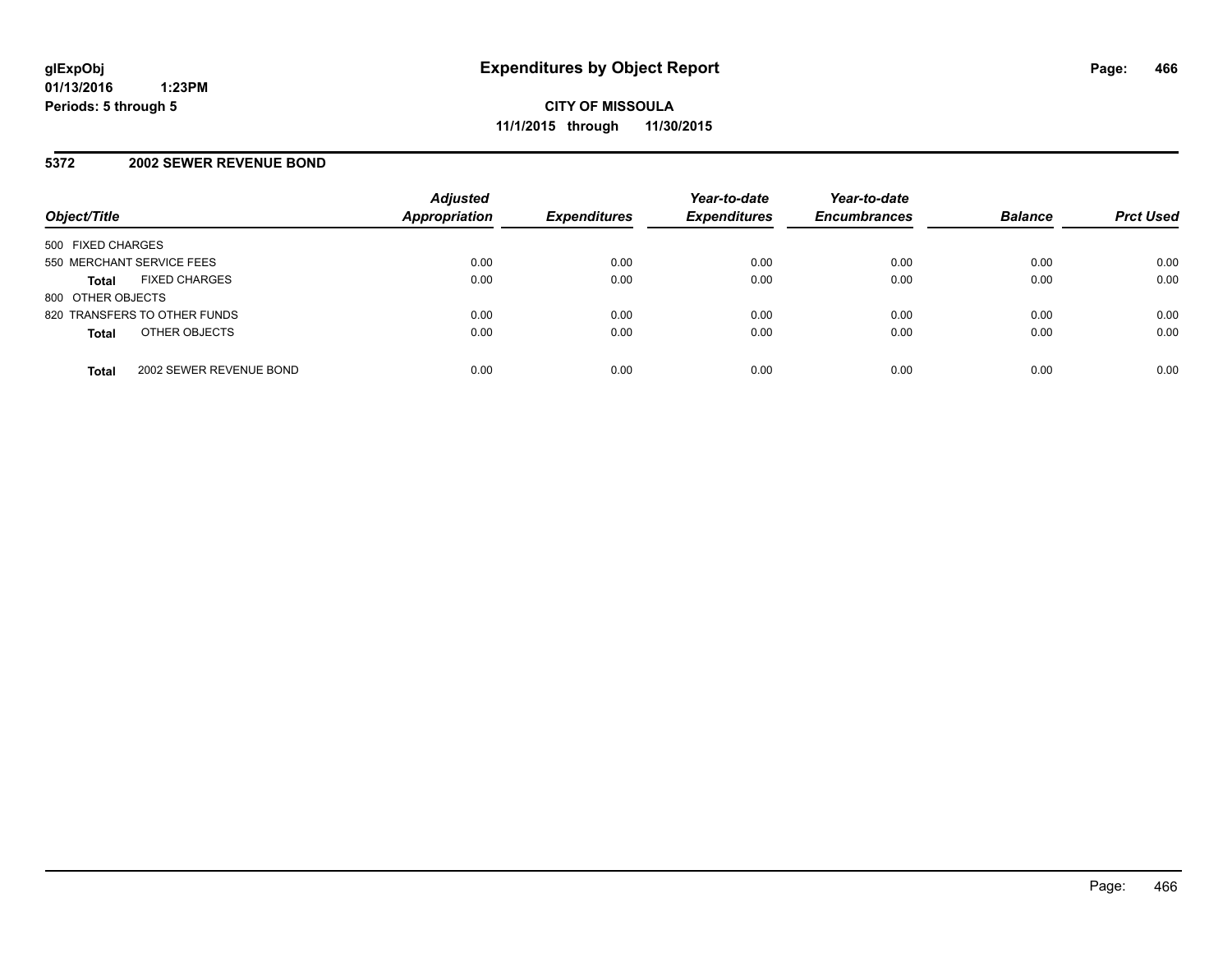#### **5373 2002 WWTP UPGRADE REVENUE BOND**

|                   |                             | <b>Adjusted</b> |                     | Year-to-date        | Year-to-date        |                |                  |
|-------------------|-----------------------------|-----------------|---------------------|---------------------|---------------------|----------------|------------------|
| Object/Title      |                             | Appropriation   | <b>Expenditures</b> | <b>Expenditures</b> | <b>Encumbrances</b> | <b>Balance</b> | <b>Prct Used</b> |
| 500 FIXED CHARGES |                             |                 |                     |                     |                     |                |                  |
|                   | 550 MERCHANT SERVICE FEES   | 0.00            | 0.00                | 0.00                | 0.00                | 0.00           | 0.00             |
| <b>Total</b>      | <b>FIXED CHARGES</b>        | 0.00            | 0.00                | 0.00                | 0.00                | 0.00           | 0.00             |
| 600 DEBT SERVICE  |                             |                 |                     |                     |                     |                |                  |
| 610 PRINCIPAL     |                             | 290.000.00      | 0.00                | 0.00                | 0.00                | 290.000.00     | 0.00             |
|                   | 620 INTEREST / SERVICE FEES | 41.640.00       | 0.00                | 0.00                | 0.00                | 41.640.00      | 0.00             |
| <b>Total</b>      | <b>DEBT SERVICE</b>         | 331.640.00      | 0.00                | 0.00                | 0.00                | 331.640.00     | 0.00             |
|                   |                             |                 |                     |                     |                     |                |                  |
| <b>Total</b>      | <b>WASTEWATER</b>           | 331.640.00      | 0.00                | 0.00                | 0.00                | 331.640.00     | 0.00             |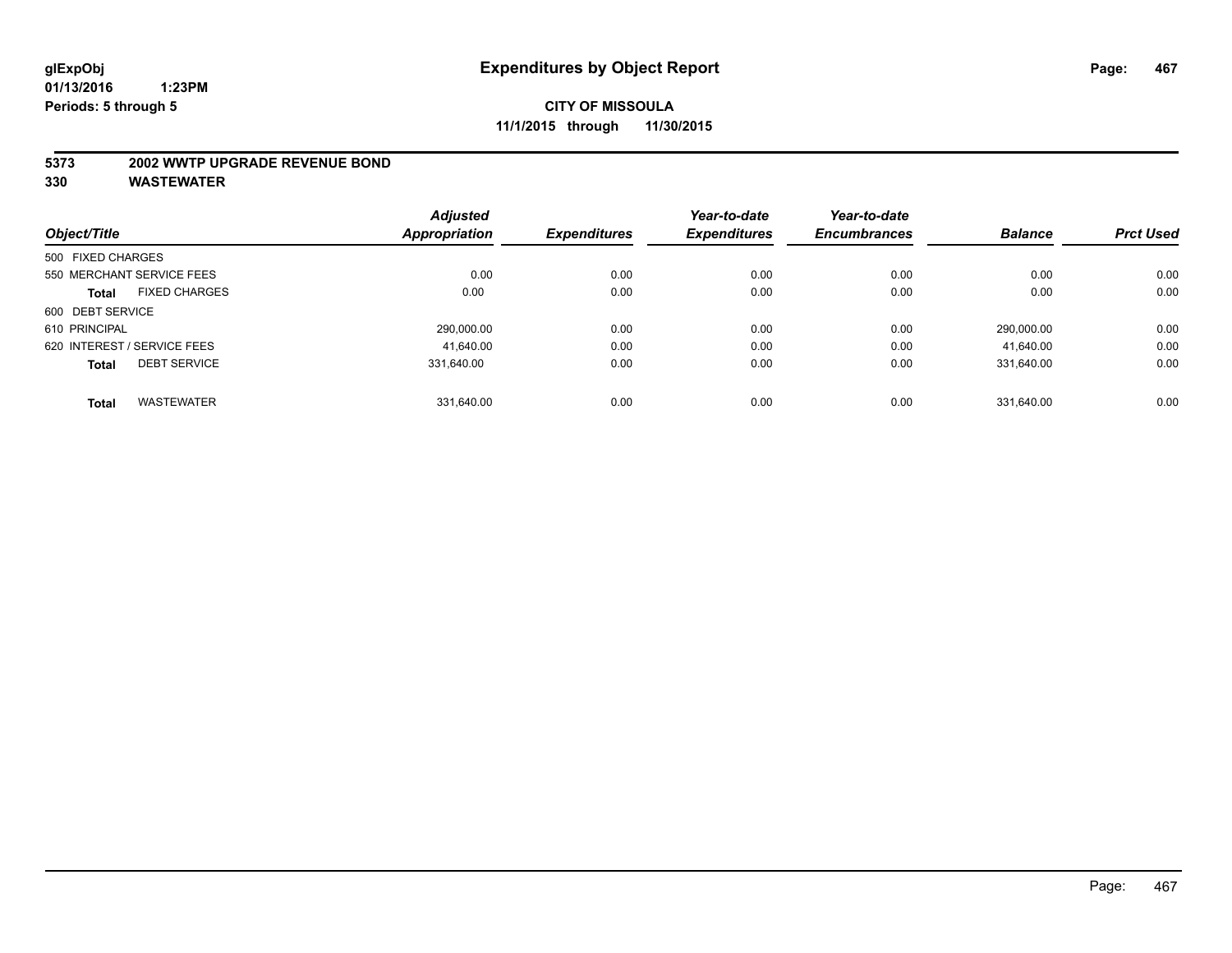**CITY OF MISSOULA 11/1/2015 through 11/30/2015**

# **5373 2002 WWTP UPGRADE REVENUE BOND**

| Object/Title      |                                | <b>Adjusted</b><br><b>Appropriation</b> | <b>Expenditures</b> | Year-to-date<br><b>Expenditures</b> | Year-to-date<br><b>Encumbrances</b> | <b>Balance</b> | <b>Prct Used</b> |
|-------------------|--------------------------------|-----------------------------------------|---------------------|-------------------------------------|-------------------------------------|----------------|------------------|
| 500 FIXED CHARGES |                                |                                         |                     |                                     |                                     |                |                  |
|                   | 550 MERCHANT SERVICE FEES      | 0.00                                    | 0.00                | 0.00                                | 0.00                                | 0.00           | 0.00             |
| <b>Total</b>      | <b>FIXED CHARGES</b>           | 0.00                                    | 0.00                | 0.00                                | 0.00                                | 0.00           | 0.00             |
| 600 DEBT SERVICE  |                                |                                         |                     |                                     |                                     |                |                  |
| 610 PRINCIPAL     |                                | 290,000.00                              | 0.00                | 0.00                                | 0.00                                | 290.000.00     | 0.00             |
|                   | 620 INTEREST / SERVICE FEES    | 41.640.00                               | 0.00                | 0.00                                | 0.00                                | 41.640.00      | 0.00             |
| <b>Total</b>      | <b>DEBT SERVICE</b>            | 331.640.00                              | 0.00                | 0.00                                | 0.00                                | 331.640.00     | 0.00             |
| <b>Total</b>      | 2002 WWTP UPGRADE REVENUE BOND | 331.640.00                              | 0.00                | 0.00                                | 0.00                                | 331.640.00     | 0.00             |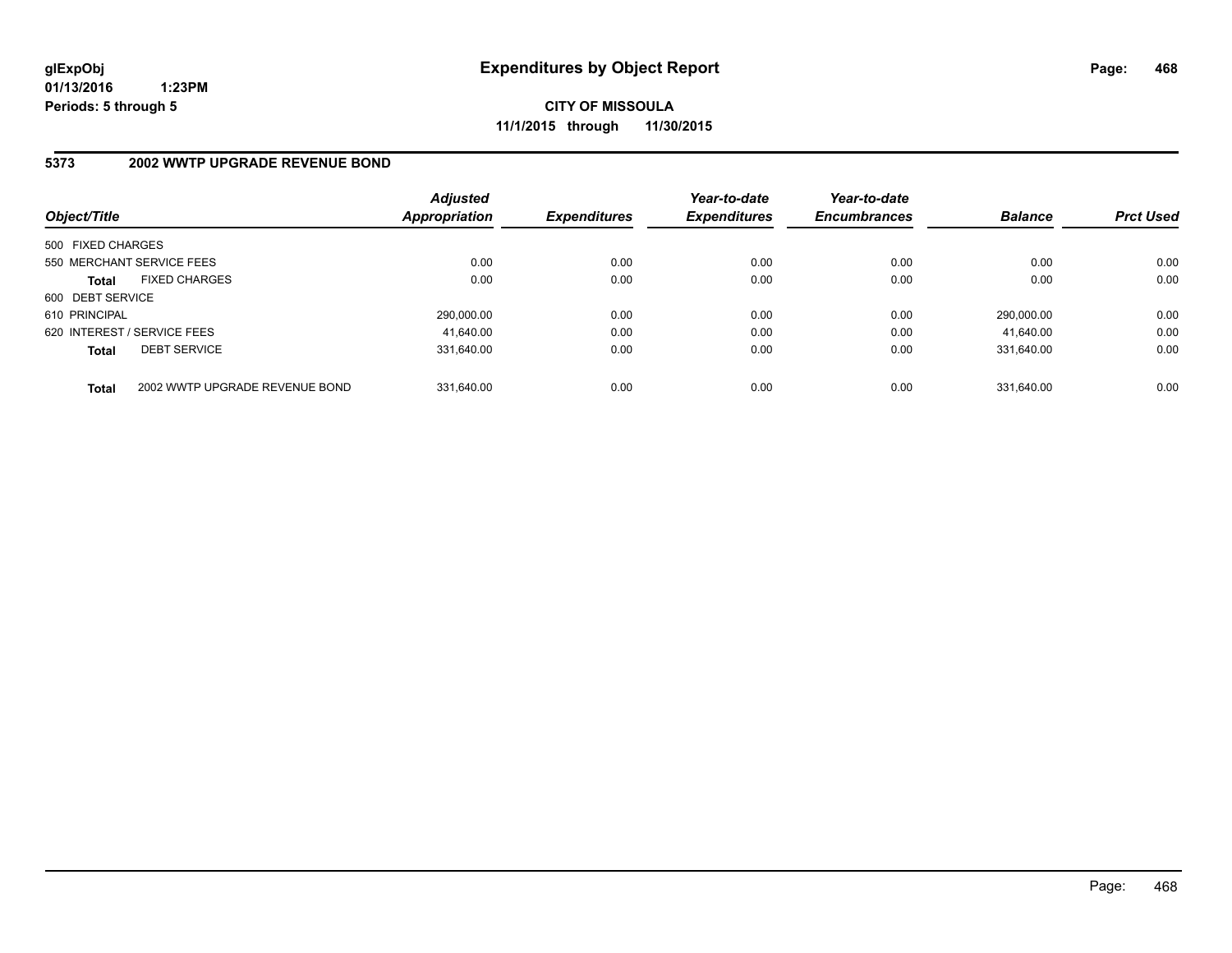#### **5374 2002 WWTP UPGRADE RESERVE**

| Object/Title                         | <b>Adjusted</b><br><b>Appropriation</b> | <b>Expenditures</b> | Year-to-date<br><b>Expenditures</b> | Year-to-date<br><b>Encumbrances</b> | <b>Balance</b> | <b>Prct Used</b> |
|--------------------------------------|-----------------------------------------|---------------------|-------------------------------------|-------------------------------------|----------------|------------------|
|                                      |                                         |                     |                                     |                                     |                |                  |
| 500 FIXED CHARGES                    |                                         |                     |                                     |                                     |                |                  |
| 550 MERCHANT SERVICE FEES            | 0.00                                    | 0.00                | 0.00                                | 0.00                                | 0.00           | 0.00             |
| <b>FIXED CHARGES</b><br><b>Total</b> | 0.00                                    | 0.00                | 0.00                                | 0.00                                | 0.00           | 0.00             |
| 600 DEBT SERVICE                     |                                         |                     |                                     |                                     |                |                  |
| 610 PRINCIPAL                        | 0.00                                    | 0.00                | 0.00                                | 0.00                                | 0.00           | 0.00             |
| 620 INTEREST / SERVICE FEES          | 0.00                                    | 0.00                | 0.00                                | 0.00                                | 0.00           | 0.00             |
| <b>DEBT SERVICE</b><br><b>Total</b>  | 0.00                                    | 0.00                | 0.00                                | 0.00                                | 0.00           | 0.00             |
| 800 OTHER OBJECTS                    |                                         |                     |                                     |                                     |                |                  |
| 820 TRANSFERS TO OTHER FUNDS         | 180.00                                  | 0.00                | 0.00                                | 0.00                                | 180.00         | 0.00             |
| OTHER OBJECTS<br><b>Total</b>        | 180.00                                  | 0.00                | 0.00                                | 0.00                                | 180.00         | 0.00             |
|                                      |                                         |                     |                                     |                                     |                |                  |
| <b>WASTEWATER</b><br><b>Total</b>    | 180.00                                  | 0.00                | 0.00                                | 0.00                                | 180.00         | 0.00             |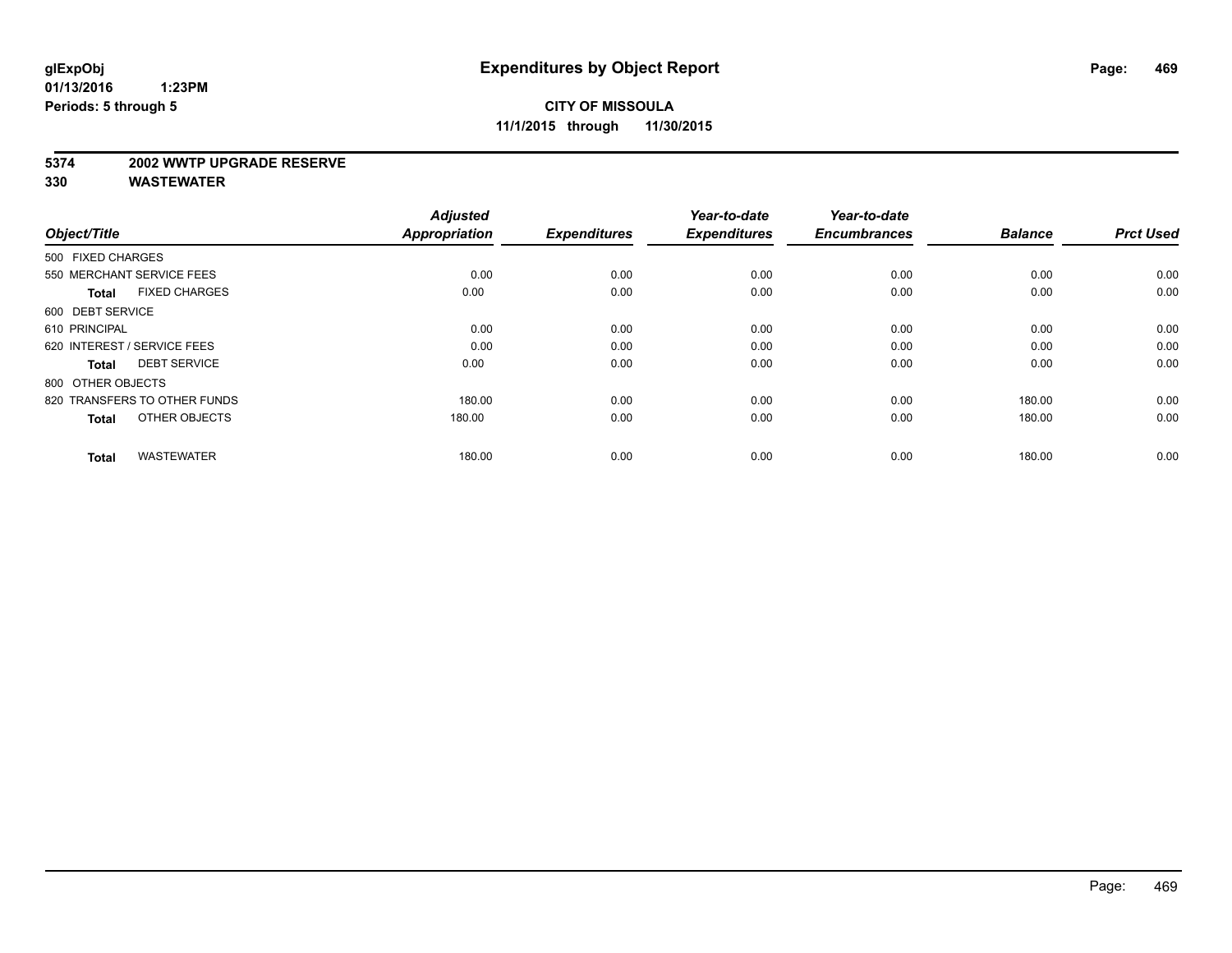### **5374 2002 WWTP UPGRADE RESERVE**

| Object/Title      |                              | <b>Adjusted</b><br><b>Appropriation</b> | <b>Expenditures</b> | Year-to-date<br><b>Expenditures</b> | Year-to-date<br><b>Encumbrances</b> | <b>Balance</b> | <b>Prct Used</b> |
|-------------------|------------------------------|-----------------------------------------|---------------------|-------------------------------------|-------------------------------------|----------------|------------------|
| 500 FIXED CHARGES |                              |                                         |                     |                                     |                                     |                |                  |
|                   | 550 MERCHANT SERVICE FEES    | 0.00                                    | 0.00                | 0.00                                | 0.00                                | 0.00           | 0.00             |
| <b>Total</b>      | <b>FIXED CHARGES</b>         | 0.00                                    | 0.00                | 0.00                                | 0.00                                | 0.00           | 0.00             |
| 600 DEBT SERVICE  |                              |                                         |                     |                                     |                                     |                |                  |
| 610 PRINCIPAL     |                              | 0.00                                    | 0.00                | 0.00                                | 0.00                                | 0.00           | 0.00             |
|                   | 620 INTEREST / SERVICE FEES  | 0.00                                    | 0.00                | 0.00                                | 0.00                                | 0.00           | 0.00             |
| Total             | <b>DEBT SERVICE</b>          | 0.00                                    | 0.00                | 0.00                                | 0.00                                | 0.00           | 0.00             |
| 800 OTHER OBJECTS |                              |                                         |                     |                                     |                                     |                |                  |
|                   | 820 TRANSFERS TO OTHER FUNDS | 180.00                                  | 0.00                | 0.00                                | 0.00                                | 180.00         | 0.00             |
| <b>Total</b>      | OTHER OBJECTS                | 180.00                                  | 0.00                | 0.00                                | 0.00                                | 180.00         | 0.00             |
| <b>Total</b>      | 2002 WWTP UPGRADE RESERVE    | 180.00                                  | 0.00                | 0.00                                | 0.00                                | 180.00         | 0.00             |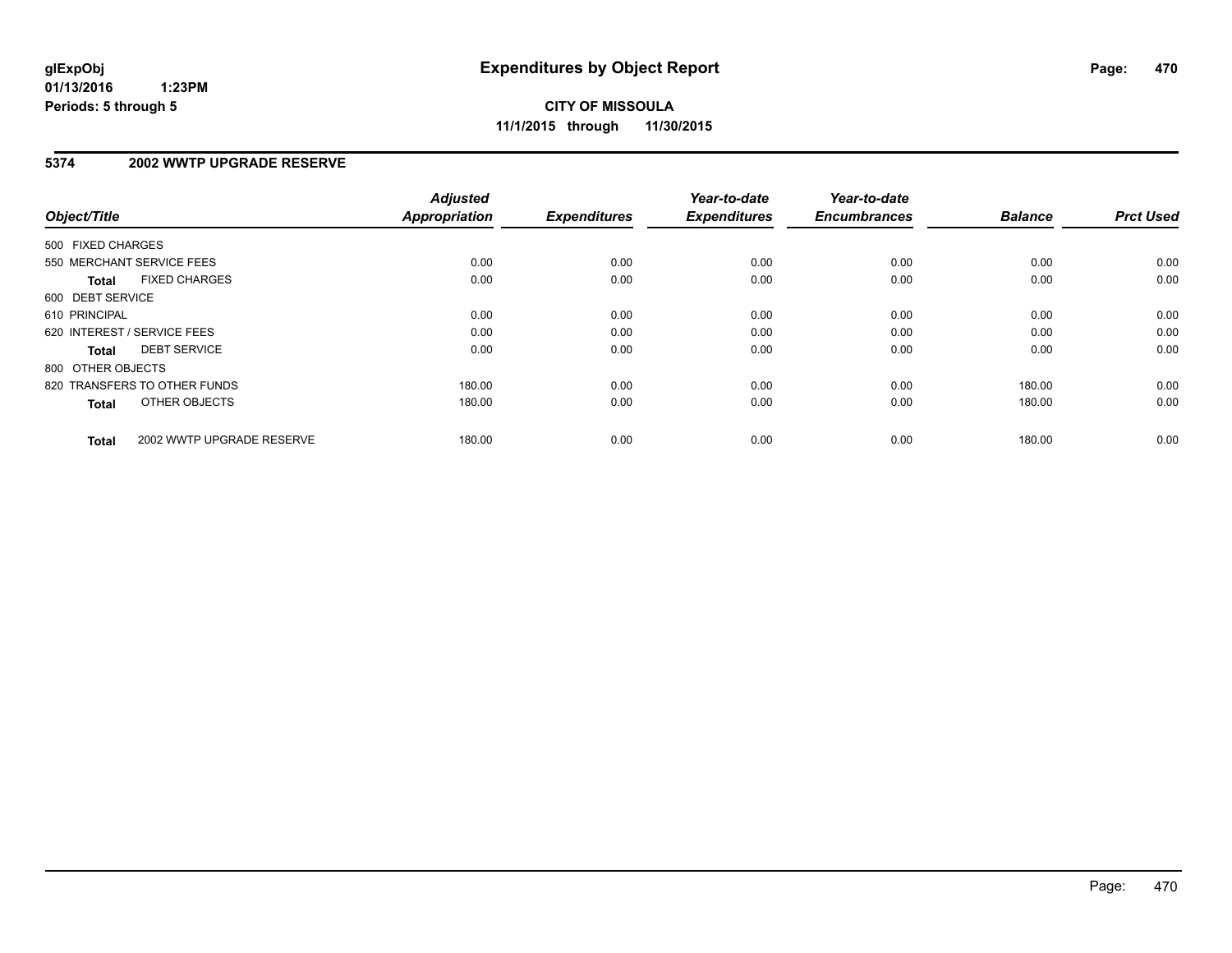### **5375 2003 WWTP SRF \$3.8M EPA DEBT**

|                                      | <b>Adjusted</b>      |                     | Year-to-date        | Year-to-date        |                |                  |
|--------------------------------------|----------------------|---------------------|---------------------|---------------------|----------------|------------------|
| Object/Title                         | <b>Appropriation</b> | <b>Expenditures</b> | <b>Expenditures</b> | <b>Encumbrances</b> | <b>Balance</b> | <b>Prct Used</b> |
| 500 FIXED CHARGES                    |                      |                     |                     |                     |                |                  |
| 550 MERCHANT SERVICE FEES            | 0.00                 | 0.00                | 0.00                | 0.00                | 0.00           | 0.00             |
| <b>FIXED CHARGES</b><br><b>Total</b> | 0.00                 | 0.00                | 0.00                | 0.00                | 0.00           | 0.00             |
| 600 DEBT SERVICE                     |                      |                     |                     |                     |                |                  |
| 610 PRINCIPAL                        | 211.000.00           | 0.00                | 0.00                | 0.00                | 211.000.00     | 0.00             |
| 620 INTEREST / SERVICE FEES          | 39.926.00            | 0.00                | 0.00                | 0.00                | 39.926.00      | 0.00             |
| <b>DEBT SERVICE</b><br><b>Total</b>  | 250.926.00           | 0.00                | 0.00                | 0.00                | 250.926.00     | 0.00             |
|                                      |                      |                     |                     |                     |                |                  |
| <b>WASTEWATER</b><br><b>Total</b>    | 250.926.00           | 0.00                | 0.00                | 0.00                | 250.926.00     | 0.00             |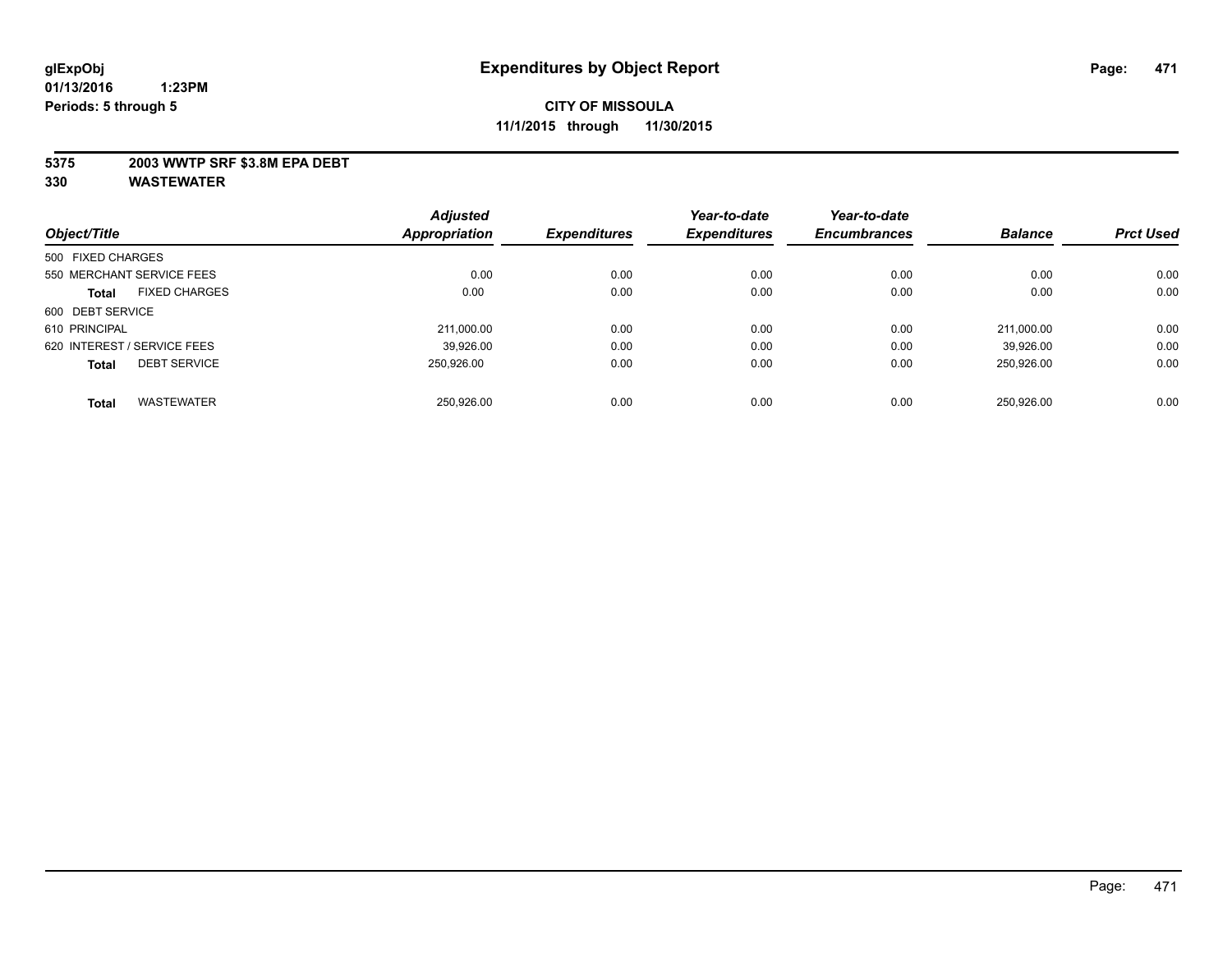### **5375 2003 WWTP SRF \$3.8M EPA DEBT**

| Object/Title                                  | <b>Adjusted</b><br><b>Appropriation</b> | <b>Expenditures</b> | Year-to-date<br><b>Expenditures</b> | Year-to-date<br><b>Encumbrances</b> | <b>Balance</b> | <b>Prct Used</b> |
|-----------------------------------------------|-----------------------------------------|---------------------|-------------------------------------|-------------------------------------|----------------|------------------|
| 500 FIXED CHARGES                             |                                         |                     |                                     |                                     |                |                  |
| 550 MERCHANT SERVICE FEES                     | 0.00                                    | 0.00                | 0.00                                | 0.00                                | 0.00           | 0.00             |
| <b>FIXED CHARGES</b><br><b>Total</b>          | 0.00                                    | 0.00                | 0.00                                | 0.00                                | 0.00           | 0.00             |
| 600 DEBT SERVICE                              |                                         |                     |                                     |                                     |                |                  |
| 610 PRINCIPAL                                 | 211.000.00                              | 0.00                | 0.00                                | 0.00                                | 211.000.00     | 0.00             |
| 620 INTEREST / SERVICE FEES                   | 39.926.00                               | 0.00                | 0.00                                | 0.00                                | 39.926.00      | 0.00             |
| <b>DEBT SERVICE</b><br><b>Total</b>           | 250.926.00                              | 0.00                | 0.00                                | 0.00                                | 250.926.00     | 0.00             |
| 2003 WWTP SRF \$3.8M EPA DEBT<br><b>Total</b> | 250.926.00                              | 0.00                | 0.00                                | 0.00                                | 250.926.00     | 0.00             |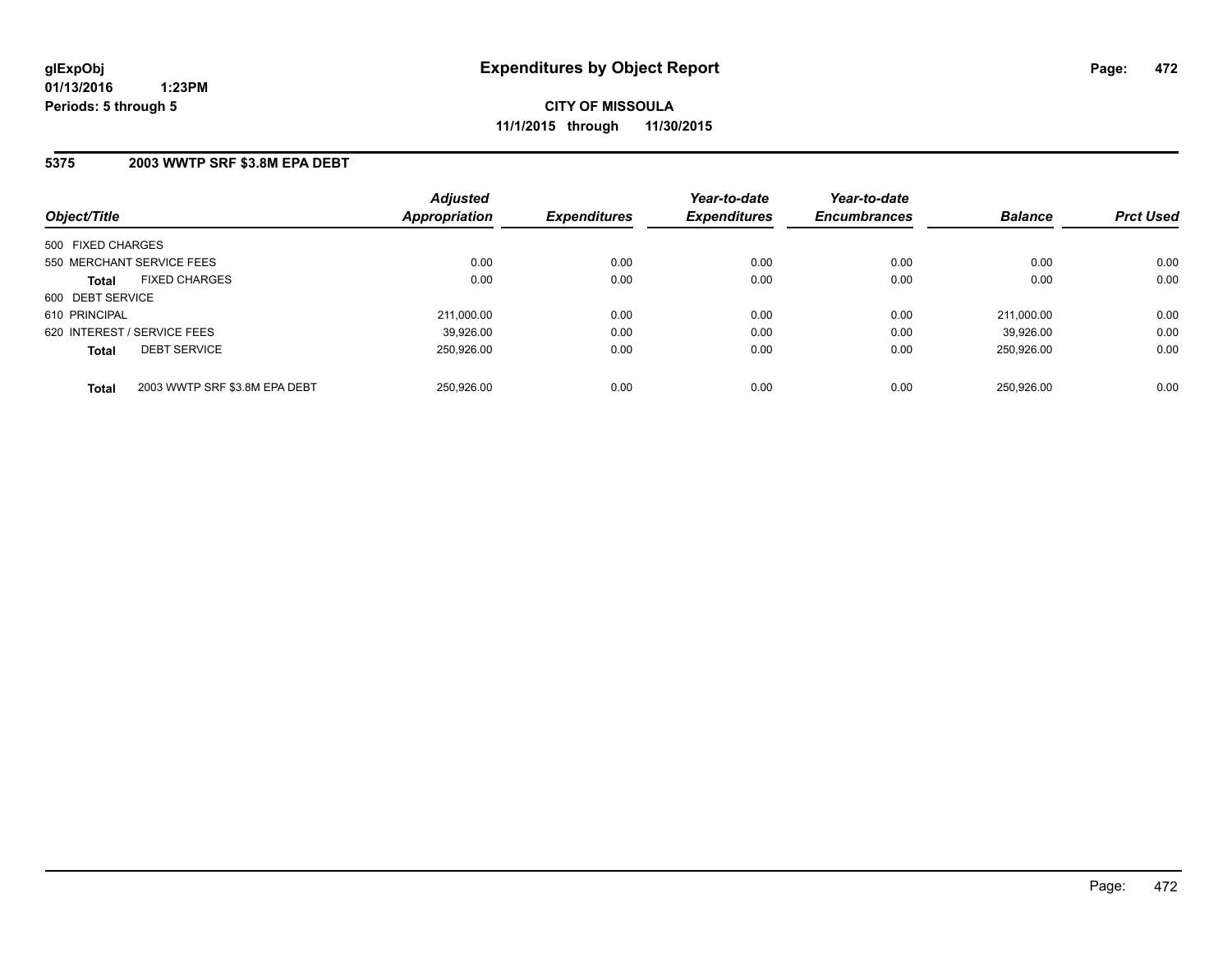### **5376 2003 WWTP SRF \$3.8M EPA RESERVE**

| Object/Title                         | <b>Adjusted</b><br><b>Appropriation</b> | <b>Expenditures</b> | Year-to-date<br><b>Expenditures</b> | Year-to-date<br><b>Encumbrances</b> | <b>Balance</b> | <b>Prct Used</b> |
|--------------------------------------|-----------------------------------------|---------------------|-------------------------------------|-------------------------------------|----------------|------------------|
| 500 FIXED CHARGES                    |                                         |                     |                                     |                                     |                |                  |
| 550 MERCHANT SERVICE FEES            | 0.00                                    | 0.00                | 0.00                                | 0.00                                | 0.00           | 0.00             |
| <b>FIXED CHARGES</b><br><b>Total</b> | 0.00                                    | 0.00                | 0.00                                | 0.00                                | 0.00           | 0.00             |
| 800 OTHER OBJECTS                    |                                         |                     |                                     |                                     |                |                  |
| 820 TRANSFERS TO OTHER FUNDS         | 0.00                                    | 0.00                | 0.00                                | 0.00                                | 0.00           | 0.00             |
| OTHER OBJECTS<br><b>Total</b>        | 0.00                                    | 0.00                | 0.00                                | 0.00                                | 0.00           | 0.00             |
| <b>WASTEWATER</b><br><b>Total</b>    | 0.00                                    | 0.00                | 0.00                                | 0.00                                | 0.00           | 0.00             |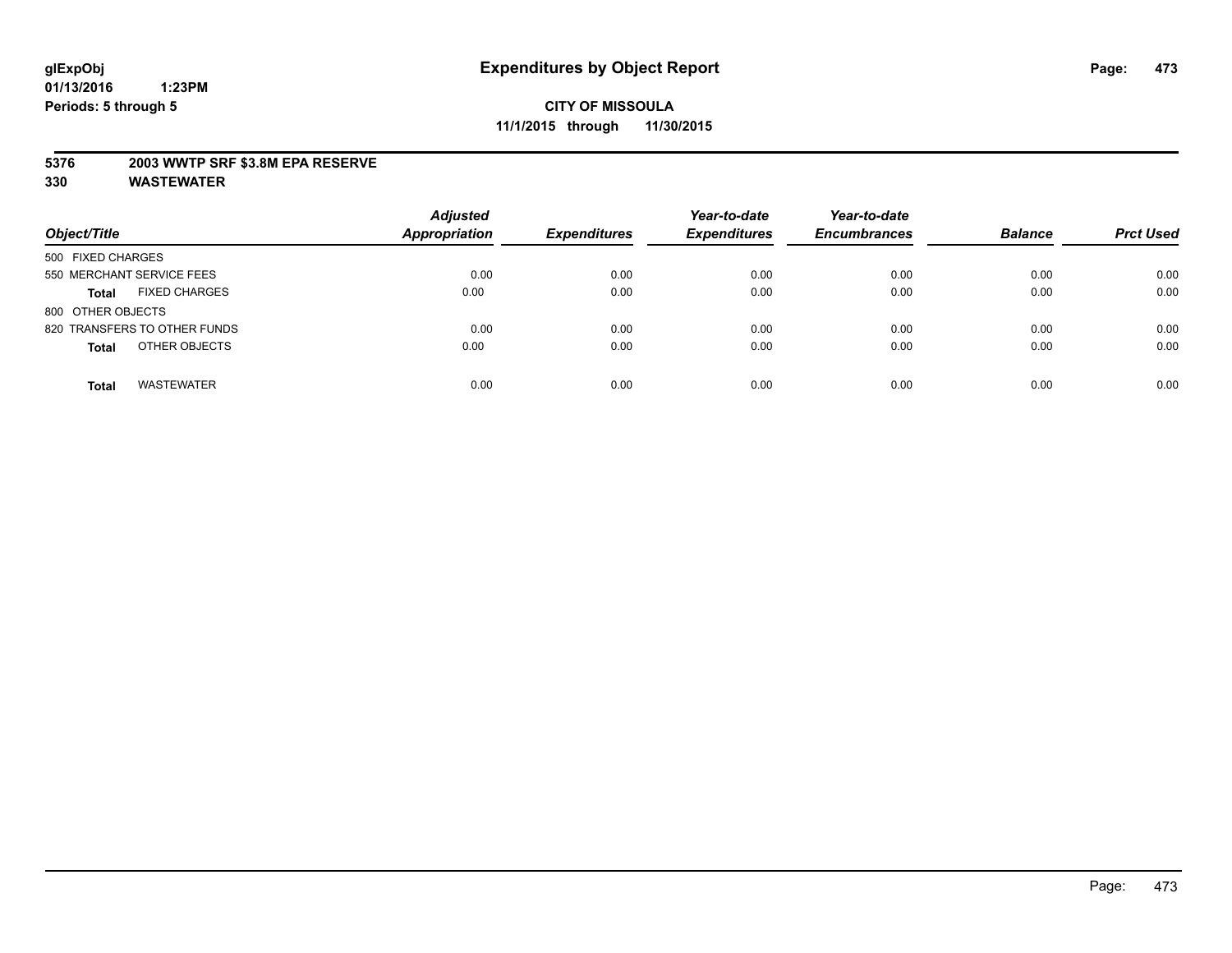**CITY OF MISSOULA 11/1/2015 through 11/30/2015**

# **5376 2003 WWTP SRF \$3.8M EPA RESERVE**

| Object/Title              |                                  | <b>Adjusted</b><br>Appropriation | <b>Expenditures</b> | Year-to-date<br><b>Expenditures</b> | Year-to-date<br><b>Encumbrances</b> | <b>Balance</b> | <b>Prct Used</b> |
|---------------------------|----------------------------------|----------------------------------|---------------------|-------------------------------------|-------------------------------------|----------------|------------------|
| 500 FIXED CHARGES         |                                  |                                  |                     |                                     |                                     |                |                  |
| 550 MERCHANT SERVICE FEES |                                  | 0.00                             | 0.00                | 0.00                                | 0.00                                | 0.00           | 0.00             |
| <b>Total</b>              | <b>FIXED CHARGES</b>             | 0.00                             | 0.00                | 0.00                                | 0.00                                | 0.00           | 0.00             |
| 800 OTHER OBJECTS         |                                  |                                  |                     |                                     |                                     |                |                  |
|                           | 820 TRANSFERS TO OTHER FUNDS     | 0.00                             | 0.00                | 0.00                                | 0.00                                | 0.00           | 0.00             |
| <b>Total</b>              | OTHER OBJECTS                    | 0.00                             | 0.00                | 0.00                                | 0.00                                | 0.00           | 0.00             |
| <b>Total</b>              | 2003 WWTP SRF \$3.8M EPA RESERVE | 0.00                             | 0.00                | 0.00                                | 0.00                                | 0.00           | 0.00             |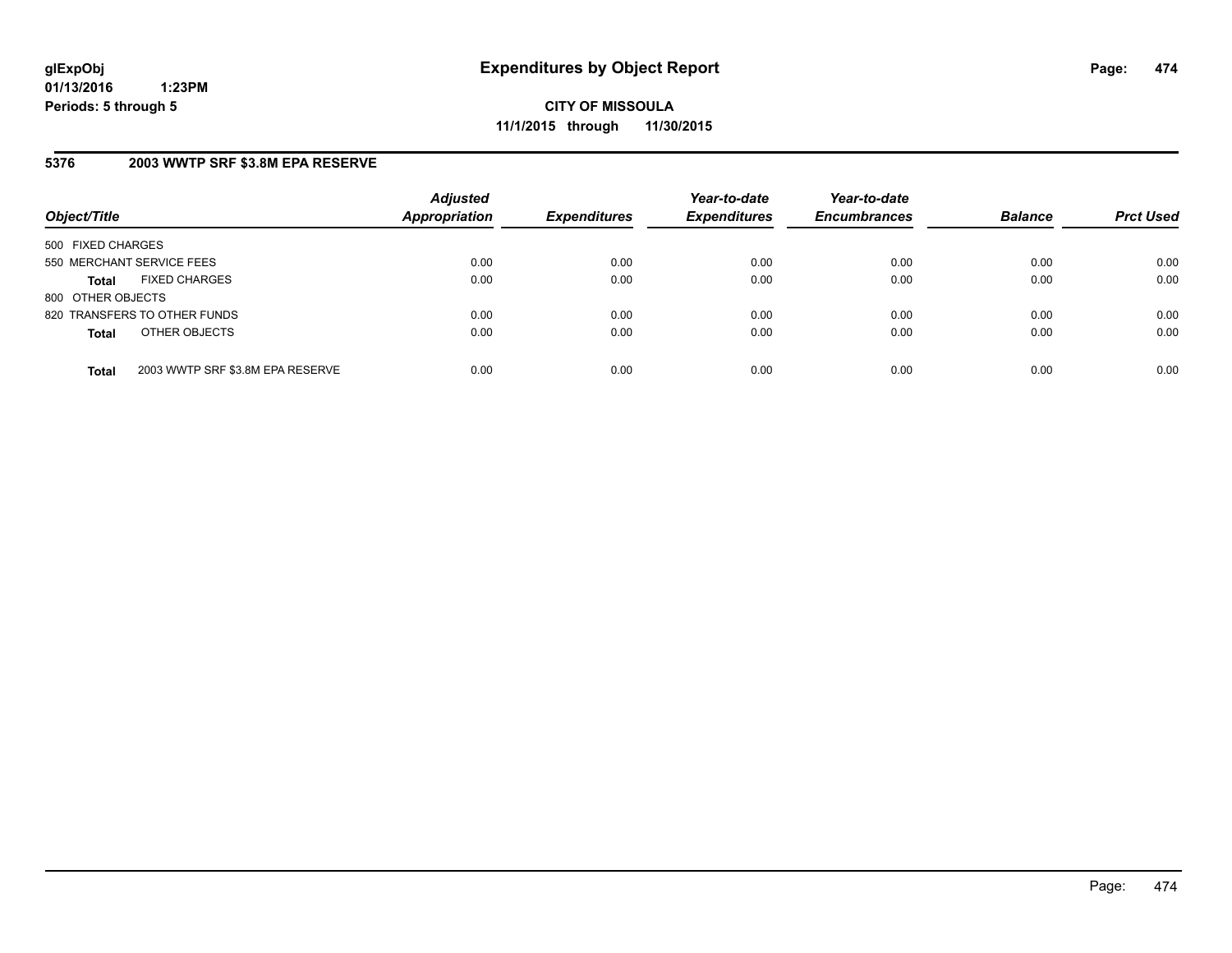### **5377 2004 WWTP \$3.023 LOAN DEBT SERVICE**

|                   |                             | <b>Adjusted</b> |                     | Year-to-date        | Year-to-date        |                |                  |
|-------------------|-----------------------------|-----------------|---------------------|---------------------|---------------------|----------------|------------------|
| Object/Title      |                             | Appropriation   | <b>Expenditures</b> | <b>Expenditures</b> | <b>Encumbrances</b> | <b>Balance</b> | <b>Prct Used</b> |
| 500 FIXED CHARGES |                             |                 |                     |                     |                     |                |                  |
|                   | 550 MERCHANT SERVICE FEES   | 0.00            | 0.00                | 0.00                | 0.00                | 0.00           | 0.00             |
| <b>Total</b>      | <b>FIXED CHARGES</b>        | 0.00            | 0.00                | 0.00                | 0.00                | 0.00           | 0.00             |
| 600 DEBT SERVICE  |                             |                 |                     |                     |                     |                |                  |
| 610 PRINCIPAL     |                             | 203.000.00      | 0.00                | 0.00                | 0.00                | 203.000.00     | 0.00             |
|                   | 620 INTEREST / SERVICE FEES | 41,006.00       | 0.00                | 0.00                | 0.00                | 41,006.00      | 0.00             |
| <b>Total</b>      | <b>DEBT SERVICE</b>         | 244.006.00      | 0.00                | 0.00                | 0.00                | 244.006.00     | 0.00             |
| <b>Total</b>      | <b>WASTEWATER</b>           | 244.006.00      | 0.00                | 0.00                | 0.00                | 244.006.00     | 0.00             |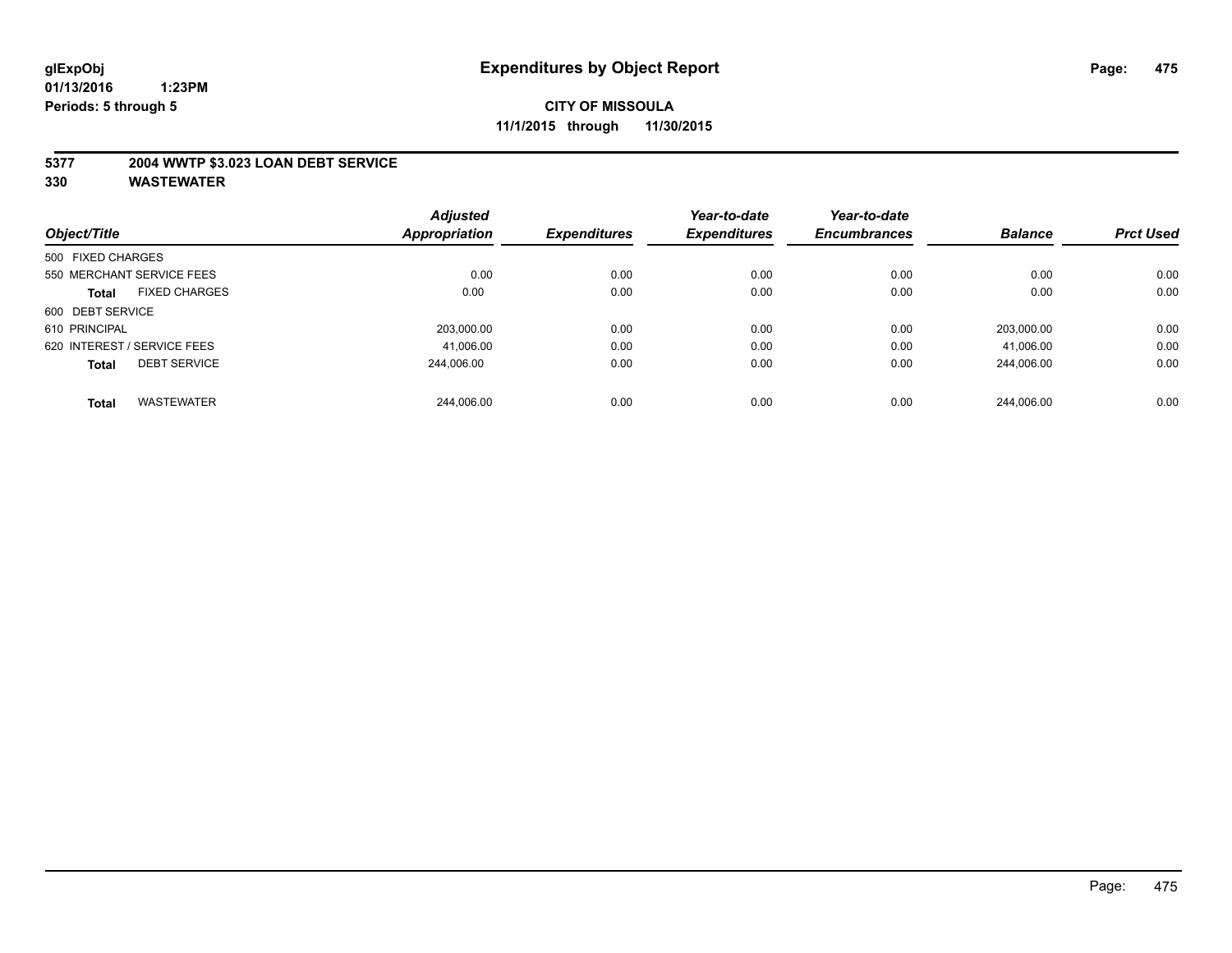**CITY OF MISSOULA 11/1/2015 through 11/30/2015**

# **5377 2004 WWTP \$3.023 LOAN DEBT SERVICE**

| Object/Title                |                                     | <b>Adjusted</b><br><b>Appropriation</b> | <b>Expenditures</b> | Year-to-date<br><b>Expenditures</b> | Year-to-date<br><b>Encumbrances</b> | <b>Balance</b> | <b>Prct Used</b> |
|-----------------------------|-------------------------------------|-----------------------------------------|---------------------|-------------------------------------|-------------------------------------|----------------|------------------|
| 500 FIXED CHARGES           |                                     |                                         |                     |                                     |                                     |                |                  |
| 550 MERCHANT SERVICE FEES   |                                     | 0.00                                    | 0.00                | 0.00                                | 0.00                                | 0.00           | 0.00             |
| <b>Total</b>                | <b>FIXED CHARGES</b>                | 0.00                                    | 0.00                | 0.00                                | 0.00                                | 0.00           | 0.00             |
| 600 DEBT SERVICE            |                                     |                                         |                     |                                     |                                     |                |                  |
| 610 PRINCIPAL               |                                     | 203.000.00                              | 0.00                | 0.00                                | 0.00                                | 203.000.00     | 0.00             |
| 620 INTEREST / SERVICE FEES |                                     | 41.006.00                               | 0.00                | 0.00                                | 0.00                                | 41.006.00      | 0.00             |
| <b>Total</b>                | <b>DEBT SERVICE</b>                 | 244.006.00                              | 0.00                | 0.00                                | 0.00                                | 244.006.00     | 0.00             |
| <b>Total</b>                | 2004 WWTP \$3.023 LOAN DEBT SERVICE | 244.006.00                              | 0.00                | 0.00                                | 0.00                                | 244.006.00     | 0.00             |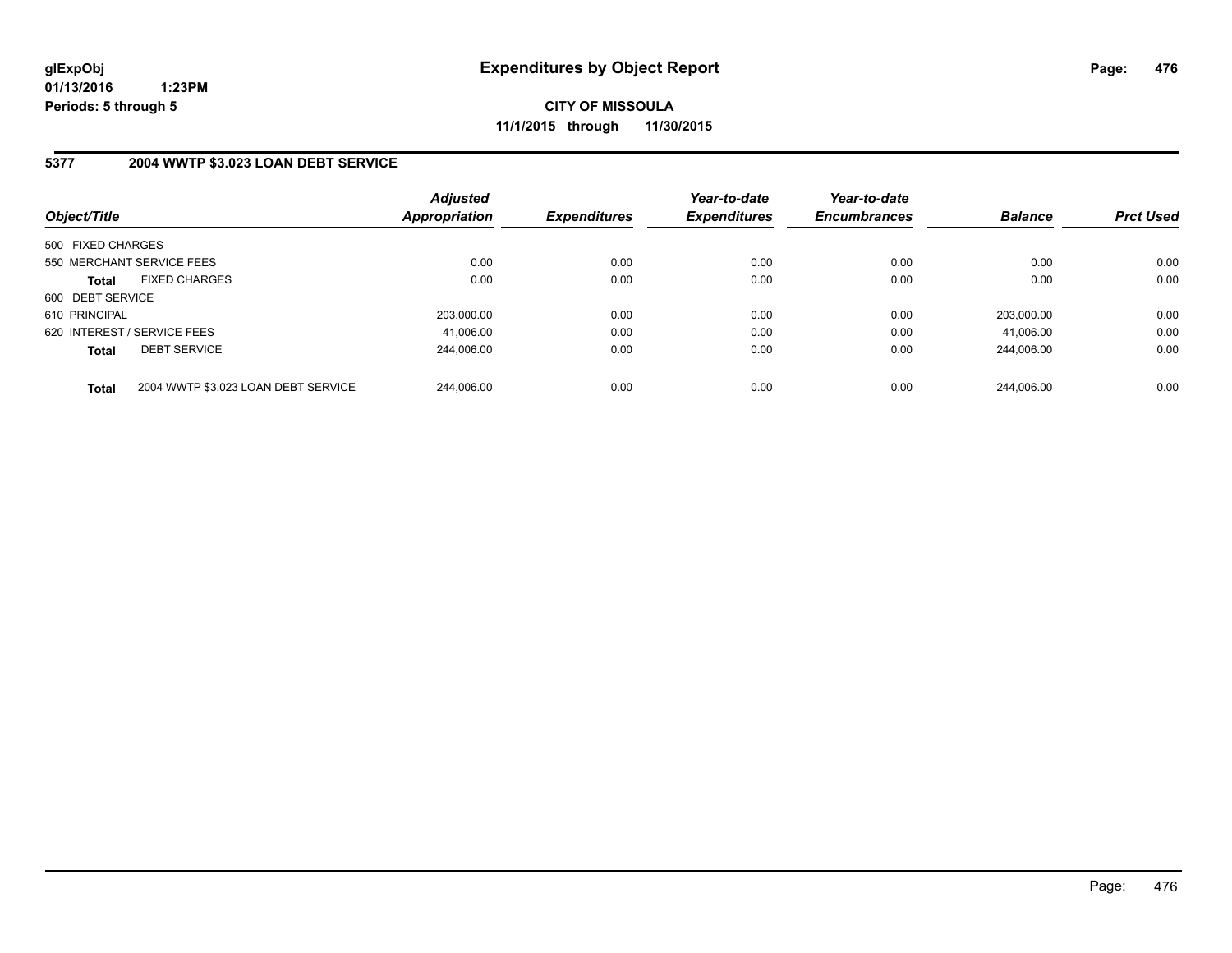### **5378 2004 WWTP \$3.023 LOAN RESERVE**

| Object/Title                         | <b>Adjusted</b><br><b>Appropriation</b> | <b>Expenditures</b> | Year-to-date<br><b>Expenditures</b> | Year-to-date<br><b>Encumbrances</b> | <b>Balance</b> | <b>Prct Used</b> |
|--------------------------------------|-----------------------------------------|---------------------|-------------------------------------|-------------------------------------|----------------|------------------|
| 500 FIXED CHARGES                    |                                         |                     |                                     |                                     |                |                  |
| 550 MERCHANT SERVICE FEES            | 0.00                                    | 0.00                | 0.00                                | 0.00                                | 0.00           | 0.00             |
| <b>FIXED CHARGES</b><br><b>Total</b> | 0.00                                    | 0.00                | 0.00                                | 0.00                                | 0.00           | 0.00             |
| 600 DEBT SERVICE                     |                                         |                     |                                     |                                     |                |                  |
| 610 PRINCIPAL                        | 0.00                                    | 0.00                | 0.00                                | 0.00                                | 0.00           | 0.00             |
| 620 INTEREST / SERVICE FEES          | 0.00                                    | 0.00                | 0.00                                | 0.00                                | 0.00           | 0.00             |
| <b>DEBT SERVICE</b><br><b>Total</b>  | 0.00                                    | 0.00                | 0.00                                | 0.00                                | 0.00           | 0.00             |
| 800 OTHER OBJECTS                    |                                         |                     |                                     |                                     |                |                  |
| 820 TRANSFERS TO OTHER FUNDS         | 283.00                                  | 0.00                | 0.00                                | 0.00                                | 283.00         | 0.00             |
| OTHER OBJECTS<br><b>Total</b>        | 283.00                                  | 0.00                | 0.00                                | 0.00                                | 283.00         | 0.00             |
|                                      |                                         |                     |                                     |                                     |                |                  |
| <b>WASTEWATER</b><br><b>Total</b>    | 283.00                                  | 0.00                | 0.00                                | 0.00                                | 283.00         | 0.00             |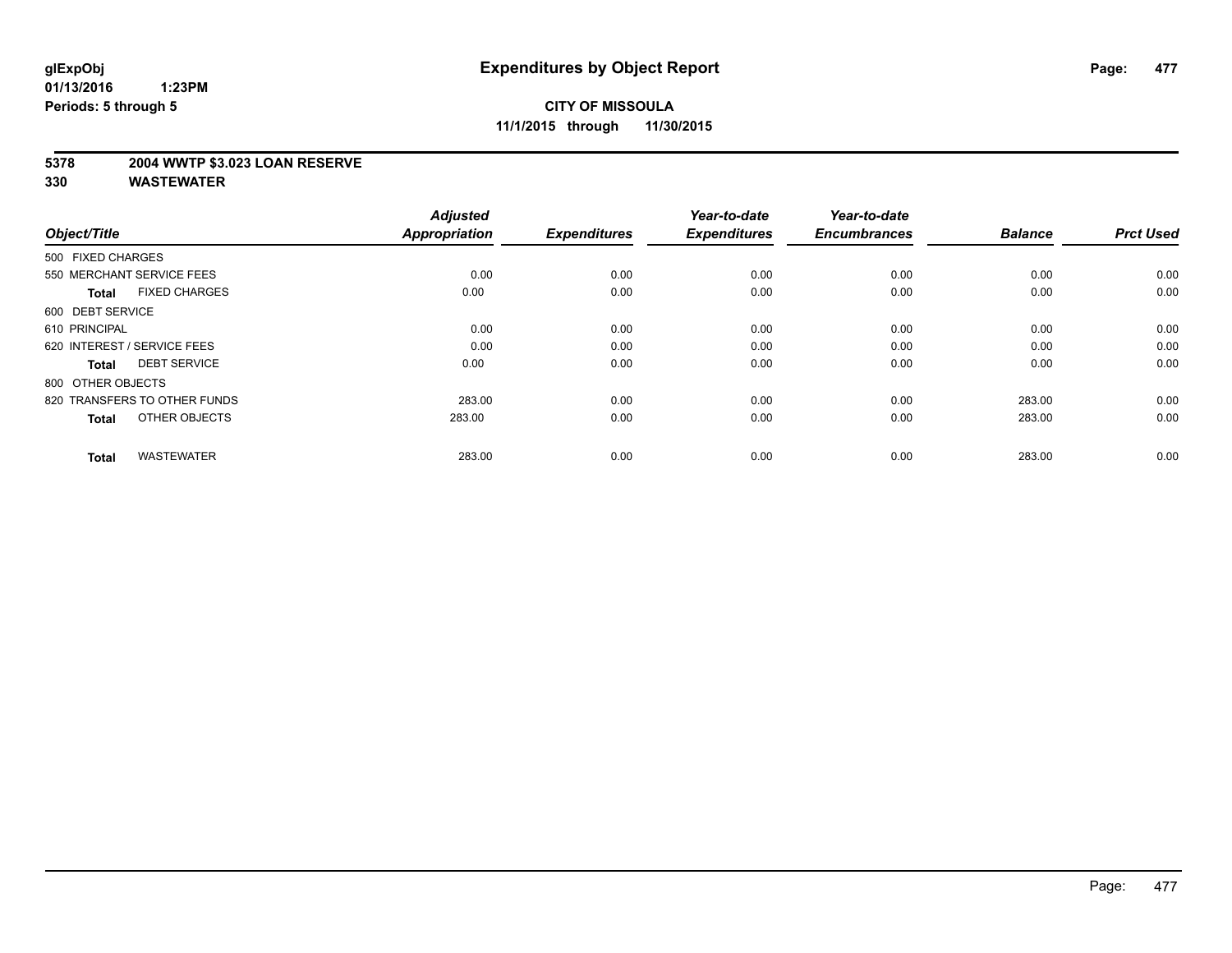# **5378 2004 WWTP \$3.023 LOAN RESERVE**

| Object/Title                 |                                | <b>Adjusted</b><br><b>Appropriation</b> | <b>Expenditures</b> | Year-to-date<br><b>Expenditures</b> | Year-to-date<br><b>Encumbrances</b> | <b>Balance</b> | <b>Prct Used</b> |
|------------------------------|--------------------------------|-----------------------------------------|---------------------|-------------------------------------|-------------------------------------|----------------|------------------|
| 500 FIXED CHARGES            |                                |                                         |                     |                                     |                                     |                |                  |
| 550 MERCHANT SERVICE FEES    |                                | 0.00                                    | 0.00                | 0.00                                | 0.00                                | 0.00           | 0.00             |
| <b>Total</b>                 | <b>FIXED CHARGES</b>           | 0.00                                    | 0.00                | 0.00                                | 0.00                                | 0.00           | 0.00             |
| 600 DEBT SERVICE             |                                |                                         |                     |                                     |                                     |                |                  |
| 610 PRINCIPAL                |                                | 0.00                                    | 0.00                | 0.00                                | 0.00                                | 0.00           | 0.00             |
| 620 INTEREST / SERVICE FEES  |                                | 0.00                                    | 0.00                | 0.00                                | 0.00                                | 0.00           | 0.00             |
| Total                        | <b>DEBT SERVICE</b>            | 0.00                                    | 0.00                | 0.00                                | 0.00                                | 0.00           | 0.00             |
| 800 OTHER OBJECTS            |                                |                                         |                     |                                     |                                     |                |                  |
| 820 TRANSFERS TO OTHER FUNDS |                                | 283.00                                  | 0.00                | 0.00                                | 0.00                                | 283.00         | 0.00             |
| <b>Total</b>                 | OTHER OBJECTS                  | 283.00                                  | 0.00                | 0.00                                | 0.00                                | 283.00         | 0.00             |
| <b>Total</b>                 | 2004 WWTP \$3.023 LOAN RESERVE | 283.00                                  | 0.00                | 0.00                                | 0.00                                | 283.00         | 0.00             |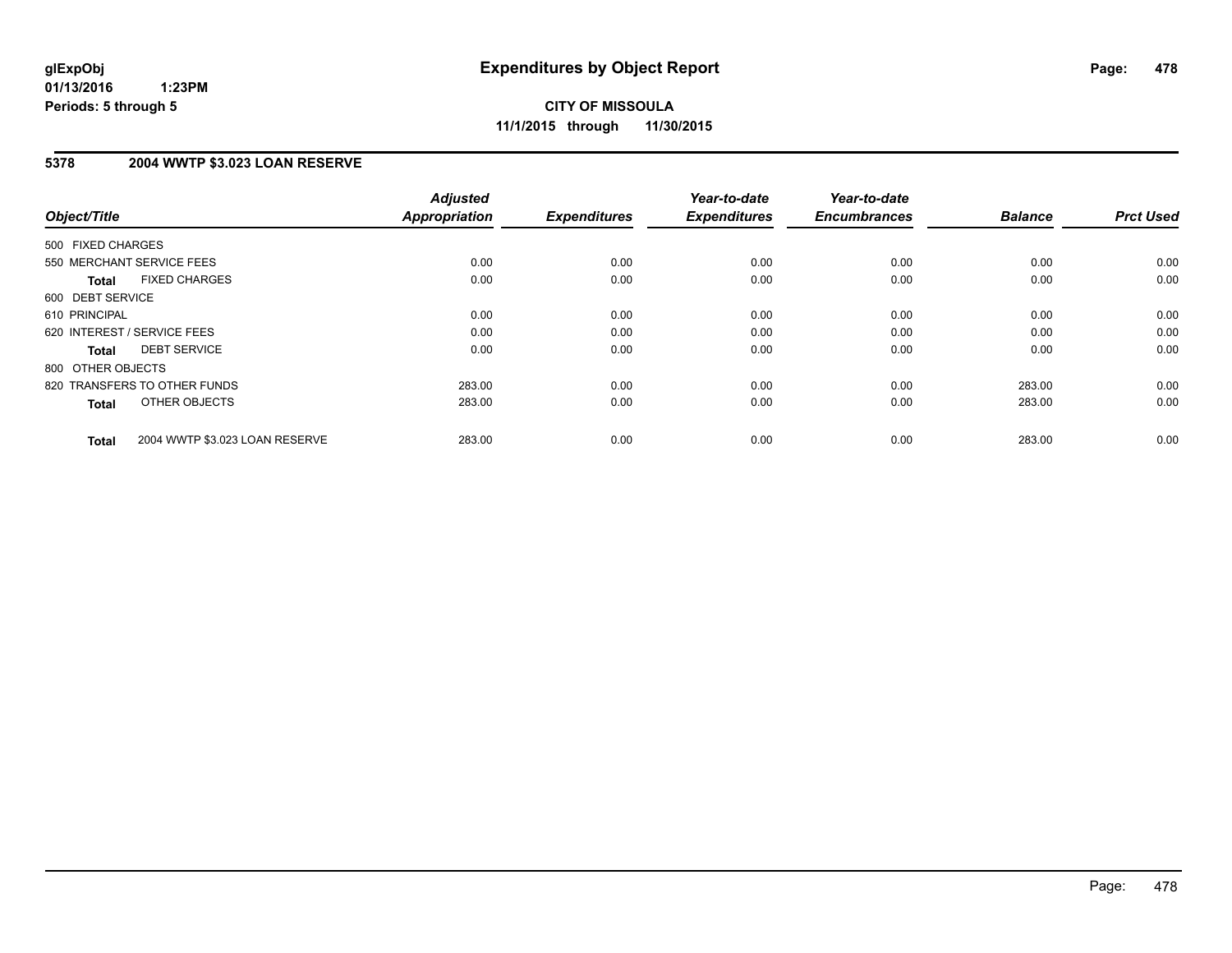#### **5379 2005 BRICH/BRDY/LIN/GIL SRF DEBT**

| Object/Title                         | <b>Adjusted</b><br>Appropriation | <b>Expenditures</b> | Year-to-date<br><b>Expenditures</b> | Year-to-date<br><b>Encumbrances</b> | <b>Balance</b> | <b>Prct Used</b> |
|--------------------------------------|----------------------------------|---------------------|-------------------------------------|-------------------------------------|----------------|------------------|
| 500 FIXED CHARGES                    |                                  |                     |                                     |                                     |                |                  |
| 550 MERCHANT SERVICE FEES            | 0.00                             | 0.00                | 0.00                                | 0.00                                | 0.00           | 0.00             |
| <b>FIXED CHARGES</b><br><b>Total</b> | 0.00                             | 0.00                | 0.00                                | 0.00                                | 0.00           | 0.00             |
| 600 DEBT SERVICE                     |                                  |                     |                                     |                                     |                |                  |
| 610 PRINCIPAL                        | 88,000.00                        | 0.00                | 0.00                                | 0.00                                | 88,000.00      | 0.00             |
| 620 INTEREST / SERVICE FEES          | 21.443.00                        | 0.00                | 0.00                                | 0.00                                | 21,443.00      | 0.00             |
| <b>DEBT SERVICE</b><br><b>Total</b>  | 109.443.00                       | 0.00                | 0.00                                | 0.00                                | 109,443.00     | 0.00             |
| 800 OTHER OBJECTS                    |                                  |                     |                                     |                                     |                |                  |
| 820 TRANSFERS TO OTHER FUNDS         | 0.00                             | 0.00                | 0.00                                | 0.00                                | 0.00           | 0.00             |
| OTHER OBJECTS<br><b>Total</b>        | 0.00                             | 0.00                | 0.00                                | 0.00                                | 0.00           | 0.00             |
| <b>WASTEWATER</b><br><b>Total</b>    | 109,443.00                       | 0.00                | 0.00                                | 0.00                                | 109,443.00     | 0.00             |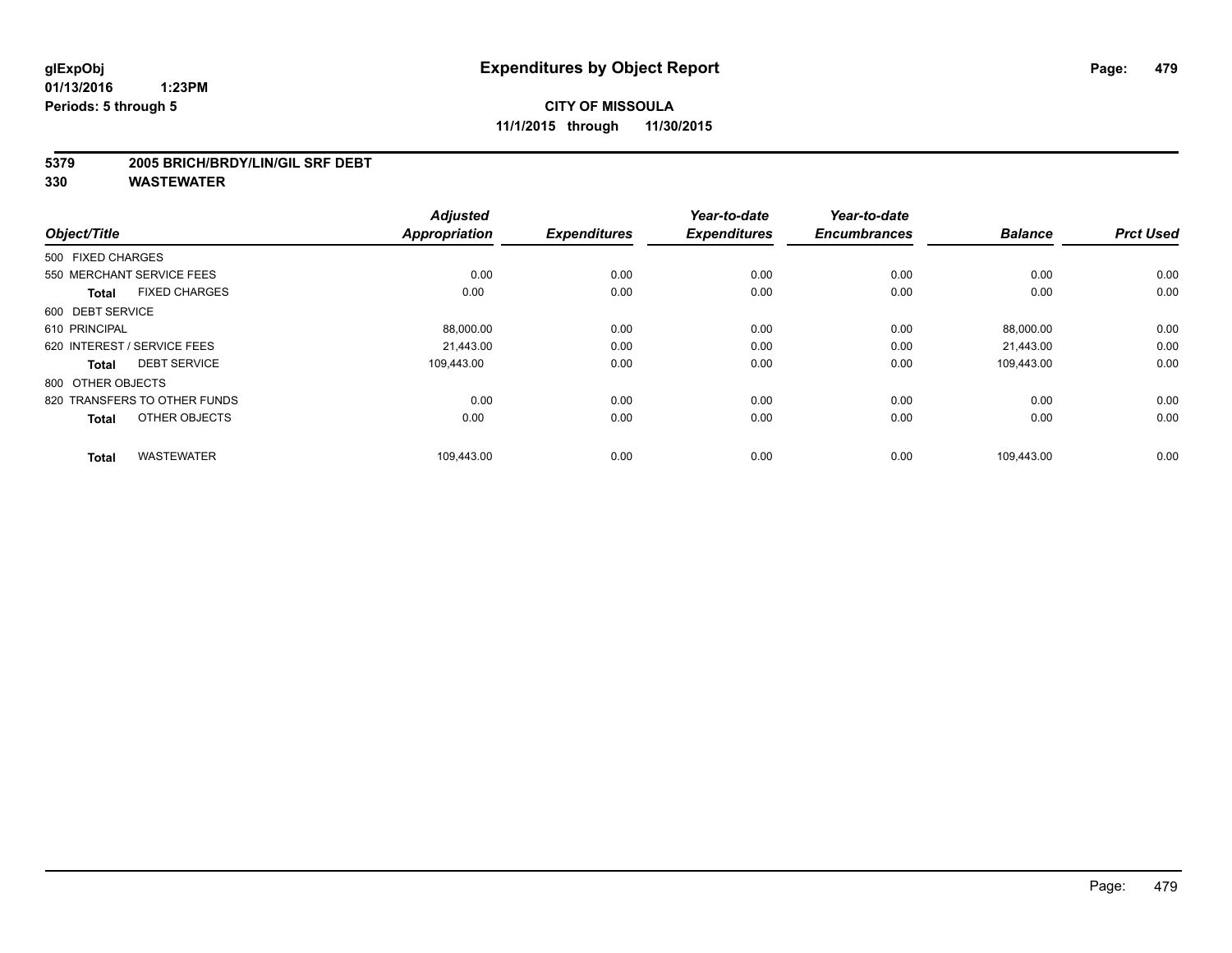**CITY OF MISSOULA 11/1/2015 through 11/30/2015**

### **5379 2005 BRICH/BRDY/LIN/GIL SRF DEBT**

| Object/Title      |                                  | <b>Adjusted</b><br><b>Appropriation</b> | <b>Expenditures</b> | Year-to-date<br><b>Expenditures</b> | Year-to-date<br><b>Encumbrances</b> | <b>Balance</b> | <b>Prct Used</b> |
|-------------------|----------------------------------|-----------------------------------------|---------------------|-------------------------------------|-------------------------------------|----------------|------------------|
| 500 FIXED CHARGES |                                  |                                         |                     |                                     |                                     |                |                  |
|                   | 550 MERCHANT SERVICE FEES        | 0.00                                    | 0.00                | 0.00                                | 0.00                                | 0.00           | 0.00             |
| <b>Total</b>      | <b>FIXED CHARGES</b>             | 0.00                                    | 0.00                | 0.00                                | 0.00                                | 0.00           | 0.00             |
| 600 DEBT SERVICE  |                                  |                                         |                     |                                     |                                     |                |                  |
| 610 PRINCIPAL     |                                  | 88,000.00                               | 0.00                | 0.00                                | 0.00                                | 88,000.00      | 0.00             |
|                   | 620 INTEREST / SERVICE FEES      | 21.443.00                               | 0.00                | 0.00                                | 0.00                                | 21,443.00      | 0.00             |
| <b>Total</b>      | <b>DEBT SERVICE</b>              | 109.443.00                              | 0.00                | 0.00                                | 0.00                                | 109.443.00     | 0.00             |
| 800 OTHER OBJECTS |                                  |                                         |                     |                                     |                                     |                |                  |
|                   | 820 TRANSFERS TO OTHER FUNDS     | 0.00                                    | 0.00                | 0.00                                | 0.00                                | 0.00           | 0.00             |
| <b>Total</b>      | OTHER OBJECTS                    | 0.00                                    | 0.00                | 0.00                                | 0.00                                | 0.00           | 0.00             |
| <b>Total</b>      | 2005 BRICH/BRDY/LIN/GIL SRF DEBT | 109,443.00                              | 0.00                | 0.00                                | 0.00                                | 109.443.00     | 0.00             |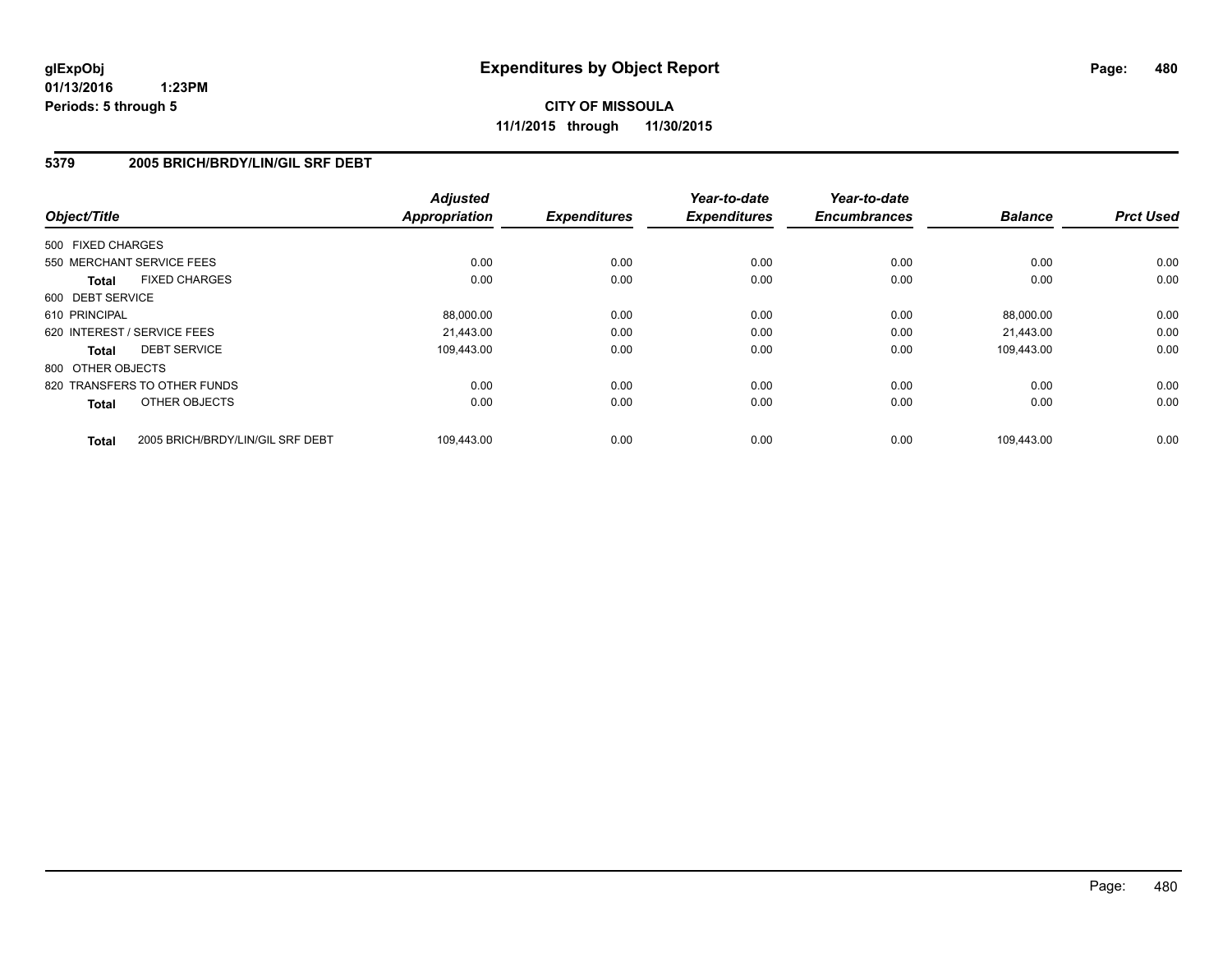# **CITY OF MISSOULA 11/1/2015 through 11/30/2015**

### **5380 BRDWY/BIRCH/GILBERT/LINCOLNWOOD**

| Object/Title                         | <b>Adjusted</b><br>Appropriation | <b>Expenditures</b> | Year-to-date<br><b>Expenditures</b> | Year-to-date<br><b>Encumbrances</b> | <b>Balance</b> | <b>Prct Used</b> |
|--------------------------------------|----------------------------------|---------------------|-------------------------------------|-------------------------------------|----------------|------------------|
| 500 FIXED CHARGES                    |                                  |                     |                                     |                                     |                |                  |
|                                      |                                  |                     |                                     |                                     |                |                  |
| 550 MERCHANT SERVICE FEES            | 0.00                             | 0.00                | 0.00                                | 0.00                                | 0.00           | 0.00             |
| <b>FIXED CHARGES</b><br><b>Total</b> | 0.00                             | 0.00                | 0.00                                | 0.00                                | 0.00           | 0.00             |
| 600 DEBT SERVICE                     |                                  |                     |                                     |                                     |                |                  |
| 610 PRINCIPAL                        | 0.00                             | 0.00                | 0.00                                | 0.00                                | 0.00           | 0.00             |
| 620 INTEREST / SERVICE FEES          | 0.00                             | 0.00                | 0.00                                | 0.00                                | 0.00           | 0.00             |
| <b>DEBT SERVICE</b><br><b>Total</b>  | 0.00                             | 0.00                | 0.00                                | 0.00                                | 0.00           | 0.00             |
| 800 OTHER OBJECTS                    |                                  |                     |                                     |                                     |                |                  |
| 820 TRANSFERS TO OTHER FUNDS         | 0.00                             | 0.00                | 0.00                                | 0.00                                | 0.00           | 0.00             |
| OTHER OBJECTS<br><b>Total</b>        | 0.00                             | 0.00                | 0.00                                | 0.00                                | 0.00           | 0.00             |
|                                      |                                  |                     |                                     |                                     |                |                  |
| <b>WASTEWATER</b><br><b>Total</b>    | 0.00                             | 0.00                | 0.00                                | 0.00                                | 0.00           | 0.00             |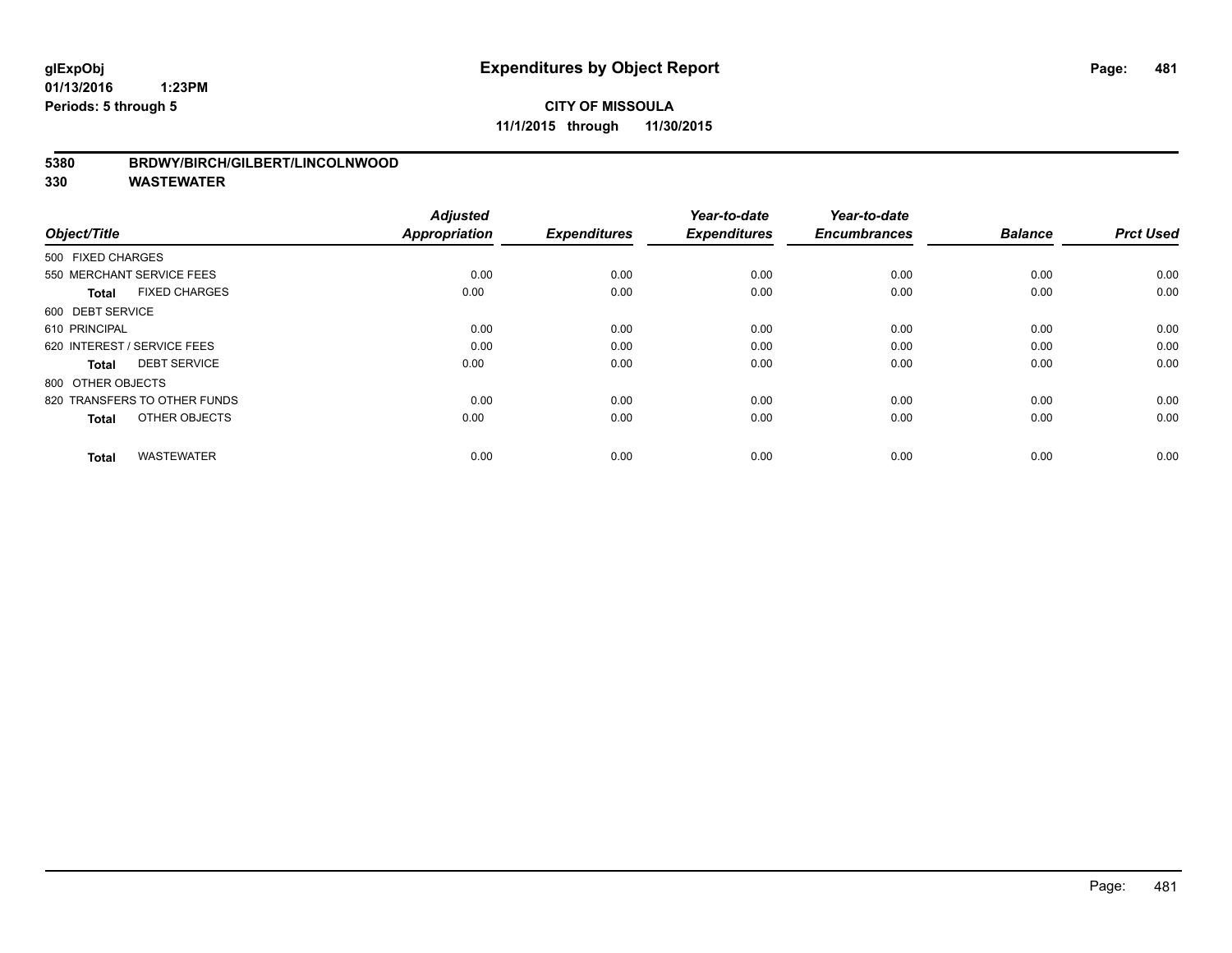**CITY OF MISSOULA 11/1/2015 through 11/30/2015**

### **5380 BRDWY/BIRCH/GILBERT/LINCOLNWOOD**

| Object/Title      |                                 | <b>Adjusted</b><br><b>Appropriation</b> | <b>Expenditures</b> | Year-to-date<br><b>Expenditures</b> | Year-to-date<br><b>Encumbrances</b> | <b>Balance</b> | <b>Prct Used</b> |
|-------------------|---------------------------------|-----------------------------------------|---------------------|-------------------------------------|-------------------------------------|----------------|------------------|
| 500 FIXED CHARGES |                                 |                                         |                     |                                     |                                     |                |                  |
|                   | 550 MERCHANT SERVICE FEES       | 0.00                                    | 0.00                | 0.00                                | 0.00                                | 0.00           | 0.00             |
| <b>Total</b>      | <b>FIXED CHARGES</b>            | 0.00                                    | 0.00                | 0.00                                | 0.00                                | 0.00           | 0.00             |
| 600 DEBT SERVICE  |                                 |                                         |                     |                                     |                                     |                |                  |
| 610 PRINCIPAL     |                                 | 0.00                                    | 0.00                | 0.00                                | 0.00                                | 0.00           | 0.00             |
|                   | 620 INTEREST / SERVICE FEES     | 0.00                                    | 0.00                | 0.00                                | 0.00                                | 0.00           | 0.00             |
| Total             | <b>DEBT SERVICE</b>             | 0.00                                    | 0.00                | 0.00                                | 0.00                                | 0.00           | 0.00             |
| 800 OTHER OBJECTS |                                 |                                         |                     |                                     |                                     |                |                  |
|                   | 820 TRANSFERS TO OTHER FUNDS    | 0.00                                    | 0.00                | 0.00                                | 0.00                                | 0.00           | 0.00             |
| <b>Total</b>      | OTHER OBJECTS                   | 0.00                                    | 0.00                | 0.00                                | 0.00                                | 0.00           | 0.00             |
| <b>Total</b>      | BRDWY/BIRCH/GILBERT/LINCOLNWOOD | 0.00                                    | 0.00                | 0.00                                | 0.00                                | 0.00           | 0.00             |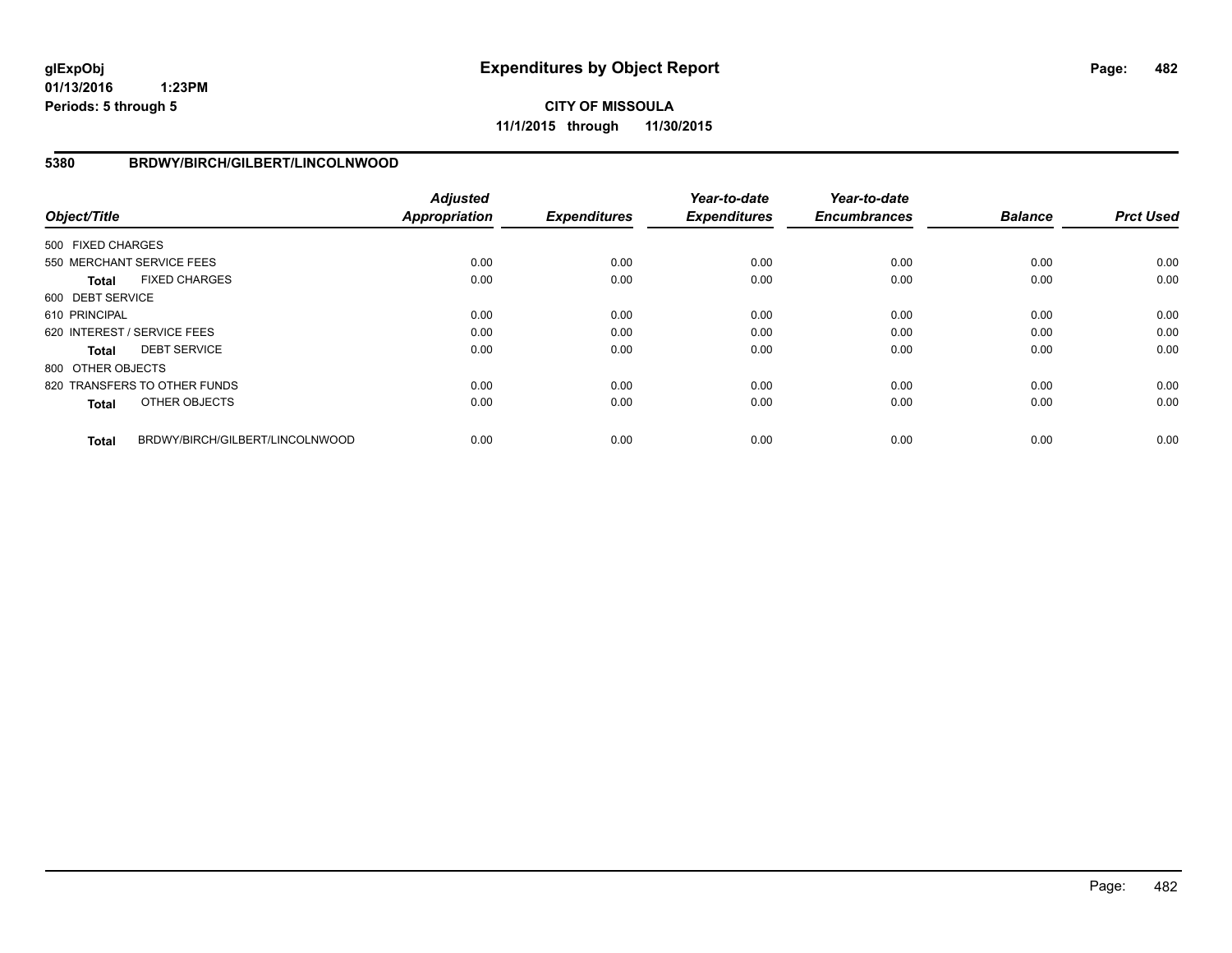# **CITY OF MISSOULA 11/1/2015 through 11/30/2015**

#### **5381 LINCOLNWOOD PH2 DEBT SERVICE**

| Object/Title                         | <b>Adjusted</b><br><b>Appropriation</b> | <b>Expenditures</b> | Year-to-date<br><b>Expenditures</b> | Year-to-date<br><b>Encumbrances</b> | <b>Balance</b> | <b>Prct Used</b> |
|--------------------------------------|-----------------------------------------|---------------------|-------------------------------------|-------------------------------------|----------------|------------------|
| 500 FIXED CHARGES                    |                                         |                     |                                     |                                     |                |                  |
| 550 MERCHANT SERVICE FEES            | 0.00                                    | 0.00                | 0.00                                | 0.00                                | 0.00           | 0.00             |
| <b>FIXED CHARGES</b><br><b>Total</b> | 0.00                                    | 0.00                | 0.00                                | 0.00                                | 0.00           | 0.00             |
| 600 DEBT SERVICE                     |                                         |                     |                                     |                                     |                |                  |
| 610 PRINCIPAL                        | 0.00                                    | 0.00                | 0.00                                | 0.00                                | 0.00           | 0.00             |
| 620 INTEREST / SERVICE FEES          | 0.00                                    | 0.00                | 0.00                                | 0.00                                | 0.00           | 0.00             |
| <b>DEBT SERVICE</b><br><b>Total</b>  | 0.00                                    | 0.00                | 0.00                                | 0.00                                | 0.00           | 0.00             |
| 800 OTHER OBJECTS                    |                                         |                     |                                     |                                     |                |                  |
| 820 TRANSFERS TO OTHER FUNDS         | 0.00                                    | 0.00                | 0.00                                | 0.00                                | 0.00           | 0.00             |
| OTHER OBJECTS<br><b>Total</b>        | 0.00                                    | 0.00                | 0.00                                | 0.00                                | 0.00           | 0.00             |
|                                      |                                         |                     |                                     |                                     |                |                  |
| <b>WASTEWATER</b><br><b>Total</b>    | 0.00                                    | 0.00                | 0.00                                | 0.00                                | 0.00           | 0.00             |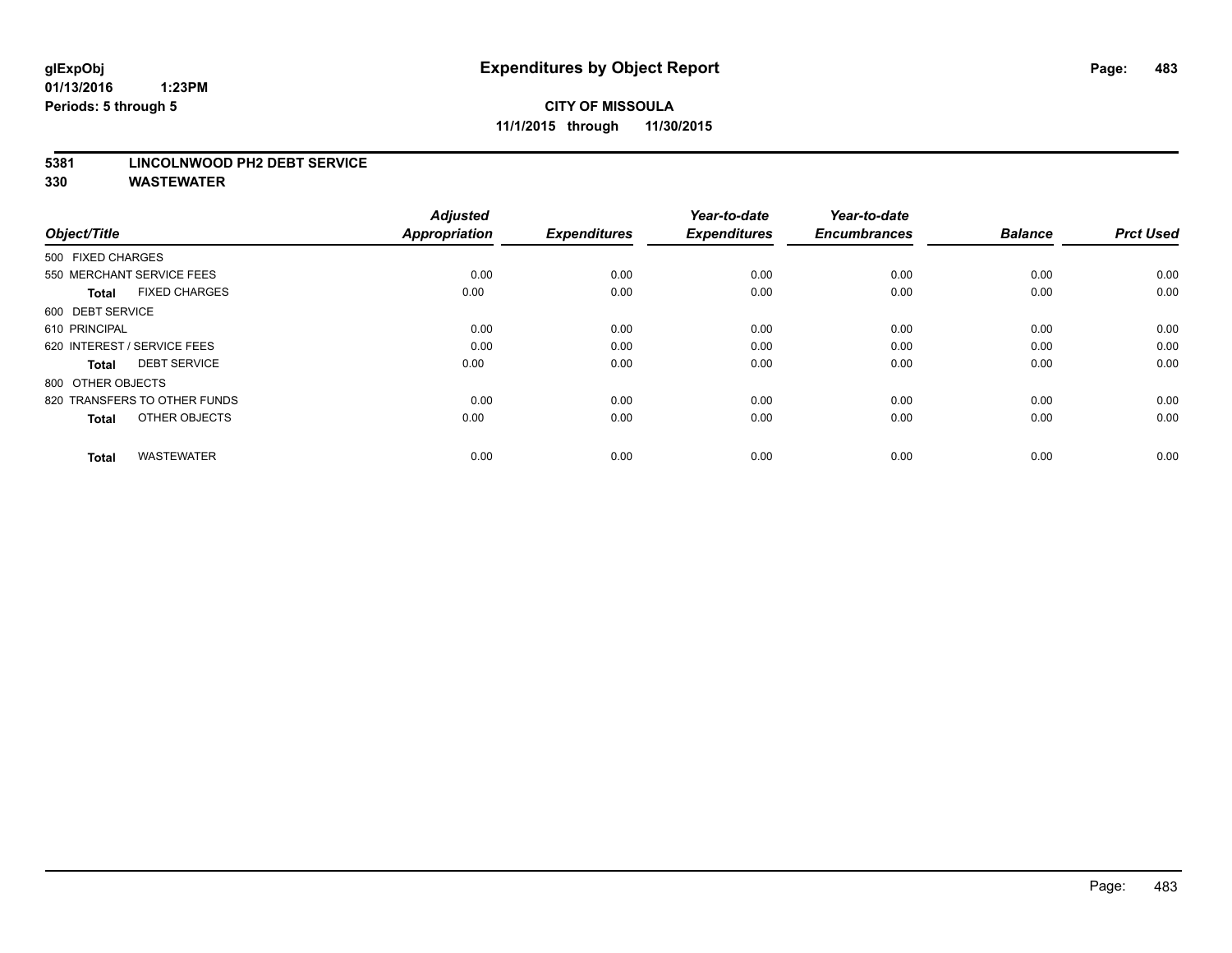# **5381 LINCOLNWOOD PH2 DEBT SERVICE**

| Object/Title      |                              | <b>Adjusted</b><br><b>Appropriation</b> | <b>Expenditures</b> | Year-to-date<br><b>Expenditures</b> | Year-to-date<br><b>Encumbrances</b> | <b>Balance</b> | <b>Prct Used</b> |
|-------------------|------------------------------|-----------------------------------------|---------------------|-------------------------------------|-------------------------------------|----------------|------------------|
| 500 FIXED CHARGES |                              |                                         |                     |                                     |                                     |                |                  |
|                   | 550 MERCHANT SERVICE FEES    | 0.00                                    | 0.00                | 0.00                                | 0.00                                | 0.00           | 0.00             |
| <b>Total</b>      | <b>FIXED CHARGES</b>         | 0.00                                    | 0.00                | 0.00                                | 0.00                                | 0.00           | 0.00             |
| 600 DEBT SERVICE  |                              |                                         |                     |                                     |                                     |                |                  |
| 610 PRINCIPAL     |                              | 0.00                                    | 0.00                | 0.00                                | 0.00                                | 0.00           | 0.00             |
|                   | 620 INTEREST / SERVICE FEES  | 0.00                                    | 0.00                | 0.00                                | 0.00                                | 0.00           | 0.00             |
| Total             | <b>DEBT SERVICE</b>          | 0.00                                    | 0.00                | 0.00                                | 0.00                                | 0.00           | 0.00             |
| 800 OTHER OBJECTS |                              |                                         |                     |                                     |                                     |                |                  |
|                   | 820 TRANSFERS TO OTHER FUNDS | 0.00                                    | 0.00                | 0.00                                | 0.00                                | 0.00           | 0.00             |
| <b>Total</b>      | OTHER OBJECTS                | 0.00                                    | 0.00                | 0.00                                | 0.00                                | 0.00           | 0.00             |
| <b>Total</b>      | LINCOLNWOOD PH2 DEBT SERVICE | 0.00                                    | 0.00                | 0.00                                | 0.00                                | 0.00           | 0.00             |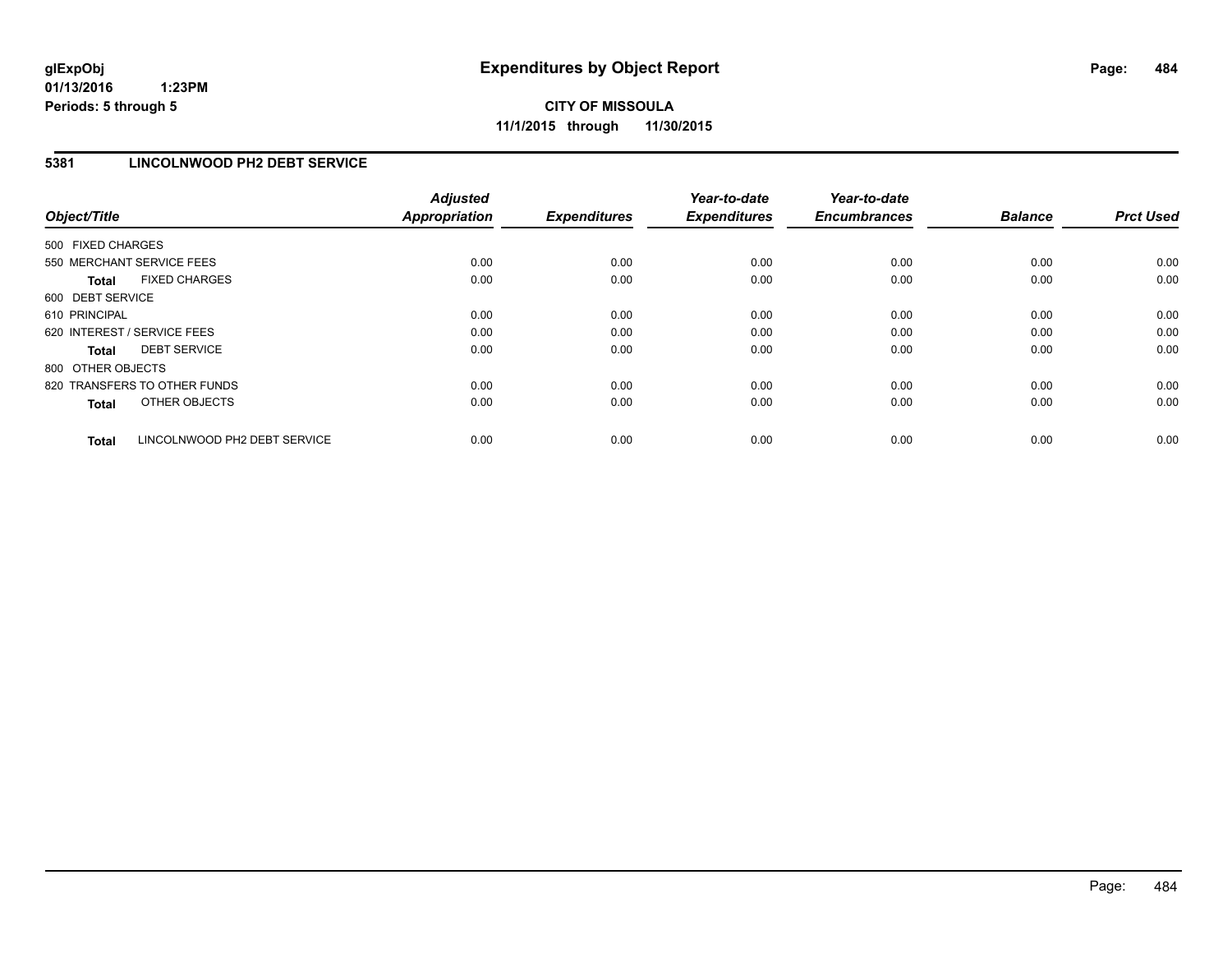#### **5382 LINCOLNWOOD PH2 RESERVE FUND**

| Object/Title                         | <b>Adjusted</b><br><b>Appropriation</b> | <b>Expenditures</b> | Year-to-date<br><b>Expenditures</b> | Year-to-date<br><b>Encumbrances</b> | <b>Balance</b> | <b>Prct Used</b> |
|--------------------------------------|-----------------------------------------|---------------------|-------------------------------------|-------------------------------------|----------------|------------------|
| 500 FIXED CHARGES                    |                                         |                     |                                     |                                     |                |                  |
| 550 MERCHANT SERVICE FEES            | 0.00                                    | 0.00                | 0.00                                | 0.00                                | 0.00           | 0.00             |
| <b>FIXED CHARGES</b><br><b>Total</b> | 0.00                                    | 0.00                | 0.00                                | 0.00                                | 0.00           | 0.00             |
| 600 DEBT SERVICE                     |                                         |                     |                                     |                                     |                |                  |
| 610 PRINCIPAL                        | 0.00                                    | 0.00                | 0.00                                | 0.00                                | 0.00           | 0.00             |
| 620 INTEREST / SERVICE FEES          | 0.00                                    | 0.00                | 0.00                                | 0.00                                | 0.00           | 0.00             |
| <b>DEBT SERVICE</b><br><b>Total</b>  | 0.00                                    | 0.00                | 0.00                                | 0.00                                | 0.00           | 0.00             |
| 800 OTHER OBJECTS                    |                                         |                     |                                     |                                     |                |                  |
| 820 TRANSFERS TO OTHER FUNDS         | 21,850.00                               | 0.00                | 0.00                                | 0.00                                | 21,850.00      | 0.00             |
| OTHER OBJECTS<br><b>Total</b>        | 21.850.00                               | 0.00                | 0.00                                | 0.00                                | 21,850.00      | 0.00             |
|                                      |                                         |                     |                                     |                                     |                |                  |
| <b>WASTEWATER</b><br><b>Total</b>    | 21,850.00                               | 0.00                | 0.00                                | 0.00                                | 21,850.00      | 0.00             |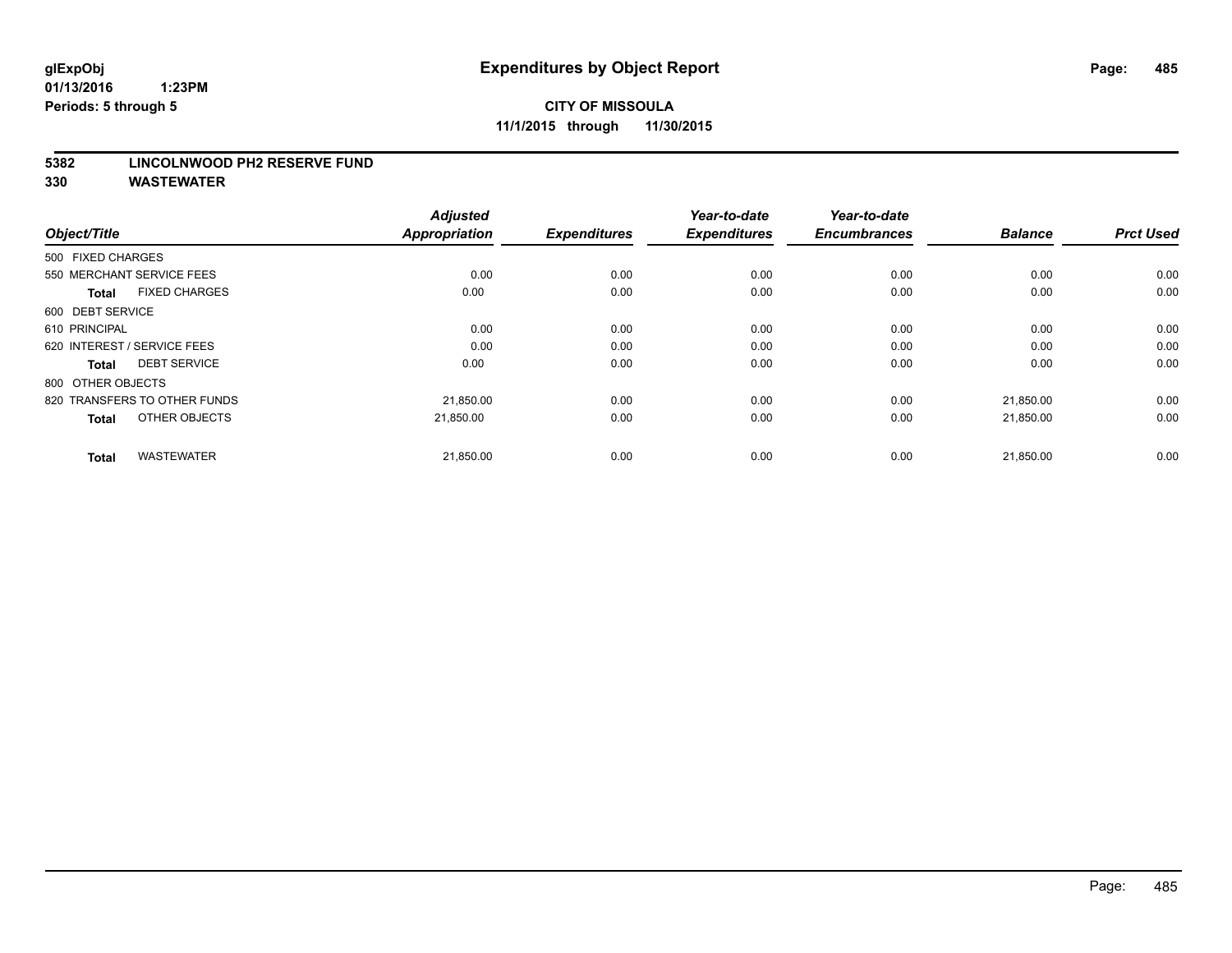**CITY OF MISSOULA 11/1/2015 through 11/30/2015**

# **5382 LINCOLNWOOD PH2 RESERVE FUND**

| Object/Title                                 | <b>Adjusted</b><br><b>Appropriation</b> | <b>Expenditures</b> | Year-to-date<br><b>Expenditures</b> | Year-to-date<br><b>Encumbrances</b> | <b>Balance</b> | <b>Prct Used</b> |
|----------------------------------------------|-----------------------------------------|---------------------|-------------------------------------|-------------------------------------|----------------|------------------|
| 500 FIXED CHARGES                            |                                         |                     |                                     |                                     |                |                  |
| 550 MERCHANT SERVICE FEES                    | 0.00                                    | 0.00                | 0.00                                | 0.00                                | 0.00           | 0.00             |
| <b>FIXED CHARGES</b><br><b>Total</b>         | 0.00                                    | 0.00                | 0.00                                | 0.00                                | 0.00           | 0.00             |
| 600 DEBT SERVICE                             |                                         |                     |                                     |                                     |                |                  |
| 610 PRINCIPAL                                | 0.00                                    | 0.00                | 0.00                                | 0.00                                | 0.00           | 0.00             |
| 620 INTEREST / SERVICE FEES                  | 0.00                                    | 0.00                | 0.00                                | 0.00                                | 0.00           | 0.00             |
| <b>DEBT SERVICE</b><br><b>Total</b>          | 0.00                                    | 0.00                | 0.00                                | 0.00                                | 0.00           | 0.00             |
| 800 OTHER OBJECTS                            |                                         |                     |                                     |                                     |                |                  |
| 820 TRANSFERS TO OTHER FUNDS                 | 21,850.00                               | 0.00                | 0.00                                | 0.00                                | 21,850.00      | 0.00             |
| OTHER OBJECTS<br><b>Total</b>                | 21,850.00                               | 0.00                | 0.00                                | 0.00                                | 21,850.00      | 0.00             |
| LINCOLNWOOD PH2 RESERVE FUND<br><b>Total</b> | 21,850.00                               | 0.00                | 0.00                                | 0.00                                | 21,850.00      | 0.00             |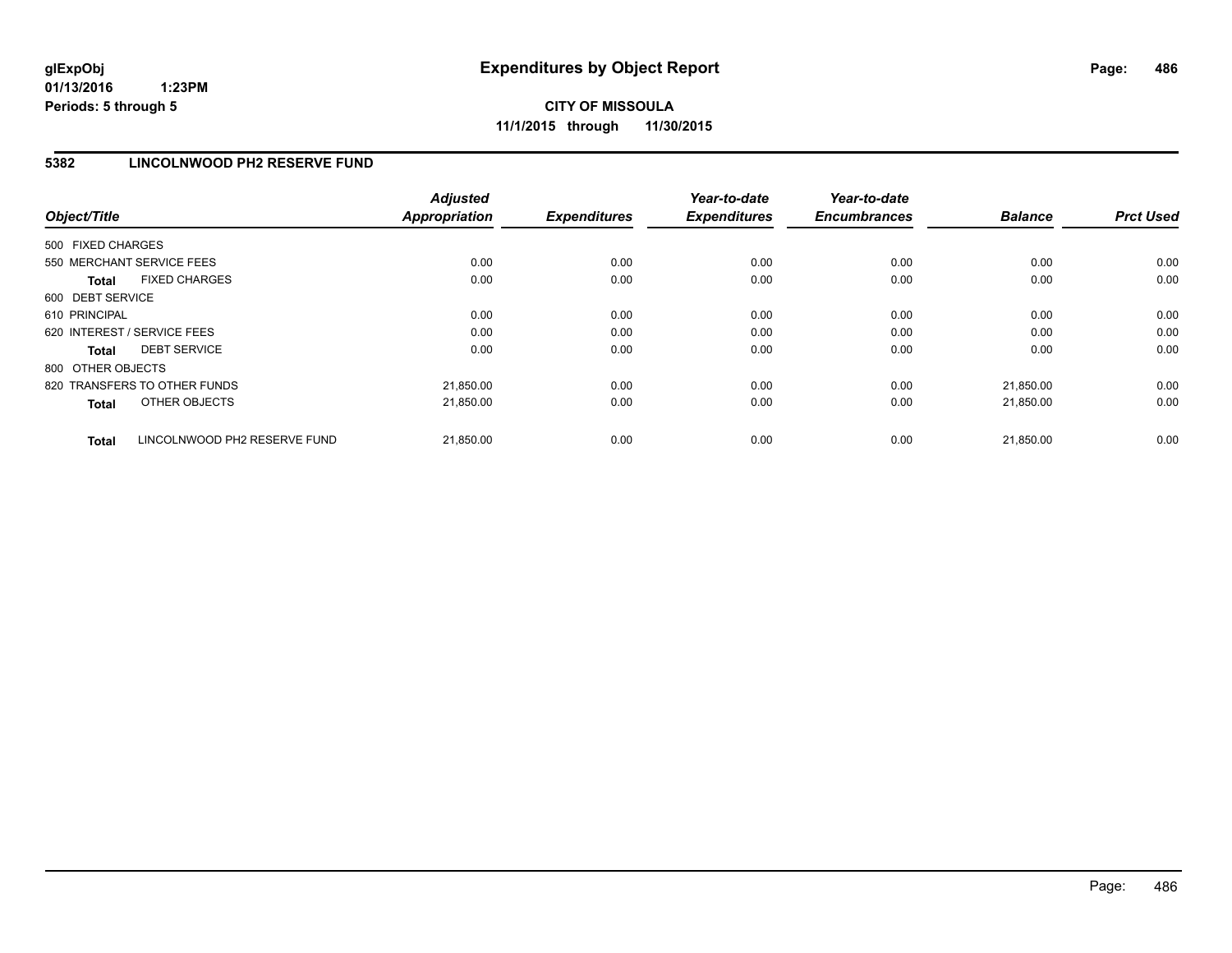#### **5383 FY09 RATTLESNAKE SEWER DEBT SVS**

| Object/Title                         | <b>Adjusted</b><br><b>Appropriation</b> | <b>Expenditures</b> | Year-to-date<br><b>Expenditures</b> | Year-to-date<br><b>Encumbrances</b> | <b>Balance</b> | <b>Prct Used</b> |
|--------------------------------------|-----------------------------------------|---------------------|-------------------------------------|-------------------------------------|----------------|------------------|
| 500 FIXED CHARGES                    |                                         |                     |                                     |                                     |                |                  |
| 550 MERCHANT SERVICE FEES            | 0.00                                    | 0.00                | 0.00                                | 0.00                                | 0.00           | 0.00             |
| <b>FIXED CHARGES</b><br><b>Total</b> | 0.00                                    | 0.00                | 0.00                                | 0.00                                | 0.00           | 0.00             |
| 600 DEBT SERVICE                     |                                         |                     |                                     |                                     |                |                  |
| 610 PRINCIPAL                        | 0.00                                    | 0.00                | 0.00                                | 0.00                                | 0.00           | 0.00             |
| 620 INTEREST / SERVICE FEES          | 0.00                                    | 0.00                | 0.00                                | 0.00                                | 0.00           | 0.00             |
| <b>DEBT SERVICE</b><br><b>Total</b>  | 0.00                                    | 0.00                | 0.00                                | 0.00                                | 0.00           | 0.00             |
| 800 OTHER OBJECTS                    |                                         |                     |                                     |                                     |                |                  |
| 820 TRANSFERS TO OTHER FUNDS         | 0.00                                    | 0.00                | 0.00                                | 0.00                                | 0.00           | 0.00             |
| OTHER OBJECTS<br><b>Total</b>        | 0.00                                    | 0.00                | 0.00                                | 0.00                                | 0.00           | 0.00             |
|                                      |                                         |                     |                                     |                                     |                |                  |
| <b>WASTEWATER</b><br><b>Total</b>    | 0.00                                    | 0.00                | 0.00                                | 0.00                                | 0.00           | 0.00             |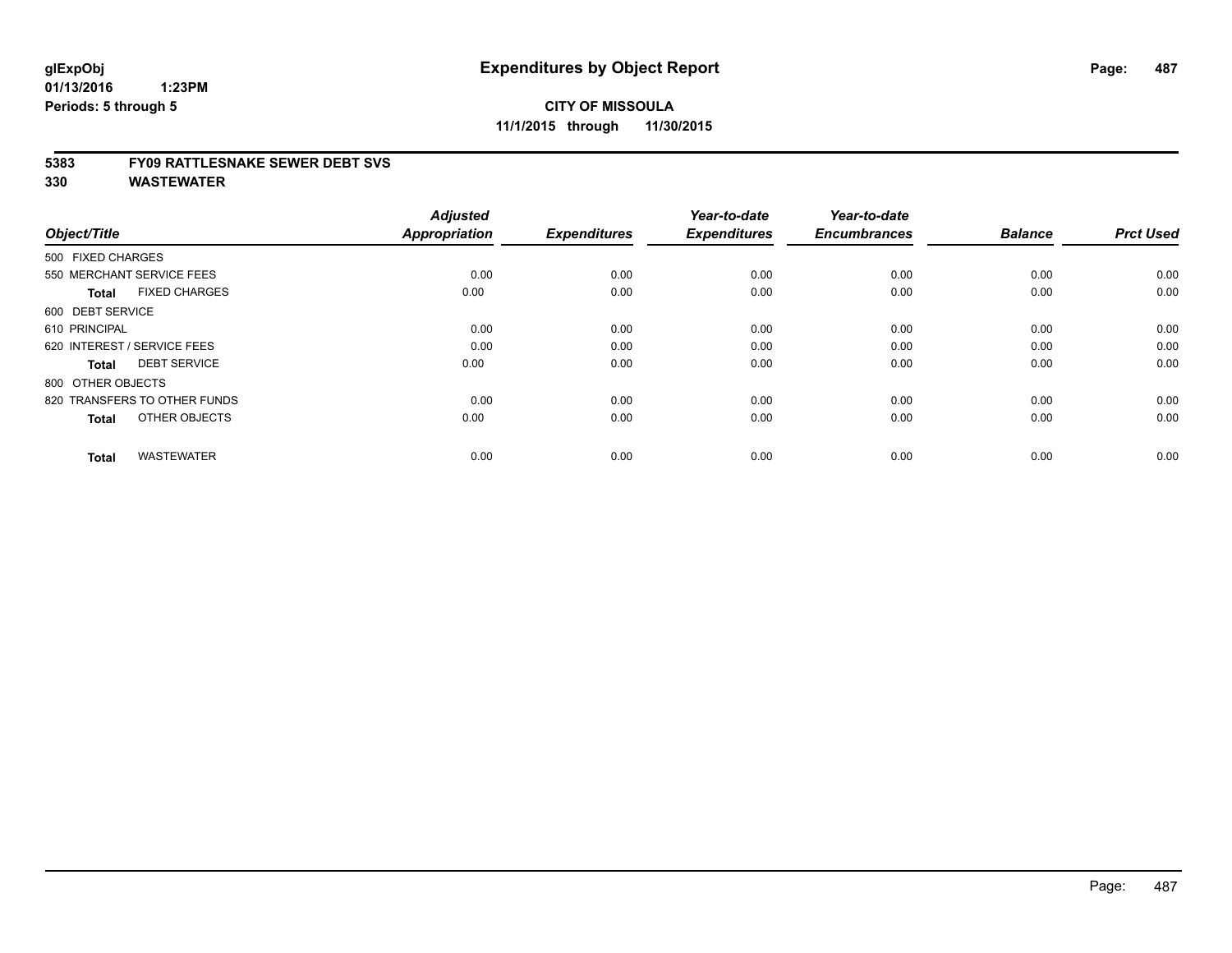#### **5383 FY09 RATTLESNAKE SEWER DEBT SVS**

**550 SID 544 PROJECT**

|                                      | <b>Adjusted</b>      |                     | Year-to-date        | Year-to-date        |                |                  |
|--------------------------------------|----------------------|---------------------|---------------------|---------------------|----------------|------------------|
| Object/Title                         | <b>Appropriation</b> | <b>Expenditures</b> | <b>Expenditures</b> | <b>Encumbrances</b> | <b>Balance</b> | <b>Prct Used</b> |
| 500 FIXED CHARGES                    |                      |                     |                     |                     |                |                  |
| 550 MERCHANT SERVICE FEES            | 0.00                 | 0.00                | 0.00                | 0.00                | 0.00           | 0.00             |
| <b>FIXED CHARGES</b><br><b>Total</b> | 0.00                 | 0.00                | 0.00                | 0.00                | 0.00           | 0.00             |
| 600 DEBT SERVICE                     |                      |                     |                     |                     |                |                  |
| 610 PRINCIPAL                        | 20,000.00            | 0.00                | 0.00                | 0.00                | 20.000.00      | 0.00             |
| 620 INTEREST / SERVICE FEES          | 10.950.00            | 0.00                | 0.00                | 0.00                | 10.950.00      | 0.00             |
| <b>DEBT SERVICE</b><br><b>Total</b>  | 30.950.00            | 0.00                | 0.00                | 0.00                | 30.950.00      | 0.00             |
|                                      |                      |                     |                     |                     |                |                  |
| SID 544 PROJECT<br><b>Total</b>      | 30.950.00            | 0.00                | 0.00                | 0.00                | 30.950.00      | 0.00             |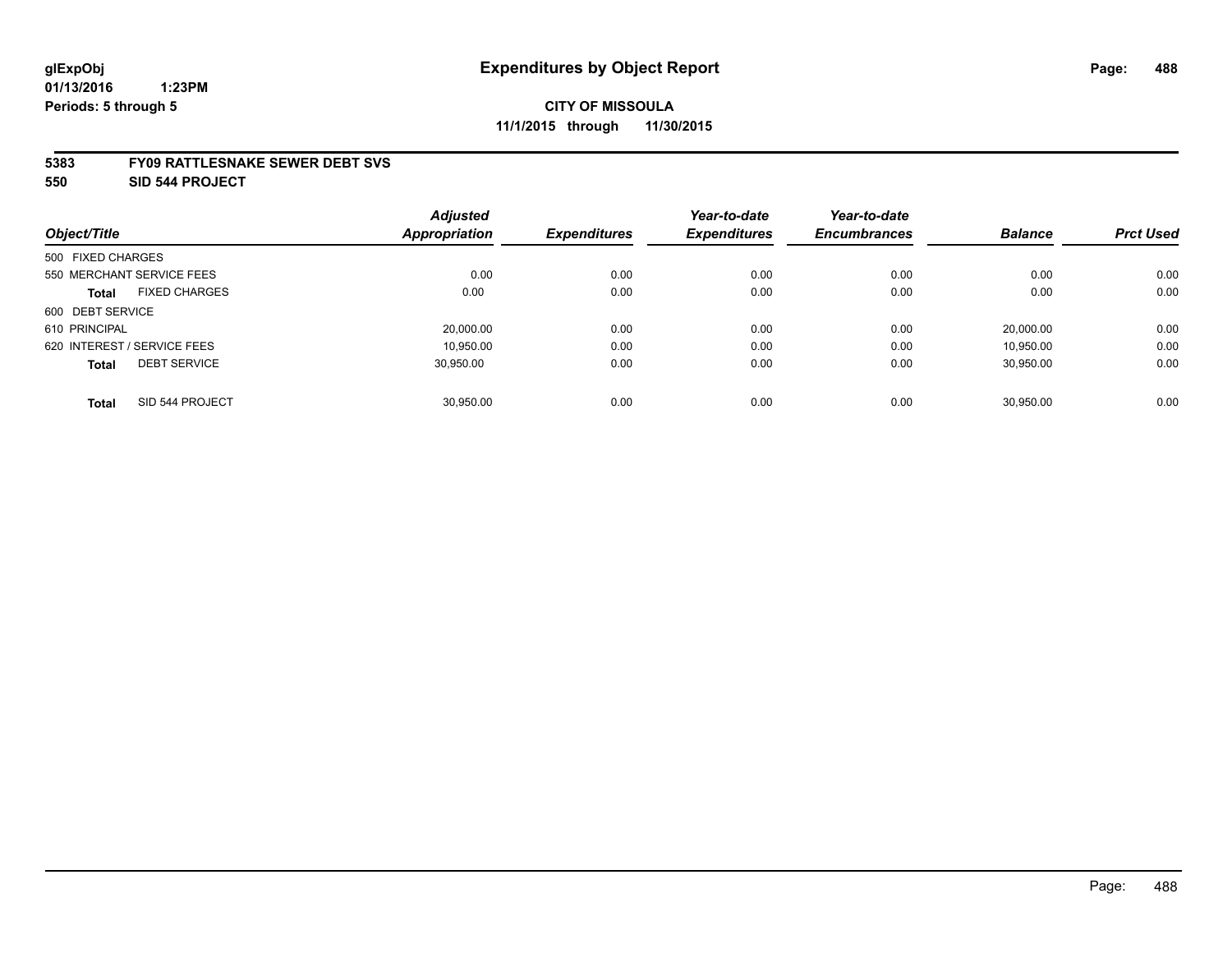**CITY OF MISSOULA 11/1/2015 through 11/30/2015**

# **5383 FY09 RATTLESNAKE SEWER DEBT SVS**

| Object/Title                                           | <b>Adjusted</b><br>Appropriation | <b>Expenditures</b> | Year-to-date<br><b>Expenditures</b> | Year-to-date<br><b>Encumbrances</b> | <b>Balance</b> | <b>Prct Used</b> |
|--------------------------------------------------------|----------------------------------|---------------------|-------------------------------------|-------------------------------------|----------------|------------------|
| 500 FIXED CHARGES                                      |                                  |                     |                                     |                                     |                |                  |
| 550 MERCHANT SERVICE FEES                              | 0.00                             | 0.00                | 0.00                                | 0.00                                | 0.00           | 0.00             |
| <b>FIXED CHARGES</b><br><b>Total</b>                   | 0.00                             | 0.00                | 0.00                                | 0.00                                | 0.00           | 0.00             |
| 600 DEBT SERVICE                                       |                                  |                     |                                     |                                     |                |                  |
| 610 PRINCIPAL                                          | 20,000.00                        | 0.00                | 0.00                                | 0.00                                | 20.000.00      | 0.00             |
| 620 INTEREST / SERVICE FEES                            | 10,950.00                        | 0.00                | 0.00                                | 0.00                                | 10,950.00      | 0.00             |
| <b>DEBT SERVICE</b><br><b>Total</b>                    | 30,950.00                        | 0.00                | 0.00                                | 0.00                                | 30,950.00      | 0.00             |
| 800 OTHER OBJECTS                                      |                                  |                     |                                     |                                     |                |                  |
| 820 TRANSFERS TO OTHER FUNDS                           | 0.00                             | 0.00                | 0.00                                | 0.00                                | 0.00           | 0.00             |
| OTHER OBJECTS<br><b>Total</b>                          | 0.00                             | 0.00                | 0.00                                | 0.00                                | 0.00           | 0.00             |
| <b>FY09 RATTLESNAKE SEWER DEBT SVS</b><br><b>Total</b> | 30,950.00                        | 0.00                | 0.00                                | 0.00                                | 30,950.00      | 0.00             |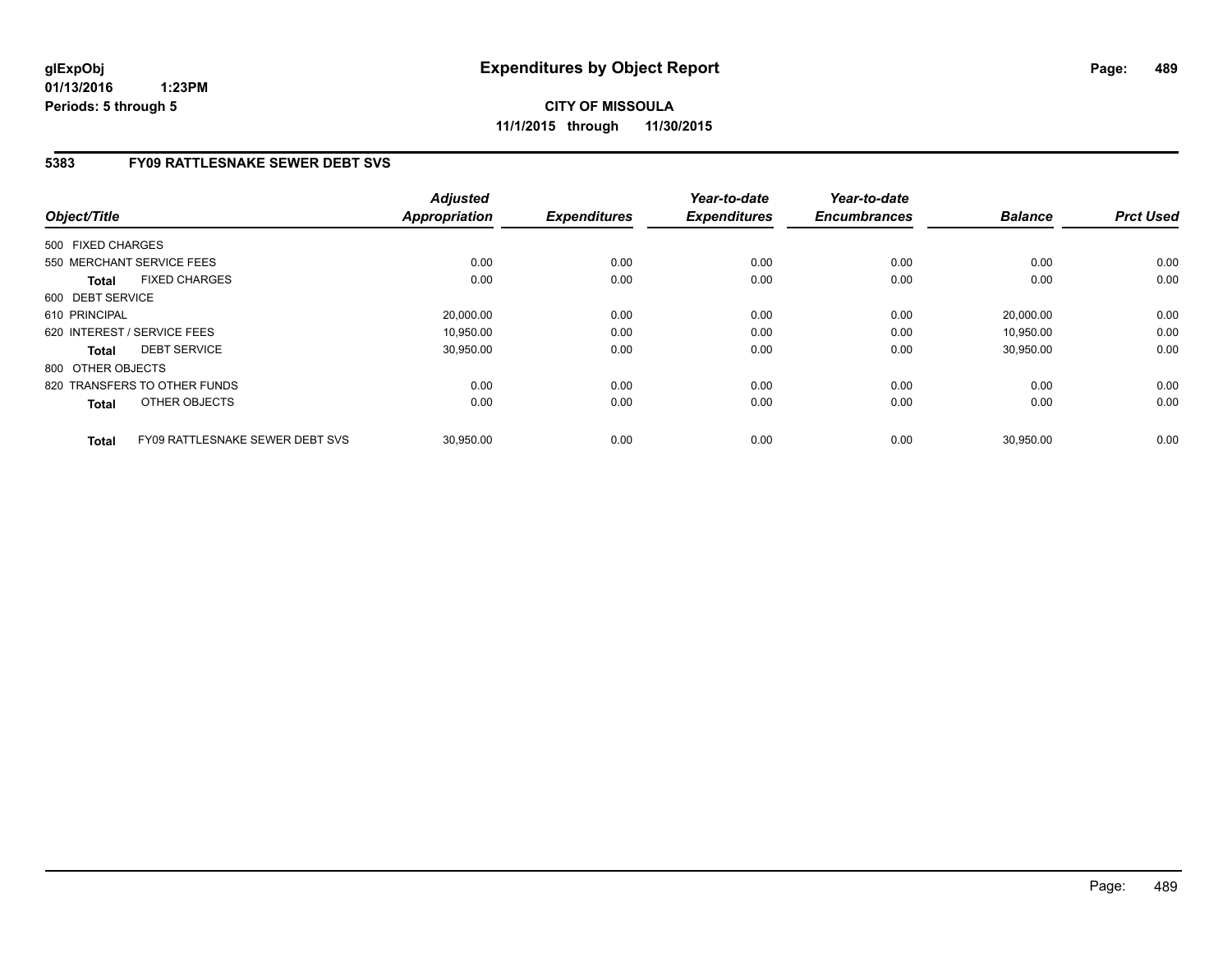**5384 09 LOLO BOND RESERVE**

| Object/Title                         | <b>Adjusted</b><br><b>Appropriation</b> | <b>Expenditures</b> | Year-to-date<br><b>Expenditures</b> | Year-to-date<br><b>Encumbrances</b> | <b>Balance</b> | <b>Prct Used</b> |
|--------------------------------------|-----------------------------------------|---------------------|-------------------------------------|-------------------------------------|----------------|------------------|
| 500 FIXED CHARGES                    |                                         |                     |                                     |                                     |                |                  |
| 550 MERCHANT SERVICE FEES            | 0.00                                    | 0.00                | 0.00                                | 0.00                                | 0.00           | 0.00             |
| <b>FIXED CHARGES</b><br><b>Total</b> | 0.00                                    | 0.00                | 0.00                                | 0.00                                | 0.00           | 0.00             |
| 800 OTHER OBJECTS                    |                                         |                     |                                     |                                     |                |                  |
| 820 TRANSFERS TO OTHER FUNDS         | 10,310.00                               | 0.00                | 0.00                                | 0.00                                | 10,310.00      | 0.00             |
| OTHER OBJECTS<br><b>Total</b>        | 10.310.00                               | 0.00                | 0.00                                | 0.00                                | 10,310.00      | 0.00             |
| <b>WASTEWATER</b><br><b>Total</b>    | 10.310.00                               | 0.00                | 0.00                                | 0.00                                | 10.310.00      | 0.00             |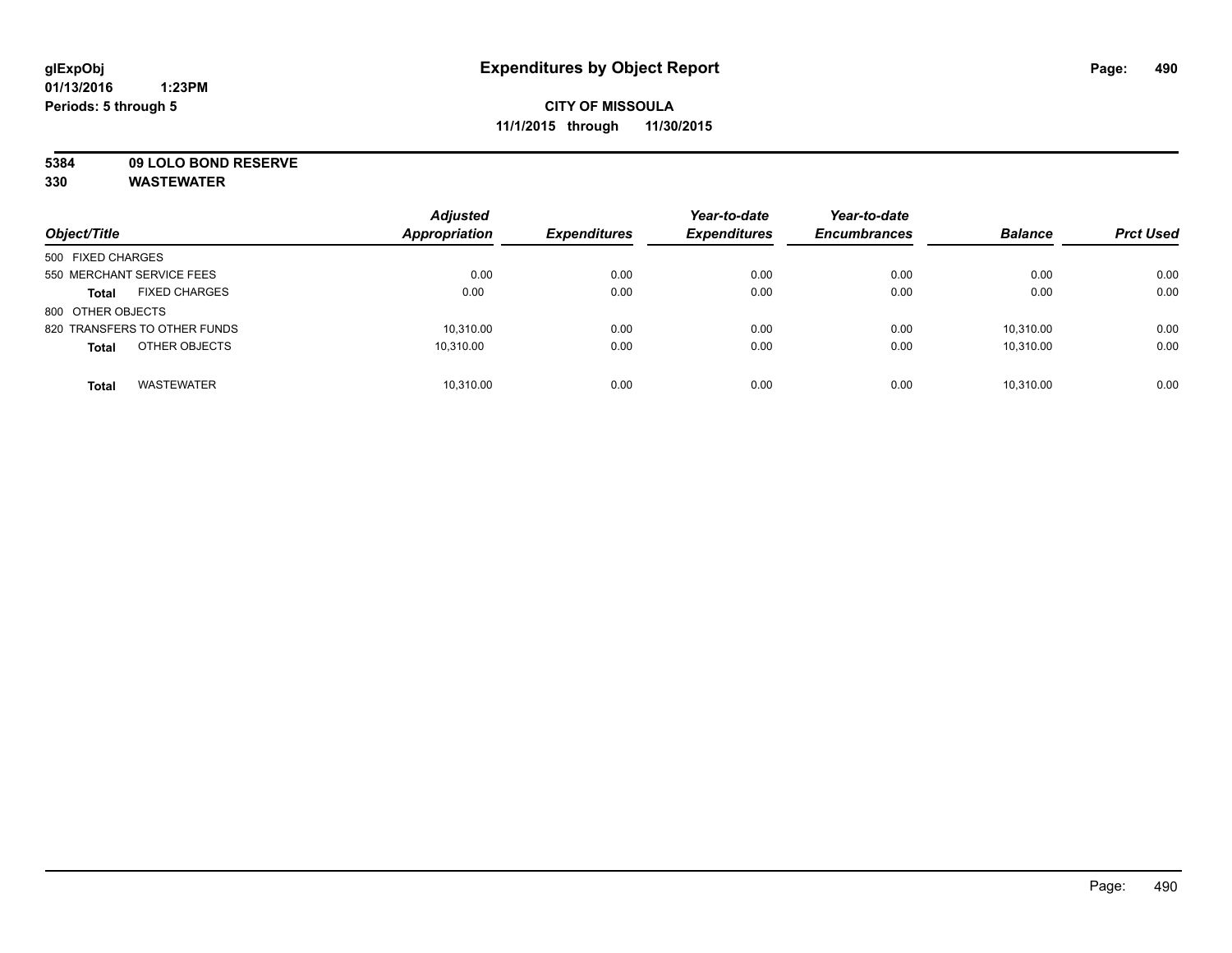### **5384 09 LOLO BOND RESERVE**

| Object/Title              |                              | <b>Adjusted</b><br>Appropriation | <b>Expenditures</b> | Year-to-date<br><b>Expenditures</b> | Year-to-date<br><b>Encumbrances</b> | <b>Balance</b> | <b>Prct Used</b> |
|---------------------------|------------------------------|----------------------------------|---------------------|-------------------------------------|-------------------------------------|----------------|------------------|
| 500 FIXED CHARGES         |                              |                                  |                     |                                     |                                     |                |                  |
| 550 MERCHANT SERVICE FEES |                              | 0.00                             | 0.00                | 0.00                                | 0.00                                | 0.00           | 0.00             |
| <b>Total</b>              | <b>FIXED CHARGES</b>         | 0.00                             | 0.00                | 0.00                                | 0.00                                | 0.00           | 0.00             |
| 800 OTHER OBJECTS         |                              |                                  |                     |                                     |                                     |                |                  |
|                           | 820 TRANSFERS TO OTHER FUNDS | 10,310.00                        | 0.00                | 0.00                                | 0.00                                | 10.310.00      | 0.00             |
| <b>Total</b>              | OTHER OBJECTS                | 10,310.00                        | 0.00                | 0.00                                | 0.00                                | 10,310.00      | 0.00             |
| <b>Total</b>              | 09 LOLO BOND RESERVE         | 10.310.00                        | 0.00                | 0.00                                | 0.00                                | 10.310.00      | 0.00             |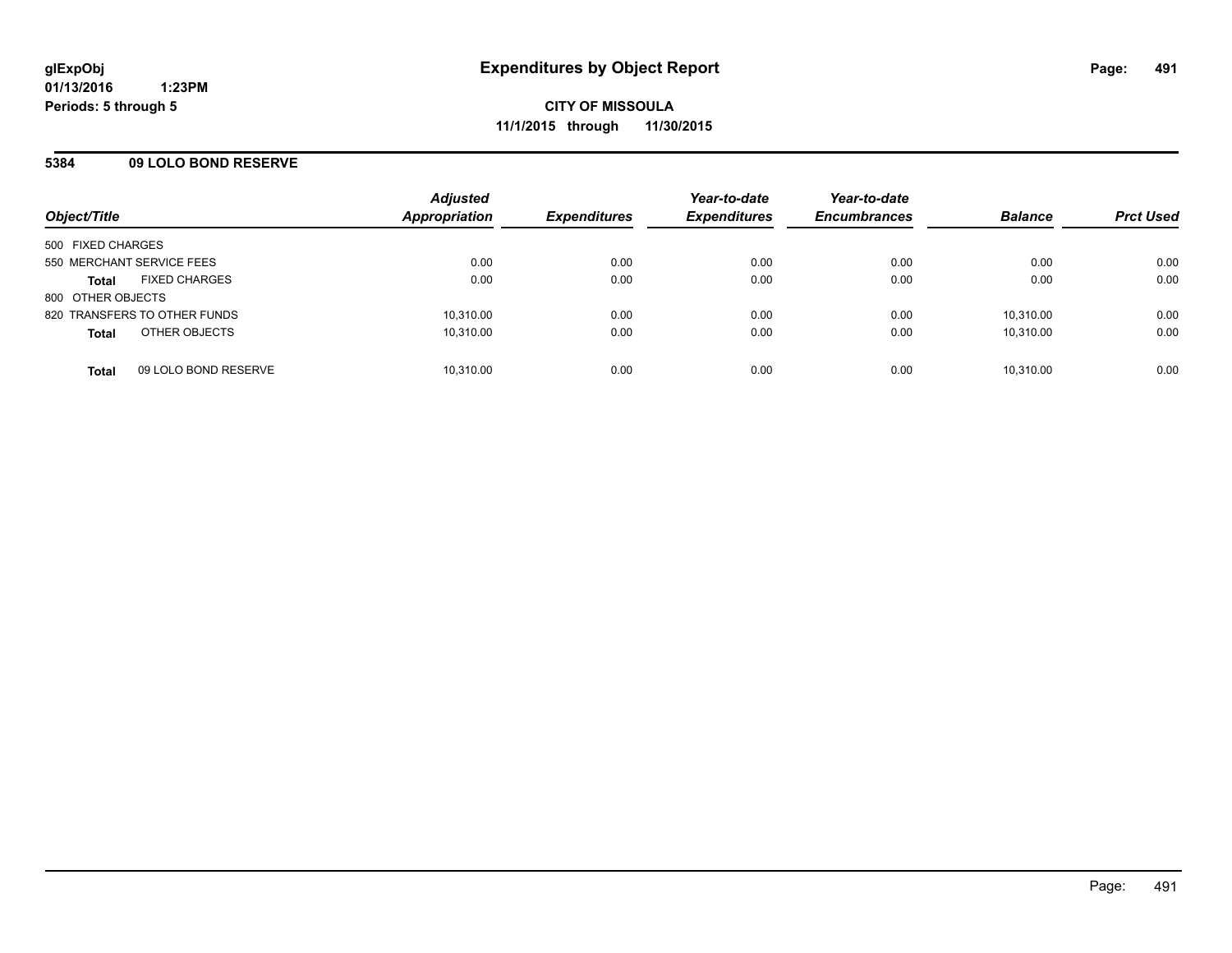### **5385 HEADWORKS 2010 BOND RESERVE**

| Object/Title                 | <b>Adjusted</b><br>Appropriation | <b>Expenditures</b> | Year-to-date<br><b>Expenditures</b> | Year-to-date<br><b>Encumbrances</b> | <b>Balance</b> | <b>Prct Used</b> |
|------------------------------|----------------------------------|---------------------|-------------------------------------|-------------------------------------|----------------|------------------|
| 800 OTHER OBJECTS            |                                  |                     |                                     |                                     |                |                  |
| 820 TRANSFERS TO OTHER FUNDS | 27,928.00                        | 0.00                | 0.00                                | 0.00                                | 27,928.00      | 0.00             |
| OTHER OBJECTS<br>Total       | 27.928.00                        | 0.00                | 0.00                                | 0.00                                | 27.928.00      | 0.00             |
| <b>WASTEWATER</b><br>Total   | 27,928.00                        | 0.00                | 0.00                                | 0.00                                | 27,928.00      | 0.00             |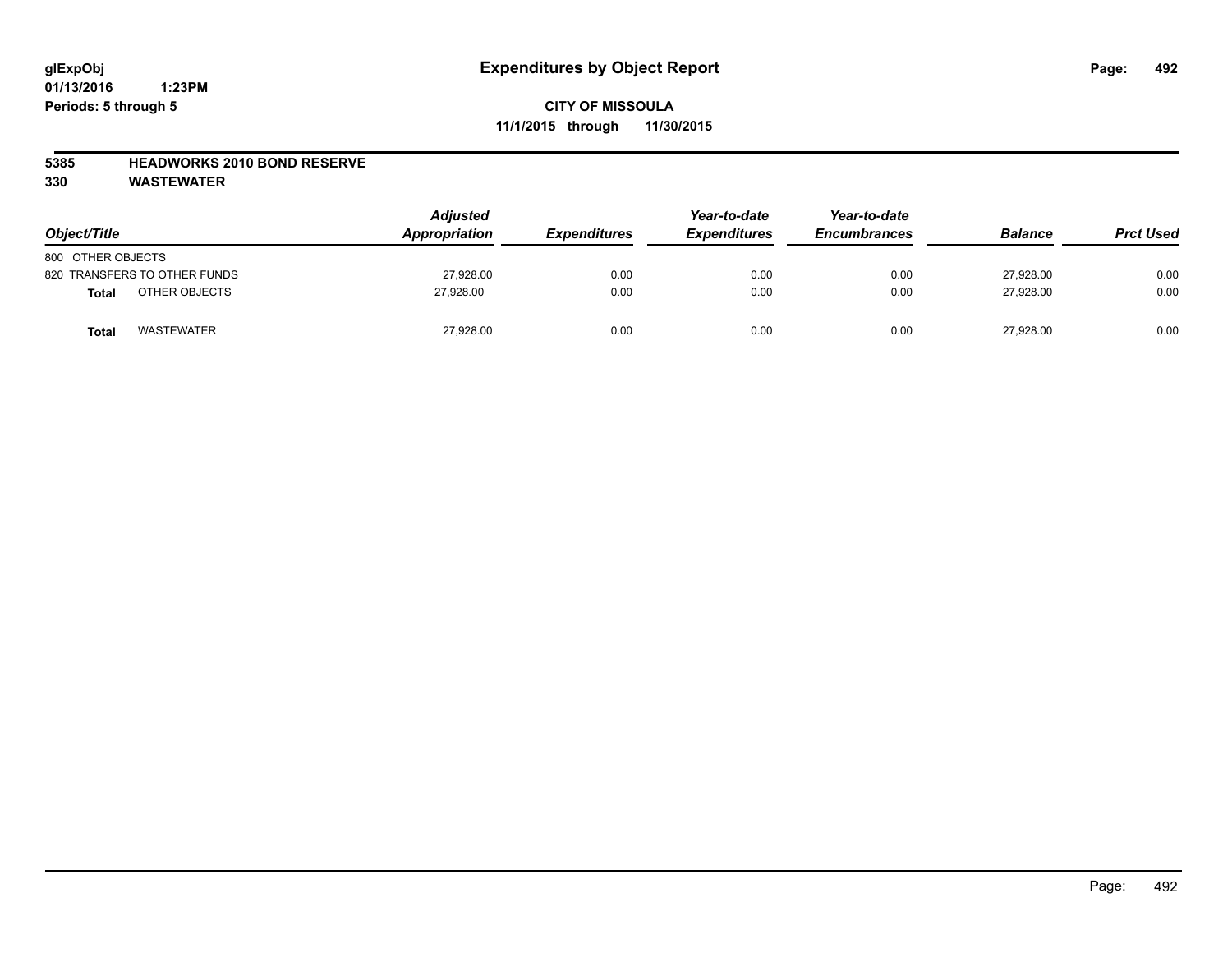**CITY OF MISSOULA 11/1/2015 through 11/30/2015**

### **5385 HEADWORKS 2010 BOND RESERVE**

| Object/Title                                | <b>Adjusted</b><br>Appropriation | <b>Expenditures</b> | Year-to-date<br><b>Expenditures</b> | Year-to-date<br><b>Encumbrances</b> | <b>Balance</b> | <b>Prct Used</b> |
|---------------------------------------------|----------------------------------|---------------------|-------------------------------------|-------------------------------------|----------------|------------------|
| 800 OTHER OBJECTS                           |                                  |                     |                                     |                                     |                |                  |
| 820 TRANSFERS TO OTHER FUNDS                | 27,928.00                        | 0.00                | 0.00                                | 0.00                                | 27,928.00      | 0.00             |
| OTHER OBJECTS<br><b>Total</b>               | 27,928.00                        | 0.00                | 0.00                                | 0.00                                | 27.928.00      | 0.00             |
| <b>HEADWORKS 2010 BOND RESERVE</b><br>Total | 27,928.00                        | 0.00                | 0.00                                | 0.00                                | 27.928.00      | 0.00             |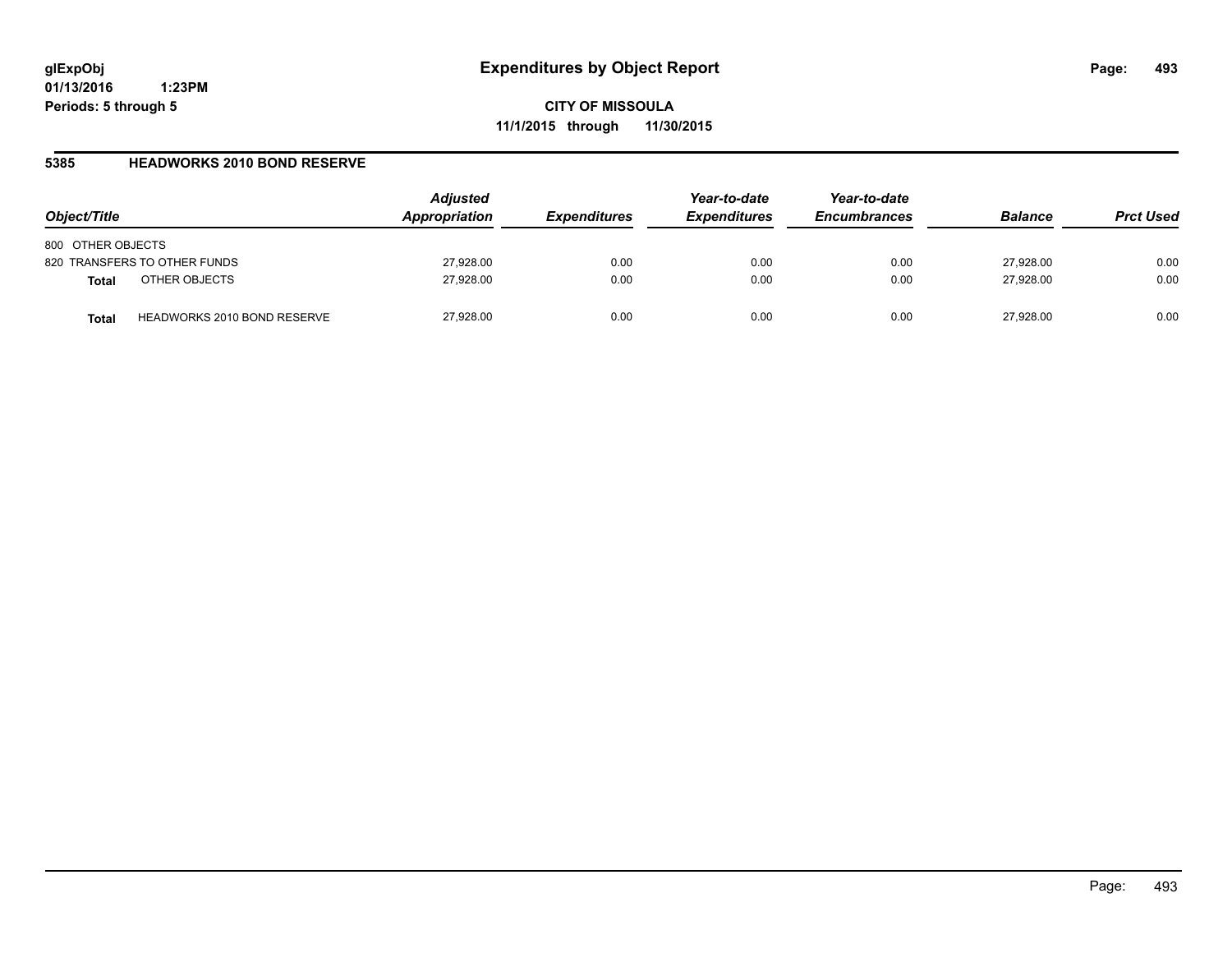# **CITY OF MISSOULA 11/1/2015 through 11/30/2015**

#### **5386 FY10 HEADWORKS DEBT SERVICE**

|                   |                             | <b>Adjusted</b>      |                     | Year-to-date        | Year-to-date        |                |                  |
|-------------------|-----------------------------|----------------------|---------------------|---------------------|---------------------|----------------|------------------|
| Object/Title      |                             | <b>Appropriation</b> | <b>Expenditures</b> | <b>Expenditures</b> | <b>Encumbrances</b> | <b>Balance</b> | <b>Prct Used</b> |
| 500 FIXED CHARGES |                             |                      |                     |                     |                     |                |                  |
|                   | 550 MERCHANT SERVICE FEES   | 0.00                 | 0.00                | 0.00                | 0.00                | 0.00           | 0.00             |
| Total             | <b>FIXED CHARGES</b>        | 0.00                 | 0.00                | 0.00                | 0.00                | 0.00           | 0.00             |
| 600 DEBT SERVICE  |                             |                      |                     |                     |                     |                |                  |
| 610 PRINCIPAL     |                             | 135.000.00           | 0.00                | 0.00                | 0.00                | 135.000.00     | 0.00             |
|                   | 620 INTEREST / SERVICE FEES | 563.316.00           | 0.00                | 0.00                | 0.00                | 563.316.00     | 0.00             |
| <b>Total</b>      | <b>DEBT SERVICE</b>         | 698.316.00           | 0.00                | 0.00                | 0.00                | 698.316.00     | 0.00             |
|                   |                             |                      |                     |                     |                     |                |                  |
| <b>Total</b>      | <b>WASTEWATER</b>           | 698.316.00           | 0.00                | 0.00                | 0.00                | 698.316.00     | 0.00             |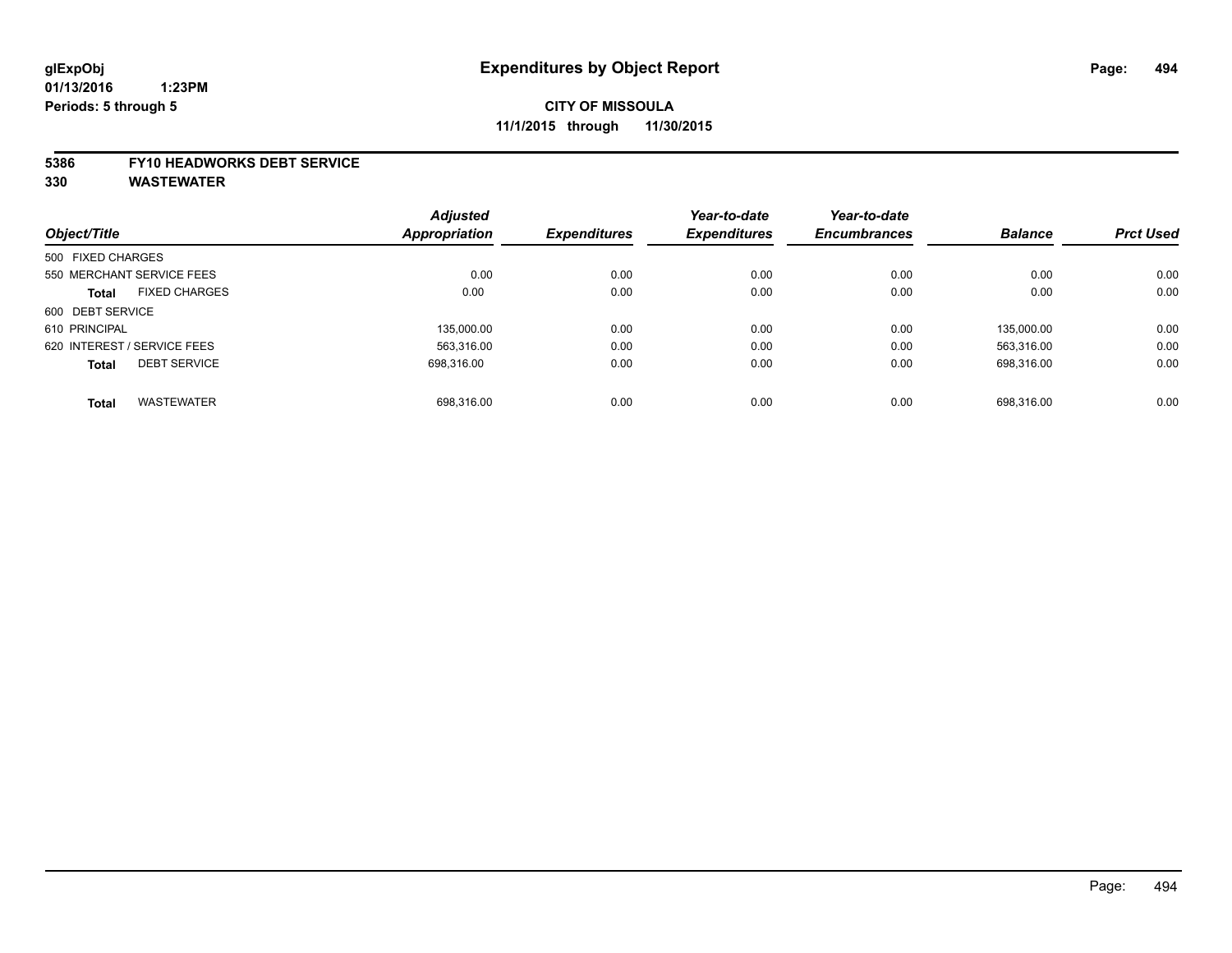### **5386 FY10 HEADWORKS DEBT SERVICE**

| Object/Title                                | <b>Adjusted</b><br>Appropriation | <b>Expenditures</b> | Year-to-date<br><b>Expenditures</b> | Year-to-date<br><b>Encumbrances</b> | <b>Balance</b> | <b>Prct Used</b> |
|---------------------------------------------|----------------------------------|---------------------|-------------------------------------|-------------------------------------|----------------|------------------|
| 500 FIXED CHARGES                           |                                  |                     |                                     |                                     |                |                  |
| 550 MERCHANT SERVICE FEES                   | 0.00                             | 0.00                | 0.00                                | 0.00                                | 0.00           | 0.00             |
| <b>FIXED CHARGES</b><br><b>Total</b>        | 0.00                             | 0.00                | 0.00                                | 0.00                                | 0.00           | 0.00             |
| 600 DEBT SERVICE                            |                                  |                     |                                     |                                     |                |                  |
| 610 PRINCIPAL                               | 135,000.00                       | 0.00                | 0.00                                | 0.00                                | 135.000.00     | 0.00             |
| 620 INTEREST / SERVICE FEES                 | 563,316.00                       | 0.00                | 0.00                                | 0.00                                | 563.316.00     | 0.00             |
| <b>DEBT SERVICE</b><br><b>Total</b>         | 698.316.00                       | 0.00                | 0.00                                | 0.00                                | 698.316.00     | 0.00             |
| FY10 HEADWORKS DEBT SERVICE<br><b>Total</b> | 698.316.00                       | 0.00                | 0.00                                | 0.00                                | 698.316.00     | 0.00             |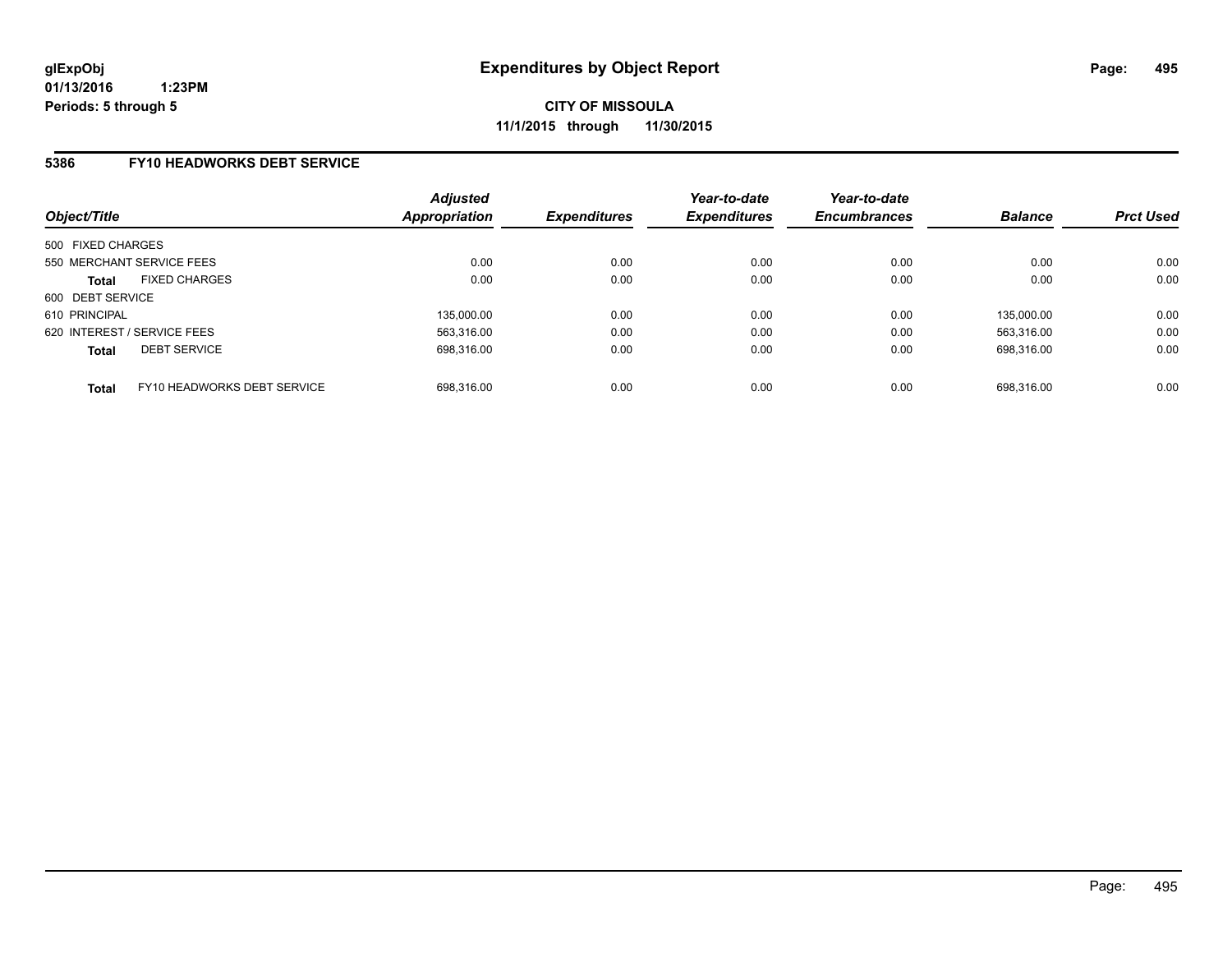#### **5387 FY11 SEWER \$1.29M BOND DEBT SERVICE**

|                   |                             | <b>Adjusted</b> |                     | Year-to-date        | Year-to-date        |                |                  |
|-------------------|-----------------------------|-----------------|---------------------|---------------------|---------------------|----------------|------------------|
| Object/Title      |                             | Appropriation   | <b>Expenditures</b> | <b>Expenditures</b> | <b>Encumbrances</b> | <b>Balance</b> | <b>Prct Used</b> |
| 500 FIXED CHARGES |                             |                 |                     |                     |                     |                |                  |
|                   | 550 MERCHANT SERVICE FEES   | 0.00            | 0.00                | 0.00                | 0.00                | 0.00           | 0.00             |
| <b>Total</b>      | <b>FIXED CHARGES</b>        | 0.00            | 0.00                | 0.00                | 0.00                | 0.00           | 0.00             |
| 600 DEBT SERVICE  |                             |                 |                     |                     |                     |                |                  |
| 610 PRINCIPAL     |                             | 45.000.00       | 0.00                | 0.00                | 0.00                | 45.000.00      | 0.00             |
|                   | 620 INTEREST / SERVICE FEES | 57,080.00       | 0.00                | 0.00                | 0.00                | 57.080.00      | 0.00             |
| <b>Total</b>      | <b>DEBT SERVICE</b>         | 102.080.00      | 0.00                | 0.00                | 0.00                | 102.080.00     | 0.00             |
| <b>Total</b>      | <b>WASTEWATER</b>           | 102.080.00      | 0.00                | 0.00                | 0.00                | 102.080.00     | 0.00             |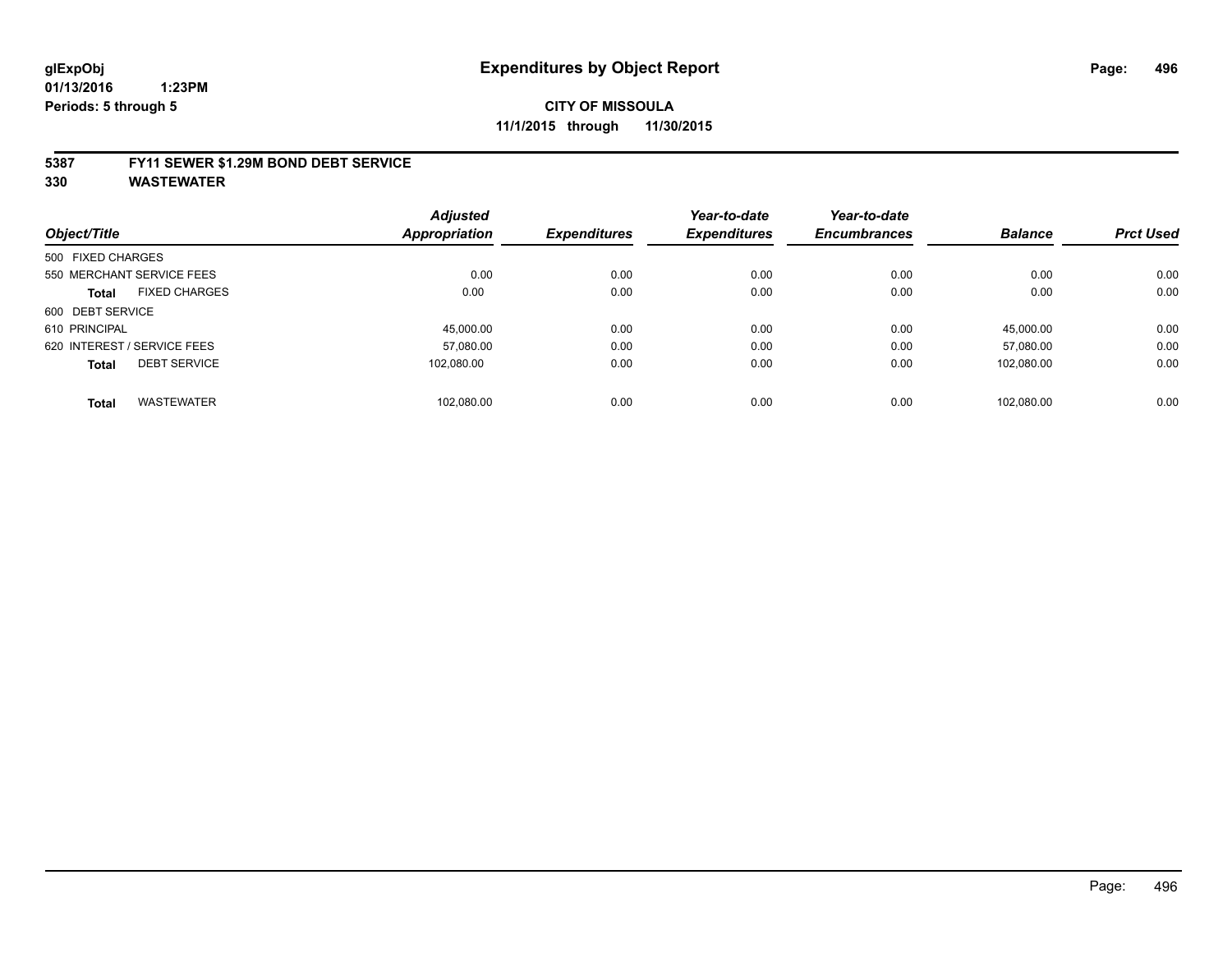**CITY OF MISSOULA 11/1/2015 through 11/30/2015**

# **5387 FY11 SEWER \$1.29M BOND DEBT SERVICE**

| Object/Title                                        | <b>Adjusted</b><br><b>Appropriation</b> | <b>Expenditures</b> | Year-to-date<br><b>Expenditures</b> | Year-to-date<br><b>Encumbrances</b> | <b>Balance</b> | <b>Prct Used</b> |
|-----------------------------------------------------|-----------------------------------------|---------------------|-------------------------------------|-------------------------------------|----------------|------------------|
| 500 FIXED CHARGES                                   |                                         |                     |                                     |                                     |                |                  |
| 550 MERCHANT SERVICE FEES                           | 0.00                                    | 0.00                | 0.00                                | 0.00                                | 0.00           | 0.00             |
| <b>FIXED CHARGES</b><br><b>Total</b>                | 0.00                                    | 0.00                | 0.00                                | 0.00                                | 0.00           | 0.00             |
| 600 DEBT SERVICE                                    |                                         |                     |                                     |                                     |                |                  |
| 610 PRINCIPAL                                       | 45.000.00                               | 0.00                | 0.00                                | 0.00                                | 45.000.00      | 0.00             |
| 620 INTEREST / SERVICE FEES                         | 57,080.00                               | 0.00                | 0.00                                | 0.00                                | 57.080.00      | 0.00             |
| <b>DEBT SERVICE</b><br><b>Total</b>                 | 102.080.00                              | 0.00                | 0.00                                | 0.00                                | 102.080.00     | 0.00             |
|                                                     |                                         |                     |                                     |                                     |                |                  |
| FY11 SEWER \$1.29M BOND DEBT SERVIC<br><b>Total</b> | 102.080.00                              | 0.00                | 0.00                                | 0.00                                | 102.080.00     | 0.00             |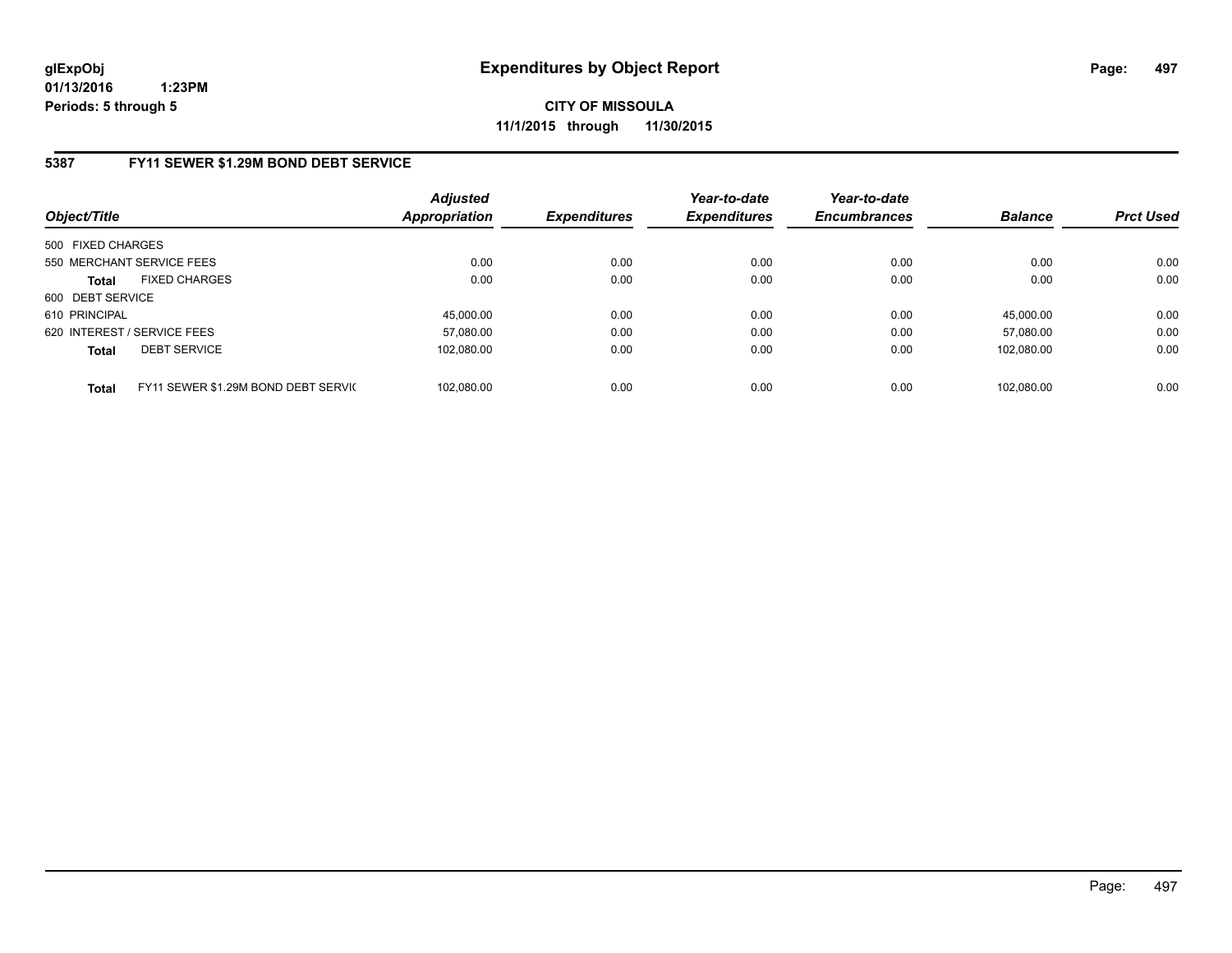#### **5388 FY11 \$1.29M SEWER BOND RESERVE**

| Object/Title                         | <b>Adjusted</b><br><b>Appropriation</b> | <b>Expenditures</b> | Year-to-date<br><b>Expenditures</b> | Year-to-date<br><b>Encumbrances</b> | <b>Balance</b> | <b>Prct Used</b> |
|--------------------------------------|-----------------------------------------|---------------------|-------------------------------------|-------------------------------------|----------------|------------------|
| 500 FIXED CHARGES                    |                                         |                     |                                     |                                     |                |                  |
| 550 MERCHANT SERVICE FEES            | 0.00                                    | 0.00                | 0.00                                | 0.00                                | 0.00           | 0.00             |
| <b>FIXED CHARGES</b><br><b>Total</b> | 0.00                                    | 0.00                | 0.00                                | 0.00                                | 0.00           | 0.00             |
| 800 OTHER OBJECTS                    |                                         |                     |                                     |                                     |                |                  |
| 820 TRANSFERS TO OTHER FUNDS         | 3.025.00                                | 0.00                | 0.00                                | 0.00                                | 3,025.00       | 0.00             |
| OTHER OBJECTS<br><b>Total</b>        | 3,025.00                                | 0.00                | 0.00                                | 0.00                                | 3,025.00       | 0.00             |
| <b>WASTEWATER</b><br><b>Total</b>    | 3.025.00                                | 0.00                | 0.00                                | 0.00                                | 3.025.00       | 0.00             |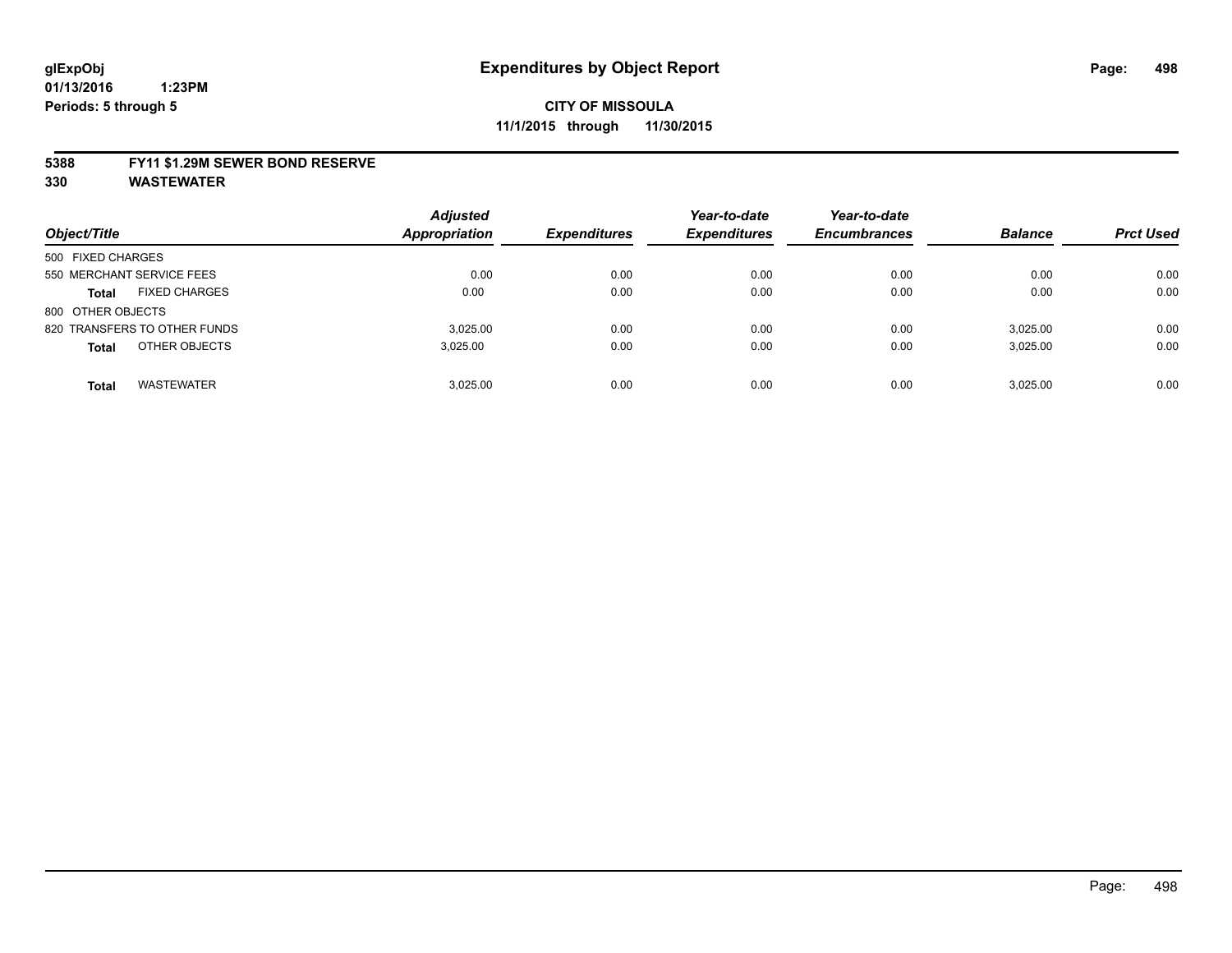# **5388 FY11 \$1.29M SEWER BOND RESERVE**

| Object/Title              |                                 | <b>Adjusted</b><br><b>Appropriation</b> | <b>Expenditures</b> | Year-to-date<br><b>Expenditures</b> | Year-to-date<br><b>Encumbrances</b> | <b>Balance</b> | <b>Prct Used</b> |
|---------------------------|---------------------------------|-----------------------------------------|---------------------|-------------------------------------|-------------------------------------|----------------|------------------|
| 500 FIXED CHARGES         |                                 |                                         |                     |                                     |                                     |                |                  |
| 550 MERCHANT SERVICE FEES |                                 | 0.00                                    | 0.00                | 0.00                                | 0.00                                | 0.00           | 0.00             |
| <b>Total</b>              | <b>FIXED CHARGES</b>            | 0.00                                    | 0.00                | 0.00                                | 0.00                                | 0.00           | 0.00             |
| 800 OTHER OBJECTS         |                                 |                                         |                     |                                     |                                     |                |                  |
|                           | 820 TRANSFERS TO OTHER FUNDS    | 3.025.00                                | 0.00                | 0.00                                | 0.00                                | 3.025.00       | 0.00             |
| <b>Total</b>              | OTHER OBJECTS                   | 3.025.00                                | 0.00                | 0.00                                | 0.00                                | 3,025.00       | 0.00             |
| <b>Total</b>              | FY11 \$1.29M SEWER BOND RESERVE | 3.025.00                                | 0.00                | 0.00                                | 0.00                                | 3.025.00       | 0.00             |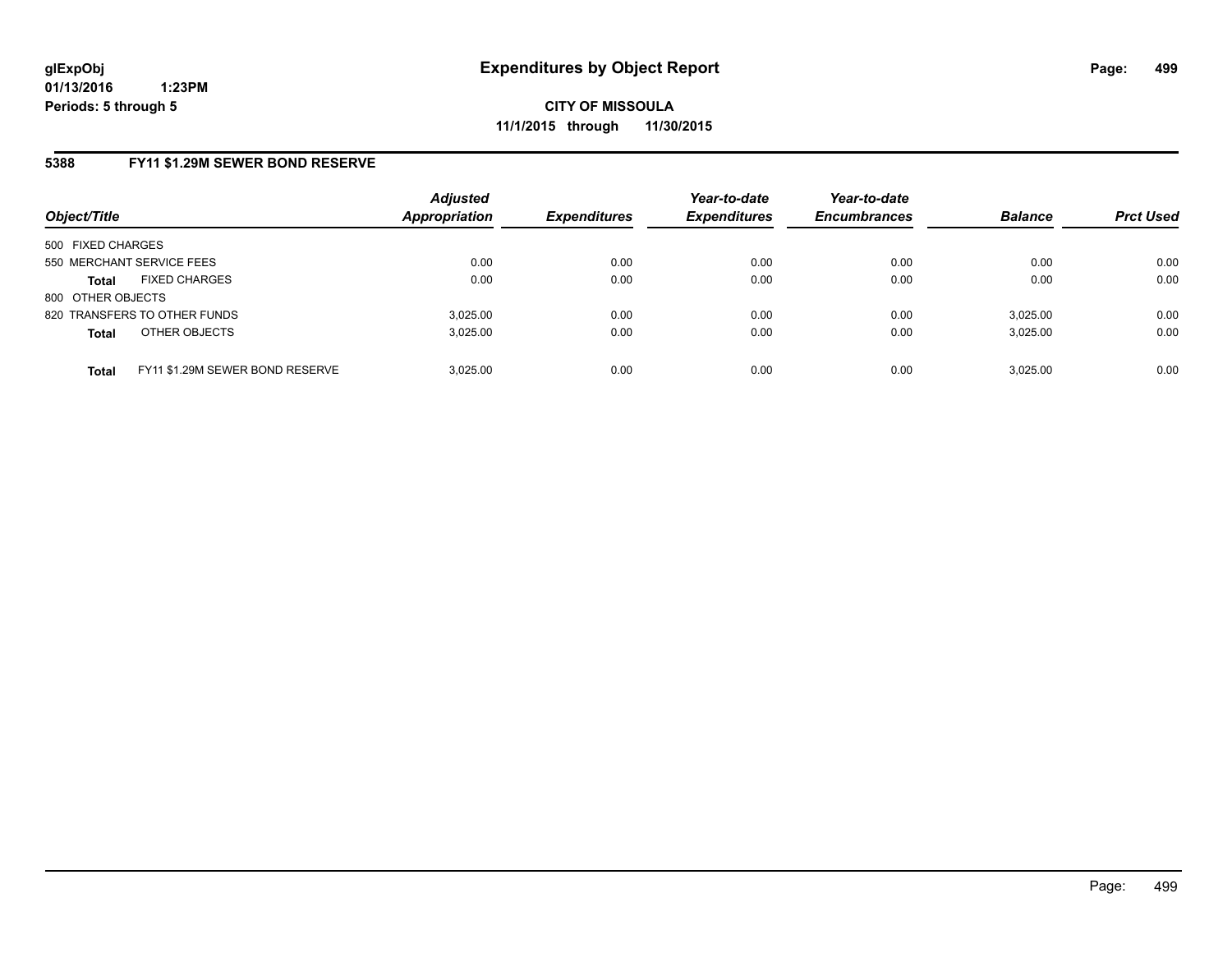#### **5389 FY15 SEWER REVENUE BOND DEBT SERVICE**

|                   |                             | <b>Adjusted</b> |                     | Year-to-date        | Year-to-date        |                |                  |
|-------------------|-----------------------------|-----------------|---------------------|---------------------|---------------------|----------------|------------------|
| Object/Title      |                             | Appropriation   | <b>Expenditures</b> | <b>Expenditures</b> | <b>Encumbrances</b> | <b>Balance</b> | <b>Prct Used</b> |
| 500 FIXED CHARGES |                             |                 |                     |                     |                     |                |                  |
|                   | 550 MERCHANT SERVICE FEES   | 0.00            | 0.00                | 0.00                | 0.00                | 0.00           | 0.00             |
| <b>Total</b>      | <b>FIXED CHARGES</b>        | 0.00            | 0.00                | 0.00                | 0.00                | 0.00           | 0.00             |
| 600 DEBT SERVICE  |                             |                 |                     |                     |                     |                |                  |
| 610 PRINCIPAL     |                             | 19.000.00       | 0.00                | 0.00                | 0.00                | 19.000.00      | 0.00             |
|                   | 620 INTEREST / SERVICE FEES | 17.074.30       | 0.00                | 0.00                | 0.00                | 17.074.30      | 0.00             |
| <b>Total</b>      | <b>DEBT SERVICE</b>         | 36.074.30       | 0.00                | 0.00                | 0.00                | 36.074.30      | 0.00             |
| <b>Total</b>      | <b>WASTEWATER</b>           | 36.074.30       | 0.00                | 0.00                | 0.00                | 36.074.30      | 0.00             |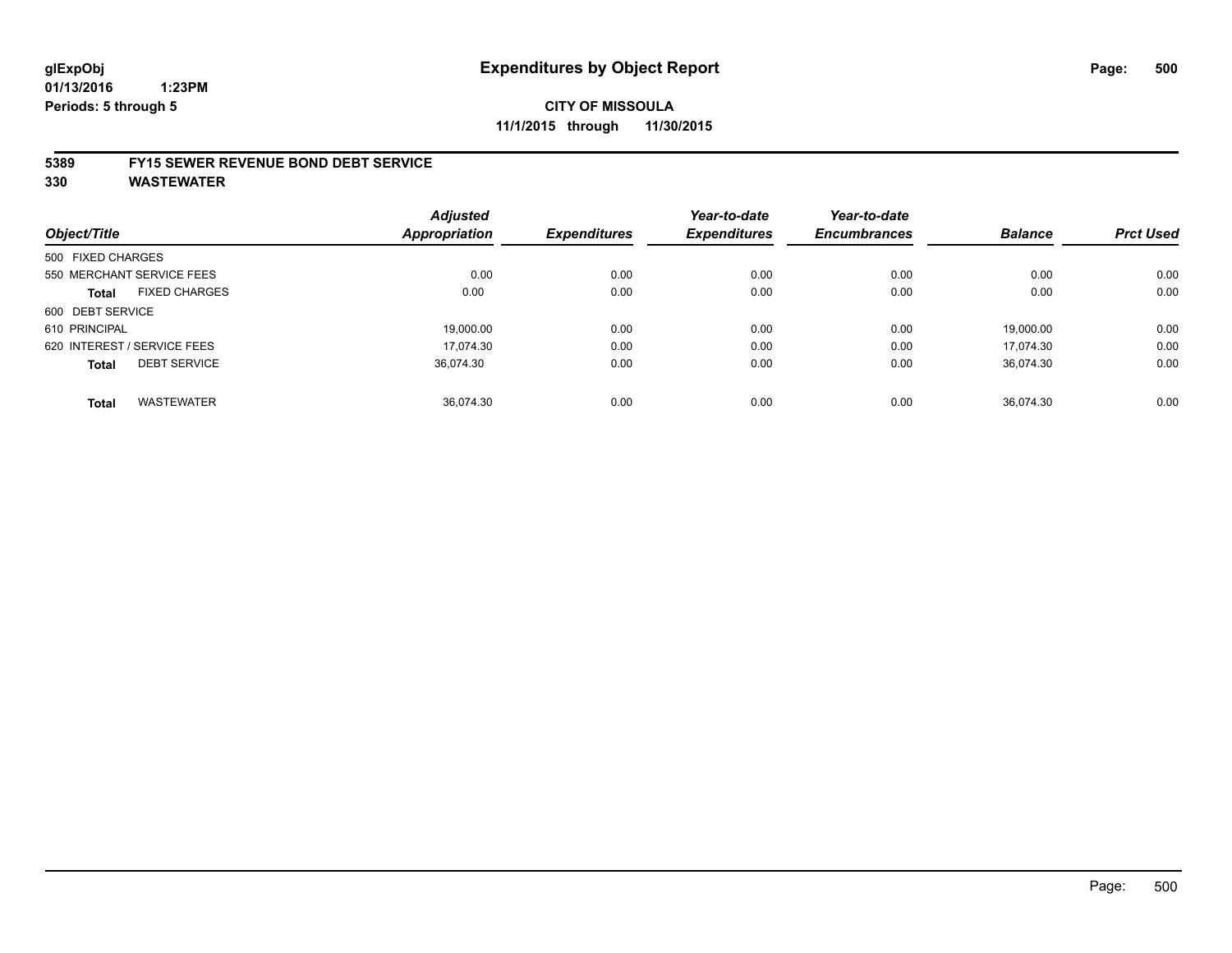**CITY OF MISSOULA 11/1/2015 through 11/30/2015**

### **5389 FY15 SEWER REVENUE BOND DEBT SERVICE**

| Object/Title      |                                  | Adjusted<br><b>Appropriation</b> | <b>Expenditures</b> | Year-to-date<br><b>Expenditures</b> | Year-to-date<br><b>Encumbrances</b> | <b>Balance</b> | <b>Prct Used</b> |
|-------------------|----------------------------------|----------------------------------|---------------------|-------------------------------------|-------------------------------------|----------------|------------------|
| 500 FIXED CHARGES |                                  |                                  |                     |                                     |                                     |                |                  |
|                   | 550 MERCHANT SERVICE FEES        | 0.00                             | 0.00                | 0.00                                | 0.00                                | 0.00           | 0.00             |
| <b>Total</b>      | <b>FIXED CHARGES</b>             | 0.00                             | 0.00                | 0.00                                | 0.00                                | 0.00           | 0.00             |
| 600 DEBT SERVICE  |                                  |                                  |                     |                                     |                                     |                |                  |
| 610 PRINCIPAL     |                                  | 19.000.00                        | 0.00                | 0.00                                | 0.00                                | 19.000.00      | 0.00             |
|                   | 620 INTEREST / SERVICE FEES      | 17.074.30                        | 0.00                | 0.00                                | 0.00                                | 17.074.30      | 0.00             |
| <b>Total</b>      | <b>DEBT SERVICE</b>              | 36.074.30                        | 0.00                | 0.00                                | 0.00                                | 36.074.30      | 0.00             |
| <b>Total</b>      | FY15 SEWER REVENUE BOND DEBT SEF | 36.074.30                        | 0.00                | 0.00                                | 0.00                                | 36.074.30      | 0.00             |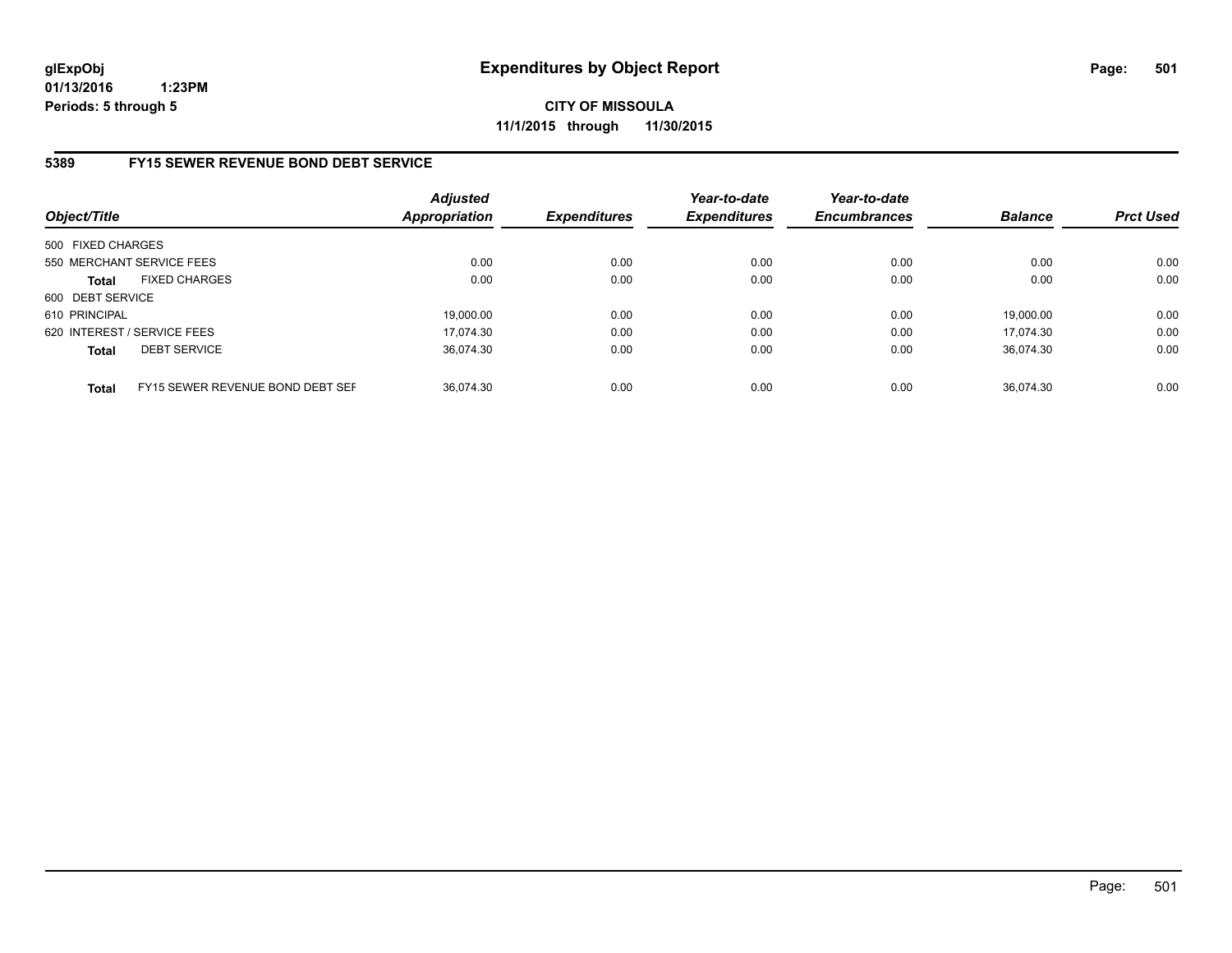# **CITY OF MISSOULA 11/1/2015 through 11/30/2015**

#### **5390 FY15 SEWER BOND DEBT RESERVE**

| Object/Title                         | <b>Adjusted</b><br><b>Appropriation</b> | <b>Expenditures</b> | Year-to-date<br><b>Expenditures</b> | Year-to-date<br><b>Encumbrances</b> | <b>Balance</b> | <b>Prct Used</b> |
|--------------------------------------|-----------------------------------------|---------------------|-------------------------------------|-------------------------------------|----------------|------------------|
| 500 FIXED CHARGES                    |                                         |                     |                                     |                                     |                |                  |
| 550 MERCHANT SERVICE FEES            | 0.00                                    | 0.00                | 0.00                                | 0.00                                | 0.00           | 0.00             |
| <b>FIXED CHARGES</b><br><b>Total</b> | 0.00                                    | 0.00                | 0.00                                | 0.00                                | 0.00           | 0.00             |
| 800 OTHER OBJECTS                    |                                         |                     |                                     |                                     |                |                  |
| 820 TRANSFERS TO OTHER FUNDS         | 0.00                                    | 0.00                | 0.00                                | 0.00                                | 0.00           | 0.00             |
| OTHER OBJECTS<br><b>Total</b>        | 0.00                                    | 0.00                | 0.00                                | 0.00                                | 0.00           | 0.00             |
| <b>WASTEWATER</b><br><b>Total</b>    | 0.00                                    | 0.00                | 0.00                                | 0.00                                | 0.00           | 0.00             |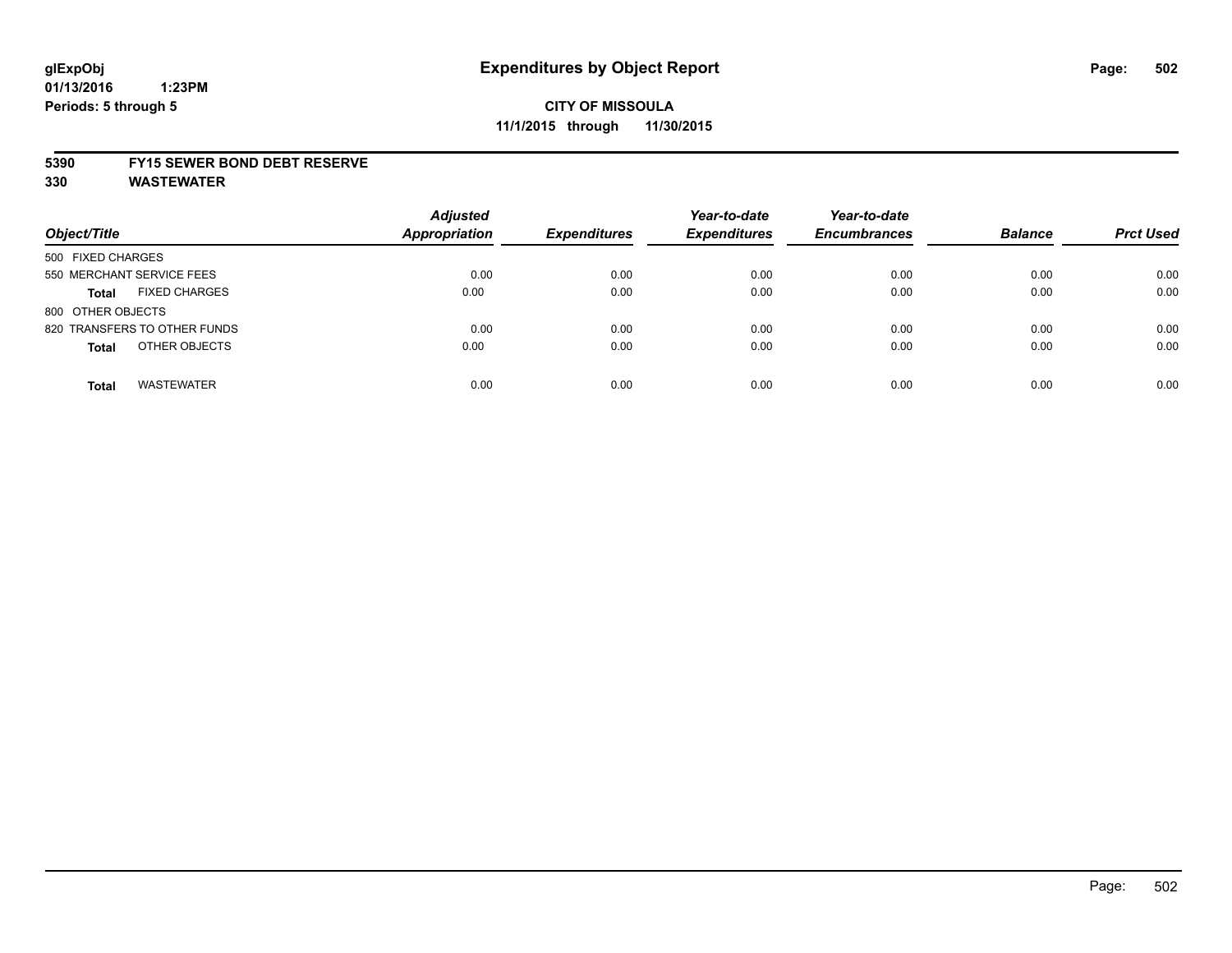# **5390 FY15 SEWER BOND DEBT RESERVE**

| Object/Title              |                              | <b>Adjusted</b><br>Appropriation | <b>Expenditures</b> | Year-to-date<br><b>Expenditures</b> | Year-to-date<br><b>Encumbrances</b> | <b>Balance</b> | <b>Prct Used</b> |
|---------------------------|------------------------------|----------------------------------|---------------------|-------------------------------------|-------------------------------------|----------------|------------------|
| 500 FIXED CHARGES         |                              |                                  |                     |                                     |                                     |                |                  |
| 550 MERCHANT SERVICE FEES |                              | 0.00                             | 0.00                | 0.00                                | 0.00                                | 0.00           | 0.00             |
| <b>Total</b>              | <b>FIXED CHARGES</b>         | 0.00                             | 0.00                | 0.00                                | 0.00                                | 0.00           | 0.00             |
| 800 OTHER OBJECTS         |                              |                                  |                     |                                     |                                     |                |                  |
|                           | 820 TRANSFERS TO OTHER FUNDS | 0.00                             | 0.00                | 0.00                                | 0.00                                | 0.00           | 0.00             |
| <b>Total</b>              | OTHER OBJECTS                | 0.00                             | 0.00                | 0.00                                | 0.00                                | 0.00           | 0.00             |
| <b>Total</b>              | FY15 SEWER BOND DEBT RESERVE | 0.00                             | 0.00                | 0.00                                | 0.00                                | 0.00           | 0.00             |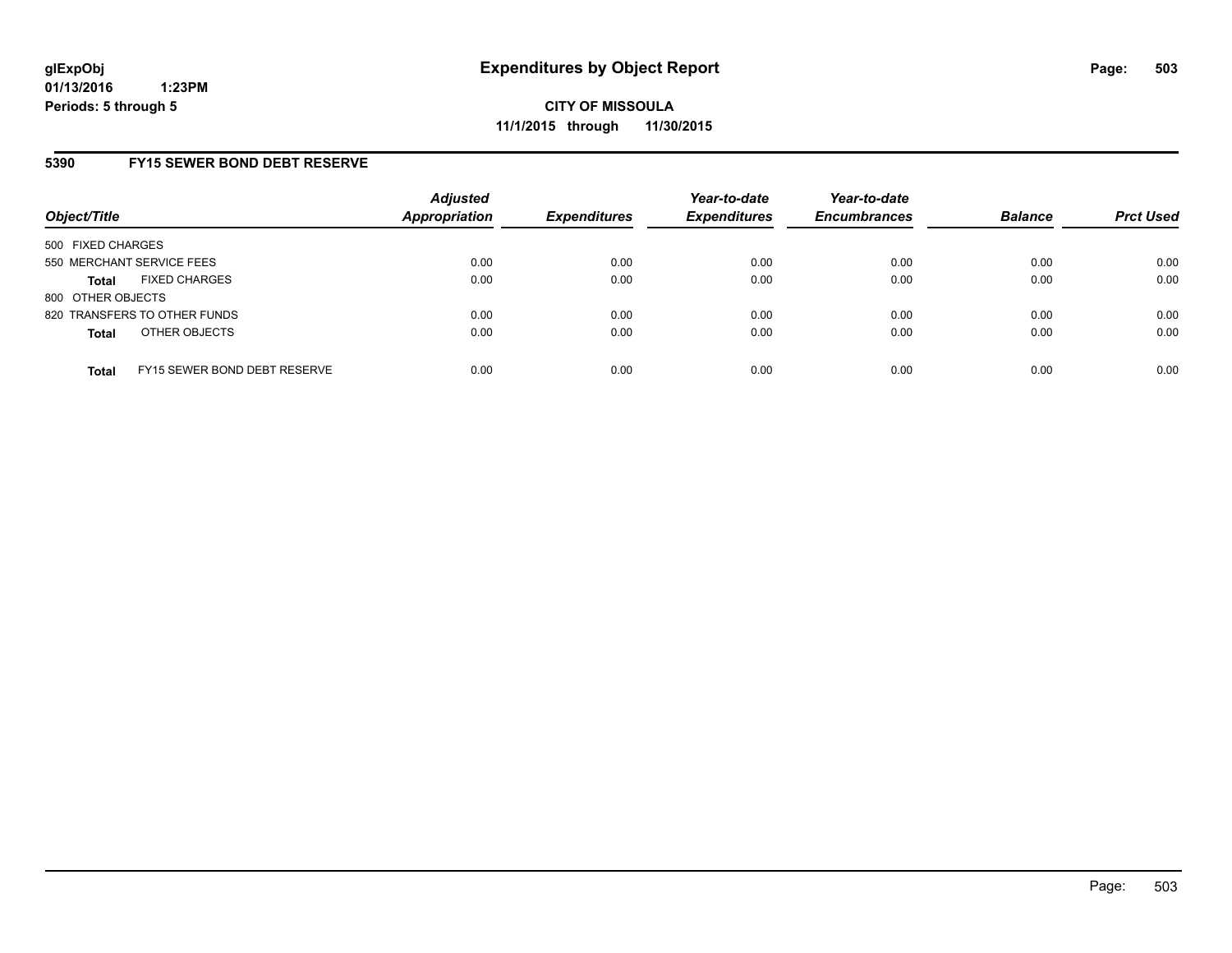#### **5711 AQUATICS**

**370 PARKS & RECREATION**

|                                           | <b>Adjusted</b>      |                     | Year-to-date        | Year-to-date        |                |                  |
|-------------------------------------------|----------------------|---------------------|---------------------|---------------------|----------------|------------------|
| Object/Title                              | <b>Appropriation</b> | <b>Expenditures</b> | <b>Expenditures</b> | <b>Encumbrances</b> | <b>Balance</b> | <b>Prct Used</b> |
| 100 PERSONAL SERVICES                     |                      |                     |                     |                     |                |                  |
| 110 SALARIES AND WAGES                    | 544,736.00           | 28,625.68           | 273,179.98          | 0.00                | 271,556.02     | 50.15            |
| 115 SALARIES/HEALTH INSURANCE BENEFIT     | 0.00                 | 0.00                | 0.00                | 0.00                | 0.00           | 0.00             |
| 120 OVERTIME/TERMINATION                  | 1,000.00             | 0.00                | 160.03              | 0.00                | 839.97         | 16.00            |
| 135 OPEB EXPENSE                          | 0.00                 | 0.00                | 0.00                | 0.00                | 0.00           | 0.00             |
| 140 EMPLOYER CONTRIBUTIONS                | 135,092.00           | 8,223.46            | 61,724.41           | 0.00                | 73,367.59      | 45.69            |
| <b>141 STATE RETIREMENT CONTRIBUTIONS</b> | 0.00                 | 0.00                | 173.50              | 0.00                | $-173.50$      | 0.00             |
| 145 OPEB CONTRIBUTION                     | 0.00                 | 0.00                | 0.00                | 0.00                | 0.00           | 0.00             |
| 190 PENSION EXPENSE                       | 0.00                 | 0.00                | 0.00                | 0.00                | 0.00           | 0.00             |
| PERSONAL SERVICES<br>Total                | 680,828.00           | 36,849.14           | 335,237.92          | 0.00                | 345,590.08     | 49.24            |
| 200 SUPPLIES                              |                      |                     |                     |                     |                |                  |
| 210 OFFICE SUPPLIES                       | 4,500.00             | 63.38               | 510.91              | 0.00                | 3,989.09       | 11.35            |
| 220 OPERATING SUPPLIES                    | 38,000.00            | 0.00                | 1,870.12            | 0.00                | 36,129.88      | 4.92             |
| 230 REPAIR/MAINTENANCE                    | 75,000.00            | 339.82              | 28,094.31           | 0.00                | 46,905.69      | 37.46            |
| 231 GASOLINE                              | 0.00                 | 0.00                | 0.00                | 0.00                | 0.00           | 0.00             |
| 240 OTHER SUPPLIES                        | 121,000.00           | 175.94              | 43,662.31           | 0.00                | 77,337.69      | 36.08            |
| 250 SUPPLIES FOR RESALE                   | 0.00                 | 0.00                | 0.00                | 0.00                | 0.00           | 0.00             |
| <b>SUPPLIES</b><br>Total                  | 238,500.00           | 579.14              | 74,137.65           | 0.00                | 164,362.35     | 31.08            |
| 300 PURCHASED SERVICES                    |                      |                     |                     |                     |                |                  |
| 310 COMMUNICATIONS                        | 500.00               | 0.00                | 3.39                | 0.00                | 496.61         | 0.68             |
| 320 PRINTING & DUPLICATING                | 10,500.00            | 0.00                | 74.02               | 0.00                | 10,425.98      | 0.70             |
| 330 PUBLICITY, SUBSCRIPTIONS & DUES       | 17,200.00            | 0.00                | 8,096.90            | 0.00                | 9,103.10       | 47.08            |
| 340 SEWER                                 | 10,275.00            | 0.00                | 2,722.43            | 0.00                | 7,552.57       | 26.50            |
| 341 ELECTRICITY & NATURAL GAS             | 191,000.00           | 8,624.92            | 69,485.61           | 0.00                | 121,514.39     | 36.38            |
| 343 WATER CHARGES                         | 13,644.00            | 2,089.72            | 7,777.52            | 0.00                | 5,866.48       | 57.00            |
| 344 TELEPHONE SERVICE                     | 7,540.00             | 585.95              | 3,079.65            | 0.00                | 4,460.35       | 40.84            |
| 345 GARBAGE                               | 4,651.00             | 0.00                | 1,256.99            | 0.00                | 3,394.01       | 27.03            |
| 350 PROFESSIONAL SERVICES                 | 40,000.00            | 27.50               | 10,191.00           | 0.00                | 29,809.00      | 25.48            |
| 360 REPAIR & MAINTENANCE                  | 20,500.00            | 308.00              | 10,310.01           | 0.00                | 10,189.99      | 50.29            |
| 370 TRAVEL                                | 2,000.00             | 0.00                | 0.00                | 0.00                | 2,000.00       | 0.00             |
| 380 TRAINING                              | 5,000.00             | 0.00                | 450.00              | 0.00                | 4,550.00       | 9.00             |
| 390 OTHER PURCHASED SERVICES              | 19,300.00            | 1,053.70            | 3,865.54            | 0.00                | 15,434.46      | 20.03            |
| PURCHASED SERVICES<br><b>Total</b>        | 342,110.00           | 12,689.79           | 117,313.06          | 0.00                | 224,796.94     | 34.29            |
| 500 FIXED CHARGES                         |                      |                     |                     |                     |                |                  |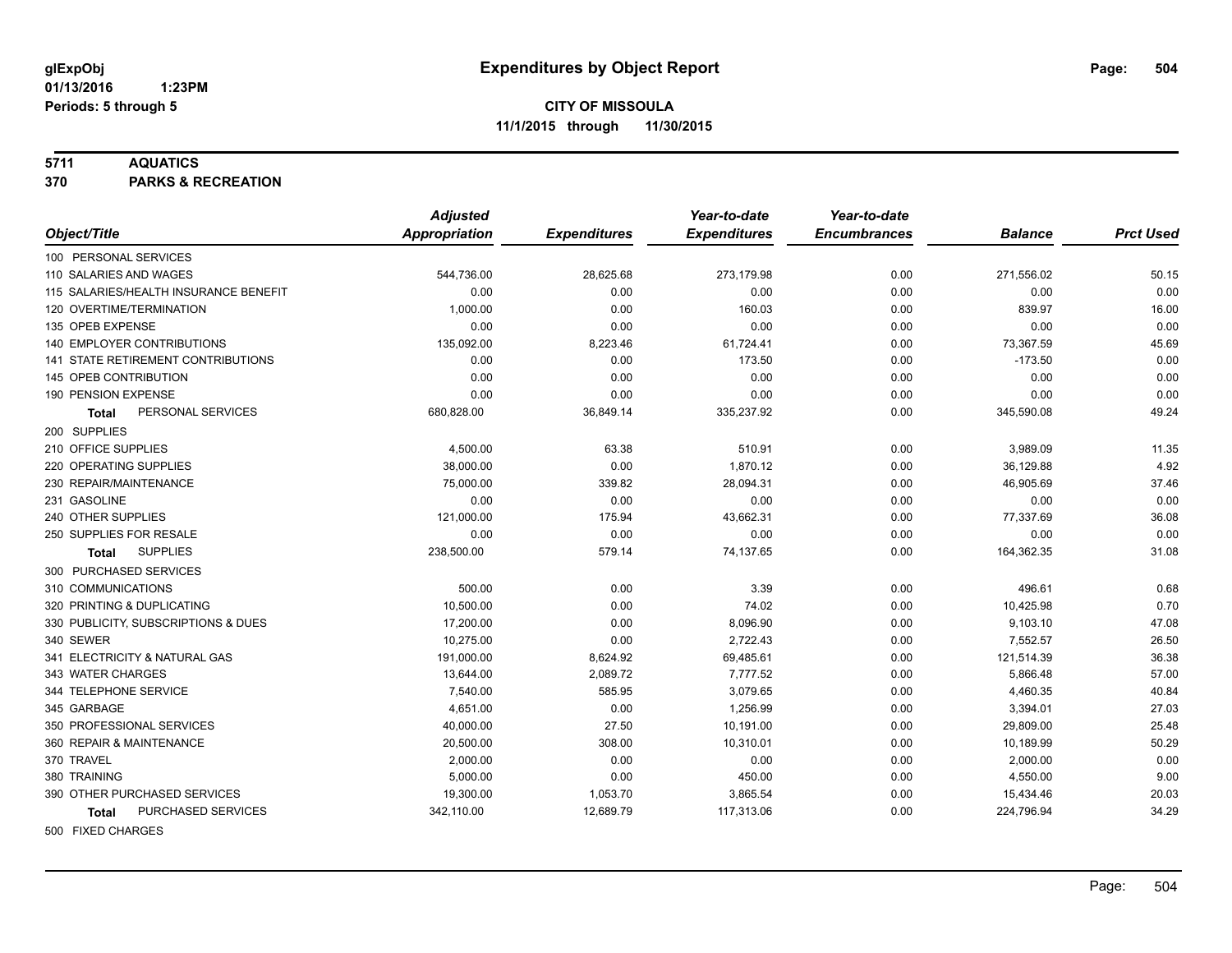### **5711 AQUATICS**

**370 PARKS & RECREATION**

|                    |                              | <b>Adjusted</b> |                     | Year-to-date        | Year-to-date        |                |                  |
|--------------------|------------------------------|-----------------|---------------------|---------------------|---------------------|----------------|------------------|
| Object/Title       |                              | Appropriation   | <b>Expenditures</b> | <b>Expenditures</b> | <b>Encumbrances</b> | <b>Balance</b> | <b>Prct Used</b> |
| 500 FIXED CHARGES  |                              | 4,512.00        | 0.00                | 0.00                | 0.00                | 4,512.00       | 0.00             |
|                    | 550 MERCHANT SERVICE FEES    | 14,000.00       | 0.00                | 0.00                | 0.00                | 14,000.00      | 0.00             |
| <b>Total</b>       | <b>FIXED CHARGES</b>         | 18,512.00       | 0.00                | 0.00                | 0.00                | 18,512.00      | 0.00             |
| 600 DEBT SERVICE   |                              |                 |                     |                     |                     |                |                  |
| 610 PRINCIPAL      |                              | 12,377.00       | 0.00                | 0.00                | 0.00                | 12,377.00      | 0.00             |
|                    | 620 INTEREST / SERVICE FEES  | 0.00            | 0.00                | 0.00                | 0.00                | 0.00           | 0.00             |
| Total              | <b>DEBT SERVICE</b>          | 12,377.00       | 0.00                | 0.00                | 0.00                | 12,377.00      | 0.00             |
| 800 OTHER OBJECTS  |                              |                 |                     |                     |                     |                |                  |
|                    | 820 TRANSFERS TO OTHER FUNDS | 0.00            | 0.00                | 0.00                | 0.00                | 0.00           | 0.00             |
| Total              | OTHER OBJECTS                | 0.00            | 0.00                | 0.00                | 0.00                | 0.00           | 0.00             |
| 900 CAPITAL OUTLAY |                              |                 |                     |                     |                     |                |                  |
| 920 BUILDINGS      |                              | 45,000.00       | 0.00                | 0.00                | 0.00                | 45,000.00      | 0.00             |
| 930 IMPROVEMENTS   |                              | 70,000.00       | 0.00                | 0.00                | 0.00                | 70,000.00      | 0.00             |
|                    | 940 MACHINERY & EQUIPMENT    | 20,000.00       | 0.00                | 0.00                | 0.00                | 20,000.00      | 0.00             |
| <b>Total</b>       | <b>CAPITAL OUTLAY</b>        | 135,000.00      | 0.00                | 0.00                | 0.00                | 135,000.00     | 0.00             |
| <b>Total</b>       | PARKS & RECREATION           | 1,427,327.00    | 50,118.07           | 526,688.63          | 0.00                | 900,638.37     | 36.90            |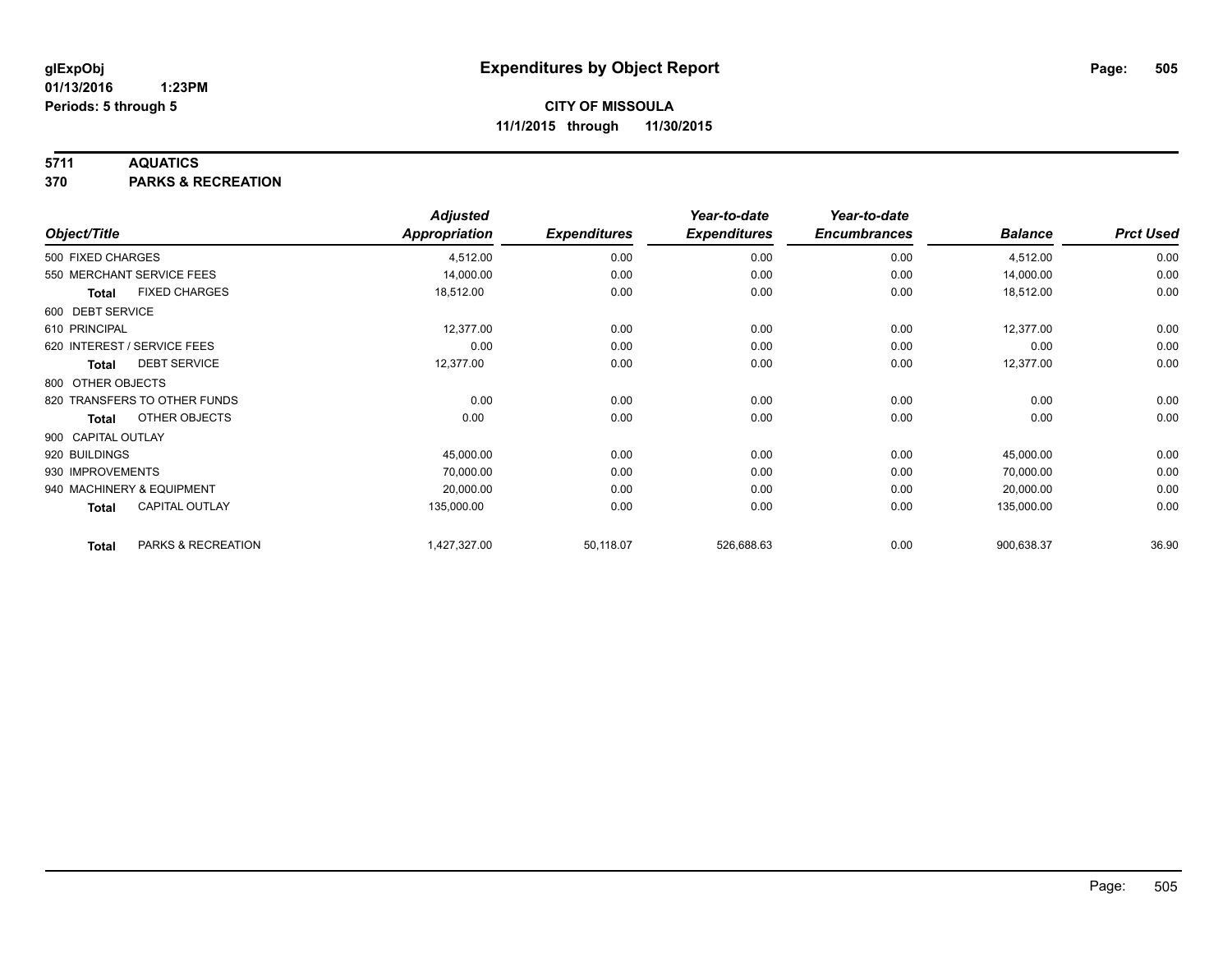# **5711 AQUATICS**

**371 AQUATICS SALARIES**

| Object/Title                             | <b>Adjusted</b><br><b>Appropriation</b> | <b>Expenditures</b> | Year-to-date<br><b>Expenditures</b> | Year-to-date<br><b>Encumbrances</b> | <b>Balance</b> | <b>Prct Used</b> |
|------------------------------------------|-----------------------------------------|---------------------|-------------------------------------|-------------------------------------|----------------|------------------|
| 100 PERSONAL SERVICES                    |                                         |                     |                                     |                                     |                |                  |
| 110 SALARIES AND WAGES                   | 0.00                                    | 0.00                | 0.00                                | 0.00                                | 0.00           | 0.00             |
| 120 OVERTIME/TERMINATION                 | 0.00                                    | 0.00                | 0.00                                | 0.00                                | 0.00           | 0.00             |
| 135 OPEB EXPENSE                         | 0.00                                    | 0.00                | 0.00                                | 0.00                                | 0.00           | 0.00             |
| 140 EMPLOYER CONTRIBUTIONS               | 0.00                                    | 0.00                | 0.00                                | 0.00                                | 0.00           | 0.00             |
| 141 STATE RETIREMENT CONTRIBUTIONS       | 0.00                                    | 0.00                | 0.00                                | 0.00                                | 0.00           | 0.00             |
| 145 OPEB CONTRIBUTION                    | 0.00                                    | 0.00                | 0.00                                | 0.00                                | 0.00           | 0.00             |
| PERSONAL SERVICES<br><b>Total</b>        | 0.00                                    | 0.00                | 0.00                                | 0.00                                | 0.00           | 0.00             |
| <b>AQUATICS SALARIES</b><br><b>Total</b> | 0.00                                    | 0.00                | 0.00                                | 0.00                                | 0.00           | 0.00             |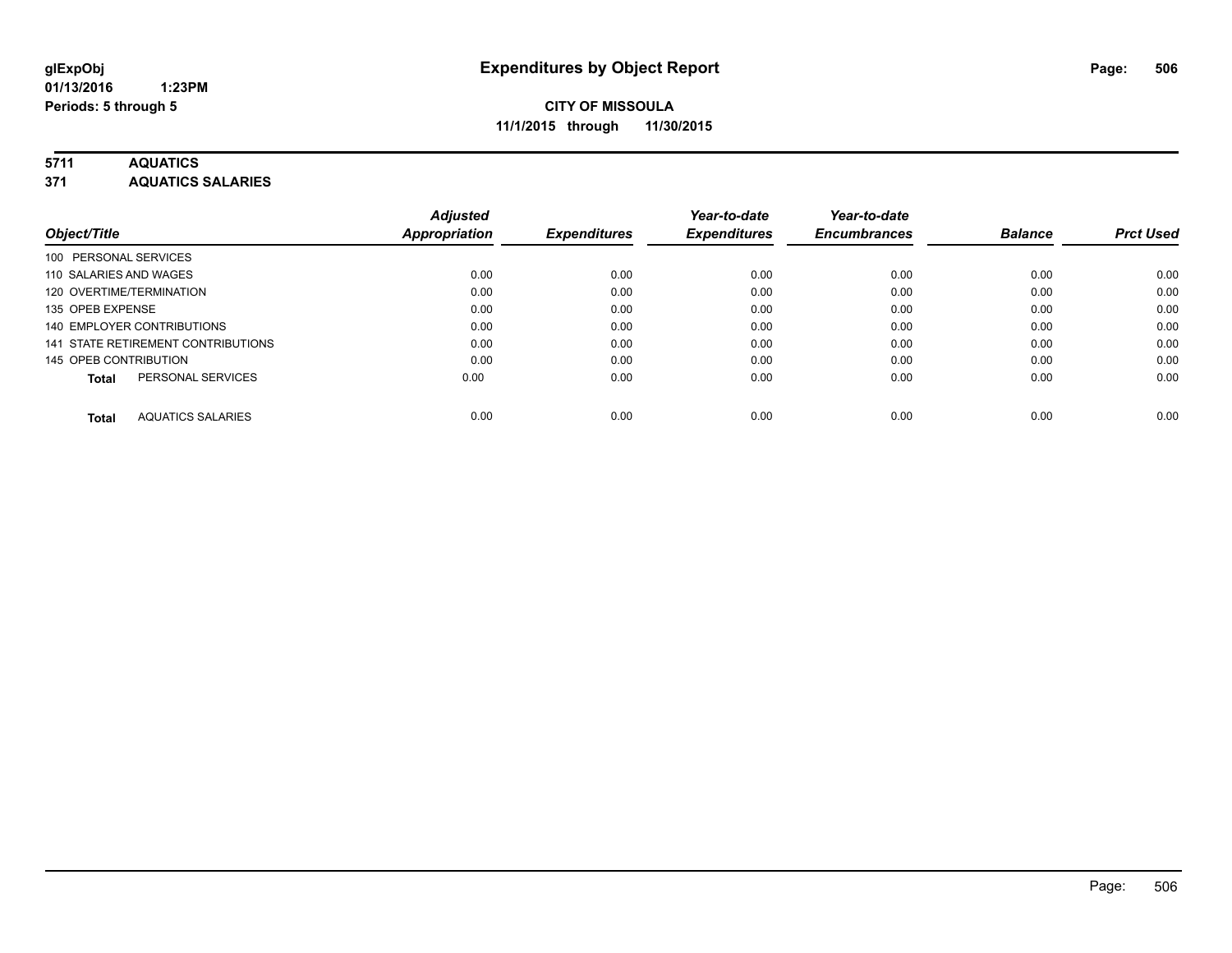# **5711 AQUATICS**

**390 NON-DEPARTMENTAL**

| Object/Title                          | <b>Adjusted</b><br><b>Appropriation</b> | <b>Expenditures</b> | Year-to-date<br><b>Expenditures</b> | Year-to-date<br><b>Encumbrances</b> | <b>Balance</b> | <b>Prct Used</b> |
|---------------------------------------|-----------------------------------------|---------------------|-------------------------------------|-------------------------------------|----------------|------------------|
| 800 OTHER OBJECTS                     |                                         |                     |                                     |                                     |                |                  |
| 830 DEPRECIATION                      | 0.00                                    | 0.00                | 0.00                                | 0.00                                | 0.00           | 0.00             |
| OTHER OBJECTS<br><b>Total</b>         | 0.00                                    | 0.00                | 0.00                                | 0.00                                | 0.00           | 0.00             |
| 900 CAPITAL OUTLAY                    |                                         |                     |                                     |                                     |                |                  |
| 900 CAPITAL OUTLAY                    | 0.00                                    | 0.00                | 0.00                                | 0.00                                | 0.00           | 0.00             |
| <b>CAPITAL OUTLAY</b><br><b>Total</b> | 0.00                                    | 0.00                | 0.00                                | 0.00                                | 0.00           | 0.00             |
| NON-DEPARTMENTAL<br><b>Total</b>      | 0.00                                    | 0.00                | 0.00                                | 0.00                                | 0.00           | 0.00             |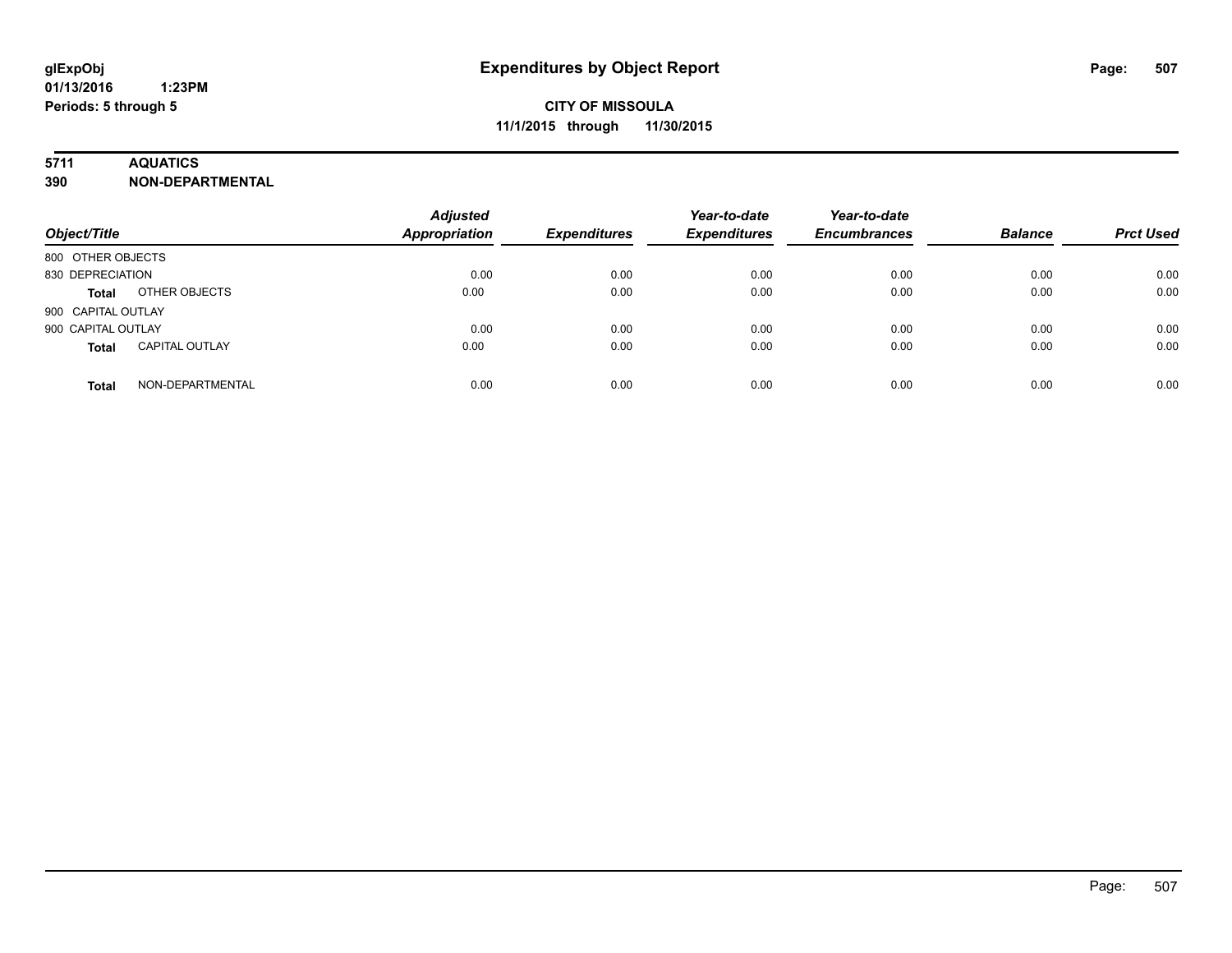**5711 AQUATICS**

|                                           | <b>Adjusted</b>      |                     | Year-to-date        | Year-to-date        |                |                  |
|-------------------------------------------|----------------------|---------------------|---------------------|---------------------|----------------|------------------|
| Object/Title                              | <b>Appropriation</b> | <b>Expenditures</b> | <b>Expenditures</b> | <b>Encumbrances</b> | <b>Balance</b> | <b>Prct Used</b> |
| 100 PERSONAL SERVICES                     |                      |                     |                     |                     |                |                  |
| 110 SALARIES AND WAGES                    | 544,736.00           | 28,625.68           | 273,179.98          | 0.00                | 271,556.02     | 50.15            |
| 115 SALARIES/HEALTH INSURANCE BENEFIT     | 0.00                 | 0.00                | 0.00                | 0.00                | 0.00           | 0.00             |
| 120 OVERTIME/TERMINATION                  | 1,000.00             | 0.00                | 160.03              | 0.00                | 839.97         | 16.00            |
| 135 OPEB EXPENSE                          | 0.00                 | 0.00                | 0.00                | 0.00                | 0.00           | 0.00             |
| 140 EMPLOYER CONTRIBUTIONS                | 135,092.00           | 8,223.46            | 61,724.41           | 0.00                | 73,367.59      | 45.69            |
| <b>141 STATE RETIREMENT CONTRIBUTIONS</b> | 0.00                 | 0.00                | 173.50              | 0.00                | $-173.50$      | 0.00             |
| 145 OPEB CONTRIBUTION                     | 0.00                 | 0.00                | 0.00                | 0.00                | 0.00           | 0.00             |
| 190 PENSION EXPENSE                       | 0.00                 | 0.00                | 0.00                | 0.00                | 0.00           | 0.00             |
| PERSONAL SERVICES<br>Total                | 680,828.00           | 36,849.14           | 335,237.92          | 0.00                | 345,590.08     | 49.24            |
| 200 SUPPLIES                              |                      |                     |                     |                     |                |                  |
| 210 OFFICE SUPPLIES                       | 4,500.00             | 63.38               | 510.91              | 0.00                | 3,989.09       | 11.35            |
| 220 OPERATING SUPPLIES                    | 38,000.00            | 0.00                | 1,870.12            | 0.00                | 36,129.88      | 4.92             |
| 230 REPAIR/MAINTENANCE                    | 75,000.00            | 339.82              | 28,094.31           | 0.00                | 46,905.69      | 37.46            |
| 231 GASOLINE                              | 0.00                 | 0.00                | 0.00                | 0.00                | 0.00           | 0.00             |
| 240 OTHER SUPPLIES                        | 121,000.00           | 175.94              | 43,662.31           | 0.00                | 77,337.69      | 36.08            |
| 250 SUPPLIES FOR RESALE                   | 0.00                 | 0.00                | 0.00                | 0.00                | 0.00           | 0.00             |
| <b>SUPPLIES</b><br>Total                  | 238,500.00           | 579.14              | 74,137.65           | 0.00                | 164,362.35     | 31.08            |
| 300 PURCHASED SERVICES                    |                      |                     |                     |                     |                |                  |
| 310 COMMUNICATIONS                        | 500.00               | 0.00                | 3.39                | 0.00                | 496.61         | 0.68             |
| 320 PRINTING & DUPLICATING                | 10,500.00            | 0.00                | 74.02               | 0.00                | 10,425.98      | 0.70             |
| 330 PUBLICITY, SUBSCRIPTIONS & DUES       | 17,200.00            | 0.00                | 8,096.90            | 0.00                | 9,103.10       | 47.08            |
| 340 SEWER                                 | 10,275.00            | 0.00                | 2,722.43            | 0.00                | 7,552.57       | 26.50            |
| 341 ELECTRICITY & NATURAL GAS             | 191,000.00           | 8,624.92            | 69,485.61           | 0.00                | 121,514.39     | 36.38            |
| 343 WATER CHARGES                         | 13,644.00            | 2,089.72            | 7,777.52            | 0.00                | 5,866.48       | 57.00            |
| 344 TELEPHONE SERVICE                     | 7,540.00             | 585.95              | 3,079.65            | 0.00                | 4,460.35       | 40.84            |
| 345 GARBAGE                               | 4,651.00             | 0.00                | 1,256.99            | 0.00                | 3,394.01       | 27.03            |
| 350 PROFESSIONAL SERVICES                 | 40,000.00            | 27.50               | 10,191.00           | 0.00                | 29,809.00      | 25.48            |
| 360 REPAIR & MAINTENANCE                  | 20,500.00            | 308.00              | 10,310.01           | 0.00                | 10,189.99      | 50.29            |
| 370 TRAVEL                                | 2,000.00             | 0.00                | 0.00                | 0.00                | 2,000.00       | 0.00             |
| 380 TRAINING                              | 5,000.00             | 0.00                | 450.00              | 0.00                | 4,550.00       | 9.00             |
| 390 OTHER PURCHASED SERVICES              | 19,300.00            | 1,053.70            | 3,865.54            | 0.00                | 15,434.46      | 20.03            |
| <b>PURCHASED SERVICES</b><br><b>Total</b> | 342,110.00           | 12,689.79           | 117,313.06          | 0.00                | 224,796.94     | 34.29            |
| 500 FIXED CHARGES                         |                      |                     |                     |                     |                |                  |
| 500 FIXED CHARGES                         | 4,512.00             | 0.00                | 0.00                | 0.00                | 4,512.00       | 0.00             |
|                                           |                      |                     |                     |                     |                |                  |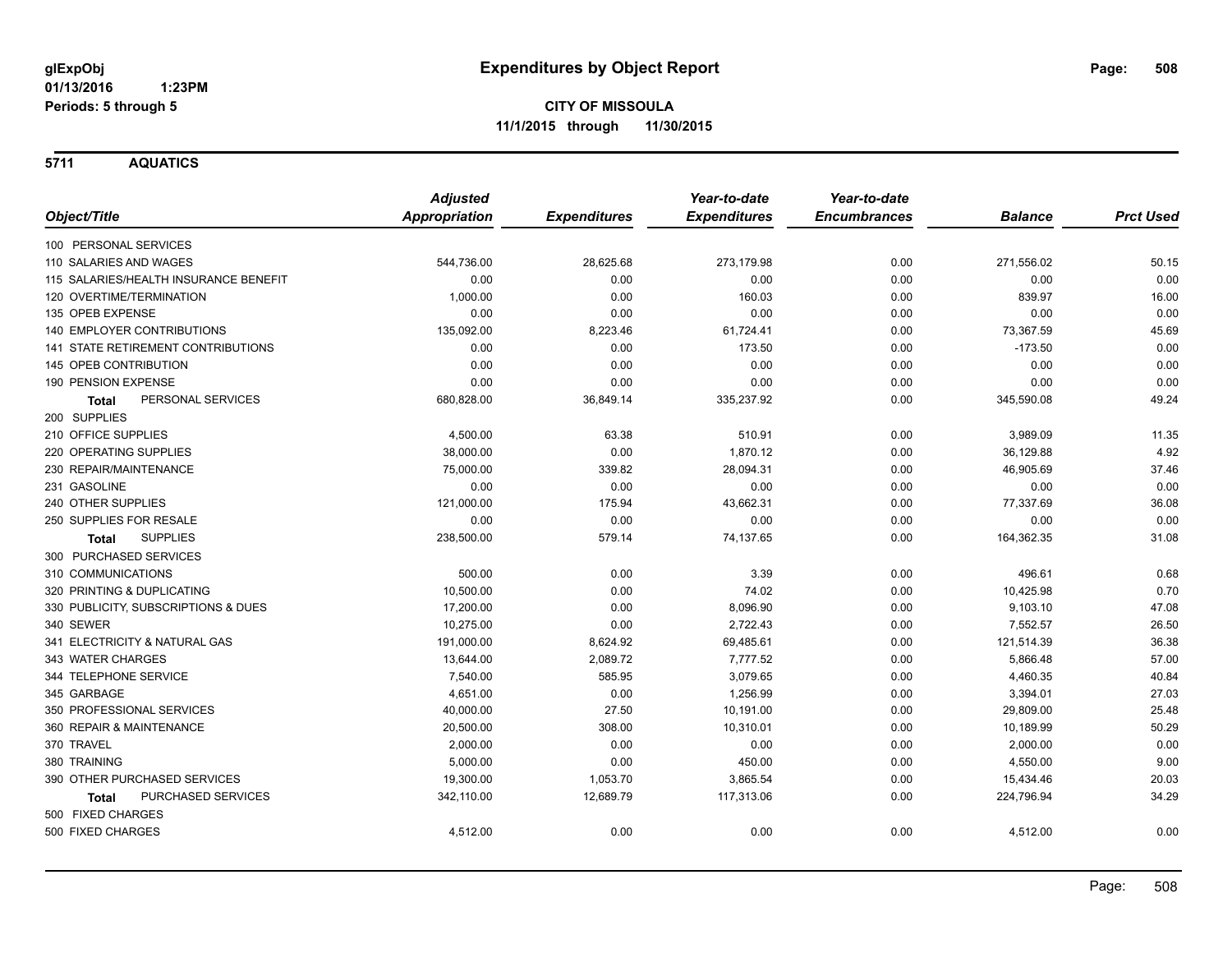**5711 AQUATICS**

|                                       | <b>Adjusted</b>      |                     | Year-to-date        | Year-to-date        |                |                  |
|---------------------------------------|----------------------|---------------------|---------------------|---------------------|----------------|------------------|
| Object/Title                          | <b>Appropriation</b> | <b>Expenditures</b> | <b>Expenditures</b> | <b>Encumbrances</b> | <b>Balance</b> | <b>Prct Used</b> |
| 550 MERCHANT SERVICE FEES             | 14,000.00            | 0.00                | 0.00                | 0.00                | 14,000.00      | 0.00             |
| <b>FIXED CHARGES</b><br><b>Total</b>  | 18,512.00            | 0.00                | 0.00                | 0.00                | 18,512.00      | 0.00             |
| 600 DEBT SERVICE                      |                      |                     |                     |                     |                |                  |
| 610 PRINCIPAL                         | 12,377.00            | 0.00                | 0.00                | 0.00                | 12,377.00      | 0.00             |
| 620 INTEREST / SERVICE FEES           | 0.00                 | 0.00                | 0.00                | 0.00                | 0.00           | 0.00             |
| <b>DEBT SERVICE</b><br>Total          | 12,377.00            | 0.00                | 0.00                | 0.00                | 12,377.00      | 0.00             |
| 800 OTHER OBJECTS                     |                      |                     |                     |                     |                |                  |
| 820 TRANSFERS TO OTHER FUNDS          | 0.00                 | 0.00                | 0.00                | 0.00                | 0.00           | 0.00             |
| 830 DEPRECIATION                      | 0.00                 | 0.00                | 0.00                | 0.00                | 0.00           | 0.00             |
| OTHER OBJECTS<br><b>Total</b>         | 0.00                 | 0.00                | 0.00                | 0.00                | 0.00           | 0.00             |
| 900 CAPITAL OUTLAY                    |                      |                     |                     |                     |                |                  |
| 900 CAPITAL OUTLAY                    | 0.00                 | 0.00                | 0.00                | 0.00                | 0.00           | 0.00             |
| 920 BUILDINGS                         | 45,000.00            | 0.00                | 0.00                | 0.00                | 45,000.00      | 0.00             |
| 930 IMPROVEMENTS                      | 70,000.00            | 0.00                | 0.00                | 0.00                | 70,000.00      | 0.00             |
| 940 MACHINERY & EQUIPMENT             | 20,000.00            | 0.00                | 0.00                | 0.00                | 20,000.00      | 0.00             |
| <b>CAPITAL OUTLAY</b><br><b>Total</b> | 135,000.00           | 0.00                | 0.00                | 0.00                | 135,000.00     | 0.00             |
| <b>AQUATICS</b><br><b>Total</b>       | 1,427,327.00         | 50,118.07           | 526,688.63          | 0.00                | 900,638.37     | 36.90            |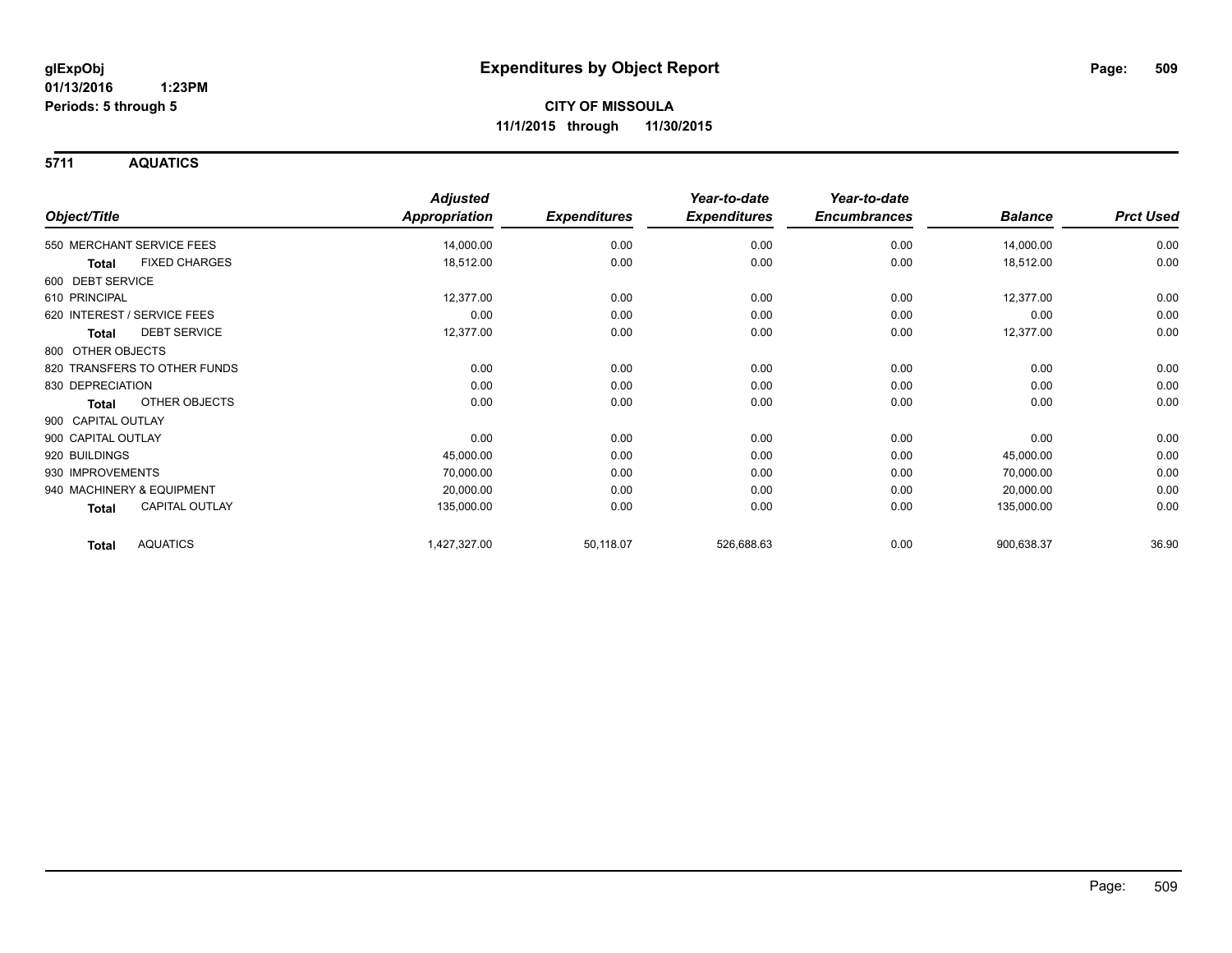### **6050 EMPLOYEE BENEFIT PLAN FUND**

**390 NON-DEPARTMENTAL**

|                      |                                      | <b>Adjusted</b> |                     | Year-to-date        | Year-to-date        |                |                  |
|----------------------|--------------------------------------|-----------------|---------------------|---------------------|---------------------|----------------|------------------|
| Object/Title         |                                      | Appropriation   | <b>Expenditures</b> | <b>Expenditures</b> | <b>Encumbrances</b> | <b>Balance</b> | <b>Prct Used</b> |
|                      | 300 PURCHASED SERVICES               |                 |                     |                     |                     |                |                  |
|                      | 350 PROFESSIONAL SERVICES            | 50,340.00       | 5,000.00            | 7,388.95            | 0.00                | 42,951.05      | 14.68            |
| 351 INSURANCE CLAIMS |                                      | 5,156,229.00    | 554,100.63          | 1,558,477.91        | 0.00                | 3,597,751.09   | 30.23            |
| 352 HEALTH PROGRAMS  |                                      | 94,500.00       | 1,253.31            | 4,476.84            | 0.00                | 90,023.16      | 4.74             |
|                      | 353 ADMINISTRATION EXPENDITURES      | 757,888.00      | 56,278.42           | 283,158.88          | 0.00                | 474,729.12     | 37.36            |
|                      | 354 TRANSITIONAL REINSURANCE PROGRAM | 78,280.00       | 13,356.00           | 13,356.00           | 0.00                | 64,924.00      | 17.06            |
| <b>Total</b>         | PURCHASED SERVICES                   | 6,137,237.00    | 629,988.36          | 1,866,858.58        | 0.00                | 4,270,378.42   | 30.42            |
| 500 FIXED CHARGES    |                                      |                 |                     |                     |                     |                |                  |
|                      | 550 MERCHANT SERVICE FEES            | 0.00            | 0.00                | 0.00                | 0.00                | 0.00           | 0.00             |
| <b>Total</b>         | <b>FIXED CHARGES</b>                 | 0.00            | 0.00                | 0.00                | 0.00                | 0.00           | 0.00             |
|                      | 700 GRANTS & CONTRIBUTIONS           |                 |                     |                     |                     |                |                  |
|                      | 700 GRANTS & CONTRIBUTIONS           | 0.00            | 0.00                | 0.00                | 0.00                | 0.00           | 0.00             |
| <b>Total</b>         | <b>GRANTS &amp; CONTRIBUTIONS</b>    | 0.00            | 0.00                | 0.00                | 0.00                | 0.00           | 0.00             |
| 800 OTHER OBJECTS    |                                      |                 |                     |                     |                     |                |                  |
|                      | 820 TRANSFERS TO OTHER FUNDS         | 0.00            | 0.00                | 0.00                | 0.00                | 0.00           | 0.00             |
| <b>Total</b>         | OTHER OBJECTS                        | 0.00            | 0.00                | 0.00                | 0.00                | 0.00           | 0.00             |
| <b>Total</b>         | NON-DEPARTMENTAL                     | 6,137,237.00    | 629,988.36          | 1,866,858.58        | 0.00                | 4,270,378.42   | 30.42            |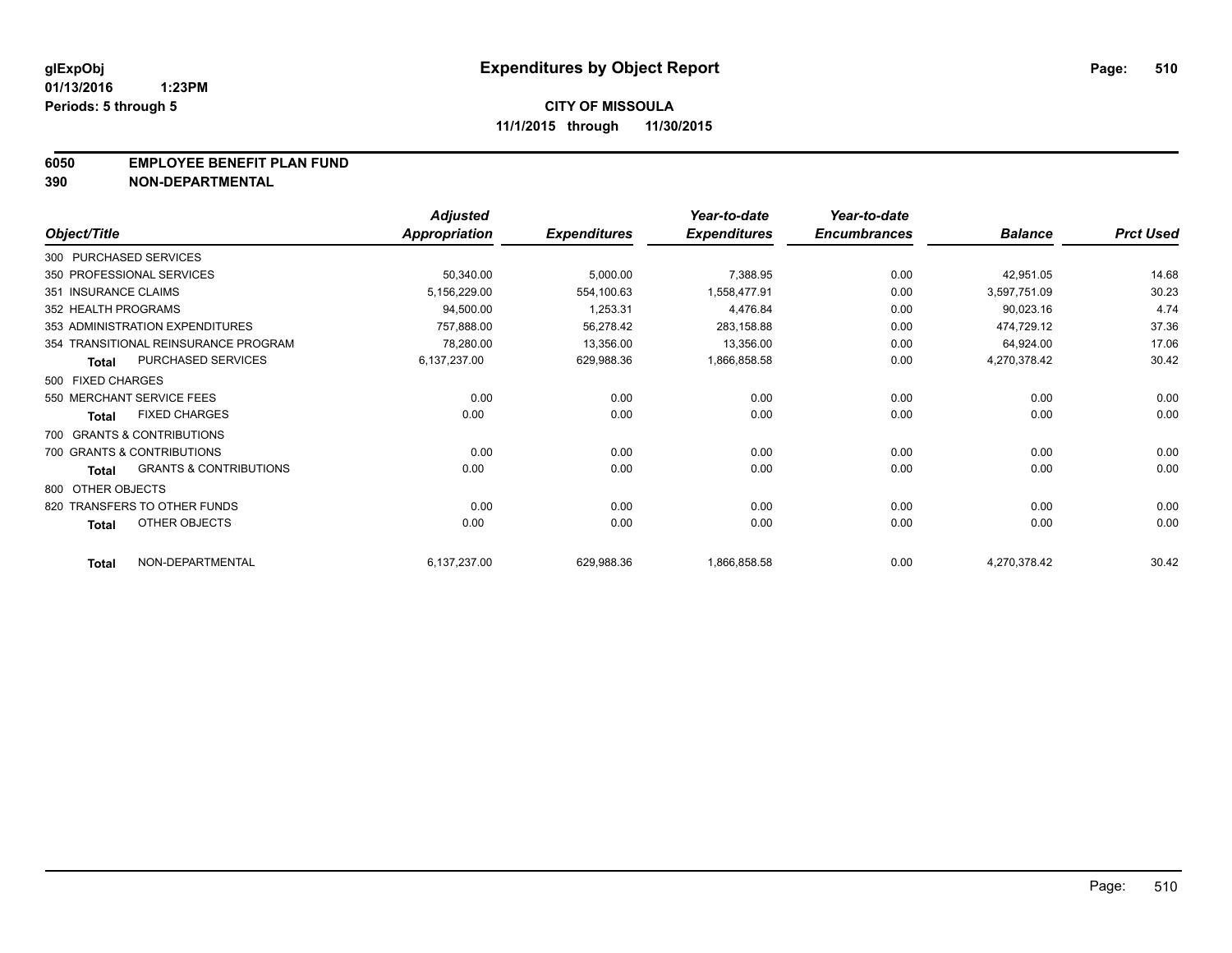### **6050 EMPLOYEE BENEFIT PLAN FUND**

|                        |                                      | <b>Adjusted</b>      |                     | Year-to-date        | Year-to-date        |                |                  |
|------------------------|--------------------------------------|----------------------|---------------------|---------------------|---------------------|----------------|------------------|
| Object/Title           |                                      | <b>Appropriation</b> | <b>Expenditures</b> | <b>Expenditures</b> | <b>Encumbrances</b> | <b>Balance</b> | <b>Prct Used</b> |
| 300 PURCHASED SERVICES |                                      |                      |                     |                     |                     |                |                  |
|                        | 350 PROFESSIONAL SERVICES            | 50,340.00            | 5,000.00            | 7,388.95            | 0.00                | 42,951.05      | 14.68            |
| 351 INSURANCE CLAIMS   |                                      | 5,156,229.00         | 554,100.63          | 1.558.477.91        | 0.00                | 3,597,751.09   | 30.23            |
| 352 HEALTH PROGRAMS    |                                      | 94,500.00            | 1,253.31            | 4,476.84            | 0.00                | 90,023.16      | 4.74             |
|                        | 353 ADMINISTRATION EXPENDITURES      | 757,888.00           | 56,278.42           | 283,158.88          | 0.00                | 474,729.12     | 37.36            |
|                        | 354 TRANSITIONAL REINSURANCE PROGRAM | 78,280.00            | 13,356.00           | 13,356.00           | 0.00                | 64,924.00      | 17.06            |
| <b>Total</b>           | <b>PURCHASED SERVICES</b>            | 6,137,237.00         | 629,988.36          | 1,866,858.58        | 0.00                | 4,270,378.42   | 30.42            |
| 500 FIXED CHARGES      |                                      |                      |                     |                     |                     |                |                  |
|                        | 550 MERCHANT SERVICE FEES            | 0.00                 | 0.00                | 0.00                | 0.00                | 0.00           | 0.00             |
| <b>Total</b>           | <b>FIXED CHARGES</b>                 | 0.00                 | 0.00                | 0.00                | 0.00                | 0.00           | 0.00             |
|                        | 700 GRANTS & CONTRIBUTIONS           |                      |                     |                     |                     |                |                  |
|                        | 700 GRANTS & CONTRIBUTIONS           | 0.00                 | 0.00                | 0.00                | 0.00                | 0.00           | 0.00             |
| <b>Total</b>           | <b>GRANTS &amp; CONTRIBUTIONS</b>    | 0.00                 | 0.00                | 0.00                | 0.00                | 0.00           | 0.00             |
| 800 OTHER OBJECTS      |                                      |                      |                     |                     |                     |                |                  |
|                        | 820 TRANSFERS TO OTHER FUNDS         | 0.00                 | 0.00                | 0.00                | 0.00                | 0.00           | 0.00             |
| <b>Total</b>           | OTHER OBJECTS                        | 0.00                 | 0.00                | 0.00                | 0.00                | 0.00           | 0.00             |
| <b>Total</b>           | EMPLOYEE BENEFIT PLAN FUND           | 6,137,237.00         | 629,988.36          | 1,866,858.58        | 0.00                | 4,270,378.42   | 30.42            |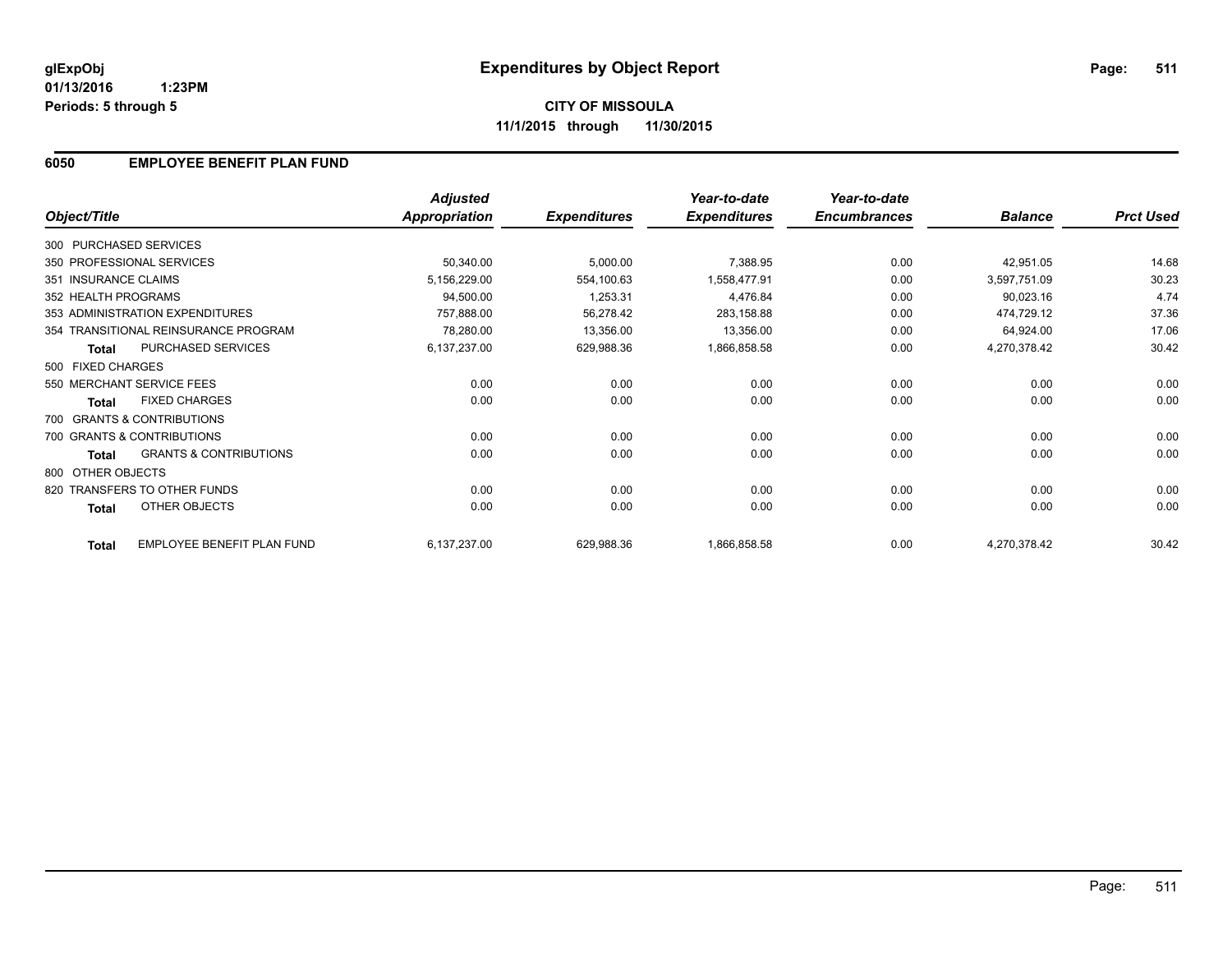**7370 PARKING COMMISSION FUND**

|                                           | <b>Adjusted</b>      |                     | Year-to-date        | Year-to-date        |                |                  |
|-------------------------------------------|----------------------|---------------------|---------------------|---------------------|----------------|------------------|
| Object/Title                              | <b>Appropriation</b> | <b>Expenditures</b> | <b>Expenditures</b> | <b>Encumbrances</b> | <b>Balance</b> | <b>Prct Used</b> |
| 100 PERSONAL SERVICES                     |                      |                     |                     |                     |                |                  |
| 110 SALARIES AND WAGES                    | 436,749.00           | 32,981.30           | 151,311.76          | 0.00                | 285,437.24     | 34.65            |
| 115 SALARIES/HEALTH INSURANCE BENEFIT     | 0.00                 | 0.00                | 0.00                | 0.00                | 0.00           | 0.00             |
| 120 OVERTIME/TERMINATION                  | 7,234.00             | 6.49                | 38.91               | 0.00                | 7,195.09       | 0.54             |
| 130 OTHER                                 | 0.00                 | 0.00                | 0.00                | 0.00                | 0.00           | 0.00             |
| 135 OPEB EXPENSE                          | 0.00                 | 0.00                | 0.00                | 0.00                | 0.00           | 0.00             |
| 140 EMPLOYER CONTRIBUTIONS                | 197,972.00           | 15,470.77           | 78,558.90           | 0.00                | 119,413.10     | 39.68            |
| <b>141 STATE RETIREMENT CONTRIBUTIONS</b> | 0.00                 | 0.00                | 57.25               | 0.00                | $-57.25$       | 0.00             |
| 145 OPEB CONTRIBUTION                     | 0.00                 | 0.00                | 0.00                | 0.00                | 0.00           | 0.00             |
| PERSONAL SERVICES<br>Total                | 641,955.00           | 48,458.56           | 229,966.82          | 0.00                | 411,988.18     | 35.82            |
| 200 SUPPLIES                              |                      |                     |                     |                     |                |                  |
| 210 OFFICE SUPPLIES                       | 5,400.00             | 63.16               | 1,097.44            | 0.00                | 4,302.56       | 20.32            |
| 220 OPERATING SUPPLIES                    | 15,000.00            | 476.21              | 1,447.06            | 0.00                | 13,552.94      | 9.65             |
| 230 REPAIR/MAINTENANCE                    | 18,000.00            | 0.00                | 503.78              | 0.00                | 17,496.22      | 2.80             |
| 231 GASOLINE                              | 8,000.00             | 276.56              | 986.71              | 0.00                | 7,013.29       | 12.33            |
| <b>SUPPLIES</b><br><b>Total</b>           | 46,400.00            | 815.93              | 4,034.99            | 0.00                | 42,365.01      | 8.70             |
| 300 PURCHASED SERVICES                    |                      |                     |                     |                     |                |                  |
| 310 COMMUNICATIONS                        | 17,338.00            | 393.05              | 2,892.55            | 0.00                | 14,445.45      | 16.68            |
| 320 PRINTING & DUPLICATING                | 10,000.00            | 1,413.74            | 1,413.74            | 0.00                | 8,586.26       | 14.14            |
| 330 PUBLICITY, SUBSCRIPTIONS & DUES       | 5,000.00             | 596.22              | 1,378.88            | 0.00                | 3,621.12       | 27.58            |
| 340 SEWER                                 | 137.00               | 0.00                | 70.25               | 0.00                | 66.75          | 51.28            |
| 341 ELECTRICITY & NATURAL GAS             | 36,440.00            | 3,429.15            | 10,559.91           | 0.00                | 25,880.09      | 28.98            |
| 343 WATER CHARGES                         | 4,000.00             | 1,574.69            | 4,987.88            | 0.00                | $-987.88$      | 124.70           |
| 344 TELEPHONE SERVICE                     | 5,200.00             | 14.45               | 1,078.35            | 0.00                | 4,121.65       | 20.74            |
| 345 GARBAGE                               | 3,000.00             | 399.91              | 1,969.34            | 0.00                | 1,030.66       | 65.64            |
| 350 PROFESSIONAL SERVICES                 | 61,250.00            | 111.86              | 9,103.04            | 0.00                | 52,146.96      | 14.86            |
| 360 REPAIR & MAINTENANCE                  | 72,500.00            | 434.86              | 10,191.93           | 0.00                | 62,308.07      | 14.06            |
| 370 TRAVEL                                | 1,600.00             | 0.00                | 1,900.30            | 0.00                | $-300.30$      | 118.77           |
| 380 TRAINING                              | 1,900.00             | 0.00                | 0.00                | 0.00                | 1,900.00       | 0.00             |
| 390 OTHER PURCHASED SERVICES              | 188,805.00           | 640.00              | 3,501.05            | 0.00                | 185,303.95     | 1.85             |
| PURCHASED SERVICES<br>Total               | 407,170.00           | 9,007.93            | 49,047.22           | 0.00                | 358,122.78     | 12.05            |
| 400 BUILDING MATERIALS                    |                      |                     |                     |                     |                |                  |
| <b>400 BUILDING MATERIALS</b>             | 0.00                 | 0.00                | 0.00                | 0.00                | 0.00           | 0.00             |
| <b>BUILDING MATERIALS</b><br><b>Total</b> | 0.00                 | 0.00                | 0.00                | 0.00                | 0.00           | 0.00             |
|                                           |                      |                     |                     |                     |                |                  |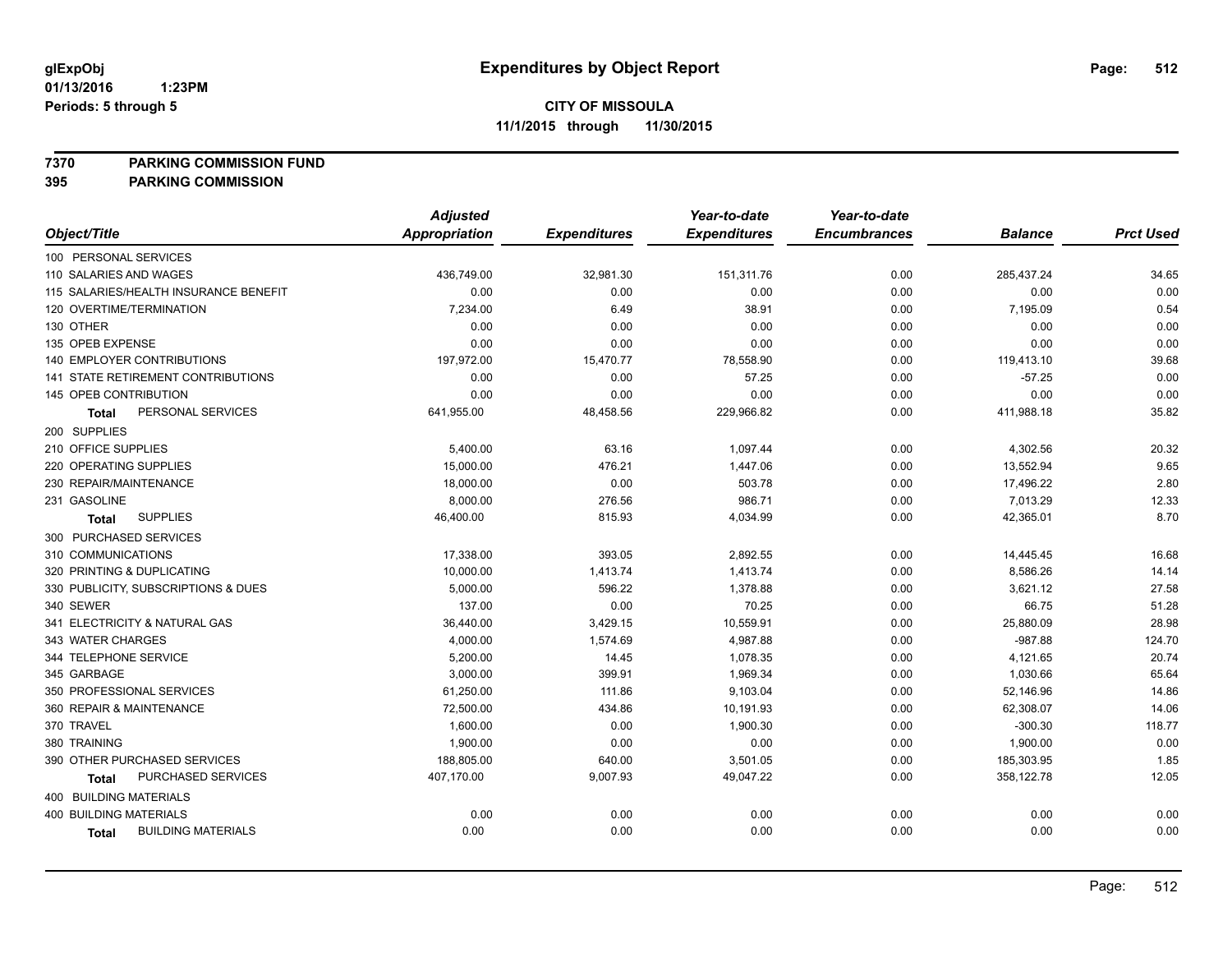**7370 PARKING COMMISSION FUND**

|                    |                                   | Adjusted      |                     | Year-to-date        | Year-to-date        |                |                  |
|--------------------|-----------------------------------|---------------|---------------------|---------------------|---------------------|----------------|------------------|
| Object/Title       |                                   | Appropriation | <b>Expenditures</b> | <b>Expenditures</b> | <b>Encumbrances</b> | <b>Balance</b> | <b>Prct Used</b> |
| 500 FIXED CHARGES  |                                   |               |                     |                     |                     |                |                  |
| 500 FIXED CHARGES  |                                   | 168,621.00    | 0.00                | 5,850.00            | 0.00                | 162,771.00     | 3.47             |
|                    | 550 MERCHANT SERVICE FEES         | 21,500.00     | 0.00                | 0.00                | 0.00                | 21,500.00      | 0.00             |
| Total              | <b>FIXED CHARGES</b>              | 190.121.00    | 0.00                | 5,850.00            | 0.00                | 184.271.00     | 3.08             |
| 600 DEBT SERVICE   |                                   |               |                     |                     |                     |                |                  |
| 610 PRINCIPAL      |                                   | 52.787.59     | 0.00                | 0.00                | 0.00                | 52.787.59      | 0.00             |
|                    | 620 INTEREST / SERVICE FEES       | 12,162.50     | 0.00                | 4,500.00            | 0.00                | 7.662.50       | 37.00            |
| <b>Total</b>       | <b>DEBT SERVICE</b>               | 64,950.09     | 0.00                | 4,500.00            | 0.00                | 60,450.09      | 6.93             |
|                    | 700 GRANTS & CONTRIBUTIONS        |               |                     |                     |                     |                |                  |
|                    | 700 GRANTS & CONTRIBUTIONS        | 74,000.00     | 0.00                | 32,000.00           | 0.00                | 42,000.00      | 43.24            |
| <b>Total</b>       | <b>GRANTS &amp; CONTRIBUTIONS</b> | 74,000.00     | 0.00                | 32,000.00           | 0.00                | 42,000.00      | 43.24            |
| 800 OTHER OBJECTS  |                                   |               |                     |                     |                     |                |                  |
|                    | 820 TRANSFERS TO OTHER FUNDS      | 311,194.00    | 26,036.25           | 119,986.25          | 0.00                | 191,207.75     | 38.56            |
| 845 CONTINGENCY    |                                   | 48,965.00     | 0.00                | 0.00                | 0.00                | 48,965.00      | 0.00             |
| <b>Total</b>       | OTHER OBJECTS                     | 360,159.00    | 26,036.25           | 119,986.25          | 0.00                | 240,172.75     | 33.31            |
| 900 CAPITAL OUTLAY |                                   |               |                     |                     |                     |                |                  |
| 920 BUILDINGS      |                                   | 0.00          | 0.00                | 0.00                | 0.00                | 0.00           | 0.00             |
| 930 IMPROVEMENTS   |                                   | 0.00          | 0.00                | 0.00                | 0.00                | 0.00           | 0.00             |
|                    | 940 MACHINERY & EQUIPMENT         | 1,560,506.00  | 2,720.46            | 1,188,050.85        | 0.00                | 372.455.15     | 76.13            |
| <b>Total</b>       | CAPITAL OUTLAY                    | 1,560,506.00  | 2,720.46            | 1,188,050.85        | 0.00                | 372,455.15     | 76.13            |
| <b>Total</b>       | PARKING COMMISSION                | 3,345,261.09  | 87,039.13           | 1,633,436.13        | 0.00                | 1,711,824.96   | 48.83            |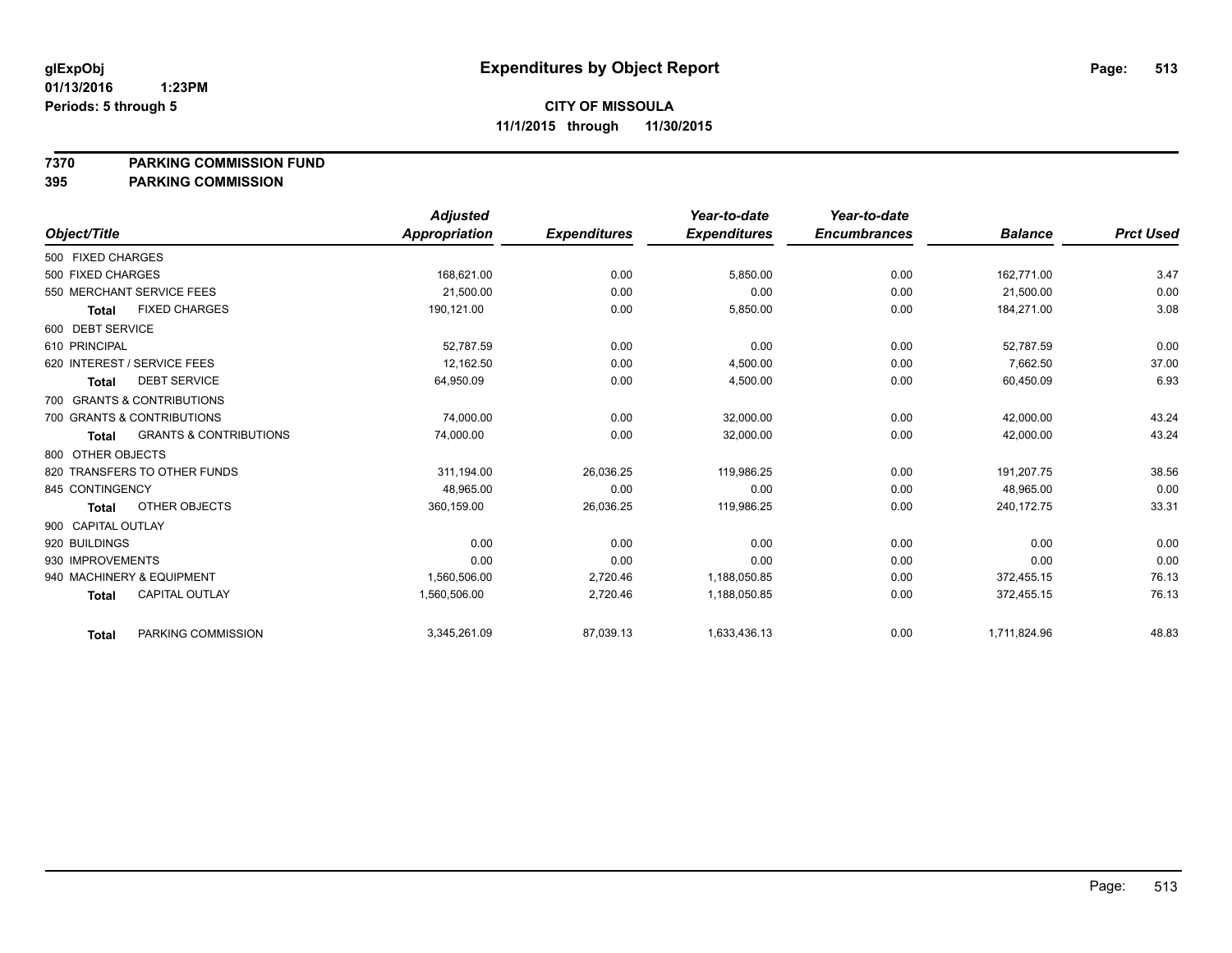### **7370 PARKING COMMISSION FUND**

**900 DEPRECIATION**

| Object/Title                          | <b>Adjusted</b><br><b>Appropriation</b> | <b>Expenditures</b> | Year-to-date<br><b>Expenditures</b> | Year-to-date<br><b>Encumbrances</b> | <b>Balance</b> | <b>Prct Used</b> |
|---------------------------------------|-----------------------------------------|---------------------|-------------------------------------|-------------------------------------|----------------|------------------|
| 800 OTHER OBJECTS                     |                                         |                     |                                     |                                     |                |                  |
| 830 DEPRECIATION                      | 0.00                                    | 0.00                | 0.00                                | 0.00                                | 0.00           | 0.00             |
| OTHER OBJECTS<br><b>Total</b>         | 0.00                                    | 0.00                | 0.00                                | 0.00                                | 0.00           | 0.00             |
| 900 CAPITAL OUTLAY                    |                                         |                     |                                     |                                     |                |                  |
| 940 MACHINERY & EQUIPMENT             | 0.00                                    | 0.00                | 0.00                                | 0.00                                | 0.00           | 0.00             |
| <b>CAPITAL OUTLAY</b><br><b>Total</b> | 0.00                                    | 0.00                | 0.00                                | 0.00                                | 0.00           | 0.00             |
| <b>DEPRECIATION</b><br><b>Total</b>   | 0.00                                    | 0.00                | 0.00                                | 0.00                                | 0.00           | 0.00             |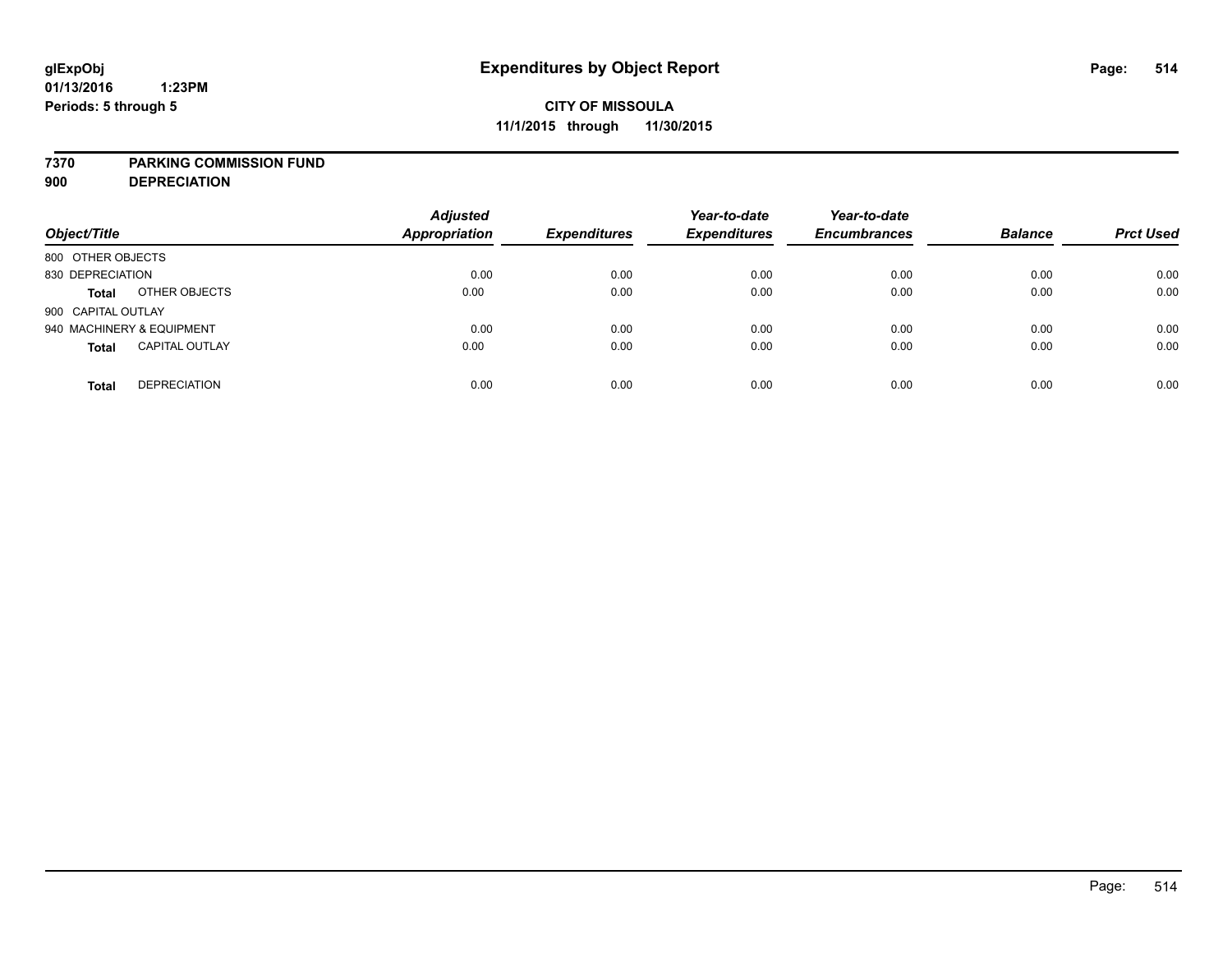### **7370 PARKING COMMISSION FUND**

|                                           | <b>Adjusted</b>      |                     | Year-to-date        | Year-to-date        |                |                  |
|-------------------------------------------|----------------------|---------------------|---------------------|---------------------|----------------|------------------|
| Object/Title                              | <b>Appropriation</b> | <b>Expenditures</b> | <b>Expenditures</b> | <b>Encumbrances</b> | <b>Balance</b> | <b>Prct Used</b> |
| 100 PERSONAL SERVICES                     |                      |                     |                     |                     |                |                  |
| 110 SALARIES AND WAGES                    | 436,749.00           | 32,981.30           | 151,311.76          | 0.00                | 285,437.24     | 34.65            |
| 115 SALARIES/HEALTH INSURANCE BENEFIT     | 0.00                 | 0.00                | 0.00                | 0.00                | 0.00           | 0.00             |
| 120 OVERTIME/TERMINATION                  | 7,234.00             | 6.49                | 38.91               | 0.00                | 7,195.09       | 0.54             |
| 130 OTHER                                 | 0.00                 | 0.00                | 0.00                | 0.00                | 0.00           | 0.00             |
| 135 OPEB EXPENSE                          | 0.00                 | 0.00                | 0.00                | 0.00                | 0.00           | 0.00             |
| <b>140 EMPLOYER CONTRIBUTIONS</b>         | 197,972.00           | 15,470.77           | 78,558.90           | 0.00                | 119,413.10     | 39.68            |
| 141 STATE RETIREMENT CONTRIBUTIONS        | 0.00                 | 0.00                | 57.25               | 0.00                | $-57.25$       | 0.00             |
| 145 OPEB CONTRIBUTION                     | 0.00                 | 0.00                | 0.00                | 0.00                | 0.00           | 0.00             |
| PERSONAL SERVICES<br><b>Total</b>         | 641,955.00           | 48,458.56           | 229,966.82          | 0.00                | 411,988.18     | 35.82            |
| 200 SUPPLIES                              |                      |                     |                     |                     |                |                  |
| 210 OFFICE SUPPLIES                       | 5,400.00             | 63.16               | 1,097.44            | 0.00                | 4,302.56       | 20.32            |
| 220 OPERATING SUPPLIES                    | 15,000.00            | 476.21              | 1,447.06            | 0.00                | 13,552.94      | 9.65             |
| 230 REPAIR/MAINTENANCE                    | 18,000.00            | 0.00                | 503.78              | 0.00                | 17,496.22      | 2.80             |
| 231 GASOLINE                              | 8,000.00             | 276.56              | 986.71              | 0.00                | 7,013.29       | 12.33            |
| <b>SUPPLIES</b><br>Total                  | 46,400.00            | 815.93              | 4,034.99            | 0.00                | 42,365.01      | 8.70             |
| 300 PURCHASED SERVICES                    |                      |                     |                     |                     |                |                  |
| 310 COMMUNICATIONS                        | 17,338.00            | 393.05              | 2,892.55            | 0.00                | 14,445.45      | 16.68            |
| 320 PRINTING & DUPLICATING                | 10,000.00            | 1,413.74            | 1,413.74            | 0.00                | 8,586.26       | 14.14            |
| 330 PUBLICITY, SUBSCRIPTIONS & DUES       | 5,000.00             | 596.22              | 1,378.88            | 0.00                | 3,621.12       | 27.58            |
| 340 SEWER                                 | 137.00               | 0.00                | 70.25               | 0.00                | 66.75          | 51.28            |
| 341 ELECTRICITY & NATURAL GAS             | 36,440.00            | 3,429.15            | 10,559.91           | 0.00                | 25,880.09      | 28.98            |
| 343 WATER CHARGES                         | 4,000.00             | 1,574.69            | 4,987.88            | 0.00                | -987.88        | 124.70           |
| 344 TELEPHONE SERVICE                     | 5,200.00             | 14.45               | 1,078.35            | 0.00                | 4,121.65       | 20.74            |
| 345 GARBAGE                               | 3,000.00             | 399.91              | 1,969.34            | 0.00                | 1,030.66       | 65.64            |
| 350 PROFESSIONAL SERVICES                 | 61,250.00            | 111.86              | 9,103.04            | 0.00                | 52,146.96      | 14.86            |
| 360 REPAIR & MAINTENANCE                  | 72,500.00            | 434.86              | 10,191.93           | 0.00                | 62,308.07      | 14.06            |
| 370 TRAVEL                                | 1,600.00             | 0.00                | 1,900.30            | 0.00                | $-300.30$      | 118.77           |
| 380 TRAINING                              | 1,900.00             | 0.00                | 0.00                | 0.00                | 1,900.00       | 0.00             |
| 390 OTHER PURCHASED SERVICES              | 188,805.00           | 640.00              | 3,501.05            | 0.00                | 185,303.95     | 1.85             |
| PURCHASED SERVICES<br><b>Total</b>        | 407,170.00           | 9,007.93            | 49,047.22           | 0.00                | 358,122.78     | 12.05            |
| <b>400 BUILDING MATERIALS</b>             |                      |                     |                     |                     |                |                  |
| <b>400 BUILDING MATERIALS</b>             | 0.00                 | 0.00                | 0.00                | 0.00                | 0.00           | 0.00             |
| <b>BUILDING MATERIALS</b><br><b>Total</b> | 0.00                 | 0.00                | 0.00                | 0.00                | 0.00           | 0.00             |
| 500 FIXED CHARGES                         |                      |                     |                     |                     |                |                  |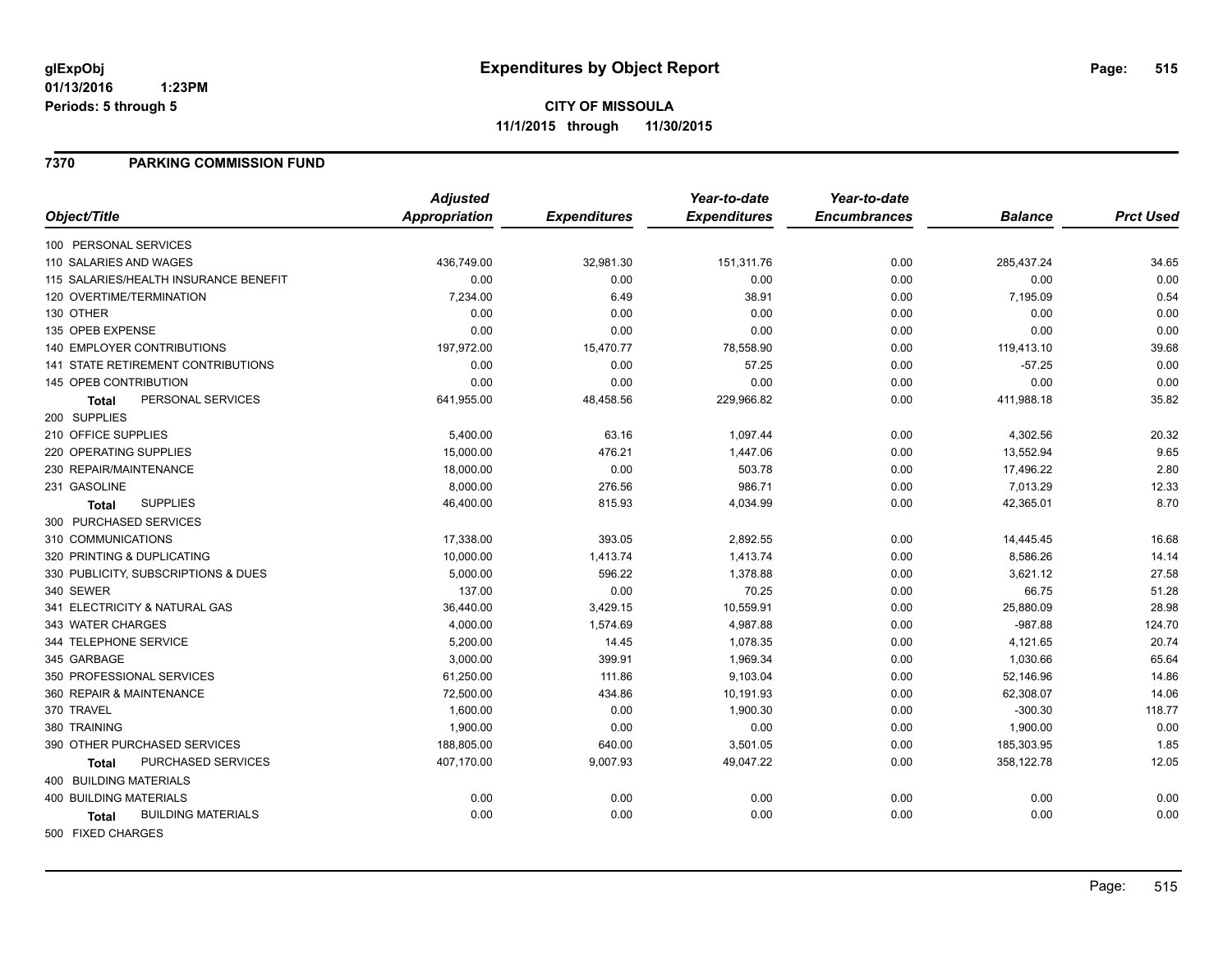### **7370 PARKING COMMISSION FUND**

|                    |                                   | <b>Adjusted</b> |                     | Year-to-date        | Year-to-date        |                |                  |
|--------------------|-----------------------------------|-----------------|---------------------|---------------------|---------------------|----------------|------------------|
| Object/Title       |                                   | Appropriation   | <b>Expenditures</b> | <b>Expenditures</b> | <b>Encumbrances</b> | <b>Balance</b> | <b>Prct Used</b> |
| 500 FIXED CHARGES  |                                   | 168,621.00      | 0.00                | 5,850.00            | 0.00                | 162,771.00     | 3.47             |
|                    | 550 MERCHANT SERVICE FEES         | 21,500.00       | 0.00                | 0.00                | 0.00                | 21,500.00      | 0.00             |
| <b>Total</b>       | <b>FIXED CHARGES</b>              | 190,121.00      | 0.00                | 5,850.00            | 0.00                | 184,271.00     | 3.08             |
| 600 DEBT SERVICE   |                                   |                 |                     |                     |                     |                |                  |
| 610 PRINCIPAL      |                                   | 52,787.59       | 0.00                | 0.00                | 0.00                | 52,787.59      | 0.00             |
|                    | 620 INTEREST / SERVICE FEES       | 12.162.50       | 0.00                | 4,500.00            | 0.00                | 7.662.50       | 37.00            |
| <b>Total</b>       | <b>DEBT SERVICE</b>               | 64,950.09       | 0.00                | 4,500.00            | 0.00                | 60,450.09      | 6.93             |
|                    | 700 GRANTS & CONTRIBUTIONS        |                 |                     |                     |                     |                |                  |
|                    | 700 GRANTS & CONTRIBUTIONS        | 74,000.00       | 0.00                | 32,000.00           | 0.00                | 42,000.00      | 43.24            |
| Total              | <b>GRANTS &amp; CONTRIBUTIONS</b> | 74,000.00       | 0.00                | 32,000.00           | 0.00                | 42,000.00      | 43.24            |
| 800 OTHER OBJECTS  |                                   |                 |                     |                     |                     |                |                  |
|                    | 820 TRANSFERS TO OTHER FUNDS      | 311,194.00      | 26,036.25           | 119,986.25          | 0.00                | 191,207.75     | 38.56            |
| 830 DEPRECIATION   |                                   | 0.00            | 0.00                | 0.00                | 0.00                | 0.00           | 0.00             |
| 845 CONTINGENCY    |                                   | 48,965.00       | 0.00                | 0.00                | 0.00                | 48,965.00      | 0.00             |
| Total              | <b>OTHER OBJECTS</b>              | 360,159.00      | 26,036.25           | 119,986.25          | 0.00                | 240,172.75     | 33.31            |
| 900 CAPITAL OUTLAY |                                   |                 |                     |                     |                     |                |                  |
| 920 BUILDINGS      |                                   | 0.00            | 0.00                | 0.00                | 0.00                | 0.00           | 0.00             |
| 930 IMPROVEMENTS   |                                   | 0.00            | 0.00                | 0.00                | 0.00                | 0.00           | 0.00             |
|                    | 940 MACHINERY & EQUIPMENT         | 1,560,506.00    | 2,720.46            | 1,188,050.85        | 0.00                | 372,455.15     | 76.13            |
| <b>Total</b>       | <b>CAPITAL OUTLAY</b>             | 1,560,506.00    | 2,720.46            | 1,188,050.85        | 0.00                | 372,455.15     | 76.13            |
| <b>Total</b>       | PARKING COMMISSION FUND           | 3,345,261.09    | 87,039.13           | 1,633,436.13        | 0.00                | 1,711,824.96   | 48.83            |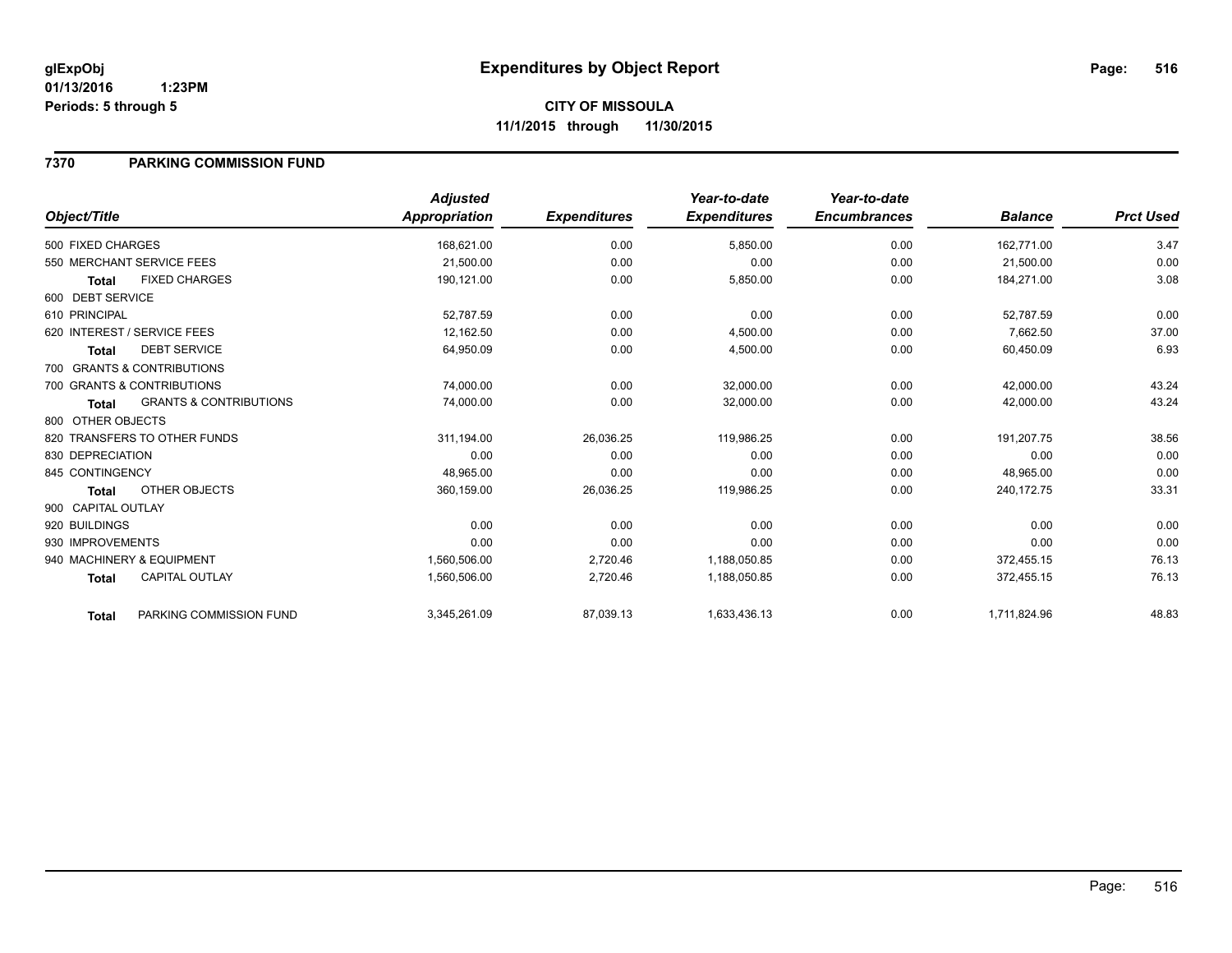### **7371 FRONT STREET PARKING BONDS**

| Object/Title      |                              | <b>Adjusted</b><br><b>Appropriation</b> | <b>Expenditures</b> | Year-to-date<br><b>Expenditures</b> | Year-to-date<br><b>Encumbrances</b> | <b>Balance</b> | <b>Prct Used</b> |
|-------------------|------------------------------|-----------------------------------------|---------------------|-------------------------------------|-------------------------------------|----------------|------------------|
| 500 FIXED CHARGES |                              |                                         |                     |                                     |                                     |                |                  |
|                   | 550 MERCHANT SERVICE FEES    | 0.00                                    | 0.00                | 0.00                                | 0.00                                | 0.00           | 0.00             |
| <b>Total</b>      | <b>FIXED CHARGES</b>         | 0.00                                    | 0.00                | 0.00                                | 0.00                                | 0.00           | 0.00             |
| 600 DEBT SERVICE  |                              |                                         |                     |                                     |                                     |                |                  |
|                   | 620 INTEREST / SERVICE FEES  | 272.925.00                              | 0.00                | 69.360.16                           | 0.00                                | 203.564.84     | 25.41            |
| <b>Total</b>      | <b>DEBT SERVICE</b>          | 272.925.00                              | 0.00                | 69,360.16                           | 0.00                                | 203,564.84     | 25.41            |
| 800 OTHER OBJECTS |                              |                                         |                     |                                     |                                     |                |                  |
|                   | 820 TRANSFERS TO OTHER FUNDS | 0.00                                    | 0.00                | 0.00                                | 0.00                                | 0.00           | 0.00             |
| <b>Total</b>      | OTHER OBJECTS                | 0.00                                    | 0.00                | 0.00                                | 0.00                                | 0.00           | 0.00             |
| <b>Total</b>      | PARKING COMMISSION           | 272,925.00                              | 0.00                | 69,360.16                           | 0.00                                | 203.564.84     | 25.41            |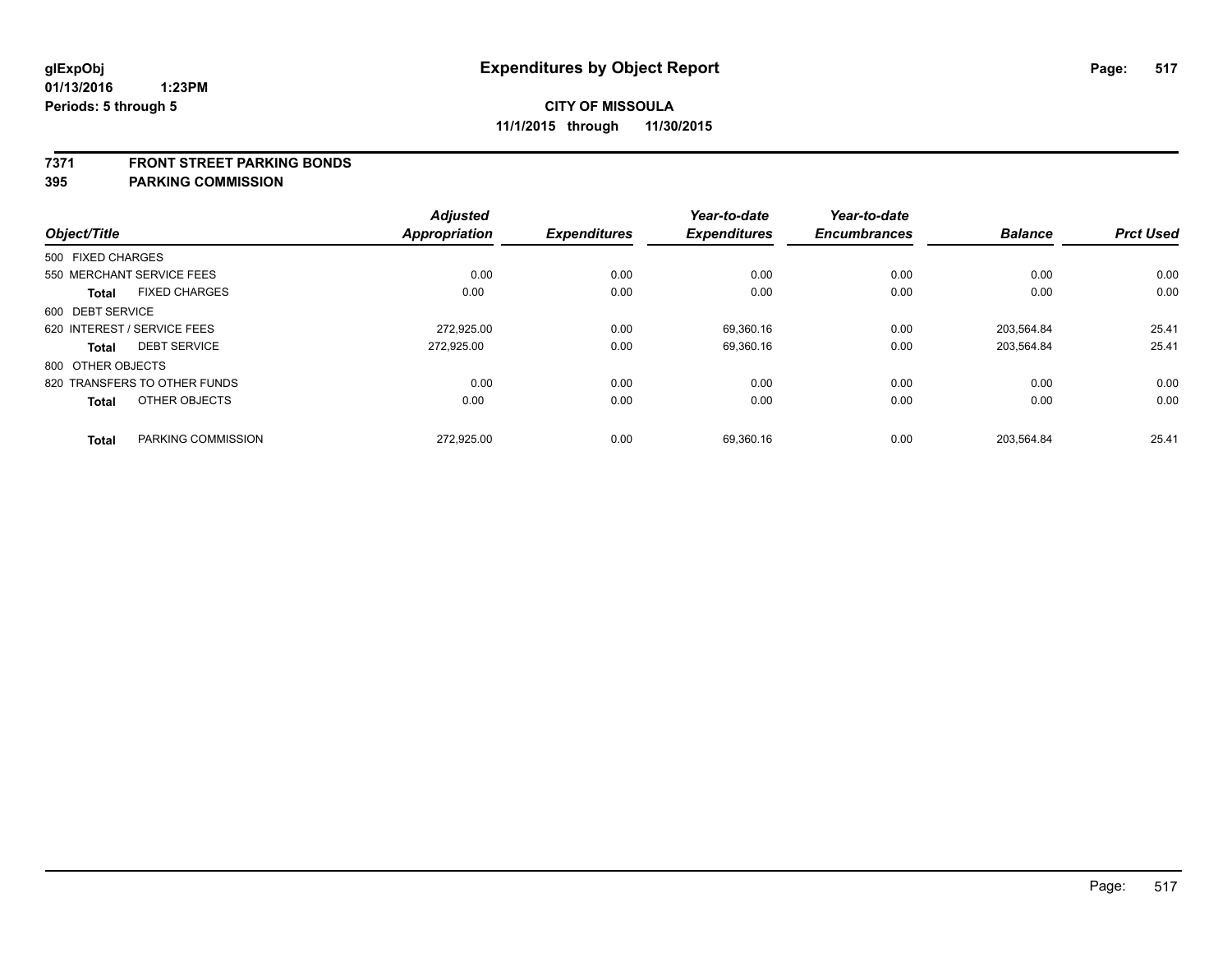### **7371 FRONT STREET PARKING BONDS**

| Object/Title      |                                   | <b>Adjusted</b><br><b>Appropriation</b> | <b>Expenditures</b> | Year-to-date<br><b>Expenditures</b> | Year-to-date<br><b>Encumbrances</b> | <b>Balance</b> | <b>Prct Used</b> |
|-------------------|-----------------------------------|-----------------------------------------|---------------------|-------------------------------------|-------------------------------------|----------------|------------------|
|                   |                                   |                                         |                     |                                     |                                     |                |                  |
| 500 FIXED CHARGES |                                   |                                         |                     |                                     |                                     |                |                  |
|                   | 550 MERCHANT SERVICE FEES         | 0.00                                    | 0.00                | 0.00                                | 0.00                                | 0.00           | 0.00             |
| <b>Total</b>      | <b>FIXED CHARGES</b>              | 0.00                                    | 0.00                | 0.00                                | 0.00                                | 0.00           | 0.00             |
| 600 DEBT SERVICE  |                                   |                                         |                     |                                     |                                     |                |                  |
|                   | 620 INTEREST / SERVICE FEES       | 272,925.00                              | 0.00                | 69,360.16                           | 0.00                                | 203.564.84     | 25.41            |
| Total             | <b>DEBT SERVICE</b>               | 272,925.00                              | 0.00                | 69,360.16                           | 0.00                                | 203.564.84     | 25.41            |
| 800 OTHER OBJECTS |                                   |                                         |                     |                                     |                                     |                |                  |
|                   | 820 TRANSFERS TO OTHER FUNDS      | 0.00                                    | 0.00                | 0.00                                | 0.00                                | 0.00           | 0.00             |
| <b>Total</b>      | OTHER OBJECTS                     | 0.00                                    | 0.00                | 0.00                                | 0.00                                | 0.00           | 0.00             |
| <b>Total</b>      | <b>FRONT STREET PARKING BONDS</b> | 272.925.00                              | 0.00                | 69.360.16                           | 0.00                                | 203.564.84     | 25.41            |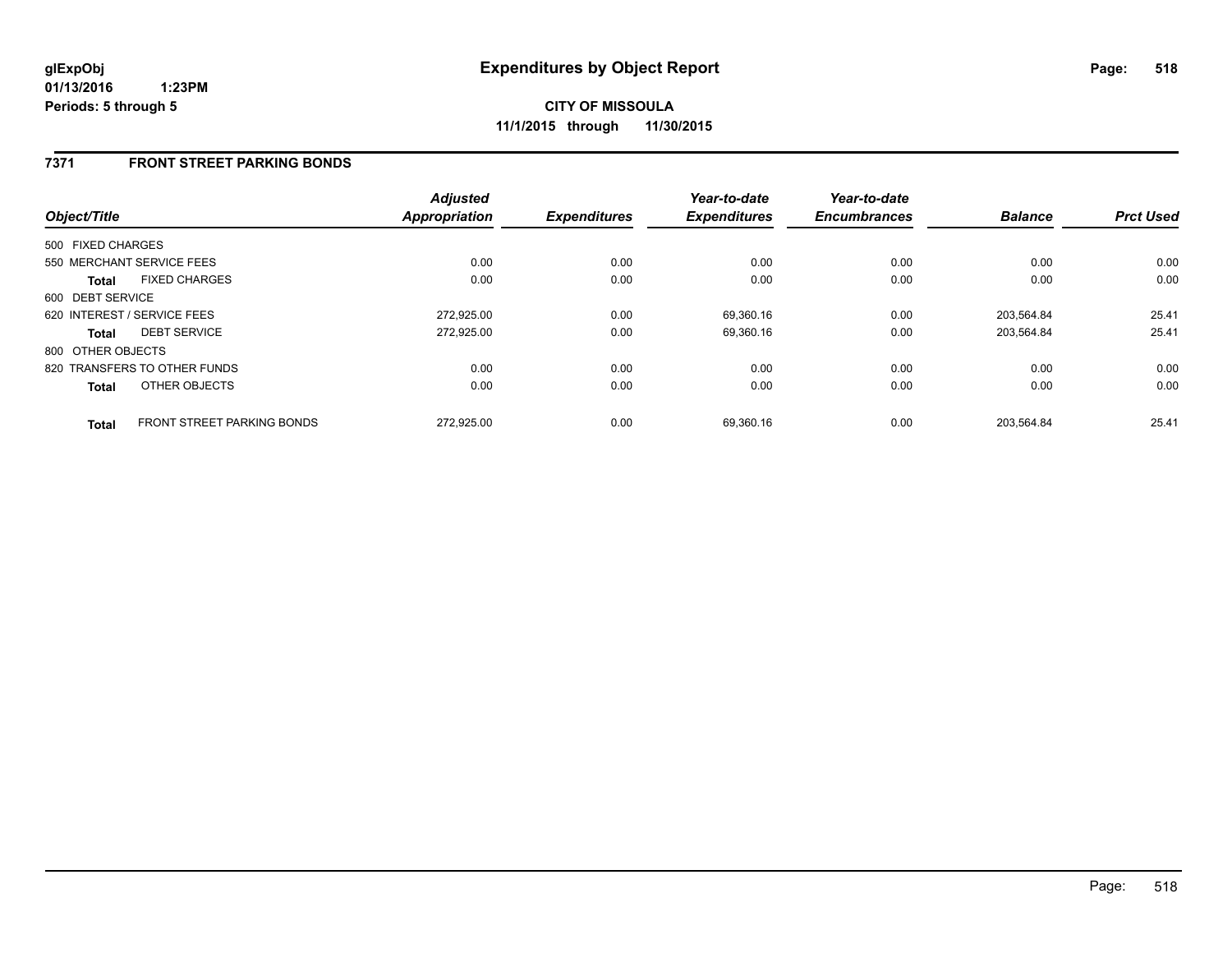### **7372 SINKING FUND/FRONT ST PARKING BONDS**

| Object/Title                |                              | <b>Adjusted</b><br><b>Appropriation</b> | <b>Expenditures</b> | Year-to-date<br><b>Expenditures</b> | Year-to-date<br><b>Encumbrances</b> | <b>Balance</b> | <b>Prct Used</b> |
|-----------------------------|------------------------------|-----------------------------------------|---------------------|-------------------------------------|-------------------------------------|----------------|------------------|
|                             |                              |                                         |                     |                                     |                                     |                |                  |
| 500 FIXED CHARGES           |                              |                                         |                     |                                     |                                     |                |                  |
| 550 MERCHANT SERVICE FEES   |                              | 0.00                                    | 0.00                | 0.00                                | 0.00                                | 0.00           | 0.00             |
| <b>Total</b>                | <b>FIXED CHARGES</b>         | 0.00                                    | 0.00                | 0.00                                | 0.00                                | 0.00           | 0.00             |
| 600 DEBT SERVICE            |                              |                                         |                     |                                     |                                     |                |                  |
| 610 PRINCIPAL               |                              | 185,000.00                              | 0.00                | 185,000.00                          | 0.00                                | 0.00           | 100.00           |
| 620 INTEREST / SERVICE FEES |                              | 0.00                                    | 0.00                | 0.00                                | 0.00                                | 0.00           | 0.00             |
| Total                       | <b>DEBT SERVICE</b>          | 185,000.00                              | 0.00                | 185,000.00                          | 0.00                                | 0.00           | 100.00           |
| 800 OTHER OBJECTS           |                              |                                         |                     |                                     |                                     |                |                  |
|                             | 820 TRANSFERS TO OTHER FUNDS | 0.00                                    | 0.00                | 0.00                                | 0.00                                | 0.00           | 0.00             |
| <b>Total</b>                | OTHER OBJECTS                | 0.00                                    | 0.00                | 0.00                                | 0.00                                | 0.00           | 0.00             |
|                             |                              |                                         |                     |                                     |                                     |                |                  |
| <b>Total</b>                | PARKING COMMISSION           | 185,000.00                              | 0.00                | 185,000.00                          | 0.00                                | 0.00           | 100.00           |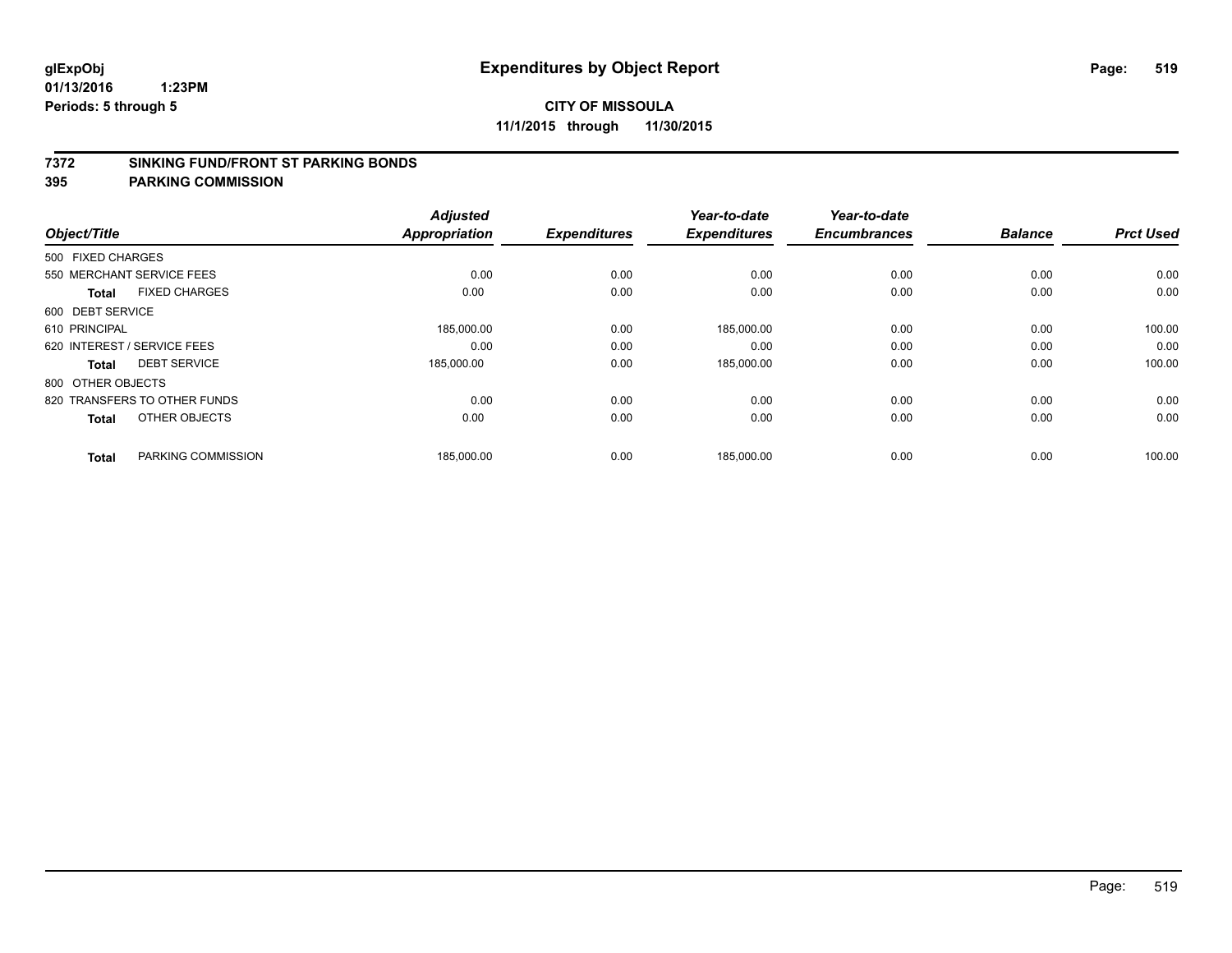**CITY OF MISSOULA 11/1/2015 through 11/30/2015**

### **7372 SINKING FUND/FRONT ST PARKING BONDS**

|                   |                                   | <b>Adjusted</b>      |                     | Year-to-date        | Year-to-date        |                |                  |
|-------------------|-----------------------------------|----------------------|---------------------|---------------------|---------------------|----------------|------------------|
| Object/Title      |                                   | <b>Appropriation</b> | <b>Expenditures</b> | <b>Expenditures</b> | <b>Encumbrances</b> | <b>Balance</b> | <b>Prct Used</b> |
| 500 FIXED CHARGES |                                   |                      |                     |                     |                     |                |                  |
|                   | 550 MERCHANT SERVICE FEES         | 0.00                 | 0.00                | 0.00                | 0.00                | 0.00           | 0.00             |
| <b>Total</b>      | <b>FIXED CHARGES</b>              | 0.00                 | 0.00                | 0.00                | 0.00                | 0.00           | 0.00             |
| 600 DEBT SERVICE  |                                   |                      |                     |                     |                     |                |                  |
| 610 PRINCIPAL     |                                   | 185,000.00           | 0.00                | 185,000.00          | 0.00                | 0.00           | 100.00           |
|                   | 620 INTEREST / SERVICE FEES       | 0.00                 | 0.00                | 0.00                | 0.00                | 0.00           | 0.00             |
| Total             | <b>DEBT SERVICE</b>               | 185,000.00           | 0.00                | 185,000.00          | 0.00                | 0.00           | 100.00           |
| 800 OTHER OBJECTS |                                   |                      |                     |                     |                     |                |                  |
|                   | 820 TRANSFERS TO OTHER FUNDS      | 0.00                 | 0.00                | 0.00                | 0.00                | 0.00           | 0.00             |
| Total             | OTHER OBJECTS                     | 0.00                 | 0.00                | 0.00                | 0.00                | 0.00           | 0.00             |
| <b>Total</b>      | SINKING FUND/FRONT ST PARKING BON | 185,000.00           | 0.00                | 185.000.00          | 0.00                | 0.00           | 100.00           |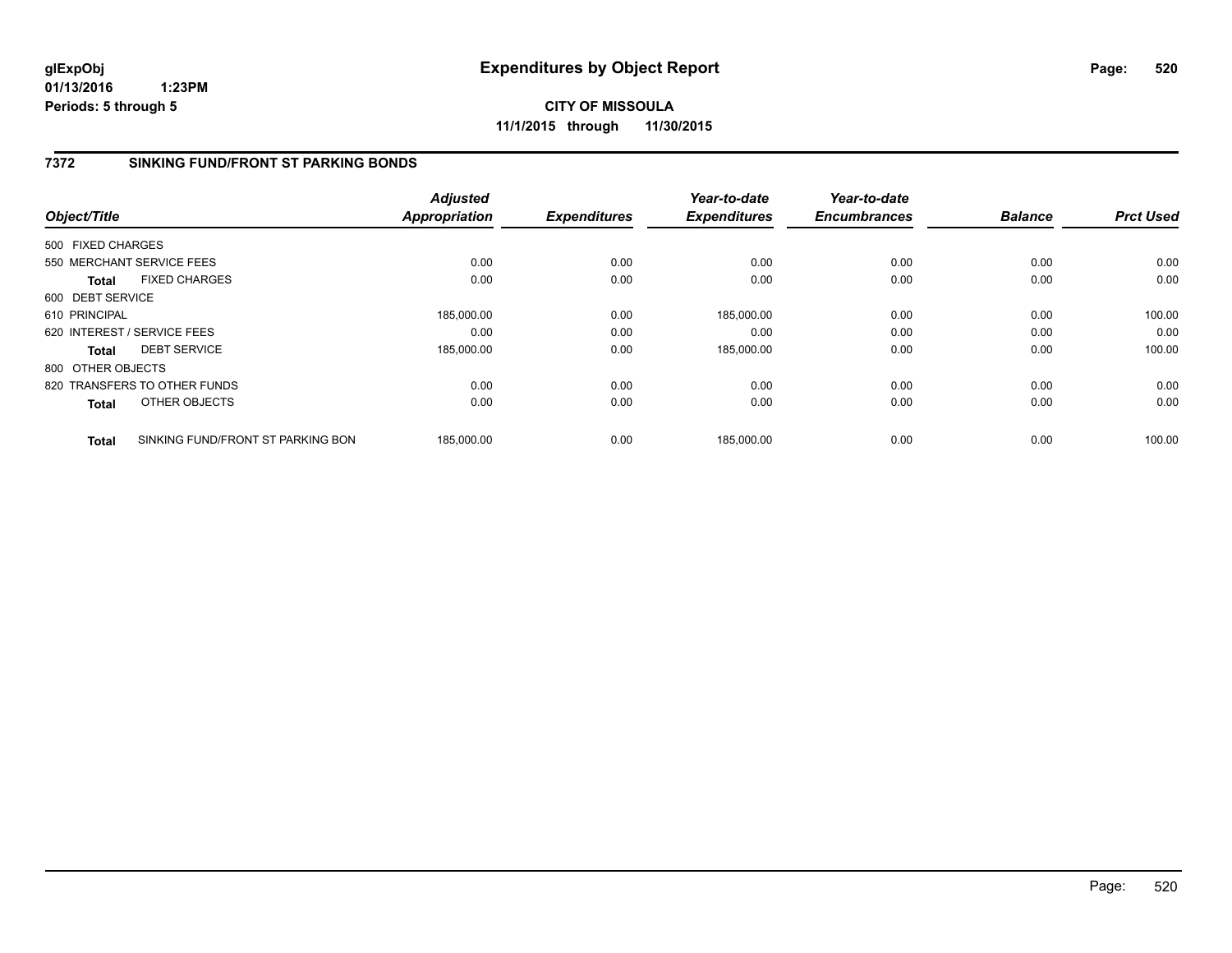### **7373 MPC SERIES 2010B CONSTRUCTION**

|                              |                       | <b>Adjusted</b> |                     | Year-to-date        | Year-to-date        |                |                  |
|------------------------------|-----------------------|-----------------|---------------------|---------------------|---------------------|----------------|------------------|
| Object/Title                 |                       | Appropriation   | <b>Expenditures</b> | <b>Expenditures</b> | <b>Encumbrances</b> | <b>Balance</b> | <b>Prct Used</b> |
| 300 PURCHASED SERVICES       |                       |                 |                     |                     |                     |                |                  |
| 350 PROFESSIONAL SERVICES    |                       | 0.00            | 0.00                | 0.00                | 0.00                | 0.00           | 0.00             |
| 390 OTHER PURCHASED SERVICES |                       | 0.00            | 0.00                | 0.00                | 0.00                | 0.00           | 0.00             |
| <b>Total</b>                 | PURCHASED SERVICES    | 0.00            | 0.00                | 0.00                | 0.00                | 0.00           | 0.00             |
| 500 FIXED CHARGES            |                       |                 |                     |                     |                     |                |                  |
| 550 MERCHANT SERVICE FEES    |                       | 0.00            | 0.00                | 0.00                | 0.00                | 0.00           | 0.00             |
| Total                        | <b>FIXED CHARGES</b>  | 0.00            | 0.00                | 0.00                | 0.00                | 0.00           | 0.00             |
| 600 DEBT SERVICE             |                       |                 |                     |                     |                     |                |                  |
| 600 DEBT SERVICE             |                       | 0.00            | 0.00                | 0.00                | 0.00                | 0.00           | 0.00             |
| 610 PRINCIPAL                |                       | 0.00            | 0.00                | 0.00                | 0.00                | 0.00           | 0.00             |
| 620 INTEREST / SERVICE FEES  |                       | 0.00            | 0.00                | 0.00                | 0.00                | 0.00           | 0.00             |
| <b>Total</b>                 | <b>DEBT SERVICE</b>   | 0.00            | 0.00                | 0.00                | 0.00                | 0.00           | 0.00             |
| 800 OTHER OBJECTS            |                       |                 |                     |                     |                     |                |                  |
| 820 TRANSFERS TO OTHER FUNDS |                       | 0.00            | 0.00                | 0.00                | 0.00                | 0.00           | 0.00             |
| <b>Total</b>                 | OTHER OBJECTS         | 0.00            | 0.00                | 0.00                | 0.00                | 0.00           | 0.00             |
| 900 CAPITAL OUTLAY           |                       |                 |                     |                     |                     |                |                  |
| 900 CAPITAL OUTLAY           |                       | 0.00            | 0.00                | 0.00                | 0.00                | 0.00           | 0.00             |
| 920 BUILDINGS                |                       | 0.00            | 0.00                | 0.00                | 0.00                | 0.00           | 0.00             |
| 930 IMPROVEMENTS             |                       | 0.00            | 0.00                | 0.00                | 0.00                | 0.00           | 0.00             |
| Total                        | <b>CAPITAL OUTLAY</b> | 0.00            | 0.00                | 0.00                | 0.00                | 0.00           | 0.00             |
| <b>Total</b>                 | PARKING COMMISSION    | 0.00            | 0.00                | 0.00                | 0.00                | 0.00           | 0.00             |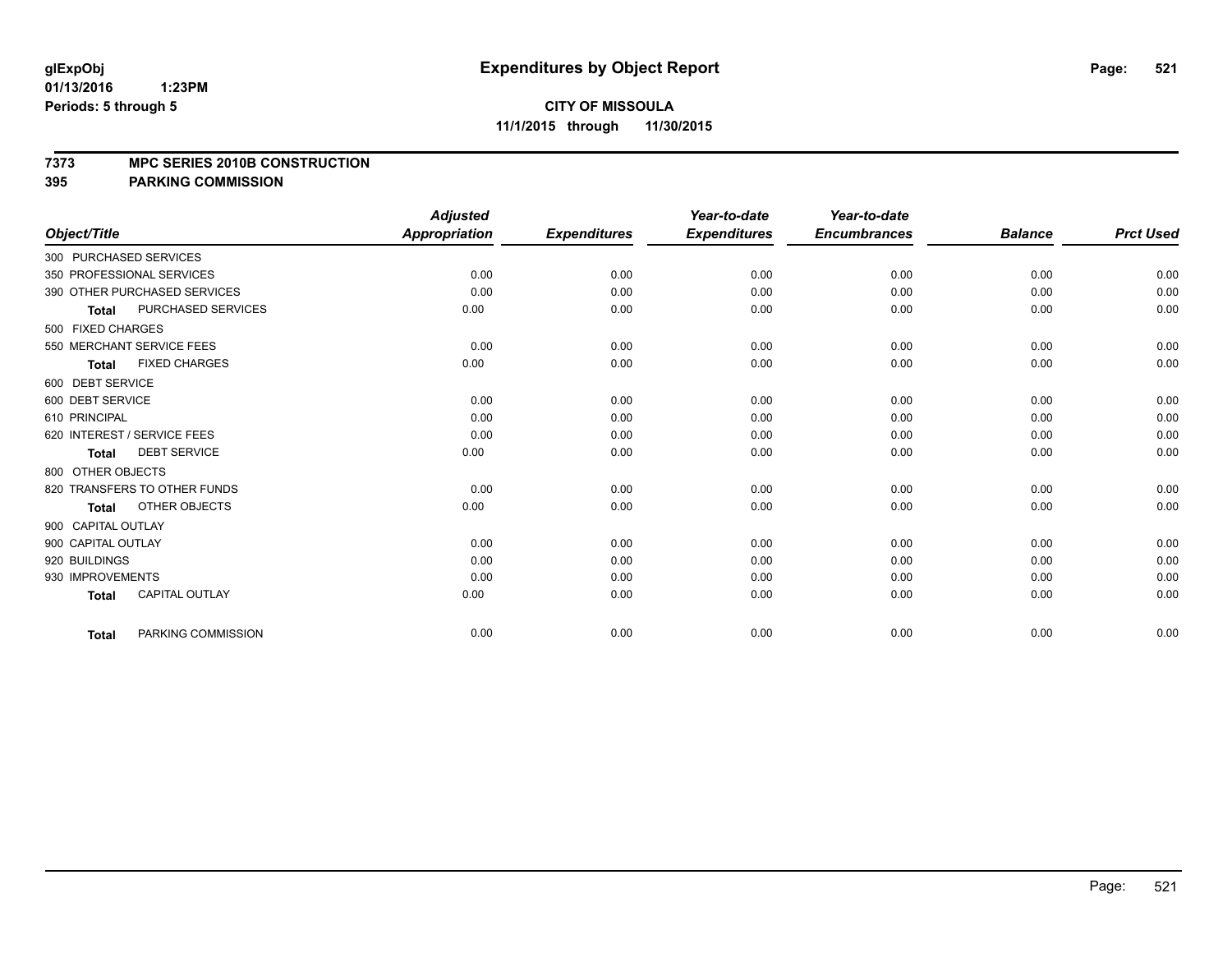### **7373 MPC SERIES 2010B CONSTRUCTION**

**900 DEPRECIATION**

| Object/Title                         | <b>Adjusted</b><br>Appropriation | <b>Expenditures</b> | Year-to-date<br><b>Expenditures</b> | Year-to-date<br><b>Encumbrances</b> | <b>Balance</b> | <b>Prct Used</b> |
|--------------------------------------|----------------------------------|---------------------|-------------------------------------|-------------------------------------|----------------|------------------|
| 500 FIXED CHARGES                    |                                  |                     |                                     |                                     |                |                  |
| 550 MERCHANT SERVICE FEES            | 0.00                             | 0.00                | 0.00                                | 0.00                                | 0.00           | 0.00             |
| <b>FIXED CHARGES</b><br><b>Total</b> | 0.00                             | 0.00                | 0.00                                | 0.00                                | 0.00           | 0.00             |
| 800 OTHER OBJECTS                    |                                  |                     |                                     |                                     |                |                  |
| 830 DEPRECIATION                     | 0.00                             | 0.00                | 0.00                                | 0.00                                | 0.00           | 0.00             |
| OTHER OBJECTS<br><b>Total</b>        | 0.00                             | 0.00                | 0.00                                | 0.00                                | 0.00           | 0.00             |
| <b>DEPRECIATION</b><br><b>Total</b>  | 0.00                             | 0.00                | 0.00                                | 0.00                                | 0.00           | 0.00             |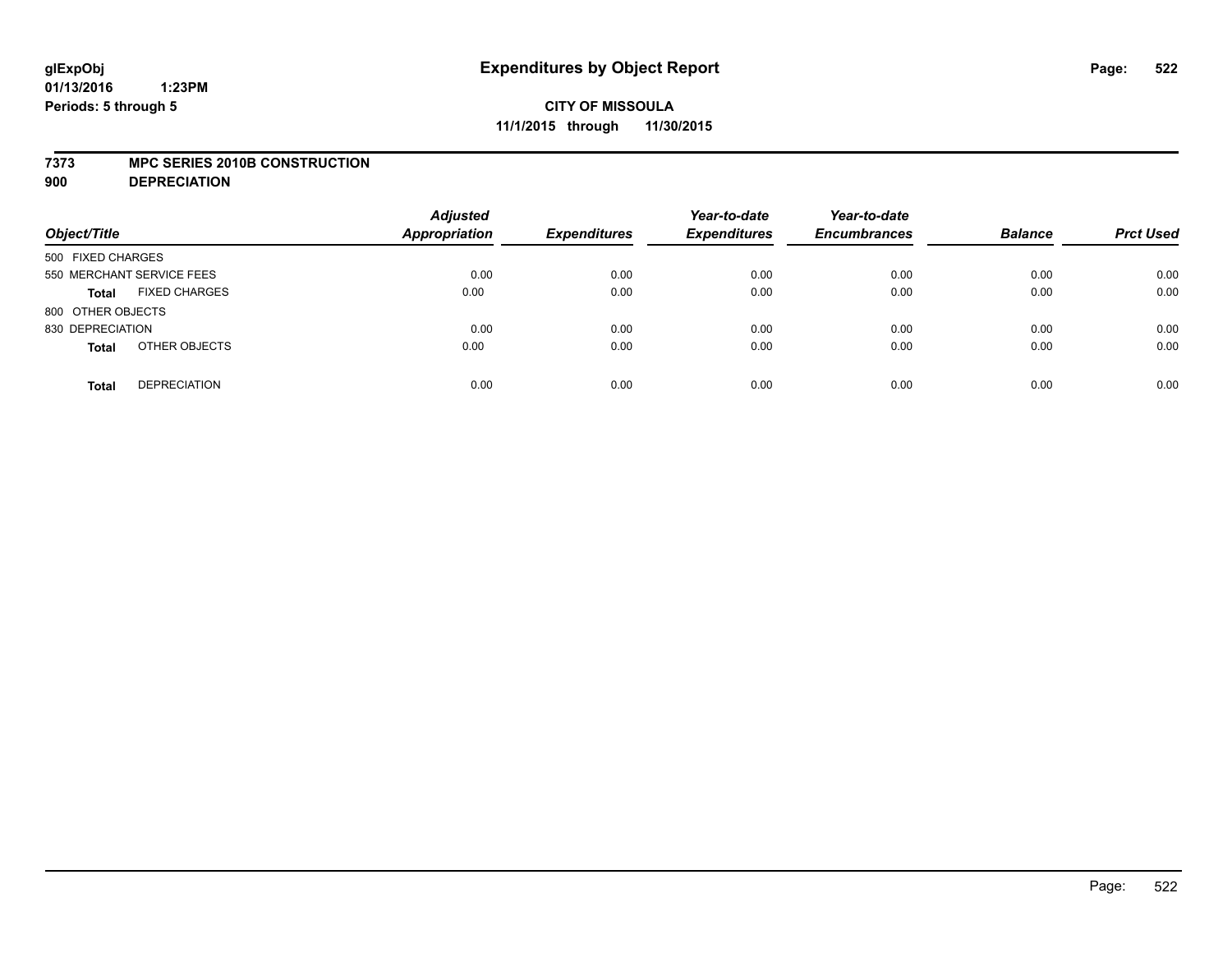**CITY OF MISSOULA 11/1/2015 through 11/30/2015**

# **7373 MPC SERIES 2010B CONSTRUCTION**

|                              |                               | <b>Adjusted</b>      |                     | Year-to-date        | Year-to-date        |                |                  |
|------------------------------|-------------------------------|----------------------|---------------------|---------------------|---------------------|----------------|------------------|
| Object/Title                 |                               | <b>Appropriation</b> | <b>Expenditures</b> | <b>Expenditures</b> | <b>Encumbrances</b> | <b>Balance</b> | <b>Prct Used</b> |
| 300 PURCHASED SERVICES       |                               |                      |                     |                     |                     |                |                  |
| 350 PROFESSIONAL SERVICES    |                               | 0.00                 | 0.00                | 0.00                | 0.00                | 0.00           | 0.00             |
| 390 OTHER PURCHASED SERVICES |                               | 0.00                 | 0.00                | 0.00                | 0.00                | 0.00           | 0.00             |
| <b>Total</b>                 | PURCHASED SERVICES            | 0.00                 | 0.00                | 0.00                | 0.00                | 0.00           | 0.00             |
| 500 FIXED CHARGES            |                               |                      |                     |                     |                     |                |                  |
| 550 MERCHANT SERVICE FEES    |                               | 0.00                 | 0.00                | 0.00                | 0.00                | 0.00           | 0.00             |
| <b>Total</b>                 | <b>FIXED CHARGES</b>          | 0.00                 | 0.00                | 0.00                | 0.00                | 0.00           | 0.00             |
| 600 DEBT SERVICE             |                               |                      |                     |                     |                     |                |                  |
| 600 DEBT SERVICE             |                               | 0.00                 | 0.00                | 0.00                | 0.00                | 0.00           | 0.00             |
| 610 PRINCIPAL                |                               | 0.00                 | 0.00                | 0.00                | 0.00                | 0.00           | 0.00             |
| 620 INTEREST / SERVICE FEES  |                               | 0.00                 | 0.00                | 0.00                | 0.00                | 0.00           | 0.00             |
| <b>Total</b>                 | <b>DEBT SERVICE</b>           | 0.00                 | 0.00                | 0.00                | 0.00                | 0.00           | 0.00             |
| 800 OTHER OBJECTS            |                               |                      |                     |                     |                     |                |                  |
| 820 TRANSFERS TO OTHER FUNDS |                               | 0.00                 | 0.00                | 0.00                | 0.00                | 0.00           | 0.00             |
| 830 DEPRECIATION             |                               | 0.00                 | 0.00                | 0.00                | 0.00                | 0.00           | 0.00             |
| <b>Total</b>                 | <b>OTHER OBJECTS</b>          | 0.00                 | 0.00                | 0.00                | 0.00                | 0.00           | 0.00             |
| 900 CAPITAL OUTLAY           |                               |                      |                     |                     |                     |                |                  |
| 900 CAPITAL OUTLAY           |                               | 0.00                 | 0.00                | 0.00                | 0.00                | 0.00           | 0.00             |
| 920 BUILDINGS                |                               | 0.00                 | 0.00                | 0.00                | 0.00                | 0.00           | 0.00             |
| 930 IMPROVEMENTS             |                               | 0.00                 | 0.00                | 0.00                | 0.00                | 0.00           | 0.00             |
| <b>Total</b>                 | <b>CAPITAL OUTLAY</b>         | 0.00                 | 0.00                | 0.00                | 0.00                | 0.00           | 0.00             |
|                              |                               |                      |                     |                     |                     |                |                  |
| <b>Total</b>                 | MPC SERIES 2010B CONSTRUCTION | 0.00                 | 0.00                | 0.00                | 0.00                | 0.00           | 0.00             |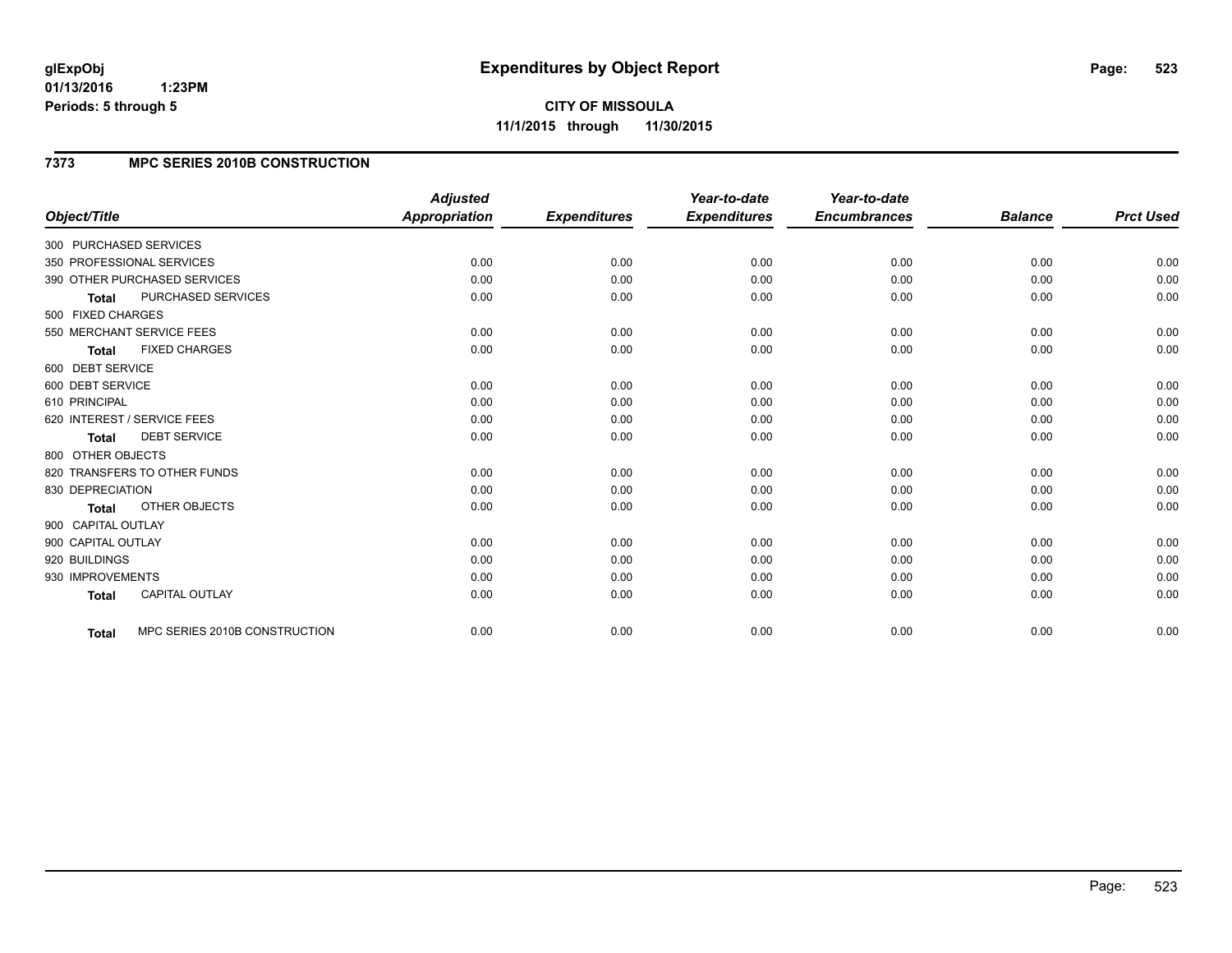### **7374 RESERVE FUND-PARKING BONDS**

| Object/Title              |                       | <b>Adjusted</b><br>Appropriation | <b>Expenditures</b> | Year-to-date<br><b>Expenditures</b> | Year-to-date<br><b>Encumbrances</b> | <b>Balance</b> | <b>Prct Used</b> |
|---------------------------|-----------------------|----------------------------------|---------------------|-------------------------------------|-------------------------------------|----------------|------------------|
| 500 FIXED CHARGES         |                       |                                  |                     |                                     |                                     |                |                  |
| 550 MERCHANT SERVICE FEES |                       | 0.00                             | 0.00                | 0.00                                | 0.00                                | 0.00           | 0.00             |
| Total                     | <b>FIXED CHARGES</b>  | 0.00                             | 0.00                | 0.00                                | 0.00                                | 0.00           | 0.00             |
| 900 CAPITAL OUTLAY        |                       |                                  |                     |                                     |                                     |                |                  |
| 920 BUILDINGS             |                       | 0.00                             | 0.00                | 0.00                                | 0.00                                | 0.00           | 0.00             |
| 930 IMPROVEMENTS          |                       | 0.00                             | 0.00                | 0.00                                | 0.00                                | 0.00           | 0.00             |
| <b>Total</b>              | <b>CAPITAL OUTLAY</b> | 0.00                             | 0.00                | 0.00                                | 0.00                                | 0.00           | 0.00             |
| <b>Total</b>              | PARKING COMMISSION    | 0.00                             | 0.00                | 0.00                                | 0.00                                | 0.00           | 0.00             |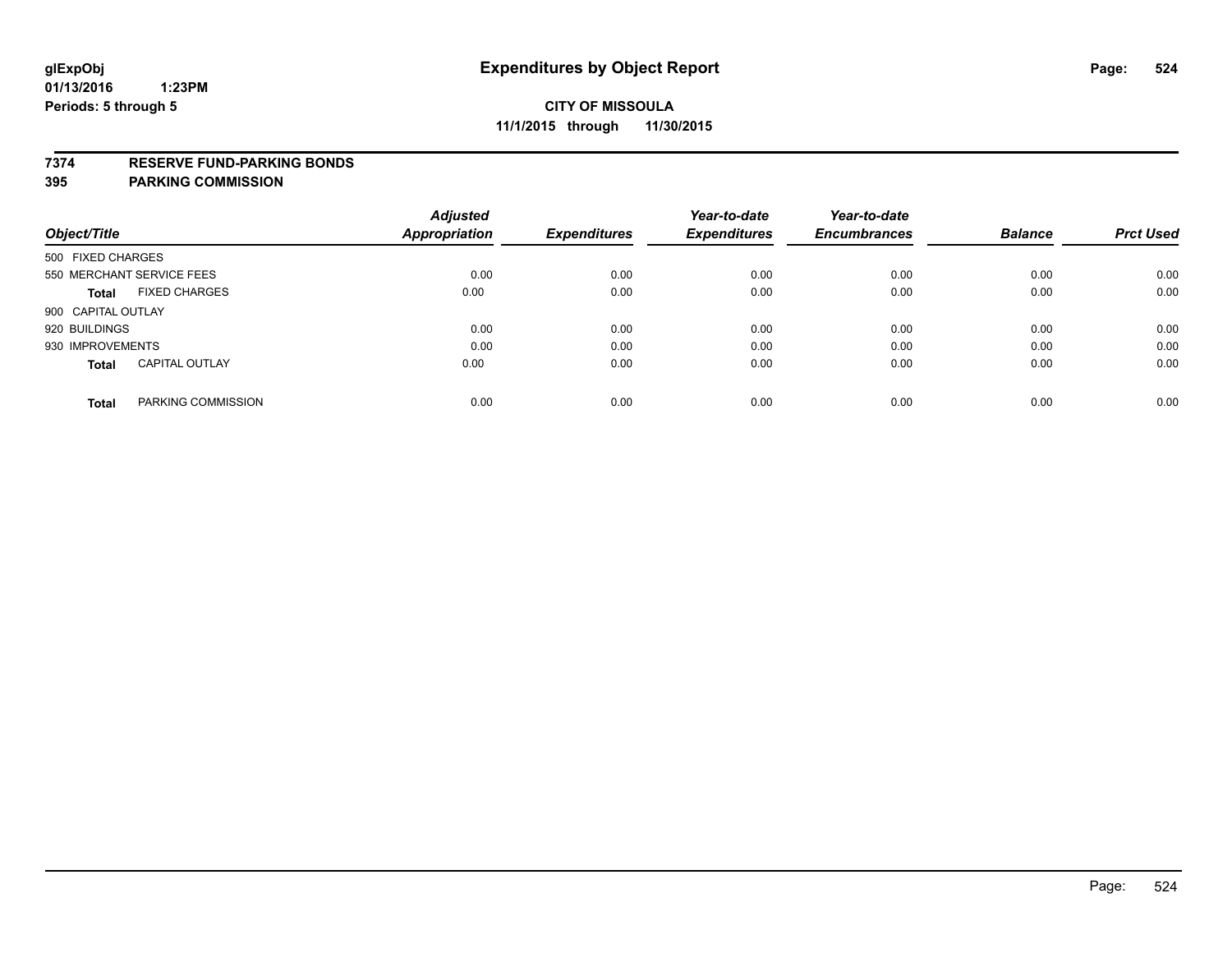### **7374 RESERVE FUND-PARKING BONDS**

| Object/Title              |                                   | <b>Adjusted</b><br>Appropriation | <b>Expenditures</b> | Year-to-date<br><b>Expenditures</b> | Year-to-date<br><b>Encumbrances</b> | <b>Balance</b> | <b>Prct Used</b> |
|---------------------------|-----------------------------------|----------------------------------|---------------------|-------------------------------------|-------------------------------------|----------------|------------------|
| 500 FIXED CHARGES         |                                   |                                  |                     |                                     |                                     |                |                  |
| 550 MERCHANT SERVICE FEES |                                   | 0.00                             | 0.00                | 0.00                                | 0.00                                | 0.00           | 0.00             |
| <b>Total</b>              | <b>FIXED CHARGES</b>              | 0.00                             | 0.00                | 0.00                                | 0.00                                | 0.00           | 0.00             |
| 900 CAPITAL OUTLAY        |                                   |                                  |                     |                                     |                                     |                |                  |
| 920 BUILDINGS             |                                   | 0.00                             | 0.00                | 0.00                                | 0.00                                | 0.00           | 0.00             |
| 930 IMPROVEMENTS          |                                   | 0.00                             | 0.00                | 0.00                                | 0.00                                | 0.00           | 0.00             |
| <b>Total</b>              | <b>CAPITAL OUTLAY</b>             | 0.00                             | 0.00                | 0.00                                | 0.00                                | 0.00           | 0.00             |
| <b>Total</b>              | <b>RESERVE FUND-PARKING BONDS</b> | 0.00                             | 0.00                | 0.00                                | 0.00                                | 0.00           | 0.00             |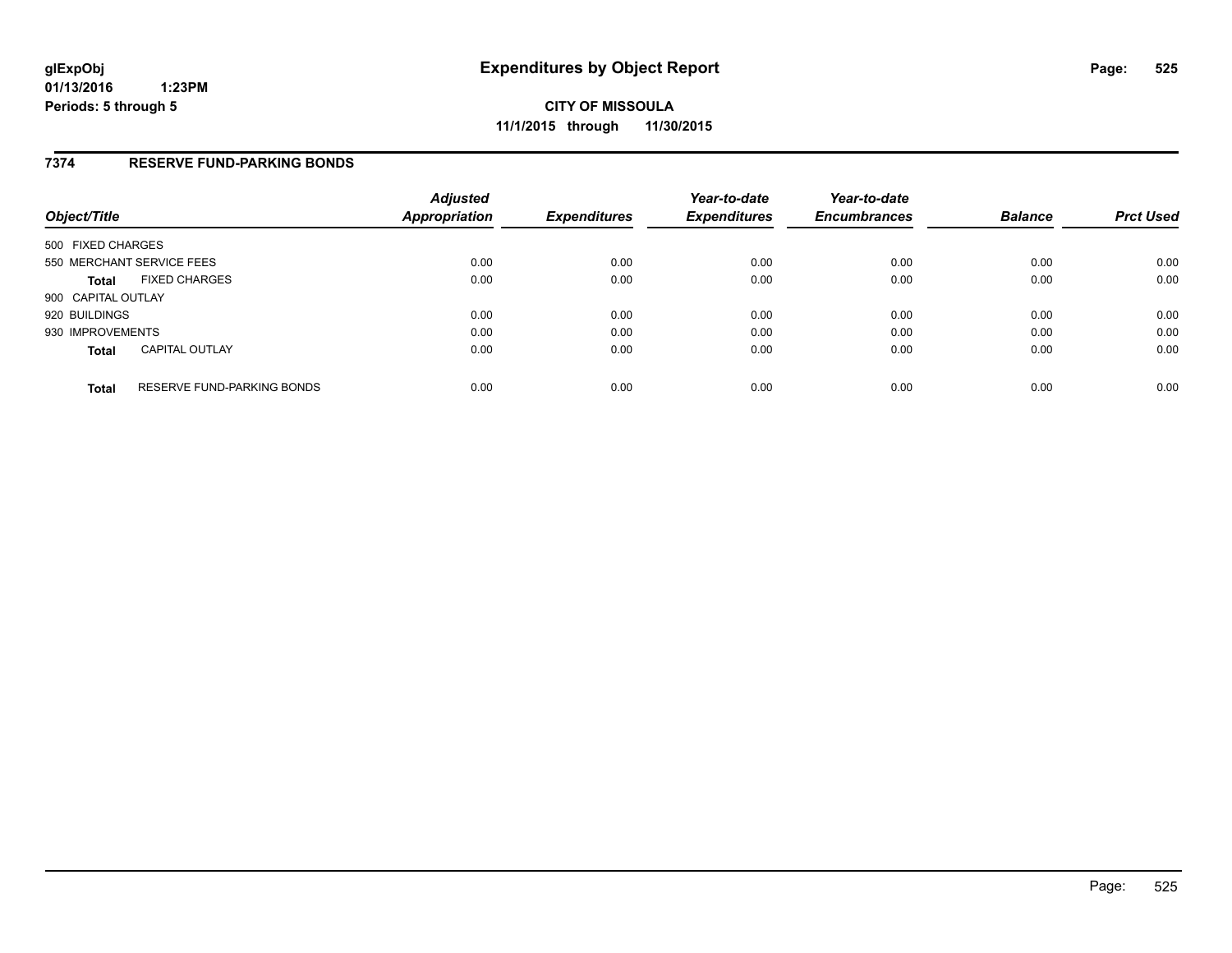### **7375 PLEDGED TAX INCREMENT-2010B BOND**

| Object/Title      |                              | <b>Adjusted</b><br>Appropriation | <b>Expenditures</b> | Year-to-date<br><b>Expenditures</b> | Year-to-date<br><b>Encumbrances</b> | <b>Balance</b> | <b>Prct Used</b> |
|-------------------|------------------------------|----------------------------------|---------------------|-------------------------------------|-------------------------------------|----------------|------------------|
|                   | 300 PURCHASED SERVICES       |                                  |                     |                                     |                                     |                |                  |
|                   | 390 OTHER PURCHASED SERVICES | 121.431.00                       | 0.00                | 0.00                                | 0.00                                | 121.431.00     | 0.00             |
| <b>Total</b>      | <b>PURCHASED SERVICES</b>    | 121.431.00                       | 0.00                | 0.00                                | 0.00                                | 121.431.00     | 0.00             |
| 500 FIXED CHARGES |                              |                                  |                     |                                     |                                     |                |                  |
|                   | 550 MERCHANT SERVICE FEES    | 0.00                             | 0.00                | 0.00                                | 0.00                                | 0.00           | 0.00             |
| <b>Total</b>      | <b>FIXED CHARGES</b>         | 0.00                             | 0.00                | 0.00                                | 0.00                                | 0.00           | 0.00             |
| 800 OTHER OBJECTS |                              |                                  |                     |                                     |                                     |                |                  |
|                   | 820 TRANSFERS TO OTHER FUNDS | 146.731.00                       | 0.00                | 0.00                                | 0.00                                | 146.731.00     | 0.00             |
| <b>Total</b>      | OTHER OBJECTS                | 146.731.00                       | 0.00                | 0.00                                | 0.00                                | 146.731.00     | 0.00             |
|                   |                              |                                  |                     |                                     |                                     |                |                  |
| <b>Total</b>      | PARKING COMMISSION           | 268.162.00                       | 0.00                | 0.00                                | 0.00                                | 268.162.00     | 0.00             |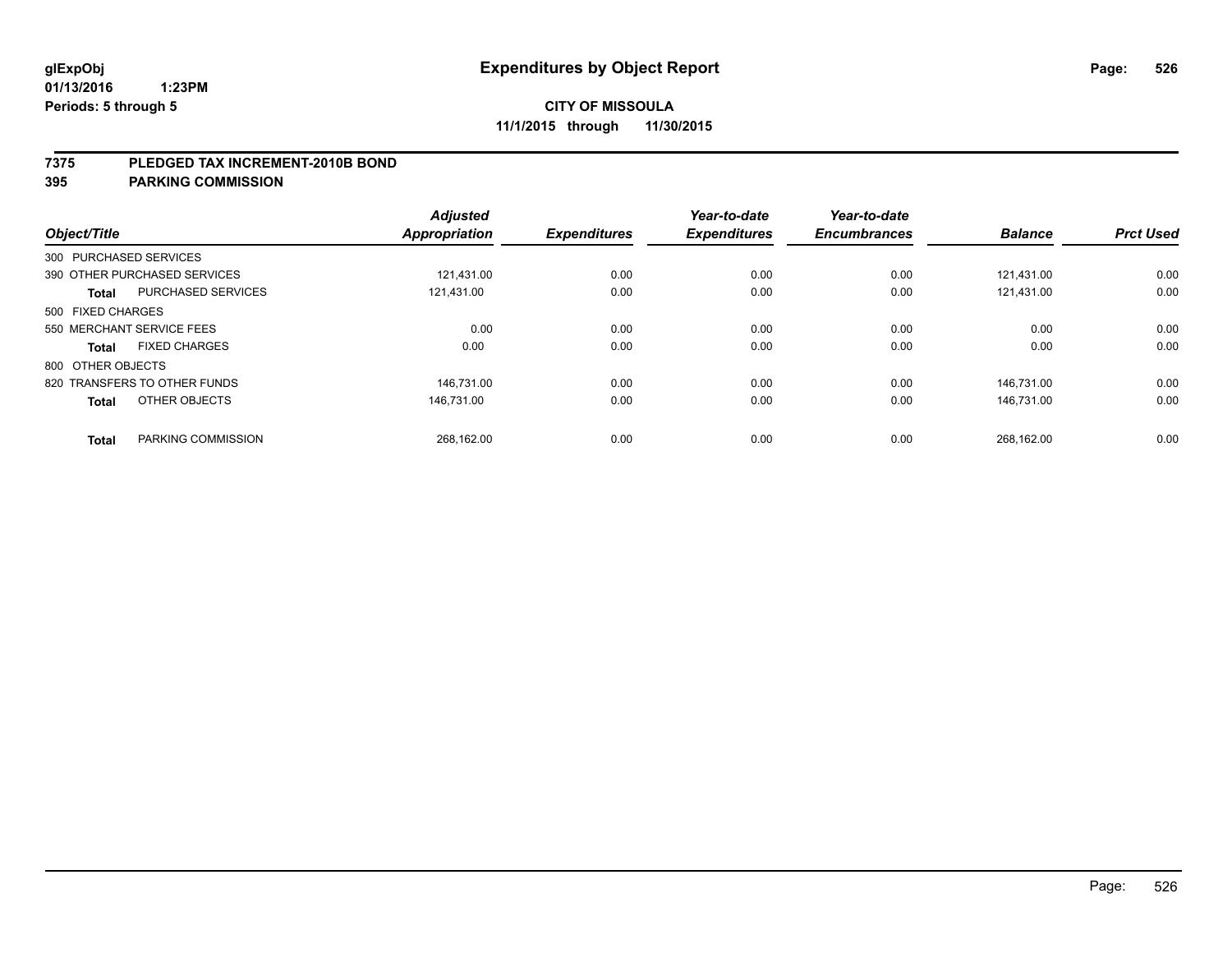# **7375 PLEDGED TAX INCREMENT-2010B BOND**

| Object/Title      |                                  | <b>Adjusted</b><br>Appropriation | <b>Expenditures</b> | Year-to-date<br><b>Expenditures</b> | Year-to-date<br><b>Encumbrances</b> | <b>Balance</b> | <b>Prct Used</b> |
|-------------------|----------------------------------|----------------------------------|---------------------|-------------------------------------|-------------------------------------|----------------|------------------|
|                   | 300 PURCHASED SERVICES           |                                  |                     |                                     |                                     |                |                  |
|                   | 390 OTHER PURCHASED SERVICES     | 121.431.00                       | 0.00                | 0.00                                | 0.00                                | 121.431.00     | 0.00             |
| Total             | PURCHASED SERVICES               | 121.431.00                       | 0.00                | 0.00                                | 0.00                                | 121.431.00     | 0.00             |
| 500 FIXED CHARGES |                                  |                                  |                     |                                     |                                     |                |                  |
|                   | 550 MERCHANT SERVICE FEES        | 0.00                             | 0.00                | 0.00                                | 0.00                                | 0.00           | 0.00             |
| Total             | <b>FIXED CHARGES</b>             | 0.00                             | 0.00                | 0.00                                | 0.00                                | 0.00           | 0.00             |
| 800 OTHER OBJECTS |                                  |                                  |                     |                                     |                                     |                |                  |
|                   | 820 TRANSFERS TO OTHER FUNDS     | 146.731.00                       | 0.00                | 0.00                                | 0.00                                | 146.731.00     | 0.00             |
| <b>Total</b>      | OTHER OBJECTS                    | 146.731.00                       | 0.00                | 0.00                                | 0.00                                | 146.731.00     | 0.00             |
| <b>Total</b>      | PLEDGED TAX INCREMENT-2010B BOND | 268.162.00                       | 0.00                | 0.00                                | 0.00                                | 268.162.00     | 0.00             |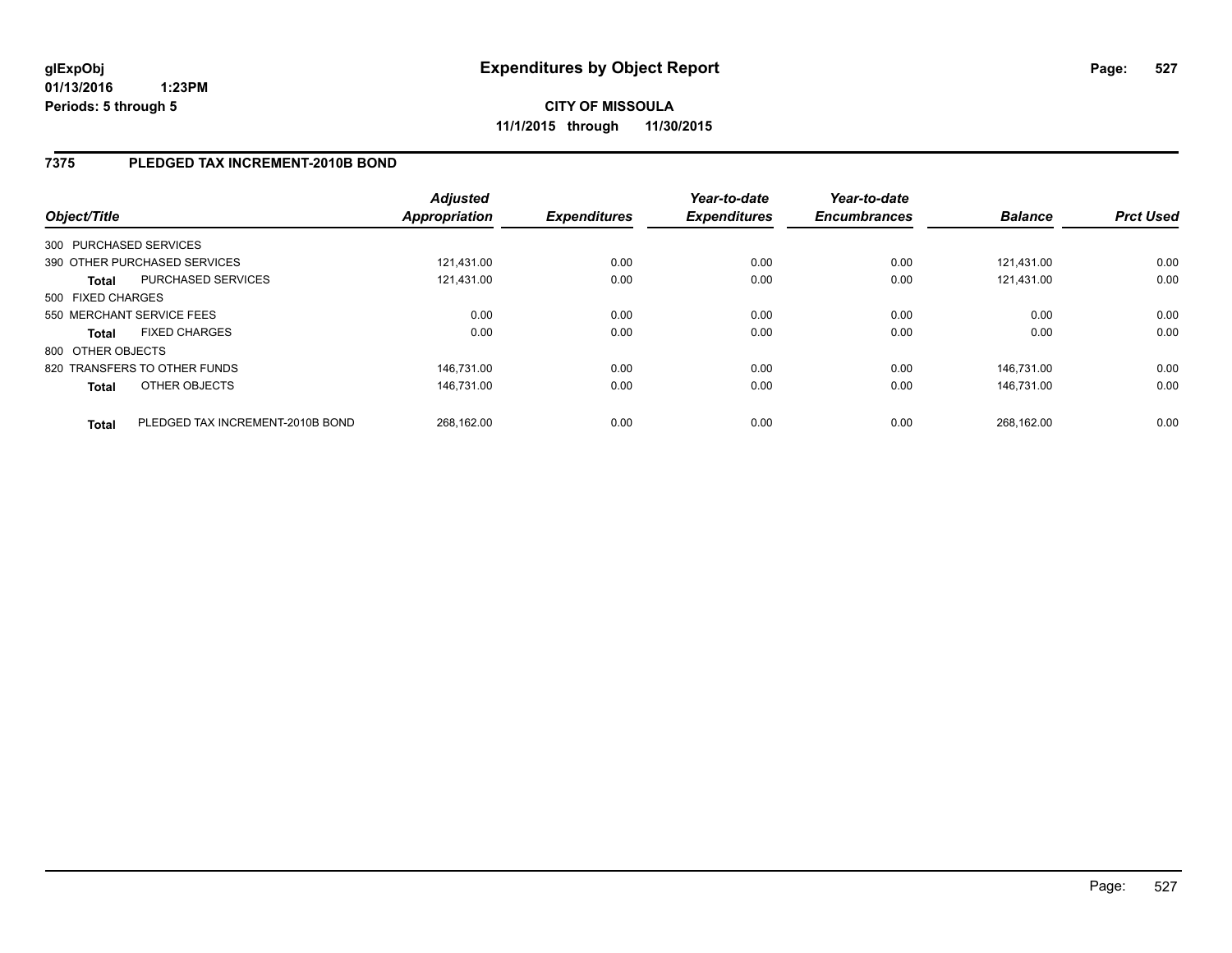### **7376 MPC 2010A BONDS DEBT INTEREST**

| Object/Title                         | <b>Adjusted</b><br><b>Appropriation</b> | <b>Expenditures</b> | Year-to-date<br><b>Expenditures</b> | Year-to-date<br><b>Encumbrances</b> | <b>Balance</b> | <b>Prct Used</b> |
|--------------------------------------|-----------------------------------------|---------------------|-------------------------------------|-------------------------------------|----------------|------------------|
|                                      |                                         |                     |                                     |                                     |                |                  |
| 500 FIXED CHARGES                    |                                         |                     |                                     |                                     |                |                  |
| 550 MERCHANT SERVICE FEES            | 0.00                                    | 0.00                | 0.00                                | 0.00                                | 0.00           | 0.00             |
| <b>FIXED CHARGES</b><br><b>Total</b> | 0.00                                    | 0.00                | 0.00                                | 0.00                                | 0.00           | 0.00             |
| 600 DEBT SERVICE                     |                                         |                     |                                     |                                     |                |                  |
| 620 INTEREST / SERVICE FEES          | 0.00                                    | 0.00                | 0.00                                | 0.00                                | 0.00           | 0.00             |
| <b>DEBT SERVICE</b><br><b>Total</b>  | 0.00                                    | 0.00                | 0.00                                | 0.00                                | 0.00           | 0.00             |
| 800 OTHER OBJECTS                    |                                         |                     |                                     |                                     |                |                  |
| 820 TRANSFERS TO OTHER FUNDS         | 0.00                                    | 0.00                | 0.00                                | 0.00                                | 0.00           | 0.00             |
| OTHER OBJECTS<br><b>Total</b>        | 0.00                                    | 0.00                | 0.00                                | 0.00                                | 0.00           | 0.00             |
| PARKING COMMISSION                   | 0.00                                    | 0.00                | 0.00                                | 0.00                                | 0.00           | 0.00             |
| <b>Total</b>                         |                                         |                     |                                     |                                     |                |                  |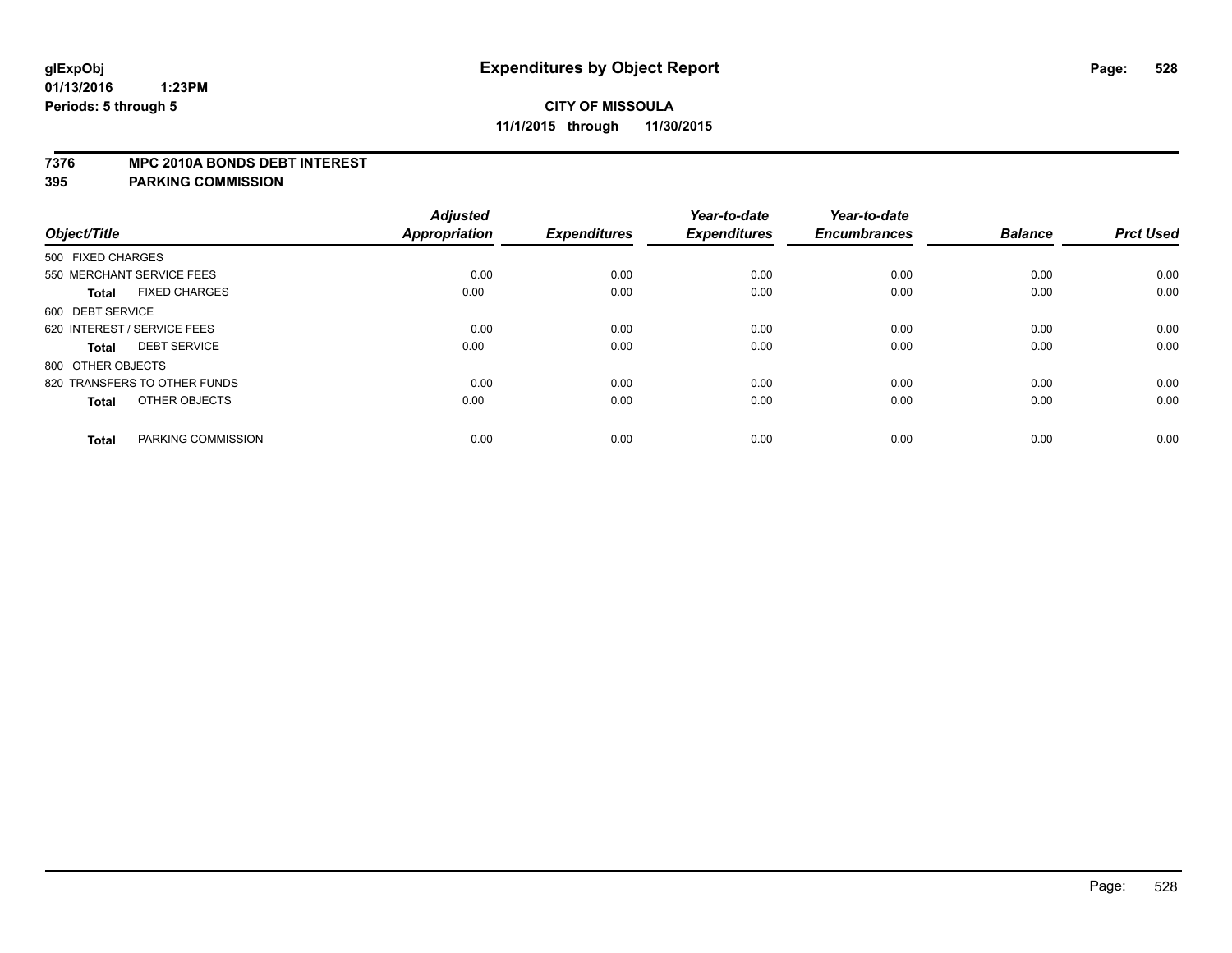# **7376 MPC 2010A BONDS DEBT INTEREST**

| Object/Title      |                               | <b>Adjusted</b><br><b>Appropriation</b> | <b>Expenditures</b> | Year-to-date<br><b>Expenditures</b> | Year-to-date<br><b>Encumbrances</b> | <b>Balance</b> | <b>Prct Used</b> |
|-------------------|-------------------------------|-----------------------------------------|---------------------|-------------------------------------|-------------------------------------|----------------|------------------|
| 500 FIXED CHARGES |                               |                                         |                     |                                     |                                     |                |                  |
|                   | 550 MERCHANT SERVICE FEES     | 0.00                                    | 0.00                | 0.00                                | 0.00                                | 0.00           | 0.00             |
| <b>Total</b>      | <b>FIXED CHARGES</b>          | 0.00                                    | 0.00                | 0.00                                | 0.00                                | 0.00           | 0.00             |
| 600 DEBT SERVICE  |                               |                                         |                     |                                     |                                     |                |                  |
|                   | 620 INTEREST / SERVICE FEES   | 0.00                                    | 0.00                | 0.00                                | 0.00                                | 0.00           | 0.00             |
| <b>Total</b>      | <b>DEBT SERVICE</b>           | 0.00                                    | 0.00                | 0.00                                | 0.00                                | 0.00           | 0.00             |
| 800 OTHER OBJECTS |                               |                                         |                     |                                     |                                     |                |                  |
|                   | 820 TRANSFERS TO OTHER FUNDS  | 0.00                                    | 0.00                | 0.00                                | 0.00                                | 0.00           | 0.00             |
| <b>Total</b>      | OTHER OBJECTS                 | 0.00                                    | 0.00                | 0.00                                | 0.00                                | 0.00           | 0.00             |
| <b>Total</b>      | MPC 2010A BONDS DEBT INTEREST | 0.00                                    | 0.00                | 0.00                                | 0.00                                | 0.00           | 0.00             |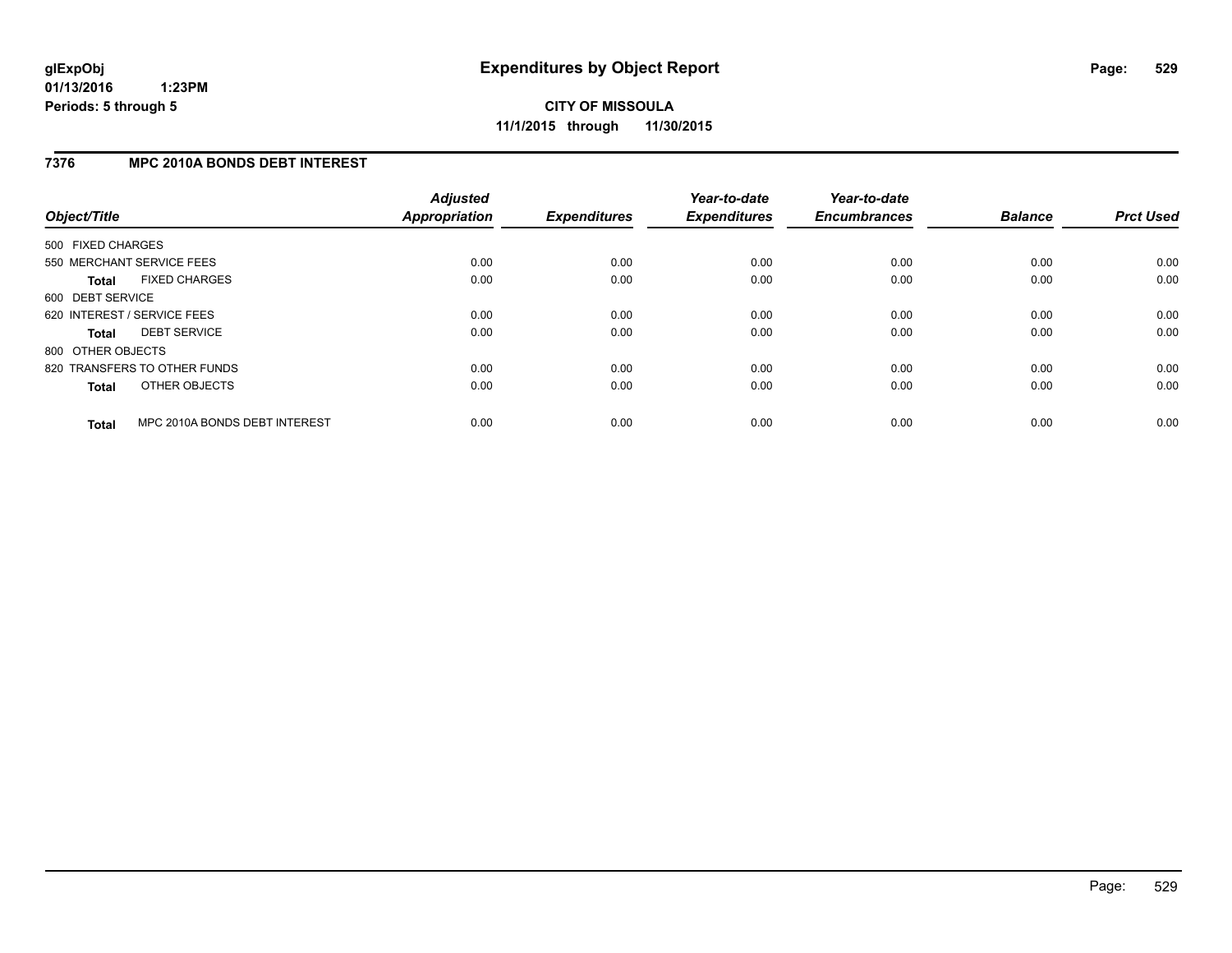### **7377 MPC 2010A BONDS SINKING FUND**

| Object/Title                         | <b>Adjusted</b><br><b>Appropriation</b> | <b>Expenditures</b> | Year-to-date<br><b>Expenditures</b> | Year-to-date<br><b>Encumbrances</b> | <b>Balance</b> | <b>Prct Used</b> |
|--------------------------------------|-----------------------------------------|---------------------|-------------------------------------|-------------------------------------|----------------|------------------|
| 500 FIXED CHARGES                    |                                         |                     |                                     |                                     |                |                  |
| 550 MERCHANT SERVICE FEES            | 0.00                                    | 0.00                | 0.00                                | 0.00                                | 0.00           | 0.00             |
| <b>FIXED CHARGES</b><br><b>Total</b> | 0.00                                    | 0.00                | 0.00                                | 0.00                                | 0.00           | 0.00             |
| 600 DEBT SERVICE                     |                                         |                     |                                     |                                     |                |                  |
| 610 PRINCIPAL                        | 0.00                                    | 0.00                | 0.00                                | 0.00                                | 0.00           | 0.00             |
| 620 INTEREST / SERVICE FEES          | 0.00                                    | 0.00                | 0.00                                | 0.00                                | 0.00           | 0.00             |
| <b>DEBT SERVICE</b><br><b>Total</b>  | 0.00                                    | 0.00                | 0.00                                | 0.00                                | 0.00           | 0.00             |
| 800 OTHER OBJECTS                    |                                         |                     |                                     |                                     |                |                  |
| 820 TRANSFERS TO OTHER FUNDS         | 0.00                                    | 0.00                | 0.00                                | 0.00                                | 0.00           | 0.00             |
| OTHER OBJECTS<br><b>Total</b>        | 0.00                                    | 0.00                | 0.00                                | 0.00                                | 0.00           | 0.00             |
|                                      |                                         |                     |                                     |                                     |                |                  |
| PARKING COMMISSION<br><b>Total</b>   | 0.00                                    | 0.00                | 0.00                                | 0.00                                | 0.00           | 0.00             |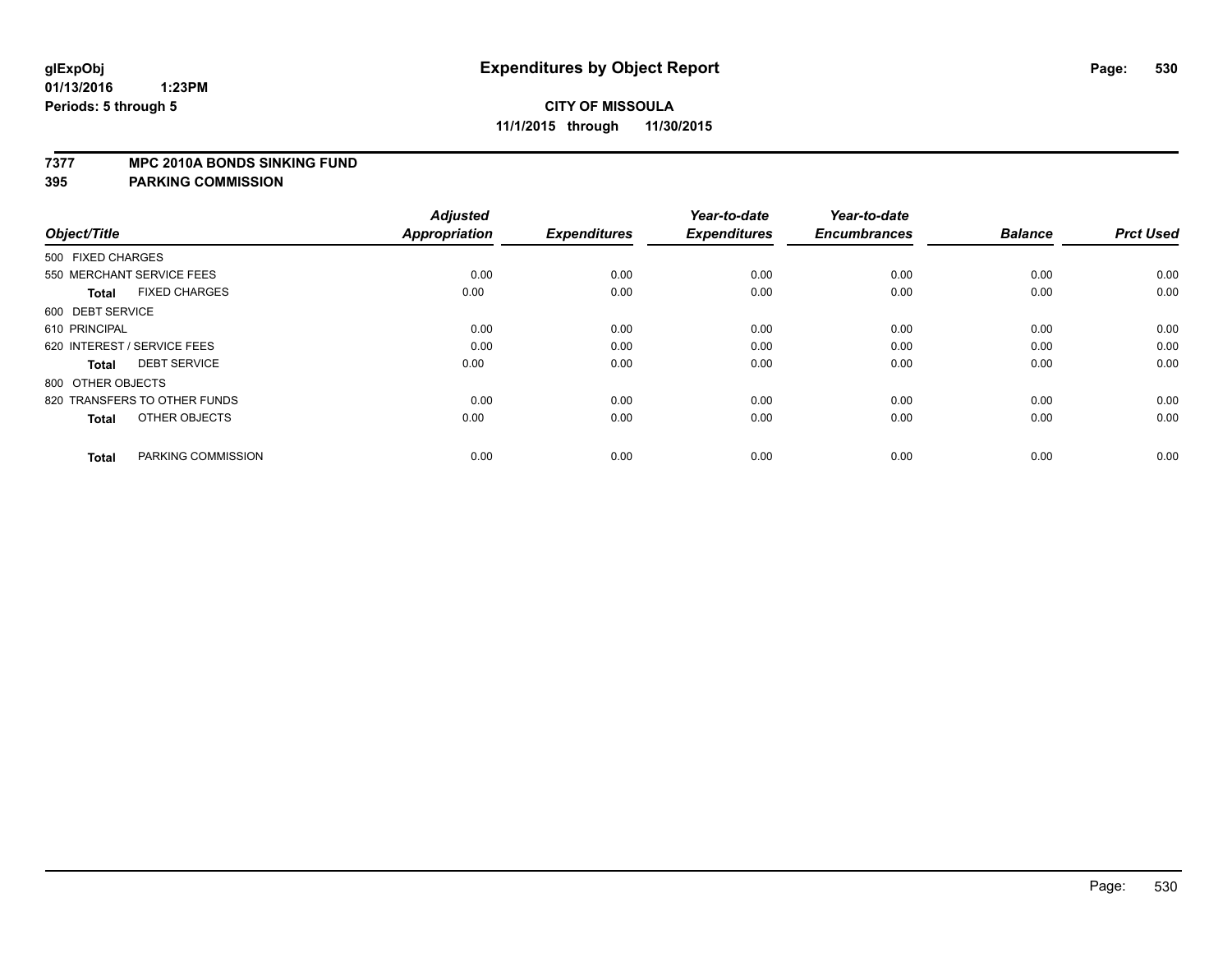# **7377 MPC 2010A BONDS SINKING FUND**

| Object/Title      |                              | <b>Adjusted</b><br><b>Appropriation</b> | <b>Expenditures</b> | Year-to-date<br><b>Expenditures</b> | Year-to-date<br><b>Encumbrances</b> | <b>Balance</b> | <b>Prct Used</b> |
|-------------------|------------------------------|-----------------------------------------|---------------------|-------------------------------------|-------------------------------------|----------------|------------------|
| 500 FIXED CHARGES |                              |                                         |                     |                                     |                                     |                |                  |
|                   | 550 MERCHANT SERVICE FEES    | 0.00                                    | 0.00                | 0.00                                | 0.00                                | 0.00           | 0.00             |
| <b>Total</b>      | <b>FIXED CHARGES</b>         | 0.00                                    | 0.00                | 0.00                                | 0.00                                | 0.00           | 0.00             |
| 600 DEBT SERVICE  |                              |                                         |                     |                                     |                                     |                |                  |
| 610 PRINCIPAL     |                              | 0.00                                    | 0.00                | 0.00                                | 0.00                                | 0.00           | 0.00             |
|                   | 620 INTEREST / SERVICE FEES  | 0.00                                    | 0.00                | 0.00                                | 0.00                                | 0.00           | 0.00             |
| <b>Total</b>      | <b>DEBT SERVICE</b>          | 0.00                                    | 0.00                | 0.00                                | 0.00                                | 0.00           | 0.00             |
| 800 OTHER OBJECTS |                              |                                         |                     |                                     |                                     |                |                  |
|                   | 820 TRANSFERS TO OTHER FUNDS | 0.00                                    | 0.00                | 0.00                                | 0.00                                | 0.00           | 0.00             |
| <b>Total</b>      | OTHER OBJECTS                | 0.00                                    | 0.00                | 0.00                                | 0.00                                | 0.00           | 0.00             |
| <b>Total</b>      | MPC 2010A BONDS SINKING FUND | 0.00                                    | 0.00                | 0.00                                | 0.00                                | 0.00           | 0.00             |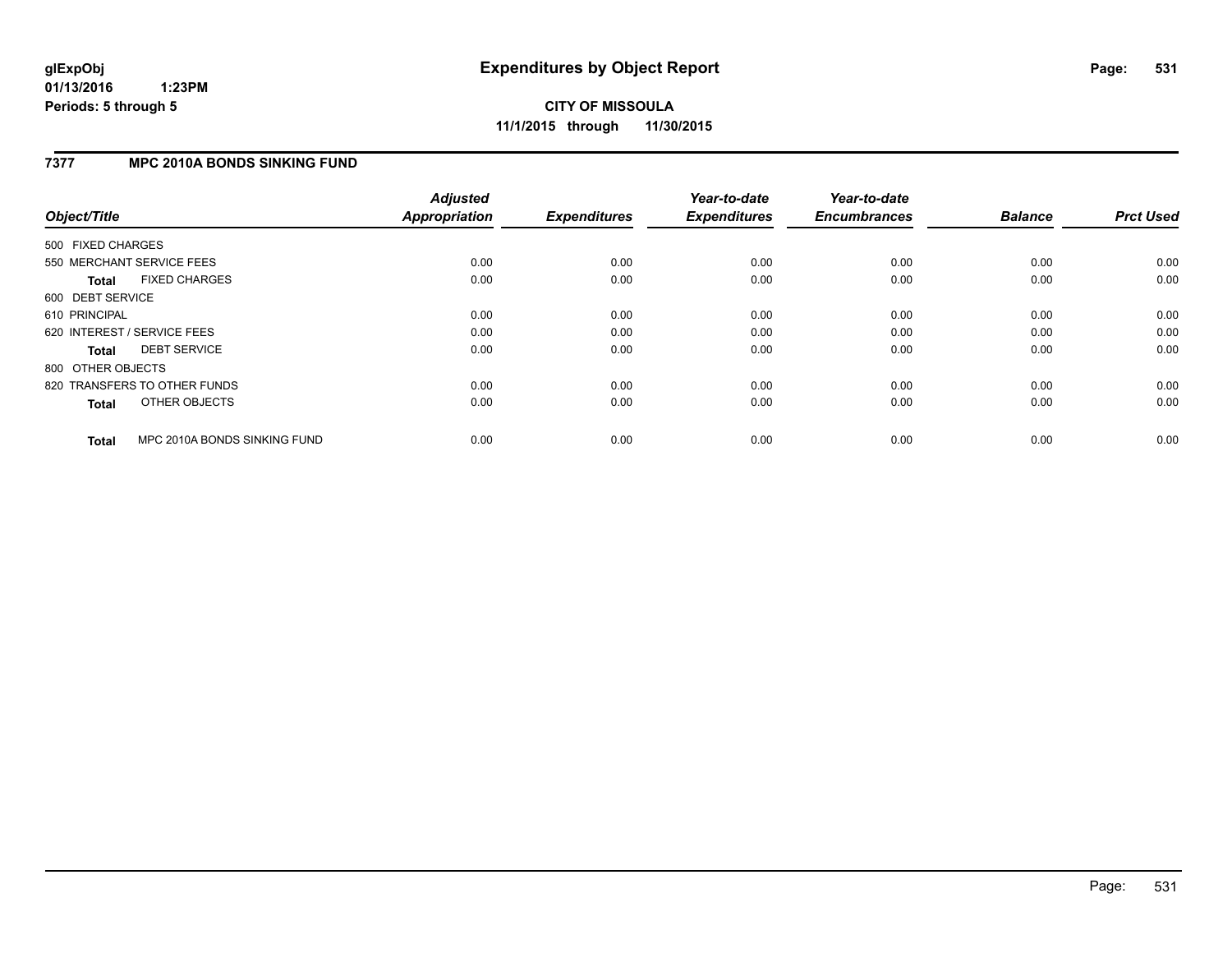**7378 MPC 2010A BOND RESERVE**

|                    |                              | <b>Adjusted</b> |                     | Year-to-date        | Year-to-date        |                |                  |
|--------------------|------------------------------|-----------------|---------------------|---------------------|---------------------|----------------|------------------|
| Object/Title       |                              | Appropriation   | <b>Expenditures</b> | <b>Expenditures</b> | <b>Encumbrances</b> | <b>Balance</b> | <b>Prct Used</b> |
| 500 FIXED CHARGES  |                              |                 |                     |                     |                     |                |                  |
|                    | 550 MERCHANT SERVICE FEES    | 0.00            | 0.00                | 0.00                | 0.00                | 0.00           | 0.00             |
| <b>Total</b>       | <b>FIXED CHARGES</b>         | 0.00            | 0.00                | 0.00                | 0.00                | 0.00           | 0.00             |
| 800 OTHER OBJECTS  |                              |                 |                     |                     |                     |                |                  |
|                    | 820 TRANSFERS TO OTHER FUNDS | 0.00            | 0.00                | 0.00                | 0.00                | 0.00           | 0.00             |
| <b>Total</b>       | OTHER OBJECTS                | 0.00            | 0.00                | 0.00                | 0.00                | 0.00           | 0.00             |
| 900 CAPITAL OUTLAY |                              |                 |                     |                     |                     |                |                  |
| 930 IMPROVEMENTS   |                              | 0.00            | 0.00                | 0.00                | 0.00                | 0.00           | 0.00             |
| <b>Total</b>       | <b>CAPITAL OUTLAY</b>        | 0.00            | 0.00                | 0.00                | 0.00                | 0.00           | 0.00             |
| <b>Total</b>       | PARKING COMMISSION           | 0.00            | 0.00                | 0.00                | 0.00                | 0.00           | 0.00             |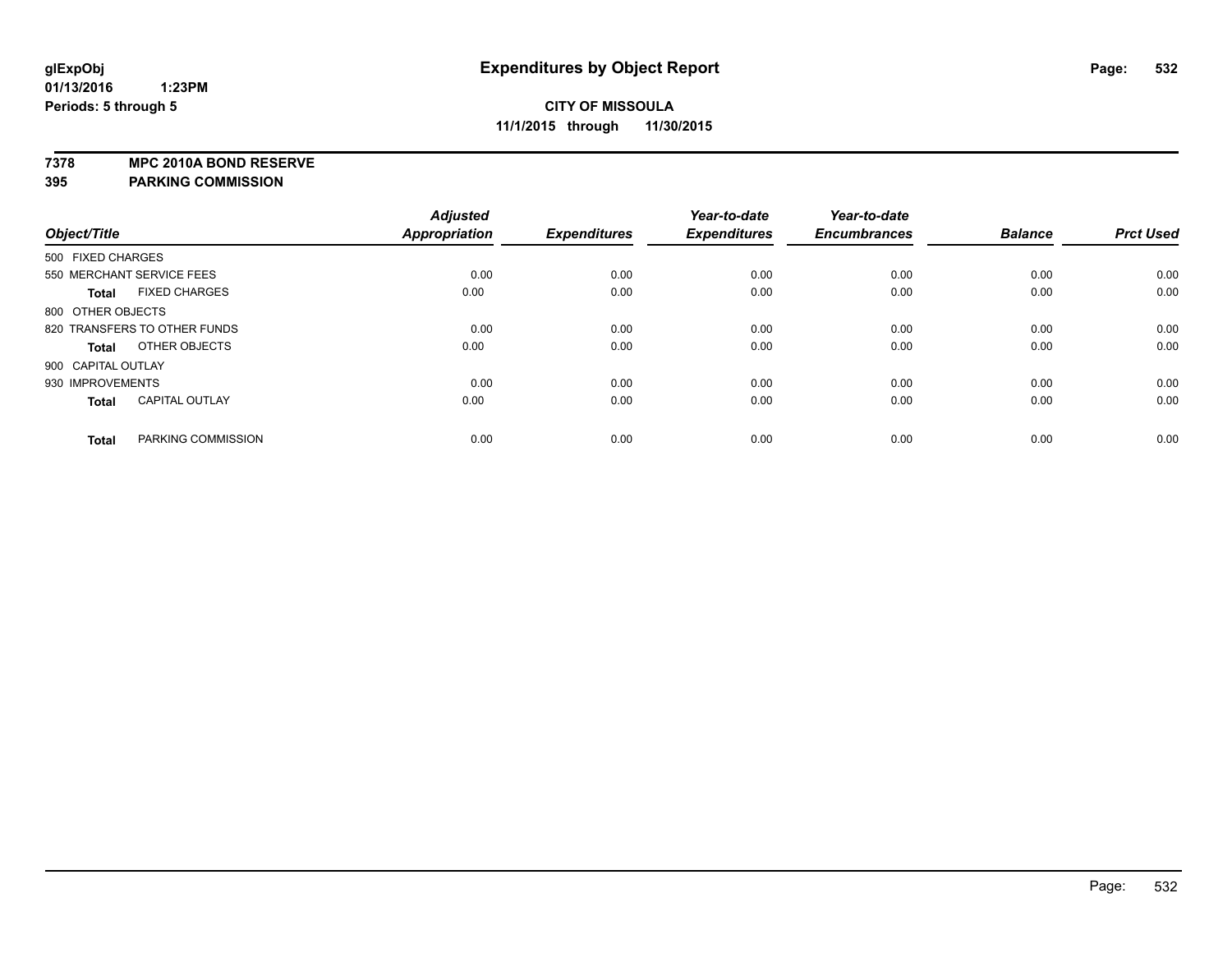## **7378 MPC 2010A BOND RESERVE**

| Object/Title              |                              | <b>Adjusted</b><br><b>Appropriation</b> | <b>Expenditures</b> | Year-to-date<br><b>Expenditures</b> | Year-to-date<br><b>Encumbrances</b> | <b>Balance</b> | <b>Prct Used</b> |
|---------------------------|------------------------------|-----------------------------------------|---------------------|-------------------------------------|-------------------------------------|----------------|------------------|
| 500 FIXED CHARGES         |                              |                                         |                     |                                     |                                     |                |                  |
| 550 MERCHANT SERVICE FEES |                              | 0.00                                    | 0.00                | 0.00                                | 0.00                                | 0.00           | 0.00             |
| Total                     | <b>FIXED CHARGES</b>         | 0.00                                    | 0.00                | 0.00                                | 0.00                                | 0.00           | 0.00             |
| 800 OTHER OBJECTS         |                              |                                         |                     |                                     |                                     |                |                  |
|                           | 820 TRANSFERS TO OTHER FUNDS | 0.00                                    | 0.00                | 0.00                                | 0.00                                | 0.00           | 0.00             |
| Total                     | OTHER OBJECTS                | 0.00                                    | 0.00                | 0.00                                | 0.00                                | 0.00           | 0.00             |
| 900 CAPITAL OUTLAY        |                              |                                         |                     |                                     |                                     |                |                  |
| 930 IMPROVEMENTS          |                              | 0.00                                    | 0.00                | 0.00                                | 0.00                                | 0.00           | 0.00             |
| Total                     | <b>CAPITAL OUTLAY</b>        | 0.00                                    | 0.00                | 0.00                                | 0.00                                | 0.00           | 0.00             |
| <b>Total</b>              | MPC 2010A BOND RESERVE       | 0.00                                    | 0.00                | 0.00                                | 0.00                                | 0.00           | 0.00             |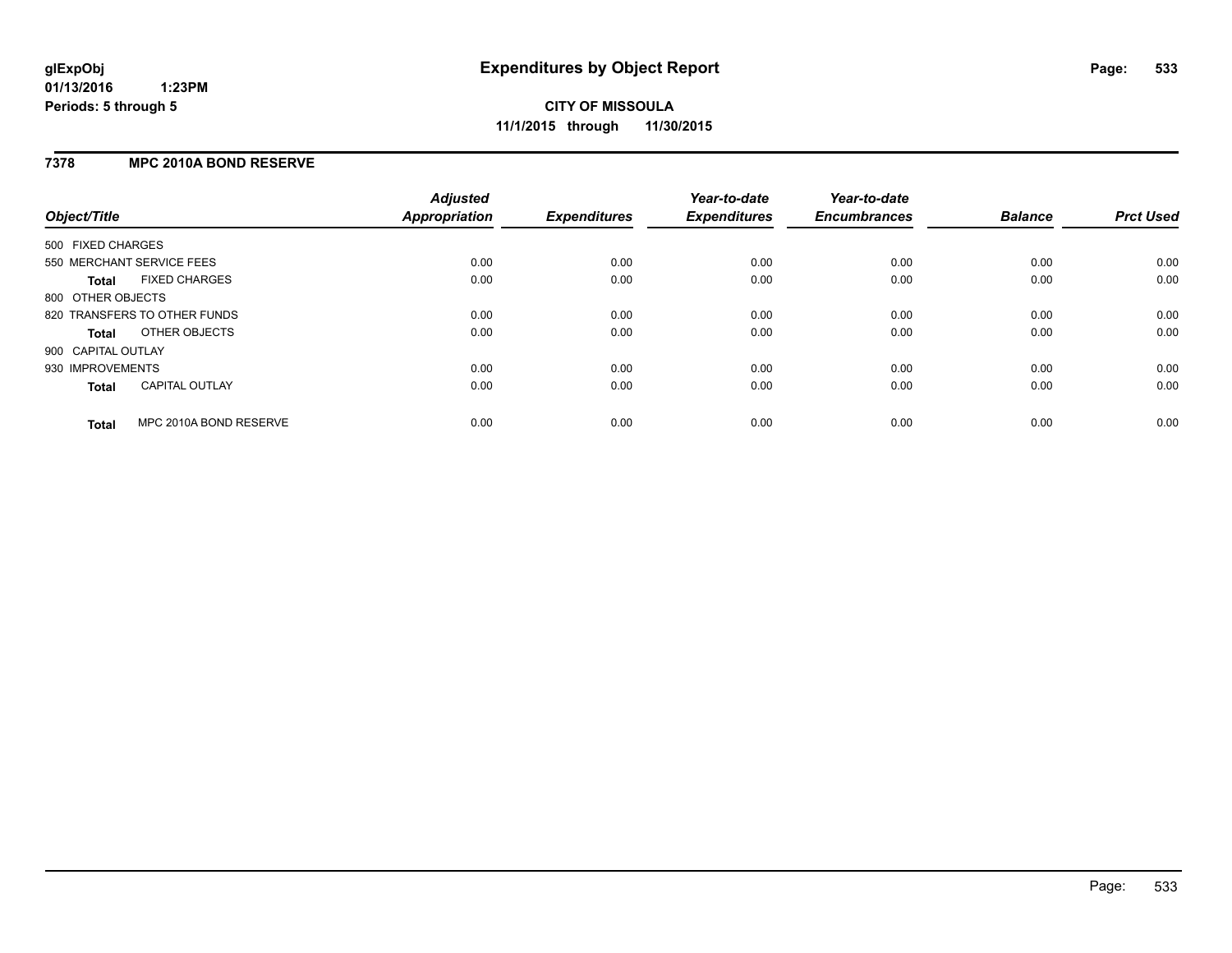### **7380 BUSINESS IMPROVEMENT DISTRICT**

**375 BUSINESS IMPROVEMENT DISTRICT**

| Object/Title      |                                      | <b>Adjusted</b><br><b>Appropriation</b> | <b>Expenditures</b> | Year-to-date<br><b>Expenditures</b> | Year-to-date<br><b>Encumbrances</b> | <b>Balance</b> | <b>Prct Used</b> |
|-------------------|--------------------------------------|-----------------------------------------|---------------------|-------------------------------------|-------------------------------------|----------------|------------------|
|                   | 300 PURCHASED SERVICES               |                                         |                     |                                     |                                     |                |                  |
|                   | 350 PROFESSIONAL SERVICES            | 439.800.00                              | 40.000.00           | 200,000.00                          | 0.00                                | 239.800.00     | 45.48            |
| Total             | PURCHASED SERVICES                   | 439,800.00                              | 40,000.00           | 200,000.00                          | 0.00                                | 239,800.00     | 45.48            |
| 500 FIXED CHARGES |                                      |                                         |                     |                                     |                                     |                |                  |
|                   | 550 MERCHANT SERVICE FEES            | 0.00                                    | 0.00                | 0.00                                | 0.00                                | 0.00           | 0.00             |
| <b>Total</b>      | <b>FIXED CHARGES</b>                 | 0.00                                    | 0.00                | 0.00                                | 0.00                                | 0.00           | 0.00             |
| 800 OTHER OBJECTS |                                      |                                         |                     |                                     |                                     |                |                  |
| 845 CONTINGENCY   |                                      | 0.00                                    | 0.00                | 0.00                                | 0.00                                | 0.00           | 0.00             |
| <b>Total</b>      | OTHER OBJECTS                        | 0.00                                    | 0.00                | 0.00                                | 0.00                                | 0.00           | 0.00             |
| <b>Total</b>      | <b>BUSINESS IMPROVEMENT DISTRICT</b> | 439.800.00                              | 40.000.00           | 200,000.00                          | 0.00                                | 239,800.00     | 45.48            |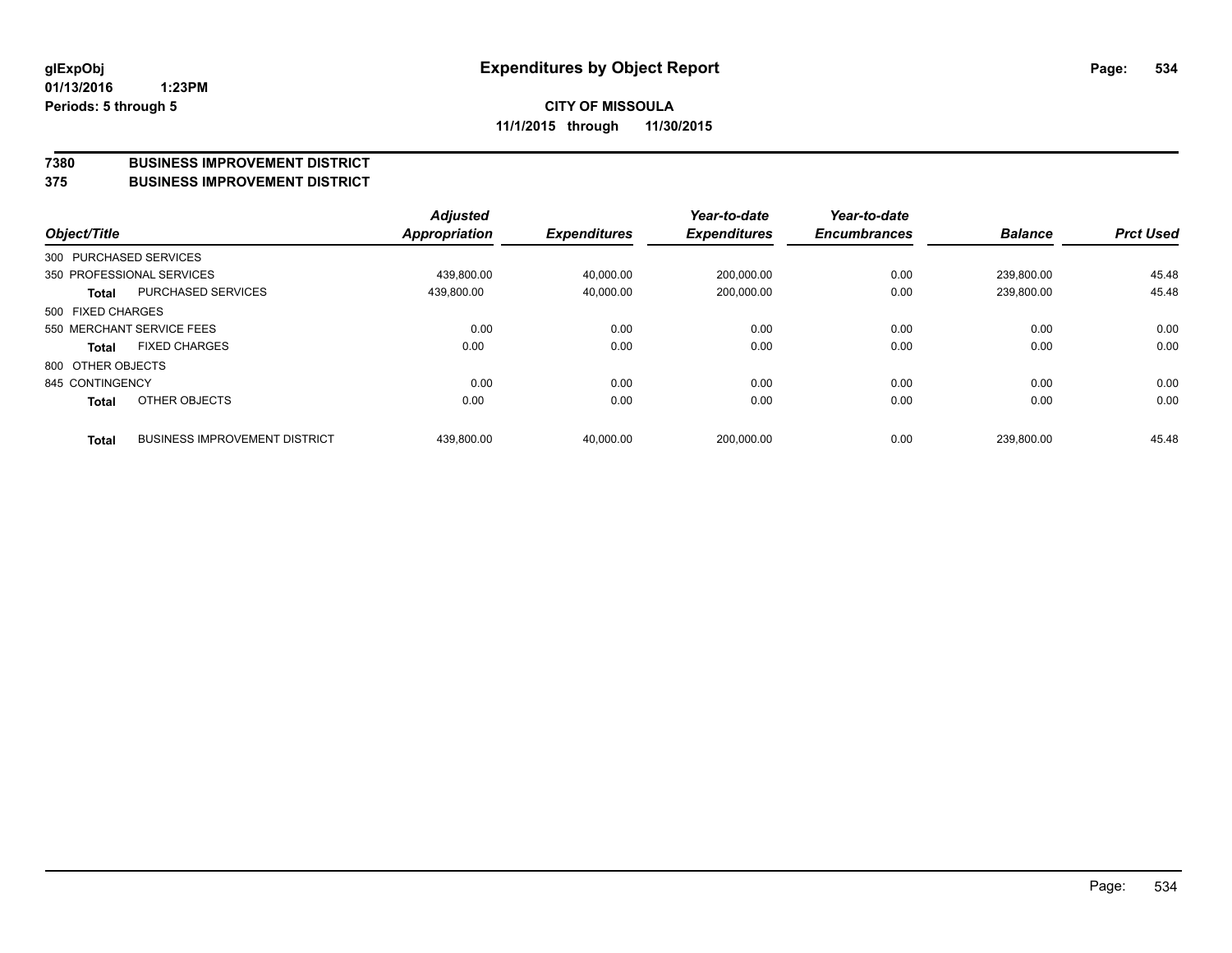**CITY OF MISSOULA 11/1/2015 through 11/30/2015**

### **7380 BUSINESS IMPROVEMENT DISTRICT**

| Object/Title      |                                      | <b>Adjusted</b><br><b>Appropriation</b> | <b>Expenditures</b> | Year-to-date<br><b>Expenditures</b> | Year-to-date<br><b>Encumbrances</b> | <b>Balance</b> | <b>Prct Used</b> |
|-------------------|--------------------------------------|-----------------------------------------|---------------------|-------------------------------------|-------------------------------------|----------------|------------------|
|                   | 300 PURCHASED SERVICES               |                                         |                     |                                     |                                     |                |                  |
|                   | 350 PROFESSIONAL SERVICES            | 439.800.00                              | 40,000.00           | 200,000.00                          | 0.00                                | 239.800.00     | 45.48            |
| <b>Total</b>      | PURCHASED SERVICES                   | 439,800.00                              | 40,000.00           | 200,000.00                          | 0.00                                | 239,800.00     | 45.48            |
| 500 FIXED CHARGES |                                      |                                         |                     |                                     |                                     |                |                  |
|                   | 550 MERCHANT SERVICE FEES            | 0.00                                    | 0.00                | 0.00                                | 0.00                                | 0.00           | 0.00             |
| <b>Total</b>      | <b>FIXED CHARGES</b>                 | 0.00                                    | 0.00                | 0.00                                | 0.00                                | 0.00           | 0.00             |
| 800 OTHER OBJECTS |                                      |                                         |                     |                                     |                                     |                |                  |
| 845 CONTINGENCY   |                                      | 0.00                                    | 0.00                | 0.00                                | 0.00                                | 0.00           | 0.00             |
| <b>Total</b>      | OTHER OBJECTS                        | 0.00                                    | 0.00                | 0.00                                | 0.00                                | 0.00           | 0.00             |
| <b>Total</b>      | <b>BUSINESS IMPROVEMENT DISTRICT</b> | 439.800.00                              | 40.000.00           | 200.000.00                          | 0.00                                | 239.800.00     | 45.48            |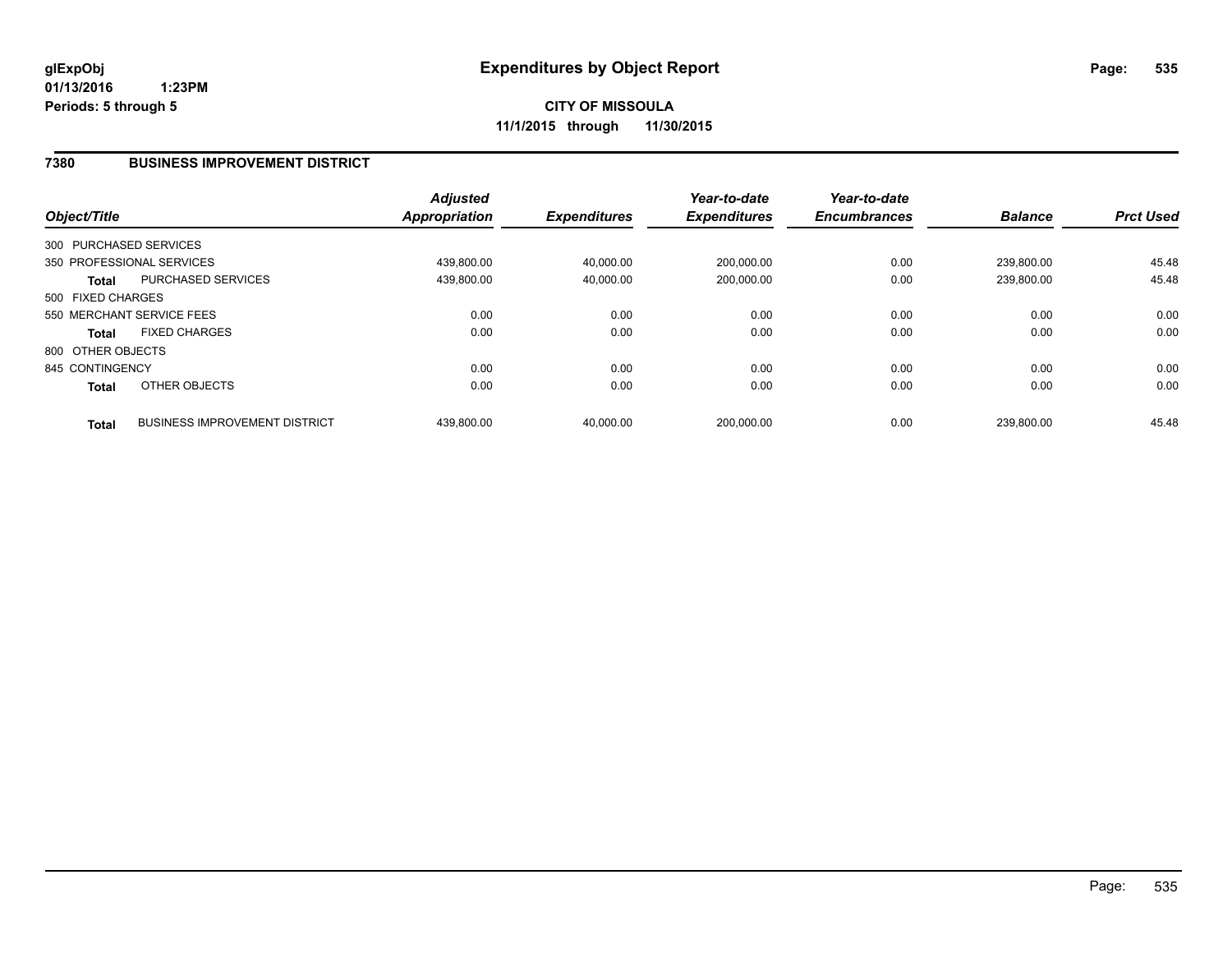### **7381 TOURISM BUSINESS IMPROVEMENT DISTRICT**

#### **375 BUSINESS IMPROVEMENT DISTRICT**

| Object/Title           |                                      | <b>Adjusted</b><br>Appropriation | <b>Expenditures</b> | Year-to-date<br><b>Expenditures</b> | Year-to-date<br><b>Encumbrances</b> | <b>Balance</b> | <b>Prct Used</b> |
|------------------------|--------------------------------------|----------------------------------|---------------------|-------------------------------------|-------------------------------------|----------------|------------------|
| 300 PURCHASED SERVICES |                                      |                                  |                     |                                     |                                     |                |                  |
|                        | 390 OTHER PURCHASED SERVICES         | 680.350.00                       | 0.00                | 0.00                                | 0.00                                | 680.350.00     | 0.00             |
| <b>Total</b>           | PURCHASED SERVICES                   | 680,350.00                       | 0.00                | 0.00                                | 0.00                                | 680,350.00     | 0.00             |
| 500 FIXED CHARGES      |                                      |                                  |                     |                                     |                                     |                |                  |
|                        | 550 MERCHANT SERVICE FEES            | 0.00                             | 0.00                | 0.00                                | 0.00                                | 0.00           | 0.00             |
| <b>Total</b>           | <b>FIXED CHARGES</b>                 | 0.00                             | 0.00                | 0.00                                | 0.00                                | 0.00           | 0.00             |
| <b>Total</b>           | <b>BUSINESS IMPROVEMENT DISTRICT</b> | 680,350.00                       | 0.00                | 0.00                                | 0.00                                | 680.350.00     | 0.00             |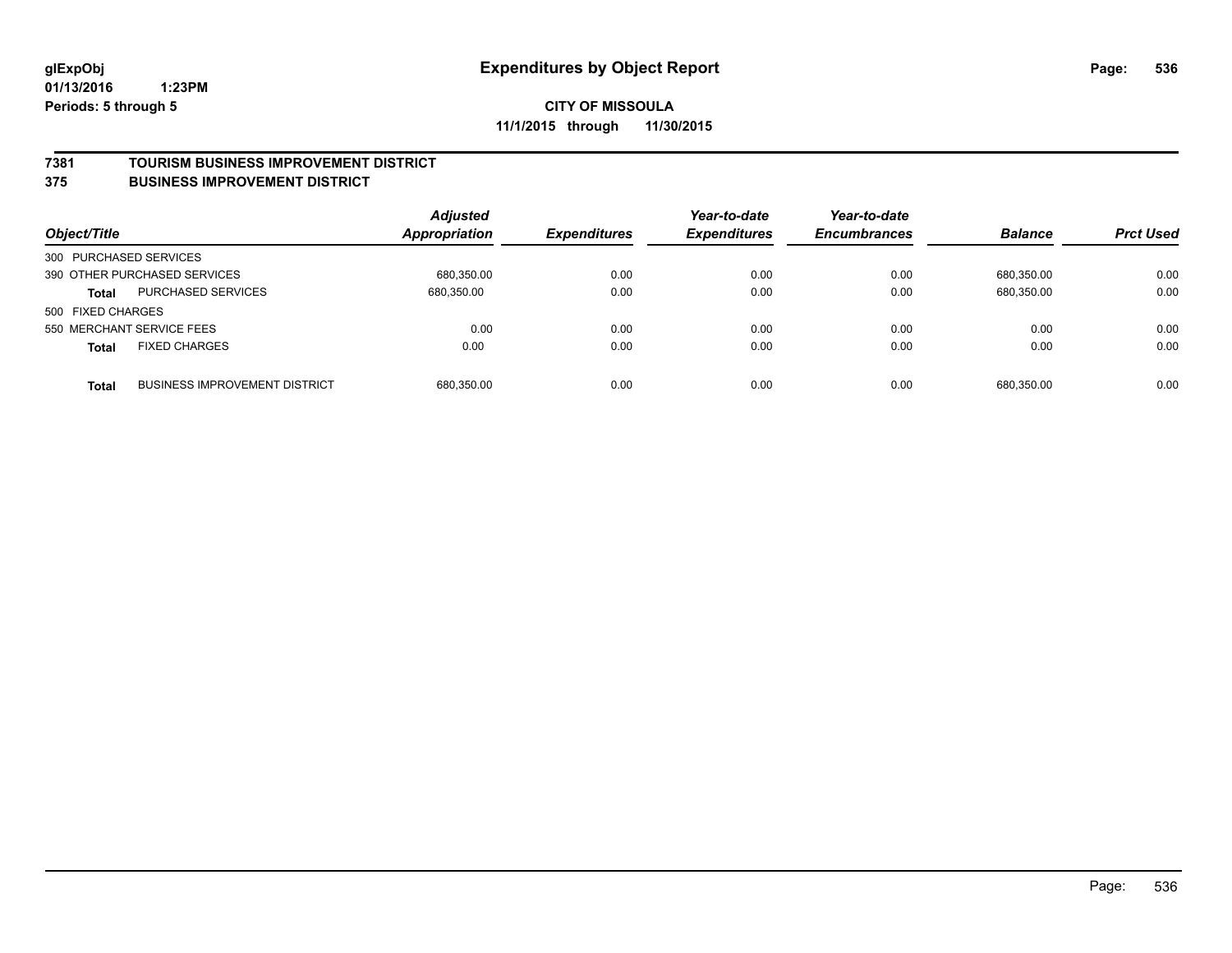**CITY OF MISSOULA 11/1/2015 through 11/30/2015**

### **7381 TOURISM BUSINESS IMPROVEMENT DISTRICT**

| Object/Title              |                                  | <b>Adjusted</b><br>Appropriation | <b>Expenditures</b> | Year-to-date<br><b>Expenditures</b> | Year-to-date<br><b>Encumbrances</b> | <b>Balance</b> | <b>Prct Used</b> |
|---------------------------|----------------------------------|----------------------------------|---------------------|-------------------------------------|-------------------------------------|----------------|------------------|
| 300 PURCHASED SERVICES    |                                  |                                  |                     |                                     |                                     |                |                  |
|                           | 390 OTHER PURCHASED SERVICES     | 680,350.00                       | 0.00                | 0.00                                | 0.00                                | 680.350.00     | 0.00             |
| <b>Total</b>              | <b>PURCHASED SERVICES</b>        | 680,350.00                       | 0.00                | 0.00                                | 0.00                                | 680,350.00     | 0.00             |
| 500 FIXED CHARGES         |                                  |                                  |                     |                                     |                                     |                |                  |
| 550 MERCHANT SERVICE FEES |                                  | 0.00                             | 0.00                | 0.00                                | 0.00                                | 0.00           | 0.00             |
| <b>Total</b>              | <b>FIXED CHARGES</b>             | 0.00                             | 0.00                | 0.00                                | 0.00                                | 0.00           | 0.00             |
| <b>Total</b>              | TOURISM BUSINESS IMPROVEMENT DIS | 680,350.00                       | 0.00                | 0.00                                | 0.00                                | 680,350.00     | 0.00             |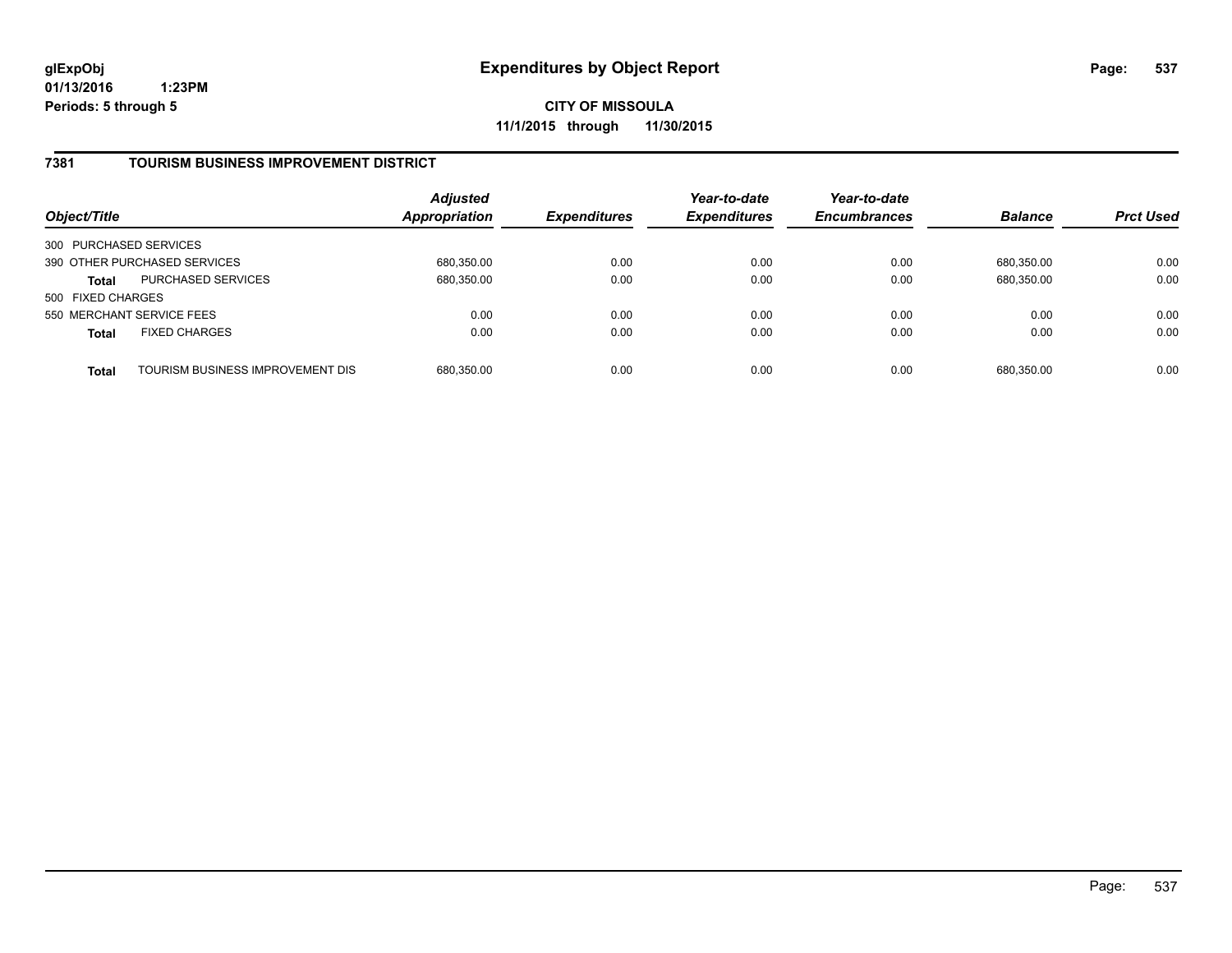# **7382 5.75M TIF RESERVE**

**390 NON-DEPARTMENTAL**

| Object/Title                  | <b>Adjusted</b><br><b>Appropriation</b> | <b>Expenditures</b> | Year-to-date<br><b>Expenditures</b> | Year-to-date<br><b>Encumbrances</b> | <b>Balance</b> | <b>Prct Used</b> |
|-------------------------------|-----------------------------------------|---------------------|-------------------------------------|-------------------------------------|----------------|------------------|
| 800 OTHER OBJECTS             |                                         |                     |                                     |                                     |                |                  |
| 820 TRANSFERS TO OTHER FUNDS  | 0.00                                    | 0.00                | 0.00                                | 0.00                                | 0.00           | 0.00             |
| OTHER OBJECTS<br><b>Total</b> | 0.00                                    | 0.00                | 0.00                                | 0.00                                | 0.00           | 0.00             |
| NON-DEPARTMENTAL<br>Total     | 0.00                                    | 0.00                | 0.00                                | 0.00                                | 0.00           | 0.00             |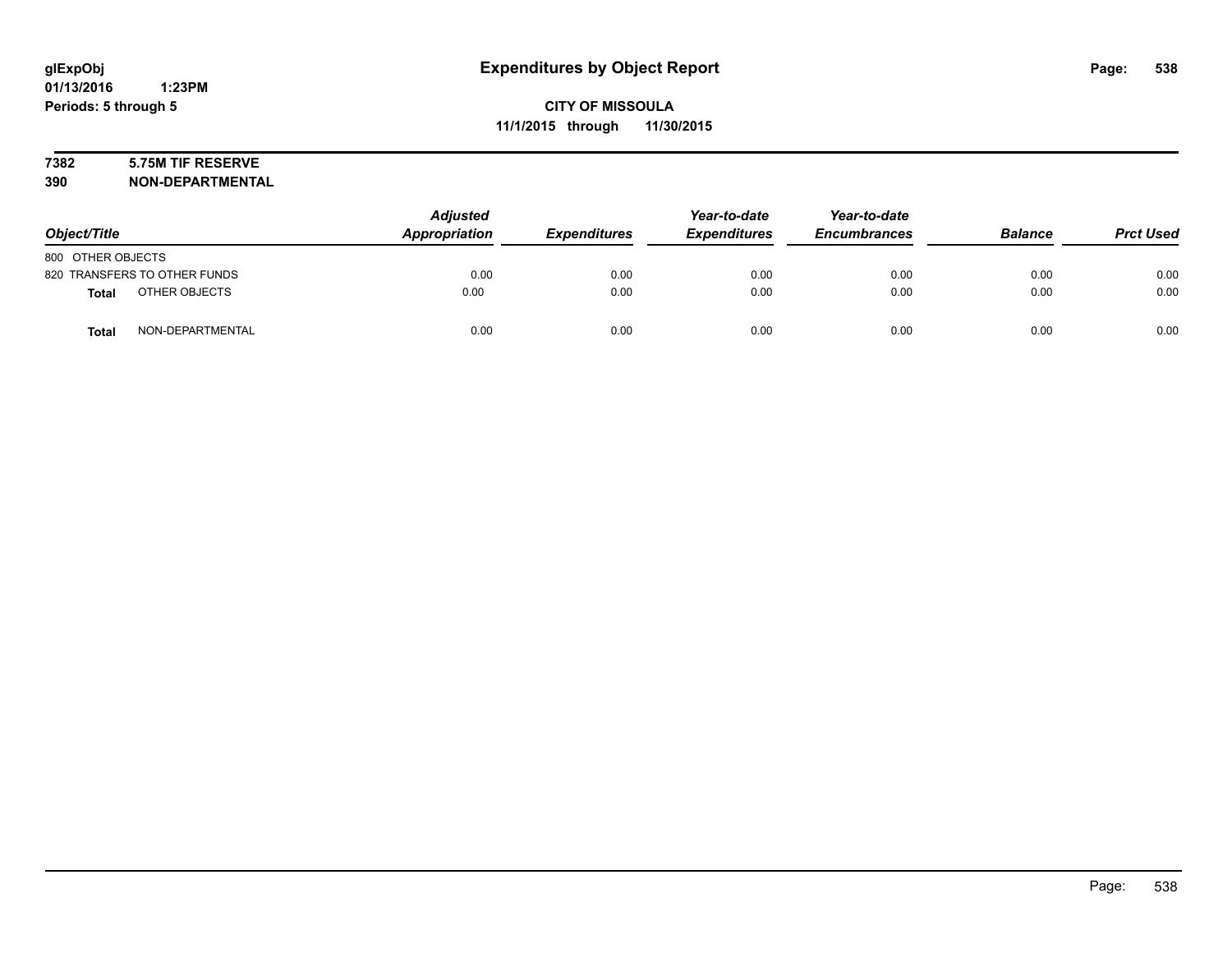**CITY OF MISSOULA 11/1/2015 through 11/30/2015**

### **7382 5.75M TIF RESERVE**

| Object/Title                      | <b>Adjusted</b><br>Appropriation | <b>Expenditures</b> | Year-to-date<br><b>Expenditures</b> | Year-to-date<br><b>Encumbrances</b> | <b>Balance</b> | <b>Prct Used</b> |
|-----------------------------------|----------------------------------|---------------------|-------------------------------------|-------------------------------------|----------------|------------------|
| 800 OTHER OBJECTS                 |                                  |                     |                                     |                                     |                |                  |
| 820 TRANSFERS TO OTHER FUNDS      | 0.00                             | 0.00                | 0.00                                | 0.00                                | 0.00           | 0.00             |
| OTHER OBJECTS<br>Total            | 0.00                             | 0.00                | 0.00                                | 0.00                                | 0.00           | 0.00             |
| 5.75M TIF RESERVE<br><b>Total</b> | 0.00                             | 0.00                | 0.00                                | 0.00                                | 0.00           | 0.00             |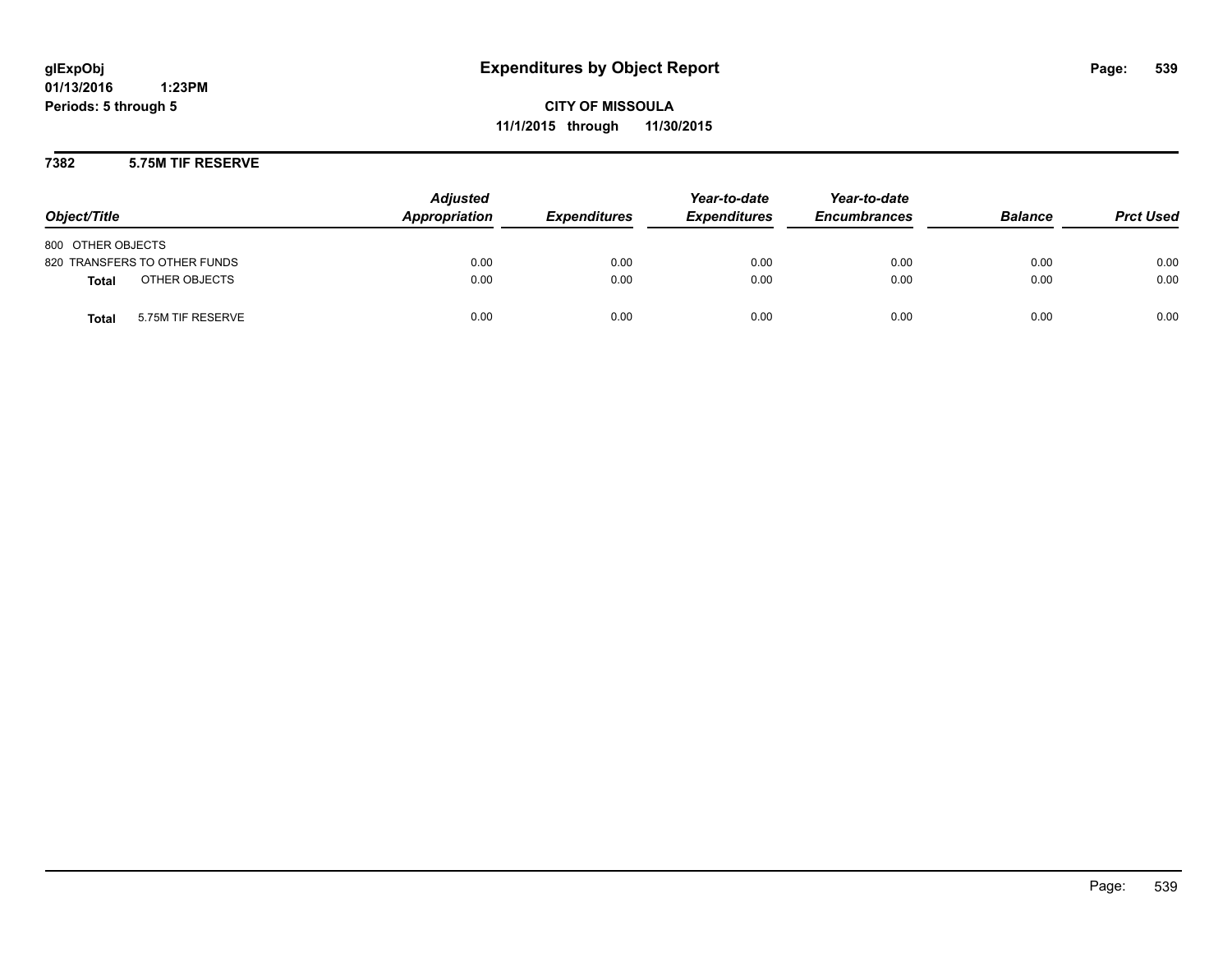### **7383 RIVERFRONT TRIANGLE URD**

**385 MRA**

|                   |                                   | <b>Adjusted</b>      |                     | Year-to-date        | Year-to-date        |                |                  |
|-------------------|-----------------------------------|----------------------|---------------------|---------------------|---------------------|----------------|------------------|
| Object/Title      |                                   | <b>Appropriation</b> | <b>Expenditures</b> | <b>Expenditures</b> | <b>Encumbrances</b> | <b>Balance</b> | <b>Prct Used</b> |
|                   | 300 PURCHASED SERVICES            |                      |                     |                     |                     |                |                  |
|                   | 350 PROFESSIONAL SERVICES         | 0.00                 | 0.00                | 0.00                | 0.00                | 0.00           | 0.00             |
| <b>Total</b>      | <b>PURCHASED SERVICES</b>         | 0.00                 | 0.00                | 0.00                | 0.00                | 0.00           | 0.00             |
| 500 FIXED CHARGES |                                   |                      |                     |                     |                     |                |                  |
|                   | 550 MERCHANT SERVICE FEES         | 0.00                 | 0.00                | 0.00                | 0.00                | 0.00           | 0.00             |
| <b>Total</b>      | <b>FIXED CHARGES</b>              | 0.00                 | 0.00                | 0.00                | 0.00                | 0.00           | 0.00             |
|                   | 700 GRANTS & CONTRIBUTIONS        |                      |                     |                     |                     |                |                  |
|                   | 700 GRANTS & CONTRIBUTIONS        | 15,000.00            | 0.00                | 0.00                | 0.00                | 15,000.00      | 0.00             |
| <b>Total</b>      | <b>GRANTS &amp; CONTRIBUTIONS</b> | 15,000.00            | 0.00                | 0.00                | 0.00                | 15,000.00      | 0.00             |
| 800 OTHER OBJECTS |                                   |                      |                     |                     |                     |                |                  |
|                   | 820 TRANSFERS TO OTHER FUNDS      | 0.00                 | 0.00                | 0.00                | 0.00                | 0.00           | 0.00             |
| 845 CONTINGENCY   |                                   | 11,862.00            | 0.00                | 0.00                | 0.00                | 11,862.00      | 0.00             |
| <b>Total</b>      | OTHER OBJECTS                     | 11,862.00            | 0.00                | 0.00                | 0.00                | 11,862.00      | 0.00             |
| <b>Total</b>      | <b>MRA</b>                        | 26,862.00            | 0.00                | 0.00                | 0.00                | 26,862.00      | 0.00             |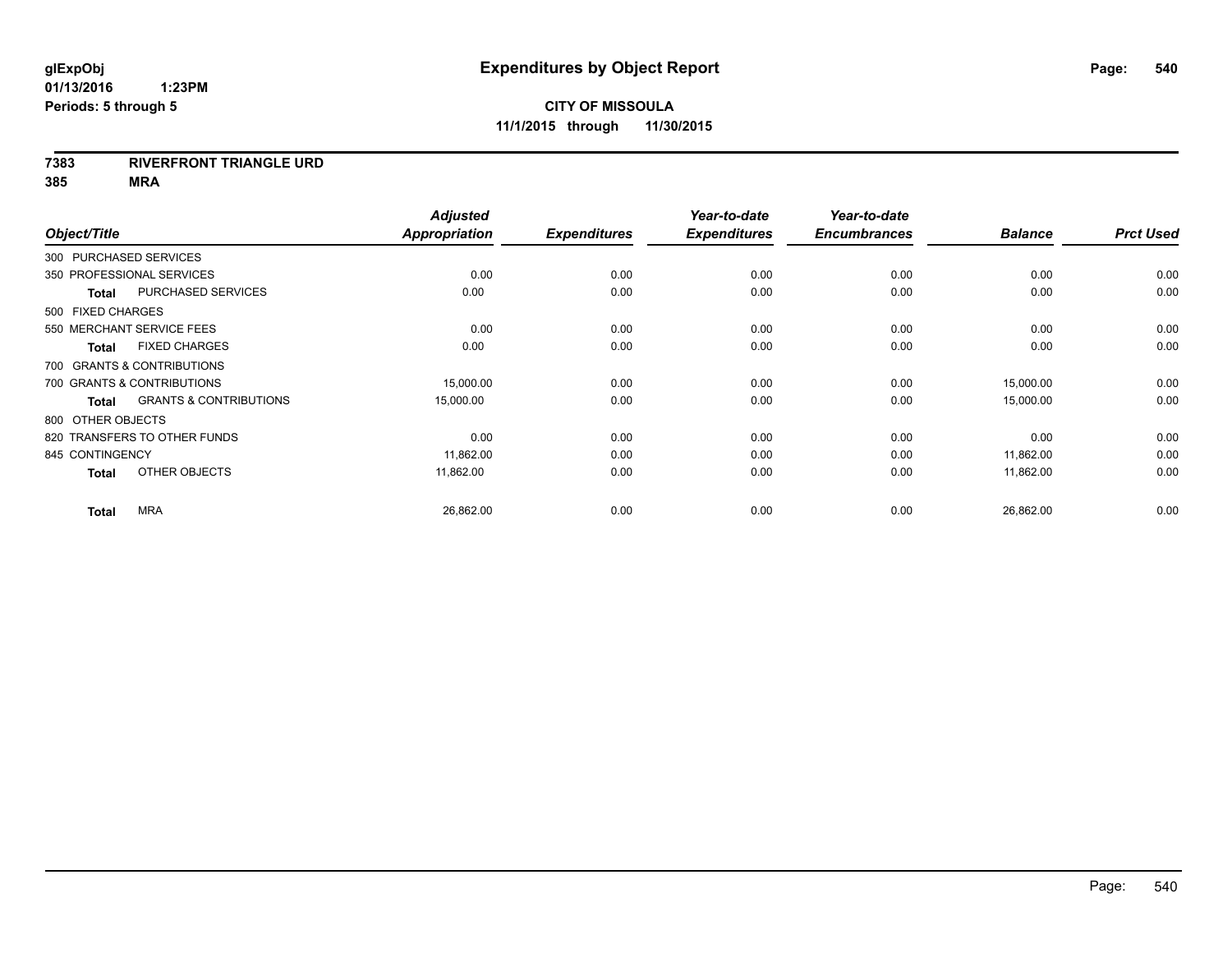#### **7383 RIVERFRONT TRIANGLE URD**

| Object/Title      |                                   | <b>Adjusted</b><br><b>Appropriation</b> | <b>Expenditures</b> | Year-to-date<br><b>Expenditures</b> | Year-to-date<br><b>Encumbrances</b> | <b>Balance</b> | <b>Prct Used</b> |
|-------------------|-----------------------------------|-----------------------------------------|---------------------|-------------------------------------|-------------------------------------|----------------|------------------|
|                   | 300 PURCHASED SERVICES            |                                         |                     |                                     |                                     |                |                  |
|                   | 350 PROFESSIONAL SERVICES         | 0.00                                    | 0.00                | 0.00                                | 0.00                                | 0.00           | 0.00             |
| Total             | <b>PURCHASED SERVICES</b>         | 0.00                                    | 0.00                | 0.00                                | 0.00                                | 0.00           | 0.00             |
| 500 FIXED CHARGES |                                   |                                         |                     |                                     |                                     |                |                  |
|                   | 550 MERCHANT SERVICE FEES         | 0.00                                    | 0.00                | 0.00                                | 0.00                                | 0.00           | 0.00             |
| <b>Total</b>      | <b>FIXED CHARGES</b>              | 0.00                                    | 0.00                | 0.00                                | 0.00                                | 0.00           | 0.00             |
|                   | 700 GRANTS & CONTRIBUTIONS        |                                         |                     |                                     |                                     |                |                  |
|                   | 700 GRANTS & CONTRIBUTIONS        | 15,000.00                               | 0.00                | 0.00                                | 0.00                                | 15,000.00      | 0.00             |
| Total             | <b>GRANTS &amp; CONTRIBUTIONS</b> | 15,000.00                               | 0.00                | 0.00                                | 0.00                                | 15,000.00      | 0.00             |
| 800 OTHER OBJECTS |                                   |                                         |                     |                                     |                                     |                |                  |
|                   | 820 TRANSFERS TO OTHER FUNDS      | 0.00                                    | 0.00                | 0.00                                | 0.00                                | 0.00           | 0.00             |
| 845 CONTINGENCY   |                                   | 11,862.00                               | 0.00                | 0.00                                | 0.00                                | 11,862.00      | 0.00             |
| Total             | OTHER OBJECTS                     | 11,862.00                               | 0.00                | 0.00                                | 0.00                                | 11,862.00      | 0.00             |
| <b>Total</b>      | <b>RIVERFRONT TRIANGLE URD</b>    | 26,862.00                               | 0.00                | 0.00                                | 0.00                                | 26,862.00      | 0.00             |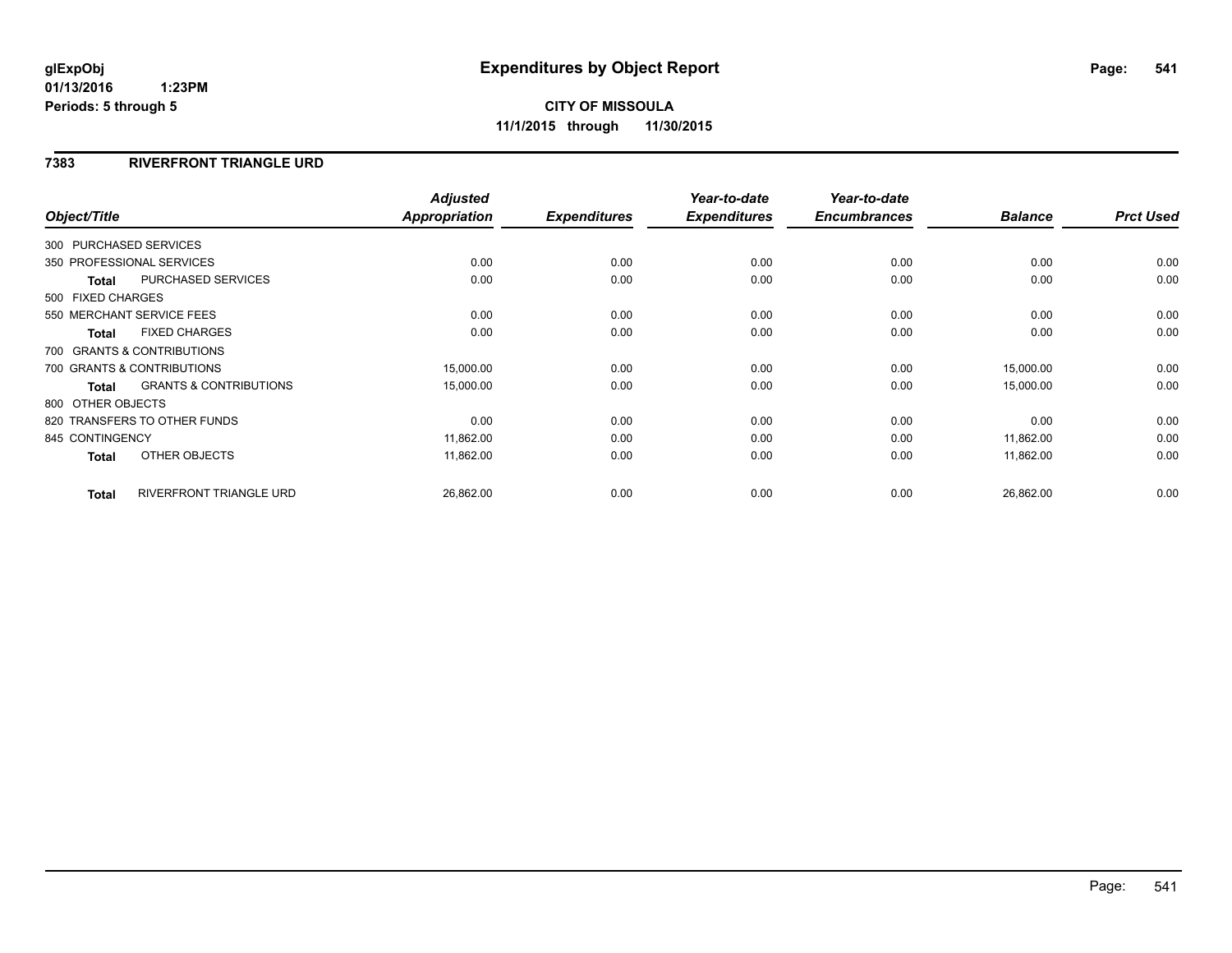### **CITY OF MISSOULA 11/1/2015 through 11/30/2015**

#### **7384 NRSS DEBT SERVICE CLEARING**

| Object/Title                 | <b>Adjusted</b><br>Appropriation | <b>Expenditures</b> | Year-to-date<br><b>Expenditures</b> | Year-to-date<br><b>Encumbrances</b> | <b>Balance</b> | <b>Prct Used</b> |
|------------------------------|----------------------------------|---------------------|-------------------------------------|-------------------------------------|----------------|------------------|
| 800 OTHER OBJECTS            |                                  |                     |                                     |                                     |                |                  |
| 820 TRANSFERS TO OTHER FUNDS | 0.00                             | 0.00                | 0.00                                | 0.00                                | 0.00           | 0.00             |
| OTHER OBJECTS<br>Total       | 0.00                             | 0.00                | 0.00                                | 0.00                                | 0.00           | 0.00             |
| <b>MRA</b><br>Total          | 0.00                             | 0.00                | 0.00                                | 0.00                                | 0.00           | 0.00             |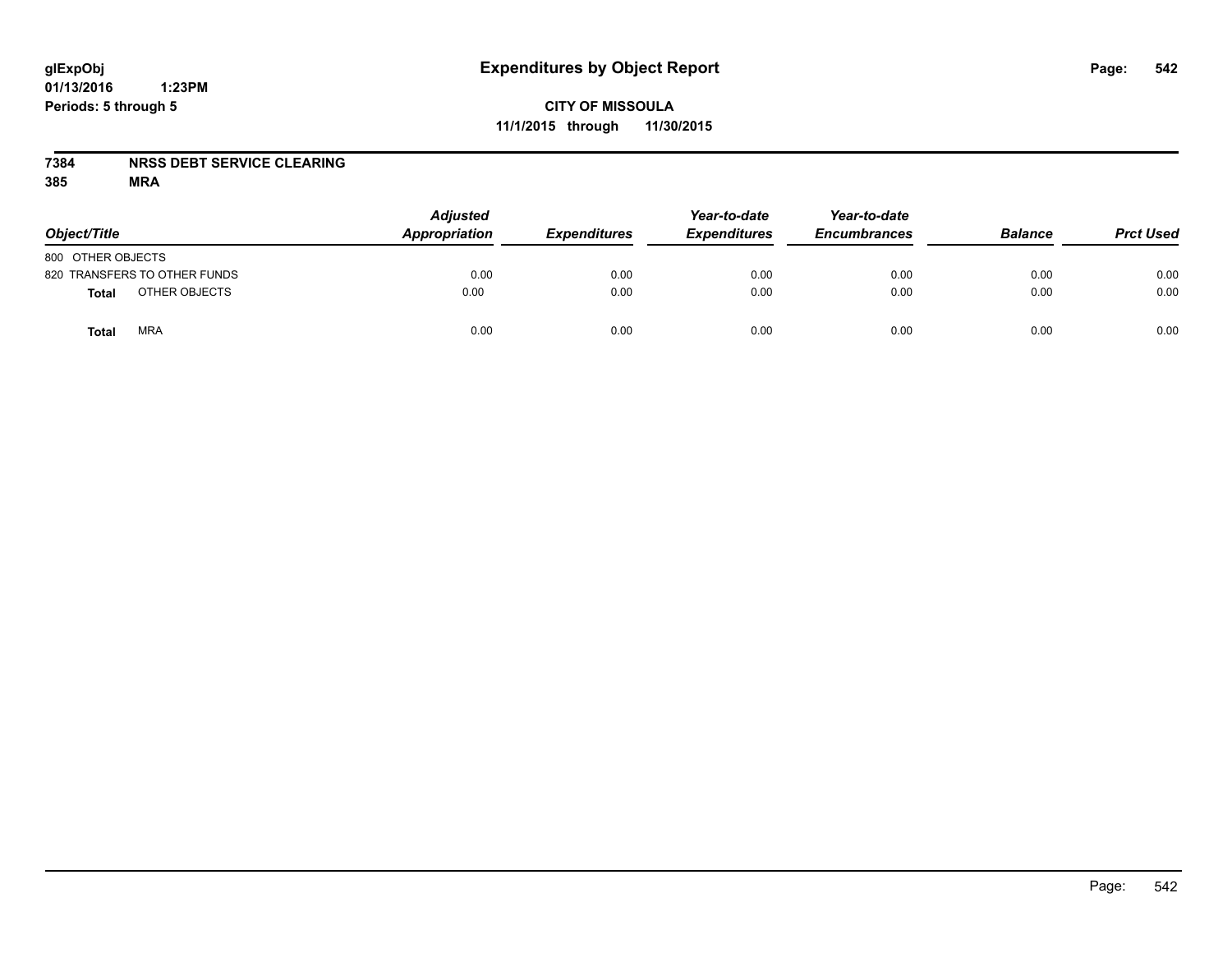#### **7384 NRSS DEBT SERVICE CLEARING**

| Object/Title                               | <b>Adjusted</b><br>Appropriation | <b>Expenditures</b> | Year-to-date<br><b>Expenditures</b> | Year-to-date<br><b>Encumbrances</b> | <b>Balance</b> | <b>Prct Used</b> |
|--------------------------------------------|----------------------------------|---------------------|-------------------------------------|-------------------------------------|----------------|------------------|
| 800 OTHER OBJECTS                          |                                  |                     |                                     |                                     |                |                  |
| 820 TRANSFERS TO OTHER FUNDS               | 0.00                             | 0.00                | 0.00                                | 0.00                                | 0.00           | 0.00             |
| OTHER OBJECTS<br><b>Total</b>              | 0.00                             | 0.00                | 0.00                                | 0.00                                | 0.00           | 0.00             |
| NRSS DEBT SERVICE CLEARING<br><b>Total</b> | 0.00                             | 0.00                | 0.00                                | 0.00                                | 0.00           | 0.00             |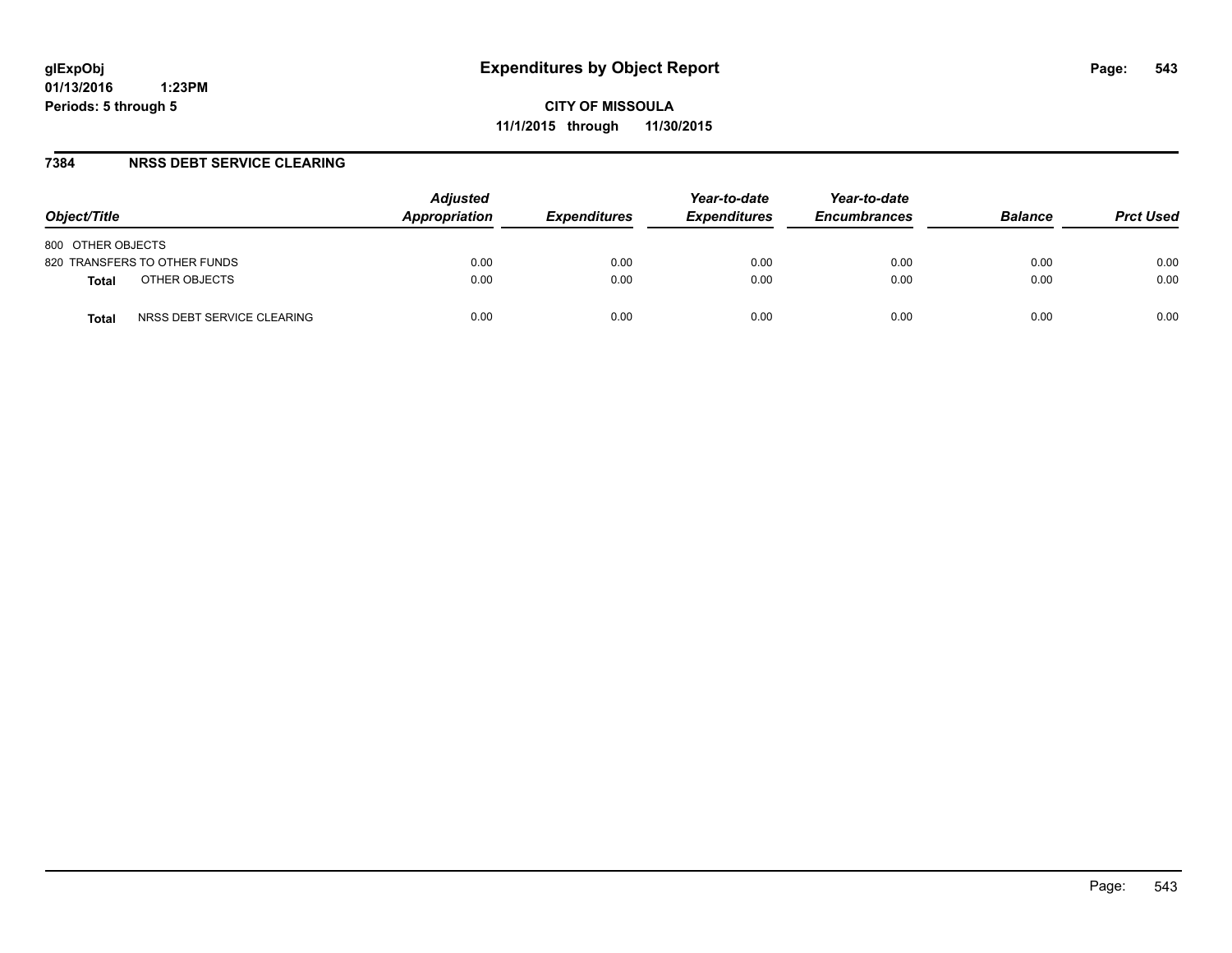# **7385 FRONT STREET URD**

|                                       | <b>Adjusted</b>                                                                                                                                                                                                                                                                   |                     | Year-to-date        | Year-to-date        |                |                  |
|---------------------------------------|-----------------------------------------------------------------------------------------------------------------------------------------------------------------------------------------------------------------------------------------------------------------------------------|---------------------|---------------------|---------------------|----------------|------------------|
|                                       | <b>Appropriation</b>                                                                                                                                                                                                                                                              | <b>Expenditures</b> | <b>Expenditures</b> | <b>Encumbrances</b> | <b>Balance</b> | <b>Prct Used</b> |
|                                       |                                                                                                                                                                                                                                                                                   |                     |                     |                     |                |                  |
|                                       | 2,168.00                                                                                                                                                                                                                                                                          | 0.00                | 0.00                | 0.00                | 2,168.00       | 0.00             |
| PURCHASED SERVICES                    | 2,168.00                                                                                                                                                                                                                                                                          | 0.00                | 0.00                | 0.00                | 2,168.00       | 0.00             |
|                                       |                                                                                                                                                                                                                                                                                   |                     |                     |                     |                |                  |
|                                       | 0.00                                                                                                                                                                                                                                                                              | 0.00                | 0.00                | 0.00                | 0.00           | 0.00             |
| <b>FIXED CHARGES</b>                  | 0.00                                                                                                                                                                                                                                                                              | 0.00                | 0.00                | 0.00                | 0.00           | 0.00             |
|                                       |                                                                                                                                                                                                                                                                                   |                     |                     |                     |                |                  |
|                                       | 174,560.00                                                                                                                                                                                                                                                                        | 0.00                | 0.00                | 0.00                | 174,560.00     | 0.00             |
| <b>GRANTS &amp; CONTRIBUTIONS</b>     | 174,560.00                                                                                                                                                                                                                                                                        | 0.00                | 0.00                | 0.00                | 174,560.00     | 0.00             |
|                                       |                                                                                                                                                                                                                                                                                   |                     |                     |                     |                |                  |
|                                       | 353,524.00                                                                                                                                                                                                                                                                        | 0.00                | 0.00                | 0.00                | 353,524.00     | 0.00             |
| OTHER OBJECTS                         | 353,524.00                                                                                                                                                                                                                                                                        | 0.00                | 0.00                | 0.00                | 353,524.00     | 0.00             |
|                                       |                                                                                                                                                                                                                                                                                   |                     |                     |                     |                |                  |
|                                       | 0.00                                                                                                                                                                                                                                                                              | 0.00                | 0.00                | 0.00                | 0.00           | 0.00             |
| <b>CAPITAL OUTLAY</b>                 | 0.00                                                                                                                                                                                                                                                                              | 0.00                | 0.00                | 0.00                | 0.00           | 0.00             |
|                                       |                                                                                                                                                                                                                                                                                   |                     |                     |                     |                | 0.00             |
| Total<br><b>Total</b><br><b>Total</b> | Object/Title<br>300 PURCHASED SERVICES<br>350 PROFESSIONAL SERVICES<br>500 FIXED CHARGES<br>550 MERCHANT SERVICE FEES<br>700 GRANTS & CONTRIBUTIONS<br>700 GRANTS & CONTRIBUTIONS<br>800 OTHER OBJECTS<br>845 CONTINGENCY<br>900 CAPITAL OUTLAY<br>930 IMPROVEMENTS<br><b>MRA</b> | 530,252.00          | 0.00                | 0.00                | 0.00           | 530,252.00       |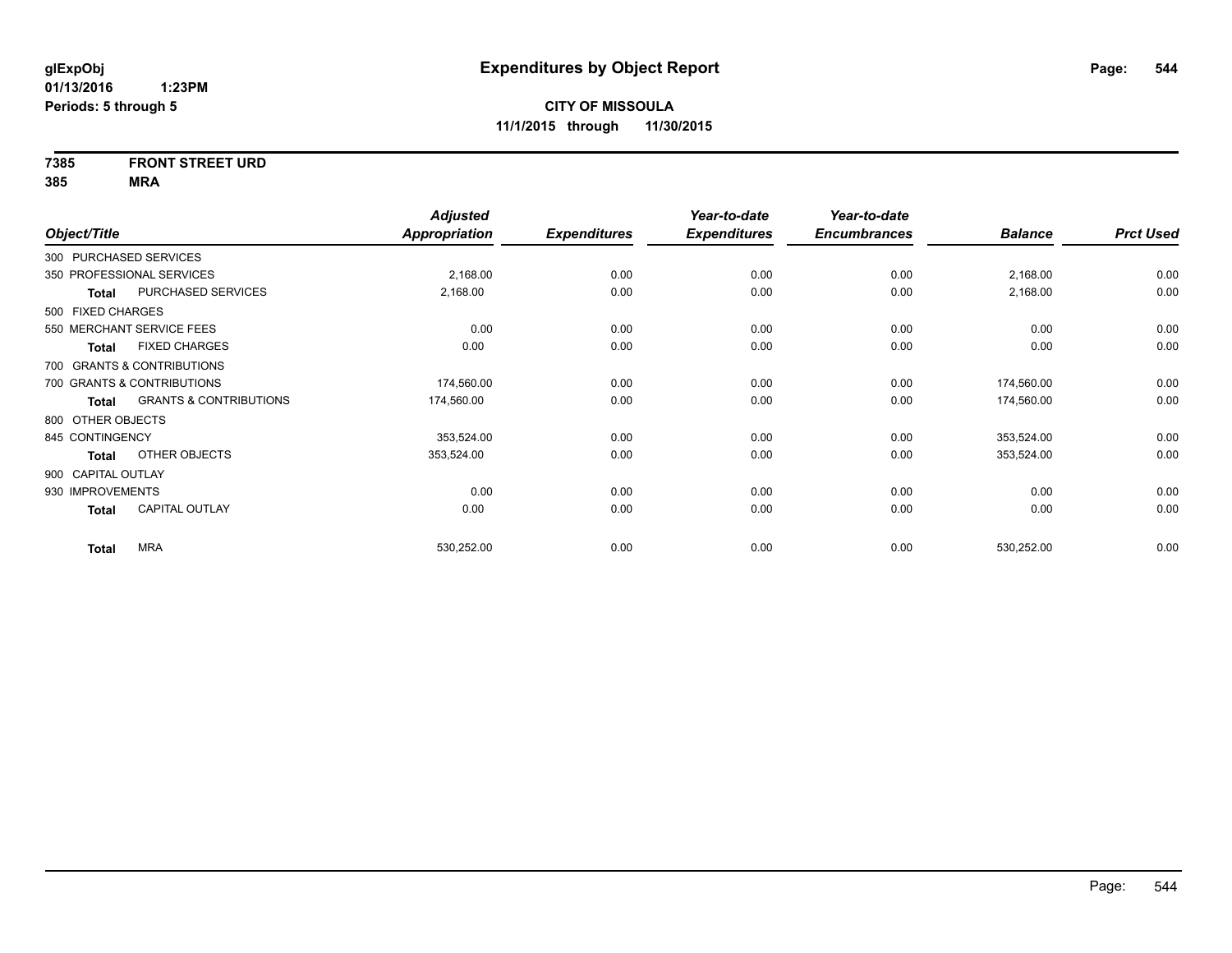#### **7385 FRONT STREET URD**

|                    |                                   | <b>Adjusted</b> |                     | Year-to-date        | Year-to-date        |                |                  |
|--------------------|-----------------------------------|-----------------|---------------------|---------------------|---------------------|----------------|------------------|
| Object/Title       |                                   | Appropriation   | <b>Expenditures</b> | <b>Expenditures</b> | <b>Encumbrances</b> | <b>Balance</b> | <b>Prct Used</b> |
|                    | 300 PURCHASED SERVICES            |                 |                     |                     |                     |                |                  |
|                    | 350 PROFESSIONAL SERVICES         | 2,168.00        | 0.00                | 0.00                | 0.00                | 2,168.00       | 0.00             |
| Total              | PURCHASED SERVICES                | 2,168.00        | 0.00                | 0.00                | 0.00                | 2,168.00       | 0.00             |
| 500 FIXED CHARGES  |                                   |                 |                     |                     |                     |                |                  |
|                    | 550 MERCHANT SERVICE FEES         | 0.00            | 0.00                | 0.00                | 0.00                | 0.00           | 0.00             |
| <b>Total</b>       | <b>FIXED CHARGES</b>              | 0.00            | 0.00                | 0.00                | 0.00                | 0.00           | 0.00             |
|                    | 700 GRANTS & CONTRIBUTIONS        |                 |                     |                     |                     |                |                  |
|                    | 700 GRANTS & CONTRIBUTIONS        | 174,560.00      | 0.00                | 0.00                | 0.00                | 174,560.00     | 0.00             |
| Total              | <b>GRANTS &amp; CONTRIBUTIONS</b> | 174,560.00      | 0.00                | 0.00                | 0.00                | 174,560.00     | 0.00             |
| 800 OTHER OBJECTS  |                                   |                 |                     |                     |                     |                |                  |
| 845 CONTINGENCY    |                                   | 353,524.00      | 0.00                | 0.00                | 0.00                | 353,524.00     | 0.00             |
| Total              | OTHER OBJECTS                     | 353,524.00      | 0.00                | 0.00                | 0.00                | 353,524.00     | 0.00             |
| 900 CAPITAL OUTLAY |                                   |                 |                     |                     |                     |                |                  |
| 930 IMPROVEMENTS   |                                   | 0.00            | 0.00                | 0.00                | 0.00                | 0.00           | 0.00             |
| <b>Total</b>       | CAPITAL OUTLAY                    | 0.00            | 0.00                | 0.00                | 0.00                | 0.00           | 0.00             |
| <b>Total</b>       | <b>FRONT STREET URD</b>           | 530,252.00      | 0.00                | 0.00                | 0.00                | 530,252.00     | 0.00             |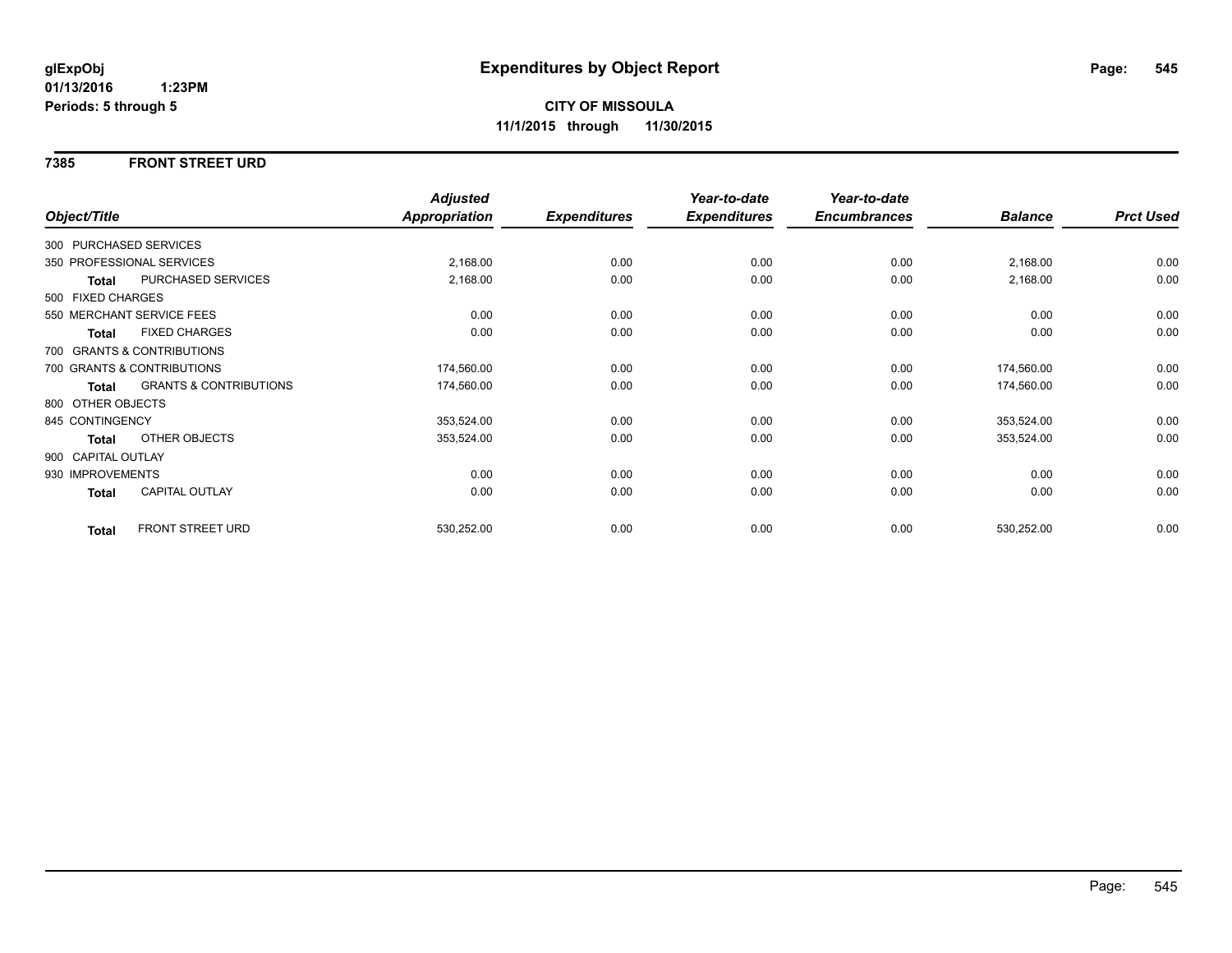#### **7386 DEBT SERVICE-SAFEWAY/ST PAT 1.5M**

| Object/Title                          | <b>Adjusted</b><br><b>Appropriation</b> | <b>Expenditures</b> | Year-to-date<br><b>Expenditures</b> | Year-to-date<br><b>Encumbrances</b> | <b>Balance</b> | <b>Prct Used</b> |
|---------------------------------------|-----------------------------------------|---------------------|-------------------------------------|-------------------------------------|----------------|------------------|
| 500 FIXED CHARGES                     |                                         |                     |                                     |                                     |                |                  |
| 550 MERCHANT SERVICE FEES             | 0.00                                    | 0.00                | 0.00                                | 0.00                                | 0.00           | 0.00             |
| <b>FIXED CHARGES</b><br><b>Total</b>  | 0.00                                    | 0.00                | 0.00                                | 0.00                                | 0.00           | 0.00             |
| 900 CAPITAL OUTLAY                    |                                         |                     |                                     |                                     |                |                  |
| 930 IMPROVEMENTS                      | 0.00                                    | 0.00                | 0.00                                | 0.00                                | 0.00           | 0.00             |
| <b>CAPITAL OUTLAY</b><br><b>Total</b> | 0.00                                    | 0.00                | 0.00                                | 0.00                                | 0.00           | 0.00             |
| <b>MRA</b><br><b>Total</b>            | 0.00                                    | 0.00                | 0.00                                | 0.00                                | 0.00           | 0.00             |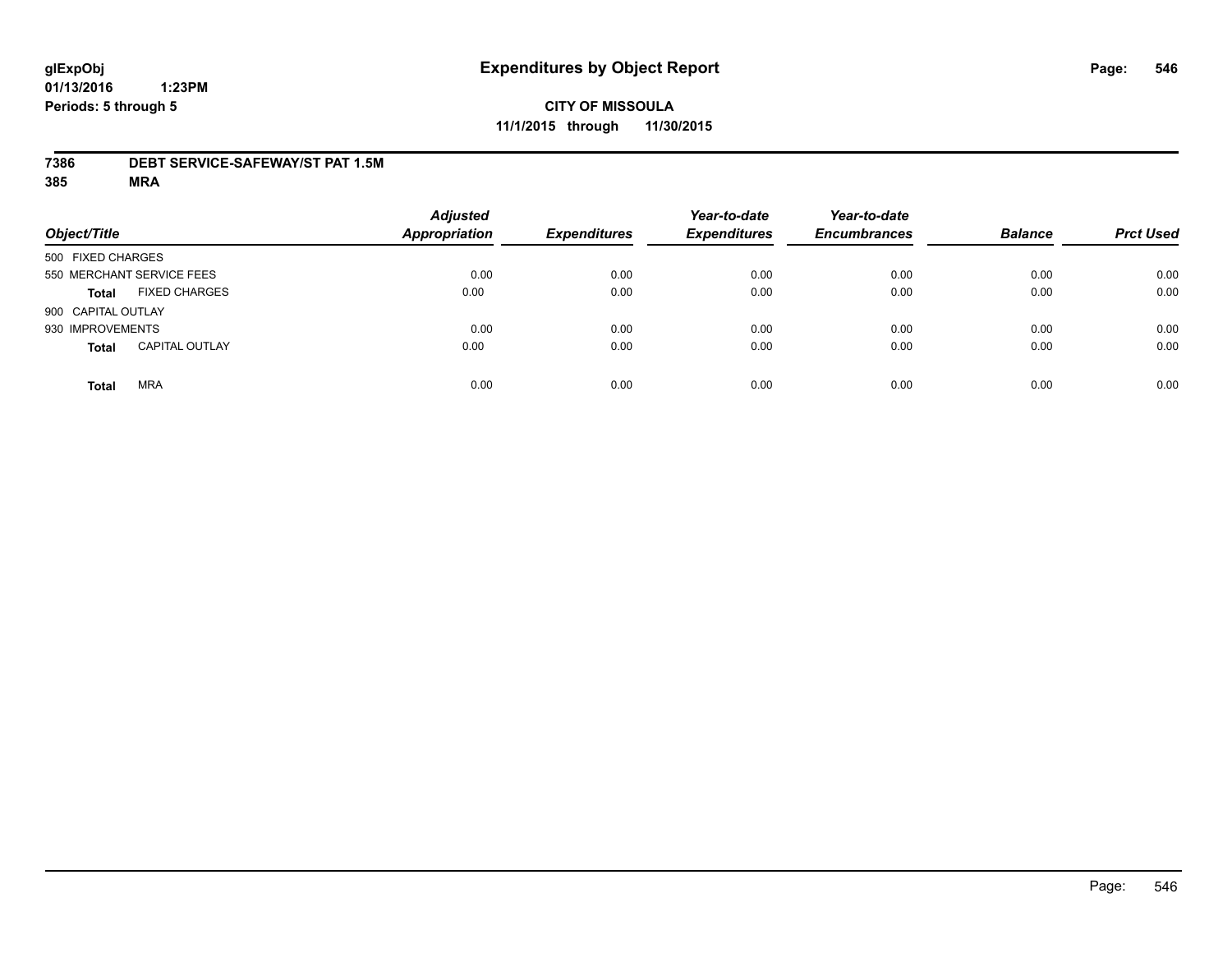#### **7386 DEBT SERVICE-SAFEWAY/ST PAT 1.5M**

**390 NON-DEPARTMENTAL**

|                   |                             | <b>Adjusted</b> |                     | Year-to-date        | Year-to-date        |                |                  |
|-------------------|-----------------------------|-----------------|---------------------|---------------------|---------------------|----------------|------------------|
| Object/Title      |                             | Appropriation   | <b>Expenditures</b> | <b>Expenditures</b> | <b>Encumbrances</b> | <b>Balance</b> | <b>Prct Used</b> |
| 500 FIXED CHARGES |                             |                 |                     |                     |                     |                |                  |
|                   | 550 MERCHANT SERVICE FEES   | 0.00            | 0.00                | 0.00                | 0.00                | 0.00           | 0.00             |
| <b>Total</b>      | <b>FIXED CHARGES</b>        | 0.00            | 0.00                | 0.00                | 0.00                | 0.00           | 0.00             |
| 600 DEBT SERVICE  |                             |                 |                     |                     |                     |                |                  |
| 610 PRINCIPAL     |                             | 134.728.00      | 0.00                | 28.011.26           | 0.00                | 106.716.74     | 20.79            |
|                   | 620 INTEREST / SERVICE FEES | 21.147.00       | 0.00                | 46,946.25           | 0.00                | $-25.799.25$   | 222.00           |
| <b>Total</b>      | <b>DEBT SERVICE</b>         | 155.875.00      | 0.00                | 74,957.51           | 0.00                | 80.917.49      | 48.09            |
| <b>Total</b>      | NON-DEPARTMENTAL            | 155.875.00      | 0.00                | 74.957.51           | 0.00                | 80.917.49      | 48.09            |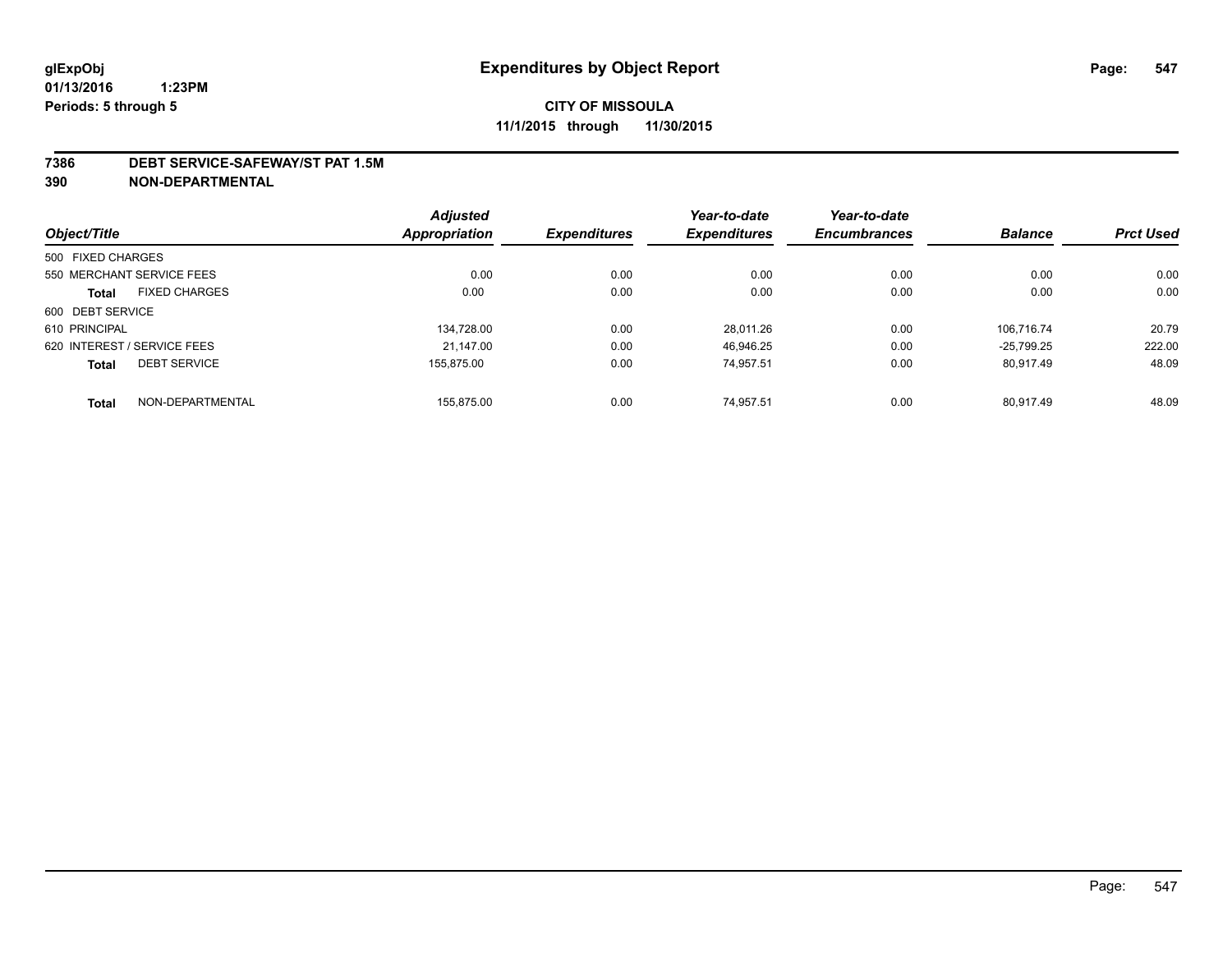**CITY OF MISSOULA 11/1/2015 through 11/30/2015**

## **7386 DEBT SERVICE-SAFEWAY/ST PAT 1.5M**

| Object/Title       |                                  | <b>Adjusted</b><br><b>Appropriation</b> | <b>Expenditures</b> | Year-to-date<br><b>Expenditures</b> | Year-to-date<br><b>Encumbrances</b> | <b>Balance</b> | <b>Prct Used</b> |
|--------------------|----------------------------------|-----------------------------------------|---------------------|-------------------------------------|-------------------------------------|----------------|------------------|
|                    |                                  |                                         |                     |                                     |                                     |                |                  |
| 500 FIXED CHARGES  |                                  |                                         |                     |                                     |                                     |                |                  |
|                    | 550 MERCHANT SERVICE FEES        | 0.00                                    | 0.00                | 0.00                                | 0.00                                | 0.00           | 0.00             |
| <b>Total</b>       | <b>FIXED CHARGES</b>             | 0.00                                    | 0.00                | 0.00                                | 0.00                                | 0.00           | 0.00             |
| 600 DEBT SERVICE   |                                  |                                         |                     |                                     |                                     |                |                  |
| 610 PRINCIPAL      |                                  | 134,728.00                              | 0.00                | 28,011.26                           | 0.00                                | 106,716.74     | 20.79            |
|                    | 620 INTEREST / SERVICE FEES      | 21.147.00                               | 0.00                | 46,946.25                           | 0.00                                | $-25,799.25$   | 222.00           |
| <b>Total</b>       | <b>DEBT SERVICE</b>              | 155,875.00                              | 0.00                | 74.957.51                           | 0.00                                | 80,917.49      | 48.09            |
| 900 CAPITAL OUTLAY |                                  |                                         |                     |                                     |                                     |                |                  |
| 930 IMPROVEMENTS   |                                  | 0.00                                    | 0.00                | 0.00                                | 0.00                                | 0.00           | 0.00             |
| Total              | <b>CAPITAL OUTLAY</b>            | 0.00                                    | 0.00                | 0.00                                | 0.00                                | 0.00           | 0.00             |
| <b>Total</b>       | DEBT SERVICE-SAFEWAY/ST PAT 1.5M | 155,875.00                              | 0.00                | 74,957.51                           | 0.00                                | 80.917.49      | 48.09            |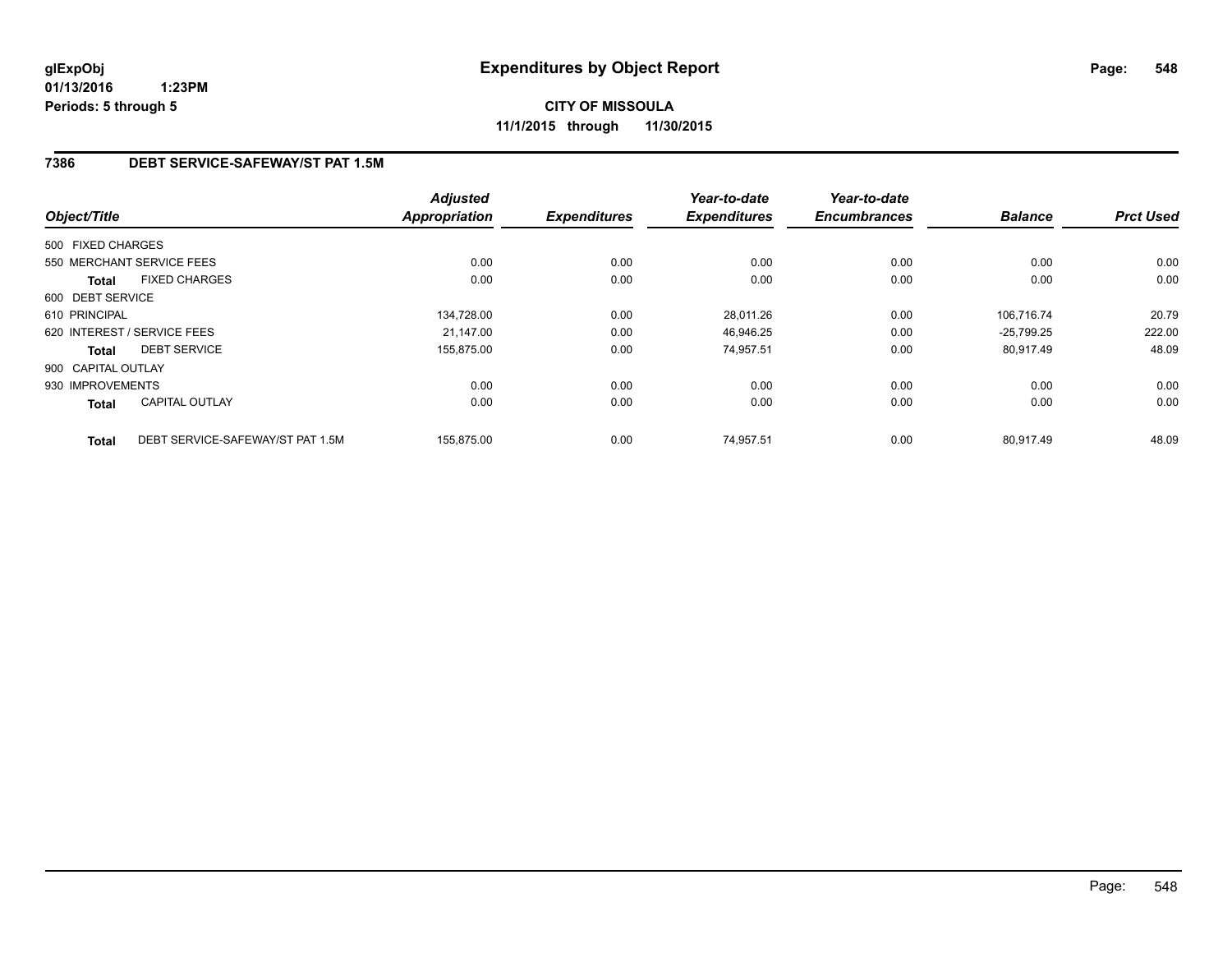#### **7387 DEBT SERVICE-BROWNFIELD RLF 1.125M**

**390 NON-DEPARTMENTAL**

| Object/Title                |                      | <b>Adjusted</b> | <b>Expenditures</b> | Year-to-date        | Year-to-date<br><b>Encumbrances</b> | <b>Balance</b> | <b>Prct Used</b> |
|-----------------------------|----------------------|-----------------|---------------------|---------------------|-------------------------------------|----------------|------------------|
|                             |                      | Appropriation   |                     | <b>Expenditures</b> |                                     |                |                  |
| 500 FIXED CHARGES           |                      |                 |                     |                     |                                     |                |                  |
| 550 MERCHANT SERVICE FEES   |                      | 0.00            | 0.00                | 0.00                | 0.00                                | 0.00           | 0.00             |
| <b>Total</b>                | <b>FIXED CHARGES</b> | 0.00            | 0.00                | 0.00                | 0.00                                | 0.00           | 0.00             |
| 600 DEBT SERVICE            |                      |                 |                     |                     |                                     |                |                  |
| 610 PRINCIPAL               |                      | 26,625.00       | 0.00                | 0.00                | 0.00                                | 26.625.00      | 0.00             |
| 620 INTEREST / SERVICE FEES |                      | 5.316.00        | 0.00                | $-2.196.50$         | 0.00                                | 7.512.50       | $-41.32$         |
| <b>Total</b>                | <b>DEBT SERVICE</b>  | 31.941.00       | 0.00                | $-2,196.50$         | 0.00                                | 34.137.50      | $-6.88$          |
| <b>Total</b>                | NON-DEPARTMENTAL     | 31.941.00       | 0.00                | $-2.196.50$         | 0.00                                | 34.137.50      | $-6.88$          |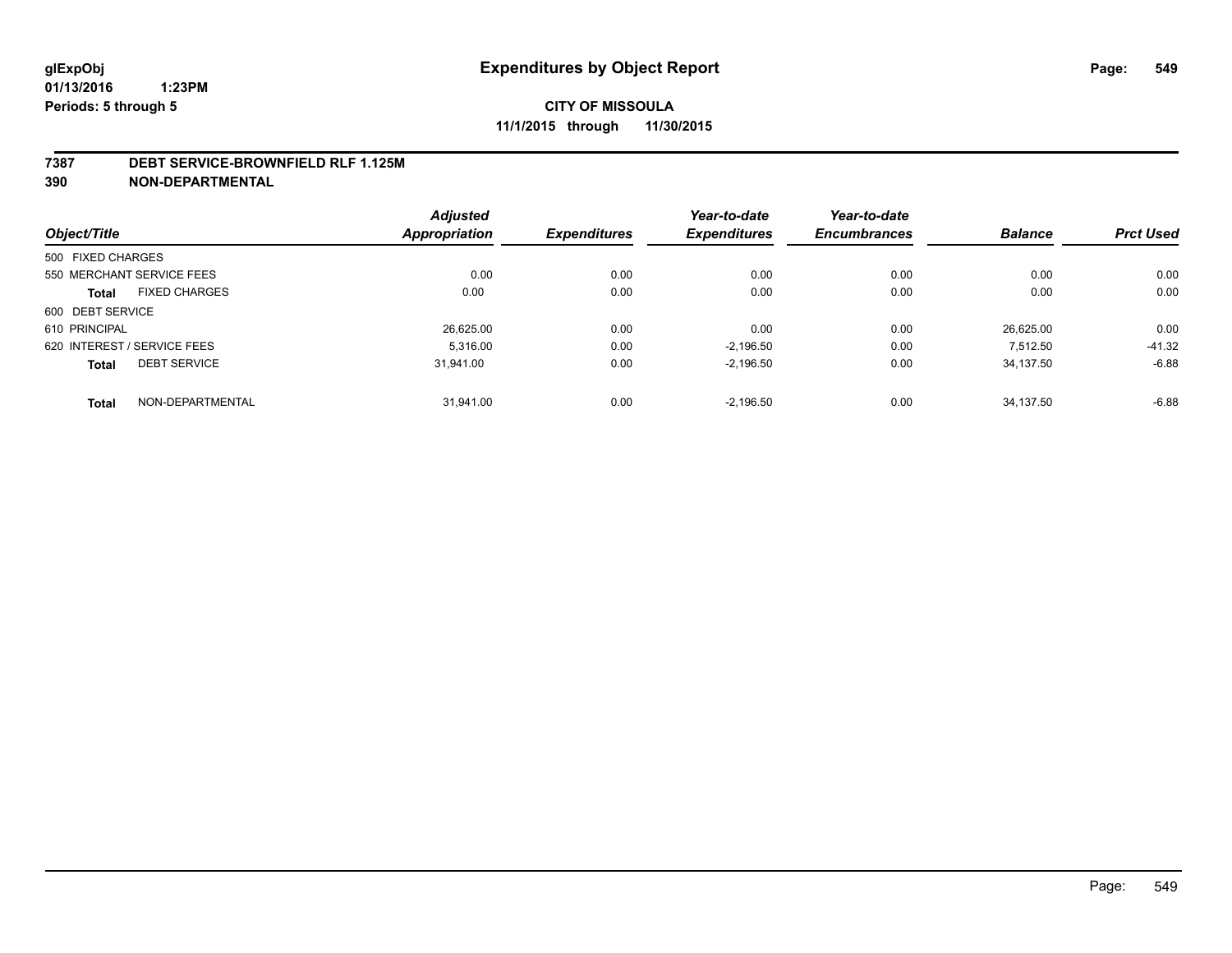**CITY OF MISSOULA 11/1/2015 through 11/30/2015**

#### **7387 DEBT SERVICE-BROWNFIELD RLF 1.125M**

| Object/Title      |                                    | <b>Adjusted</b><br><b>Appropriation</b> | <b>Expenditures</b> | Year-to-date<br><b>Expenditures</b> | Year-to-date<br><b>Encumbrances</b> | <b>Balance</b> | <b>Prct Used</b> |
|-------------------|------------------------------------|-----------------------------------------|---------------------|-------------------------------------|-------------------------------------|----------------|------------------|
| 500 FIXED CHARGES |                                    |                                         |                     |                                     |                                     |                |                  |
|                   | 550 MERCHANT SERVICE FEES          | 0.00                                    | 0.00                | 0.00                                | 0.00                                | 0.00           | 0.00             |
| <b>Total</b>      | <b>FIXED CHARGES</b>               | 0.00                                    | 0.00                | 0.00                                | 0.00                                | 0.00           | 0.00             |
| 600 DEBT SERVICE  |                                    |                                         |                     |                                     |                                     |                |                  |
| 610 PRINCIPAL     |                                    | 26,625.00                               | 0.00                | 0.00                                | 0.00                                | 26.625.00      | 0.00             |
|                   | 620 INTEREST / SERVICE FEES        | 5,316.00                                | 0.00                | $-2.196.50$                         | 0.00                                | 7.512.50       | $-41.32$         |
| <b>Total</b>      | <b>DEBT SERVICE</b>                | 31.941.00                               | 0.00                | $-2.196.50$                         | 0.00                                | 34.137.50      | $-6.88$          |
| <b>Total</b>      | DEBT SERVICE-BROWNFIELD RLF 1.125M | 31.941.00                               | 0.00                | $-2.196.50$                         | 0.00                                | 34.137.50      | $-6.88$          |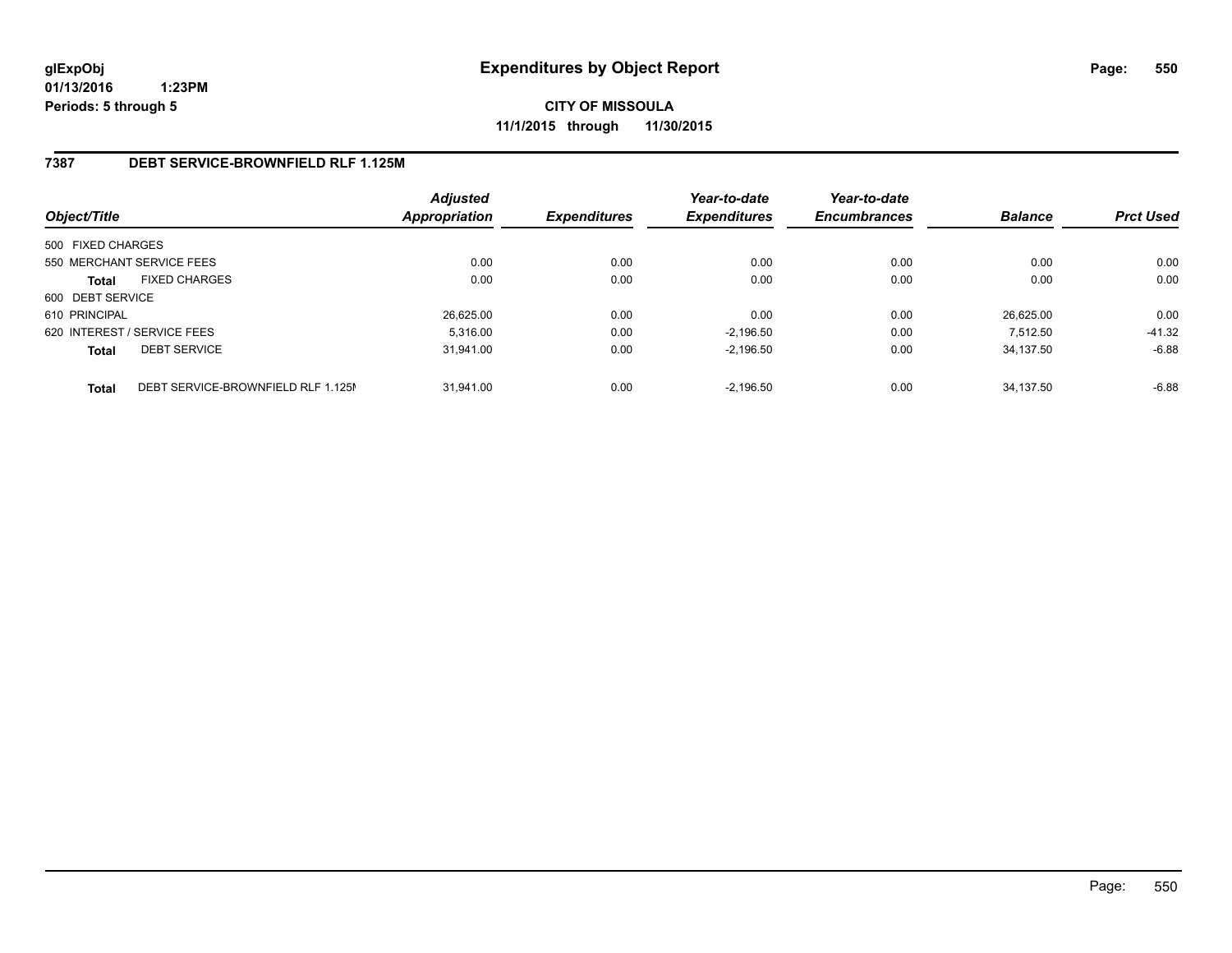# **7388 RESERVE-3.6m TIF**

**390 NON-DEPARTMENTAL**

| Object/Title                     | <b>Adjusted</b><br><b>Appropriation</b> | <b>Expenditures</b> | Year-to-date<br><b>Expenditures</b> | Year-to-date<br><b>Encumbrances</b> | <b>Balance</b> | <b>Prct Used</b> |
|----------------------------------|-----------------------------------------|---------------------|-------------------------------------|-------------------------------------|----------------|------------------|
| 500 FIXED CHARGES                |                                         |                     |                                     |                                     |                |                  |
| 550 MERCHANT SERVICE FEES        | 0.00                                    | 0.00                | 0.00                                | 0.00                                | 0.00           | 0.00             |
| <b>FIXED CHARGES</b><br>Total    | 0.00                                    | 0.00                | 0.00                                | 0.00                                | 0.00           | 0.00             |
| 800 OTHER OBJECTS                |                                         |                     |                                     |                                     |                |                  |
| 820 TRANSFERS TO OTHER FUNDS     | 0.00                                    | 0.00                | 0.00                                | 0.00                                | 0.00           | 0.00             |
| OTHER OBJECTS<br><b>Total</b>    | 0.00                                    | 0.00                | 0.00                                | 0.00                                | 0.00           | 0.00             |
| NON-DEPARTMENTAL<br><b>Total</b> | 0.00                                    | 0.00                | 0.00                                | 0.00                                | 0.00           | 0.00             |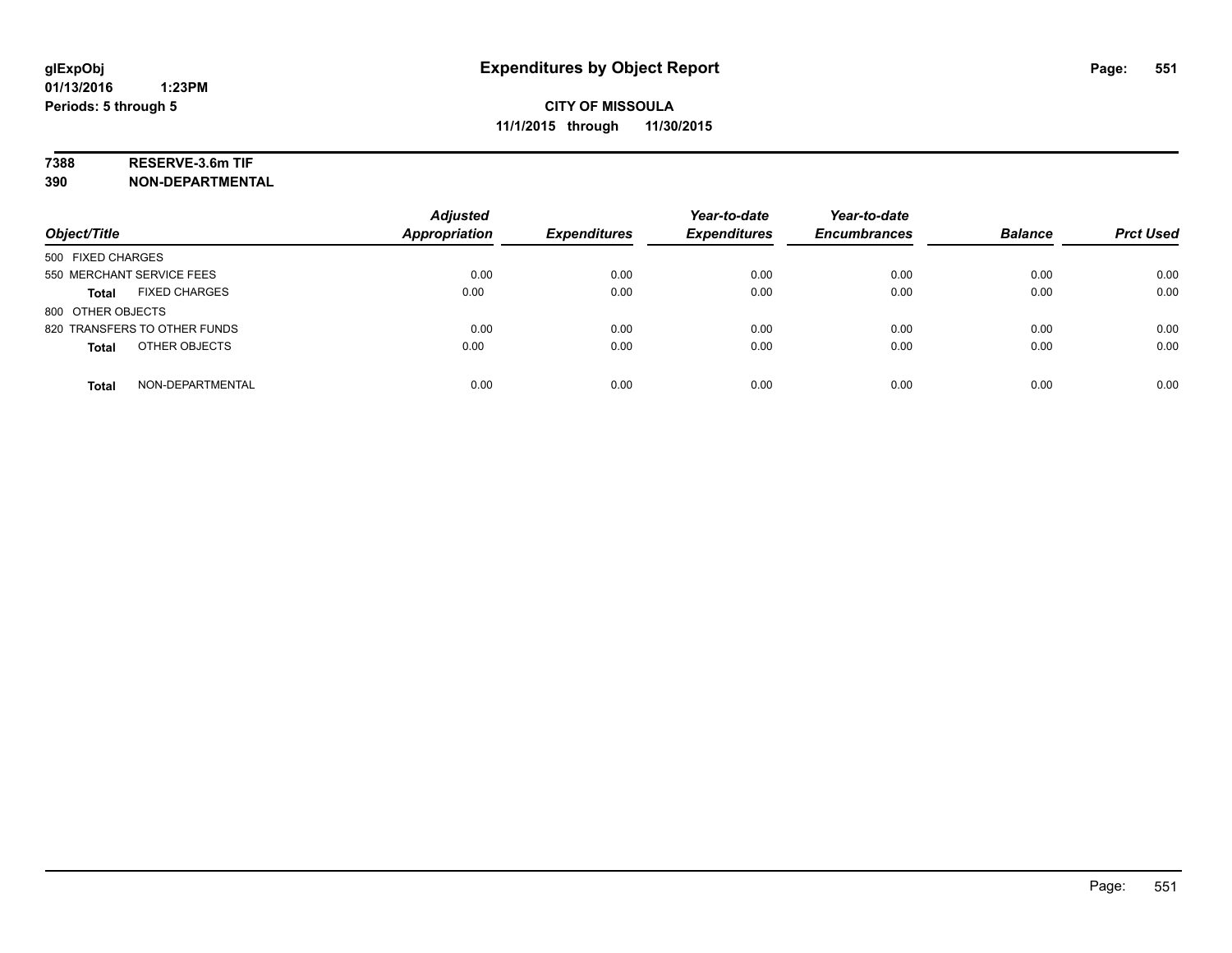**CITY OF MISSOULA 11/1/2015 through 11/30/2015**

**7388 RESERVE-3.6m TIF**

| Object/Title                         | <b>Adjusted</b><br><b>Appropriation</b> | <b>Expenditures</b> | Year-to-date<br><b>Expenditures</b> | Year-to-date<br><b>Encumbrances</b> | <b>Balance</b> | <b>Prct Used</b> |
|--------------------------------------|-----------------------------------------|---------------------|-------------------------------------|-------------------------------------|----------------|------------------|
| 500 FIXED CHARGES                    |                                         |                     |                                     |                                     |                |                  |
| 550 MERCHANT SERVICE FEES            | 0.00                                    | 0.00                | 0.00                                | 0.00                                | 0.00           | 0.00             |
| <b>FIXED CHARGES</b><br><b>Total</b> | 0.00                                    | 0.00                | 0.00                                | 0.00                                | 0.00           | 0.00             |
| 800 OTHER OBJECTS                    |                                         |                     |                                     |                                     |                |                  |
| 820 TRANSFERS TO OTHER FUNDS         | 0.00                                    | 0.00                | 0.00                                | 0.00                                | 0.00           | 0.00             |
| OTHER OBJECTS<br><b>Total</b>        | 0.00                                    | 0.00                | 0.00                                | 0.00                                | 0.00           | 0.00             |
| RESERVE-3.6m TIF<br>Total            | 0.00                                    | 0.00                | 0.00                                | 0.00                                | 0.00           | 0.00             |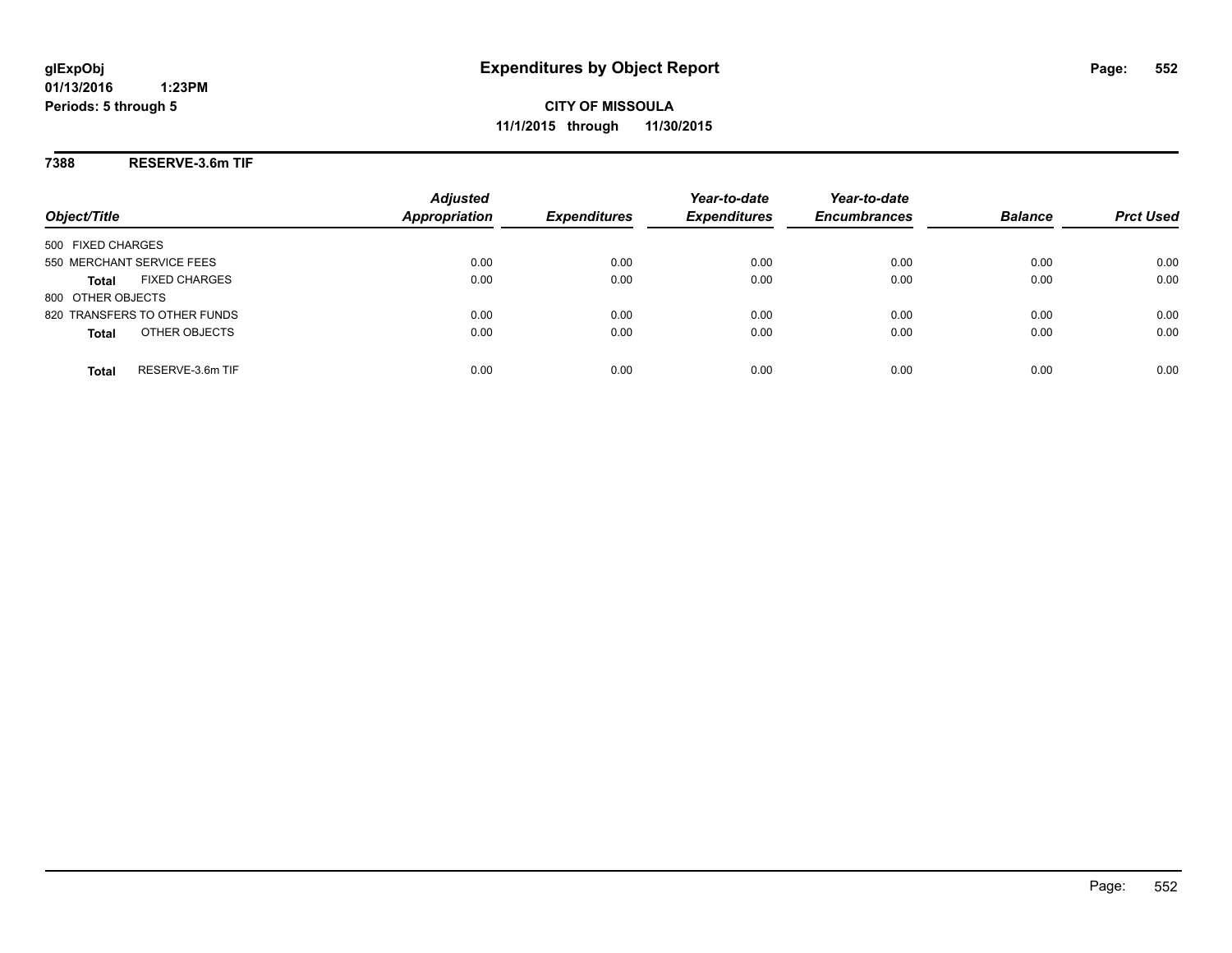#### **7389 DEBT SERVICE - 3.6M/5.75M**

|                                                   | <b>Adjusted</b> |                      | Year-to-date        | Year-to-date        |                     | <b>Prct Used</b> |
|---------------------------------------------------|-----------------|----------------------|---------------------|---------------------|---------------------|------------------|
|                                                   |                 |                      |                     |                     |                     |                  |
| 500 FIXED CHARGES                                 |                 |                      |                     |                     |                     |                  |
| 550 MERCHANT SERVICE FEES                         | 0.00            | 0.00                 | 0.00                | 0.00                | 0.00                | 0.00             |
| <b>FIXED CHARGES</b>                              | 0.00            | 0.00                 | 0.00                | 0.00                | 0.00                | 0.00             |
| 600 DEBT SERVICE                                  |                 |                      |                     |                     |                     |                  |
| 610 PRINCIPAL                                     | 500,000.00      | 0.00                 | 0.00                | 0.00                | 500,000.00          | 0.00             |
| 620 INTEREST / SERVICE FEES                       | 0.00            | 0.00                 | 0.00                | 0.00                | 0.00                | 0.00             |
| <b>DEBT SERVICE</b><br><b>Total</b>               | 500.000.00      | 0.00                 | 0.00                | 0.00                | 500,000.00          | 0.00             |
| 700 GRANTS & CONTRIBUTIONS                        |                 |                      |                     |                     |                     |                  |
| 700 GRANTS & CONTRIBUTIONS                        | 0.00            | 0.00                 | 0.00                | 0.00                | 0.00                | 0.00             |
| <b>GRANTS &amp; CONTRIBUTIONS</b><br><b>Total</b> | 0.00            | 0.00                 | 0.00                | 0.00                | 0.00                | 0.00             |
| <b>MRA</b>                                        | 500,000.00      | 0.00                 | 0.00                | 0.00                | 500,000.00          | 0.00             |
|                                                   | Object/Title    | <b>Appropriation</b> | <b>Expenditures</b> | <b>Expenditures</b> | <b>Encumbrances</b> | <b>Balance</b>   |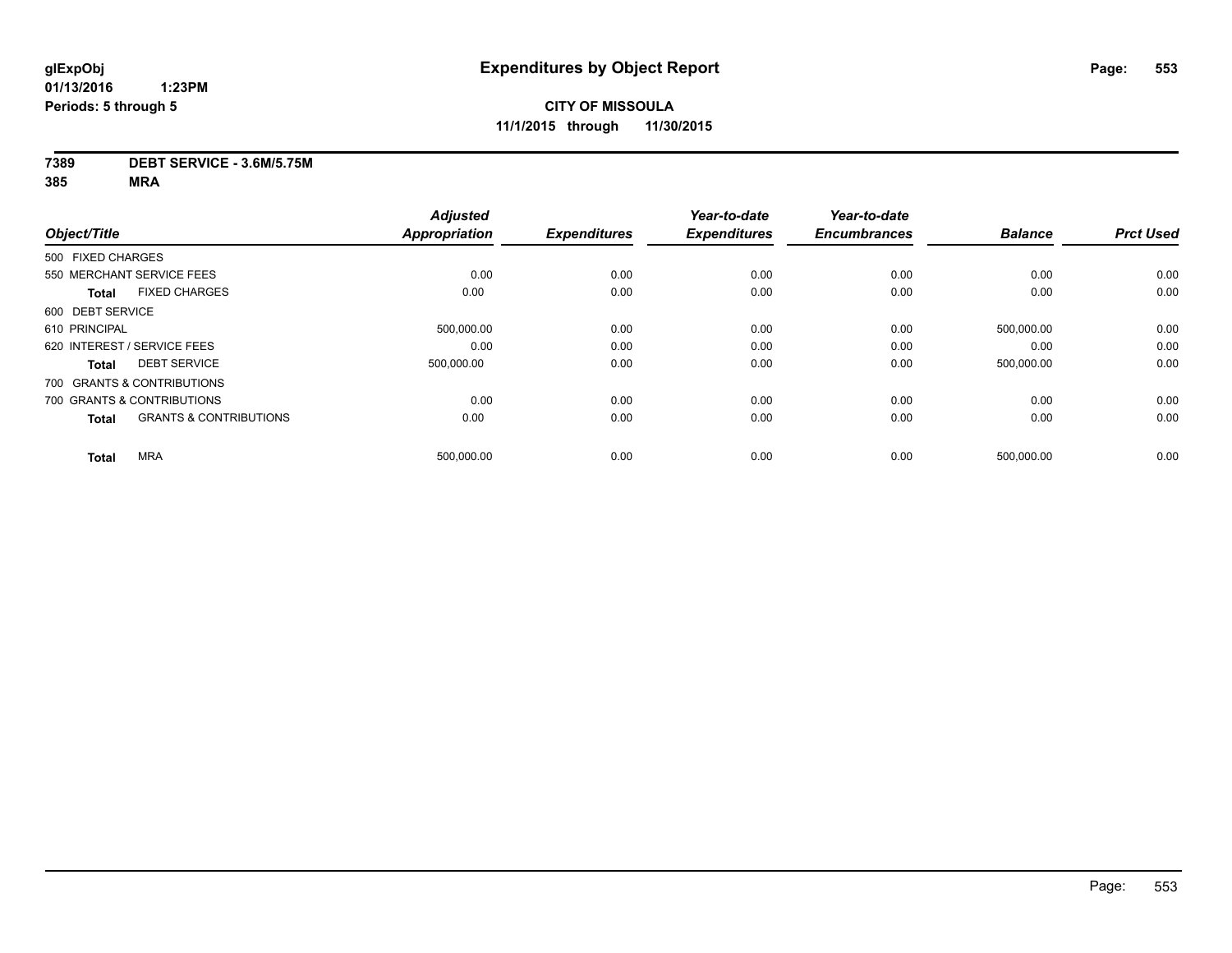**7389 DEBT SERVICE - 3.6M/5.75M**

**390 NON-DEPARTMENTAL**

|                   |                             | <b>Adjusted</b>      |                     | Year-to-date        | Year-to-date        |                |                  |
|-------------------|-----------------------------|----------------------|---------------------|---------------------|---------------------|----------------|------------------|
| Object/Title      |                             | <b>Appropriation</b> | <b>Expenditures</b> | <b>Expenditures</b> | <b>Encumbrances</b> | <b>Balance</b> | <b>Prct Used</b> |
| 500 FIXED CHARGES |                             |                      |                     |                     |                     |                |                  |
|                   | 550 MERCHANT SERVICE FEES   | 0.00                 | 0.00                | 0.00                | 0.00                | 0.00           | 0.00             |
| <b>Total</b>      | <b>FIXED CHARGES</b>        | 0.00                 | 0.00                | 0.00                | 0.00                | 0.00           | 0.00             |
| 600 DEBT SERVICE  |                             |                      |                     |                     |                     |                |                  |
| 610 PRINCIPAL     |                             | 362.000.00           | 0.00                | 0.00                | 0.00                | 362.000.00     | 0.00             |
|                   | 620 INTEREST / SERVICE FEES | 309.916.00           | 0.00                | 350.00              | 0.00                | 309.566.00     | 0.11             |
| <b>Total</b>      | <b>DEBT SERVICE</b>         | 671.916.00           | 0.00                | 350.00              | 0.00                | 671.566.00     | 0.05             |
| <b>Total</b>      | NON-DEPARTMENTAL            | 671.916.00           | 0.00                | 350.00              | 0.00                | 671.566.00     | 0.05             |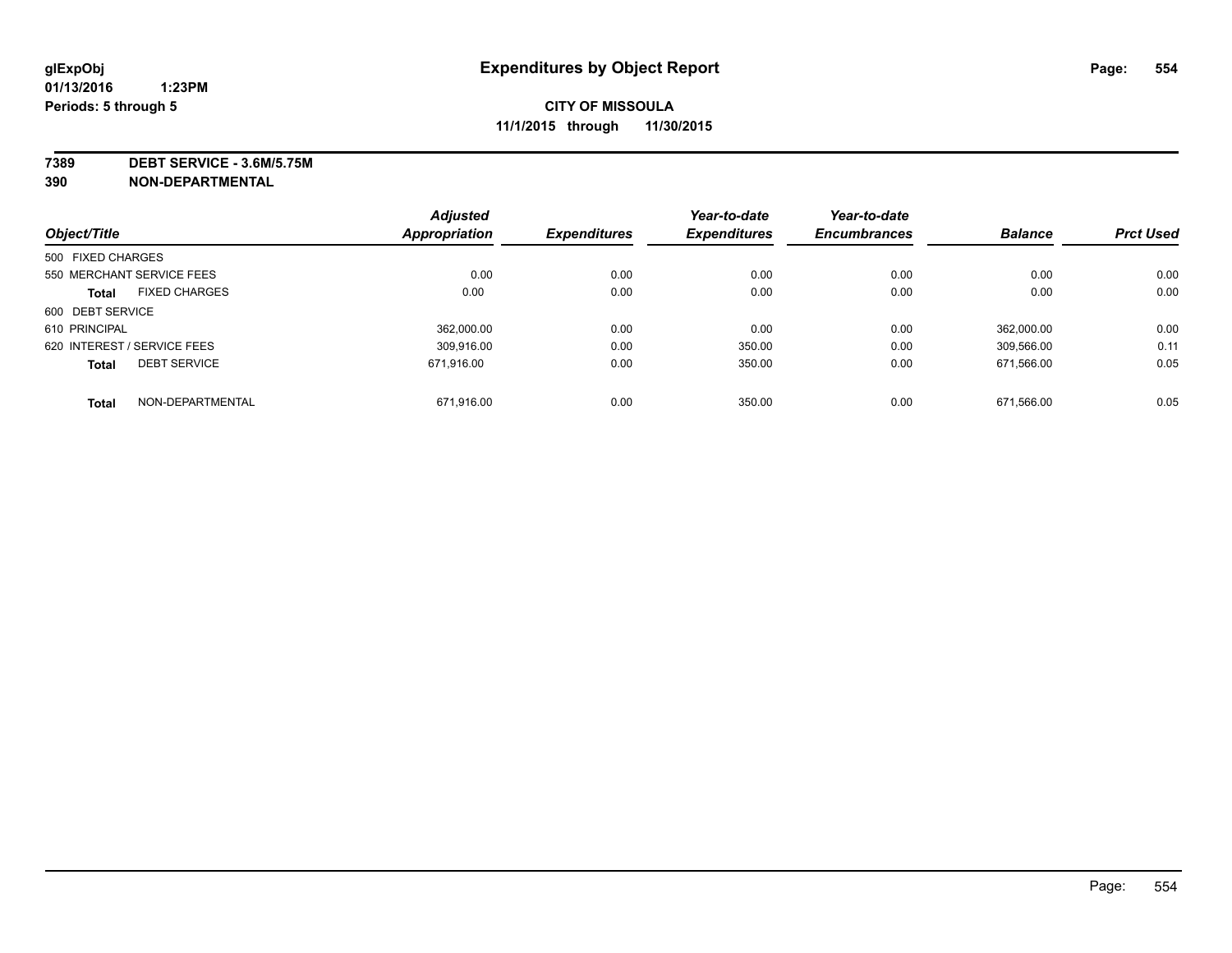#### **7389 DEBT SERVICE - 3.6M/5.75M**

|                                            | <b>Adjusted</b> |                     | Year-to-date        | Year-to-date        |                |                  |
|--------------------------------------------|-----------------|---------------------|---------------------|---------------------|----------------|------------------|
| Object/Title                               | Appropriation   | <b>Expenditures</b> | <b>Expenditures</b> | <b>Encumbrances</b> | <b>Balance</b> | <b>Prct Used</b> |
| 500 FIXED CHARGES                          |                 |                     |                     |                     |                |                  |
| 550 MERCHANT SERVICE FEES                  | 0.00            | 0.00                | 0.00                | 0.00                | 0.00           | 0.00             |
| <b>FIXED CHARGES</b><br>Total              | 0.00            | 0.00                | 0.00                | 0.00                | 0.00           | 0.00             |
| 600 DEBT SERVICE                           |                 |                     |                     |                     |                |                  |
| 610 PRINCIPAL                              | 862,000.00      | 0.00                | 0.00                | 0.00                | 862,000.00     | 0.00             |
| 620 INTEREST / SERVICE FEES                | 309.916.00      | 0.00                | 350.00              | 0.00                | 309.566.00     | 0.11             |
| <b>DEBT SERVICE</b><br>Total               | 1,171,916.00    | 0.00                | 350.00              | 0.00                | 1,171,566.00   | 0.03             |
| 700 GRANTS & CONTRIBUTIONS                 |                 |                     |                     |                     |                |                  |
| 700 GRANTS & CONTRIBUTIONS                 | 0.00            | 0.00                | 0.00                | 0.00                | 0.00           | 0.00             |
| <b>GRANTS &amp; CONTRIBUTIONS</b><br>Total | 0.00            | 0.00                | 0.00                | 0.00                | 0.00           | 0.00             |
| DEBT SERVICE - 3.6M/5.75M<br><b>Total</b>  | 1,171,916.00    | 0.00                | 350.00              | 0.00                | 1,171,566.00   | 0.03             |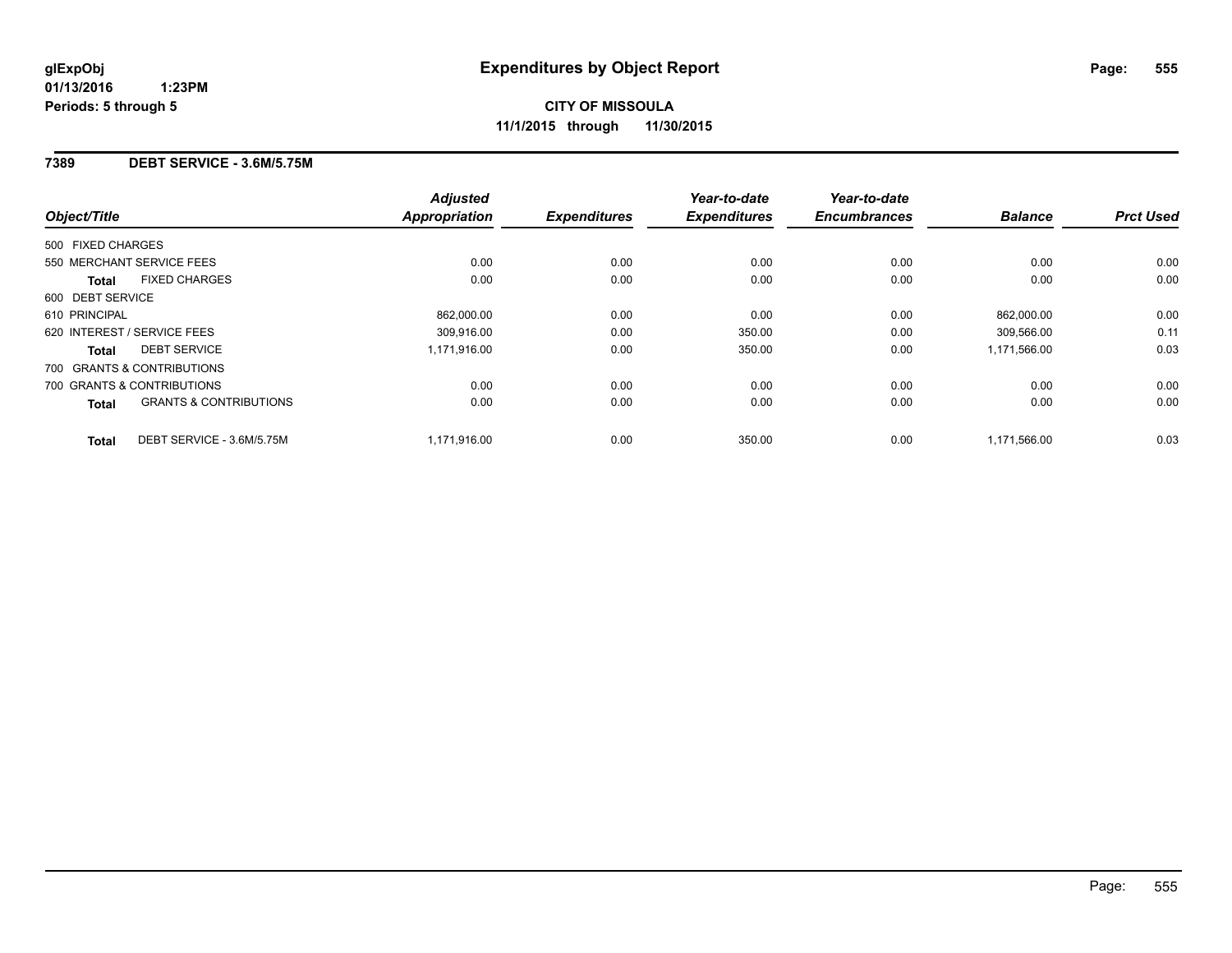### **CITY OF MISSOULA 11/1/2015 through 11/30/2015**

# **7390 URDII CLEARING - 3.6M TIF**

| Object/Title                         | <b>Adjusted</b><br><b>Appropriation</b> | <b>Expenditures</b> | Year-to-date<br><b>Expenditures</b> | Year-to-date<br><b>Encumbrances</b> | <b>Balance</b> | <b>Prct Used</b> |
|--------------------------------------|-----------------------------------------|---------------------|-------------------------------------|-------------------------------------|----------------|------------------|
| 500 FIXED CHARGES                    |                                         |                     |                                     |                                     |                |                  |
| 550 MERCHANT SERVICE FEES            | 0.00                                    | 0.00                | 0.00                                | 0.00                                | 0.00           | 0.00             |
| <b>FIXED CHARGES</b><br><b>Total</b> | 0.00                                    | 0.00                | 0.00                                | 0.00                                | 0.00           | 0.00             |
| 800 OTHER OBJECTS                    |                                         |                     |                                     |                                     |                |                  |
| 820 TRANSFERS TO OTHER FUNDS         | 0.00                                    | 0.00                | 0.00                                | 0.00                                | 0.00           | 0.00             |
| OTHER OBJECTS<br><b>Total</b>        | 0.00                                    | 0.00                | 0.00                                | 0.00                                | 0.00           | 0.00             |
| <b>MRA</b><br><b>Total</b>           | 0.00                                    | 0.00                | 0.00                                | 0.00                                | 0.00           | 0.00             |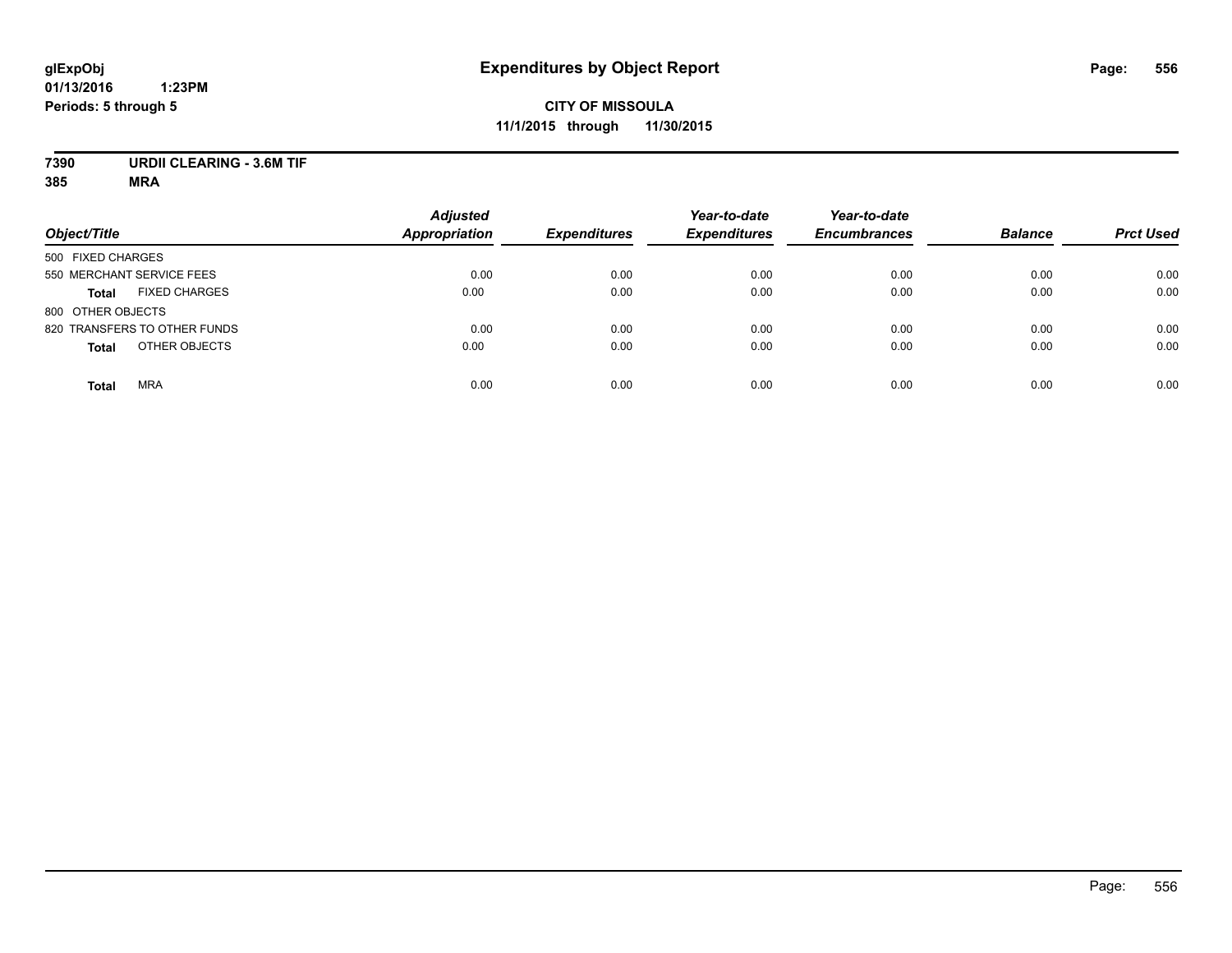**7390 URDII CLEARING - 3.6M TIF**

**390 NON-DEPARTMENTAL**

| Object/Title                         | <b>Adjusted</b><br>Appropriation | <b>Expenditures</b> | Year-to-date<br><b>Expenditures</b> | Year-to-date<br><b>Encumbrances</b> | <b>Balance</b> | <b>Prct Used</b> |
|--------------------------------------|----------------------------------|---------------------|-------------------------------------|-------------------------------------|----------------|------------------|
| 500 FIXED CHARGES                    |                                  |                     |                                     |                                     |                |                  |
| 550 MERCHANT SERVICE FEES            | 0.00                             | 0.00                | 0.00                                | 0.00                                | 0.00           | 0.00             |
| <b>FIXED CHARGES</b><br><b>Total</b> | 0.00                             | 0.00                | 0.00                                | 0.00                                | 0.00           | 0.00             |
| 800 OTHER OBJECTS                    |                                  |                     |                                     |                                     |                |                  |
| 820 TRANSFERS TO OTHER FUNDS         | 1,872,885.00                     | 0.00                | 0.00                                | 0.00                                | 1,872,885.00   | 0.00             |
| OTHER OBJECTS<br><b>Total</b>        | 1.872.885.00                     | 0.00                | 0.00                                | 0.00                                | 1,872,885.00   | 0.00             |
| NON-DEPARTMENTAL<br><b>Total</b>     | 1,872,885.00                     | 0.00                | 0.00                                | 0.00                                | 1,872,885.00   | 0.00             |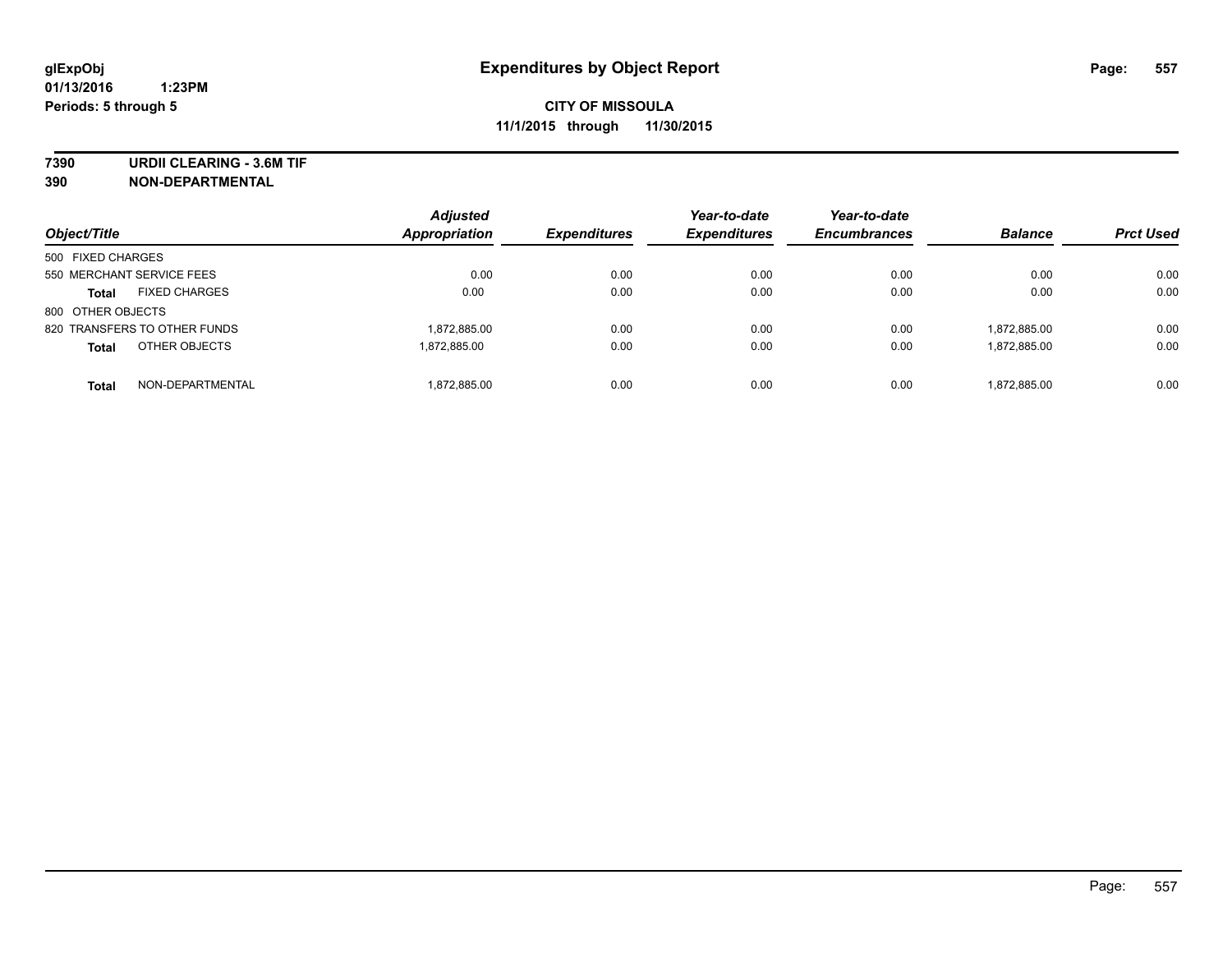#### **7390 URDII CLEARING - 3.6M TIF**

| Object/Title                              | <b>Adjusted</b><br>Appropriation | <b>Expenditures</b> | Year-to-date<br><b>Expenditures</b> | Year-to-date<br><b>Encumbrances</b> | <b>Balance</b> | <b>Prct Used</b> |
|-------------------------------------------|----------------------------------|---------------------|-------------------------------------|-------------------------------------|----------------|------------------|
| 500 FIXED CHARGES                         |                                  |                     |                                     |                                     |                |                  |
| 550 MERCHANT SERVICE FEES                 | 0.00                             | 0.00                | 0.00                                | 0.00                                | 0.00           | 0.00             |
| <b>FIXED CHARGES</b><br><b>Total</b>      | 0.00                             | 0.00                | 0.00                                | 0.00                                | 0.00           | 0.00             |
| 800 OTHER OBJECTS                         |                                  |                     |                                     |                                     |                |                  |
| 820 TRANSFERS TO OTHER FUNDS              | 1,872,885.00                     | 0.00                | 0.00                                | 0.00                                | 1,872,885.00   | 0.00             |
| OTHER OBJECTS<br><b>Total</b>             | 1,872,885.00                     | 0.00                | 0.00                                | 0.00                                | 1,872,885.00   | 0.00             |
| URDII CLEARING - 3.6M TIF<br><b>Total</b> | 1,872,885.00                     | 0.00                | 0.00                                | 0.00                                | 1,872,885.00   | 0.00             |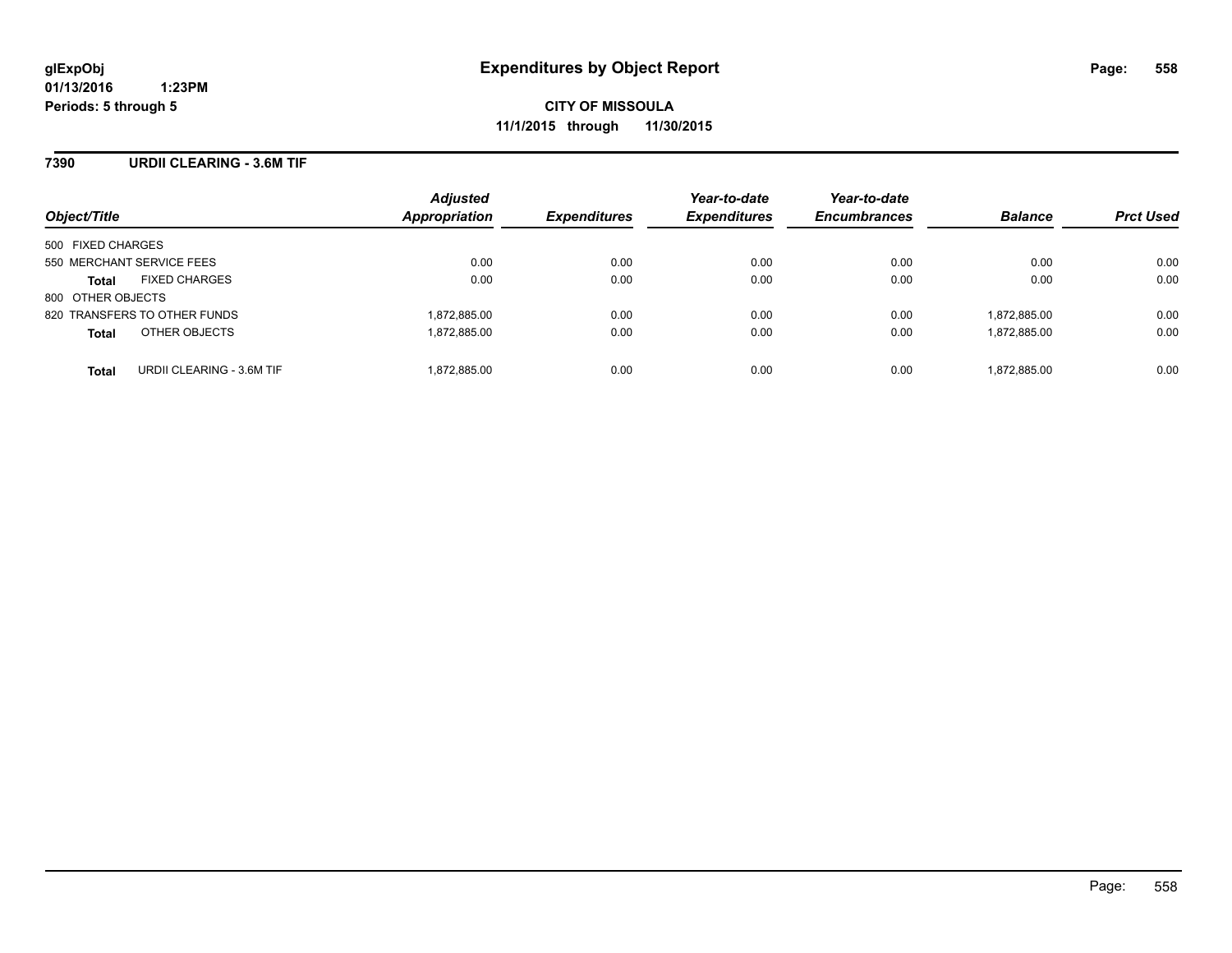### **CITY OF MISSOULA 11/1/2015 through 11/30/2015**

#### **7391 MRA - URD I FUND 385 MRA**

| Object/Title      |                           | <b>Adjusted</b><br>Appropriation | <b>Expenditures</b> | Year-to-date<br><b>Expenditures</b> | Year-to-date<br><b>Encumbrances</b> | <b>Balance</b> | <b>Prct Used</b> |
|-------------------|---------------------------|----------------------------------|---------------------|-------------------------------------|-------------------------------------|----------------|------------------|
| 500 FIXED CHARGES |                           |                                  |                     |                                     |                                     |                |                  |
|                   | 550 MERCHANT SERVICE FEES | 0.00                             | 0.00                | 0.00                                | 0.00                                | 0.00           | 0.00             |
| <b>Total</b>      | <b>FIXED CHARGES</b>      | 0.00                             | 0.00                | 0.00                                | 0.00                                | 0.00           | 0.00             |
| Total             | <b>MRA</b>                | 0.00                             | 0.00                | 0.00                                | 0.00                                | 0.00           | 0.00             |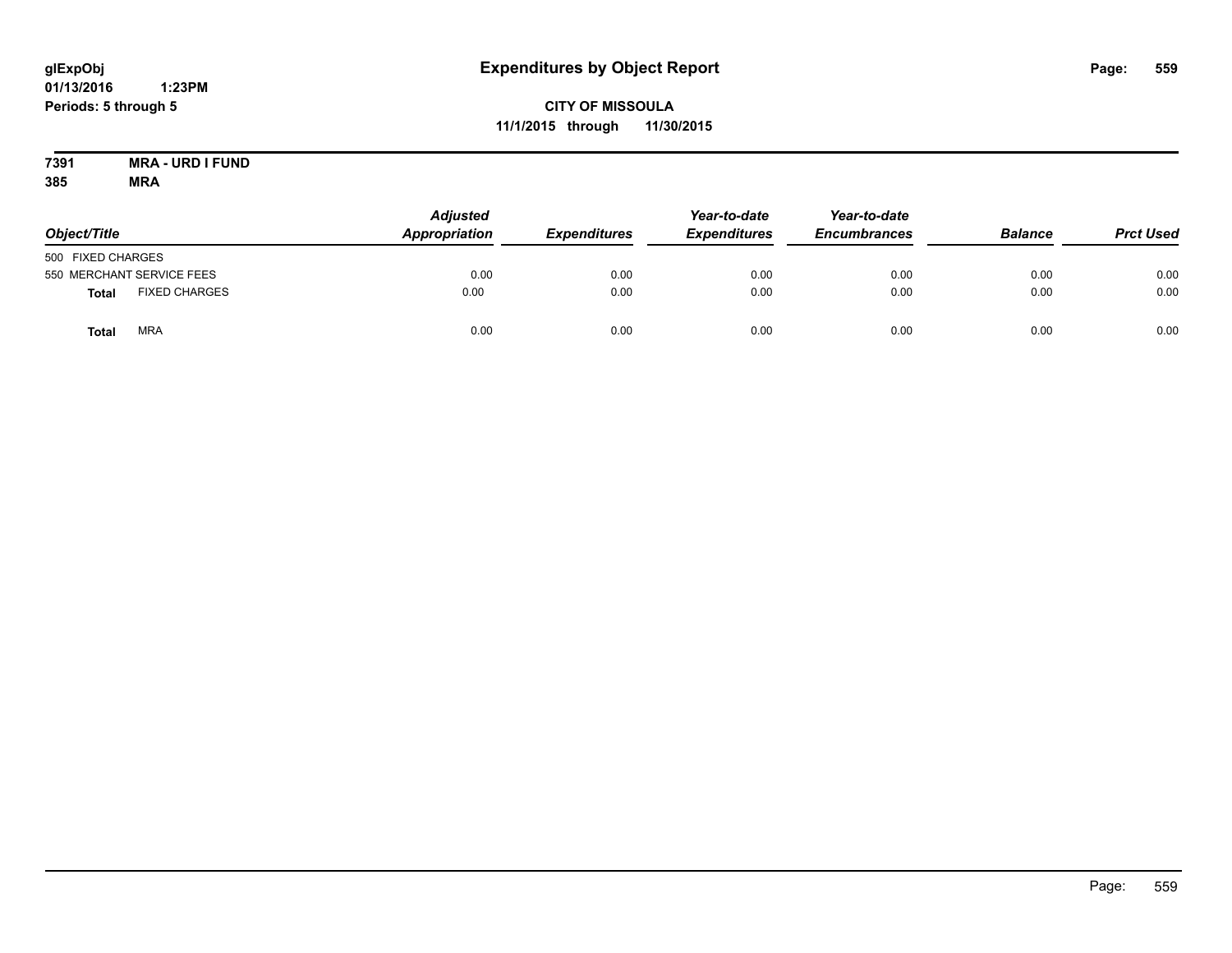# **7391 MRA - URD I FUND**

**900 DEPRECIATION**

| Object/Title                         | <b>Adjusted</b><br>Appropriation | <b>Expenditures</b> | Year-to-date<br><b>Expenditures</b> | Year-to-date<br><b>Encumbrances</b> | <b>Balance</b> | <b>Prct Used</b> |
|--------------------------------------|----------------------------------|---------------------|-------------------------------------|-------------------------------------|----------------|------------------|
| 500 FIXED CHARGES                    |                                  |                     |                                     |                                     |                |                  |
| 550 MERCHANT SERVICE FEES            | 0.00                             | 0.00                | 0.00                                | 0.00                                | 0.00           | 0.00             |
| <b>FIXED CHARGES</b><br><b>Total</b> | 0.00                             | 0.00                | 0.00                                | 0.00                                | 0.00           | 0.00             |
| <b>DEPRECIATION</b><br><b>Total</b>  | 0.00                             | 0.00                | 0.00                                | 0.00                                | 0.00           | 0.00             |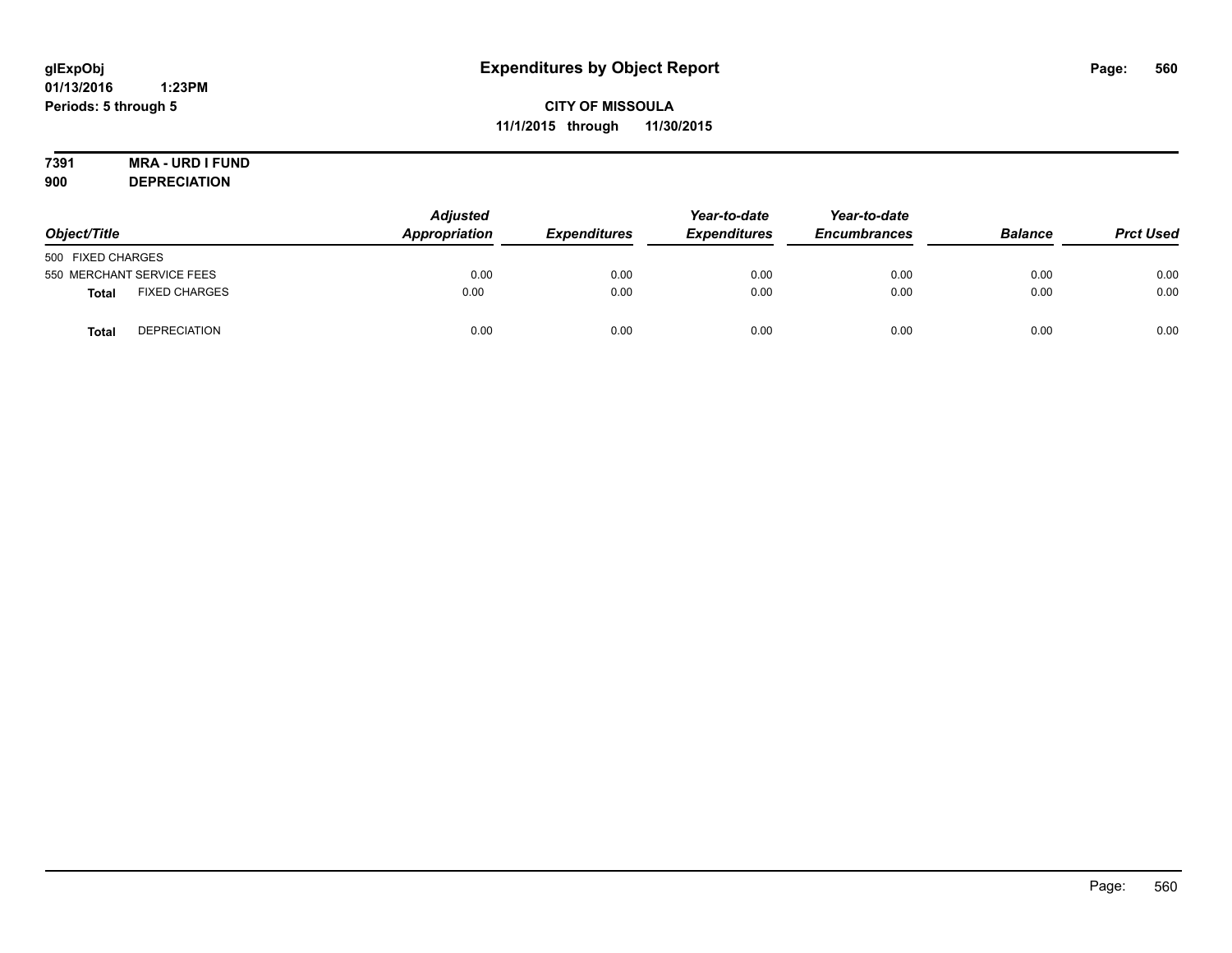**CITY OF MISSOULA 11/1/2015 through 11/30/2015**

**7391 MRA - URD I FUND**

| Object/Title                         | <b>Adjusted</b><br>Appropriation | <b>Expenditures</b> | Year-to-date<br><b>Expenditures</b> | Year-to-date<br><b>Encumbrances</b> | <b>Balance</b> | <b>Prct Used</b> |
|--------------------------------------|----------------------------------|---------------------|-------------------------------------|-------------------------------------|----------------|------------------|
| 500 FIXED CHARGES                    |                                  |                     |                                     |                                     |                |                  |
| 550 MERCHANT SERVICE FEES            | 0.00                             | 0.00                | 0.00                                | 0.00                                | 0.00           | 0.00             |
| <b>FIXED CHARGES</b><br><b>Total</b> | 0.00                             | 0.00                | 0.00                                | 0.00                                | 0.00           | 0.00             |
| MRA - URD I FUND<br>Total            | 0.00                             | 0.00                | 0.00                                | 0.00                                | 0.00           | 0.00             |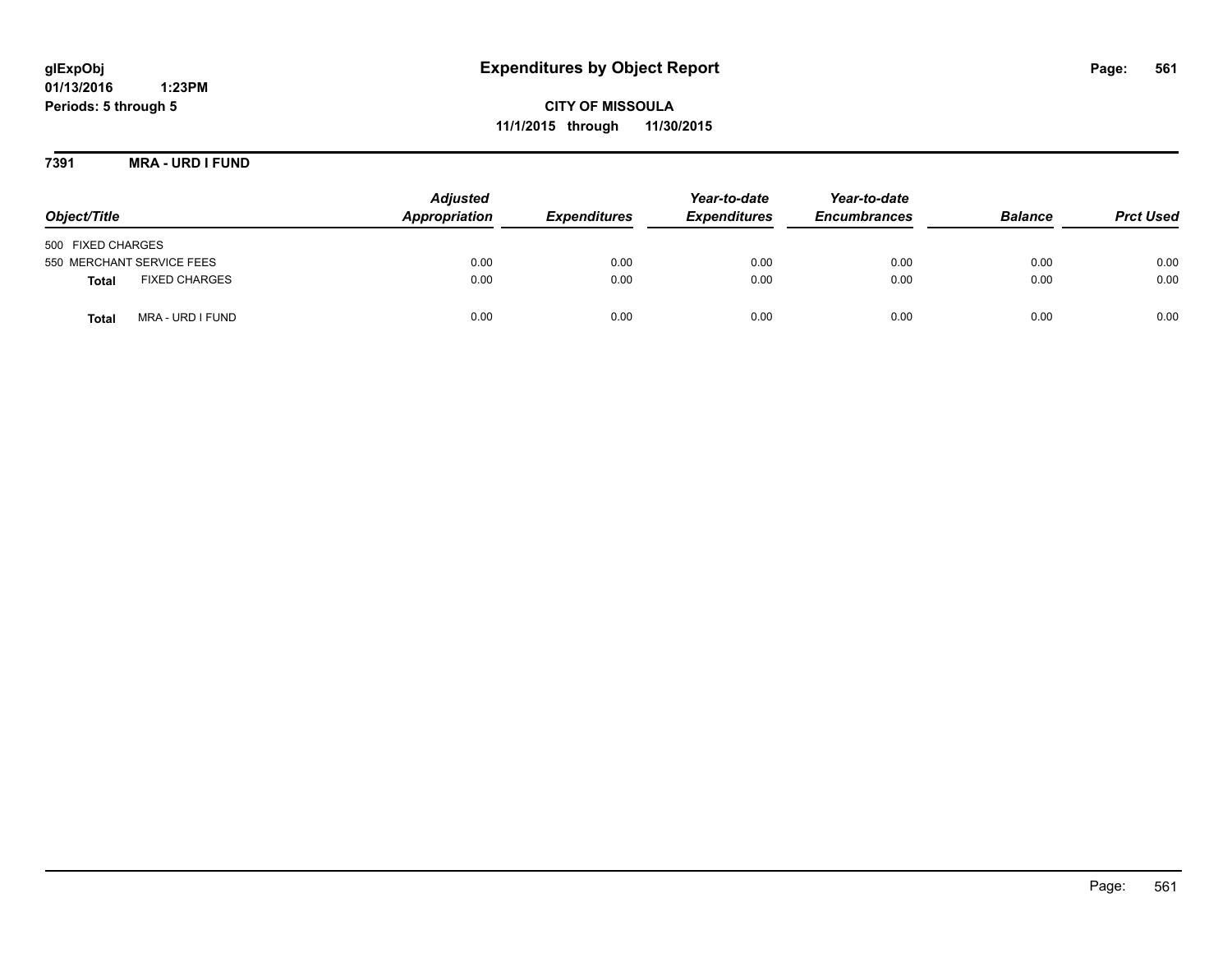**7392 MRA - URD II FUND**

|                                            | <b>Adjusted</b>      |                     | Year-to-date        | Year-to-date        |                |                  |
|--------------------------------------------|----------------------|---------------------|---------------------|---------------------|----------------|------------------|
| Object/Title                               | <b>Appropriation</b> | <b>Expenditures</b> | <b>Expenditures</b> | <b>Encumbrances</b> | <b>Balance</b> | <b>Prct Used</b> |
| 300 PURCHASED SERVICES                     |                      |                     |                     |                     |                |                  |
| 344 TELEPHONE SERVICE                      | 0.00                 | 0.00                | 0.00                | 0.00                | 0.00           | 0.00             |
| 350 PROFESSIONAL SERVICES                  | 169,272.00           | 0.00                | 51,298.01           | 0.00                | 117,973.99     | 30.31            |
| PURCHASED SERVICES<br>Total                | 169,272.00           | 0.00                | 51,298.01           | 0.00                | 117,973.99     | 30.31            |
| 500 FIXED CHARGES                          |                      |                     |                     |                     |                |                  |
| 550 MERCHANT SERVICE FEES                  | 0.00                 | 0.00                | 0.00                | 0.00                | 0.00           | 0.00             |
| <b>FIXED CHARGES</b><br>Total              | 0.00                 | 0.00                | 0.00                | 0.00                | 0.00           | 0.00             |
| 700 GRANTS & CONTRIBUTIONS                 |                      |                     |                     |                     |                |                  |
| 700 GRANTS & CONTRIBUTIONS                 | 98,607.00            | 846.40              | 3,846.40            | 0.00                | 94,760.60      | 3.90             |
| <b>GRANTS &amp; CONTRIBUTIONS</b><br>Total | 98,607.00            | 846.40              | 3,846.40            | 0.00                | 94,760.60      | 3.90             |
| 800 OTHER OBJECTS                          |                      |                     |                     |                     |                |                  |
| 820 TRANSFERS TO OTHER FUNDS               | 250,000.00           | 0.00                | 0.00                | 0.00                | 250.000.00     | 0.00             |
| 845 CONTINGENCY                            | 611,369.00           | 0.00                | 0.00                | 0.00                | 611,369.00     | 0.00             |
| OTHER OBJECTS<br>Total                     | 861,369.00           | 0.00                | 0.00                | 0.00                | 861,369.00     | 0.00             |
| 900 CAPITAL OUTLAY                         |                      |                     |                     |                     |                |                  |
| 910 LAND                                   | 0.00                 | 491,146.53          | 491,146.53          | 0.00                | $-491, 146.53$ | 0.00             |
| 920 BUILDINGS                              | 0.00                 | 0.00                | 0.00                | 0.00                | 0.00           | 0.00             |
| 930 IMPROVEMENTS                           | 680,000.00           | 3,000.00            | 227,426.02          | 0.00                | 452,573.98     | 33.45            |
| <b>CAPITAL OUTLAY</b><br><b>Total</b>      | 680,000.00           | 494,146.53          | 718,572.55          | 0.00                | $-38,572.55$   | 105.67           |
| <b>MRA</b><br><b>Total</b>                 | 1,809,248.00         | 494,992.93          | 773.716.96          | 0.00                | 1,035,531.04   | 42.76            |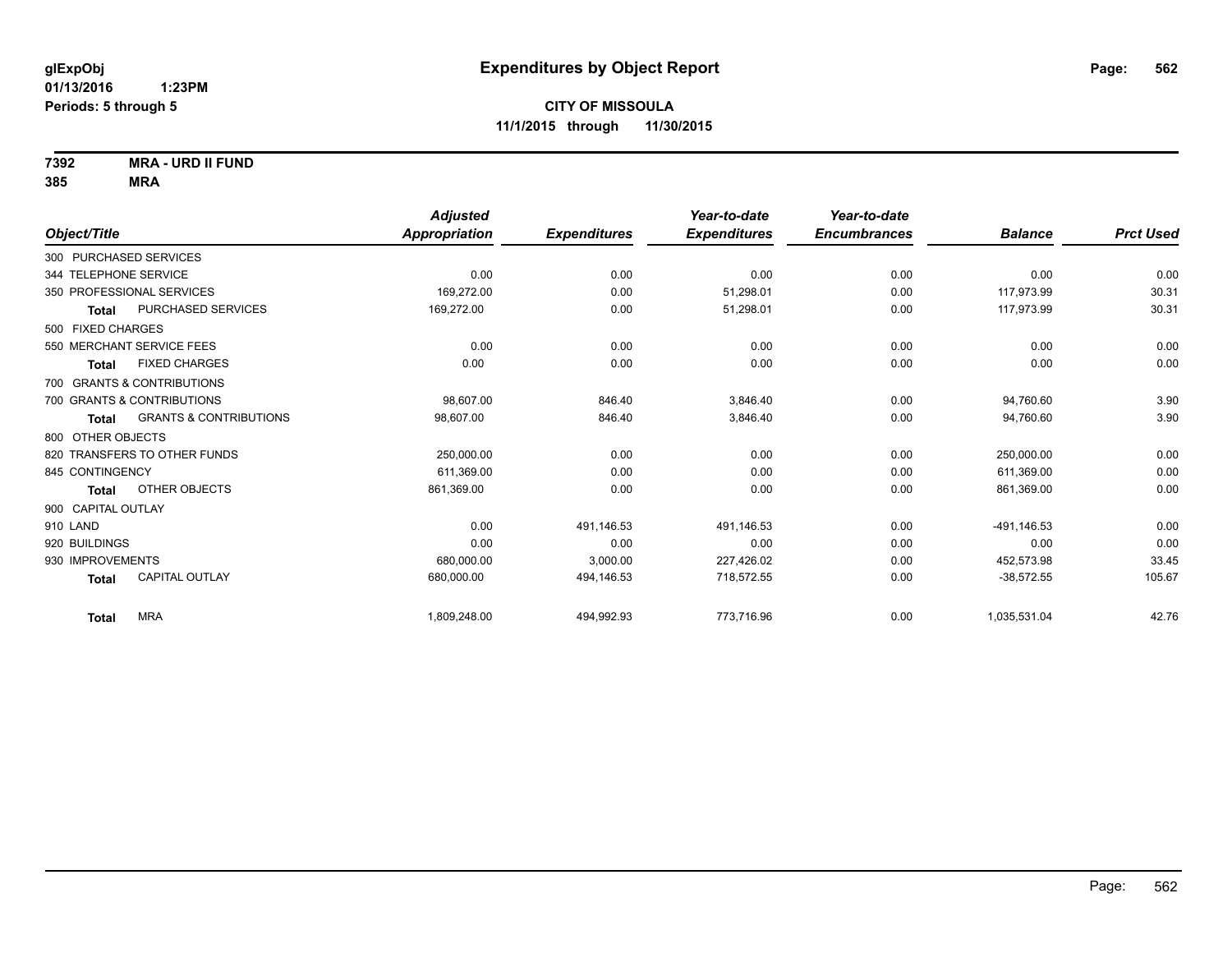#### **7392 MRA - URD II FUND**

|                                            | <b>Adjusted</b> |                     | Year-to-date        | Year-to-date        |                |                  |
|--------------------------------------------|-----------------|---------------------|---------------------|---------------------|----------------|------------------|
| Object/Title                               | Appropriation   | <b>Expenditures</b> | <b>Expenditures</b> | <b>Encumbrances</b> | <b>Balance</b> | <b>Prct Used</b> |
| 300 PURCHASED SERVICES                     |                 |                     |                     |                     |                |                  |
| 344 TELEPHONE SERVICE                      | 0.00            | 0.00                | 0.00                | 0.00                | 0.00           | 0.00             |
| 350 PROFESSIONAL SERVICES                  | 169.272.00      | 0.00                | 51.298.01           | 0.00                | 117.973.99     | 30.31            |
| PURCHASED SERVICES<br>Total                | 169,272.00      | 0.00                | 51,298.01           | 0.00                | 117,973.99     | 30.31            |
| 500 FIXED CHARGES                          |                 |                     |                     |                     |                |                  |
| 550 MERCHANT SERVICE FEES                  | 0.00            | 0.00                | 0.00                | 0.00                | 0.00           | 0.00             |
| <b>FIXED CHARGES</b><br><b>Total</b>       | 0.00            | 0.00                | 0.00                | 0.00                | 0.00           | 0.00             |
| 700 GRANTS & CONTRIBUTIONS                 |                 |                     |                     |                     |                |                  |
| 700 GRANTS & CONTRIBUTIONS                 | 98.607.00       | 846.40              | 3.846.40            | 0.00                | 94,760.60      | 3.90             |
| <b>GRANTS &amp; CONTRIBUTIONS</b><br>Total | 98,607.00       | 846.40              | 3,846.40            | 0.00                | 94,760.60      | 3.90             |
| 800 OTHER OBJECTS                          |                 |                     |                     |                     |                |                  |
| 820 TRANSFERS TO OTHER FUNDS               | 250,000.00      | 0.00                | 0.00                | 0.00                | 250,000.00     | 0.00             |
| 845 CONTINGENCY                            | 611,369.00      | 0.00                | 0.00                | 0.00                | 611,369.00     | 0.00             |
| OTHER OBJECTS<br>Total                     | 861,369.00      | 0.00                | 0.00                | 0.00                | 861,369.00     | 0.00             |
| 900 CAPITAL OUTLAY                         |                 |                     |                     |                     |                |                  |
| 910 LAND                                   | 0.00            | 491,146.53          | 491,146.53          | 0.00                | -491,146.53    | 0.00             |
| 920 BUILDINGS                              | 0.00            | 0.00                | 0.00                | 0.00                | 0.00           | 0.00             |
| 930 IMPROVEMENTS                           | 680,000.00      | 3,000.00            | 227,426.02          | 0.00                | 452,573.98     | 33.45            |
| CAPITAL OUTLAY<br><b>Total</b>             | 680,000.00      | 494,146.53          | 718,572.55          | 0.00                | $-38,572.55$   | 105.67           |
| MRA - URD II FUND<br><b>Total</b>          | 1,809,248.00    | 494,992.93          | 773,716.96          | 0.00                | 1,035,531.04   | 42.76            |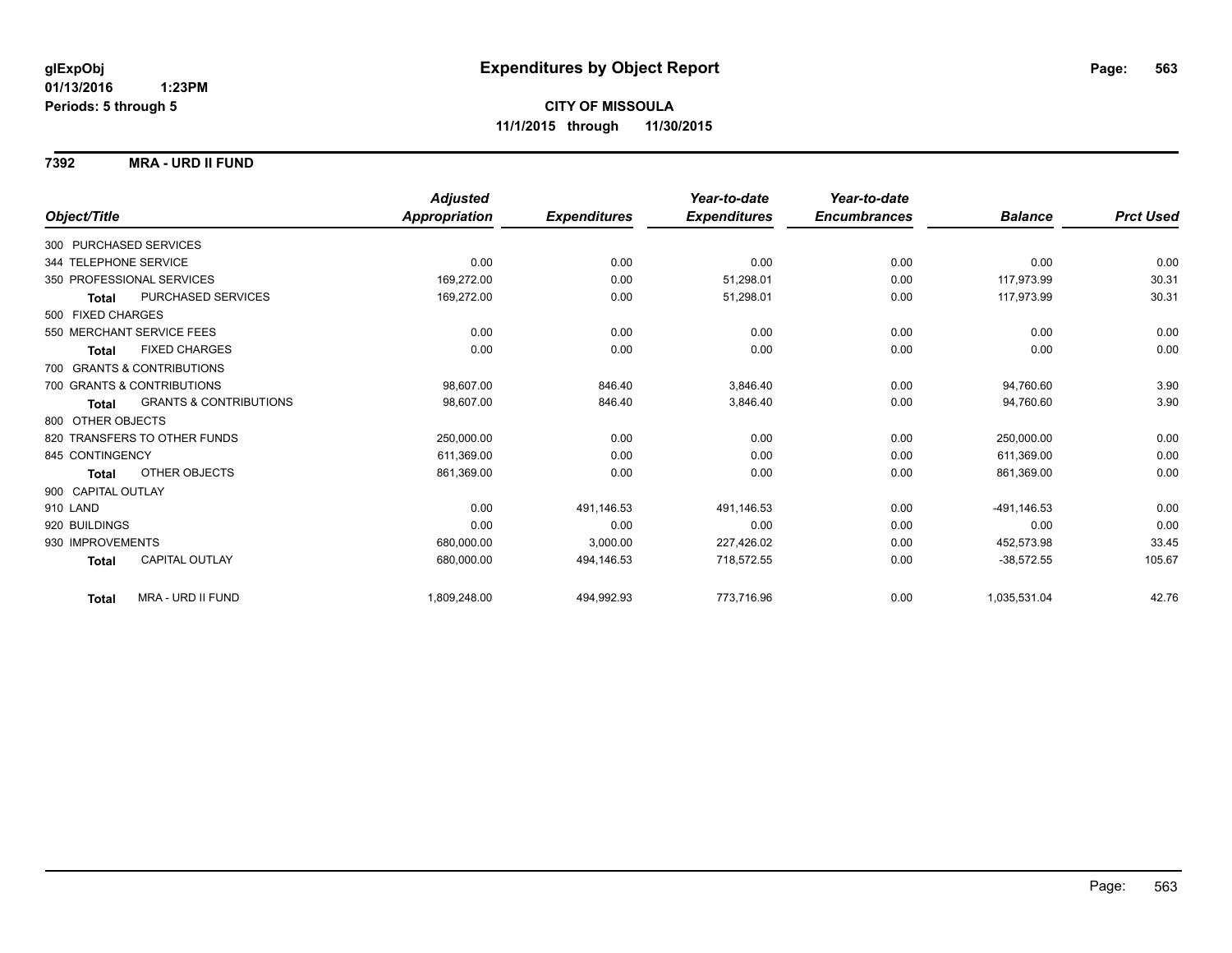**7393 MRA - URD III FUND**

|                                                   | <b>Adjusted</b> |                     | Year-to-date        | Year-to-date        |                |                  |
|---------------------------------------------------|-----------------|---------------------|---------------------|---------------------|----------------|------------------|
| Object/Title                                      | Appropriation   | <b>Expenditures</b> | <b>Expenditures</b> | <b>Encumbrances</b> | <b>Balance</b> | <b>Prct Used</b> |
| 100 PERSONAL SERVICES                             |                 |                     |                     |                     |                |                  |
| 110 SALARIES AND WAGES                            | 372,712.00      | 25,253.45           | 119,589.26          | 0.00                | 253,122.74     | 32.09            |
| 115 SALARIES/HEALTH INSURANCE BENEFIT             | 0.00            | 0.00                | 0.00                | 0.00                | 0.00           | 0.00             |
| 120 OVERTIME/TERMINATION                          | 5,000.00        | 0.00                | 144.37              | 0.00                | 4,855.63       | 2.89             |
| 140 EMPLOYER CONTRIBUTIONS                        | 123,117.00      | 8,238.12            | 42,726.36           | 0.00                | 80,390.64      | 34.70            |
| 141 STATE RETIREMENT CONTRIBUTIONS                | 0.00            | 0.00                | 43.83               | 0.00                | $-43.83$       | 0.00             |
| 190 PENSION EXPENSE                               | 0.00            | 0.00                | 0.00                | 0.00                | 0.00           | 0.00             |
| PERSONAL SERVICES<br><b>Total</b>                 | 500,829.00      | 33,491.57           | 162,503.82          | 0.00                | 338,325.18     | 32.45            |
| 200 SUPPLIES                                      |                 |                     |                     |                     |                |                  |
| 210 OFFICE SUPPLIES                               | 4,000.00        | 29.10               | 877.24              | 0.00                | 3,122.76       | 21.93            |
| 220 OPERATING SUPPLIES                            | 500.00          | 0.00                | 135.96              | 0.00                | 364.04         | 27.19            |
| 230 REPAIR/MAINTENANCE                            | 828.00          | 0.00                | 0.00                | 0.00                | 828.00         | 0.00             |
| 231 GASOLINE                                      | 400.00          | 44.39               | 83.79               | 0.00                | 316.21         | 20.95            |
| 240 OTHER SUPPLIES                                | 3,398.00        | 0.00                | 0.00                | 0.00                | 3,398.00       | 0.00             |
| <b>SUPPLIES</b><br>Total                          | 9,126.00        | 73.49               | 1,096.99            | 0.00                | 8,029.01       | 12.02            |
| 300 PURCHASED SERVICES                            |                 |                     |                     |                     |                |                  |
| 310 COMMUNICATIONS                                | 800.00          | 2.66                | 54.48               | 0.00                | 745.52         | 6.81             |
| 320 PRINTING & DUPLICATING                        | 3,000.00        | 310.00              | 685.74              | 0.00                | 2,314.26       | 22.86            |
| 330 PUBLICITY, SUBSCRIPTIONS & DUES               | 3,000.00        | 401.04              | 1,057.04            | 0.00                | 1,942.96       | 35.23            |
| 344 TELEPHONE SERVICE                             | 1,300.00        | 62.27               | 256.17              | 0.00                | 1,043.83       | 19.71            |
| 345 GARBAGE                                       | 565.00          | 42.84               | 215.67              | 0.00                | 349.33         | 38.17            |
| 350 PROFESSIONAL SERVICES                         | 506,863.00      | 22,572.50           | 414,831.28          | 0.00                | 92,031.72      | 81.84            |
| 360 REPAIR & MAINTENANCE                          | 6,990.00        | $-13.25$            | 967.66              | 0.00                | 6,022.34       | 13.84            |
| 370 TRAVEL                                        | 3,500.00        | 0.00                | 417.20              | 0.00                | 3,082.80       | 11.92            |
| 380 TRAINING                                      | 4,500.00        | 0.00                | 424.18              | 0.00                | 4,075.82       | 9.43             |
| 390 OTHER PURCHASED SERVICES                      | 500.00          | 0.00                | 0.00                | 0.00                | 500.00         | 0.00             |
| PURCHASED SERVICES<br><b>Total</b>                | 531,018.00      | 23,378.06           | 418,909.42          | 0.00                | 112,108.58     | 78.89            |
| 500 FIXED CHARGES                                 |                 |                     |                     |                     |                |                  |
| 550 MERCHANT SERVICE FEES                         | 0.00            | 0.00                | 0.00                | 0.00                | 0.00           | 0.00             |
| <b>FIXED CHARGES</b><br>Total                     | 0.00            | 0.00                | 0.00                | 0.00                | 0.00           | 0.00             |
| 700 GRANTS & CONTRIBUTIONS                        |                 |                     |                     |                     |                |                  |
| 700 GRANTS & CONTRIBUTIONS                        | 2,198,424.00    | 0.00                | 0.00                | 0.00                | 2,198,424.00   | 0.00             |
| <b>GRANTS &amp; CONTRIBUTIONS</b><br><b>Total</b> | 2,198,424.00    | 0.00                | 0.00                | 0.00                | 2,198,424.00   | 0.00             |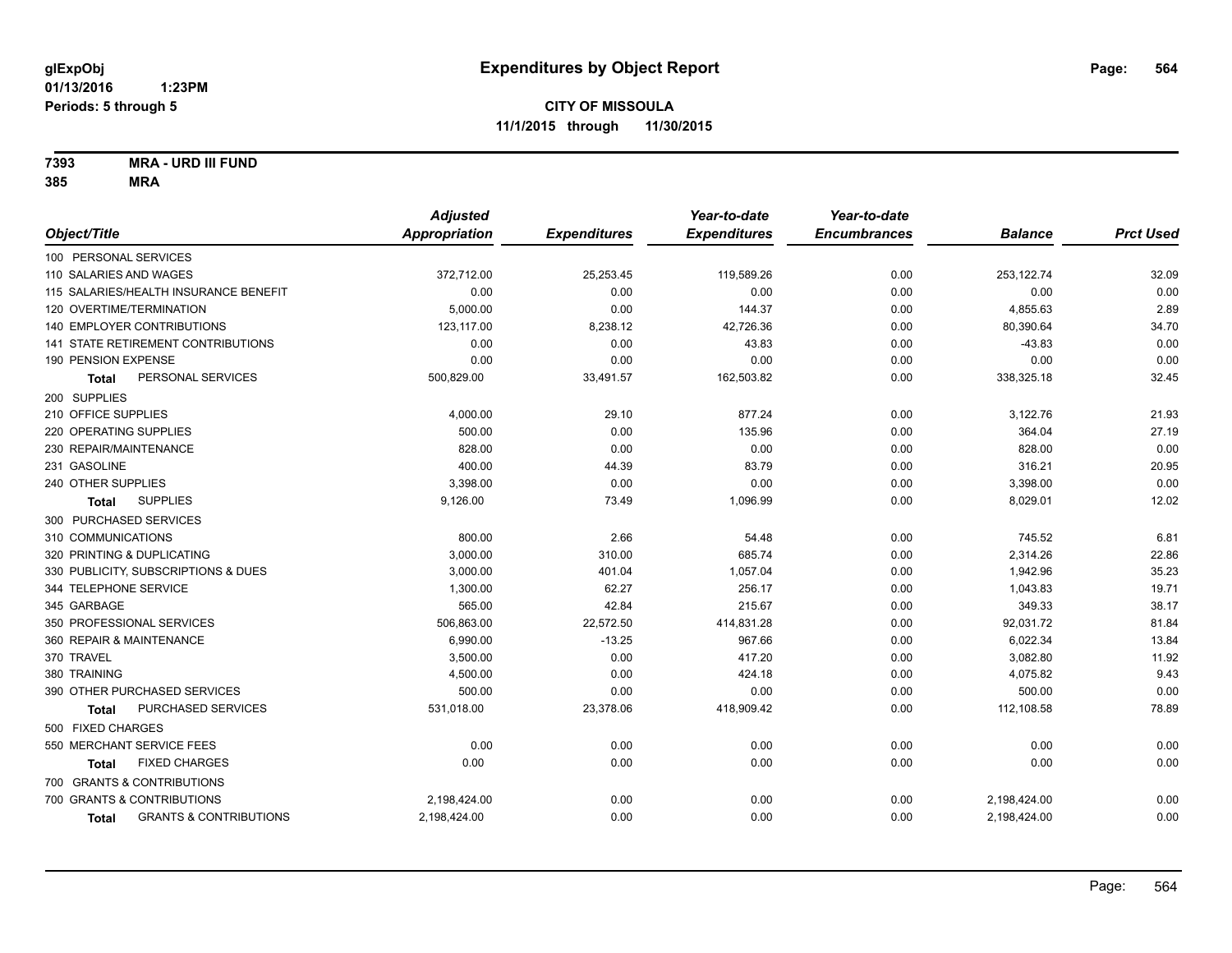**7393 MRA - URD III FUND**

| Object/Title              |                              | <b>Adjusted</b><br><b>Appropriation</b> | <b>Expenditures</b> | Year-to-date<br><b>Expenditures</b> | Year-to-date<br><b>Encumbrances</b> | <b>Balance</b> | <b>Prct Used</b> |
|---------------------------|------------------------------|-----------------------------------------|---------------------|-------------------------------------|-------------------------------------|----------------|------------------|
|                           |                              |                                         |                     |                                     |                                     |                |                  |
| 800 OTHER OBJECTS         |                              |                                         |                     |                                     |                                     |                |                  |
|                           | 820 TRANSFERS TO OTHER FUNDS | 0.00                                    | 0.00                | 0.00                                | 0.00                                | 0.00           | 0.00             |
| 845 CONTINGENCY           |                              | 784.332.00                              | 0.00                | 0.00                                | 0.00                                | 784.332.00     | 0.00             |
| <b>Total</b>              | OTHER OBJECTS                | 784,332.00                              | 0.00                | 0.00                                | 0.00                                | 784,332.00     | 0.00             |
| 900 CAPITAL OUTLAY        |                              |                                         |                     |                                     |                                     |                |                  |
| 930 IMPROVEMENTS          |                              | 2.115.956.00                            | 187.50              | 8,845.50                            | 0.00                                | 2.107.110.50   | 0.42             |
| 940 MACHINERY & EQUIPMENT |                              | 0.00                                    | 0.00                | 0.00                                | 0.00                                | 0.00           | 0.00             |
| <b>Total</b>              | <b>CAPITAL OUTLAY</b>        | 2.115.956.00                            | 187.50              | 8.845.50                            | 0.00                                | 2.107.110.50   | 0.42             |
| <b>Total</b>              | <b>MRA</b>                   | 6,139,685.00                            | 57.130.62           | 591,355.73                          | 0.00                                | 5.548.329.27   | 9.63             |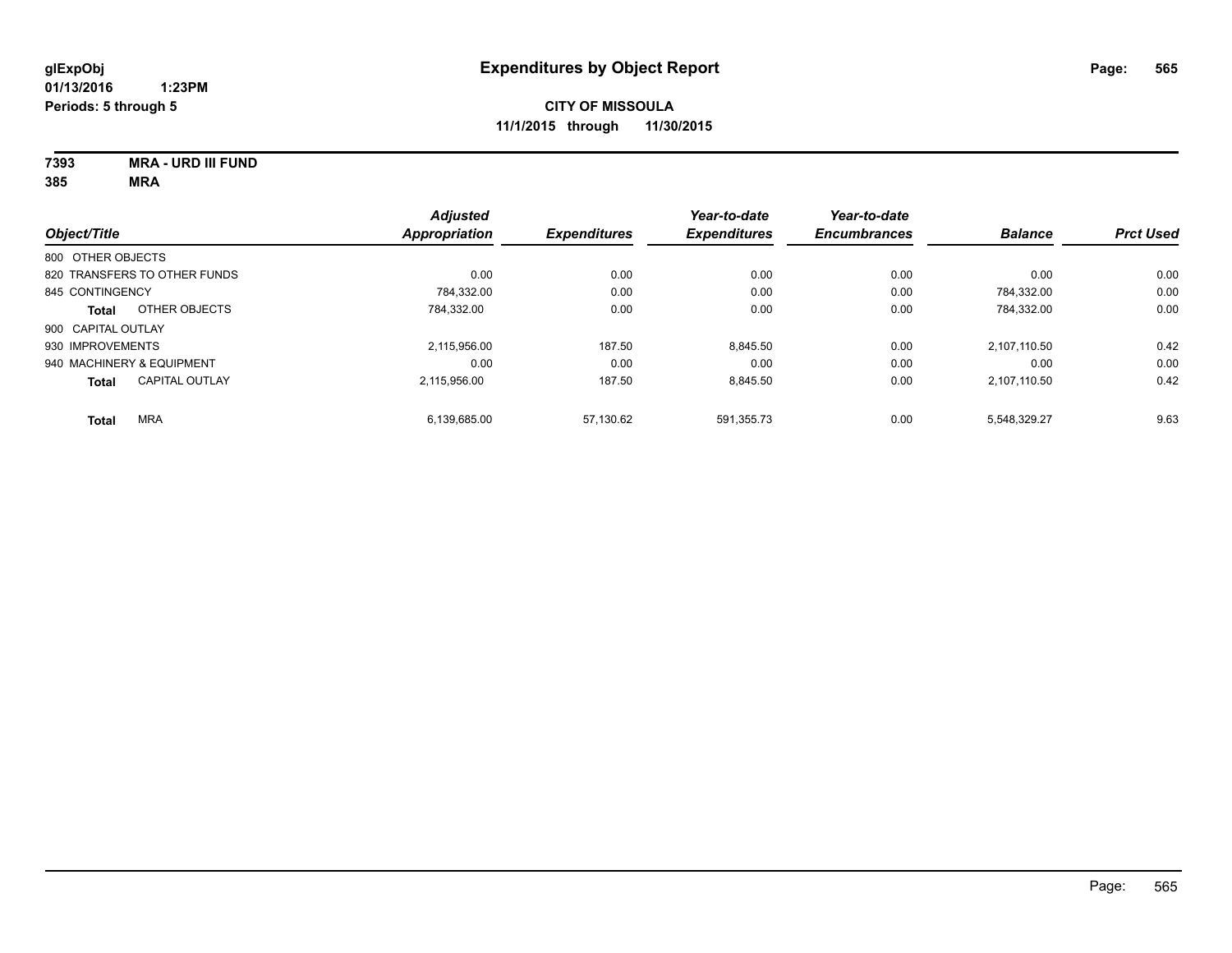## **7393 MRA - URD III FUND**

**395 PARKING COMMISSION**

| Object/Title          |                                       | <b>Adjusted</b><br>Appropriation | Year-to-date<br><b>Expenditures</b><br><b>Expenditures</b> | Year-to-date<br><b>Encumbrances</b> | <b>Balance</b> | <b>Prct Used</b> |      |
|-----------------------|---------------------------------------|----------------------------------|------------------------------------------------------------|-------------------------------------|----------------|------------------|------|
| 100 PERSONAL SERVICES |                                       |                                  |                                                            |                                     |                |                  |      |
|                       | 115 SALARIES/HEALTH INSURANCE BENEFIT | 0.00                             | 0.00                                                       | 0.00                                | 0.00           | 0.00             | 0.00 |
| Total                 | PERSONAL SERVICES                     | 0.00                             | 0.00                                                       | 0.00                                | 0.00           | 0.00             | 0.00 |
| Total                 | PARKING COMMISSION                    | 0.00                             | 0.00                                                       | 0.00                                | 0.00           | 0.00             | 0.00 |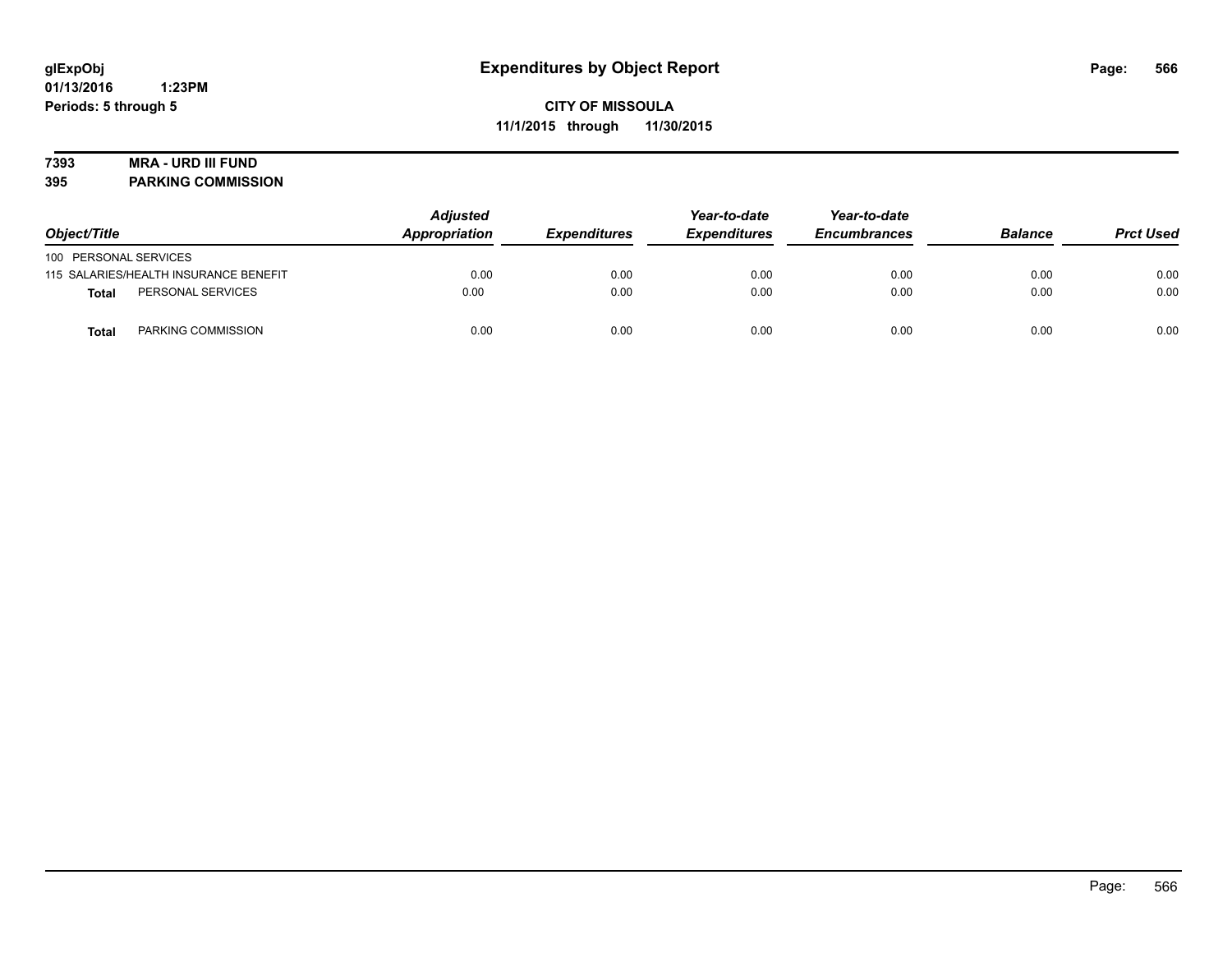# **7393 MRA - URD III FUND**

**900 DEPRECIATION**

| Object/Title                         | <b>Adjusted</b><br><b>Appropriation</b> | <b>Expenditures</b> | Year-to-date<br><b>Expenditures</b> | Year-to-date<br><b>Encumbrances</b> | <b>Balance</b> | <b>Prct Used</b> |
|--------------------------------------|-----------------------------------------|---------------------|-------------------------------------|-------------------------------------|----------------|------------------|
| 500 FIXED CHARGES                    |                                         |                     |                                     |                                     |                |                  |
| 550 MERCHANT SERVICE FEES            | 0.00                                    | 0.00                | 0.00                                | 0.00                                | 0.00           | 0.00             |
| <b>FIXED CHARGES</b><br><b>Total</b> | 0.00                                    | 0.00                | 0.00                                | 0.00                                | 0.00           | 0.00             |
| 800 OTHER OBJECTS                    |                                         |                     |                                     |                                     |                |                  |
| 830 DEPRECIATION                     | 0.00                                    | 0.00                | 0.00                                | 0.00                                | 0.00           | 0.00             |
| OTHER OBJECTS<br><b>Total</b>        | 0.00                                    | 0.00                | 0.00                                | 0.00                                | 0.00           | 0.00             |
| <b>DEPRECIATION</b><br><b>Total</b>  | 0.00                                    | 0.00                | 0.00                                | 0.00                                | 0.00           | 0.00             |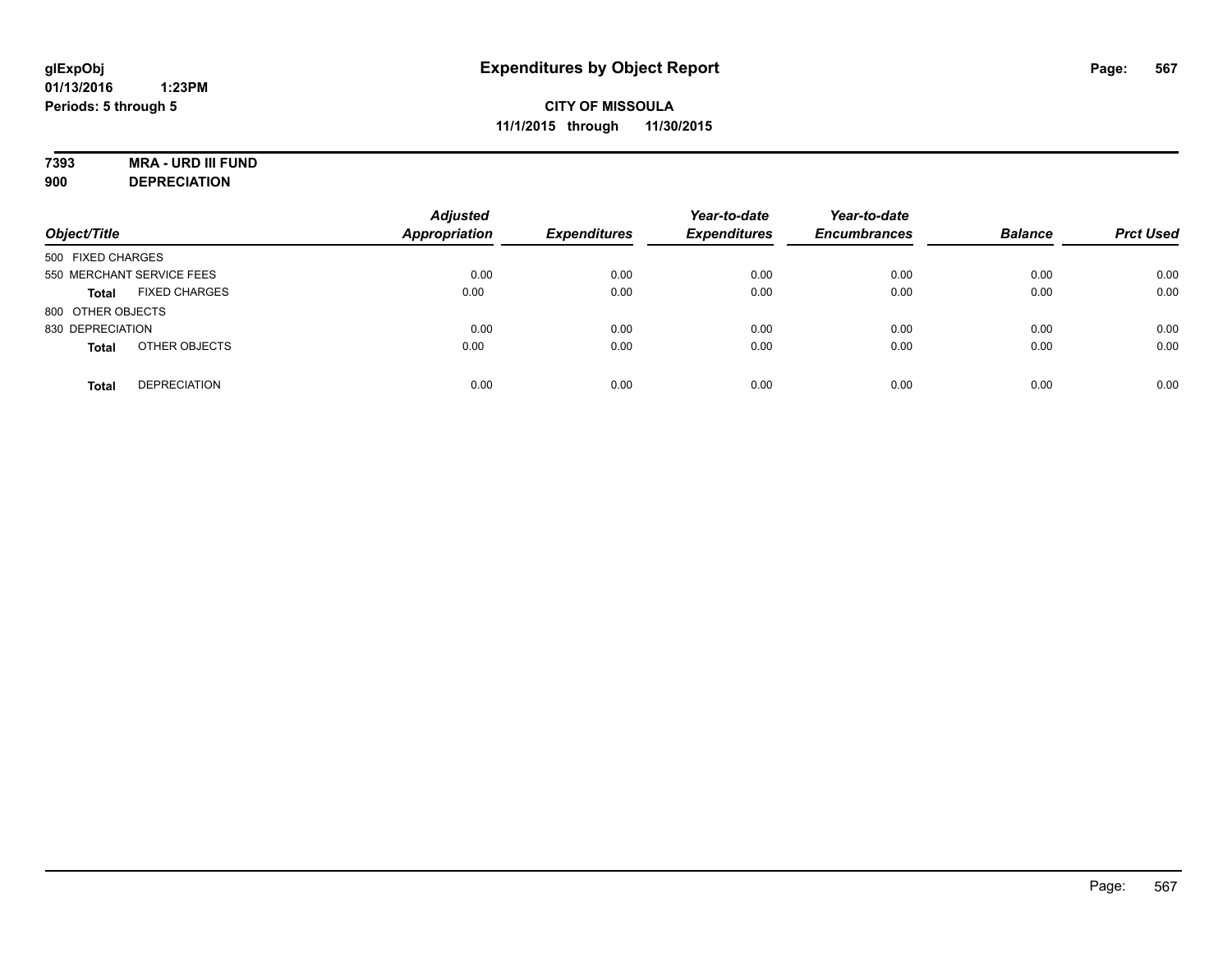#### **7393 MRA - URD III FUND**

|                                                   | <b>Adjusted</b>      |                     | Year-to-date        | Year-to-date        |                |                  |
|---------------------------------------------------|----------------------|---------------------|---------------------|---------------------|----------------|------------------|
| Object/Title                                      | <b>Appropriation</b> | <b>Expenditures</b> | <b>Expenditures</b> | <b>Encumbrances</b> | <b>Balance</b> | <b>Prct Used</b> |
| 100 PERSONAL SERVICES                             |                      |                     |                     |                     |                |                  |
| 110 SALARIES AND WAGES                            | 372,712.00           | 25,253.45           | 119,589.26          | 0.00                | 253,122.74     | 32.09            |
| 115 SALARIES/HEALTH INSURANCE BENEFIT             | 0.00                 | 0.00                | 0.00                | 0.00                | 0.00           | 0.00             |
| 120 OVERTIME/TERMINATION                          | 5,000.00             | 0.00                | 144.37              | 0.00                | 4,855.63       | 2.89             |
| 140 EMPLOYER CONTRIBUTIONS                        | 123,117.00           | 8,238.12            | 42,726.36           | 0.00                | 80,390.64      | 34.70            |
| <b>141 STATE RETIREMENT CONTRIBUTIONS</b>         | 0.00                 | 0.00                | 43.83               | 0.00                | $-43.83$       | 0.00             |
| 190 PENSION EXPENSE                               | 0.00                 | 0.00                | 0.00                | 0.00                | 0.00           | 0.00             |
| PERSONAL SERVICES<br><b>Total</b>                 | 500,829.00           | 33,491.57           | 162,503.82          | 0.00                | 338,325.18     | 32.45            |
| 200 SUPPLIES                                      |                      |                     |                     |                     |                |                  |
| 210 OFFICE SUPPLIES                               | 4,000.00             | 29.10               | 877.24              | 0.00                | 3,122.76       | 21.93            |
| 220 OPERATING SUPPLIES                            | 500.00               | 0.00                | 135.96              | 0.00                | 364.04         | 27.19            |
| 230 REPAIR/MAINTENANCE                            | 828.00               | 0.00                | 0.00                | 0.00                | 828.00         | 0.00             |
| 231 GASOLINE                                      | 400.00               | 44.39               | 83.79               | 0.00                | 316.21         | 20.95            |
| 240 OTHER SUPPLIES                                | 3,398.00             | 0.00                | 0.00                | 0.00                | 3,398.00       | 0.00             |
| <b>SUPPLIES</b><br><b>Total</b>                   | 9,126.00             | 73.49               | 1,096.99            | 0.00                | 8,029.01       | 12.02            |
| 300 PURCHASED SERVICES                            |                      |                     |                     |                     |                |                  |
| 310 COMMUNICATIONS                                | 800.00               | 2.66                | 54.48               | 0.00                | 745.52         | 6.81             |
| 320 PRINTING & DUPLICATING                        | 3,000.00             | 310.00              | 685.74              | 0.00                | 2,314.26       | 22.86            |
| 330 PUBLICITY, SUBSCRIPTIONS & DUES               | 3,000.00             | 401.04              | 1,057.04            | 0.00                | 1,942.96       | 35.23            |
| 344 TELEPHONE SERVICE                             | 1,300.00             | 62.27               | 256.17              | 0.00                | 1,043.83       | 19.71            |
| 345 GARBAGE                                       | 565.00               | 42.84               | 215.67              | 0.00                | 349.33         | 38.17            |
| 350 PROFESSIONAL SERVICES                         | 506,863.00           | 22,572.50           | 414,831.28          | 0.00                | 92,031.72      | 81.84            |
| 360 REPAIR & MAINTENANCE                          | 6,990.00             | $-13.25$            | 967.66              | 0.00                | 6,022.34       | 13.84            |
| 370 TRAVEL                                        | 3,500.00             | 0.00                | 417.20              | 0.00                | 3,082.80       | 11.92            |
| 380 TRAINING                                      | 4,500.00             | 0.00                | 424.18              | 0.00                | 4,075.82       | 9.43             |
| 390 OTHER PURCHASED SERVICES                      | 500.00               | 0.00                | 0.00                | 0.00                | 500.00         | 0.00             |
| PURCHASED SERVICES<br><b>Total</b>                | 531,018.00           | 23,378.06           | 418,909.42          | 0.00                | 112,108.58     | 78.89            |
| 500 FIXED CHARGES                                 |                      |                     |                     |                     |                |                  |
| 550 MERCHANT SERVICE FEES                         | 0.00                 | 0.00                | 0.00                | 0.00                | 0.00           | 0.00             |
| <b>FIXED CHARGES</b><br><b>Total</b>              | 0.00                 | 0.00                | 0.00                | 0.00                | 0.00           | 0.00             |
| 700 GRANTS & CONTRIBUTIONS                        |                      |                     |                     |                     |                |                  |
| 700 GRANTS & CONTRIBUTIONS                        | 2,198,424.00         | 0.00                | 0.00                | 0.00                | 2,198,424.00   | 0.00             |
| <b>GRANTS &amp; CONTRIBUTIONS</b><br><b>Total</b> | 2,198,424.00         | 0.00                | 0.00                | 0.00                | 2,198,424.00   | 0.00             |
| 800 OTHER OBJECTS                                 |                      |                     |                     |                     |                |                  |
| 820 TRANSFERS TO OTHER FUNDS                      | 0.00                 | 0.00                | 0.00                | 0.00                | 0.00           | 0.00             |
|                                                   |                      |                     |                     |                     |                |                  |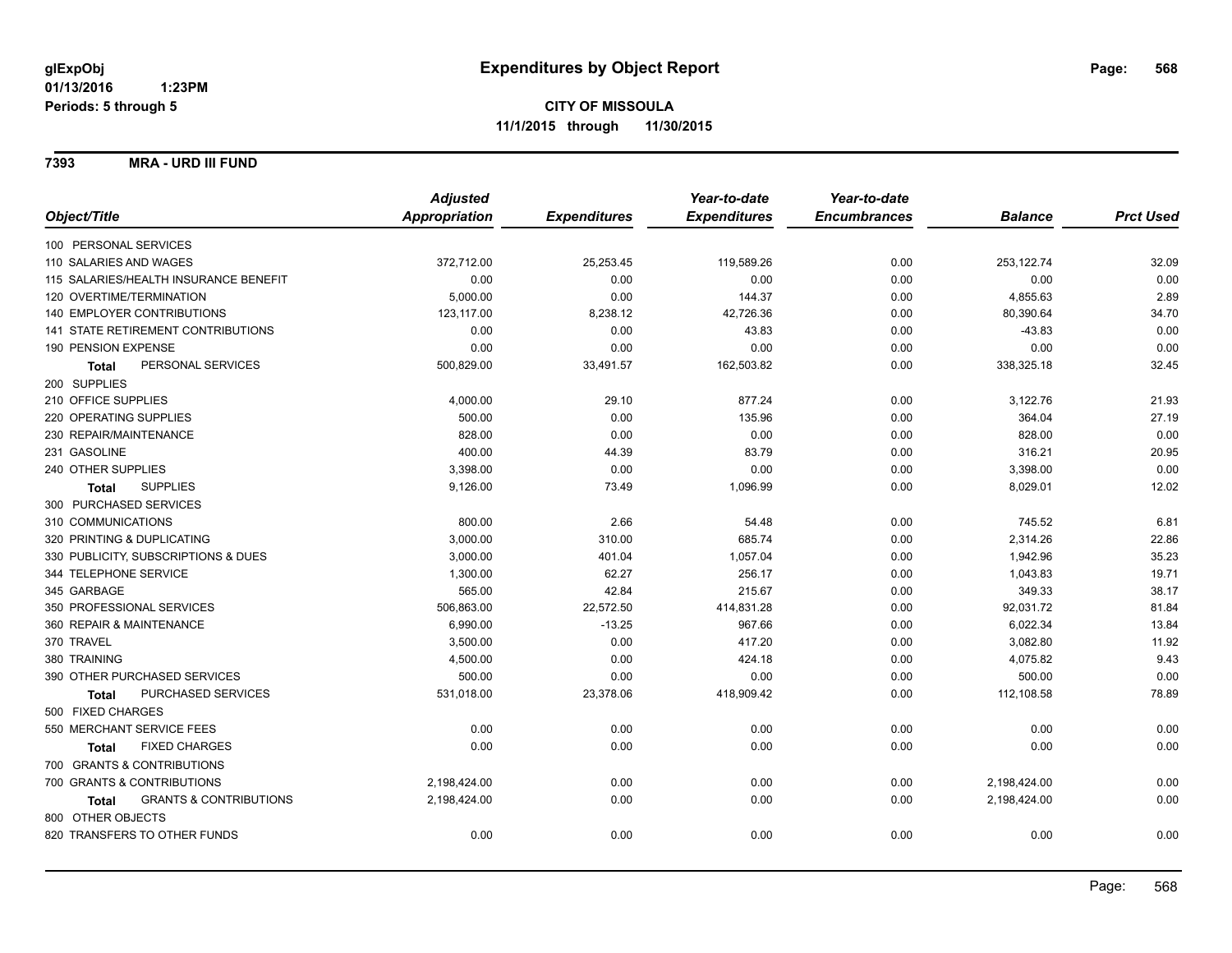#### **7393 MRA - URD III FUND**

| Object/Title                       | <b>Adjusted</b><br>Appropriation | <b>Expenditures</b> | Year-to-date<br><b>Expenditures</b> | Year-to-date<br><b>Encumbrances</b> | <b>Balance</b> | <b>Prct Used</b> |
|------------------------------------|----------------------------------|---------------------|-------------------------------------|-------------------------------------|----------------|------------------|
| 830 DEPRECIATION                   | 0.00                             | 0.00                | 0.00                                | 0.00                                | 0.00           | 0.00             |
| 845 CONTINGENCY                    | 784.332.00                       | 0.00                | 0.00                                | 0.00                                | 784.332.00     | 0.00             |
| OTHER OBJECTS<br><b>Total</b>      | 784.332.00                       | 0.00                | 0.00                                | 0.00                                | 784.332.00     | 0.00             |
| 900 CAPITAL OUTLAY                 |                                  |                     |                                     |                                     |                |                  |
| 930 IMPROVEMENTS                   | 2,115,956.00                     | 187.50              | 8,845.50                            | 0.00                                | 2.107.110.50   | 0.42             |
| 940 MACHINERY & EQUIPMENT          | 0.00                             | 0.00                | 0.00                                | 0.00                                | 0.00           | 0.00             |
| CAPITAL OUTLAY<br><b>Total</b>     | 2.115.956.00                     | 187.50              | 8.845.50                            | 0.00                                | 2.107.110.50   | 0.42             |
| MRA - URD III FUND<br><b>Total</b> | 6.139.685.00                     | 57.130.62           | 591.355.73                          | 0.00                                | 5.548.329.27   | 9.63             |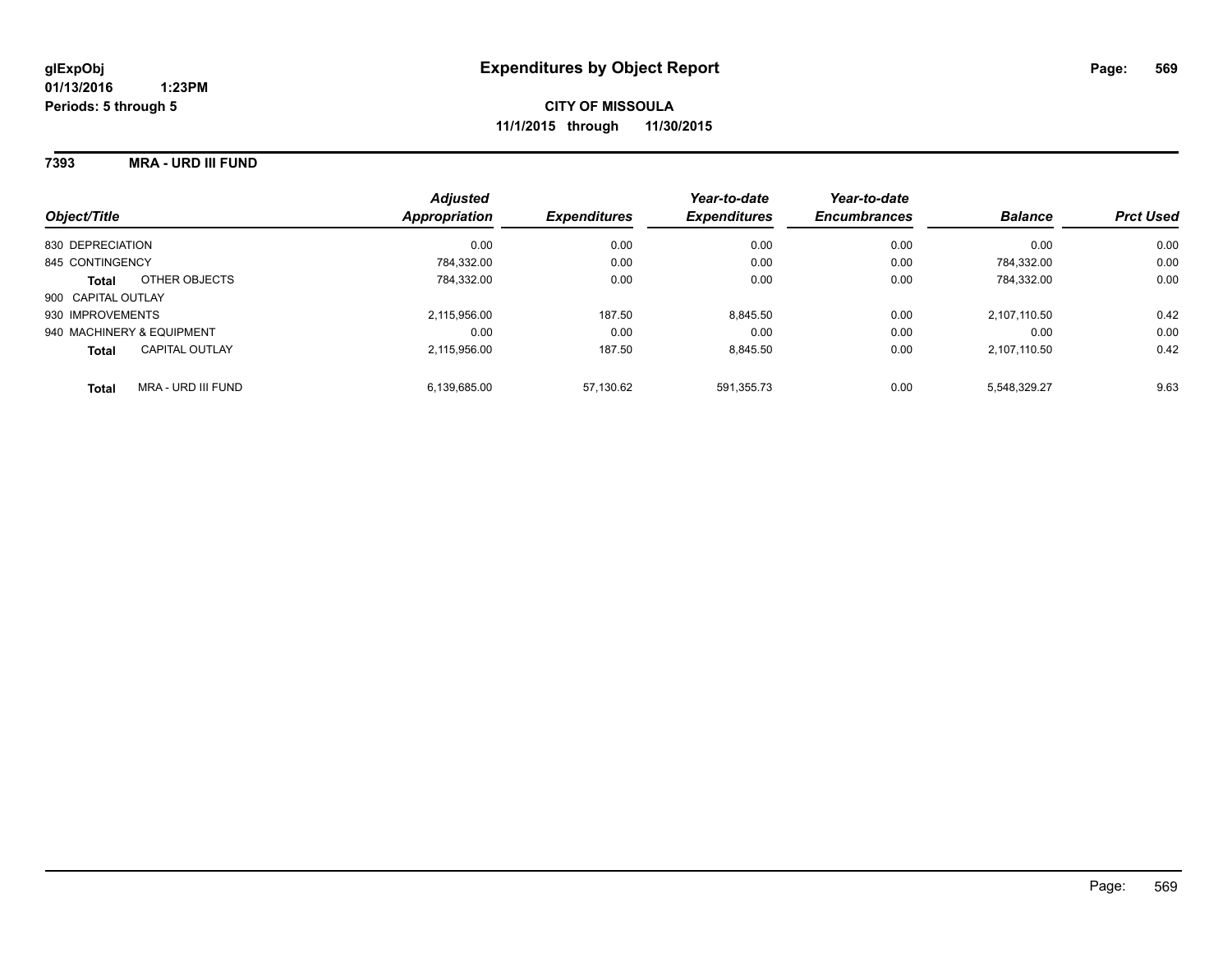# **glExpObj Expenditures by Object Report Page: 570**

**01/13/2016 1:23PM Periods: 5 through 5**

### **CITY OF MISSOULA 11/1/2015 through 11/30/2015**

#### **7394 MRA URD III TI DEBT CLEARING FUND**

| Object/Title                 | <b>Adjusted</b><br><b>Appropriation</b> | <b>Expenditures</b> | Year-to-date<br><b>Expenditures</b> | Year-to-date<br><b>Encumbrances</b> | <b>Balance</b> | <b>Prct Used</b> |
|------------------------------|-----------------------------------------|---------------------|-------------------------------------|-------------------------------------|----------------|------------------|
| 800 OTHER OBJECTS            |                                         |                     |                                     |                                     |                |                  |
| 820 TRANSFERS TO OTHER FUNDS | 0.00                                    | 0.00                | 0.00                                | 0.00                                | 0.00           | 0.00             |
| OTHER OBJECTS<br>Total       | 0.00                                    | 0.00                | 0.00                                | 0.00                                | 0.00           | 0.00             |
| <b>MRA</b><br><b>Total</b>   | 0.00                                    | 0.00                | 0.00                                | 0.00                                | 0.00           | 0.00             |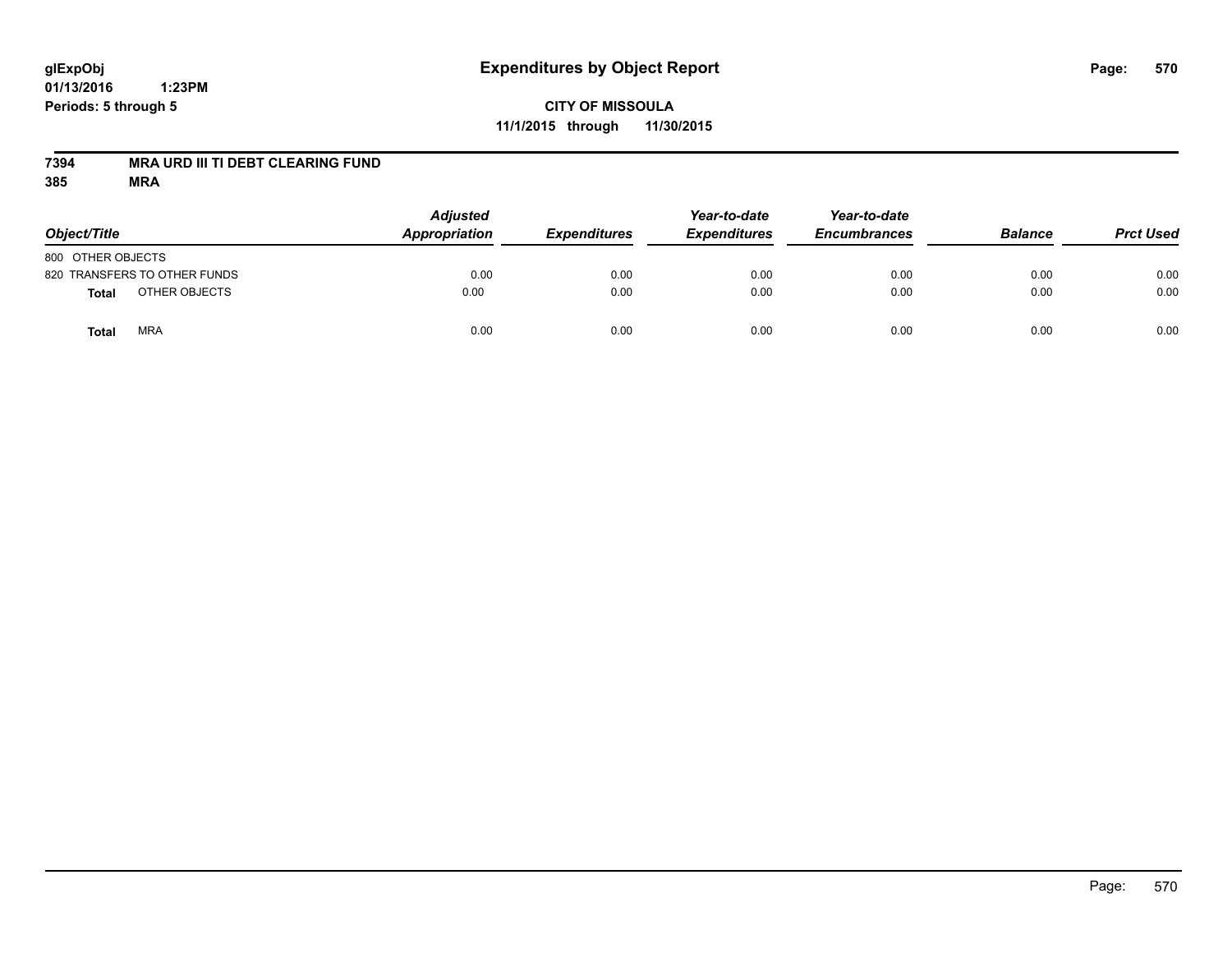**CITY OF MISSOULA 11/1/2015 through 11/30/2015**

#### **7394 MRA URD III TI DEBT CLEARING FUND**

| Object/Title                               | <b>Adjusted</b><br>Appropriation | <b>Expenditures</b> | Year-to-date<br><b>Expenditures</b> | Year-to-date<br><b>Encumbrances</b> | <b>Balance</b> | <b>Prct Used</b> |
|--------------------------------------------|----------------------------------|---------------------|-------------------------------------|-------------------------------------|----------------|------------------|
| 800 OTHER OBJECTS                          |                                  |                     |                                     |                                     |                |                  |
| 820 TRANSFERS TO OTHER FUNDS               | 0.00                             | 0.00                | 0.00                                | 0.00                                | 0.00           | 0.00             |
| OTHER OBJECTS<br><b>Total</b>              | 0.00                             | 0.00                | 0.00                                | 0.00                                | 0.00           | 0.00             |
| MRA URD III TI DEBT CLEARING FUND<br>Total | 0.00                             | 0.00                | 0.00                                | 0.00                                | 0.00           | 0.00             |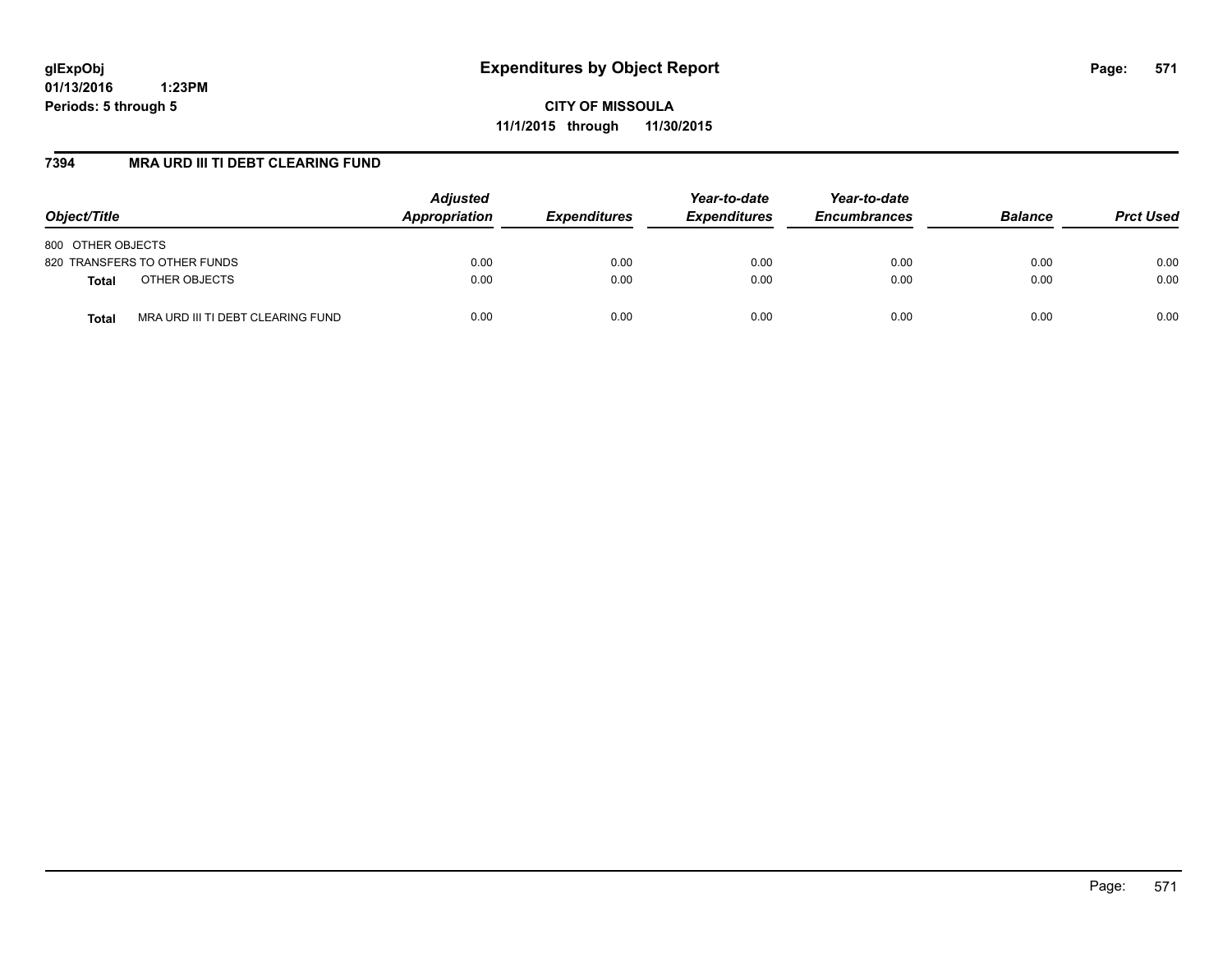### **CITY OF MISSOULA 11/1/2015 through 11/30/2015**

#### **7395 MRA TAX INCREMENT DEBT SERVICE**

| Object/Title                        | <b>Adjusted</b><br><b>Appropriation</b> | <b>Expenditures</b> | Year-to-date<br><b>Expenditures</b> | Year-to-date<br><b>Encumbrances</b> | <b>Balance</b> | <b>Prct Used</b> |
|-------------------------------------|-----------------------------------------|---------------------|-------------------------------------|-------------------------------------|----------------|------------------|
| 600 DEBT SERVICE                    |                                         |                     |                                     |                                     |                |                  |
| 610 PRINCIPAL                       | 0.00                                    | 0.00                | 0.00                                | 0.00                                | 0.00           | 0.00             |
| 620 INTEREST / SERVICE FEES         | 0.00                                    | 0.00                | 0.00                                | 0.00                                | 0.00           | 0.00             |
| <b>DEBT SERVICE</b><br><b>Total</b> | 0.00                                    | 0.00                | 0.00                                | 0.00                                | 0.00           | 0.00             |
| <b>MRA</b><br><b>Total</b>          | 0.00                                    | 0.00                | 0.00                                | 0.00                                | 0.00           | 0.00             |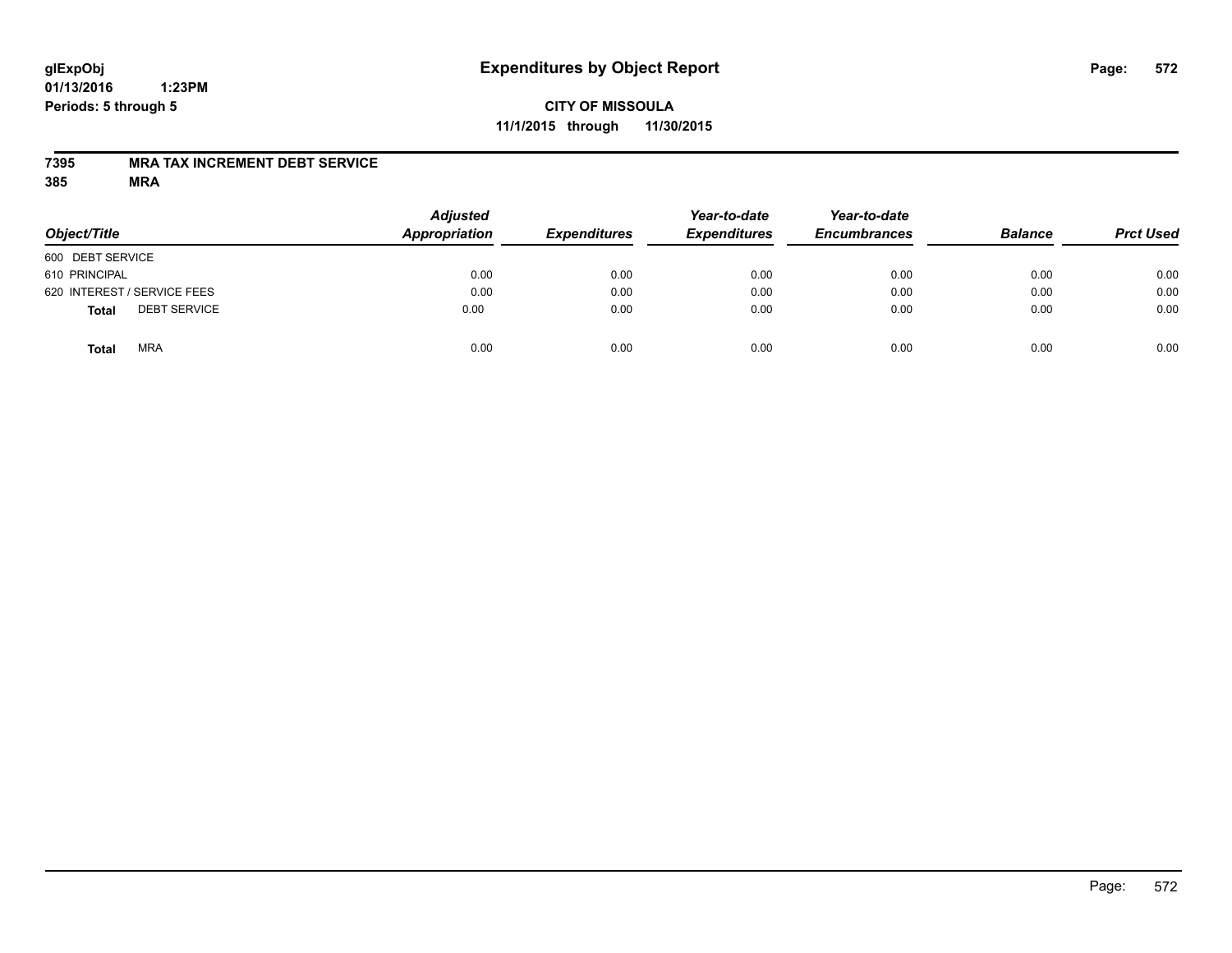**CITY OF MISSOULA 11/1/2015 through 11/30/2015**

### **7395 MRA TAX INCREMENT DEBT SERVICE**

| Object/Title     |                                | <b>Adjusted</b><br>Appropriation | <b>Expenditures</b> | Year-to-date<br><b>Expenditures</b> | Year-to-date<br><b>Encumbrances</b> | <b>Balance</b> | <b>Prct Used</b> |
|------------------|--------------------------------|----------------------------------|---------------------|-------------------------------------|-------------------------------------|----------------|------------------|
| 600 DEBT SERVICE |                                |                                  |                     |                                     |                                     |                |                  |
| 610 PRINCIPAL    |                                | 0.00                             | 0.00                | 0.00                                | 0.00                                | 0.00           | 0.00             |
|                  | 620 INTEREST / SERVICE FEES    | 0.00                             | 0.00                | 0.00                                | 0.00                                | 0.00           | 0.00             |
| <b>Total</b>     | <b>DEBT SERVICE</b>            | 0.00                             | 0.00                | 0.00                                | 0.00                                | 0.00           | 0.00             |
| <b>Total</b>     | MRA TAX INCREMENT DEBT SERVICE | 0.00                             | 0.00                | 0.00                                | 0.00                                | 0.00           | 0.00             |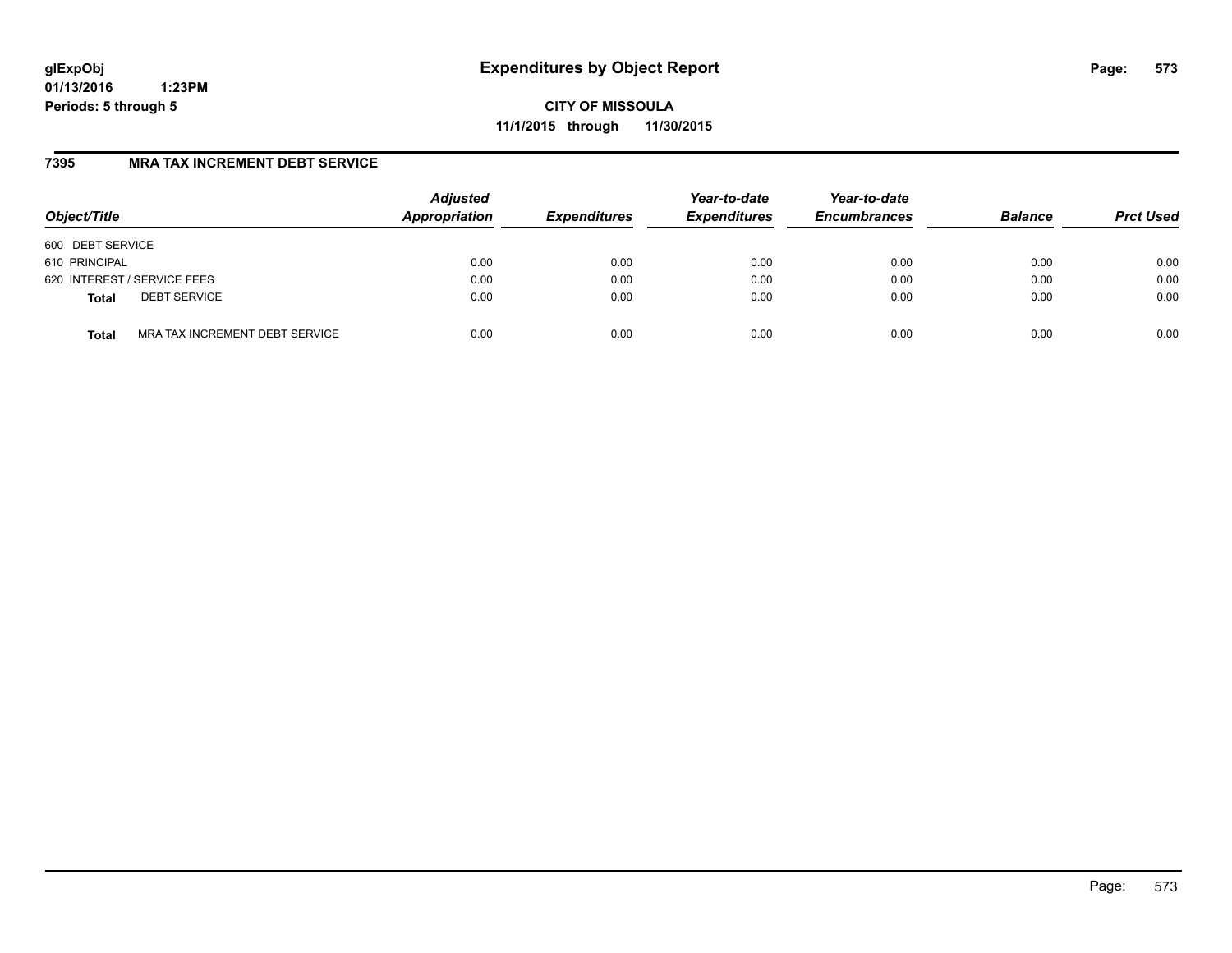### **CITY OF MISSOULA 11/1/2015 through 11/30/2015**

#### **7396 NRSS DEBT SERVICE SINKING FUND**

| Object/Title                        | <b>Adjusted</b><br><b>Appropriation</b> | <b>Expenditures</b> | Year-to-date<br><b>Expenditures</b> | Year-to-date<br><b>Encumbrances</b> | <b>Balance</b> | <b>Prct Used</b> |
|-------------------------------------|-----------------------------------------|---------------------|-------------------------------------|-------------------------------------|----------------|------------------|
| 600 DEBT SERVICE                    |                                         |                     |                                     |                                     |                |                  |
| 620 INTEREST / SERVICE FEES         | 0.00                                    | 0.00                | 0.00                                | 0.00                                | 0.00           | 0.00             |
| <b>DEBT SERVICE</b><br><b>Total</b> | 0.00                                    | 0.00                | 0.00                                | 0.00                                | 0.00           | 0.00             |
| 800 OTHER OBJECTS                   |                                         |                     |                                     |                                     |                |                  |
| 820 TRANSFERS TO OTHER FUNDS        | 0.00                                    | 0.00                | 0.00                                | 0.00                                | 0.00           | 0.00             |
| OTHER OBJECTS<br><b>Total</b>       | 0.00                                    | 0.00                | 0.00                                | 0.00                                | 0.00           | 0.00             |
| <b>MRA</b><br><b>Total</b>          | 0.00                                    | 0.00                | 0.00                                | 0.00                                | 0.00           | 0.00             |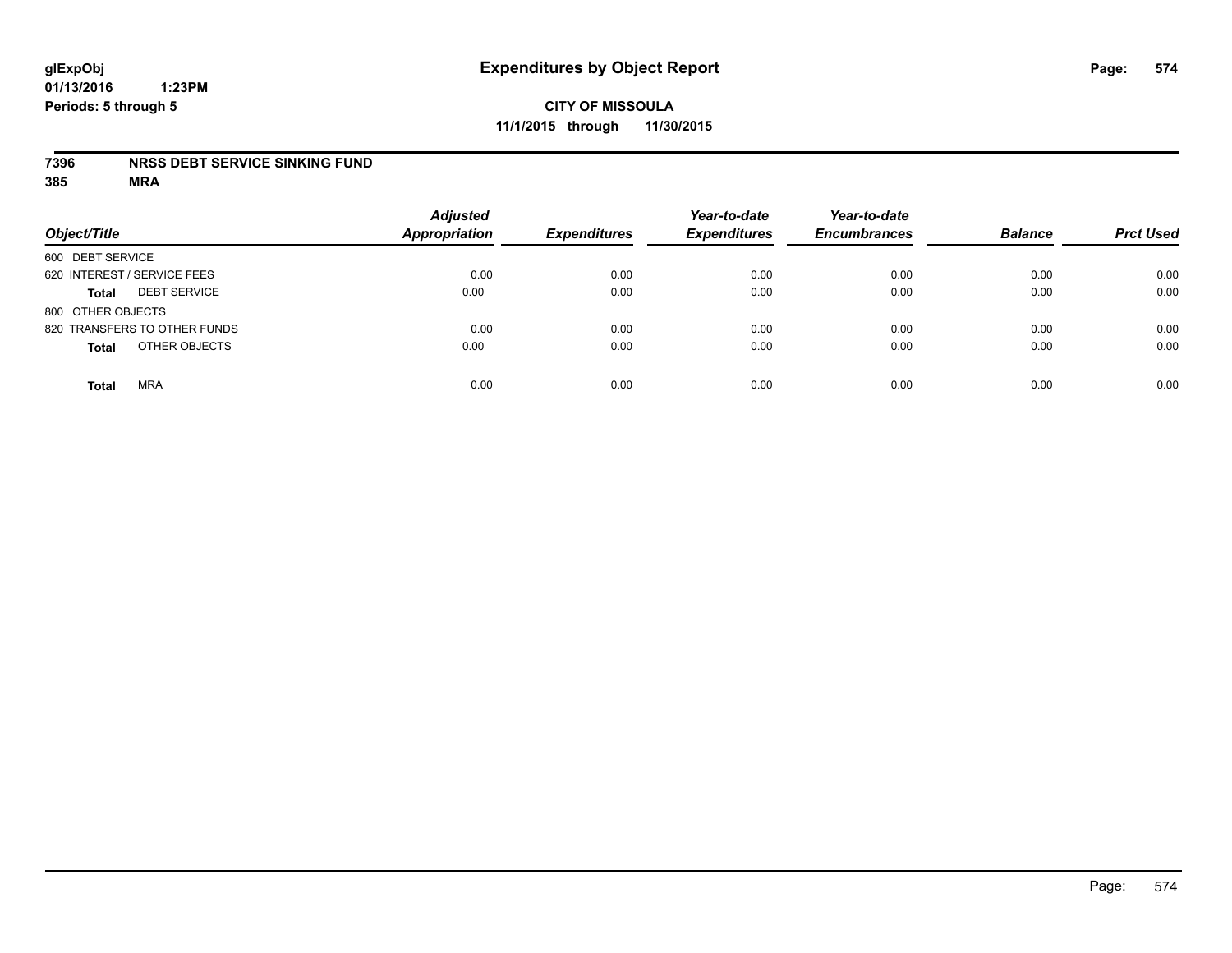#### **7396 NRSS DEBT SERVICE SINKING FUND**

**390 NON-DEPARTMENTAL**

| Object/Title     |                     | <b>Adjusted</b><br>Appropriation | <b>Expenditures</b> | Year-to-date<br><b>Expenditures</b> | Year-to-date<br><b>Encumbrances</b> | <b>Balance</b> | <b>Prct Used</b> |
|------------------|---------------------|----------------------------------|---------------------|-------------------------------------|-------------------------------------|----------------|------------------|
| 600 DEBT SERVICE |                     |                                  |                     |                                     |                                     |                |                  |
| 610 PRINCIPAL    |                     | 0.00                             | 0.00                | 0.00                                | 0.00                                | 0.00           | 0.00             |
| Total            | <b>DEBT SERVICE</b> | 0.00                             | 0.00                | 0.00                                | 0.00                                | 0.00           | 0.00             |
| <b>Total</b>     | NON-DEPARTMENTAL    | 0.00                             | 0.00                | 0.00                                | 0.00                                | 0.00           | 0.00             |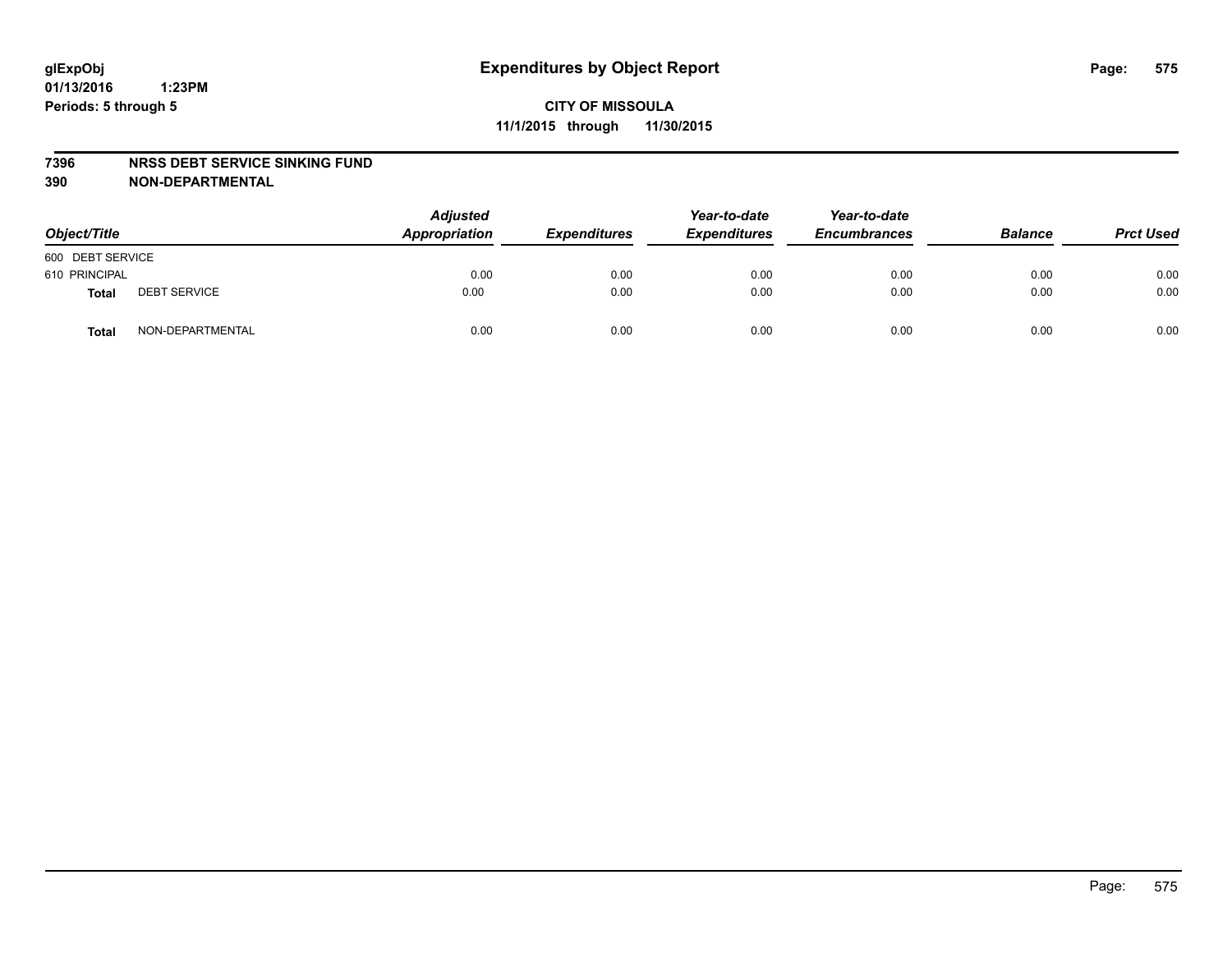**CITY OF MISSOULA 11/1/2015 through 11/30/2015**

### **7396 NRSS DEBT SERVICE SINKING FUND**

| Object/Title      |                                | <b>Adjusted</b><br><b>Appropriation</b> | <b>Expenditures</b> | Year-to-date<br><b>Expenditures</b> | Year-to-date<br><b>Encumbrances</b> | <b>Balance</b> | <b>Prct Used</b> |
|-------------------|--------------------------------|-----------------------------------------|---------------------|-------------------------------------|-------------------------------------|----------------|------------------|
| 600 DEBT SERVICE  |                                |                                         |                     |                                     |                                     |                |                  |
| 610 PRINCIPAL     |                                | 0.00                                    | 0.00                | 0.00                                | 0.00                                | 0.00           | 0.00             |
|                   | 620 INTEREST / SERVICE FEES    | 0.00                                    | 0.00                | 0.00                                | 0.00                                | 0.00           | 0.00             |
| <b>Total</b>      | <b>DEBT SERVICE</b>            | 0.00                                    | 0.00                | 0.00                                | 0.00                                | 0.00           | 0.00             |
| 800 OTHER OBJECTS |                                |                                         |                     |                                     |                                     |                |                  |
|                   | 820 TRANSFERS TO OTHER FUNDS   | 0.00                                    | 0.00                | 0.00                                | 0.00                                | 0.00           | 0.00             |
| <b>Total</b>      | OTHER OBJECTS                  | 0.00                                    | 0.00                | 0.00                                | 0.00                                | 0.00           | 0.00             |
| <b>Total</b>      | NRSS DEBT SERVICE SINKING FUND | 0.00                                    | 0.00                | 0.00                                | 0.00                                | 0.00           | 0.00             |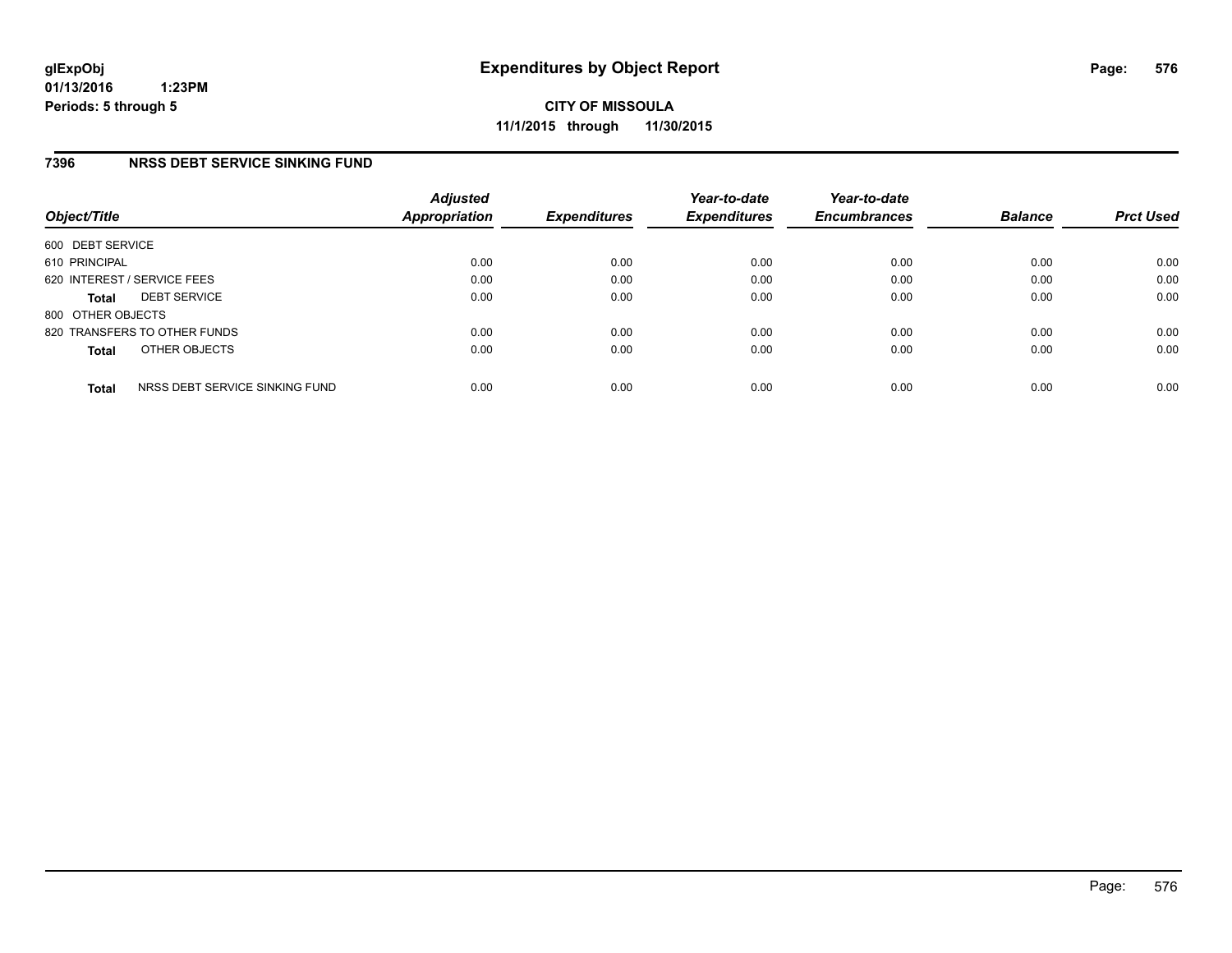#### **7397 NORTH RESERVE/SCOTT ST URD**

**385 MRA**

|                                            | <b>Adjusted</b>      |                     | Year-to-date        | Year-to-date        |                |                  |
|--------------------------------------------|----------------------|---------------------|---------------------|---------------------|----------------|------------------|
| Object/Title                               | <b>Appropriation</b> | <b>Expenditures</b> | <b>Expenditures</b> | <b>Encumbrances</b> | <b>Balance</b> | <b>Prct Used</b> |
| 100 PERSONAL SERVICES                      |                      |                     |                     |                     |                |                  |
| 110 SALARIES AND WAGES                     | 0.00                 | 0.00                | 0.00                | 0.00                | 0.00           | 0.00             |
| 120 OVERTIME/TERMINATION                   | 0.00                 | 0.00                | 0.00                | 0.00                | 0.00           | 0.00             |
| 140 EMPLOYER CONTRIBUTIONS                 | 0.00                 | 0.00                | 0.00                | 0.00                | 0.00           | 0.00             |
| PERSONAL SERVICES<br><b>Total</b>          | 0.00                 | 0.00                | 0.00                | 0.00                | 0.00           | 0.00             |
| 200 SUPPLIES                               |                      |                     |                     |                     |                |                  |
| 210 OFFICE SUPPLIES                        | 0.00                 | 0.00                | 0.00                | 0.00                | 0.00           | 0.00             |
| 220 OPERATING SUPPLIES                     | 0.00                 | 0.00                | 0.00                | 0.00                | 0.00           | 0.00             |
| 230 REPAIR/MAINTENANCE                     | 0.00                 | 0.00                | 0.00                | 0.00                | 0.00           | 0.00             |
| 231 GASOLINE                               | 0.00                 | 0.00                | 0.00                | 0.00                | 0.00           | 0.00             |
| 240 OTHER SUPPLIES                         | 0.00                 | 0.00                | 0.00                | 0.00                | 0.00           | 0.00             |
| <b>SUPPLIES</b><br>Total                   | 0.00                 | 0.00                | 0.00                | 0.00                | 0.00           | 0.00             |
| 300 PURCHASED SERVICES                     |                      |                     |                     |                     |                |                  |
| 310 COMMUNICATIONS                         | 0.00                 | 0.00                | 0.00                | 0.00                | 0.00           | 0.00             |
| 320 PRINTING & DUPLICATING                 | 0.00                 | 0.00                | 0.00                | 0.00                | 0.00           | 0.00             |
| 330 PUBLICITY, SUBSCRIPTIONS & DUES        | 0.00                 | 0.00                | 0.00                | 0.00                | 0.00           | 0.00             |
| 344 TELEPHONE SERVICE                      | 0.00                 | 0.00                | 0.00                | 0.00                | 0.00           | 0.00             |
| 345 GARBAGE                                | 0.00                 | 0.00                | 0.00                | 0.00                | 0.00           | 0.00             |
| 350 PROFESSIONAL SERVICES                  | 0.00                 | 0.00                | 0.00                | 0.00                | 0.00           | 0.00             |
| 360 REPAIR & MAINTENANCE                   | 0.00                 | 0.00                | 0.00                | 0.00                | 0.00           | 0.00             |
| PURCHASED SERVICES<br><b>Total</b>         | 0.00                 | 0.00                | 0.00                | 0.00                | 0.00           | 0.00             |
| 500 FIXED CHARGES                          |                      |                     |                     |                     |                |                  |
| 550 MERCHANT SERVICE FEES                  | 0.00                 | 0.00                | 0.00                | 0.00                | 0.00           | 0.00             |
| <b>FIXED CHARGES</b><br><b>Total</b>       | 0.00                 | 0.00                | 0.00                | 0.00                | 0.00           | 0.00             |
| 700 GRANTS & CONTRIBUTIONS                 |                      |                     |                     |                     |                |                  |
| 700 GRANTS & CONTRIBUTIONS                 | 0.00                 | 0.00                | 0.00                | 0.00                | 0.00           | 0.00             |
| <b>GRANTS &amp; CONTRIBUTIONS</b><br>Total | 0.00                 | 0.00                | 0.00                | 0.00                | 0.00           | 0.00             |
| 800 OTHER OBJECTS                          |                      |                     |                     |                     |                |                  |
| 820 TRANSFERS TO OTHER FUNDS               | 0.00                 | 0.00                | 0.00                | 0.00                | 0.00           | 0.00             |
| 845 CONTINGENCY                            | 0.00                 | 0.00                | 0.00                | 0.00                | 0.00           | 0.00             |
| OTHER OBJECTS<br><b>Total</b>              | 0.00                 | 0.00                | 0.00                | 0.00                | 0.00           | 0.00             |
| <b>MRA</b><br><b>Total</b>                 | 0.00                 | 0.00                | 0.00                | 0.00                | 0.00           | 0.00             |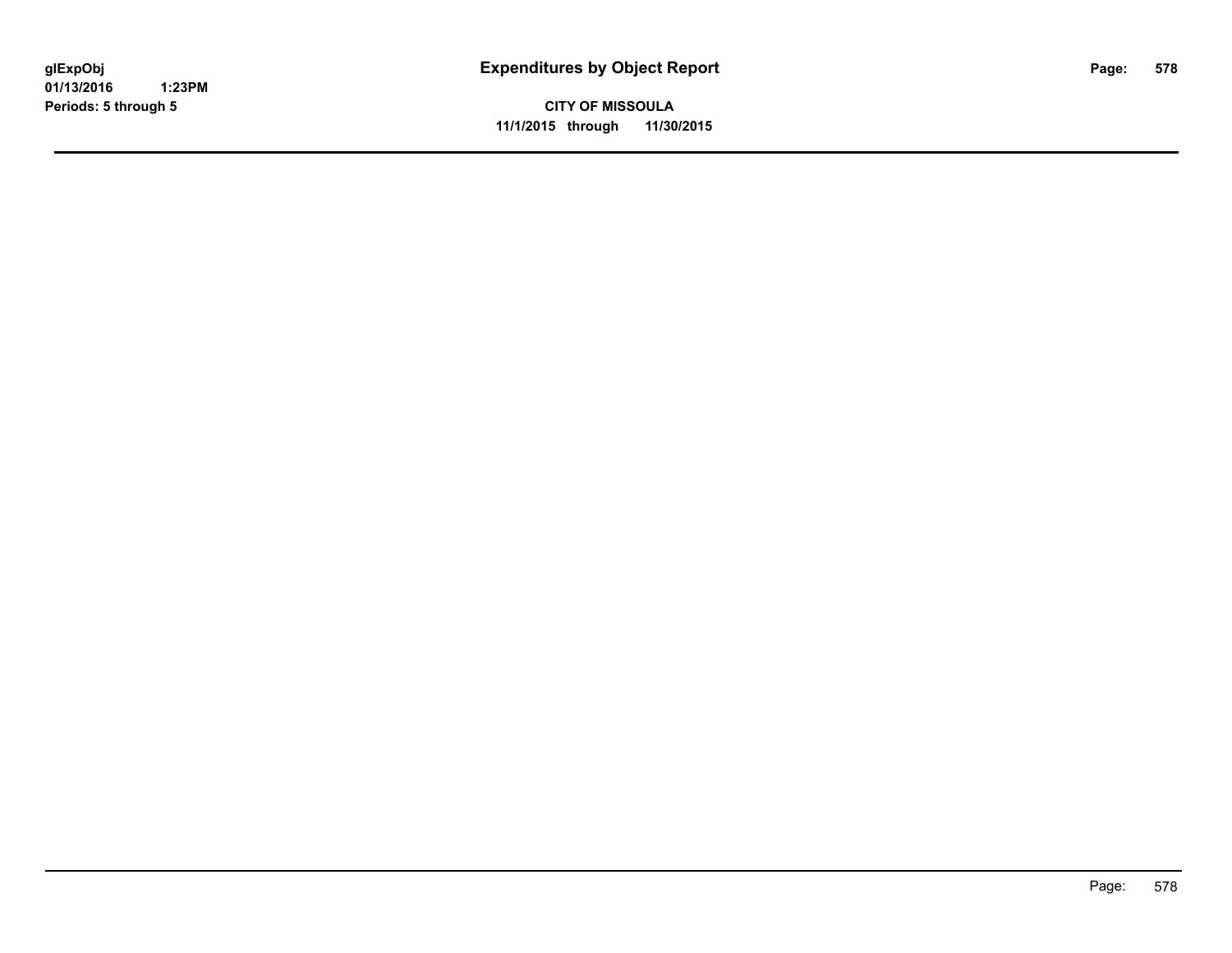## **7397 NORTH RESERVE/SCOTT ST URD**

| Object/Title                        |                                   | <b>Adjusted</b><br>Appropriation | <b>Expenditures</b> | Year-to-date<br><b>Expenditures</b> | Year-to-date<br><b>Encumbrances</b> | <b>Balance</b> | <b>Prct Used</b> |
|-------------------------------------|-----------------------------------|----------------------------------|---------------------|-------------------------------------|-------------------------------------|----------------|------------------|
| 100 PERSONAL SERVICES               |                                   |                                  |                     |                                     |                                     |                |                  |
| 110 SALARIES AND WAGES              |                                   | 0.00                             | 0.00                | 0.00                                | 0.00                                | 0.00           | 0.00             |
| 120 OVERTIME/TERMINATION            |                                   | 0.00                             | 0.00                | 0.00                                | 0.00                                | 0.00           | 0.00             |
| 140 EMPLOYER CONTRIBUTIONS          |                                   | 0.00                             | 0.00                | 0.00                                | 0.00                                | 0.00           | 0.00             |
| Total                               | PERSONAL SERVICES                 | 0.00                             | 0.00                | 0.00                                | 0.00                                | 0.00           | 0.00             |
| 200 SUPPLIES                        |                                   |                                  |                     |                                     |                                     |                |                  |
| 210 OFFICE SUPPLIES                 |                                   | 0.00                             | 0.00                | 0.00                                | 0.00                                | 0.00           | 0.00             |
| 220 OPERATING SUPPLIES              |                                   | 0.00                             | 0.00                | 0.00                                | 0.00                                | 0.00           | 0.00             |
| 230 REPAIR/MAINTENANCE              |                                   | 0.00                             | 0.00                | 0.00                                | 0.00                                | 0.00           | 0.00             |
| 231 GASOLINE                        |                                   | 0.00                             | 0.00                | 0.00                                | 0.00                                | 0.00           | 0.00             |
| 240 OTHER SUPPLIES                  |                                   | 0.00                             | 0.00                | 0.00                                | 0.00                                | 0.00           | 0.00             |
| <b>Total</b>                        | <b>SUPPLIES</b>                   | 0.00                             | 0.00                | 0.00                                | 0.00                                | 0.00           | 0.00             |
| 300 PURCHASED SERVICES              |                                   |                                  |                     |                                     |                                     |                |                  |
| 310 COMMUNICATIONS                  |                                   | 0.00                             | 0.00                | 0.00                                | 0.00                                | 0.00           | 0.00             |
| 320 PRINTING & DUPLICATING          |                                   | 0.00                             | 0.00                | 0.00                                | 0.00                                | 0.00           | 0.00             |
| 330 PUBLICITY, SUBSCRIPTIONS & DUES |                                   | 0.00                             | 0.00                | 0.00                                | 0.00                                | 0.00           | 0.00             |
| 344 TELEPHONE SERVICE               |                                   | 0.00                             | 0.00                | 0.00                                | 0.00                                | 0.00           | 0.00             |
| 345 GARBAGE                         |                                   | 0.00                             | 0.00                | 0.00                                | 0.00                                | 0.00           | 0.00             |
| 350 PROFESSIONAL SERVICES           |                                   | 0.00                             | 0.00                | 0.00                                | 0.00                                | 0.00           | 0.00             |
| 360 REPAIR & MAINTENANCE            |                                   | 0.00                             | 0.00                | 0.00                                | 0.00                                | 0.00           | 0.00             |
| Total                               | PURCHASED SERVICES                | 0.00                             | 0.00                | 0.00                                | 0.00                                | 0.00           | 0.00             |
| 500 FIXED CHARGES                   |                                   |                                  |                     |                                     |                                     |                |                  |
| 550 MERCHANT SERVICE FEES           |                                   | 0.00                             | 0.00                | 0.00                                | 0.00                                | 0.00           | 0.00             |
| Total                               | <b>FIXED CHARGES</b>              | 0.00                             | 0.00                | 0.00                                | 0.00                                | 0.00           | 0.00             |
| 700 GRANTS & CONTRIBUTIONS          |                                   |                                  |                     |                                     |                                     |                |                  |
| 700 GRANTS & CONTRIBUTIONS          |                                   | 0.00                             | 0.00                | 0.00                                | 0.00                                | 0.00           | 0.00             |
| Total                               | <b>GRANTS &amp; CONTRIBUTIONS</b> | 0.00                             | 0.00                | 0.00                                | 0.00                                | 0.00           | 0.00             |
| 800 OTHER OBJECTS                   |                                   |                                  |                     |                                     |                                     |                |                  |
| 820 TRANSFERS TO OTHER FUNDS        |                                   | 0.00                             | 0.00                | 0.00                                | 0.00                                | 0.00           | 0.00             |
| 845 CONTINGENCY                     |                                   | 0.00                             | 0.00                | 0.00                                | 0.00                                | 0.00           | 0.00             |
| <b>Total</b>                        | OTHER OBJECTS                     | 0.00                             | 0.00                | 0.00                                | 0.00                                | 0.00           | 0.00             |
|                                     |                                   |                                  |                     |                                     |                                     |                |                  |
| Total                               | NORTH RESERVE/SCOTT ST URD        | 0.00                             | 0.00                | 0.00                                | 0.00                                | 0.00           | 0.00             |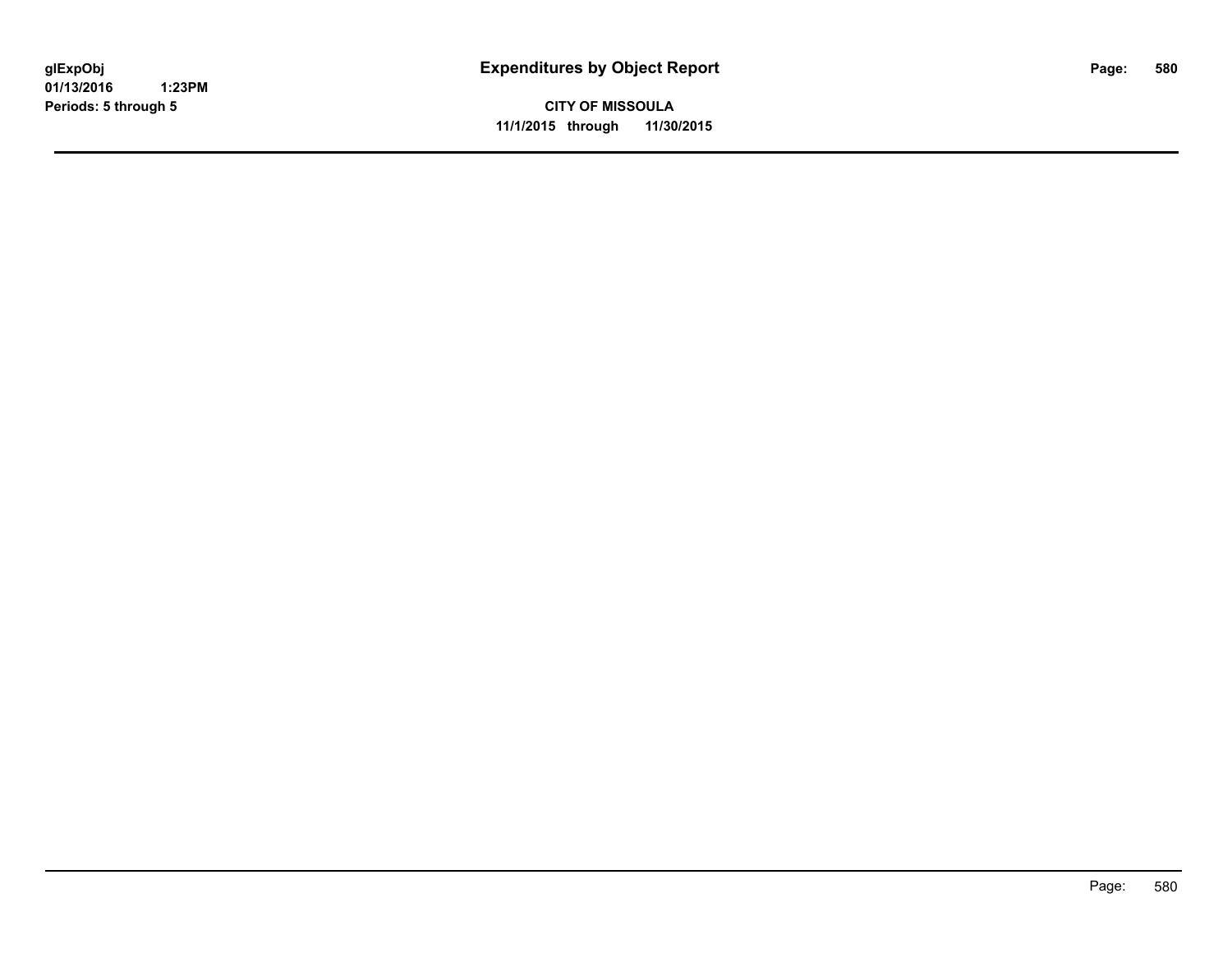**7398 HELLGATE URD**

**385 MRA**

| Object/Title           |                                   | <b>Adjusted</b><br>Appropriation | <b>Expenditures</b> | Year-to-date<br><b>Expenditures</b> | Year-to-date<br><b>Encumbrances</b> | <b>Balance</b> | <b>Prct Used</b> |
|------------------------|-----------------------------------|----------------------------------|---------------------|-------------------------------------|-------------------------------------|----------------|------------------|
| 300 PURCHASED SERVICES |                                   |                                  |                     |                                     |                                     |                |                  |
|                        |                                   |                                  |                     |                                     |                                     |                |                  |
|                        | 350 PROFESSIONAL SERVICES         | 0.00                             | 0.00                | 0.00                                | 0.00                                | 0.00           | 0.00             |
| <b>Total</b>           | PURCHASED SERVICES                | 0.00                             | 0.00                | 0.00                                | 0.00                                | 0.00           | 0.00             |
|                        | 700 GRANTS & CONTRIBUTIONS        |                                  |                     |                                     |                                     |                |                  |
|                        | 700 GRANTS & CONTRIBUTIONS        | 0.00                             | 0.00                | 0.00                                | 0.00                                | 0.00           | 0.00             |
| <b>Total</b>           | <b>GRANTS &amp; CONTRIBUTIONS</b> | 0.00                             | 0.00                | 0.00                                | 0.00                                | 0.00           | 0.00             |
| 800 OTHER OBJECTS      |                                   |                                  |                     |                                     |                                     |                |                  |
| 845 CONTINGENCY        |                                   | 0.00                             | 0.00                | 0.00                                | 0.00                                | 0.00           | 0.00             |
| <b>Total</b>           | OTHER OBJECTS                     | 0.00                             | 0.00                | 0.00                                | 0.00                                | 0.00           | 0.00             |
| 900 CAPITAL OUTLAY     |                                   |                                  |                     |                                     |                                     |                |                  |
| 920 BUILDINGS          |                                   | 0.00                             | 0.00                | 0.00                                | 0.00                                | 0.00           | 0.00             |
| 930 IMPROVEMENTS       |                                   | 0.00                             | 0.00                | 0.00                                | 0.00                                | 0.00           | 0.00             |
| <b>Total</b>           | CAPITAL OUTLAY                    | 0.00                             | 0.00                | 0.00                                | 0.00                                | 0.00           | 0.00             |
| <b>Total</b>           | <b>MRA</b>                        | 0.00                             | 0.00                | 0.00                                | 0.00                                | 0.00           | 0.00             |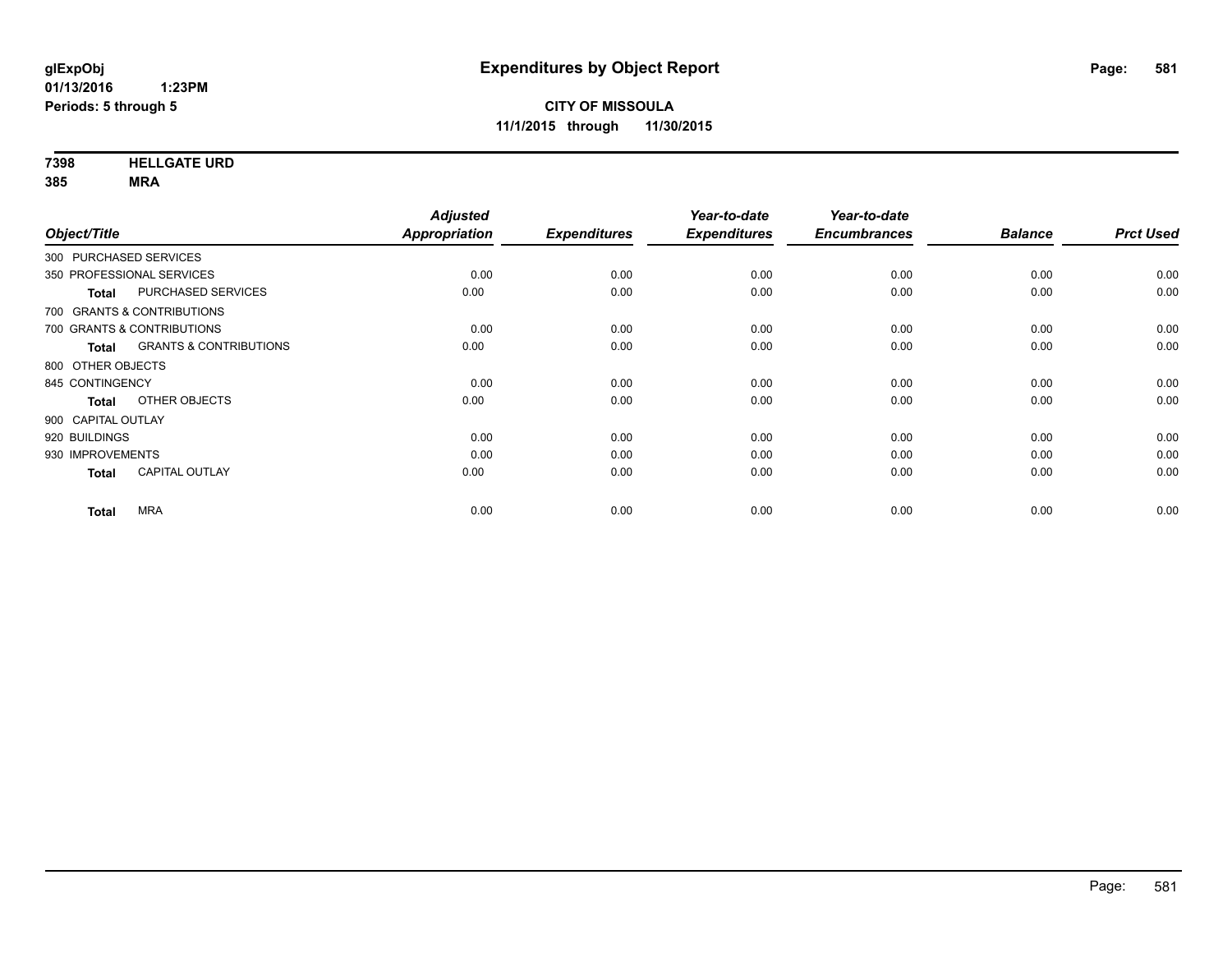**7398 HELLGATE URD**

|                        |                                   | <b>Adjusted</b><br>Appropriation |                     | Year-to-date        | Year-to-date<br><b>Encumbrances</b> | <b>Balance</b> | <b>Prct Used</b> |
|------------------------|-----------------------------------|----------------------------------|---------------------|---------------------|-------------------------------------|----------------|------------------|
| Object/Title           |                                   |                                  | <b>Expenditures</b> | <b>Expenditures</b> |                                     |                |                  |
| 300 PURCHASED SERVICES |                                   |                                  |                     |                     |                                     |                |                  |
|                        | 350 PROFESSIONAL SERVICES         | 0.00                             | 0.00                | 0.00                | 0.00                                | 0.00           | 0.00             |
| Total                  | <b>PURCHASED SERVICES</b>         | 0.00                             | 0.00                | 0.00                | 0.00                                | 0.00           | 0.00             |
|                        | 700 GRANTS & CONTRIBUTIONS        |                                  |                     |                     |                                     |                |                  |
|                        | 700 GRANTS & CONTRIBUTIONS        | 0.00                             | 0.00                | 0.00                | 0.00                                | 0.00           | 0.00             |
| Total                  | <b>GRANTS &amp; CONTRIBUTIONS</b> | 0.00                             | 0.00                | 0.00                | 0.00                                | 0.00           | 0.00             |
| 800 OTHER OBJECTS      |                                   |                                  |                     |                     |                                     |                |                  |
| 845 CONTINGENCY        |                                   | 0.00                             | 0.00                | 0.00                | 0.00                                | 0.00           | 0.00             |
| <b>Total</b>           | OTHER OBJECTS                     | 0.00                             | 0.00                | 0.00                | 0.00                                | 0.00           | 0.00             |
| 900 CAPITAL OUTLAY     |                                   |                                  |                     |                     |                                     |                |                  |
| 920 BUILDINGS          |                                   | 0.00                             | 0.00                | 0.00                | 0.00                                | 0.00           | 0.00             |
| 930 IMPROVEMENTS       |                                   | 0.00                             | 0.00                | 0.00                | 0.00                                | 0.00           | 0.00             |
| Total                  | <b>CAPITAL OUTLAY</b>             | 0.00                             | 0.00                | 0.00                | 0.00                                | 0.00           | 0.00             |
|                        |                                   |                                  |                     |                     |                                     |                |                  |
| <b>Total</b>           | <b>HELLGATE URD</b>               | 0.00                             | 0.00                | 0.00                | 0.00                                | 0.00           | 0.00             |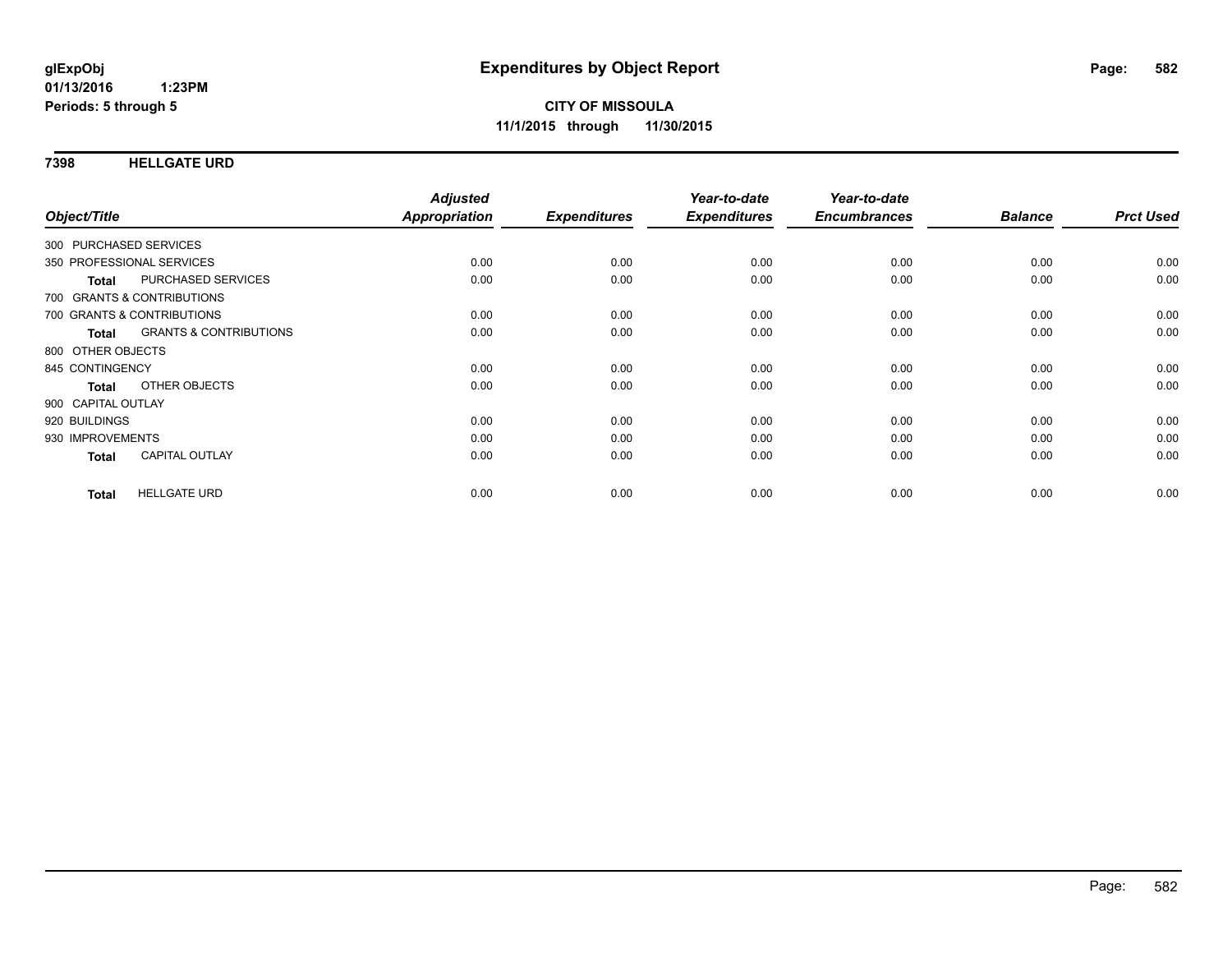# **CITY OF MISSOULA 11/1/2015 through 11/30/2015**

#### **7399 INTERMOUNTAIN BOND DEBT SERVICE**

**385 MRA**

|                   |                             | <b>Adjusted</b>      |                     | Year-to-date        | Year-to-date        |                |                  |
|-------------------|-----------------------------|----------------------|---------------------|---------------------|---------------------|----------------|------------------|
| Object/Title      |                             | <b>Appropriation</b> | <b>Expenditures</b> | <b>Expenditures</b> | <b>Encumbrances</b> | <b>Balance</b> | <b>Prct Used</b> |
| 500 FIXED CHARGES |                             |                      |                     |                     |                     |                |                  |
|                   | 550 MERCHANT SERVICE FEES   | 0.00                 | 0.00                | 0.00                | 0.00                | 0.00           | 0.00             |
| <b>Total</b>      | <b>FIXED CHARGES</b>        | 0.00                 | 0.00                | 0.00                | 0.00                | 0.00           | 0.00             |
| 600 DEBT SERVICE  |                             |                      |                     |                     |                     |                |                  |
| 610 PRINCIPAL     |                             | 72.000.00            | 0.00                | 0.00                | 0.00                | 72.000.00      | 0.00             |
|                   | 620 INTEREST / SERVICE FEES | 73,769.00            | 0.00                | 600.00              | 0.00                | 73,169.00      | 0.81             |
| <b>Total</b>      | <b>DEBT SERVICE</b>         | 145.769.00           | 0.00                | 600.00              | 0.00                | 145.169.00     | 0.41             |
| <b>Total</b>      | <b>MRA</b>                  | 145.769.00           | 0.00                | 600.00              | 0.00                | 145.169.00     | 0.41             |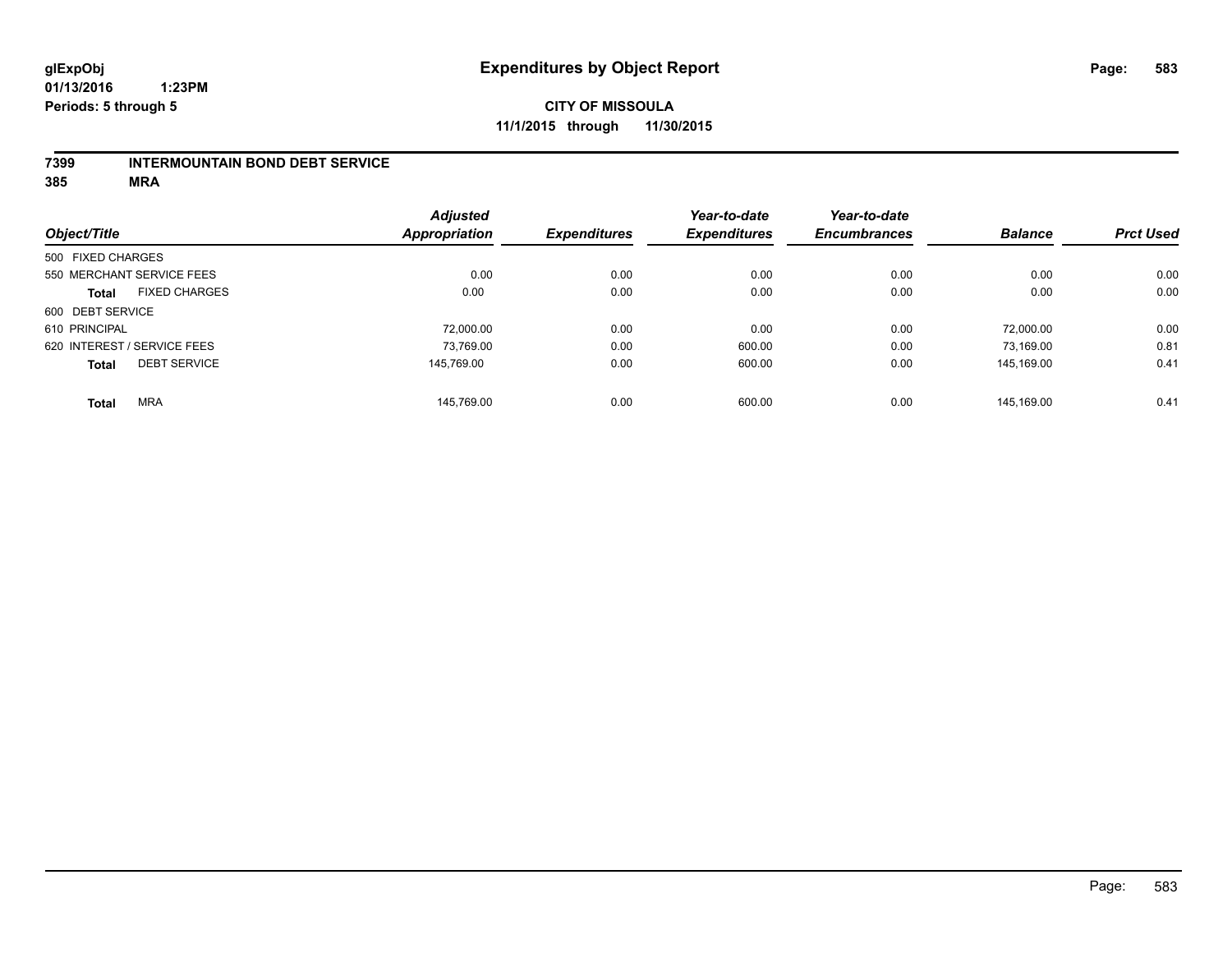#### **7399 INTERMOUNTAIN BOND DEBT SERVICE**

**390 NON-DEPARTMENTAL**

| Object/Title                     | <b>Adjusted</b><br>Appropriation |      | <b>Expenditures</b> | Year-to-date<br><b>Expenditures</b> | Year-to-date<br><b>Encumbrances</b> | <b>Balance</b> | <b>Prct Used</b> |
|----------------------------------|----------------------------------|------|---------------------|-------------------------------------|-------------------------------------|----------------|------------------|
| 800 OTHER OBJECTS                |                                  |      |                     |                                     |                                     |                |                  |
| 820 TRANSFERS TO OTHER FUNDS     |                                  | 0.00 | 0.00                | 0.00                                | 0.00                                | 0.00           | 0.00             |
| OTHER OBJECTS<br><b>Total</b>    |                                  | 0.00 | 0.00                | 0.00                                | 0.00                                | 0.00           | 0.00             |
| NON-DEPARTMENTAL<br><b>Total</b> |                                  | 0.00 | 0.00                | 0.00                                | 0.00                                | 0.00           | 0.00             |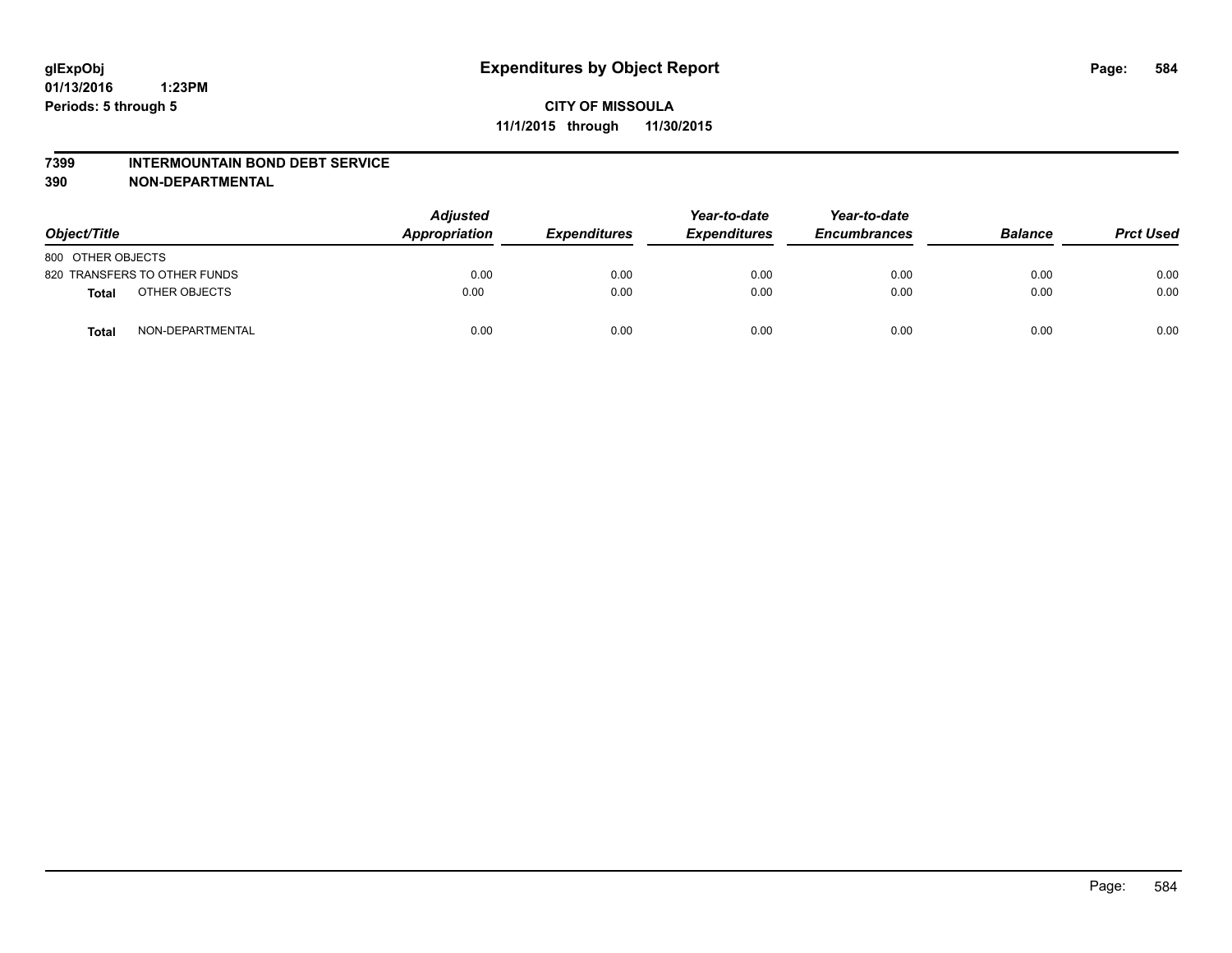**CITY OF MISSOULA 11/1/2015 through 11/30/2015**

### **7399 INTERMOUNTAIN BOND DEBT SERVICE**

| Object/Title                 |                                 | <b>Adjusted</b><br><b>Appropriation</b> | <b>Expenditures</b> | Year-to-date<br><b>Expenditures</b> | Year-to-date<br><b>Encumbrances</b> | <b>Balance</b> | <b>Prct Used</b> |
|------------------------------|---------------------------------|-----------------------------------------|---------------------|-------------------------------------|-------------------------------------|----------------|------------------|
| 500 FIXED CHARGES            |                                 |                                         |                     |                                     |                                     |                |                  |
| 550 MERCHANT SERVICE FEES    |                                 | 0.00                                    | 0.00                | 0.00                                | 0.00                                | 0.00           | 0.00             |
| <b>Total</b>                 | <b>FIXED CHARGES</b>            | 0.00                                    | 0.00                | 0.00                                | 0.00                                | 0.00           | 0.00             |
| 600 DEBT SERVICE             |                                 |                                         |                     |                                     |                                     |                |                  |
| 610 PRINCIPAL                |                                 | 72,000.00                               | 0.00                | 0.00                                | 0.00                                | 72,000.00      | 0.00             |
| 620 INTEREST / SERVICE FEES  |                                 | 73,769.00                               | 0.00                | 600.00                              | 0.00                                | 73,169.00      | 0.81             |
| Total                        | <b>DEBT SERVICE</b>             | 145.769.00                              | 0.00                | 600.00                              | 0.00                                | 145.169.00     | 0.41             |
| 800 OTHER OBJECTS            |                                 |                                         |                     |                                     |                                     |                |                  |
| 820 TRANSFERS TO OTHER FUNDS |                                 | 0.00                                    | 0.00                | 0.00                                | 0.00                                | 0.00           | 0.00             |
| Total                        | OTHER OBJECTS                   | 0.00                                    | 0.00                | 0.00                                | 0.00                                | 0.00           | 0.00             |
| <b>Total</b>                 | INTERMOUNTAIN BOND DEBT SERVICE | 145,769.00                              | 0.00                | 600.00                              | 0.00                                | 145,169.00     | 0.41             |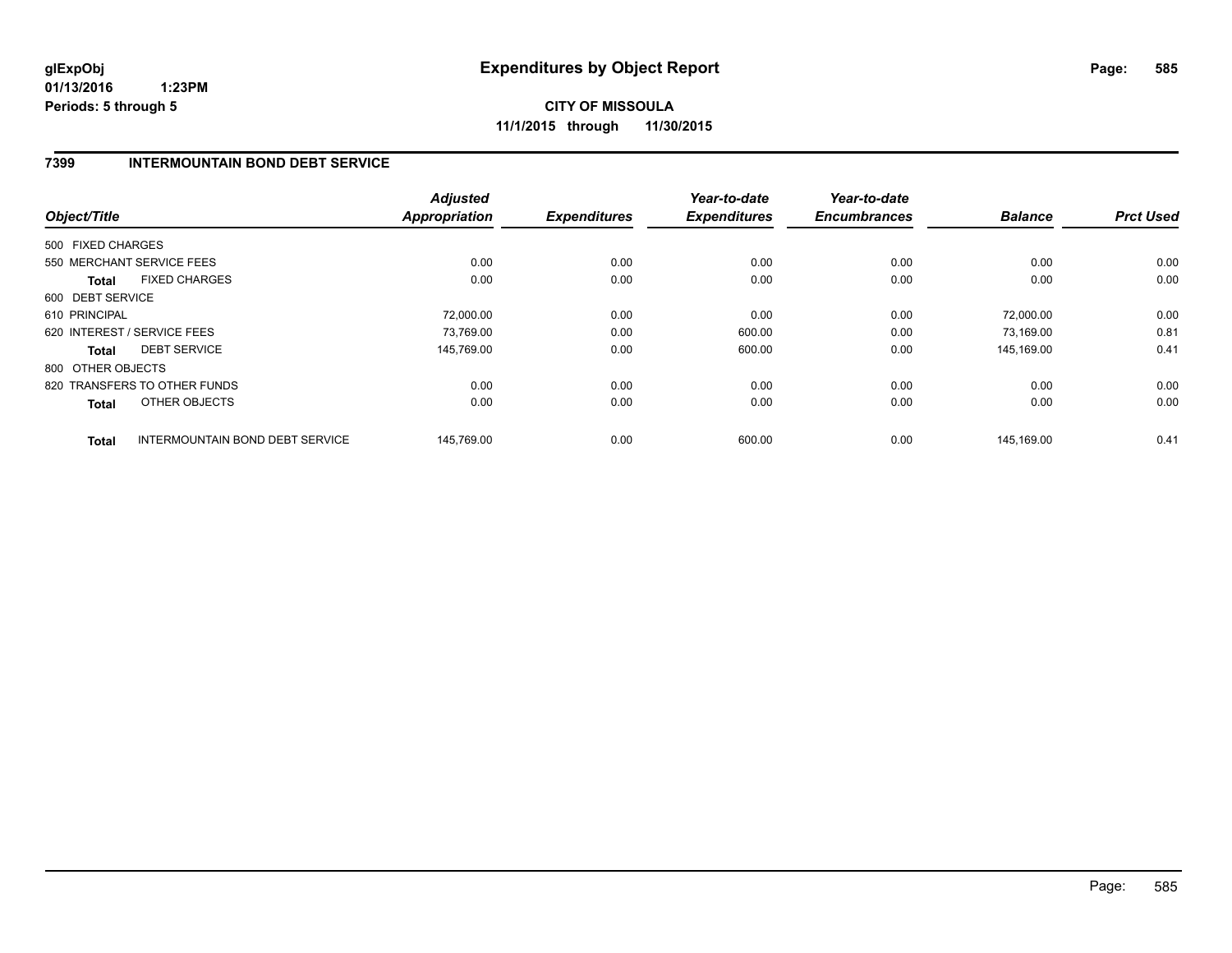#### **7400 FRONT ST BOND CLEARING**

**385 MRA**

|                   |                                   | <b>Adjusted</b>      |                     | Year-to-date        | Year-to-date        |                |                  |
|-------------------|-----------------------------------|----------------------|---------------------|---------------------|---------------------|----------------|------------------|
| Object/Title      |                                   | <b>Appropriation</b> | <b>Expenditures</b> | <b>Expenditures</b> | <b>Encumbrances</b> | <b>Balance</b> | <b>Prct Used</b> |
| 500 FIXED CHARGES |                                   |                      |                     |                     |                     |                |                  |
|                   | 550 MERCHANT SERVICE FEES         | 0.00                 | 0.00                | 0.00                | 0.00                | 0.00           | 0.00             |
| <b>Total</b>      | <b>FIXED CHARGES</b>              | 0.00                 | 0.00                | 0.00                | 0.00                | 0.00           | 0.00             |
|                   | 700 GRANTS & CONTRIBUTIONS        |                      |                     |                     |                     |                |                  |
|                   | 700 GRANTS & CONTRIBUTIONS        | 0.00                 | 0.00                | 0.00                | 0.00                | 0.00           | 0.00             |
| Total             | <b>GRANTS &amp; CONTRIBUTIONS</b> | 0.00                 | 0.00                | 0.00                | 0.00                | 0.00           | 0.00             |
| 800 OTHER OBJECTS |                                   |                      |                     |                     |                     |                |                  |
|                   | 820 TRANSFERS TO OTHER FUNDS      | 453.262.00           | 0.00                | 0.00                | 0.00                | 453.262.00     | 0.00             |
| <b>Total</b>      | OTHER OBJECTS                     | 453,262.00           | 0.00                | 0.00                | 0.00                | 453,262.00     | 0.00             |
| <b>Total</b>      | <b>MRA</b>                        | 453.262.00           | 0.00                | 0.00                | 0.00                | 453.262.00     | 0.00             |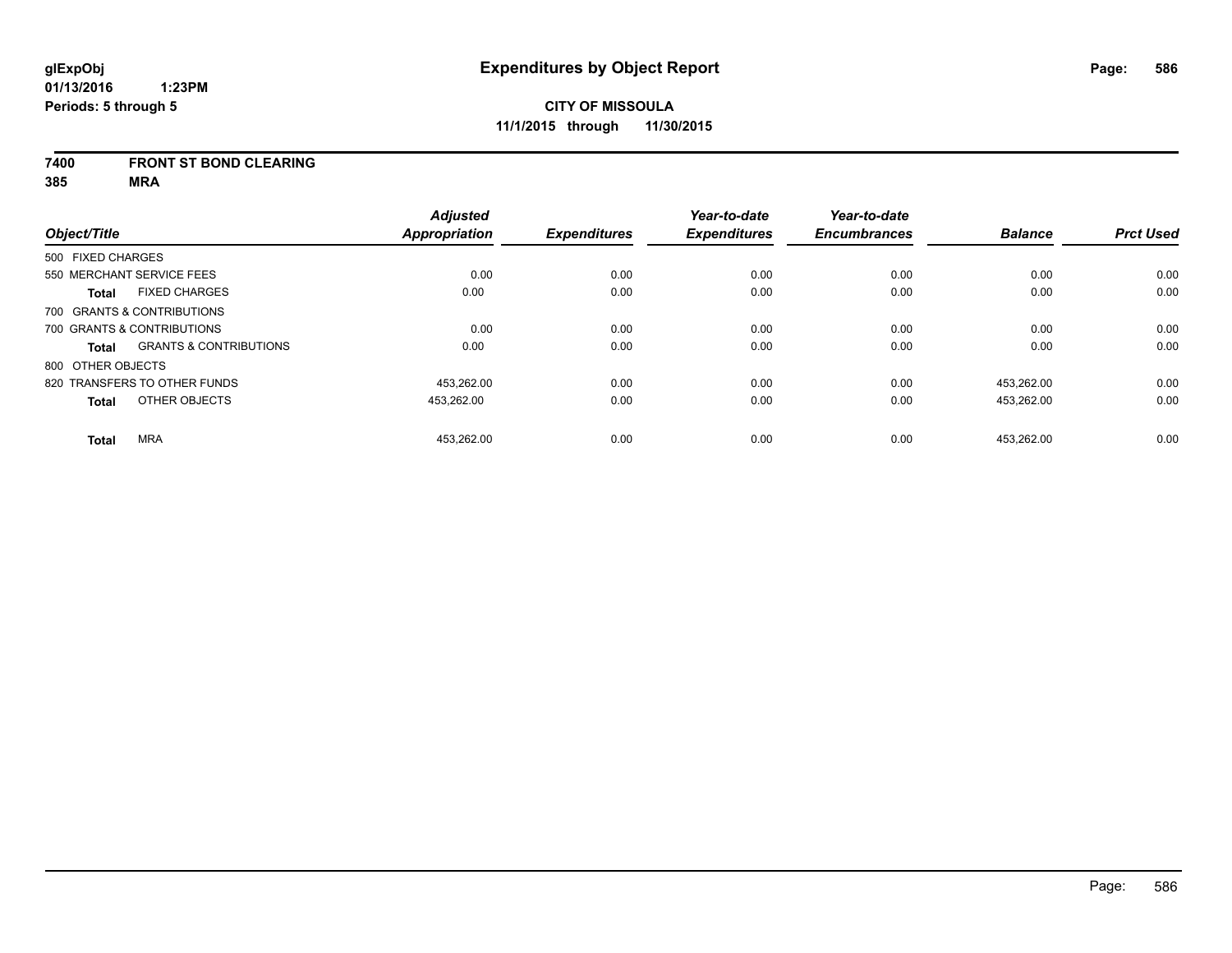### **7400 FRONT ST BOND CLEARING**

| Object/Title                 |                                   | <b>Adjusted</b><br><b>Appropriation</b> | <b>Expenditures</b> | Year-to-date<br><b>Expenditures</b> | Year-to-date<br><b>Encumbrances</b> | <b>Balance</b> | <b>Prct Used</b> |
|------------------------------|-----------------------------------|-----------------------------------------|---------------------|-------------------------------------|-------------------------------------|----------------|------------------|
| 500 FIXED CHARGES            |                                   |                                         |                     |                                     |                                     |                |                  |
| 550 MERCHANT SERVICE FEES    |                                   | 0.00                                    | 0.00                | 0.00                                | 0.00                                | 0.00           | 0.00             |
| <b>Total</b>                 | <b>FIXED CHARGES</b>              | 0.00                                    | 0.00                | 0.00                                | 0.00                                | 0.00           | 0.00             |
| 700 GRANTS & CONTRIBUTIONS   |                                   |                                         |                     |                                     |                                     |                |                  |
| 700 GRANTS & CONTRIBUTIONS   |                                   | 0.00                                    | 0.00                | 0.00                                | 0.00                                | 0.00           | 0.00             |
| <b>Total</b>                 | <b>GRANTS &amp; CONTRIBUTIONS</b> | 0.00                                    | 0.00                | 0.00                                | 0.00                                | 0.00           | 0.00             |
| 800 OTHER OBJECTS            |                                   |                                         |                     |                                     |                                     |                |                  |
| 820 TRANSFERS TO OTHER FUNDS |                                   | 453,262.00                              | 0.00                | 0.00                                | 0.00                                | 453.262.00     | 0.00             |
| <b>Total</b>                 | OTHER OBJECTS                     | 453,262.00                              | 0.00                | 0.00                                | 0.00                                | 453,262.00     | 0.00             |
| <b>Total</b>                 | <b>FRONT ST BOND CLEARING</b>     | 453.262.00                              | 0.00                | 0.00                                | 0.00                                | 453.262.00     | 0.00             |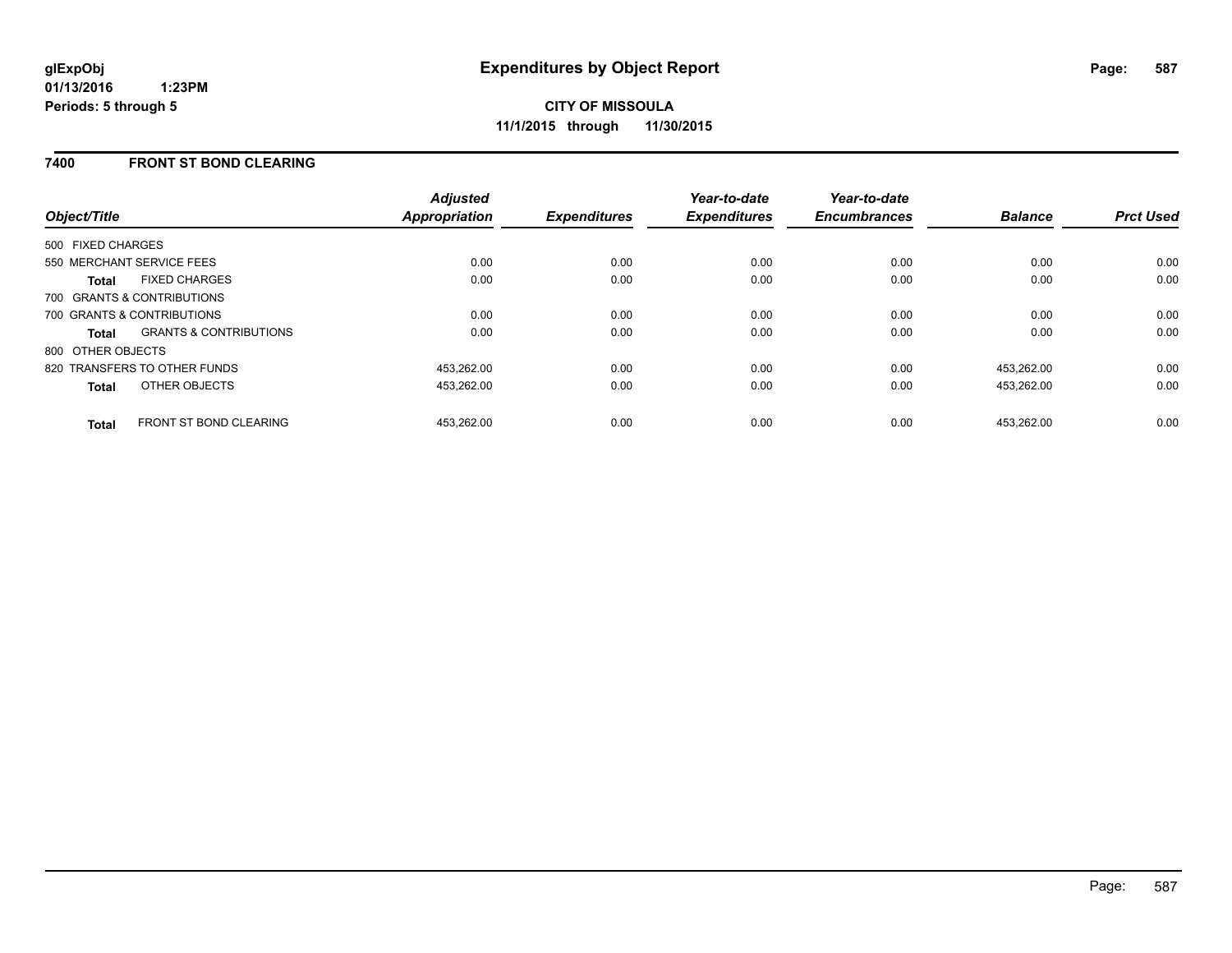#### **7401 FRONT ST PARKING STRUCTURE**

**385 MRA**

| Object/Title                |                              | <b>Adjusted</b><br><b>Appropriation</b> | <b>Expenditures</b> | Year-to-date<br><b>Expenditures</b> | Year-to-date<br><b>Encumbrances</b> | <b>Balance</b> | <b>Prct Used</b> |
|-----------------------------|------------------------------|-----------------------------------------|---------------------|-------------------------------------|-------------------------------------|----------------|------------------|
| 300 PURCHASED SERVICES      |                              |                                         |                     |                                     |                                     |                |                  |
|                             | 390 OTHER PURCHASED SERVICES | 0.00                                    | 0.00                | 0.00                                | 0.00                                | 0.00           | 0.00             |
| <b>Total</b>                | PURCHASED SERVICES           | 0.00                                    | 0.00                | 0.00                                | 0.00                                | 0.00           | 0.00             |
| 500 FIXED CHARGES           |                              |                                         |                     |                                     |                                     |                |                  |
| 550 MERCHANT SERVICE FEES   |                              | 116,134.00                              | 0.00                | 0.00                                | 0.00                                | 116,134.00     | 0.00             |
| <b>Total</b>                | <b>FIXED CHARGES</b>         | 116,134.00                              | 0.00                | 0.00                                | 0.00                                | 116,134.00     | 0.00             |
| 600 DEBT SERVICE            |                              |                                         |                     |                                     |                                     |                |                  |
| 610 PRINCIPAL               |                              | 30,000.00                               | 0.00                | 74,000.00                           | 0.00                                | $-44,000.00$   | 246.67           |
| 620 INTEREST / SERVICE FEES |                              | 0.00                                    | 0.00                | 54,885.00                           | 0.00                                | $-54,885.00$   | 0.00             |
| <b>Total</b>                | <b>DEBT SERVICE</b>          | 30,000.00                               | 0.00                | 128,885.00                          | 0.00                                | $-98,885.00$   | 429.62           |
| 800 OTHER OBJECTS           |                              |                                         |                     |                                     |                                     |                |                  |
|                             | 820 TRANSFERS TO OTHER FUNDS | 0.00                                    | 0.00                | 0.00                                | 0.00                                | 0.00           | 0.00             |
| <b>Total</b>                | OTHER OBJECTS                | 0.00                                    | 0.00                | 0.00                                | 0.00                                | 0.00           | 0.00             |
| <b>Total</b>                | <b>MRA</b>                   | 146,134.00                              | 0.00                | 128,885.00                          | 0.00                                | 17,249.00      | 88.20            |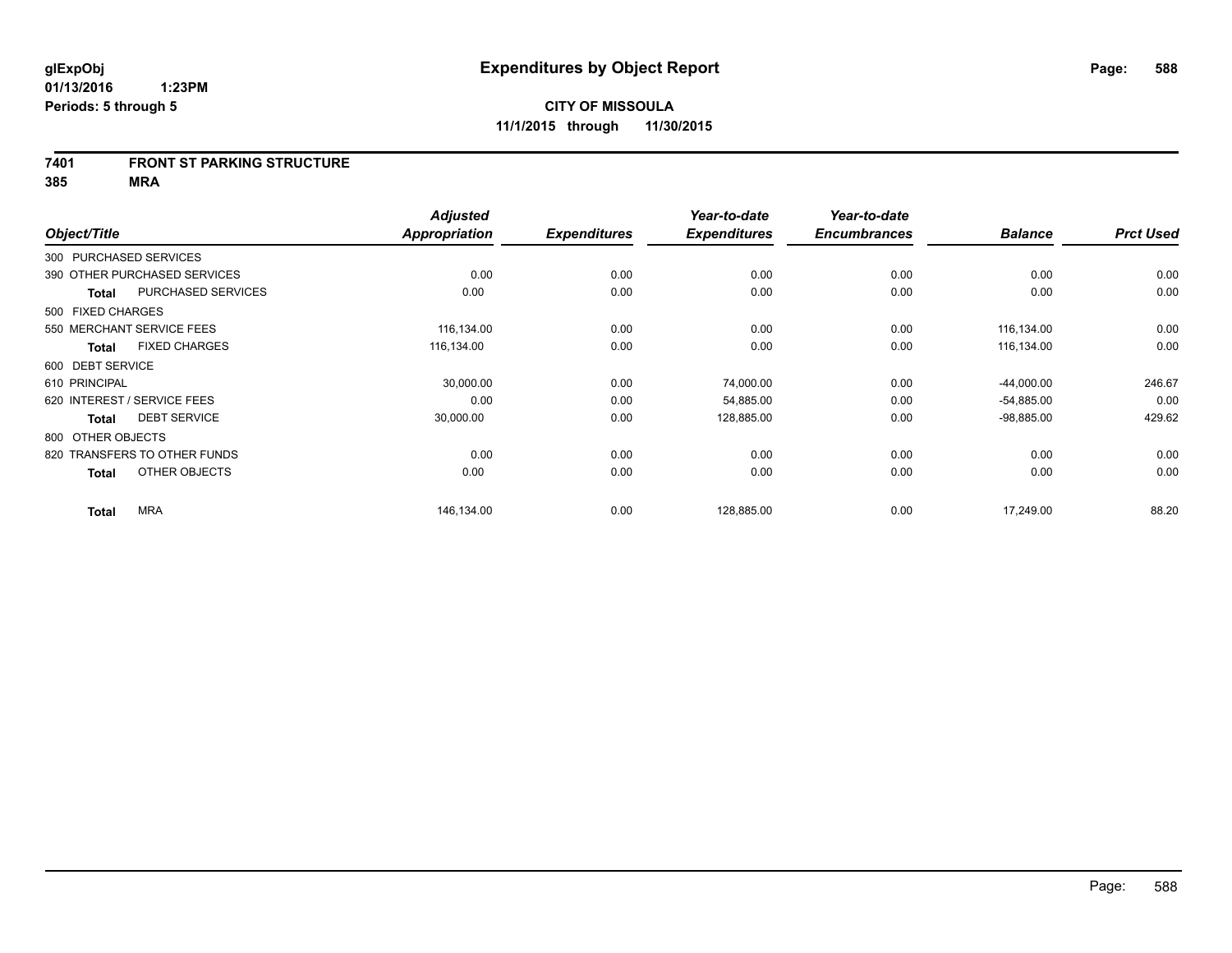# **7401 FRONT ST PARKING STRUCTURE**

| Object/Title           |                                   | <b>Adjusted</b><br>Appropriation | <b>Expenditures</b> | Year-to-date<br><b>Expenditures</b> | Year-to-date<br><b>Encumbrances</b> | <b>Balance</b> | <b>Prct Used</b> |
|------------------------|-----------------------------------|----------------------------------|---------------------|-------------------------------------|-------------------------------------|----------------|------------------|
| 300 PURCHASED SERVICES |                                   |                                  |                     |                                     |                                     |                |                  |
|                        | 390 OTHER PURCHASED SERVICES      | 0.00                             | 0.00                | 0.00                                | 0.00                                | 0.00           | 0.00             |
| <b>Total</b>           | PURCHASED SERVICES                | 0.00                             | 0.00                | 0.00                                | 0.00                                | 0.00           | 0.00             |
| 500 FIXED CHARGES      |                                   |                                  |                     |                                     |                                     |                |                  |
|                        | 550 MERCHANT SERVICE FEES         | 116,134.00                       | 0.00                | 0.00                                | 0.00                                | 116,134.00     | 0.00             |
| <b>Total</b>           | <b>FIXED CHARGES</b>              | 116,134.00                       | 0.00                | 0.00                                | 0.00                                | 116,134.00     | 0.00             |
| 600 DEBT SERVICE       |                                   |                                  |                     |                                     |                                     |                |                  |
| 610 PRINCIPAL          |                                   | 30,000.00                        | 0.00                | 74,000.00                           | 0.00                                | $-44,000.00$   | 246.67           |
|                        | 620 INTEREST / SERVICE FEES       | 0.00                             | 0.00                | 54,885.00                           | 0.00                                | $-54,885.00$   | 0.00             |
| <b>Total</b>           | <b>DEBT SERVICE</b>               | 30,000.00                        | 0.00                | 128,885.00                          | 0.00                                | $-98,885.00$   | 429.62           |
| 800 OTHER OBJECTS      |                                   |                                  |                     |                                     |                                     |                |                  |
|                        | 820 TRANSFERS TO OTHER FUNDS      | 0.00                             | 0.00                | 0.00                                | 0.00                                | 0.00           | 0.00             |
| <b>Total</b>           | OTHER OBJECTS                     | 0.00                             | 0.00                | 0.00                                | 0.00                                | 0.00           | 0.00             |
| <b>Total</b>           | <b>FRONT ST PARKING STRUCTURE</b> | 146,134.00                       | 0.00                | 128,885.00                          | 0.00                                | 17,249.00      | 88.20            |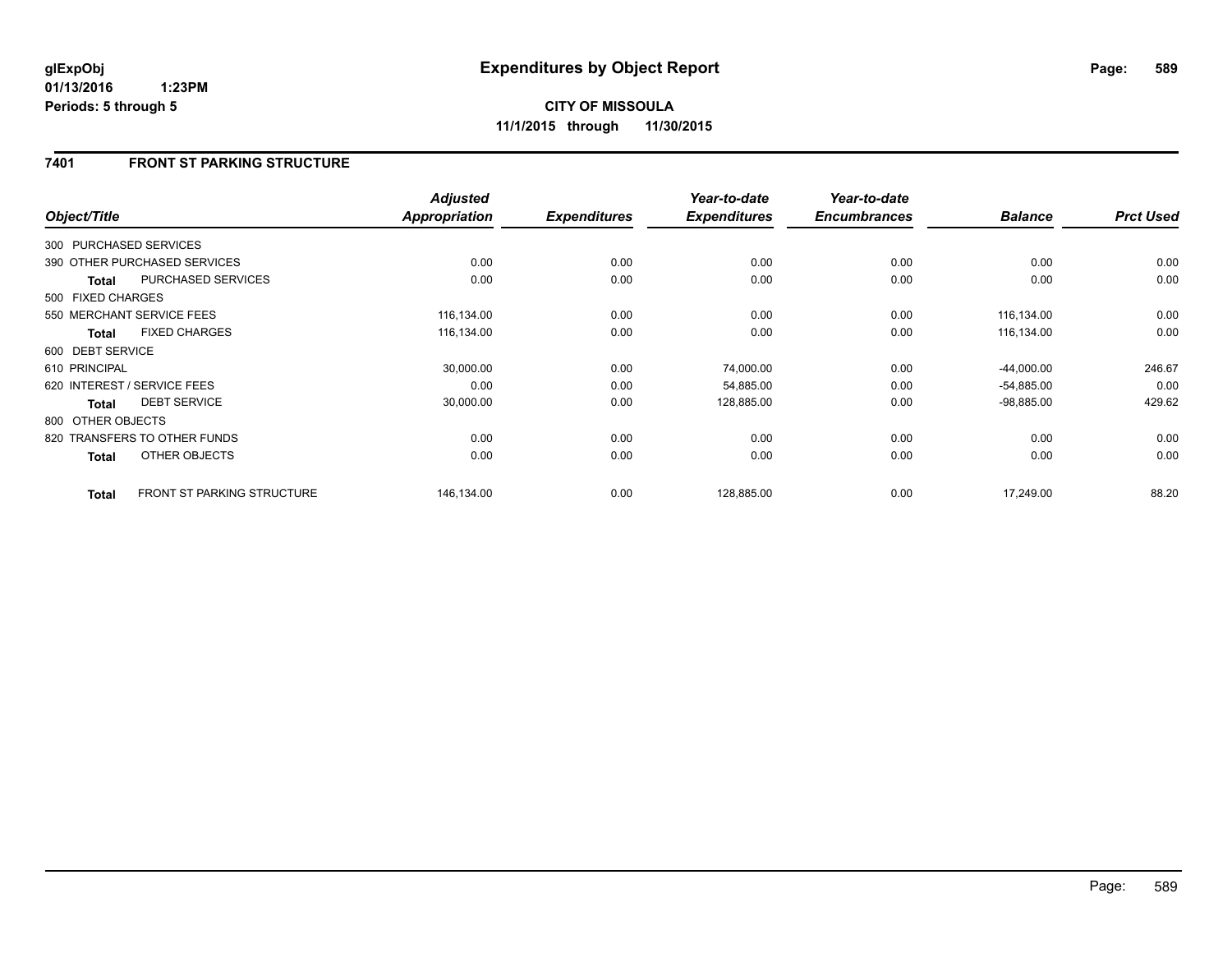#### **7402 FRONT ST SUBORDINATE LIEN NOTE**

**385 MRA**

|                  |                                                   | <b>Adjusted</b>      |                     | Year-to-date        | Year-to-date        |                |                  |
|------------------|---------------------------------------------------|----------------------|---------------------|---------------------|---------------------|----------------|------------------|
| Object/Title     |                                                   | <b>Appropriation</b> | <b>Expenditures</b> | <b>Expenditures</b> | <b>Encumbrances</b> | <b>Balance</b> | <b>Prct Used</b> |
|                  | 500 FIXED CHARGES                                 |                      |                     |                     |                     |                |                  |
|                  | 550 MERCHANT SERVICE FEES                         | 0.00                 | 0.00                | 0.00                | 0.00                | 0.00           | 0.00             |
|                  | <b>FIXED CHARGES</b><br><b>Total</b>              | 0.00                 | 0.00                | 0.00                | 0.00                | 0.00           | 0.00             |
| 600 DEBT SERVICE |                                                   |                      |                     |                     |                     |                |                  |
| 610 PRINCIPAL    |                                                   | 67,309.00            | 0.00                | 34,929.89           | 0.00                | 32,379.11      | 51.89            |
|                  | 620 INTEREST / SERVICE FEES                       | 99,248.00            | 0.00                | 48,724.64           | 0.00                | 50,523.36      | 49.09            |
|                  | <b>DEBT SERVICE</b><br><b>Total</b>               | 166,557.00           | 0.00                | 83,654.53           | 0.00                | 82,902.47      | 50.23            |
|                  | 700 GRANTS & CONTRIBUTIONS                        |                      |                     |                     |                     |                |                  |
|                  | 700 GRANTS & CONTRIBUTIONS                        | 0.00                 | 0.00                | 0.00                | 0.00                | 0.00           | 0.00             |
|                  | <b>GRANTS &amp; CONTRIBUTIONS</b><br><b>Total</b> | 0.00                 | 0.00                | 0.00                | 0.00                | 0.00           | 0.00             |
|                  | 800 OTHER OBJECTS                                 |                      |                     |                     |                     |                |                  |
|                  | 820 TRANSFERS TO OTHER FUNDS                      | 0.00                 | 0.00                | 0.00                | 0.00                | 0.00           | 0.00             |
|                  | OTHER OBJECTS<br><b>Total</b>                     | 0.00                 | 0.00                | 0.00                | 0.00                | 0.00           | 0.00             |
|                  | <b>MRA</b><br><b>Total</b>                        | 166,557.00           | 0.00                | 83,654.53           | 0.00                | 82,902.47      | 50.23            |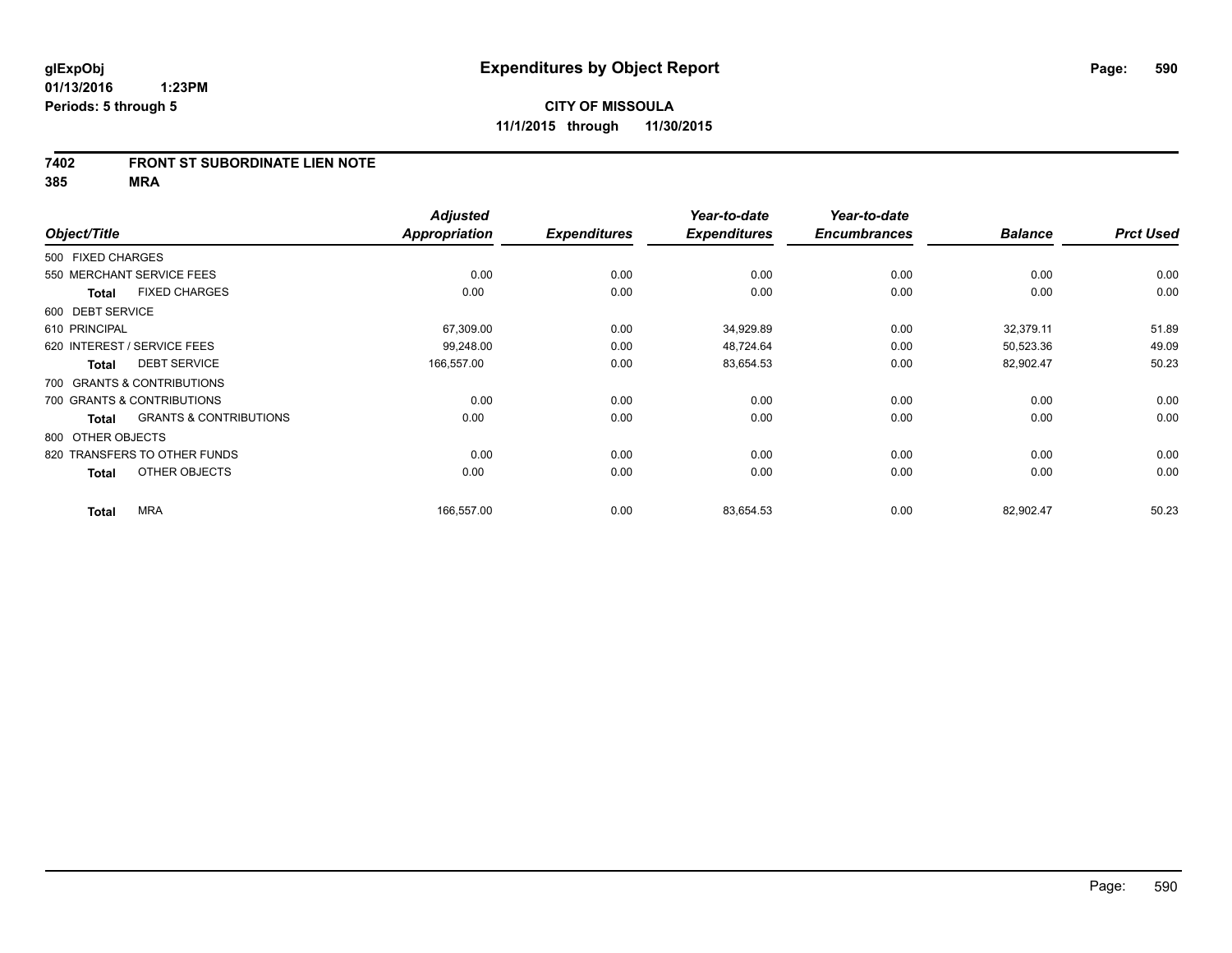# **7402 FRONT ST SUBORDINATE LIEN NOTE**

| Object/Title      |                                       | <b>Adjusted</b><br><b>Appropriation</b> | <b>Expenditures</b> | Year-to-date<br><b>Expenditures</b> | Year-to-date<br><b>Encumbrances</b> | <b>Balance</b> | <b>Prct Used</b> |
|-------------------|---------------------------------------|-----------------------------------------|---------------------|-------------------------------------|-------------------------------------|----------------|------------------|
| 500 FIXED CHARGES |                                       |                                         |                     |                                     |                                     |                |                  |
|                   | 550 MERCHANT SERVICE FEES             | 0.00                                    | 0.00                | 0.00                                | 0.00                                | 0.00           | 0.00             |
| <b>Total</b>      | <b>FIXED CHARGES</b>                  | 0.00                                    | 0.00                | 0.00                                | 0.00                                | 0.00           | 0.00             |
| 600 DEBT SERVICE  |                                       |                                         |                     |                                     |                                     |                |                  |
| 610 PRINCIPAL     |                                       | 67,309.00                               | 0.00                | 34,929.89                           | 0.00                                | 32,379.11      | 51.89            |
|                   | 620 INTEREST / SERVICE FEES           | 99.248.00                               | 0.00                | 48,724.64                           | 0.00                                | 50,523.36      | 49.09            |
| <b>Total</b>      | <b>DEBT SERVICE</b>                   | 166,557.00                              | 0.00                | 83,654.53                           | 0.00                                | 82,902.47      | 50.23            |
|                   | 700 GRANTS & CONTRIBUTIONS            |                                         |                     |                                     |                                     |                |                  |
|                   | 700 GRANTS & CONTRIBUTIONS            | 0.00                                    | 0.00                | 0.00                                | 0.00                                | 0.00           | 0.00             |
| <b>Total</b>      | <b>GRANTS &amp; CONTRIBUTIONS</b>     | 0.00                                    | 0.00                | 0.00                                | 0.00                                | 0.00           | 0.00             |
| 800 OTHER OBJECTS |                                       |                                         |                     |                                     |                                     |                |                  |
|                   | 820 TRANSFERS TO OTHER FUNDS          | 0.00                                    | 0.00                | 0.00                                | 0.00                                | 0.00           | 0.00             |
| <b>Total</b>      | OTHER OBJECTS                         | 0.00                                    | 0.00                | 0.00                                | 0.00                                | 0.00           | 0.00             |
| <b>Total</b>      | <b>FRONT ST SUBORDINATE LIEN NOTE</b> | 166,557.00                              | 0.00                | 83,654.53                           | 0.00                                | 82,902.47      | 50.23            |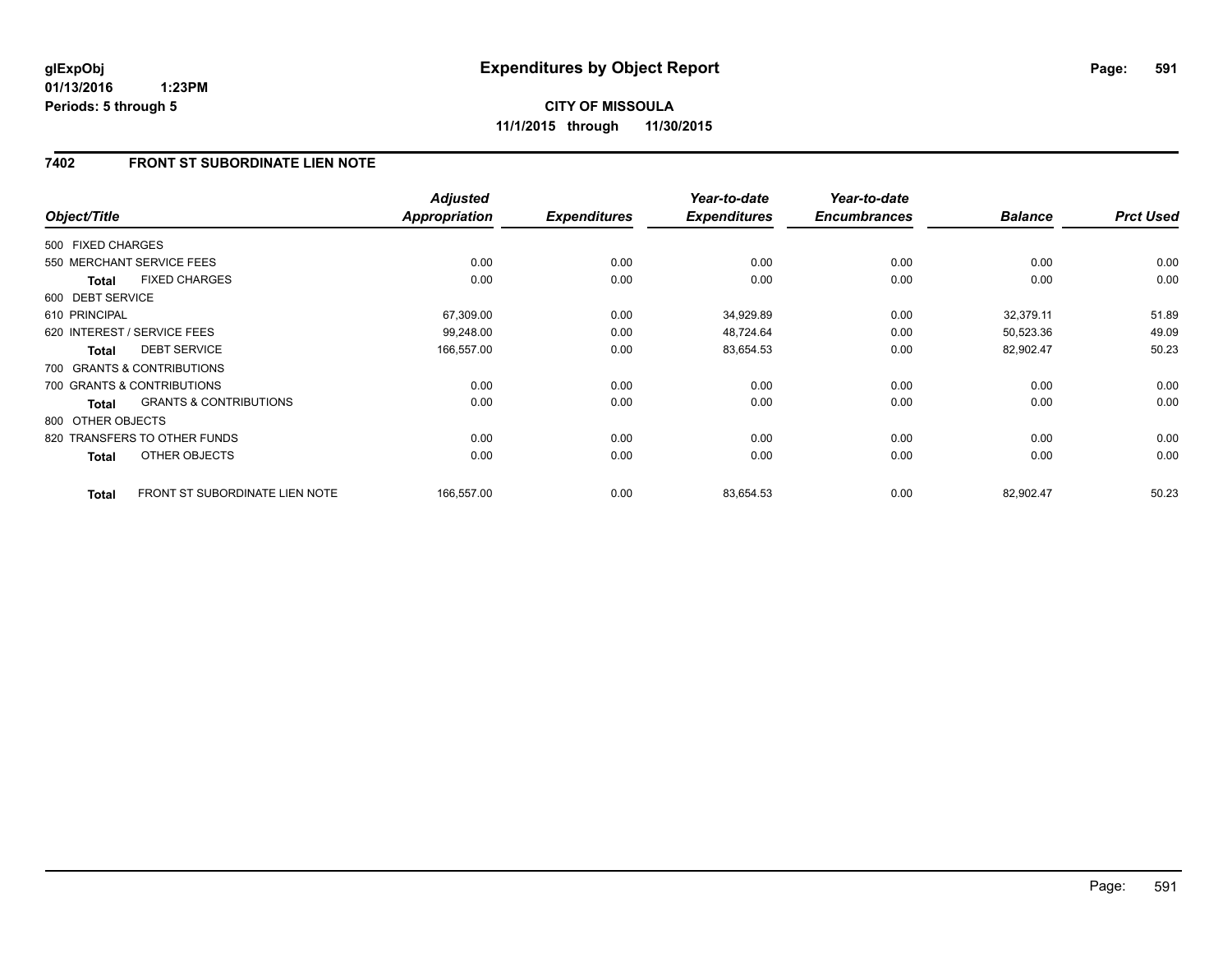# **glExpObj Expenditures by Object Report Page: 592**

# **CITY OF MISSOULA 11/1/2015 through 11/30/2015**

#### **7447 COURT COLLECTED PARKING FINES**

**230 MUNICIPAL COURT**

| Object/Title                         | <b>Adjusted</b><br>Appropriation | <b>Expenditures</b> | Year-to-date<br><b>Expenditures</b> | Year-to-date<br><b>Encumbrances</b> | <b>Balance</b> | <b>Prct Used</b> |
|--------------------------------------|----------------------------------|---------------------|-------------------------------------|-------------------------------------|----------------|------------------|
| 500 FIXED CHARGES                    |                                  |                     |                                     |                                     |                |                  |
| 500 FIXED CHARGES                    | 0.00                             | 0.00                | 0.00                                | 0.00                                | 0.00           | 0.00             |
| 550 MERCHANT SERVICE FEES            | 0.00                             | 0.00                | 0.00                                | 0.00                                | 0.00           | 0.00             |
| <b>FIXED CHARGES</b><br><b>Total</b> | 0.00                             | 0.00                | 0.00                                | 0.00                                | 0.00           | 0.00             |
| <b>MUNICIPAL COURT</b><br>Total      | 0.00                             | 0.00                | 0.00                                | 0.00                                | 0.00           | 0.00             |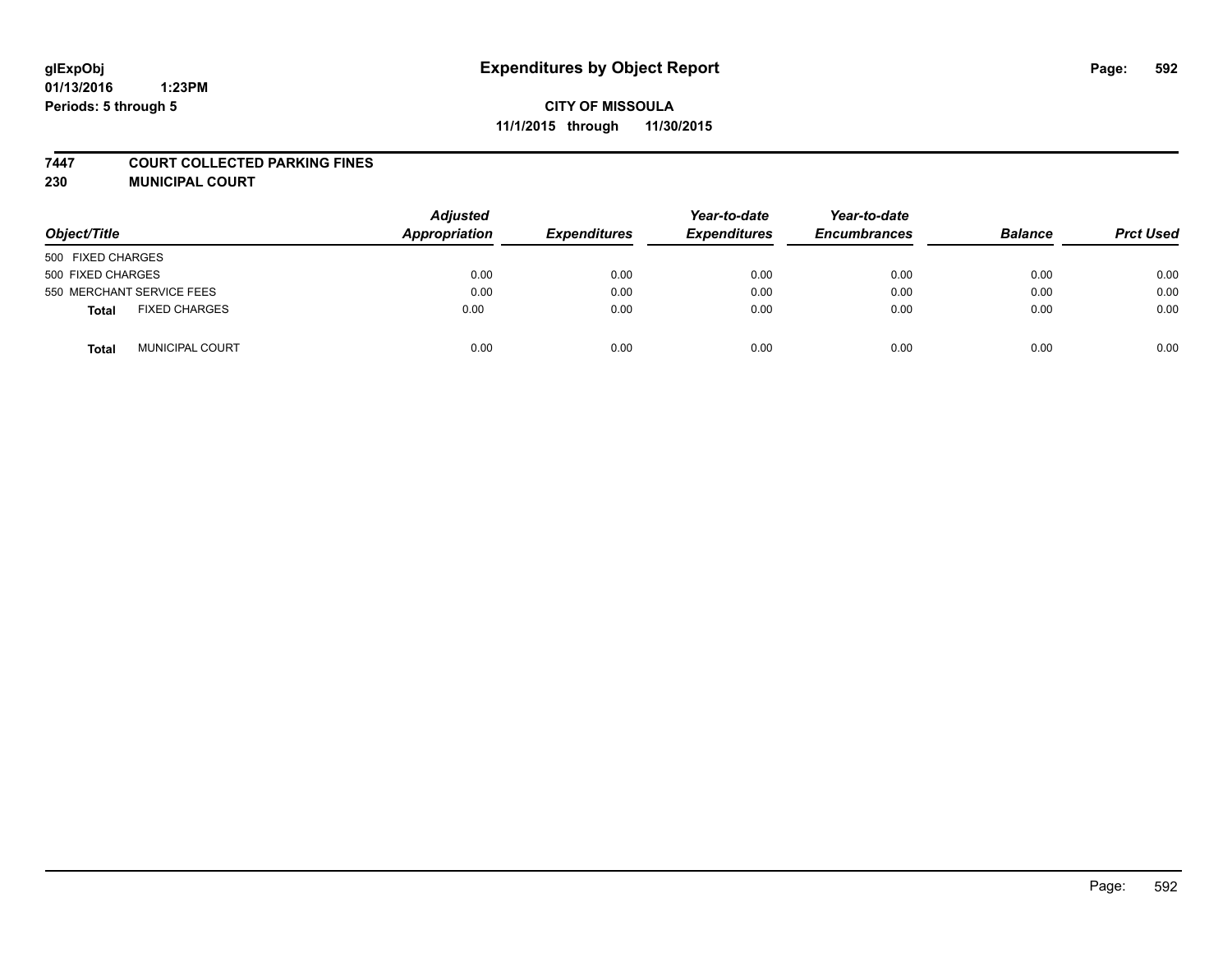# **glExpObj Expenditures by Object Report Page: 593**

**01/13/2016 1:23PM Periods: 5 through 5**

**CITY OF MISSOULA 11/1/2015 through 11/30/2015**

### **7447 COURT COLLECTED PARKING FINES**

| Object/Title      |                               | <b>Adjusted</b><br>Appropriation | <b>Expenditures</b> | Year-to-date<br><b>Expenditures</b> | Year-to-date<br><b>Encumbrances</b> | <b>Balance</b> | <b>Prct Used</b> |
|-------------------|-------------------------------|----------------------------------|---------------------|-------------------------------------|-------------------------------------|----------------|------------------|
| 500 FIXED CHARGES |                               |                                  |                     |                                     |                                     |                |                  |
| 500 FIXED CHARGES |                               | 0.00                             | 0.00                | 0.00                                | 0.00                                | 0.00           | 0.00             |
|                   | 550 MERCHANT SERVICE FEES     | 0.00                             | 0.00                | 0.00                                | 0.00                                | 0.00           | 0.00             |
| <b>Total</b>      | <b>FIXED CHARGES</b>          | 0.00                             | 0.00                | 0.00                                | 0.00                                | 0.00           | 0.00             |
| <b>Total</b>      | COURT COLLECTED PARKING FINES | 0.00                             | 0.00                | 0.00                                | 0.00                                | 0.00           | 0.00             |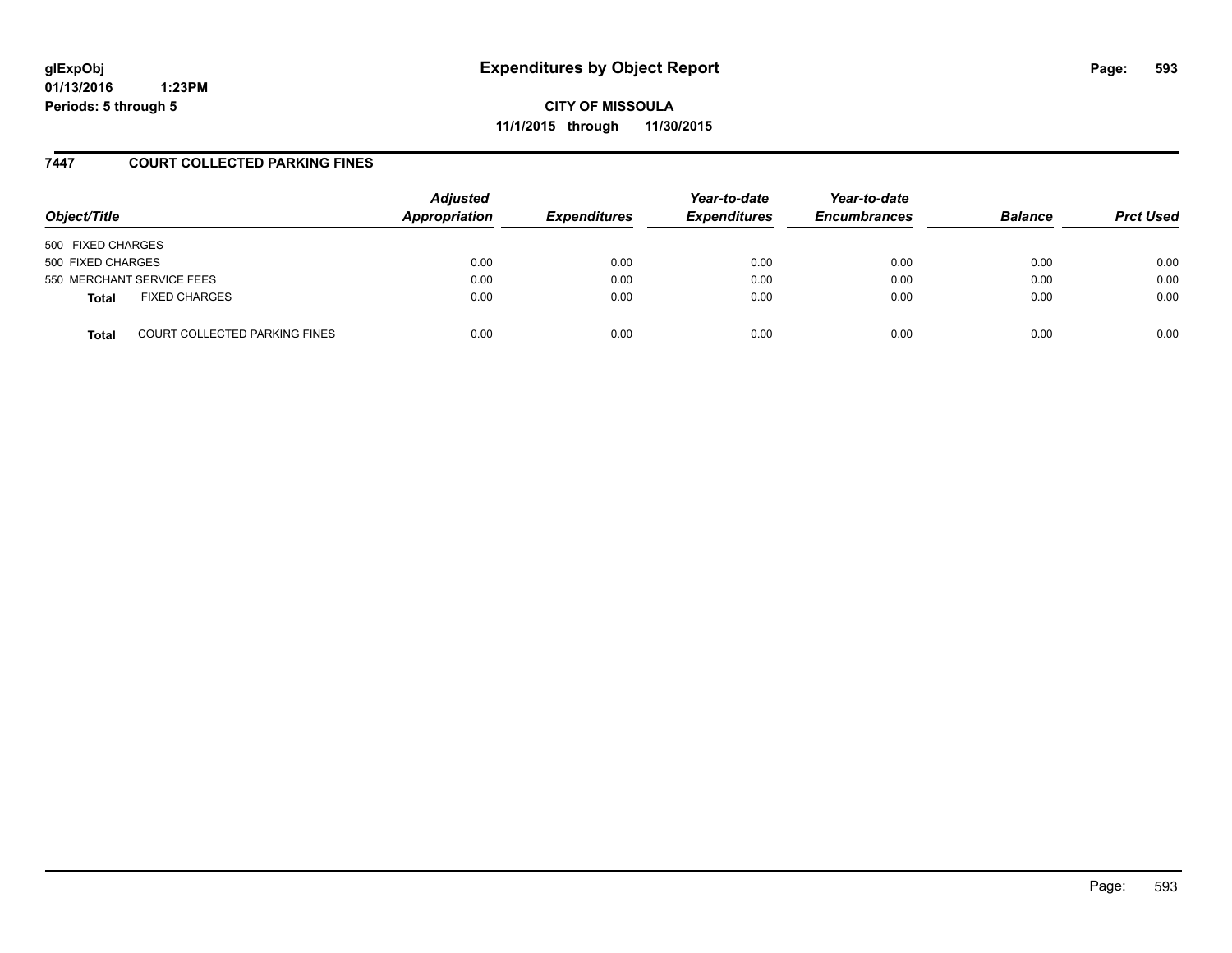#### **7458 COURT SURCHARGE**

**230 MUNICIPAL COURT**

| Object/Title                         | <b>Adjusted</b><br>Appropriation | <b>Expenditures</b> | Year-to-date<br><b>Expenditures</b> | Year-to-date<br><b>Encumbrances</b> | <b>Balance</b> | <b>Prct Used</b> |
|--------------------------------------|----------------------------------|---------------------|-------------------------------------|-------------------------------------|----------------|------------------|
| 500 FIXED CHARGES                    |                                  |                     |                                     |                                     |                |                  |
| 500 FIXED CHARGES                    | 0.00                             | 0.00                | 0.00                                | 0.00                                | 0.00           | 0.00             |
| 550 MERCHANT SERVICE FEES            | 0.00                             | 0.00                | 0.00                                | 0.00                                | 0.00           | 0.00             |
| <b>FIXED CHARGES</b><br><b>Total</b> | 0.00                             | 0.00                | 0.00                                | 0.00                                | 0.00           | 0.00             |
| <b>MUNICIPAL COURT</b><br>Total      | 0.00                             | 0.00                | 0.00                                | 0.00                                | 0.00           | 0.00             |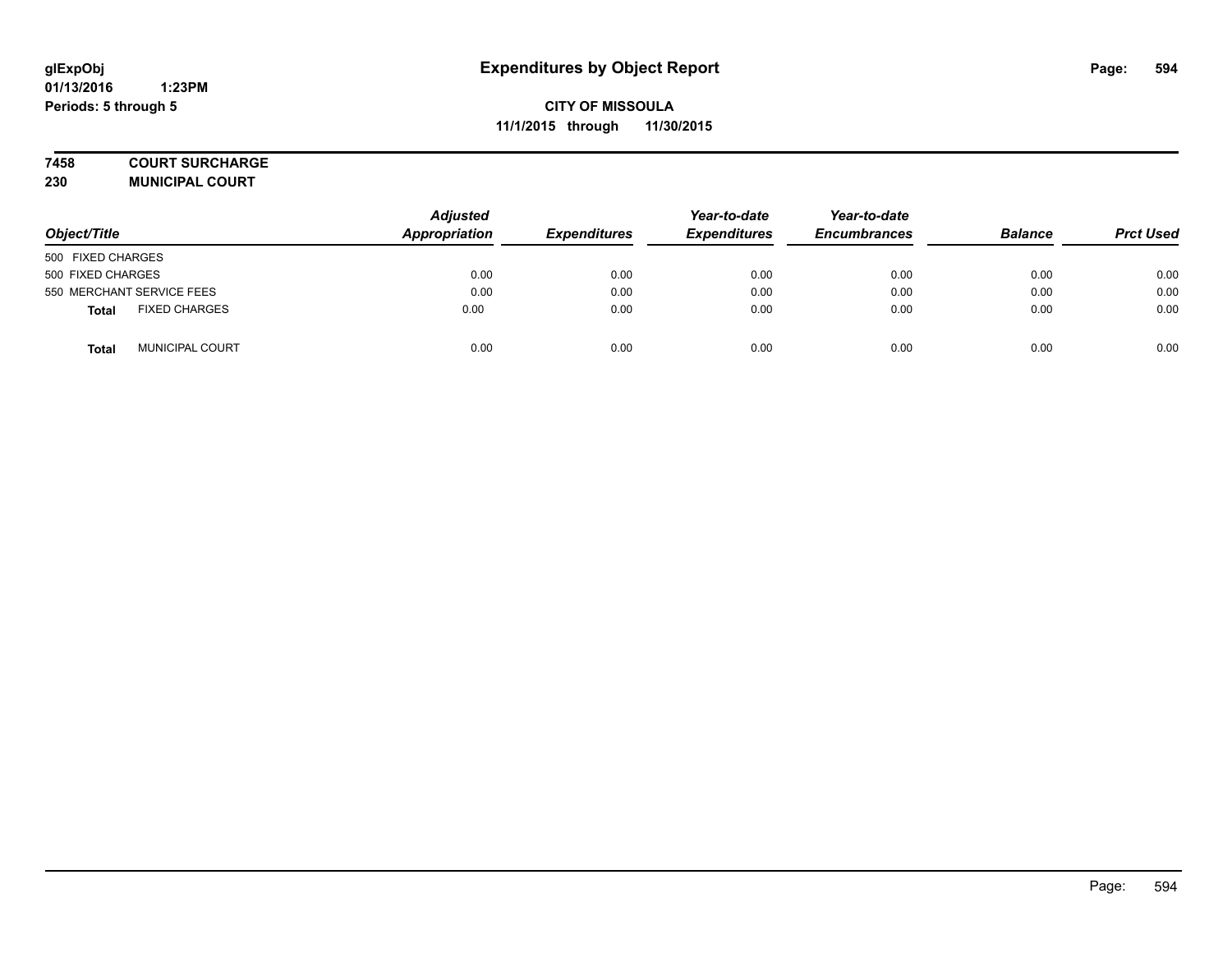**CITY OF MISSOULA 11/1/2015 through 11/30/2015**

**7458 COURT SURCHARGE**

| Object/Title      |                           | <b>Adjusted</b><br>Appropriation | <b>Expenditures</b> | Year-to-date<br><b>Expenditures</b> | Year-to-date<br><b>Encumbrances</b> | <b>Balance</b> | <b>Prct Used</b> |
|-------------------|---------------------------|----------------------------------|---------------------|-------------------------------------|-------------------------------------|----------------|------------------|
| 500 FIXED CHARGES |                           |                                  |                     |                                     |                                     |                |                  |
| 500 FIXED CHARGES |                           | 0.00                             | 0.00                | 0.00                                | 0.00                                | 0.00           | 0.00             |
|                   | 550 MERCHANT SERVICE FEES | 0.00                             | 0.00                | 0.00                                | 0.00                                | 0.00           | 0.00             |
| <b>Total</b>      | <b>FIXED CHARGES</b>      | 0.00                             | 0.00                | 0.00                                | 0.00                                | 0.00           | 0.00             |
| <b>Total</b>      | <b>COURT SURCHARGE</b>    | 0.00                             | 0.00                | 0.00                                | 0.00                                | 0.00           | 0.00             |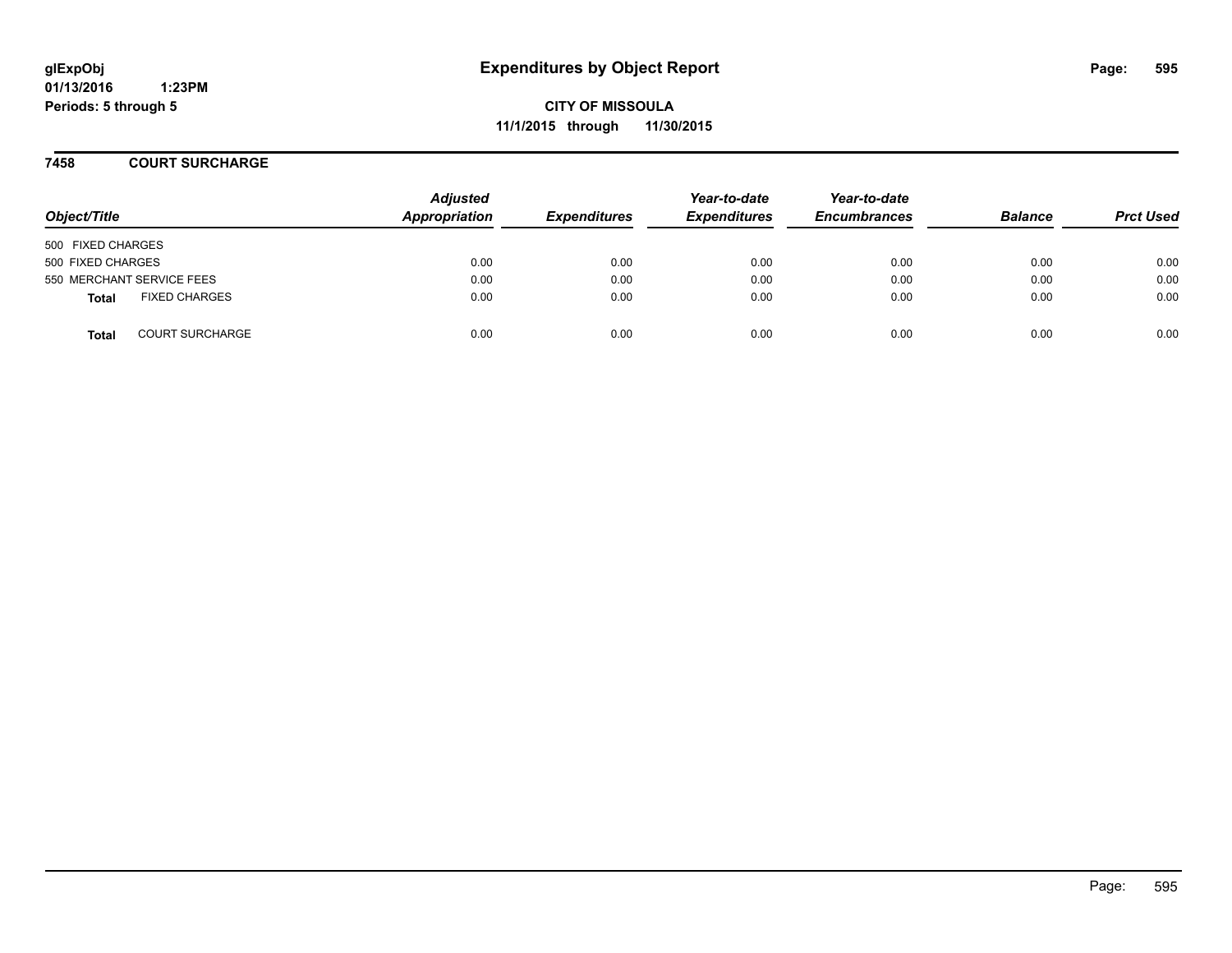# **glExpObj Expenditures by Object Report Page: 596**

# **CITY OF MISSOULA 11/1/2015 through 11/30/2015**

**7469 PUBLIC DEFENDER FEES 230 MUNICIPAL COURT**

| Object/Title      |                           | <b>Adjusted</b><br>Appropriation | <b>Expenditures</b> | Year-to-date<br><b>Expenditures</b> | Year-to-date<br><b>Encumbrances</b> | <b>Balance</b> | <b>Prct Used</b> |
|-------------------|---------------------------|----------------------------------|---------------------|-------------------------------------|-------------------------------------|----------------|------------------|
| 500 FIXED CHARGES |                           |                                  |                     |                                     |                                     |                |                  |
| 500 FIXED CHARGES |                           | 0.00                             | 0.00                | 0.00                                | 0.00                                | 0.00           | 0.00             |
|                   | 550 MERCHANT SERVICE FEES | 0.00                             | 0.00                | 0.00                                | 0.00                                | 0.00           | 0.00             |
| <b>Total</b>      | <b>FIXED CHARGES</b>      | 0.00                             | 0.00                | 0.00                                | 0.00                                | 0.00           | 0.00             |
| <b>Total</b>      | MUNICIPAL COURT           | 0.00                             | 0.00                | 0.00                                | 0.00                                | 0.00           | 0.00             |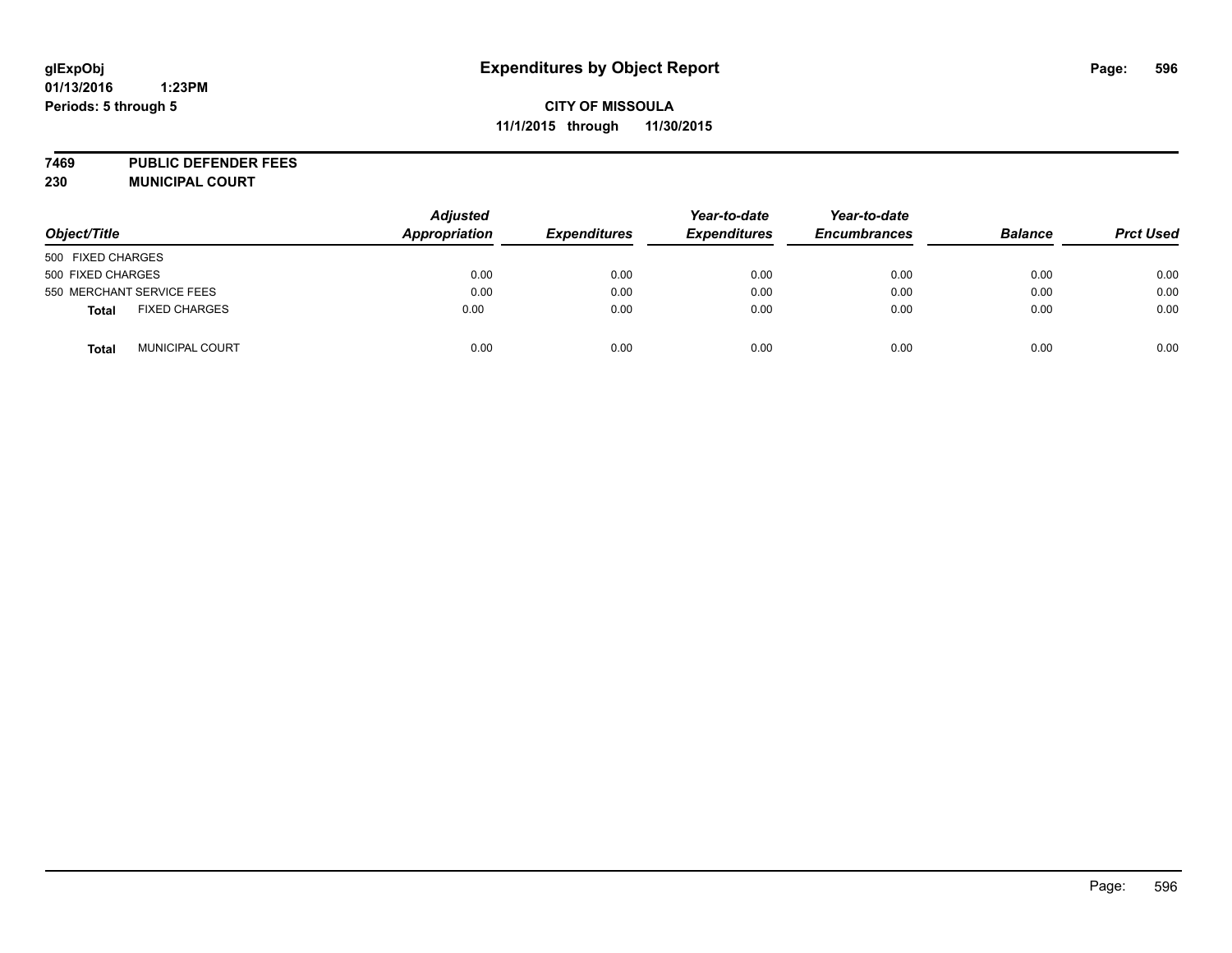#### **7469 PUBLIC DEFENDER FEES**

| Object/Title      |                           | <b>Adjusted</b><br>Appropriation | <b>Expenditures</b> | Year-to-date<br><b>Expenditures</b> | Year-to-date<br><b>Encumbrances</b> | <b>Balance</b> | <b>Prct Used</b> |
|-------------------|---------------------------|----------------------------------|---------------------|-------------------------------------|-------------------------------------|----------------|------------------|
| 500 FIXED CHARGES |                           |                                  |                     |                                     |                                     |                |                  |
| 500 FIXED CHARGES |                           | 0.00                             | 0.00                | 0.00                                | 0.00                                | 0.00           | 0.00             |
|                   | 550 MERCHANT SERVICE FEES | 0.00                             | 0.00                | 0.00                                | 0.00                                | 0.00           | 0.00             |
| <b>Total</b>      | <b>FIXED CHARGES</b>      | 0.00                             | 0.00                | 0.00                                | 0.00                                | 0.00           | 0.00             |
| <b>Total</b>      | PUBLIC DEFENDER FEES      | 0.00                             | 0.00                | 0.00                                | 0.00                                | 0.00           | 0.00             |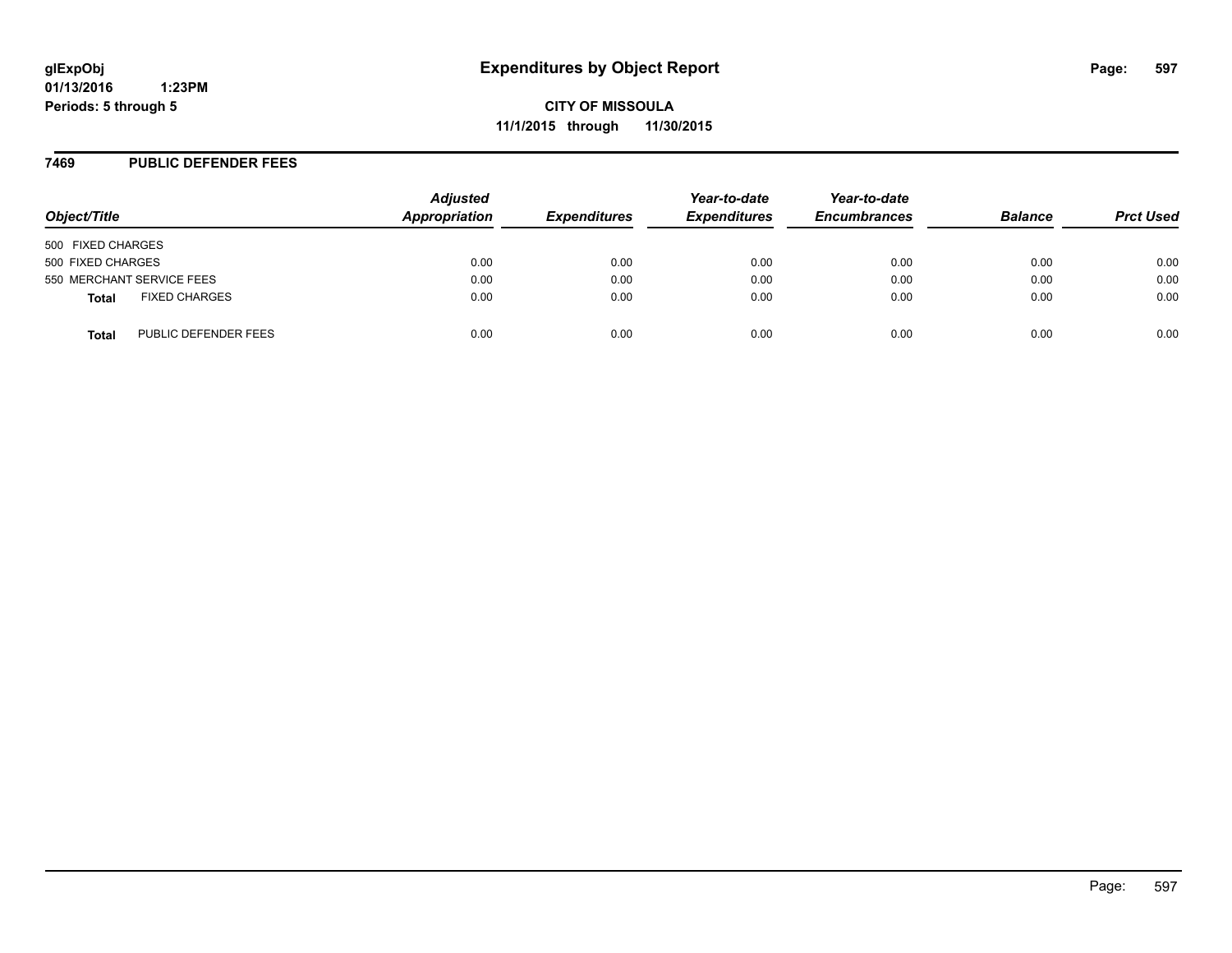# **7903 COUNTY CLEARING**

**390 NON-DEPARTMENTAL**

| Object/Title                         | <b>Adjusted</b><br>Appropriation | <b>Expenditures</b> | Year-to-date<br><b>Expenditures</b> | Year-to-date<br><b>Encumbrances</b> | <b>Balance</b> | <b>Prct Used</b> |
|--------------------------------------|----------------------------------|---------------------|-------------------------------------|-------------------------------------|----------------|------------------|
| 500 FIXED CHARGES                    |                                  |                     |                                     |                                     |                |                  |
| 550 MERCHANT SERVICE FEES            | 0.00                             | 0.00                | 0.00                                | 0.00                                | 0.00           | 0.00             |
| <b>FIXED CHARGES</b><br><b>Total</b> | 0.00                             | 0.00                | 0.00                                | 0.00                                | 0.00           | 0.00             |
| 800 OTHER OBJECTS                    |                                  |                     |                                     |                                     |                |                  |
| 845 CONTINGENCY                      | 0.00                             | 0.00                | 1.766.00                            | 0.00                                | $-1,766.00$    | 0.00             |
| OTHER OBJECTS<br><b>Total</b>        | 0.00                             | 0.00                | 1.766.00                            | 0.00                                | $-1,766.00$    | 0.00             |
| NON-DEPARTMENTAL<br><b>Total</b>     | 0.00                             | 0.00                | 1.766.00                            | 0.00                                | $-1.766.00$    | 0.00             |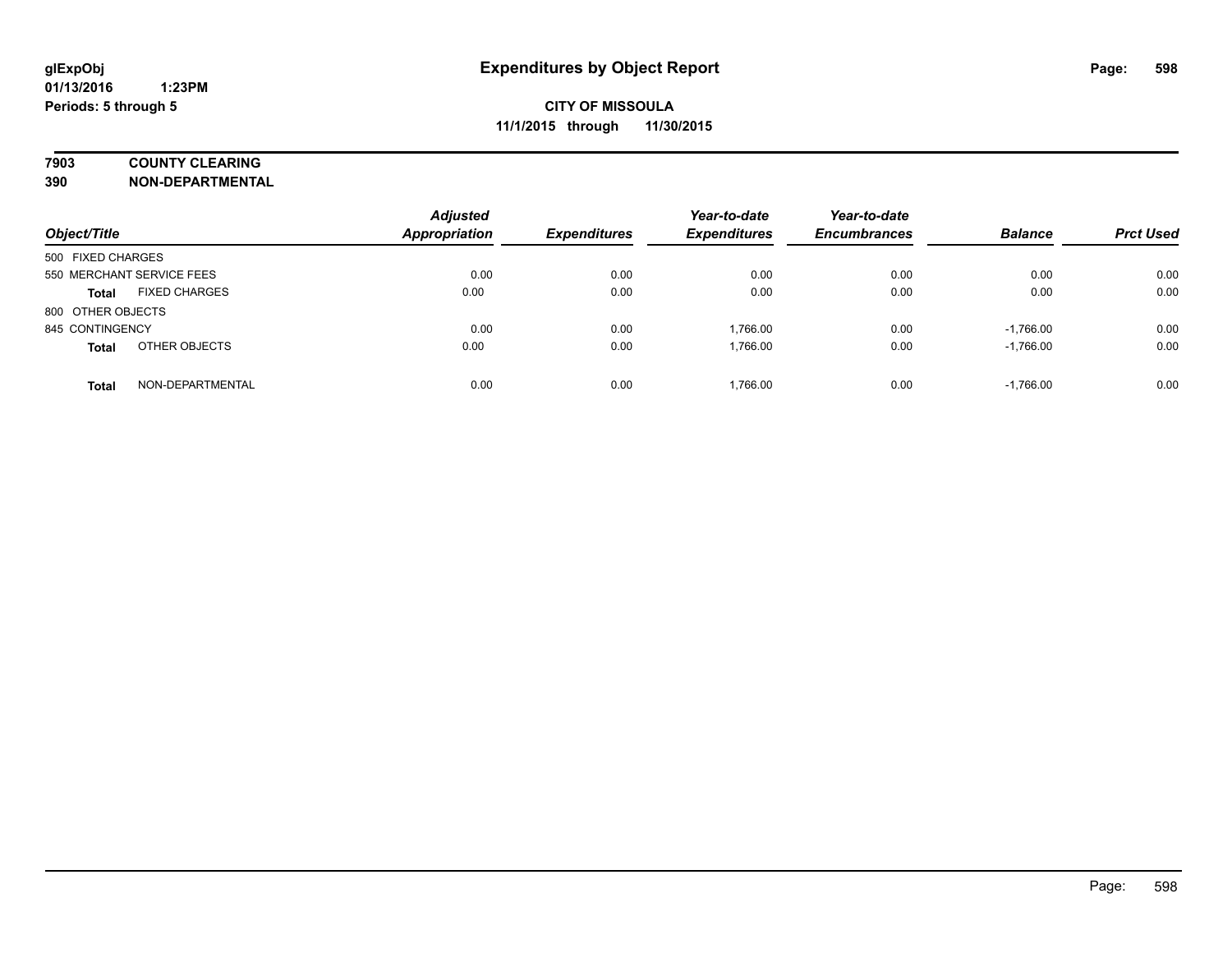**CITY OF MISSOULA 11/1/2015 through 11/30/2015**

#### **7903 COUNTY CLEARING**

| Object/Title              |                        | <b>Adjusted</b><br><b>Appropriation</b> | <b>Expenditures</b> | Year-to-date<br><b>Expenditures</b> | Year-to-date<br><b>Encumbrances</b> | <b>Balance</b> | <b>Prct Used</b> |
|---------------------------|------------------------|-----------------------------------------|---------------------|-------------------------------------|-------------------------------------|----------------|------------------|
| 500 FIXED CHARGES         |                        |                                         |                     |                                     |                                     |                |                  |
| 550 MERCHANT SERVICE FEES |                        | 0.00                                    | 0.00                | 0.00                                | 0.00                                | 0.00           | 0.00             |
| <b>Total</b>              | <b>FIXED CHARGES</b>   | 0.00                                    | 0.00                | 0.00                                | 0.00                                | 0.00           | 0.00             |
| 800 OTHER OBJECTS         |                        |                                         |                     |                                     |                                     |                |                  |
| 845 CONTINGENCY           |                        | 0.00                                    | 0.00                | 1.766.00                            | 0.00                                | $-1.766.00$    | 0.00             |
| <b>Total</b>              | OTHER OBJECTS          | 0.00                                    | 0.00                | 1,766.00                            | 0.00                                | $-1,766.00$    | 0.00             |
| <b>Total</b>              | <b>COUNTY CLEARING</b> | 0.00                                    | 0.00                | 1,766.00                            | 0.00                                | $-1,766.00$    | 0.00             |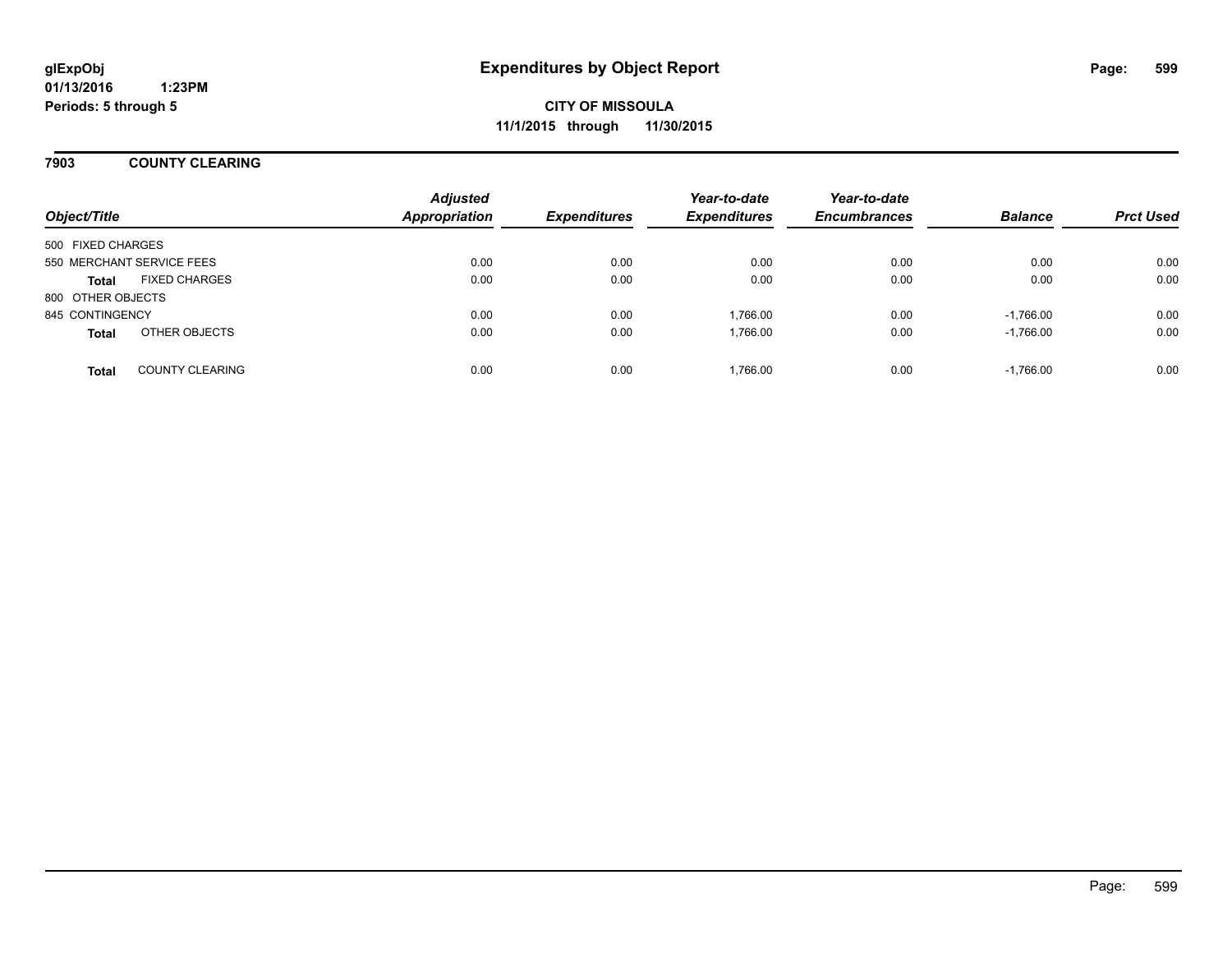# **CITY OF MISSOULA 11/1/2015 through 11/30/2015**

#### **7904 SEWER REBATE**

**280 PUBLIC WORKS OPERATIONS**

|                                         | <b>Adjusted</b>      |                     | Year-to-date        | Year-to-date        |                |                  |
|-----------------------------------------|----------------------|---------------------|---------------------|---------------------|----------------|------------------|
| Object/Title                            | <b>Appropriation</b> | <b>Expenditures</b> | <b>Expenditures</b> | <b>Encumbrances</b> | <b>Balance</b> | <b>Prct Used</b> |
| 500 FIXED CHARGES                       |                      |                     |                     |                     |                |                  |
| 500 FIXED CHARGES                       | 0.00                 | 0.00                | 0.00                | 0.00                | 0.00           | 0.00             |
| 550 MERCHANT SERVICE FEES               | 0.00                 | 0.00                | 0.00                | 0.00                | 0.00           | 0.00             |
| <b>FIXED CHARGES</b><br><b>Total</b>    | 0.00                 | 0.00                | 0.00                | 0.00                | 0.00           | 0.00             |
| 800 OTHER OBJECTS                       |                      |                     |                     |                     |                |                  |
| 820 TRANSFERS TO OTHER FUNDS            | 0.00                 | 0.00                | 0.00                | 0.00                | 0.00           | 0.00             |
| OTHER OBJECTS<br><b>Total</b>           | 0.00                 | 0.00                | 0.00                | 0.00                | 0.00           | 0.00             |
| PUBLIC WORKS OPERATIONS<br><b>Total</b> | 0.00                 | 0.00                | 0.00                | 0.00                | 0.00           | 0.00             |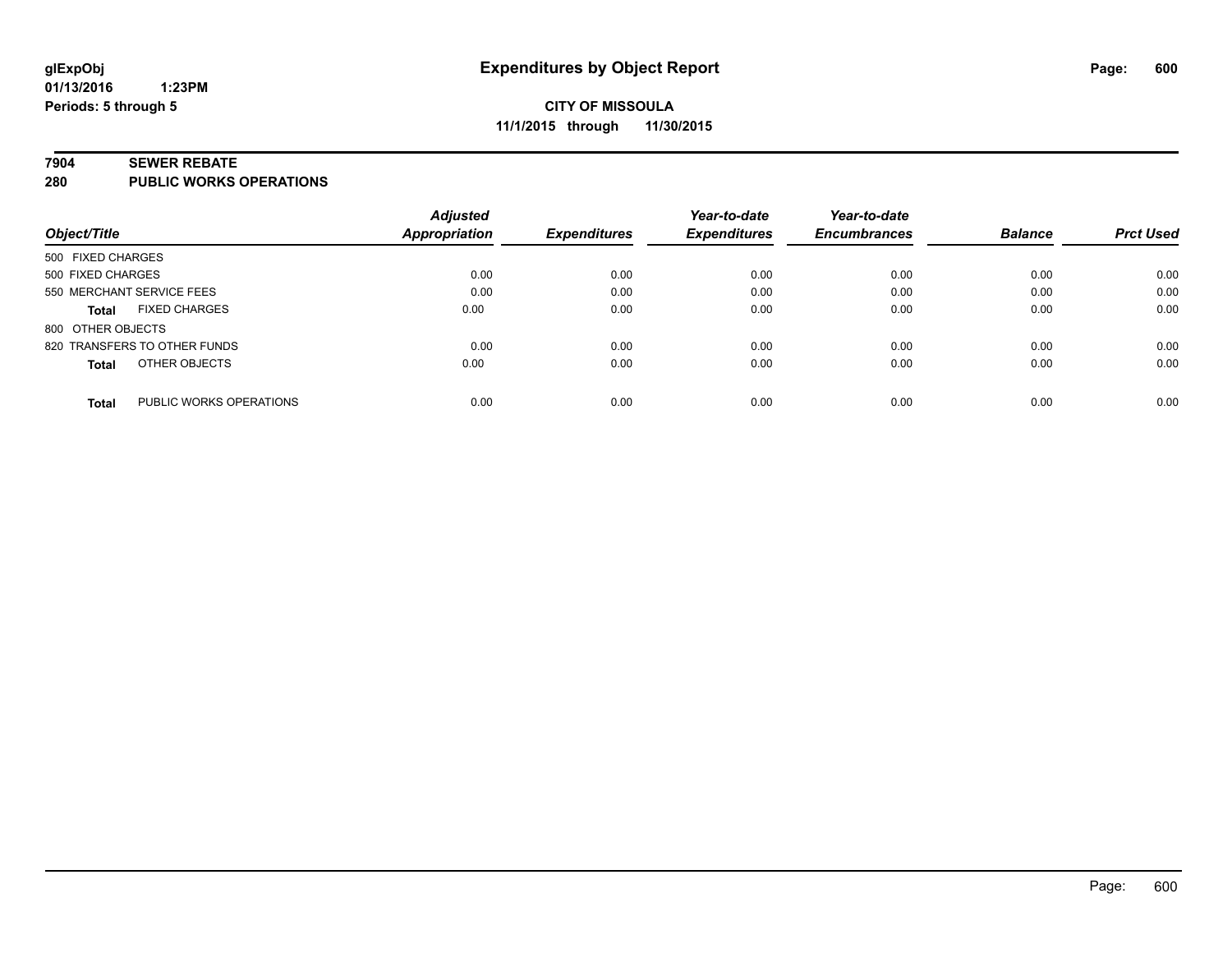**CITY OF MISSOULA 11/1/2015 through 11/30/2015**

#### **7904 SEWER REBATE**

| Object/Title                         | <b>Adjusted</b><br><b>Appropriation</b> | <b>Expenditures</b> | Year-to-date<br><b>Expenditures</b> | Year-to-date<br><b>Encumbrances</b> | <b>Balance</b> | <b>Prct Used</b> |
|--------------------------------------|-----------------------------------------|---------------------|-------------------------------------|-------------------------------------|----------------|------------------|
| 500 FIXED CHARGES                    |                                         |                     |                                     |                                     |                |                  |
| 500 FIXED CHARGES                    | 0.00                                    | 0.00                | 0.00                                | 0.00                                | 0.00           | 0.00             |
| 550 MERCHANT SERVICE FEES            | 0.00                                    | 0.00                | 0.00                                | 0.00                                | 0.00           | 0.00             |
| <b>FIXED CHARGES</b><br><b>Total</b> | 0.00                                    | 0.00                | 0.00                                | 0.00                                | 0.00           | 0.00             |
| 800 OTHER OBJECTS                    |                                         |                     |                                     |                                     |                |                  |
| 820 TRANSFERS TO OTHER FUNDS         | 0.00                                    | 0.00                | 0.00                                | 0.00                                | 0.00           | 0.00             |
| OTHER OBJECTS<br><b>Total</b>        | 0.00                                    | 0.00                | 0.00                                | 0.00                                | 0.00           | 0.00             |
| <b>SEWER REBATE</b><br><b>Total</b>  | 0.00                                    | 0.00                | 0.00                                | 0.00                                | 0.00           | 0.00             |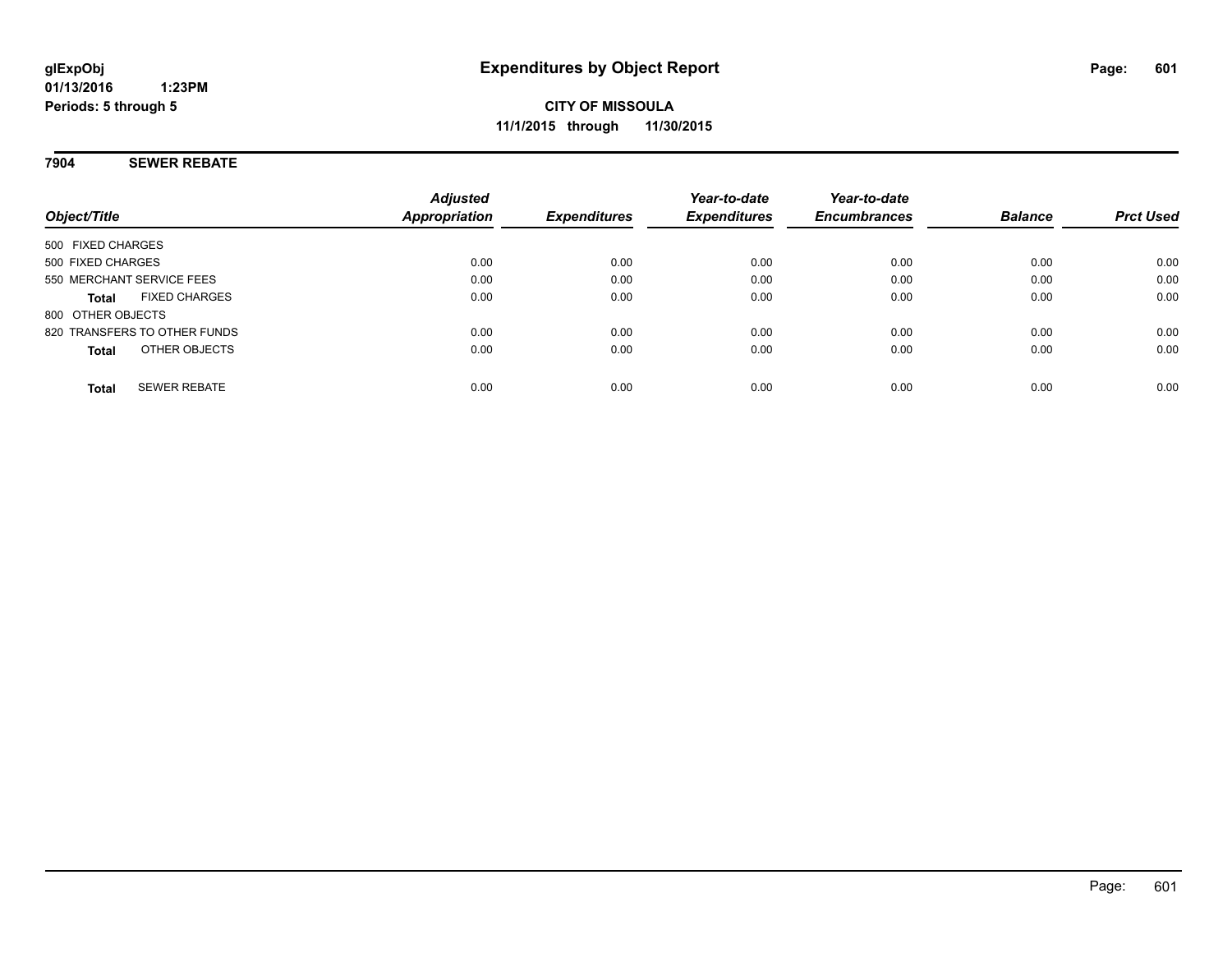#### **7905 WYE SEWER RSID 8489**

**280 PUBLIC WORKS OPERATIONS**

|                                         | <b>Adjusted</b> |                     | Year-to-date        | Year-to-date<br><b>Encumbrances</b> | <b>Balance</b> |                  |
|-----------------------------------------|-----------------|---------------------|---------------------|-------------------------------------|----------------|------------------|
| Object/Title                            | Appropriation   | <b>Expenditures</b> | <b>Expenditures</b> |                                     |                | <b>Prct Used</b> |
| 500 FIXED CHARGES                       |                 |                     |                     |                                     |                |                  |
| 500 FIXED CHARGES                       | 0.00            | 0.00                | 0.00                | 0.00                                | 0.00           | 0.00             |
| 550 MERCHANT SERVICE FEES               | 0.00            | 0.00                | 0.00                | 0.00                                | 0.00           | 0.00             |
| <b>FIXED CHARGES</b><br><b>Total</b>    | 0.00            | 0.00                | 0.00                | 0.00                                | 0.00           | 0.00             |
| PUBLIC WORKS OPERATIONS<br><b>Total</b> | 0.00            | 0.00                | 0.00                | 0.00                                | 0.00           | 0.00             |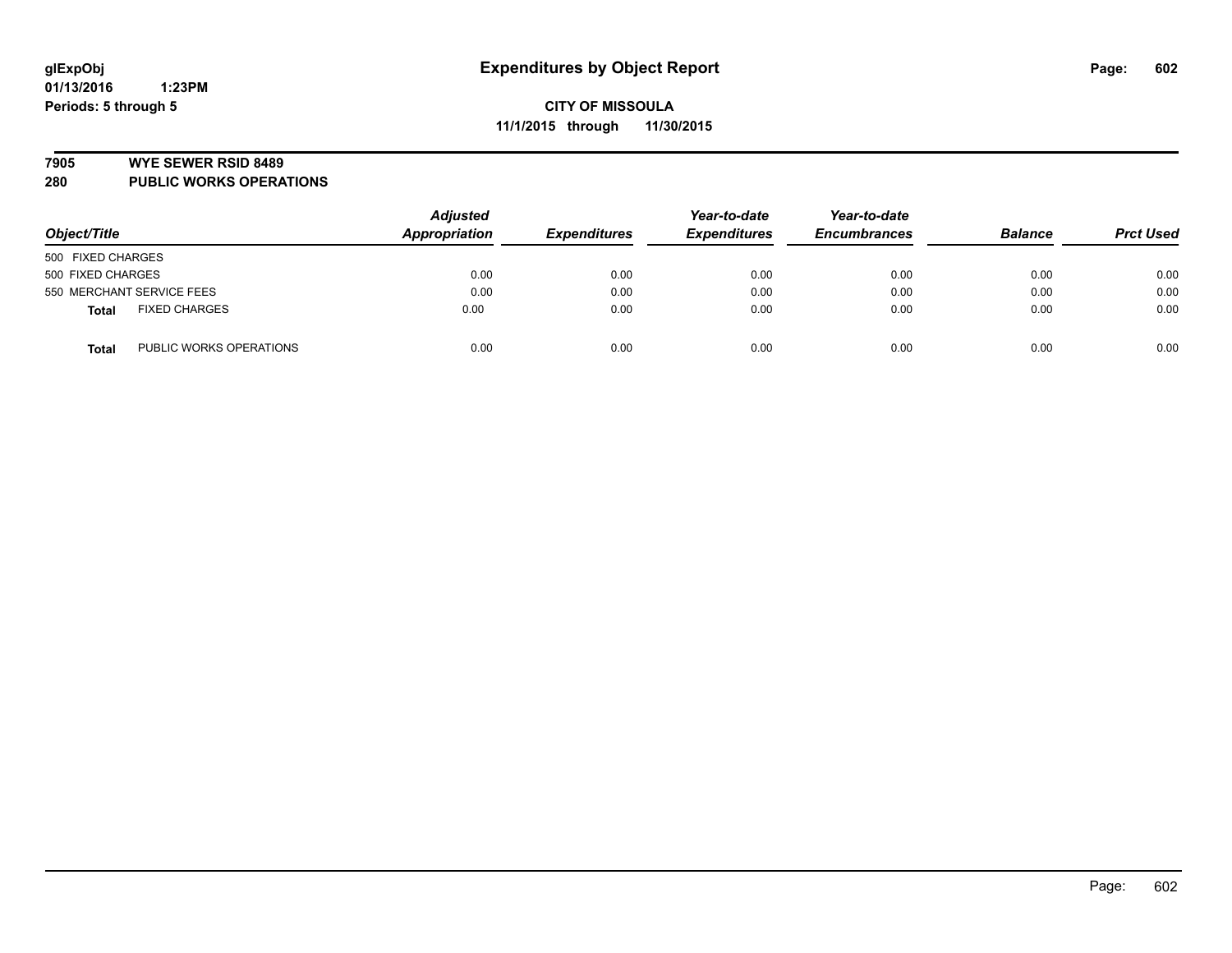**CITY OF MISSOULA 11/1/2015 through 11/30/2015**

#### **7905 WYE SEWER RSID 8489**

| Object/Title                         | <b>Adjusted</b><br>Appropriation | <b>Expenditures</b> | Year-to-date<br><b>Expenditures</b> | Year-to-date<br><b>Encumbrances</b> | <b>Balance</b> | <b>Prct Used</b> |
|--------------------------------------|----------------------------------|---------------------|-------------------------------------|-------------------------------------|----------------|------------------|
| 500 FIXED CHARGES                    |                                  |                     |                                     |                                     |                |                  |
| 500 FIXED CHARGES                    | 0.00                             | 0.00                | 0.00                                | 0.00                                | 0.00           | 0.00             |
| 550 MERCHANT SERVICE FEES            | 0.00                             | 0.00                | 0.00                                | 0.00                                | 0.00           | 0.00             |
| <b>FIXED CHARGES</b><br><b>Total</b> | 0.00                             | 0.00                | 0.00                                | 0.00                                | 0.00           | 0.00             |
| WYE SEWER RSID 8489<br>Total         | 0.00                             | 0.00                | 0.00                                | 0.00                                | 0.00           | 0.00             |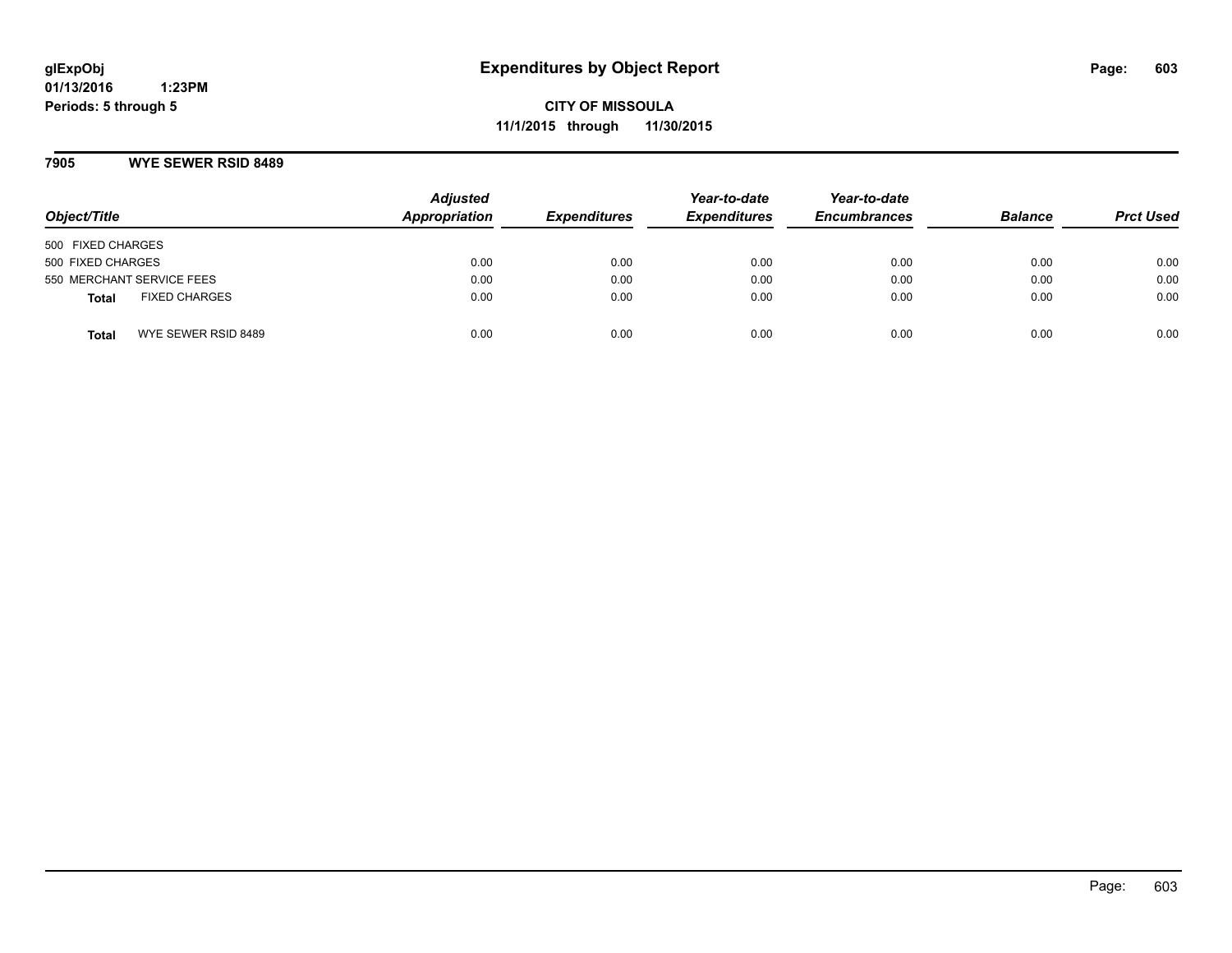#### **7911 RESIDENTIAL INSPECTION FUND**

**310 BUILDING INSPECTION**

|                            |                                     | <b>Adjusted</b>      |                     | Year-to-date        | Year-to-date        |                |                  |
|----------------------------|-------------------------------------|----------------------|---------------------|---------------------|---------------------|----------------|------------------|
| Object/Title               |                                     | <b>Appropriation</b> | <b>Expenditures</b> | <b>Expenditures</b> | <b>Encumbrances</b> | <b>Balance</b> | <b>Prct Used</b> |
| 200 SUPPLIES               |                                     |                      |                     |                     |                     |                |                  |
| 220 OPERATING SUPPLIES     |                                     | 0.00                 | 0.00                | 0.00                | 0.00                | 0.00           | 0.00             |
| 240 OTHER SUPPLIES         |                                     | 0.00                 | 0.00                | 0.00                | 0.00                | 0.00           | 0.00             |
| <b>Total</b>               | <b>SUPPLIES</b>                     | 0.00                 | 0.00                | 0.00                | 0.00                | 0.00           | 0.00             |
| 300 PURCHASED SERVICES     |                                     |                      |                     |                     |                     |                |                  |
| 310 COMMUNICATIONS         |                                     | 0.00                 | 0.00                | 0.00                | 0.00                | 0.00           | 0.00             |
| 320 PRINTING & DUPLICATING |                                     | 0.00                 | 0.00                | 0.00                | 0.00                | 0.00           | 0.00             |
|                            | 330 PUBLICITY, SUBSCRIPTIONS & DUES | 0.00                 | 0.00                | 0.00                | 0.00                | 0.00           | 0.00             |
| <b>Total</b>               | PURCHASED SERVICES                  | 0.00                 | 0.00                | 0.00                | 0.00                | 0.00           | 0.00             |
| 500 FIXED CHARGES          |                                     |                      |                     |                     |                     |                |                  |
| 550 MERCHANT SERVICE FEES  |                                     | 0.00                 | 0.00                | 0.00                | 0.00                | 0.00           | 0.00             |
| <b>Total</b>               | <b>FIXED CHARGES</b>                | 0.00                 | 0.00                | 0.00                | 0.00                | 0.00           | 0.00             |
| <b>Total</b>               | <b>BUILDING INSPECTION</b>          | 0.00                 | 0.00                | 0.00                | 0.00                | 0.00           | 0.00             |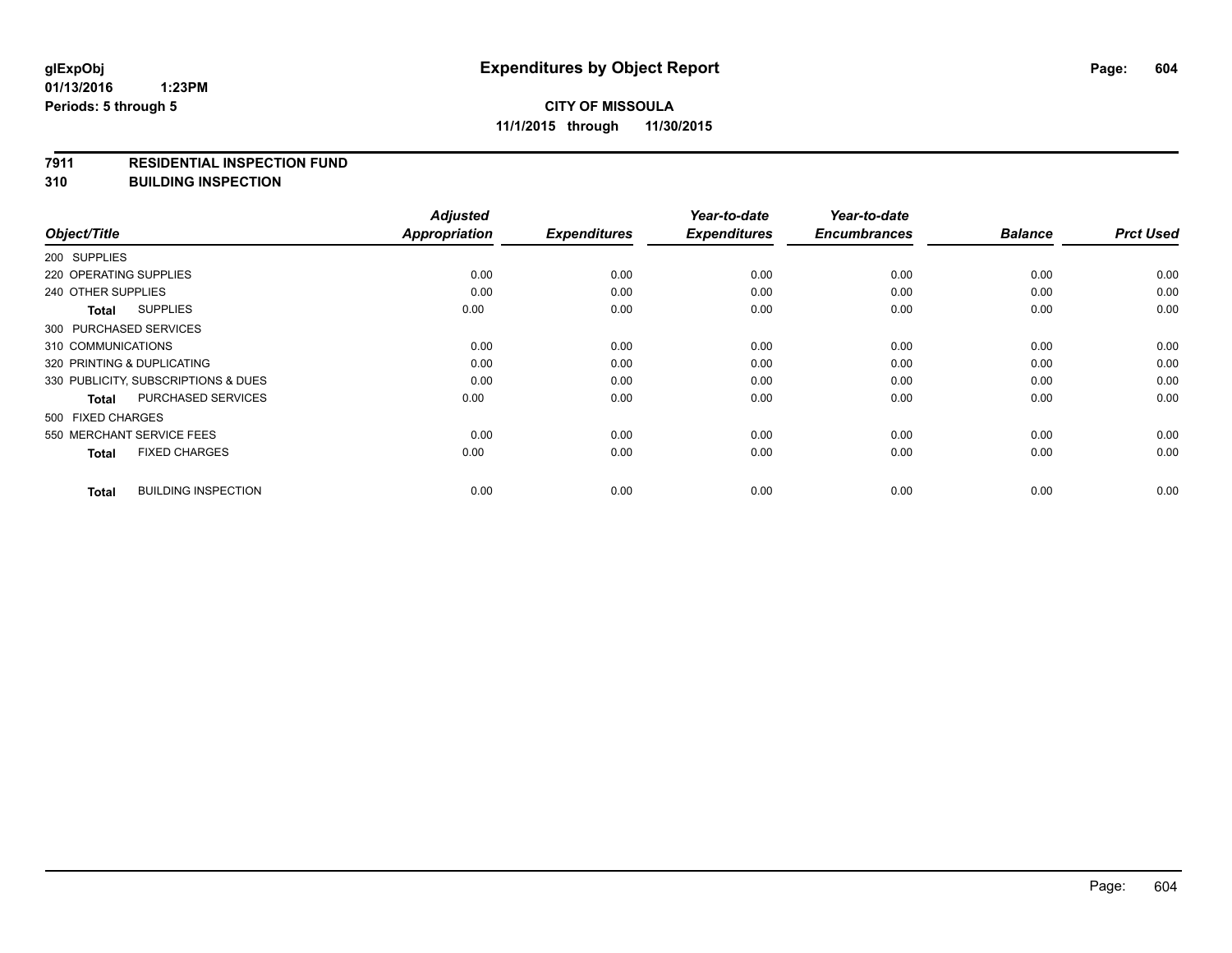**CITY OF MISSOULA 11/1/2015 through 11/30/2015**

#### **7911 RESIDENTIAL INSPECTION FUND**

| Object/Title                                | <b>Adjusted</b><br>Appropriation | <b>Expenditures</b> | Year-to-date<br><b>Expenditures</b> | Year-to-date<br><b>Encumbrances</b> | <b>Balance</b> | <b>Prct Used</b> |
|---------------------------------------------|----------------------------------|---------------------|-------------------------------------|-------------------------------------|----------------|------------------|
|                                             |                                  |                     |                                     |                                     |                |                  |
| 200 SUPPLIES                                |                                  |                     |                                     |                                     |                |                  |
| 220 OPERATING SUPPLIES                      | 0.00                             | 0.00                | 0.00                                | 0.00                                | 0.00           | 0.00             |
| 240 OTHER SUPPLIES                          | 0.00                             | 0.00                | 0.00                                | 0.00                                | 0.00           | 0.00             |
| <b>SUPPLIES</b><br>Total                    | 0.00                             | 0.00                | 0.00                                | 0.00                                | 0.00           | 0.00             |
| 300 PURCHASED SERVICES                      |                                  |                     |                                     |                                     |                |                  |
| 310 COMMUNICATIONS                          | 0.00                             | 0.00                | 0.00                                | 0.00                                | 0.00           | 0.00             |
| 320 PRINTING & DUPLICATING                  | 0.00                             | 0.00                | 0.00                                | 0.00                                | 0.00           | 0.00             |
| 330 PUBLICITY, SUBSCRIPTIONS & DUES         | 0.00                             | 0.00                | 0.00                                | 0.00                                | 0.00           | 0.00             |
| <b>PURCHASED SERVICES</b><br>Total          | 0.00                             | 0.00                | 0.00                                | 0.00                                | 0.00           | 0.00             |
| 500 FIXED CHARGES                           |                                  |                     |                                     |                                     |                |                  |
| 550 MERCHANT SERVICE FEES                   | 0.00                             | 0.00                | 0.00                                | 0.00                                | 0.00           | 0.00             |
| <b>FIXED CHARGES</b><br><b>Total</b>        | 0.00                             | 0.00                | 0.00                                | 0.00                                | 0.00           | 0.00             |
| <b>RESIDENTIAL INSPECTION FUND</b><br>Total | 0.00                             | 0.00                | 0.00                                | 0.00                                | 0.00           | 0.00             |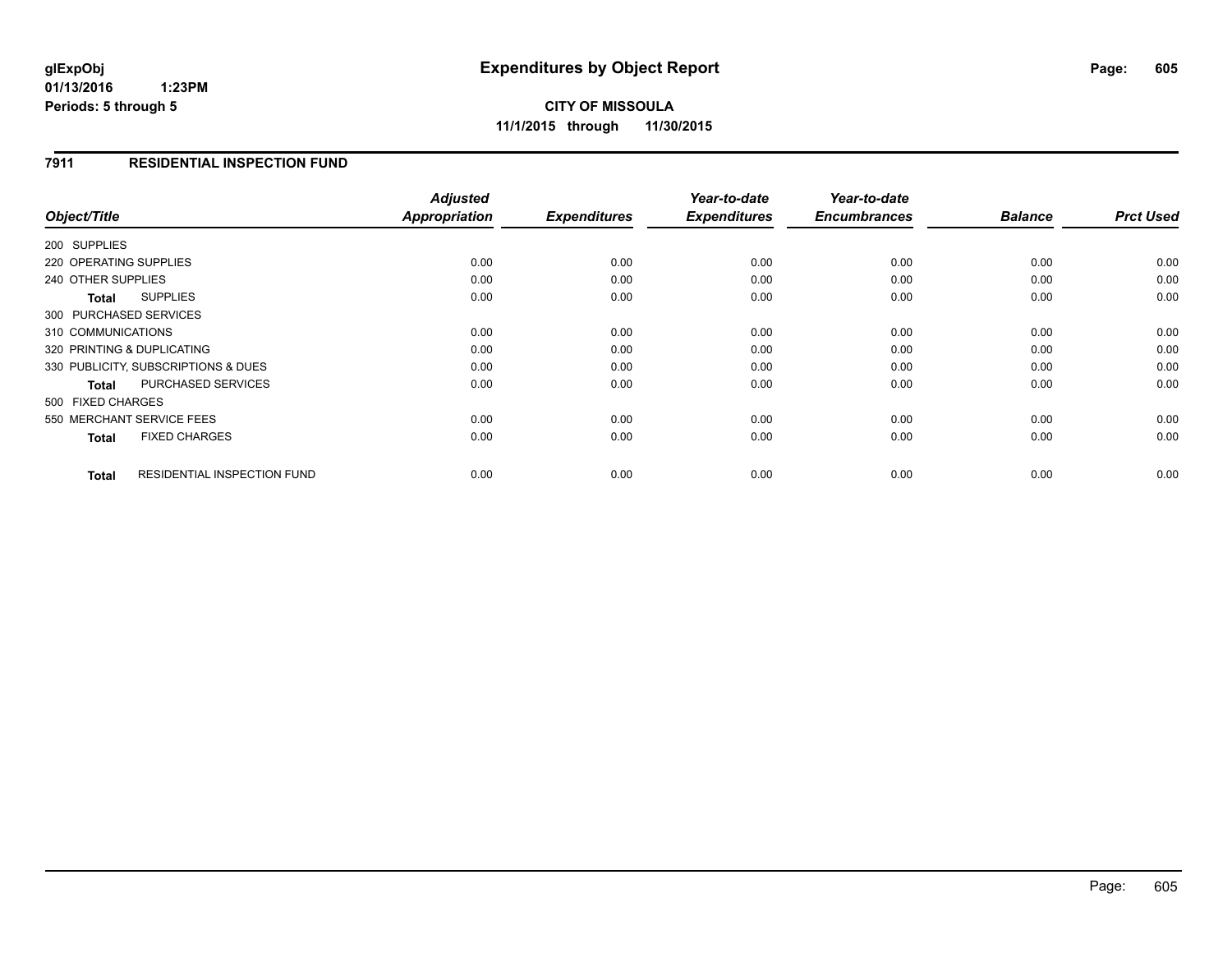# **glExpObj Expenditures by Object Report Page: 606**

**01/13/2016 1:23PM Periods: 5 through 5**

#### **9000 GENERAL FIXED ASSETS ACCOUNT GROUP**

**900 DEPRECIATION**

| Object/Title                          | <b>Adjusted</b><br><b>Appropriation</b> | <b>Expenditures</b> | Year-to-date<br><b>Expenditures</b> | Year-to-date<br><b>Encumbrances</b> | <b>Balance</b> | <b>Prct Used</b> |
|---------------------------------------|-----------------------------------------|---------------------|-------------------------------------|-------------------------------------|----------------|------------------|
| 800 OTHER OBJECTS                     |                                         |                     |                                     |                                     |                |                  |
| 830 DEPRECIATION                      | 0.00                                    | 0.00                | 0.00                                | 0.00                                | 0.00           | 0.00             |
| OTHER OBJECTS<br>Total                | 0.00                                    | 0.00                | 0.00                                | 0.00                                | 0.00           | 0.00             |
| 900 CAPITAL OUTLAY                    |                                         |                     |                                     |                                     |                |                  |
| 900 CAPITAL OUTLAY                    | 0.00                                    | 0.00                | 0.00                                | 0.00                                | 0.00           | 0.00             |
| <b>CAPITAL OUTLAY</b><br><b>Total</b> | 0.00                                    | 0.00                | 0.00                                | 0.00                                | 0.00           | 0.00             |
| <b>DEPRECIATION</b><br><b>Total</b>   | 0.00                                    | 0.00                | 0.00                                | 0.00                                | 0.00           | 0.00             |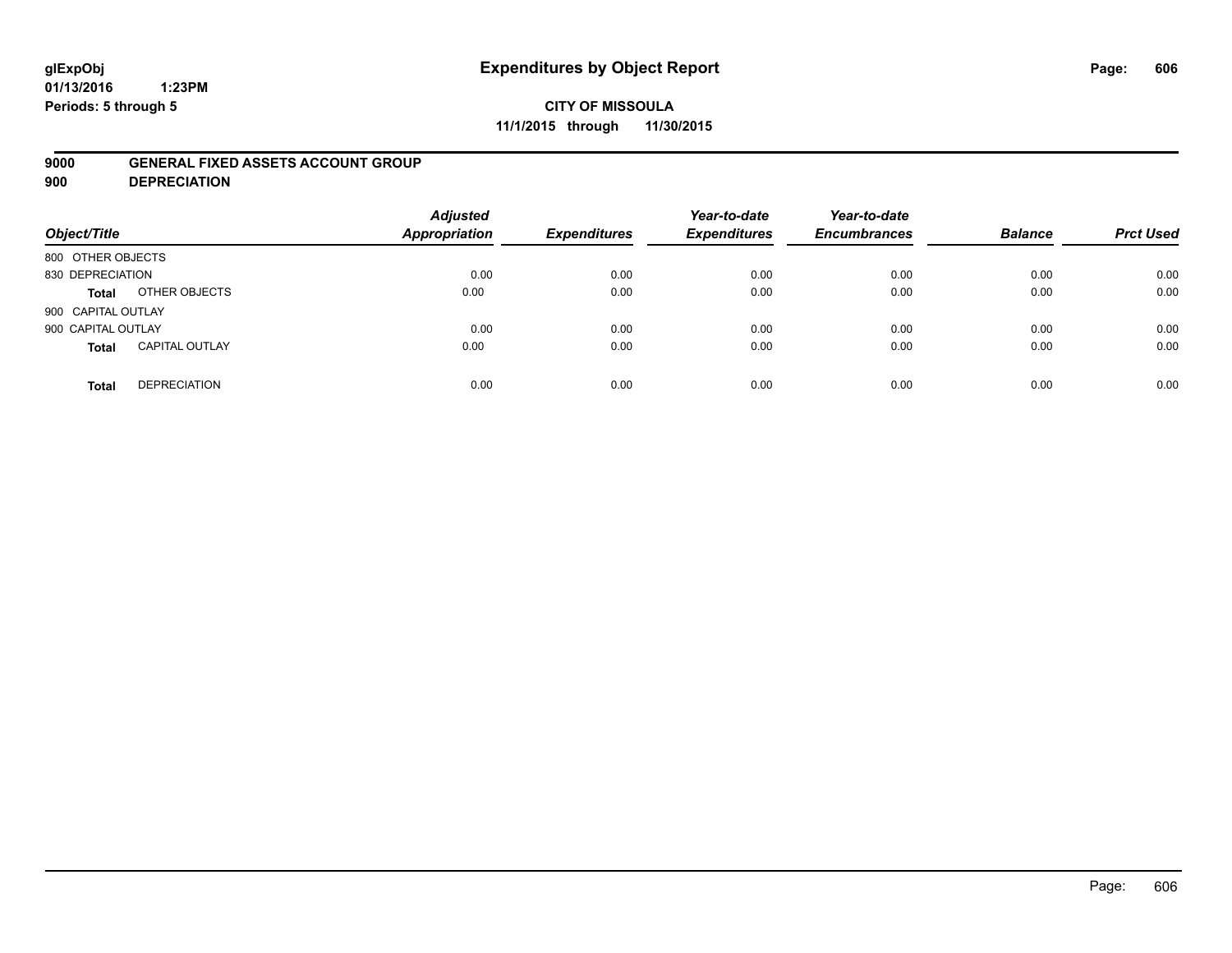**CITY OF MISSOULA 11/1/2015 through 11/30/2015**

#### **9000 GENERAL FIXED ASSETS ACCOUNT GROUP**

| Object/Title       |                                  | <b>Adjusted</b><br><b>Appropriation</b> | <b>Expenditures</b> | Year-to-date<br><b>Expenditures</b> | Year-to-date<br><b>Encumbrances</b> | <b>Balance</b> | <b>Prct Used</b> |
|--------------------|----------------------------------|-----------------------------------------|---------------------|-------------------------------------|-------------------------------------|----------------|------------------|
| 800 OTHER OBJECTS  |                                  |                                         |                     |                                     |                                     |                |                  |
| 830 DEPRECIATION   |                                  | 0.00                                    | 0.00                | 0.00                                | 0.00                                | 0.00           | 0.00             |
| <b>Total</b>       | OTHER OBJECTS                    | 0.00                                    | 0.00                | 0.00                                | 0.00                                | 0.00           | 0.00             |
| 900 CAPITAL OUTLAY |                                  |                                         |                     |                                     |                                     |                |                  |
| 900 CAPITAL OUTLAY |                                  | 0.00                                    | 0.00                | 0.00                                | 0.00                                | 0.00           | 0.00             |
| <b>Total</b>       | <b>CAPITAL OUTLAY</b>            | 0.00                                    | 0.00                | 0.00                                | 0.00                                | 0.00           | 0.00             |
| <b>Total</b>       | GENERAL FIXED ASSETS ACCOUNT GRC | 0.00                                    | 0.00                | 0.00                                | 0.00                                | 0.00           | 0.00             |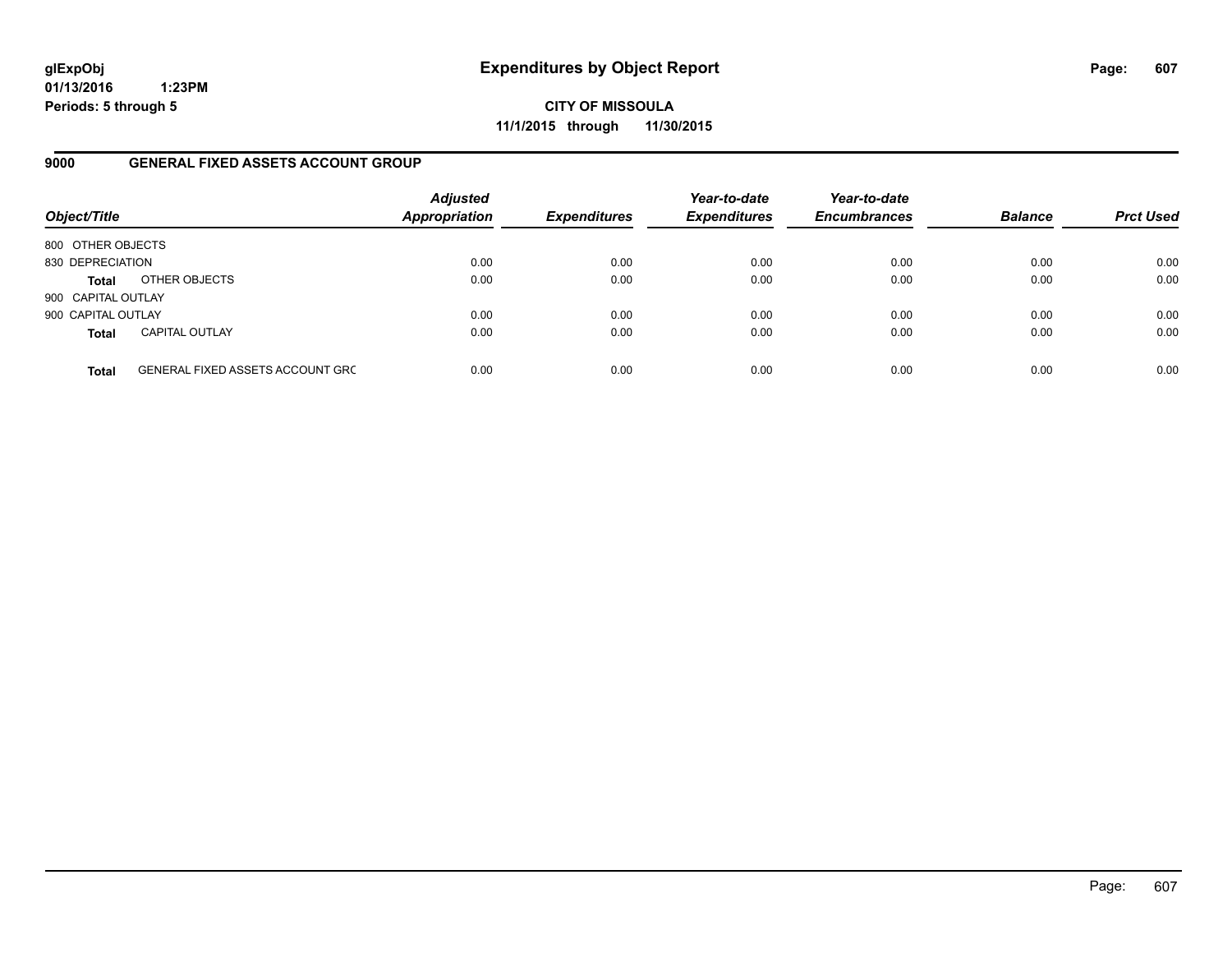#### *Grand Totals*

| Appropriation   | <b>Expenditures</b> | <b>Expenditures</b> | <b>Encumbrances</b> |                |                  |
|-----------------|---------------------|---------------------|---------------------|----------------|------------------|
|                 |                     |                     |                     | <b>Balance</b> | <b>Prct User</b> |
|                 |                     |                     |                     |                |                  |
| 30,184,274.00   | 2,170,880.14        | 10,765,468.69       | 0.00                | 19,418,805.31  | 35.6             |
| 608,760.00      | 110,010.00          | 482,163.00          | 0.00                | 126,597.00     | 79.2             |
| 782,022.00      | 55,972.48           | 745,572.43          | 0.00                | 36,449.57      | 95.3             |
| 75,000.00       | 4,135.72            | 73,194.68           | 0.00                | 1,805.32       | 97.5             |
| 2,675.00        | 1,420.57            | 5,277.66            | 0.00                | $-2,602.66$    | 197.3            |
| 339,064.00      | 0.00                | 119,443.80          | 0.00                | 219,620.20     | 35.2             |
| 0.00            | 0.00                | 0.00                | 0.00                | 0.00           | 0.0              |
| 0.00            | 0.00                | 0.00                | 0.00                | 0.00           | 0.0              |
| 12,421,954.00   | 737,148.95          | 3,859,482.11        | 0.00                | 8,562,471.89   | 31.0             |
| 1,775,026.00    | 0.00                | 647,758.54          | 0.00                | 1,127,267.46   | 36.4             |
| 0.00            | 0.00                | 0.00                | 0.00                | 0.00           | 0.0              |
| 0.00            | 0.00                | 0.00                | 0.00                | 0.00           | 0.0              |
| 46, 188, 775.00 | 3,079,567.86        | 16,698,360.91       | 0.00                | 29,490,414.09  | 36.1             |
|                 |                     |                     |                     |                |                  |
| 133,903.00      | 3,347.41            | 47,052.69           | 0.00                | 86,850.31      | 35.1             |
| 1,188,807.00    | 69,187.63           | 380,532.53          | 0.00                | 808,274.47     | 32.0             |
| 941,297.00      | 31,696.60           | 307,586.17          | 0.00                | 633,710.83     | 32.6             |
| 666,168.00      | 36,254.87           | 164,716.35          | 0.00                | 501,451.65     | 24.7             |
| 222,801.00      | 5,098.58            | 66,143.47           | 0.00                | 156,657.53     | 29.6             |
| 500.00          | 0.00                | 0.00                | 0.00                | 500.00         | 0.0              |
| 3,153,476.00    | 145,585.09          | 966,031.21          | 0.00                | 2,187,444.79   | 30.6             |
|                 |                     |                     |                     |                |                  |
| 135.269.00      | 17,756.96           | 77,474.66           | 0.00                | 57,794.34      | 57.2             |
| 101,251.00      | 3,866.41            | 19,340.13           | 0.00                | 81,910.87      | 19.1             |
| 191,269.00      | 4,590.34            | 108,464.06          | 0.00                | 82,804.94      | 56.7             |
| 16,689.00       | 0.00                | 5,001.97            | 0.00                | 11,687.03      | 29.9             |
| 1,763,993.00    | 79,097.92           | 492,174.69          | 0.00                | 1,271,818.31   | 27.9             |
| 227,492.00      | 22,207.50           | 181,296.26          | 0.00                | 46,195.74      | 79.6             |
| 301,632.00      | 19,343.86           | 96,959.79           | 0.00                | 204,672.21     | 32.1             |
|                 |                     |                     |                     |                |                  |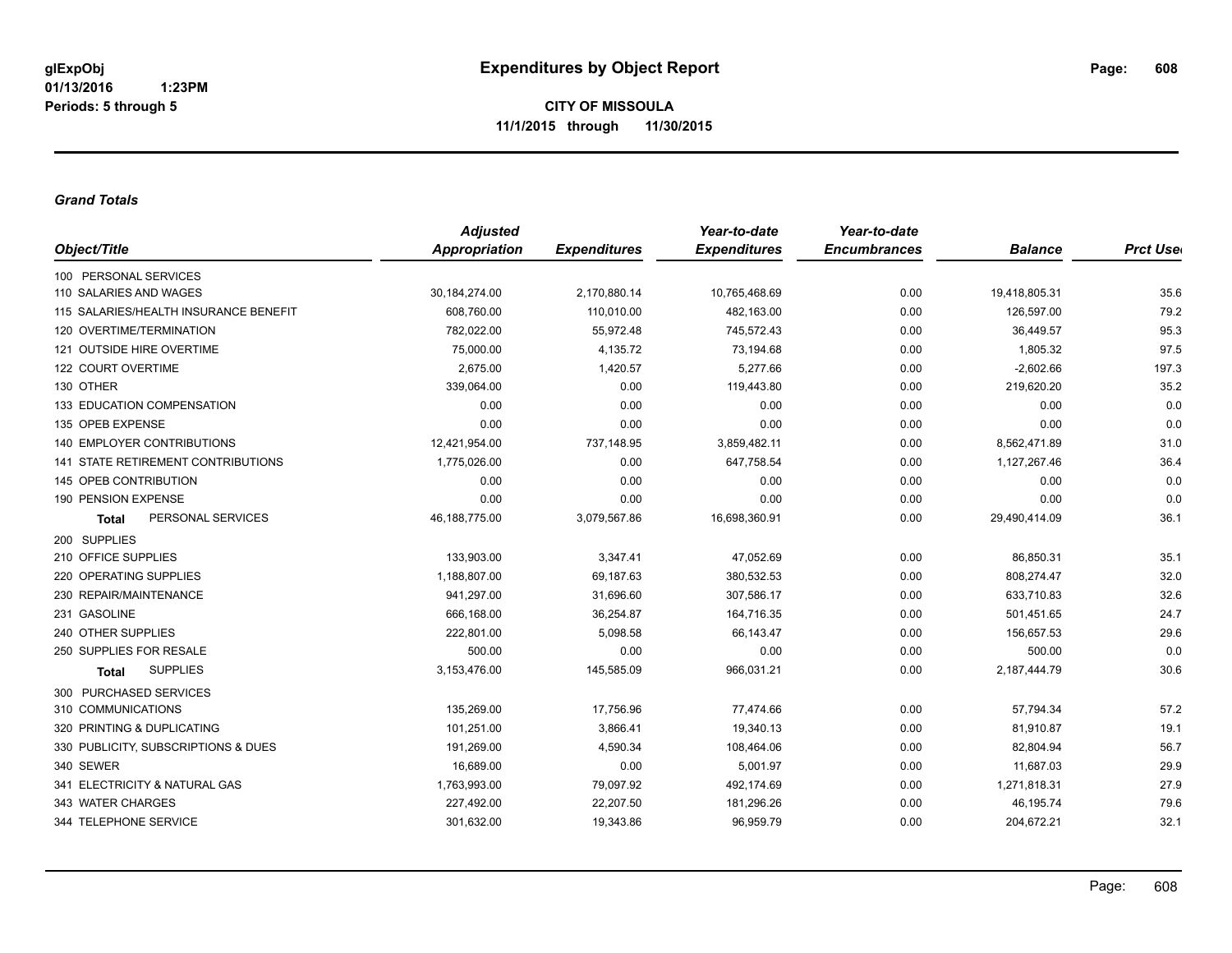*Grand Totals [Continued]*

|                                            | <b>Adjusted</b> |                     | Year-to-date        | Year-to-date        |                |                  |
|--------------------------------------------|-----------------|---------------------|---------------------|---------------------|----------------|------------------|
| Object/Title                               | Appropriation   | <b>Expenditures</b> | <b>Expenditures</b> | <b>Encumbrances</b> | <b>Balance</b> | <b>Prct Uset</b> |
| 345 GARBAGE                                | 117,119.00      | 2,652.22            | 47,542.71           | 0.00                | 69,576.29      | 40.5             |
| 350 PROFESSIONAL SERVICES                  | 3,778,871.00    | 167,461.29          | 1,186,623.57        | 0.00                | 2,592,247.43   | 31.4             |
| 351 INSURANCE CLAIMS                       | 5,156,229.00    | 554,100.63          | 1,558,477.91        | 0.00                | 3,597,751.09   | 30.2             |
| 352 HEALTH PROGRAMS                        | 94,500.00       | 1,253.31            | 4,476.84            | 0.00                | 90,023.16      | 4.7              |
| 353 ADMINISTRATION EXPENDITURES            | 757,888.00      | 56,278.42           | 283,158.88          | 0.00                | 474,729.12     | 37.3             |
| 354 TRANSITIONAL REINSURANCE PROGRAM       | 78,280.00       | 13,356.00           | 13,356.00           | 0.00                | 64,924.00      | 17.0             |
| 360 REPAIR & MAINTENANCE                   | 1,964,191.00    | 25,177.61           | 748,814.79          | 0.00                | 1,215,376.21   | 38.1             |
| 370 TRAVEL                                 | 178,445.00      | 13,192.78           | 56,915.89           | 0.00                | 121,529.11     | 31.9             |
| 380 TRAINING                               | 175,591.00      | 6,359.31            | 53,366.87           | 0.00                | 122,224.13     | 30.3             |
| 390 OTHER PURCHASED SERVICES               | 1,932,464.00    | 35,646.39           | 197,564.21          | 0.00                | 1,734,899.79   | 10.2             |
| PURCHASED SERVICES<br>Total                | 16,971,173.00   | 1,022,340.95        | 5,131,009.23        | 0.00                | 11,840,163.77  | 30.2             |
| 400 BUILDING MATERIALS                     |                 |                     |                     |                     |                |                  |
| <b>400 BUILDING MATERIALS</b>              | 321,486.00      | 14,353.21           | 85,700.78           | 0.00                | 235,785.22     | 26.6             |
| <b>BUILDING MATERIALS</b><br><b>Total</b>  | 321,486.00      | 14,353.21           | 85,700.78           | 0.00                | 235,785.22     | 26.6             |
| 500 FIXED CHARGES                          |                 |                     |                     |                     |                |                  |
| 500 FIXED CHARGES                          | 3,161,542.00    | 21,902.26           | 776,514.00          | 0.00                | 2,385,028.00   | 24.5             |
| 530 EQUIPMENT RENTAL                       | 726.00          | 115.50              | 277.00              | 0.00                | 449.00         | 38.1             |
| 550 MERCHANT SERVICE FEES                  | 196,734.00      | 2,567.55            | 8,225.60            | 0.00                | 188,508.40     | 4.1              |
| <b>FIXED CHARGES</b><br><b>Total</b>       | 3,359,002.00    | 24,585.31           | 785,016.60          | 0.00                | 2,573,985.40   | 23.3             |
| 600 DEBT SERVICE                           |                 |                     |                     |                     |                |                  |
| 600 DEBT SERVICE                           | 0.00            | 0.00                | 0.00                | 0.00                | 0.00           | 0.0              |
| 610 PRINCIPAL                              | 11,041,379.59   | 0.00                | 932,292.45          | 0.00                | 10,109,087.14  | 8.4              |
| 615 JUDGMENT LEVY DEBT PAYMENT             | 0.00            | 0.00                | 0.00                | 0.00                | 0.00           | 0.0              |
| 620 INTEREST / SERVICE FEES                | 2,692,532.80    | 700.00              | 300,956.65          | 0.00                | 2,391,576.15   | 11.1             |
| <b>DEBT SERVICE</b><br>Total               | 13,733,912.39   | 700.00              | 1,233,249.10        | 0.00                | 12,500,663.29  | 8.9              |
| 700 GRANTS & CONTRIBUTIONS                 |                 |                     |                     |                     |                |                  |
| 700 GRANTS & CONTRIBUTIONS                 | 7,375,560.06    | 421,743.99          | 698,195.76          | 0.00                | 6,677,364.30   | 9.4              |
| 751 RECREATION SCHOLARSHIPS                | 0.00            | 0.00                | 0.00                | 0.00                | 0.00           | 0.0              |
| 780 INTERGOVERNMENTAL TRANSFER             | 0.00            | 0.00                | 0.00                | 0.00                | 0.00           | 0.0              |
| <b>GRANTS &amp; CONTRIBUTIONS</b><br>Total | 7,375,560.06    | 421,743.99          | 698,195.76          | 0.00                | 6,677,364.30   | 9.4              |
| 800 OTHER OBJECTS                          |                 |                     |                     |                     |                |                  |